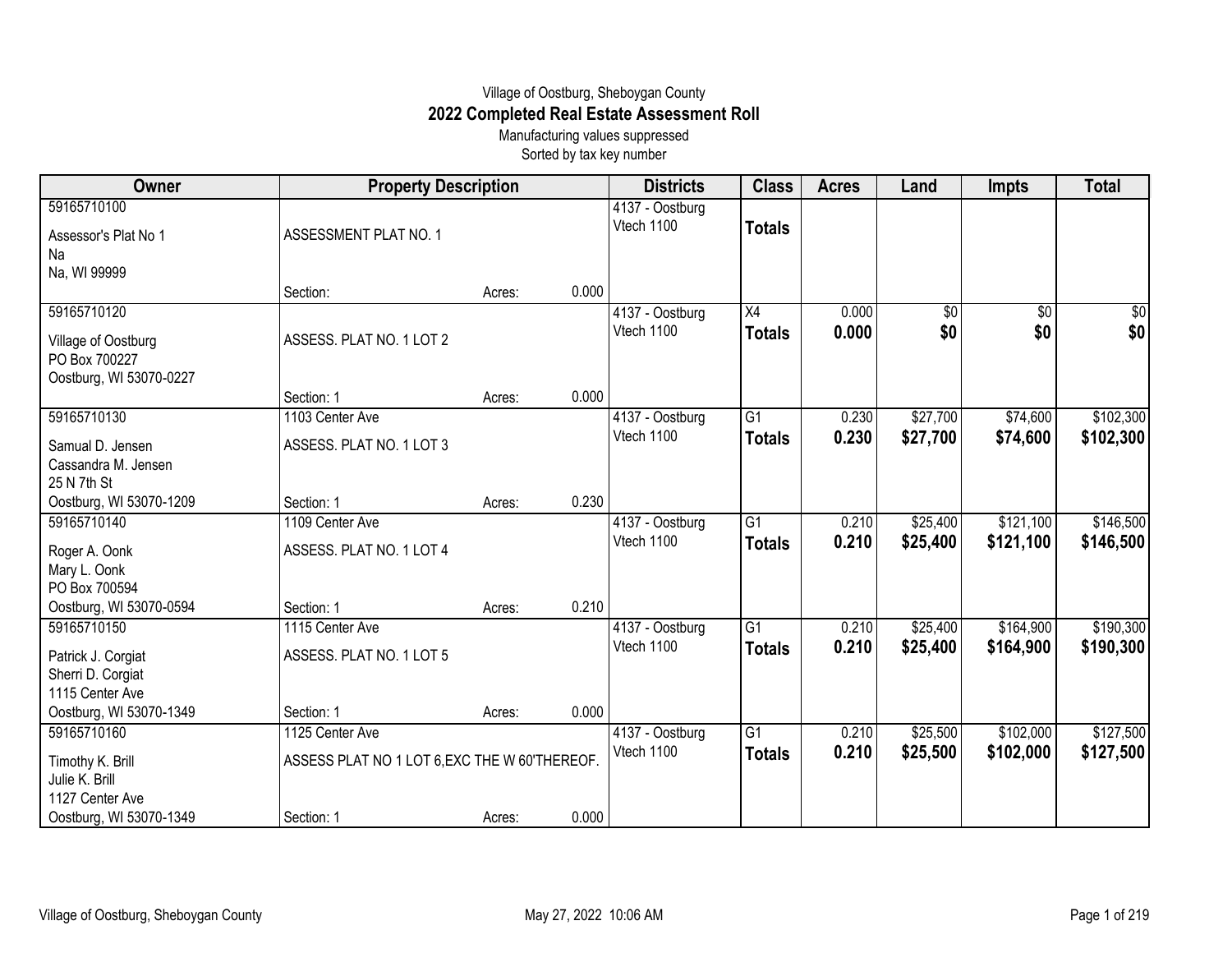| Owner                                        | <b>Property Description</b>                  |        |       | <b>Districts</b>              | <b>Class</b>    | <b>Acres</b> | Land            | <b>Impts</b>          | <b>Total</b> |
|----------------------------------------------|----------------------------------------------|--------|-------|-------------------------------|-----------------|--------------|-----------------|-----------------------|--------------|
| 59165710170                                  | 1129 Center Ave                              |        |       | 4137 - Oostburg               | $\overline{G1}$ | 0.210        | \$25,500        | \$95,100              | \$120,600    |
| Steven J. Gabrielse                          | ASSESS. PLAT NO. 1 THE W 60'OF LOT 6         |        |       | Vtech 1100                    | <b>Totals</b>   | 0.210        | \$25,500        | \$95,100              | \$120,600    |
| Peggy S. Gabrielse                           |                                              |        |       |                               |                 |              |                 |                       |              |
| 1129 Center Ave                              |                                              |        |       |                               |                 |              |                 |                       |              |
| Oostburg, WI 53070-1349                      | Section: 1                                   | Acres: | 0.000 |                               |                 |              |                 |                       |              |
| 59165710180                                  | 1135 Center Ave                              |        |       | 4137 - Oostburg               | $\overline{G1}$ | 0.390        | \$29,900        | \$128,100             | \$158,000    |
| Kari M. Korthals                             | ASSESS. PLAT NO. 1 LOT 7                     |        |       | Vtech 1100                    | <b>Totals</b>   | 0.390        | \$29,900        | \$128,100             | \$158,000    |
| Jesse T. Korthals                            |                                              |        |       |                               |                 |              |                 |                       |              |
| 1135 Center Ave                              |                                              |        |       |                               |                 |              |                 |                       |              |
| Oostburg, WI 53070-1349                      | Section: 1                                   | Acres: | 0.390 |                               |                 |              |                 |                       |              |
| 59165710191                                  | Superior Ave                                 |        |       | 4137 - Oostburg               | G2              | 0.170        | \$500           | \$0                   | \$500        |
| Daniel L. Nyhof                              | ASSESS. PLAT NO. 1 PRT LOT 8 - OUTLOT 1 CSM  |        |       | Vtech 1100                    | <b>Totals</b>   | 0.170        | \$500           | \$0                   | \$500        |
| Vicki L. Nyhof                               | V24 P104-105 #1875244                        |        |       |                               |                 |              |                 |                       |              |
| N2013 Frontage Rd                            |                                              |        |       |                               |                 |              |                 |                       |              |
| Oostburg, WI 53070-1629                      | Section: 1                                   | Acres: | 0.170 |                               |                 |              |                 |                       |              |
| 59165710192                                  | 1147 Center Ave                              |        |       | 4137 - Oostburg<br>Vtech 1100 | $\overline{G2}$ | 0.500        | \$30,900        | \$226,500             | \$257,400    |
| Oostburg Automotive LLC                      | ASSESS. PLAT NO. 1 PRT LOT 8 - LOT 1 CSM V24 |        |       |                               | <b>Totals</b>   | 0.500        | \$30,900        | \$226,500             | \$257,400    |
| 1147 Center Ave                              | P104-105 #1875244                            |        |       |                               |                 |              |                 |                       |              |
| Oostburg, WI 53070-1349                      |                                              |        |       |                               |                 |              |                 |                       |              |
| 59165710193                                  | Section: 1                                   | Acres: | 0.500 |                               | $\overline{G2}$ | 0.830        | \$38,100        |                       | \$38,100     |
|                                              | <b>Superior Ave</b>                          |        |       | 4137 - Oostburg<br>Vtech 1100 | <b>Totals</b>   | 0.830        | \$38,100        | $\frac{1}{20}$<br>\$0 | \$38,100     |
| Daniel L. Nyhof                              | ASSESS. PLAT NO. 1 PRT LOT 8 - LOT 2 CSM V24 |        |       |                               |                 |              |                 |                       |              |
| Vicki L. Nyhof                               | P104-105 #1875244                            |        |       |                               |                 |              |                 |                       |              |
| N2013 Frontage Rd<br>Oostburg, WI 53070-1629 | Section: 1                                   |        | 0.830 |                               |                 |              |                 |                       |              |
| 59165710200                                  | Superior Ave                                 | Acres: |       | 4137 - Oostburg               | X4              | 0.000        | $\overline{50}$ | \$0                   | $\sqrt{30}$  |
|                                              |                                              |        |       | Vtech 1100                    | <b>Totals</b>   | 0.000        | \$0             | \$0                   | \$0          |
| Village of Oostburg                          | ASSESS. PLAT NO. 1 THE S 30'OF LOT 8         |        |       |                               |                 |              |                 |                       |              |
| PO Box 700227                                |                                              |        |       |                               |                 |              |                 |                       |              |
| Oostburg, WI 53070-0227                      | Section: 1                                   | Acres: | 0.000 |                               |                 |              |                 |                       |              |
| 59165710210                                  | 1163 Center Ave                              |        |       | 4137 - Oostburg               | $\overline{G1}$ | 0.320        | \$29,200        | \$45,500              | \$74,700     |
|                                              |                                              |        |       | Vtech 1100                    | <b>Totals</b>   | 0.320        | \$29,200        | \$45,500              | \$74,700     |
| Mark D. Tyler<br>Michele A. Struck           | ASSESS. PLAT NO. 1 LOT 9                     |        |       |                               |                 |              |                 |                       |              |
| 1163 Center Ave                              |                                              |        |       |                               |                 |              |                 |                       |              |
| Oostburg, WI 53070-1371                      | Section: 1                                   | Acres: | 0.320 |                               |                 |              |                 |                       |              |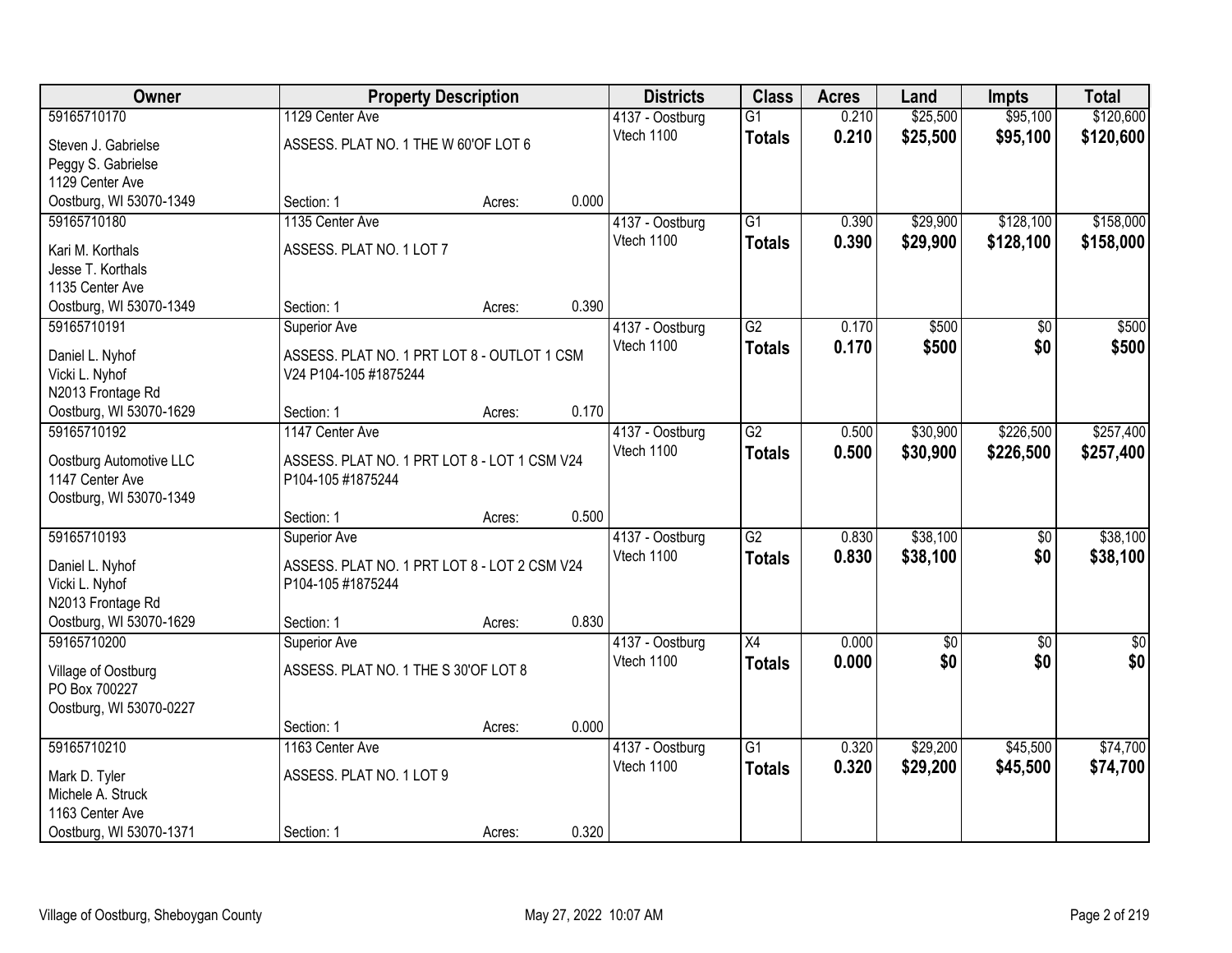| Owner                                         | <b>Property Description</b>                                                                         |       | <b>Districts</b> | <b>Class</b>    | <b>Acres</b> | Land            | <b>Impts</b>    | <b>Total</b> |
|-----------------------------------------------|-----------------------------------------------------------------------------------------------------|-------|------------------|-----------------|--------------|-----------------|-----------------|--------------|
| 59165710220                                   | 1173 Center Ave                                                                                     |       | 4137 - Oostburg  | $\overline{G1}$ | 0.160        | \$18,900        | \$106,300       | \$125,200    |
| John Nimmer                                   | ASSESS. PLAT NO. 1 LOT 10 & THE E 13.6'OF LOT 11                                                    |       | Vtech 1100       | <b>Totals</b>   | 0.160        | \$18,900        | \$106,300       | \$125,200    |
| Linda L. Nimmer                               |                                                                                                     |       |                  |                 |              |                 |                 |              |
| 1173 Center Ave                               |                                                                                                     |       |                  |                 |              |                 |                 |              |
| Oostburg, WI 53070-1371                       | Section: 1<br>Acres:                                                                                | 0.160 |                  |                 |              |                 |                 |              |
| 59165710230                                   |                                                                                                     |       | 4137 - Oostburg  | $\overline{X4}$ | 0.000        | $\overline{50}$ | $\overline{30}$ | \$0          |
| Village of Oostburg                           | ASSESS. PLAT NO. 1 LOT 11, EXC THE E 13.6'OF SD                                                     |       | Vtech 1100       | <b>Totals</b>   | 0.000        | \$0             | \$0             | \$0          |
| PO Box 700227                                 | LOT, ALSO COM AT NW COR OF SD PLAT, TH S0 DEG                                                       |       |                  |                 |              |                 |                 |              |
| Oostburg, WI 53070-0227                       | 48' 51"E 125.94', S87 DEG 59'16"W 17.6', N0 DEG 48'                                                 |       |                  |                 |              |                 |                 |              |
|                                               | Section: 1<br>Acres:                                                                                | 0.000 |                  |                 |              |                 |                 |              |
| 59165710234                                   | Michigan Ave                                                                                        |       | 4137 - Oostburg  | $\overline{G2}$ | 0.190        | \$9,200         | \$0             | \$9,200      |
| Acsre LLC                                     | ASSESS. PLAT NO. 1 OUTLOT 1 CSM V10 P 282 - PRT                                                     |       | Vtech 1100       | <b>Totals</b>   | 0.190        | \$9,200         | \$0             | \$9,200      |
| 1130 Michigan Ave                             | LOT 12, COM N0 DEG 14'44"W 60.03'& N88 DEG 3'16"E                                                   |       |                  |                 |              |                 |                 |              |
| Oostburg, WI 53070-1362                       | 406.31'FROM NW COR, LOT 12, MID-TOWNE SUBD, TH                                                      |       |                  |                 |              |                 |                 |              |
|                                               | Section: 1<br>Acres:                                                                                | 0.190 |                  |                 |              |                 |                 |              |
| 59165710235                                   | 1116 Michigan Ave                                                                                   |       | 4137 - Oostburg  | $\overline{G2}$ | 0.330        | \$15,600        | \$90,800        | \$106,400    |
|                                               |                                                                                                     |       | Vtech 1100       | <b>Totals</b>   | 0.330        | \$15,600        | \$90,800        | \$106,400    |
| William J. Westerbeke                         | ASSESS. PLAT NO. 1 LOT 9 CSM V10 P 282 - PRT                                                        |       |                  |                 |              |                 |                 |              |
| W1591 De Master Rd<br>Oostburg, WI 53070-1509 | LOT 12, COM N0 DEG 14'44"W 60.03'& N88 DEG 3'16"E<br>477.31'FROM NW COR, LOT 12, MID-TOWNE SUBD, TH |       |                  |                 |              |                 |                 |              |
|                                               | Section: 1<br>Acres:                                                                                | 0.330 |                  |                 |              |                 |                 |              |
| 59165710236                                   | Michigan Ave & S 11th                                                                               |       | 4137 - Oostburg  | $\overline{G2}$ | 0.220        | \$10,500        | \$0             | \$10,500     |
|                                               |                                                                                                     |       | Vtech 1100       | <b>Totals</b>   | 0.220        | \$10,500        | \$0             | \$10,500     |
| Gregory J. Brasser                            | ASSESS. PLAT NO. 1 CSM V14 P 130-31 - PRT LOT                                                       |       |                  |                 |              |                 |                 |              |
| PO Box 700095<br>Oostburg, WI 53070-0095      | 12, COM N0 DEG 14'44"W 60.03' & N88 DEG 3'16"E<br>597.31'FROM NW COR LOT 12, MID-TOWNE SUBD TH      |       |                  |                 |              |                 |                 |              |
|                                               | Section: 1<br>Acres:                                                                                | 0.220 |                  |                 |              |                 |                 |              |
| 59165710240                                   | 20 S 11th St                                                                                        |       | 4137 - Oostburg  | $\overline{X4}$ | 0.000        | $\overline{60}$ | $\overline{50}$ | $\sqrt{50}$  |
|                                               |                                                                                                     |       | Vtech 1100       | <b>Totals</b>   | 0.000        | \$0             | \$0             | \$0          |
| Village of Oostburg                           | ASSESS. PLAT NO. 1 LOT 12, EXC COM AT THE E1/4                                                      |       |                  |                 |              |                 |                 |              |
| PO Box 700227                                 | COR, SEC 1, TH S88 DEG 03'16"W 452.30', S01 DEG                                                     |       |                  |                 |              |                 |                 |              |
| Oostburg, WI 53070-0227                       | 46'14"E 183.20', S87 DEG 50'18"W 60', S01 DEG 46'14"E<br>Section: 1<br>Acres:                       | 0.000 |                  |                 |              |                 |                 |              |
| 59165710241                                   | 1135 Superior Ave                                                                                   |       | 4137 - Oostburg  | $\overline{G2}$ | 0.540        | \$26,000        | \$328,900       | \$354,900    |
|                                               |                                                                                                     |       | Vtech 1100       | <b>Totals</b>   | 0.540        | \$26,000        | \$328,900       | \$354,900    |
| Daniel L. Nyhof                               | ASSESS. PLAT NO. 1 LOT 2,CSM V 5 P 122 - PRT LOT                                                    |       |                  |                 |              |                 |                 |              |
| N2013 Frontage Rd                             | 12, COM AT E1/4 COR SEC 1 TH S88 DEG 03'16"W                                                        |       |                  |                 |              |                 |                 |              |
| Oostburg, WI 53070-1629                       | 452.30', S01 DEG 46'14"E 183.20', S87 DEG 50'18"W                                                   |       |                  |                 |              |                 |                 |              |
|                                               | Section: 1<br>Acres:                                                                                | 0.540 |                  |                 |              |                 |                 |              |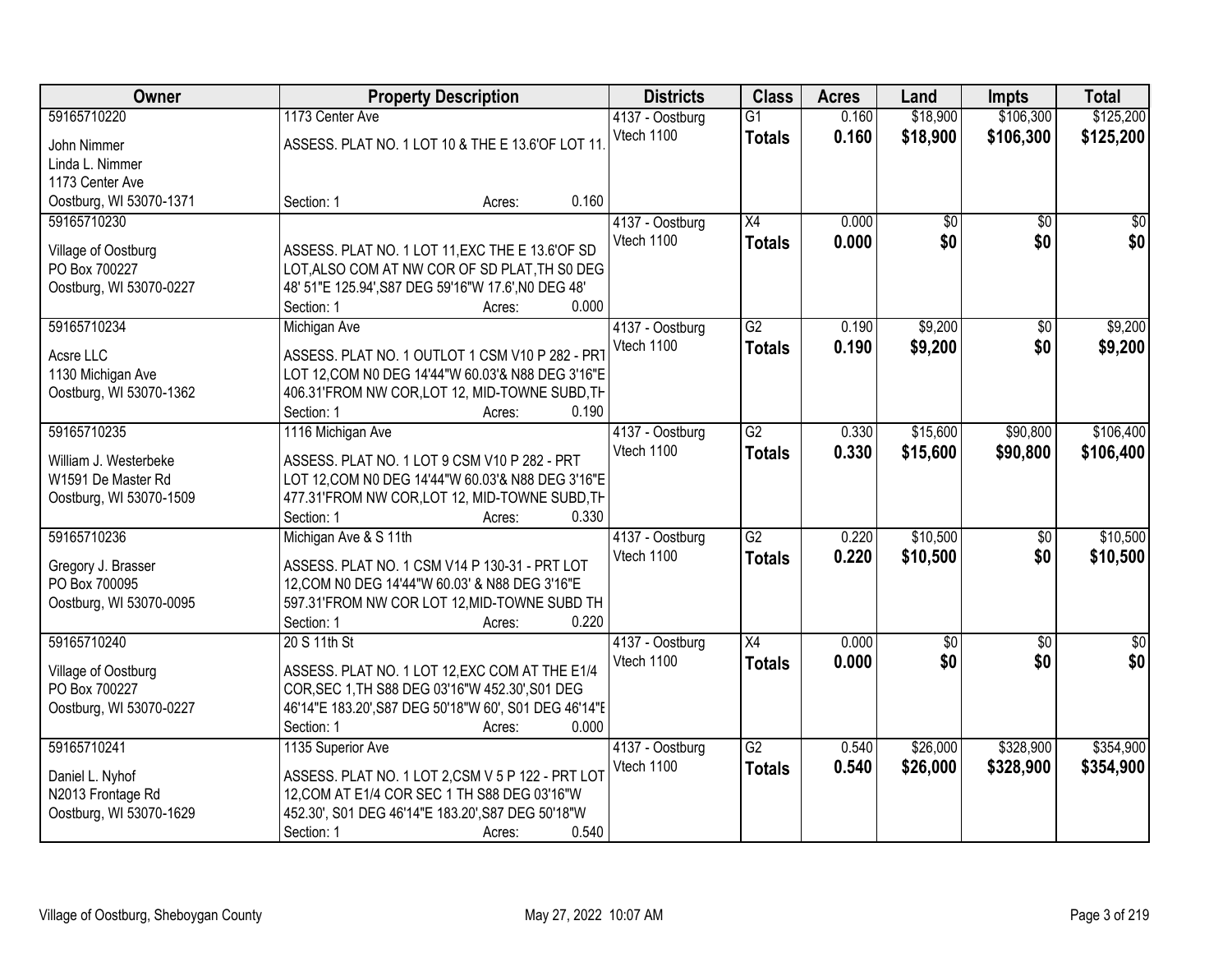| Owner                               | <b>Property Description</b>                           | <b>Districts</b> | <b>Class</b>    | <b>Acres</b> | Land     | Impts           | <b>Total</b> |
|-------------------------------------|-------------------------------------------------------|------------------|-----------------|--------------|----------|-----------------|--------------|
| 59165710242                         | Superior Ave                                          | 4137 - Oostburg  | $\overline{G2}$ | 0.550        | \$26,000 | $\overline{50}$ | \$26,000     |
| Daniel L. Nyhof                     | ASSESS. PLAT NO. 1 LOT 1,CSM V 5 P 122 - PRT LOT      | Vtech 1100       | <b>Totals</b>   | 0.550        | \$26,000 | \$0             | \$26,000     |
| N2013 Frontage Rd                   | 12, COM S88 DEG 3'16"W 452.30'FROM E1/4 COR SEC       |                  |                 |              |          |                 |              |
| Oostburg, WI 53070-1629             | 1, TH S1 DEG 46'14"E 183.20', S87 DEG 50'18"W 60', S1 |                  |                 |              |          |                 |              |
|                                     | 0.550<br>Section: 1<br>Acres:                         |                  |                 |              |          |                 |              |
| 59165710244                         | 1130 Michigan Ave                                     | 4137 - Oostburg  | $\overline{G2}$ | 0.540        | \$26,000 | \$132,500       | \$158,500    |
|                                     |                                                       | Vtech 1100       | <b>Totals</b>   | 0.540        | \$26,000 | \$132,500       | \$158,500    |
| Acsre LLC                           | ASSESS. PLAT NO. 1 LOT 5,CSM V 8 P 115 - PRT LOT      |                  |                 |              |          |                 |              |
| 1130 Michigan Ave                   | 12, COM N0 DEG 14'44"W 60.03'& N88 DEG 3'16"E         |                  |                 |              |          |                 |              |
| Oostburg, WI 53070-1362             | 206.31'FROM NW COR LOT 12 MID-TOWNE SUBD, TH          |                  |                 |              |          |                 |              |
|                                     | 0.540<br>Section: 1<br>Acres:                         |                  |                 |              |          |                 |              |
| 59165710245                         | 1152 Michigan Ave                                     | 4137 - Oostburg  | $\overline{G2}$ | 0.560        | \$26,600 | \$94,600        | \$121,200    |
| William H. Stalter                  | ASSESS. PLAT NO. 1 LOT 6,CSM V 8 P 115 - PRT LOT      | Vtech 1100       | <b>Totals</b>   | 0.560        | \$26,600 | \$94,600        | \$121,200    |
|                                     | 12, COM N0 DEG 14'44"W 60.03'FROM NW COR LOT          |                  |                 |              |          |                 |              |
| Judith E. Stalter<br>414A N 12th St | 12 MID-TOWNE SUBD, TH N88 DEG 3' 16"E 206.31', N1     |                  |                 |              |          |                 |              |
|                                     | 0.560                                                 |                  |                 |              |          |                 |              |
| Oostburg, WI 53070-1114             | Section: 1<br>Acres:                                  |                  | $\overline{G2}$ |              |          | \$112,400       |              |
| 59165710248                         | 110 S 11th St                                         | 4137 - Oostburg  |                 | 0.240        | \$11,700 |                 | \$124,100    |
| Gregory J. Brasser                  | ASSESS.PLAT NO.1 LOT 7,CSM V 10 P 132 - PRT LOT       | Vtech 1100       | <b>Totals</b>   | 0.240        | \$11,700 | \$112,400       | \$124,100    |
| PO Box 700095                       | 12, COM N0 DEG 14'44"W 60.03'FROM NW COR LOT          |                  |                 |              |          |                 |              |
| Oostburg, WI 53070-0095             | 12, MID-TOWNE SUBD, TH N88 DEG 3' 16"E                |                  |                 |              |          |                 |              |
|                                     | 0.240<br>Section: 1<br>Acres:                         |                  |                 |              |          |                 |              |
| 59165710249                         | 1131 Superior Ave                                     | 4137 - Oostburg  | $\overline{G2}$ | 0.490        | \$24,500 | \$13,200        | \$37,700     |
|                                     |                                                       | Vtech 1100       | <b>Totals</b>   | 0.490        | \$24,500 | \$13,200        | \$37,700     |
| Daniel L. Nyhof                     | ASSESS.PLAT NO.1 LOT 8,CSM V 10 P 132 - PRT LOT       |                  |                 |              |          |                 |              |
| Vicki L. Nyhof                      | 12, COM N0 DEG 14'44"W 60.03'FROM NW COR LOT          |                  |                 |              |          |                 |              |
| N2013 Frontage Rd                   | 12, MID-TOWNE SUBD, TH N88 DEG 3' 16"E 406.31", &     |                  |                 |              |          |                 |              |
| Oostburg, WI 53070-1629             | 0.490<br>Section: 1<br>Acres:                         |                  |                 |              |          |                 |              |
| 59165710250                         |                                                       | 4137 - Oostburg  |                 |              |          |                 |              |
| Subdivision Brasser                 | <b>BRASSER SUBDIVISION</b>                            | Vtech 1100       | <b>Totals</b>   |              |          |                 |              |
| Na                                  |                                                       |                  |                 |              |          |                 |              |
| Na, WI 99999                        |                                                       |                  |                 |              |          |                 |              |
|                                     | 0.000<br>Section:<br>Acres:                           |                  |                 |              |          |                 |              |
| 59165710260                         |                                                       | 4137 - Oostburg  | $\overline{X4}$ | 0.920        | \$0      | $\overline{30}$ | $\sqrt{50}$  |
|                                     |                                                       | Vtech 1100       | <b>Totals</b>   | 0.920        | \$0      | \$0             | \$0          |
| School Dist No 14 Joint             | BRASSER SUBD LOTS 1-2-3-4 & 5 BLK 1, EXC THE S        |                  |                 |              |          |                 |              |
| 410 New York Ave                    | 17'OF LOT 5 & EXC S 17'OF E 55'OF LOT 4, BLK 1 &      |                  |                 |              |          |                 |              |
| Oostburg, WI 53070-1229             | ALSO EXC THE S 15'OF LOT 1, BLK 1,& ALSO EXC          |                  |                 |              |          |                 |              |
|                                     | 0.920<br>Section: 6<br>Acres:                         |                  |                 |              |          |                 |              |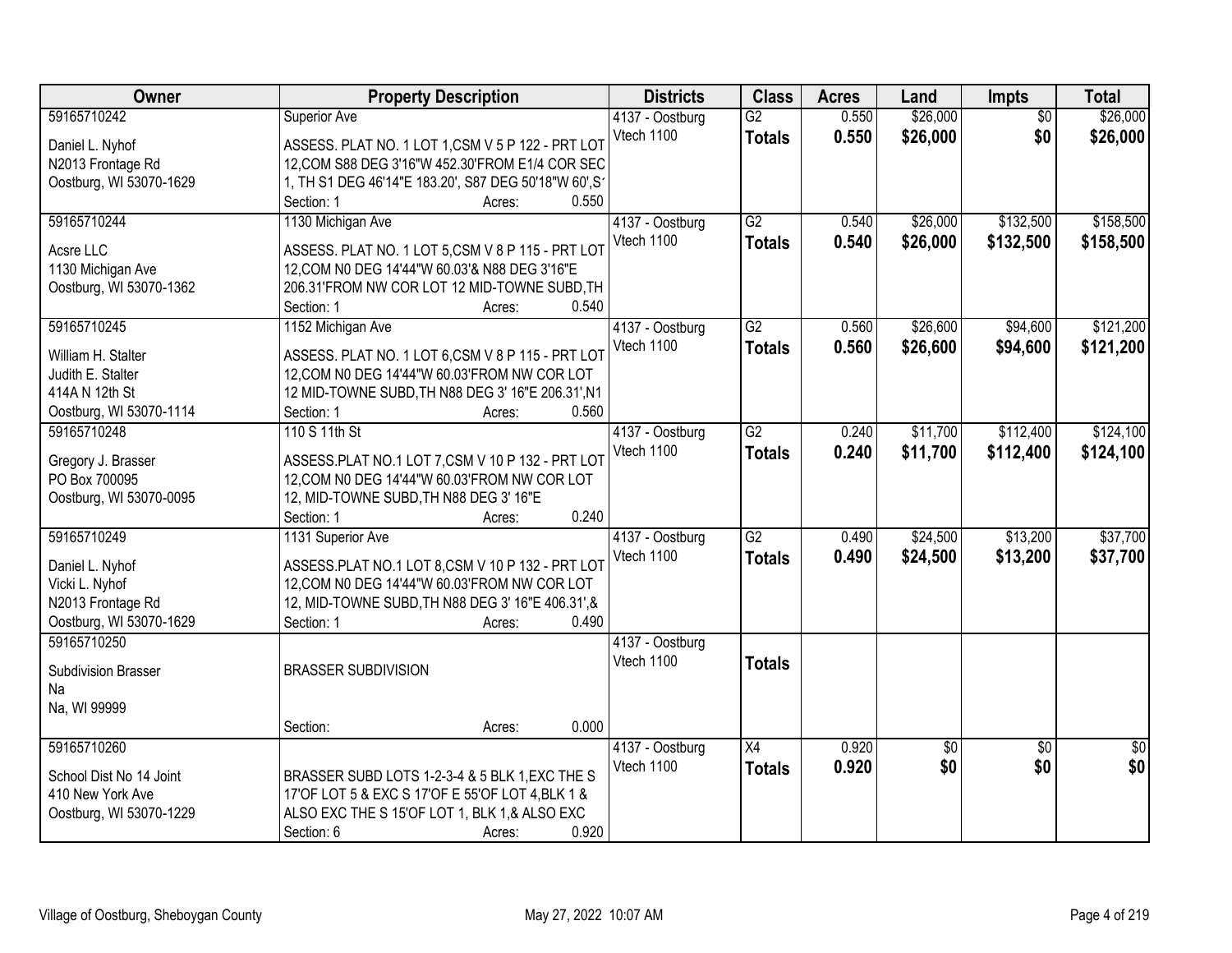| Owner                                        |                                                    | <b>Property Description</b> |       | <b>Districts</b>              | <b>Class</b>    | <b>Acres</b> | Land     | <b>Impts</b> | <b>Total</b> |
|----------------------------------------------|----------------------------------------------------|-----------------------------|-------|-------------------------------|-----------------|--------------|----------|--------------|--------------|
| 59165710270                                  | 101 N 6th St                                       |                             |       | 4137 - Oostburg               | $\overline{G1}$ | 0.250        | \$32,500 | \$108,000    | \$140,500    |
| Reid M. Rozeboom                             | BRASSER SUBD. LOT 6,& THE S 15'OF LOT 1, BLK 1.    |                             |       | Vtech 1100                    | <b>Totals</b>   | 0.250        | \$32,500 | \$108,000    | \$140,500    |
| Kristin J. Rozeboom                          |                                                    |                             |       |                               |                 |              |          |              |              |
| 101 N 6th St                                 |                                                    |                             |       |                               |                 |              |          |              |              |
| Oostburg, WI 53070-1211                      | Section: 6                                         | Acres:                      | 0.250 |                               |                 |              |          |              |              |
| 59165710280                                  | 536 New York Ave                                   |                             |       | 4137 - Oostburg               | $\overline{G1}$ | 0.200        | \$28,100 | \$151,800    | \$179,900    |
|                                              | BRASSER SUBD. LOT 7 BLK 1                          |                             |       | Vtech 1100                    | <b>Totals</b>   | 0.200        | \$28,100 | \$151,800    | \$179,900    |
| Christopher J. Weavers<br>Tabitha H. Weavers |                                                    |                             |       |                               |                 |              |          |              |              |
| 536 New York Ave                             |                                                    |                             |       |                               |                 |              |          |              |              |
| Oostburg, WI 53070-1201                      | Section: 6                                         | Acres:                      | 0.000 |                               |                 |              |          |              |              |
| 59165710290                                  | 532 New York Ave                                   |                             |       | 4137 - Oostburg               | $\overline{G1}$ | 0.260        | \$32,600 | \$118,200    | \$150,800    |
|                                              |                                                    |                             |       | Vtech 1100                    | <b>Totals</b>   | 0.260        | \$32,600 | \$118,200    | \$150,800    |
| Kyle R. Mcgranahan                           | BRASSER SUBD. LOT 8 BLK 1 & THE WLY 10' OF LOT     |                             |       |                               |                 |              |          |              |              |
| Tamika D. Mcgranahan                         | 9 BLK 1,& THE S15' OFLOT 3, BLK 1,& S15'OF W 10'OF |                             |       |                               |                 |              |          |              |              |
| 532 New York Ave                             | LOT 4, BLK 1.                                      |                             | 0.260 |                               |                 |              |          |              |              |
| Oostburg, WI 53070-1201<br>59165710300       | Section: 6<br>528 New York Ave                     | Acres:                      |       |                               | $\overline{G1}$ | 0.190        | \$26,800 | \$114,400    | \$141,200    |
|                                              |                                                    |                             |       | 4137 - Oostburg<br>Vtech 1100 |                 |              |          |              |              |
| Kevin R. Styles                              | BRASSER SUBD. LOT 9 BLK 1 EXC THE WLY 10'          |                             |       |                               | <b>Totals</b>   | 0.190        | \$26,800 | \$114,400    | \$141,200    |
| Deborah Ver Velde-Styles                     | THEREOF, & ALSO THE S 17'OF THE E 55'OF LOT        |                             |       |                               |                 |              |          |              |              |
| 528 New York Ave                             | 4, BLK 1.                                          |                             |       |                               |                 |              |          |              |              |
| Oostburg, WI 53070-1201                      | Section: 6                                         | Acres:                      | 0.000 |                               |                 |              |          |              |              |
| 59165710310                                  | New York Ave                                       |                             |       | 4137 - Oostburg               | $\overline{G1}$ | 0.230        | \$12,700 | \$0          | \$12,700     |
| Kevin R. Styles                              | BRASSER SUBD. LOT 10 & THE S 17'OF LOT 5, BLK 1    |                             |       | Vtech 1100                    | <b>Totals</b>   | 0.230        | \$12,700 | \$0          | \$12,700     |
| Deborah Ver Velde-Styles                     |                                                    |                             |       |                               |                 |              |          |              |              |
| 528 New York Ave                             |                                                    |                             |       |                               |                 |              |          |              |              |
| Oostburg, WI 53070-1201                      | Section: 6                                         | Acres:                      | 0.000 |                               |                 |              |          |              |              |
| 59165710320                                  | 25 N 6th St                                        |                             |       | 4137 - Oostburg               | $\overline{G1}$ | 0.210        | \$29,200 | \$112,300    | \$141,500    |
| Elaine M. Trossen                            | BRASSER SUBD. LOTS 1 & 2 BLK 2 EXC THE E 51' OF    |                             |       | Vtech 1100                    | <b>Totals</b>   | 0.210        | \$29,200 | \$112,300    | \$141,500    |
| <b>Richard Trossen</b>                       | SD LOT 2.                                          |                             |       |                               |                 |              |          |              |              |
| 25 N 6th St                                  |                                                    |                             |       |                               |                 |              |          |              |              |
| Oostburg, WI 53070-1210                      | Section: 6                                         | Acres:                      | 0.000 |                               |                 |              |          |              |              |
| 59165710330                                  | 535 New York Ave                                   |                             |       | 4137 - Oostburg               | $\overline{G1}$ | 0.210        | \$29,100 | \$123,200    | \$152,300    |
|                                              |                                                    |                             |       | Vtech 1100                    | <b>Totals</b>   | 0.210        | \$29,100 | \$123,200    | \$152,300    |
| Myron D. Bolkema                             | BRASSER SUBD. THE E 51' OF LOT 2 & THE W 31' OF    |                             |       |                               |                 |              |          |              |              |
| Chantelle Bolkema                            | LOT 3 BLK 2.                                       |                             |       |                               |                 |              |          |              |              |
| 535 New York Ave                             |                                                    |                             |       |                               |                 |              |          |              |              |
| Oostburg, WI 53070-1202                      | Section: 6                                         | Acres:                      | 0.000 |                               |                 |              |          |              |              |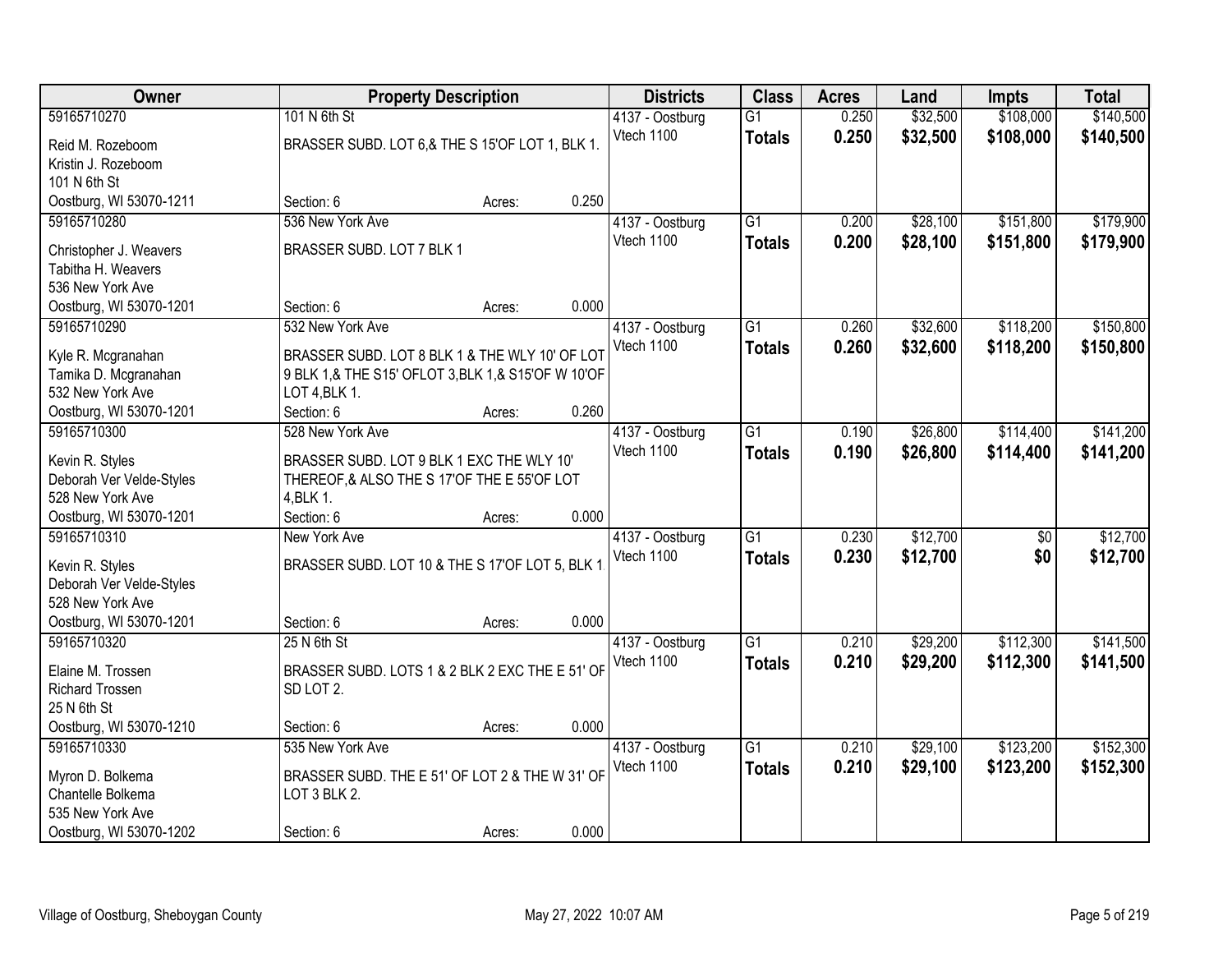| Owner                               | <b>Property Description</b>                     |        |       | <b>Districts</b> | <b>Class</b>    | <b>Acres</b> | Land            | <b>Impts</b>    | <b>Total</b>     |
|-------------------------------------|-------------------------------------------------|--------|-------|------------------|-----------------|--------------|-----------------|-----------------|------------------|
| 59165710340                         | 529 New York Ave                                |        |       | 4137 - Oostburg  | $\overline{G1}$ | 0.210        | \$29,100        | \$115,600       | \$144,700        |
| Craig M. Rusch                      | BRASSER SUBD. LOTS 3 & 4 BLK 2 EXC THE W 31'    |        |       | Vtech 1100       | <b>Totals</b>   | 0.210        | \$29,100        | \$115,600       | \$144,700        |
| 529 New York Ave                    | OF SD LOT 3,& EXC THE E 17' OF SD LOT 4.        |        |       |                  |                 |              |                 |                 |                  |
| Oostburg, WI 53070-1202             |                                                 |        |       |                  |                 |              |                 |                 |                  |
|                                     | Section: 6                                      | Acres: | 0.000 |                  |                 |              |                 |                 |                  |
| 59165710350                         | 521 New York Ave                                |        |       | 4137 - Oostburg  | $\overline{G1}$ | 0.210        | \$29,100        | \$114,200       | \$143,300        |
| Jack M. Vaness                      | BRASSER SUBD. THE E 17' OF LOT 4 & ALL OF LOT 5 |        |       | Vtech 1100       | <b>Totals</b>   | 0.210        | \$29,100        | \$114,200       | \$143,300        |
| <b>Jody Vaness</b>                  | <b>BLK 2.</b>                                   |        |       |                  |                 |              |                 |                 |                  |
| 521 New York Ave                    |                                                 |        |       |                  |                 |              |                 |                 |                  |
| Oostburg, WI 53070-1202             | Section: 6                                      | Acres: | 0.000 |                  |                 |              |                 |                 |                  |
| 59165710360                         | Center Ave                                      |        |       | 4137 - Oostburg  | X4              | 0.000        | $\overline{50}$ | $\sqrt[6]{}$    | $\overline{30}$  |
| Bethel Orthodox Presbyterian Church | BRASSER SUBD. LOT 6 BLK 2                       |        |       | Vtech 1100       | <b>Totals</b>   | 0.000        | \$0             | \$0             | \$0              |
| 609 Center Ave                      |                                                 |        |       |                  |                 |              |                 |                 |                  |
| Oostburg, WI 53070-1432             |                                                 |        |       |                  |                 |              |                 |                 |                  |
|                                     | Section: 6                                      | Acres: | 0.000 |                  |                 |              |                 |                 |                  |
| 59165710370                         | 528 Center Ave                                  |        |       | 4137 - Oostburg  | $\overline{G1}$ | 0.260        | \$28,600        | \$114,300       | \$142,900        |
| Wendell J. Mentink                  | BRASSER SUBD. LOT 7 BLK 2                       |        |       | Vtech 1100       | <b>Totals</b>   | 0.260        | \$28,600        | \$114,300       | \$142,900        |
| Joan L. Mentink                     |                                                 |        |       |                  |                 |              |                 |                 |                  |
| 528 Center Ave                      |                                                 |        |       |                  |                 |              |                 |                 |                  |
| Oostburg, WI 53070-1429             | Section: 6                                      | Acres: | 0.000 |                  |                 |              |                 |                 |                  |
| 59165710380                         | 520 Center Ave                                  |        |       | 4137 - Oostburg  | $\overline{G1}$ | 0.490        | \$30,900        | \$179,200       | \$210,100        |
| Terry G. Hendrikse                  | BRASSER SUBD. LOTS 8 & 9 BLK 2                  |        |       | Vtech 1100       | <b>Totals</b>   | 0.490        | \$30,900        | \$179,200       | \$210,100        |
| Nicole M. Hendrikse                 |                                                 |        |       |                  |                 |              |                 |                 |                  |
| 520 Center Ave                      |                                                 |        |       |                  |                 |              |                 |                 |                  |
| Oostburg, WI 53070-1429             | Section: 6                                      | Acres: | 0.000 |                  |                 |              |                 |                 |                  |
| 59165710381                         |                                                 |        |       | 4137 - Oostburg  | $\overline{G1}$ | 0.290        | $\overline{50}$ | $\overline{50}$ | $\overline{\$0}$ |
| The Delft Condominium               | THE DELFT CONDOMINIUM                           |        |       | Vtech 1100       | <b>Totals</b>   | 0.290        | \$0             | \$0             | \$0              |
| Na                                  |                                                 |        |       |                  |                 |              |                 |                 |                  |
| Na, WI 99999                        |                                                 |        |       |                  |                 |              |                 |                 |                  |
|                                     | Section:                                        | Acres: | 0.290 |                  |                 |              |                 |                 |                  |
| 59165710382                         | 843 Illinois Ave Unit 1                         |        |       | 4137 - Oostburg  | G1              | 0.000        | \$12,000        | \$41,500        | \$53,500         |
| Mkjk Holdings LLC                   | THE DELFT CONDOMINIUM BLDG-UNITS A, BEING       |        |       | Vtech 1100       | <b>Totals</b>   | 0.000        | \$12,000        | \$41,500        | \$53,500         |
| 819 Anthony Cir                     | PRT OF A PARCEL DESC IN V 13,P 116 OF REC, SUBJ |        |       |                  |                 |              |                 |                 |                  |
| Oostburg, WI 53070-1253             | TO UNDIV INT OF 1/4 OR 25% OF 0.2185 AC AS REC  |        |       |                  |                 |              |                 |                 |                  |
|                                     | Section: 6                                      | Acres: | 0.000 |                  |                 |              |                 |                 |                  |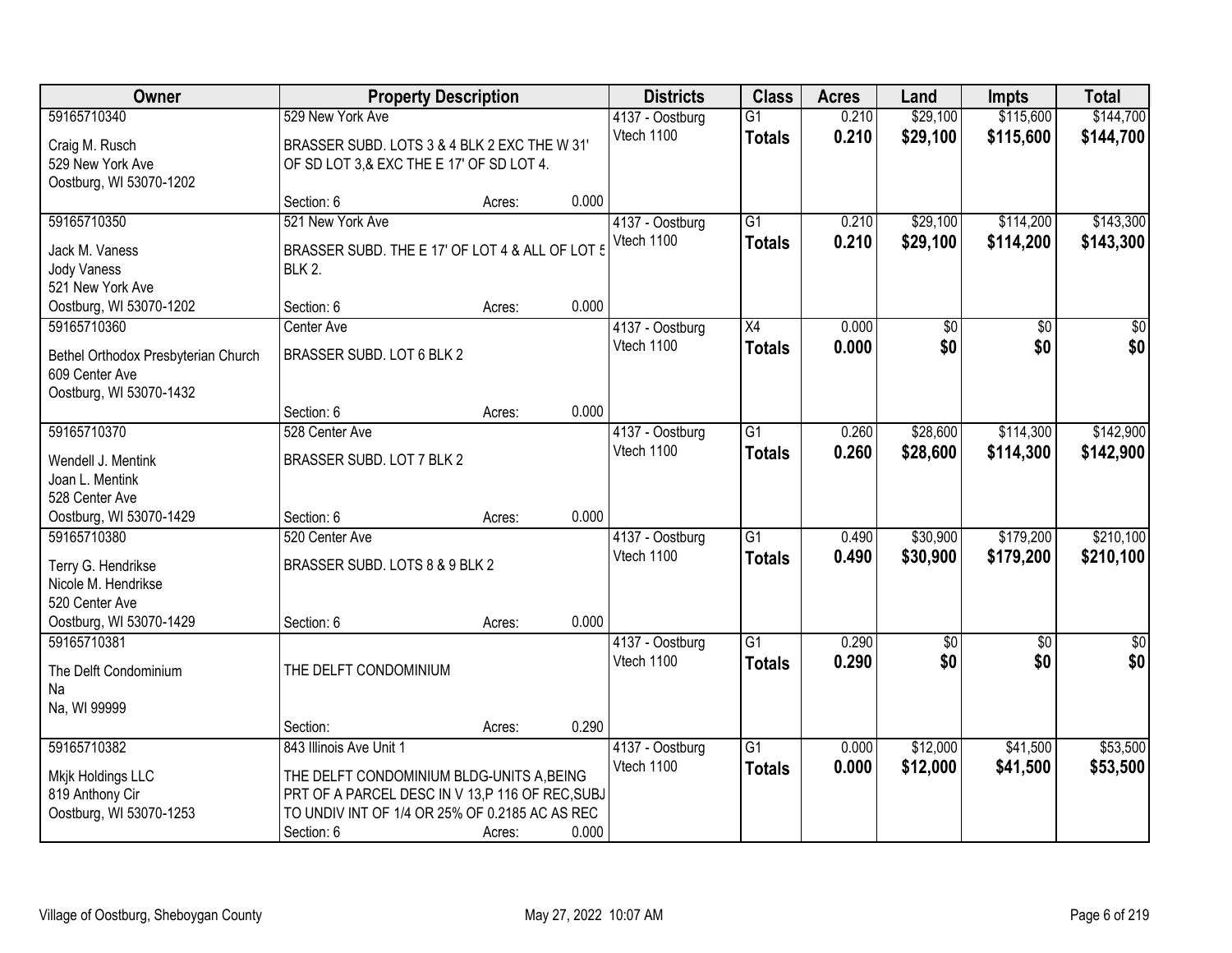| Owner                           | <b>Property Description</b>                      |                 | <b>Districts</b> | <b>Class</b>    | <b>Acres</b> | Land     | <b>Impts</b> | <b>Total</b> |
|---------------------------------|--------------------------------------------------|-----------------|------------------|-----------------|--------------|----------|--------------|--------------|
| 59165710383                     | 843 Illinois Ave Unit 2                          |                 | 4137 - Oostburg  | $\overline{G1}$ | 0.000        | \$12,000 | \$41,500     | \$53,500     |
| Mkjk Holdings LLC               | THE DELFT CONDOMINIUM BLDG-UNITS B, BEING        |                 | Vtech 1100       | <b>Totals</b>   | 0.000        | \$12,000 | \$41,500     | \$53,500     |
| 819 Anthony Cir                 | PRT OF A PARCEL DESC IN V 13, P 116 OF REC, SUBJ |                 |                  |                 |              |          |              |              |
| Oostburg, WI 53070-1253         | TO UNDIV INT OF 1/4 OR 25% OF 0.2185 AC AS REC   |                 |                  |                 |              |          |              |              |
|                                 | Section: 6                                       | 0.000<br>Acres: |                  |                 |              |          |              |              |
| 59165710384                     | 843 Illinois Ave Unit 3                          |                 | 4137 - Oostburg  | $\overline{G1}$ | 0.000        | \$12,000 | \$41,500     | \$53,500     |
|                                 |                                                  |                 | Vtech 1100       | <b>Totals</b>   | 0.000        | \$12,000 | \$41,500     | \$53,500     |
| Mkjk Holdings LLC               | THE DELFT CONDOMINIUM BLDG-UNITS C, BEING        |                 |                  |                 |              |          |              |              |
| 819 Anthony Cir                 | PRT OF A PARCEL DESC IN V 13,P 116 OF REC, SUBJ  |                 |                  |                 |              |          |              |              |
| Oostburg, WI 53070-1253         | TO UNDIV INT OF 1/4 OR 25% OF 0.2185 AC AS REC   |                 |                  |                 |              |          |              |              |
|                                 | Section: 6                                       | 0.000<br>Acres: |                  |                 |              |          |              |              |
| 59165710385                     | 843 Illinois Ave Unit 4                          |                 | 4137 - Oostburg  | $\overline{G1}$ | 0.000        | \$12,000 | \$41,500     | \$53,500     |
| Mkjk Holdings LLC               | THE DELFT CONDOMINIUM BLDG-UNITS D, BEING        |                 | Vtech 1100       | <b>Totals</b>   | 0.000        | \$12,000 | \$41,500     | \$53,500     |
| 819 Anthony Cir                 | PRT OF A PARCEL DESC IN V 13, P 116 OF REC, SUBJ |                 |                  |                 |              |          |              |              |
| Oostburg, WI 53070-1253         | TO UNDIV INT OF 1/4 OR 25% OF 0.2185 AC AS REC   |                 |                  |                 |              |          |              |              |
|                                 | Section: 6                                       | 0.000<br>Acres: |                  |                 |              |          |              |              |
| 59165710390                     |                                                  |                 | 4137 - Oostburg  |                 |              |          |              |              |
| Dulmes-Vander Ploeg Subdivision | DULMES-VANDER PLOEG SUBD.                        |                 | Vtech 1100       | <b>Totals</b>   |              |          |              |              |
| Na                              |                                                  |                 |                  |                 |              |          |              |              |
| Na, WI 99999                    |                                                  |                 |                  |                 |              |          |              |              |
|                                 | Section:                                         | 0.000<br>Acres: |                  |                 |              |          |              |              |
| 59165710400                     | 20 Willow Ln                                     |                 | 4137 - Oostburg  | $\overline{G1}$ | 0.180        | \$22,100 | \$122,700    | \$144,800    |
|                                 |                                                  |                 | Vtech 1100       | Totals          | 0.180        | \$22,100 | \$122,700    | \$144,800    |
| Hubrex Enterprises LLC          | DULMES-VANDER PLOEG SUBD. LOT 1 EXC THE N        |                 |                  |                 |              |          |              |              |
| N1908 Huibregtse Rd             | 5'.                                              |                 |                  |                 |              |          |              |              |
| Oostburg, WI 53070-1560         |                                                  |                 |                  |                 |              |          |              |              |
|                                 | Section: 1                                       | 0.000<br>Acres: |                  |                 |              |          |              |              |
| 59165710410                     | 24 Willow Ln                                     |                 | 4137 - Oostburg  | $\overline{G1}$ | 0.200        | \$24,400 | \$129,300    | \$153,700    |
| Karen L. Kuhlman                | DULMES-VANDER PLOEG SUBD. N 5'OF LOT 1 & S       |                 | Vtech 1100       | <b>Totals</b>   | 0.200        | \$24,400 | \$129,300    | \$153,700    |
| 3120 S Business Dr # 188        | 72'OF LOT 2                                      |                 |                  |                 |              |          |              |              |
| Sheboygan, WI 53081-6524        |                                                  |                 |                  |                 |              |          |              |              |
|                                 | Section: 1                                       | 0.200<br>Acres: |                  |                 |              |          |              |              |
| 59165710420                     | 28 Willow Ln                                     |                 | 4137 - Oostburg  | $\overline{G1}$ | 0.320        | \$31,500 | \$104,000    | \$135,500    |
|                                 |                                                  |                 | Vtech 1100       | <b>Totals</b>   | 0.320        | \$31,500 | \$104,000    | \$135,500    |
| Lemkuil Living Trust            | DULMES-VANDER PLOEG SUBD. LOTS 2 & 3, EXC        |                 |                  |                 |              |          |              |              |
| 624 Huron Ave                   | THE S 72' OF LOT 2.                              |                 |                  |                 |              |          |              |              |
| Oostburg, WI 53070-1413         |                                                  |                 |                  |                 |              |          |              |              |
|                                 | Section: 1                                       | 0.000<br>Acres: |                  |                 |              |          |              |              |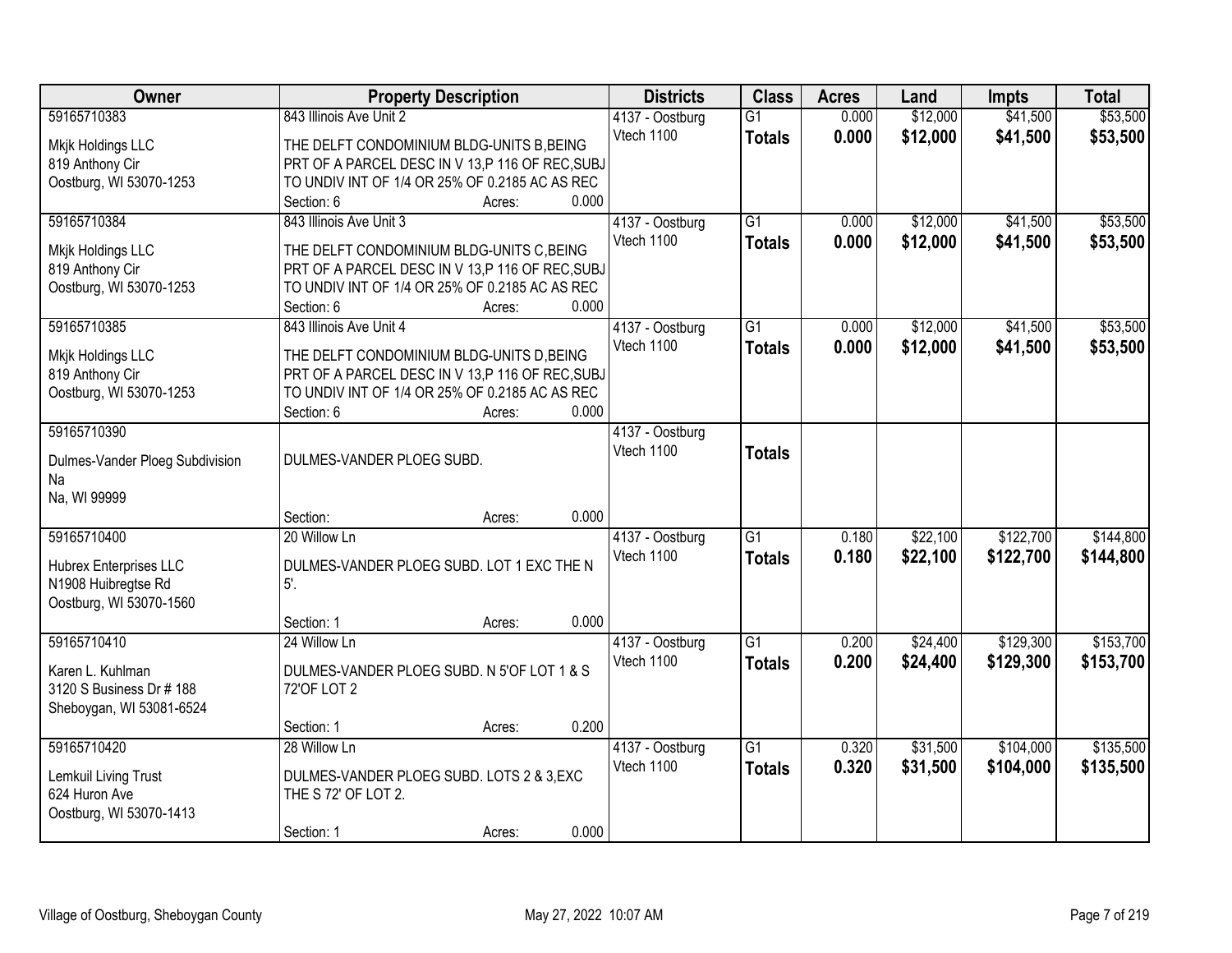| Owner                                 |                                 | <b>Property Description</b>                       |       | <b>Districts</b> | <b>Class</b>    | <b>Acres</b> | Land     | <b>Impts</b> | <b>Total</b> |
|---------------------------------------|---------------------------------|---------------------------------------------------|-------|------------------|-----------------|--------------|----------|--------------|--------------|
| 59165710430                           | 32 Willow Ln                    |                                                   |       | 4137 - Oostburg  | $\overline{G1}$ | 0.240        | \$30,800 | \$102,000    | \$132,800    |
| Timothy J Herr Revocable Living Trust | DULMES-VANDER PLOEG SUBD. LOT 4 |                                                   |       | Vtech 1100       | <b>Totals</b>   | 0.240        | \$30,800 | \$102,000    | \$132,800    |
| 32 Willow Ln                          |                                 |                                                   |       |                  |                 |              |          |              |              |
| Oostburg, WI 53070                    |                                 |                                                   |       |                  |                 |              |          |              |              |
|                                       | Section: 1                      | Acres:                                            | 0.000 |                  |                 |              |          |              |              |
| 59165710440                           |                                 |                                                   |       | 4137 - Oostburg  |                 |              |          |              |              |
| Memorandum                            |                                 | DULMES-VANDER PLOEG SUBD. PRTS OF LOTS            |       | Vtech 1100       | <b>Totals</b>   |              |          |              |              |
| Attn: Jp Condominium                  |                                 | 5&6, DESC AS, COM AT NE COR L-6, TH N 1 DEG       |       |                  |                 |              |          |              |              |
| Na                                    |                                 | 08'49"W 72.92', S88 DEG 03' 16"W 11.13', S1 DEG   |       |                  |                 |              |          |              |              |
| Na, WI 99999                          | Section: 1                      | Acres:                                            | 0.000 |                  |                 |              |          |              |              |
| 59165710450                           | 41 Willow Ln                    |                                                   |       | 4137 - Oostburg  | $\overline{G1}$ | 0.420        | \$32,500 | \$106,600    | \$139,100    |
| Nelvie S. Herr                        |                                 | DULMES-VANDER PLOEG SUBD. LOT 5, EXC COM AT       |       | Vtech 1100       | <b>Totals</b>   | 0.420        | \$32,500 | \$106,600    | \$139,100    |
| 41 Willow Ln                          |                                 | SE COR SD LOT, TH N1 DEG 08'49"W 72.92', S88 DEG  |       |                  |                 |              |          |              |              |
| Oostburg, WI 53070-1176               |                                 | 03'16"W 11.13', S1 DEG 56'44"E TO SLY LINE SD LOT |       |                  |                 |              |          |              |              |
|                                       | Section: 1                      | Acres:                                            | 0.000 |                  |                 |              |          |              |              |
| 59165710460                           | 37 Willow Ln                    |                                                   |       | 4137 - Oostburg  | $\overline{G1}$ | 0.280        | \$31,100 | \$99,200     | \$130,300    |
| Peter W. Swart                        |                                 | DULMES-VANDER PLOEG SUBD. LOT 6, EXC COM AT       |       | Vtech 1100       | <b>Totals</b>   | 0.280        | \$31,100 | \$99,200     | \$130,300    |
| Colleen L. Swart                      |                                 | NE COR SD LOT, TH S1 DEG 08'49"E 69.08', S88 DEG  |       |                  |                 |              |          |              |              |
| 37 Willow Ln                          |                                 | 03'16"W 9.15', N1 DEG 56'44"E TO NLY LINE SD LOT  |       |                  |                 |              |          |              |              |
| Oostburg, WI 53070-1176               | Section: 1                      | Acres:                                            | 0.000 |                  |                 |              |          |              |              |
| 59165710470                           | 33 Willow Ln                    |                                                   |       | 4137 - Oostburg  | $\overline{G1}$ | 0.200        | \$26,500 | \$102,800    | \$129,300    |
| Cherie L. Burbach                     | DULMES-VANDER PLOEG SUBD. LOT 7 |                                                   |       | Vtech 1100       | <b>Totals</b>   | 0.200        | \$26,500 | \$102,800    | \$129,300    |
| Andrew V. Burbach                     |                                 |                                                   |       |                  |                 |              |          |              |              |
| 33 Willow Ln                          |                                 |                                                   |       |                  |                 |              |          |              |              |
| Oostburg, WI 53070-1176               | Section: 1                      | Acres:                                            | 0.200 |                  |                 |              |          |              |              |
| 59165710480                           | 31 Willow Ln                    |                                                   |       | 4137 - Oostburg  | $\overline{G1}$ | 0.210        | \$27,800 | \$92,200     | \$120,000    |
| Joanna Beyer                          | DULMES-VANDER PLOEG SUBD. LOT 8 |                                                   |       | Vtech 1100       | <b>Totals</b>   | 0.210        | \$27,800 | \$92,200     | \$120,000    |
| 31 Willow Ln                          |                                 |                                                   |       |                  |                 |              |          |              |              |
| Oostburg, WI 53070-1176               |                                 |                                                   |       |                  |                 |              |          |              |              |
|                                       | Section: 1                      | Acres:                                            | 0.210 |                  |                 |              |          |              |              |
| 59165710490                           | 1136 Center Ave                 |                                                   |       | 4137 - Oostburg  | $\overline{G1}$ | 0.230        | \$27,000 | \$97,300     | \$124,300    |
| Christopher M. Goddard                | DULMES-VANDER PLOEG SUBD. LOT 9 |                                                   |       | Vtech 1100       | <b>Totals</b>   | 0.230        | \$27,000 | \$97,300     | \$124,300    |
| Jennifer A. Goddard                   |                                 |                                                   |       |                  |                 |              |          |              |              |
| 1136 Center Ave                       |                                 |                                                   |       |                  |                 |              |          |              |              |
| Oostburg, WI 53070-1349               | Section: 1                      | Acres:                                            | 0.000 |                  |                 |              |          |              |              |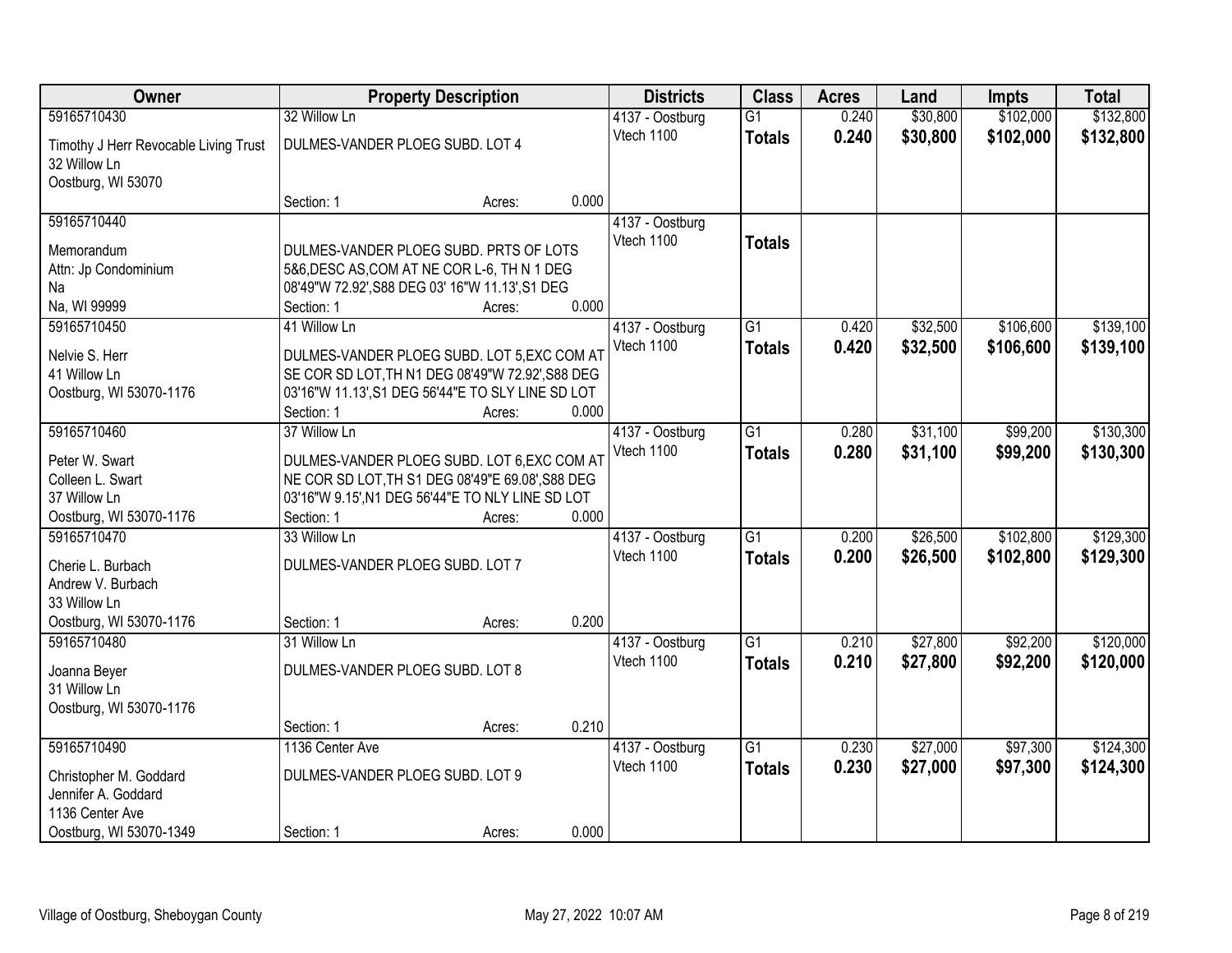| Owner                                                                                      | <b>Property Description</b>                                        |        |       | <b>Districts</b>              | <b>Class</b>                     | <b>Acres</b>   | Land                 | <b>Impts</b>         | <b>Total</b>           |
|--------------------------------------------------------------------------------------------|--------------------------------------------------------------------|--------|-------|-------------------------------|----------------------------------|----------------|----------------------|----------------------|------------------------|
| 59165710500<br>East Side Land Co's Addition<br>Na                                          | EAST SIDE LAND CO. ADD.                                            |        |       | 4137 - Oostburg<br>Vtech 1100 | <b>Totals</b>                    |                |                      |                      |                        |
| Na, WI 99999                                                                               | Section:                                                           | Acres: | 0.000 |                               |                                  |                |                      |                      |                        |
| 59165710510                                                                                | 609 Center Ave                                                     |        |       | 4137 - Oostburg               | X4                               | 0.820          | $\overline{50}$      | $\overline{50}$      | \$0                    |
| Bethel Presbyterian Church<br>609 Center Ave<br>Oostburg, WI 53070-1432                    | EAST SIDE LAND CO. ADD. LOTS 1,2,3,4 & 5 BLK 1                     |        |       | Vtech 1100                    | <b>Totals</b>                    | 0.820          | \$0                  | \$0                  | \$0                    |
|                                                                                            | Section: 6                                                         | Acres: | 0.000 |                               |                                  |                |                      |                      |                        |
| 59165710520                                                                                | 635 Center Ave                                                     |        |       | 4137 - Oostburg               | X4                               | 0.160          | \$0                  | \$0                  | $\overline{50}$        |
| Bethel Orthodox Presbyterian Church<br>609 Center Ave<br>Oostburg, WI 53070-1432           | EAST SIDE LAND CO. ADD. LOT 6 BLK 1                                |        |       | Vtech 1100                    | <b>Totals</b>                    | 0.160          | \$0                  | \$0                  | \$0                    |
|                                                                                            | Section: 6                                                         | Acres: | 0.000 |                               |                                  |                |                      |                      |                        |
| 59165710530                                                                                | 639 Center Ave                                                     |        |       | 4137 - Oostburg               | $\overline{G1}$                  | 0.160          | \$19,700             | \$83,500             | \$103,200              |
| Edward F. Riesterer<br>639 Center Ave<br>Oostburg, WI 53070-1432                           | EAST SIDE LAND CO. ADD. LOT 7 BLK 1                                |        |       | Vtech 1100                    | <b>Totals</b>                    | 0.160          | \$19,700             | \$83,500             | \$103,200              |
|                                                                                            | Section: 6                                                         | Acres: | 0.160 |                               |                                  |                |                      |                      |                        |
| 59165710540                                                                                | 641 Center Ave                                                     |        |       | 4137 - Oostburg<br>Vtech 1100 | $\overline{G1}$<br><b>Totals</b> | 0.160<br>0.160 | \$19,700<br>\$19,700 | \$95,600<br>\$95,600 | \$115,300<br>\$115,300 |
| Michael J. Peters<br>641 Center Ave                                                        | EAST SIDE LAND CO. ADD. LOT 8 BLK 1                                |        |       |                               |                                  |                |                      |                      |                        |
| Oostburg, WI 53070                                                                         | Section: 6                                                         | Acres: | 0.000 |                               |                                  |                |                      |                      |                        |
| 59165710550                                                                                | 101 S 7th St                                                       |        |       | 4137 - Oostburg               | X4                               | 1.220          | $\overline{50}$      | $\overline{30}$      | \$0                    |
| The Society For Christian Instruction of<br>Oostburg<br>22 S 6th St                        | EAST SIDE LAND CO. ADD. LOTS 9 TO 16 INCLUSIVE<br>BLK <sub>1</sub> |        |       | Vtech 1100                    | <b>Totals</b>                    | 1.220          | \$0                  | \$0                  | \$0                    |
| Oostburg, WI 53070-1461                                                                    | Section: 6                                                         | Acres: | 0.000 |                               |                                  |                |                      |                      |                        |
| 59165710560<br>Timothy J Herr Revocable Living Trust<br>32 Willow Ln<br>Oostburg, WI 53070 | 10 S 7th St<br>EAST SIDE LAND CO. ADD. LOT 1 BLK 2                 |        |       | 4137 - Oostburg<br>Vtech 1100 | $\overline{G1}$<br><b>Totals</b> | 0.190<br>0.190 | \$22,200<br>\$22,200 | \$65,400<br>\$65,400 | \$87,600<br>\$87,600   |
|                                                                                            | Section: 6                                                         | Acres: | 0.000 |                               |                                  |                |                      |                      |                        |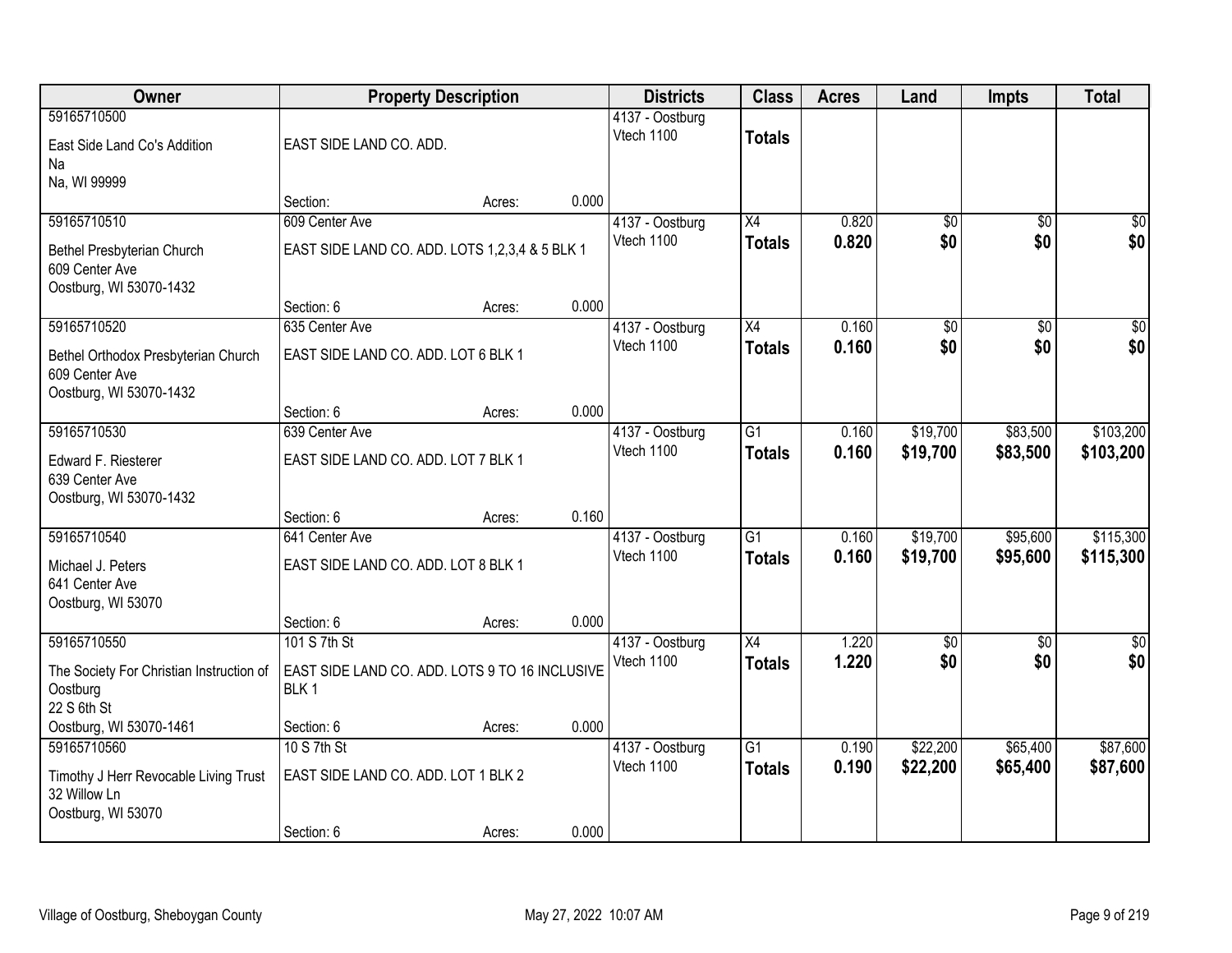| <b>Owner</b>                                   |                                     | <b>Property Description</b> |       | <b>Districts</b> | <b>Class</b>    | <b>Acres</b> | Land     | <b>Impts</b> | <b>Total</b> |
|------------------------------------------------|-------------------------------------|-----------------------------|-------|------------------|-----------------|--------------|----------|--------------|--------------|
| 59165710570                                    | 709 Center Ave                      |                             |       | 4137 - Oostburg  | $\overline{G1}$ | 0.160        | \$19,700 | \$69,200     | \$88,900     |
| Jeffrey R. Berg                                | EAST SIDE LAND CO. ADD. LOT 2 BLK 2 |                             |       | Vtech 1100       | <b>Totals</b>   | 0.160        | \$19,700 | \$69,200     | \$88,900     |
| Paula L. Berg                                  |                                     |                             |       |                  |                 |              |          |              |              |
| 617 Aspen Ave                                  |                                     |                             |       |                  |                 |              |          |              |              |
| Oostburg, WI 53070-1455                        | Section: 6                          | Acres:                      | 0.000 |                  |                 |              |          |              |              |
| 59165710580                                    | 715 Center Ave                      |                             |       | 4137 - Oostburg  | $\overline{G1}$ | 0.160        | \$19,700 | \$97,200     | \$116,900    |
| Avery J. Aicher                                | EAST SIDE LAND CO. ADD. LOT 3 BLK 2 |                             |       | Vtech 1100       | Totals          | 0.160        | \$19,700 | \$97,200     | \$116,900    |
| 715 Center Ave                                 |                                     |                             |       |                  |                 |              |          |              |              |
| Oostburg, WI 53070                             |                                     |                             |       |                  |                 |              |          |              |              |
|                                                | Section: 6                          | Acres:                      | 0.160 |                  |                 |              |          |              |              |
| 59165710590                                    | 721 Center Ave                      |                             |       | 4137 - Oostburg  | $\overline{G1}$ | 0.160        | \$19,700 | \$60,200     | \$79,900     |
| Travis L. Ardell                               | EAST SIDE LAND CO. ADD. LOT 4 BLK 2 |                             |       | Vtech 1100       | <b>Totals</b>   | 0.160        | \$19,700 | \$60,200     | \$79,900     |
| Nicole M. Ardell                               |                                     |                             |       |                  |                 |              |          |              |              |
| 1548 Twin Oaks Ln                              |                                     |                             |       |                  |                 |              |          |              |              |
| Sheboygan, WI 53083-3342                       | Section: 6                          | Acres:                      | 0.160 |                  |                 |              |          |              |              |
| 59165710600                                    | 725 Center Ave                      |                             |       | 4137 - Oostburg  | $\overline{G1}$ | 0.160        | \$19,700 | \$110,700    | \$130,400    |
| Jason J. Waldschmidt                           | EAST SIDE LAND CO. ADD. LOT 5 BLK 2 |                             |       | Vtech 1100       | <b>Totals</b>   | 0.160        | \$19,700 | \$110,700    | \$130,400    |
| Silke Waldschmidt                              |                                     |                             |       |                  |                 |              |          |              |              |
| 725 Center Ave                                 |                                     |                             |       |                  |                 |              |          |              |              |
| Oostburg, WI 53070-1434                        | Section: 6                          | Acres:                      | 0.000 |                  |                 |              |          |              |              |
| 59165710610                                    | 731 Center Ave                      |                             |       | 4137 - Oostburg  | $\overline{G1}$ | 0.160        | \$19,700 | \$97,200     | \$116,900    |
|                                                |                                     |                             |       | Vtech 1100       | <b>Totals</b>   | 0.160        | \$19,700 | \$97,200     | \$116,900    |
| Ottens, Henry & Sharon Ottens Trust et         | EAST SIDE LAND CO. ADD. LOT 6 BLK 2 |                             |       |                  |                 |              |          |              |              |
| 17271 Lincoln St<br>Grand Haven, MI 49417-8837 |                                     |                             |       |                  |                 |              |          |              |              |
|                                                | Section: 6                          | Acres:                      | 0.000 |                  |                 |              |          |              |              |
| 59165710620                                    | 735 Center Ave                      |                             |       | 4137 - Oostburg  | $\overline{G1}$ | 0.160        | \$19,700 | \$79,300     | \$99,000     |
|                                                |                                     |                             |       | Vtech 1100       | <b>Totals</b>   | 0.160        | \$19,700 | \$79,300     | \$99,000     |
| Lindsay M. Wallock                             | EAST SIDE LAND CO. ADD. LOT 7 BLK 2 |                             |       |                  |                 |              |          |              |              |
| Cody J. Wallock                                |                                     |                             |       |                  |                 |              |          |              |              |
| 735 Center Ave<br>Oostburg, WI 53070-1434      | Section: 6                          | Acres:                      | 0.000 |                  |                 |              |          |              |              |
| 59165710630                                    | 741 Center Ave                      |                             |       | 4137 - Oostburg  | $\overline{G1}$ | 0.190        | \$22,300 | \$109,800    | \$132,100    |
|                                                |                                     |                             |       | Vtech 1100       | <b>Totals</b>   | 0.190        | \$22,300 | \$109,800    | \$132,100    |
| Philip J. Vandriest                            | EAST SIDE LAND CO. ADD. LOT 8 BLK 2 |                             |       |                  |                 |              |          |              |              |
| Mary L. Vandriest                              |                                     |                             |       |                  |                 |              |          |              |              |
| 741 Center Ave                                 |                                     |                             |       |                  |                 |              |          |              |              |
| Oostburg, WI 53070-1434                        | Section: 6                          | Acres:                      | 0.000 |                  |                 |              |          |              |              |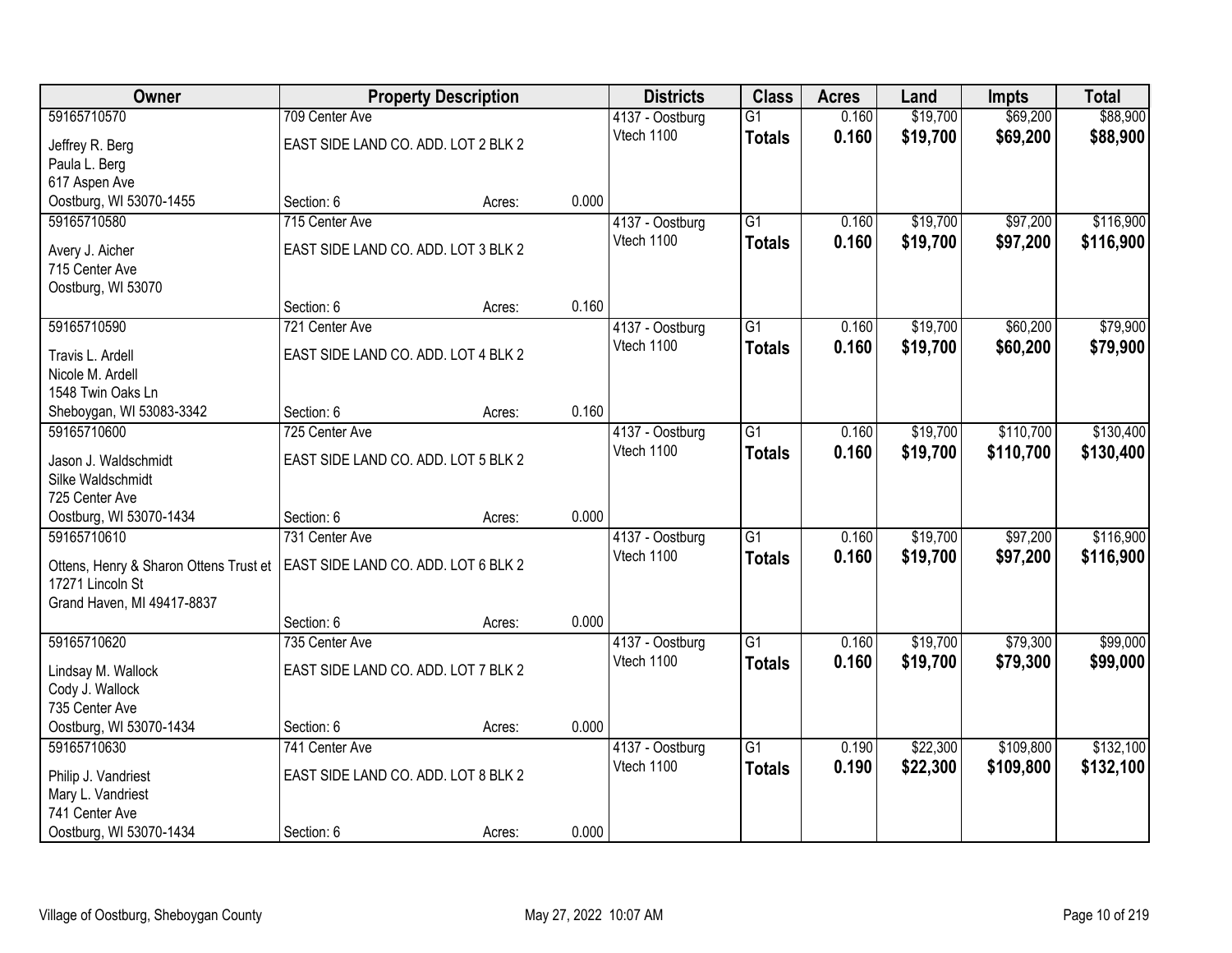| Owner                                       |                                               | <b>Property Description</b>                       |       | <b>Districts</b> | <b>Class</b>    | <b>Acres</b> | Land     | <b>Impts</b>    | <b>Total</b> |
|---------------------------------------------|-----------------------------------------------|---------------------------------------------------|-------|------------------|-----------------|--------------|----------|-----------------|--------------|
| 59165710640                                 | 19 S 8th St                                   |                                                   |       | 4137 - Oostburg  | $\overline{G2}$ | 0.160        | \$22,600 | \$109,200       | \$131,800    |
| Devin M. Lemahieu                           |                                               | EAST SIDE LAND CO. ADD. LOT 9 BLK 2 (SHOP)        |       | Vtech 1100       | <b>Totals</b>   | 0.160        | \$22,600 | \$109,200       | \$131,800    |
| 21 S 8th St                                 |                                               |                                                   |       |                  |                 |              |          |                 |              |
| Oostburg, WI 53070-1436                     |                                               |                                                   |       |                  |                 |              |          |                 |              |
|                                             | Section: 6                                    | Acres:                                            | 0.160 |                  |                 |              |          |                 |              |
| 59165710650                                 | 742 Superior Ave                              |                                                   |       | 4137 - Oostburg  | $\overline{G1}$ | 0.160        | \$22,600 | \$96,800        | \$119,400    |
| <b>Brandon Root</b>                         | EAST SIDE LAND CO. ADD. LOT 10 BLK 2          |                                                   |       | Vtech 1100       | <b>Totals</b>   | 0.160        | \$22,600 | \$96,800        | \$119,400    |
| Valerie Root                                |                                               |                                                   |       |                  |                 |              |          |                 |              |
| 742 Superior Ave                            |                                               |                                                   |       |                  |                 |              |          |                 |              |
| Oostburg, WI 53070-1423                     | Section: 6                                    | Acres:                                            | 0.000 |                  |                 |              |          |                 |              |
| 59165710660                                 | <b>Superior Ave</b>                           |                                                   |       | 4137 - Oostburg  | $\overline{G1}$ | 0.150        | \$8,500  | $\sqrt[6]{}$    | \$8,500      |
| <b>Brandon Root</b>                         | EAST SIDE LAND CO. ADD. LOT 11 BLK 2          |                                                   |       | Vtech 1100       | <b>Totals</b>   | 0.150        | \$8,500  | \$0             | \$8,500      |
| Valerie Root                                |                                               |                                                   |       |                  |                 |              |          |                 |              |
| 742 Superior Ave                            |                                               |                                                   |       |                  |                 |              |          |                 |              |
| Oostburg, WI 53070-1423                     | Section: 6                                    | Acres:                                            | 0.000 |                  |                 |              |          |                 |              |
| 59165710670                                 | 728 Superior Ave                              |                                                   |       | 4137 - Oostburg  | $\overline{G1}$ | 0.230        | \$31,800 | \$105,300       | \$137,100    |
|                                             |                                               |                                                   |       | Vtech 1100       | <b>Totals</b>   | 0.230        | \$31,800 | \$105,300       | \$137,100    |
| lan R. Behm<br>Laura A. Behm                | LOT 13 BLK 2                                  | EAST SIDE LAND CO. ADD. LOT 12 & THE W1/2 OF      |       |                  |                 |              |          |                 |              |
| 728 Superior Ave                            |                                               |                                                   |       |                  |                 |              |          |                 |              |
| Oostburg, WI 53070-1423                     | Section: 6                                    | Acres:                                            | 0.000 |                  |                 |              |          |                 |              |
| 59165710680                                 | 714 Superior Ave                              |                                                   |       | 4137 - Oostburg  | $\overline{G1}$ | 0.230        | \$31,800 | \$96,500        | \$128,300    |
|                                             |                                               |                                                   |       | Vtech 1100       | <b>Totals</b>   | 0.230        | \$31,800 | \$96,500        | \$128,300    |
| James W. Leggett                            |                                               | EAST SIDE LAND CO.ADD. E1/2 OF LOT 13 & ALL OF    |       |                  |                 |              |          |                 |              |
| Georgia S. Leggett<br>826 Huron Ave         | LOT 14 BLK 2                                  |                                                   |       |                  |                 |              |          |                 |              |
| Oostburg, WI 53070-1321                     | Section: 6                                    | Acres:                                            | 0.000 |                  |                 |              |          |                 |              |
| 59165710690                                 | 706 Superior Ave                              |                                                   |       | 4137 - Oostburg  | $\overline{G1}$ | 0.320        | \$33,200 | \$100,900       | \$134,100    |
|                                             |                                               |                                                   |       | Vtech 1100       | <b>Totals</b>   | 0.320        | \$33,200 | \$100,900       | \$134,100    |
| Steven J. Foerster                          |                                               | EAST SIDE LAND CO. ADD. LOTS 15 & 16 BLK 2        |       |                  |                 |              |          |                 |              |
| Denise M. Foerster                          |                                               |                                                   |       |                  |                 |              |          |                 |              |
| 706 Superior Ave<br>Oostburg, WI 53070-1423 | Section: 6                                    | Acres:                                            | 0.000 |                  |                 |              |          |                 |              |
| 59165710700                                 | Superior Ave & S 7th                          |                                                   |       | 4137 - Oostburg  | $\overline{G1}$ | 0.200        | \$11,300 | $\overline{50}$ | \$11,300     |
|                                             |                                               |                                                   |       | Vtech 1100       | <b>Totals</b>   | 0.200        | \$11,300 | \$0             | \$11,300     |
| Nathan D. Wright                            |                                               | EAST SIDE LAND CO. ADD. PRT OF LOTS 1 & 2, BLK    |       |                  |                 |              |          |                 |              |
| Angela M. Wright                            |                                               | 3, COM AT NE COR, SD BLK, TH S88 DEG 46'W 100', S |       |                  |                 |              |          |                 |              |
| 120 S 7th St                                | 88.30', N88 DEG 46'E 100', TH N 88.30'TO BEG. |                                                   |       |                  |                 |              |          |                 |              |
| Oostburg, WI 53070-1430                     | Section: 6                                    | Acres:                                            | 0.200 |                  |                 |              |          |                 |              |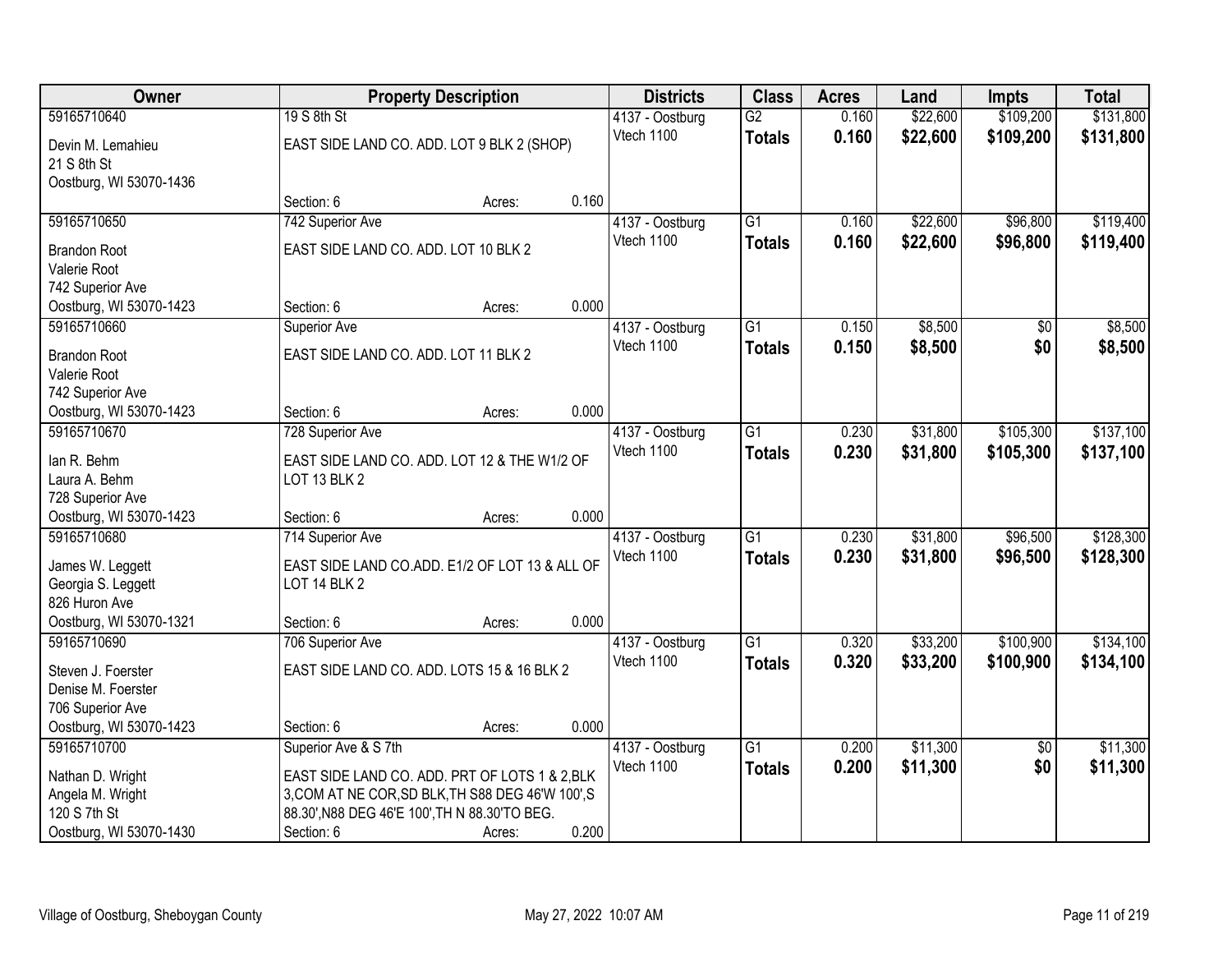| Owner                          | <b>Property Description</b>                        | <b>Districts</b> | <b>Class</b>    | <b>Acres</b> | Land     | <b>Impts</b> | <b>Total</b> |
|--------------------------------|----------------------------------------------------|------------------|-----------------|--------------|----------|--------------|--------------|
| 59165710701                    | 120 S 7th St                                       | 4137 - Oostburg  | $\overline{G1}$ | 0.170        | \$23,700 | \$163,700    | \$187,400    |
| Nathan D. Wright               | EAST SIDE LAND CO. ADD. LOT 3 CSM V6 P 208 -       | Vtech 1100       | <b>Totals</b>   | 0.170        | \$23,700 | \$163,700    | \$187,400    |
| Angela M. Wright               | PRT LOTS 1 & 2 & PRT N1/2 VAC ALLEY COM 88.30'S    |                  |                 |              |          |              |              |
| 120 S 7th St                   | OF NE COR, BLK 3, TH S88 DEG 46'W 100', S 74', N88 |                  |                 |              |          |              |              |
| Oostburg, WI 53070-1430        | 0.170<br>Section: 6<br>Acres:                      |                  |                 |              |          |              |              |
| 59165710702                    | 715 Superior Ave                                   | 4137 - Oostburg  | $\overline{G1}$ | 0.400        | \$34,000 | \$116,900    | \$150,900    |
|                                |                                                    | Vtech 1100       | <b>Totals</b>   | 0.400        | \$34,000 | \$116,900    | \$150,900    |
| Lance C. Hacker                | EAST SIDE LAND CO. ADD. PRT OF LOTS 2,3,4 &        |                  |                 |              |          |              |              |
| Debra L. Hacker                | VAC ALLEY IN BLK 3, COM S88 DEG 46'W 100'FROM      |                  |                 |              |          |              |              |
| 715 Superior Ave               | NE COR LOT 1, SD BLK, TH S88 DEG 46'W 106.70', S   |                  |                 |              |          |              |              |
| Oostburg, WI 53070-1424        | 0.400<br>Section: 6<br>Acres:                      |                  |                 |              |          |              |              |
| 59165710710                    | 725 Superior Ave                                   | 4137 - Oostburg  | $\overline{G1}$ | 0.240        | \$32,300 | \$113,400    | \$145,700    |
| James M. Mauer                 | EAST SIDE LAND CO.ADD. W 12' OF LOT 4 & ALL OF     | Vtech 1100       | <b>Totals</b>   | 0.240        | \$32,300 | \$113,400    | \$145,700    |
| Anne L. Mauer                  | LOT 5 BLK 3 ALSO THE N1/2 OF VACATED ALLEY         |                  |                 |              |          |              |              |
| 725 Superior Ave               | LYING S OF & ADJACENT TO THE S LINE OF AFORE       |                  |                 |              |          |              |              |
| Oostburg, WI 53070-1424        | 0.000<br>Section: 6<br>Acres:                      |                  |                 |              |          |              |              |
| 59165710720                    | 101 S 8th St                                       | 4137 - Oostburg  | $\overline{G1}$ | 0.300        | \$33,000 | \$117,000    | \$150,000    |
|                                |                                                    | Vtech 1100       | <b>Totals</b>   | 0.300        | \$33,000 | \$117,000    | \$150,000    |
| Amy L. Madson                  | EAST SIDE LAND CO.ADD. THE N1/2 OF LOTS 6,7 &      |                  |                 |              |          |              |              |
| Kenneth J. Madson              | 8, BLK 3                                           |                  |                 |              |          |              |              |
| 101 S 8th St                   |                                                    |                  |                 |              |          |              |              |
| Oostburg, WI 53070-1400        | 0.000<br>Section: 6<br>Acres:                      |                  |                 |              |          |              |              |
| 59165710730                    | 115 S 8th St                                       | 4137 - Oostburg  | $\overline{G1}$ | 0.320        | \$33,200 | \$108,500    | \$141,700    |
| Zachary T. Flipse              | EAST SIDE LAND CO. ADD. THE S1/2 OF LOTS 6-7 &     | Vtech 1100       | <b>Totals</b>   | 0.320        | \$33,200 | \$108,500    | \$141,700    |
| Rebecca S. Flipse              | 8 BLK 3 ALSO THE N1/2 OF THE VACATED ALLEY         |                  |                 |              |          |              |              |
| 115 S 8th St                   | LYING S OF & ADJACENT TO THE S LINE OF SD          |                  |                 |              |          |              |              |
| Oostburg, WI 53070-1400        | 0.000<br>Section: 6<br>Acres:                      |                  |                 |              |          |              |              |
| 59165710740                    | 121 S 8th St                                       | 4137 - Oostburg  | G1              | 0.310        | \$33,100 | \$59,100     | \$92,200     |
|                                |                                                    | Vtech 1100       |                 |              |          |              |              |
| Larry J. Brethouwer            | EAST SIDE LAND CO. ADD. LOT 9, ALSO N1/2 OF LOT    |                  | <b>Totals</b>   | 0.310        | \$33,100 | \$59,100     | \$92,200     |
| Renee F. Brethouwer            | 10 & N1/2 OF LOT 12, BLK 3, EXC E 5' OF SD N1/2 OF |                  |                 |              |          |              |              |
| 121 S 8th St                   | LOT 12 ALSO S1/2 OF VAC ALLEY LYING N OF &         |                  |                 |              |          |              |              |
| Oostburg, WI 53070-1400        | 0.310<br>Section: 6<br>Acres:                      |                  |                 |              |          |              |              |
| 59165710750                    | 131 S 8th St                                       | 4137 - Oostburg  | $\overline{G1}$ | 0.280        | \$32,800 | \$95,100     | \$127,900    |
|                                |                                                    | Vtech 1100       | <b>Totals</b>   | 0.280        | \$32,800 | \$95,100     | \$127,900    |
| Gordon J Veldboom Jr & Helen J | EAST SIDE LAND CO. ADD. S1/2 LOT 10, ALL LOT 11 &  |                  |                 |              |          |              |              |
| Veldboom Jrt of 2017           | S1/2 LOT 12, BLK 3, EXC THE E 5'OF SD S1/2 LOT 12. |                  |                 |              |          |              |              |
| PO Box 700188                  |                                                    |                  |                 |              |          |              |              |
| Oostburg, WI 53070-0188        | 0.000<br>Section: 6<br>Acres:                      |                  |                 |              |          |              |              |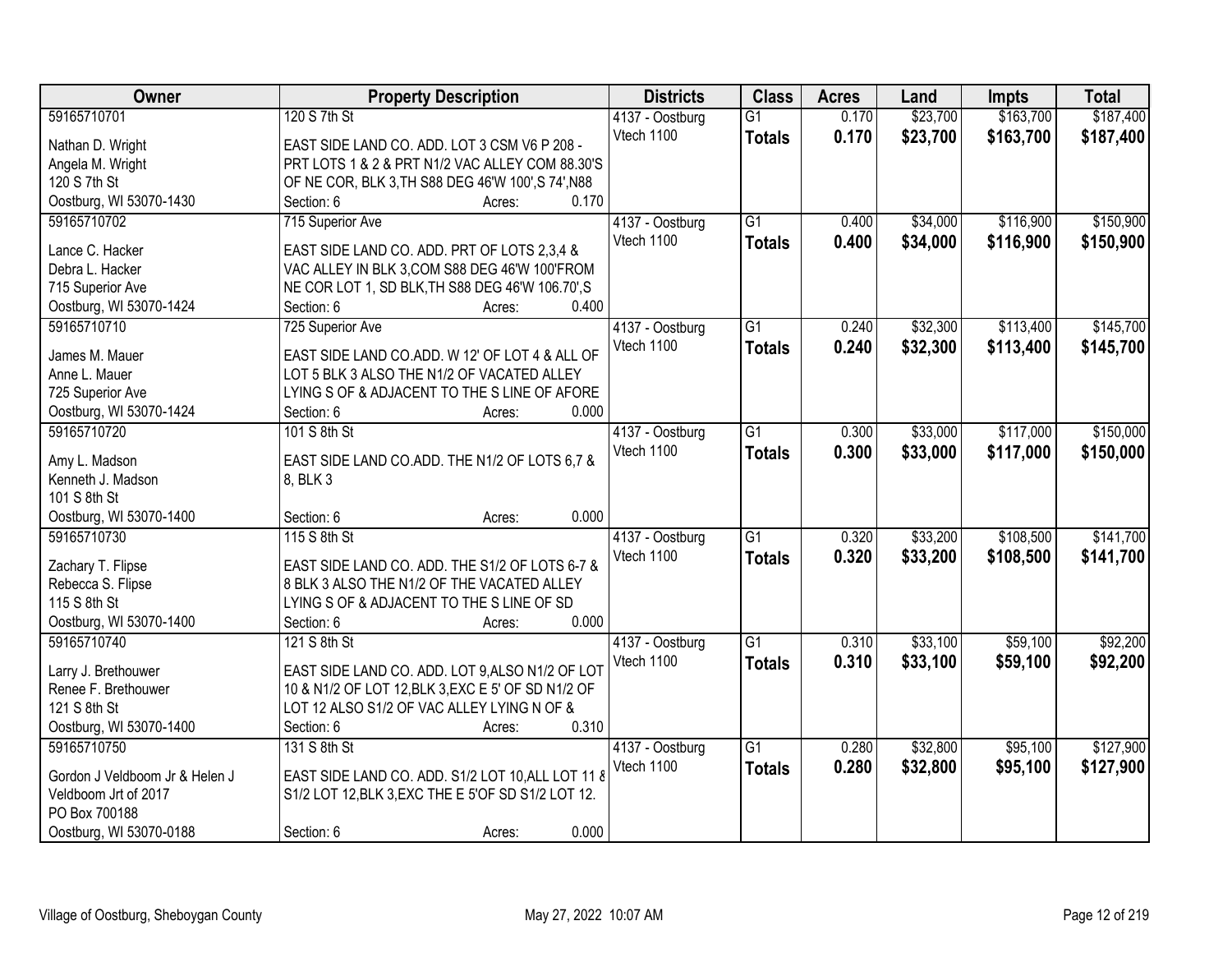| Owner                                    | <b>Property Description</b>                                                      | <b>Districts</b> | <b>Class</b>    | <b>Acres</b> | Land     | <b>Impts</b> | <b>Total</b> |
|------------------------------------------|----------------------------------------------------------------------------------|------------------|-----------------|--------------|----------|--------------|--------------|
| 59165710760                              | 730 Michigan Ave                                                                 | 4137 - Oostburg  | $\overline{G1}$ | 0.260        | \$32,500 | \$104,400    | \$136,900    |
| Jeffery D. Miller                        | EAST SIDE LAND CO.ADD. THE E 5' OF LOT 12, ALL                                   | Vtech 1100       | <b>Totals</b>   | 0.260        | \$32,500 | \$104,400    | \$136,900    |
| Trudi L. Miller                          | OF LOT 13 & W 12' OF LOT 14 BLK 3 ALSO THE S1/2                                  |                  |                 |              |          |              |              |
| 730 Michigan Ave                         | OF VACATED ALLEY LYING N OF & ADJACENT TO                                        |                  |                 |              |          |              |              |
| Oostburg, WI 53070-1453                  | 0.000<br>Section: 6<br>Acres:                                                    |                  |                 |              |          |              |              |
| 59165710770                              | 720 Michigan Ave                                                                 | 4137 - Oostburg  | $\overline{G1}$ | 0.400        | \$34,000 | \$158,400    | \$192,400    |
|                                          |                                                                                  | Vtech 1100       | <b>Totals</b>   | 0.400        | \$34,000 | \$158,400    | \$192,400    |
| Thomas M. Bradley                        | EAST SIDE LAND CO. ADD. LOTS 14 & 15, EXC THE W                                  |                  |                 |              |          |              |              |
| Terri L. Bradley                         | 12'OF LOT 14,& ALL OF LOTS 16,17 & 18, BLK 3, EXC                                |                  |                 |              |          |              |              |
| 720 Michigan Ave                         | THE E 100'OF SD LOTS, & INCL S1/2 VAC ALLEY                                      |                  |                 |              |          |              |              |
| Oostburg, WI 53070-1453                  | 0.400<br>Section: 6<br>Acres:                                                    |                  |                 |              |          |              |              |
| 59165710780                              | 132 S 7th St                                                                     | 4137 - Oostburg  | $\overline{G1}$ | 0.370        | \$33,700 | \$105,700    | \$139,400    |
| Karen L. Jaeger                          | EAST SIDE LAND CO. ADD. THE E 100' OF LOTS                                       | Vtech 1100       | <b>Totals</b>   | 0.370        | \$33,700 | \$105,700    | \$139,400    |
| 132 S 7th St                             | 16-17 & 18, BLK 3 ALSO S1/2 OF VAC ALLEY LYING N                                 |                  |                 |              |          |              |              |
| Oostburg, WI 53070-1430                  | OF & ADJ TO N LINE OF AFORE DESC LANDS.                                          |                  |                 |              |          |              |              |
|                                          | 0.000<br>Section: 6<br>Acres:                                                    |                  |                 |              |          |              |              |
| 59165710790                              | S 6th St                                                                         | 4137 - Oostburg  | $\overline{X4}$ | 3.010        | \$0      | \$0          | \$0          |
|                                          |                                                                                  | Vtech 1100       |                 | 3.010        | \$0      | \$0          | \$0          |
| The Society For Christian Instruction of | EAST SIDE LAND CO. ADD. LOTS 1 TO 18                                             |                  | <b>Totals</b>   |              |          |              |              |
| Oostburg                                 | INCL, BEING ALL OF BLK 4.                                                        |                  |                 |              |          |              |              |
| 22 S 6th St                              |                                                                                  |                  |                 |              |          |              |              |
| Oostburg, WI 53070-1461                  | 0.000<br>Section: 6<br>Acres:                                                    |                  |                 |              |          |              |              |
| 59165710800                              | 201 S 7th St                                                                     | 4137 - Oostburg  | $\overline{G1}$ | 0.230        | \$31,700 | \$88,300     | \$120,000    |
| Candace Kornitz                          | EAST SIDE LAND CO.ADD. PRT OF BLK 5, COM AT                                      | Vtech 1100       | <b>Totals</b>   | 0.230        | \$31,700 | \$88,300     | \$120,000    |
|                                          |                                                                                  |                  |                 |              |          |              |              |
| 201 S 7th St                             | NW COR SD BLK, TH S 137.5', E 72', N 137.5' TO N LINE<br>BLK 5, TH W 72' TO BEG. |                  |                 |              |          |              |              |
| Oostburg, WI 53070-1416                  | 0.230                                                                            |                  |                 |              |          |              |              |
|                                          | Section: 6<br>Acres:                                                             |                  |                 |              |          |              |              |
| 59165710810                              | 225 S 7th St                                                                     | 4137 - Oostburg  | $\overline{G1}$ | 0.230        | \$31,700 | \$123,700    | \$155,400    |
| Philip C. Mentink                        | EAST SIDE LAND CO. ADD. PRT OF BLK 5,COM AT                                      | Vtech 1100       | <b>Totals</b>   | 0.230        | \$31,700 | \$123,700    | \$155,400    |
| Faye M. Mentink                          | SW COR SD BLK, TH N 137.5', E 72', S 137.5', TH W 72'                            |                  |                 |              |          |              |              |
| 225 S 7th St                             | TO BEG.                                                                          |                  |                 |              |          |              |              |
| Oostburg, WI 53070-1416                  | 0.230<br>Section: 6<br>Acres:                                                    |                  |                 |              |          |              |              |
| 59165710820                              | 630 Erie Ave                                                                     | 4137 - Oostburg  | $\overline{G1}$ | 0.220        | \$30,800 | \$116,600    | \$147,400    |
|                                          |                                                                                  | Vtech 1100       | <b>Totals</b>   | 0.220        | \$30,800 | \$116,600    | \$147,400    |
| Jacob L. Schurr                          | EAST SIDE LAND CO. ADD. PRT BLK 5, COM 72'E OF                                   |                  |                 |              |          |              |              |
| Alexandrea S. Schurr                     | SW COR SD BLK, TH N 137.5', E 70', S 137.5', TH W                                |                  |                 |              |          |              |              |
| 630 Erie Ave                             | 70'TO BEG.                                                                       |                  |                 |              |          |              |              |
| Oostburg, WI 53070-1409                  | 0.220<br>Section: 6<br>Acres:                                                    |                  |                 |              |          |              |              |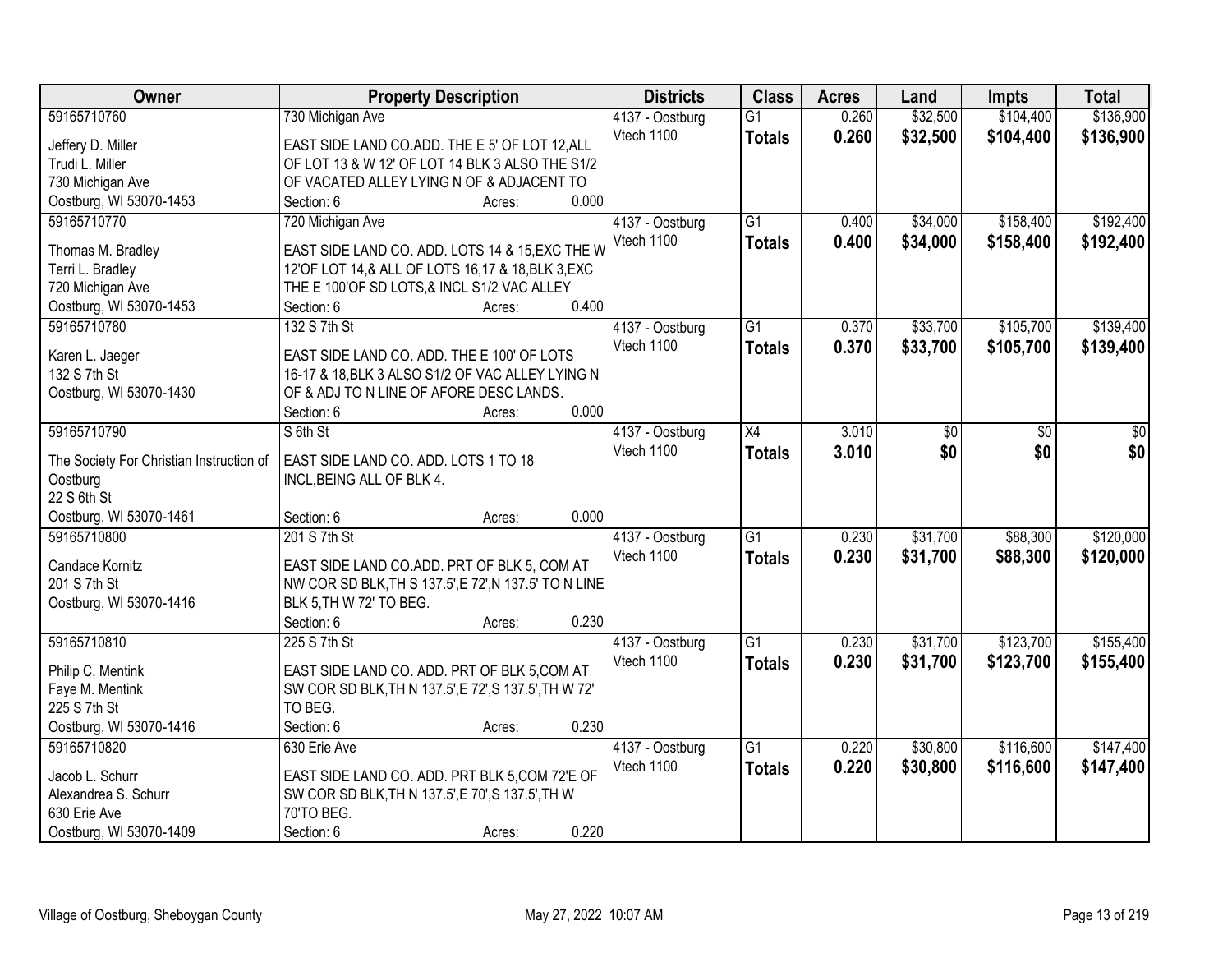| Owner                   | <b>Property Description</b>                             |        |       | <b>Districts</b> | <b>Class</b>    | <b>Acres</b> | Land     | <b>Impts</b> | <b>Total</b> |
|-------------------------|---------------------------------------------------------|--------|-------|------------------|-----------------|--------------|----------|--------------|--------------|
| 59165710830             | 626 Erie Ave                                            |        |       | 4137 - Oostburg  | $\overline{G1}$ | 0.280        | \$32,800 | \$113,600    | \$146,400    |
| Jerry J. Radschlag      | EAST SIDE LAND CO.ADD. PRT BLK 5,COM 142'E OF           |        |       | Vtech 1100       | <b>Totals</b>   | 0.280        | \$32,800 | \$113,600    | \$146,400    |
| Jennifer I. Radschlag   | SW COR SD BLK, TH N 137.5', E 90' S 137.5'TO S LN       |        |       |                  |                 |              |          |              |              |
| 626 Erie Ave            | BLK 5, TH W 90'TO BEG.                                  |        |       |                  |                 |              |          |              |              |
| Oostburg, WI 53070-1409 | Section: 6                                              | Acres: | 0.280 |                  |                 |              |          |              |              |
| 59165710840             | 620 Erie Ave                                            |        |       | 4137 - Oostburg  | $\overline{G1}$ | 0.300        | \$33,000 | \$97,800     | \$130,800    |
|                         |                                                         |        |       | Vtech 1100       | <b>Totals</b>   | 0.300        | \$33,000 | \$97,800     | \$130,800    |
| Glen H. Harper          | EAST SIDE LAND CO.ADD. PRT BLK 5,COM AT SE              |        |       |                  |                 |              |          |              |              |
| Linda R. Harper         | COR SD BLK, TH N 137.5', W 96', W 137.5'TO S LN BLK     |        |       |                  |                 |              |          |              |              |
| 620 Erie Ave            | 5, TH E 96'TO BEG.                                      |        |       |                  |                 |              |          |              |              |
| Oostburg, WI 53070-1409 | Section: 6                                              | Acres: | 0.310 |                  |                 |              |          |              |              |
| 59165710850             | 622 Erie Ave                                            |        |       | 4137 - Oostburg  | G1              | 0.300        | \$33,000 | \$95,600     | \$128,600    |
| Bart A. Epping          | EAST SIDE LAND CO.ADD. PRT BLK 5,COM 96'W OF            |        |       | Vtech 1100       | <b>Totals</b>   | 0.300        | \$33,000 | \$95,600     | \$128,600    |
| Michelle K. Epping      | SE COR SD BLK, TH W 96', N 137.5', E 96', TH S 137.5'TC |        |       |                  |                 |              |          |              |              |
| 622 Erie Ave            | BEG.                                                    |        |       |                  |                 |              |          |              |              |
| Oostburg, WI 53070-1409 | Section: 6                                              | Acres: | 0.300 |                  |                 |              |          |              |              |
| 59165710860             | 607 Michigan Ave                                        |        |       | 4137 - Oostburg  | G1              | 0.230        | \$31,700 | \$133,400    | \$165,100    |
|                         |                                                         |        |       | Vtech 1100       | <b>Totals</b>   | 0.230        | \$31,700 | \$133,400    | \$165,100    |
| Robert A. Walvoort      | EAST SIDE LAND CO. ADD. PRT OF BLK 5, COM AT            |        |       |                  |                 |              |          |              |              |
| Shara S. Walvoort       | NE COR SD BLK, TH W 72', S 137.5', E 72' TO E LINE      |        |       |                  |                 |              |          |              |              |
| 607 Michigan Ave        | BLK 5, TH N 137.5' TO BEG.                              |        |       |                  |                 |              |          |              |              |
| Oostburg, WI 53070-1422 | Section: 6                                              | Acres: | 0.230 |                  |                 |              |          |              |              |
| 59165710870             | 611 Michigan Ave                                        |        |       | 4137 - Oostburg  | $\overline{G1}$ | 0.220        | \$30,800 | \$90,200     | \$121,000    |
| Ryan P. Wiebe           | EAST SIDE LAND CO. ADD. PRT BLK 5, COM 72'W OF          |        |       | Vtech 1100       | <b>Totals</b>   | 0.220        | \$30,800 | \$90,200     | \$121,000    |
| 611 Michigan Ave        | NE COR SD BLK, TH S 137.5', W 70', N N 137.5'TO N LN    |        |       |                  |                 |              |          |              |              |
| Oostburg, WI 53070-1422 | BLK 5, TH E 70'TO BEG.                                  |        |       |                  |                 |              |          |              |              |
|                         | Section: 6                                              | Acres: | 0.000 |                  |                 |              |          |              |              |
| 59165710880             | 615 Michigan Ave                                        |        |       | 4137 - Oostburg  | $\overline{G1}$ | 0.220        | \$30,800 | \$77,800     | \$108,600    |
|                         |                                                         |        |       | Vtech 1100       | <b>Totals</b>   | 0.220        | \$30,800 | \$77,800     | \$108,600    |
| Richard C. Jarvis       | EAST SIDE LAND CO. ADD. PRT BLK 5,COM 142'W OF          |        |       |                  |                 |              |          |              |              |
| Jill Jarvis             | NE COR SD BLK, TH S 137.5', W 70' N 137.5'TO N LN       |        |       |                  |                 |              |          |              |              |
| 615 Michigan Ave        | BLK 5, TH E 70'TO BEG.                                  |        |       |                  |                 |              |          |              |              |
| Oostburg, WI 53070-1422 | Section: 6                                              | Acres: | 0.220 |                  |                 |              |          |              |              |
| 59165710890             | 621 Michigan Ave                                        |        |       | 4137 - Oostburg  | $\overline{G1}$ | 0.220        | \$30,800 | \$75,900     | \$106,700    |
| James R. Block          | EAST SIDE LAND CO. ADD. PRT BLK 5, COM 212'W OF         |        |       | Vtech 1100       | <b>Totals</b>   | 0.220        | \$30,800 | \$75,900     | \$106,700    |
| Kim C. Block            | NE COR, SD BLK, TH S 137.5', W 70' N 137.5'TO N LN      |        |       |                  |                 |              |          |              |              |
| 621 Michigan Ave        | BLK 5, TH E 70'TO BEG.                                  |        |       |                  |                 |              |          |              |              |
| Oostburg, WI 53070-1422 | Section: 6                                              | Acres: | 0.000 |                  |                 |              |          |              |              |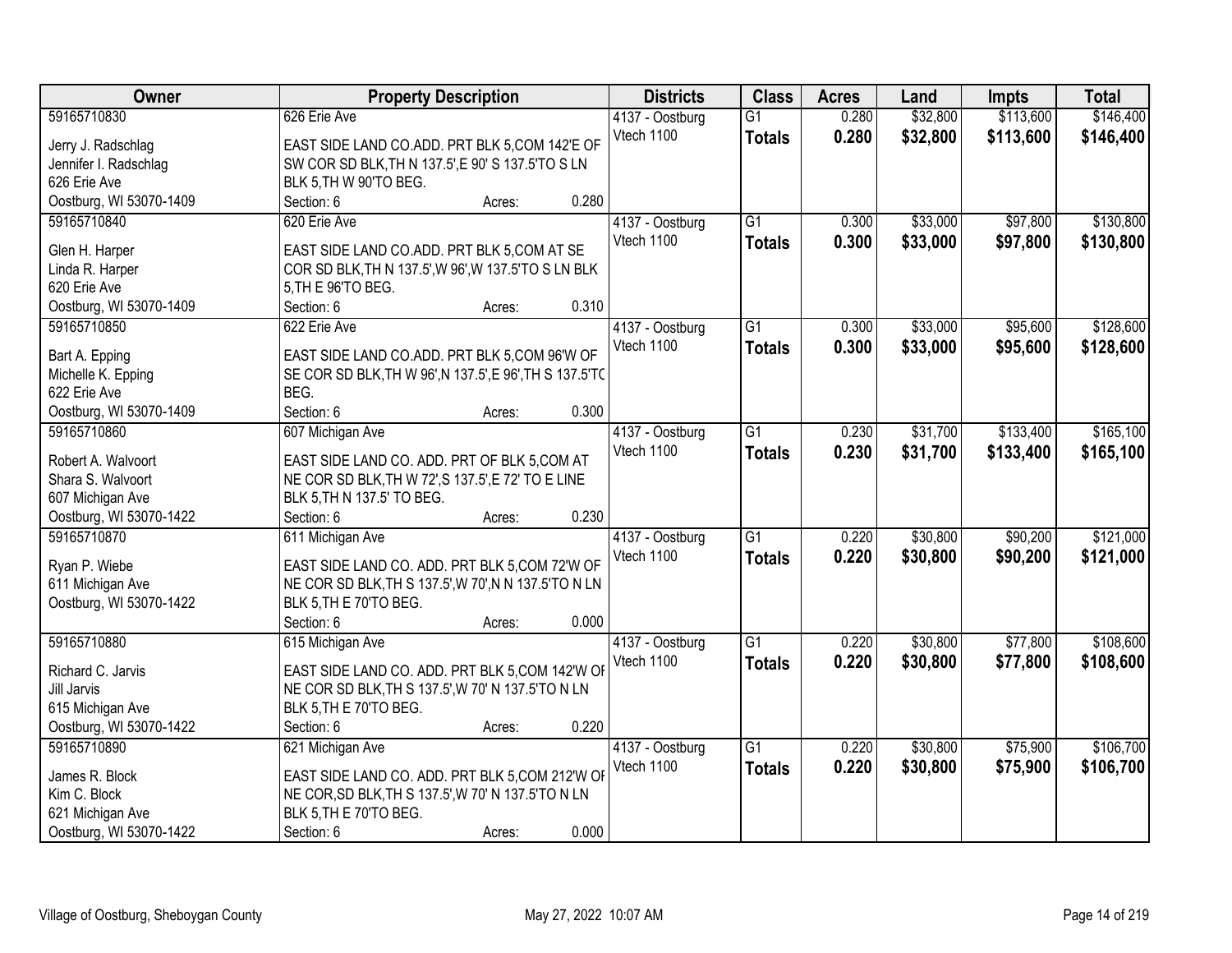| Owner                                 | <b>Property Description</b>                           |        | <b>Districts</b> | <b>Class</b>    | <b>Acres</b> | Land            | <b>Impts</b>    | <b>Total</b>    |
|---------------------------------------|-------------------------------------------------------|--------|------------------|-----------------|--------------|-----------------|-----------------|-----------------|
| 59165710900                           | 625 Michigan Ave                                      |        | 4137 - Oostburg  | $\overline{G1}$ | 0.220        | \$30,800        | \$91,800        | \$122,600       |
| Jason P. Dulmes                       | EAST SIDE LAND CO.ADD. PRT OF BLK 5, COM 282'         |        | Vtech 1100       | <b>Totals</b>   | 0.220        | \$30,800        | \$91,800        | \$122,600       |
| 625 Michigan Ave                      | W OF NE COR SD BLK, TH S 137.5', W 70', N 137.5' TO N |        |                  |                 |              |                 |                 |                 |
| Oostburg, WI 53070-1422               | LINE BLK 5, TH E 70' TO BEG.                          |        |                  |                 |              |                 |                 |                 |
|                                       | Section: 6                                            | Acres: | 0.220            |                 |              |                 |                 |                 |
| 59165710910                           | 203 S 8th St                                          |        | 4137 - Oostburg  | $\overline{X4}$ | 0.200        | $\overline{50}$ | $\overline{50}$ | $\sqrt{50}$     |
|                                       |                                                       |        | Vtech 1100       | <b>Totals</b>   | 0.200        | \$0             | \$0             | \$0             |
| First Christian Reformed Church of    | EAST SIDE LAND CO. ADD. PRT BLK 6, COM AT NW          |        |                  |                 |              |                 |                 |                 |
| Oostburg                              | COR, SD BLK, TH E 120', S 72.5', W 120' TH N 72.5'TO  |        |                  |                 |              |                 |                 |                 |
| 216 S 7th St                          | BEG.                                                  |        |                  |                 |              |                 |                 |                 |
| Oostburg, WI 53070-1416               | Section: 6                                            | Acres: | 0.000            |                 |              |                 |                 |                 |
| 59165710920                           | 216 S 7th St                                          |        | 4137 - Oostburg  | X4              | 2.560        | $\overline{50}$ | $\overline{50}$ | $\overline{30}$ |
| Christian Reformed Church of Oostburg | EAST SIDE LAND CO. ADD. ALL OF BLK 6, EXC THE N       |        | Vtech 1100       | <b>Totals</b>   | 2.560        | \$0             | \$0             | \$0             |
| 216 S 7th St                          | 72.5' OF THE W 120' OF SD BLK.                        |        |                  |                 |              |                 |                 |                 |
| Oostburg, WI 53070-1416               |                                                       |        |                  |                 |              |                 |                 |                 |
|                                       | Section: 6                                            | Acres: | 2.560            |                 |              |                 |                 |                 |
| 59165710930                           | 301 S 8th St                                          |        | 4137 - Oostburg  | $\overline{G1}$ | 0.790        | \$34,100        | \$166,700       | \$200,800       |
|                                       |                                                       |        | Vtech 1100       |                 | 0.790        | \$34,100        | \$166,700       | \$200,800       |
| Jamey S. Hengst                       | EAST SIDE LAND CO. ADD. PRT OF BLK 7, COM AT          |        |                  | <b>Totals</b>   |              |                 |                 |                 |
| Stephanie J. Hengst                   | NW COR SD BLK, TH S 138.5', E 160', N 138.5', TH W    |        |                  |                 |              |                 |                 |                 |
| 301 S 8th St                          | 160'TO BEG, & ALSO PRT OF BLK 7, COM 277' S &         |        |                  |                 |              |                 |                 |                 |
| Oostburg, WI 53070-1404               | Section: 6                                            | Acres: | 0.790            |                 |              |                 |                 |                 |
| 59165710940                           | 725 Erie Ave                                          |        | 4137 - Oostburg  | $\overline{G1}$ | 0.220        | \$31,000        | \$90,000        | \$121,000       |
|                                       |                                                       |        | Vtech 1100       | Totals          | 0.220        | \$31,000        | \$90,000        | \$121,000       |
| Jeff W. Guenther<br>PO Box 631        | EAST SIDE LAND CO. ADD. PRT BLK 7, COM 160'E OF       |        |                  |                 |              |                 |                 |                 |
|                                       | NW COR, SD BLK, TH E 78.5', S 123.5', W 78.5', TH N   |        |                  |                 |              |                 |                 |                 |
| Shawano, WI 54166-0631                | 123.5'TO BEG.                                         |        | 0.220            |                 |              |                 |                 |                 |
|                                       | Section: 6                                            | Acres: |                  |                 |              |                 |                 |                 |
| 59165710950                           | 705 Erie Ave                                          |        | 4137 - Oostburg  | $\overline{G1}$ | 0.660        | \$36,600        | \$196,100       | \$232,700       |
| Terry A. Katsma                       | EAST SIDE LAND CO. ADD. - LOT 1 CSM V6 P126,          |        | Vtech 1100       | <b>Totals</b>   | 0.660        | \$36,600        | \$196,100       | \$232,700       |
| Nancy M. Katsma                       | PRT OF BLK 7 & ALSO THE N 10' OF LOT 2 SD CSM.        |        |                  |                 |              |                 |                 |                 |
| 705 Erie Ave                          |                                                       |        |                  |                 |              |                 |                 |                 |
| Oostburg, WI 53070-1406               | Section: 6                                            | Acres: | 0.660            |                 |              |                 |                 |                 |
| 59165710951                           | 320 S 7th St                                          |        | 4137 - Oostburg  | $\overline{G1}$ | 0.607        | \$36,100        | \$197,300       | \$233,400       |
|                                       |                                                       |        | Vtech 1100       | <b>Totals</b>   | 0.607        | \$36,100        | \$197,300       | \$233,400       |
| Benjamin J. Doss                      | EAST SIDE LAND CO. ADD. - PRT LOT 2 CSM V6 P          |        |                  |                 |              |                 |                 |                 |
| Karolyn N. Doss                       | 126, PRT OF BLK 7, EXC COM AT SW COR                  |        |                  |                 |              |                 |                 |                 |
| 320 S 7th St                          | AFOREDESC, TH N01 DEG 12'00"E 24', S89 DEG            |        |                  |                 |              |                 |                 |                 |
| Oostburg, WI 53070-1417               | Section: 6                                            | Acres: | 0.607            |                 |              |                 |                 |                 |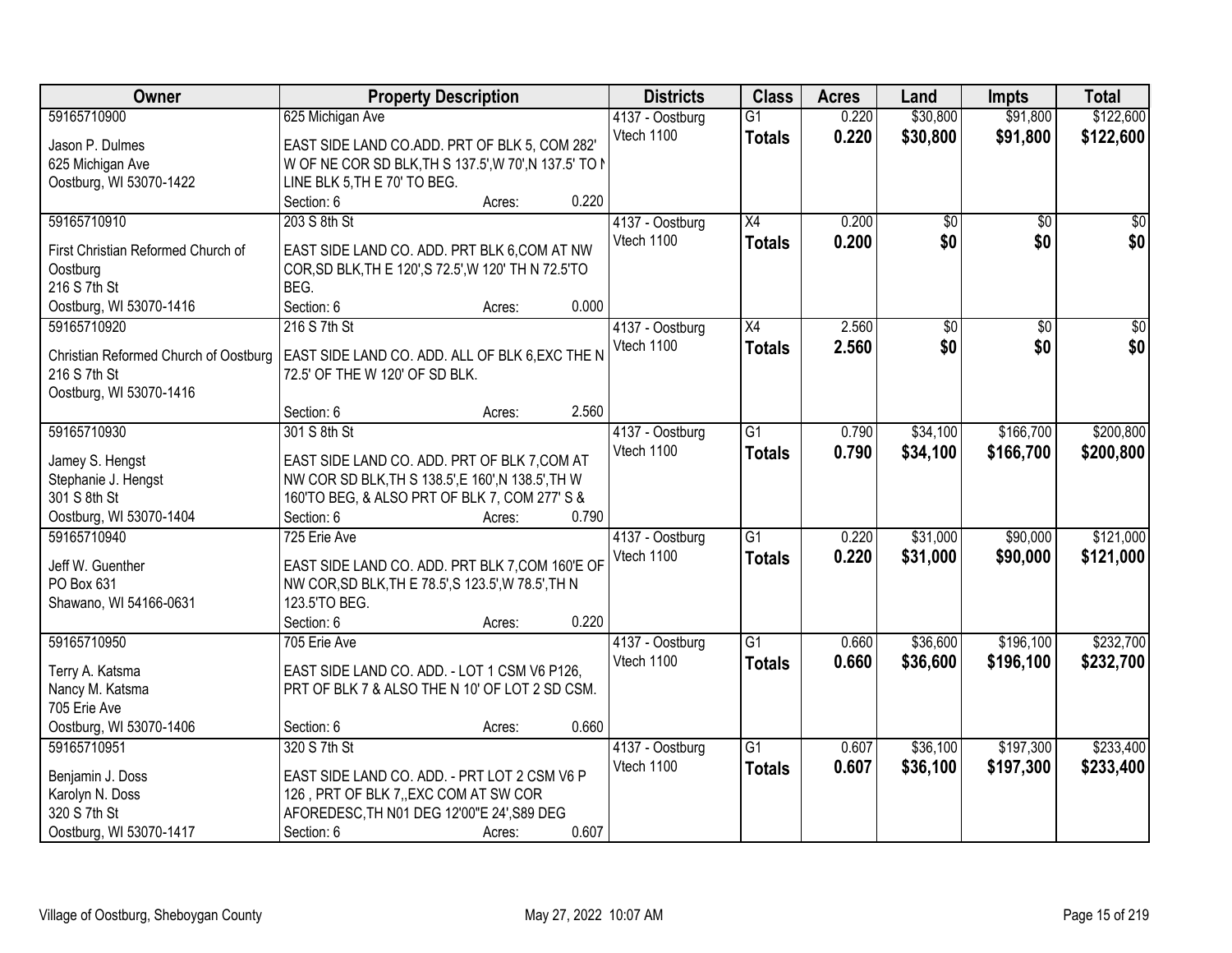| Owner                        | <b>Property Description</b>                               | <b>Districts</b> | <b>Class</b>    | <b>Acres</b> | Land     | <b>Impts</b> | <b>Total</b> |
|------------------------------|-----------------------------------------------------------|------------------|-----------------|--------------|----------|--------------|--------------|
| 59165710970                  | 325 S 8th St                                              | 4137 - Oostburg  | $\overline{G1}$ | 0.510        | \$35,100 | \$99,500     | \$134,600    |
| Steven B. Forrest            | EAST SIDE LAND CO. ADD. PRT OF BLK 7, COM IN W            | Vtech 1100       | <b>Totals</b>   | 0.510        | \$35,100 | \$99,500     | \$134,600    |
| 325 S 8th St                 | LINE SD BLK 138.5'S OF NW COR BLK 7, TH ELY 160',         |                  |                 |              |          |              |              |
| Oostburg, WI 53070-1404      | SLY 138.5'TO S LINE SD BLK, WLY 160', TH N 138.5'TO       |                  |                 |              |          |              |              |
|                              | 0.510<br>Section: 6<br>Acres:                             |                  |                 |              |          |              |              |
| 59165710980                  | 605 Erie Ave                                              | 4137 - Oostburg  | $\overline{G1}$ | 0.880        | \$38,800 | \$177,300    | \$216,100    |
|                              |                                                           | Vtech 1100       | <b>Totals</b>   | 0.880        | \$38,800 | \$177,300    | \$216,100    |
| Alan Cruz                    | EAST SIDE LAND CO. ADD. LOT 1 CSM V 7 P 337 -             |                  |                 |              |          |              |              |
| 605 Erie Ave                 | PRT E 1/2 OF BLK 8, COM AT NE COR BLK 8, TH N89           |                  |                 |              |          |              |              |
| Oostburg, WI 53070-1410      | DEG 56'31"W 212', S01 DEG 05'06"W 180.94' S89 DEG         |                  |                 |              |          |              |              |
|                              | 0.880<br>Section: 6<br>Acres:                             |                  |                 |              |          |              |              |
| 59165710981                  | 320 S 6th St                                              | 4137 - Oostburg  | G1              | 0.490        | \$34,900 | \$121,400    | \$156,300    |
| Ryan M. Salm                 | LOT 2 CSM V 7 P 337 - PRT E 1/2 BLK 8, EAST SIDE          | Vtech 1100       | <b>Totals</b>   | 0.490        | \$34,900 | \$121,400    | \$156,300    |
| Stacy L. Salm                | LAND CO. ADD. COM AT THE SE COR, SD BLK, TH               |                  |                 |              |          |              |              |
| 320 S 6th St                 | N01 DEG 05'E 100', N89 DEG 49'W 212', S01 DEG             |                  |                 |              |          |              |              |
| Oostburg, WI 53070-1443      | 0.490<br>Section: 6<br>Acres:                             |                  |                 |              |          |              |              |
| 59165710990                  | 639 Erie Ave                                              | 4137 - Oostburg  | $\overline{G1}$ | 1.360        | \$40,900 | \$127,400    | \$168,300    |
|                              |                                                           | Vtech 1100       | <b>Totals</b>   | 1.360        | \$40,900 | \$127,400    | \$168,300    |
| Tanya Verhelst               | EAST SIDE LAND CO. ADD. THE W1/2 OF BLK 8                 |                  |                 |              |          |              |              |
| 639 Erie Ave                 |                                                           |                  |                 |              |          |              |              |
| Oostburg, WI 53070-1410      |                                                           |                  |                 |              |          |              |              |
|                              | 1.360<br>Section: 6<br>Acres:                             |                  |                 |              |          |              |              |
| 59165711000                  | Center Ave                                                | 4137 - Oostburg  | $\overline{G1}$ | 0.460        | \$12,300 | \$10,400     | \$22,700     |
| Nicholas P. Detroye          | EAST SIDE LAND CO. ADD. PRT BLK 9,COM N2 DEG              | Vtech 1100       | <b>Totals</b>   | 0.460        | \$12,300 | \$10,400     | \$22,700     |
| Alison K. Detroye            | 9'E 1169'FROM SE COR SD BLK, TH W 66', N 135.3'TO         |                  |                 |              |          |              |              |
| 533 Center Ave               | N LN BLK 9, W 66', S 211.8', E 60', S 87.5', E TO E LN SD |                  |                 |              |          |              |              |
| Oostburg, WI 53070-1429      | 0.000<br>Section: 6<br>Acres:                             |                  |                 |              |          |              |              |
| 59165711010                  | 533 Center Ave                                            | 4137 - Oostburg  | $\overline{G1}$ | 0.640        | \$32,400 | \$199,600    | \$232,000    |
|                              |                                                           | Vtech 1100       | <b>Totals</b>   | 0.640        | \$32,400 | \$199,600    | \$232,000    |
| Nicholas P. Detroye          | EAST SIDE LAND CO. ADD. PRT BLK 9,COM 132'E OF            |                  |                 |              |          |              |              |
| Alison K. Detroye            | NW COR SD BLK, TH E 66', S 211.8' W 66', TH N             |                  |                 |              |          |              |              |
| 533 Center Ave               | 211.8'TO BEG & ALSO THAT PRT DESC IN #1867933.            |                  |                 |              |          |              |              |
| Oostburg, WI 53070-1429      | 0.000<br>Section: 6<br>Acres:                             |                  |                 |              |          |              |              |
| 59165711020                  | 23 S 6th St                                               | 4137 - Oostburg  | $\overline{G2}$ | 0.360        | \$7,800  | \$93,500     | \$101,300    |
| Detroye Electric Service Inc | EAST SIDE LAND CO. ADD. PRT OF BLK 9,COM                  | Vtech 1100       | <b>Totals</b>   | 0.360        | \$7,800  | \$93,500     | \$101,300    |
| 23 S 6th St                  | 211.8'S & 132'E OF NW COR SD BLK, TH S 87.5', E           |                  |                 |              |          |              |              |
| Oostburg, WI 53070-1461      | 126', N 87.5', TH W 126'TO BEG, & COM S02 DEG             |                  |                 |              |          |              |              |
|                              | 0.360<br>Section: 6<br>Acres:                             |                  |                 |              |          |              |              |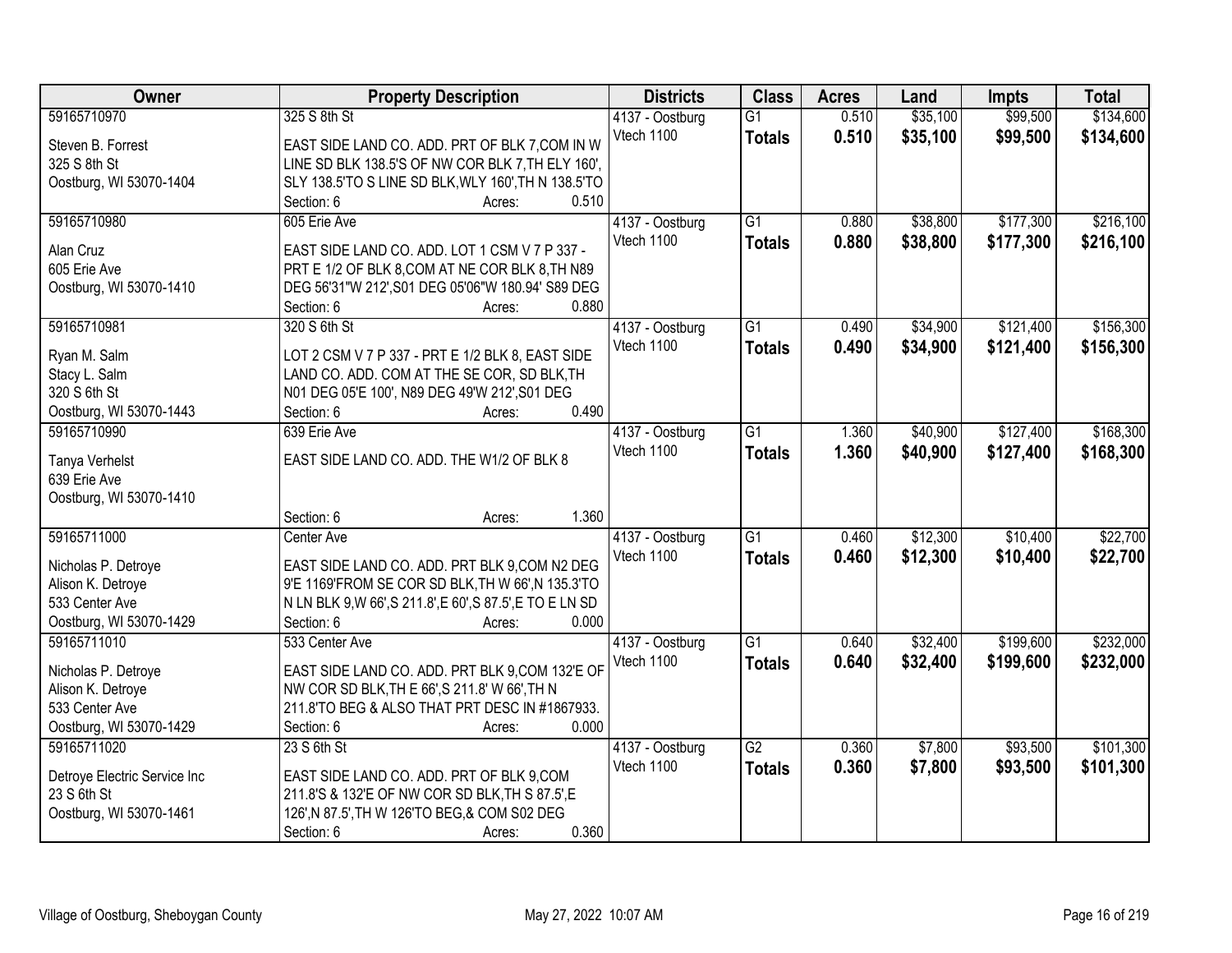| <b>Owner</b>                           | <b>Property Description</b>                                                                      | <b>Districts</b> | <b>Class</b>    | <b>Acres</b> | Land            | Impts           | <b>Total</b>    |
|----------------------------------------|--------------------------------------------------------------------------------------------------|------------------|-----------------|--------------|-----------------|-----------------|-----------------|
| 59165711030                            | 513 Center Ave                                                                                   | 4137 - Oostburg  | X4              | 0.210        | $\overline{50}$ | $\overline{50}$ | \$0             |
| Village of Oostburg                    | EAST SIDE LAND CO. ADD. PART OF BLK 9,COM AT                                                     | Vtech 1100       | <b>Totals</b>   | 0.210        | \$0             | \$0             | \$0             |
| PO Box 700227                          | NE COR OF SD BLK TH W 66', S 135.3', E 66' TO E                                                  |                  |                 |              |                 |                 |                 |
| Oostburg, WI 53070-0227                | LINE OF BLK 9, TH N 2 DEG 09'E TO BEG.                                                           |                  |                 |              |                 |                 |                 |
|                                        | 0.000<br>Section: 6<br>Acres:                                                                    |                  |                 |              |                 |                 |                 |
| 59165711051                            | 535 Center Ave                                                                                   | 4137 - Oostburg  | $\overline{G1}$ | 0.200        | \$24,200        | \$83,800        | \$108,000       |
|                                        |                                                                                                  | Vtech 1100       | <b>Totals</b>   | 0.200        | \$24,200        | \$83,800        | \$108,000       |
| Patricia A. Kelly                      | EAST SIDE LAND CO.ADD. LOT 1,CSM V 9 P 281 -                                                     |                  |                 |              |                 |                 |                 |
| 535 Center Ave                         | PRT BLK 9, COM N89 DEG 58'14"W 300.48'& S01 DEG                                                  |                  |                 |              |                 |                 |                 |
| Oostburg, WI 53070-1429                | 05'W 23.65' FROM CEN SEC 6, TH S89 DEG 56'45"E                                                   |                  |                 |              |                 |                 |                 |
|                                        | 0.200<br>Section: 6<br>Acres:                                                                    |                  |                 |              |                 |                 |                 |
| 59165711052                            | 6th St                                                                                           | 4137 - Oostburg  | X4              | 0.310        | \$0             | \$0             | $\overline{50}$ |
| Bethel Orthodox Presbyterian Church    | EAST SIDE LAND CO. ADD. PARCEL B, A-30863 & PRT                                                  | Vtech 1100       | <b>Totals</b>   | 0.310        | \$0             | \$0             | \$0             |
| 609 Center Ave                         | LOT 2,CSM V 9 P 281 - PRT BLK 9,COM N89 DEG                                                      |                  |                 |              |                 |                 |                 |
| Oostburg, WI 53070-1432                | 58'14"W 300.48'& S01 DEG 05'W 23.65' FROM CEN                                                    |                  |                 |              |                 |                 |                 |
|                                        | 0.310<br>Section: 6<br>Acres:                                                                    |                  |                 |              |                 |                 |                 |
| 59165711063                            | 117 S 6th St                                                                                     | 4137 - Oostburg  | $\overline{G1}$ | 0.340        | \$33,400        | \$157,400       | \$190,800       |
|                                        |                                                                                                  | Vtech 1100       | <b>Totals</b>   | 0.340        | \$33,400        | \$157,400       | \$190,800       |
| Jamar Holdings LLC<br>445 New York Ave | EAST SIDE LAND CO. ADD. LOT 2 CSM V10 P 322 -<br>PRT BLK 9, COM N89 DEG 58'14"W 300.48'& S01 DEG |                  |                 |              |                 |                 |                 |
| Oostburg, WI 53070-1200                | 05'W 463.04'FROM CEN, SEC 6, TH S88 DEG 55'E                                                     |                  |                 |              |                 |                 |                 |
|                                        | 0.340<br>Section: 6<br>Acres:                                                                    |                  |                 |              |                 |                 |                 |
| 59165711065                            |                                                                                                  | 4137 - Oostburg  |                 |              |                 |                 |                 |
|                                        |                                                                                                  | Vtech 1100       | <b>Totals</b>   |              |                 |                 |                 |
| Memorandum                             | EAST SIDE LAND CO. ADDN. PRT LOT 9, CONT 0.35                                                    |                  |                 |              |                 |                 |                 |
| c/o Water Tower Condominium            | AC M/L, HAS NOW BEEN PLATTED AS WATER                                                            |                  |                 |              |                 |                 |                 |
| Na                                     | TOWER CONDOMINIUM, & IS ASSESSED IN THAT                                                         |                  |                 |              |                 |                 |                 |
| Na, WI 99999                           | 0.350<br>Section: 6<br>Acres:                                                                    |                  |                 |              |                 |                 |                 |
| 59165711066                            |                                                                                                  | 4137 - Oostburg  |                 |              |                 |                 |                 |
| Memorandum Blue Spru Condominium       | EAST SIDE LAND CO. ADD. PRT BLK 9 HAS BEEN                                                       | Vtech 1100       | <b>Totals</b>   |              |                 |                 |                 |
| Na                                     | PLATTED AS BLUE SPRUCE CONDOMINIUM & IS                                                          |                  |                 |              |                 |                 |                 |
| Na, WI 99999                           | ASSESSED IN THAT PLATTED AREA.                                                                   |                  |                 |              |                 |                 |                 |
|                                        | 0.000<br>Section: 6<br>Acres:                                                                    |                  |                 |              |                 |                 |                 |
| 59165711067                            | 522 Michigan Ave                                                                                 | 4137 - Oostburg  | $\overline{X4}$ | 0.690        | \$0             | $\overline{50}$ | $\overline{50}$ |
|                                        |                                                                                                  | Vtech 1100       | <b>Totals</b>   | 0.690        | \$0             | \$0             | \$0             |
| Village of Oostburg                    | EAST SIDE LAND CO.ADD. PRT A-20349 - PRT BLK                                                     |                  |                 |              |                 |                 |                 |
| PO Box 700227                          | 9,COM N89 DEG 58'14"W 300.48'& S01 DEG 05'W                                                      |                  |                 |              |                 |                 |                 |
| Oostburg, WI 53070-0227                | 323.04'FROM CEN, SD SEC, TH N89 DEG 56'45"W 10',                                                 |                  |                 |              |                 |                 |                 |
|                                        | 0.690<br>Section: 6<br>Acres:                                                                    |                  |                 |              |                 |                 |                 |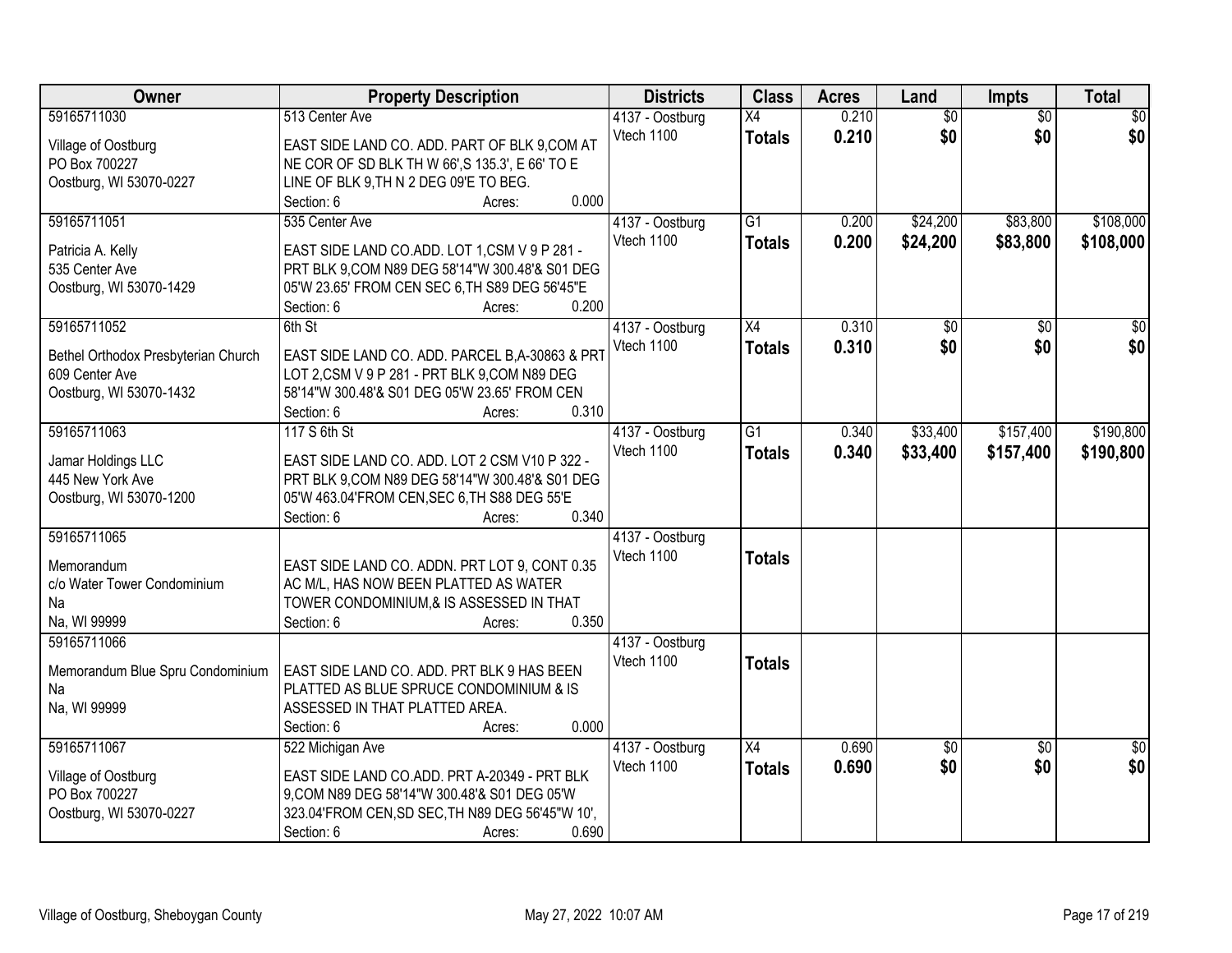| Owner                        | <b>Property Description</b>                           | <b>Districts</b> | <b>Class</b>    | <b>Acres</b> | Land     | <b>Impts</b> | <b>Total</b> |
|------------------------------|-------------------------------------------------------|------------------|-----------------|--------------|----------|--------------|--------------|
| 59165711068                  | S 6th St                                              | 4137 - Oostburg  | $\overline{G2}$ | 2.680        | \$70,900 | \$503,500    | \$574,400    |
| Detroye Electric Service Inc | EAST SIDE LAND CO.ADD. A-20799, A-16815 &             | Vtech 1100       | <b>Totals</b>   | 2.680        | \$70,900 | \$503,500    | \$574,400    |
| 23 S 6th St                  | OTHER LANDS - PRT BLK 9,COM N89 DEG 58'14"W           |                  |                 |              |          |              |              |
| Oostburg, WI 53070-1461      | 300.48'& S01 DEG 05'W 323.04'FROM CEN SD SEC,         |                  |                 |              |          |              |              |
|                              | 2.680<br>Section: 6<br>Acres:                         |                  |                 |              |          |              |              |
| 59165711071                  | 535 Erie Ave                                          | 4137 - Oostburg  | $\overline{G1}$ | 0.360        | \$33,600 | \$115,500    | \$149,100    |
|                              |                                                       | Vtech 1100       | <b>Totals</b>   | 0.360        | \$33,600 | \$115,500    | \$149,100    |
| Thomas J. Flipse             | EAST SIDE LAND CO.ADD. LOT 1 CSM V 7 P 23-PRT         |                  |                 |              |          |              |              |
| 535 Erie Ave                 | OF BLK 9, COM N89 DEG 44'W 300.20'& N1 DEG 5'E        |                  |                 |              |          |              |              |
| Oostburg, WI 53070-1408      | 111.64' FROM SE COR, SD BLK, TH N1 DEG 5'E            |                  |                 |              |          |              |              |
|                              | 0.360<br>Section: 6<br>Acres:                         |                  |                 |              |          |              |              |
| 59165711072                  | 531 Erie Ave                                          | 4137 - Oostburg  | $\overline{G1}$ | 0.350        | \$33,500 | \$144,400    | \$177,900    |
| Randall J. Gabrielse         | EAST SIDE LAND CO.ADD. LOT 2 CSM V 7 P 23-PRT         | Vtech 1100       | <b>Totals</b>   | 0.350        | \$33,500 | \$144,400    | \$177,900    |
| Barbara Gabrielse            | OF BLK 9, COM N89 DEG 44'W 300.20', N1 DEG 5'E        |                  |                 |              |          |              |              |
| 531 Erie Ave                 | 111.64'& N89 DEG 59'E 93.26'FROM SE COR, SD           |                  |                 |              |          |              |              |
| Oostburg, WI 53070-1408      | 0.350<br>Section: 6                                   |                  |                 |              |          |              |              |
|                              | Acres:                                                |                  |                 |              |          |              |              |
| 59165711073                  | 527 Erie Ave                                          | 4137 - Oostburg  | $\overline{G1}$ | 0.470        | \$34,800 | \$181,500    | \$216,300    |
| Andrew E. Hafeman            | EAST SIDE LAND CO.ADD. - ALL OF LOT 3 CSM V 7 P       | Vtech 1100       | <b>Totals</b>   | 0.470        | \$34,800 | \$181,500    | \$216,300    |
| Sheri L. Hafeman             | 23 & PRT LOT 4 CSM V7 P23 BLK 9, COM AT NW COR        |                  |                 |              |          |              |              |
| 527 Erie Ave                 | SAD LOT 4, TH N89 DEG 59'00"E 273.26' ALG S LN OF     |                  |                 |              |          |              |              |
| Oostburg, WI 53070-1408      | Section: 6<br>0.470<br>Acres:                         |                  |                 |              |          |              |              |
| 59165711076                  | 225 S 6th St                                          | 4137 - Oostburg  | $\overline{G1}$ | 0.370        | \$33,700 | \$201,700    | \$235,400    |
|                              |                                                       | Vtech 1100       | <b>Totals</b>   | 0.370        | \$33,700 | \$201,700    | \$235,400    |
| Charles G. Maier             | EAST SIDE LAND CO.ADD. LOT 5 CSM V 7 P 33-PRT         |                  |                 |              |          |              |              |
| Sonia S. Maier               | OF BLK 9, COM N2 DEG 9'E 333.33' & S89 DEG 59'W       |                  |                 |              |          |              |              |
| 225 S 6th St                 | 206.43'FROM SE COR SD BLK, TH NO DEG 1'W              |                  |                 |              |          |              |              |
| Oostburg, WI 53070-1419      | 0.360<br>Section: 6<br>Acres:                         |                  |                 |              |          |              |              |
| 59165711077                  | 532 Erie Ave                                          | 4137 - Oostburg  | $\overline{G1}$ | 0.360        | \$33,600 | \$128,500    | \$162,100    |
| Daniel W. Hilbelink          | EAST SIDE LAND CO.ADD. LOT 6 CSM V 7 P 33-PRT         | Vtech 1100       | <b>Totals</b>   | 0.360        | \$33,600 | \$128,500    | \$162,100    |
| Laural L. Hilbelink          | OF BLK 9, COM N2 DEG 9'E 333.33' & S89 DEG 59'W       |                  |                 |              |          |              |              |
| 532 Erie Ave                 | 106.43'FROM SE COR SD BLK, TH NO DEG 1'W              |                  |                 |              |          |              |              |
| Oostburg, WI 53070-1407      | 0.360<br>Section: 6<br>Acres:                         |                  |                 |              |          |              |              |
| 59165711078                  | 522 Erie Ave                                          |                  | $\overline{G1}$ | 0.390        | \$33,900 | \$163,200    | \$197,100    |
|                              |                                                       | 4137 - Oostburg  |                 |              |          |              |              |
| David L. Veldhorst           | EAST SIDE LAND CO.ADD. LOT 7 CSM V 7 P 33-PRT         | Vtech 1100       | <b>Totals</b>   | 0.390        | \$33,900 | \$163,200    | \$197,100    |
| Jan Veldhorst                | OF BLK 9, COM N2 DEG 9'E 333.33' FROM SE COR SD       |                  |                 |              |          |              |              |
| 522 Erie Ave                 | BLK, TH S89 DEG 59'W 106.43', NO DEG 1'W 156.82', S8! |                  |                 |              |          |              |              |
| Oostburg, WI 53070-1407      | 0.390<br>Section: 6<br>Acres:                         |                  |                 |              |          |              |              |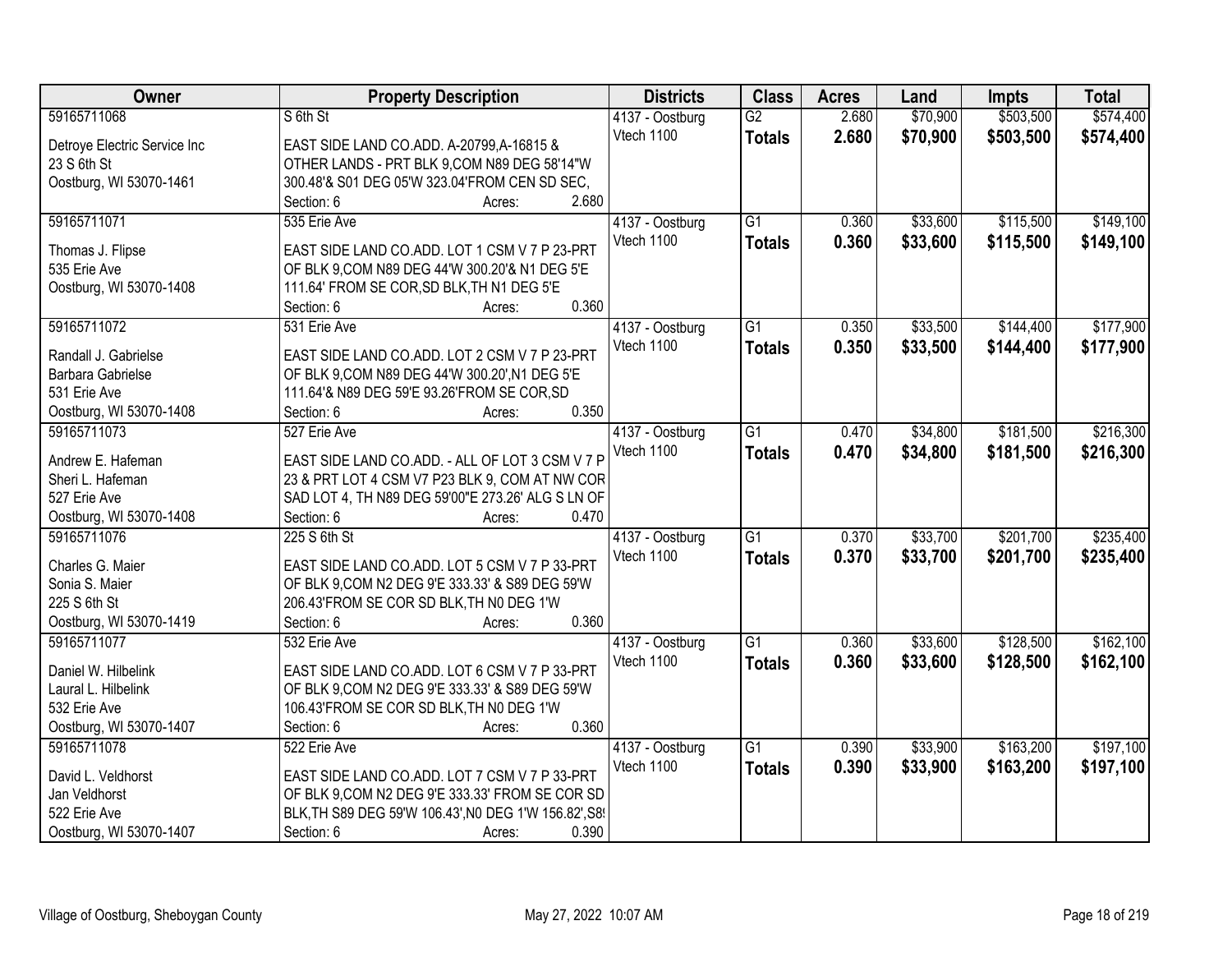| Owner                       | <b>Property Description</b>                        |        | <b>Districts</b> | <b>Class</b>    | <b>Acres</b> | Land            | <b>Impts</b>    | <b>Total</b>     |
|-----------------------------|----------------------------------------------------|--------|------------------|-----------------|--------------|-----------------|-----------------|------------------|
| 59165711079                 |                                                    |        | 4137 - Oostburg  | X4              | 0.000        | $\overline{50}$ | $\overline{50}$ | \$0              |
| Village of Oostburg         | EAST SIDE LAND CO.ADD. PRT OF BLK 9,COM AT         |        | Vtech 1100       | <b>Totals</b>   | 0.000        | \$0             | \$0             | \$0              |
| PO Box 700227               | SW COR SD BLK, TH N1 DEG 5'E 502.50' ALG W LN SE   |        |                  |                 |              |                 |                 |                  |
| Oostburg, WI 53070-0227     | BLK, S89 DEG 44'E 5', S1 DEG 5'W 170.83', N89 DEG  |        |                  |                 |              |                 |                 |                  |
|                             | Section: 6                                         | Acres: | 0.000            |                 |              |                 |                 |                  |
| 59165711081                 | 6th St                                             |        | 4137 - Oostburg  | $\overline{X4}$ | 0.070        | $\overline{50}$ | $\overline{30}$ | $\overline{50}$  |
|                             |                                                    |        | Vtech 1100       | <b>Totals</b>   | 0.070        | \$0             | \$0             | \$0              |
| Village of Oostburg         | PRT OF BLK 9, COM AT NW COR, SD BLK, TH E 10', S   |        |                  |                 |              |                 |                 |                  |
| PO Box 700227               | 299.3', W 10'TO W LINE, SD BLK, TH N 299.3'TO BEG. |        |                  |                 |              |                 |                 |                  |
| Oostburg, WI 53070-0227     | Section: 6                                         | Acres: | 0.070            |                 |              |                 |                 |                  |
| 59165711082                 | S 6th St                                           |        | 4137 - Oostburg  | X4              | 0.400        | \$0             | \$0             | $\overline{\$0}$ |
|                             |                                                    |        | Vtech 1100       |                 |              | \$0             | \$0             | \$0              |
| Village of Oostburg         | EAST SIDE LAND CO.ADD. THE N 55'OF FOLL DESC       |        |                  | <b>Totals</b>   | 0.400        |                 |                 |                  |
| PO Box 700227               | PRT BLK 9, COM 502.5'N OF SW COR SD BLK, TH N      |        |                  |                 |              |                 |                 |                  |
| Oostburg, WI 53070-0227     | 154.38', S89 DEG 56'40"E 317.8', S02 DEG 09'W TO A |        |                  |                 |              |                 |                 |                  |
|                             | Section: 6                                         | Acres: | 0.400            |                 |              |                 |                 |                  |
| 59165711084                 | 325 S 6th St                                       |        | 4137 - Oostburg  | $\overline{G1}$ | 0.780        | \$37,800        | \$193,400       | \$231,200        |
| Jeffrey G. Heinen           | EAST SIDE LAND CO.ADD. - PRT LOT 4 CSM V 7 P       |        | Vtech 1100       | <b>Totals</b>   | 0.780        | \$37,800        | \$193,400       | \$231,200        |
| Kimberly S. Heinen          | 23-PRT OF BLK 9, COM AT NW COR SD LOT 4, TH        |        |                  |                 |              |                 |                 |                  |
| 325 S 6th St                | N89 DEG 59'00"E 302.33' ALG S LN OF LOTS 1,2 & 3   |        |                  |                 |              |                 |                 |                  |
| Oostburg, WI 53070-1420     | Section: 6                                         | Acres: | 0.780            |                 |              |                 |                 |                  |
| 59165711085                 | 201 S 6th St                                       |        | 4137 - Oostburg  | $\overline{G1}$ | 0.260        | \$32,600        | \$109,000       | \$141,600        |
|                             |                                                    |        | Vtech 1100       | <b>Totals</b>   | 0.260        | \$32,600        | \$109,000       | \$141,600        |
| Jeremy M. Rinehart          | EAST SIDE LAND CO ADD. - LOT 1 CSM V21 P219        |        |                  |                 |              |                 |                 |                  |
| Karen S. Schnicke           | #1770695 BEING PRT BLK 9.                          |        |                  |                 |              |                 |                 |                  |
| 201 S 6th St                |                                                    |        |                  |                 |              |                 |                 |                  |
| Oostburg, WI 53070-1419     | Section: 6                                         | Acres: | 0.260            |                 |              |                 |                 |                  |
| 59165711090                 |                                                    |        | 4137 - Oostburg  |                 |              |                 |                 |                  |
| Fuhrman & Nyenhuis Addition | FUHRMAN & NYENHUIS ADD.                            |        | Vtech 1100       | <b>Totals</b>   |              |                 |                 |                  |
| Na                          |                                                    |        |                  |                 |              |                 |                 |                  |
| Na, WI 99999                |                                                    |        |                  |                 |              |                 |                 |                  |
|                             | Section:                                           | Acres: | 0.000            |                 |              |                 |                 |                  |
| 59165711100                 | 910 Center Ave                                     |        | 4137 - Oostburg  | $\overline{G1}$ | 0.150        | \$18,300        | \$97,100        | \$115,400        |
| Luke D. Traver              | FUHRMAN & NYENHUIS ADD. THE W 41.5'OF S            |        | TID <sub>2</sub> | <b>Totals</b>   | 0.150        | \$18,300        | \$97,100        | \$115,400        |
| Carol P. Schumacher         | 160'OF LOT 1                                       |        | Vtech 1100       |                 |              |                 |                 |                  |
| 910 Center Ave              |                                                    |        |                  |                 |              |                 |                 |                  |
| Oostburg, WI 53070-1354     | Section: 6                                         | Acres: | 0.000            |                 |              |                 |                 |                  |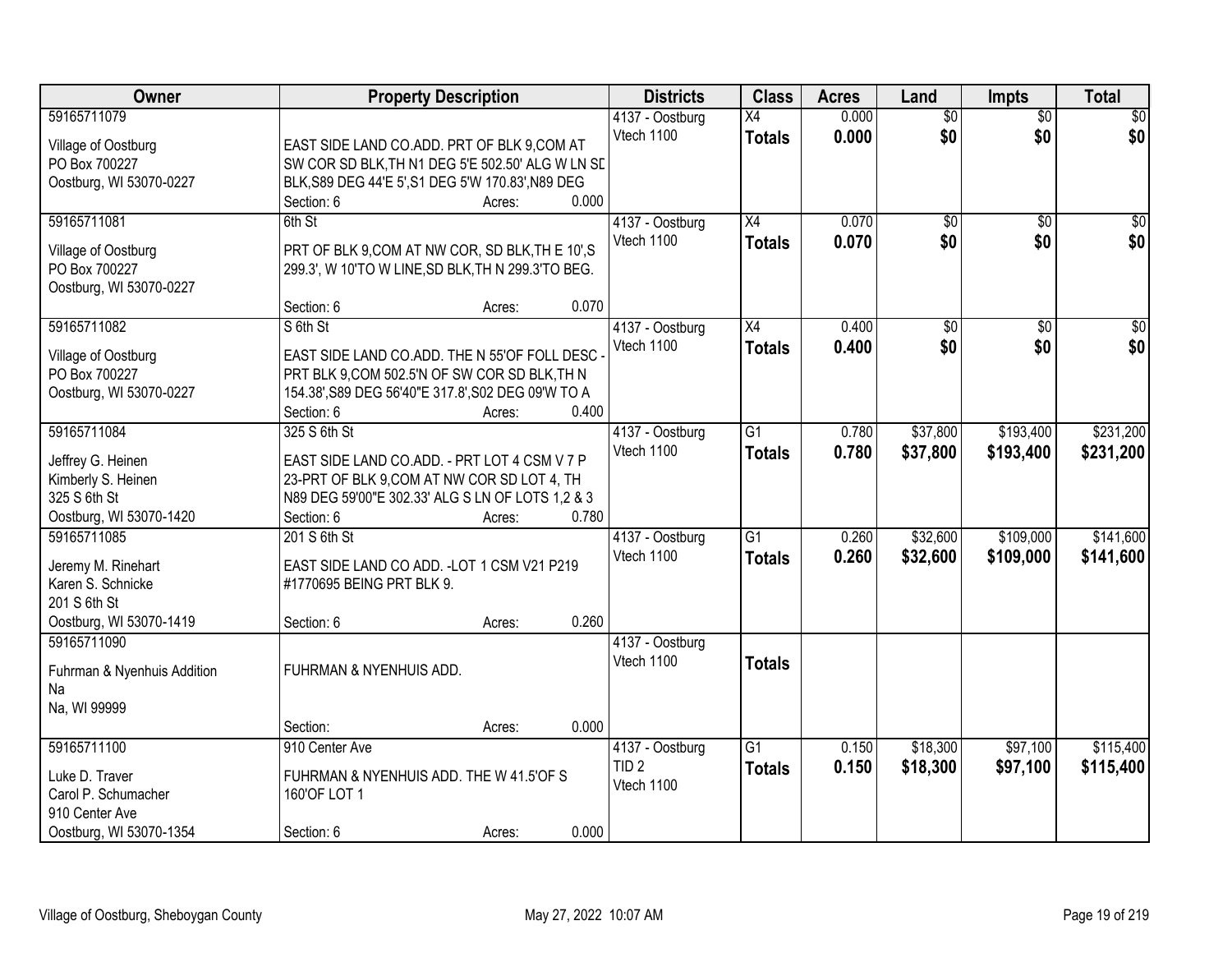| <b>Owner</b>                         | <b>Property Description</b>                         | <b>Districts</b>               | <b>Class</b>    | <b>Acres</b> | Land     | <b>Impts</b>    | <b>Total</b>    |
|--------------------------------------|-----------------------------------------------------|--------------------------------|-----------------|--------------|----------|-----------------|-----------------|
| 59165711110                          | 906 Center Ave                                      | 4137 - Oostburg                | $\overline{G1}$ | 0.230        | \$26,300 | \$93,300        | \$119,600       |
| Brian D. Schmitt                     | FUHRMAN & NYENHUIS ADD. THE E 73.5'OF THE S         | TID <sub>2</sub>               | <b>Totals</b>   | 0.230        | \$26,300 | \$93,300        | \$119,600       |
| Katrina K. Schmitt                   | 138'OF LOT 1.                                       | Vtech 1100                     |                 |              |          |                 |                 |
| 906 Center Ave                       |                                                     |                                |                 |              |          |                 |                 |
| Oostburg, WI 53070-1354              | 0.230<br>Section: 6<br>Acres:                       |                                |                 |              |          |                 |                 |
| 59165711120                          | 22 N 9th St                                         | 4137 - Oostburg                | $\overline{G1}$ | 0.130        | \$15,600 | \$74,000        | \$89,600        |
| Briana M. Van Driest                 | FUHRMAN & NYENHUIS ADD. A-20028 - PRT LOT           | TID <sub>2</sub>               | <b>Totals</b>   | 0.130        | \$15,600 | \$74,000        | \$89,600        |
| 22 N 9th St                          | 1, COM 608.59'E & N0 DEG 45'10"E 138'FROM W1/4      | Vtech 1100                     |                 |              |          |                 |                 |
| Oostburg, WI 53070-1191              | COR, SD SEC, TH W 73.50', NO DEG 45'10"E 22', W     |                                |                 |              |          |                 |                 |
|                                      | 0.130<br>Section: 6<br>Acres:                       |                                |                 |              |          |                 |                 |
| 59165711130                          | 26 N 9th St                                         | 4137 - Oostburg                | G1              | 0.140        | \$16,400 | \$74,300        | \$90,700        |
|                                      | FUHRMAN & NYENHUIS ADD. LOT 2 & THE NLY 4'OF        | TID <sub>2</sub>               | <b>Totals</b>   | 0.140        | \$16,400 | \$74,300        | \$90,700        |
| <b>Tyler Ledeboer</b><br>26 N 9th St | LOT 1, ALSO COM 5.21'S OF NW COR LOT 2, TH S1       | Vtech 1100                     |                 |              |          |                 |                 |
| Oostburg, WI 53070-1191              | DEG W 38.29' W 5.29', TH N8 DEG 51'E 38.75' TO BEG. |                                |                 |              |          |                 |                 |
|                                      | Section: 6<br>0.000<br>Acres:                       |                                |                 |              |          |                 |                 |
| 59165711140                          | 102 N 9th St                                        | 4137 - Oostburg                | $\overline{G1}$ | 0.250        | \$28,400 | \$71,200        | \$99,600        |
|                                      |                                                     | TID <sub>2</sub>               | <b>Totals</b>   | 0.250        | \$28,400 | \$71,200        | \$99,600        |
| Jane Hilbelink                       | FUHRMAN & NYENHUIS ADD. PRT LOT A, PRT LOT 3        | Vtech 1100                     |                 |              |          |                 |                 |
| 102 N 9th St                         | & ALL OF LOT 4, COM 24.75'N OF SE COR LOT 3, TH     |                                |                 |              |          |                 |                 |
| Oostburg, WI 53070-1174              | N 75.25', W 143', S 75.25', TH E 143'TO BEG.        |                                |                 |              |          |                 |                 |
|                                      | 0.000<br>Section: 6<br>Acres:                       |                                |                 |              |          |                 |                 |
| 59165711143                          | 110 N 9th St                                        | 4137 - Oostburg                | $\overline{G2}$ | 0.830        | \$47,100 | \$1,117,600     | \$1,164,700     |
| Village Exchange LLC                 | FUHRMAN & NYENHUIS ADDN PRT LOT A & PRT SW          | TID <sub>2</sub><br>Vtech 1100 | <b>Totals</b>   | 0.830        | \$47,100 | \$1,117,600     | \$1,164,700     |
| 110 S Business Park Dr               | NW, SEC 6, COM AT W1/4 COR, SD SEC 6, TH S89 DEG    |                                |                 |              |          |                 |                 |
| Oostburg, WI 53070-1572              | 54'26"E 53.95', N16 DEG 08'35"E 337.59', TH S73 DEG |                                |                 |              |          |                 |                 |
|                                      | Section: 6<br>0.830<br>Acres:                       |                                |                 |              |          |                 |                 |
| 59165711144                          | 116 N 9th St                                        | 4137 - Oostburg                | G2              | 0.371        | \$45,000 | \$46,600        | \$91,600        |
| Spg Investments, LLC                 | LOT 1 CSM V30 P183-184 DOC #2120405 BEING PRT       | TID <sub>2</sub>               | <b>Totals</b>   | 0.371        | \$45,000 | \$46,600        | \$91,600        |
| 2811 E Newberry St                   | SW NW SEC 6.                                        | Vtech 1100                     |                 |              |          |                 |                 |
| Appleton, WI 54915-3011              |                                                     |                                |                 |              |          |                 |                 |
|                                      | 0.371<br>Section: 6<br>Acres:                       |                                |                 |              |          |                 |                 |
| 59165711145                          | N 9th St                                            | 4137 - Oostburg                | $\overline{X4}$ | 0.842        | \$0      | $\overline{50}$ | $\overline{50}$ |
| Village of Oostburg                  | FUHRMAN & NYENHUIS ADDN LOTS 7,8 & LOT A            | TID <sub>2</sub>               | <b>Totals</b>   | 0.842        | \$0      | \$0             | \$0             |
| PO Box 700227                        | EXC THE N 150'OF SD LOT A & EXC PRT LOT A           | Vtech 1100                     |                 |              |          |                 |                 |
| Oostburg, WI 53070-0227              | DESC AS; COM AT NW COR LOT 4, TH W 18', S 75.25', V |                                |                 |              |          |                 |                 |
|                                      | Section: 6<br>0.842<br>Acres:                       |                                |                 |              |          |                 |                 |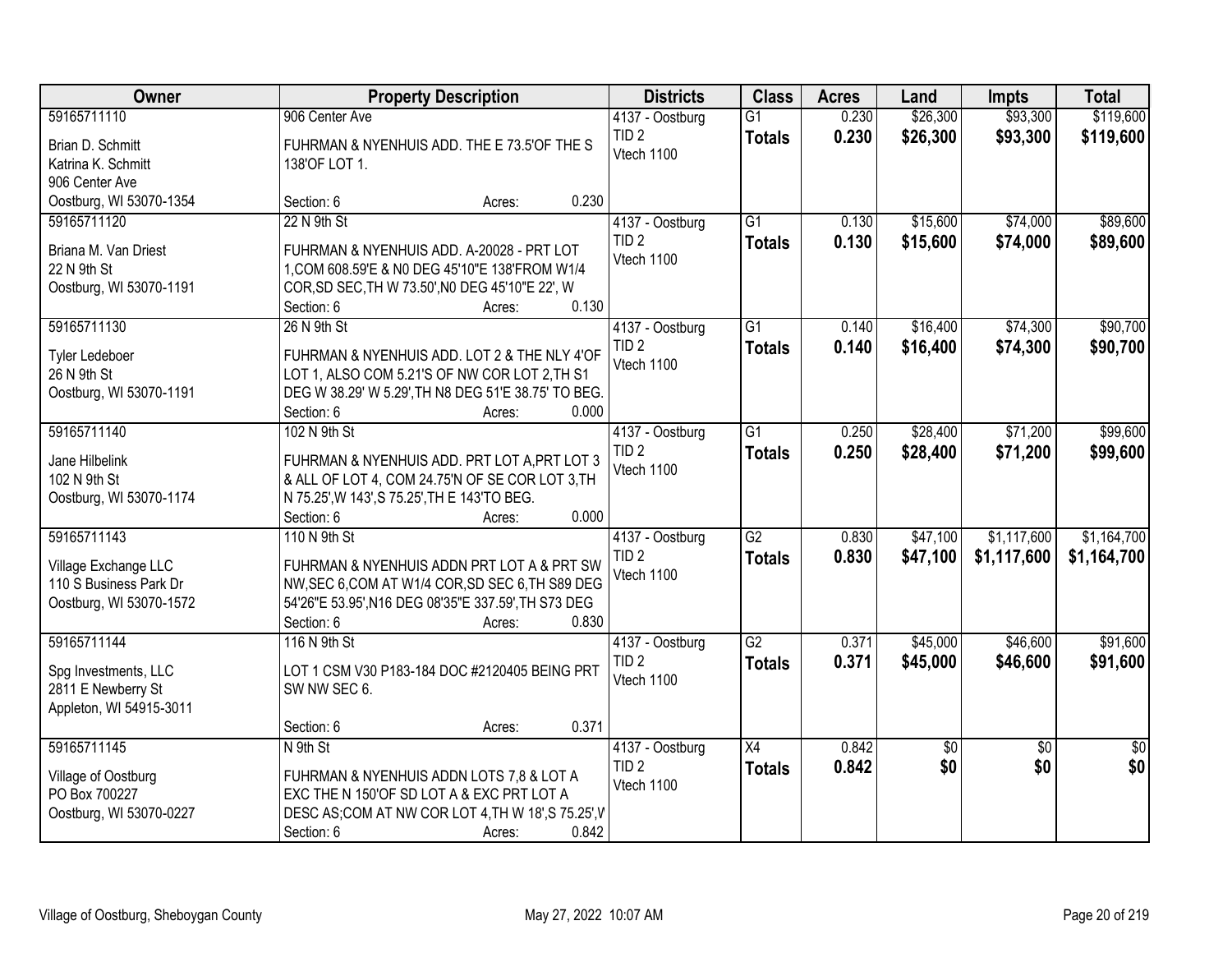| <b>Owner</b>                            |                                                                              | <b>Property Description</b> |       | <b>Districts</b>              | <b>Class</b>        | <b>Acres</b>   | Land                 | <b>Impts</b>         | <b>Total</b>           |
|-----------------------------------------|------------------------------------------------------------------------------|-----------------------------|-------|-------------------------------|---------------------|----------------|----------------------|----------------------|------------------------|
| 59165711150<br>James W. Fischer         | 128 N 9th St<br>FUHRMAN & NYENHUIS ADD. LOT 9 & S1/2 OF LOT                  |                             |       | 4137 - Oostburg<br>Vtech 1100 | G1<br><b>Totals</b> | 0.220<br>0.220 | \$30,000<br>\$30,000 | \$76,200<br>\$76,200 | \$106,200<br>\$106,200 |
| Nichole A. Fischer<br>128 N 9th St      | 10 <sup>°</sup>                                                              |                             |       |                               |                     |                |                      |                      |                        |
| Oostburg, WI 53070-1174                 | Section: 6                                                                   | Acres:                      | 0.220 |                               |                     |                |                      |                      |                        |
| 59165711160                             | 134 N 9th St                                                                 |                             |       | 4137 - Oostburg               | $\overline{G1}$     | 0.220          | \$30,000             | \$96,300             | \$126,300              |
| <b>Frederick Preder</b>                 | FUHRMAN & NYENHUIS ADD. N1/2 OF LOT 10 & 11                                  |                             |       | Vtech 1100                    | <b>Totals</b>       | 0.220          | \$30,000             | \$96,300             | \$126,300              |
| Ellen Preder                            |                                                                              |                             |       |                               |                     |                |                      |                      |                        |
| 134 N 9th St<br>Oostburg, WI 53070-1174 | Section: 6                                                                   | Acres:                      | 0.000 |                               |                     |                |                      |                      |                        |
| 59165711170                             | 208 N 9th St                                                                 |                             |       | 4137 - Oostburg               | G <sub>1</sub>      | 0.850          | \$36,600             | \$125,900            | \$162,500              |
|                                         |                                                                              |                             |       | Vtech 1100                    | <b>Totals</b>       | 0.850          | \$36,600             | \$125,900            | \$162,500              |
| Peter B. Daane<br>Ramona Daane          | FUHRMAN & NYENHUIS ADD. LOTS 12,13 & 14 & THE<br>N 150' OF LOT A IN SD ADDN. |                             |       |                               |                     |                |                      |                      |                        |
| 208 N 9th St                            |                                                                              |                             |       |                               |                     |                |                      |                      |                        |
| Oostburg, WI 53070-1175                 | Section: 6                                                                   | Acres:                      | 0.000 |                               |                     |                |                      |                      |                        |
| 59165711180                             | N 9th St                                                                     |                             |       | 4137 - Oostburg               | $\overline{G1}$     | 0.290          | \$13,200             | \$0                  | \$13,200               |
| Robert D. Brethouwer                    | FUHRMAN & NYENHUIS ADD. LOT 15                                               |                             |       | Vtech 1100                    | <b>Totals</b>       | 0.290          | \$13,200             | \$0                  | \$13,200               |
| Yvonne M. Brethouwer                    |                                                                              |                             |       |                               |                     |                |                      |                      |                        |
| 224 N 9th St                            |                                                                              |                             |       |                               |                     |                |                      |                      |                        |
| Oostburg, WI 53070-1175                 | Section: 6                                                                   | Acres:                      | 0.000 |                               |                     |                |                      |                      |                        |
| 59165711190                             | 224 N 9th St                                                                 |                             |       | 4137 - Oostburg               | $\overline{G1}$     | 0.260          | \$29,300             | \$81,800             | \$111,100              |
| Robert D. Brethouwer                    | FUHRMAN & NYENHUIS ADD. LOT 16                                               |                             |       | Vtech 1100                    | <b>Totals</b>       | 0.260          | \$29,300             | \$81,800             | \$111,100              |
| Yvonne M. Brethouwer                    |                                                                              |                             |       |                               |                     |                |                      |                      |                        |
| 224 N 9th St                            |                                                                              |                             |       |                               |                     |                |                      |                      |                        |
| Oostburg, WI 53070-1175                 | Section: 6                                                                   | Acres:                      | 0.000 |                               |                     |                |                      |                      |                        |
| 59165711200                             | 300 N 9th St                                                                 |                             |       | 4137 - Oostburg               | $\overline{G1}$     | 0.380          | \$33,800             | \$125,700            | \$159,500              |
| <b>Glen Telindert</b>                   | FUHRMAN & NYENHUIS ADD. LOTS 17 & 18                                         |                             |       | Vtech 1100                    | <b>Totals</b>       | 0.380          | \$33,800             | \$125,700            | \$159,500              |
| Gloria Telindert                        |                                                                              |                             |       |                               |                     |                |                      |                      |                        |
| 300 N 9th St                            |                                                                              |                             |       |                               |                     |                |                      |                      |                        |
| Oostburg, WI 53070-1126                 | Section: 6                                                                   | Acres:                      | 0.000 |                               |                     |                |                      |                      |                        |
| 59165711210                             | 306 N 9th St                                                                 |                             |       | 4137 - Oostburg               | $\overline{G1}$     | 0.170          | \$24,000             | \$99,900             | \$123,900              |
| Jeremy J. Nyenhuis                      | FUHRMAN & NYENHUIS ADD. LOT 19, & ALSO THAT                                  |                             |       | Vtech 1100                    | <b>Totals</b>       | 0.170          | \$24,000             | \$99,900             | \$123,900              |
| 306 N 9th St                            | PRT VACATED BY #1765122.                                                     |                             |       |                               |                     |                |                      |                      |                        |
| Oostburg, WI 53070-1126                 |                                                                              |                             |       |                               |                     |                |                      |                      |                        |
|                                         | Section: 6                                                                   | Acres:                      | 0.000 |                               |                     |                |                      |                      |                        |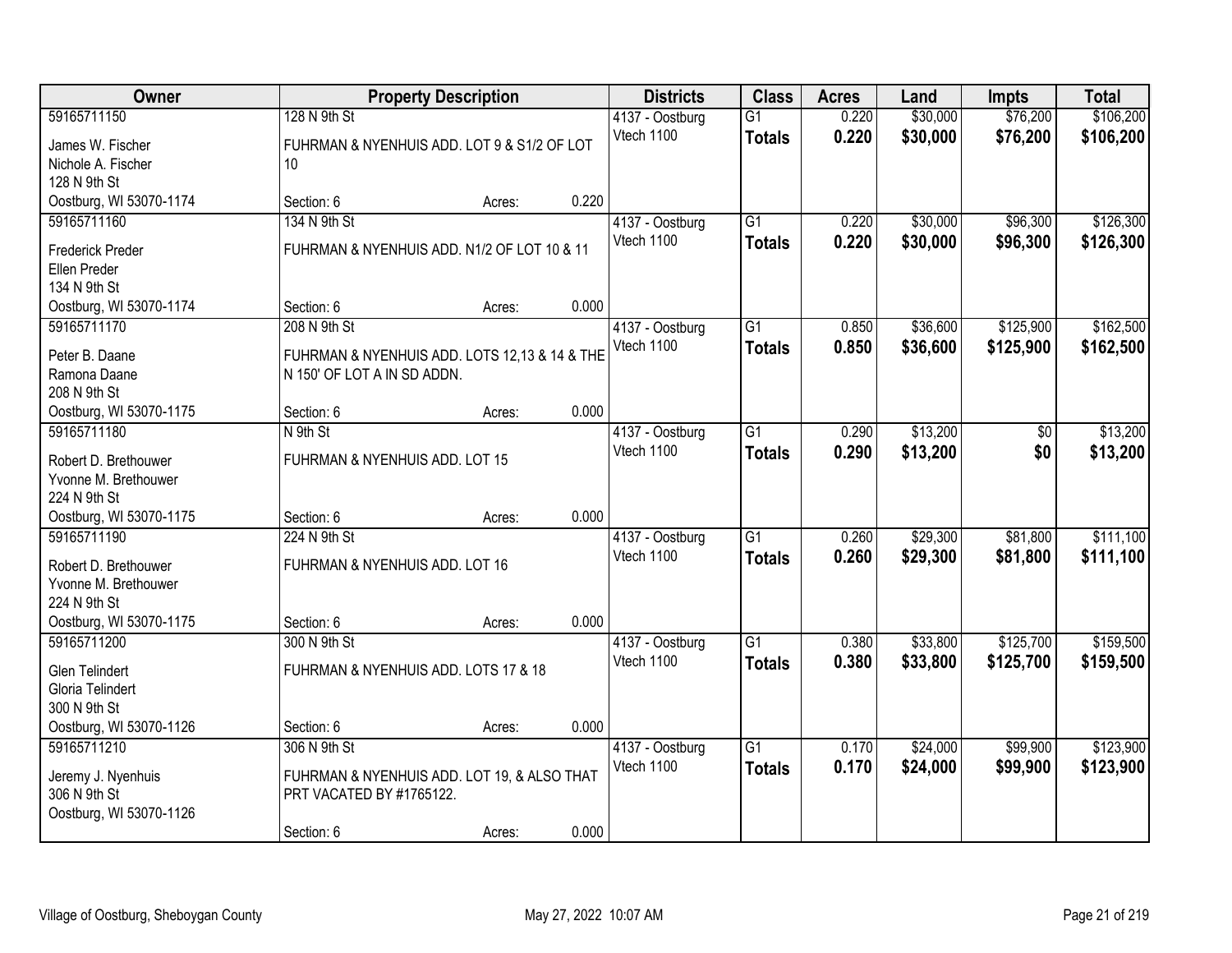| Owner                                | <b>Property Description</b>                             |       | <b>Districts</b> | <b>Class</b>    | <b>Acres</b> | Land            | <b>Impts</b>    | <b>Total</b>    |
|--------------------------------------|---------------------------------------------------------|-------|------------------|-----------------|--------------|-----------------|-----------------|-----------------|
| 59165711220                          | 316 N 9th St                                            |       | 4137 - Oostburg  | $\overline{G1}$ | 0.170        | \$23,700        | \$84,400        | \$108,100       |
| Steven A. Futterer                   | FUHRMAN & NYENHUIS ADD. LOT 20, & ALSO THAT             |       | Vtech 1100       | <b>Totals</b>   | 0.170        | \$23,700        | \$84,400        | \$108,100       |
| Kay M. Futterer                      | PRT VACATED BY #1765122.                                |       |                  |                 |              |                 |                 |                 |
| 316 N 9th St                         |                                                         |       |                  |                 |              |                 |                 |                 |
| Oostburg, WI 53070-1126              | Section: 6<br>Acres:                                    | 0.000 |                  |                 |              |                 |                 |                 |
| 59165711230                          | 324 N 9th St                                            |       | 4137 - Oostburg  | $\overline{X4}$ | 0.160        | \$0             | $\overline{50}$ | \$0             |
|                                      |                                                         |       | Vtech 1100       | <b>Totals</b>   | 0.160        | \$0             | \$0             | \$0             |
| Village of Oostburg<br>PO Box 700227 | FUHRMAN & NYENHUIS ADD. ALL OF LOT 21 & THE             |       |                  |                 |              |                 |                 |                 |
|                                      | S 10'OF LOT 22, & ALSO THAT PRT VACATED BY<br>#1765122. |       |                  |                 |              |                 |                 |                 |
| Oostburg, WI 53070-0227              | Section: 6<br>Acres:                                    | 0.000 |                  |                 |              |                 |                 |                 |
| 59165711240                          | 330 N 9th St                                            |       | 4137 - Oostburg  | $\overline{G2}$ | 0.290        | \$16,600        | \$154,600       | \$171,200       |
|                                      |                                                         |       | Vtech 1100       | <b>Totals</b>   | 0.290        | \$16,600        | \$154,600       | \$171,200       |
| Ferrell Gas, Inc                     | FUHRMAN & NYENHUIS ADD. LOT 22, EXC S                   |       |                  |                 |              |                 |                 |                 |
| F-K-A Buckeye Gas Products Company   | 10', ALSO COM IN SLY LN FOUNDRY AVE (WIS AVE)           |       |                  |                 |              |                 |                 |                 |
| 1 Liberty Plz                        | 133'SELY OF C&NW RR, TH SWLY PARA TO RR                 |       |                  |                 |              |                 |                 |                 |
| Liberty, MO 64068-2970               | Section: 6<br>Acres:                                    | 0.000 |                  |                 |              |                 |                 |                 |
| 59165711250                          |                                                         |       | 4137 - Oostburg  |                 |              |                 |                 |                 |
| Memorandum                           | FUHRMAN & NYENHUIS ADD. PRT OF LOT 23 DESC              |       | Vtech 1100       | <b>Totals</b>   |              |                 |                 |                 |
| Attn: Jp Condominium                 | AS COM AT SW COR LOT 10 OF VAN DRIEST,                  |       |                  |                 |              |                 |                 |                 |
| Na                                   | HARMELING & YOUNG SUBD, TH S89 DEG 59'E                 |       |                  |                 |              |                 |                 |                 |
| Na, WI 99999                         | Section: 6<br>Acres:                                    | 0.000 |                  |                 |              |                 |                 |                 |
| 59165711260                          | 9th St                                                  |       | 4137 - Oostburg  | $\overline{G1}$ | 0.130        | \$9,000         | \$0             | \$9,000         |
| Debra A. Asbel                       | FUHRMAN & NYENHUIS ADD. PRT LOT 23, COM S89             |       | Vtech 1100       | <b>Totals</b>   | 0.130        | \$9,000         | \$0             | \$9,000         |
| 11 N 9th St                          | DEG 59'E 668.75'& N0 DEG 59'E 212.5' FROM W1/4          |       |                  |                 |              |                 |                 |                 |
| Oostburg, WI 53070-1191              | POST, SEC 6, TH S89 DEG 59'E 120', S0 DEG 59'W          |       |                  |                 |              |                 |                 |                 |
|                                      | Section: 6<br>Acres:                                    | 0.130 |                  |                 |              |                 |                 |                 |
| 59165711270                          | 851 New York Ave                                        |       | 4137 - Oostburg  | $\overline{G1}$ | 0.210        | \$28,900        | \$91,900        | \$120,800       |
|                                      |                                                         |       | Vtech 1100       | <b>Totals</b>   | 0.210        | \$28,900        | \$91,900        | \$120,800       |
| John F. Moehrke                      | PRT SW NW, SEC 6 & PRT OF LOTS 23,24 &                  |       |                  |                 |              |                 |                 |                 |
| Dawn Bergsbaken-Moehrke              | 25, FUHRMAN & NYENHUIS ADD, COM AT NE COR               |       |                  |                 |              |                 |                 |                 |
| 851 New York Ave                     | LOT 10, VAN DRIEST, HARMELING & YOUNG SUBD, TH          |       |                  |                 |              |                 |                 |                 |
| Oostburg, WI 53070-1207              | Section: 6<br>Acres:                                    | 0.210 |                  |                 |              |                 |                 |                 |
| 59165711281                          | 9th St                                                  |       | 4137 - Oostburg  | $\overline{X4}$ | 0.110        | $\overline{50}$ | $\overline{50}$ | $\overline{50}$ |
| Village of Oostburg                  | FUHRMAN & NYENHUIS ADD. PRT LOTS 40,41,42,43            |       | Vtech 1100       | <b>Totals</b>   | 0.110        | \$0             | \$0             | \$0             |
| PO Box 700227                        | & 44,& PRT LOT 8, BLK 2, SCHOOL-SIDE SUBD, COM          |       |                  |                 |              |                 |                 |                 |
| Oostburg, WI 53070-0227              | AT SW COR OF LOT 8, BLK 2, SCHOOL-SIDE SUBD, TH         |       |                  |                 |              |                 |                 |                 |
|                                      | Section: 6<br>Acres:                                    | 0.110 |                  |                 |              |                 |                 |                 |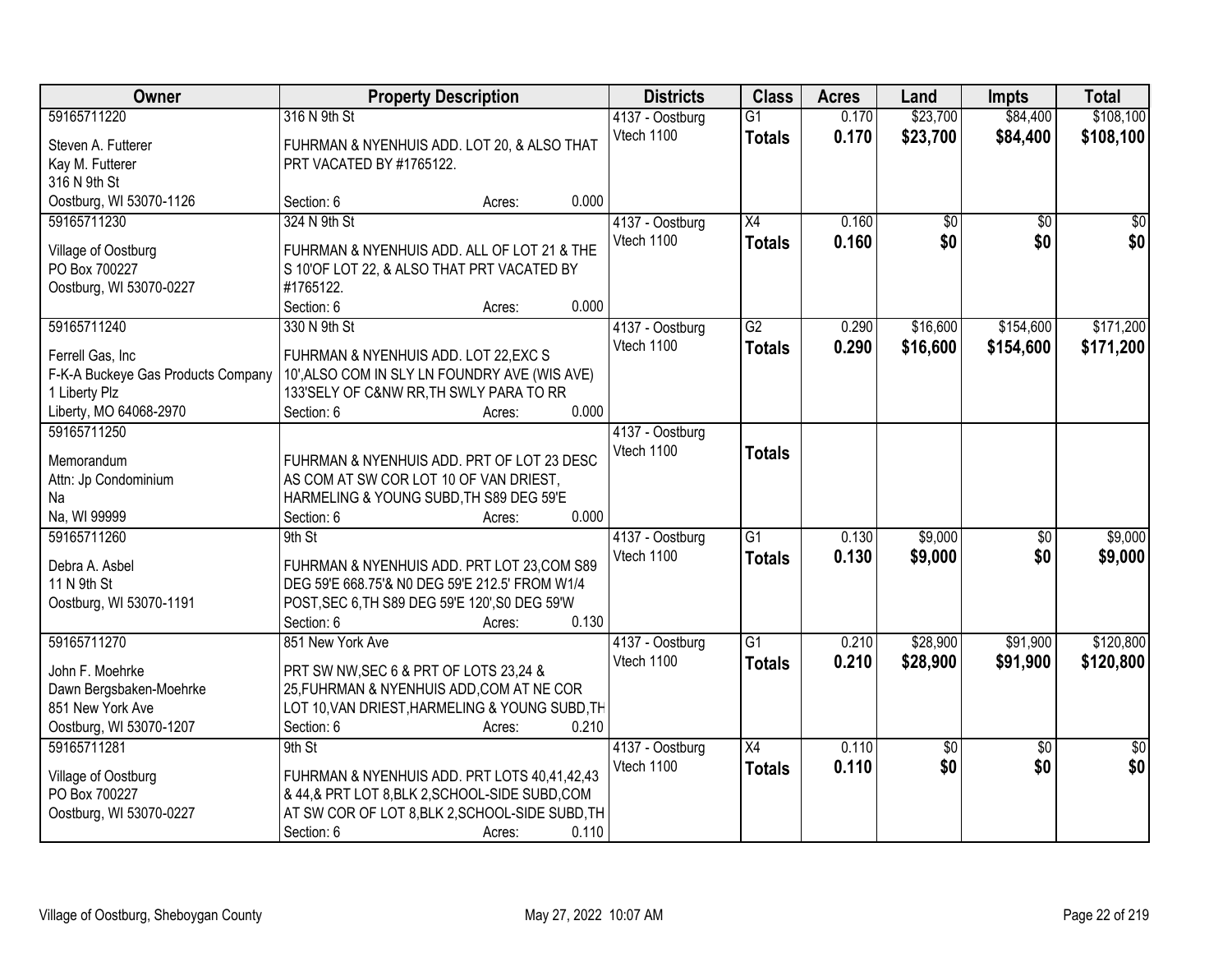| Owner                                                                                                     | <b>Property Description</b>                                                                                                        |        |       | <b>Districts</b>              | <b>Class</b>                     | <b>Acres</b>   | Land                 | <b>Impts</b>           | <b>Total</b>           |
|-----------------------------------------------------------------------------------------------------------|------------------------------------------------------------------------------------------------------------------------------------|--------|-------|-------------------------------|----------------------------------|----------------|----------------------|------------------------|------------------------|
| 59165711290<br>Memorandum<br>Attn: Jp Condominium<br>Na                                                   | FUHRMAN & NYENHUIS ADD. LOTS 25 THRU 44 ARE<br>REPLATT- ED AS VAN DRIEST, HARMELING &<br>YOUNG SUBD, SCHOOL-SIDE SUBD, & PARTS FOR |        |       | 4137 - Oostburg<br>Vtech 1100 | <b>Totals</b>                    |                |                      |                        |                        |
| Na, WI 99999                                                                                              | Section: 6                                                                                                                         | Acres: | 0.000 |                               |                                  |                |                      |                        |                        |
| 59165711300<br>Subdivision Kranendonk<br>Na<br>Na, WI 99999                                               | <b>KRANENDONK SUBDIVISION</b>                                                                                                      |        |       | 4137 - Oostburg<br>Vtech 1100 | <b>Totals</b>                    |                |                      |                        |                        |
|                                                                                                           | Section:                                                                                                                           | Acres: | 0.000 |                               |                                  |                |                      |                        |                        |
| 59165711310<br>David S. Brill<br>Ann M. Brill<br>334 S 7th St                                             | 334 S 7th St<br>KRANENDONK SUBD. LOT 1                                                                                             |        |       | 4137 - Oostburg<br>Vtech 1100 | $\overline{G1}$<br><b>Totals</b> | 0.330<br>0.330 | \$33,300<br>\$33,300 | \$152,300<br>\$152,300 | \$185,600<br>\$185,600 |
| Oostburg, WI 53070-1417                                                                                   | Section: 6                                                                                                                         | Acres: | 0.330 |                               |                                  |                |                      |                        |                        |
| 59165711320<br>Ronald J. Joosse<br>Judith A. Joosse<br>716 Huron Ave                                      | 716 Huron Ave<br>KRANENDONK SUBD. LOT 2                                                                                            |        |       | 4137 - Oostburg<br>Vtech 1100 | $\overline{G1}$<br><b>Totals</b> | 0.270<br>0.270 | \$32,700<br>\$32,700 | \$150,800<br>\$150,800 | \$183,500<br>\$183,500 |
| Oostburg, WI 53070-1415                                                                                   | Section: 6                                                                                                                         | Acres: | 0.000 |                               |                                  |                |                      |                        |                        |
| 59165711330<br>Justin M. Schuessler<br>Kimberly K. Schuessler<br>720 Huron Ave<br>Oostburg, WI 53070-1415 | 720 Huron Ave<br><b>KRANENDONK SUBD. LOT 3</b><br>Section: 6                                                                       | Acres: | 0.270 | 4137 - Oostburg<br>Vtech 1100 | $\overline{G1}$<br><b>Totals</b> | 0.270<br>0.270 | \$32,700<br>\$32,700 | \$105,700<br>\$105,700 | \$138,400<br>\$138,400 |
| 59165711340                                                                                               | 329 S 8th St                                                                                                                       |        |       | 4137 - Oostburg               | $\overline{G1}$                  | 0.350          | \$33,500             | \$112,500              | \$146,000              |
| <b>Garret Harmeling</b><br>Cassie Harmeling<br>329 S 8th St                                               | <b>KRANENDONK SUBD. LOT 4</b>                                                                                                      |        |       | Vtech 1100                    | <b>Totals</b>                    | 0.350          | \$33,500             | \$112,500              | \$146,000              |
| Oostburg, WI 53070-1404                                                                                   | Section: 6                                                                                                                         | Acres: | 0.000 |                               |                                  |                |                      |                        |                        |
| 59165711350<br>Gerald M. Urban<br>Wendy M. Urban<br>421 S 8th St<br>Oostburg, WI 53070-1442               | 421 S 8th St<br><b>KRANENDONK SUBD. LOT 5</b><br>Section: 6                                                                        |        | 0.000 | 4137 - Oostburg<br>Vtech 1100 | $\overline{G1}$<br><b>Totals</b> | 0.310<br>0.310 | \$33,100<br>\$33,100 | \$105,600<br>\$105,600 | \$138,700<br>\$138,700 |
|                                                                                                           |                                                                                                                                    | Acres: |       |                               |                                  |                |                      |                        |                        |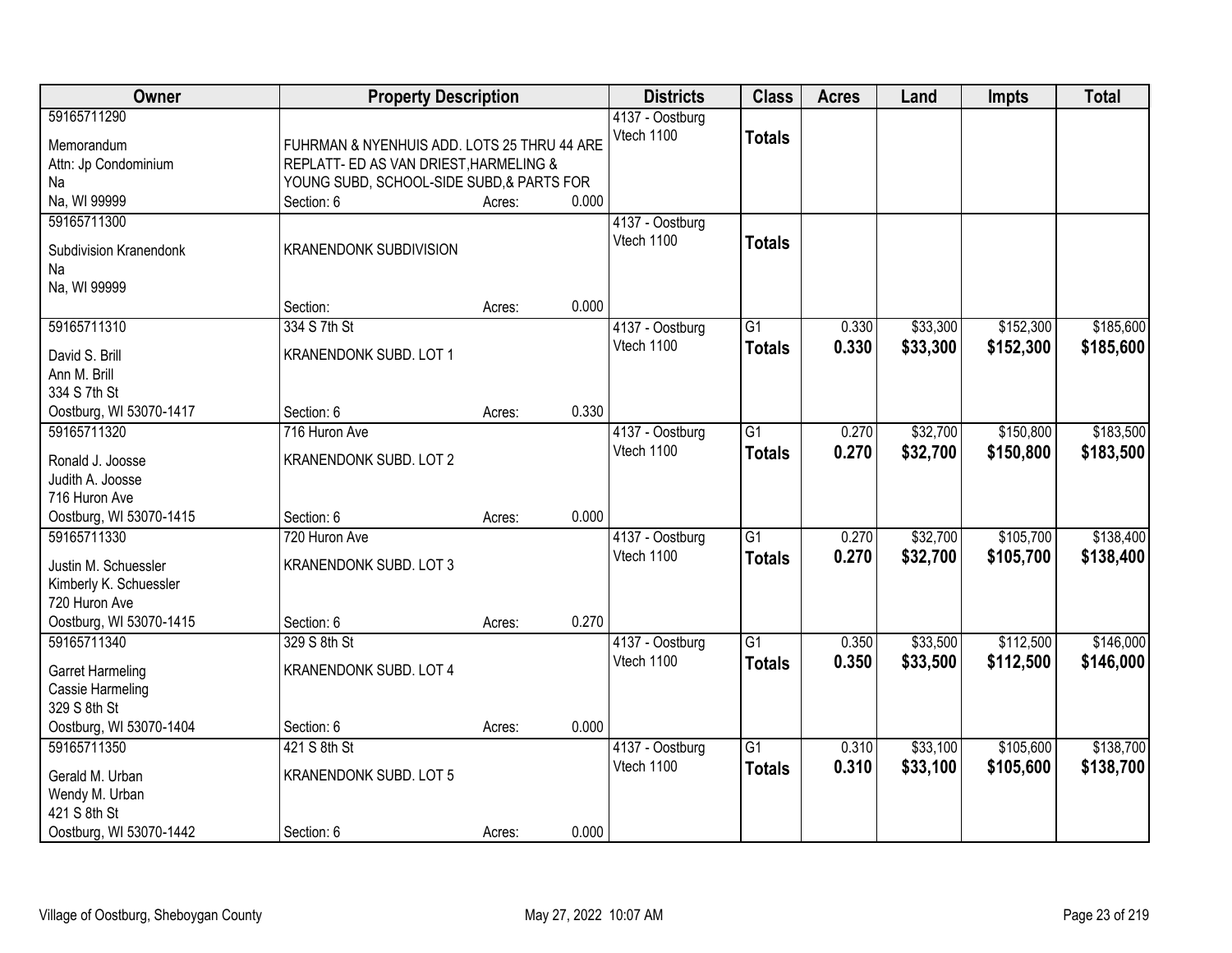| Owner                                    | <b>Property Description</b> |        |       | <b>Districts</b> | <b>Class</b>    | <b>Acres</b> | Land     | <b>Impts</b> | <b>Total</b> |
|------------------------------------------|-----------------------------|--------|-------|------------------|-----------------|--------------|----------|--------------|--------------|
| 59165711360                              | 727 Huron Ave               |        |       | 4137 - Oostburg  | $\overline{G1}$ | 0.260        | \$32,600 | \$123,400    | \$156,000    |
| Dale R. Opgenorth                        | KRANENDONK SUBD. LOT 6      |        |       | Vtech 1100       | <b>Totals</b>   | 0.260        | \$32,600 | \$123,400    | \$156,000    |
| Shawn C. Soerens                         |                             |        |       |                  |                 |              |          |              |              |
| 727 Huron Ave                            |                             |        |       |                  |                 |              |          |              |              |
| Oostburg, WI 53070-1437                  | Section: 6                  | Acres: | 0.260 |                  |                 |              |          |              |              |
| 59165711370                              | 723 Huron Ave               |        |       | 4137 - Oostburg  | $\overline{G1}$ | 0.260        | \$32,600 | \$159,600    | \$192,200    |
| Luke J. Mills                            | KRANENDONK SUBD. LOT 7      |        |       | Vtech 1100       | <b>Totals</b>   | 0.260        | \$32,600 | \$159,600    | \$192,200    |
| Krystle M. Mills                         |                             |        |       |                  |                 |              |          |              |              |
| 723 Huron Ave                            |                             |        |       |                  |                 |              |          |              |              |
| Oostburg, WI 53070-1437                  | Section: 6                  | Acres: | 0.000 |                  |                 |              |          |              |              |
| 59165711380                              | 715 Huron Ave               |        |       | 4137 - Oostburg  | G1              | 0.310        | \$33,100 | \$102,300    | \$135,400    |
|                                          |                             |        |       | Vtech 1100       | <b>Totals</b>   | 0.310        | \$33,100 | \$102,300    | \$135,400    |
| Jacob L. Neumann                         | KRANENDONK SUBD. LOT 8      |        |       |                  |                 |              |          |              |              |
| Samantha V. Neumann                      |                             |        |       |                  |                 |              |          |              |              |
| 715 Huron Ave<br>Oostburg, WI 53070-1437 | Section: 6                  | Acres: | 0.000 |                  |                 |              |          |              |              |
| 59165711390                              | S 7th St & Huron Ave        |        |       | 4137 - Oostburg  | G1              | 0.310        | \$13,200 | \$0          | \$13,200     |
|                                          |                             |        |       | Vtech 1100       |                 | 0.310        | \$13,200 | \$0          | \$13,200     |
| Christi A. Crowe                         | KRANENDONK SUBD. LOT 9      |        |       |                  | <b>Totals</b>   |              |          |              |              |
| Charles W. Crowe                         |                             |        |       |                  |                 |              |          |              |              |
| 623 Huron Ave                            |                             |        |       |                  |                 |              |          |              |              |
| Oostburg, WI 53070-1414                  | Section: 6                  | Acres: | 0.000 |                  |                 |              |          |              |              |
| 59165711400                              | 623 Huron Ave               |        |       | 4137 - Oostburg  | $\overline{G1}$ | 0.250        | \$32,500 | \$135,800    | \$168,300    |
| Christi A. Crowe                         | KRANENDONK SUBD. LOT 10     |        |       | Vtech 1100       | <b>Totals</b>   | 0.250        | \$32,500 | \$135,800    | \$168,300    |
| Charles W. Crowe                         |                             |        |       |                  |                 |              |          |              |              |
| 623 Huron Ave                            |                             |        |       |                  |                 |              |          |              |              |
| Oostburg, WI 53070-1414                  | Section: 6                  | Acres: | 0.000 |                  |                 |              |          |              |              |
| 59165711410                              | 420 S 6th St                |        |       | 4137 - Oostburg  | $\overline{G1}$ | 1.121        | \$40,300 | \$253,400    | \$293,700    |
| Joseph J. Conradt                        | KRANENDONK SUBD. LOT 11     |        |       | Vtech 1100       | <b>Totals</b>   | 1.121        | \$40,300 | \$253,400    | \$293,700    |
| Pa Nhia Lee                              |                             |        |       |                  |                 |              |          |              |              |
| 420 S 6th St                             |                             |        |       |                  |                 |              |          |              |              |
| Oostburg, WI 53070-1498                  | Section: 6                  | Acres: | 1.120 |                  |                 |              |          |              |              |
| 59165711420                              |                             |        |       | 4137 - Oostburg  |                 |              |          |              |              |
|                                          |                             |        |       | Vtech 1100       | <b>Totals</b>   |              |          |              |              |
| Hugo Kranendonk Subdivision              | HUGO KRANENDONK SUBD.       |        |       |                  |                 |              |          |              |              |
| Na<br>Na, WI 99999                       |                             |        |       |                  |                 |              |          |              |              |
|                                          | Section:                    | Acres: | 0.000 |                  |                 |              |          |              |              |
|                                          |                             |        |       |                  |                 |              |          |              |              |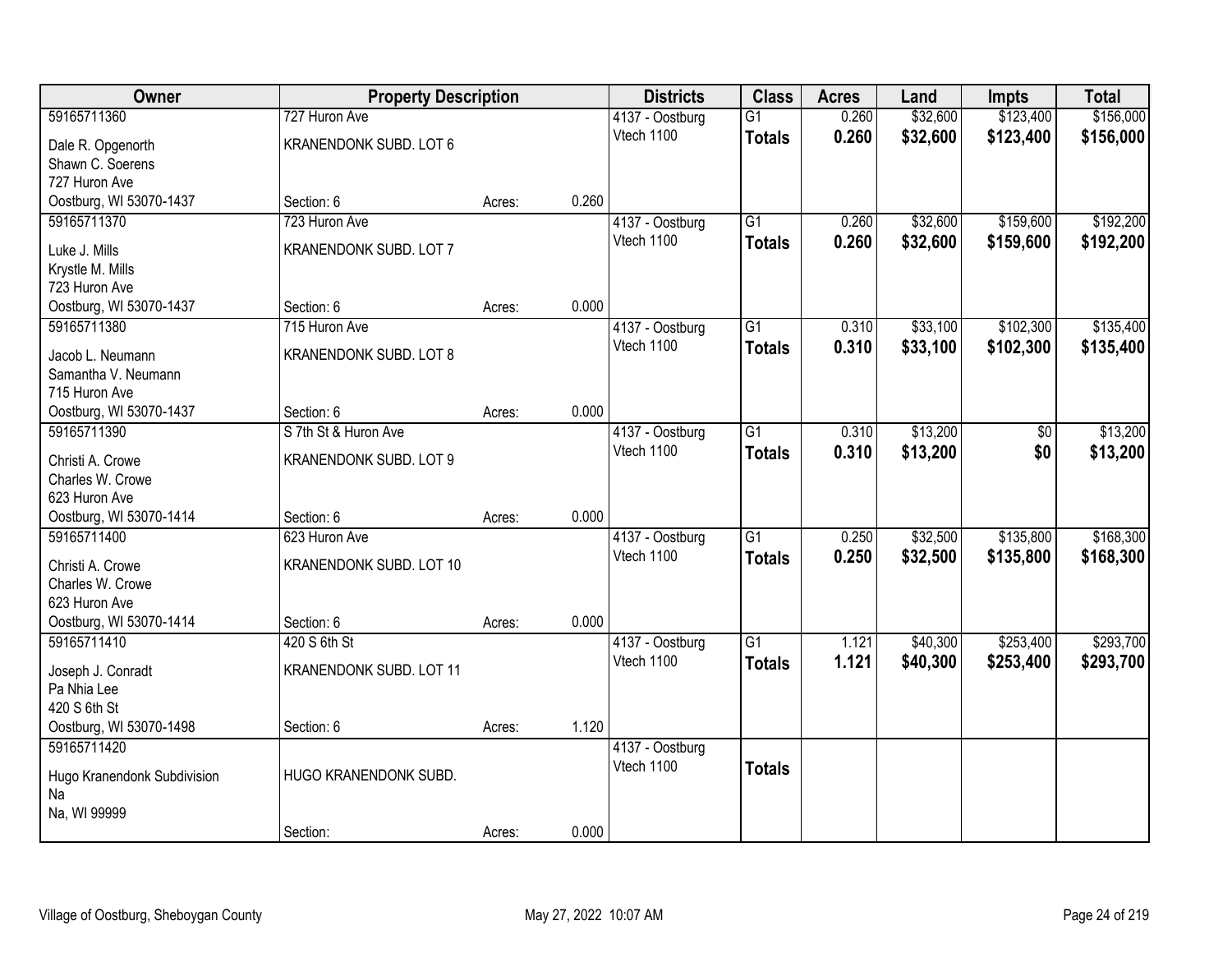| <b>Owner</b>                          |                             | <b>Property Description</b> |       | <b>Districts</b> | <b>Class</b>    | <b>Acres</b> | Land     | <b>Impts</b> | <b>Total</b> |
|---------------------------------------|-----------------------------|-----------------------------|-------|------------------|-----------------|--------------|----------|--------------|--------------|
| 59165711430                           | 424 S 8th St                |                             |       | 4137 - Oostburg  | $\overline{G1}$ | 0.290        | \$32,900 | \$126,100    | \$159,000    |
| Marvin G. Brusse                      | HUGO KRANENDONK SUBD. LOT 1 |                             |       | Vtech 1100       | <b>Totals</b>   | 0.290        | \$32,900 | \$126,100    | \$159,000    |
| Janet F. Brusse                       |                             |                             |       |                  |                 |              |          |              |              |
| 424 S 8th St                          |                             |                             |       |                  |                 |              |          |              |              |
| Oostburg, WI 53070-1405               | Section: 6                  | Acres:                      | 0.000 |                  |                 |              |          |              |              |
| 59165711440                           | 804 Ontario Ave             |                             |       | 4137 - Oostburg  | $\overline{G1}$ | 0.270        | \$32,700 | \$118,800    | \$151,500    |
| Thomas B. Walcott                     | HUGO KRANENDONK SUBD. LOT 2 |                             |       | Vtech 1100       | <b>Totals</b>   | 0.270        | \$32,700 | \$118,800    | \$151,500    |
| Janet R. Walcott                      |                             |                             |       |                  |                 |              |          |              |              |
| 804 Ontario Ave                       |                             |                             |       |                  |                 |              |          |              |              |
| Oostburg, WI 53070-1312               | Section: 6                  | Acres:                      | 0.000 |                  |                 |              |          |              |              |
| 59165711450                           | 810 Ontario Ave             |                             |       | 4137 - Oostburg  | $\overline{G1}$ | 0.270        | \$32,700 | \$115,000    | \$147,700    |
| Mary E. Meyer                         | HUGO KRANENDONK SUBD. LOT 3 |                             |       | Vtech 1100       | <b>Totals</b>   | 0.270        | \$32,700 | \$115,000    | \$147,700    |
| 810 Ontario Ave                       |                             |                             |       |                  |                 |              |          |              |              |
| Oostburg, WI 53070-1312               |                             |                             |       |                  |                 |              |          |              |              |
|                                       | Section: 6                  | Acres:                      | 0.000 |                  |                 |              |          |              |              |
| 59165711460                           | 814 Ontario Ave             |                             |       | 4137 - Oostburg  | $\overline{G1}$ | 0.270        | \$32,700 | \$136,400    | \$169,100    |
| Albert J. Istvanek                    | HUGO KRANENDONK SUBD. LOT 4 |                             |       | Vtech 1100       | <b>Totals</b>   | 0.270        | \$32,700 | \$136,400    | \$169,100    |
| Nancy J. Istvanek                     |                             |                             |       |                  |                 |              |          |              |              |
| 814 Ontario Ave                       |                             |                             |       |                  |                 |              |          |              |              |
| Oostburg, WI 53070-1312               | Section: 6                  | Acres:                      | 0.000 |                  |                 |              |          |              |              |
| 59165711470                           | 818 Ontario Ave             |                             |       | 4137 - Oostburg  | $\overline{G1}$ | 0.270        | \$32,700 | \$122,900    | \$155,600    |
| Travis W Krell and Deborah A Krell    | HUGO KRANENDONK SUBD. LOT 5 |                             |       | Vtech 1100       | <b>Totals</b>   | 0.270        | \$32,700 | \$122,900    | \$155,600    |
| Family Trust Dtd 1-4                  |                             |                             |       |                  |                 |              |          |              |              |
| 818 Ontario Ave                       |                             |                             |       |                  |                 |              |          |              |              |
| Oostburg, WI 53070-1315               | Section: 6                  | Acres:                      | 0.000 |                  |                 |              |          |              |              |
| 59165711480                           | 820 Ontario Ave             |                             |       | 4137 - Oostburg  | $\overline{G1}$ | 0.270        | \$32,700 | \$100,800    | \$133,500    |
| Christopher J & Bren Mikula Revocable | HUGO KRANENDONK SUBD. LOT 6 |                             |       | Vtech 1100       | <b>Totals</b>   | 0.270        | \$32,700 | \$100,800    | \$133,500    |
| Trust                                 |                             |                             |       |                  |                 |              |          |              |              |
| 820 Ontario Ave                       |                             |                             |       |                  |                 |              |          |              |              |
| Oostburg, WI 53070-1315               | Section: 6                  | Acres:                      | 0.000 |                  |                 |              |          |              |              |
| 59165711490                           | 826 Ontario Ave             |                             |       | 4137 - Oostburg  | $\overline{G1}$ | 0.300        | \$33,000 | \$135,700    | \$168,700    |
| Joshua L. Huettner                    | HUGO KRANENDONK SUBD. LOT 7 |                             |       | Vtech 1100       | <b>Totals</b>   | 0.300        | \$33,000 | \$135,700    | \$168,700    |
| 826 Ontario Ave                       |                             |                             |       |                  |                 |              |          |              |              |
| Oostburg, WI 53070-1315               |                             |                             |       |                  |                 |              |          |              |              |
|                                       | Section: 6                  | Acres:                      | 0.300 |                  |                 |              |          |              |              |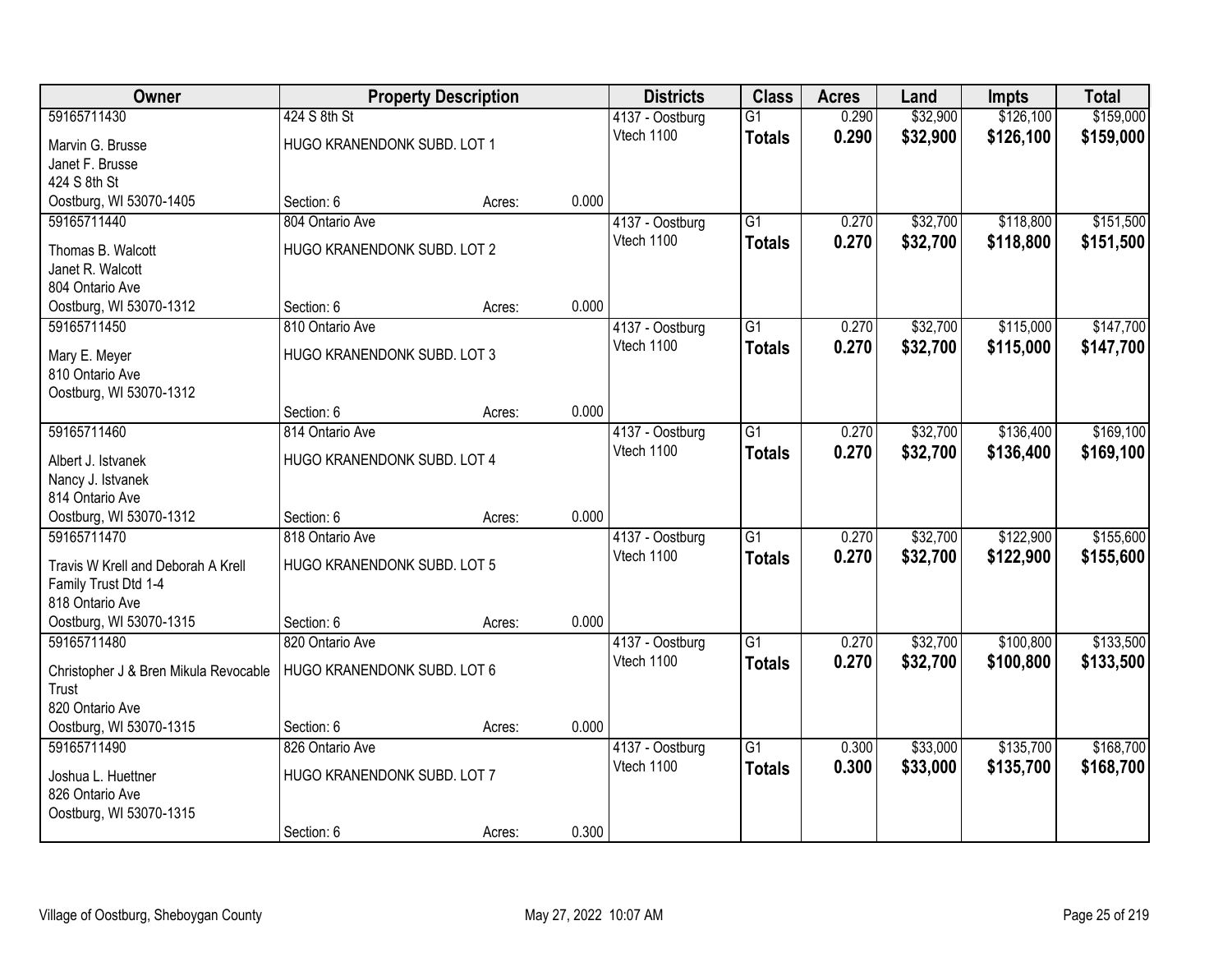| <b>Owner</b>                          |                              | <b>Property Description</b> |       | <b>Districts</b>              | <b>Class</b>    | <b>Acres</b> | Land     | Impts     | <b>Total</b> |
|---------------------------------------|------------------------------|-----------------------------|-------|-------------------------------|-----------------|--------------|----------|-----------|--------------|
| 59165711500                           | 827 Ontario Ave              |                             |       | 4137 - Oostburg               | $\overline{G1}$ | 0.300        | \$33,000 | \$130,900 | \$163,900    |
| Jacqueline Westendorf                 | HUGO KRANENDONK SUBD. LOT 8  |                             |       | Vtech 1100                    | <b>Totals</b>   | 0.300        | \$33,000 | \$130,900 | \$163,900    |
| N47 W28270 Lynndale Rd                |                              |                             |       |                               |                 |              |          |           |              |
| Pewaukee, WI 53072                    |                              |                             |       |                               |                 |              |          |           |              |
|                                       | Section: 6                   | Acres:                      | 0.000 |                               |                 |              |          |           |              |
| 59165711510                           | 821 Ontario Ave              |                             |       | 4137 - Oostburg               | $\overline{G1}$ | 0.270        | \$32,700 | \$110,100 | \$142,800    |
| Karena Samz                           | HUGO KRANENDONK SUBD. LOT 9  |                             |       | Vtech 1100                    | <b>Totals</b>   | 0.270        | \$32,700 | \$110,100 | \$142,800    |
| Zachary R. Samz                       |                              |                             |       |                               |                 |              |          |           |              |
| 821 Ontario Ave                       |                              |                             |       |                               |                 |              |          |           |              |
| Oostburg, WI 53070-1314               | Section: 6                   | Acres:                      | 0.000 |                               |                 |              |          |           |              |
| 59165711520                           | 817 Ontario Ave              |                             |       | 4137 - Oostburg               | $\overline{G1}$ | 0.270        | \$32,700 | \$78,400  | \$111,100    |
| Timothy J Herr Revocable Living Trust | HUGO KRANENDONK SUBD. LOT 10 |                             |       | Vtech 1100                    | <b>Totals</b>   | 0.270        | \$32,700 | \$78,400  | \$111,100    |
| 32 Willow Ln                          |                              |                             |       |                               |                 |              |          |           |              |
| Oostburg, WI 53070                    |                              |                             |       |                               |                 |              |          |           |              |
|                                       | Section: 6                   | Acres:                      | 0.000 |                               |                 |              |          |           |              |
| 59165711530                           | 813 Ontario Ave              |                             |       | 4137 - Oostburg               | $\overline{G1}$ | 0.270        | \$32,700 | \$103,500 | \$136,200    |
| Bonnie R. Lunde                       | HUGO KRANENDONK SUBD. LOT 11 |                             |       | Vtech 1100                    | <b>Totals</b>   | 0.270        | \$32,700 | \$103,500 | \$136,200    |
| 813 Ontario Ave                       |                              |                             |       |                               |                 |              |          |           |              |
| Oostburg, WI 53070-1314               |                              |                             |       |                               |                 |              |          |           |              |
|                                       | Section: 6                   | Acres:                      | 0.000 |                               |                 |              |          |           |              |
| 59165711540                           | 809 Ontario Ave              |                             |       | 4137 - Oostburg               | $\overline{G1}$ | 0.270        | \$32,700 | \$98,600  | \$131,300    |
| Lyle B. Ver Velde                     | HUGO KRANENDONK SUBD. LOT 12 |                             |       | Vtech 1100                    | <b>Totals</b>   | 0.270        | \$32,700 | \$98,600  | \$131,300    |
| Ann Ver Velde                         |                              |                             |       |                               |                 |              |          |           |              |
| 809 Ontario Ave                       |                              |                             |       |                               |                 |              |          |           |              |
| PO Box 700352                         | Section: 6                   | Acres:                      | 0.000 |                               |                 |              |          |           |              |
| Oostburg, WI 53070-0352               |                              |                             |       |                               |                 |              |          |           |              |
| 59165711550                           | 805 Ontario Ave              |                             |       | 4137 - Oostburg               | $\overline{G1}$ | 0.270        | \$32,700 | \$107,700 | \$140,400    |
| Jill Lemkuil                          | HUGO KRANENDONK SUBD. LOT 13 |                             |       | Vtech 1100                    | <b>Totals</b>   | 0.270        | \$32,700 | \$107,700 | \$140,400    |
| 805 Ontario Ave                       |                              |                             |       |                               |                 |              |          |           |              |
| Oostburg, WI 53070-1313               |                              |                             |       |                               |                 |              |          |           |              |
|                                       | Section: 6                   | Acres:                      | 0.000 |                               |                 |              |          |           |              |
| 59165711560                           | 801 Ontario Ave              |                             |       | 4137 - Oostburg<br>Vtech 1100 | $\overline{G1}$ | 0.290        | \$32,900 | \$150,800 | \$183,700    |
| Rebekka R. Dunham                     | HUGO KRANENDONK SUBD. LOT 14 |                             |       |                               | <b>Totals</b>   | 0.290        | \$32,900 | \$150,800 | \$183,700    |
| Kodee B. Dunham                       |                              |                             |       |                               |                 |              |          |           |              |
| 801 Ontario Ave                       |                              |                             |       |                               |                 |              |          |           |              |
| Oostburg, WI 53070-1313               | Section: 6                   | Acres:                      | 0.000 |                               |                 |              |          |           |              |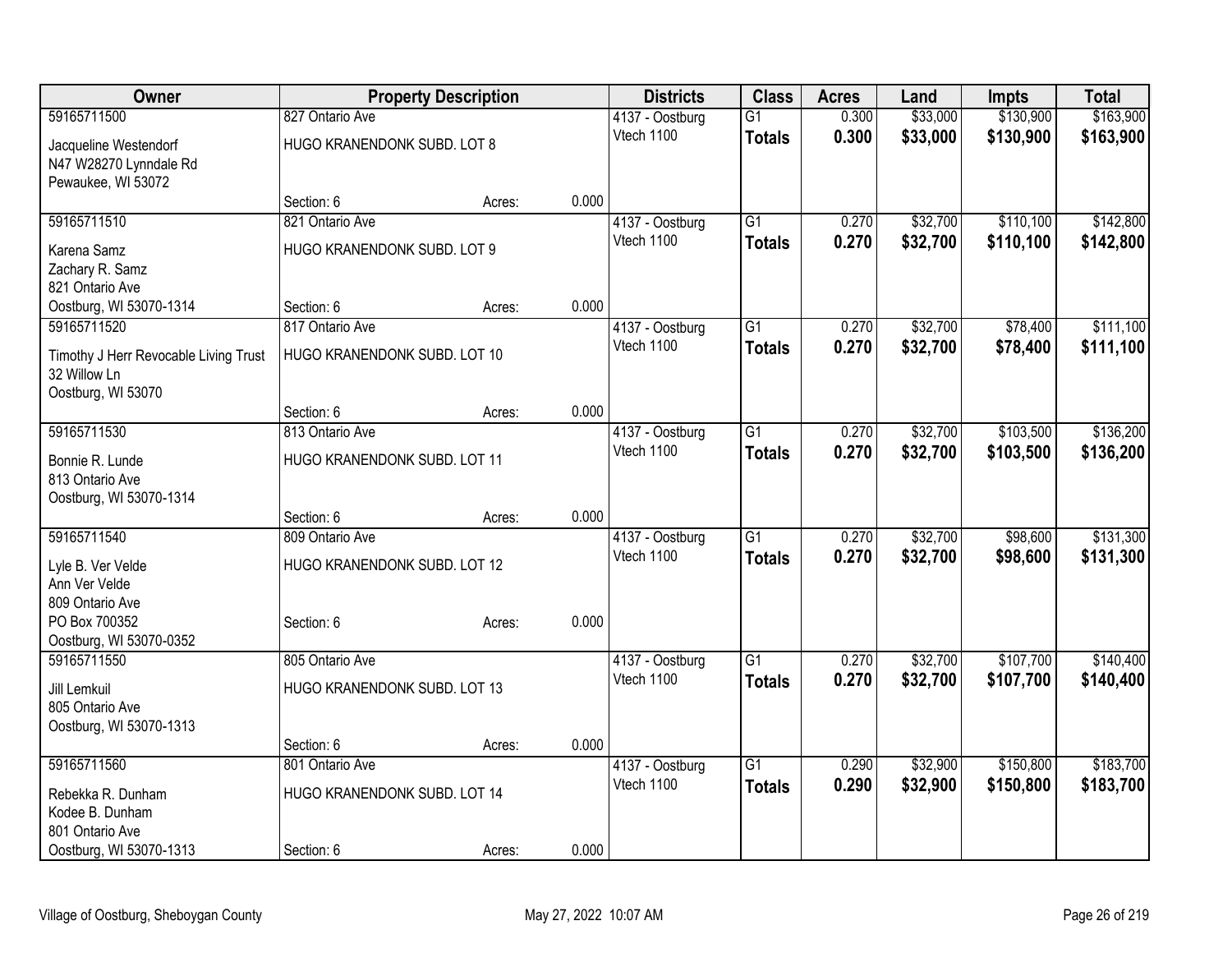| Owner                                                                         | <b>Property Description</b>                            |        |       | <b>Districts</b>              | <b>Class</b>                     | <b>Acres</b>   | Land                 | <b>Impts</b>           | <b>Total</b>           |
|-------------------------------------------------------------------------------|--------------------------------------------------------|--------|-------|-------------------------------|----------------------------------|----------------|----------------------|------------------------|------------------------|
| 59165711570<br>Subdivision Nyhof                                              | NYHOF SUBDIVISION                                      |        |       | 4137 - Oostburg<br>Vtech 1100 | <b>Totals</b>                    |                |                      |                        |                        |
| Na<br>Na, WI 99999                                                            | Section:                                               | Acres: | 0.000 |                               |                                  |                |                      |                        |                        |
| 59165711580<br>Linzy J. Reyes<br>Emilio M. Reyes<br>420 S 8th St              | 420 S 8th St<br>NYHOF SUBDIVISION LOT 1                |        |       | 4137 - Oostburg<br>Vtech 1100 | $\overline{G1}$<br><b>Totals</b> | 0.240<br>0.240 | \$32,300<br>\$32,300 | \$125,100<br>\$125,100 | \$157,400<br>\$157,400 |
| Oostburg, WI 53070-1405<br>59165711590<br>David P. Stecker                    | Section: 6<br>807 Huron Ave<br>NYHOF SUBDIVISION LOT 2 | Acres: | 0.000 | 4137 - Oostburg<br>Vtech 1100 | G1<br><b>Totals</b>              | 0.240<br>0.240 | \$32,300<br>\$32,300 | \$133,000<br>\$133,000 | \$165,300<br>\$165,300 |
| Tiffany A. Stecker<br>807 Huron Ave<br>Oostburg, WI 53070-1320<br>59165711600 | Section: 6<br>811 Huron Ave                            | Acres: | 0.000 |                               | $\overline{G1}$                  |                | \$32,300             | \$128,500              | \$160,800              |
| Jeremy L. Huenink<br>Nancy L. Huenink<br>811 Huron Ave                        | NYHOF SUBDIVISION LOT 3                                |        |       | 4137 - Oostburg<br>Vtech 1100 | <b>Totals</b>                    | 0.240<br>0.240 | \$32,300             | \$128,500              | \$160,800              |
| Oostburg, WI 53070-1320<br>59165711610                                        | Section: 6<br>815 Huron Ave                            | Acres: | 0.000 | 4137 - Oostburg               | $\overline{G1}$                  | 0.240          | \$32,300             | \$112,000              | \$144,300              |
| Daniel B. Tenpas<br>Marian Tenpas<br>815 Huron Ave                            | NYHOF SUBDIVISION LOT 4                                |        |       | Vtech 1100                    | <b>Totals</b>                    | 0.240          | \$32,300             | \$112,000              | \$144,300              |
| Oostburg, WI 53070-1320<br>59165711620                                        | Section: 6<br>819 Huron Ave                            | Acres: | 0.000 |                               | $\overline{G1}$                  | 0.240          | \$32,300             | \$88,300               | \$120,600              |
| Brett C. Helmer<br>Heidi M. Helmer<br>819 Huron Ave                           | NYHOF SUBDIVISION LOT 5                                |        |       | 4137 - Oostburg<br>Vtech 1100 | <b>Totals</b>                    | 0.240          | \$32,300             | \$88,300               | \$120,600              |
| Oostburg, WI 53070-1322                                                       | Section: 6                                             | Acres: | 0.000 |                               |                                  |                |                      |                        |                        |
| 59165711630<br>James R. Roerdink<br>Renee J. Roerdink<br>823 Huron Ave        | 823 Huron Ave<br>NYHOF SUBDIVISION LOT 6               |        |       | 4137 - Oostburg<br>Vtech 1100 | $\overline{G1}$<br><b>Totals</b> | 0.240<br>0.240 | \$32,300<br>\$32,300 | \$88,200<br>\$88,200   | \$120,500<br>\$120,500 |
| Oostburg, WI 53070-1322                                                       | Section: 6                                             | Acres: | 0.000 |                               |                                  |                |                      |                        |                        |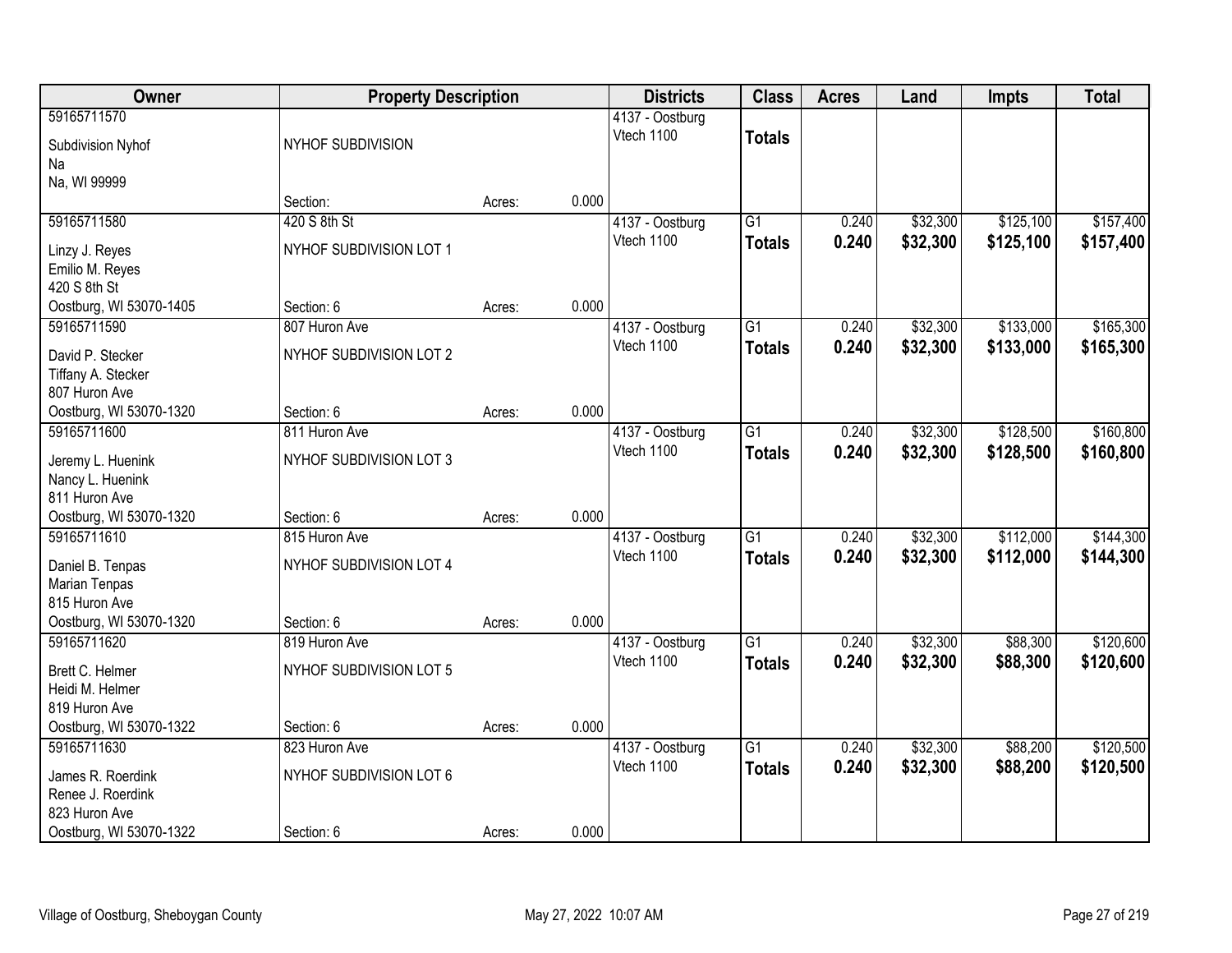| <b>Owner</b>                           |                                                      | <b>Property Description</b> |       | <b>Districts</b>              | <b>Class</b>    | <b>Acres</b> | Land     | <b>Impts</b> | <b>Total</b> |
|----------------------------------------|------------------------------------------------------|-----------------------------|-------|-------------------------------|-----------------|--------------|----------|--------------|--------------|
| 59165711640                            | 827 Huron Ave                                        |                             |       | 4137 - Oostburg               | $\overline{G1}$ | 0.240        | \$32,300 | \$135,000    | \$167,300    |
| Arvin J. Meerdink                      | NYHOF SUBDIVISION LOT 7                              |                             |       | Vtech 1100                    | <b>Totals</b>   | 0.240        | \$32,300 | \$135,000    | \$167,300    |
| Doris Meerdink                         |                                                      |                             |       |                               |                 |              |          |              |              |
| 827 Huron Ave                          |                                                      |                             |       |                               |                 |              |          |              |              |
| Oostburg, WI 53070-1322                | Section: 6                                           | Acres:                      | 0.000 |                               |                 |              |          |              |              |
| 59165711650                            | 831 Huron Ave                                        |                             |       | 4137 - Oostburg               | $\overline{G1}$ | 0.240        | \$32,300 | \$104,100    | \$136,400    |
| Matthew A. Wight                       | NYHOF SUBDIVISION LOT 8                              |                             |       | Vtech 1100                    | <b>Totals</b>   | 0.240        | \$32,300 | \$104,100    | \$136,400    |
| Ariana M. Wight                        |                                                      |                             |       |                               |                 |              |          |              |              |
| 831 Huron Ave                          |                                                      |                             |       |                               |                 |              |          |              |              |
| Oostburg, WI 53070-1322                | Section: 6                                           | Acres:                      | 0.000 |                               |                 |              |          |              |              |
| 59165711660                            | 826 Huron Ave                                        |                             |       | 4137 - Oostburg               | $\overline{G1}$ | 0.370        | \$33,700 | \$166,700    | \$200,400    |
|                                        |                                                      |                             |       | Vtech 1100                    | <b>Totals</b>   | 0.370        | \$33,700 | \$166,700    | \$200,400    |
| Warren Howard Leggett<br>826 Huron Ave | NYHOF SUBDIVISION LOT 9                              |                             |       |                               |                 |              |          |              |              |
| Oostburg, WI 53070-1321                |                                                      |                             |       |                               |                 |              |          |              |              |
|                                        | Section: 6                                           | Acres:                      | 0.000 |                               |                 |              |          |              |              |
| 59165711670                            | 822 Huron Ave                                        |                             |       | 4137 - Oostburg               | $\overline{G1}$ | 0.420        | \$34,200 | \$141,400    | \$175,600    |
|                                        |                                                      |                             |       | Vtech 1100                    | <b>Totals</b>   | 0.420        | \$34,200 | \$141,400    | \$175,600    |
| Joseph L. Walcott                      | NYHOF SUBDIVISION LOT 10 & COM AT NW COR SD          |                             |       |                               |                 |              |          |              |              |
| Erika L. Walcott                       | LOT, TH E 125', N 20', W 125', TH S 20'TO BEG, BEING |                             |       |                               |                 |              |          |              |              |
| 822 Huron Ave                          | PRT NW SW, SEC 6.                                    |                             |       |                               |                 |              |          |              |              |
| Oostburg, WI 53070-1321<br>59165711680 | Section: 6<br>818 Huron Ave                          | Acres:                      | 0.000 |                               | $\overline{G1}$ |              |          |              | \$204,100    |
|                                        |                                                      |                             |       | 4137 - Oostburg<br>Vtech 1100 |                 | 0.330        | \$33,300 | \$170,800    |              |
| Nathan Strom                           | NYHOF SUBDIVISION LOT 11 & PRT NW SW, SEC            |                             |       |                               | <b>Totals</b>   | 0.330        | \$33,300 | \$170,800    | \$204,100    |
| Anna Strom                             | 6, COM ON NW COR SD LOT 11, TH N 20' E 100', S       |                             |       |                               |                 |              |          |              |              |
| 818 Huron Ave                          | 20'TO NE COR SD LOT 11, TH W 100'ALG N LN SD         |                             |       |                               |                 |              |          |              |              |
| Oostburg, WI 53070-1321                | Section: 6                                           | Acres:                      | 0.000 |                               |                 |              |          |              |              |
| 59165711690                            |                                                      |                             |       | 4137 - Oostburg               |                 |              |          |              |              |
| Plat of School-Side Subd               | PLAT OF SCHOOL-SIDE SUBD.                            |                             |       | Vtech 1100                    | <b>Totals</b>   |              |          |              |              |
| Na                                     |                                                      |                             |       |                               |                 |              |          |              |              |
| Na, WI 99999                           |                                                      |                             |       |                               |                 |              |          |              |              |
|                                        | Section:                                             | Acres:                      | 0.000 |                               |                 |              |          |              |              |
| 59165711700                            | 830 Wisconsin Ave                                    |                             |       | 4137 - Oostburg               | $\overline{G1}$ | 0.340        | \$33,400 | \$112,200    | \$145,600    |
| Patricia K. Fonk                       | SCHOOL-SIDE SUBD. LOT 1 BLK 1                        |                             |       | Vtech 1100                    | <b>Totals</b>   | 0.340        | \$33,400 | \$112,200    | \$145,600    |
| 830 Wisconsin Ave                      |                                                      |                             |       |                               |                 |              |          |              |              |
| Oostburg, WI 53070-1224                |                                                      |                             |       |                               |                 |              |          |              |              |
|                                        | Section: 6                                           | Acres:                      | 0.000 |                               |                 |              |          |              |              |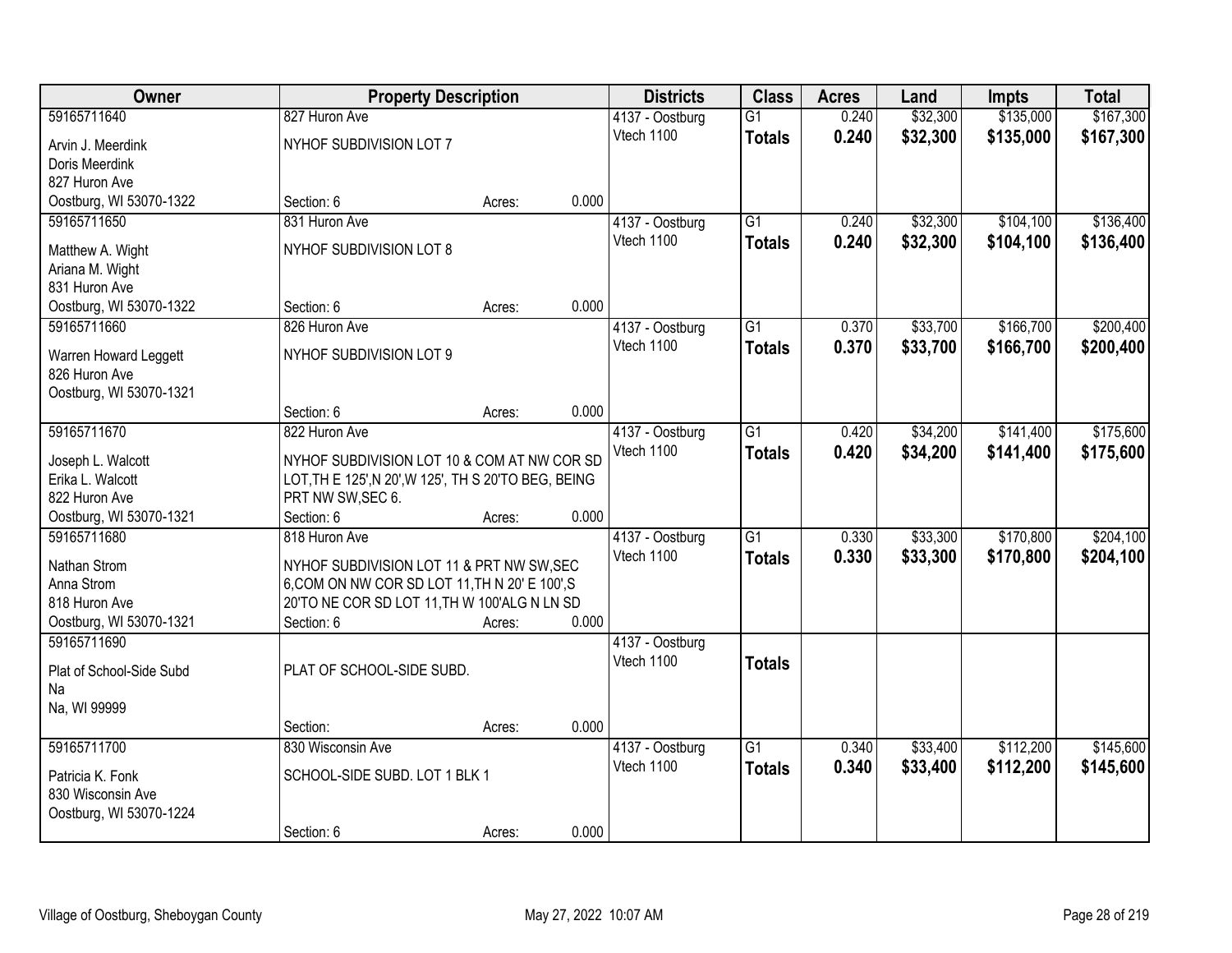| Owner                       |                               | <b>Property Description</b> |       | <b>Districts</b> | <b>Class</b>    | <b>Acres</b> | Land     | Impts     | <b>Total</b> |
|-----------------------------|-------------------------------|-----------------------------|-------|------------------|-----------------|--------------|----------|-----------|--------------|
| 59165711710                 | 836 Wisconsin Ave             |                             |       | 4137 - Oostburg  | $\overline{G1}$ | 0.400        | \$34,000 | \$135,500 | \$169,500    |
| James W. Onnink             | SCHOOL-SIDE SUBD. LOT 2 BLK 1 |                             |       | Vtech 1100       | <b>Totals</b>   | 0.400        | \$34,000 | \$135,500 | \$169,500    |
| Arenda S. Onnink            |                               |                             |       |                  |                 |              |          |           |              |
| 836 Wisconsin Ave           |                               |                             |       |                  |                 |              |          |           |              |
| PO Box 562                  | Section: 6                    | Acres:                      | 0.400 |                  |                 |              |          |           |              |
| Oostburg, WI 53070-0562     |                               |                             |       |                  |                 |              |          |           |              |
| 59165711720                 | 844 Wisconsin Ave             |                             |       | 4137 - Oostburg  | G1              | 0.280        | \$32,800 | \$122,600 | \$155,400    |
| Miguel A. Rodriguez Ramirez | SCHOOL-SIDE SUBD. LOT 3 BLK 1 |                             |       | Vtech 1100       | <b>Totals</b>   | 0.280        | \$32,800 | \$122,600 | \$155,400    |
| Kari R. Rodriguez           |                               |                             |       |                  |                 |              |          |           |              |
| 844 Wisconsin Ave           |                               |                             |       |                  |                 |              |          |           |              |
| Oostburg, WI 53070-1227     | Section: 6                    | Acres:                      | 0.000 |                  |                 |              |          |           |              |
| 59165711730                 | 848 Wisconsin Ave             |                             |       | 4137 - Oostburg  | $\overline{G1}$ | 0.280        | \$32,800 | \$97,200  | \$130,000    |
| Aaron M. Tegrotenhuis       | SCHOOL-SIDE SUBD. LOT 4 BLK 1 |                             |       | Vtech 1100       | <b>Totals</b>   | 0.280        | \$32,800 | \$97,200  | \$130,000    |
| 848 Wisconsin Ave           |                               |                             |       |                  |                 |              |          |           |              |
| Oostburg, WI 53070-1227     |                               |                             |       |                  |                 |              |          |           |              |
|                             | Section: 6                    | Acres:                      | 0.000 |                  |                 |              |          |           |              |
| 59165711740                 | 852 Wisconsin Ave             |                             |       | 4137 - Oostburg  | G1              | 0.280        | \$32,800 | \$110,600 | \$143,400    |
| Kent A. Markham             | SCHOOL-SIDE SUBD. LOT 5 BLK 1 |                             |       | Vtech 1100       | <b>Totals</b>   | 0.280        | \$32,800 | \$110,600 | \$143,400    |
| Vicki L. Markham            |                               |                             |       |                  |                 |              |          |           |              |
| 852 Wisconsin Ave           |                               |                             |       |                  |                 |              |          |           |              |
| Oostburg, WI 53070-1227     | Section: 6                    | Acres:                      | 0.000 |                  |                 |              |          |           |              |
| 59165711750                 | 856 Wisconsin Ave             |                             |       | 4137 - Oostburg  | $\overline{G1}$ | 0.280        | \$32,800 | \$100,200 | \$133,000    |
| Thomas A. Buehler           | SCHOOL-SIDE SUBD. LOT 6 BLK 1 |                             |       | Vtech 1100       | <b>Totals</b>   | 0.280        | \$32,800 | \$100,200 | \$133,000    |
| Sherry L. Buehler           |                               |                             |       |                  |                 |              |          |           |              |
| 856 Wisconsin Ave           |                               |                             |       |                  |                 |              |          |           |              |
| Oostburg, WI 53070-1227     | Section: 6                    | Acres:                      | 0.280 |                  |                 |              |          |           |              |
| 59165711760                 | 330 N 8th St                  |                             |       | 4137 - Oostburg  | $\overline{G1}$ | 0.290        | \$32,900 | \$131,000 | \$163,900    |
| Richard L. Neerhof          | SCHOOL-SIDE SUBD. LOT 1 BLK 2 |                             |       | Vtech 1100       | <b>Totals</b>   | 0.290        | \$32,900 | \$131,000 | \$163,900    |
| 330 N 8th St                |                               |                             |       |                  |                 |              |          |           |              |
| PO Box 700016               |                               |                             |       |                  |                 |              |          |           |              |
| Oostburg, WI 53070-0016     | Section: 6                    | Acres:                      | 0.000 |                  |                 |              |          |           |              |
| 59165711770                 | 835 Wisconsin Ave             |                             |       | 4137 - Oostburg  | $\overline{G1}$ | 0.230        | \$32,100 | \$168,800 | \$200,900    |
| Craig S. Gaedke             | SCHOOL-SIDE SUBD. LOT 2 BLK 2 |                             |       | Vtech 1100       | <b>Totals</b>   | 0.230        | \$32,100 | \$168,800 | \$200,900    |
| Kimberly A. Gaedke          |                               |                             |       |                  |                 |              |          |           |              |
| 835 Wisconsin Ave           |                               |                             |       |                  |                 |              |          |           |              |
| Oostburg, WI 53070-1225     | Section: 6                    | Acres:                      | 0.000 |                  |                 |              |          |           |              |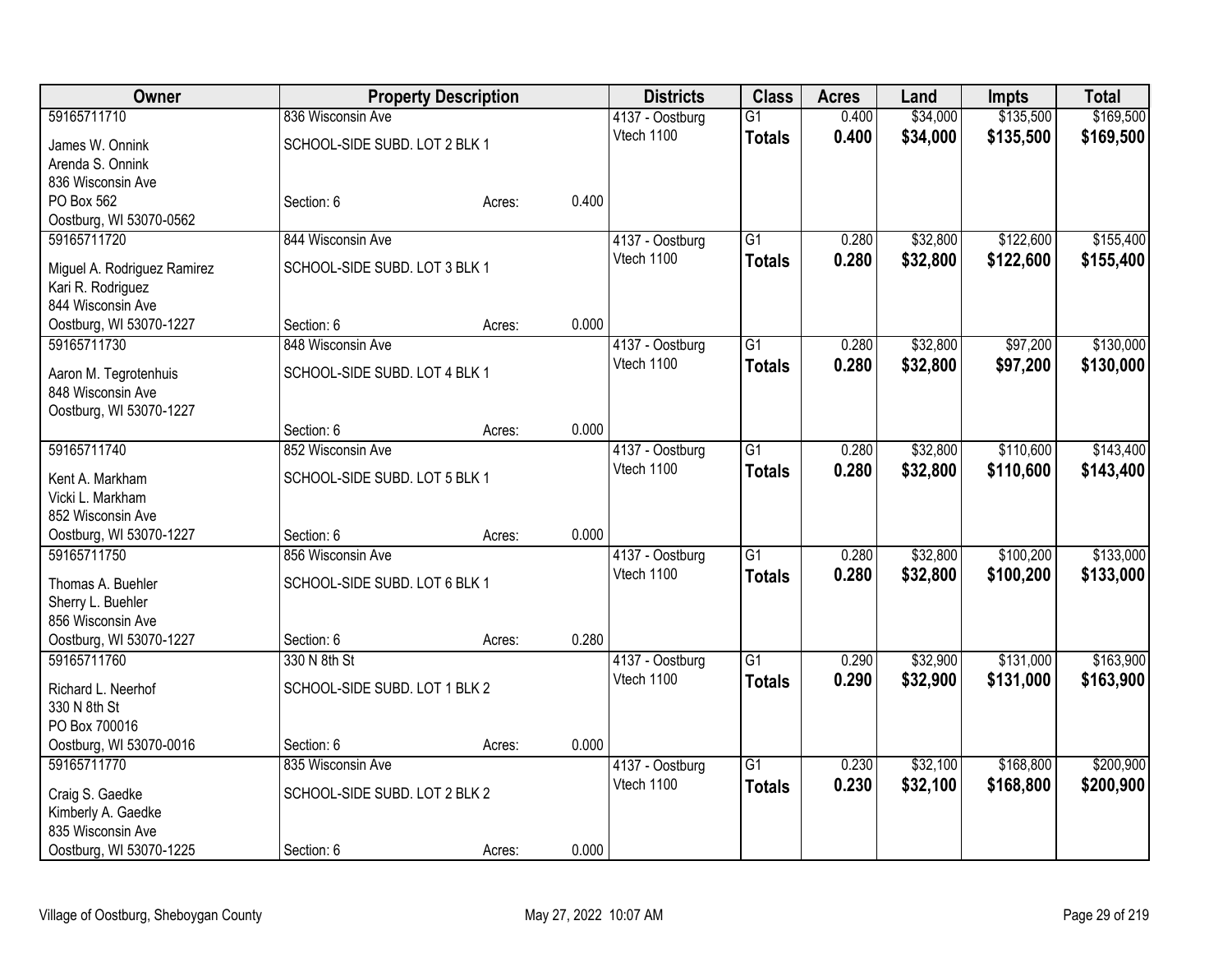| <b>Owner</b>                                  |                                                    | <b>Property Description</b> |       | <b>Districts</b>              | <b>Class</b>    | <b>Acres</b>   | Land                 | Impts     | <b>Total</b> |
|-----------------------------------------------|----------------------------------------------------|-----------------------------|-------|-------------------------------|-----------------|----------------|----------------------|-----------|--------------|
| 59165711780                                   | 839 Wisconsin Ave                                  |                             |       | 4137 - Oostburg               | $\overline{G1}$ | 0.230          | \$32,100             | \$87,000  | \$119,100    |
| Robert A. Westerbeke                          | SCHOOL-SIDE SUBD. LOT 3 BLK 2                      |                             |       | Vtech 1100                    | <b>Totals</b>   | 0.230          | \$32,100             | \$87,000  | \$119,100    |
| 839 Wisconsin Ave                             |                                                    |                             |       |                               |                 |                |                      |           |              |
| Oostburg, WI 53070-1225                       |                                                    |                             |       |                               |                 |                |                      |           |              |
|                                               | Section: 6                                         | Acres:                      | 0.000 |                               |                 |                |                      |           |              |
| 59165711790                                   | 843 Wisconsin Ave                                  |                             |       | 4137 - Oostburg               | $\overline{G1}$ | 0.230          | \$32,100             | \$124,400 | \$156,500    |
| Carol M Van Driest Revocable Trust of<br>2021 | SCHOOL-SIDE SUBD. LOT 4 BLK 2                      |                             |       | Vtech 1100                    | <b>Totals</b>   | 0.230          | \$32,100             | \$124,400 | \$156,500    |
| 843 Wisconsin Ave                             |                                                    |                             |       |                               |                 |                |                      |           |              |
| Oostburg, WI 53070-1226                       | Section: 6                                         | Acres:                      | 0.230 |                               |                 |                |                      |           |              |
| 59165711800                                   | 847 Wisconsin Ave                                  |                             |       | 4137 - Oostburg               | G1              | 0.230          | \$32,100             | \$95,700  | \$127,800    |
| Lindsay M. Thomes                             | SCHOOL-SIDE SUBD. LOT 5 BLK 2                      |                             |       | Vtech 1100                    | <b>Totals</b>   | 0.230          | \$32,100             | \$95,700  | \$127,800    |
| 847 Wisconsin Ave                             |                                                    |                             |       |                               |                 |                |                      |           |              |
| Oostburg, WI 53070-1226                       |                                                    |                             |       |                               |                 |                |                      |           |              |
|                                               | Section: 6                                         | Acres:                      | 0.230 |                               |                 |                |                      |           |              |
| 59165711810                                   | 851 Wisconsin Ave                                  |                             |       | 4137 - Oostburg               | $\overline{G1}$ | 0.230          | \$32,100             | \$126,300 | \$158,400    |
| Travis L. Meerdink                            | SCHOOL-SIDE SUBD. LOT 6 BLK 2                      |                             |       | Vtech 1100                    | <b>Totals</b>   | 0.230          | \$32,100             | \$126,300 | \$158,400    |
| Dana A. Meerdink                              |                                                    |                             |       |                               |                 |                |                      |           |              |
| 851 Wisconsin Ave                             |                                                    |                             |       |                               |                 |                |                      |           |              |
| Oostburg, WI 53070-1226                       | Section: 6                                         | Acres:                      | 0.000 |                               |                 |                |                      |           |              |
| 59165711820                                   | 855 Wisconsin Ave                                  |                             |       | 4137 - Oostburg               | $\overline{G1}$ | 0.250          | \$32,500             | \$61,800  | \$94,300     |
| Rebecca L. Steck                              | SCHOOL-SIDE SUBD. LOT 7 BLK 2,& COM AT SW          |                             |       | Vtech 1100                    | <b>Totals</b>   | 0.250          | \$32,500             | \$61,800  | \$94,300     |
| 855 Wisconsin Ave                             | COR LOT 8, BLK 2, SD SUBD, TH N00 DEG 59'00"E      |                             |       |                               |                 |                |                      |           |              |
| Oostburg, WI 53070-1226                       | 60.00', S89 DEG 59'50"E 40.00', TH N00 DEG 59'00"E |                             |       |                               |                 |                |                      |           |              |
|                                               | Section: 6                                         | Acres:                      | 0.250 |                               |                 |                |                      |           |              |
| 59165711830                                   | 856 Illinois Ave                                   |                             |       | 4137 - Oostburg               | $\overline{G1}$ | 0.340          | \$33,400             | \$98,200  | \$131,600    |
| Philip W. Dulmes                              | SCHOOL-SIDE SUBD. LOT 8 BLK 2, EXC COM AT SW       |                             |       | Vtech 1100                    | <b>Totals</b>   | 0.340          | \$33,400             | \$98,200  | \$131,600    |
| Johanna E. Dulmes                             | COR OF AFOREDESC, TH N00 DEG 59'00"E 37.39'TO      |                             |       |                               |                 |                |                      |           |              |
| 856 Illinois Ave                              | PNT OF BEG, TH CONT N00 DEG 59'00"E 22.61', S89    |                             |       |                               |                 |                |                      |           |              |
| PO Box 344                                    | Section: 6                                         | Acres:                      | 0.340 |                               |                 |                |                      |           |              |
| Oostburg, WI 53070                            | 852 Illinois Ave                                   |                             |       |                               | $\overline{G1}$ |                |                      | \$95,100  | \$127,300    |
| 59165711840                                   |                                                    |                             |       | 4137 - Oostburg<br>Vtech 1100 |                 | 0.240<br>0.240 | \$32,200<br>\$32,200 | \$95,100  |              |
| James Daniel Schmidt                          | SCHOOL-SIDE SUBD. LOT 9 BLK 2                      |                             |       |                               | <b>Totals</b>   |                |                      |           | \$127,300    |
| 852 Illinois Ave                              |                                                    |                             |       |                               |                 |                |                      |           |              |
| Oostburg, WI 53070-1215                       |                                                    |                             |       |                               |                 |                |                      |           |              |
|                                               | Section: 6                                         | Acres:                      | 0.240 |                               |                 |                |                      |           |              |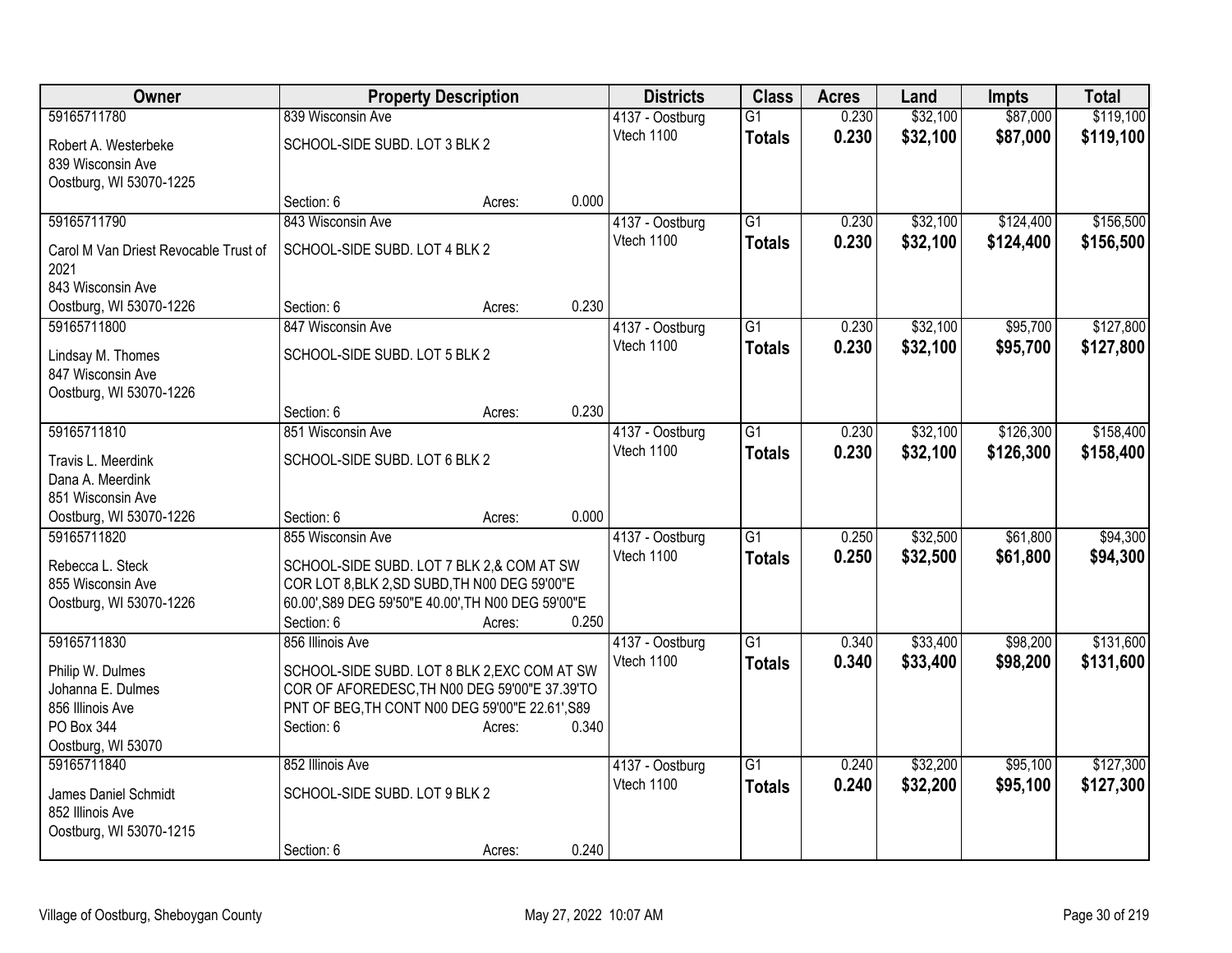| Owner                          |                                                | <b>Property Description</b> |       | <b>Districts</b> | <b>Class</b>    | <b>Acres</b> | Land     | <b>Impts</b> | <b>Total</b> |
|--------------------------------|------------------------------------------------|-----------------------------|-------|------------------|-----------------|--------------|----------|--------------|--------------|
| 59165711850                    | 848 Illinois Ave                               |                             |       | 4137 - Oostburg  | $\overline{G1}$ | 0.240        | \$32,100 | \$93,200     | \$125,300    |
| Dennis E. Diener               | SCHOOL-SIDE SUBD. LOT 10 BLK 2                 |                             |       | Vtech 1100       | <b>Totals</b>   | 0.240        | \$32,100 | \$93,200     | \$125,300    |
| Beverly A. Diener              |                                                |                             |       |                  |                 |              |          |              |              |
| 848 Illinois Ave               |                                                |                             |       |                  |                 |              |          |              |              |
| Oostburg, WI 53070-1215        | Section: 6                                     | Acres:                      | 0.000 |                  |                 |              |          |              |              |
| 59165711860                    | 844 Illinois Ave                               |                             |       | 4137 - Oostburg  | $\overline{G1}$ | 0.240        | \$32,100 | \$100,500    | \$132,600    |
| Gary J. Tenhaken               | SCHOOL-SIDE SUBD. LOT 11 BLK 2                 |                             |       | Vtech 1100       | <b>Totals</b>   | 0.240        | \$32,100 | \$100,500    | \$132,600    |
| Judeen B. Tenhaken             |                                                |                             |       |                  |                 |              |          |              |              |
| 844 Illinois Ave               |                                                |                             |       |                  |                 |              |          |              |              |
| Oostburg, WI 53070-1215        | Section: 6                                     | Acres:                      | 0.000 |                  |                 |              |          |              |              |
| 59165711870                    | 840 Illinois Ave                               |                             |       | 4137 - Oostburg  | $\overline{G1}$ | 0.240        | \$32,100 | \$117,900    | \$150,000    |
| William M. Schmit              | SCHOOL-SIDE SUBD. LOT 12 BLK 2                 |                             |       | Vtech 1100       | <b>Totals</b>   | 0.240        | \$32,100 | \$117,900    | \$150,000    |
| Sandra A. Schmit               |                                                |                             |       |                  |                 |              |          |              |              |
| 840 Illinois Ave               |                                                |                             |       |                  |                 |              |          |              |              |
| Oostburg, WI 53070-1215        | Section: 6                                     | Acres:                      | 0.000 |                  |                 |              |          |              |              |
| 59165711880                    | 836 Illinois Ave                               |                             |       | 4137 - Oostburg  | G1              | 0.240        | \$32,100 | \$114,400    | \$146,500    |
| Robert C. Haas                 | SCHOOL-SIDE SUBD. LOT 13 BLK 2                 |                             |       | Vtech 1100       | <b>Totals</b>   | 0.240        | \$32,100 | \$114,400    | \$146,500    |
| 836 Illinois Ave               |                                                |                             |       |                  |                 |              |          |              |              |
| Oostburg, WI 53070-1215        |                                                |                             |       |                  |                 |              |          |              |              |
|                                | Section: 6                                     | Acres:                      | 0.000 |                  |                 |              |          |              |              |
| 59165711890                    | 300 N 8th St                                   |                             |       | 4137 - Oostburg  | $\overline{G1}$ | 0.290        | \$32,900 | \$140,200    | \$173,100    |
| Jeffery A. Roethel             | SCHOOL-SIDE SUBD. LOT 14 BLK 2                 |                             |       | Vtech 1100       | <b>Totals</b>   | 0.290        | \$32,900 | \$140,200    | \$173,100    |
| Kimberley L. Roethel           |                                                |                             |       |                  |                 |              |          |              |              |
| 300 N 8th St                   |                                                |                             |       |                  |                 |              |          |              |              |
| Oostburg, WI 53070-1220        | Section: 6                                     | Acres:                      | 0.000 |                  |                 |              |          |              |              |
| 59165711920                    | 847 Illinois Ave                               |                             |       | 4137 - Oostburg  | $\overline{G1}$ | 0.290        | \$32,900 | \$91,700     | \$124,600    |
| Douglas C. Boyles              | SCHOOL-SIDE SUBD. W 45'OF LOT 2 & THE E 50'OF  |                             |       | Vtech 1100       | <b>Totals</b>   | 0.290        | \$32,900 | \$91,700     | \$124,600    |
| Sheryl F. Boyles               | LOT 3, BLK 3.                                  |                             |       |                  |                 |              |          |              |              |
| 847 Illinois Ave               |                                                |                             |       |                  |                 |              |          |              |              |
| Oostburg, WI 53070-1218        | Section: 6                                     | Acres:                      | 0.000 |                  |                 |              |          |              |              |
| 59165711930                    | 851 Illinois Ave                               |                             |       | 4137 - Oostburg  | $\overline{G1}$ | 0.280        | \$32,800 | \$136,200    | \$169,000    |
| Markiewicz, Eugene G & Diane J | SCHOOL-SIDE SUBD. LOT 4 & W 20' OF LOT 3 BLK 3 |                             |       | Vtech 1100       | <b>Totals</b>   | 0.280        | \$32,800 | \$136,200    | \$169,000    |
| Markiewicz Trust et al         |                                                |                             |       |                  |                 |              |          |              |              |
| 851 Illinois Ave               |                                                |                             |       |                  |                 |              |          |              |              |
| Oostburg, WI 53070-1218        | Section: 6                                     | Acres:                      | 0.280 |                  |                 |              |          |              |              |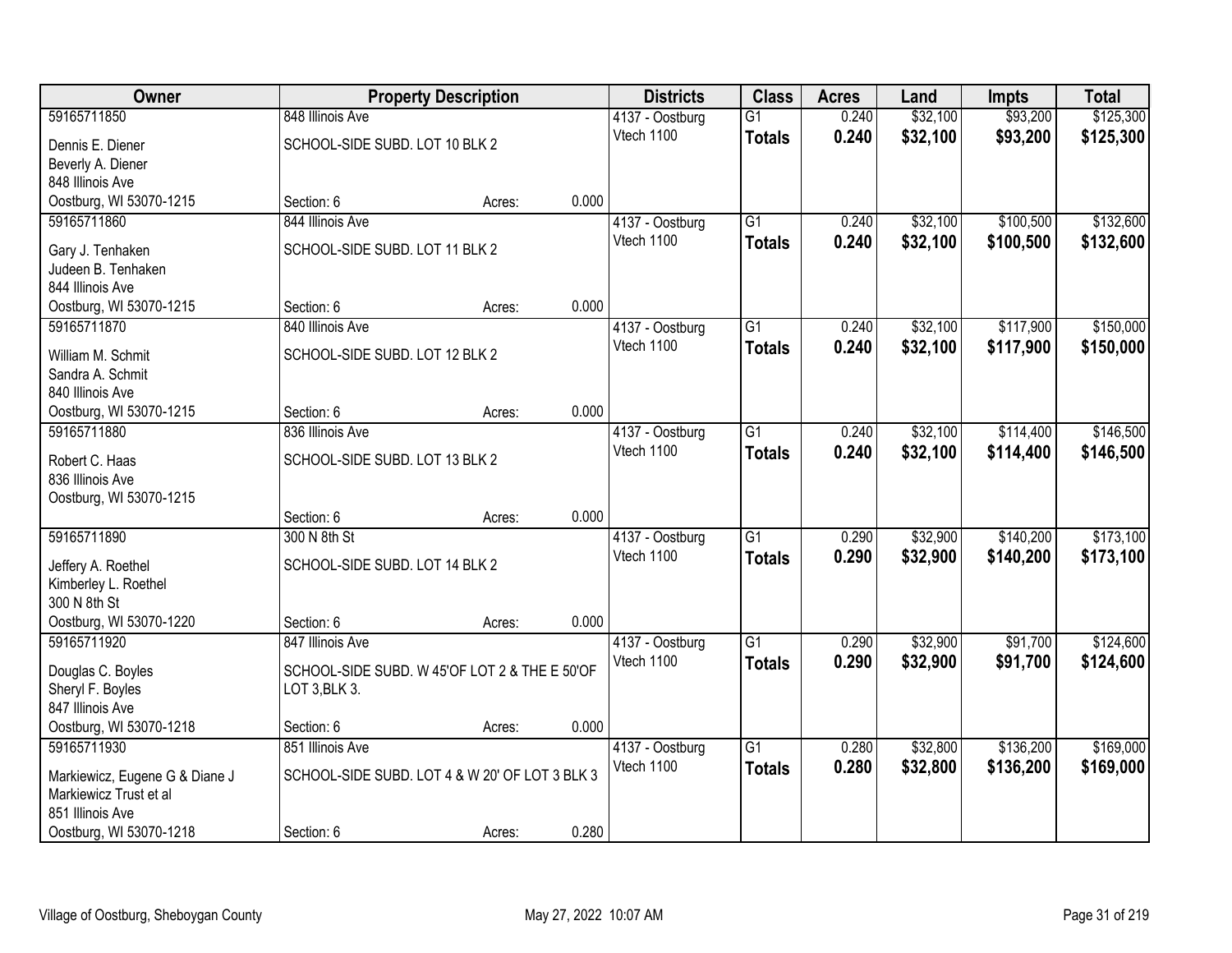| Owner                        |                                                   | <b>Property Description</b> |       | <b>Districts</b> | <b>Class</b>    | <b>Acres</b> | Land     | <b>Impts</b> | <b>Total</b> |
|------------------------------|---------------------------------------------------|-----------------------------|-------|------------------|-----------------|--------------|----------|--------------|--------------|
| 59165711931                  | 843 Illinois Ave                                  |                             |       | 4137 - Oostburg  |                 |              |          |              |              |
| Memorandum                   | SCHOOL-SIDE SUBD. LOT 1 & E 25'OF LOT 2, BLK 3 IS |                             |       | Vtech 1100       | <b>Totals</b>   |              |          |              |              |
| Attn: Jp Condominium         | NOW PLATTED AS DELFT CONDOMINIUM & IS             |                             |       |                  |                 |              |          |              |              |
| Na                           | ASSESSED IN PLATTED AREA.                         |                             |       |                  |                 |              |          |              |              |
| Na, WI 99999                 | Section: 6                                        | Acres:                      | 0.000 |                  |                 |              |          |              |              |
| 59165711940                  |                                                   |                             |       | 4137 - Oostburg  |                 |              |          |              |              |
| Van Driest Harmeling & Young | VAN DRIEST, HARMELING & YOUNG SUBDIVISION         |                             |       | Vtech 1100       | <b>Totals</b>   |              |          |              |              |
| Subdivision                  |                                                   |                             |       |                  |                 |              |          |              |              |
| Na                           |                                                   |                             |       |                  |                 |              |          |              |              |
| Na, WI 99999                 | Section:                                          | Acres:                      | 0.000 |                  |                 |              |          |              |              |
| 59165711950                  |                                                   |                             |       | 4137 - Oostburg  |                 |              |          |              |              |
| Memorandum                   | VAN DRIEST, HARMELING & YOUNG SUBD. LOT 1 IS      |                             |       | Vtech 1100       | <b>Totals</b>   |              |          |              |              |
| Attn: Jp Condominium         | NOW REPLATTED & IS A PRT OF SCHOOL-SIDE           |                             |       |                  |                 |              |          |              |              |
| Na                           | SUBD.                                             |                             |       |                  |                 |              |          |              |              |
| Na, WI 99999                 | Section: 6                                        | Acres:                      | 0.000 |                  |                 |              |          |              |              |
| 59165711960                  | 855 Illinois Ave                                  |                             |       | 4137 - Oostburg  | $\overline{G1}$ | 0.200        | \$28,100 | \$95,100     | \$123,200    |
| Susan B. Horn                | VAN DRIEST, HARMELING & YOUNG SUBD. LOT 2         |                             |       | Vtech 1100       | <b>Totals</b>   | 0.200        | \$28,100 | \$95,100     | \$123,200    |
| 855 Illinois Ave             |                                                   |                             |       |                  |                 |              |          |              |              |
| Oostburg, WI 53070-1218      |                                                   |                             |       |                  |                 |              |          |              |              |
|                              | Section: 6                                        | Acres:                      | 0.200 |                  |                 |              |          |              |              |
| 59165711970                  | 219 N 9th St                                      |                             |       | 4137 - Oostburg  | $\overline{G1}$ | 0.200        | \$28,100 | \$87,500     | \$115,600    |
| Mark J. Brown                | VAN DRIEST, HARMELING & YOUNG SUBD. LOT 3         |                             |       | Vtech 1100       | <b>Totals</b>   | 0.200        | \$28,100 | \$87,500     | \$115,600    |
| Cynthia A. Brown             |                                                   |                             |       |                  |                 |              |          |              |              |
| 219 N 9th St                 |                                                   |                             |       |                  |                 |              |          |              |              |
| Oostburg, WI 53070-1175      | Section: 6                                        | Acres:                      | 0.000 |                  |                 |              |          |              |              |
| 59165711980                  | 215 N 9th St                                      |                             |       | 4137 - Oostburg  | $\overline{G1}$ | 0.200        | \$28,100 | \$92,300     | \$120,400    |
| Marlene J. Brusse            | VAN DRIEST, HARMELING & YOUNG SUBD. LOT 4         |                             |       | Vtech 1100       | <b>Totals</b>   | 0.200        | \$28,100 | \$92,300     | \$120,400    |
| 215 N 9th St                 |                                                   |                             |       |                  |                 |              |          |              |              |
| Oostburg, WI 53070-1175      |                                                   |                             |       |                  |                 |              |          |              |              |
|                              | Section: 6                                        | Acres:                      | 0.200 |                  |                 |              |          |              |              |
| 59165711990                  | 856 Park Ave                                      |                             |       | 4137 - Oostburg  | $\overline{G1}$ | 0.200        | \$28,100 | \$95,100     | \$123,200    |
| Cassandra D. Maas            | VAN DRIEST, HARMELING & YOUNG SUBD. LOT 5         |                             |       | Vtech 1100       | <b>Totals</b>   | 0.200        | \$28,100 | \$95,100     | \$123,200    |
| Adam R. Koepsell             |                                                   |                             |       |                  |                 |              |          |              |              |
| 856 Park Ave                 |                                                   |                             |       |                  |                 |              |          |              |              |
| Oostburg, WI 53070-1213      | Section: 6                                        | Acres:                      | 0.200 |                  |                 |              |          |              |              |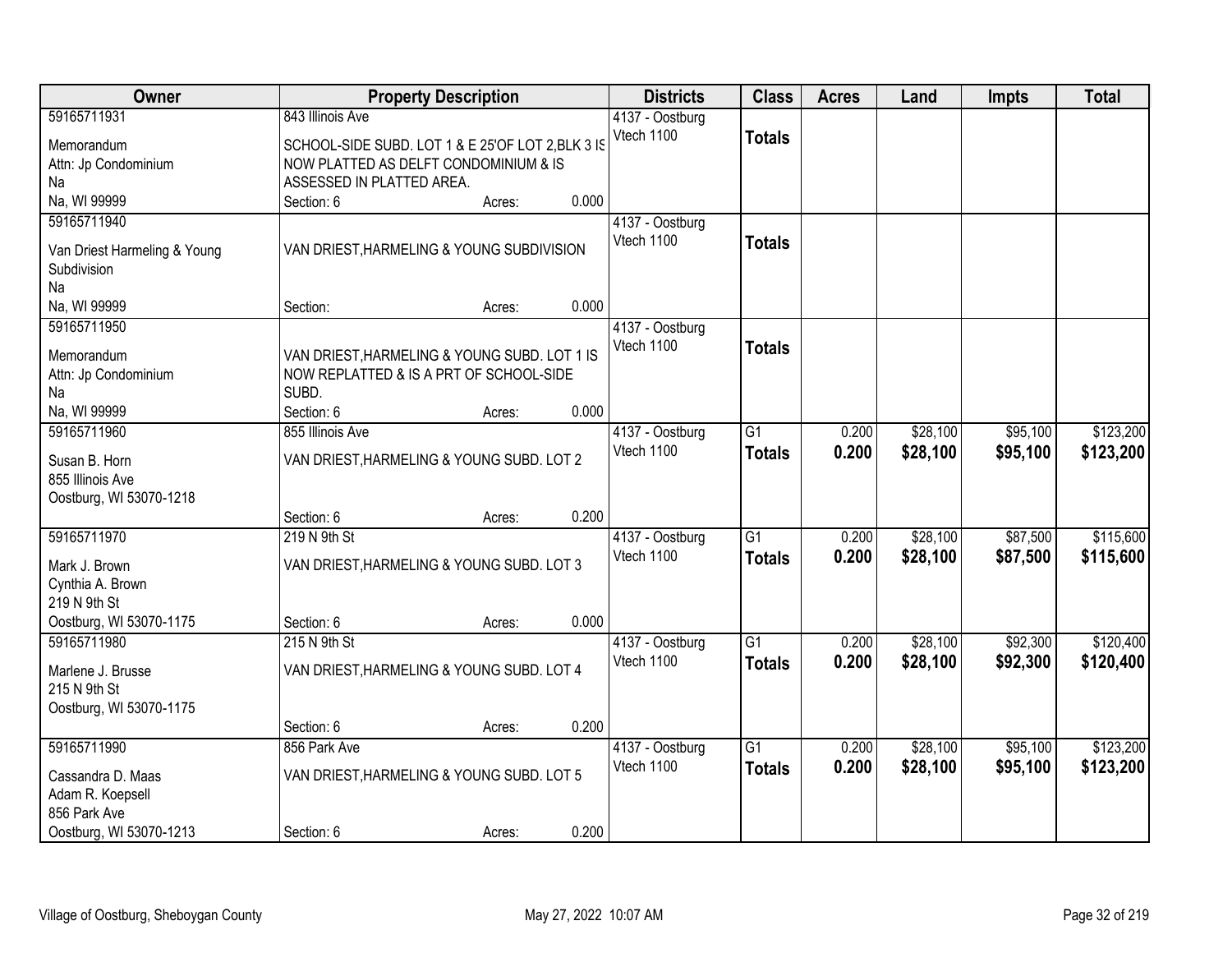| <b>Owner</b>                          |                                                                                            | <b>Property Description</b> |       | <b>Districts</b> | <b>Class</b>    | <b>Acres</b> | Land     | <b>Impts</b>    | <b>Total</b>    |
|---------------------------------------|--------------------------------------------------------------------------------------------|-----------------------------|-------|------------------|-----------------|--------------|----------|-----------------|-----------------|
| 59165712000                           | 855 Park Ave                                                                               |                             |       | 4137 - Oostburg  | $\overline{G1}$ | 0.200        | \$28,100 | \$99,600        | \$127,700       |
| Michael J. Brill                      | VAN DRIEST, HARMELING & YOUNG SUBD. LOT 6                                                  |                             |       | Vtech 1100       | <b>Totals</b>   | 0.200        | \$28,100 | \$99,600        | \$127,700       |
| Sandra E. Wirth                       |                                                                                            |                             |       |                  |                 |              |          |                 |                 |
| 855 Park Ave                          |                                                                                            |                             |       |                  |                 |              |          |                 |                 |
| Oostburg, WI 53070-1214               | Section: 6                                                                                 | Acres:                      | 0.200 |                  |                 |              |          |                 |                 |
| 59165712010                           | 119 N 9th St                                                                               |                             |       | 4137 - Oostburg  | $\overline{G1}$ | 0.200        | \$28,100 | \$108,400       | \$136,500       |
| David L. Dulmes                       | VAN DRIEST, HARMELING & YOUNG SUBD. LOT 7                                                  |                             |       | Vtech 1100       | <b>Totals</b>   | 0.200        | \$28,100 | \$108,400       | \$136,500       |
| Rogene F. Dulmes                      |                                                                                            |                             |       |                  |                 |              |          |                 |                 |
| 119 N 9th St                          |                                                                                            |                             |       |                  |                 |              |          |                 |                 |
| Oostburg, WI 53070-1174               | Section: 6                                                                                 | Acres:                      | 0.000 |                  |                 |              |          |                 |                 |
| 59165712020                           | 115 N 9th St                                                                               |                             |       | 4137 - Oostburg  | G1              | 0.200        | \$28,100 | \$143,800       | \$171,900       |
| Lucas P. Daane                        | VAN DRIEST, HARMELING & YOUNG SUBD. LOT 8                                                  |                             |       | Vtech 1100       | <b>Totals</b>   | 0.200        | \$28,100 | \$143,800       | \$171,900       |
| Loraine T. Daane                      |                                                                                            |                             |       |                  |                 |              |          |                 |                 |
| 115 N 9th St                          |                                                                                            |                             |       |                  |                 |              |          |                 |                 |
| Oostburg, WI 53070-1174               | Section: 6                                                                                 | Acres:                      | 0.200 |                  |                 |              |          |                 |                 |
| 59165712030                           | 844 New York Ave                                                                           |                             |       | 4137 - Oostburg  | G1              | 0.200        | \$28,100 | \$71,400        | \$99,500        |
| Mary A. Spielvogel                    | VAN DRIEST, HARMELING & YOUNG SUBD. LOT 9                                                  |                             |       | Vtech 1100       | <b>Totals</b>   | 0.200        | \$28,100 | \$71,400        | \$99,500        |
| 844 New York Ave                      |                                                                                            |                             |       |                  |                 |              |          |                 |                 |
| Oostburg, WI 53070-1206               |                                                                                            |                             |       |                  |                 |              |          |                 |                 |
|                                       | Section: 6                                                                                 | Acres:                      | 0.000 |                  |                 |              |          |                 |                 |
| 59165712040                           | 855 New York Ave                                                                           |                             |       | 4137 - Oostburg  | $\overline{G1}$ | 0.240        | \$32,300 | \$90,200        | \$122,500       |
|                                       |                                                                                            |                             |       | Vtech 1100       | <b>Totals</b>   | 0.240        | \$32,300 | \$90,200        | \$122,500       |
| Steven R. Tebeest<br>855 New York Ave | VAN DRIEST, HARMELING & YOUNG SUBD. LOT 10 &<br>PRT LOT 23, FUHRMAN & NYENHUIS ADD, COM AT |                             |       |                  |                 |              |          |                 |                 |
| Oostburg, WI 53070-1207               | SW COR LOT 10, VANDRIEST, HARMELING & YOUNG                                                |                             |       |                  |                 |              |          |                 |                 |
|                                       | Section: 6                                                                                 | Acres:                      | 0.240 |                  |                 |              |          |                 |                 |
| 59165712042                           |                                                                                            |                             |       | 4137 - Oostburg  |                 |              |          |                 |                 |
|                                       |                                                                                            |                             |       | Vtech 1100       | <b>Totals</b>   |              |          |                 |                 |
| Velde Subdivision Ver<br>Na           | VER VELDE SUBDIVISION                                                                      |                             |       |                  |                 |              |          |                 |                 |
| Na, WI 99999                          |                                                                                            |                             |       |                  |                 |              |          |                 |                 |
|                                       | Section:                                                                                   | Acres:                      | 0.000 |                  |                 |              |          |                 |                 |
| 59165712043                           | South Ave                                                                                  |                             |       | 4137 - Oostburg  | $\overline{X4}$ | 0.450        | \$0      | $\overline{50}$ | $\overline{50}$ |
|                                       | VER VELDE SUBDIVISION OUTLOT 1                                                             |                             |       | Vtech 1100       | <b>Totals</b>   | 0.450        | \$0      | \$0             | \$0             |
| Village of Oostburg<br>PO Box 700227  |                                                                                            |                             |       |                  |                 |              |          |                 |                 |
| Oostburg, WI 53070-0227               |                                                                                            |                             |       |                  |                 |              |          |                 |                 |
|                                       | Section: 6                                                                                 | Acres:                      | 0.000 |                  |                 |              |          |                 |                 |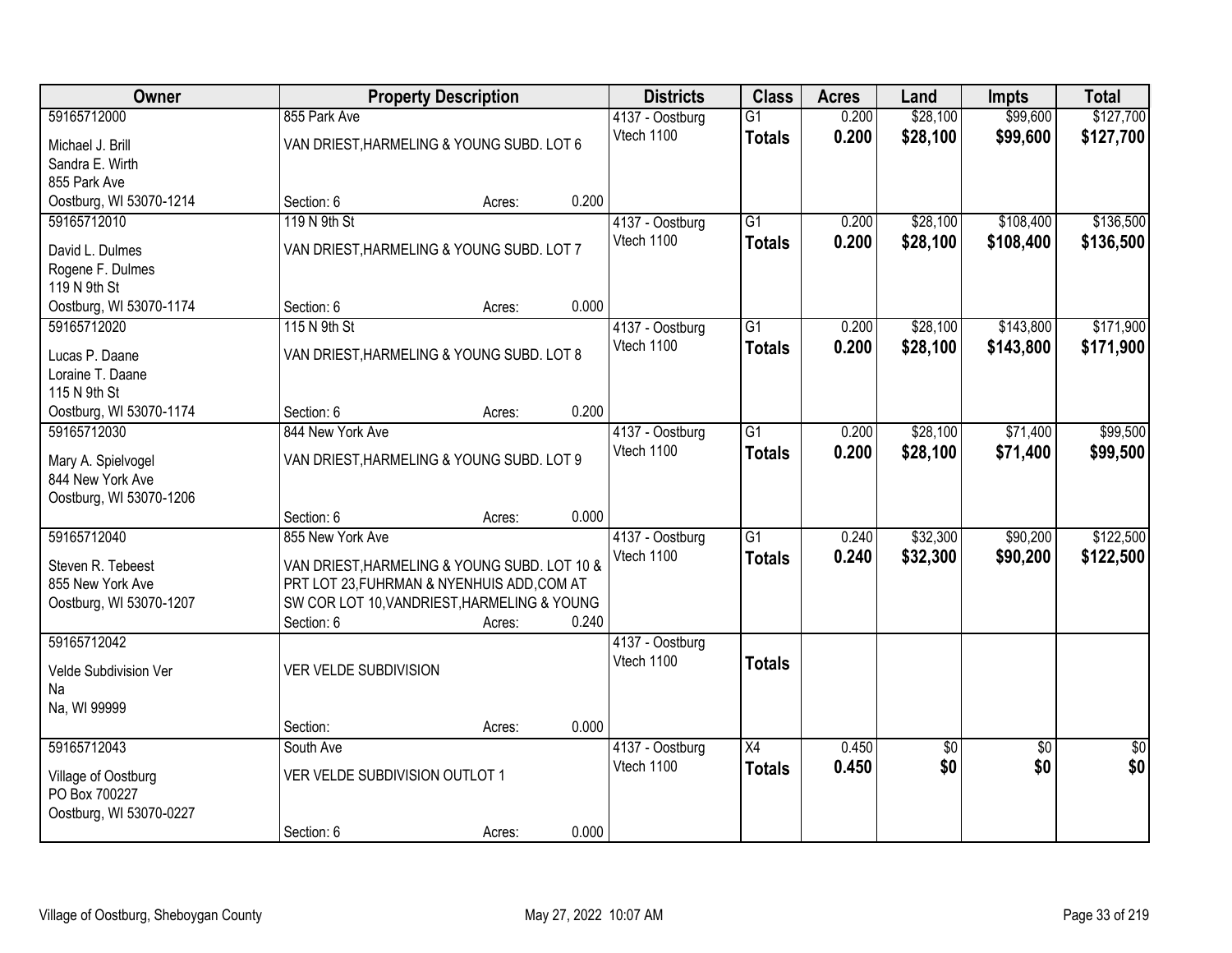| Owner                              | <b>Property Description</b>                      |        |       | <b>Districts</b> | <b>Class</b>    | <b>Acres</b> | Land     | <b>Impts</b>    | <b>Total</b>    |
|------------------------------------|--------------------------------------------------|--------|-------|------------------|-----------------|--------------|----------|-----------------|-----------------|
| 59165712044                        | 605 S 10th St                                    |        |       | 4137 - Oostburg  | $\overline{G1}$ | 0.630        | \$36,300 | \$117,100       | \$153,400       |
| Raymond D. Kolocek                 | VER VELDE SUBDIVISION LOT 1                      |        |       | Vtech 1100       | <b>Totals</b>   | 0.630        | \$36,300 | \$117,100       | \$153,400       |
| Natalie M. Kolocek                 |                                                  |        |       |                  |                 |              |          |                 |                 |
| 605 S 10th St                      |                                                  |        |       |                  |                 |              |          |                 |                 |
| Oostburg, WI 53070-1307            | Section: 6                                       | Acres: | 0.630 |                  |                 |              |          |                 |                 |
| 59165712045                        | 615 S 10th St                                    |        |       | 4137 - Oostburg  | $\overline{G1}$ | 0.530        | \$35,300 | \$109,400       | \$144,700       |
| Keith R. Betker                    | VER VELDE SUBDIVISION LOT 2                      |        |       | Vtech 1100       | <b>Totals</b>   | 0.530        | \$35,300 | \$109,400       | \$144,700       |
| 615 S 10th St                      |                                                  |        |       |                  |                 |              |          |                 |                 |
| Oostburg, WI 53070-1307            |                                                  |        |       |                  |                 |              |          |                 |                 |
|                                    | Section: 6                                       | Acres: | 0.000 |                  |                 |              |          |                 |                 |
| 59165712046                        | 619 S 10th St                                    |        |       | 4137 - Oostburg  | G1              | 0.530        | \$35,300 | \$80,000        | \$115,300       |
| <b>Marc Bloemers</b>               | VER VELDE SUBDIVISION LOT 3                      |        |       | Vtech 1100       | <b>Totals</b>   | 0.530        | \$35,300 | \$80,000        | \$115,300       |
| Edward L & Rosanne G Bloemers      |                                                  |        |       |                  |                 |              |          |                 |                 |
| 619 S 10th St                      |                                                  |        |       |                  |                 |              |          |                 |                 |
| Oostburg, WI 53070-1307            | Section: 6                                       | Acres: | 0.000 |                  |                 |              |          |                 |                 |
| 59165712047                        | 711 S 10th St                                    |        |       | 4137 - Oostburg  | $\overline{G1}$ | 0.530        | \$35,300 | \$118,800       | \$154,100       |
| Schmidt, Gary W & Janice C Schmidt | VER VELDE SUBDIVISION LOT 4                      |        |       | Vtech 1100       | <b>Totals</b>   | 0.530        | \$35,300 | \$118,800       | \$154,100       |
| Trust et al                        |                                                  |        |       |                  |                 |              |          |                 |                 |
| 711 S 10th St                      |                                                  |        |       |                  |                 |              |          |                 |                 |
| Oostburg, WI 53070-1309            | Section: 6                                       | Acres: | 0.000 |                  |                 |              |          |                 |                 |
| 59165712048                        | 721 S 10th St                                    |        |       | 4137 - Oostburg  | $\overline{G1}$ | 0.330        | \$33,300 | \$118,400       | \$151,700       |
| Andrew J. Laganowski               | VER VELDE SUBDIVISION LOT 5                      |        |       | Vtech 1100       | <b>Totals</b>   | 0.330        | \$33,300 | \$118,400       | \$151,700       |
| Jacqueline Lagandowski             |                                                  |        |       |                  |                 |              |          |                 |                 |
| 721 S 10th St                      |                                                  |        |       |                  |                 |              |          |                 |                 |
| Oostburg, WI 53070-1309            | Section: 6                                       | Acres: | 0.000 |                  |                 |              |          |                 |                 |
| 59165712049                        | 731 S 10th St                                    |        |       | 4137 - Oostburg  | $\overline{G1}$ | 0.390        | \$33,900 | \$100,900       | \$134,800       |
| Nancy E. Veldboom                  | VER VELDE SUBDIVISION LOT 6                      |        |       | Vtech 1100       | <b>Totals</b>   | 0.390        | \$33,900 | \$100,900       | \$134,800       |
| 731 S 10th St                      |                                                  |        |       |                  |                 |              |          |                 |                 |
| Oostburg, WI 53070-1309            |                                                  |        |       |                  |                 |              |          |                 |                 |
|                                    | Section: 6                                       | Acres: | 0.000 |                  |                 |              |          |                 |                 |
| 59165712061                        | N 12th St                                        |        |       | 4137 - Oostburg  | X4              | 0.370        | \$0      | $\overline{30}$ | $\overline{50}$ |
| Village of Oostburg                | PRT NE NE, SEC 1, BEG AT NW COR LOT 1 CSM V6 P   |        |       | Vtech 1100       | <b>Totals</b>   | 0.370        | \$0      | \$0             | \$0             |
| PO Box 700227                      | 269, TH S89 DEG 33'39"W 34'TO W LN SD1/4, NO DEG |        |       |                  |                 |              |          |                 |                 |
| Oostburg, WI 53070-0227            | 21'49"E 333'M/L TO SW COR NW NE NE, SD SEC, ELY  |        |       |                  |                 |              |          |                 |                 |
|                                    | Section: 1                                       | Acres: | 0.385 |                  |                 |              |          |                 |                 |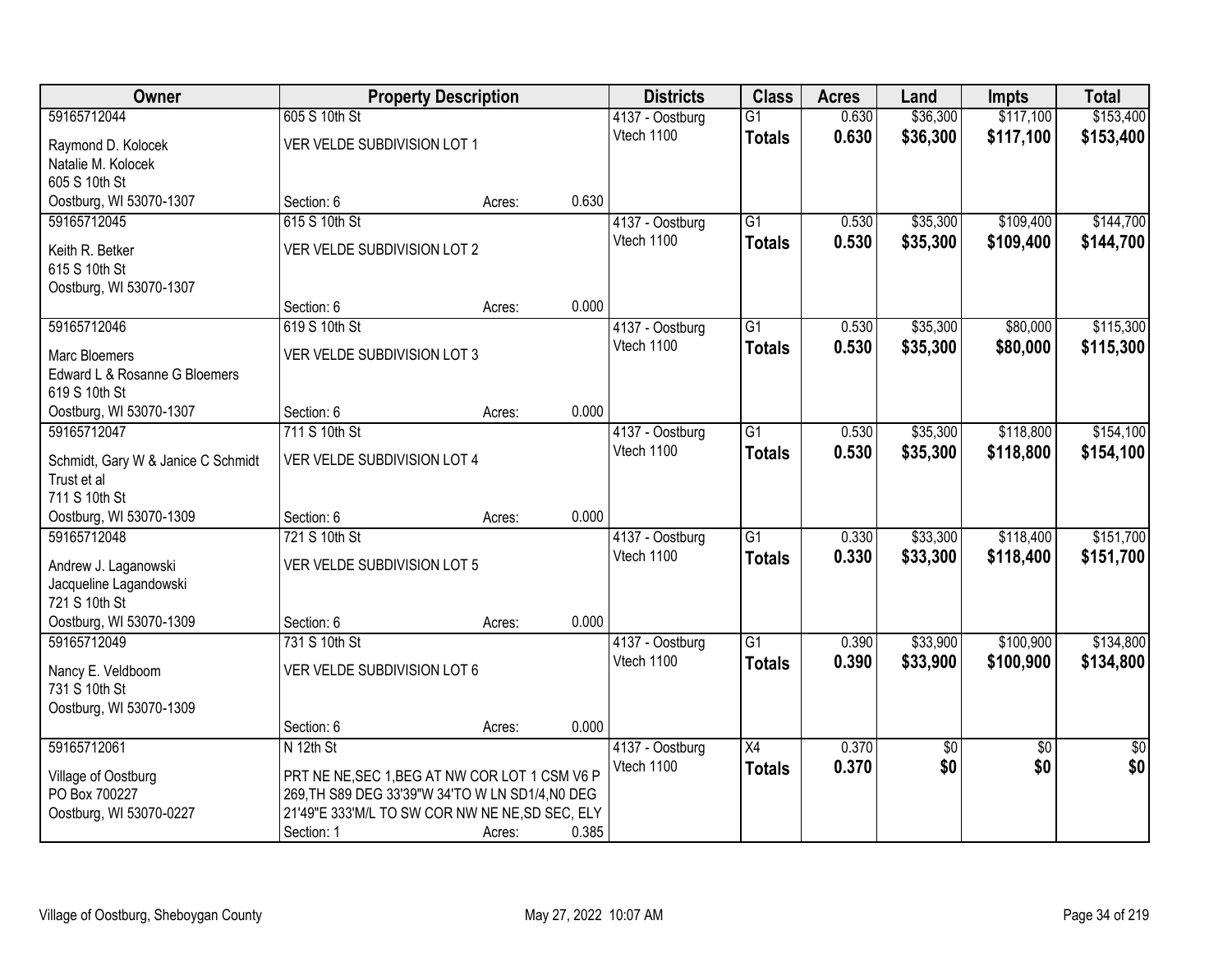| Owner                                                                                              | <b>Property Description</b>                                                                                                                                               |        | <b>Districts</b>                                           | <b>Class</b>                     | <b>Acres</b>   | Land                   | <b>Impts</b>               | <b>Total</b>               |
|----------------------------------------------------------------------------------------------------|---------------------------------------------------------------------------------------------------------------------------------------------------------------------------|--------|------------------------------------------------------------|----------------------------------|----------------|------------------------|----------------------------|----------------------------|
| 59165712062<br>Village of Oostburg<br>PO Box 700227<br>Oostburg, WI 53070-0227                     | Minnesota Ave<br>PRT NE NE, SEC 1, DEDICATED FOR ROAD R/W IN<br>#1803124 (MINNESOTA AVE)                                                                                  |        | 4137 - Oostburg<br>Vtech 1100                              | $\overline{X4}$<br><b>Totals</b> | 0.480<br>0.480 | $\overline{50}$<br>\$0 | $\overline{50}$<br>\$0     | \$0<br>\$0                 |
|                                                                                                    | Section: 1                                                                                                                                                                | Acres: | 0.480                                                      |                                  |                |                        |                            |                            |
| 59165712065<br>Pine Haven Christian Home Inc<br>531 Giddings Ave<br>Sheboygan Falls, WI 53085-1707 | N 12th St<br>LOT 1 28CSM170-172 #2050070 IN NENE SEC 1,<br>T13N, R22E.                                                                                                    |        | 4137 - Oostburg<br>TID <sub>2</sub><br>Vtech 1100<br>4.031 | $\overline{G2}$<br><b>Totals</b> | 4.031<br>4.031 | \$68,500<br>\$68,500   | \$0<br>\$0                 | \$68,500<br>\$68,500       |
| 59165712066                                                                                        | Section: 1<br>Minnesota Ave                                                                                                                                               | Acres: | 4137 - Oostburg                                            | X4                               | 7.909          | $\overline{50}$        | \$0                        | $\overline{30}$            |
| Village of Oostburg<br>PO Box 700227<br>Oostburg, WI 53070-0227                                    | NENE, SEC 1, T13N, R22 E., EXC THE E 363'<br>THEREOF & EXC COM AT SW COR SD1/4, TH N<br>231.5', E 570', S 31.5', E TO PNT 363'W OF E LINE<br>Section: 1                   | Acres: | TID <sub>2</sub><br>Vtech 1100<br>7.909                    | <b>Totals</b>                    | 7.909          | \$0                    | \$0                        | \$0                        |
| 59165712067                                                                                        | 670 Pine Dr                                                                                                                                                               |        | 4137 - Oostburg                                            | $\overline{G2}$                  | 1.300          | \$95,000               | \$768,700                  | \$863,700                  |
| Pine Haven Christian Home Inc<br>531 Giddings Ave<br>Sheboygan Falls, WI 53085-1707                | LOT 1 24CSM47-48 #1866633 IN NENE SEC 1, T13N,<br>R22E EXC THE W. 193' OF S. 19' OF SD LOT 1                                                                              |        | TID <sub>2</sub><br>Vtech 1100                             | <b>Totals</b>                    | 1.300          | \$95,000               | \$768,700                  | \$863,700                  |
|                                                                                                    | Section: 1                                                                                                                                                                | Acres: | 1.300                                                      |                                  |                |                        |                            |                            |
| 59165712068<br>Pine Haven Christian Home Inc<br>531 Giddings Ave<br>Sheboygan Falls, WI 53085-1707 | 521 N 12th St<br>LOT 1, 27CSM83-84 #2012953 AND ALSO THE W 193'<br>OF S19' OF LOT 1, 24CSM47-48 #1866633 IN NENE<br>SEC 1, T13N, R22E.<br>Section: 1                      | Acres: | 4137 - Oostburg<br>TID <sub>2</sub><br>Vtech 1100<br>1.730 | $\overline{G2}$<br>Totals        | 1.730<br>1.730 | \$95,000<br>\$95,000   | \$1,020,800<br>\$1,020,800 | \$1,115,800<br>\$1,115,800 |
| 59165712071                                                                                        | 750 N 10th St Unit 1                                                                                                                                                      |        | 4137 - Oostburg                                            | G2                               | 1.740          | \$34,100               | \$868,600                  | \$902,700                  |
| Northern Village LLC<br>1040 Happy Ln Apt 1<br>Sheboygan Falls, WI 53085-3426                      | LOT 1 CSM V12 P239-40 # 1435466 IN NENE SEC 1<br>T.13N, R.22E EXC THE W333' OF THE N33' CONV TO<br>VILLAGE BY #1803125 AND DEDICATED BY<br>Section: 1                     | Acres: | Vtech 1100<br>1.740                                        | <b>Totals</b>                    | 1.740          | \$34,100               | \$868,600                  | \$902,700                  |
| 59165712072                                                                                        | 700 N 10th St Unit 1                                                                                                                                                      |        | 4137 - Oostburg                                            | G2                               | 1.600          | \$31,400               | \$878,400                  | \$909,800                  |
| Northern Village LLC<br>1040 Happy Ln Apt 1<br>Sheboygan Falls, WI 53085-3426                      | LOT 2 CSM V12 P 239-40 - PRT NE NE, SEC 1, COM S0<br>DEG 26' 07"W 238.5'FROM NE COR, SD SEC, TH CONT<br>S0 DEG 26'07"W 192.5', S89 DEG 34'56"W 363', N0 DEC<br>Section: 1 | Acres: | Vtech 1100<br>1.600                                        | <b>Totals</b>                    | 1.600          | \$31,400               | \$878,400                  | \$909,800                  |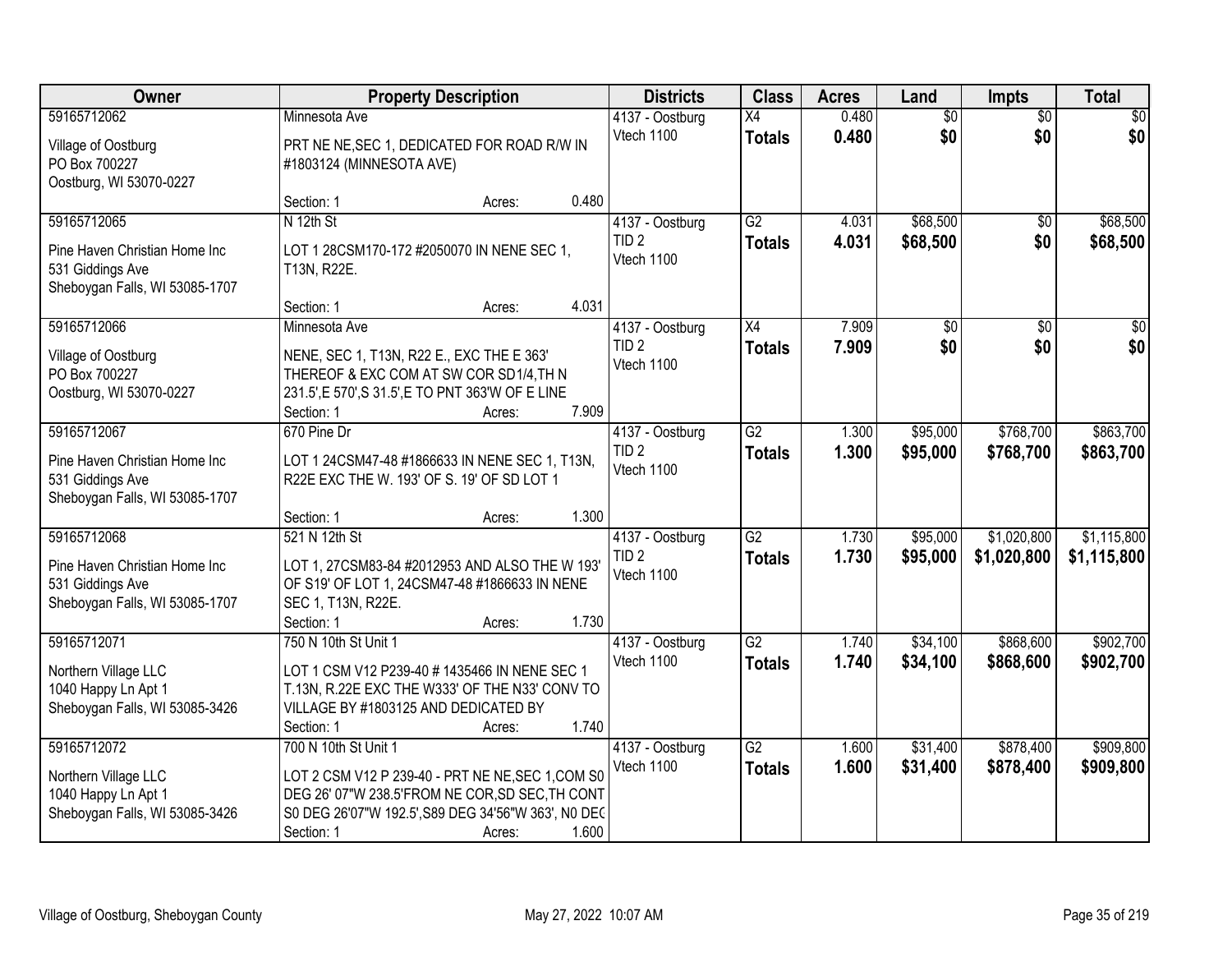| <b>Owner</b>                         |                                                                                    | <b>Property Description</b> |       | <b>Districts</b> | <b>Class</b>    | <b>Acres</b> | Land            | <b>Impts</b>    | <b>Total</b>     |
|--------------------------------------|------------------------------------------------------------------------------------|-----------------------------|-------|------------------|-----------------|--------------|-----------------|-----------------|------------------|
| 59165712073                          | N 10th St                                                                          |                             |       | 4137 - Oostburg  | $\overline{G1}$ | 0.940        | \$25,000        | $\overline{50}$ | \$25,000         |
| Siao Ying Sandner                    | LOT 1 CSM V24 P311-312 #1910221 - PRT NE NE, SEC                                   |                             |       | Vtech 1100       | <b>Totals</b>   | 0.940        | \$25,000        | \$0             | \$25,000         |
| 505 Fairway Dr                       | 1, BEING A RESURVEY OF CSM V24 P297-298                                            |                             |       |                  |                 |              |                 |                 |                  |
| Sheboygan, WI 53081-4241             | #1906779                                                                           |                             |       |                  |                 |              |                 |                 |                  |
|                                      | Section: 1                                                                         | Acres:                      | 0.940 |                  |                 |              |                 |                 |                  |
| 59165712074                          | 614 N 10th St                                                                      |                             |       | 4137 - Oostburg  | $\overline{G1}$ | 1.170        | \$36,400        | \$90,700        | \$127,100        |
|                                      |                                                                                    |                             |       | Vtech 1100       | <b>Totals</b>   | 1.170        | \$36,400        | \$90,700        | \$127,100        |
| Christopher Carlson                  | LOT 2 CSM V24 P311-312 #1910221 - PRT NE NE, SEC                                   |                             |       |                  |                 |              |                 |                 |                  |
| 614 N 10th St                        | 1, BEING A RESURVEY OF CSM V24 P297-298                                            |                             |       |                  |                 |              |                 |                 |                  |
| Oostburg, WI 53070-1141              | #1906779.                                                                          |                             |       |                  |                 |              |                 |                 |                  |
|                                      | Section: 1                                                                         | Acres:                      | 1.170 |                  |                 |              |                 |                 |                  |
| 59165712081                          | N 12th St                                                                          |                             |       | 4137 - Oostburg  | X4              | 0.620        | \$0             | \$0             | \$0              |
| Village of Oostburg                  | PRT NE NE, SEC 1, COM S89 DEG 29'23"W                                              |                             |       | Vtech 1100       | <b>Totals</b>   | 0.620        | \$0             | \$0             | \$0              |
| PO Box 700227                        | 1292.78'FROM NE COR SD SEC, TH S0 DEG 21'49"W                                      |                             |       |                  |                 |              |                 |                 |                  |
| Oostburg, WI 53070-0227              | 664.33', S89 DEG 31'31"W 34', N0 DEG 21'49"E                                       |                             |       |                  |                 |              |                 |                 |                  |
|                                      | Section: 1                                                                         | Acres:                      | 0.620 |                  |                 |              |                 |                 |                  |
| 59165712082                          | 711 N 12th St                                                                      |                             |       | 4137 - Oostburg  | $\overline{G1}$ | 0.670        | \$36,700        | \$117,200       | \$153,900        |
| Scott A. Burgin                      | LOT 1, CSM V 10 P 5 - PRT NE NE, SEC 1, EXC THAT                                   |                             |       | Vtech 1100       | <b>Totals</b>   | 0.670        | \$36,700        | \$117,200       | \$153,900        |
| Jamie L. Burgin                      | PRT CONV TO THE VILLAGE OF OOSTBURG BY                                             |                             |       |                  |                 |              |                 |                 |                  |
| 711 N 12th St                        | #1874525 & DED TO PUBLIC BY #1883158                                               |                             |       |                  |                 |              |                 |                 |                  |
| Oostburg, WI 53070-1124              | Section: 1                                                                         | Acres:                      | 0.670 |                  |                 |              |                 |                 |                  |
| 59165712084                          | 701 Pine Dr Unit 101                                                               |                             |       | 4137 - Oostburg  | $\overline{G2}$ | 6.190        | \$117,000       | \$3,505,100     | \$3,622,100      |
|                                      |                                                                                    |                             |       | TID <sub>2</sub> | <b>Totals</b>   | 6.190        | \$117,000       | \$3,505,100     | \$3,622,100      |
| Pine Haven Christian Home Inc        | LOT 2 CSM V24 P47-48 #1866633 - PRT NE NE, SEC 1                                   |                             |       | Vtech 1100       |                 |              |                 |                 |                  |
| 531 Giddings Ave                     |                                                                                    |                             |       |                  |                 |              |                 |                 |                  |
| Sheboygan Fls, WI 53085-1707         |                                                                                    |                             |       |                  |                 |              |                 |                 |                  |
|                                      | Section: 1                                                                         | Acres:                      | 6.190 |                  |                 |              |                 |                 |                  |
| 59165712085                          | $12th$ St                                                                          |                             |       | 4137 - Oostburg  | $\overline{X4}$ | 0.520        | $\overline{50}$ | $\overline{30}$ | $\overline{\$0}$ |
| Village of Oostburg                  | THAT PRT OF THE NE NE, SEC 1, DEDICATED TO                                         |                             |       | TID <sub>2</sub> | <b>Totals</b>   | 0.520        | \$0             | \$0             | \$0              |
| PO Box 700227                        | THE PUBLIC FOR ROAD BY CSM V24 P47-48                                              |                             |       | Vtech 1100       |                 |              |                 |                 |                  |
| Oostburg, WI 53070-0227              | #1866633.                                                                          |                             |       |                  |                 |              |                 |                 |                  |
|                                      | Section: 1                                                                         | Acres:                      | 0.520 |                  |                 |              |                 |                 |                  |
| 59165712086                          | Pine Dr                                                                            |                             |       | 4137 - Oostburg  | X4              | 0.710        | $\overline{50}$ | $\overline{50}$ | $\overline{30}$  |
|                                      |                                                                                    |                             |       | TID <sub>2</sub> | <b>Totals</b>   | 0.710        | \$0             | \$0             | \$0              |
| Village of Oostburg<br>PO Box 700227 | THAT PRT OF THE NE NE, SEC 1 DEDICATED TO<br>THE PUBLIC FOR ROAD BY CSM V24 P47-48 |                             |       | Vtech 1100       |                 |              |                 |                 |                  |
| Oostburg, WI 53070-0227              | #1866633.                                                                          |                             |       |                  |                 |              |                 |                 |                  |
|                                      | Section: 1                                                                         | Acres:                      | 0.710 |                  |                 |              |                 |                 |                  |
|                                      |                                                                                    |                             |       |                  |                 |              |                 |                 |                  |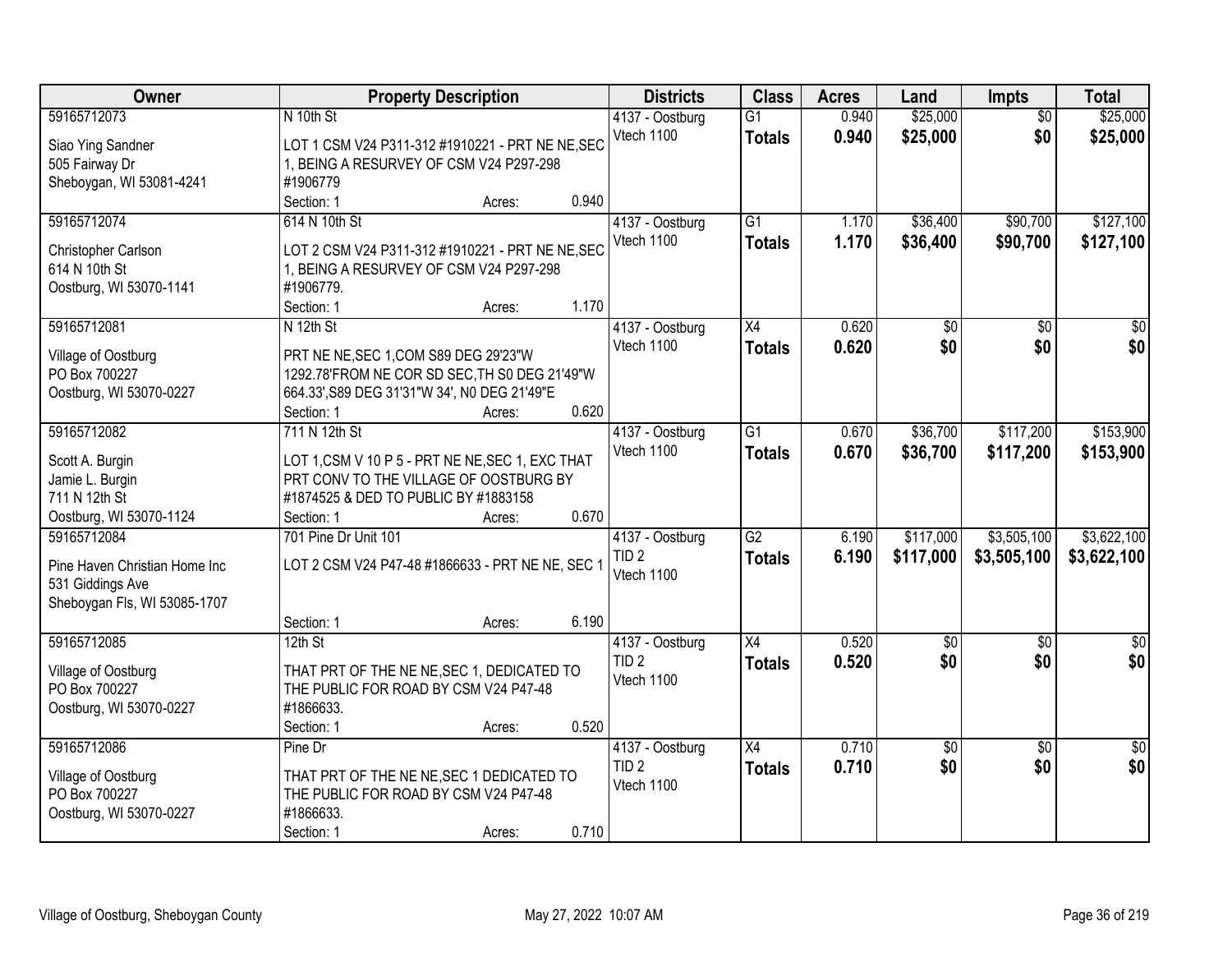| Owner                         | <b>Property Description</b>                            |        |       | <b>Districts</b> | <b>Class</b>    | <b>Acres</b> | Land     | <b>Impts</b> | <b>Total</b> |
|-------------------------------|--------------------------------------------------------|--------|-------|------------------|-----------------|--------------|----------|--------------|--------------|
| 59165712090                   | 526 N 10th St                                          |        |       | 4137 - Oostburg  | $\overline{G1}$ | 1.000        | \$36,000 | \$126,700    | \$162,700    |
| David Gabrielse               | PRT NE NE, SEC 1, COM 544.75'N OF SE                   |        |       | Vtech 1100       | <b>Totals</b>   | 1.000        | \$36,000 | \$126,700    | \$162,700    |
| Helen Gabrielse               | COR, SD1/4, TH W 363', N 120', E 363'TO E LN SEC 1, TH |        |       |                  |                 |              |          |              |              |
| 526 N 10th St                 | S 120'TO BEG.                                          |        |       |                  |                 |              |          |              |              |
| Oostburg, WI 53070-1139       | Section: 1                                             | Acres: | 1.000 |                  |                 |              |          |              |              |
| 59165712100                   | 516 N 10th St                                          |        |       | 4137 - Oostburg  | $\overline{G1}$ | 1.000        | \$36,000 | \$162,100    | \$198,100    |
|                               |                                                        |        |       | Vtech 1100       | <b>Totals</b>   | 1.000        | \$36,000 | \$162,100    | \$198,100    |
| Ronald E. Westerbeke          | PRT NE NE, SEC 1, COM 425.5'N OF SE COR, SD1/4, TH     |        |       |                  |                 |              |          |              |              |
| Nancy F. Westerbeke           | N 119.25' W 363', S 120', E 181.5'M/L, N 0.75', TH E   |        |       |                  |                 |              |          |              |              |
| 516 N 10th St                 | 181.5'TO BEG.                                          |        |       |                  |                 |              |          |              |              |
| Oostburg, WI 53070-1139       | Section: 1                                             | Acres: | 0.000 |                  |                 |              |          |              |              |
| 59165712110                   | 508 N 10th St                                          |        |       | 4137 - Oostburg  | $\overline{G1}$ | 0.250        | \$28,500 | \$88,900     | \$117,400    |
| Ernesto Fuentez               | PRT NE NE, SEC 1, COM 365.5'N OF SE COR SD1/4, TH      |        |       | Vtech 1100       | <b>Totals</b>   | 0.250        | \$28,500 | \$88,900     | \$117,400    |
| Cathleen M. Fuentez           | N 60', W 181.5', S 60', TH E 181.5'TO BEG.             |        |       |                  |                 |              |          |              |              |
| 508 N 10th St                 |                                                        |        |       |                  |                 |              |          |              |              |
| Oostburg, WI 53070-1139       | Section: 1                                             | Acres: | 0.000 |                  |                 |              |          |              |              |
| 59165712120                   | 502 N 10th St                                          |        |       | 4137 - Oostburg  | $\overline{G1}$ | 0.250        | \$28,500 | \$90,900     | \$119,400    |
|                               |                                                        |        |       | Vtech 1100       |                 |              |          |              |              |
| Norman Veldboom               | PRT OF NE NE, SEC 1, COM 305.5' N OF SE COR            |        |       |                  | <b>Totals</b>   | 0.250        | \$28,500 | \$90,900     | \$119,400    |
| Darlene Veldboom              | SD1/4, TH W 181.5', N 60', E 181.5', TH S 60' TO BEG.  |        |       |                  |                 |              |          |              |              |
| 502 N 10th St                 |                                                        |        |       |                  |                 |              |          |              |              |
| Oostburg, WI 53070-1139       | Section: 1                                             | Acres: | 0.250 |                  |                 |              |          |              |              |
| 59165712130                   | 426 N 10th St                                          |        |       | 4137 - Oostburg  | $\overline{G1}$ | 0.260        | \$28,600 | \$91,300     | \$119,900    |
|                               |                                                        |        |       | Vtech 1100       | <b>Totals</b>   | 0.260        | \$28,600 | \$91,300     | \$119,900    |
| Zambito, Steven W & Deborah M | PRT OF NE NE, SEC 1, COM 247.75' N OF SE COR OF        |        |       |                  |                 |              |          |              |              |
| Zambito Trust et al           | SD1/4, TH N 57.75', W 198', S 57.75', TH E 198'TO BEG. |        |       |                  |                 |              |          |              |              |
| 426 N 10th St                 |                                                        |        |       |                  |                 |              |          |              |              |
| Oostburg, WI 53070-1167       | Section: 1                                             | Acres: | 0.000 |                  |                 |              |          |              |              |
| 59165712140                   | 420 N 10th St                                          |        |       | 4137 - Oostburg  | $\overline{G1}$ | 0.260        | \$28,600 | \$89,300     | \$117,900    |
| Robert G. Krome               | PRT NE NE, SEC 1, COM 190'N OF SE COR SD1/4, TH        |        |       | Vtech 1100       | <b>Totals</b>   | 0.260        | \$28,600 | \$89,300     | \$117,900    |
| Mary E. Krome                 | N 57.75', W 189.75', S 57.75', TH E 189.75'TO BEG &    |        |       |                  |                 |              |          |              |              |
| 420 N 10th St                 | COM 190'N & 189.75'W OF SE COR NE NE, TH CONT          |        |       |                  |                 |              |          |              |              |
| Oostburg, WI 53070-1167       | Section: 1                                             | Acres: | 0.000 |                  |                 |              |          |              |              |
| 59165712150                   | 414 N 10th St                                          |        |       | 4137 - Oostburg  | $\overline{G1}$ | 0.390        | \$29,900 | \$98,300     | \$128,200    |
|                               |                                                        |        |       | Vtech 1100       | <b>Totals</b>   | 0.390        | \$29,900 | \$98,300     | \$128,200    |
| Darrell A. Hackl              | PRT NE NE, SEC 1, COM 104.5'N OF SE COR, SD1/4, TH     |        |       |                  |                 |              |          |              |              |
| Katherine M. Hackl            | N 85.5', W 198', S 86', E 52', N 6", TH E 146'TO BEG.  |        |       |                  |                 |              |          |              |              |
| 414 N 10th St                 |                                                        |        |       |                  |                 |              |          |              |              |
| Oostburg, WI 53070-1167       | Section: 1                                             | Acres: | 0.390 |                  |                 |              |          |              |              |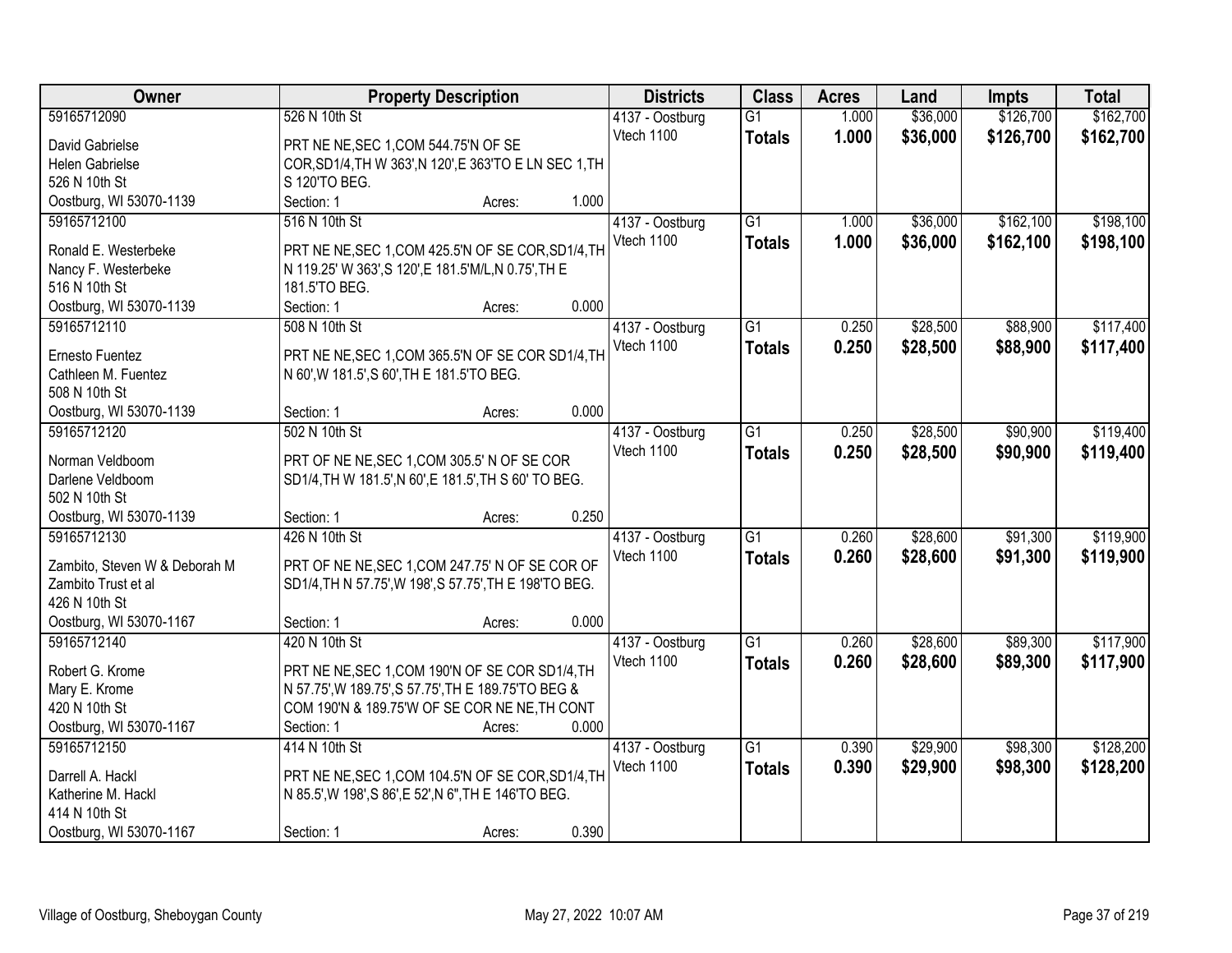| Owner                                                                                      | <b>Property Description</b>                            |        |       | <b>Districts</b> | <b>Class</b>    | <b>Acres</b> | Land            | <b>Impts</b>    | <b>Total</b>    |
|--------------------------------------------------------------------------------------------|--------------------------------------------------------|--------|-------|------------------|-----------------|--------------|-----------------|-----------------|-----------------|
| 59165712160                                                                                | 1004 Wisconsin Ave                                     |        |       | 4137 - Oostburg  | $\overline{G1}$ | 0.310        | \$29,100        | \$106,500       | \$135,600       |
| Mark S. Mathe                                                                              | PRT OF NE NE, SEC 1, COM AT SE COR OF SD1/4, TH        |        |       | Vtech 1100       | <b>Totals</b>   | 0.310        | \$29,100        | \$106,500       | \$135,600       |
| 1004 Wisconsin Ave                                                                         | N 104.5', W 131', S 104.5'TO S LN NE NE, TH E 131'TO   |        |       |                  |                 |              |                 |                 |                 |
| Oostburg, WI 53070-1100                                                                    | BEG.                                                   |        |       |                  |                 |              |                 |                 |                 |
|                                                                                            | Section: 1                                             | Acres: | 0.310 |                  |                 |              |                 |                 |                 |
| 59165712170                                                                                | 1014 Wisconsin Ave                                     |        |       | 4137 - Oostburg  | $\overline{G1}$ | 0.170        | \$24,000        | \$62,700        | \$86,700        |
|                                                                                            |                                                        |        |       | Vtech 1100       | <b>Totals</b>   | 0.170        | \$24,000        | \$62,700        | \$86,700        |
| The Beth A Sondrol Living Trust U/A Dtc   PRT NE NE, SEC 1, COM 131'W OF SE COR, SD1/4, TH |                                                        |        |       |                  |                 |              |                 |                 |                 |
| 12-22-2021                                                                                 | W 72'M/L,N 104',E 57'M/L,N 6",E 15',TH S 104.5'TO      |        |       |                  |                 |              |                 |                 |                 |
| 1014 Wisconsin Ave                                                                         | BEG.                                                   |        |       |                  |                 |              |                 |                 |                 |
| Oostburg, WI 53070-1100                                                                    | Section: 1                                             | Acres: | 0.000 |                  |                 |              |                 |                 |                 |
| 59165712180                                                                                | 1022 Wisconsin Ave                                     |        |       | 4137 - Oostburg  | G1              | 0.240        | \$30,600        | \$92,400        | \$123,000       |
| John R. Drossel                                                                            | PRT NE NE, SEC 1, COM 203'W OF SE COR, SD1/4, TH       |        |       | Vtech 1100       | <b>Totals</b>   | 0.240        | \$30,600        | \$92,400        | \$123,000       |
| Wendy L. Drossel                                                                           | W 68', N 150' E 73', S 46', W 5', TH S 104'TO BEG.     |        |       |                  |                 |              |                 |                 |                 |
| 1022 Wisconsin Ave                                                                         |                                                        |        |       |                  |                 |              |                 |                 |                 |
| Oostburg, WI 53070-1100                                                                    | Section: 1                                             | Acres: | 0.240 |                  |                 |              |                 |                 |                 |
| 59165712190                                                                                | 1030 Wisconsin Ave                                     |        |       | 4137 - Oostburg  | G1              | 1.360        | \$40,900        | \$64,500        | \$105,400       |
|                                                                                            |                                                        |        |       | Vtech 1100       | <b>Totals</b>   | 1.360        | \$40,900        | \$64,500        | \$105,400       |
| <b>Thomas Mentink</b>                                                                      | PRT NE NE, SEC 1, COM 363'W OF SE COR SD1/4, TH        |        |       |                  |                 |              |                 |                 |                 |
| Carmella Mentink                                                                           | E 92', N 150' E 73', N 394.75', W 165', TH S 544.75'TO |        |       |                  |                 |              |                 |                 |                 |
| 1030 Wisconsin Ave                                                                         | BEG, EXC THE N 120' THEREOF.                           |        |       |                  |                 |              |                 |                 |                 |
| Oostburg, WI 53070-1100                                                                    | Section: 1                                             | Acres: | 0.000 |                  |                 |              |                 |                 |                 |
| 59165712200                                                                                | 1038 Wisconsin Ave                                     |        |       | 4137 - Oostburg  | $\overline{G1}$ | 0.320        | \$33,200        | \$111,100       | \$144,300       |
| David B. Ter Maat                                                                          | PRT NE NE, SEC 1, COM 363'W OF SE COR SD1/4, TH        |        |       | Vtech 1100       | <b>Totals</b>   | 0.320        | \$33,200        | \$111,100       | \$144,300       |
| Mary G. Ter Maat                                                                           | W 70', N 200' E 70', TH S 200'TO BEG.                  |        |       |                  |                 |              |                 |                 |                 |
| 1038 Wisconsin Ave                                                                         |                                                        |        |       |                  |                 |              |                 |                 |                 |
| Oostburg, WI 53070-1100                                                                    | Section: 1                                             | Acres: | 0.320 |                  |                 |              |                 |                 |                 |
| 59165712210                                                                                |                                                        |        |       | 4137 - Oostburg  | $\overline{X4}$ | 0.320        | $\overline{50}$ | $\overline{50}$ | $\overline{50}$ |
|                                                                                            |                                                        |        |       | TID <sub>2</sub> | <b>Totals</b>   | 0.320        | \$0             | \$0             | \$0             |
| Village of Oostburg                                                                        | PRT NE NE, SEC 1, COM 431.5'W OF SE COR SD1/4, TH      |        |       | Vtech 1100       |                 |              |                 |                 |                 |
| PO Box 700227                                                                              | N 200', W 70', S TO S LINE NE NE, TH E 70'TO BEG.      |        |       |                  |                 |              |                 |                 |                 |
| Oostburg, WI 53070-0227                                                                    |                                                        |        |       |                  |                 |              |                 |                 |                 |
|                                                                                            | Section: 1                                             | Acres: | 0.320 |                  |                 |              |                 |                 |                 |
| 59165712220                                                                                | 1104 Wisconsin Ave                                     |        |       | 4137 - Oostburg  | $\overline{G1}$ | 0.280        | \$32,800        | \$77,200        | \$110,000       |
| Jesse R. Fleitz                                                                            | PRT NE NE, SEC 1, COM IN CENLN FOUNDRY AVE, SD         |        |       | Vtech 1100       | <b>Totals</b>   | 0.280        | \$32,800        | \$77,200        | \$110,000       |
| 1104 Wisconsin Ave                                                                         | PNT BEING 5'W OF W LN WISCONSIN ST EXT N, TH N         |        |       |                  |                 |              |                 |                 |                 |
| Oostburg, WI 53070-1128                                                                    | 200', W 60', S 200', TH E 60'TO BEG.                   |        |       |                  |                 |              |                 |                 |                 |
|                                                                                            | Section: 1                                             | Acres: | 0.280 |                  |                 |              |                 |                 |                 |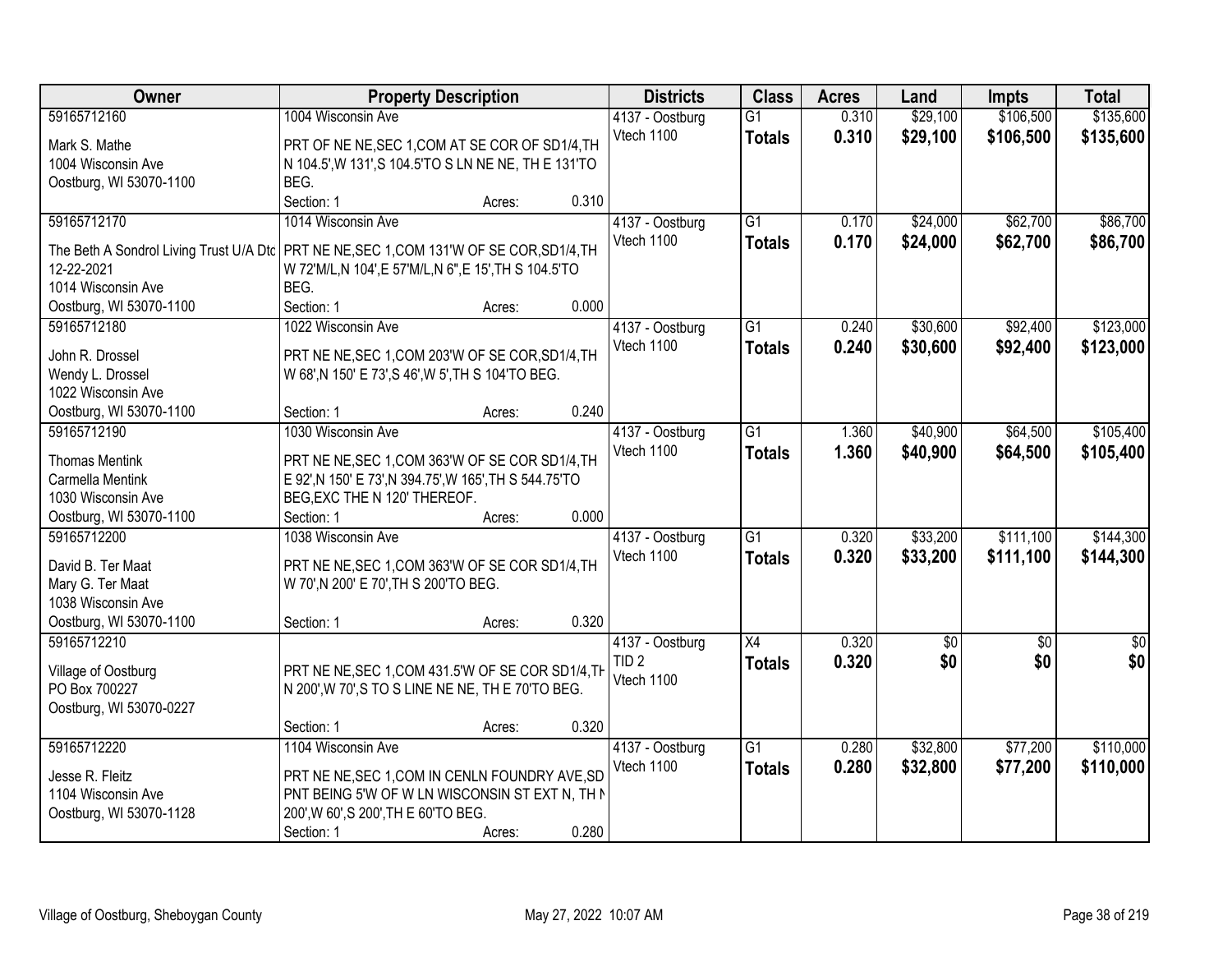| Owner                               | <b>Property Description</b>                            |        |       | <b>Districts</b> | <b>Class</b>    | <b>Acres</b> | Land            | Impts           | <b>Total</b> |
|-------------------------------------|--------------------------------------------------------|--------|-------|------------------|-----------------|--------------|-----------------|-----------------|--------------|
| 59165712230                         | 1122 Wisconsin Ave Unit 1                              |        |       | 4137 - Oostburg  | X4              | 0.350        | $\overline{60}$ | $\overline{50}$ | \$0          |
| Our Home Christian Ministries Inc   | LOT 1 CSM V7 P 120 - PRT NE NE, SEC 1, COM AT          |        |       | Vtech 1100       | <b>Totals</b>   | 0.350        | \$0             | \$0             | \$0          |
| 1145 Park Ave                       | E1/4 COR SD SEC, TH N0 DEG 20'13"E 1330.25', S89       |        |       |                  |                 |              |                 |                 |              |
| Oostburg, WI 53070-1163             | DEG 33'39"W 561.50', N0 DEG 20'13"E 11.70', TH N89     |        |       |                  |                 |              |                 |                 |              |
|                                     | Section: 1                                             | Acres: | 0.350 |                  |                 |              |                 |                 |              |
| 59165712231                         | 1114 Wisconsin Ave                                     |        |       | 4137 - Oostburg  | $\overline{G1}$ | 0.450        | \$34,500        | \$119,500       | \$154,000    |
|                                     |                                                        |        |       | Vtech 1100       | <b>Totals</b>   | 0.450        | \$34,500        | \$119,500       | \$154,000    |
| Mark H. Tegrotenhuis                | LOT 2 CSM V 7 P 120 - PRT NE NE, SEC 1, COM AT         |        |       |                  |                 |              |                 |                 |              |
| Pamela Tegrotenhuis                 | E1/4 COR SD SEC, TH N0 DEG 20'13"E 1330.25', S89       |        |       |                  |                 |              |                 |                 |              |
| 1114 Wisconsin Ave                  | DEG 33'39"W 561.50', TH N0 DEG 20'13"E 11.70'TO        |        |       |                  |                 |              |                 |                 |              |
| Oostburg, WI 53070-1128             | Section: 1                                             | Acres: | 0.450 |                  |                 |              |                 |                 |              |
| 59165712240                         | 1130 Wisconsin Ave                                     |        |       | 4137 - Oostburg  | $\overline{G1}$ | 0.370        | \$33,700        | \$67,000        | \$100,700    |
| David A. Hilbelink                  | PRT NE NE, SEC 1, COM 570'E OF SW COR SD1/4, TH        |        |       | Vtech 1100       | <b>Totals</b>   | 0.370        | \$33,700        | \$67,000        | \$100,700    |
| 1130 Wisconsin Ave                  | N 231.5', W 70', S 231.5'TO S LN NE NE, TH E 70'TO     |        |       |                  |                 |              |                 |                 |              |
| Oostburg, WI 53070-1128             | BEG.                                                   |        |       |                  |                 |              |                 |                 |              |
|                                     | Section: 1                                             | Acres: | 0.000 |                  |                 |              |                 |                 |              |
| 59165712250                         | 1138 Wisconsin Ave                                     |        |       | 4137 - Oostburg  | $\overline{G1}$ | 0.430        | \$34,300        | \$129,500       | \$163,800    |
|                                     |                                                        |        |       | Vtech 1100       | <b>Totals</b>   | 0.430        | \$34,300        | \$129,500       | \$163,800    |
| Jeffrey Stolper                     | PRT NE NE, SEC 1, COM 420'E OF SW COR SD1/4, TH        |        |       |                  |                 |              |                 |                 |              |
| 1138 Wisconsin Ave                  | E 80', N 231.5', W 80', TH S 231.5'TO BEG.             |        |       |                  |                 |              |                 |                 |              |
| Oostburg, WI 53070-1128             |                                                        |        |       |                  |                 |              |                 |                 |              |
|                                     | Section: 1                                             | Acres: | 0.000 |                  |                 |              |                 |                 |              |
| 59165712260                         | 1146 Wisconsin Ave                                     |        |       | 4137 - Oostburg  | $\overline{G1}$ | 0.690        | \$36,900        | \$137,700       | \$174,600    |
| Philip D. Ramaker                   | THE E 130' OF FOLL: COM 160' E OF SW COR NE            |        |       | Vtech 1100       | <b>Totals</b>   | 0.690        | \$36,900        | \$137,700       | \$174,600    |
| Joan M. Ramaker                     | NE, TH N231.5' E 260', S 231.5', TH W 260' TO BEG,     |        |       |                  |                 |              |                 |                 |              |
| 1146 Wisconsin Ave                  | BEING PRT NE NE, SEC 1.                                |        |       |                  |                 |              |                 |                 |              |
| Oostburg, WI 53070-1128             | Section: 1                                             | Acres: | 0.000 |                  |                 |              |                 |                 |              |
| 59165712270                         | 1150 Wisconsin Ave                                     |        |       | 4137 - Oostburg  | $\overline{G1}$ | 0.690        | \$36,900        | \$110,700       | \$147,600    |
|                                     |                                                        |        |       | Vtech 1100       | <b>Totals</b>   | 0.690        | \$36,900        | \$110,700       | \$147,600    |
| Anna Marie Parrish                  | PRT NE NE, SEC 1, COM 160'E OF SW COR SD1/4, TH        |        |       |                  |                 |              |                 |                 |              |
| 1158 Wisconsin Ave                  | N 231.5', E 260', S 231.5'TO S LINE NE NE, TH W 260'TO |        |       |                  |                 |              |                 |                 |              |
| Oostburg, WI 53070                  | BEG, EXC THE E 130'OF AFORE DESC.                      |        |       |                  |                 |              |                 |                 |              |
|                                     | Section: 1                                             | Acres: | 0.690 |                  |                 |              |                 |                 |              |
| 59165712277                         |                                                        |        |       | 4137 - Oostburg  |                 |              |                 |                 |              |
| Memorandum (Parkview Condominium    | PRT NW NE, SEC 1, COM S89 DEG 37'54"W 1327.98'&        |        |       | Vtech 1100       | <b>Totals</b>   |              |                 |                 |              |
| Attn: Parkview Condominium Phase II | NO DEG 21' 49"E 1363.61'FROM E1/4 COR, SD              |        |       |                  |                 |              |                 |                 |              |
| Na                                  | SEC, TH S89 DEG 33'39"W 30', N0 DEG 21'49"E 180', TH   |        |       |                  |                 |              |                 |                 |              |
| Na, WI 99999                        | Section: 1                                             | Acres: | 1.090 |                  |                 |              |                 |                 |              |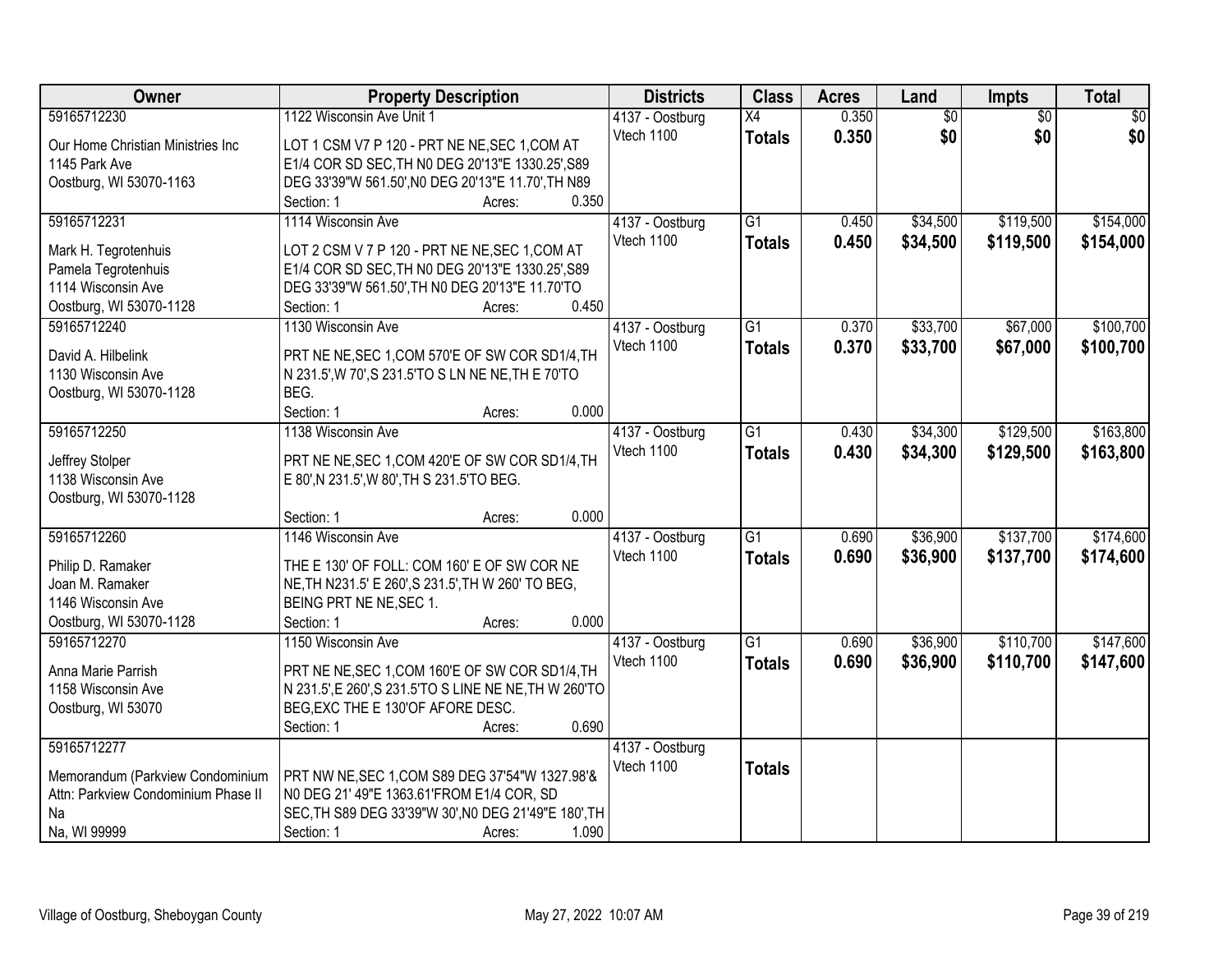| Owner                                     |                                                                                                   | <b>Property Description</b> |       | <b>Districts</b>              | <b>Class</b>    | <b>Acres</b> | Land            | Impts           | <b>Total</b> |
|-------------------------------------------|---------------------------------------------------------------------------------------------------|-----------------------------|-------|-------------------------------|-----------------|--------------|-----------------|-----------------|--------------|
| 59165712278                               |                                                                                                   |                             |       | 4137 - Oostburg               | X4              | 0.300        | $\overline{50}$ | $\overline{50}$ | \$0          |
| Village of Oostburg                       | PRT NE NE, SEC 1, TAKEN FOR N 12TH ST & WISC                                                      |                             |       | Vtech 1100                    | <b>Totals</b>   | 0.300        | \$0             | \$0             | \$0          |
| PO Box 700227                             | AVE AS REC IN V6 CSM P269 & V7 CSM P120.                                                          |                             |       |                               |                 |              |                 |                 |              |
| Oostburg, WI 53070-0227                   |                                                                                                   |                             |       |                               |                 |              |                 |                 |              |
|                                           | Section: 1                                                                                        | Acres:                      | 0.300 |                               |                 |              |                 |                 |              |
| 59165712279                               | 409 N 12th St                                                                                     |                             |       | 4137 - Oostburg               | $\overline{G1}$ | 0.290        | \$32,900        | \$144,100       | \$177,000    |
| James Vanstelle                           | LOT 1 CSM V 6 P 269-PRT NE NE, SEC 1, COM S0 DEG                                                  |                             |       | Vtech 1100                    | <b>Totals</b>   | 0.290        | \$32,900        | \$144,100       | \$177,000    |
| Theresa Vanstelle                         | 21'49"W 1097.11'& N89 DEG 33'39"E 34'FROM NW                                                      |                             |       |                               |                 |              |                 |                 |              |
| 409 N 12th St                             | COR SD1/4, TH N89 DEG 33'39"E 126', S0 DEG 21' 49"W                                               |                             |       |                               |                 |              |                 |                 |              |
| Oostburg, WI 53070-1114                   | Section: 1                                                                                        | Acres:                      | 0.290 |                               |                 |              |                 |                 |              |
| 59165712280                               | 1176 Wisconsin Ave                                                                                |                             |       | 4137 - Oostburg               | $\overline{G1}$ | 0.320        | \$33,200        | \$70,900        | \$104,100    |
|                                           |                                                                                                   |                             |       | Vtech 1100                    | <b>Totals</b>   | 0.320        | \$33,200        | \$70,900        | \$104,100    |
| Shelley A. Hofslund<br>1176 Wisconsin Ave | LOT 2 CSM V 6 P 269-PRT NE NE, SEC 1, COM S0 DEG<br>21'49"W 1097.11'FROM NW COR SD1/4, TH N89 DEG |                             |       |                               |                 |              |                 |                 |              |
| Oostburg, WI 53070-1128                   | 33'39"E 34', S0 DEG 21'49"W 100'TO THE PNT OF                                                     |                             |       |                               |                 |              |                 |                 |              |
|                                           | Section: 1                                                                                        | Acres:                      | 0.320 |                               |                 |              |                 |                 |              |
| 59165712282                               | <b>Wisconsin Ave</b>                                                                              |                             |       | 4137 - Oostburg               | X4              | 0.330        | $\sqrt[6]{3}$   | $\sqrt[6]{}$    | \$0          |
|                                           |                                                                                                   |                             |       | Vtech 1100                    | <b>Totals</b>   | 0.330        | \$0             | \$0             | \$0          |
| Village of Oostburg (Prop. 13th St.)      | PRT NW NE, SEC 1, COM AT SE COR SD1/4, TH N0                                                      |                             |       |                               |                 |              |                 |                 |              |
| PO Box 700227                             | DEG 28'12"W 35', W 412.5', S0 DEG 28'12"E 35', TH E                                               |                             |       |                               |                 |              |                 |                 |              |
| Oostburg, WI 53070-0227                   | 412.5'TO BEG.                                                                                     |                             | 0.330 |                               |                 |              |                 |                 |              |
| 59165712283                               | Section: 1                                                                                        | Acres:                      |       |                               | $\overline{X4}$ | 2.080        | $\overline{50}$ | $\overline{50}$ | \$0          |
|                                           |                                                                                                   |                             |       | 4137 - Oostburg<br>Vtech 1100 |                 | 2.080        | \$0             |                 |              |
| Village of Oostburg                       | PRT NW NE, SEC 1, REC CSM V 6 P 2 DEDICATED                                                       |                             |       |                               | <b>Totals</b>   |              |                 | \$0             | \$0          |
| PO Box 700227                             | FOR STREET.                                                                                       |                             |       |                               |                 |              |                 |                 |              |
| Oostburg, WI 53070-0227                   |                                                                                                   |                             |       |                               |                 |              |                 |                 |              |
|                                           | Section: 1                                                                                        | Acres:                      | 2.080 |                               |                 |              |                 |                 |              |
| 59165712284                               |                                                                                                   |                             |       | 4137 - Oostburg               |                 |              |                 |                 |              |
| Memorandum (Parkview Condominium          | PRT NW NE, SEC 1, CONT.0.90 AC IS NOW PLATTED                                                     |                             |       | Vtech 1100                    | <b>Totals</b>   |              |                 |                 |              |
| Attn: Parkview Condominium Phase II       | AS PARKVIEW CONDOMINIUM PHASE I & IS                                                              |                             |       |                               |                 |              |                 |                 |              |
| Na                                        | ASSESSED IN PLATTED AREA.                                                                         |                             |       |                               |                 |              |                 |                 |              |
| Na, WI 99999                              | Section: 1                                                                                        | Acres:                      | 0.900 |                               |                 |              |                 |                 |              |
| 59165712285                               |                                                                                                   |                             |       | 4137 - Oostburg               |                 |              |                 |                 |              |
| Memorandum                                | PRT NW NE, SEC 1, CONT 3.92 AC IS NOW PLATTED                                                     |                             |       | Vtech 1100                    | <b>Totals</b>   |              |                 |                 |              |
| Attn: Jp Condominium                      | AS PARKVIEW EST & IS ASSESSED IN PLATTED                                                          |                             |       |                               |                 |              |                 |                 |              |
| Na                                        | AREA.(V 6 P 2-LOTS 2 & 3)                                                                         |                             |       |                               |                 |              |                 |                 |              |
| Na, WI 99999                              | Section: 1                                                                                        | Acres:                      | 3.920 |                               |                 |              |                 |                 |              |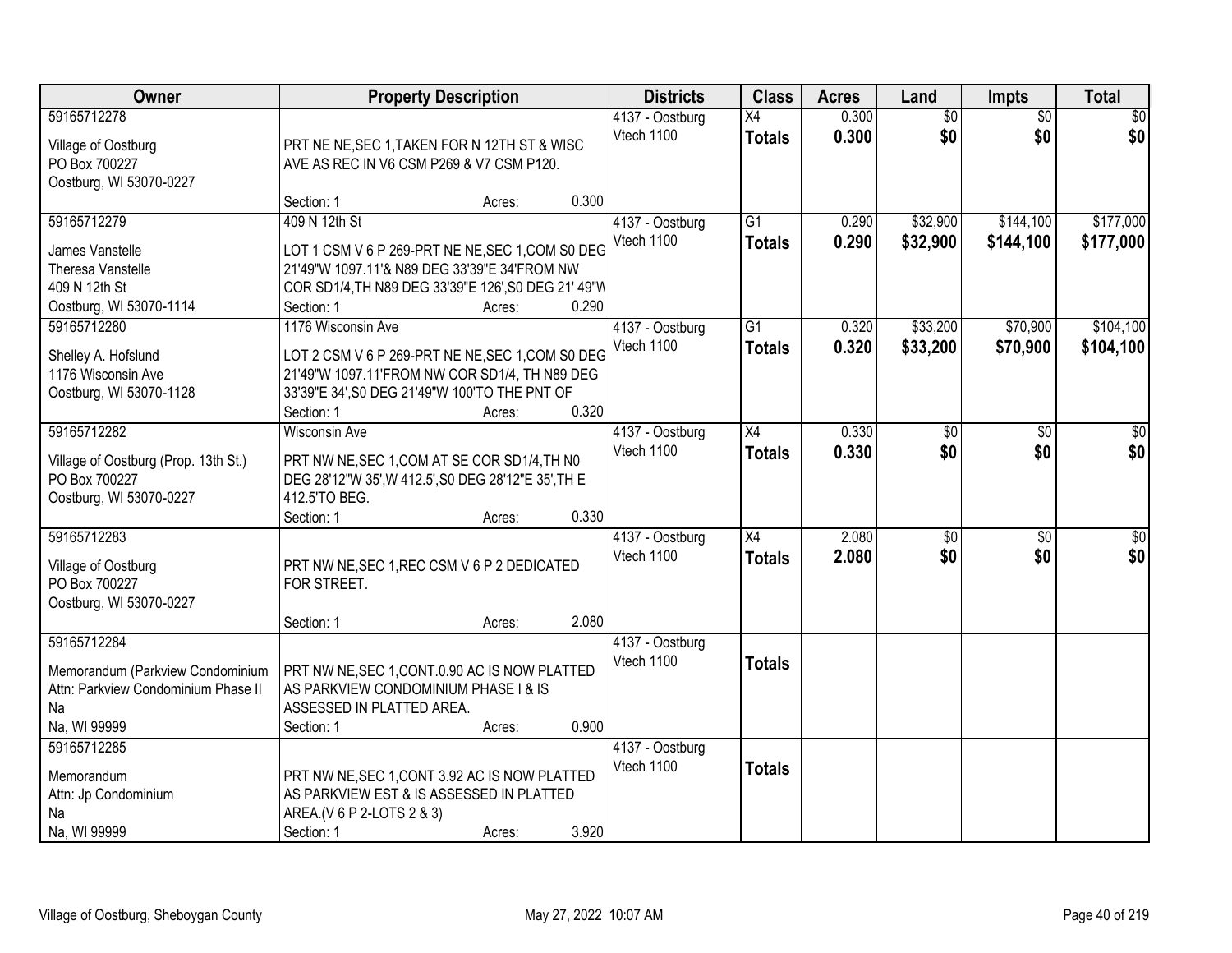| Owner                                | <b>Property Description</b>                       | <b>Districts</b> | <b>Class</b>    | <b>Acres</b> | Land        | <b>Impts</b>    | <b>Total</b>    |
|--------------------------------------|---------------------------------------------------|------------------|-----------------|--------------|-------------|-----------------|-----------------|
| 59165712286                          |                                                   | 4137 - Oostburg  |                 |              |             |                 |                 |
| Memorandum (Parkview Condominium     | PRT NW NE, SEC 1, CONT 0.68 AC IS NOW PLATTED     | Vtech 1100       | <b>Totals</b>   |              |             |                 |                 |
| Attn: Parkview Condominium Phase II  | AS PARKVIEW CONDOMINIUM PHASE II & IS             |                  |                 |              |             |                 |                 |
| Na                                   | ASSESSED IN PLATTED AREA.                         |                  |                 |              |             |                 |                 |
| Na, WI 99999                         | 0.680<br>Section: 1<br>Acres:                     |                  |                 |              |             |                 |                 |
| 59165712288                          | N 12th St                                         | 4137 - Oostburg  | $\overline{G1}$ | 0.200        | \$1,000     | \$0             | \$1,000         |
| Gordon J. Veldboom Jr                | PRT NW NE, SEC 1, COM AT NE COR LOT 1 CSM V 6 F   | Vtech 1100       | <b>Totals</b>   | 0.200        | \$1,000     | \$0             | \$1,000         |
| 110 S Business Park Dr               | 2, TH N89 DEG 33'39"E 30', N0 DEG 21' 49"E        |                  |                 |              |             |                 |                 |
| PO Box 700188                        | 288.65', S89 DEG 29'23"W 352.51', S0 DEG 21'49"W  |                  |                 |              |             |                 |                 |
| Oostburg, WI 53070-0188              | 0.200<br>Section: 1<br>Acres:                     |                  |                 |              |             |                 |                 |
| 59165712290                          | 1205 Wisconsin Ave                                | 4137 - Oostburg  | $\overline{G2}$ | 0.420        | \$34,100    | \$88,900        | \$123,000       |
|                                      |                                                   | Vtech 1100       | <b>Totals</b>   | 0.420        | \$34,100    | \$88,900        | \$123,000       |
| Eric J. Hartman                      | LOT 1, CSM V 8 P 265 - PRT SW NE, SEC 1, COM S89  |                  |                 |              |             |                 |                 |
| 21 S 9th St                          | DEG 37'54"W 1327.98'& N0 DEG 21'49"E              |                  |                 |              |             |                 |                 |
| Oostburg, WI 53070-1300              | 1220.61'FROM E1/4 COR SD SEC TH S89 DEG           |                  |                 |              |             |                 |                 |
|                                      | 0.420<br>Section: 1<br>Acres:                     |                  |                 |              |             |                 |                 |
| 59165712292                          | 1414 Field Tree Ln                                | 4137 - Oostburg  | $\overline{G1}$ | 0.320        | \$33,200    | \$141,700       | \$174,900       |
| Mark D. Vis                          | LOT 1 CSM V 7 P 341 - PRT NW NE, SEC 1, COM AT    | Vtech 1100       | <b>Totals</b>   | 0.320        | \$33,200    | \$141,700       | \$174,900       |
| Jessica L. Vis                       | NW COR CSM V 6 P 2, TH N0 DEG 21'49"E 155', N89   |                  |                 |              |             |                 |                 |
| 1414 Field Tree Ln                   | DEG 33'39"E 90', S0 DEG 21'49"W 155', TH S89 DEG  |                  |                 |              |             |                 |                 |
| Oostburg, WI 53070-1137              | 0.320<br>Section: 1<br>Acres:                     |                  |                 |              |             |                 |                 |
| 59165712293                          | 1412 Field Tree Ln                                | 4137 - Oostburg  | $\overline{G1}$ | 0.320        | \$33,200    | \$116,300       | \$149,500       |
| Manasi S. Waranka                    | LOT 2 CSM V 7 P 341 - PRT NW NE, SEC 1, COM N89   | Vtech 1100       | <b>Totals</b>   | 0.320        | \$33,200    | \$116,300       | \$149,500       |
| Andrew J. Waranka                    | DEG 33'39"E 90'FROM NW COR CSM V 6 P 2, TH N0     |                  |                 |              |             |                 |                 |
| 1412 Field Tree Ln                   | DEG 21'49"E 155', N89 DEG 33'39"E 90', S0 DEG 21' |                  |                 |              |             |                 |                 |
| Oostburg, WI 53070-1137              | 0.320<br>Section: 1<br>Acres:                     |                  |                 |              |             |                 |                 |
| 59165712294                          | 1410 Field Tree Ln                                | 4137 - Oostburg  | $\overline{G1}$ | 0.320        | \$33,200    | \$117,100       | \$150,300       |
|                                      |                                                   | Vtech 1100       | <b>Totals</b>   | 0.320        | \$33,200    | \$117,100       | \$150,300       |
| Toby O. Thomack                      | LOT 3 CSM V 7 P 341 - PRT NW NE, SEC 1, COM N89   |                  |                 |              |             |                 |                 |
| Joanna K. Thomack                    | DEG 33'39"E 180'FROM NW COR CSM V 6 P 2, TH N0    |                  |                 |              |             |                 |                 |
| 1410 Field Tree Ln                   | DEG 21'49"E 155', N89 DEG 33'39"E 90', S0 DEG 21' |                  |                 |              |             |                 |                 |
| Oostburg, WI 53070-1137              | Section: 1<br>0.320<br>Acres:                     |                  |                 |              |             |                 |                 |
| 59165712296                          |                                                   | 4137 - Oostburg  | $\overline{X4}$ | 0.710        | $\sqrt{$0}$ | $\overline{50}$ | $\overline{50}$ |
| Village of Oostburg (Prop. 13th St.) | PRT NW NE, SEC 1, REC CSM V 7 P 341 DEDICATED     | Vtech 1100       | <b>Totals</b>   | 0.710        | \$0         | \$0             | \$0             |
| PO Box 700227                        | FOR STREET.                                       |                  |                 |              |             |                 |                 |
| Oostburg, WI 53070-0227              |                                                   |                  |                 |              |             |                 |                 |
|                                      | 0.710<br>Section: 1<br>Acres:                     |                  |                 |              |             |                 |                 |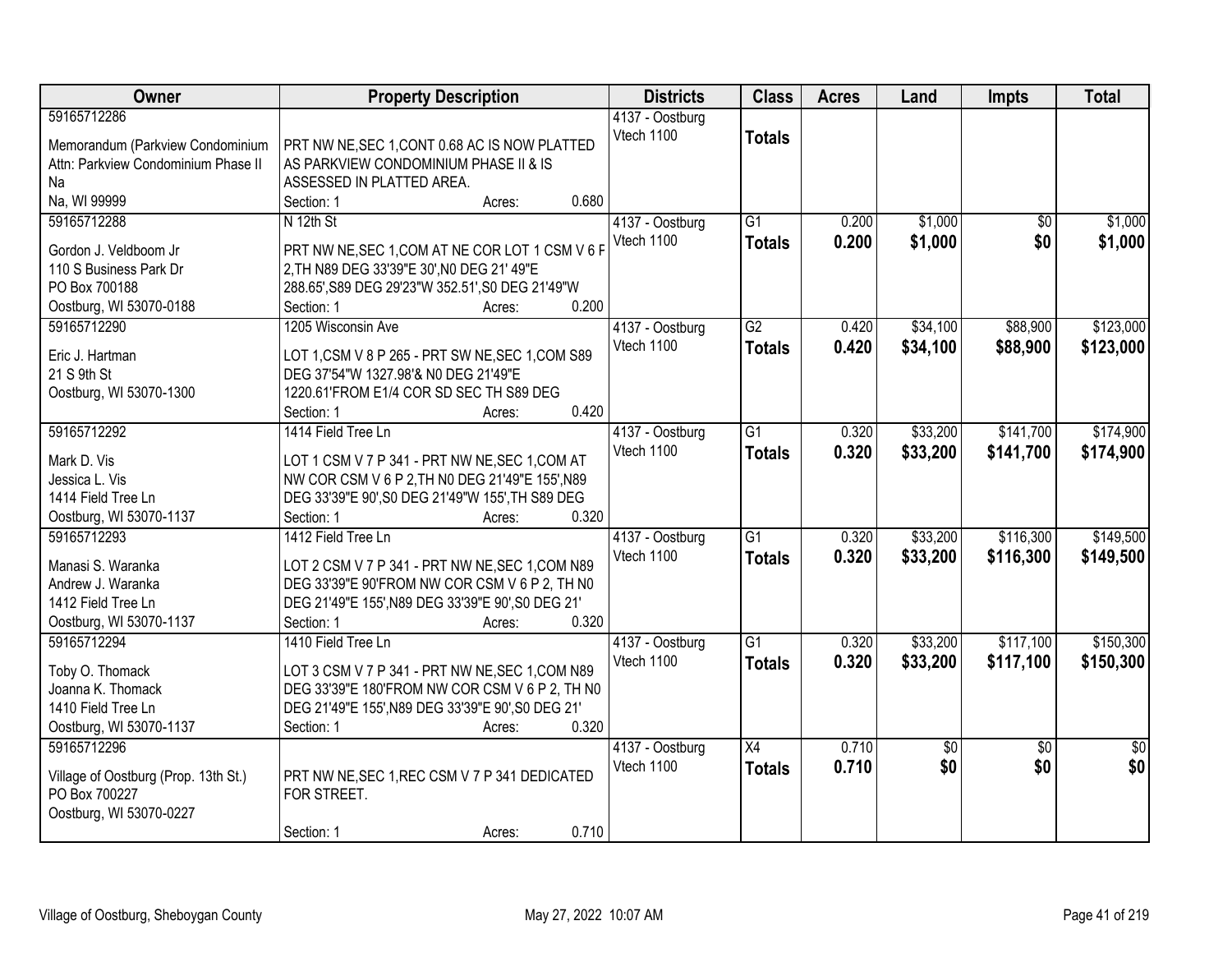| Owner                                | <b>Property Description</b>                          | <b>Districts</b> | <b>Class</b>  | <b>Acres</b> | Land            | <b>Impts</b>    | <b>Total</b> |
|--------------------------------------|------------------------------------------------------|------------------|---------------|--------------|-----------------|-----------------|--------------|
| 59165712297                          |                                                      | 4137 - Oostburg  |               |              |                 |                 |              |
| Memorandum                           | PRT NW NE, SEC 1, COM S89 DEG 33'39"W                | Vtech 1100       | <b>Totals</b> |              |                 |                 |              |
| c/o Crestview I. Condo-Phase         | 161.25'FROM NE COR LOT 1,CSM V 6 P 2, TH NO DEG      |                  |               |              |                 |                 |              |
| Na                                   | 21'49"E 288.41', S89 DEG 29' 23"W 161.25', S0 DEG    |                  |               |              |                 |                 |              |
| Na, WI 99999                         | 1.070<br>Section: 1<br>Acres:                        |                  |               |              |                 |                 |              |
| 59165712299                          | <b>Wisconsin Ave</b>                                 | 4137 - Oostburg  | X4            | 0.230        | $\overline{50}$ | $\overline{50}$ | $\sqrt{50}$  |
|                                      |                                                      | Vtech 1100       |               | 0.230        | \$0             | \$0             | \$0          |
| Village of Oostburg                  | VOL 8 CSM P 265 - PRT SW NE, SEC 1, COM S89 DEG      |                  | <b>Totals</b> |              |                 |                 |              |
| PO Box 700227                        | 37'54"W 1327.98'& N0 DEG 21'49"E 1220.61'FROM E1/4   |                  |               |              |                 |                 |              |
| Oostburg, WI 53070-0227              | COR SD SEC TH CONT N0 DEG 21'49"E 108', S89          |                  |               |              |                 |                 |              |
|                                      | 0.230<br>Section: 1<br>Acres:                        |                  |               |              |                 |                 |              |
| 59165712300                          |                                                      | 4137 - Oostburg  | X4            | 0.150        | \$0             | \$0             | \$0          |
|                                      |                                                      | Vtech 1100       | <b>Totals</b> | 0.150        | \$0             | \$0             | \$0          |
| Village of Oostburg (Prop. 13th St.) | PRT SW NE, SEC 1, COM 412.5'W OF NE COR              |                  |               |              |                 |                 |              |
| PO Box 700227                        | SD1/4, TH S0 DEG 26'48"W 108', E 60', N0 DEG 26'48"E |                  |               |              |                 |                 |              |
| Oostburg, WI 53070-0227              | 108'TO N LINE SW NE, TH W 60'TO BEG.<br>0.150        |                  |               |              |                 |                 |              |
|                                      | Section: 1<br>Acres:                                 |                  |               |              |                 |                 |              |
| 59165712301                          |                                                      | 4137 - Oostburg  |               |              |                 |                 |              |
| Memorandum                           | PRT SW NE, SEC 1, CONT 0.22 AC IS NOW PLATTED        | Vtech 1100       | <b>Totals</b> |              |                 |                 |              |
| Attn: Jp Condominium                 | AS ECONDO- MNINIUMS TWO,& IS ASSESSED IN             |                  |               |              |                 |                 |              |
| Na                                   | THE PLATTED AREA.                                    |                  |               |              |                 |                 |              |
| Na, WI 99999                         | 0.220<br>Section: 1<br>Acres:                        |                  |               |              |                 |                 |              |
| 59165712302                          |                                                      | 4137 - Oostburg  |               |              |                 |                 |              |
|                                      |                                                      | Vtech 1100       | <b>Totals</b> |              |                 |                 |              |
| Memorandum (Crestvie Condo           | PRT NW NE, SEC 1, CONT 1.07 AC M/L, IS NOW           |                  |               |              |                 |                 |              |
| Attn: Crestview Condo Phase II       | PLATTED AS CRESTVIEW CONDO PHASE II,& IS             |                  |               |              |                 |                 |              |
| Na                                   | ASSESSED IN THE PLATTED AREA.                        |                  |               |              |                 |                 |              |
| Na, WI 99999                         | 1.070<br>Section: 1<br>Acres:                        |                  |               |              |                 |                 |              |
| 59165712303                          |                                                      | 4137 - Oostburg  |               |              |                 |                 |              |
| Memorandum First Addn to Parkview    | PRT NW NE, SEC 1, CONT. 2.23 AC M/L, IS NOW          | Vtech 1100       | <b>Totals</b> |              |                 |                 |              |
| Estates                              | PLATTED AS FIRST ADDITION TO PARKVIEW                |                  |               |              |                 |                 |              |
| Na                                   | ESTATES, & IS ASSESSED IN THE PLATTED AREA.          |                  |               |              |                 |                 |              |
| Na, WI 99999                         | 2.230<br>Section: 1<br>Acres:                        |                  |               |              |                 |                 |              |
| 59165712304                          |                                                      | 4137 - Oostburg  |               |              |                 |                 |              |
|                                      |                                                      | Vtech 1100       | <b>Totals</b> |              |                 |                 |              |
| Memorandum-Dutch Cou Condominium     | PRT NW NE, SEC 4, CONT 1.83 AC M/L, IS NOW           |                  |               |              |                 |                 |              |
| Na                                   | PLATTED AS PART OF DUTCH COURT CONDO,& IS            |                  |               |              |                 |                 |              |
| Na, WI 99999                         | ASSESSED IN THE PLATTED AREA                         |                  |               |              |                 |                 |              |
|                                      | 1.830<br>Section: 1<br>Acres:                        |                  |               |              |                 |                 |              |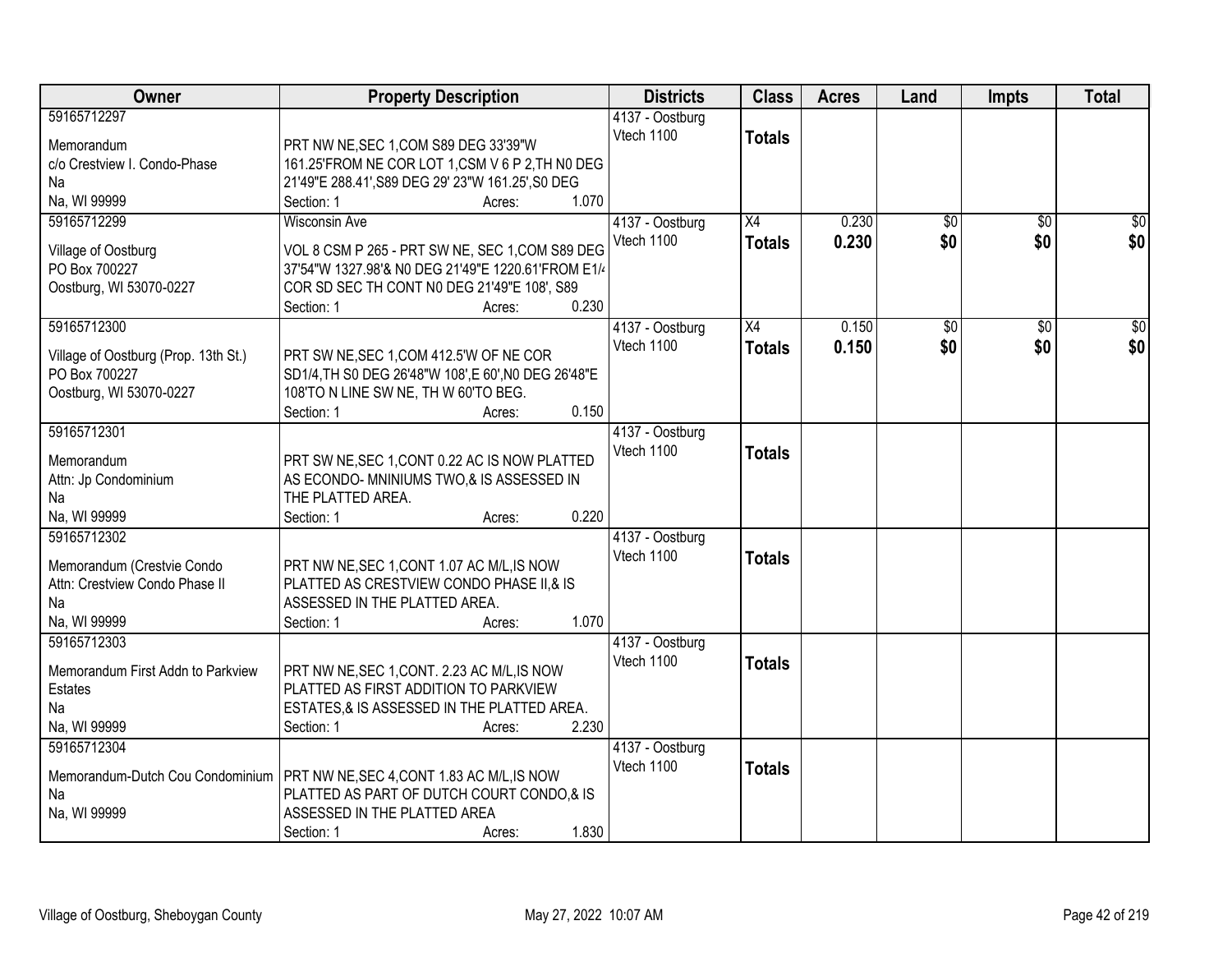| Owner                                  |                                           | <b>Property Description</b>                        |       | <b>Districts</b>              | <b>Class</b>    | <b>Acres</b> | Land            | Impts           | <b>Total</b> |
|----------------------------------------|-------------------------------------------|----------------------------------------------------|-------|-------------------------------|-----------------|--------------|-----------------|-----------------|--------------|
| 59165712306                            | 13th St                                   |                                                    |       | 4137 - Oostburg               | X4              | 0.060        | $\overline{60}$ | $\overline{50}$ | \$0          |
| Village of Oostburg                    |                                           | THAT PRT OF NW NE, SEC 1, DEDICATED FOR ROAD       |       | Vtech 1100                    | <b>Totals</b>   | 0.060        | \$0             | \$0             | \$0          |
| PO Box 700227                          | BY CSM V20 P 96-97,#1715133.              |                                                    |       |                               |                 |              |                 |                 |              |
| Oostburg, WI 53070-0227                |                                           |                                                    |       |                               |                 |              |                 |                 |              |
|                                        | Section: 1                                | Acres:                                             | 0.060 |                               |                 |              |                 |                 |              |
| 59165712307                            | N/a                                       |                                                    |       | 4137 - Oostburg               |                 |              |                 |                 |              |
| Memorandum                             |                                           | LOT 1 CSM V20 P 96-97,#1715133 - PRT NW NE, SEC    |       | Vtech 1100                    | <b>Totals</b>   |              |                 |                 |              |
| Attn: Jp Condominium                   |                                           | 1 HAS BEEN PLATTED AS SCHREURS FARMS               |       |                               |                 |              |                 |                 |              |
| Na                                     |                                           | CONDOMINIUM & IS ASSESSED IN THE PLATTED           |       |                               |                 |              |                 |                 |              |
| Na, WI 99999                           | Section: 1                                | Acres:                                             | 0.400 |                               |                 |              |                 |                 |              |
| 59165712308                            | 720 N 12th St                             |                                                    |       | 4137 - Oostburg               | G1              | 1.570        | \$36,000        | \$266,100       | \$302,100    |
|                                        |                                           |                                                    |       | Vtech 1100                    | <b>Totals</b>   | 1.570        | \$36,000        | \$266,100       | \$302,100    |
| Jacob D. Ratajczak                     |                                           | LOT 1 CSM V13 P 81 - PRT NW NE, SEC 1, EXC HWY     |       |                               |                 |              |                 |                 |              |
| Kate M. Ratajczak                      | CONV IN #1818739                          |                                                    |       |                               |                 |              |                 |                 |              |
| 720 N 12th St                          |                                           |                                                    | 1.570 |                               |                 |              |                 |                 |              |
| Oostburg, WI 53070-1124<br>59165712310 | Section: 1                                | Acres:                                             |       |                               |                 |              |                 |                 |              |
|                                        | N 14th St                                 |                                                    |       | 4137 - Oostburg<br>Vtech 1100 | G1              | 0.010        | \$100           | \$0             | \$100        |
| Carl J. Claerbout                      | PRT SW NE, SEC 1, COM S89 DEG 37'54"W     |                                                    |       |                               | <b>Totals</b>   | 0.010        | \$100           | \$0             | \$100        |
| 605 S 6th St                           |                                           | 1327.98'FROM E1/4 COR SD SEC, N0 DEG 21'49"E       |       |                               |                 |              |                 |                 |              |
| Cedar Grove, WI 53013-1687             |                                           | 1064.61', S89 DEG 33'39"W 215'TO PNT OF BEG, TH NO |       |                               |                 |              |                 |                 |              |
|                                        | Section: 1                                | Acres:                                             | 0.010 |                               |                 |              |                 |                 |              |
| 59165712311                            | 314 N 12th St                             |                                                    |       | 4137 - Oostburg               | $\overline{G1}$ | 0.410        | \$34,100        | \$94,900        | \$129,000    |
| Jon M. Burns                           |                                           | PRT SW NE, SEC 1, COM S89 DEG 37'54"W 1327.98'&    |       | Vtech 1100                    | <b>Totals</b>   | 0.410        | \$34,100        | \$94,900        | \$129,000    |
| Kelli J. Burns                         | N0 DEG 21' 49"E 1130.61'FROM E1/4 COR, SD |                                                    |       |                               |                 |              |                 |                 |              |
| 314 N 12th St                          |                                           | SEC, TH S89 DEG 33'39"W 215', N0 DEG 21'49"E       |       |                               |                 |              |                 |                 |              |
| Oostburg, WI 53070-1112                | Section: 1                                | Acres:                                             | 0.410 |                               |                 |              |                 |                 |              |
| 59165712312                            | 310 N 12th St                             |                                                    |       | 4137 - Oostburg               | $\overline{G1}$ | 0.310        | \$33,100        | \$123,400       | \$156,500    |
|                                        |                                           |                                                    |       | Vtech 1100                    | <b>Totals</b>   | 0.310        | \$33,100        | \$123,400       | \$156,500    |
| Mason Ksioszk                          |                                           | PRT SW NE, SEC 1, COM S89 DEG 37'54"W 1327.98'&    |       |                               |                 |              |                 |                 |              |
| 310 N 12th St                          | N0 DEG 21' 49"E 1064.61'FROM E1/4 COR, SD |                                                    |       |                               |                 |              |                 |                 |              |
| Oostburg, WI 53070-1112                |                                           | SEC, TH S89 DEG 33'39"W 215', NO DEG 21'49"E       |       |                               |                 |              |                 |                 |              |
|                                        | Section: 1                                | Acres:                                             | 0.310 |                               |                 |              |                 |                 |              |
| 59165712313                            | 1307 Wisconsin Ave                        |                                                    |       | 4137 - Oostburg               | $\overline{G1}$ | 0.280        | \$32,800        | \$146,700       | \$179,500    |
| Terri L. Mentink                       |                                           | LOT 1 CSM V6 P 228 - PRT SW NE, SEC 1, COM S89     |       | Vtech 1100                    | <b>Totals</b>   | 0.280        | \$32,800        | \$146,700       | \$179,500    |
| Tedd R. Mentink                        | DEG 37'54"W 1327.98'& N0 DEG 21'49"E      |                                                    |       |                               |                 |              |                 |                 |              |
| 1307 Wisconsin Ave                     |                                           | 1328.61'FROM E1/4 COR, SD SEC TH S89 DEG           |       |                               |                 |              |                 |                 |              |
| Oostburg, WI 53070-1106                | Section: 1                                | Acres:                                             | 0.280 |                               |                 |              |                 |                 |              |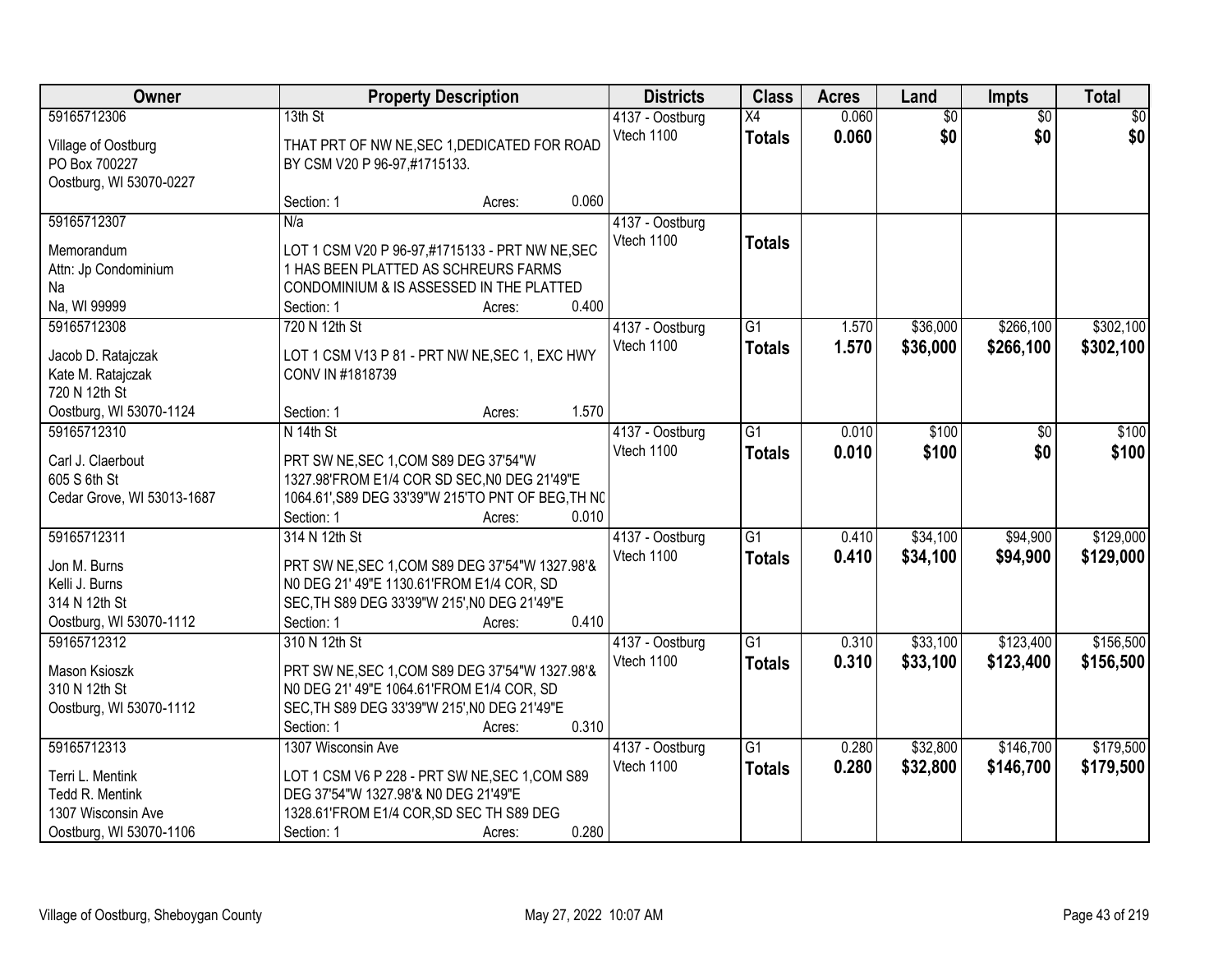| Owner                                | <b>Property Description</b>                          | <b>Districts</b> | <b>Class</b>    | <b>Acres</b> | Land     | <b>Impts</b>    | <b>Total</b> |
|--------------------------------------|------------------------------------------------------|------------------|-----------------|--------------|----------|-----------------|--------------|
| 59165712314                          | 1305 Wisconsin Ave                                   | 4137 - Oostburg  | $\overline{G1}$ | 0.280        | \$32,800 | \$104,300       | \$137,100    |
| Travis S. Soerens                    | PRT SW NE, SEC 1, COM S89 DEG 37'54"W 1327.98'&      | Vtech 1100       | <b>Totals</b>   | 0.280        | \$32,800 | \$104,300       | \$137,100    |
| Kelly L. Soerens                     | N0 DEG 21' 49"E 1328.61'FROM E1/4 COR, SD            |                  |                 |              |          |                 |              |
| 1305 Wisconsin Ave                   | SEC, TH S89 DEG 33'39"W 412.50'& S0 DEG 21'49"W      |                  |                 |              |          |                 |              |
| Oostburg, WI 53070-1106              | 0.280<br>Section: 1<br>Acres:                        |                  |                 |              |          |                 |              |
| 59165712315                          | <b>Wisconsin Ave</b>                                 | 4137 - Oostburg  | $\overline{X4}$ | 0.140        | \$0      | $\overline{50}$ | \$0          |
|                                      |                                                      | Vtech 1100       | <b>Totals</b>   | 0.140        | \$0      | \$0             | \$0          |
| Village of Oostburg (Prop. 13th St.) | PRT SW NE, SEC 1, CONTAINING 0.14 AC DEDICATED       |                  |                 |              |          |                 |              |
| PO Box 700227                        | AS WISC, AVE, AS REC CSM V 6 P 228.                  |                  |                 |              |          |                 |              |
| Oostburg, WI 53070-0227              |                                                      |                  |                 |              |          |                 |              |
|                                      | 0.140<br>Section: 1<br>Acres:                        |                  |                 |              |          |                 |              |
| 59165712316                          | 313 N 14th St                                        | 4137 - Oostburg  | $\overline{G1}$ | 0.810        | \$38,100 | \$189,300       | \$227,400    |
| Donald H. Schultz et al              | LOT 1 CSM V13 P 165 - PRT SW NE, SEC 1, COM N89      | Vtech 1100       | <b>Totals</b>   | 0.810        | \$38,100 | \$189,300       | \$227,400    |
| 313 N 14th St                        | DEG 33'54"E 662.66'& N0 DEG 22'37"E 1063.76'FROM     |                  |                 |              |          |                 |              |
| Oostburg, WI 53070-1186              | CEN SD SEC, TH N89 DEG 33'39"E 251.27', N0 DEG       |                  |                 |              |          |                 |              |
|                                      | Section: 1<br>0.810<br>Acres:                        |                  |                 |              |          |                 |              |
| 59165712317                          | N 13th St                                            | 4137 - Oostburg  | $\overline{G1}$ | 0.710        | \$29,700 | \$0             | \$29,700     |
|                                      |                                                      | Vtech 1100       | <b>Totals</b>   | 0.710        | \$29,700 | \$0             | \$29,700     |
| Gordon J Veldboom Jr & Helen J       | LOT 2 CSM V13 P 165 - PRT SW NE, SEC 1, COM N89      |                  |                 |              |          |                 |              |
| Veldboom Jrt of 2017                 | DEG 33'54"E 662.66', NO DEG 22'37"E 1063.76'& N89    |                  |                 |              |          |                 |              |
| 719 S 9th PI                         | DEG 33'39"E 251.27'FROM CEN SD SEC, TH CONT          |                  |                 |              |          |                 |              |
| Oostburg, WI 53070-1372              | 0.710<br>Section: 1<br>Acres:                        |                  |                 |              |          |                 |              |
| 59165712318                          | 610 N 12th St                                        | 4137 - Oostburg  | $\overline{G1}$ | 0.998        | \$50,000 | \$125,400       | \$175,400    |
| <b>Charlene Schreurs</b>             | PRT NWNE SEC 1, T13N, R22E; COM 528'S OF NE          | Vtech 1100       | <b>Totals</b>   | 0.998        | \$50,000 | \$125,400       | \$175,400    |
| 610 N 12th St                        | COR SD1/4; TH W 375.52'; TH N 116'; TH E 375.52'; TH |                  |                 |              |          |                 |              |
| Oostburg, WI 53070-1111              | S 116'TO BEG.                                        |                  |                 |              |          |                 |              |
|                                      | Section: 1<br>0.998<br>Acres:                        |                  |                 |              |          |                 |              |
| 59165712319                          | $N$ 12th St                                          | 4137 - Oostburg  | $\overline{G1}$ | 0.541        | \$30,000 | $\overline{50}$ | \$30,000     |
|                                      |                                                      | Vtech 1100       | <b>Totals</b>   | 0.541        | \$30,000 | \$0             | \$30,000     |
| <b>Charlene Schreurs</b>             | PRT NW NE, SEC 1, COM 528'S OF NE COR SD1/4, TH      |                  |                 |              |          |                 |              |
| 610 N 12th St                        | S 116', W 375.52', N 116', TH E 375.52' TO BEG, EXC  |                  |                 |              |          |                 |              |
| Oostburg, WI 53070-1111              | THAT PRT ANNEXED TO THE VILLAGE OF                   |                  |                 |              |          |                 |              |
|                                      | 0.541<br>Section: 1<br>Acres:                        |                  |                 |              |          |                 |              |
| 59165712321                          | 302 N 12th St                                        | 4137 - Oostburg  | $\overline{G1}$ | 0.440        | \$34,400 | \$100,100       | \$134,500    |
| Timothy P. Voskuil                   | LOT 1 CSM V19 P 164-65 #1677242 - PRT SW NE,         | Vtech 1100       | <b>Totals</b>   | 0.440        | \$34,400 | \$100,100       | \$134,500    |
| Tammy L. Voskuil                     | <b>SEC 1.</b>                                        |                  |                 |              |          |                 |              |
| 302 N 12th St                        |                                                      |                  |                 |              |          |                 |              |
| Oostburg, WI 53070-1112              | 0.440<br>Section: 1<br>Acres:                        |                  |                 |              |          |                 |              |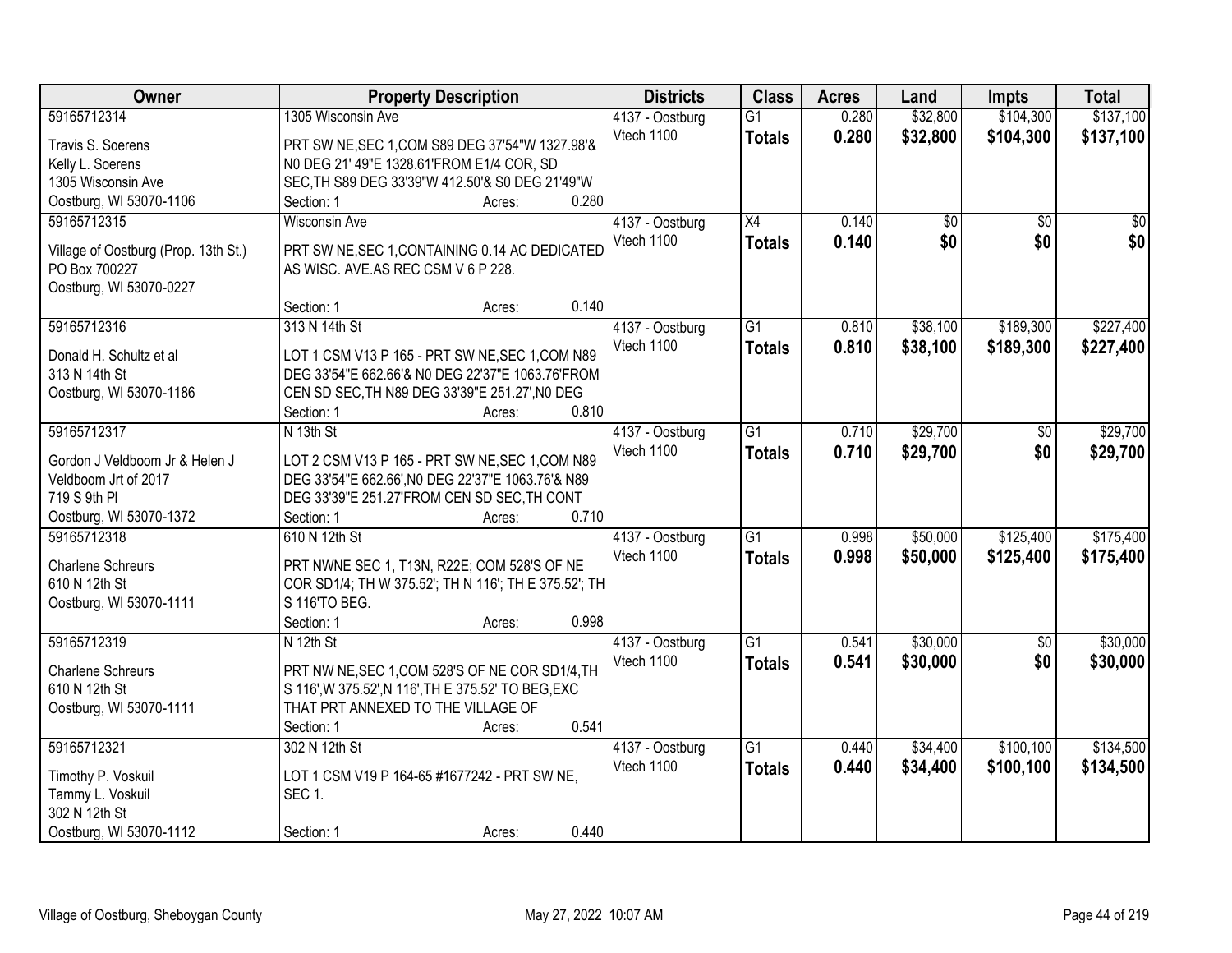| Owner                                    | <b>Property Description</b>                                                                 | <b>Districts</b>              | <b>Class</b>    | <b>Acres</b> | Land     | <b>Impts</b>    | <b>Total</b>    |
|------------------------------------------|---------------------------------------------------------------------------------------------|-------------------------------|-----------------|--------------|----------|-----------------|-----------------|
| 59165712322                              | 303 N 14th St                                                                               | 4137 - Oostburg               | $\overline{G1}$ | 1.070        | \$42,200 | \$226,700       | \$268,900       |
| Earl J. Voskuil                          | LOT 2 CSM V19 P 164-65 #1677242 - PRT SW NE,                                                | Vtech 1100                    | <b>Totals</b>   | 1.070        | \$42,200 | \$226,700       | \$268,900       |
| Marilyn A. Voskuil                       | <b>SEC 1.</b>                                                                               |                               |                 |              |          |                 |                 |
| 303 N 14th St                            |                                                                                             |                               |                 |              |          |                 |                 |
| Oostburg, WI 53070-1186                  | 1.070<br>Section: 1<br>Acres:                                                               |                               |                 |              |          |                 |                 |
| 59165712330                              | 220 N 12th St                                                                               | 4137 - Oostburg               | $\overline{G1}$ | 0.780        | \$35,900 | \$115,300       | \$151,200       |
| Renee C. Hilbelink                       | PRT SW NE, SEC 1, COM 363'S OF NE COR SD1/4, TH                                             | Vtech 1100                    | <b>Totals</b>   | 0.780        | \$35,900 | \$115,300       | \$151,200       |
| 220 N 12th St                            | S 82.5', W 660', N 82.5', TH E 660'TO BEG EXC COM S89                                       |                               |                 |              |          |                 |                 |
| Oostburg, WI 53070-1110                  | DEG 37'54"W 1991.97'& N0 DEG 22'37"E 882.29'FROM                                            |                               |                 |              |          |                 |                 |
|                                          | 0.780<br>Section: 1<br>Acres:                                                               |                               |                 |              |          |                 |                 |
| 59165712331                              | 219 N 14th St                                                                               | 4137 - Oostburg               | G1              | 0.470        | \$34,700 | \$155,000       | \$189,700       |
|                                          |                                                                                             | Vtech 1100                    | <b>Totals</b>   | 0.470        | \$34,700 | \$155,000       | \$189,700       |
| Jeremy A. Gruenke<br>Charissa S. Gruenke | LOT 1, CSM V 10 P 110 - PRT SW NE, SEC 1, COM S89<br>DEG 37' 54"W 1991.97'& N0 DEG 22' 37"E |                               |                 |              |          |                 |                 |
| 219 N 14th St                            | 882.29'FROM E1/4 COR SD SEC, TH N89 DEG 33'39"E                                             |                               |                 |              |          |                 |                 |
| Oostburg, WI 53070-1152                  | 0.470<br>Section: 1<br>Acres:                                                               |                               |                 |              |          |                 |                 |
| 59165712332                              | $14th$ St                                                                                   | 4137 - Oostburg               | X4              | 0.010        | \$0      | \$0             | \$0             |
|                                          |                                                                                             | Vtech 1100                    | <b>Totals</b>   | 0.010        | \$0      | \$0             | \$0             |
| Village of Oostburg                      | PRT SW NE, SEC 1, SHOWN AS DEDICATED TO THE                                                 |                               |                 |              |          |                 |                 |
| PO Box 700227                            | PUBLIC BY CSM V 10 P 110.                                                                   |                               |                 |              |          |                 |                 |
| Oostburg, WI 53070-0227                  | 0.010                                                                                       |                               |                 |              |          |                 |                 |
| 59165712340                              | Section: 1<br>Acres:<br>212 N 12th St                                                       |                               | $\overline{G1}$ | 0.960        | \$39,600 | \$111,700       | \$151,300       |
|                                          |                                                                                             | 4137 - Oostburg<br>Vtech 1100 |                 | 0.960        | \$39,600 | \$111,700       |                 |
| William J. Brusse                        | PRT SW NE, SEC 1, COM 445.5'S OF NE COR, SD                                                 |                               | <b>Totals</b>   |              |          |                 | \$151,300       |
| Frances M. Brusse                        | 1/4, TH S 79.5', W 660', N 79.5', TH E 660'TO BEG, EXC                                      |                               |                 |              |          |                 |                 |
| 212 N 12th St                            | COM S89 DEG 37'54"W 1991.97'& N0 DEG 22'37"E                                                |                               |                 |              |          |                 |                 |
| Oostburg, WI 53070-1110                  | 0.960<br>Section: 1<br>Acres:                                                               |                               |                 |              |          |                 |                 |
| 59165712341                              | 213 N 14th St                                                                               | 4137 - Oostburg               | $\overline{G1}$ | 0.230        | \$31,500 | \$100,000       | \$131,500       |
| Arin M. Demaster                         | LOT 1, CSM V 10 P 309 - PRT SW NE, SEC 1, COM S89                                           | Vtech 1100                    | <b>Totals</b>   | 0.230        | \$31,500 | \$100,000       | \$131,500       |
| 213 N 14th St                            | DEG 37' 54"W 1991.97'FROM E1/4 COR SD SEC, TH N(                                            |                               |                 |              |          |                 |                 |
| Oostburg, WI 53070-1152                  | DEG 22'37"E 802.79'& N89 DEG 33'39"E 3.81'TO PNT                                            |                               |                 |              |          |                 |                 |
|                                          | 0.230<br>Section: 1<br>Acres:                                                               |                               |                 |              |          |                 |                 |
| 59165712342                              |                                                                                             | 4137 - Oostburg               | $\overline{X4}$ | 0.010        | \$0      | $\overline{50}$ | $\overline{50}$ |
| Village of Oostburg                      | PRT SW NE, SEC 1, SHOWN AS DEDICATED TO THE                                                 | Vtech 1100                    | <b>Totals</b>   | 0.010        | \$0      | \$0             | \$0             |
| PO Box 700227                            | PUBLIC BY CSM V 10 P 309.                                                                   |                               |                 |              |          |                 |                 |
| Oostburg, WI 53070-0227                  |                                                                                             |                               |                 |              |          |                 |                 |
|                                          | 0.010<br>Section: 1<br>Acres:                                                               |                               |                 |              |          |                 |                 |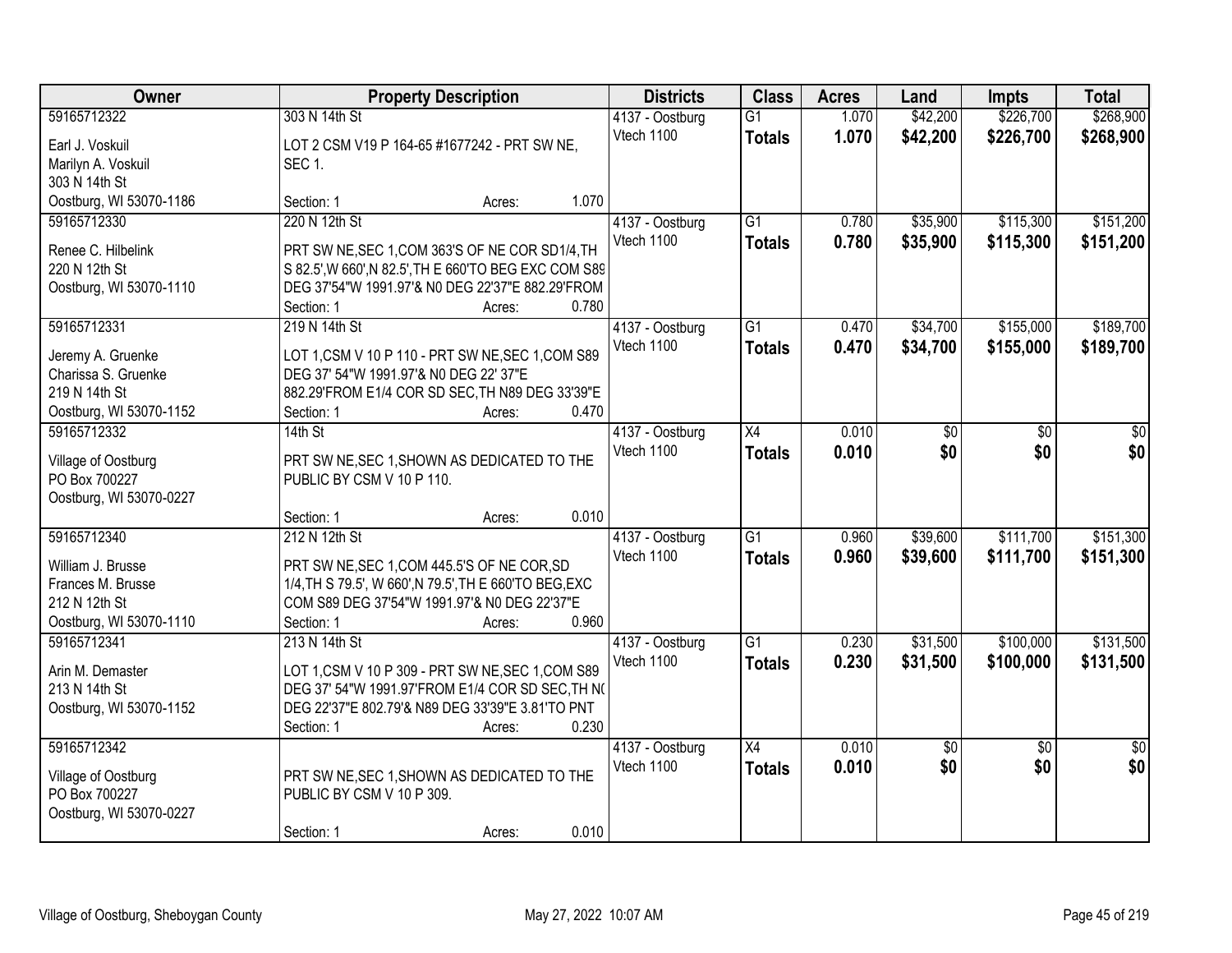| Owner                                  | <b>Property Description</b>                                       | <b>Districts</b> | <b>Class</b>    | <b>Acres</b> | Land     | <b>Impts</b>    | <b>Total</b>    |
|----------------------------------------|-------------------------------------------------------------------|------------------|-----------------|--------------|----------|-----------------|-----------------|
| 59165712351                            | 204 N 12th St                                                     | 4137 - Oostburg  | $\overline{G1}$ | 0.310        | \$38,600 | \$98,600        | \$137,200       |
| Todd M. Heinen                         | LOT 1 CSM V14 P 1 - PRT SW NE, SEC 1, COM S89                     | Vtech 1100       | <b>Totals</b>   | 0.310        | \$38,600 | \$98,600        | \$137,200       |
| Janna M. Heinen                        | DEG 37'54"W 1327.98'& N0 DEG 21'49"E 723.61'FROM                  |                  |                 |              |          |                 |                 |
| 204 N 12th St                          | E1/4 COR SD SEC, TH S89 DEG 33'39"W 170', NO DEG                  |                  |                 |              |          |                 |                 |
| Oostburg, WI 53070-1110                | 0.310<br>Section: 1<br>Acres:                                     |                  |                 |              |          |                 |                 |
| 59165712352                            |                                                                   | 4137 - Oostburg  |                 |              |          |                 |                 |
|                                        |                                                                   | Vtech 1100       | <b>Totals</b>   |              |          |                 |                 |
| Memorandum Park Aven Condominium       | PRT SW NE, SEC 1, HAS BEEN PLATTED AS PARK                        |                  |                 |              |          |                 |                 |
| Na                                     | AVENUE CONDO & IS NOW ASSESSED IN THAT                            |                  |                 |              |          |                 |                 |
| Na, WI 99999                           | PLATTED AREA.<br>3.870                                            |                  |                 |              |          |                 |                 |
|                                        | Section: 1<br>Acres:                                              |                  |                 |              |          |                 |                 |
| 59165712353                            | Park Ave                                                          | 4137 - Oostburg  | $\overline{X4}$ | 0.600        | \$0      | $\overline{50}$ | $\overline{50}$ |
| Village of Oostburg                    | PRT SW NE, SEC 1, COM N00 DEG 22'37"E                             | Vtech 1100       | <b>Totals</b>   | 0.600        | \$0      | \$0             | \$0             |
| PO Box 700227                          | 241.90'FROM SW COR PARK AVE CONDO, TH CONT                        |                  |                 |              |          |                 |                 |
| Oostburg, WI 53070-0227                | N00 DEG 22'37"E 60.01', N89 DEG 37'54"E 51.95', SELY              |                  |                 |              |          |                 |                 |
|                                        | Section: 1<br>0.600<br>Acres:                                     |                  |                 |              |          |                 |                 |
| 59165712361                            | 110 N 12th St                                                     | 4137 - Oostburg  | $\overline{G1}$ | 0.280        | \$34,200 | \$148,300       | \$182,500       |
|                                        |                                                                   | Vtech 1100       | <b>Totals</b>   | 0.280        | \$34,200 | \$148,300       | \$182,500       |
| Ronald J. Daane                        | PRT SW NE, SEC 1, COM 26 RDS N OF SE                              |                  |                 |              |          |                 |                 |
| Sue A. Daane<br>110 N 12th St          | COR, SD1/4, TH W 135', N 90', E 135', TH S 90'TO BEG, &           |                  |                 |              |          |                 |                 |
|                                        | ALSO PRT SW NE, SEC 1, COM AT E1/4 COR, SD<br>0.420<br>Section: 1 |                  |                 |              |          |                 |                 |
| Oostburg, WI 53070-1132<br>59165712362 | Acres:<br>1203 Park Ave                                           |                  | $\overline{G1}$ | 0.240        | \$32,200 | \$119,600       | \$151,800       |
|                                        |                                                                   | 4137 - Oostburg  |                 |              |          |                 |                 |
| Randall J. Tenhaken                    | LOT 3, CSM V 5 P 103 - PRT SW NE, SEC 1, COM S89                  | Vtech 1100       | <b>Totals</b>   | 0.240        | \$32,200 | \$119,600       | \$151,800       |
| Judith A. Tenhaken                     | DEG 37'54"W 1327.98'& N0 DEG 21'49"E 592'FROM                     |                  |                 |              |          |                 |                 |
| 1203 Park Ave                          | E1/4 COR SD SEC, TH S89 DEG 37'54"W 156', NO DEG                  |                  |                 |              |          |                 |                 |
| Oostburg, WI 53070-1166                | 0.240<br>Section: 1<br>Acres:                                     |                  |                 |              |          |                 |                 |
| 59165712363                            | 122 N 12th St                                                     | 4137 - Oostburg  | G1              | 0.280        | \$32,800 | \$118,800       | \$151,600       |
| David A. Duter                         | LOT 2 CSM V 7 P 34-PRT SW NE SEC 1, COM S89 DEO                   | Vtech 1100       | <b>Totals</b>   | 0.280        | \$32,800 | \$118,800       | \$151,600       |
| Kari R. Duter                          | 37'54"W 1327.98'& N0 DEG 21'49"E 515'FROM E1/4                    |                  |                 |              |          |                 |                 |
| 122 N 12th St                          | COR, SD SEC, TH S89 DEG 37'54"W 156', NO DEG                      |                  |                 |              |          |                 |                 |
| Oostburg, WI 53070-1132                | 0.280<br>Section: 1<br>Acres:                                     |                  |                 |              |          |                 |                 |
| 59165712370                            | 104 N 12th St                                                     | 4137 - Oostburg  | $\overline{G1}$ | 0.460        | \$34,600 | \$169,800       | \$204,400       |
|                                        |                                                                   | Vtech 1100       |                 | 0.460        |          |                 |                 |
| Daniel J. Gabrielse                    | PRT SW NE, SEC 1, COM N1 DEG 13'22"E 334'FROM                     |                  | <b>Totals</b>   |              | \$34,600 | \$169,800       | \$204,400       |
| 104 N 12th St                          | SE COR SD 1/4, TH N1 DEG 13'22"E 95', W 412.5', S1                |                  |                 |              |          |                 |                 |
| Oostburg, WI 53070-1132                | DEG 13'22"W 95', TH E 412.5'TO BEG, EXC THE W                     |                  |                 |              |          |                 |                 |
|                                        | 0.460<br>Section: 1<br>Acres:                                     |                  |                 |              |          |                 |                 |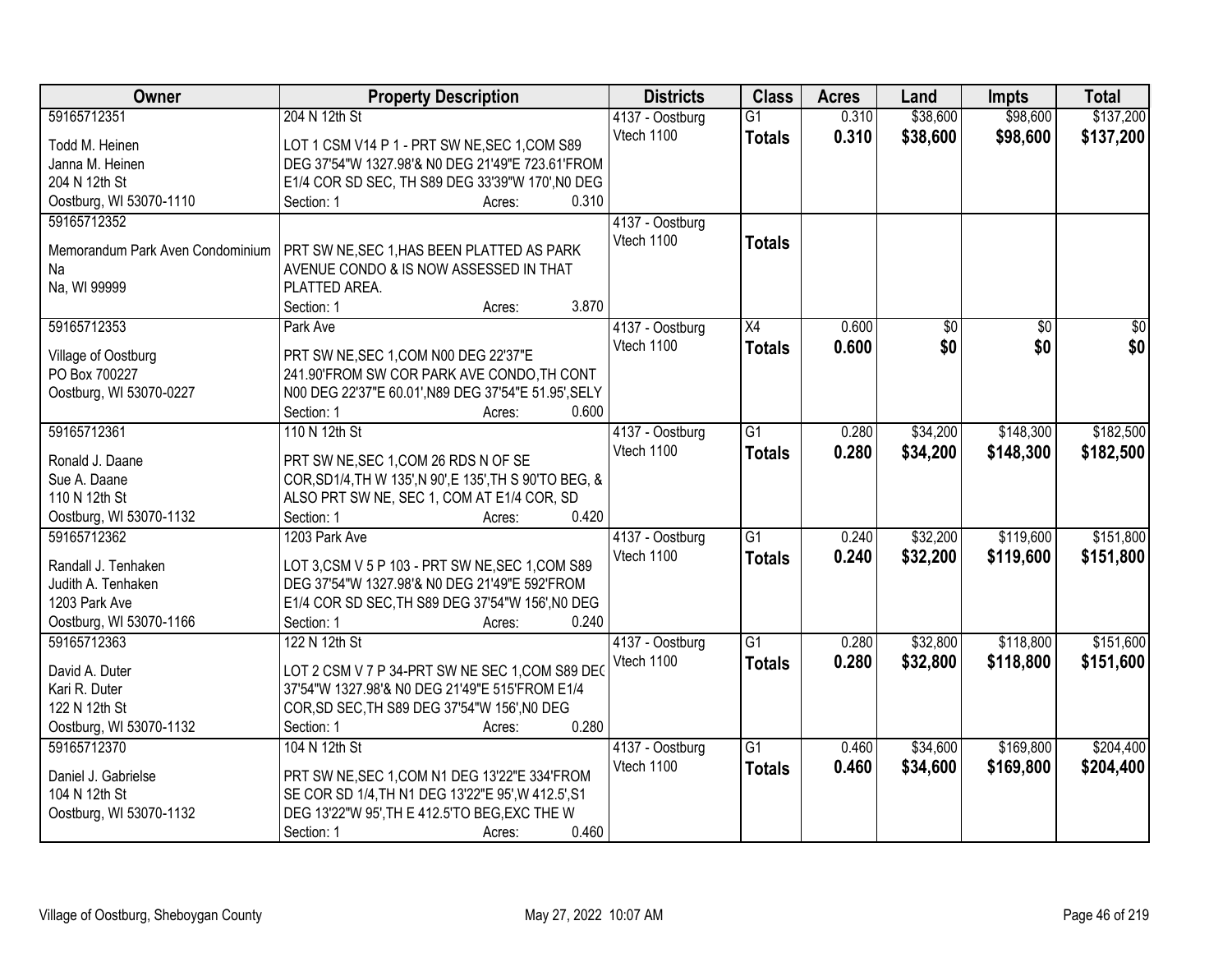| Owner                              | <b>Property Description</b>                                 | <b>Districts</b>              | <b>Class</b>    | <b>Acres</b> | Land     | <b>Impts</b> | <b>Total</b> |
|------------------------------------|-------------------------------------------------------------|-------------------------------|-----------------|--------------|----------|--------------|--------------|
| 59165712372                        | N 14th St                                                   | 4137 - Oostburg               | $\overline{G2}$ | 1.590        | \$25,900 | \$28,900     | \$54,800     |
| Bliffert Oostburg Holdings, LLC    | PRT A-21283 & OTHER LANDS - PRT SW NE, SEC                  | Vtech 1100                    | <b>Totals</b>   | 1.590        | \$25,900 | \$28,900     | \$54,800     |
| 1014 E Chambers St                 | 1, COM S88 DEG 3'16"W 1739.36'& N0 DEG 41' 34"W             |                               |                 |              |          |              |              |
| Milwaukee, WI 53212-2604           | 334.25'FROM E1/4 COR, SD SEC, TH N88 DEG 3'16"E             |                               |                 |              |          |              |              |
|                                    | 1.590<br>Section: 1<br>Acres:                               |                               |                 |              |          |              |              |
| 59165712380                        | 26 N 12th St                                                | 4137 - Oostburg               | $\overline{G1}$ | 0.340        | \$33,400 | \$86,600     | \$120,000    |
|                                    |                                                             | Vtech 1100                    | <b>Totals</b>   | 0.340        | \$33,400 | \$86,600     | \$120,000    |
| Tom C. Hendrikse                   | PRT SW NE, SEC 1, COM N1 DEG 13'22"E 264' FROM              |                               |                 |              |          |              |              |
| 26 N 12th St                       | SE COR SD1/4, TH N1 DEG 13'22"E 70', W 412.5', S1           |                               |                 |              |          |              |              |
| Oostburg, WI 53070-1135            | DEG 13'22"W 70', TH E 412.5'TO BEG, EXC THE W               |                               |                 |              |          |              |              |
|                                    | 0.340<br>Section: 1<br>Acres:                               |                               |                 |              |          |              |              |
| 59165712381                        | 1222 Center Ave                                             | 4137 - Oostburg               | $\overline{G2}$ | 0.320        | \$7,000  | \$44,900     | \$51,900     |
| Bliffert Oostburg Holdings, LLC    | PRT SW NE, SEC 1, COM S88 DEG 3'16"W 1739.36'& N            | Vtech 1100                    | <b>Totals</b>   | 0.320        | \$7,000  | \$44,900     | \$51,900     |
| 1014 E Chambers St                 | DEG 41' 34"W 264.25'FROM E1/4 COR, SD SEC, TH N0            |                               |                 |              |          |              |              |
| Milwaukee, WI 53212-2604           | DEG 41'34"W 70', N88 DEG 3'16"E 200'TO A PNT                |                               |                 |              |          |              |              |
|                                    | 0.320<br>Section: 1<br>Acres:                               |                               |                 |              |          |              |              |
| 59165712390                        | 20 N 12th St                                                | 4137 - Oostburg               | $\overline{G1}$ | 0.240        | \$28,200 | \$93,300     | \$121,500    |
|                                    |                                                             | Vtech 1100                    | <b>Totals</b>   | 0.240        | \$28,200 | \$93,300     | \$121,500    |
| Peter J. Nyenhuis                  | PRT OF SW NE, SEC 1, COM 179' N OF SE COR                   |                               |                 |              |          |              |              |
| Tianna L. Nyenhuis<br>20 N 12th St | SD1/4, TH N 85', W 124.5', S 85', TH E 124.5' TO BEG.       |                               |                 |              |          |              |              |
| Oostburg, WI 53070-1135            | 0.240<br>Section: 1<br>Acres:                               |                               |                 |              |          |              |              |
| 59165712401                        | 1206 Center Ave                                             |                               | $\overline{G1}$ | 0.511        | \$32,100 | \$91,900     | \$124,000    |
|                                    |                                                             | 4137 - Oostburg<br>Vtech 1100 |                 |              |          |              |              |
| Richard L. Hendrickson II          | PRT SW NE, SEC 1, COM AT SE COR, SD1/4, TH W                |                               | <b>Totals</b>   | 0.511        | \$32,100 | \$91,900     | \$124,000    |
| 1206 Center Ave                    | 124.5', N 154' E 124.5', TH S 154'TO BEG, AND ALSO          |                               |                 |              |          |              |              |
| Oostburg, WI 53070-1327            | INCL COM AT THE E 1/4 COR OF SEC 1 TH                       |                               |                 |              |          |              |              |
|                                    | 0.511<br>Section: 1<br>Acres:                               |                               |                 |              |          |              |              |
| 59165712411                        | Center Ave                                                  | 4137 - Oostburg               | $\overline{G2}$ | 0.610        | \$39,800 | \$205,300    | \$245,100    |
| Bliffert Oostburg Holdings, LLC    | PRT A-9432 - PRT SW NE, SEC 1 COM S88 DEG                   | Vtech 1100                    | <b>Totals</b>   | 0.610        | \$39,800 | \$205,300    | \$245,100    |
| 1014 E Chambers St                 | 3'16"W 1639.36' FROM E1/4 COR, SD SEC, TH S88 DEC           |                               |                 |              |          |              |              |
| Milwaukee, WI 53212-2604           | 3'16"W 100', NO DEG 41' 34"W 264.25', N88 DEG 3'16"E        |                               |                 |              |          |              |              |
|                                    | Section: 1<br>0.610<br>Acres:                               |                               |                 |              |          |              |              |
| 59165712412                        | 1218 Center Ave                                             | 4137 - Oostburg               | $\overline{G2}$ | 1.139        | \$51,800 | \$583,300    | \$635,100    |
|                                    |                                                             | Vtech 1100                    | <b>Totals</b>   | 1.139        | \$51,800 | \$583,300    | \$635,100    |
| Bliffert Oostburg Holdings, LLC    | PRT OF SW NE, SEC 1, COM 124.5' W OF SE COR                 |                               |                 |              |          |              |              |
| 1014 E Chambers St                 | SD1/4, TH W 288', N 264', E 288', S 85', E 124.5', S 25', W |                               |                 |              |          |              |              |
| Milwaukee, WI 53212-2604           | 124.5', TH S 154' TO BEG, EXC COM S88 DEG 3'16"W            |                               |                 |              |          |              |              |
|                                    | Section: 1<br>1.139<br>Acres:                               |                               |                 |              |          |              |              |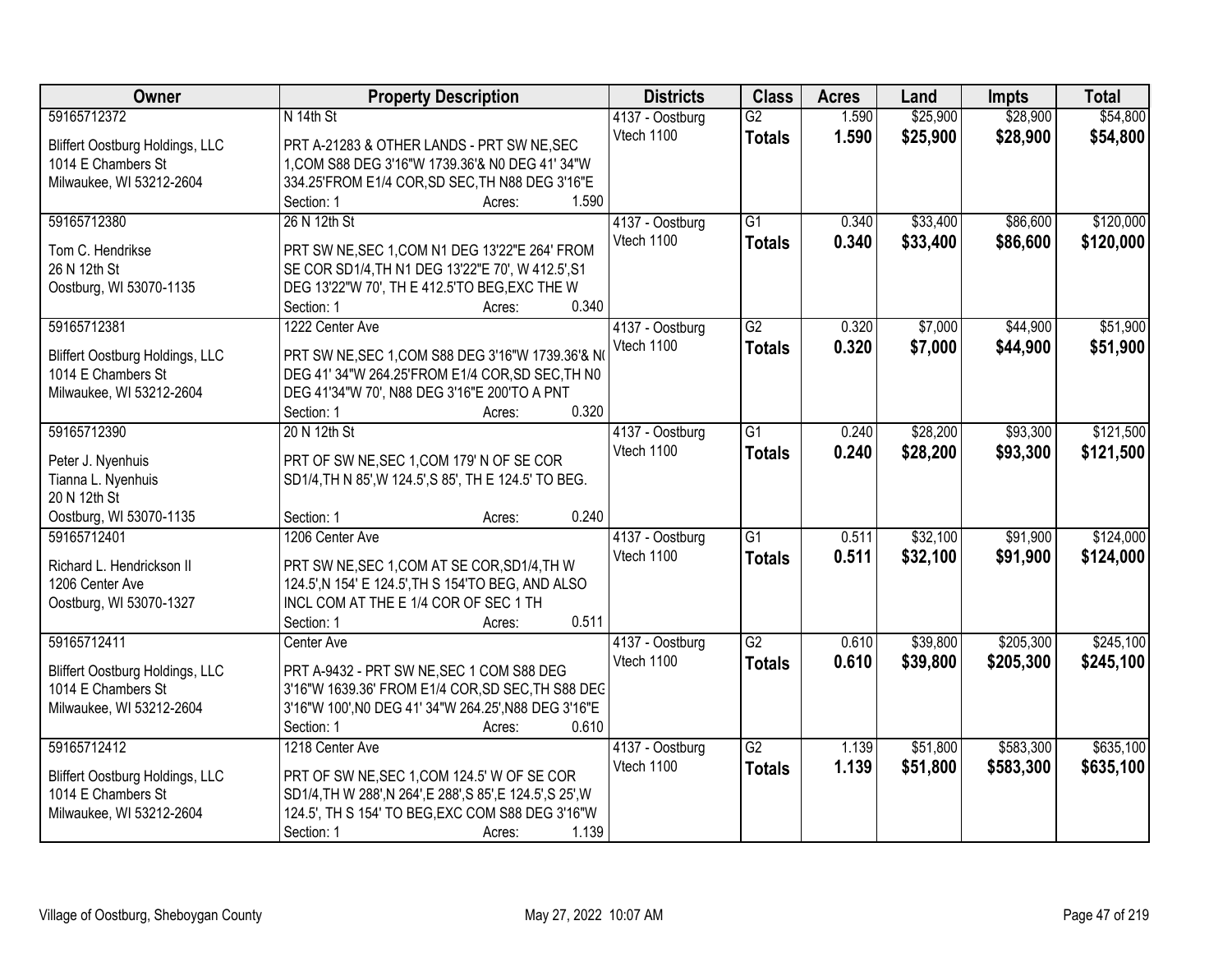| <b>Owner</b>                         | <b>Property Description</b>                                | <b>Districts</b>              | <b>Class</b>    | <b>Acres</b> | Land            | <b>Impts</b>    | <b>Total</b>    |
|--------------------------------------|------------------------------------------------------------|-------------------------------|-----------------|--------------|-----------------|-----------------|-----------------|
| 59165712421                          | 1304 Center Ave                                            | 4137 - Oostburg               | $\overline{G1}$ | 0.340        | \$29,400        | \$77,400        | \$106,800       |
| Alexia C. Hengst                     | PRT SW NE, SEC 1, COM S88 DEG 03'16"W                      | Vtech 1100                    | <b>Totals</b>   | 0.340        | \$29,400        | \$77,400        | \$106,800       |
| 1304 Center Ave                      | 1739.36'FROM E1/4 COR SD SEC, TH CONT S88 DEG              |                               |                 |              |                 |                 |                 |
| Oostburg, WI 53070-1328              | 03'16"W 82', N0 DEG 41'34"W 183', N88 DEG 03'16"E          |                               |                 |              |                 |                 |                 |
|                                      | 0.340<br>Section: 1<br>Acres:                              |                               |                 |              |                 |                 |                 |
| 59165712431                          | 1318 Center Ave                                            | 4137 - Oostburg               | G2              | 0.950        | \$34,100        | \$42,800        | \$76,900        |
|                                      |                                                            | Vtech 1100                    | <b>Totals</b>   | 0.950        | \$34,100        | \$42,800        | \$76,900        |
| Bliffert Oostburg Holdings, LLC      | PRT A-21283 & OTHER LANDS - PRT SW NE, SEC                 |                               |                 |              |                 |                 |                 |
| 1014 E Chambers St                   | 1, COM 32 1/2 RDS W OF SE COR SD1/4, TH W 7 1/2            |                               |                 |              |                 |                 |                 |
| Milwaukee, WI 53212-2604             | RDS, N 26 RDS, E 7 1/2 RDS, TH S 26 RDS TO BEG, &<br>0.950 |                               |                 |              |                 |                 |                 |
| 59165712440                          | Section: 1<br>Acres:                                       |                               | $\overline{X4}$ | 0.440        | $\overline{50}$ | $\overline{50}$ | $\overline{50}$ |
|                                      |                                                            | 4137 - Oostburg<br>Vtech 1100 |                 |              | \$0             |                 |                 |
| Village of Oostburg (Prop. 13th St.) | PRT SW NE, SEC 1, COM S88 DEG 03'16"W                      |                               | <b>Totals</b>   | 0.440        |                 | \$0             | \$0             |
| PO Box 700227                        | 1991.97'FROM E1/4 POST, TH S88 DEG 03'16"W 60',            |                               |                 |              |                 |                 |                 |
| Oostburg, WI 53070-0227              | N1 DEG 12'01"W 320', N88 DEG 03'16"E 60', TH S1 DEG        |                               |                 |              |                 |                 |                 |
|                                      | Section: 1<br>0.440<br>Acres:                              |                               |                 |              |                 |                 |                 |
| 59165712450                          | N 14th St                                                  | 4137 - Oostburg               | $\overline{G2}$ | 0.230        | \$25,000        | \$0             | \$25,000        |
| Campione De Master Enterprises Ltd   | PRT SW NE, SEC 1, COM S88 DEG 03'16"W                      | Vtech 1100                    | <b>Totals</b>   | 0.230        | \$25,000        | \$0             | \$25,000        |
| PO Box 700336                        | 2051.97'FROM E1/4 POST, TH S88 DEG 03'16"W                 |                               |                 |              |                 |                 |                 |
| Oostburg, WI 53070-0336              | 100', N1 DEG 12'01"W 320', N88 DEG 03'16"E 100', TH        |                               |                 |              |                 |                 |                 |
|                                      | Section: 1<br>0.230<br>Acres:                              |                               |                 |              |                 |                 |                 |
| 59165712451                          | 20 N 14th St                                               | 4137 - Oostburg               | $\overline{G2}$ | 0.510        | \$36,500        | \$124,600       | \$161,100       |
|                                      |                                                            | Vtech 1100                    | <b>Totals</b>   | 0.510        | \$36,500        | \$124,600       | \$161,100       |
| Dale A. Schreurs                     | TR 1 CSM V2 P 112 & PRT SW NE, SEC 1, COM AT NE            |                               |                 |              |                 |                 |                 |
| Cynthia A. Schreurs                  | COR AFOREDESC, TH S88 DEG 03'16"W 100', N01 DEC            |                               |                 |              |                 |                 |                 |
| W3479 County Road A S                | 12'01"W 43.50', N88 DEG 03'16"E 100', TH S01 DEG           |                               |                 |              |                 |                 |                 |
| Oostburg, WI 53070-2005              | 0.510<br>Section: 1<br>Acres:                              |                               |                 |              |                 |                 |                 |
| 59165712461                          | 1405 Wisconsin Ave                                         | 4137 - Oostburg               | $\overline{G1}$ | 0.310        | \$33,100        | \$128,300       | \$161,400       |
| Daniel C. Raih                       | LOT 1 CSM V 7 P 61-PRT SW NE SEC 1, COM S89 DEO            | Vtech 1100                    | <b>Totals</b>   | 0.310        | \$33,100        | \$128,300       | \$161,400       |
| Mary N. Raih                         | 37'54"W 1327.98', NO DEG 21'49"E 1328.61', S89 DEG         |                               |                 |              |                 |                 |                 |
| 1405 Wisconsin Ave                   | 33'39"W 660', S0 DEG 21'49"W 175'& S89 DEG 33'39"W         |                               |                 |              |                 |                 |                 |
| Oostburg, WI 53070-1108              | Section: 1<br>0.310<br>Acres:                              |                               |                 |              |                 |                 |                 |
| 59165712462                          | 1409 Wisconsin Ave                                         | 4137 - Oostburg               | $\overline{G1}$ | 0.310        | \$33,100        | \$100,900       | \$134,000       |
|                                      |                                                            | Vtech 1100                    | <b>Totals</b>   | 0.310        | \$33,100        | \$100,900       | \$134,000       |
| Alan D. Dulmes                       | LOT 2 CSM V 7 P 61-PRT SW NE SEC 1, COM S89 DEO            |                               |                 |              |                 |                 |                 |
| Michelle Dulmes                      | 37'54"W 1327.98', NO DEG 21'49"E 1328.61', S89 DEG         |                               |                 |              |                 |                 |                 |
| 1409 Wisconsin Ave                   | 33'39"W 660', S0 DEG 21'49"W 175' & S89 DEG 33'39"W        |                               |                 |              |                 |                 |                 |
| Oostburg, WI 53070-1108              | 0.310<br>Section: 1<br>Acres:                              |                               |                 |              |                 |                 |                 |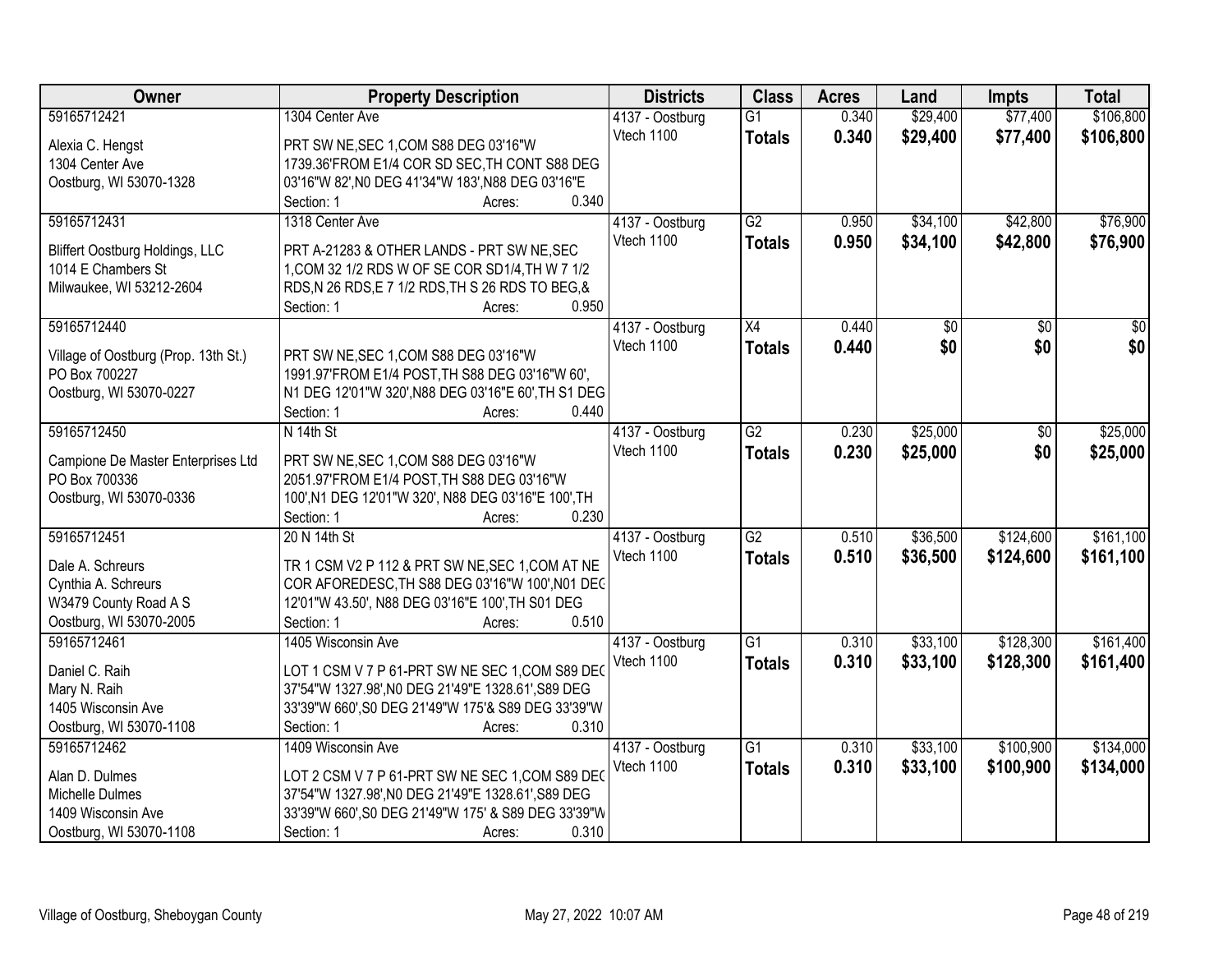| Owner                                | <b>Property Description</b>                        |        |       | <b>Districts</b> | <b>Class</b>    | <b>Acres</b> | Land            | <b>Impts</b>    | <b>Total</b>    |
|--------------------------------------|----------------------------------------------------|--------|-------|------------------|-----------------|--------------|-----------------|-----------------|-----------------|
| 59165712463                          | 1415 Wisconsin Ave                                 |        |       | 4137 - Oostburg  | $\overline{G1}$ | 0.310        | \$33,100        | \$143,900       | \$177,000       |
| Gregory J. Brasser                   | LOT 3 CSM V 7 P 61-PRT SW NE SEC 1, COM S89 DEO    |        |       | Vtech 1100       | <b>Totals</b>   | 0.310        | \$33,100        | \$143,900       | \$177,000       |
| Jill A. Brasser                      | 37'54"W 1327.98', N0 DEG 21'49"E 1328.61', S89 DEG |        |       |                  |                 |              |                 |                 |                 |
| 1415 Wisconsin Ave                   | 33'39"W 660', S0 DEG 21'49"W 175'& S89 DEG 33'39"W |        |       |                  |                 |              |                 |                 |                 |
| Oostburg, WI 53070-1108              | Section: 1                                         | Acres: | 0.310 |                  |                 |              |                 |                 |                 |
| 59165712464                          | $14th$ St                                          |        |       | 4137 - Oostburg  | $\overline{X4}$ | 0.400        | \$0             | $\overline{50}$ | $\sqrt{50}$     |
|                                      |                                                    |        |       | Vtech 1100       | <b>Totals</b>   | 0.400        | \$0             | \$0             | \$0             |
| Village of Oostburg (Prop. 13th St.) | PRT SW NE, SEC 1, CONT 0.40 AC DEDICATED AS        |        |       |                  |                 |              |                 |                 |                 |
| PO Box 700227                        | WISC AVE & N 14TH ST AS REC IN CSM V 7 P 61.       |        |       |                  |                 |              |                 |                 |                 |
| Oostburg, WI 53070-0227              |                                                    |        | 0.400 |                  |                 |              |                 |                 |                 |
|                                      | Section: 1                                         | Acres: |       |                  | G2              |              |                 |                 |                 |
| 59165712465                          | 115 N 15th St Unit 101                             |        |       | 4137 - Oostburg  |                 | 1.070        | \$41,200        | \$251,300       | \$292,500       |
| Harvey Family Trust Dtd 8-24-2021    | LOT 1, CSM V 9 P 136 - PRT SW NE, SEC 1, COM N89   |        |       | Vtech 1100       | <b>Totals</b>   | 1.070        | \$41,200        | \$251,300       | \$292,500       |
| 5135 Dry Creek Rd                    | DEG 37'54"E 210'& N0 DEG 22'6"W 319.97' FROM CEN   |        |       |                  |                 |              |                 |                 |                 |
| Napa, CA 94558-9591                  | SD SEC, TH NELY 184.25'ALG CURVE TO BEG, TH        |        |       |                  |                 |              |                 |                 |                 |
|                                      | Section: 1                                         | Acres: | 1.070 |                  |                 |              |                 |                 |                 |
| 59165712466                          | 1408 Meadow Ln Unit A                              |        |       | 4137 - Oostburg  | G2              | 1.550        | \$46,400        | \$1,127,500     | \$1,173,900     |
| Meadow Lane Apartments LLC           | LOT 2, CSM V 9 P 136 - PRT SW NE, SEC 1, COM N89   |        |       | Vtech 1100       | <b>Totals</b>   | 1.550        | \$46,400        | \$1,127,500     | \$1,173,900     |
| 6713 S Business Dr                   | DEG 37'54"E 210'& N0 DEG 22'06"W 319.97' FROM      |        |       |                  |                 |              |                 |                 |                 |
| Sheboygan, WI 53081-8990             | CEN SD SEC, TH N89 DEG 37'54"E 398.15', N0 DEG 38' |        |       |                  |                 |              |                 |                 |                 |
|                                      | Section: 1                                         | Acres: | 1.550 |                  |                 |              |                 |                 |                 |
| 59165712467                          | Park Ave                                           |        |       | 4137 - Oostburg  | $\overline{X4}$ | 2.450        | $\overline{30}$ | $\overline{50}$ | $\overline{30}$ |
|                                      |                                                    |        |       | Vtech 1100       | <b>Totals</b>   | 2.450        | \$0             | \$0             | \$0             |
| Village of Oostburg                  | THAT PRT SW NE, SEC 1 DEDICATED FOR STEETS         |        |       |                  |                 |              |                 |                 |                 |
| PO Box 700227                        | BY CSM V 9 P 117.                                  |        |       |                  |                 |              |                 |                 |                 |
| Oostburg, WI 53070-0227              |                                                    |        |       |                  |                 |              |                 |                 |                 |
|                                      | Section: 1                                         | Acres: | 2.450 |                  |                 |              |                 |                 |                 |
| 59165712468                          |                                                    |        |       | 4137 - Oostburg  |                 |              |                 |                 |                 |
| Memorandum                           | PRT SW NE, SEC 1, IS NOW PLATTED AS FIELD TREE     |        |       | Vtech 1100       | <b>Totals</b>   |              |                 |                 |                 |
| Attn: Jp Condominium                 | MEADOWS & IS ASSESSED IN THE PLATTED AREA.         |        |       |                  |                 |              |                 |                 |                 |
| Na                                   |                                                    |        |       |                  |                 |              |                 |                 |                 |
| Na, WI 99999                         | Section: 1                                         | Acres: | 0.000 |                  |                 |              |                 |                 |                 |
| 59165712470                          | 1140 Park Ave                                      |        |       | 4137 - Oostburg  | $\overline{X4}$ | 9.150        | $\overline{50}$ | $\overline{30}$ | $\frac{1}{2}$   |
| <b>Memorial Park Veterans</b>        | PRT OF SE NE, SEC 1, COM 627'W OF NE COR OF        |        |       | Vtech 1100       | <b>Totals</b>   | 9.150        | \$0             | \$0             | \$0             |
| Park Ave                             | SD1/4, TH S 575' M/L TO N LINE OF STREET TH W      |        |       |                  |                 |              |                 |                 |                 |
| Oostburg, WI 53070                   | ALONG ST 693'TO W LINE OF SE NE, TH N TO NW        |        |       |                  |                 |              |                 |                 |                 |
|                                      | Section: 1                                         | Acres: | 9.150 |                  |                 |              |                 |                 |                 |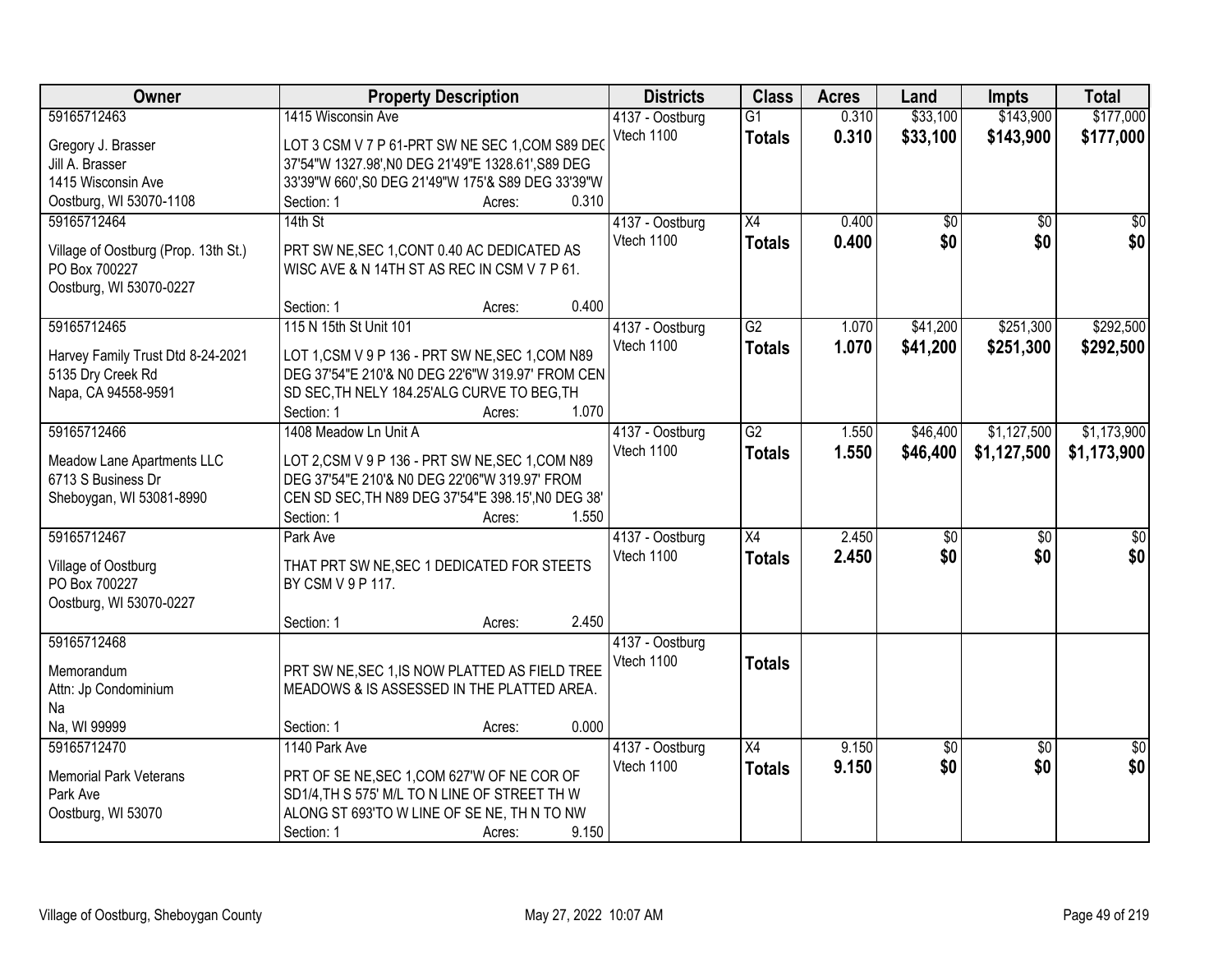| Owner                              |                                                   | <b>Property Description</b> |       | <b>Districts</b> | <b>Class</b>    | <b>Acres</b> | Land            | Impts           | <b>Total</b>    |
|------------------------------------|---------------------------------------------------|-----------------------------|-------|------------------|-----------------|--------------|-----------------|-----------------|-----------------|
| 59165712471                        | 1408 Center Ave                                   |                             |       | 4137 - Oostburg  | $\overline{G3}$ | 0.580        | $\overline{50}$ | $\overline{50}$ | \$0             |
| Voskuil Industries LLC             | LOT 1 CSM V20 P 205-06,#1731151 - PRT SW NE, SEC  |                             |       | Vtech 1100       | <b>Totals</b>   | 0.580        | \$0             | \$0             | \$0             |
| 1412 Center Ave                    | 1.                                                |                             |       |                  |                 |              |                 |                 |                 |
| Oostburg, WI 53070-1330            |                                                   |                             |       |                  |                 |              |                 |                 |                 |
|                                    | Section: 1                                        | Acres:                      | 0.580 |                  |                 |              |                 |                 |                 |
| 59165712473                        | 1416 Center Ave                                   |                             |       | 4137 - Oostburg  | $\overline{X4}$ | 0.220        | \$0             | $\overline{50}$ | \$0             |
| Village of Oostburg                | THAT PRT SHOWN AS CENTER AVE BY CSM V20 P         |                             |       | Vtech 1100       | <b>Totals</b>   | 0.220        | \$0             | \$0             | \$0             |
| PO Box 700227                      | 205-06,#1731151 - PRT SW NE, SEC 1.               |                             |       |                  |                 |              |                 |                 |                 |
| Oostburg, WI 53070-0227            |                                                   |                             |       |                  |                 |              |                 |                 |                 |
|                                    | Section: 1                                        | Acres:                      | 0.220 |                  |                 |              |                 |                 |                 |
| 59165712474                        | 21 N 15th St                                      |                             |       | 4137 - Oostburg  | $\overline{G2}$ | 1.000        | \$41,400        | \$250,100       | \$291,500       |
| Campione De Master Enterprises Ltd | LOT 2 CSM V27 P73-74,#2011123 - IN SWNE, SEC 1.   |                             |       | Vtech 1100       | <b>Totals</b>   | 1.000        | \$41,400        | \$250,100       | \$291,500       |
| PO Box 700336                      |                                                   |                             |       |                  |                 |              |                 |                 |                 |
| Oostburg, WI 53070-0336            |                                                   |                             |       |                  |                 |              |                 |                 |                 |
|                                    | Section: 1                                        | Acres:                      | 1.000 |                  |                 |              |                 |                 |                 |
| 59165712475                        | 1416 Center Ave                                   |                             |       | 4137 - Oostburg  | $\overline{G2}$ | 0.370        | \$15,300        | \$32,200        | \$47,500        |
| CIr Properties LLC                 | LOT 1 CSM V27 P73-74 #2011123 IN SWNE, SEC 1.     |                             |       | Vtech 1100       | <b>Totals</b>   | 0.370        | \$15,300        | \$32,200        | \$47,500        |
| 319 S 15th St                      |                                                   |                             |       |                  |                 |              |                 |                 |                 |
| Oostburg, WI 53070-1195            |                                                   |                             |       |                  |                 |              |                 |                 |                 |
|                                    | Section: 1                                        | Acres:                      | 0.360 |                  |                 |              |                 |                 |                 |
| 59165712480                        | 326 N 11th St                                     |                             |       | 4137 - Oostburg  | $\overline{G1}$ | 0.190        | \$26,700        | \$77,800        | \$104,500       |
| Henry J. Kruis                     | PRT SE NE, SEC 1, COM 1230'N & 627'W OF SE COR    |                             |       | Vtech 1100       | <b>Totals</b>   | 0.190        | \$26,700        | \$77,800        | \$104,500       |
| 326 N 11th St                      | SD1/4, TH E 126.5'TO W LN OF BOULEVARD KNOWN      |                             |       |                  |                 |              |                 |                 |                 |
| Oostburg, WI 53070-1109            | AS WIS ST, N 66'TO S LN FOUNDRY AVE, W 126.5', TH |                             |       |                  |                 |              |                 |                 |                 |
|                                    | Section: 1                                        | Acres:                      | 0.000 |                  |                 |              |                 |                 |                 |
| 59165712490                        | 322 N 11th St                                     |                             |       | 4137 - Oostburg  | G1              | 0.170        | \$23,900        | \$73,200        | \$97,100        |
| John A. Fonk                       | PRT OF SE NE, SEC 1, COM AT A PNT 1171'N & 627'W  |                             |       | Vtech 1100       | <b>Totals</b>   | 0.170        | \$23,900        | \$73,200        | \$97,100        |
| 322 N 11th St                      | OF SE COR OF SD SE NE, THE 126.5'TO W LINE OF     |                             |       |                  |                 |              |                 |                 |                 |
| Oostburg, WI 53070-1109            | BOULEVARD, KNOWN AS WISCONSIN ST, TH N 59', W     |                             |       |                  |                 |              |                 |                 |                 |
|                                    | Section: 1                                        | Acres:                      | 0.000 |                  |                 |              |                 |                 |                 |
| 59165712500                        | 314 N 11th St                                     |                             |       | 4137 - Oostburg  | $\overline{X4}$ | 0.400        | \$0             | $\overline{50}$ | $\overline{50}$ |
| Lammers Hartmann                   | PRT OF SE NE, SEC 1, COM AT A PNT 1033'N & 627'W  |                             |       | Vtech 1100       | <b>Totals</b>   | 0.400        | \$0             | \$0             | \$0             |
| Post No 286                        | OF SE COR OF SD SE NE, THE 126.5'TO W LINE OF     |                             |       |                  |                 |              |                 |                 |                 |
| Oostburg, WI 53070                 | BOULEVARD, KNOWN AS WISCONSIN ST, TH N 138', W    |                             |       |                  |                 |              |                 |                 |                 |
|                                    | Section: 1                                        | Acres:                      | 0.000 |                  |                 |              |                 |                 |                 |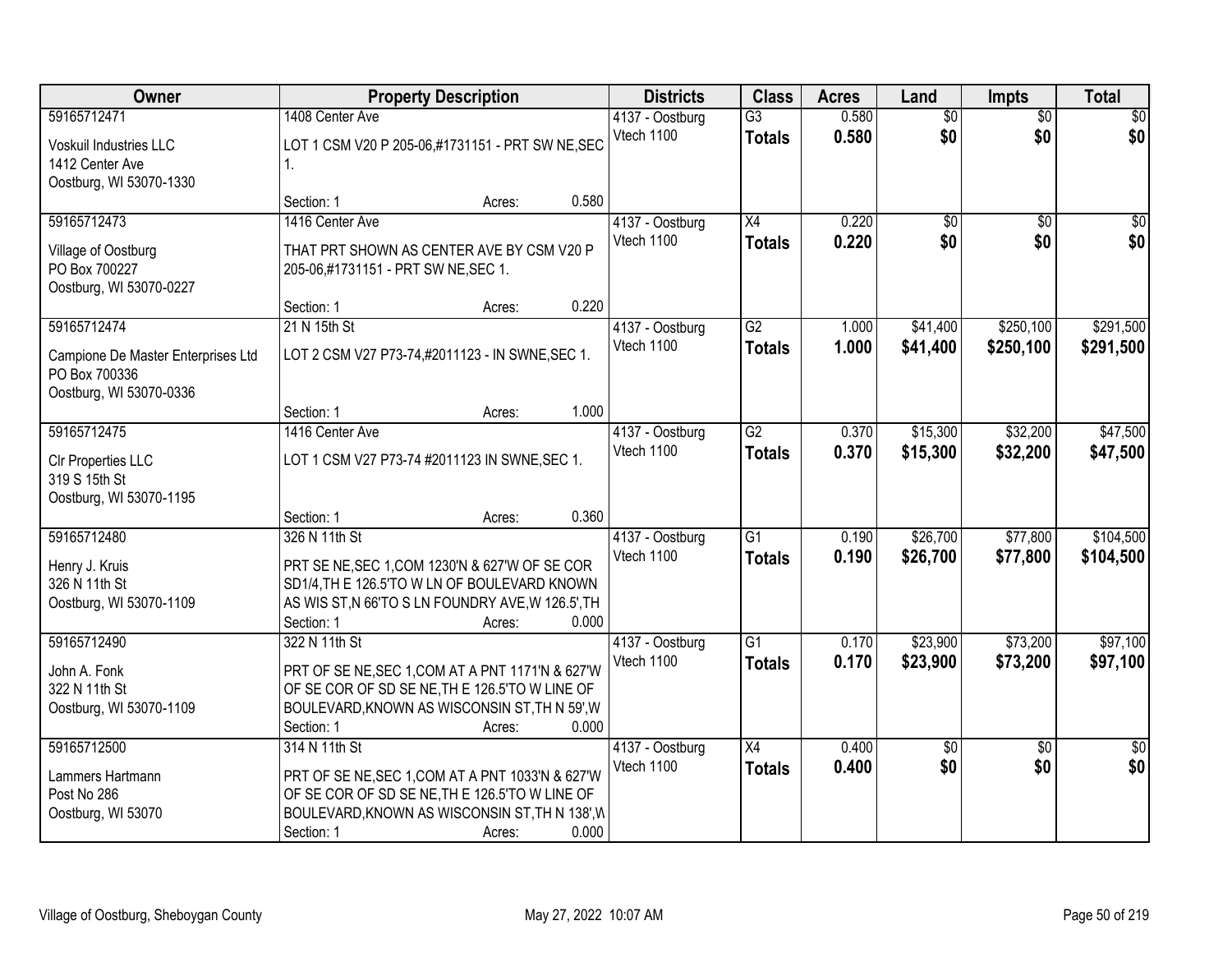| <b>Owner</b>            | <b>Property Description</b>                        | <b>Districts</b> | <b>Class</b>    | <b>Acres</b> | Land     | <b>Impts</b> | <b>Total</b> |
|-------------------------|----------------------------------------------------|------------------|-----------------|--------------|----------|--------------|--------------|
| 59165712510             | 302 N 11th St                                      | 4137 - Oostburg  | $\overline{G1}$ | 0.170        | \$24,300 | \$93,500     | \$117,800    |
| Michael P. Medinger     | PRT OF SE NE, SEC 1, COM AT A PNT 973' N & 627'W   | Vtech 1100       | <b>Totals</b>   | 0.170        | \$24,300 | \$93,500     | \$117,800    |
| 302 N 11th St           | OF SE COR OF SD SE NE, THE 126.5'TO WLN OF         |                  |                 |              |          |              |              |
| PO Box 00367            | BLVD NOW N 11TH ST, TH N 60', W 126.5', TH S 60'TO |                  |                 |              |          |              |              |
| Oostburg, WI 53070      | 0.000<br>Section: 1<br>Acres:                      |                  |                 |              |          |              |              |
| 59165712520             | 224 N 11th St                                      | 4137 - Oostburg  | $\overline{G1}$ | 0.170        | \$24,300 | \$78,200     | \$102,500    |
|                         |                                                    | Vtech 1100       | <b>Totals</b>   | 0.170        | \$24,300 | \$78,200     | \$102,500    |
| Allan R. Schreurs       | PRT SE NE, SEC 1, COM AT A PNT 913'N & 627'W OF    |                  |                 |              |          |              |              |
| 224 N 11th St           | SE COR OF SD SE NE, TH E 126.5' TO W LINE OF       |                  |                 |              |          |              |              |
| Oostburg, WI 53070-1165 | BOULEVARD, KNOWN AS WISCONSIN ST, TH N 60', W      |                  |                 |              |          |              |              |
|                         | 0.170<br>Section: 1<br>Acres:                      |                  |                 |              |          |              |              |
| 59165712530             | 218 N 11th St                                      | 4137 - Oostburg  | G1              | 0.190        | \$26,300 | \$95,900     | \$122,200    |
| Jay W. Horne            | PRT SE NE, SEC 1, COM AT A PNT 848'N & 627'W OF    | Vtech 1100       | <b>Totals</b>   | 0.190        | \$26,300 | \$95,900     | \$122,200    |
| Nicole S. Horne         | SE COR SD SE NE, TH E 126.5'TO W LN OF BLVD        |                  |                 |              |          |              |              |
| 218 N 11th St           | KNOWN AS WISCONSIN ST, N 65', W 126.5', TH S 65'T( |                  |                 |              |          |              |              |
| Oostburg, WI 53070-1165 | 0.190<br>Section: 1<br>Acres:                      |                  |                 |              |          |              |              |
| 59165712550             | 1104 Park Ave                                      | 4137 - Oostburg  | $\overline{G1}$ | 0.330        | \$33,300 | \$185,400    | \$218,700    |
|                         |                                                    | Vtech 1100       | <b>Totals</b>   | 0.330        | \$33,300 | \$185,400    | \$218,700    |
| Michael S. Roethel      | PRT SE NE, SEC 1, COM IN N LN ST EXT E&W THRU      |                  |                 |              |          |              |              |
| Angela S. Roethel       | SD1/4 AT A PNT 733'N & 627'W OF SE COR SD SE       |                  |                 |              |          |              |              |
| 1104 Park Ave           | NE, TH E 126.5'TO W LN BLVD KNOWN AS WIS ST, N     |                  |                 |              |          |              |              |
| Oostburg, WI 53070-1163 | 0.330<br>Section: 1<br>Acres:                      |                  |                 |              |          |              |              |
| 59165712560             | 325 N 11th St                                      | 4137 - Oostburg  | $\overline{G1}$ | 0.200        | \$27,900 | \$89,400     | \$117,300    |
| Joel G. Remberg         | PRT SE NE SEC 1, COM 348'4"W OF NE COR OF          | Vtech 1100       | <b>Totals</b>   | 0.200        | \$27,900 | \$89,400     | \$117,300    |
| 325 N 11th St           | SD1/4, TH W 99.5' TO E LINE OF AMERICAN LEGION     |                  |                 |              |          |              |              |
| Oostburg, WI 53070-1109 | BLVD, S 87.75', E 99.5', TH N 87.75' TO BEG.       |                  |                 |              |          |              |              |
|                         | 0.000<br>Section: 1<br>Acres:                      |                  |                 |              |          |              |              |
| 59165712570             | 319 N 11th St                                      | 4137 - Oostburg  | $\overline{G1}$ | 0.160        | \$22,300 | \$97,200     | \$119,500    |
|                         |                                                    | Vtech 1100       | <b>Totals</b>   | 0.160        | \$22,300 | \$97,200     | \$119,500    |
| Gary L. Reese           | PRT SE NE, SEC 1, COM 348'4"W & 87.75'S OF NE      |                  |                 |              |          |              |              |
| Paula L. Reese          | COR, SD1/4, TH W 99.5'TO E LN OF AMERICAN          |                  |                 |              |          |              |              |
| 319 N 11th St           | LEGION BLVD, S 70', E 99.5', TH N 70'TO BEG.       |                  |                 |              |          |              |              |
| Oostburg, WI 53070-1109 | 0.000<br>Section: 1<br>Acres:                      |                  |                 |              |          |              |              |
| 59165712580             | 313 N 11th St                                      | 4137 - Oostburg  | $\overline{G1}$ | 0.190        | \$26,600 | \$73,600     | \$100,200    |
| Jaycob G. Mentink       | PRT SE NE SEC 1, COM IN E LN OF AMERICAN           | Vtech 1100       | <b>Totals</b>   | 0.190        | \$26,600 | \$73,600     | \$100,200    |
| 313 N 11th St           | LEGION BLVD 451' W & 211.75'S OF NE COR, SD1/4     |                  |                 |              |          |              |              |
| Oostburg, WI 53070-1109 | TH E 154', N 54', W 154', TH S 54'TO BEG.          |                  |                 |              |          |              |              |
|                         | 0.190<br>Section: 1<br>Acres:                      |                  |                 |              |          |              |              |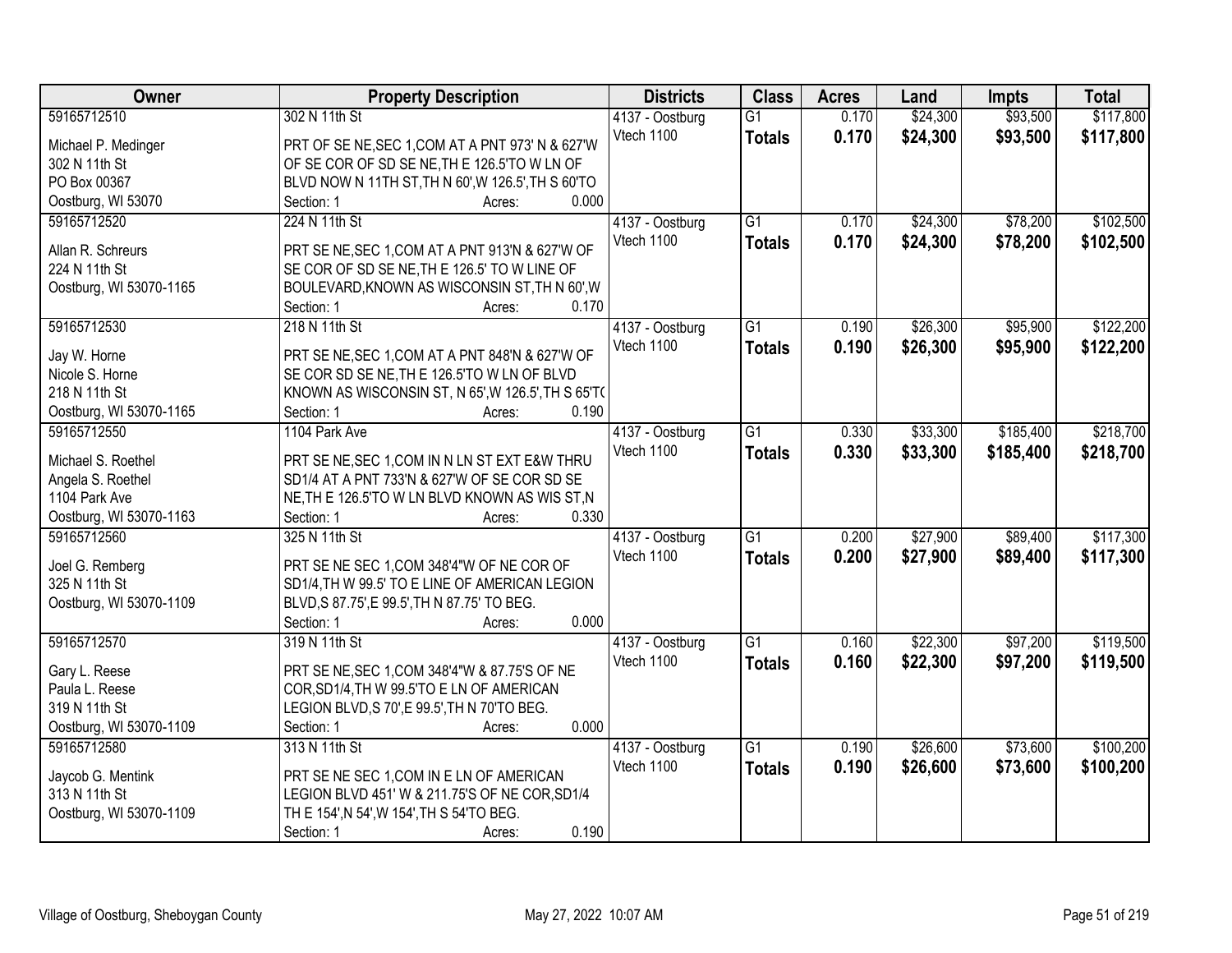| Owner                                  | <b>Property Description</b>                            | <b>Districts</b> | <b>Class</b>    | <b>Acres</b> | Land     | <b>Impts</b> | <b>Total</b> |
|----------------------------------------|--------------------------------------------------------|------------------|-----------------|--------------|----------|--------------|--------------|
| 59165712590                            | 307 N 11th St                                          | 4137 - Oostburg  | $\overline{G1}$ | 0.210        | \$29,100 | \$72,100     | \$101,200    |
| Carlos Castillo                        | PRT SE NE, SEC 1, COM IN E LN AMERICAN LEGION          | Vtech 1100       | <b>Totals</b>   | 0.210        | \$29,100 | \$72,100     | \$101,200    |
| Melinda Castillo                       | BLVD 451'W & 270.75'S OF NE COR, SD1/4, TH E 154', N   |                  |                 |              |          |              |              |
| 307 N 11th St                          | 59', W 154', TH S 59' TO BEG.                          |                  |                 |              |          |              |              |
| Oostburg, WI 53070-1109                | 0.210<br>Section: 1<br>Acres:                          |                  |                 |              |          |              |              |
| 59165712600                            | 227 N 11th St                                          | 4137 - Oostburg  | $\overline{G1}$ | 0.280        | \$32,800 | \$100,200    | \$133,000    |
|                                        |                                                        | Vtech 1100       | <b>Totals</b>   | 0.280        | \$32,800 | \$100,200    | \$133,000    |
| Howard P. Voskuil                      | PRT SE NE, SEC 1, COM IN E LN WISCONSIN ST AT A        |                  |                 |              |          |              |              |
| Audrey J. Voskuil                      | PNT 957'N & 451'W OF SE COR, SD1/4, TH N 80', E        |                  |                 |              |          |              |              |
| 227 N 11th St                          | 154', S 80', TH W 154'TO BEG.                          |                  |                 |              |          |              |              |
| 227 N 11th St                          | 0.280<br>Section: 1<br>Acres:                          |                  |                 |              |          |              |              |
| Oostburg, WI 53070-1165<br>59165712610 | 221 N 11th St                                          |                  |                 |              | \$33,100 |              |              |
|                                        |                                                        | 4137 - Oostburg  | $\overline{G1}$ | 0.310        |          | \$98,900     | \$132,000    |
| Lawrence P. Gray                       | PRT SE NE, SEC 1, COM IN CEN WIS ST AT A PNT 897       | Vtech 1100       | <b>Totals</b>   | 0.310        | \$33,100 | \$98,900     | \$132,000    |
| Rosemary K. Gray                       | 1/2'N & 474'2"W OF E1/4 POST, SEC 1, TH N 59 1/2', E   |                  |                 |              |          |              |              |
| 221 N 11th St                          | 325'8", S 59 1/2', TH W 325'8"TO BEG, EXC THE E 95'8". |                  |                 |              |          |              |              |
| Oostburg, WI 53070-1165                | 0.310<br>Section: 1<br>Acres:                          |                  |                 |              |          |              |              |
| 59165712620                            | 215 N 11th St                                          | 4137 - Oostburg  | $\overline{G1}$ | 0.240        | \$32,200 | \$99,700     | \$131,900    |
| Dean B. Herro                          | A-10049 - PRT SE NE, SEC 1, COM ON CEN LN N            | Vtech 1100       | <b>Totals</b>   | 0.240        | \$32,200 | \$99,700     | \$131,900    |
| Alana Herro                            | 11TH ST, 473.79'W & N0 DEG 47'20"E 838'FROM E1/4       |                  |                 |              |          |              |              |
| 215 N 11th St                          | COR, SD SEC, TH NO DEG 47'20"E 59.50', E 173.98', S0   |                  |                 |              |          |              |              |
| Oostburg, WI 53070-1165                | 0.000<br>Section: 1<br>Acres:                          |                  |                 |              |          |              |              |
| 59165712630                            | 209 N 11th St                                          | 4137 - Oostburg  | $\overline{G1}$ | 0.200        | \$28,500 | \$79,700     | \$108,200    |
|                                        |                                                        | Vtech 1100       | <b>Totals</b>   | 0.200        | \$28,500 | \$79,700     | \$108,200    |
| Chase J Luedtke & Kimberly D Luedtke   | A-21579 - PRT SE NE, SEC 1, COM 473.79'W & N0 DEC      |                  |                 |              |          |              |              |
| Living Trust 4-20-                     | 47' 20"E 778'FROM E1/4 COR SD SEC, TH CONT N0          |                  |                 |              |          |              |              |
| 1020 Park Ave                          | DEG 47'20"E 60', E 148.45', S0 DEG 42'20"W 60', TH W   |                  |                 |              |          |              |              |
| Oostburg, WI 53070-1165                | 0.200<br>Section: 1<br>Acres:                          |                  |                 |              |          |              |              |
| 59165712640                            | 1036 Park Ave                                          | 4137 - Oostburg  | $\overline{G1}$ | 0.210        | \$28,700 | \$109,400    | \$138,100    |
| Lila K. Haartman                       | REC. IN V-198 P-553 OF DEEDS.                          | Vtech 1100       | <b>Totals</b>   | 0.210        | \$28,700 | \$109,400    | \$138,100    |
| Robert J. Haartman                     |                                                        |                  |                 |              |          |              |              |
| 1036 Park Ave                          |                                                        |                  |                 |              |          |              |              |
| Oostburg, WI 53070-1162                | 0.000<br>Section: 1<br>Acres:                          |                  |                 |              |          |              |              |
| 59165712650                            | 1026 Park Ave                                          | 4137 - Oostburg  | $\overline{G1}$ | 0.270        | \$32,700 | \$68,000     | \$100,700    |
|                                        |                                                        | Vtech 1100       | <b>Totals</b>   | 0.270        | \$32,700 | \$68,000     | \$100,700    |
| Tncl Property, LLC                     | PRT SE NE, SEC 1, COM IN CEN OF STREET                 |                  |                 |              |          |              |              |
| W4005S County Rd A                     | EXTENDING E & W THRU SD1/4, AT A PNT 693' N &          |                  |                 |              |          |              |              |
| Cedar Grove, WI 53013-1173             | 324'2"W OF SE COR OF SD SE NE, TH E 80', N 145', W     |                  |                 |              |          |              |              |
|                                        | 0.000<br>Section: 1<br>Acres:                          |                  |                 |              |          |              |              |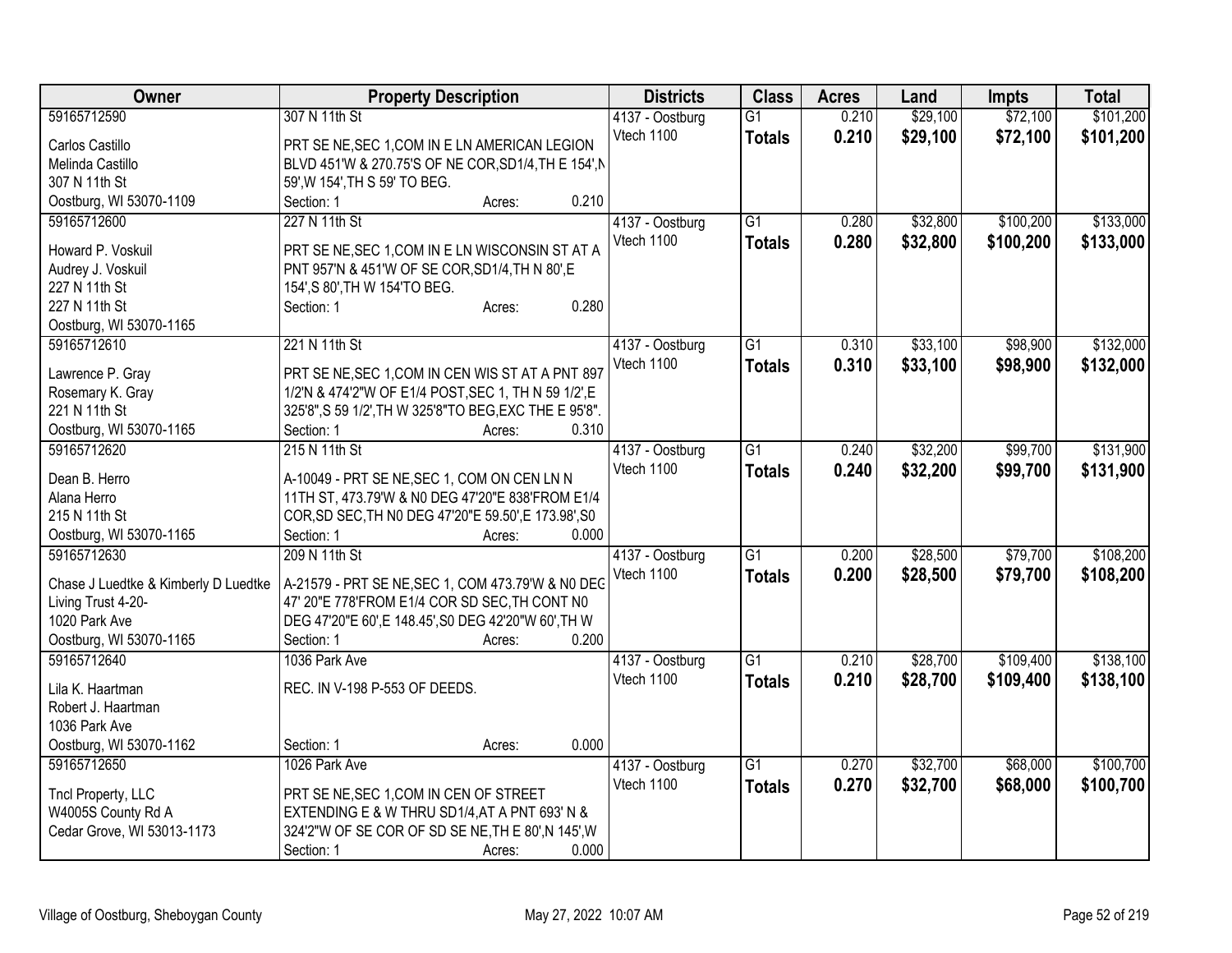| Owner                                    | <b>Property Description</b>                                                                            | <b>Districts</b>              | <b>Class</b>    | <b>Acres</b> | Land     | Impts     | <b>Total</b> |
|------------------------------------------|--------------------------------------------------------------------------------------------------------|-------------------------------|-----------------|--------------|----------|-----------|--------------|
| 59165712660                              | 1020 Park Ave                                                                                          | 4137 - Oostburg               | $\overline{G1}$ | 0.320        | \$33,200 | \$258,100 | \$291,300    |
| Chase J. Luedtke                         | PRT SE NE, SEC 1, COM IN CEN OF PARK AVE 693'N 8                                                       | Vtech 1100                    | <b>Totals</b>   | 0.320        | \$33,200 | \$258,100 | \$291,300    |
| Kimberly D. Luedtke                      | 148.5'W OF E1/4 POST SD SEC, TH W ON CEN SD AVE                                                        |                               |                 |              |          |           |              |
| 1020 Park Ave                            | 95'8", N 145', E 95'8", TH S 145'TO BEG.                                                               |                               |                 |              |          |           |              |
| Oostburg, WI 53070-1162                  | 0.000<br>Section: 1<br>Acres:                                                                          |                               |                 |              |          |           |              |
| 59165712670                              | 206 N 10th St                                                                                          | 4137 - Oostburg               | $\overline{G1}$ | 0.350        | \$33,500 | \$93,800  | \$127,300    |
|                                          |                                                                                                        | Vtech 1100                    | <b>Totals</b>   | 0.350        | \$33,500 | \$93,800  | \$127,300    |
| Tncl Property, LLC<br>W4005S County Rd A | PRT SE NE, SEC 1, COM 717.75'N OF E1/4 POST SD<br>SEC, TH N 101.25', W 148.5', S TO N LN PARK ST, TH E |                               |                 |              |          |           |              |
| Cedar Grove, WI 53013-1173               | 148.5'TO BEG.                                                                                          |                               |                 |              |          |           |              |
|                                          | 0.000<br>Section: 1<br>Acres:                                                                          |                               |                 |              |          |           |              |
| 59165712680                              | 214 N 10th St                                                                                          | 4137 - Oostburg               | $\overline{G2}$ | 0.580        | \$28,300 | \$177,300 | \$205,600    |
|                                          |                                                                                                        | Vtech 1100                    | <b>Totals</b>   | 0.580        | \$28,300 | \$177,300 | \$205,600    |
| <b>Tncl Property LLC</b>                 | PRT SE NE, SEC 1, COM 891'N OF SE COR SD1/4, TH                                                        |                               |                 |              |          |           |              |
| 214 N 10th St                            | W 148.5', N 66', W 95'8", S 59.5', W 54'4", S 59.5', E 150', S                                         |                               |                 |              |          |           |              |
| Oostburg, WI 53070-1122                  | 19',E 148.5'TO CEN MAIN ST, TH N 72'TO BEG.                                                            |                               |                 |              |          |           |              |
|                                          | 0.000<br>Section: 1<br>Acres:                                                                          |                               |                 |              |          |           |              |
| 59165712690                              | 220 N 10th St                                                                                          | 4137 - Oostburg               | $\overline{G1}$ | 0.230        | \$27,000 | \$74,700  | \$101,700    |
| <b>Tncl Property LLC</b>                 | PRT OF SE NE, SEC 1, COM 891' N OF SE COR OF                                                           | Vtech 1100                    | <b>Totals</b>   | 0.230        | \$27,000 | \$74,700  | \$101,700    |
| 214 N 10th St                            | SD1/4, TH N 66', W 148.5', S 66', TH E 148.5' TO BEG.                                                  |                               |                 |              |          |           |              |
| Oostburg, WI 53070-1122                  |                                                                                                        |                               |                 |              |          |           |              |
|                                          | 0.230<br>Section: 1<br>Acres:                                                                          |                               |                 |              |          |           |              |
| 59165712700                              | 228 N 10th St                                                                                          | 4137 - Oostburg               | $\overline{G1}$ | 0.550        | \$31,500 | \$73,800  | \$105,300    |
| Michael Lee Borth                        | PRT OF SE NE, SEC 1, COM 957' N OF SE COR                                                              | Vtech 1100                    | <b>Totals</b>   | 0.550        | \$31,500 | \$73,800  | \$105,300    |
| 228 N 10th St                            | SD1/4, TH N 81', W 297', S 80', TH E 297' TO BEG.                                                      |                               |                 |              |          |           |              |
| Oostburg, WI 53070-1122                  |                                                                                                        |                               |                 |              |          |           |              |
|                                          | 0.550<br>Section: 1<br>Acres:                                                                          |                               |                 |              |          |           |              |
| 59165712710                              | 306 N 10th St                                                                                          | 4137 - Oostburg               | $\overline{G1}$ | 0.140        | \$16,300 | \$109,300 | \$125,600    |
|                                          |                                                                                                        | Vtech 1100                    | <b>Totals</b>   | 0.140        | \$16,300 | \$109,300 | \$125,600    |
| Christine L. Anderson                    | PRT SE NE, SEC 1, COM 270.75'S OF NE                                                                   |                               |                 |              |          |           |              |
| S103 W20171 Kelsey Dr                    | COR, SD1/4, TH W 132', N 45', E 132'TO CEN MAIN                                                        |                               |                 |              |          |           |              |
| Muskego, WI 53150-9564                   | ST, TH S 45'TO BEG.<br>0.140<br>Section: 1                                                             |                               |                 |              |          |           |              |
| 59165712720                              | Acres:<br>312 N 10th St                                                                                |                               | $\overline{G1}$ | 0.580        | \$31,800 | \$72,800  | \$104,600    |
|                                          |                                                                                                        | 4137 - Oostburg<br>Vtech 1100 |                 | 0.580        | \$31,800 | \$72,800  | \$104,600    |
| <b>Bradley Oonk</b>                      | PRT SE NE OF SEC 1, COM 165' S OF NE COR OF                                                            |                               | <b>Totals</b>   |              |          |           |              |
| Mary J. Oonk                             | SD1/4, TH S 60.75', W 132', S 45', W 165', N 105.75', TH E                                             |                               |                 |              |          |           |              |
| 312 N 10th St                            | 297' TO BEG.                                                                                           |                               |                 |              |          |           |              |
| PO Box 700452                            | 0.000<br>Section: 1<br>Acres:                                                                          |                               |                 |              |          |           |              |
| Oostburg, WI 53070-0452                  |                                                                                                        |                               |                 |              |          |           |              |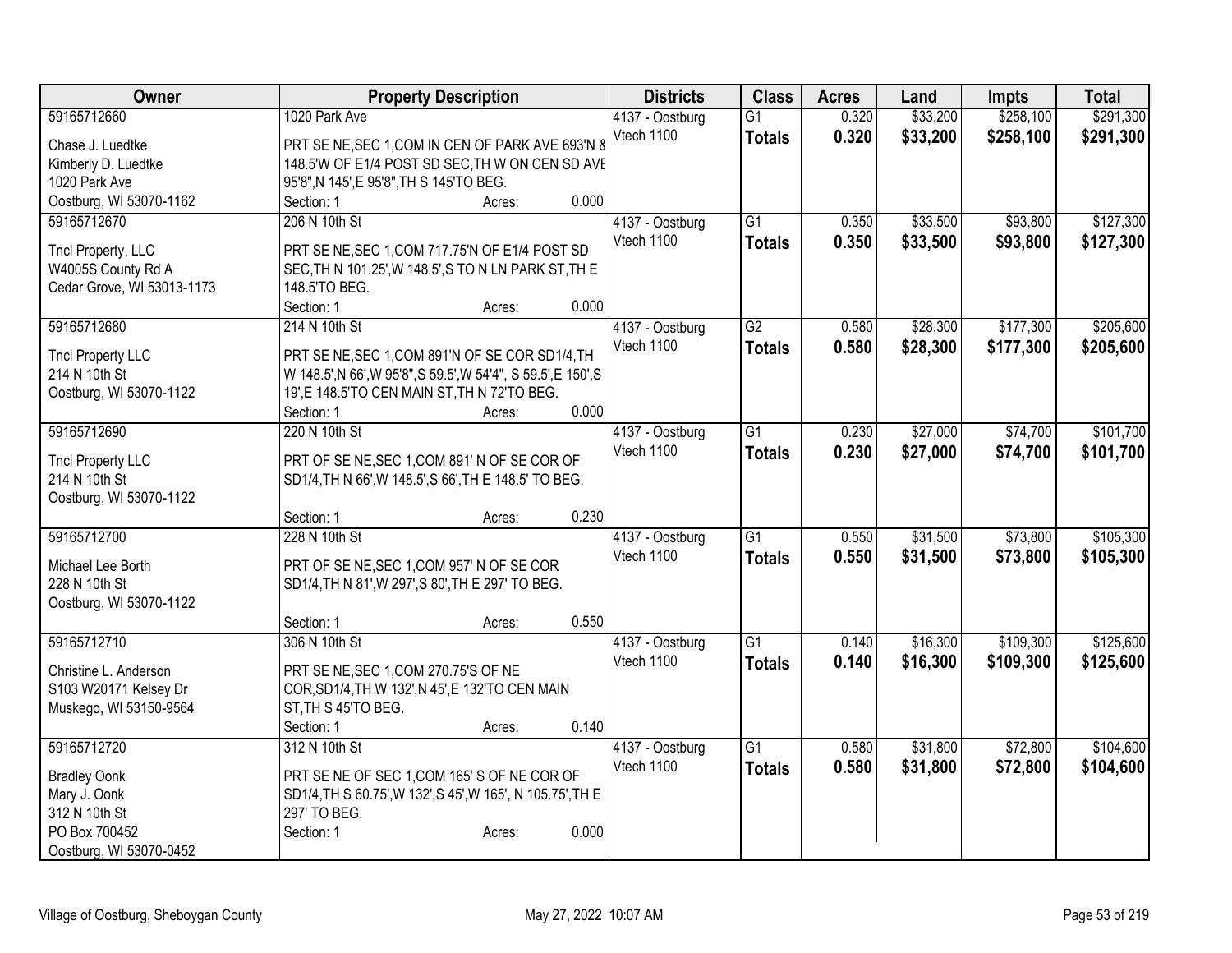| Owner                                  | <b>Property Description</b>                                                                    |        | <b>Districts</b> | <b>Class</b>                  | <b>Acres</b>    | Land  | <b>Impts</b> | <b>Total</b> |           |
|----------------------------------------|------------------------------------------------------------------------------------------------|--------|------------------|-------------------------------|-----------------|-------|--------------|--------------|-----------|
| 59165712730                            | 318 N 10th St                                                                                  |        |                  | 4137 - Oostburg               | $\overline{G1}$ | 0.190 | \$23,200     | \$110,400    | \$133,600 |
| Daniel J. Halbach                      | PRT OF SE NE, SEC 1, COM 101'S OF NE COR OF                                                    |        |                  | Vtech 1100                    | <b>Totals</b>   | 0.190 | \$23,200     | \$110,400    | \$133,600 |
| Sherrie L. Halbach                     | SD1/4, TH S 64', W 132', N 64' TH E 132' TO BEG.                                               |        |                  |                               |                 |       |              |              |           |
| 318 N 10th St                          |                                                                                                |        |                  |                               |                 |       |              |              |           |
| Oostburg, WI 53070-1123                | Section: 1                                                                                     | Acres: | 0.190            |                               |                 |       |              |              |           |
| 59165712740                            | 326 N 10th St                                                                                  |        |                  | 4137 - Oostburg               | $\overline{G1}$ | 0.230 | \$27,200     | \$95,500     | \$122,700 |
|                                        |                                                                                                |        |                  | Vtech 1100                    | <b>Totals</b>   | 0.230 | \$27,200     | \$95,500     | \$122,700 |
| James L. Hartman                       | PRT OF SE NE, SEC 1, DESC AS COM AT NE COR OF                                                  |        |                  |                               |                 |       |              |              |           |
| Shirley A. Hartman<br>211 B S 11th St  | SD1/4, TH W 98', S 101', E 98', TH N 101' TO BEG.                                              |        |                  |                               |                 |       |              |              |           |
|                                        | Section: 1                                                                                     |        | 0.000            |                               |                 |       |              |              |           |
| Oostburg, WI 53070-1376<br>59165712750 | 1009 Wisconsin Ave                                                                             | Acres: |                  |                               | G1              |       | \$10,000     | \$66,300     | \$76,300  |
|                                        |                                                                                                |        |                  | 4137 - Oostburg<br>Vtech 1100 |                 | 0.090 |              |              |           |
| <b>Ernesto Fuentes</b>                 | PRT SE NE, SEC 1, COM N89 DEG 58'W 98'FROM                                                     |        |                  |                               | <b>Totals</b>   | 0.090 | \$10,000     | \$66,300     | \$76,300  |
| <b>Cathleen Fuentes</b>                | INTER OF CEN LN WISC AVE & E LN SD1/4, TH S                                                    |        |                  |                               |                 |       |              |              |           |
| 508 N 10th St                          | 101', N89 DEG 58'W 34', N 101', TH S89 DEG 58'E 34'TO                                          |        |                  |                               |                 |       |              |              |           |
| Oostburg, WI 53070-1139                | Section: 1                                                                                     | Acres: | 0.090            |                               |                 |       |              |              |           |
| 59165712760                            | 1015 Wisconsin Ave                                                                             |        |                  | 4137 - Oostburg               | G1              | 0.300 | \$33,000     | \$109,800    | \$142,800 |
|                                        |                                                                                                |        |                  | Vtech 1100                    | <b>Totals</b>   | 0.300 | \$33,000     | \$109,800    | \$142,800 |
| Roger Lee Streff<br>1015 Wisconsin Ave | PRT SE NE, SEC 1, COM 21.11'S & N89 DEG 38'W<br>132'FROM NE COR SD1/4, TH S 138', N89 DEG 58'W |        |                  |                               |                 |       |              |              |           |
| Oostburg, WI 53070-1101                | 17', S 27', N89 DEG 58'W 65.50', N 165', TH S89 DEG 58'E                                       |        |                  |                               |                 |       |              |              |           |
|                                        | Section: 1                                                                                     | Acres: | 0.300            |                               |                 |       |              |              |           |
| 59165712770                            | 1023 Wisconsin Ave                                                                             |        |                  | 4137 - Oostburg               | $\overline{G1}$ | 0.310 | \$33,100     | \$100,900    | \$134,000 |
|                                        |                                                                                                |        |                  | Vtech 1100                    |                 |       |              |              |           |
| Joyce Nyenhuis                         | PRT SE NE, SEC 1, COM IN CEN FOUNDRY ST 214.5'W                                                |        |                  |                               | <b>Totals</b>   | 0.310 | \$33,100     | \$100,900    | \$134,000 |
| 1023 Wisconsin Ave                     | OF NE COR SD1/4, TH W ALG SD ST 82.5', S 165', E                                               |        |                  |                               |                 |       |              |              |           |
| 1023 Wisconsin Ave #4                  | 82.5', TH N 165'TO BEG                                                                         |        |                  |                               |                 |       |              |              |           |
| Oostburg, WI 53070-1101                | Section: 1                                                                                     | Acres: | 0.000            |                               |                 |       |              |              |           |
| 59165712780                            | 1029 Wisconsin Ave                                                                             |        |                  | 4137 - Oostburg               | $\overline{G1}$ | 0.190 | \$25,900     | \$80,800     | \$106,700 |
| Elizabeth E. Heuver                    | COM 18 RD W OF NE COR OF SE NE, TH W 51.33', S                                                 |        |                  | Vtech 1100                    | <b>Totals</b>   | 0.190 | \$25,900     | \$80,800     | \$106,700 |
| 1029 Wisconsin Ave                     | 157.75', E 51.33', TH N 157.75' TO BEG.                                                        |        |                  |                               |                 |       |              |              |           |
| Oostburg, WI 53070-1101                |                                                                                                |        |                  |                               |                 |       |              |              |           |
|                                        | Section: 1                                                                                     | Acres: | 0.000            |                               |                 |       |              |              |           |
| 59165712790                            | 130 N 10th St                                                                                  |        |                  | 4137 - Oostburg               | $\overline{G1}$ | 0.200 | \$23,700     | \$82,300     | \$106,000 |
|                                        |                                                                                                |        |                  | Vtech 1100                    |                 | 0.200 | \$23,700     | \$82,300     | \$106,000 |
| Tncl Property, LLC                     | PRT SE NE, SEC 1, COM IN CEN MAIN ST AT A PNT                                                  |        |                  |                               | <b>Totals</b>   |       |              |              |           |
| W4005S County Rd A                     | 602'N OF SE COR, SD1/4, TH N 58', W 148.5', S 58', TH E                                        |        |                  |                               |                 |       |              |              |           |
| Cedar Grove, WI 53013-1173             | 148.5'TO BEG.                                                                                  |        |                  |                               |                 |       |              |              |           |
|                                        | Section: 1                                                                                     | Acres: | 0.200            |                               |                 |       |              |              |           |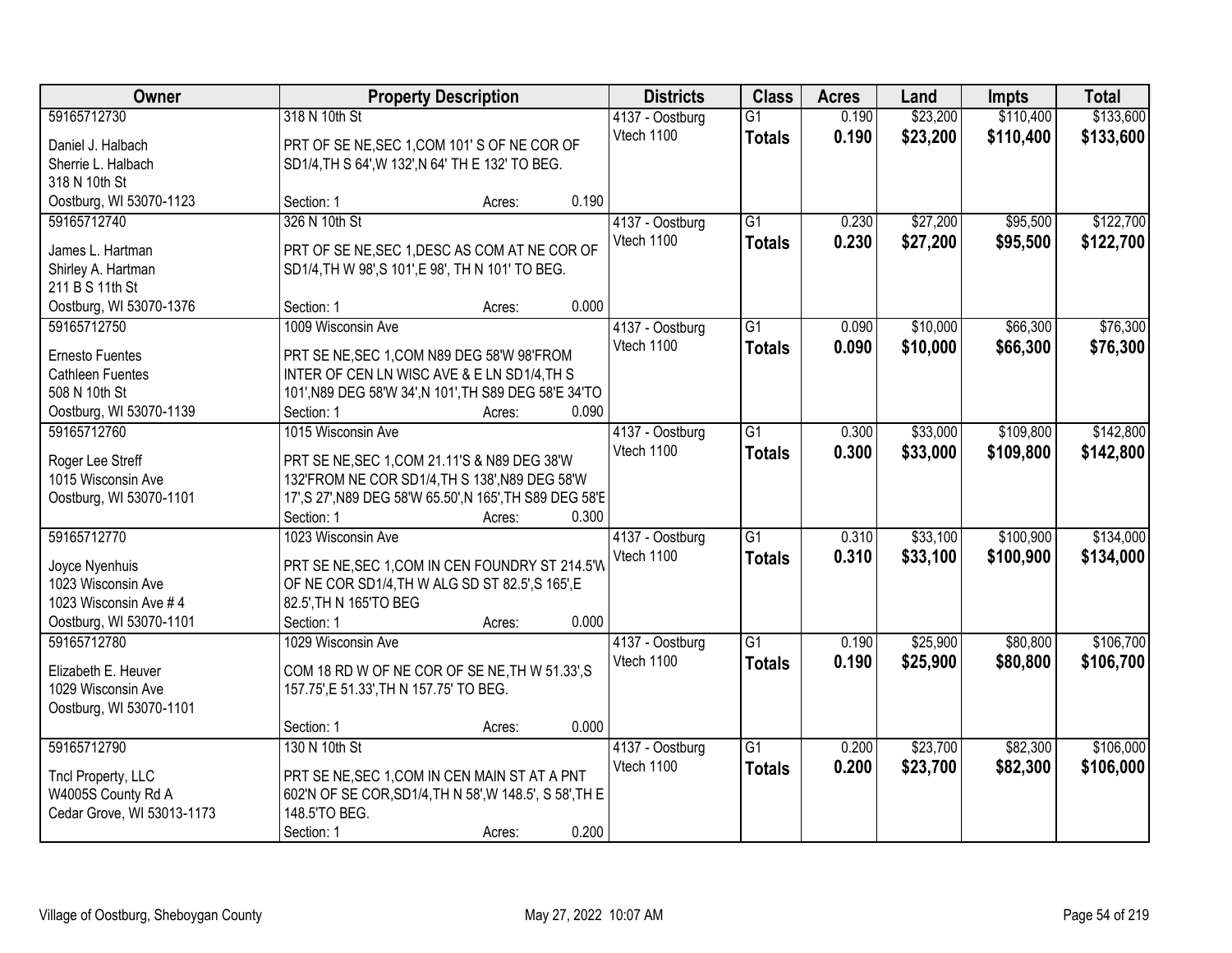| Owner                   |                                                              | <b>Property Description</b> |       | <b>Districts</b> | <b>Class</b>    | <b>Acres</b> | Land     | <b>Impts</b> | <b>Total</b> |
|-------------------------|--------------------------------------------------------------|-----------------------------|-------|------------------|-----------------|--------------|----------|--------------|--------------|
| 59165712800             | 124 N 10th St                                                |                             |       | 4137 - Oostburg  | $\overline{G1}$ | 0.270        | \$28,700 | \$93,700     | \$122,400    |
| Derek M. Michals        | PRT SE NE, SEC 1, COM IN CEN MAIN ST AT A PNT                |                             |       | Vtech 1100       | <b>Totals</b>   | 0.270        | \$28,700 | \$93,700     | \$122,400    |
| Elizabeth Michals       | 517.5'N OF SE COR, SD1/4, TH N 84', W 149' S 84', TH E       |                             |       |                  |                 |              |          |              |              |
| 124 N 10th St           | 149'TO BEG, EXC THE S 4'OF AFOREDESC.                        |                             |       |                  |                 |              |          |              |              |
| Oostburg, WI 53070-1125 | Section: 1                                                   | Acres:                      | 0.000 |                  |                 |              |          |              |              |
| 59165712810             | 116 N 10th St                                                |                             |       | 4137 - Oostburg  | $\overline{G1}$ | 0.150        | \$17,600 | \$77,400     | \$95,000     |
|                         |                                                              |                             |       | Vtech 1100       | <b>Totals</b>   | 0.150        | \$17,600 | \$77,400     | \$95,000     |
| Aaron Odekirk           | PRT SE NE, SEC 1, DESC AS COM 478.5'N OF SE COR              |                             |       |                  |                 |              |          |              |              |
| 116 N 10th St           | OF SD1/4, TH N 39', W 148.5', S 39', TH E 148.5'TO           |                             |       |                  |                 |              |          |              |              |
| Oostburg, WI 53070-1125 | BEG, ALSO THE S 4'OF FOLL DESC; COM 517.5'N OF               |                             |       |                  |                 |              |          |              |              |
|                         | Section: 1                                                   | Acres:                      | 0.000 |                  |                 |              |          |              |              |
| 59165712820             | 112 N 10th St                                                |                             |       | 4137 - Oostburg  | G1              | 0.300        | \$29,000 | \$80,700     | \$109,700    |
| Cody A. Nysse           | PRT SE NE, SEC 1, COM 445.5'N OF SE COR SD1/4, TH            |                             |       | Vtech 1100       | <b>Totals</b>   | 0.300        | \$29,000 | \$80,700     | \$109,700    |
| 112 N 10th St           | N 33', W 148.5', N 39', W 85', S 98', E 85', N 26' M/L, TH E |                             |       |                  |                 |              |          |              |              |
| Oostburg, WI 53070-1125 | 148.5'TO BEG.                                                |                             |       |                  |                 |              |          |              |              |
|                         | Section: 1                                                   | Acres:                      | 0.000 |                  |                 |              |          |              |              |
| 59165712830             | 108 N 10th St                                                |                             |       | 4137 - Oostburg  | $\overline{G1}$ | 0.170        | \$20,200 | \$89,400     | \$109,600    |
|                         |                                                              |                             |       | Vtech 1100       | <b>Totals</b>   | 0.170        | \$20,200 | \$89,400     | \$109,600    |
| Sheryl L. Watry         | PRT SE NE, SEC 1, COM 396'N OF E1/4 POST SD                  |                             |       |                  |                 |              |          |              |              |
| 108 N 10th St           | SEC, TH W 148.5' N 49.5', E 148.5', TH S 49.5' TO BEG.       |                             |       |                  |                 |              |          |              |              |
| Oostburg, WI 53070-1125 |                                                              |                             |       |                  |                 |              |          |              |              |
|                         | Section: 1                                                   | Acres:                      | 0.000 |                  |                 |              |          |              |              |
| 59165712840             | 104 N 10th St                                                |                             |       | 4137 - Oostburg  | $\overline{G1}$ | 0.220        | \$26,500 | \$101,900    | \$128,400    |
| Frederick R. Snorek     | PRT SE NE, SEC 1, COM 331'N OF SE COR SD1/4, TH              |                             |       | Vtech 1100       | <b>Totals</b>   | 0.220        | \$26,500 | \$101,900    | \$128,400    |
| Kimberly C. Snorek      | W 148.5', N 65', E 148.5'TO E LN SE NE, TH S 65'TO           |                             |       |                  |                 |              |          |              |              |
| 104 N 10th St           | BEG.                                                         |                             |       |                  |                 |              |          |              |              |
| Oostburg, WI 53070-1125 | Section: 1                                                   | Acres:                      | 0.000 |                  |                 |              |          |              |              |
| 59165712850             | 28 N 10th St                                                 |                             |       | 4137 - Oostburg  | $\overline{G2}$ | 0.080        | \$11,900 | \$102,800    | \$114,700    |
|                         |                                                              |                             |       | TID <sub>2</sub> | <b>Totals</b>   | 0.080        | \$11,900 | \$102,800    | \$114,700    |
| Trevor J. Schuh         | PRT OF SE NE, SEC 1, COM 266'N OF SE COR                     |                             |       | Vtech 1100       |                 |              |          |              |              |
| Sarah L. Schuh          | SD1/4, TH N 65', W 148.5', S 65', TH E 148.5' TO BEG, EXC    |                             |       |                  |                 |              |          |              |              |
| 30 N 10th St            | THE S 40.36'THEREOF.                                         |                             |       |                  |                 |              |          |              |              |
| Oostburg, WI 53070-1181 | Section: 1                                                   | Acres:                      | 0.000 |                  |                 |              |          |              |              |
| 59165712860             | 26 N 10th St                                                 |                             |       | 4137 - Oostburg  | $\overline{G2}$ | 0.140        | \$12,100 | \$19,400     | \$31,500     |
| Trevor J. Schuh         | PRT SE NE, SEC 1, COM 266'N OF SE COR SD1/4, TH              |                             |       | TID <sub>2</sub> | <b>Totals</b>   | 0.140        | \$12,100 | \$19,400     | \$31,500     |
| Sarah L. Schuh          | S89 DEG 23'W 148.5', N 40.36', N89 DEG 23'E 148.5'TO         |                             |       | Vtech 1100       |                 |              |          |              |              |
| 30 N 10th St            | E LINE OF SEC 1, TH S 40.36'TO BEG.                          |                             |       |                  |                 |              |          |              |              |
| Oostburg, WI 53070-1181 | Section: 1                                                   | Acres:                      | 0.000 |                  |                 |              |          |              |              |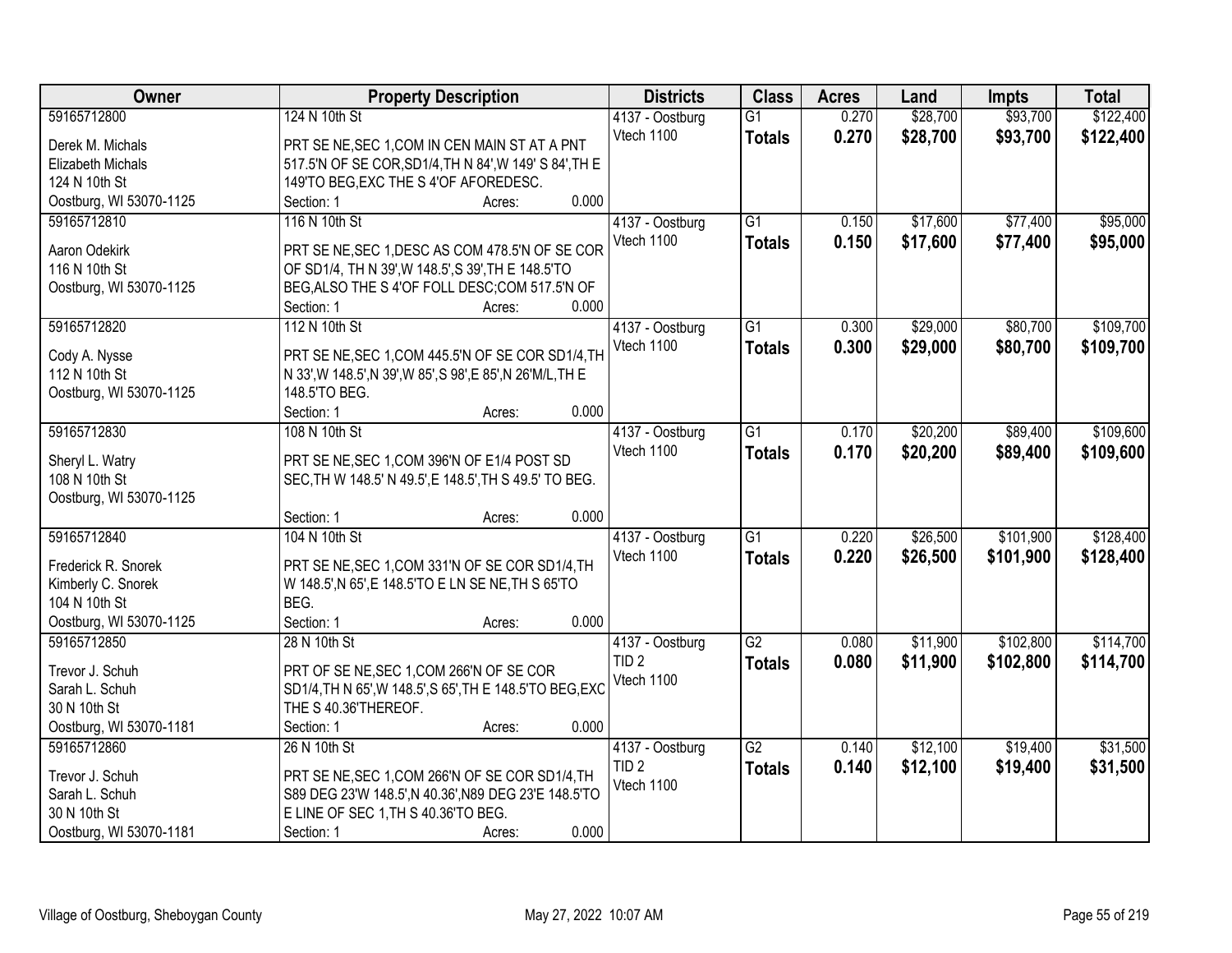| Owner                                                                                    |                                                                                                                                                                     | <b>Property Description</b> |       | <b>Districts</b>                                  | <b>Class</b>                     | <b>Acres</b>   | Land                 | <b>Impts</b>           | <b>Total</b>           |
|------------------------------------------------------------------------------------------|---------------------------------------------------------------------------------------------------------------------------------------------------------------------|-----------------------------|-------|---------------------------------------------------|----------------------------------|----------------|----------------------|------------------------|------------------------|
| 59165712870<br>Joshua Herr<br>20 N 10th St<br>Oostburg, WI 53070-1181                    | 20 N 10th St<br>PRT SE NE, SEC 1, COM 231'N OF E1/4 POST, TH W<br>198', N 82.5', E 49.5', S 47.5', E 148.5', TH S 35'TO BEG.                                        |                             |       | 4137 - Oostburg<br>TID <sub>2</sub><br>Vtech 1100 | $\overline{G1}$<br><b>Totals</b> | 0.210<br>0.210 | \$25,500<br>\$25,500 | \$124,300<br>\$124,300 | \$149,800<br>\$149,800 |
| 59165712880                                                                              | Section: 1<br>N 10th St                                                                                                                                             | Acres:                      | 0.210 | 4137 - Oostburg                                   | G2                               | 0.150          | \$6,500              | \$13,800               | \$20,300               |
| Shane M. Grinnell<br>Becky L. Grinnell<br>N1894 Huibregtse Rd<br>Oostburg, WI 53070-1559 | PRT SE NE, SEC 1, COM 231' N & 197.4' W OF E1/4<br>POST, TH N 99', W 66', S 99', TH E 66' TO BEG.<br>Section: 1                                                     | Acres:                      | 0.150 | Vtech 1100                                        | <b>Totals</b>                    | 0.150          | \$6,500              | \$13,800               | \$20,300               |
| 59165712890                                                                              | 16 N 10th St                                                                                                                                                        |                             |       | 4137 - Oostburg                                   | $\overline{G2}$                  | 0.190          | \$16,300             | \$77,500               | \$93,800               |
| Gregory J. Gallenberger<br>Marilyn S. Gallenberger<br>18 N 10th St                       | PRT OF SE NE, SEC 1, COM 189.75' N OF SE COR<br>SD1/4, TH N 41.25', W 198', S 41.25', TH E 198' TO BEG.                                                             |                             |       | TID <sub>2</sub><br>Vtech 1100                    | <b>Totals</b>                    | 0.190          | \$16,300             | \$77,500               | \$93,800               |
| Oostburg, WI 53070-1181<br>59165712900                                                   | Section: 1<br>12 N 10th St                                                                                                                                          | Acres:                      | 0.000 |                                                   | $\overline{G2}$                  |                | \$16,300             | \$90,500               | \$106,800              |
| Suzette A. Veldboom<br>814 Superior Ave<br>Oostburg, WI 53070-1368                       | PRT SE NE, SEC 1, COM 144.5'N OF SE COR, SD1/4, TH<br>N 45.25', W 198', S 41.25', E 58.1', S 4' TH E 139.9'TO<br>BEG.                                               |                             |       | 4137 - Oostburg<br>TID <sub>2</sub><br>Vtech 1100 | <b>Totals</b>                    | 0.200<br>0.200 | \$16,300             | \$90,500               | \$106,800              |
|                                                                                          | Section: 1                                                                                                                                                          | Acres:                      | 0.200 |                                                   |                                  |                |                      |                        |                        |
| 59165712910<br>Ccma, LLC<br>2 N 10th St<br>Oostburg, WI 53070-1181                       | PRT SE NE, SEC 1, COM 94.3' N OF SE COR SD1/4, TH<br>W 139.9' M/L, N 48.9', E 139.9' TO E LINE SEC 1, TH S<br>50.2' TO BEG.<br>Section: 1                           | Acres:                      | 0.000 | 4137 - Oostburg<br>TID <sub>2</sub><br>Vtech 1100 | $\overline{G1}$<br><b>Totals</b> | 0.160<br>0.160 | \$0<br>\$0           | $\overline{50}$<br>\$0 | $\overline{50}$<br>\$0 |
| 59165712920                                                                              | 1018 Center Ave                                                                                                                                                     |                             |       | 4137 - Oostburg                                   | $\overline{G2}$                  | 0.300          | \$17,800             | \$179,300              | \$197,100              |
| Ccma, LLC<br>2 N 10th St<br>Oostburg, WI 53070-1181                                      | PRT SE NE, SEC 1, COM AT SE COR SD1/4, TH W<br>135', N 62', N 6 DEG 31'W 33.85', E 139.9' TO E LINE OF<br>SEC 1, TH S 94.3' TO BEG.<br>Section: 1                   | Acres:                      | 0.000 | TID <sub>2</sub><br>Vtech 1100                    | <b>Totals</b>                    | 0.300          | \$17,800             | \$179,300              | \$197,100              |
| 59165712930                                                                              | 1022 Center Ave                                                                                                                                                     |                             |       | 4137 - Oostburg                                   | $\overline{G1}$                  | 0.210          | \$24,600             | \$112,200              | \$136,800              |
| Ccma, LLC<br>2 N 10th St<br>Oostburg, WI 53070-1181                                      | PRT SE NE, SEC 1, COM 135' W OF SE COR SD1/4, TH<br>W 62.4', N 148.5', E 58.1', S 48.9', S 6 DEG 31'E 37.85' TO<br>PNT DUE N OF BEG, TH S 62' TO BEG.<br>Section: 1 | Acres:                      | 0.000 | TID <sub>2</sub><br>Vtech 1100                    | <b>Totals</b>                    | 0.210          | \$24,600             | \$112,200              | \$136,800              |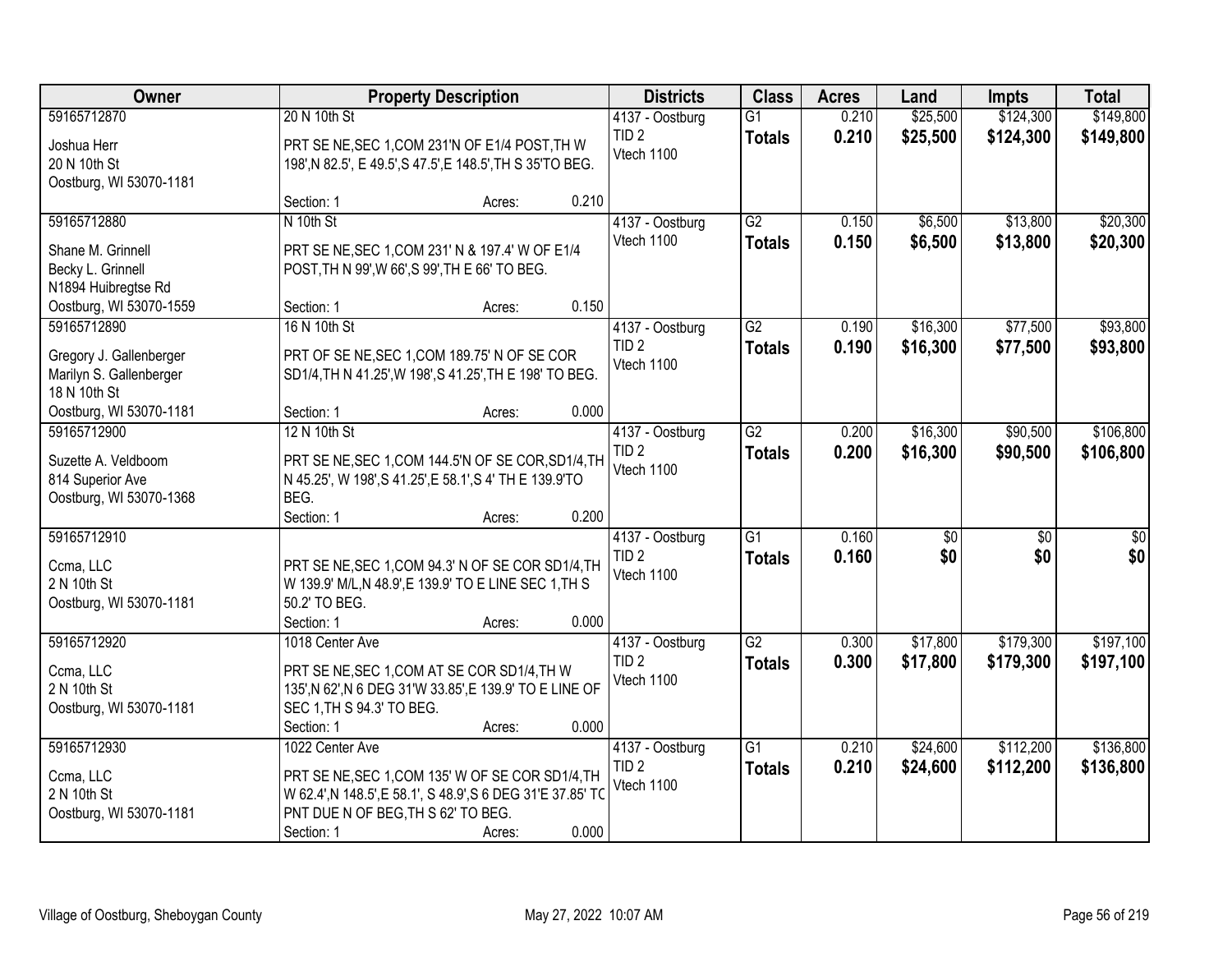| Owner                                 | <b>Property Description</b>                                                                                 |        | <b>Districts</b> | <b>Class</b>    | <b>Acres</b>    | Land  | <b>Impts</b> | <b>Total</b> |           |
|---------------------------------------|-------------------------------------------------------------------------------------------------------------|--------|------------------|-----------------|-----------------|-------|--------------|--------------|-----------|
| 59165712940                           | 1032 Center Ave                                                                                             |        |                  | 4137 - Oostburg | $\overline{G1}$ | 0.350 | \$29,500     | \$101,900    | \$131,400 |
| Michael J. Mccabe et al               | PRT SE NE, SEC 1, COM 197.4' W OF SE COR OF                                                                 |        |                  | Vtech 1100      | <b>Totals</b>   | 0.350 | \$29,500     | \$101,900    | \$131,400 |
| 1032 Center Ave                       | SD1/4, TH N 231', W 66', S 231', TH E 66' TO BEG.                                                           |        |                  |                 |                 |       |              |              |           |
| Oostburg, WI 53070-1355               |                                                                                                             |        |                  |                 |                 |       |              |              |           |
|                                       | Section: 1                                                                                                  | Acres: | 0.000            |                 |                 |       |              |              |           |
| 59165712950                           | 1038 Center Ave                                                                                             |        |                  | 4137 - Oostburg | $\overline{G1}$ | 0.400 | \$30,000     | \$93,600     | \$123,600 |
|                                       |                                                                                                             |        |                  | Vtech 1100      | <b>Totals</b>   | 0.400 | \$30,000     | \$93,600     | \$123,600 |
| Eric J. Veldboom<br>1038 Center Ave   | PRT OF SE NE, SEC 1, COM 264' M/L W OF SE COR OF<br>SD1/4, TH W 66', TH N 264' M/L. TH E 66', TH S 264' M/L |        |                  |                 |                 |       |              |              |           |
|                                       |                                                                                                             |        |                  |                 |                 |       |              |              |           |
| Oostburg, WI 53070-1355               | TO BEG.<br>Section: 1                                                                                       |        | 0.400            |                 |                 |       |              |              |           |
| 59165712960                           | 1044 Center Ave                                                                                             | Acres: |                  |                 | $\overline{G1}$ | 0.200 | \$23,700     | \$106,000    | \$129,700 |
|                                       |                                                                                                             |        |                  | 4137 - Oostburg |                 |       |              |              |           |
| Joel L. Huenink                       | PRT SE NE, SEC 1, COM 20 RDS W OF E1/4 POST, 3                                                              |        |                  | Vtech 1100      | <b>Totals</b>   | 0.200 | \$23,700     | \$106,000    | \$129,700 |
| Stella Teresa Huenink                 | 1/2 X 9 RDS.                                                                                                |        |                  |                 |                 |       |              |              |           |
| 1044 Center Ave                       |                                                                                                             |        |                  |                 |                 |       |              |              |           |
| Oostburg, WI 53070-1355               | Section: 1                                                                                                  | Acres: | 0.315            |                 |                 |       |              |              |           |
| 59165712970                           | 1050 Center Ave                                                                                             |        |                  | 4137 - Oostburg | $\overline{G1}$ | 0.290 | \$28,900     | \$105,900    | \$134,800 |
|                                       |                                                                                                             |        |                  | Vtech 1100      | <b>Totals</b>   | 0.290 | \$28,900     | \$105,900    | \$134,800 |
| Pamela L. Rautmann<br>1050 Center Ave | PRT SE NE, SEC 1, COM 473.5'W OF SE COR, SD1/4, TH                                                          |        |                  |                 |                 |       |              |              |           |
|                                       | N ALG CEN OF WISCONSIN ST 147.5', E 86.75', S                                                               |        |                  |                 |                 |       |              |              |           |
| Oostburg, WI 53070-1355               | 148.5'TO CEN OF CENTER ST, TH W 85.5'TO BEG.<br>Section: 1                                                  |        | 0.290            |                 |                 |       |              |              |           |
| 59165712980                           | 13 N 11th St                                                                                                | Acres: |                  |                 | $\overline{G1}$ | 0.190 | \$23,100     | \$93,200     | \$116,300 |
|                                       |                                                                                                             |        |                  | 4137 - Oostburg |                 |       |              |              |           |
| Eric T. Eggebeen                      | PRT SE NE, SEC 1, COM 28 RDS 11 1/2'W & 12 RDS 7                                                            |        |                  | Vtech 1100      | <b>Totals</b>   | 0.190 | \$23,100     | \$93,200     | \$116,300 |
| Rhonda M. Eggebeen                    | 1/2'N OF E1/4 POST, E 144'9", S 58', W 144'9", TH N                                                         |        |                  |                 |                 |       |              |              |           |
| 13 N 11th St                          | 58'TO BEG.                                                                                                  |        |                  |                 |                 |       |              |              |           |
| Oostburg, WI 53070-1177               | Section: 1                                                                                                  | Acres: | 0.000            |                 |                 |       |              |              |           |
| 59165712990                           | 19 N 11th St                                                                                                |        |                  | 4137 - Oostburg | G1              | 0.210 | \$28,700     | \$126,400    | \$155,100 |
| Paige R. Woltring                     | PRT OF SE NE, SEC 1, COM IN CEN OF WISCONSIN                                                                |        |                  | Vtech 1100      | <b>Totals</b>   | 0.210 | \$28,700     | \$126,400    | \$155,100 |
| Bradley G. Woltring                   | ST, AT A PNT 473.5' W & 205.5' N OF E1/4 POST OF SL                                                         |        |                  |                 |                 |       |              |              |           |
| 19 N 11th St                          | SEC, TH N 62', E 144.75', S 62', TH W 144.75' TO BEG.                                                       |        |                  |                 |                 |       |              |              |           |
| Oostburg, WI 53070-1177               | Section: 1                                                                                                  | Acres: | 0.210            |                 |                 |       |              |              |           |
| 59165713000                           | 25 N 11th St                                                                                                |        |                  | 4137 - Oostburg | $\overline{G1}$ | 0.300 | \$33,000     | \$126,500    | \$159,500 |
|                                       |                                                                                                             |        |                  | Vtech 1100      |                 | 0.300 | \$33,000     | \$126,500    | \$159,500 |
| Jed P. Hoffman                        | PRT SE NE, SEC 1, COM IN CEN WISCONSIN ST AT A                                                              |        |                  |                 | <b>Totals</b>   |       |              |              |           |
| Gina P. Hoffman                       | PNT THAT IS 473.5'W & 267.5'N OF E1/4 POST OF SD                                                            |        |                  |                 |                 |       |              |              |           |
| 25 N 11th St                          | SEC 1, TH E 210.75', N 62', W 210.75', TH S 62'TO BEG.                                                      |        |                  |                 |                 |       |              |              |           |
| Oostburg, WI 53070-1177               | Section: 1                                                                                                  | Acres: | 0.000            |                 |                 |       |              |              |           |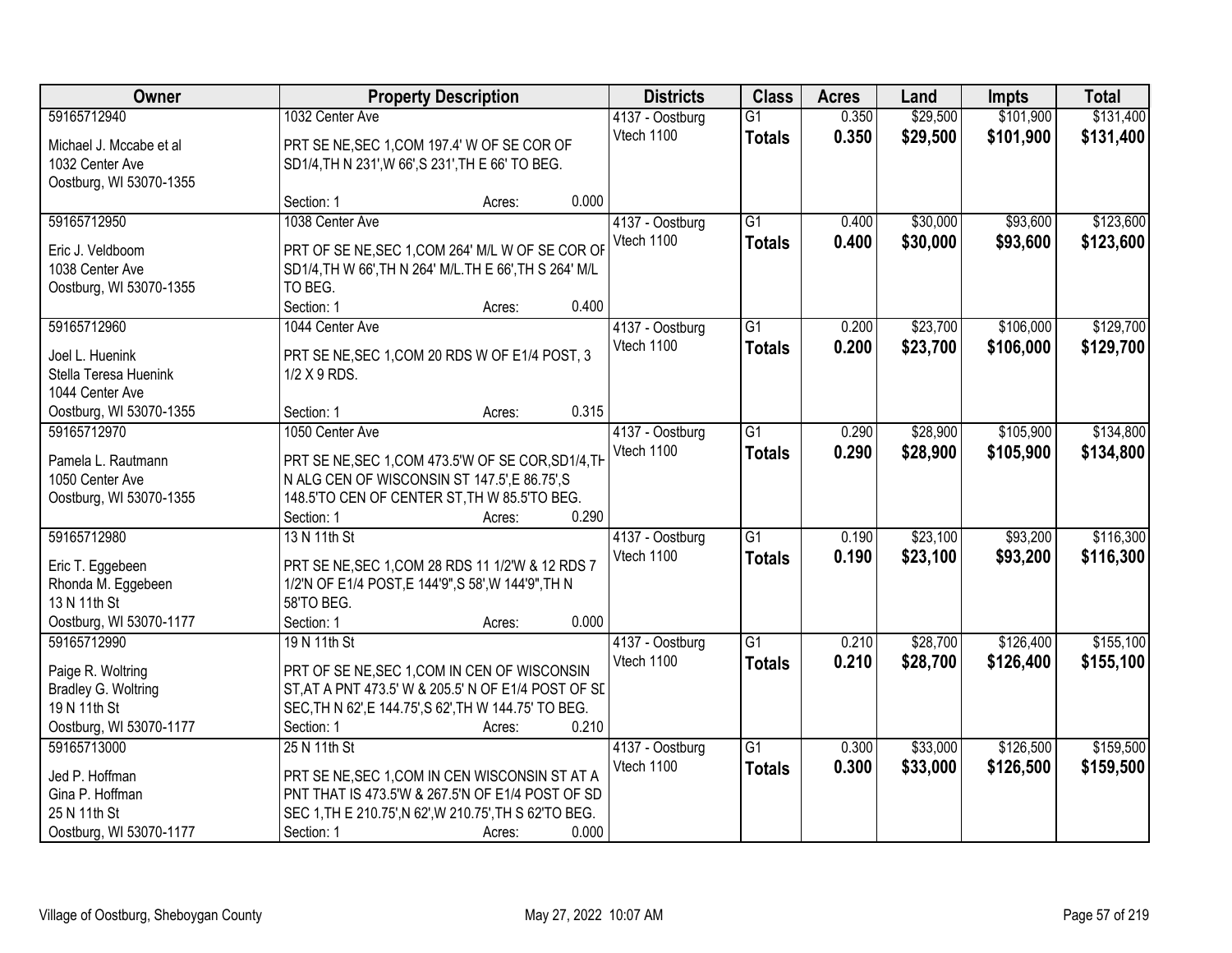| Owner                           | <b>Property Description</b>                                                              | <b>Districts</b> | <b>Class</b>    | <b>Acres</b> | Land     | <b>Impts</b> | <b>Total</b> |
|---------------------------------|------------------------------------------------------------------------------------------|------------------|-----------------|--------------|----------|--------------|--------------|
| 59165713010                     | 101 N 11th St                                                                            | 4137 - Oostburg  | $\overline{G1}$ | 0.690        | \$36,900 | \$91,400     | \$128,300    |
| Ashley L. Boss                  | PRT SE NE, SEC 1, COM 420.92'N & 148.5' W OF E1/4                                        | Vtech 1100       | <b>Totals</b>   | 0.690        | \$36,900 | \$91,400     | \$128,300    |
| Timothy M. Boss                 | POST, SEC 1, TH W 323.5'M/L TO CEN WISCONSIN                                             |                  |                 |              |          |              |              |
| 101 N 11th St                   | ST, S 90.92', E 323.5'M/L, TH N 90.92'TO BEG, ALSO                                       |                  |                 |              |          |              |              |
| Oostburg, WI 53070-1164         | 0.690<br>Section: 1<br>Acres:                                                            |                  |                 |              |          |              |              |
| 59165713020                     | 109 N 11th St                                                                            | 4137 - Oostburg  | $\overline{G1}$ | 0.550        | \$35,500 | \$135,400    | \$170,900    |
| L Don Dumez                     |                                                                                          | Vtech 1100       | <b>Totals</b>   | 0.550        | \$35,500 | \$135,400    | \$170,900    |
|                                 | PRT OF SE NE, SEC 1, COM IN CEN OF WISCONSIN<br>ST AT A PNT 473.55'W & 521.5'N OF SE COR |                  |                 |              |          |              |              |
| Mary Lou Dumez<br>109 N 11th St | SD1/4, TH S 100.58'M/L, E 239.5' M/L, N 98', W 91.5'M/L,                                 |                  |                 |              |          |              |              |
| Oostburg, WI 53070-1164         | 0.550<br>Section: 1<br>Acres:                                                            |                  |                 |              |          |              |              |
| 59165713030                     | 119 N 11th St                                                                            | 4137 - Oostburg  | $\overline{G1}$ | 0.200        | \$28,500 | \$76,500     | \$105,000    |
|                                 |                                                                                          | Vtech 1100       |                 |              |          | \$76,500     |              |
| Merisa L. Debbink               | PRT SE NE, SEC 1, COM IN CEN OF WISCONSIN ST                                             |                  | <b>Totals</b>   | 0.200        | \$28,500 |              | \$105,000    |
| 119 N 11th St                   | AT A PNT 525'N OF CEN OF CENTER AVE, TH N ALG                                            |                  |                 |              |          |              |              |
| Oostburg, WI 53070-1164         | WISCONSIN ST 60', E 148.5', S 60', TH W 148.5' TO BEG.                                   |                  |                 |              |          |              |              |
|                                 | Section: 1<br>0.000<br>Acres:                                                            |                  |                 |              |          |              |              |
| 59165713040                     | 1035 Park Ave                                                                            | 4137 - Oostburg  | $\overline{G1}$ | 0.380        | \$33,700 | \$123,000    | \$156,700    |
| Tobias M. Vick                  | PRT SE NE, SEC 1, COM 691'N & 476.5'W OF SE COR                                          | Vtech 1100       | <b>Totals</b>   | 0.380        | \$33,700 | \$123,000    | \$156,700    |
| Brigid L. Vick                  | SD1/4, TH S ALONG CEN OF WISCONSIN ST,                                                   |                  |                 |              |          |              |              |
| 1035 Park Ave                   | 110.75'M/L, TH E 148.5', N 110.75'M/L TO CEN OF                                          |                  |                 |              |          |              |              |
| Oostburg, WI 53070-1162         | 0.380<br>Section: 1<br>Acres:                                                            |                  |                 |              |          |              |              |
| 59165713050                     | 1027 Park Ave                                                                            | 4137 - Oostburg  | $\overline{G1}$ | 0.240        | \$32,300 | \$103,500    | \$135,800    |
|                                 |                                                                                          | Vtech 1100       | <b>Totals</b>   | 0.240        | \$32,300 | \$103,500    | \$135,800    |
| Joel R. Ternes                  | PRT SE NE, SEC 1, COM AT A PNT 517.5'N & 265'W OF                                        |                  |                 |              |          |              |              |
| Shauna R. Ternes                | SE COR OF SD1/4, TH W 60', TH N 174.75' M/L TO CEN                                       |                  |                 |              |          |              |              |
| 1027 Park Ave                   | OF ST, E ALG CEN OF ST 60', TH S 174.75'M/L TO BEG                                       |                  |                 |              |          |              |              |
| Oostburg, WI 53070-1162         | 0.240<br>Section: 1<br>Acres:                                                            |                  |                 |              |          |              |              |
| 59165713060                     | 1021 Park Ave                                                                            | 4137 - Oostburg  | G1              | 0.240        | \$32,300 | \$83,400     | \$115,700    |
| Anthony R. Stanisch             | PRT SE NE, SEC 1, COM AT A PNT 691'N & 268'W OF                                          | Vtech 1100       | <b>Totals</b>   | 0.240        | \$32,300 | \$83,400     | \$115,700    |
| 1021 Park Ave                   | SE COR SD 1/4, TH S 174.75', E 60', N 174.75'TO CEN                                      |                  |                 |              |          |              |              |
| Oostburg, WI 53070-1162         | OF ST EXTEND-ING E FROM WISCONSIN ST, TH W                                               |                  |                 |              |          |              |              |
|                                 | 0.000<br>Section: 1<br>Acres:                                                            |                  |                 |              |          |              |              |
| 59165713070                     | 1015 Park Ave                                                                            | 4137 - Oostburg  | $\overline{G1}$ | 0.230        | \$32,000 | \$105,900    | \$137,900    |
|                                 |                                                                                          | Vtech 1100       | <b>Totals</b>   | 0.230        | \$32,000 | \$105,900    | \$137,900    |
| Martha L. Dick                  | PRT SE NE, SEC 1, COM AT A PNT 691'N & 148.5'W OF                                        |                  |                 |              |          |              |              |
| 1015 Park Ave                   | SE COR SD1/4, TH W ALG CEN OF ST 59.5', S 174.75', E                                     |                  |                 |              |          |              |              |
| Oostburg, WI 53070-1162         | 56', N 84', E 3.5', TH N 90.75'TO BEG.                                                   |                  |                 |              |          |              |              |
|                                 | 0.230<br>Section: 1<br>Acres:                                                            |                  |                 |              |          |              |              |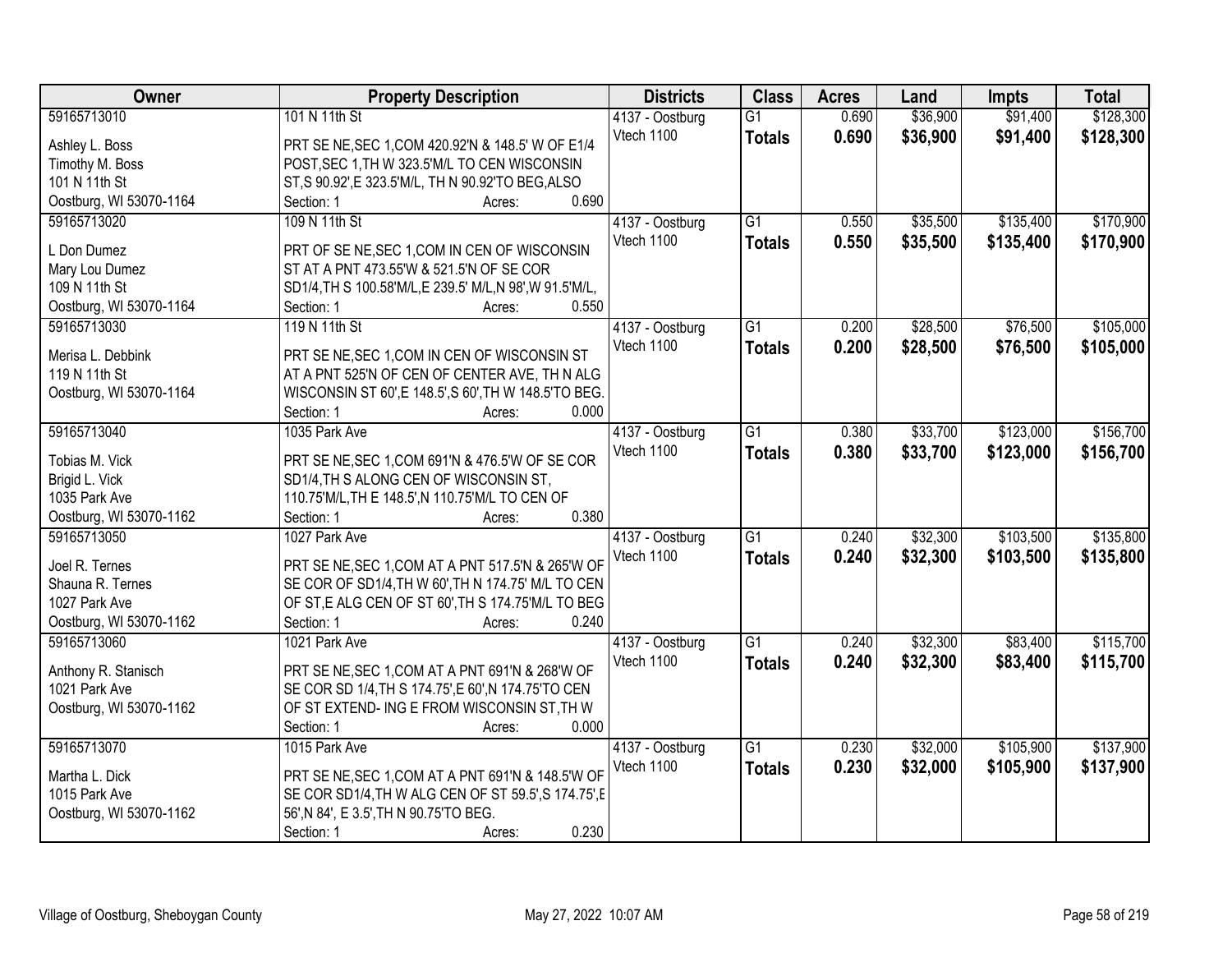| Owner                    | <b>Property Description</b>                            | <b>Districts</b> | <b>Class</b>    | <b>Acres</b> | Land     | <b>Impts</b> | <b>Total</b> |
|--------------------------|--------------------------------------------------------|------------------|-----------------|--------------|----------|--------------|--------------|
| 59165713080              | 126 N 11th St                                          | 4137 - Oostburg  | $\overline{G1}$ | 0.220        | \$31,100 | \$98,700     | \$129,800    |
| Francis E. Johnson       | A-21950 - PRT SE NE, SEC 1, COM 476.50'W & N0 DEC      | Vtech 1100       | <b>Totals</b>   | 0.220        | \$31,100 | \$98,700     | \$129,800    |
| Nancy A. Johnson         | 42' 20"E 601.47'FROM E1/4 COR SD SEC, TH S89 DEG       |                  |                 |              |          |              |              |
| 126 N 11th St            | 33'52"W 150.19', NO DEG 27'W 64.29', N89 DEG 20'07"E   |                  |                 |              |          |              |              |
| Oostburg, WI 53070-1164  | 0.000<br>Section: 1<br>Acres:                          |                  |                 |              |          |              |              |
| 59165713090              | 116 N 11th St                                          | 4137 - Oostburg  | $\overline{G1}$ | 0.210        | \$28,900 | \$111,300    | \$140,200    |
|                          |                                                        | Vtech 1100       | <b>Totals</b>   | 0.210        | \$28,900 | \$111,300    | \$140,200    |
| Nicole A. Krutke         | THE S 60'OF THE FOLL. DESC PRT SE NE, SEC 1, COM       |                  |                 |              |          |              |              |
| 1829 Cardinal Pkwy       | IN W LINE OF N 11TH ST 600.25'N OF ITS INTER           |                  |                 |              |          |              |              |
| Sheboygan, WI 53083-1908 | WITH CEN OF CENTER AVE, TH S88 DEG 40'W 130', S        |                  |                 |              |          |              |              |
|                          | 0.000<br>Section: 1<br>Acres:                          |                  |                 |              |          |              |              |
| 59165713091              | 120 N 11th St                                          | 4137 - Oostburg  | $\overline{G1}$ | 0.200        | \$28,200 | \$90,100     | \$118,300    |
|                          |                                                        | Vtech 1100       | <b>Totals</b>   | 0.200        | \$28,200 | \$90,100     | \$118,300    |
| William R. Peaslee       | PRT SE NE, SEC 1, COM IN W LN N 11TH ST 600.25'N       |                  |                 |              |          |              |              |
| Jo Ann Peaslee           | OF ITS INTER WITH CEN OF CEN AVE, TH S88 DEG           |                  |                 |              |          |              |              |
| 120 N 11th St            | 40'W 130', S 117.33', N88 DEG 40'E 153.45'TO CEN OF    |                  |                 |              |          |              |              |
| Oostburg, WI 53070-1164  | 0.200<br>Section: 1<br>Acres:                          |                  |                 |              |          |              |              |
| 59165713100              | 112 N 11th St                                          | 4137 - Oostburg  | $\overline{G1}$ | 0.230        | \$32,100 | \$89,000     | \$121,100    |
| Brian S. Densow          | PRT SE NE, SEC 1, COM 420'11"N & 627'W OF E1/4         | Vtech 1100       | <b>Totals</b>   | 0.230        | \$32,100 | \$89,000     | \$121,100    |
| Cary A. Densow           | POST SD SEC, TH E 153.45'TO CEN OF WIS ST N            |                  |                 |              |          |              |              |
| 112 N 11th St            | 62', W 153.45', TH S 62'TO BEG, ALSO PRT LOT           |                  |                 |              |          |              |              |
| Oostburg, WI 53070-1164  | 0.000<br>Section: 1<br>Acres:                          |                  |                 |              |          |              |              |
| 59165713110              | 102 N 11th St                                          | 4137 - Oostburg  | $\overline{G1}$ | 0.300        | \$33,000 | \$75,000     | \$108,000    |
|                          |                                                        | Vtech 1100       | <b>Totals</b>   | 0.300        | \$33,000 | \$75,000     | \$108,000    |
| Jeremy A. Present        | PRT SE NE, SEC 1, COM IN CEN WISCONSIN ST AT A         |                  |                 |              |          |              |              |
| Tracey A. Present        | PNT 340.92'M/L N & 472'W OF E1/4 POST SEC 1, TH N      |                  |                 |              |          |              |              |
| 102 N 11th St            | ALONG CEN OF ST 80', W 155', S 80', TH E 155'TO        |                  |                 |              |          |              |              |
| Oostburg, WI 53070-1164  | 0.300<br>Section: 1<br>Acres:                          |                  |                 |              |          |              |              |
| 59165713120              | 26 N 11th St                                           | 4137 - Oostburg  | G1              | 0.510        | \$35,100 | \$167,900    | \$203,000    |
| Keith D. Lichucki        | PRT SE NE, SEC 1, COM IN W LN N 11TH ST, 260'N OF      | Vtech 1100       | <b>Totals</b>   | 0.510        | \$35,100 | \$167,900    | \$203,000    |
| Joann M. Lichucki        | S LN SD 1/4, TH N 80.92'M/L, W 130', S 10.92', S88 DEG |                  |                 |              |          |              |              |
| 26 N 11th St             | 03'16"W 9.15' S1 DEG 56'44"E TO A PNT W OF BEG, TH     |                  |                 |              |          |              |              |
| Oostburg, WI 53070-1177  | 0.510<br>Section: 1<br>Acres:                          |                  |                 |              |          |              |              |
| 59165713131              | 1104 Center Ave                                        | 4137 - Oostburg  | $\overline{G1}$ | 0.280        | \$27,400 | \$105,200    | \$132,600    |
|                          |                                                        | Vtech 1100       |                 |              |          |              |              |
| Lee Vervelde             | LOT 1 CSM V13 P 232 - PRT SE NE, SEC 1, COM S89        |                  | <b>Totals</b>   | 0.280        | \$27,400 | \$105,200    | \$132,600    |
| 1104 Center Ave          | DEG 43'57"W 498.41'FROM E1/4 COR SD SEC, TH            |                  |                 |              |          |              |              |
| Oostburg, WI 53070-1349  | CONT S89 DEG 43'57"W 72.14', N0 DEG 30'06"E 170',      |                  |                 |              |          |              |              |
|                          | 0.280<br>Section: 1<br>Acres:                          |                  |                 |              |          |              |              |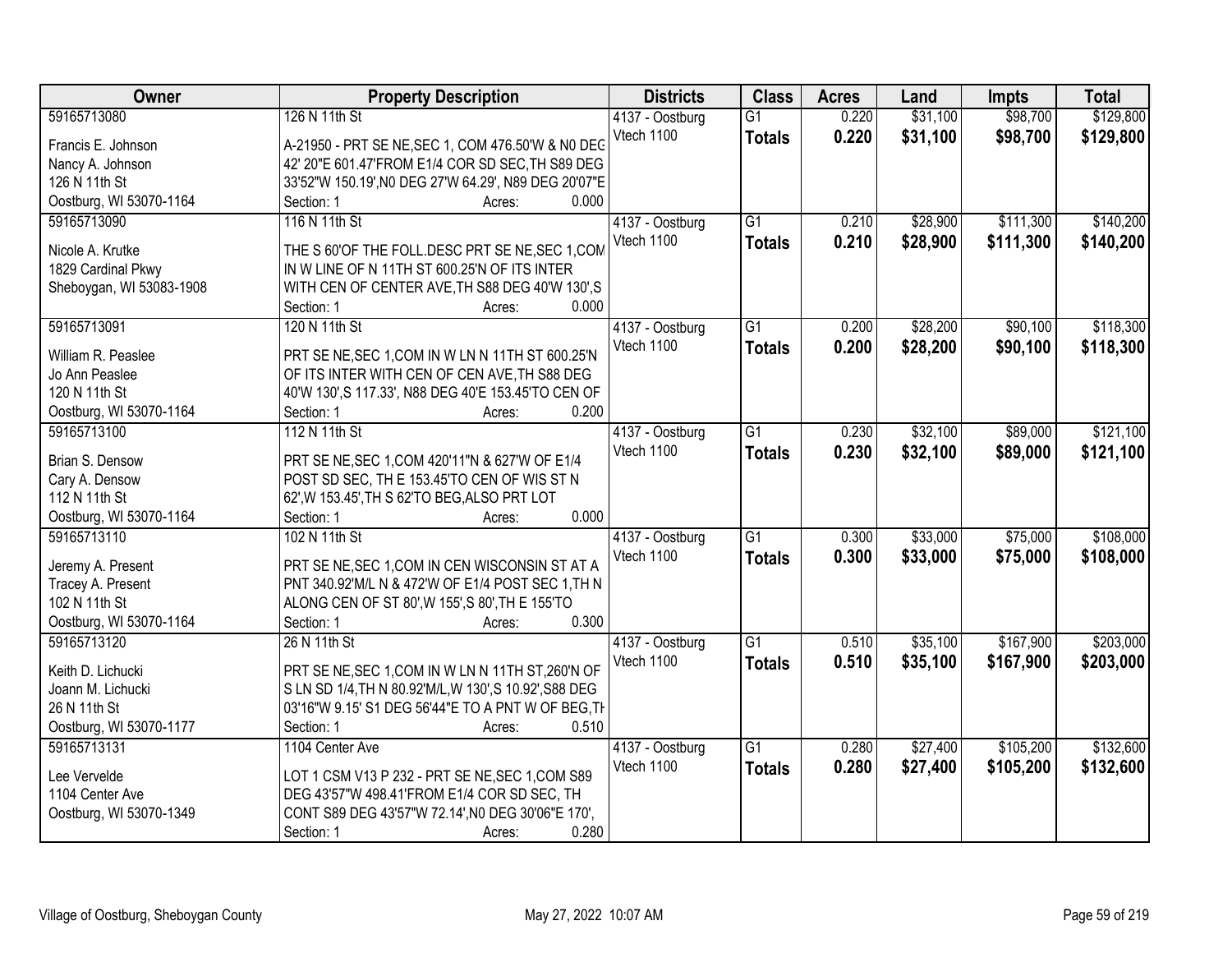| Owner                                           | <b>Property Description</b>                                                                  |        | <b>Districts</b> | <b>Class</b>    | <b>Acres</b>    | Land  | <b>Impts</b> | <b>Total</b> |           |
|-------------------------------------------------|----------------------------------------------------------------------------------------------|--------|------------------|-----------------|-----------------|-------|--------------|--------------|-----------|
| 59165713140                                     | 1112 Center Ave                                                                              |        |                  | 4137 - Oostburg | $\overline{G1}$ | 0.280 | \$28,800     | \$128,600    | \$157,400 |
| Susan Soerens Degraaf                           | PRT SE NE, SEC 1, COM 568'W OF SE COR, SD1/4, TH                                             |        |                  | Vtech 1100      | <b>Totals</b>   | 0.280 | \$28,800     | \$128,600    | \$157,400 |
| 1112 Center Ave                                 | W 65', N 190' E 65', TH S 190'TO BEG.                                                        |        |                  |                 |                 |       |              |              |           |
| Oostburg, WI 53070-1349                         |                                                                                              |        |                  |                 |                 |       |              |              |           |
|                                                 | Section: 1                                                                                   | Acres: | 0.280            |                 |                 |       |              |              |           |
| 59165713150                                     | 1118 Center Ave                                                                              |        |                  | 4137 - Oostburg | $\overline{G1}$ | 0.400 | \$30,000     | \$108,600    | \$138,600 |
| Eric R. Woleben                                 | PRT SE NE, SEC 1, COM 633'W OF SE COR SD1/4, TH                                              |        |                  | Vtech 1100      | <b>Totals</b>   | 0.400 | \$30,000     | \$108,600    | \$138,600 |
| 1118 Center Ave                                 | W 91'4", N 190', E 91'4", TH S 190'TO BEG.                                                   |        |                  |                 |                 |       |              |              |           |
| Oostburg, WI 53070-1349                         |                                                                                              |        |                  |                 |                 |       |              |              |           |
|                                                 | Section: 1                                                                                   | Acres: | 0.400            |                 |                 |       |              |              |           |
| 59165713160                                     | 1130 Center Ave                                                                              |        |                  | 4137 - Oostburg | G1              | 0.430 | \$30,300     | \$130,800    | \$161,100 |
| Jason D. Scholten                               | PRT SE NE, SEC 1, COM 726'W OF E1/4 POST, TH N                                               |        |                  | Vtech 1100      | <b>Totals</b>   | 0.430 | \$30,300     | \$130,800    | \$161,100 |
| 1130 Center Ave                                 | 190', W 99', S 190', TH E 99'TO BEG.                                                         |        |                  |                 |                 |       |              |              |           |
| Oostburg, WI 53070-1349                         |                                                                                              |        |                  |                 |                 |       |              |              |           |
|                                                 | Section: 1                                                                                   | Acres: | 0.730            |                 |                 |       |              |              |           |
| 59165713170                                     | 1166 Center Ave                                                                              |        |                  | 4137 - Oostburg | G1              | 0.390 | \$29,900     | \$106,500    | \$136,400 |
| Jesse Stockwell                                 | PRT SE NE, SEC 1, COM IN N LN CENTER AVE 89.47'E                                             |        |                  | Vtech 1100      | <b>Totals</b>   | 0.390 | \$29,900     | \$106,500    | \$136,400 |
| 1166 Center Ave                                 | OF E LN WEST ST, TH N 112.7', E 149.78', S 112.7'TO N                                        |        |                  |                 |                 |       |              |              |           |
| Oostburg, WI 53070-1371                         | LN CENTER AVE, TH W 149.78'TO BEG.                                                           |        |                  |                 |                 |       |              |              |           |
|                                                 | Section: 1                                                                                   | Acres: | 0.390            |                 |                 |       |              |              |           |
| 59165713180                                     | 11 N 12th St                                                                                 |        |                  | 4137 - Oostburg | $\overline{G1}$ | 0.190 | \$23,100     | \$119,700    | \$142,800 |
| Dylan S. Fogeltanz                              | PRT SE NE, SEC 1, COM AT INTER OF N LN CENTER                                                |        |                  | Vtech 1100      | <b>Totals</b>   | 0.190 | \$23,100     | \$119,700    | \$142,800 |
| Ashley S. Fogeltanz                             | AVE WITH E LN WEST ST, TH N 112.7', E 89.47' S                                               |        |                  |                 |                 |       |              |              |           |
| 11 N 12th St                                    | 112.7', TH W 89.47'TO BEG, EXC THE W 15'THEREOF.                                             |        |                  |                 |                 |       |              |              |           |
| Oostburg, WI 53070-1134                         | Section: 1                                                                                   | Acres: | 0.190            |                 |                 |       |              |              |           |
| 59165713190                                     | 17 N 12th St                                                                                 |        |                  | 4137 - Oostburg | $\overline{G1}$ | 0.320 | \$33,200     | \$109,900    | \$143,100 |
| Donald J. Weber Jr                              |                                                                                              |        |                  | Vtech 1100      | <b>Totals</b>   | 0.320 | \$33,200     | \$109,900    | \$143,100 |
| 17 N 12th St                                    | PRT SE NE, SEC 1, COM 112.7'N OF INTER OF N LN<br>CENTER AVE WITH E LN WEST ST, TH N 69.8' E |        |                  |                 |                 |       |              |              |           |
| Oostburg, WI 53070-1134                         | 239.25', S 69.8', TH W 239.25'TO BEG, EXC THE W 15'                                          |        |                  |                 |                 |       |              |              |           |
|                                                 | Section: 1                                                                                   | Acres: | 0.320            |                 |                 |       |              |              |           |
| 59165713200                                     | 21 N 12th St                                                                                 |        |                  | 4137 - Oostburg | $\overline{G1}$ | 0.400 | \$34,000     | \$134,900    | \$168,900 |
|                                                 |                                                                                              |        |                  | Vtech 1100      | <b>Totals</b>   | 0.400 | \$34,000     | \$134,900    | \$168,900 |
| Raymond W. Wittneben IV<br>Kaylene M. Wittneben | PRT SE NE, SEC 1, COM 175.5'N OF INTER OF E LN<br>WEST ST WITH N LN CENTER AVE, TH N 77', E  |        |                  |                 |                 |       |              |              |           |
| 21 N 12th St                                    | 224.25', S 77', TH W TO BEG.                                                                 |        |                  |                 |                 |       |              |              |           |
| Oostburg, WI 53070-1134                         | Section: 1                                                                                   | Acres: | 0.400            |                 |                 |       |              |              |           |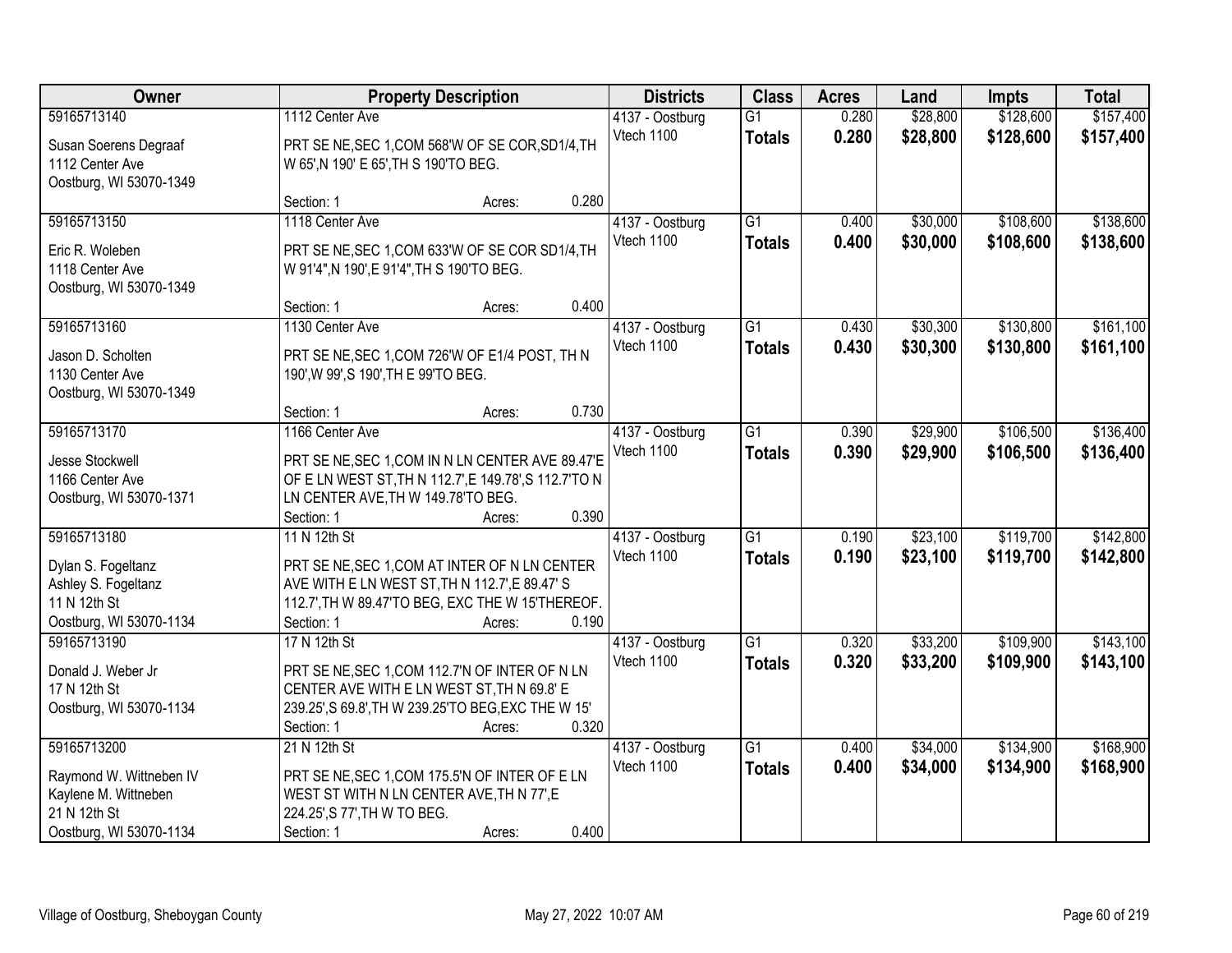| Owner                   | <b>Property Description</b>                            | <b>Districts</b> | <b>Class</b>    | <b>Acres</b> | Land     | <b>Impts</b> | <b>Total</b> |
|-------------------------|--------------------------------------------------------|------------------|-----------------|--------------|----------|--------------|--------------|
| 59165713210             | 27 N 12th St                                           | 4137 - Oostburg  | $\overline{G1}$ | 0.310        | \$33,100 | \$107,700    | \$140,800    |
| Aaron H. Bemis          | PRT SE NE, SEC 1, COM 252.5'N OF N LN CENTER           | Vtech 1100       | <b>Totals</b>   | 0.310        | \$33,100 | \$107,700    | \$140,800    |
| Kelley L. Bemis         | AVE & E LN WEST ST, TH E 239.25', N 60', W 239.25', TH |                  |                 |              |          |              |              |
| 27 N 12th St            | S 60'TO BEG, EXC THE WLY 15'THEREOF.                   |                  |                 |              |          |              |              |
| Oostburg, WI 53070-1134 | 0.310<br>Section: 1<br>Acres:                          |                  |                 |              |          |              |              |
| 59165713220             | 103 N 12th St                                          | 4137 - Oostburg  | $\overline{G1}$ | 0.460        | \$34,600 | \$113,000    | \$147,600    |
|                         |                                                        | Vtech 1100       | <b>Totals</b>   | 0.460        | \$34,600 | \$113,000    | \$147,600    |
| Michael Klug            | PRT SE NE, SEC 1, COM 312.5'N OF INTER E LN WEST       |                  |                 |              |          |              |              |
| Amanda Klug             | ST & N LN CENTER AVE, TH E 239.25', N 75.78', W 65', N |                  |                 |              |          |              |              |
| 103 N 12th St           | TO A PNT 207.95'S OF S LN PARK ST, W 174.25'TO E       |                  |                 |              |          |              |              |
| Oostburg, WI 53070-1133 | 0.460<br>Section: 1<br>Acres:                          |                  |                 |              |          |              |              |
| 59165713230             | 115 N 12th St                                          | 4137 - Oostburg  | $\overline{G1}$ | 0.290        | \$32,900 | \$89,900     | \$122,800    |
| Jean C. Bailey          | PRT SE NE, SEC 1, COM IN E LN WEST ST 497.5'N OF       | Vtech 1100       | <b>Totals</b>   | 0.290        | \$32,900 | \$89,900     | \$122,800    |
| 115 N 12th St           | N LN CENTER AVE, TH E 159.25', S 80', W 159.25', TH N  |                  |                 |              |          |              |              |
| Oostburg, WI 53070-1133 | 80'TO BEG                                              |                  |                 |              |          |              |              |
|                         | 0.290<br>Section: 1<br>Acres:                          |                  |                 |              |          |              |              |
| 59165713240             | 123 N 12th St                                          | 4137 - Oostburg  | $\overline{G1}$ | 0.230        | \$32,100 | \$95,400     | \$127,500    |
|                         |                                                        | Vtech 1100       | <b>Totals</b>   | 0.230        | \$32,100 | \$95,400     | \$127,500    |
| Sawyer Daane            | PRT SE NE, SEC 1, COM IN E LINE OF WEST ST             |                  |                 |              |          |              |              |
| Courtney Daane          | 497.5'N OF N LINE CENTER AVE, TH E 159.25', N          |                  |                 |              |          |              |              |
| 123 N 12th St           | 127.95'TO S LINE PARK ST, W 159.25'TO E LINE WEST      |                  |                 |              |          |              |              |
| Oostburg, WI 53070-1133 | 0.230<br>Section: 1<br>Acres:                          |                  |                 |              |          |              |              |
| 59165713250             | 1167 Park Ave                                          | 4137 - Oostburg  | $\overline{G1}$ | 0.230        | \$32,100 | \$109,400    | \$141,500    |
| Todd R. Hilbelink       | PRT SE NE, SEC 1, COM IN S LN PARK ST 79.25'E OF       | Vtech 1100       | <b>Totals</b>   | 0.230        | \$32,100 | \$109,400    | \$141,500    |
| Kathy S. Hilbelink      | INTER WITH E LN S 12TH ST, TH E 80' S 127.95', W       |                  |                 |              |          |              |              |
| 1167 Park Ave           | 80', TH N 127.95' TO BEG.                              |                  |                 |              |          |              |              |
| Oostburg, WI 53070-1163 | 0.230<br>Section: 1<br>Acres:                          |                  |                 |              |          |              |              |
| 59165713260             |                                                        |                  | G1              |              |          |              | \$137,100    |
|                         | 1159 Park Ave                                          | 4137 - Oostburg  |                 | 0.360        | \$33,600 | \$103,500    |              |
| Hannah Klotzbuecher     | PRT SE NE, SEC 1, COM IN S LINE PARK ST 239.25'E       | Vtech 1100       | <b>Totals</b>   | 0.360        | \$33,600 | \$103,500    | \$137,100    |
| Garret Klotzbuecher     | OF INTER OF SD S LINE PARK ST WITH E LINE WEST         |                  |                 |              |          |              |              |
| 1159 Park Ave           | ST, TH S 240', W 65', N 240'TO S LINE PARK ST, TH E    |                  |                 |              |          |              |              |
| Oostburg, WI 53070-1163 | 0.360<br>Section: 1<br>Acres:                          |                  |                 |              |          |              |              |
| 59165713270             | 1153 Park Ave                                          | 4137 - Oostburg  | $\overline{G1}$ | 0.610        | \$36,100 | \$143,600    | \$179,700    |
|                         |                                                        | Vtech 1100       | <b>Totals</b>   | 0.610        | \$36,100 | \$143,600    | \$179,700    |
| Nathan L. Brown         | PRT SE NE, SEC 1, COM IN S LN OF PARK ST AT A          |                  |                 |              |          |              |              |
| Cheryl A. Brown         | PNT 1056'W & 660'N OF SE COR, SD1/4, TH E 81', S       |                  |                 |              |          |              |              |
| 1153 Park Ave           | 330'M/L TO CEN OF DITCH, WLY ALG DITCH TO PNT          |                  |                 |              |          |              |              |
| Oostburg, WI 53070-1163 | 0.610<br>Section: 1<br>Acres:                          |                  |                 |              |          |              |              |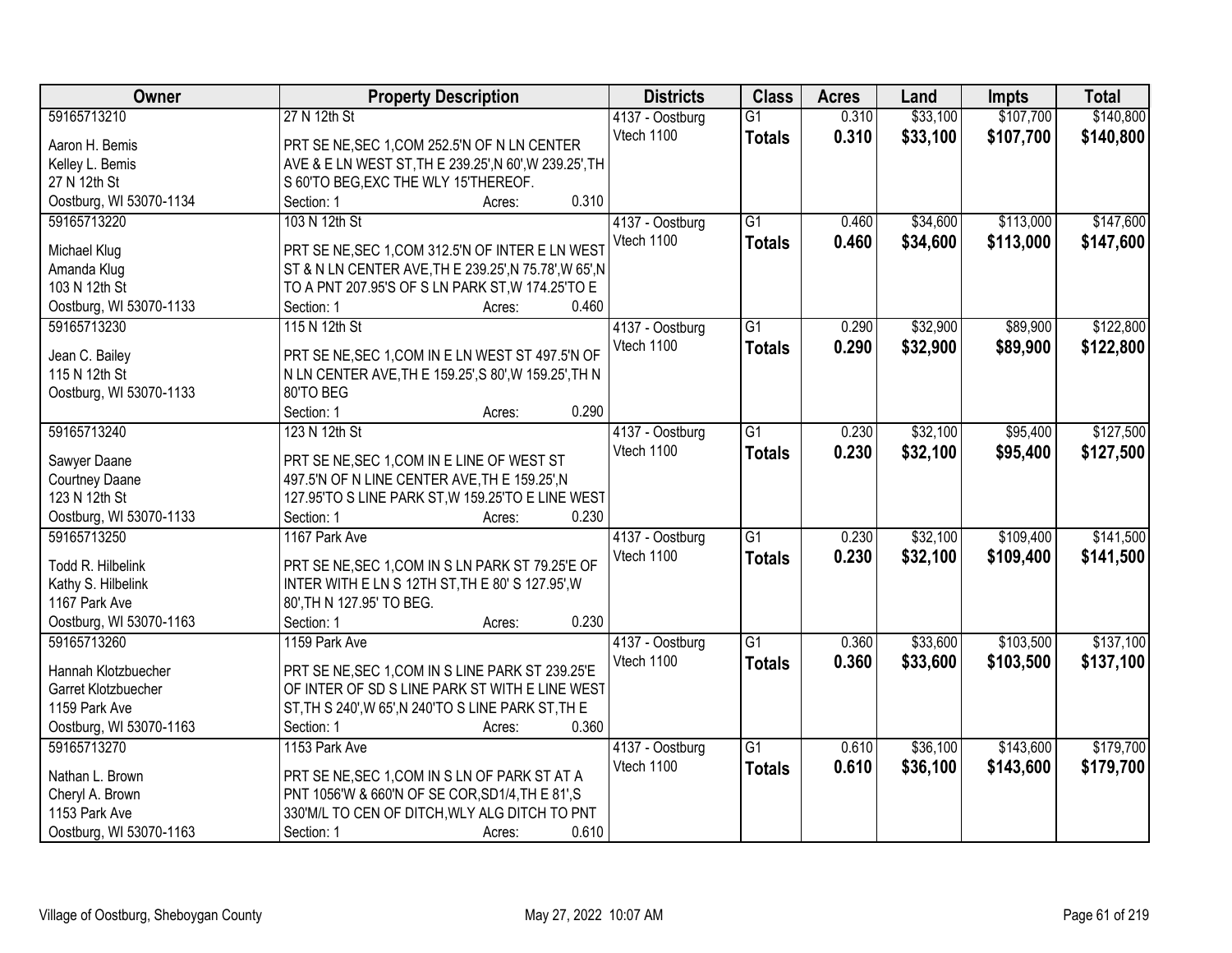| <b>Owner</b>                      | <b>Property Description</b>                         | <b>Districts</b> | <b>Class</b>    | <b>Acres</b> | Land            | <b>Impts</b>    | <b>Total</b>    |
|-----------------------------------|-----------------------------------------------------|------------------|-----------------|--------------|-----------------|-----------------|-----------------|
| 59165713280                       | 1145 Park Ave                                       | 4137 - Oostburg  | X4              | 0.520        | $\overline{50}$ | $\overline{50}$ | $\overline{50}$ |
| Our Home Christian Ministries Inc | PRT SE NE, SEC 1, COM IN S LN OF PARK ST AT A       | Vtech 1100       | <b>Totals</b>   | 0.520        | \$0             | \$0             | \$0             |
| 1145 Park Ave                     | PNT 900'W & 660'N OF SE COR, SD 1/4, TH W 75', S    |                  |                 |              |                 |                 |                 |
| Oostburg, WI 53070-1163           | 300'M/L TO CEN OF DITCH, E ALG DITCH TO PNT         |                  |                 |              |                 |                 |                 |
|                                   | 0.520<br>Section: 1<br>Acres:                       |                  |                 |              |                 |                 |                 |
| 59165713290                       | 1137 Park Ave                                       | 4137 - Oostburg  | $\overline{G1}$ | 0.500        | \$35,000        | \$76,800        | \$111,800       |
|                                   |                                                     | Vtech 1100       | <b>Totals</b>   | 0.500        | \$35,000        | \$76,800        | \$111,800       |
| David C. Rose                     | PRT SE NE, SEC 1, COM IN S LN PARK ST AT A PNT      |                  |                 |              |                 |                 |                 |
| Amy L. Rose                       | 825'W & 660'N OF SE COR SD1/4, TH W 75', S 330'M/L  |                  |                 |              |                 |                 |                 |
| 1137 Park Ave                     | TO CEN OF DITCH, NELY ALG DITCH TO PNT DUE S        |                  |                 |              |                 |                 |                 |
| Oostburg, WI 53070-1163           | 0.500<br>Section: 1<br>Acres:                       |                  |                 |              |                 |                 |                 |
| 59165713300                       | 1131 Park Ave                                       | 4137 - Oostburg  | $\overline{G1}$ | 0.400        | \$34,000        | \$83,700        | \$117,700       |
| Gregory M. Schappe                | PRT SE NE, SEC 1, COM IN S LN OF ST AT A PNT        | Vtech 1100       | <b>Totals</b>   | 0.400        | \$34,000        | \$83,700        | \$117,700       |
| PO Box 700154                     | 825'W & 665' M/L N OF SE COR SD SE NE, TH E 80', S  |                  |                 |              |                 |                 |                 |
| Oostburg, WI 53070-0154           | TO CEN OF DITCH, SW ALG DITCH TO PNT DUE S OF       |                  |                 |              |                 |                 |                 |
|                                   | Section: 1<br>0.400<br>Acres:                       |                  |                 |              |                 |                 |                 |
|                                   | 1121 Park Ave                                       |                  | $\overline{G1}$ |              |                 |                 |                 |
| 59165713310                       |                                                     | 4137 - Oostburg  |                 | 0.380        | \$33,800        | \$63,400        | \$97,200        |
| Kurt J. Neils                     | PRT SE NE, SEC 1, COM IN S LN ST, 825'W & 665'M/L N | Vtech 1100       | <b>Totals</b>   | 0.380        | \$33,800        | \$63,400        | \$97,200        |
| Tammy L. Neils                    | OF SE COR SD SE NE, THE 198', S 95' TO CEN OF       |                  |                 |              |                 |                 |                 |
| 1121 Park Ave                     | DITCH, SWLY ALG DITCH 250'M/L, TH N 248'TO          |                  |                 |              |                 |                 |                 |
| Oostburg, WI 53070-1163           | 0.380<br>Section: 1<br>Acres:                       |                  |                 |              |                 |                 |                 |
| 59165713320                       |                                                     | 4137 - Oostburg  | $\overline{X4}$ | 0.220        | $\overline{50}$ | $\overline{50}$ | \$0             |
|                                   |                                                     | Vtech 1100       | <b>Totals</b>   | 0.220        | \$0             | \$0             | \$0             |
| Village of Oostburg               | PRT SE NE, SEC 1, COM AT INTER OF N LINE OF         |                  |                 |              |                 |                 |                 |
| PO Box 700227                     | CENTER AVE WITH E LINE OF WEST ST, TH N             |                  |                 |              |                 |                 |                 |
| Oostburg, WI 53070-0227           | 625.45'TO S LINE OF PARK ST, E 15' S TO N LINE      |                  |                 |              |                 |                 |                 |
|                                   | 0.220<br>Section: 1<br>Acres:                       |                  |                 |              |                 |                 |                 |
| 59165713331                       | 1039 Center Ave                                     | 4137 - Oostburg  | G2              | 1.140        | \$205,400       | \$778,700       | \$984,100       |
| Shamrock Petroleum, LLC           | LOT 1 CSM V23 P 326-327 #1858298 - PRT NE SE,       | Vtech 1100       | <b>Totals</b>   | 1.140        | \$205,400       | \$778,700       | \$984,100       |
| 140 Blackland Ct E                | SEC <sub>1</sub>                                    |                  |                 |              |                 |                 |                 |
| Marietta, GA 30067-4002           |                                                     |                  |                 |              |                 |                 |                 |
|                                   | 1.140<br>Section: 1<br>Acres:                       |                  |                 |              |                 |                 |                 |
| 59165713332                       | 119 S 11th St Unit 101                              | 4137 - Oostburg  | $\overline{G2}$ | 1.260        | \$43,200        | \$436,800       | \$480,000       |
|                                   |                                                     | Vtech 1100       |                 |              |                 |                 |                 |
| Midtown Manor LLC                 | LOT 1, CSM V 5 P 273 - PRT NE SE, SEC 1 & PRT LOT   |                  | <b>Totals</b>   | 1.260        | \$43,200        | \$436,800       | \$480,000       |
| 32 Willow Ln                      | 12, ASSESS PLAT #1, COM S88 DEG 3'16"W 398.48", &   |                  |                 |              |                 |                 |                 |
| Oostburg, WI 53070-1176           | S1 DEG 46'14"E 392.31'FROM E1/4 COR SD SEC, TH      |                  |                 |              |                 |                 |                 |
|                                   | 1.260<br>Section: 1<br>Acres:                       |                  |                 |              |                 |                 |                 |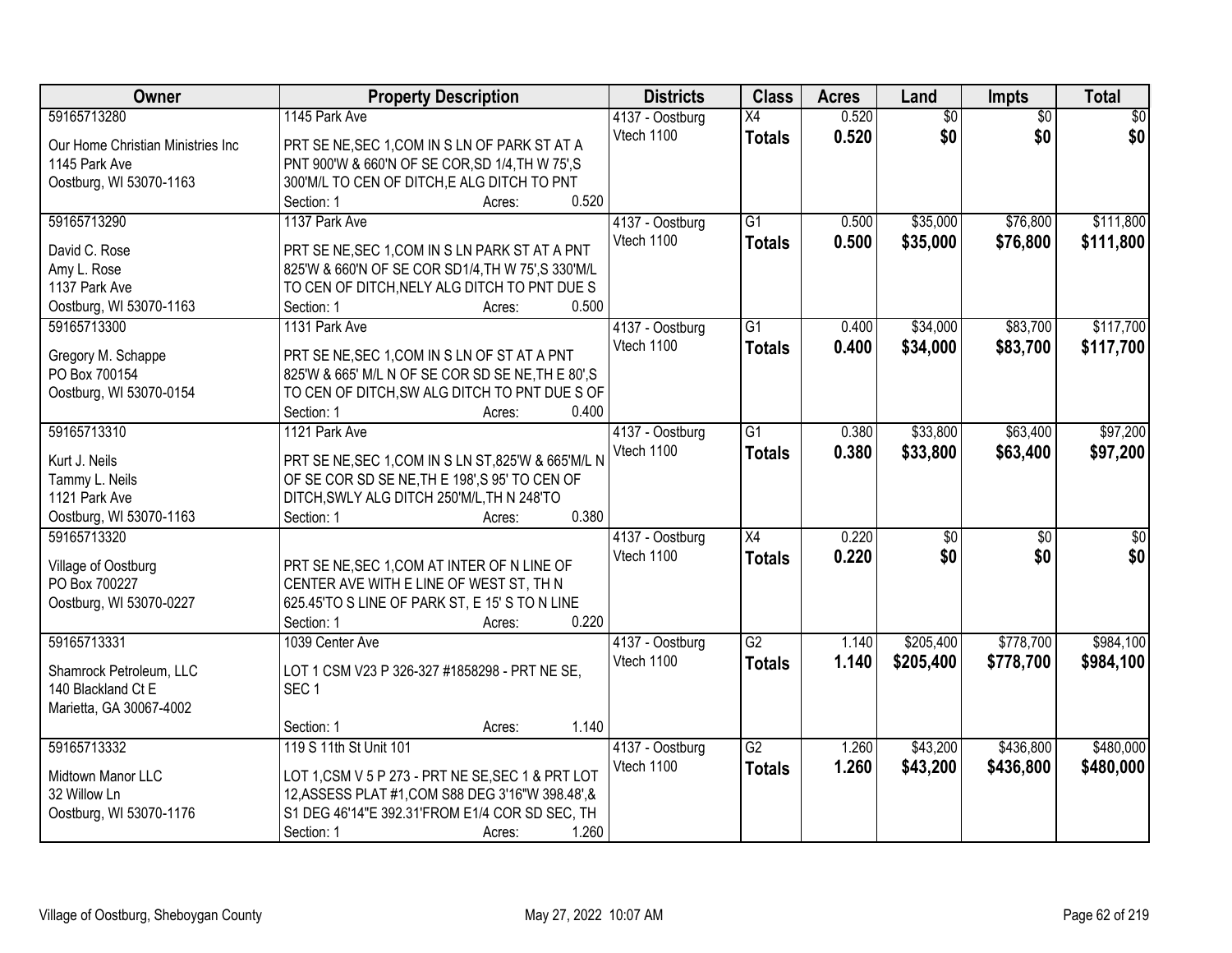| Owner                   | <b>Property Description</b>                                           | <b>Districts</b> | <b>Class</b>    | <b>Acres</b> | Land     | Impts           | <b>Total</b>    |
|-------------------------|-----------------------------------------------------------------------|------------------|-----------------|--------------|----------|-----------------|-----------------|
| 59165713334             |                                                                       | 4137 - Oostburg  |                 |              |          |                 |                 |
| Memorandum              | PRT NE SE, SEC 1, COM S88 DEG 03'16"W 398.48'&                        | Vtech 1100       | <b>Totals</b>   |              |          |                 |                 |
| Attn: Jp Condominium    | S01 DEG 46' 14"E 690'FROM E1/4 COR SD SEC, AT SE                      |                  |                 |              |          |                 |                 |
| Na                      | COR ASSESSOR'S PLAT #1, TH S88 DEG 03'16"W                            |                  |                 |              |          |                 |                 |
| Na, WI 99999            | Section: 1<br>Acres:                                                  | 12.430           |                 |              |          |                 |                 |
| 59165713335             | 100 S 11th St                                                         | 4137 - Oostburg  | $\overline{G2}$ | 0.440        | \$20,600 | \$27,300        | \$47,900        |
|                         |                                                                       | Vtech 1100       | <b>Totals</b>   | 0.440        | \$20,600 | \$27,300        | \$47,900        |
| Daniel L. Nyhof         | PRT TR 1 CSM V4 P 247 - PRT NE NE, SEC 1, COM AT                      |                  |                 |              |          |                 |                 |
| Vicki L. Nyhof          | E1/4 COR, SD SEC, TH S88 DEG 03'16"W 398.48', S01                     |                  |                 |              |          |                 |                 |
| N2013 Frontage Rd       | DEG 46'14"E 277.81', TH N89 DEG 49'12"E 159.13'TO                     |                  |                 |              |          |                 |                 |
| Oostburg, WI 53070-1629 | Section: 1<br>Acres:                                                  | 0.440            |                 |              |          |                 |                 |
| 59165713336             |                                                                       | 4137 - Oostburg  |                 |              |          |                 |                 |
|                         | Memorandum Mid-Towne Condominium PRT NE SE, SEC 1, COM AT NW COR, LOT | Vtech 1100       | <b>Totals</b>   |              |          |                 |                 |
| Na                      | 11, MID-TOWNE SUBD, TH E 53.84'TO SE COR LOT 12,                      |                  |                 |              |          |                 |                 |
| Na, WI 99999            | ASSESSOR'S PLAT #1, N88 DEG 3'16"E 150.07'TO WLY                      |                  |                 |              |          |                 |                 |
|                         | Section: 1<br>Acres:                                                  | 0.300            |                 |              |          |                 |                 |
| 59165713337             | S 11th St                                                             | 4137 - Oostburg  | $\overline{G2}$ | 0.480        | \$5,200  | $\sqrt[6]{}$    | \$5,200         |
|                         |                                                                       | Vtech 1100       | <b>Totals</b>   | 0.480        | \$5,200  | \$0             | \$5,200         |
| Midtown Manor LLC       | LOT 2, CSM V 5 P 273 - PRT NE SE, SEC 1 & PRT LOT                     |                  |                 |              |          |                 |                 |
| 32 Willow Ln            | 12, ASSESS PLAT #1, COM S88 DEG 3'16"W 398.48", &                     |                  |                 |              |          |                 |                 |
| Oostburg, WI 53070-1176 | S01 DEG 46'14"E 595.31'FROM E1/4 COR SD SEC, TH                       |                  |                 |              |          |                 |                 |
|                         | Section: 1<br>Acres:                                                  | 0.480            |                 |              |          |                 |                 |
| 59165713338             | 31 S 11th St Unit A                                                   | 4137 - Oostburg  | $\overline{G2}$ | 0.550        | \$35,500 | \$212,900       | \$248,400       |
| Lemkuil Living Trust    | PRT NE SE, SEC 1, COM AT E1/4 COR, SD SEC, TH S88                     | Vtech 1100       | <b>Totals</b>   | 0.550        | \$35,500 | \$212,900       | \$248,400       |
| 624 Huron Ave           | DEG 03'16" W 398.48'ALG N LN NE SE, S01 DEG                           |                  |                 |              |          |                 |                 |
| Oostburg, WI 53070-1413 | 46'14"E 312.31'TO PNT OF BEG, TH N88 DEG 03'16"E                      |                  |                 |              |          |                 |                 |
|                         | Section: 1<br>Acres:                                                  | 0.550            |                 |              |          |                 |                 |
| 59165713341             | 21 S 12th St                                                          | 4137 - Oostburg  | G2              | 0.540        | \$18,100 | \$103,400       | \$121,500       |
|                         |                                                                       | Vtech 1100       | <b>Totals</b>   | 0.540        | \$18,100 | \$103,400       | \$121,500       |
| Rar Properties LLC      | LOT 1 CSM V11 P 258-59 - PRT NE SE, SEC 1, COM AT                     |                  |                 |              |          |                 |                 |
| 1504 Michigan Ave       | E1/4 COR, SD SEC, TH S88 DEG 03'16"W ALG N LN                         |                  |                 |              |          |                 |                 |
| Oostburg, WI 53070-1381 | SE1/4 SD SEC 1329.1', S0 DEG 48'51"E ALG W LN LOT                     |                  |                 |              |          |                 |                 |
|                         | Section: 1<br>Acres:                                                  | 0.540            |                 |              |          |                 |                 |
| 59165713350             |                                                                       | 4137 - Oostburg  | $\overline{X4}$ | 0.520        | \$0      | $\overline{50}$ | $\overline{50}$ |
| Village of Oostburg     | A 60'STRIP OF LAND FOR STREET IN NE SE, SEC                           | Vtech 1100       | <b>Totals</b>   | 0.520        | \$0      | \$0             | \$0             |
| PO Box 700227           | 1, AS DESC IN VOL 554 P 92-93.                                        |                  |                 |              |          |                 |                 |
| Oostburg, WI 53070-0227 |                                                                       |                  |                 |              |          |                 |                 |
|                         | Section: 1<br>Acres:                                                  | 0.520            |                 |              |          |                 |                 |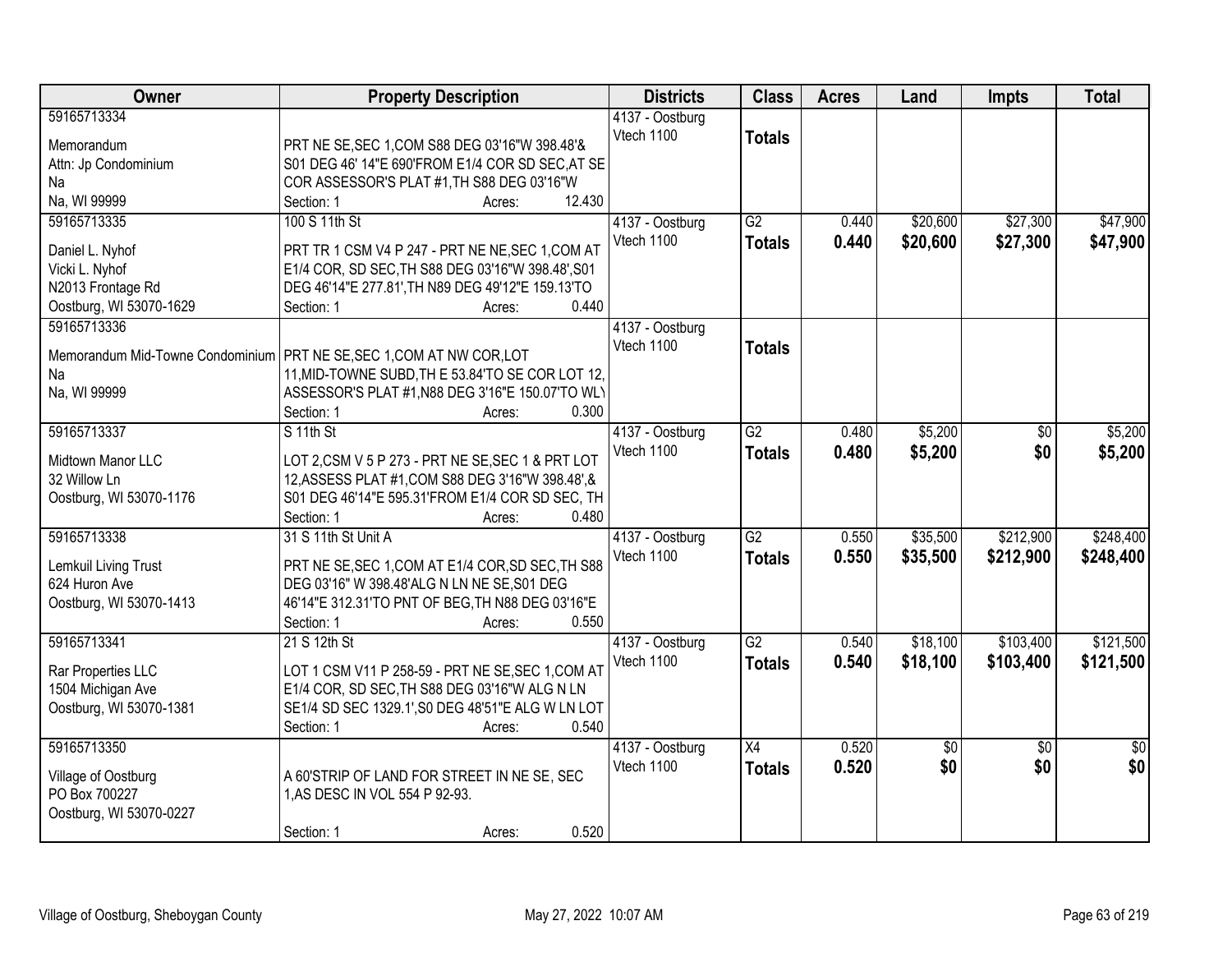| Owner                           | <b>Property Description</b>                              | <b>Districts</b> | <b>Class</b>    | <b>Acres</b> | Land            | <b>Impts</b>    | <b>Total</b> |
|---------------------------------|----------------------------------------------------------|------------------|-----------------|--------------|-----------------|-----------------|--------------|
| 59165713360                     | 1029 Center Ave                                          | 4137 - Oostburg  | X4              | 0.330        | $\overline{50}$ | $\overline{50}$ | $\sqrt{50}$  |
| General Telephone Company of    | PRT NE SE, SEC 1, COM IN W R/W LINE OF                   | Vtech 1100       | <b>Totals</b>   | 0.330        | \$0             | \$0             | \$0          |
| Wisconsin                       | C.N.W.R.R.AT A PNT 25'S OF N LINE SD1/4,TH W             |                  |                 |              |                 |                 |              |
| Center Ave                      | 182.5'TO BEG, TH W 65', S 134.5' E 30', S76', E 72.5', N |                  |                 |              |                 |                 |              |
| Oostburg, WI 53070              | 0.330<br>Section: 1<br>Acres:                            |                  |                 |              |                 |                 |              |
| 59165713370                     | 1025 Center Ave                                          | 4137 - Oostburg  | $\overline{G2}$ | 0.310        | \$26,900        | \$152,300       | \$179,200    |
|                                 |                                                          | TID <sub>2</sub> | <b>Totals</b>   | 0.310        | \$26,900        | \$152,300       | \$179,200    |
| Daniel L. Nyhof                 | PRT NE SE, SEC 1, COM IN S LN CENTER AVE AT A            | Vtech 1100       |                 |              |                 |                 |              |
| Vicki L. Nyhof                  | PNT 25'S & 84.5'W OF NE COR, SD NE NE, TH W 100', S      |                  |                 |              |                 |                 |              |
| N2013 Frontage Rd               | 134.5', E 100, TH N 134.5'TO BEG.                        |                  |                 |              |                 |                 |              |
| Oostburg, WI 53070-1629         | 0.000<br>Section: 1<br>Acres:                            |                  |                 |              |                 |                 |              |
| 59165713380                     | 1015 Center Ave                                          | 4137 - Oostburg  | G2              | 0.300        | \$18,400        | \$78,000        | \$96,400     |
| Daniel L. Nyhof                 | PRT NE SE, SEC 1, COM IN S LN CENTER AVE 82.5'W          | TID <sub>2</sub> | <b>Totals</b>   | 0.300        | \$18,400        | \$78,000        | \$96,400     |
| Vicki L. Nyhof                  | OF ITS ITS INTER WITH W R/W LN C&NW RR, TH E             | Vtech 1100       |                 |              |                 |                 |              |
| N2013 Frontage Rd               | 27', S 75', E TO RR R/W, SW ON R/W 149', W 78', N 76', E |                  |                 |              |                 |                 |              |
| Oostburg, WI 53070-1629         | Section: 1<br>0.000<br>Acres:                            |                  |                 |              |                 |                 |              |
| 59165713390                     | 1011 Center Ave                                          | 4137 - Oostburg  | G2              | 0.060        | \$5,400         | \$58,300        | \$63,700     |
|                                 |                                                          | TID <sub>2</sub> |                 | 0.060        | \$5,400         | \$58,300        | \$63,700     |
| Center Avenue Holdings LLC      | PRT A-5661 - PRT NE SE, SEC 1 COM W 48.05'& S            | Vtech 1100       | <b>Totals</b>   |              |                 |                 |              |
| 1011 Center Ave                 | 25'FROM E1/4 COR SD SEC, TH W 30', S 75', E 30.57'TC     |                  |                 |              |                 |                 |              |
| Oostburg, WI 53070-1355         | WLY LN C&NW RR, NELY ALG SD WLY LN 36.88', W             |                  |                 |              |                 |                 |              |
|                                 | 0.060<br>Section: 1<br>Acres:                            |                  |                 |              |                 |                 |              |
| 59165713400                     | 1009 Center Ave                                          | 4137 - Oostburg  | $\overline{G2}$ | 0.020        | \$3,500         | \$31,300        | \$34,800     |
|                                 |                                                          | TID <sub>2</sub> | <b>Totals</b>   | 0.020        | \$3,500         | \$31,300        | \$34,800     |
| Domenico E. Miosi Sr            | PRT OF NE SE, SEC 1, COM IN W R/W LINE OF C.&            | Vtech 1100       |                 |              |                 |                 |              |
| Renee A. Miosi<br>W4398 Lake Dr | N.W.RR, AT A PNT 25'DUE S OF N LINE OF SD NE             |                  |                 |              |                 |                 |              |
|                                 | SE, TH W 25.5', S 40', E TO W R/W LINE SD RR, TH NE      |                  |                 |              |                 |                 |              |
| Waldo, WI 53093-1536            | Section: 1<br>0.000<br>Acres:                            |                  |                 |              |                 |                 |              |
| 59165713410                     | 118 S 10th St                                            | 4137 - Oostburg  | $\overline{G1}$ | 0.230        | \$27,500        | \$109,400       | \$136,900    |
| Kevin J. Mentink                | PRT NE SE, SEC 1, COM 780'N OF SE COR SD1/4, TH          | Vtech 1100       | <b>Totals</b>   | 0.230        | \$27,500        | \$109,400       | \$136,900    |
| Katie M. Mentink                | W 118'TO E R/W LN CNW RR, NELY ON SD R/W                 |                  |                 |              |                 |                 |              |
| 118 S 10th St                   | 96.78', E 85.70', TH S 100'TO BEG.                       |                  |                 |              |                 |                 |              |
| Oostburg, WI 53070-1359         | 0.000<br>Section: 1<br>Acres:                            |                  |                 |              |                 |                 |              |
| 59165713420                     | 126 S 10th St                                            | 4137 - Oostburg  | $\overline{G1}$ | 0.250        | \$28,400        | \$92,300        | \$120,700    |
|                                 |                                                          | Vtech 1100       | <b>Totals</b>   | 0.250        | \$28,400        | \$92,300        | \$120,700    |
| Troy M. Hilbelink               | PRT NE SE, SEC 1, COM 693'N OF SE COR, SD1/4, TH N       |                  |                 |              |                 |                 |              |
| Jenny A. Hilbelink              | 83', NWLY 118'TO E R/W LN OF C&NW RR, SWLY ALG           |                  |                 |              |                 |                 |              |
| 126 S 10th St                   | R/W 84', TH SELY 140'TO BEG.                             |                  |                 |              |                 |                 |              |
| Oostburg, WI 53070-1359         | 0.000<br>Section: 1<br>Acres:                            |                  |                 |              |                 |                 |              |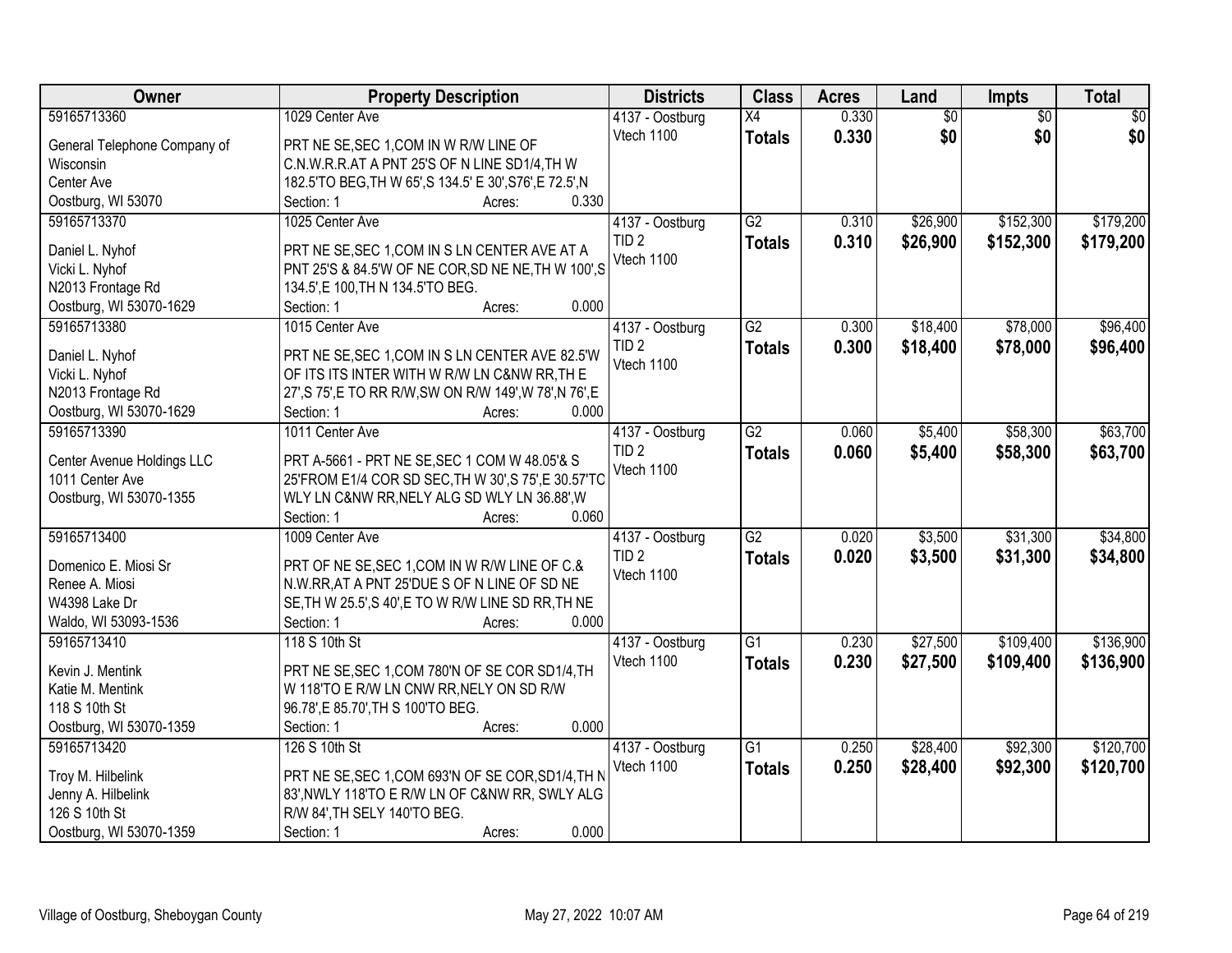| Owner                        |                                                  | <b>Property Description</b> |        | <b>Districts</b>              | <b>Class</b>    | <b>Acres</b> | Land            | <b>Impts</b>  | <b>Total</b>     |
|------------------------------|--------------------------------------------------|-----------------------------|--------|-------------------------------|-----------------|--------------|-----------------|---------------|------------------|
| 59165713431                  | 130 S 10th St                                    |                             |        | 4137 - Oostburg               | $\overline{G2}$ | 0.840        | \$35,500        | \$603,200     | \$638,700        |
| William J. Westerbeke        | LOT 1 CSM V23 P293-294 #1853144 - PRT NE SE, SEC |                             |        | Vtech 1100                    | <b>Totals</b>   | 0.840        | \$35,500        | \$603,200     | \$638,700        |
| Vicki L. Westerbeke          |                                                  |                             |        |                               |                 |              |                 |               |                  |
| W1591 De Master Rd           |                                                  |                             |        |                               |                 |              |                 |               |                  |
| Oostburg, WI 53070-1509      | Section: 1                                       | Acres:                      | 0.840  |                               |                 |              |                 |               |                  |
| 59165713432                  | 220 S 10th St                                    |                             |        | 4137 - Oostburg               | $\overline{G2}$ | 0.900        | \$36,300        | \$195,200     | \$231,500        |
|                              |                                                  |                             |        | Vtech 1100                    | <b>Totals</b>   | 0.900        | \$36,300        | \$195,200     | \$231,500        |
| Jd2 Investments LLC          | LOT 2 CSM V23 P293-294 #1853144 - PRT NE SE, SEC |                             |        |                               |                 |              |                 |               |                  |
| 300 N 15th St                |                                                  |                             |        |                               |                 |              |                 |               |                  |
| Oostburg, WI 53070-1146      |                                                  |                             | 0.900  |                               |                 |              |                 |               |                  |
| 59165713433                  | Section: 1<br>10th St                            | Acres:                      |        |                               |                 | 0.240        |                 |               | $\overline{\$0}$ |
|                              |                                                  |                             |        | 4137 - Oostburg<br>Vtech 1100 | X4              |              | $\overline{50}$ | \$0           |                  |
| Village of Oostburg          | PRT NE SE, SEC 1, DEDICATED TO THE PUBLIC BY     |                             |        |                               | <b>Totals</b>   | 0.240        | \$0             | \$0           | \$0              |
| PO Box 700227                | CSM V23 P293-294 #1853144                        |                             |        |                               |                 |              |                 |               |                  |
| Oostburg, WI 53070-0227      |                                                  |                             |        |                               |                 |              |                 |               |                  |
|                              | Section: 1                                       | Acres:                      | 0.240  |                               |                 |              |                 |               |                  |
| 59165713440                  | 310 S 10th St                                    |                             |        | 4137 - Oostburg               | $\overline{G3}$ | 0.710        | \$0             | $\sqrt[6]{3}$ | $\sqrt{50}$      |
| Kevin J. Peters              | PRT NE SE SEC 1, COM AT SE COR, SD1/4, TH W      |                             |        | Vtech 1100                    | <b>Totals</b>   | 0.710        | \$0             | \$0           | \$0              |
| Aimee L. Peters              | 297'TO E R/W LN OF WIS GAS & ELEC CO, ELY ALG    |                             |        |                               |                 |              |                 |               |                  |
| PO Box 700169                | SD R/W TO E LN NE SE, TH S 280.5'TO BEG, EXC CSM |                             |        |                               |                 |              |                 |               |                  |
| Oostburg, WI 53070-0169      | Section: 1                                       | Acres:                      | 0.710  |                               |                 |              |                 |               |                  |
| 59165713441                  | S 10th St                                        |                             |        | 4137 - Oostburg               | $\overline{G1}$ | 0.700        | \$33,000        | \$183,900     | \$216,900        |
|                              |                                                  |                             |        | Vtech 1100                    | <b>Totals</b>   | 0.700        | \$33,000        | \$183,900     | \$216,900        |
| Kevin J. Peters              | LOT 1 CSM V17 P 186-87, #15878323 - PRT NE       |                             |        |                               |                 |              |                 |               |                  |
| Aimee L. Peters              | SE, SEC 1.                                       |                             |        |                               |                 |              |                 |               |                  |
| 324 S 10th St                |                                                  |                             |        |                               |                 |              |                 |               |                  |
| Oostburg, WI 53070-1301      | Section: 1                                       | Acres:                      | 0.700  |                               |                 |              |                 |               |                  |
| 59165713450                  |                                                  |                             |        | 4137 - Oostburg               |                 |              |                 |               |                  |
| Memorandum                   | THAT PRT OF FOLL DESC LYING IN SEC 1, DESC AS    |                             |        | Vtech 1100                    | <b>Totals</b>   |              |                 |               |                  |
| Attn: Jp Condominium         | PRT NE SE, SEC 1 & PRT NW SW, SEC 6,COM N89      |                             |        |                               |                 |              |                 |               |                  |
| Na                           | DEG 16'20"E 103.95'FROM W1/4 POST SEC 6, TH S14  |                             |        |                               |                 |              |                 |               |                  |
| Na, WI 99999                 | Section: 1                                       | Acres:                      | 0.000  |                               |                 |              |                 |               |                  |
| 59165713456                  |                                                  |                             |        | 4137 - Oostburg               |                 |              |                 |               |                  |
| Memorandum West Fiel Meadows | TRACT 4 CSM V4 P134 & PRT NW, NE & SE SE SEC 1   |                             |        | Vtech 1100                    | <b>Totals</b>   |              |                 |               |                  |
| Na                           | HAS BEEN PLATTED AS WEST FIELD MEADOWS AND       |                             |        |                               |                 |              |                 |               |                  |
| Na, WI 99999                 | IS ASSESSED IN THAT PLATTED AREA.                |                             |        |                               |                 |              |                 |               |                  |
|                              | Section: 1                                       | Acres:                      | 39.010 |                               |                 |              |                 |               |                  |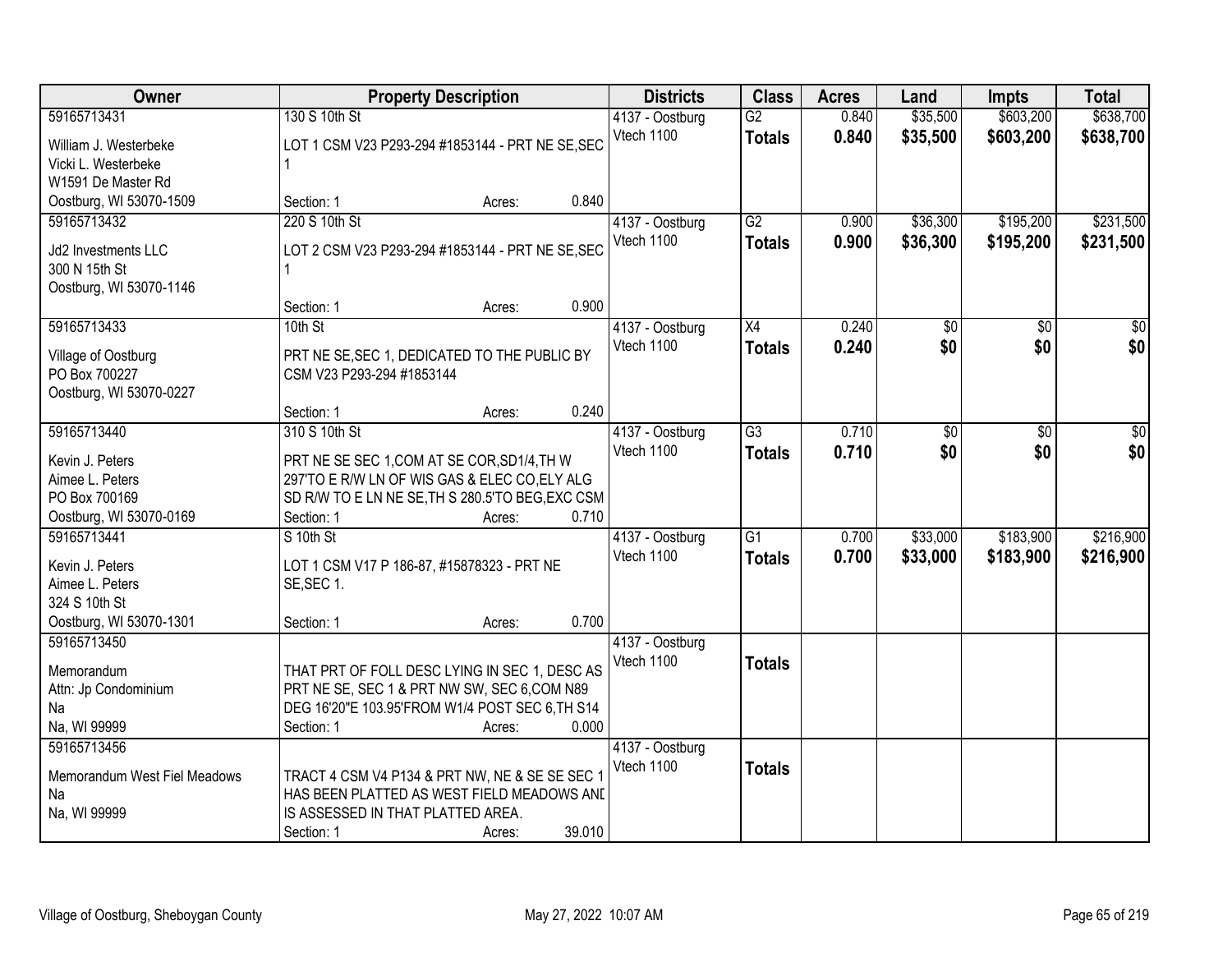| Owner                    | <b>Property Description</b>                          | <b>Districts</b> | <b>Class</b>    | <b>Acres</b> | Land     | <b>Impts</b> | <b>Total</b> |
|--------------------------|------------------------------------------------------|------------------|-----------------|--------------|----------|--------------|--------------|
| 59165713461              | 1221 Center Ave                                      | 4137 - Oostburg  | $\overline{G1}$ | 1.040        | \$36,100 | \$59,700     | \$95,800     |
| Richard W. Beckman       | A-23719 - PRT NW SE, SEC 1, COM S88 DEG 03'16"W      | Vtech 1100       | <b>Totals</b>   | 1.040        | \$36,100 | \$59,700     | \$95,800     |
| Collette M. Beckman      | 1636.27' FROM E1/4 COR, TH CONT S88 DEG 03'16"W      |                  |                 |              |          |              |              |
| 1221 Center Ave          | 133.98', S01 DEG 04'59"E 163.08', N88 DEG 03' 16"E   |                  |                 |              |          |              |              |
| Oostburg, WI 53070-1327  | 1.040<br>Section: 1<br>Acres:                        |                  |                 |              |          |              |              |
| 59165713470              | 1203 Center Ave                                      | 4137 - Oostburg  | $\overline{G1}$ | 0.370        | \$29,700 | \$105,200    | \$134,900    |
|                          |                                                      | Vtech 1100       | <b>Totals</b>   | 0.370        | \$29,700 | \$105,200    | \$134,900    |
| James J. Zidek           | TR B CSM V2 P 75 - PRT NW SE SEC 1, COM S88 DEG      |                  |                 |              |          |              |              |
| 1203 Center Ave          | 03'16"W 1346.7'FROM E1/4 POST, TH S88 DEG 03'16"V    |                  |                 |              |          |              |              |
| Oostburg, WI 53070-1327  | 100', S0 DEG 48' 51"E 160', N88 DEG 03'16"E 100', TH |                  |                 |              |          |              |              |
|                          | 0.370<br>Section: 1<br>Acres:                        |                  |                 |              |          |              |              |
| 59165713480              |                                                      | 4137 - Oostburg  |                 |              |          |              |              |
| Memorandum               | PRT NW SE, SEC 1, COM AT NE COR SD1/4, TH S0         | Vtech 1100       | <b>Totals</b>   |              |          |              |              |
| Attn: Jp Condominium     | DEG 48'51"E 125.94', S87 DEG 59'16"W 17.6', NO DEG   |                  |                 |              |          |              |              |
| Na                       | 48'51"W 125.96', TH N88 DEG 03'16"E 17.6'TO BEG, IS  |                  |                 |              |          |              |              |
| Na, WI 99999             | Section: 1<br>0.050<br>Acres:                        |                  |                 |              |          |              |              |
| 59165713485              | 1215 Center Ave                                      | 4137 - Oostburg  | G1              | 0.370        | \$29,700 | \$101,300    | \$131,000    |
|                          |                                                      | Vtech 1100       | <b>Totals</b>   | 0.370        | \$29,700 | \$101,300    | \$131,000    |
| Valenzia Revocable Trust | PRT OF NW SE, SEC 1, COM S88 DEG 03'16"W             |                  |                 |              |          |              |              |
| 1217 Center Ave          | 1446.70'FROM E1/4 POST, TH S88 DEG 03'16"W           |                  |                 |              |          |              |              |
| Oostburg, WI 53070-1327  | 100', S0 DEG 48'51"E 160', N88 DEG 03'16"E 100', TH  |                  |                 |              |          |              |              |
|                          | 0.370<br>Section: 1<br>Acres:                        |                  |                 |              |          |              |              |
| 59165713487              | 1305 Center Ave                                      | 4137 - Oostburg  | $\overline{G1}$ | 0.780        | \$35,900 | \$143,600    | \$179,500    |
| Jacob D. Nelson          | LOT 1 & OUTLOT 1 CSM V8 P 20 - PRT NW SE, SEC 1.     | Vtech 1100       | <b>Totals</b>   | 0.780        | \$35,900 | \$143,600    | \$179,500    |
| Sherri K. Nelson         |                                                      |                  |                 |              |          |              |              |
| 1305 Center Ave          |                                                      |                  |                 |              |          |              |              |
| Oostburg, WI 53070-1329  | 0.780<br>Section: 1<br>Acres:                        |                  |                 |              |          |              |              |
| 59165713488              | 1317 Center Ave                                      | 4137 - Oostburg  | $\overline{G1}$ | 0.480        | \$30,800 | \$128,900    | \$159,700    |
|                          |                                                      | Vtech 1100       | <b>Totals</b>   | 0.480        | \$30,800 | \$128,900    | \$159,700    |
| Scott M. Deruyter        | TR 1 CSM V3 P 121 - PRT NW SE, SEC 1.                |                  |                 |              |          |              |              |
| Judith M. Deruyter       |                                                      |                  |                 |              |          |              |              |
| 1317 Center Ave          |                                                      |                  |                 |              |          |              |              |
| Oostburg, WI 53070-1329  | 0.480<br>Section: 1<br>Acres:                        |                  |                 |              |          |              |              |
| 59165713489              | 1402 Center Ave                                      | 4137 - Oostburg  | $\overline{G1}$ | 0.480        | \$30,800 | \$95,400     | \$126,200    |
| Timothy M. Stopar        | TR 3 CSM V4 P 134 - PRT NW SE, SEC 1.                | Vtech 1100       | <b>Totals</b>   | 0.480        | \$30,800 | \$95,400     | \$126,200    |
| Vicki L. Stopar          |                                                      |                  |                 |              |          |              |              |
| 1402 Center Ave          |                                                      |                  |                 |              |          |              |              |
|                          | 0.480                                                |                  |                 |              |          |              |              |
| Oostburg, WI 53070-1330  | Section: 1<br>Acres:                                 |                  |                 |              |          |              |              |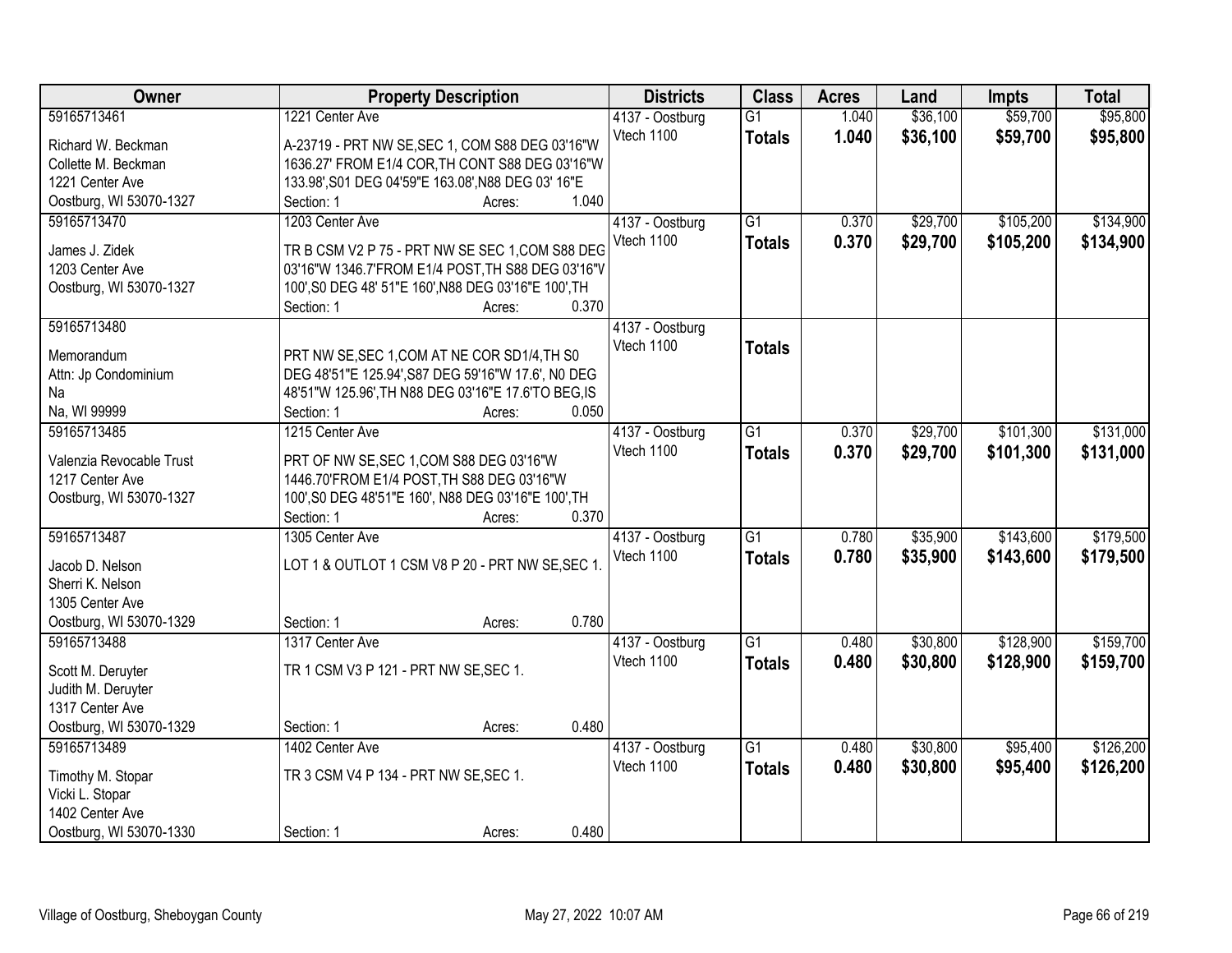| Owner                    | <b>Property Description</b>                          | <b>Districts</b> | <b>Class</b>    | <b>Acres</b>    | Land  | <b>Impts</b> | <b>Total</b>    |           |
|--------------------------|------------------------------------------------------|------------------|-----------------|-----------------|-------|--------------|-----------------|-----------|
| 59165713490              | 408 S 10th St                                        |                  | 4137 - Oostburg | $\overline{G1}$ | 1.630 | \$41,600     | \$200,300       | \$241,900 |
| Troy W. Opgenorth        | THE E 3 AC 18 1/2 RDS OF THE NE1/4 SE SE, SEC        |                  | Vtech 1100      | <b>Totals</b>   | 1.630 | \$41,600     | \$200,300       | \$241,900 |
| Jann L. Opgenorth        | 1, EXC THE S 112' OF AFOREDESC.                      |                  |                 |                 |       |              |                 |           |
| 408 S 10th St            |                                                      |                  |                 |                 |       |              |                 |           |
| Oostburg, WI 53070-1302  | Section: 1                                           | Acres:           | 0.000           |                 |       |              |                 |           |
| 59165713491              | 500 S 10th St                                        |                  | 4137 - Oostburg | $\overline{G1}$ | 0.990 | \$37,900     | \$189,300       | \$227,200 |
|                          |                                                      |                  | Vtech 1100      | <b>Totals</b>   | 0.990 | \$37,900     | \$189,300       | \$227,200 |
| Thomas J. Tebeest        | THE SLY 112'OF FOLL DESC: PRT OF N1/2 N1/2 SE        |                  |                 |                 |       |              |                 |           |
| Angi E. Tebeest          | SE, SEC 1 LYING E OF R/W MILW NORTHERN               |                  |                 |                 |       |              |                 |           |
| 500 S 10th St            | RAILWAY CO.                                          |                  |                 |                 |       |              |                 |           |
| Oostburg, WI 53070-1304  | Section: 1                                           | Acres:           | 0.990           |                 |       |              |                 |           |
| 59165713492              |                                                      |                  | 4137 - Oostburg | X4              | 0.220 | \$0          | $\overline{50}$ | \$0       |
| Village of Oostburg      | PRT NW SE, SEC 1, COM S88 DEG 3'16"W                 |                  | Vtech 1100      | <b>Totals</b>   | 0.220 | \$0          | \$0             | \$0       |
| PO Box 700227            | 1991.97'FROM E1/4 COR SD SEC, TH S1 DEG 12'1"E       |                  |                 |                 |       |              |                 |           |
| Oostburg, WI 53070-0227  | 160', S88 DEG 3'16"W 60', N1 DEG 12'1"W 160', TH N88 |                  |                 |                 |       |              |                 |           |
|                          | Section: 1                                           | Acres:           | 0.220           |                 |       |              |                 |           |
| 59165713493              | 1217 Center Ave                                      |                  | 4137 - Oostburg | $\overline{G1}$ | 0.330 | \$29,300     | \$122,700       | \$152,000 |
|                          |                                                      |                  | Vtech 1100      | <b>Totals</b>   | 0.330 | \$29,300     | \$122,700       | \$152,000 |
| Valenzia Revocable Trust | PRT NW SE, SEC 1, COM S88 DEG 3'16"W                 |                  |                 |                 |       |              |                 |           |
| 1217 Center Ave          | 1546.70'FROM NE COR SE1/4, SD SEC, TH S88 DEG 3'     |                  |                 |                 |       |              |                 |           |
| Oostburg, WI 53070-1327  | 16"W 90', S1 DEG 12'1"E 159.99', N88 DEG 3'16"E      |                  |                 |                 |       |              |                 |           |
|                          | Section: 1                                           | Acres:           | 0.330           |                 |       |              |                 |           |
| 59165713500              | 514 S 10th St                                        |                  | 4137 - Oostburg | $\overline{G1}$ | 1.630 | \$39,500     | \$122,700       | \$162,200 |
| Randy B. Swihart         | PRT SE SE, SEC 1, COM AT NE COR S 3/4 OF SE          |                  | Vtech 1100      | <b>Totals</b>   | 1.630 | \$39,500     | \$122,700       | \$162,200 |
| Mary N. Swihart          | SE, TH S 174' W TO ELY R/W LN FORMER MIL             |                  |                 |                 |       |              |                 |           |
| 514 S 10th St            | NORTHERN RR CO, NE ON R/W TO PNT DUE W OF            |                  |                 |                 |       |              |                 |           |
| Oostburg, WI 53070-1304  | Section: 1                                           | Acres:           | 0.000           |                 |       |              |                 |           |
| 59165713510              | 530 S 10th St                                        |                  | 4137 - Oostburg | $\overline{G1}$ | 1.490 | \$37,100     | \$159,300       | \$196,400 |
|                          |                                                      |                  | Vtech 1100      | <b>Totals</b>   | 1.490 | \$37,100     | \$159,300       | \$196,400 |
| Brian S. Laubenstein     | PRT SE SE, SEC 1, COM 174'S OF NE COR OF S 3/4       |                  |                 |                 |       |              |                 |           |
| 530 S 10th St            | OF SD1/4, TH S 90', W 330', S 66', W TO ELY R/W LINE |                  |                 |                 |       |              |                 |           |
| Oostburg, WI 53070-1304  | OF FORMER MIL.N.RWY CO, TH NE ON R/W TO PNT          |                  |                 |                 |       |              |                 |           |
|                          | Section: 1                                           | Acres:           | 0.000           |                 |       |              |                 |           |
| 59165713520              | 536 S 10th St                                        |                  | 4137 - Oostburg | $\overline{G1}$ | 0.500 | \$31,500     | \$110,000       | \$141,500 |
| Hayley M. Buchholz       | PRT N1/2 SE SE, SEC 1, COM AT SE COR, SD N1/2, TH    |                  | Vtech 1100      | <b>Totals</b>   | 0.500 | \$31,500     | \$110,000       | \$141,500 |
| Aaron G. Buchholz        | N 66', W 330', S 66', TH E 330'TO BEG.               |                  |                 |                 |       |              |                 |           |
| 536 S 10th St            |                                                      |                  |                 |                 |       |              |                 |           |
| Oostburg, WI 53070-1304  | Section: 1                                           | Acres:           | 0.500           |                 |       |              |                 |           |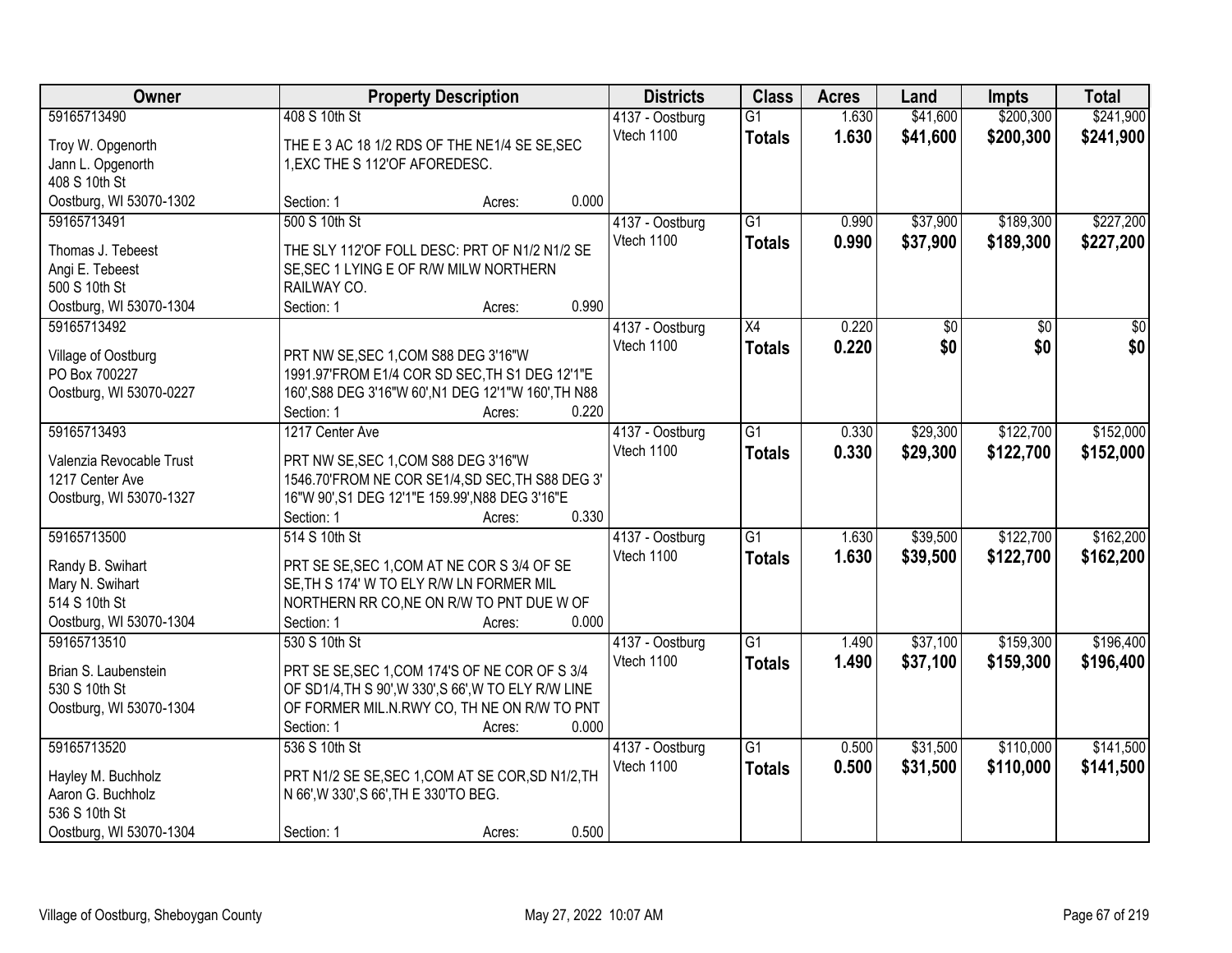| <b>Owner</b>                                   | <b>Property Description</b>                                                                      |       | <b>Districts</b> | <b>Class</b>    | <b>Acres</b> | Land     | <b>Impts</b>    | <b>Total</b>    |
|------------------------------------------------|--------------------------------------------------------------------------------------------------|-------|------------------|-----------------|--------------|----------|-----------------|-----------------|
| 59165713540                                    | 622 S 10th St                                                                                    |       | 4137 - Oostburg  | $\overline{G1}$ | 0.500        | \$31,500 | \$87,400        | \$118,900       |
| Jennifer T. Glodowski                          | PRT OF SE SE, SEC 1, COM 426' 2"N OF SE COR SD                                                   |       | Vtech 1100       | <b>Totals</b>   | 0.500        | \$31,500 | \$87,400        | \$118,900       |
| 622 S 10th St                                  | SEC, TH N 60', W 390', S 60', TH E 390' TO BEG, EXC                                              |       |                  |                 |              |          |                 |                 |
| Oostburg, WI 53070-1306                        | COM N0 DEG 20' 25"E 426.17', & S89 DEG 57'W                                                      |       |                  |                 |              |          |                 |                 |
|                                                | Section: 1<br>Acres:                                                                             | 0.500 |                  |                 |              |          |                 |                 |
| 59165713560                                    | 702 S 10th St                                                                                    |       | 4137 - Oostburg  | $\overline{G1}$ | 1.090        | \$40,200 | \$47,600        | \$87,800        |
|                                                |                                                                                                  |       | Vtech 1100       | <b>Totals</b>   | 1.090        | \$40,200 | \$47,600        | \$87,800        |
| Robert Belongia                                | PRT SE SE, SEC 1, COM 298.79'N OF SE COR                                                         |       |                  |                 |              |          |                 |                 |
| Monica Belongia                                | SD1/4, TH W 390', N 127.88', E 390'TO E LINE SEC 1, TH                                           |       |                  |                 |              |          |                 |                 |
| 702 S 10th St                                  | S 127.88'TO BEG, EXC COM N0 DEG 20'25"E 298.29'&                                                 |       |                  |                 |              |          |                 |                 |
| Oostburg, WI 53070-1308                        | Section: 1<br>Acres:                                                                             | 1.080 |                  |                 |              |          |                 |                 |
| 59165713570                                    | 708 S 10th St                                                                                    |       | 4137 - Oostburg  | $\overline{G1}$ | 0.580        | \$32,200 | \$94,200        | \$126,400       |
| Kevin M. Ludens                                | PRT SE SE, SEC 1, COM 230'& 5.24"N OF SE COR                                                     |       | Vtech 1100       | <b>Totals</b>   | 0.580        | \$32,200 | \$94,200        | \$126,400       |
| Jennifer S. Ludens                             | SD1/4, TH N 67.87'M/L, W 370', S TO A PNT W OF                                                   |       |                  |                 |              |          |                 |                 |
| 708 S 10th St                                  | BEG, TH E 370'TO BEG.                                                                            |       |                  |                 |              |          |                 |                 |
| Oostburg, WI 53070-1308                        | Section: 1<br>Acres:                                                                             | 0.000 |                  |                 |              |          |                 |                 |
| 59165713580                                    | 716 S 10th St                                                                                    |       | 4137 - Oostburg  | G1              | 0.470        | \$31,900 | \$106,000       | \$137,900       |
|                                                |                                                                                                  |       | Vtech 1100       | <b>Totals</b>   | 0.470        | \$31,900 | \$106,000       | \$137,900       |
| Dale J. Stecker                                | PRT SE SE, SEC 1, COM 165.69'N OF SE COR                                                         |       |                  |                 |              |          |                 |                 |
| Tamala S. Stecker                              | SD1/4, TH N 64.75', W 317', S TO A PNT W OF BEG, TH                                              |       |                  |                 |              |          |                 |                 |
| 716 S 10th St                                  | E 317'TO BEG.                                                                                    |       |                  |                 |              |          |                 |                 |
| Oostburg, WI 53070-1308                        | Section: 1<br>Acres:                                                                             | 0.470 |                  |                 |              |          |                 |                 |
| 59165713590                                    | 722 S 10th St                                                                                    |       | 4137 - Oostburg  | $\overline{G1}$ | 0.380        | \$31,100 | \$112,200       | \$143,300       |
| Lawrence R. Taylor                             | PRT SE SE, SEC 1, COM 104' N OF SE COR SD1/4, TH                                                 |       | Vtech 1100       | <b>Totals</b>   | 0.380        | \$31,100 | \$112,200       | \$143,300       |
| Vicki J. Taylor                                | N 61.69', W 265', S 61.69', TH E 265' TO BEG.                                                    |       |                  |                 |              |          |                 |                 |
| 722 S 10th St                                  |                                                                                                  |       |                  |                 |              |          |                 |                 |
| Oostburg, WI 53070-1308                        | Section: 1<br>Acres:                                                                             | 0.380 |                  |                 |              |          |                 |                 |
| 59165713600                                    | 730 S 10th St                                                                                    |       | 4137 - Oostburg  | $\overline{G1}$ | 0.630        | \$34,500 | \$118,300       | \$152,800       |
|                                                |                                                                                                  |       | Vtech 1100       |                 |              |          |                 |                 |
| Micky L. Brusse                                | PRT SE SE, SEC 1, COM AT SE COR SD SEC, TH W                                                     |       |                  | <b>Totals</b>   | 0.630        | \$34,500 | \$118,300       | \$152,800       |
| Lisa G. Brusse                                 | 265', N 104', E 265' TO E LINE OF SEC 1, TH S 104' TO                                            |       |                  |                 |              |          |                 |                 |
| 730 S 10th St                                  | BEG.                                                                                             |       |                  |                 |              |          |                 |                 |
| Oostburg, WI 53070-1308                        | Section: 1<br>Acres:                                                                             | 0.630 |                  |                 |              |          |                 |                 |
| 59165713610                                    | 1026 South Ave                                                                                   |       | 4137 - Oostburg  | $\overline{G3}$ | 5.990        | \$0      | $\overline{30}$ | $\overline{50}$ |
|                                                |                                                                                                  |       | Vtech 1100       | <b>Totals</b>   | 5.990        | \$0      | \$0             | \$0             |
| <b>Cedar Grove Warehousing Oostburg</b><br>LLC | PRT SE SE, SEC 1, COM 265'W OF SE COR SD1/4, TH<br>W 477'TO ELY R/W LINE MIL NRTHRN RWY, NELY ON |       |                  |                 |              |          |                 |                 |
| PO Box 507                                     |                                                                                                  |       |                  |                 |              |          |                 |                 |
|                                                | SD R/W TO A PNT 366.17' DUE N OF S LINE SEC 1,E                                                  |       |                  |                 |              |          |                 |                 |
| Cedar Grove, WI 53013-0507                     | Section: 1<br>Acres:                                                                             | 5.990 |                  |                 |              |          |                 |                 |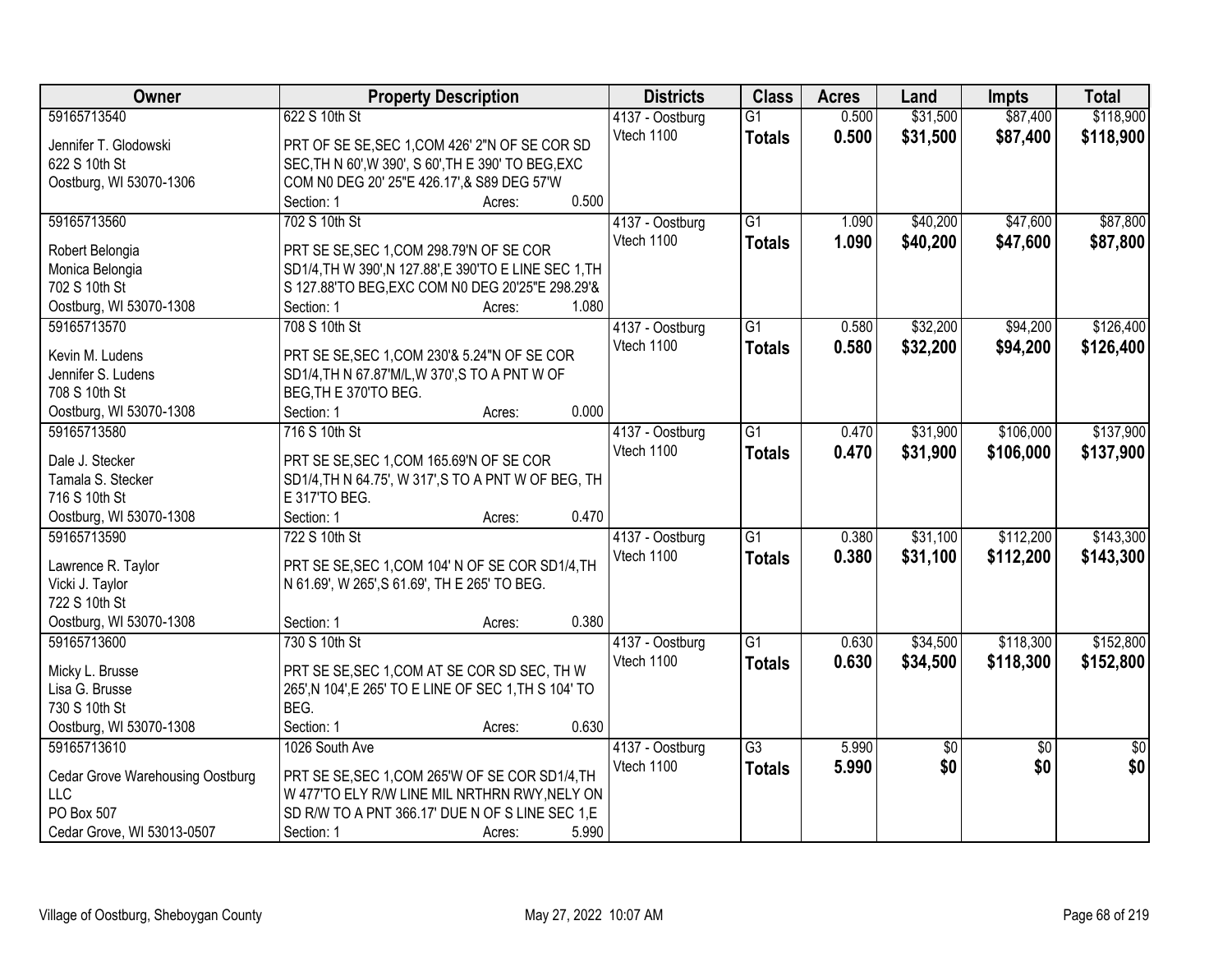| Owner                                   | <b>Property Description</b>                            | <b>Districts</b> | <b>Class</b>    | <b>Acres</b> | Land            | <b>Impts</b>    | <b>Total</b>    |
|-----------------------------------------|--------------------------------------------------------|------------------|-----------------|--------------|-----------------|-----------------|-----------------|
| 59165713612                             | Demaster Rd                                            | 4137 - Oostburg  | $\overline{G3}$ | 1.500        | $\overline{50}$ | $\overline{50}$ | $\overline{30}$ |
| <b>Cedar Grove Warehousing Oostburg</b> | PART SESE SEC 1, T13N, R22E, VILLAGE OOSTBURG          | Vtech 1100       | <b>Totals</b>   | 1.500        | \$0             | \$0             | \$0             |
| <b>LLC</b>                              | - COMM AT SE CORNER SD SEC 1; TH N89-34-36W,           |                  |                 |              |                 |                 |                 |
| 307 S Commerce St                       | 741.04' ALG S LN SE1/4 SD SEC 1 TO PT ON ELY LN        |                  |                 |              |                 |                 |                 |
| Cedar Grove, WI 53013-1645              | 1.500<br>Section: 12<br>Acres:                         |                  |                 |              |                 |                 |                 |
| 59165713630                             | 410 New York Ave                                       | 4137 - Oostburg  | X4              | 21.180       | $\overline{50}$ | $\overline{50}$ | $\sqrt{50}$     |
|                                         |                                                        | Vtech 1100       | <b>Totals</b>   | 21.180       | \$0             | \$0             | \$0             |
| School Dist No 14 Joint                 | PRT SW NE, SEC 6, COM N1 DEG 26'E 330.2'& S89          |                  |                 |              |                 |                 |                 |
| 410 New York Ave                        | DEG 59'E 4.33'FROM CEN SD SEC 6,N2 DEG 11'E            |                  |                 |              |                 |                 |                 |
| Oostburg, WI 53070-1229                 | 316.1', N89 DEG 59' W 8.46'TO N&S1/4 LN, N0 DEG 44'E   |                  |                 |              |                 |                 |                 |
|                                         | 21.470<br>Section: 6<br>Acres:                         |                  |                 |              |                 |                 |                 |
| 59165713631                             | Center & N 4th St                                      | 4137 - Oostburg  | $\overline{G1}$ | 0.420        | \$29,900        | $\overline{50}$ | \$29,900        |
| Ronald Daane                            | PRT SW NE, SEC 6, COM S01 DEG 35'47"W 135'FROM         | Vtech 1100       | <b>Totals</b>   | 0.420        | \$29,900        | \$0             | \$29,900        |
| Richard W. Daane                        | NW COR CSM V3 P 77-79, TH S01 DEG 35'47" W             |                  |                 |              |                 |                 |                 |
| 113 S 15th St                           | 134.87', S89 DEG 44'E 132.85', N01 DEG 53'E 134.89' TH |                  |                 |              |                 |                 |                 |
| Oostburg, WI 53070-1198                 | 0.420<br>Section: 6<br>Acres:                          |                  |                 |              |                 |                 |                 |
| 59165713632                             | 19 N 4th St                                            | 4137 - Oostburg  | $\overline{G2}$ | 0.780        | \$45,500        | \$324,000       | \$369,500       |
|                                         |                                                        | Vtech 1100       | <b>Totals</b>   | 0.780        | \$45,500        | \$324,000       | \$369,500       |
| <b>Guzzetta Properties LLC</b>          | PRT SW NE, SEC 6, COM S2 DEG 11'W 30.02'FROM SE        |                  |                 |              |                 |                 |                 |
| 19 N 4th St                             | COR, BLK 1, BRASSER SUBD, TH S89 DEG 44'E 656'ON       |                  |                 |              |                 |                 |                 |
| Oostburg, WI 53070-1250                 | CEN OF NEW YORK AVE, S1 DEG 35'47"W 30.01'TO S         |                  |                 |              |                 |                 |                 |
|                                         | 0.780<br>Section: 6<br>Acres:                          |                  |                 |              |                 |                 |                 |
| 59165713633                             | 405 New York Ave                                       | 4137 - Oostburg  | $\overline{G1}$ | 0.410        | \$34,100        | \$137,600       | \$171,700       |
| Mary E. Grill                           | TRACT "A" AND N1/2 TRACT "B" CSM V3 P267               | Vtech 1100       | <b>Totals</b>   | 0.410        | \$34,100        | \$137,600       | \$171,700       |
| 405 New York Ave                        | #1009225, IN SWNE, SEC 6, T13N, R23E.                  |                  |                 |              |                 |                 |                 |
| Oostburg, WI 53070-1200                 |                                                        |                  |                 |              |                 |                 |                 |
|                                         | 0.410<br>Section: 6<br>Acres:                          |                  |                 |              |                 |                 |                 |
| 59165713640                             | 449 New York Ave                                       | 4137 - Oostburg  | $\overline{G1}$ | 0.200        | \$27,900        | \$95,200        | \$123,100       |
| Keith C. Sargent                        | PRT SW NE, SEC 6, COM N1 DEG 26'E 165.1'FROM           | Vtech 1100       | <b>Totals</b>   | 0.200        | \$27,900        | \$95,200        | \$123,100       |
| Doreen M. Sargent                       | CEN SD SEC, TH N1 DEG 26'E 165.1', S89 DEG 44'E        |                  |                 |              |                 |                 |                 |
| 449 New York Ave                        | 66', S1 DEG 26'W 165.1', TH N89 DEG 44'W 66'TO         |                  |                 |              |                 |                 |                 |
| Oostburg, WI 53070-1200                 | 0.200<br>Section: 6<br>Acres:                          |                  |                 |              |                 |                 |                 |
| 59165713650                             | 445 New York Ave                                       | 4137 - Oostburg  | $\overline{G1}$ | 0.660        | \$36,600        | \$150,200       | \$186,800       |
|                                         |                                                        | Vtech 1100       |                 |              |                 |                 |                 |
| Hoffmann, Jack E & Marilyn J Hoffmann   | PRT SW NE, SEC 6, COM 173.25'E OF SW COR               |                  | <b>Totals</b>   | 0.660        | \$36,600        | \$150,200       | \$186,800       |
| Trust et al                             | SD1/4, TH E 66', N TO CEN OF NEW YORK AVE, W ON        |                  |                 |              |                 |                 |                 |
| 445 New York Ave                        | CEN SD AVE TO A PNT 66'E OF W LN SW NE, S1 DEG         |                  |                 |              |                 |                 |                 |
| Oostburg, WI 53070-1200                 | 0.660<br>Section: 6<br>Acres:                          |                  |                 |              |                 |                 |                 |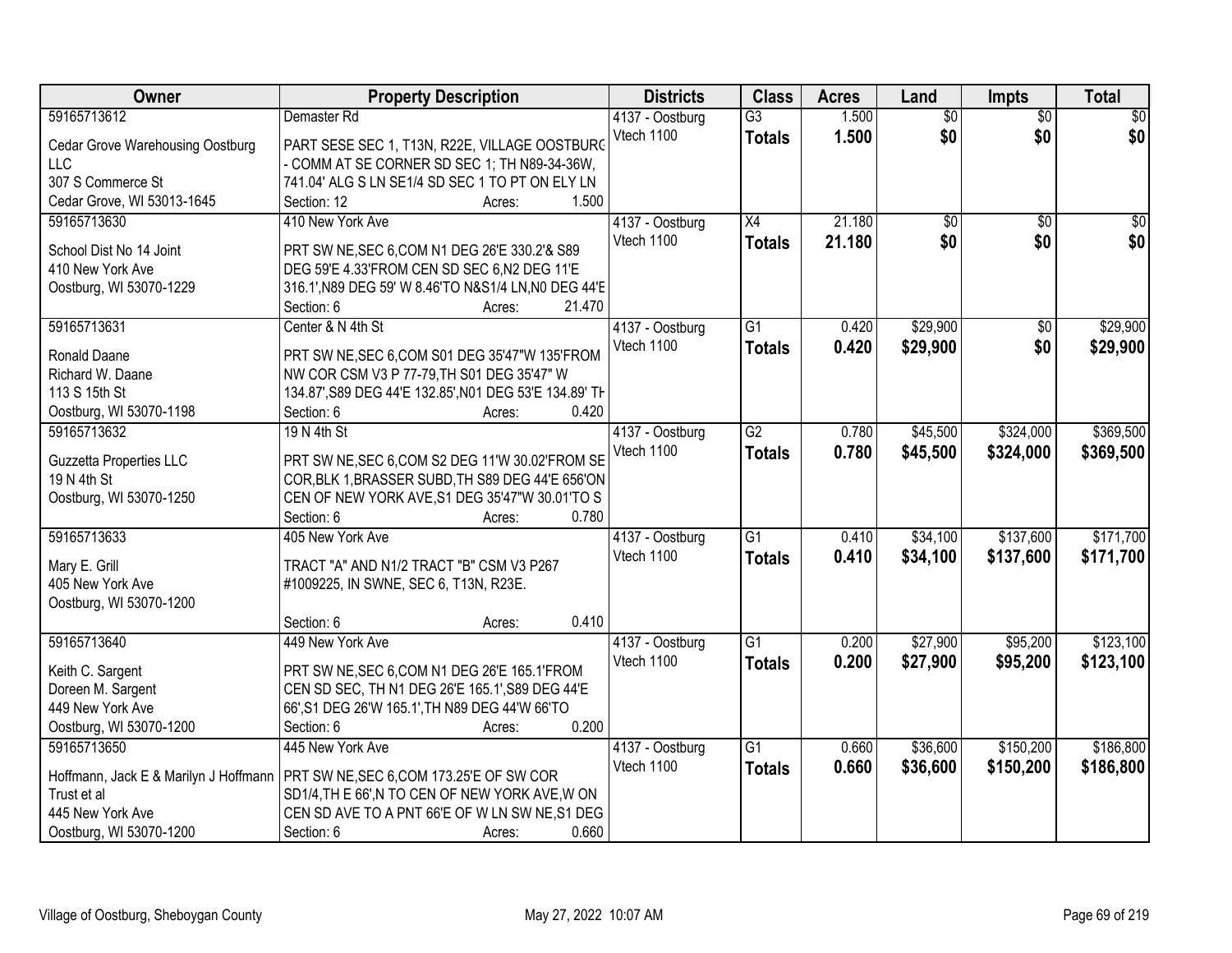| Owner                   | <b>Property Description</b>                            | <b>Districts</b>              | <b>Class</b>    | <b>Acres</b> | Land     | <b>Impts</b> | <b>Total</b> |
|-------------------------|--------------------------------------------------------|-------------------------------|-----------------|--------------|----------|--------------|--------------|
| 59165713660             | 427 New York Ave                                       | 4137 - Oostburg               | $\overline{G1}$ | 0.200        | \$27,900 | \$110,000    | \$137,900    |
| Jack Brill              | THE N1/2 OF THE FOLL PRT SW NE, SEC 6, COM             | Vtech 1100                    | <b>Totals</b>   | 0.200        | \$27,900 | \$110,000    | \$137,900    |
| <b>Elaine Brill</b>     | 239.25'E OF SW COR SD1/4, TH E 66', N TO CEN OF        |                               |                 |              |          |              |              |
| 427 New York Ave        | NEW YORK AVE, W ON CEN SD AVE TO A PNT N OF            |                               |                 |              |          |              |              |
| Oostburg, WI 53070-1200 | 0.200<br>Section: 6<br>Acres:                          |                               |                 |              |          |              |              |
| 59165713670             | 425 New York Ave                                       | 4137 - Oostburg               | $\overline{G1}$ | 0.410        | \$34,100 | \$151,500    | \$185,600    |
|                         |                                                        | Vtech 1100                    | <b>Totals</b>   | 0.410        | \$34,100 | \$151,500    | \$185,600    |
| Steven J. Ratajczak     | PRT SW NE, SEC 6, COM 437.25'E & 165'N OF SW COR       |                               |                 |              |          |              |              |
| Jaclyn M. Ratajczak     | SD1/4, TH W 132'M/L, N TO S LN OF NEW YORK AVE, E      |                               |                 |              |          |              |              |
| 425 New York Ave        | ON S LN SD AVE TO A PNT N OF BEG, TH S TO BEG.         |                               |                 |              |          |              |              |
| Oostburg, WI 53070-1200 | 0.410<br>Section: 6<br>Acres:                          |                               |                 |              |          |              |              |
| 59165713680             | 415 New York Ave                                       | 4137 - Oostburg               | $\overline{G1}$ | 0.440        | \$34,400 | \$132,400    | \$166,800    |
| Brett M. Voskuil        | PRT SW NE, SEC 6, COM 544.5'E & 165'N OF SW COR        | Vtech 1100                    | <b>Totals</b>   | 0.440        | \$34,400 | \$132,400    | \$166,800    |
| Elaina J. Voskuil       | SD1/4, TH E 8', N TO CEN OF NEW YORK AVE, W            |                               |                 |              |          |              |              |
| 415 New York Ave        | 115.25', S TO A PNT 107.25' W OF BEG, TH E 107.25'TC   |                               |                 |              |          |              |              |
| Oostburg, WI 53070-1200 | Section: 6<br>0.440<br>Acres:                          |                               |                 |              |          |              |              |
| 59165713690             | 407 New York Ave                                       | 4137 - Oostburg               | $\overline{G1}$ | 0.330        | \$33,300 | \$108,500    | \$141,800    |
|                         |                                                        | Vtech 1100                    | <b>Totals</b>   | 0.330        | \$33,300 | \$108,500    | \$141,800    |
| Robert C. Brusse        | PRT SW SE, SEC 6, COM 544.5'E & 165'N OF SW COR        |                               |                 |              |          |              |              |
| Velva L. Brusse         | SD1/4, TH E 8'TO PNT OF BEG, TH N TO CEN OF NEW        |                               |                 |              |          |              |              |
| 407 New York Ave        | YORK AVE, E ON CEN SD AVE 106.23'M/L, S2 DEG           |                               |                 |              |          |              |              |
| Oostburg, WI 53070-1200 | 0.330<br>Section: 6<br>Acres:                          |                               |                 |              |          |              |              |
| 59165713700             | 408 Center Ave                                         | 4137 - Oostburg               | $\overline{G1}$ | 0.430        | \$29,900 | \$141,000    | \$170,900    |
| David L. Derosier       | PRT SW NE, SEC 6, COM 544.5'E OF SW COR                | Vtech 1100                    | <b>Totals</b>   | 0.430        | \$29,900 | \$141,000    | \$170,900    |
| Saundra M. Derosier     | SD1/4, TH N 165', E 114.23' M/L, S2 DEG 01'W TO S LINE |                               |                 |              |          |              |              |
| 408 Center Ave          | SEC 6, TH W TO BEG.                                    |                               |                 |              |          |              |              |
| Oostburg, WI 53070-1427 | 0.430<br>Section: 6<br>Acres:                          |                               |                 |              |          |              |              |
| 59165713710             | 414 Center Ave                                         |                               | $\overline{G1}$ | 0.420        | \$30,200 | \$71,300     | \$101,500    |
|                         |                                                        | 4137 - Oostburg<br>Vtech 1100 |                 |              |          |              |              |
| Jacqueline Hinz         | A-15948 - PRT SW NE, SEC 6, COM S89 DEG 55'18"E        |                               | <b>Totals</b>   | 0.420        | \$30,200 | \$71,300     | \$101,500    |
| 414 Center Ave          | 457.08' FROM CEN SD SEC, TH N1 DEG 4'E                 |                               |                 |              |          |              |              |
| Oostburg, WI 53070-1427 | 170.68', S89 DEG 44'E 107.25', S1 DEG 4'W 170.32', TH  |                               |                 |              |          |              |              |
|                         | 0.420<br>Section: 6<br>Acres:                          |                               |                 |              |          |              |              |
| 59165713720             | 418 Center Ave                                         | 4137 - Oostburg               | $\overline{G1}$ | 0.250        | \$28,400 | \$65,000     | \$93,400     |
|                         |                                                        | Vtech 1100                    | <b>Totals</b>   | 0.250        | \$28,400 | \$65,000     | \$93,400     |
| Grant M. Roethel        | PRT SW NE, SEC 6, COM 379.5' E OF SW COR               |                               |                 |              |          |              |              |
| Rachel A. Roethel       | SD1/4, TH E 66', N 165', W 66', TH S 165' TO BEG.      |                               |                 |              |          |              |              |
| 418 Center Ave          |                                                        |                               |                 |              |          |              |              |
| Oostburg, WI 53070-1427 | 0.250<br>Section: 6<br>Acres:                          |                               |                 |              |          |              |              |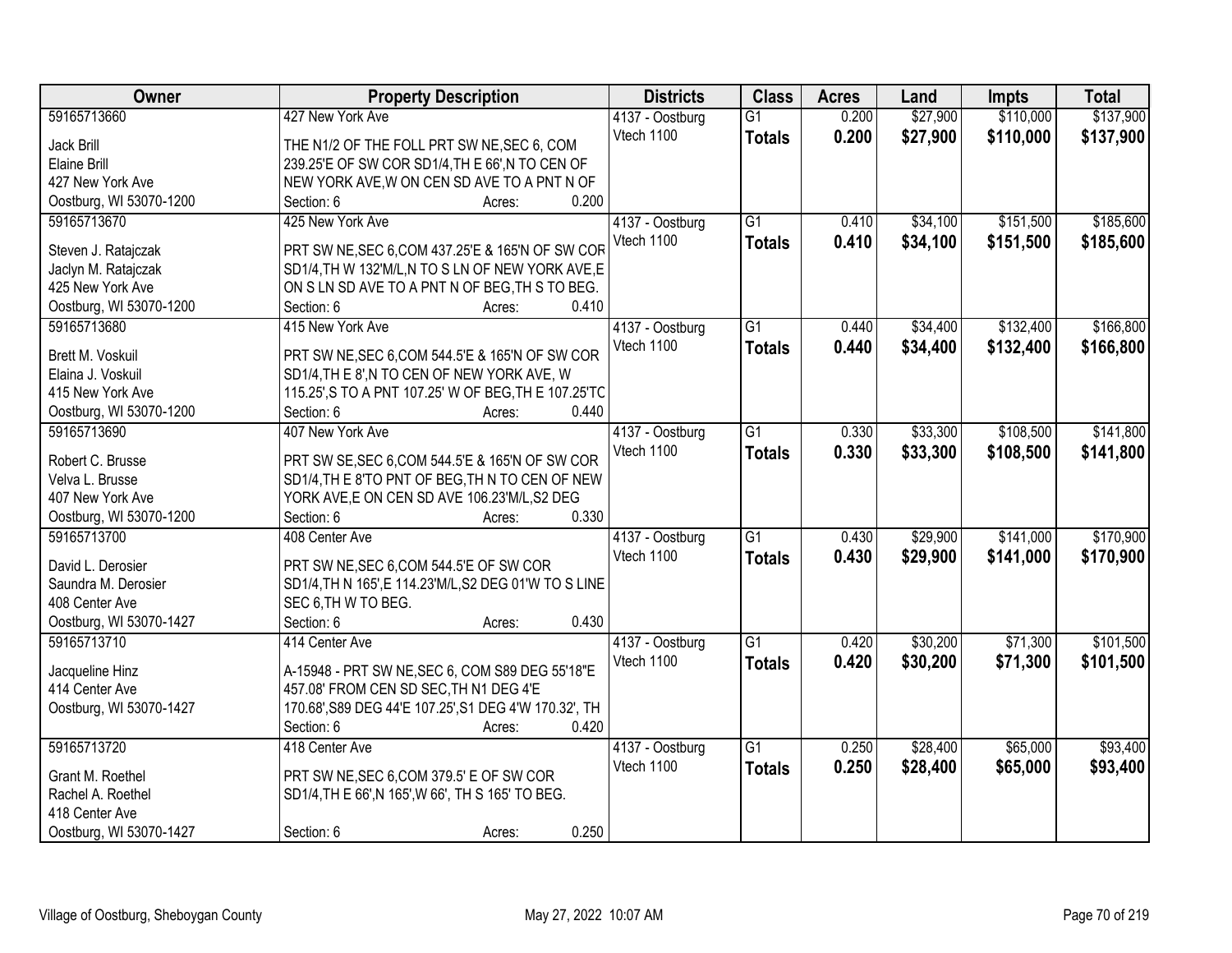| Owner                                | <b>Property Description</b>                                                                          |                 | <b>Districts</b> | <b>Class</b>    | <b>Acres</b> | Land            | <b>Impts</b>    | <b>Total</b>     |
|--------------------------------------|------------------------------------------------------------------------------------------------------|-----------------|------------------|-----------------|--------------|-----------------|-----------------|------------------|
| 59165713730                          | 422 Center Ave                                                                                       |                 | 4137 - Oostburg  | $\overline{G1}$ | 0.250        | \$28,400        | \$81,900        | \$110,300        |
| Sara R. Jensema                      | PRT SW NE, SEC 6, COM 313.5' E OF SW COR                                                             |                 | Vtech 1100       | <b>Totals</b>   | 0.250        | \$28,400        | \$81,900        | \$110,300        |
| Caleb A. Jensema                     | SD1/4, TH N 165', E 66', S 165', TH W 66' TO BEG.                                                    |                 |                  |                 |              |                 |                 |                  |
| W2749 Huibregtse Ln                  |                                                                                                      |                 |                  |                 |              |                 |                 |                  |
| Oostburg, WI 53070-2115              | Section: 6                                                                                           | 0.250<br>Acres: |                  |                 |              |                 |                 |                  |
| 59165713740                          | 430 Center Ave                                                                                       |                 | 4137 - Oostburg  | $\overline{G1}$ | 0.250        | \$28,400        | \$90,200        | \$118,600        |
|                                      |                                                                                                      |                 | Vtech 1100       | <b>Totals</b>   | 0.250        | \$28,400        | \$90,200        | \$118,600        |
| Justin W. Morbeck                    | PRT SW NE, SEC 6, COM 239.25'E OF SW COR                                                             |                 |                  |                 |              |                 |                 |                  |
| 430 Center Ave                       | SD1/4, TH E 66', N TO CEN OF NEW YORK AVE W ON                                                       |                 |                  |                 |              |                 |                 |                  |
| Oostburg, WI 53070-1427              | CEN SD AVE TO A PNT N OF BEG, TH S TO BEG, EXC                                                       | 0.250           |                  |                 |              |                 |                 |                  |
|                                      | Section: 6                                                                                           | Acres:          |                  |                 |              |                 |                 |                  |
| 59165713750                          | 434 Center Ave                                                                                       |                 | 4137 - Oostburg  | $\overline{G1}$ | 0.250        | \$28,500        | \$64,300        | \$92,800         |
| Jon P. Demaster                      | PRT SW NE, SEC 6, COM 173.25'E OF SW COR                                                             |                 | Vtech 1100       | <b>Totals</b>   | 0.250        | \$28,500        | \$64,300        | \$92,800         |
| Jennifer E. Demaster                 | SD1/4, TH E 66', N TO CEN OF NEW YORK AVE W ON                                                       |                 |                  |                 |              |                 |                 |                  |
| 434 Center Ave                       | CEN SD AVE TO A PNT N OF BEG, TH S TO BEG, EXC                                                       |                 |                  |                 |              |                 |                 |                  |
| Oostburg, WI 53070-1427              | Section: 6                                                                                           | 0.000<br>Acres: |                  |                 |              |                 |                 |                  |
| 59165713760                          | 442 Center Ave                                                                                       |                 | 4137 - Oostburg  | $\overline{G1}$ | 0.660        | \$32,600        | \$120,000       | \$152,600        |
|                                      |                                                                                                      |                 | Vtech 1100       | <b>Totals</b>   | 0.660        | \$32,600        | \$120,000       | \$152,600        |
| Bruce L. Fischer<br>Amy S. Fischer   | THE S 165.1'OF FOLL DESC: PRT SW NE, SEC 6, COM<br>AT CEN SD SEC, TH N1 DEG 26'E 330.2' S89 DEG 44'E |                 |                  |                 |              |                 |                 |                  |
| 442 Center Ave                       | 174.85', S TO E&W1/4 LN, TH W 173.25'TO BEG                                                          |                 |                  |                 |              |                 |                 |                  |
| Oostburg, WI 53070-1427              | Section: 6                                                                                           | 0.660<br>Acres: |                  |                 |              |                 |                 |                  |
| 59165713770                          | New York Ave                                                                                         |                 | 4137 - Oostburg  | $\overline{X4}$ | 1.780        | $\overline{50}$ | $\overline{50}$ | $\overline{\$0}$ |
|                                      |                                                                                                      |                 | Vtech 1100       | <b>Totals</b>   | 1.780        | \$0             | \$0             | \$0              |
| Village of Oostburg (Prop. 13th St.) | A STRIP OF LAND IN SW NE, SEC 6, FOR NEW YORK                                                        |                 |                  |                 |              |                 |                 |                  |
| PO Box 700227                        | AVE AS DESC IN VOL 496 P 284/91 & VOL 496 P                                                          |                 |                  |                 |              |                 |                 |                  |
| Oostburg, WI 53070-0227              | 311/13.                                                                                              |                 |                  |                 |              |                 |                 |                  |
|                                      | Section: 6                                                                                           | 1.780<br>Acres: |                  |                 |              |                 |                 |                  |
| 59165713780                          | 601 N 10th St                                                                                        |                 | 4137 - Oostburg  | $\overline{G1}$ | 2.830        | \$40,600        | \$94,300        | \$134,900        |
| Patrick E. Anschutz                  | PRT OF NW NW, SEC 6, COM 647'N OF SW COR OF                                                          |                 | Vtech 1100       | <b>Totals</b>   | 2.830        | \$40,600        | \$94,300        | \$134,900        |
| Jeanne M. Anschutz                   | SD1/4, TH E 280', S 105', TH E TO W R/W LINE OF                                                      |                 |                  |                 |              |                 |                 |                  |
| 601 N 10th St                        | C&NW RR, TH NE ALG R/W TO N LINE OF SEC 6, W TC                                                      |                 |                  |                 |              |                 |                 |                  |
| Oostburg, WI 53070-1142              | Section: 6                                                                                           | 2.830<br>Acres: |                  |                 |              |                 |                 |                  |
| 59165713781                          | 744 Wisconsin Ave                                                                                    |                 | 4137 - Oostburg  | $\overline{G1}$ | 0.360        | \$33,600        | \$128,700       | \$162,300        |
|                                      |                                                                                                      |                 | Vtech 1100       | <b>Totals</b>   | 0.360        | \$33,600        | \$128,700       | \$162,300        |
| Owen L. Veldboom                     | PRT N1/2 NW1/4, SEC 6, COM AT THE SE COR BLK                                                         |                 |                  |                 |              |                 |                 |                  |
| Marie E. Veldboom                    | 1, SCHOOL-SIDE SUBD, TH S89 DEG 57'E 30', S0 DEG                                                     |                 |                  |                 |              |                 |                 |                  |
| 744 Wisconsin Ave                    | 45'W 30', S89 DEG 57'E 70', N0 DEG 45'E 165', N89 DEG                                                |                 |                  |                 |              |                 |                 |                  |
| Oostburg, WI 53070-1228              | Section: 6                                                                                           | 0.360<br>Acres: |                  |                 |              |                 |                 |                  |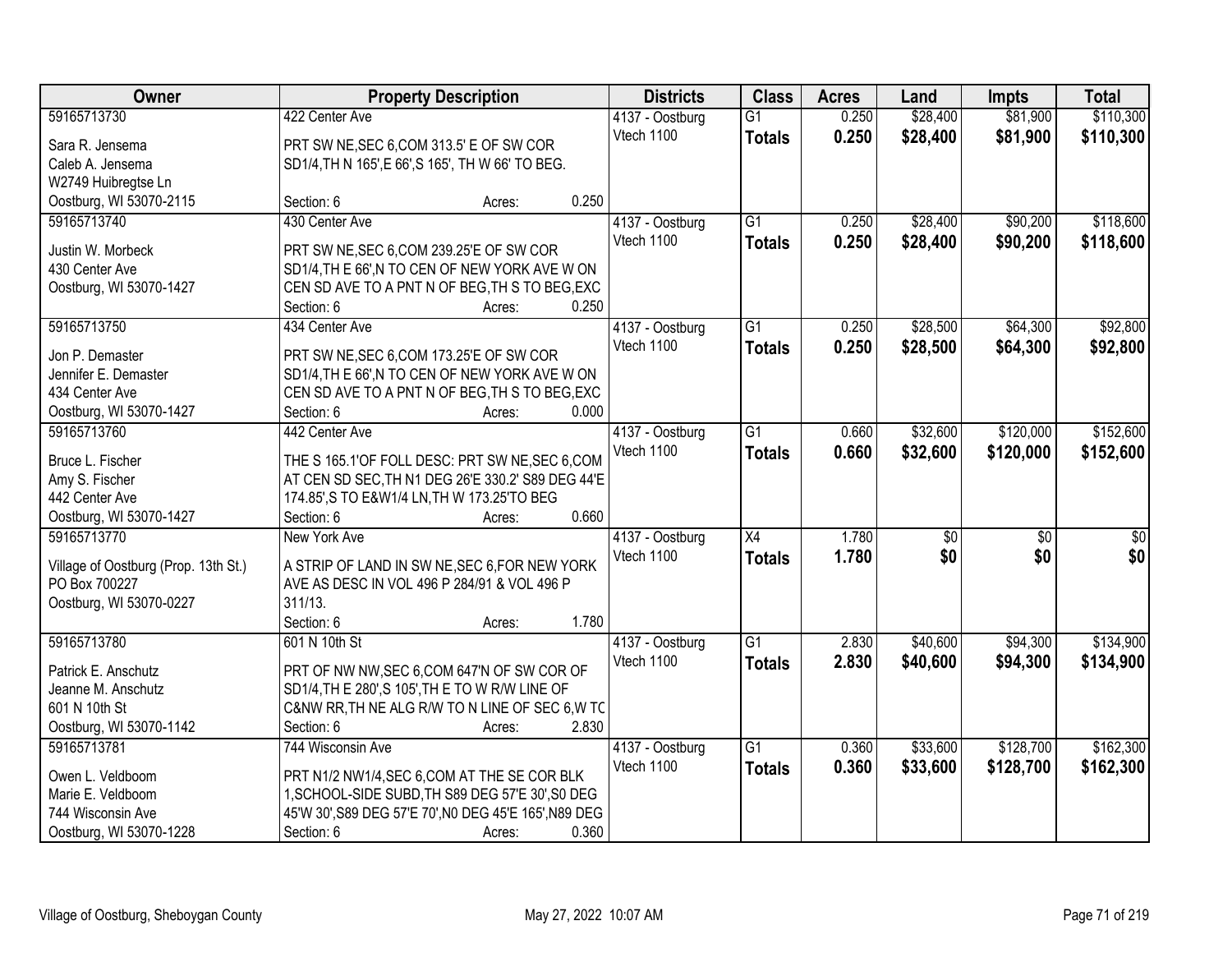| <b>Owner</b>                               | <b>Property Description</b>                                                                          | <b>Districts</b> | <b>Class</b>    | <b>Acres</b> | Land            | <b>Impts</b>    | <b>Total</b> |
|--------------------------------------------|------------------------------------------------------------------------------------------------------|------------------|-----------------|--------------|-----------------|-----------------|--------------|
| 59165713783                                |                                                                                                      | 4137 - Oostburg  | X4              | 0.030        | $\overline{50}$ | $\overline{50}$ | \$0          |
| Village of Oostburg                        | PRT N1/2 NW1/4, SEC 6, COM AT SE COR LOT 1, BLK                                                      | Vtech 1100       | <b>Totals</b>   | 0.030        | \$0             | \$0             | \$0          |
| PO Box 700227                              | 1, SCHOOL- SIDE SUBD, TH S0 DEG 45'W 30', S89 DEG                                                    |                  |                 |              |                 |                 |              |
| Oostburg, WI 53070-0227                    | 57'E 40', N0 DEG 45'E 30', TH N89 DEG 57'W 40' TO                                                    |                  |                 |              |                 |                 |              |
|                                            | 0.030<br>Section: 6<br>Acres:                                                                        |                  |                 |              |                 |                 |              |
| 59165713784                                | 835 Anthony Cir                                                                                      | 4137 - Oostburg  | $\overline{G1}$ | 0.510        | \$35,100        | \$133,900       | \$169,000    |
|                                            |                                                                                                      | Vtech 1100       | <b>Totals</b>   | 0.510        | \$35,100        | \$133,900       | \$169,000    |
| Murray L. Prinsen                          | LOT 1 CSM V11 P 90-91-PRT NW NW, SEC 6, COM N88                                                      |                  |                 |              |                 |                 |              |
| Joann E. Prinsen                           | DEG 40'31"E 1176.11'& S01 DEG 19'29"E 417.73'FROM                                                    |                  |                 |              |                 |                 |              |
| 835 Anthony Cir                            | NW COR SD SEC, TH S88 DEG 40'31"W 196.70'TO PN1                                                      |                  |                 |              |                 |                 |              |
| Oostburg, WI 53070-1253                    | 0.510<br>Section: 6<br>Acres:                                                                        |                  |                 |              |                 |                 |              |
| 59165713787                                |                                                                                                      | 4137 - Oostburg  |                 |              |                 |                 |              |
| Memorandum                                 | PRT NE NW & NW NW, SEC 6, CONT 18.17 AC M/L, HAS                                                     | Vtech 1100       | <b>Totals</b>   |              |                 |                 |              |
| c/o Field Tree Acres                       | BEEN PLATTED AS FIELD TREE ACRES, & IS                                                               |                  |                 |              |                 |                 |              |
| Na                                         | ASSESSED IN THE PLATTED AREA.                                                                        |                  |                 |              |                 |                 |              |
| Na, WI 99999                               | 18.170<br>Section: 6<br>Acres:                                                                       |                  |                 |              |                 |                 |              |
| 59165713788                                |                                                                                                      | 4137 - Oostburg  |                 |              |                 |                 |              |
|                                            |                                                                                                      | Vtech 1100       |                 |              |                 |                 |              |
| Memorandum First Addn to Field Tree        | PRT NE NW, SEC 6, CONT 9.70 AC M/L HAS BEEN                                                          |                  | <b>Totals</b>   |              |                 |                 |              |
| Acres                                      | PLATTED AS FIRST ADDN TO FIELD TREE ACRES &                                                          |                  |                 |              |                 |                 |              |
| Na                                         | IS ASSESSED IN PLATTED AREA.                                                                         |                  |                 |              |                 |                 |              |
| Na, WI 99999                               | 9.700<br>Section: 6<br>Acres:                                                                        |                  |                 |              |                 |                 |              |
| 59165713789                                |                                                                                                      | 4137 - Oostburg  |                 |              |                 |                 |              |
| Memorandum Second Addn to Field            | PRT NW NW, SEC 6, CONT 2.09 AC M/L, HAS BEEN                                                         | Vtech 1100       | <b>Totals</b>   |              |                 |                 |              |
| <b>Tree Acres</b>                          | PLATTED AS 2ND ADDN TO FIELD TREE ACRES, & IS                                                        |                  |                 |              |                 |                 |              |
| Na                                         | ASSESSED IN PLATTED AREA.                                                                            |                  |                 |              |                 |                 |              |
| Na, WI 99999                               | 2.090<br>Section: 6<br>Acres:                                                                        |                  |                 |              |                 |                 |              |
| 59165713790                                | 617 N 10th St                                                                                        | 4137 - Oostburg  | G1              | 0.490        | \$30,900        | \$94,400        | \$125,300    |
|                                            |                                                                                                      | Vtech 1100       |                 |              |                 |                 |              |
| Seth R. Taylor                             | PRT OF NW NW, SEC 6, COM 802.4' N OF SW COR OF                                                       |                  | <b>Totals</b>   | 0.490        | \$30,900        | \$94,400        | \$125,300    |
| Heather A. Taylor                          | SD NW NW, TH N 80', E 165' S 80', TH W 165' TO BEG, 8                                                |                  |                 |              |                 |                 |              |
| 617 N 10th St                              | ALSO INCL THAT PRT DESC IN #1788626                                                                  |                  |                 |              |                 |                 |              |
| Oostburg, WI 53070-1142                    | 0.490<br>Section: 6<br>Acres:                                                                        |                  |                 |              |                 |                 |              |
| 59165713791                                | 831 Minnesota Ave                                                                                    | 4137 - Oostburg  | $\overline{G1}$ | 0.290        | \$28,900        | \$130,300       | \$159,200    |
|                                            |                                                                                                      | Vtech 1100       | <b>Totals</b>   | 0.290        | \$28,900        | \$130,300       | \$159,200    |
| Jha Properties LLC<br>708 Erie Ave Ste 201 | LOT 1 CSM V13 P 63 - PRT NW NW, SEC 6, COM N88<br>DEG 40'31"E 965.56' & S14 DEG 26'57"W 34.29', FROM |                  |                 |              |                 |                 |              |
|                                            | NW COR, SD SEC, TH CONT S14 DEG 26'57"W 119.50"                                                      |                  |                 |              |                 |                 |              |
| Sheboygan, WI 53081-4060                   |                                                                                                      |                  |                 |              |                 |                 |              |
|                                            | 0.290<br>Section: 6<br>Acres:                                                                        |                  |                 |              |                 |                 |              |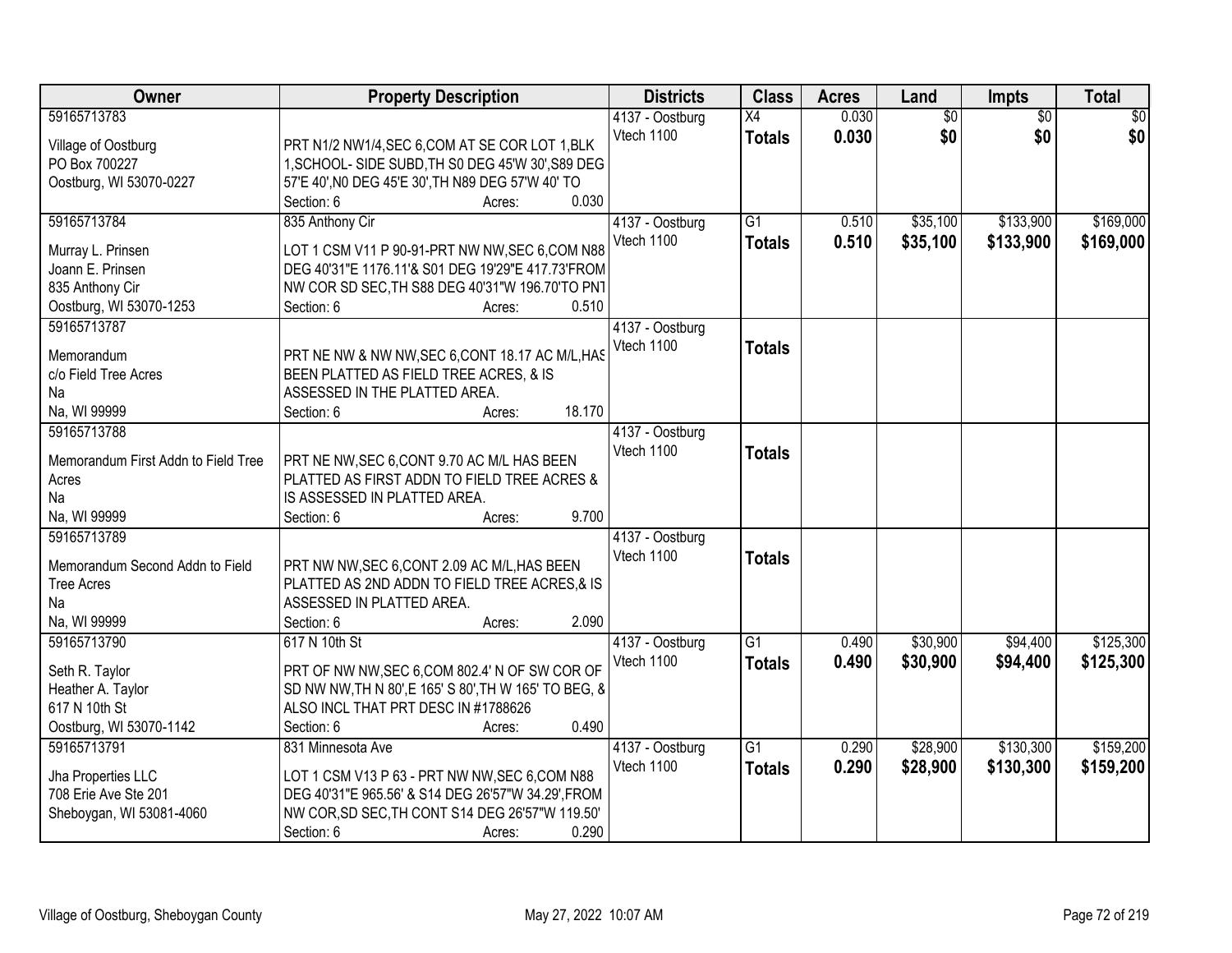| Owner                                                                   |                                                                                                                                                                       | <b>Property Description</b> |       | <b>Districts</b> | <b>Class</b>    | <b>Acres</b> | Land            | <b>Impts</b>    | <b>Total</b> |
|-------------------------------------------------------------------------|-----------------------------------------------------------------------------------------------------------------------------------------------------------------------|-----------------------------|-------|------------------|-----------------|--------------|-----------------|-----------------|--------------|
| 59165713793                                                             | County Rd KK                                                                                                                                                          |                             |       | 4137 - Oostburg  | X4              | 0.160        | $\overline{60}$ | $\overline{50}$ | \$0          |
| Village of Oostburg<br>PO Box 700227<br>Oostburg, WI 53070-0227         | THAT PRT NW NW, SEC 6, SHOWN AS DEDICATED TO<br>THE PUBLIC BY CSM V 13 P 63.                                                                                          |                             |       | Vtech 1100       | <b>Totals</b>   | 0.160        | \$0             | \$0             | \$0          |
|                                                                         | Section: 6                                                                                                                                                            | Acres:                      | 0.160 |                  |                 |              |                 |                 |              |
| 59165713794                                                             | 821 Minnesota Ave                                                                                                                                                     |                             |       | 4137 - Oostburg  | $\overline{G1}$ | 0.540        | \$31,400        | \$149,700       | \$181,100    |
| Jonathan P. Shufflebotham<br>Jana L. Shufflebotham<br>821 Minnesota Ave | LOT 1 CSM V22 P246-247 #1811999 - PRT NW<br>NW, SEC 6,                                                                                                                |                             |       | Vtech 1100       | <b>Totals</b>   | 0.540        | \$31,400        | \$149,700       | \$181,100    |
| Oostburg, WI 53070-1272                                                 | Section: 6                                                                                                                                                            | Acres:                      | 0.540 |                  |                 |              |                 |                 |              |
| 59165713795                                                             | 821 Minnesota Ave                                                                                                                                                     |                             |       | 4137 - Oostburg  | G1              | 1.560        | \$37,400        | \$12,200        | \$49,600     |
| Jonathan P. Shufflebotham<br>Jana L. Shufflebotham<br>821 Minnesota Ave | LOT 2 CSM V22 P246-247 #1811999 - PRT NW<br>NW, SEC 6                                                                                                                 |                             |       | Vtech 1100       | <b>Totals</b>   | 1.560        | \$37,400        | \$12,200        | \$49,600     |
| Oostburg, WI 53070-1272                                                 | Section: 6                                                                                                                                                            | Acres:                      | 1.560 |                  |                 |              |                 |                 |              |
| 59165713800                                                             | 611 N 10th St                                                                                                                                                         |                             |       | 4137 - Oostburg  | G1              | 0.800        | \$34,000        | \$109,400       | \$143,400    |
| David M. Nennig<br>611 N 10th St<br>Oostburg, WI 53070-1142             | PRT OF NW NW, SEC 6, COM 747.4' N OF SW COR OF<br>SD NW NW, TH N 55', E 165', S 55', S0 DEG 19'45"W<br>80', N89 DEG 57'W 165', TH N0 DEG 19'45"E 80' TO<br>Section: 6 | Acres:                      | 0.800 | Vtech 1100       | <b>Totals</b>   | 0.800        | \$34,000        | \$109,400       | \$143,400    |
| 59165713810                                                             | 523 N 10th St                                                                                                                                                         |                             |       | 4137 - Oostburg  | $\overline{G1}$ | 0.670        | \$32,700        | \$114,900       | \$147,600    |
| Regina A. Hartman<br>523 N 10th St<br>Oostburg, WI 53070-1140           | PRT OF NW NW, SEC 6, COM 542'N OF SW COR OF<br>SD1/4, TH E 280', N 105', W 280'TO CEN OF MAIN ST, TH<br>S 105'TO BEG.<br>Section: 6                                   | Acres:                      | 0.000 | Vtech 1100       | <b>Totals</b>   | 0.670        | \$32,700        | \$114,900       | \$147,600    |
| 59165713820                                                             | 513 N 10th St                                                                                                                                                         |                             |       | 4137 - Oostburg  | $\overline{G1}$ | 1.220        | \$36,600        | \$94,000        | \$130,600    |
| Matthew C. Burrows<br>513 N 10th St<br>Oostburg, WI 53070-1140          | PRT NW NW, SEC 6, COM 436'N OF SW COR SD1/4, TH<br>N 101.5'M/L, E TO W R/W LN C&NW RR, SW ON R/W T<br>PNT DUE E OF BEG, TH W TO BEG.<br>Section: 6                    | Acres:                      | 0.000 | Vtech 1100       | <b>Totals</b>   | 1.220        | \$36,600        | \$94,000        | \$130,600    |
| 59165713830                                                             | 507 N 10th St                                                                                                                                                         |                             |       | 4137 - Oostburg  | $\overline{G1}$ | 0.210        | \$25,700        | \$76,200        | \$101,900    |
| Daniel Klumb<br>Lorie Klumb<br>507 N 10th St<br>Oostburg, WI 53070-1140 | PRT NW NW, SEC 6, COM 376' N OF SW COR SD1/4, TH<br>E 156', N 60', W 156' TO W LINE SEC 6, TH S 60' TO<br>BEG.<br>Section: 6                                          | Acres:                      | 0.210 | Vtech 1100       | <b>Totals</b>   | 0.210        | \$25,700        | \$76,200        | \$101,900    |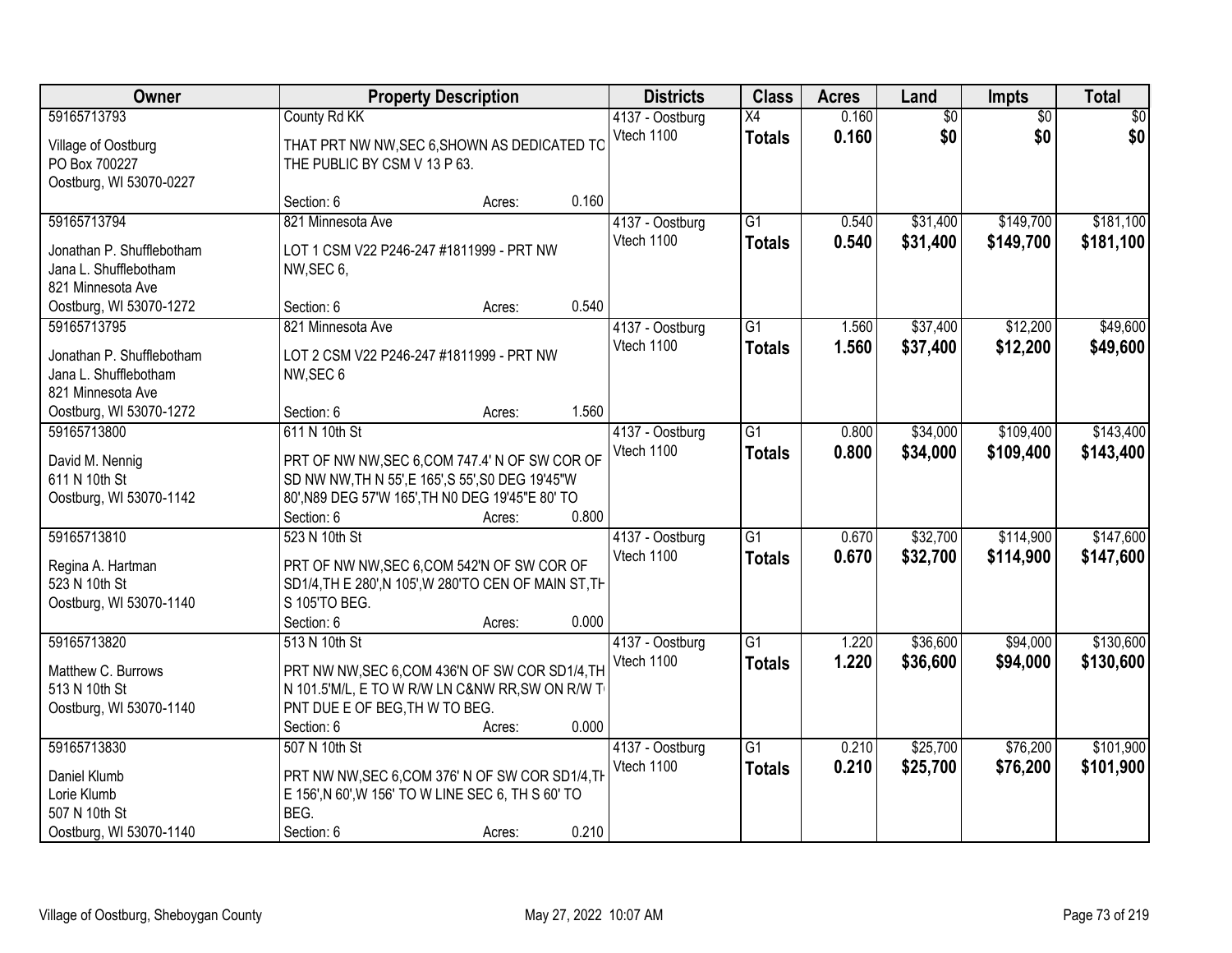| <b>Owner</b>                                               | <b>Property Description</b>                                                                             | <b>Districts</b> | <b>Class</b>    | <b>Acres</b> | Land            | <b>Impts</b>    | <b>Total</b>    |
|------------------------------------------------------------|---------------------------------------------------------------------------------------------------------|------------------|-----------------|--------------|-----------------|-----------------|-----------------|
| 59165713840                                                | 501 N 10th St                                                                                           | 4137 - Oostburg  | $\overline{G1}$ | 0.210        | \$25,700        | \$68,700        | \$94,400        |
| Peter A. Jamrozy                                           | PRT OF NW NW, SEC 6, COM 316' N OF SW COR OF                                                            | Vtech 1100       | <b>Totals</b>   | 0.210        | \$25,700        | \$68,700        | \$94,400        |
| 501 N 10th St                                              | SD1/4, TH E 156', N 60', W 156' TO W LINE OF SEC 6, TH                                                  |                  |                 |              |                 |                 |                 |
| PO Box 407                                                 | S 60' TO BEG.                                                                                           |                  |                 |              |                 |                 |                 |
| Oostburg, WI 53070                                         | 0.210<br>Section: 6<br>Acres:                                                                           |                  |                 |              |                 |                 |                 |
| 59165713851                                                | 427 N 10th St                                                                                           | 4137 - Oostburg  | $\overline{X4}$ | 0.320        | $\overline{50}$ | $\overline{50}$ | $\overline{50}$ |
|                                                            |                                                                                                         | Vtech 1100       | <b>Totals</b>   | 0.320        | \$0             | \$0             | \$0             |
| Our Home Christian Ministries Inc                          | LOT 1 CSM V20 P 187-88,#1728794 - PRT NW                                                                |                  |                 |              |                 |                 |                 |
| 635 Sommer Dr                                              | NW, SEC 6.                                                                                              |                  |                 |              |                 |                 |                 |
| Sheboygan, WI 53081-7941                                   |                                                                                                         |                  |                 |              |                 |                 |                 |
|                                                            | 0.320<br>Section: 6<br>Acres:                                                                           |                  |                 |              |                 |                 |                 |
| 59165713852                                                | 415 N 10th St                                                                                           | 4137 - Oostburg  | G1              | 0.320        | \$29,200        | \$129,600       | \$158,800       |
| Carl L. Dulmes                                             | LOT 2 CSM V20 P 187-88,#1728794 - PRT NW                                                                | Vtech 1100       | <b>Totals</b>   | 0.320        | \$29,200        | \$129,600       | \$158,800       |
| Carol E. Dulmes                                            | NW, SEC 6.                                                                                              |                  |                 |              |                 |                 |                 |
| 415 N 10th St                                              |                                                                                                         |                  |                 |              |                 |                 |                 |
| Oostburg, WI 53070-1167                                    | 0.320<br>Section: 6<br>Acres:                                                                           |                  |                 |              |                 |                 |                 |
| 59165713860                                                | 403 N 10th St                                                                                           | 4137 - Oostburg  | $\overline{G1}$ | 0.410        | \$30,100        | \$106,400       | \$136,500       |
|                                                            |                                                                                                         | Vtech 1100       | <b>Totals</b>   | 0.410        | \$30,100        | \$106,400       | \$136,500       |
| William M & Patricia L Trowbridge Jnt<br>Rev Lvng Trust of | PRT OF NW NW, SEC 6, COM AT SW COR SD1/4, TH E<br>156', N 114', W 156' TO W LINE OF SEC 6, TH S 114' TO |                  |                 |              |                 |                 |                 |
| W6369 Inez Ct                                              | BEG.                                                                                                    |                  |                 |              |                 |                 |                 |
| Plymouth, WI 53073-3427                                    | 0.410<br>Section: 6<br>Acres:                                                                           |                  |                 |              |                 |                 |                 |
| 59165713870                                                | 429 N 10th St                                                                                           | 4137 - Oostburg  | $\overline{G1}$ | 1.720        | \$37,800        | \$102,100       | \$139,900       |
|                                                            |                                                                                                         | Vtech 1100       |                 | 1.720        | \$37,800        | \$102,100       | \$139,900       |
| Collyn N. Winkel                                           | PRT NW NW, SEC 6, COM 294'N OF SW COR SD1/4, TH                                                         |                  | <b>Totals</b>   |              |                 |                 |                 |
| 429 N 10th St                                              | E 156', S 294', E 32.3', N 225', E 229.7' TO R R R/W, NE                                                |                  |                 |              |                 |                 |                 |
| Oostburg, WI 53070-1167                                    | ON R/W 213.35', W 289.5', S 120', W 156'TO W LN SEC                                                     |                  |                 |              |                 |                 |                 |
|                                                            | 1.720<br>Section: 6<br>Acres:                                                                           |                  |                 |              |                 |                 |                 |
| 59165713880                                                | 946 Wisconsin Ave                                                                                       | 4137 - Oostburg  | $\overline{G2}$ | 1.020        | \$31,100        | \$57,300        | \$88,400        |
| William G. Vandriest                                       | PRT NW NW, SEC 6, COM 188.3'E OF SW COR                                                                 | Vtech 1100       | <b>Totals</b>   | 1.020        | \$31,100        | \$57,300        | \$88,400        |
| 2215 Wedemeyer St                                          | SD1/4, TH N 225', E 229.7'M/L TO W R/W LN OF C&NW                                                       |                  |                 |              |                 |                 |                 |
| Sheboygan, WI 53081-5944                                   | RR, SW ON R/W 233.4'TO S LN NW NW, TH W 166'TO                                                          |                  |                 |              |                 |                 |                 |
|                                                            | 1.020<br>Section: 6<br>Acres:                                                                           |                  |                 |              |                 |                 |                 |
| 59165713890                                                | 918 Wisconsin Ave                                                                                       | 4137 - Oostburg  | $\overline{G2}$ | 1.740        | \$47,200        | \$45,500        | \$92,700        |
|                                                            |                                                                                                         | TID <sub>2</sub> | <b>Totals</b>   | 1.740        | \$47,200        | \$45,500        | \$92,700        |
| Carl J. Nyhof                                              | TR 2,C-2196 - PRT NW NW, SEC 6, COM AT INTER OF                                                         | Vtech 1100       |                 |              |                 |                 |                 |
| Phyllis Nyhof                                              | N R/W WIS AVE & E R/W C&NW RR, TH S89 DEG                                                               |                  |                 |              |                 |                 |                 |
| PO Box 700291                                              | 45'20"E 231', N02 DEG 06'E 428', W 124.04'TO E R/W                                                      |                  |                 |              |                 |                 |                 |
| Oostburg, WI 53070-0291                                    | 1.740<br>Section: 6<br>Acres:                                                                           |                  |                 |              |                 |                 |                 |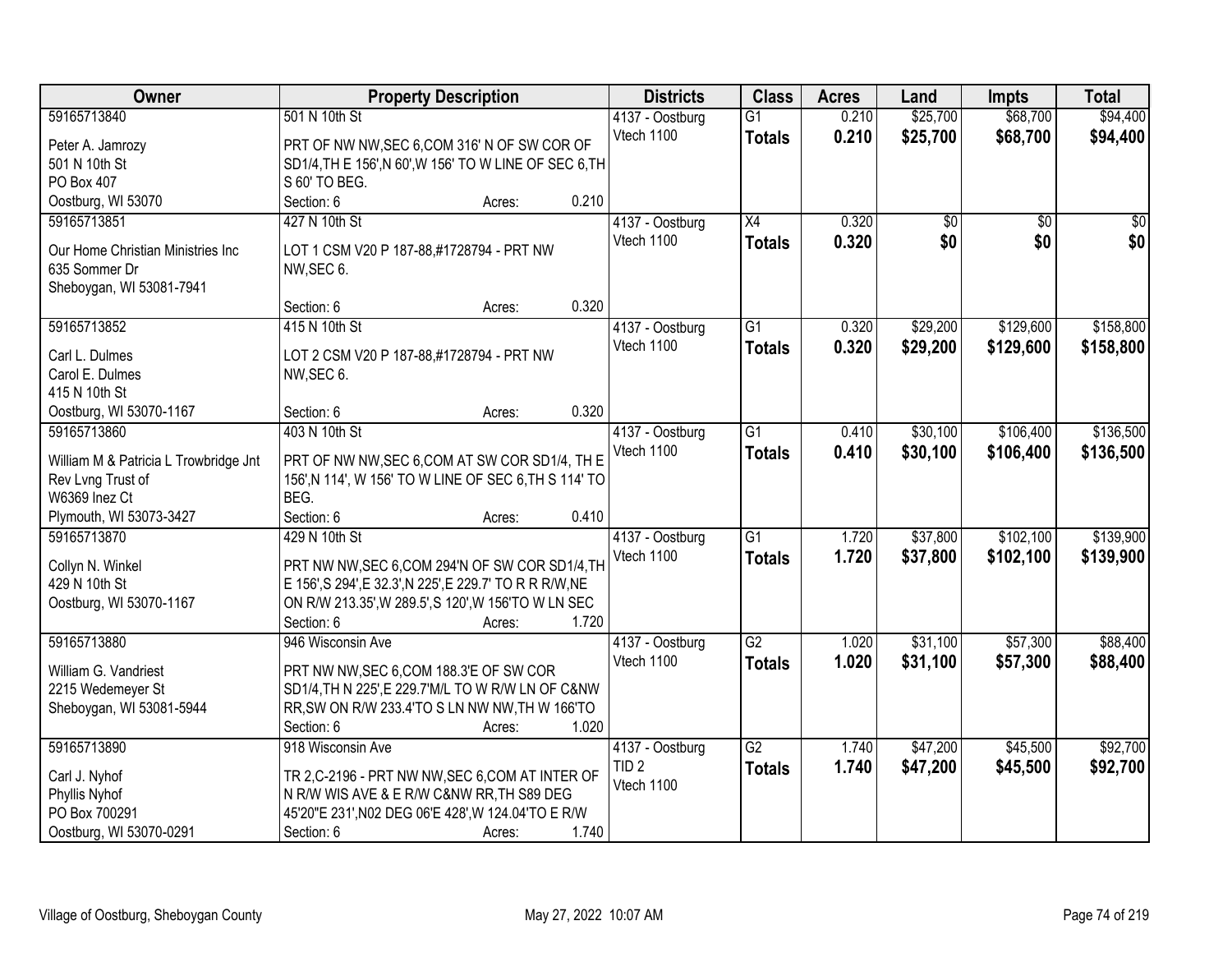| <b>Owner</b>            | <b>Property Description</b>                            | <b>Districts</b> | <b>Class</b>    | <b>Acres</b> | Land            | <b>Impts</b>    | <b>Total</b>    |
|-------------------------|--------------------------------------------------------|------------------|-----------------|--------------|-----------------|-----------------|-----------------|
| 59165713891             | <b>Indiana Ave</b>                                     | 4137 - Oostburg  | X4              | 0.050        | $\overline{50}$ | $\overline{50}$ | $\overline{30}$ |
| Village of Oostburg     | A-21398 - PRT NW1/4, SEC 6, COM AT NW COR, SD          | Vtech 1100       | <b>Totals</b>   | 0.050        | \$0             | \$0             | \$0             |
| PO Box 700227           | SEC, TH N88 DEG 40'31"E 965.56', S14 DEG 26'57"W       |                  |                 |              |                 |                 |                 |
| Oostburg, WI 53070-0227 | 508.82', SWLY 527.91' ALG CURVE, TH SWLY 97.62'        |                  |                 |              |                 |                 |                 |
|                         | 0.050<br>Section: 6<br>Acres:                          |                  |                 |              |                 |                 |                 |
| 59165713900             | Minnesota Ave                                          | 4137 - Oostburg  | $\overline{G2}$ | 2.550        | \$19,400        | \$4,100         | \$23,500        |
|                         |                                                        | TID <sub>2</sub> | <b>Totals</b>   | 2.550        | \$19,400        | \$4,100         | \$23,500        |
| Carl J. Nyhof           | PRT NW NW, SEC 6, COM IN S LN SD1/4 231'E OF E         | Vtech 1100       |                 |              |                 |                 |                 |
| PO Box 700291           | R/W LN C&NW RR, TH NLY 428', W TO E R/W LN SD          |                  |                 |              |                 |                 |                 |
| Oostburg, WI 53070-0291 | RR, NE ON R/W TO N LN SEC 6, E TO A PNT 148.5'E        |                  |                 |              |                 |                 |                 |
|                         | 2.550<br>Section: 6<br>Acres:                          |                  |                 |              |                 |                 |                 |
| 59165713910             | County Rd KK                                           | 4137 - Oostburg  | G2              | 1.250        | \$4,800         | \$0             | \$4,800         |
| Carl J. Nyhof           | PRT NW NW, SEC 6, COM IN S LN SD1/4 277'E OF CEN       | Vtech 1100       | <b>Totals</b>   | 1.250        | \$4,800         | \$0             | \$4,800         |
| Phyliss Nyhof           | OF CNW RR R/W TRACK, TH N0 DEG 38'W 105.2', NLY        |                  |                 |              |                 |                 |                 |
| PO Box 700291           | ALG ARC OF 2 DEG CURVE CONVEX TO THE W                 |                  |                 |              |                 |                 |                 |
| Oostburg, WI 53070-0291 | 1.250<br>Section: 6<br>Acres:                          |                  |                 |              |                 |                 |                 |
| 59165713911             |                                                        | 4137 - Oostburg  | $\overline{X4}$ | 0.220        | \$0             | \$0             | \$0             |
|                         |                                                        | Vtech 1100       | <b>Totals</b>   | 0.220        | \$0             | \$0             | \$0             |
| Village of Oostburg     | PRT NW NW, SEC 6, COM AT NW COR, SD SEC, TH N88        |                  |                 |              |                 |                 |                 |
| PO Box 700227           | DEG 40'31" E 965.56', S14 DEG 26'57"W 508.82', TH      |                  |                 |              |                 |                 |                 |
| Oostburg, WI 53070-0227 | SWLY 527.91'ALG CURVE TO PNT OF BEG, TH SWLY           |                  |                 |              |                 |                 |                 |
|                         | 0.220<br>Section: 6<br>Acres:                          |                  |                 |              |                 |                 |                 |
| 59165713920             | 621 N 10th St                                          | 4137 - Oostburg  | $\overline{G1}$ | 0.610        | \$32,100        | \$99,800        | \$131,900       |
| Carl A. Stuhr           | LOT 2-A-7189 - PRT NW NW, SEC 6, COM S0 DEG            | Vtech 1100       | <b>Totals</b>   | 0.610        | \$32,100        | \$99,800        | \$131,900       |
| Lora L. Bell            | 19'45"W 372.21' FROM NW COR, SD SEC, TH S0 DEG         |                  |                 |              |                 |                 |                 |
| 621 N 10th St           | 19'45"W 100', S89 DEG 57'E 167', N0 DEG 19'45"E        |                  |                 |              |                 |                 |                 |
| Oostburg, WI 53070-1142 | 0.610<br>Section: 6<br>Acres:                          |                  |                 |              |                 |                 |                 |
| 59165713921             | 715 N 10th St Unit 1                                   | 4137 - Oostburg  | $\overline{G2}$ | 0.380        | \$23,600        | \$127,900       | \$151,500       |
|                         |                                                        | Vtech 1100       | <b>Totals</b>   | 0.380        | \$23,600        | \$127,900       | \$151,500       |
| Ewj Properties LLC      | PRT NW NW, SEC 6, COM S0 DEG 19'45"W                   |                  |                 |              |                 |                 |                 |
| 576 Trail Ridge Ln      | 172.21'FROM NW COR, SD SEC, TH S0 DEG 19'45"W          |                  |                 |              |                 |                 |                 |
| Plymouth, WI 53073-9504 | 100', S89 DEG 57'E 167', N0 DEG 19'45"E 100', TH N89   |                  |                 |              |                 |                 |                 |
|                         | 0.380<br>Section: 6<br>Acres:                          |                  |                 |              |                 |                 |                 |
| 59165713922             | 753A N 10th St                                         | 4137 - Oostburg  | $\overline{G1}$ | 0.330        | \$29,300        | \$97,300        | \$126,600       |
| Mkjk Holdings LLC       | PRT NW NW, SEC 6, COM S0 DEG 19'45"W                   | Vtech 1100       | <b>Totals</b>   | 0.330        | \$29,300        | \$97,300        | \$126,600       |
| 819 Anthony Cir         | 86.105'FROM NW COR, SD SEC, TH S0 DEG 19'45"W          |                  |                 |              |                 |                 |                 |
| Oostburg, WI 53070-1253 | 86.105', S89 DEG 57'E 167', N0 DEG 19'45"E 86.105', TH |                  |                 |              |                 |                 |                 |
|                         | 0.330<br>Section: 6<br>Acres:                          |                  |                 |              |                 |                 |                 |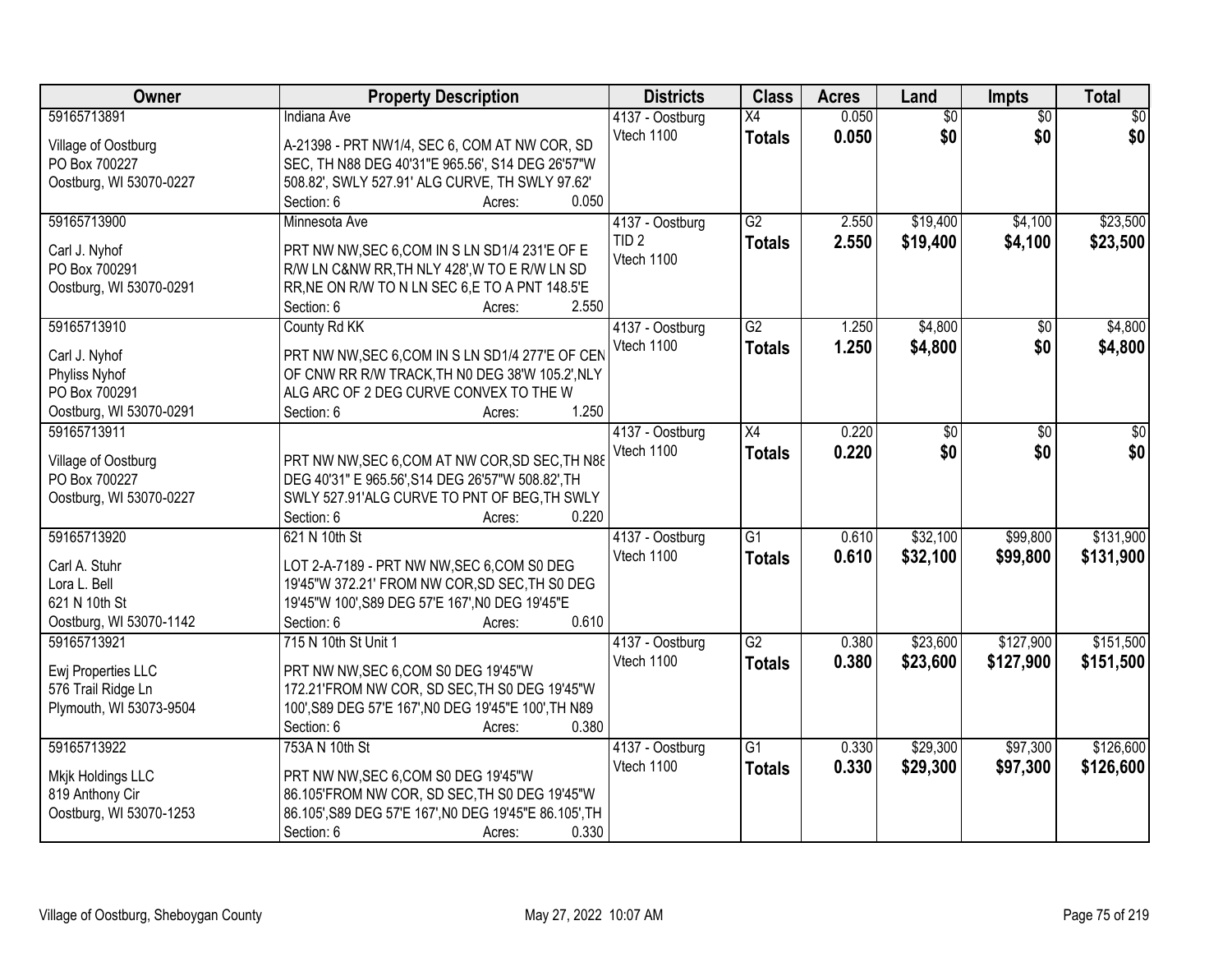| Owner                                    |                                                                 | <b>Property Description</b> |       | <b>Districts</b> | <b>Class</b>    | <b>Acres</b> | Land            | Impts           | <b>Total</b>    |
|------------------------------------------|-----------------------------------------------------------------|-----------------------------|-------|------------------|-----------------|--------------|-----------------|-----------------|-----------------|
| 59165713924                              | Minnesota Ave                                                   |                             |       | 4137 - Oostburg  | X4              | 1.040        | $\overline{60}$ | $\overline{30}$ | $\overline{50}$ |
| Village of Oostburg                      | TR 1, CSM V 7 P 139 & AFF V 10 P 35 - PRT NW                    |                             |       | TID <sub>2</sub> | <b>Totals</b>   | 1.040        | \$0             | \$0             | \$0             |
| PO Box 700227                            | NW, SEC 6, COM S89 DEG 44'19"E 552.69' FROM NW                  |                             |       | Vtech 1100       |                 |              |                 |                 |                 |
| Oostburg, WI 53070-0227                  | COR SD SEC, TH S89 DEG 44'19"E 180.80'ALG CENLN                 |                             |       |                  |                 |              |                 |                 |                 |
|                                          | Section: 6                                                      | Acres:                      | 1.040 |                  |                 |              |                 |                 |                 |
| 59165713926                              | 947 Minnesota Ave                                               |                             |       | 4137 - Oostburg  | $\overline{G1}$ | 1.000        | \$36,000        | \$100,600       | \$136,600       |
| Earl W. De Ruyter                        | LOT 1 CSM V23 P253-54 #1847660 - PRT NW NW,                     |                             |       | Vtech 1100       | <b>Totals</b>   | 1.000        | \$36,000        | \$100,600       | \$136,600       |
| 947 Minnesota Ave                        | SEC <sub>6</sub>                                                |                             |       |                  |                 |              |                 |                 |                 |
| Oostburg, WI 53070-1271                  |                                                                 |                             |       |                  |                 |              |                 |                 |                 |
|                                          | Section: 6                                                      | Acres:                      | 1.000 |                  |                 |              |                 |                 |                 |
| 59165713927                              | Minnesota Ave                                                   |                             |       | 4137 - Oostburg  | $\overline{X4}$ | 2.480        | \$0             | \$0             | \$0             |
|                                          |                                                                 |                             |       | Vtech 1100       | <b>Totals</b>   | 2.480        | \$0             | \$0             | \$0             |
| Village of Oostburg                      | LOT 2 CSM V23 P253-54 #1847660 - PRT NW NW,<br>SEC <sub>6</sub> |                             |       |                  |                 |              |                 |                 |                 |
| PO Box 700227<br>Oostburg, WI 53070-0227 |                                                                 |                             |       |                  |                 |              |                 |                 |                 |
|                                          | Section: 6                                                      | Acres:                      | 2.480 |                  |                 |              |                 |                 |                 |
| 59165713928                              | 701 N 10th St                                                   |                             |       | 4137 - Oostburg  | $\overline{G1}$ | 0.000        | \$16,100        | \$140,200       | \$156,300       |
|                                          |                                                                 |                             |       | Vtech 1100       | <b>Totals</b>   | 0.000        | \$16,100        | \$140,200       | \$156,300       |
| Lonnie J. Stecker                        | TENTH ST CONDOMINIUM UNIT 1 AND UNDIV INT IN                    |                             |       |                  |                 |              |                 |                 |                 |
| Brenda K. Stecker                        | THE COMMON AREAS AND LIMITED COMMON AREA                        |                             |       |                  |                 |              |                 |                 |                 |
| PO Box 515                               | AS SET FORTH IN DECO #2112303.                                  |                             |       |                  |                 |              |                 |                 |                 |
| Oostburg, WI 53070-0515                  | Section: 6                                                      | Acres:                      | 0.000 |                  |                 |              |                 |                 |                 |
| 59165713929                              | 703 N 10th St                                                   |                             |       | 4137 - Oostburg  | $\overline{G1}$ | 0.000        | \$16,100        | \$136,800       | \$152,900       |
| Alicia Marcantel                         | TENTH ST CONDOMINIUM UNIT 2 AND UNDIV INT IN                    |                             |       | Vtech 1100       | <b>Totals</b>   | 0.000        | \$16,100        | \$136,800       | \$152,900       |
| Barrett T. Marcantel                     | THE COMMON AREAS AND LIMITED COMMON AREA                        |                             |       |                  |                 |              |                 |                 |                 |
| 703 N 10th St Unit 2                     | AS SET FORTH IN DECO #2112303.                                  |                             |       |                  |                 |              |                 |                 |                 |
| Oostburg, WI 53070-1144                  | Section: 6                                                      | Acres:                      | 0.000 |                  |                 |              |                 |                 |                 |
| 59165713930                              |                                                                 |                             |       | 4137 - Oostburg  | $\overline{G1}$ | 0.610        | \$0             | \$0             | $\frac{1}{6}$   |
| Tenth St Condominium Owners in           | TENTH ST CONDOMINIUM COMMON AREA.                               |                             |       | Vtech 1100       | <b>Totals</b>   | 0.610        | \$0             | \$0             | \$0             |
| Common                                   |                                                                 |                             |       |                  |                 |              |                 |                 |                 |
|                                          |                                                                 |                             |       |                  |                 |              |                 |                 |                 |
|                                          | Section: 6                                                      | Acres:                      | 0.610 |                  |                 |              |                 |                 |                 |
| 59165713931                              | 217 N 10th St                                                   |                             |       | 4137 - Oostburg  | $\overline{G2}$ | 2.430        | \$56,300        | \$413,300       | \$469,600       |
| Mvp Storage LLC                          | LOT 1 CSM V14 P 76-77 - PRT SW NW, SEC 6                        |                             |       | Vtech 1100       | <b>Totals</b>   | 2.430        | \$56,300        | \$413,300       | \$469,600       |
| 3434 Mill Rd # 17                        |                                                                 |                             |       |                  |                 |              |                 |                 |                 |
| Sheboygan, WI 53083-2058                 |                                                                 |                             |       |                  |                 |              |                 |                 |                 |
|                                          | Section: 6                                                      | Acres:                      | 2.430 |                  |                 |              |                 |                 |                 |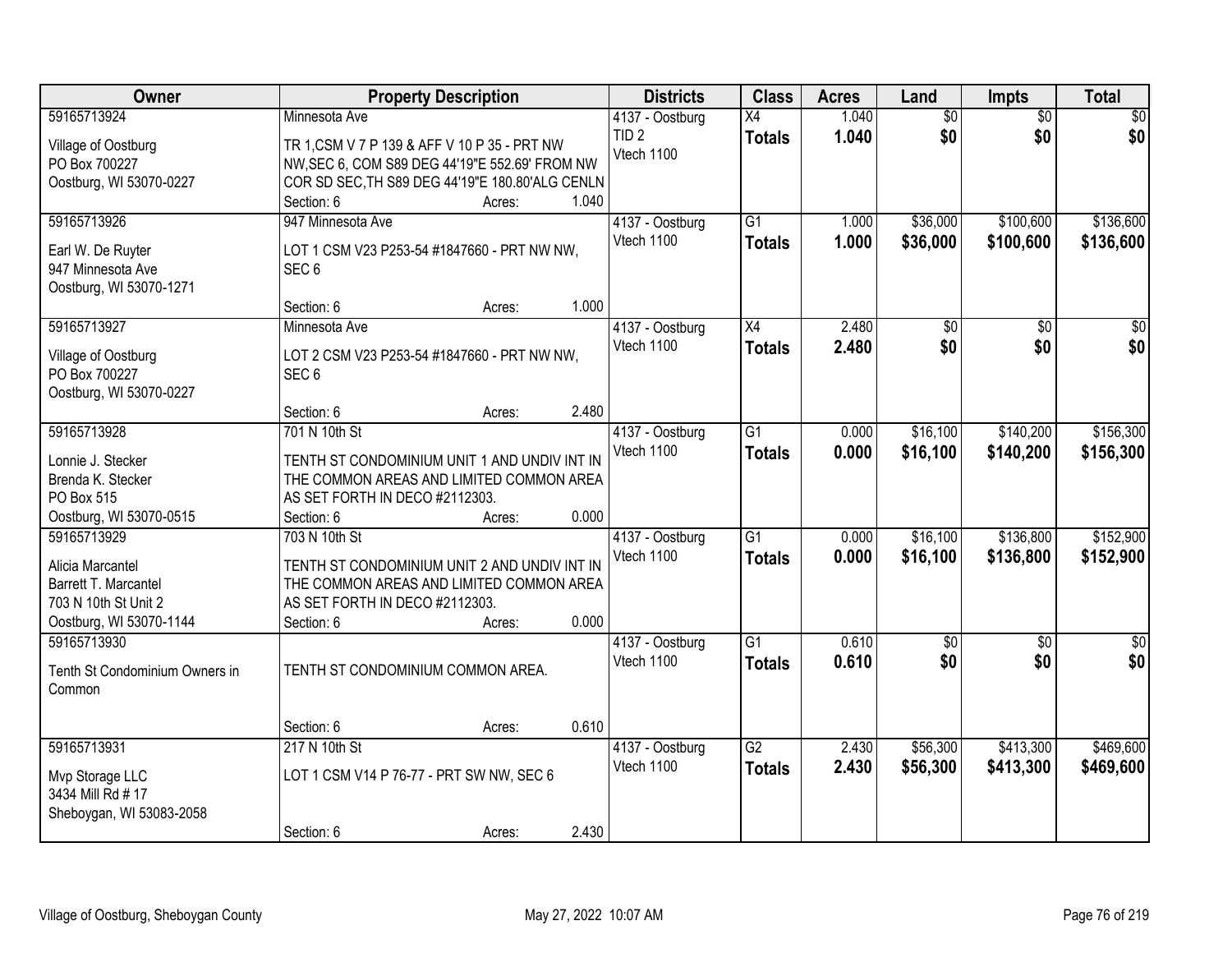| Owner                                  | <b>Property Description</b>                       | <b>Districts</b> | <b>Class</b>    | <b>Acres</b> | Land     | <b>Impts</b> | <b>Total</b> |
|----------------------------------------|---------------------------------------------------|------------------|-----------------|--------------|----------|--------------|--------------|
| 59165713932                            | 215 N 10th St                                     | 4137 - Oostburg  | $\overline{G2}$ | 0.890        | \$39,400 | \$200,500    | \$239,900    |
| Lampost Properties, LLC                | LOT 2 CSM V14 P 76-77 - PRT SE NW, SEC 6, COM N0  | Vtech 1100       | <b>Totals</b>   | 0.890        | \$39,400 | \$200,500    | \$239,900    |
| PO Box 700529                          | DEG E 794.77'FROM W1/4 COR SD SEC, TH CONT N0     |                  |                 |              |          |              |              |
| Oostburg, WI 53070-0529                | DEG E 166.88', N90 DEG E 256.24', S15 DEG 39'52"W |                  |                 |              |          |              |              |
|                                        | 0.890<br>Section: 6<br>Acres:                     |                  |                 |              |          |              |              |
| 59165713940                            | 203 N 10th St                                     | 4137 - Oostburg  | $\overline{G1}$ | 0.320        | \$29,200 | \$107,400    | \$136,600    |
|                                        |                                                   | Vtech 1100       | <b>Totals</b>   | 0.320        | \$29,200 | \$107,400    | \$136,600    |
| Fromm Irrevocable Trust                | LOT 1 CSM V5 P 180 - PRT SW NW, SEC 6, COM        |                  |                 |              |          |              |              |
| 203 N 10th St                          | 727.77'N OF SW COR, SD1/4, TH N 67', E 209.49' TO |                  |                 |              |          |              |              |
| Oostburg, WI 53070-1122                | WLY R/W LN OF C&NW RR CO, S15 DEG 43'18"W         |                  |                 |              |          |              |              |
|                                        | 0.320<br>Section: 6<br>Acres:                     |                  |                 |              |          |              |              |
| 59165713950                            | 135 N 10th St                                     | 4137 - Oostburg  | G1              | 0.350        | \$29,500 | \$131,500    | \$161,000    |
| Dale R. Strassburg                     | LOT 2 CSM V5 P 180 - PRT SW NW, SEC 6, COM        | Vtech 1100       | <b>Totals</b>   | 0.350        | \$29,500 | \$131,500    | \$161,000    |
| Rhonda M. Strassburg                   | 643.52'N OF SW COR, SD1/4, TH N 84.25', S89 DEG   |                  |                 |              |          |              |              |
| 135 N 10th St                          | 7'20"E 189.83'TO WLY R/W LN OF C&NW RR CO, S15    |                  |                 |              |          |              |              |
|                                        | 0.350<br>Section: 6                               |                  |                 |              |          |              |              |
| Oostburg, WI 53070-1125<br>59165713960 | Acres:                                            |                  | $\overline{G1}$ |              |          |              |              |
|                                        | 125 N 10th St                                     | 4137 - Oostburg  |                 | 0.250        | \$28,500 | \$58,900     | \$87,400     |
| John E. Bittner                        | LOT 3 CSM V5 P 180 - PRT SW NW, SEC 6, COM 578'N  | Vtech 1100       | <b>Totals</b>   | 0.250        | \$28,500 | \$58,900     | \$87,400     |
| W2180 Hoftiezer Rd                     | OF SW COR SD1/4, TH S88 DEG 8'E 147.20' TO WLY    |                  |                 |              |          |              |              |
| Oostburg, WI 53070-1737                | R/W LN C&NW RR CO, TH N15 DEG 43'18"E 73.05'ALG   |                  |                 |              |          |              |              |
|                                        | 0.000<br>Section: 6<br>Acres:                     |                  |                 |              |          |              |              |
| 59165713970                            | 117 N 10th St                                     | 4137 - Oostburg  | $\overline{G1}$ | 0.250        | \$28,400 | \$95,600     | \$124,000    |
|                                        |                                                   | Vtech 1100       | <b>Totals</b>   | 0.250        | \$28,400 | \$95,600     | \$124,000    |
| Jeffrey Roscoe                         | LOT 4 CSM V5 P180 - PRT SW NW, SEC 6              |                  |                 |              |          |              |              |
| 117 N 10th St                          |                                                   |                  |                 |              |          |              |              |
| Oostburg, WI 53070-1125                |                                                   |                  |                 |              |          |              |              |
|                                        | 0.000<br>Section: 6<br>Acres:                     |                  |                 |              |          |              |              |
| 59165713980                            | 111 N 10th St                                     | 4137 - Oostburg  | $\overline{G1}$ | 0.140        | \$17,300 | \$91,700     | \$109,000    |
| David B. Hengst                        | PRT OF SW NW, SEC 6, COM 498'N OF SW COR          | Vtech 1100       | <b>Totals</b>   | 0.140        | \$17,300 | \$91,700     | \$109,000    |
| 111 N 10th St                          | SD1/4, TH S ALG W LINE OF SEC, 52'TO NW COR OF    |                  |                 |              |          |              |              |
| Oostburg, WI 53070-1125                | LANDS DESC IN VOL 739 P 500, E 111'M/L TO WLY     |                  |                 |              |          |              |              |
|                                        | 0.000<br>Section: 6<br>Acres:                     |                  |                 |              |          |              |              |
| 59165713990                            | 105 N 10th St                                     | 4137 - Oostburg  | $\overline{G2}$ | 0.100        | \$13,400 | \$99,500     | \$112,900    |
|                                        |                                                   | Vtech 1100       |                 |              |          |              |              |
| Jo Ann Wallner                         | PRT SW NW, SEC 6, COM 385'N OF SW COR, SD1/4, TH  |                  | <b>Totals</b>   | 0.100        | \$13,400 | \$99,500     | \$112,900    |
| Keith Wallner                          | N 57.5',E 80.5'TO WLY R/W C&NW RR,SW ALG R/W      |                  |                 |              |          |              |              |
| 638 N 7th St                           | 59', TH W 72.5'TO BEG                             |                  |                 |              |          |              |              |
| Oostburg, WI 53070-1241                | 0.000<br>Section: 6<br>Acres:                     |                  |                 |              |          |              |              |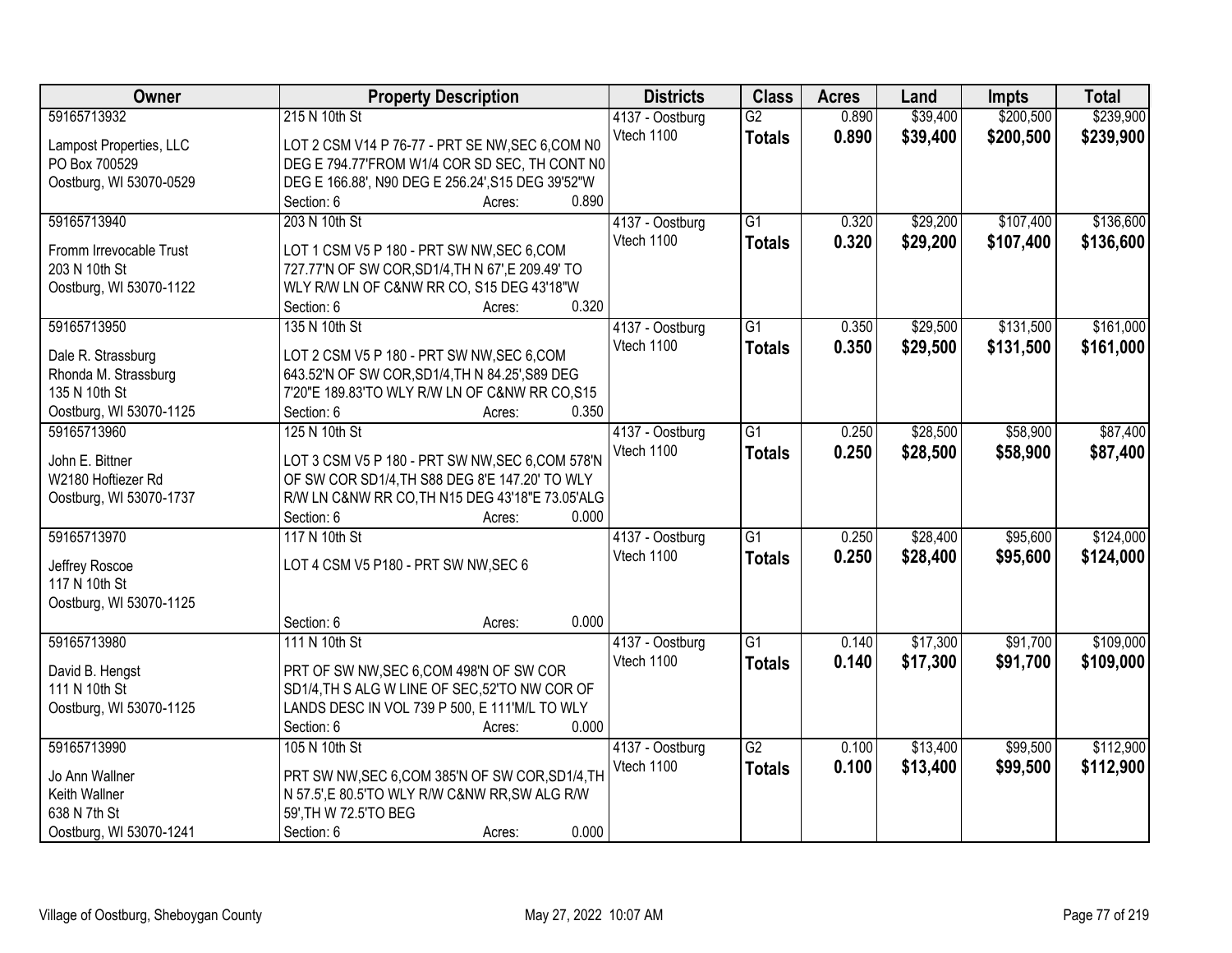| <b>Owner</b>                | <b>Property Description</b>                           | <b>Districts</b> | <b>Class</b>    | <b>Acres</b> | Land            | <b>Impts</b>    | <b>Total</b>    |
|-----------------------------|-------------------------------------------------------|------------------|-----------------|--------------|-----------------|-----------------|-----------------|
| 59165714000                 | 101 N 10th St                                         | 4137 - Oostburg  | $\overline{G1}$ | 0.150        | \$18,500        | \$78,100        | \$96,600        |
| Scott C. Navis              | PRT SW NW, SEC 6, COM 310'N OF W1/4 POST, TH E        | Vtech 1100       | <b>Totals</b>   | 0.150        | \$18,500        | \$78,100        | \$96,600        |
| Courtney E. Navis           | 80'TO WLY R/W LN C&NW RR, NELY ALG R/W 77-1/2', \     |                  |                 |              |                 |                 |                 |
| 101 N 10th St               | 96'TO CEN OF MAIN ST, TH S 75'TO BEG.                 |                  |                 |              |                 |                 |                 |
| Oostburg, WI 53070-1125     | 0.150<br>Section: 6<br>Acres:                         |                  |                 |              |                 |                 |                 |
| 59165714010                 | 25 N 10th St                                          | 4137 - Oostburg  | $\overline{X4}$ | 0.710        | $\overline{50}$ | $\overline{50}$ | $\overline{30}$ |
|                             |                                                       | Vtech 1100       | <b>Totals</b>   | 0.710        | \$0             | \$0             | \$0             |
| Village of Oostburg         | PRT SW NW, SEC 6, COM 82.5'N OF SW COR SD1/4, TH      |                  |                 |              |                 |                 |                 |
| PO Box 700227               | N 244' 10", E 73.5'TO WLY R/W LINE OF C.N.W.R.R., TH  |                  |                 |              |                 |                 |                 |
| Oostburg, WI 53070-0227     | SWLY ON SD R/W TO BEG.                                |                  |                 |              |                 |                 |                 |
|                             | 0.000<br>Section: 6<br>Acres:                         |                  |                 |              |                 |                 |                 |
| 59165714020                 | 944 Center Ave                                        | 4137 - Oostburg  | $\overline{G2}$ | 0.640        | \$33,900        | \$208,000       | \$241,900       |
| By Wisdom LLC               | PARCELS 1 & 2 B-1349 - PRT SW NW, SEC 6, COM          | TID <sub>2</sub> | <b>Totals</b>   | 0.640        | \$33,900        | \$208,000       | \$241,900       |
| 944 Center Ave              | 71.37'E OF W 1/4 COR, SD SEC, TH E 130.88', N 80', E  | Vtech 1100       |                 |              |                 |                 |                 |
| Oostburg, WI 53070-1354     | 11.27', NO DEG 12' 27"W 74.57', E 18', N 49.43', W    |                  |                 |              |                 |                 |                 |
|                             | 0.640<br>Section: 6<br>Acres:                         |                  |                 |              |                 |                 |                 |
| 59165714030                 | Center Ave                                            | 4137 - Oostburg  | $\overline{G2}$ | 0.030        | \$1,300         | \$9,500         | \$10,800        |
|                             |                                                       | TID <sub>2</sub> | <b>Totals</b>   | 0.030        | \$1,300         | \$9,500         | \$10,800        |
| Daane Hardware Co Inc       | PRT SW NW, SEC 6, COM 202.25'E FROM W1/4              | Vtech 1100       |                 |              |                 |                 |                 |
| 936 Center Ave              | COR, SD SEC, TH N 80', E 11.27'TO PNT OF BEG, E       |                  |                 |              |                 |                 |                 |
| Oostburg, WI 53070-1354     | 17.73', N 74.57', W 18', TH S0 DEG 12' 27"E 74.57'TO  |                  |                 |              |                 |                 |                 |
|                             | 0.000<br>Section: 6<br>Acres:                         |                  |                 |              |                 |                 |                 |
| 59165714040                 | 942 Center Ave                                        | 4137 - Oostburg  | $\overline{G2}$ | 0.050        | \$7,000         | \$64,100        | \$71,100        |
| Dennis J. Flipse            | PRT SW NW, SEC 6, COM 202.25 'E OF SW                 | TID <sub>2</sub> | <b>Totals</b>   | 0.050        | \$7,000         | \$64,100        | \$71,100        |
| Mary Jo Flipse              | COR, SD1/4, TH E 29', N 80', W 29', TH S 80'TO BEG.   | Vtech 1100       |                 |              |                 |                 |                 |
| 3715 S 10th St              |                                                       |                  |                 |              |                 |                 |                 |
| Sheboygan, WI 53081-8609    | 0.000<br>Section: 6<br>Acres:                         |                  |                 |              |                 |                 |                 |
| 59165714050                 | 936 Center Ave                                        | 4137 - Oostburg  | $\overline{G2}$ | 0.480        | \$30,500        | \$176,300       | \$206,800       |
|                             |                                                       | TID <sub>2</sub> | <b>Totals</b>   | 0.480        | \$30,500        | \$176,300       | \$206,800       |
| Daane Hardware Company, Inc | PRT SW NW, SEC 6, COM 231.25'E OF SW COR              | Vtech 1100       |                 |              |                 |                 |                 |
| 936 Center Ave              | SD1/4,E 50.5',N 107.5',E 25.25', N 41'M/L E 31.5',N   |                  |                 |              |                 |                 |                 |
| Oostburg, WI 53070-1354     | 55.5', W 107.25', TH S 204'TO BEG, & PRT OF LOT "A",  |                  |                 |              |                 |                 |                 |
|                             | 0.000<br>Section: 6<br>Acres:                         |                  |                 |              |                 |                 |                 |
| 59165714060                 | Center Ave                                            | 4137 - Oostburg  | $\overline{G2}$ | 0.060        | \$5,400         | \$1,000         | \$6,400         |
| Daane Hardware Co Inc       | PRT SW NW, SEC 6, COM 281.75'E OF SW COR              | TID <sub>2</sub> | <b>Totals</b>   | 0.060        | \$5,400         | \$1,000         | \$6,400         |
| 936 Center Ave              | SD1/4, TH E 25.25', N 107.5', W 25.25', TH S 107.5'TO | Vtech 1100       |                 |              |                 |                 |                 |
| Oostburg, WI 53070-1354     | BEG.                                                  |                  |                 |              |                 |                 |                 |
|                             | 0.000<br>Section: 6<br>Acres:                         |                  |                 |              |                 |                 |                 |
|                             |                                                       |                  |                 |              |                 |                 |                 |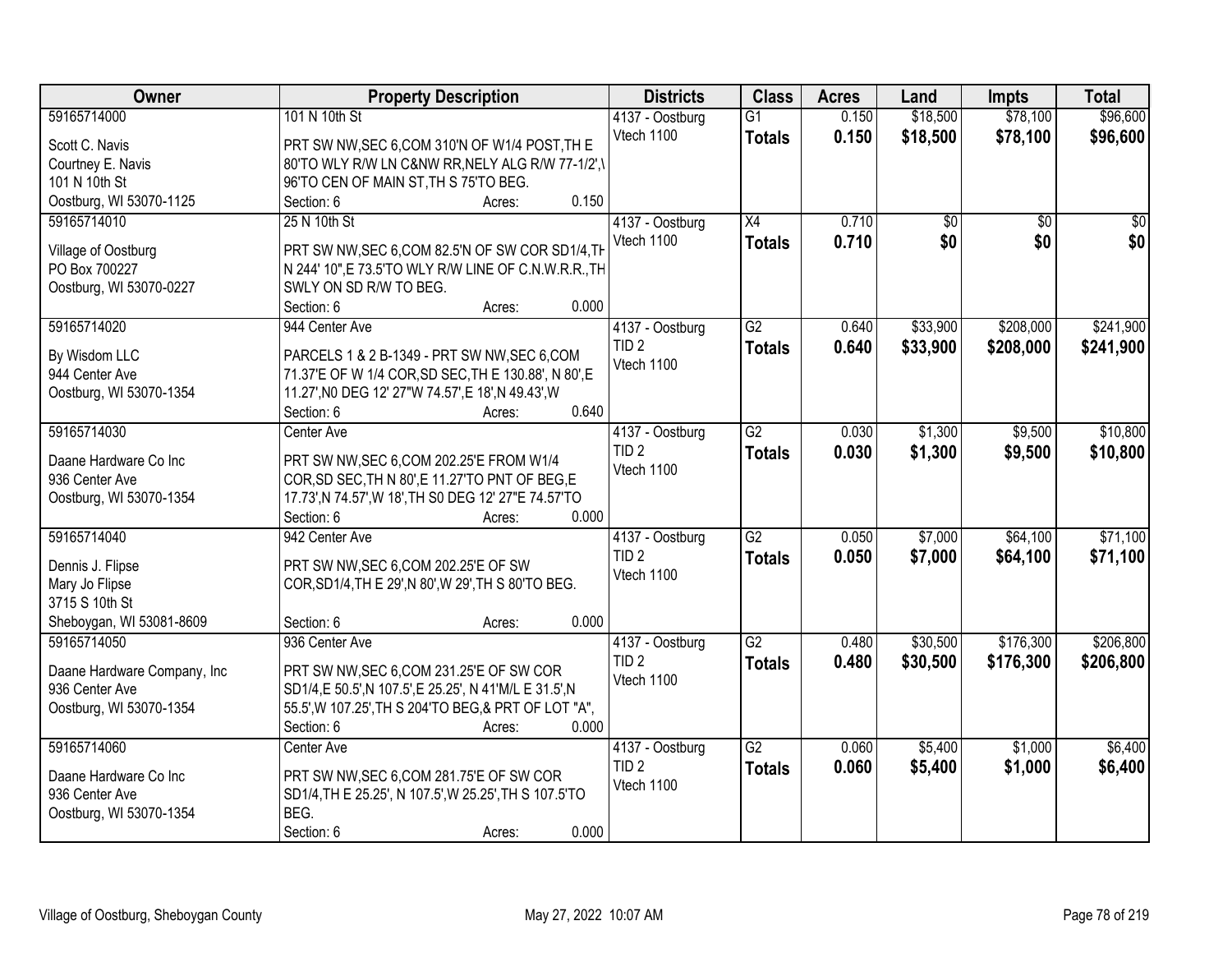| <b>Owner</b>                   |                                                       | <b>Property Description</b> | <b>Districts</b> | <b>Class</b>    | <b>Acres</b> | Land     | <b>Impts</b>    | <b>Total</b>    |
|--------------------------------|-------------------------------------------------------|-----------------------------|------------------|-----------------|--------------|----------|-----------------|-----------------|
| 59165714070                    | 932 Center Ave                                        |                             | 4137 - Oostburg  | $\overline{G2}$ | 0.110        | \$9,800  | \$176,000       | \$185,800       |
| Thf LLC                        | PRT SW NW, SEC 6, COM 305.5'E OF W1/4 POST, TH N      |                             | TID <sub>2</sub> | <b>Totals</b>   | 0.110        | \$9,800  | \$176,000       | \$185,800       |
| 330 Lindale St                 | 148.5', E 33', S 148.5'TO S LN SW NW, TH W 33'TO BEG. |                             | Vtech 1100       |                 |              |          |                 |                 |
| Belgium, WI 53004-9436         |                                                       |                             |                  |                 |              |          |                 |                 |
|                                | Section: 6                                            | 0.110<br>Acres:             |                  |                 |              |          |                 |                 |
| 59165714080                    | Center Ave                                            |                             | 4137 - Oostburg  | $\overline{G2}$ | 0.360        | \$25,600 | \$8,300         | \$33,900        |
| Thf LLC                        | PRT SW NW, SEC 6, COM 338.5'E OF W1/4 POST, S87       |                             | TID <sub>2</sub> | <b>Totals</b>   | 0.360        | \$25,600 | \$8,300         | \$33,900        |
| 330 Lindale St                 | DEG 48'E ON CEN OF CENTER AVE 60', N1 DEG 12'E        |                             | Vtech 1100       |                 |              |          |                 |                 |
| Belgium, WI 53004-9436         | 257', N87 DEG 48'W 60', S1 DEG 12'W TO A PNT          |                             |                  |                 |              |          |                 |                 |
|                                | Section: 6                                            | 0.000<br>Acres:             |                  |                 |              |          |                 |                 |
| 59165714100                    | N 9th St                                              |                             | 4137 - Oostburg  | $\overline{G2}$ | 0.150        | \$5,100  | $\overline{50}$ | \$5,100         |
| Thf LLC                        | PRT SW NW, SEC 6, COM 398.5'E & N1 DEG 12'E           |                             | TID <sub>2</sub> | <b>Totals</b>   | 0.150        | \$5,100  | \$0             | \$5,100         |
| 330 Lindale St                 | 230.15'FROM W1/4 POST SD SEC, N1 DEG 12'E             |                             | Vtech 1100       |                 |              |          |                 |                 |
| Belgium, WI 53004-9436         | 26.85', S87 DEG 48'E 7.8', N70 DEG 05'E 39.82', S89   |                             |                  |                 |              |          |                 |                 |
|                                | Section: 6                                            | 0.000<br>Acres:             |                  |                 |              |          |                 |                 |
| 59165714101                    | 920 Center Ave                                        |                             | 4137 - Oostburg  | $\overline{G1}$ | 0.000        | \$26,500 | \$134,100       | \$160,600       |
| Pcde Properties LLC            | PARCEL A, B-1731 - PRT SW NW, SEC 6, COM 398.5'E      |                             | TID <sub>2</sub> | <b>Totals</b>   | 0.000        | \$26,500 | \$134,100       | \$160,600       |
| 330 Lindale St                 | OF W1/4 COR, SD SEC, TH N0 DEG 0'15"E 230.15', S88    |                             | Vtech 1100       |                 |              |          |                 |                 |
| Belgium, WI 53004-9436         | DEG 59'45"E 12.4', N68 DEG 53'15"E 40.28' N89 DEG     |                             |                  |                 |              |          |                 |                 |
|                                | Section: 6                                            | 0.300<br>Acres:             |                  |                 |              |          |                 |                 |
| 59165714111                    | 914 Center Ave                                        |                             | 4137 - Oostburg  | $\overline{G2}$ | 0.250        | \$20,700 | \$82,900        | \$103,600       |
| Daniel B. Skeris               | PARCEL B, B-1731 - PRT SW NW, SEC 6, COM 446.75'E     |                             | TID <sub>2</sub> | <b>Totals</b>   | 0.250        | \$20,700 | \$82,900        | \$103,600       |
| 217 Park St                    | OF W1/4 COR, SD SEC, TH N03 DEG 31'57" E              |                             | Vtech 1100       |                 |              |          |                 |                 |
| Sheboygan Falls, WI 53085-1527 | 160.87', NO DEG 54'03"E 84.03', N89 DEG 07'05"E 29.3' |                             |                  |                 |              |          |                 |                 |
|                                | Section: 6                                            | 0.000<br>Acres:             |                  |                 |              |          |                 |                 |
| 59165714120                    | 858 Center Ave                                        |                             | 4137 - Oostburg  | $\overline{G1}$ | 0.190        | \$20,000 | \$63,800        | \$83,800        |
| Dorothy H. Mcelroy             | PRT E1/2 SW NW, SEC 6, COM AT SW COR                  |                             | Vtech 1100       | <b>Totals</b>   | 0.190        | \$20,000 | \$63,800        | \$83,800        |
| 858 Center Ave                 | THEREOF, TH N 124.5', E 85', S 124.5'TO CEN OF        |                             |                  |                 |              |          |                 |                 |
| Oostburg, WI 53070-1334        | CENTER ST, TH W 85'TO BEG, EXC W 10' FOR              |                             |                  |                 |              |          |                 |                 |
|                                | Section: 6                                            | 0.000<br>Acres:             |                  |                 |              |          |                 |                 |
| 59165714121                    |                                                       |                             | 4137 - Oostburg  | X4              | 0.050        | \$0      | $\overline{50}$ | $\overline{50}$ |
| Village of Oostburg            | PRT SW NW, SEC 6, COM AT CENTER SD SEC 6, TH          |                             | Vtech 1100       | <b>Totals</b>   | 0.050        | \$0      | \$0             | \$0             |
| PO Box 700227                  | N89 DEG 54'26"W 1965.88', N00 DEG 05'34"E 30' M/L     |                             |                  |                 |              |          |                 |                 |
| Oostburg, WI 53070-0227        | TO N R/W LN CENTER AVE, S89 DEG 54'26"E 34.69',       |                             |                  |                 |              |          |                 |                 |
|                                | Section: 6                                            | 0.050<br>Acres:             |                  |                 |              |          |                 |                 |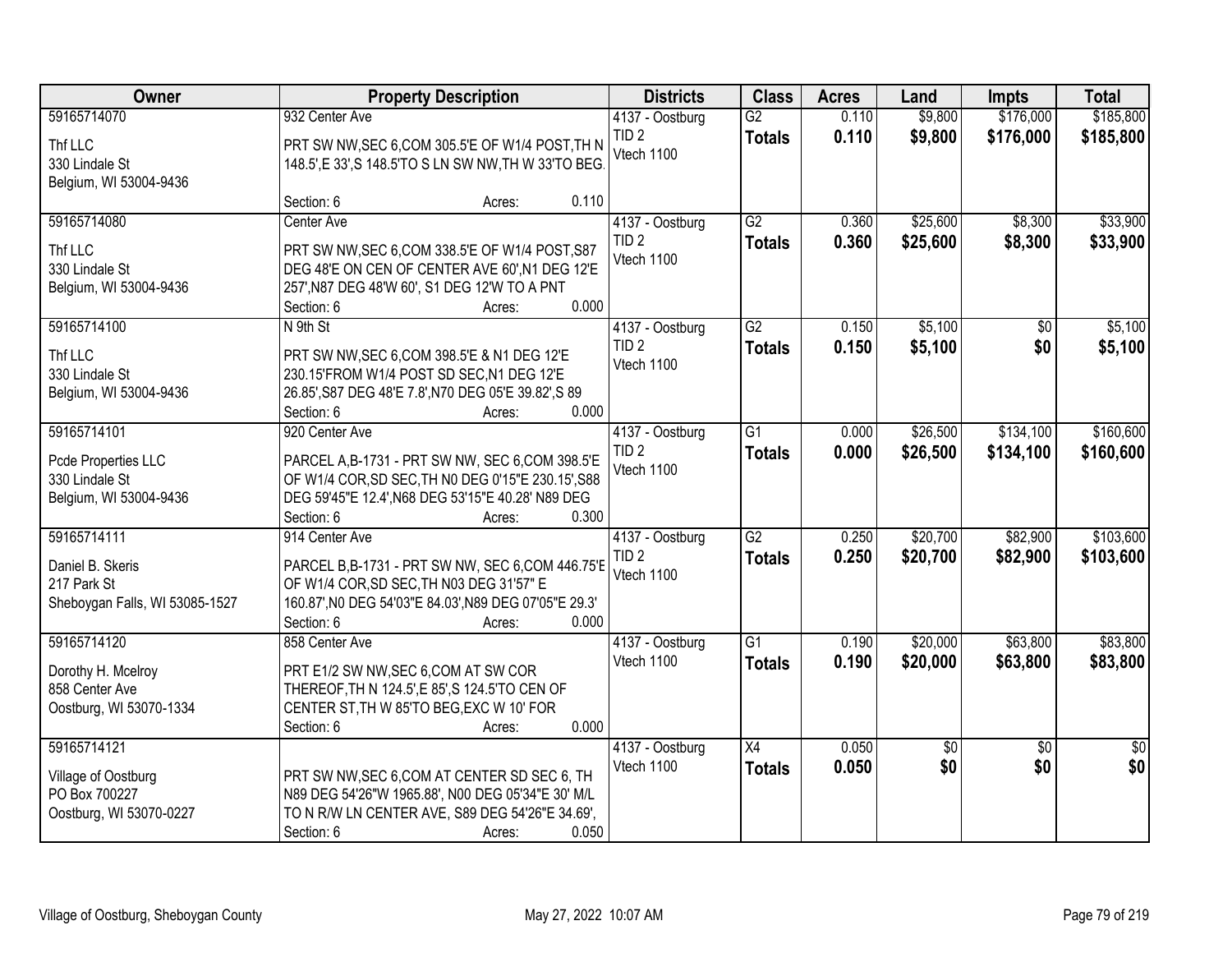| Owner                         | <b>Property Description</b>                                          | <b>Districts</b>              | <b>Class</b>    | <b>Acres</b> | Land     | <b>Impts</b> | <b>Total</b> |
|-------------------------------|----------------------------------------------------------------------|-------------------------------|-----------------|--------------|----------|--------------|--------------|
| 59165714130                   | 11 N 9th St                                                          | 4137 - Oostburg               | $\overline{G1}$ | 0.070        | \$8,400  | \$84,500     | \$92,900     |
| Debra A. Asbel                | PRT E1/2 SW NW, SEC 6, COM 124.5'N OF SW COR SD                      | Vtech 1100                    | <b>Totals</b>   | 0.070        | \$8,400  | \$84,500     | \$92,900     |
| 11 N 9th St                   | E1/2, TH N 40.5'M/L TO SW COR LOT 23 FUHRMAN &                       |                               |                 |              |          |              |              |
| Oostburg, WI 53070-1191       | NYENHUIS ADD, TH E 85', S 40.5'M/L, TH W 85'TO                       |                               |                 |              |          |              |              |
|                               | 0.070<br>Section: 6<br>Acres:                                        |                               |                 |              |          |              |              |
| 59165714140                   | 852 Center Ave                                                       | 4137 - Oostburg               | $\overline{G1}$ | 0.180        | \$20,300 | \$89,100     | \$109,400    |
|                               |                                                                      | Vtech 1100                    | <b>Totals</b>   | 0.180        | \$20,300 | \$89,100     | \$109,400    |
| Nancy J. Josiah               | PRT SW NW, SEC 6, COM 80'W OF SW COR, E1/2 W1/2                      |                               |                 |              |          |              |              |
| 852 Center Ave                | E1/2, SD SW NW, TH E 46', N 165', W 48', TH S 165'TO                 |                               |                 |              |          |              |              |
| Oostburg, WI 53070-1334       | BEG.                                                                 |                               |                 |              |          |              |              |
|                               | Section: 6<br>0.000<br>Acres:                                        |                               |                 |              |          |              |              |
| 59165714150                   | 846 Center Ave                                                       | 4137 - Oostburg               | $\overline{G1}$ | 0.240        | \$28,000 | \$139,800    | \$167,800    |
| Brian C. Remberg              | PRT SW NW, SEC 6, COM ON S LN SD1/4 184.5'E OF E                     | Vtech 1100                    | <b>Totals</b>   | 0.240        | \$28,000 | \$139,800    | \$167,800    |
| Holly R. Remberg              | LN N 9TH ST, TH W 63.5', N 165', E TO PNT N OF                       |                               |                 |              |          |              |              |
| 846 Center Ave                | BEG, TH S TO BEG.                                                    |                               |                 |              |          |              |              |
| Oostburg, WI 53070-1334       | 0.240<br>Section: 6<br>Acres:                                        |                               |                 |              |          |              |              |
| 59165714160                   | 840 Center Ave                                                       | 4137 - Oostburg               | G1              | 0.240        | \$28,000 | \$110,600    | \$138,600    |
|                               |                                                                      | Vtech 1100                    | <b>Totals</b>   | 0.240        | \$28,000 | \$110,600    | \$138,600    |
| Abby E. Healy                 | PRT SW NW, SEC 6, COM ON S LINE SD1/4, 184.5'E OF                    |                               |                 |              |          |              |              |
| 840 Center Ave                | E LINE OF N 9TH ST, TH E 63.5', N 164.5', W TO A PNT                 |                               |                 |              |          |              |              |
| Oostburg, WI 53070-1334       | DUE N OF BEG TH S TO BEG.                                            |                               |                 |              |          |              |              |
|                               | 0.000<br>Section: 6<br>Acres:                                        |                               |                 |              |          |              |              |
| 59165714170                   | 834 Center Ave                                                       | 4137 - Oostburg               | $\overline{G1}$ | 0.270        | \$28,700 | \$106,200    | \$134,900    |
| Ryan P. Reindl                | PRT SW NW, SEC 6, COM 990'E OF SW COR, SD1/4, TH                     | Vtech 1100                    | <b>Totals</b>   | 0.270        | \$28,700 | \$106,200    | \$134,900    |
| Angela J. Reindl              | N 164.5', W 72', S 164.5', TH E 72'TO BEG.                           |                               |                 |              |          |              |              |
| 834 Center Ave                |                                                                      |                               |                 |              |          |              |              |
| Oostburg, WI 53070-1334       | 0.270<br>Section: 6<br>Acres:                                        |                               |                 |              |          |              |              |
| 59165714180                   | 828 Center Ave                                                       |                               | $\overline{G1}$ | 0.300        | \$29,000 | \$105,500    | \$134,500    |
|                               |                                                                      | 4137 - Oostburg<br>Vtech 1100 |                 |              |          |              |              |
| Thomas A. Brunner             | PRT E1/4 SW NW, SEC 6, COM AT SW COR                                 |                               | <b>Totals</b>   | 0.300        | \$29,000 | \$105,500    | \$134,500    |
| Lisa M. Brunner               | THEREOF, TH E 80', N 165', W TO A PNT DUE N OF                       |                               |                 |              |          |              |              |
| 828 Center Ave                | BEG, TH S TO BEG.                                                    |                               |                 |              |          |              |              |
| Oostburg, WI 53070-1334       | 0.000<br>Section: 6<br>Acres:                                        |                               |                 |              |          |              |              |
| 59165714190                   | 820 Center Ave                                                       | 4137 - Oostburg               | $\overline{G1}$ | 0.330        | \$29,300 | \$103,300    | \$132,600    |
|                               | PRT OF SW NW, SEC 6, COM AT THE SE COR OF THE                        | Vtech 1100                    | <b>Totals</b>   | 0.330        | \$29,300 | \$103,300    | \$132,600    |
| Jay Mentink<br>Sue L. Mentink |                                                                      |                               |                 |              |          |              |              |
| 820 Center Ave                | W1/2 OF E1/2 OF SW NW, TH W 86', N 165', E 86', TH S<br>165' TO BEG. |                               |                 |              |          |              |              |
|                               | 0.000                                                                |                               |                 |              |          |              |              |
| Oostburg, WI 53070-1334       | Section: 6<br>Acres:                                                 |                               |                 |              |          |              |              |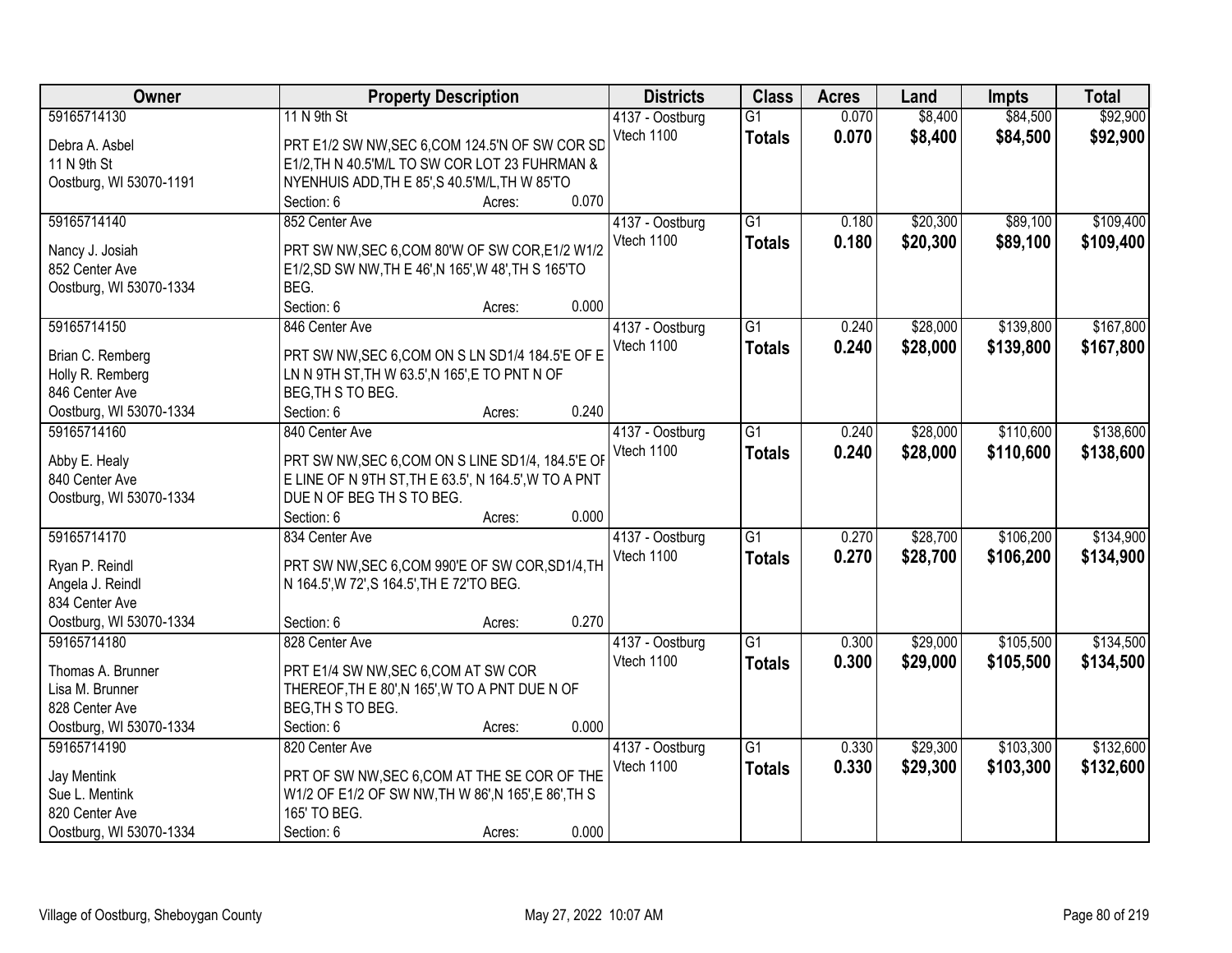| Owner                    | <b>Property Description</b>                                                       |       | <b>Districts</b> | <b>Class</b>    | <b>Acres</b> | Land     | <b>Impts</b> | <b>Total</b> |
|--------------------------|-----------------------------------------------------------------------------------|-------|------------------|-----------------|--------------|----------|--------------|--------------|
| 59165714200              | 812 Center Ave                                                                    |       | 4137 - Oostburg  | $\overline{G1}$ | 0.190        | \$22,500 | \$81,800     | \$104,300    |
| Melissa A. Fassbender    | COM AT SW COR OF E1/2 E1/2 SE1/4 OF SW NW, SEC                                    |       | Vtech 1100       | <b>Totals</b>   | 0.190        | \$22,500 | \$81,800     | \$104,300    |
| 812 Center Ave           | 6, TH N 165', E 49.5', S 165'TO S LN SD SW NW, TH W                               |       |                  |                 |              |          |              |              |
| Oostburg, WI 53070-1334  | 49.5'TO BEG.                                                                      |       |                  |                 |              |          |              |              |
|                          | Section: 6<br>Acres:                                                              | 0.000 |                  |                 |              |          |              |              |
| 59165714210              | 808 Center Ave                                                                    |       | 4137 - Oostburg  | $\overline{G1}$ | 0.160        | \$19,400 | \$98,800     | \$118,200    |
|                          |                                                                                   |       | Vtech 1100       | <b>Totals</b>   | 0.160        | \$19,400 | \$98,800     | \$118,200    |
| Andrew S. Petry          | COM IN CEN OF CENTER AVE AT A PNT 49.5' E OF                                      |       |                  |                 |              |          |              |              |
| 1829 Cardinal Pkwy       | SW COR OF E1/2 OF E1/2 OF SE1/4 OF SW NW OF                                       |       |                  |                 |              |          |              |              |
| Sheboygan, WI 53083-1908 | SEC 6, TH E 42', N 168', W 42', TH S 168' TO BEG.                                 |       |                  |                 |              |          |              |              |
|                          | Section: 6<br>Acres:                                                              | 0.000 |                  |                 |              |          |              |              |
| 59165714220              | 802 Center Ave                                                                    |       | 4137 - Oostburg  | G1              | 0.280        | \$28,800 | \$102,400    | \$131,200    |
| Andrew K. Veldboom       | PRT SW NW, SEC 6, COM AT SE COR SD1/4, TH N                                       |       | Vtech 1100       | <b>Totals</b>   | 0.280        | \$28,800 | \$102,400    | \$131,200    |
| Lori L. Duening          | 165', W 73.5', S 165' TO CEN OF CENTER AVE, TH E                                  |       |                  |                 |              |          |              |              |
| 802 Center Ave           | 73.5' TO BEG.                                                                     |       |                  |                 |              |          |              |              |
| Oostburg, WI 53070-1334  | Section: 6<br>Acres:                                                              | 0.280 |                  |                 |              |          |              |              |
| 59165714230              | 805 New York Ave                                                                  |       | 4137 - Oostburg  | $\overline{G1}$ | 0.260        | \$32,600 | \$86,800     | \$119,400    |
|                          |                                                                                   |       | Vtech 1100       | <b>Totals</b>   | 0.260        | \$32,600 | \$86,800     | \$119,400    |
| Peter J. Wynveen         | PRT SW NW, SEC 6, COM 165'N OF SE COR SD1/4, TH                                   |       |                  |                 |              |          |              |              |
| April R. Wynveen         | N 135'TO S LINE OF NEW YORK AVE W ON S LINE SD                                    |       |                  |                 |              |          |              |              |
| 805 New York Ave         | AVE 82.5', S 132', E 9', S 3', TH E 73.5' TO BEG.                                 |       |                  |                 |              |          |              |              |
| Oostburg, WI 53070-1207  | Section: 6<br>Acres:                                                              | 0.000 |                  |                 |              |          |              |              |
| 59165714240              | 809 New York Ave                                                                  |       | 4137 - Oostburg  | $\overline{G1}$ | 0.250        | \$32,500 | \$87,300     | \$119,800    |
| Ellsworth Brill          | PRT SW NW, SEC 6, COM 82.5'W & 168'N OF SE COR                                    |       | Vtech 1100       | <b>Totals</b>   | 0.250        | \$32,500 | \$87,300     | \$119,800    |
| Lois Brill               | SD1/4, TH W 33', S 3', W 49.5', N 135' TO S LINE OF NEW                           |       |                  |                 |              |          |              |              |
| 809 New York Ave         | YORK AVE, E ON S LINE SD AVE 82.5', TH S 132' TO                                  |       |                  |                 |              |          |              |              |
| Oostburg, WI 53070-1207  | Section: 6<br>Acres:                                                              | 0.000 |                  |                 |              |          |              |              |
| 59165714250              | 815 New York Ave                                                                  |       | 4137 - Oostburg  | $\overline{G1}$ | 0.240        | \$32,400 | \$81,200     | \$113,600    |
|                          |                                                                                   |       | Vtech 1100       | <b>Totals</b>   | 0.240        | \$32,400 | \$81,200     | \$113,600    |
| Justin J. Roerdink       | PRT SW NW, SEC 6, COM IN S LINE OF NEW YORK                                       |       |                  |                 |              |          |              |              |
| 815 New York Ave         | AVE N1 DEG 13'E 300'& 85'E OF SW COR E1/2 E1/2                                    |       |                  |                 |              |          |              |              |
| Oostburg, WI 53070-1207  | SW NW, TH S1 DEG 13'W 135', E 77.5', N3 DEG 31'E                                  |       |                  |                 |              |          |              |              |
|                          | Section: 6<br>Acres:                                                              | 0.240 |                  |                 |              |          |              |              |
| 59165714260              | 819 New York Ave                                                                  |       | 4137 - Oostburg  | $\overline{G1}$ | 0.260        | \$32,600 | \$101,200    | \$133,800    |
|                          | James N Mentink Trust Dated October 2 PRT SW NW, SEC 6, COM IN S LINE OF NEW YORK |       | Vtech 1100       | <b>Totals</b>   | 0.260        | \$32,600 | \$101,200    | \$133,800    |
| 2021                     | AVE N1 DEG 13'E 300'FROM SW COR E1/2 E1/2 SW                                      |       |                  |                 |              |          |              |              |
| 819 New York Ave         | NW, TH S1 DEG 13'W 135', E 85', N1 DEG 13'E 135' TO S                             |       |                  |                 |              |          |              |              |
| Oostburg, WI 53070       | Section: 6<br>Acres:                                                              | 0.000 |                  |                 |              |          |              |              |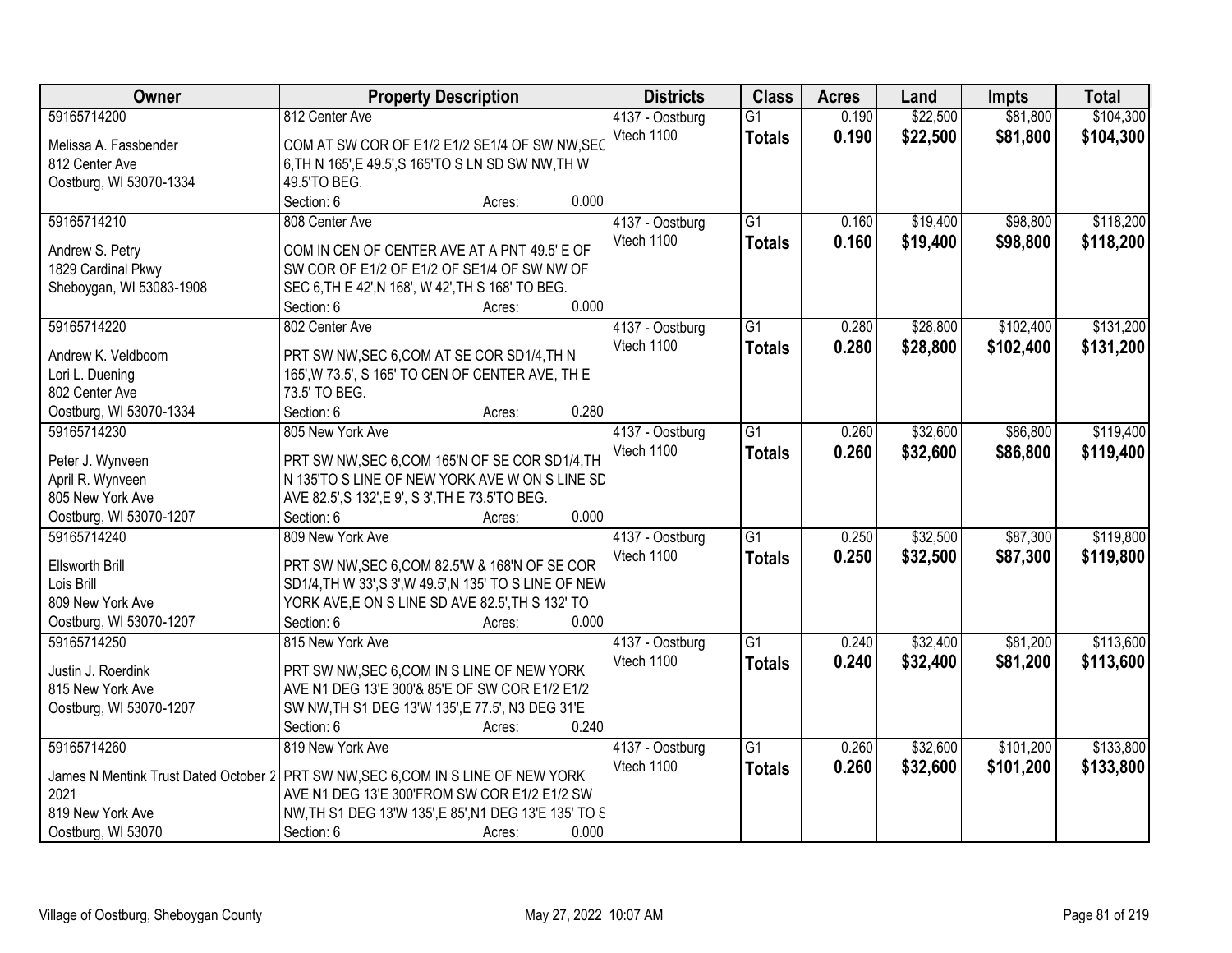| <b>Owner</b>              | <b>Property Description</b>                      | <b>Districts</b> | <b>Class</b>    | <b>Acres</b> | Land     | <b>Impts</b> | <b>Total</b> |
|---------------------------|--------------------------------------------------|------------------|-----------------|--------------|----------|--------------|--------------|
| 59165714270               | 831 New York Ave                                 | 4137 - Oostburg  | $\overline{G1}$ | 0.210        | \$28,900 | \$111,700    | \$140,600    |
| Gerald J. Lammers         | PRT SW NW, SEC 6, COM IN S LINE OF NEW YORK      | Vtech 1100       | <b>Totals</b>   | 0.210        | \$28,900 | \$111,700    | \$140,600    |
| Ann R. Lammers            | AVE 134'E OF NE COR OF LOT 10, VAN               |                  |                 |              |          |              |              |
| 831 New York Ave          | DRIEST, HARMELING & YOUNG SUBD, TH S0 DEG 59'    |                  |                 |              |          |              |              |
| Oostburg, WI 53070-1207   | 0.210<br>Section: 6<br>Acres:                    |                  |                 |              |          |              |              |
| 59165714280               | 841 New York Ave                                 | 4137 - Oostburg  | $\overline{G1}$ | 0.210        | \$28,900 | \$77,200     | \$106,100    |
|                           |                                                  | Vtech 1100       | <b>Totals</b>   | 0.210        | \$28,900 | \$77,200     | \$106,100    |
| Andrew B. Meulbroek       | PRT SW NW, SEC 6, COM IN S LINE OF NEW YORK      |                  |                 |              |          |              |              |
| Erin M. Brill             | AVE 67'E OF NE COR LOT 10, VAN DRIEST,           |                  |                 |              |          |              |              |
| 841 New York Ave          | HARMELING & YOUNG SUBD, TH S0 DEG 59'W           |                  |                 |              |          |              |              |
| Oostburg, WI 53070-1207   | 0.210<br>Section: 6<br>Acres:                    |                  |                 |              |          |              |              |
| 59165714290               | 840 New York Ave                                 | 4137 - Oostburg  | $\overline{G1}$ | 0.220        | \$31,100 | \$99,200     | \$130,300    |
| William P. Marman         | PRT SW NW, SEC 6, & PRT LOTS 26, 27, 28 &        | Vtech 1100       | <b>Totals</b>   | 0.220        | \$31,100 | \$99,200     | \$130,300    |
| 840 New York Ave          | 29, FUHRMAN & NYENHUIS ADD, COM AT SE COR        |                  |                 |              |          |              |              |
| Oostburg, WI 53070-1206   | LOT 9, VAN DRIEST, HARMELING & YOUNG SUBD, TH    |                  |                 |              |          |              |              |
|                           | Section: 6<br>0.220<br>Acres:                    |                  |                 |              |          |              |              |
| 59165714300               | 836 New York Ave                                 | 4137 - Oostburg  | $\overline{G1}$ | 0.220        | \$31,100 | \$115,300    | \$146,400    |
|                           |                                                  | Vtech 1100       | <b>Totals</b>   | 0.220        | \$31,100 | \$115,300    | \$146,400    |
| Russell J. Hein           | PRT SW NW, SEC 6, COM S89 DEG 59'E 72'FROM SE    |                  |                 |              |          |              |              |
| Jennifer A. Hein          | COR LOT 9, VAN DRIEST HARMELING & YOUNG          |                  |                 |              |          |              |              |
| 836 New York Ave          | SUBD, TH S89 DEG 59'E 72', N0 DEG 59'E 135', N89 |                  |                 |              |          |              |              |
| Oostburg, WI 53070-1206   | 0.000<br>Section: 6<br>Acres:                    |                  |                 |              |          |              |              |
| 59165714310               | 830 New York Ave                                 | 4137 - Oostburg  | $\overline{G1}$ | 0.230        | \$32,000 | \$143,400    | \$175,400    |
| <b>Brian Mentink</b>      | PRT SW NW, SEC 6, COM S89 DEG 59'E 144'FROM SE   | Vtech 1100       | <b>Totals</b>   | 0.230        | \$32,000 | \$143,400    | \$175,400    |
| Mary Jacquette            | COR LOT 9, VAN DRIEST, HARMELING & YOUNG         |                  |                 |              |          |              |              |
| 830 New York Ave          | SUBD, TH S89 DEG 59'E 74', N0 DEG 59'E 135', N89 |                  |                 |              |          |              |              |
| Oostburg, WI 53070-1206   | 0.230<br>Section: 6<br>Acres:                    |                  |                 |              |          |              |              |
| 59165714320               |                                                  |                  | G1              |              |          |              | \$155,600    |
|                           | 824 New York Ave                                 | 4137 - Oostburg  |                 | 0.220        | \$31,100 | \$124,500    |              |
| Lee B. Tempas             | PRT SW NW, SEC 6, COM S89 DEG 59'E 218'FROM SE   | Vtech 1100       | <b>Totals</b>   | 0.220        | \$31,100 | \$124,500    | \$155,600    |
| Bonita M. Tempas          | COR LOT 9, VAN DRIEST, HARMELING & YOUNG         |                  |                 |              |          |              |              |
| 824 New York Ave          | SUBD, TH S89 DEG 59'E 72', N0 DEG 59'E 135', N89 |                  |                 |              |          |              |              |
| Oostburg, WI 53070-1206   | 0.220<br>Section: 6<br>Acres:                    |                  |                 |              |          |              |              |
| 59165714330               | 818 New York Ave                                 | 4137 - Oostburg  | $\overline{G1}$ | 0.210        | \$29,800 | \$111,300    | \$141,100    |
|                           |                                                  | Vtech 1100       | <b>Totals</b>   | 0.210        | \$29,800 | \$111,300    | \$141,100    |
| Northport Enterprises LLC | PRT SW NW, SEC 6, COM S89 DEG 59'E 290'FROM SE   |                  |                 |              |          |              |              |
| 851 Illinois Ave          | COR LOT 9, VAN DRIEST, HARMELING & YOUNG         |                  |                 |              |          |              |              |
| Oostburg, WI 53070-1218   | SUBD, TH S89 DEG 59'E 69', N0 DEG 59'E 135', N89 |                  |                 |              |          |              |              |
|                           | 0.000<br>Section: 6<br>Acres:                    |                  |                 |              |          |              |              |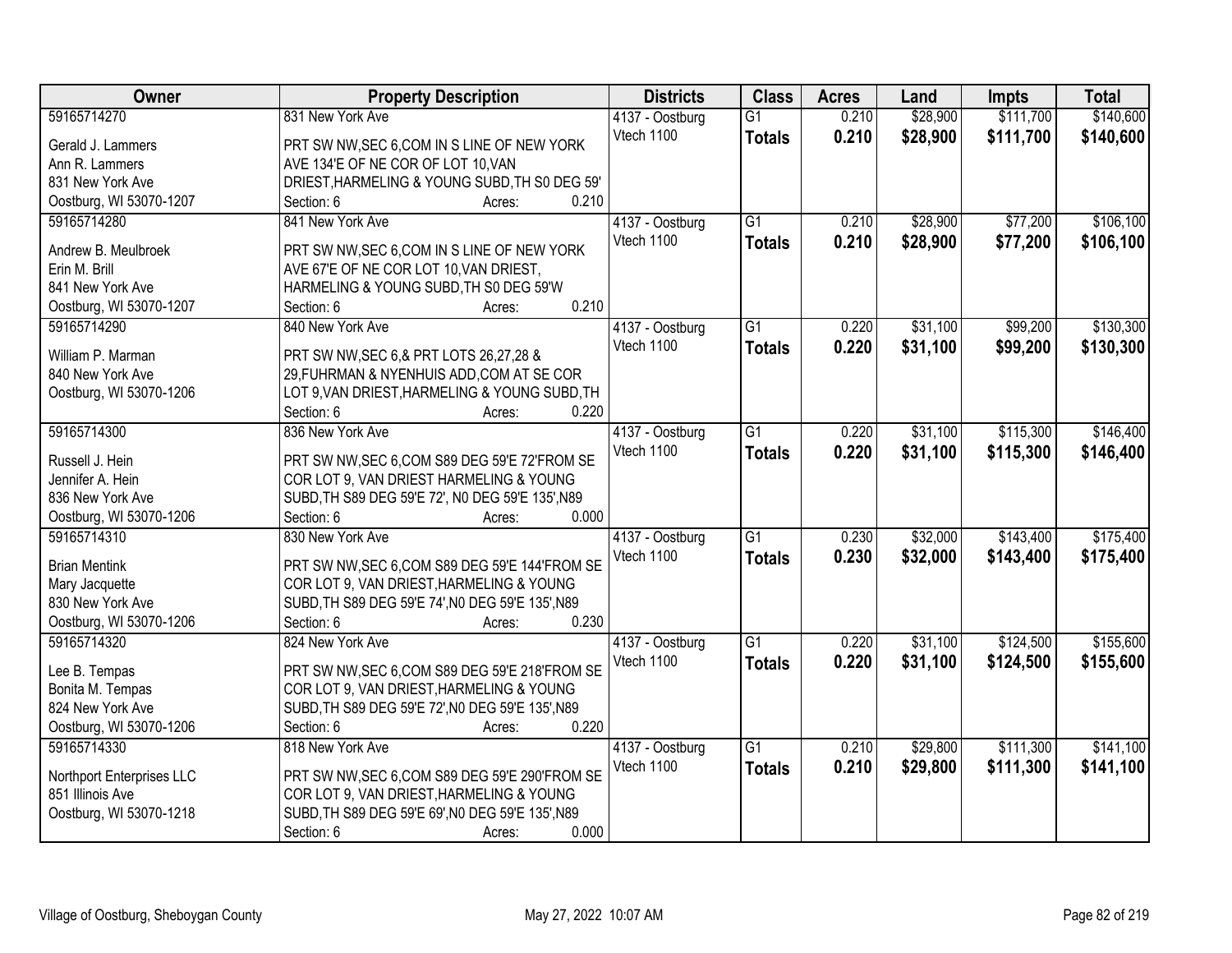| Owner                    | <b>Property Description</b>                           | <b>Districts</b> | <b>Class</b>    | <b>Acres</b> | Land     | <b>Impts</b> | <b>Total</b> |
|--------------------------|-------------------------------------------------------|------------------|-----------------|--------------|----------|--------------|--------------|
| 59165714340              | 810 New York Ave                                      | 4137 - Oostburg  | $\overline{G1}$ | 0.330        | \$33,300 | \$105,100    | \$138,400    |
| Henry C. Vandeneng       | PRT SW NW, SEC 6, COM N0 DEG 45'E 360'& N89 DEG       | Vtech 1100       | <b>Totals</b>   | 0.330        | \$33,300 | \$105,100    | \$138,400    |
| 810 New York Ave         | 59'W 82' FROM SE COR SD1/4, TH N89 DEG 59'W           |                  |                 |              |          |              |              |
| Oostburg, WI 53070-1206  | 83', N0 DEG 45'E 172', S89 DEG 59'E 83', TH S0 DEG    |                  |                 |              |          |              |              |
|                          | 0.320<br>Section: 6<br>Acres:                         |                  |                 |              |          |              |              |
| 59165714350              | 802 New York Ave                                      | 4137 - Oostburg  | $\overline{G1}$ | 0.220        | \$31,100 | \$113,100    | \$144,200    |
|                          |                                                       | Vtech 1100       | <b>Totals</b>   | 0.220        | \$31,100 | \$113,100    | \$144,200    |
| Jon E. Veldboom          | PRT SW NW, SEC 6, COM N0 DEG 45'E 360'& N89 DEG       |                  |                 |              |          |              |              |
| Christine M. Veldboom    | 59'W 10' FROM SE COR SD1/4, TH N89 DEG 59'W           |                  |                 |              |          |              |              |
| 802 New York Ave         | 72'ON N LINE NEW YORK AVE, NO DEG 45'E 135' S89       |                  |                 |              |          |              |              |
| Oostburg, WI 53070-1206  | 0.220<br>Section: 6<br>Acres:                         |                  |                 |              |          |              |              |
| 59165714360              | 825 Park Ave                                          | 4137 - Oostburg  | G1              | 0.330        | \$33,300 | \$144,500    | \$177,800    |
| James D. Kretz           | PRT SW NW, SEC 6, COM N0 DEG 45'E 495'& N89 DEG       | Vtech 1100       | <b>Totals</b>   | 0.330        | \$33,300 | \$144,500    | \$177,800    |
| Mari J. Kretz            |                                                       |                  |                 |              |          |              |              |
|                          | 59'W 10' FROM SE COR SD1/4, TH N89 DEG 59'W           |                  |                 |              |          |              |              |
| 825 Park Ave             | 72', N0 DEG 45'E 37', N89 DEG 59'W 48', N1 DEG 05'30" |                  |                 |              |          |              |              |
| Oostburg, WI 53070-1214  | 0.330<br>Section: 6<br>Acres:                         |                  |                 |              |          |              |              |
| 59165714370              | 835 Park Ave                                          | 4137 - Oostburg  | $\overline{G1}$ | 0.290        | \$32,900 | \$106,500    | \$139,400    |
| David A. Kruis           | PRT SW NW, SEC 6, COM IN S LINE PARK AVE S89          | Vtech 1100       | <b>Totals</b>   | 0.290        | \$32,900 | \$106,500    | \$139,400    |
| Kathy M. Kruis           | DEG 59'E 288.5'FROM NE COR LOT 6, VAN                 |                  |                 |              |          |              |              |
| 835 Park Ave             | DRIEST, HARMELING & YOUNG SUBD, TH S89 DEG            |                  |                 |              |          |              |              |
| Oostburg, WI 53070-1214  | 0.290<br>Section: 6<br>Acres:                         |                  |                 |              |          |              |              |
| 59165714380              | 839 Park Ave                                          |                  | $\overline{G1}$ | 0.220        | \$31,100 | \$111,900    | \$143,000    |
|                          |                                                       | 4137 - Oostburg  |                 |              |          |              |              |
| Gregoria E. Razo         | PRT SW NW, SEC 6, COM IN S LINE OF PARK AVE S89       | Vtech 1100       | <b>Totals</b>   | 0.220        | \$31,100 | \$111,900    | \$143,000    |
| Felix Esqueda            | DEG 59' E 216.5'FROM NE COR LOT 6, VAN                |                  |                 |              |          |              |              |
| 839 Park Ave             | DRIEST, HARMELING & YOUNG SUBD, TH S89 DEG            |                  |                 |              |          |              |              |
| Oostburg, WI 53070-1214  | 0.220<br>Section: 6<br>Acres:                         |                  |                 |              |          |              |              |
| 59165714390              | 843 Park Ave                                          | 4137 - Oostburg  | $\overline{G1}$ | 0.220        | \$31,100 | \$87,900     | \$119,000    |
|                          |                                                       | Vtech 1100       | <b>Totals</b>   | 0.220        | \$31,100 | \$87,900     | \$119,000    |
| Elizabeth A. Laubenstein | PRT SW NW, SEC 6, COM S89 DEG 59'E 144.5' FROM        |                  |                 |              |          |              |              |
| 843 Park Ave             | NE COR LOT 6, VAN DRIEST, HARMELING & YOUNG           |                  |                 |              |          |              |              |
| Oostburg, WI 53070-1214  | SUBD, TH S89 DEG 59'E 72', S0 DEG 59'W 135', N89      |                  |                 |              |          |              |              |
|                          | 0.000<br>Section: 6<br>Acres:                         |                  |                 |              |          |              |              |
| 59165714400              | 847 Park Ave                                          | 4137 - Oostburg  | $\overline{G1}$ | 0.220        | \$31,100 | \$109,800    | \$140,900    |
| David C. Huibregtse      | PRT SW NW, SEC 6, COM S89 DEG 59'E 72'FROM SE         | Vtech 1100       | <b>Totals</b>   | 0.220        | \$31,100 | \$109,800    | \$140,900    |
| Gina M. Huibregtse       | COR LOT 7, VAN DRIEST, HARMELING & YOUNG              |                  |                 |              |          |              |              |
| 847 Park Ave             | SUBD, TH S89 DEG 59'E 72', N0 DEG 59'E 135'TO S LN    |                  |                 |              |          |              |              |
|                          | 0.220                                                 |                  |                 |              |          |              |              |
| Oostburg, WI 53070-1214  | Section: 6<br>Acres:                                  |                  |                 |              |          |              |              |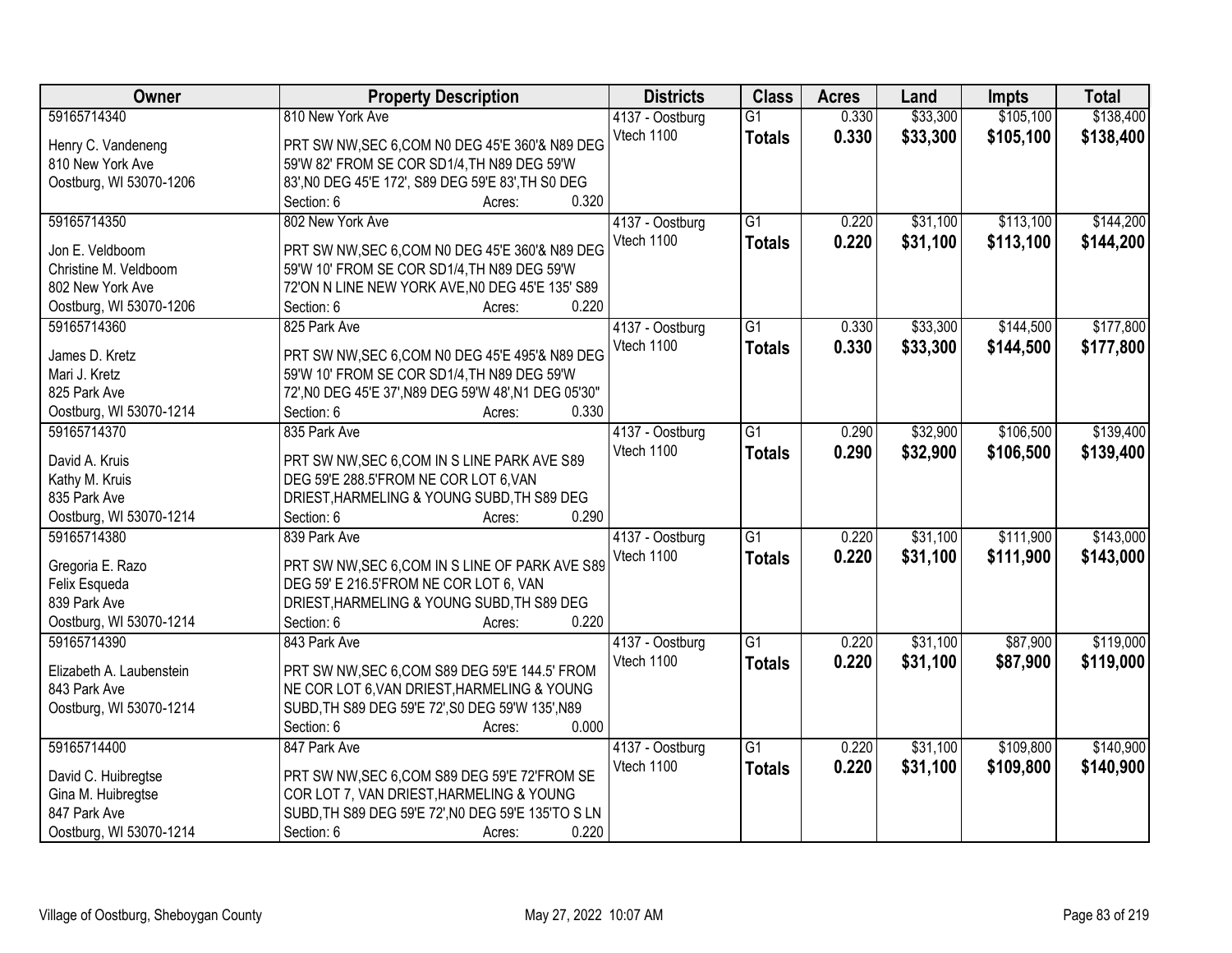| Owner                                  | <b>Property Description</b>                               | <b>Districts</b> | <b>Class</b>    | <b>Acres</b> | Land     | <b>Impts</b> | <b>Total</b> |
|----------------------------------------|-----------------------------------------------------------|------------------|-----------------|--------------|----------|--------------|--------------|
| 59165714410                            | 851 Park Ave                                              | 4137 - Oostburg  | $\overline{G1}$ | 0.220        | \$31,100 | \$116,600    | \$147,700    |
| Matthew E. Pradarelli                  | PRT SW NW, SEC 6, & PRT LOTS 29, 30 & 31,                 | Vtech 1100       | <b>Totals</b>   | 0.220        | \$31,100 | \$116,600    | \$147,700    |
| 851 Park Ave                           | FUHRMAN & NYENHUIS ADD, COM AT SE COR LOT                 |                  |                 |              |          |              |              |
| Oostburg, WI 53070-1214                | 7, VAN DRIEST, HARMELING & YOUNG SUBD, TH S89             |                  |                 |              |          |              |              |
|                                        | 0.000<br>Section: 6<br>Acres:                             |                  |                 |              |          |              |              |
| 59165714420                            | 850 Park Ave                                              | 4137 - Oostburg  | $\overline{G1}$ | 0.220        | \$31,100 | \$70,700     | \$101,800    |
|                                        |                                                           | Vtech 1100       | <b>Totals</b>   | 0.220        | \$31,100 | \$70,700     | \$101,800    |
| <b>Grant Sackett</b>                   | PRT SW NW, SEC 6, & PRT LOTS 33,34 & 35,                  |                  |                 |              |          |              |              |
| 850 Park Ave                           | FUHRMAN & NYENHUIS ADD, COM AT SE COR LOT                 |                  |                 |              |          |              |              |
| Oostburg, WI 53070-1213                | 5, VAN DRIEST, HARMELING & YOUNG SUBD, TH S89             |                  |                 |              |          |              |              |
|                                        | 0.220<br>Section: 6<br>Acres:                             |                  |                 |              |          |              |              |
| 59165714430                            | 840 Park Ave                                              | 4137 - Oostburg  | $\overline{G1}$ | 0.220        | \$31,100 | \$149,100    | \$180,200    |
| Craig Mentink                          | PRT SW NW, SEC 6, COM S89 DEG 59'E 72'FROM SE             | Vtech 1100       | <b>Totals</b>   | 0.220        | \$31,100 | \$149,100    | \$180,200    |
| Lu Ann Mentink                         | COR LOT 5, VAN DRIEST, HARMELING & YOUNG                  |                  |                 |              |          |              |              |
| 840 Park Ave                           | SUBD, TH S89 DEG 59'E 72', N0 DEG 59'E 135', N89          |                  |                 |              |          |              |              |
| Oostburg, WI 53070-1213                | 0.000<br>Section: 6<br>Acres:                             |                  |                 |              |          |              |              |
| 59165714440                            | 836 Park Ave                                              | 4137 - Oostburg  | $\overline{G1}$ | 0.210        | \$29,400 | \$84,800     | \$114,200    |
|                                        |                                                           | Vtech 1100       | <b>Totals</b>   | 0.210        | \$29,400 | \$84,800     | \$114,200    |
| <b>Charles Huibregtse</b>              | PRT SW NW, SEC 6, COM S89 DEG 59'E 144'FROM SE            |                  |                 |              |          |              |              |
| Joan Huibregtse                        | COR L-5, VAN DRIEST, HARMELING & YOUNG                    |                  |                 |              |          |              |              |
| 836 Park Ave                           | SUBD, TH S89 DEG 59'E 68', N0 DEG 59'E 135', N89<br>0.000 |                  |                 |              |          |              |              |
| Oostburg, WI 53070-1213<br>59165714450 | Section: 6<br>Acres:<br>830 Park Ave                      |                  | $\overline{G1}$ | 0.210        | \$29,700 | \$91,700     | \$121,400    |
|                                        |                                                           | 4137 - Oostburg  |                 |              |          |              |              |
| Daniel J. Brill                        | PRT SW NW, SEC 6, COM S89 DEG 59'E 212'FROM SE            | Vtech 1100       | <b>Totals</b>   | 0.210        | \$29,700 | \$91,700     | \$121,400    |
| 830 Park Ave                           | COR LOT 5, VAN DRIEST, HARMELING & YOUNG                  |                  |                 |              |          |              |              |
| Oostburg, WI 53070-1213                | SUBD, TH S89 DEG 59'E 68.54', N1 DEG 05' 30"E             |                  |                 |              |          |              |              |
|                                        | Section: 6<br>0.210<br>Acres:                             |                  |                 |              |          |              |              |
| 59165714460                            | 824 Park Ave                                              | 4137 - Oostburg  | $\overline{G1}$ | 0.230        | \$32,100 | \$132,800    | \$164,900    |
| Francis L. Callahan                    | PRT SW NW, SEC 6, COM 137'W OF INTER OF W LN N            | Vtech 1100       | <b>Totals</b>   | 0.230        | \$32,100 | \$132,800    | \$164,900    |
| Stephanie L. Callahan                  | 8TH ST WITH N LN PARK AVE, TH N 135', W 75', S            |                  |                 |              |          |              |              |
| 824 Park Ave                           | 135', TH E 75'TO BEG.                                     |                  |                 |              |          |              |              |
| Oostburg, WI 53070-1213                | 0.000<br>Section: 6<br>Acres:                             |                  |                 |              |          |              |              |
| 59165714470                            | 210 N 8th St                                              | 4137 - Oostburg  | $\overline{G2}$ | 0.420        | \$34,100 | \$260,200    | \$294,300    |
|                                        |                                                           | Vtech 1100       | <b>Totals</b>   | 0.420        | \$34,100 | \$260,200    | \$294,300    |
| Tanya Verhelst                         | PRT SW NW, SEC 6, COM AT INTER N LN PARK AVE              |                  |                 |              |          |              |              |
| 639 Erie Ave                           | WITH W LN N 8TH ST, TH W ON PARK AVE 137' N               |                  |                 |              |          |              |              |
| Oostburg, WI 53070-1410                | 135', E 137', TH S 135'TO BEG.                            |                  |                 |              |          |              |              |
|                                        | 0.420<br>Section: 6<br>Acres:                             |                  |                 |              |          |              |              |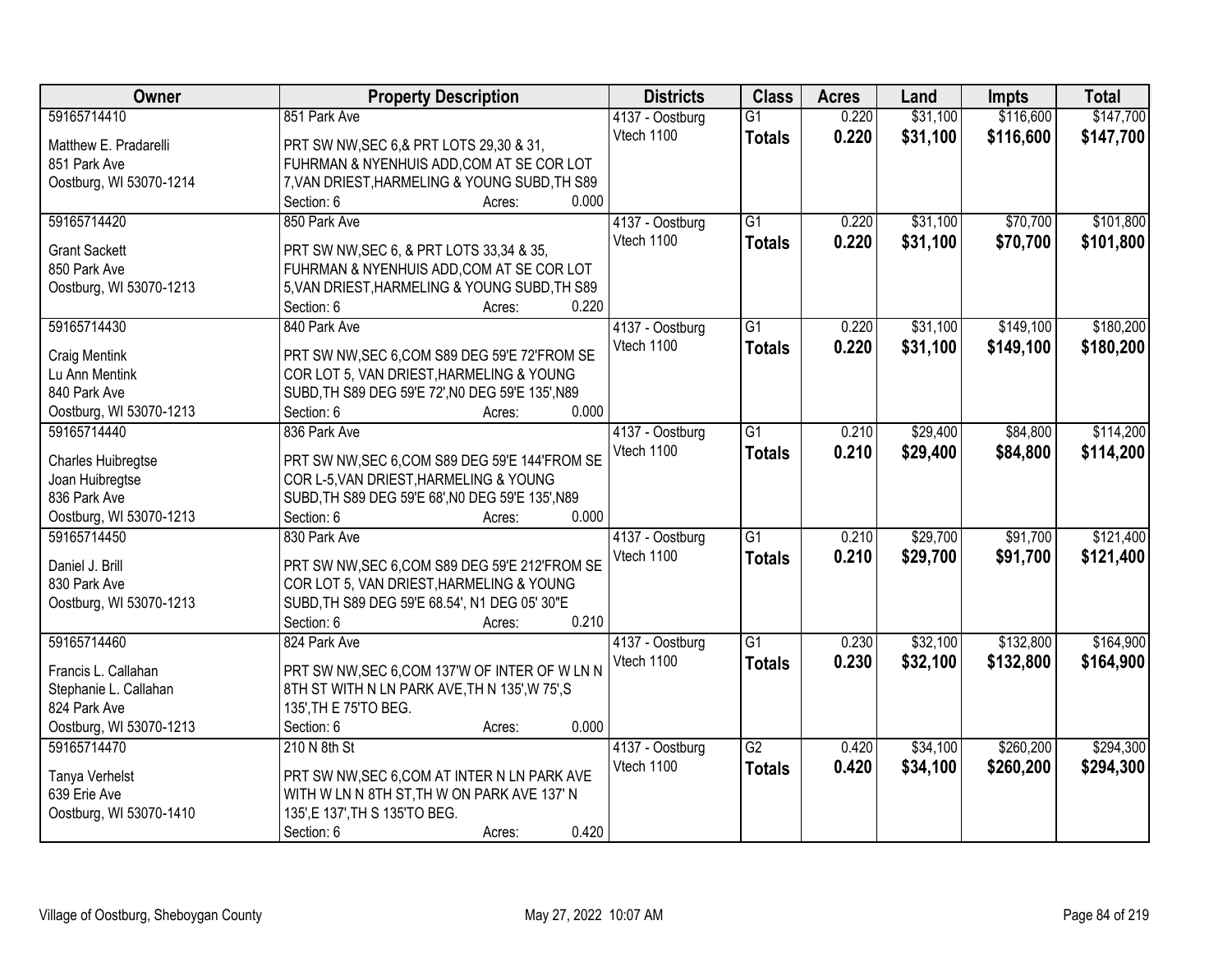| <b>Owner</b>                          | <b>Property Description</b>                                                          | <b>Districts</b> | <b>Class</b>    | <b>Acres</b> | Land            | <b>Impts</b>    | <b>Total</b> |
|---------------------------------------|--------------------------------------------------------------------------------------|------------------|-----------------|--------------|-----------------|-----------------|--------------|
| 59165714480                           |                                                                                      | 4137 - Oostburg  | X4              | 0.000        | $\overline{50}$ | $\overline{50}$ | $\sqrt{30}$  |
| Village of Oostburg                   | PRT S1/2 NW1/4, SEC 6,& PRT FUHRMAN &                                                | Vtech 1100       | <b>Totals</b>   | 0.000        | \$0             | \$0             | \$0          |
| PO Box 700227                         | NYENHUIS ADD AS REC IN VOL 379 P 75/6, VOL 387 F                                     |                  |                 |              |                 |                 |              |
| Oostburg, WI 53070-0227               | 142/4, VOL 393 P 415/18, VOL 394 P 39/64 & VOL 394 P                                 |                  |                 |              |                 |                 |              |
|                                       | 0.000<br>Section: 6<br>Acres:                                                        |                  |                 |              |                 |                 |              |
| 59165714485                           | 835 Illinois Ave Unit 101                                                            | 4137 - Oostburg  | G2              | 0.660        | \$36,700        | \$405,300       | \$442,000    |
|                                       |                                                                                      | Vtech 1100       | <b>Totals</b>   | 0.660        | \$36,700        | \$405,300       | \$442,000    |
| Principle Properties, LLC             | PRT SW NW, SEC 6, COM 135'N OF INTER OF N LINE                                       |                  |                 |              |                 |                 |              |
| N132 W17558 Rockfield Rd              | PARK AVE & W LINE N 8TH ST, TH N ON W LINE N                                         |                  |                 |              |                 |                 |              |
| Richfield, WI 53076                   | 8TH ST 135', W ON S LINE ILL AVE 212', S 135', TH E<br>0.660<br>Section: 6<br>Acres: |                  |                 |              |                 |                 |              |
| 59165714486                           | <b>Wisconsin Ave</b>                                                                 | 4137 - Oostburg  | $\overline{G2}$ | 0.550        | \$8,400         | \$2,200         | \$10,600     |
|                                       |                                                                                      | Vtech 1100       |                 |              |                 |                 |              |
| Northern Propane Gas Company          | PRT SW NW, SEC 6, COM 120'SW OF NW COR LOT                                           |                  | <b>Totals</b>   | 0.550        | \$8,400         | \$2,200         | \$10,600     |
| c/o Ferrell Gas, Inc                  | 22, FUHRMAN & NYENHUIS ADD, TH CONT SW ON W                                          |                  |                 |              |                 |                 |              |
| 1 Liberty Plz                         | LN SD PLAT 400', NW AT R/A 60', NE AT R/A 400', TH SE                                |                  |                 |              |                 |                 |              |
| Liberty, MO 64068-2970                | Section: 6<br>0.000<br>Acres:                                                        |                  |                 |              |                 |                 |              |
| 59165714487                           |                                                                                      | 4137 - Oostburg  | $\overline{X4}$ | 0.940        | \$0             | $\sqrt{6}$      | \$0          |
| Village of Oostburg                   | PRT SW NW, SEC 6, AS DESC IN V 2002 P                                                | TID <sub>2</sub> | <b>Totals</b>   | 0.940        | \$0             | \$0             | \$0          |
| PO Box 700227                         | 734-39,#1639762, EXC THAT PRT CONV BY #1699219.                                      | Vtech 1100       |                 |              |                 |                 |              |
| Oostburg, WI 53070-0227               |                                                                                      |                  |                 |              |                 |                 |              |
|                                       | 0.940<br>Section: 6<br>Acres:                                                        |                  |                 |              |                 |                 |              |
| 59165714490                           | 630 New York Ave                                                                     | 4137 - Oostburg  | $\overline{X4}$ | 19.850       | \$0             | $\overline{50}$ | $\sqrt{50}$  |
|                                       |                                                                                      | Vtech 1100       | <b>Totals</b>   | 19.850       | \$0             | \$0             | \$0          |
| School Dist No 14 Joint               | PRT SE NW, SEC 6, COM IN W LN OF 6TH ST, NO DEG                                      |                  |                 |              |                 |                 |              |
| 410 New York Ave                      | 32'W 276'& N 84'FROM ITS INTER WITH S LN OF                                          |                  |                 |              |                 |                 |              |
| Oostburg, WI 53070-1229               | SD1/4, TH W TO E LN N 7TH ST, N 330', W 161.81'NO                                    |                  |                 |              |                 |                 |              |
|                                       | Section: 6<br>19.850<br>Acres:                                                       |                  |                 |              |                 |                 |              |
| 59165714500                           | 744 Center Ave                                                                       | 4137 - Oostburg  | $\overline{G1}$ | 0.220        | \$26,200        | \$46,000        | \$72,200     |
| Timothy J Herr Revocable Living Trust | PRT SE NW, SEC 6, COM IN CEN CENTER AVE                                              | Vtech 1100       | <b>Totals</b>   | 0.220        | \$26,200        | \$46,000        | \$72,200     |
| 32 Willow Ln                          | 254.75'W OF W LN N 7TH ST, TH W 57.75', N 165', E                                    |                  |                 |              |                 |                 |              |
| Oostburg, WI 53070                    | 57.75', TH S 165'TO BEG.                                                             |                  |                 |              |                 |                 |              |
|                                       | 0.000<br>Section: 6<br>Acres:                                                        |                  |                 |              |                 |                 |              |
| 59165714510                           | 740 Center Ave                                                                       | 4137 - Oostburg  | $\overline{G1}$ | 0.310        | \$26,200        | \$103,700       | \$129,900    |
|                                       |                                                                                      | Vtech 1100       | <b>Totals</b>   | 0.310        | \$26,200        | \$103,700       | \$129,900    |
| Christopher R. Uselding               | PRT SE NW, SEC 6, COM 57.75'E OF SW COR                                              |                  |                 |              |                 |                 |              |
| Maggie J. Tenhaken                    | SD1/4, TH N 231', E 57.75', S 231'TO S LINE SE NW, TH                                |                  |                 |              |                 |                 |              |
| 740 Center Ave                        | W 57.75'TO BEG.                                                                      |                  |                 |              |                 |                 |              |
| Oostburg, WI 53070-1433               | 0.310<br>Section: 6<br>Acres:                                                        |                  |                 |              |                 |                 |              |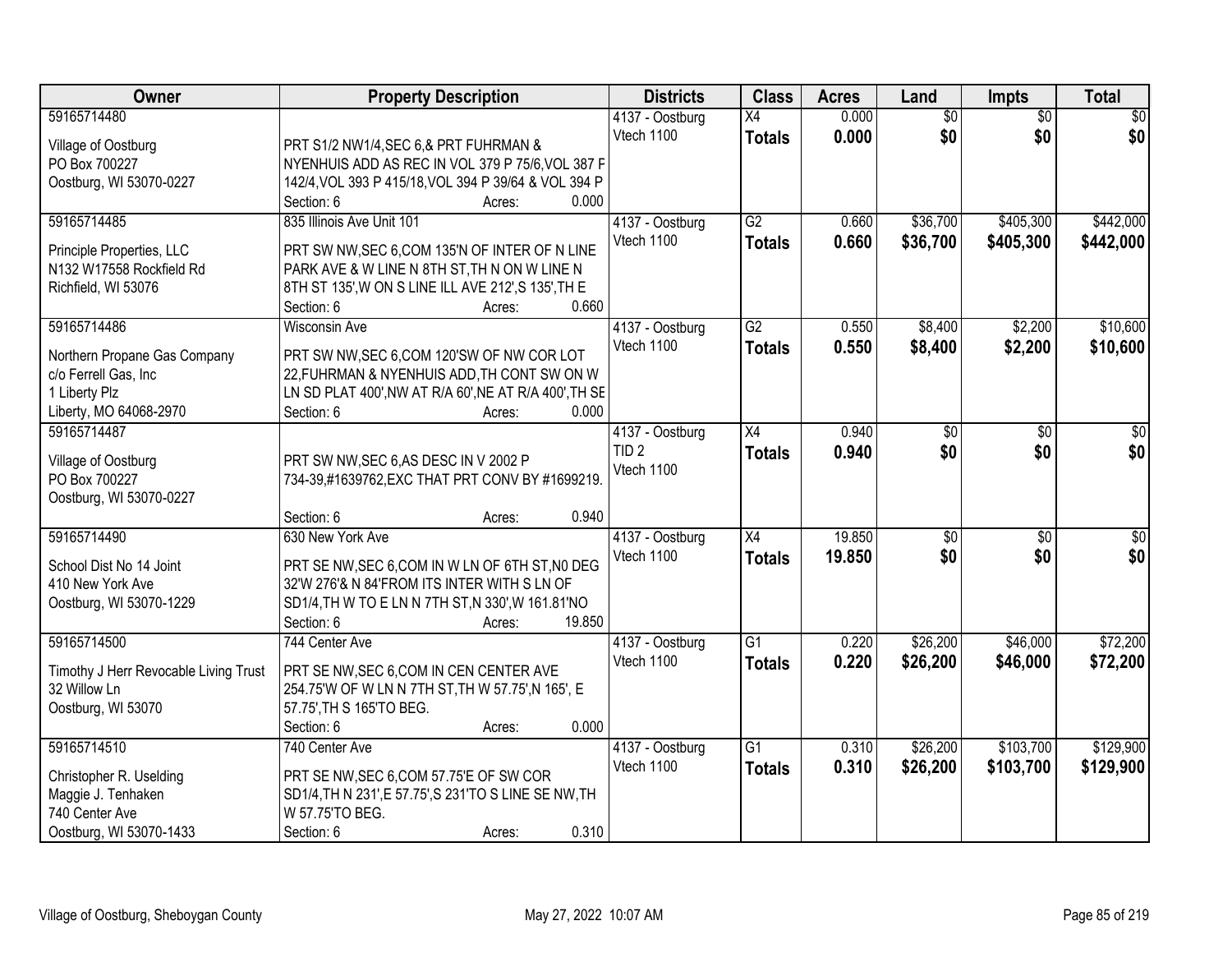| Owner                   |                                                       | <b>Property Description</b> |       | <b>Districts</b> | <b>Class</b>    | <b>Acres</b> | Land     | <b>Impts</b> | <b>Total</b> |
|-------------------------|-------------------------------------------------------|-----------------------------|-------|------------------|-----------------|--------------|----------|--------------|--------------|
| 59165714520             | 734 Center Ave                                        |                             |       | 4137 - Oostburg  | $\overline{G1}$ | 0.300        | \$29,000 | \$81,400     | \$110,400    |
| Paul L. Theune          | PRT OF SE NW, SEC 6, COM 115.5' E OF SW COR OF        |                             |       | Vtech 1100       | <b>Totals</b>   | 0.300        | \$29,000 | \$81,400     | \$110,400    |
| 734 Center Ave          | SD1/4, TH E 66', N 198', W 66', TH S 198' TO BEG.     |                             |       |                  |                 |              |          |              |              |
| Oostburg, WI 53070-1433 |                                                       |                             |       |                  |                 |              |          |              |              |
|                         | Section: 6                                            | Acres:                      | 0.300 |                  |                 |              |          |              |              |
| 59165714530             | 726 Center Ave                                        |                             |       | 4137 - Oostburg  | $\overline{G1}$ | 0.290        | \$28,900 | \$108,200    | \$137,100    |
| Nathaniel J. Neerhof    | PRT W1/2 SE NW, SEC 6, COM 181.5'E OF SW COR SD       |                             |       | Vtech 1100       | <b>Totals</b>   | 0.290        | \$28,900 | \$108,200    | \$137,100    |
| April M. Neerhof        | W1/2, TH E 64', N 198', W 64', TH S 198' TO BEG.      |                             |       |                  |                 |              |          |              |              |
| 726 Center Ave          |                                                       |                             |       |                  |                 |              |          |              |              |
| Oostburg, WI 53070-1433 | Section: 6                                            | Acres:                      | 0.000 |                  |                 |              |          |              |              |
| 59165714540             | 720 Center Ave                                        |                             |       | 4137 - Oostburg  | G1              | 0.300        | \$29,000 | \$95,600     | \$124,600    |
|                         |                                                       |                             |       | Vtech 1100       | <b>Totals</b>   | 0.300        | \$29,000 | \$95,600     | \$124,600    |
| Shawn P. Richards       | PRT SE NW, SEC 6, COM 245.5'E OF SW                   |                             |       |                  |                 |              |          |              |              |
| Tracy A. Richards       | COR, SD1/4, TH N 198', E TO W LN 7TH ST, S ON W LN    |                             |       |                  |                 |              |          |              |              |
| 720 Center Ave          | SD ST TO S LN SE NW, TH W TO BEG                      |                             |       |                  |                 |              |          |              |              |
| Oostburg, WI 53070-1433 | Section: 6                                            | Acres:                      | 0.310 |                  |                 |              |          |              |              |
| 59165714550             | 30 N 7th St                                           |                             |       | 4137 - Oostburg  | G1              | 0.240        | \$32,400 | \$128,800    | \$161,200    |
| Ryan J. Davies          | PRT SE NW, SEC 6, COM 312.5'E & 198'N OF SW COR       |                             |       | Vtech 1100       | <b>Totals</b>   | 0.240        | \$32,400 | \$128,800    | \$161,200    |
| 30 N 7th St             | SD1/4, TH W 104.5', N 102', E TO W LN 7TH ST, TH S ON |                             |       |                  |                 |              |          |              |              |
| Oostburg, WI 53070-1208 | SD W LN 102' TO BEG.                                  |                             |       |                  |                 |              |          |              |              |
|                         | Section: 6                                            | Acres:                      | 0.250 |                  |                 |              |          |              |              |
| 59165714560             | 727 New York Ave                                      |                             |       | 4137 - Oostburg  | $\overline{G1}$ | 0.220        | \$30,200 | \$85,800     | \$116,000    |
|                         |                                                       |                             |       | Vtech 1100       | <b>Totals</b>   | 0.220        | \$30,200 | \$85,800     | \$116,000    |
| Sara E. Hermann         | PRT SE NW, SEC 6, COM 181.5'E & 198'N OF SW COR       |                             |       |                  |                 |              |          |              |              |
| 727 New York Ave        | SD1/4, TH W 66', N 102'TO S LINE OF NEW YORK          |                             |       |                  |                 |              |          |              |              |
| Oostburg, WI 53070-1205 | AVE, E 92.5', S 102', TH W 26.5'TO BEG.<br>Section: 6 |                             | 0.210 |                  |                 |              |          |              |              |
| 59165714570             | 731 New York Ave                                      | Acres:                      |       | 4137 - Oostburg  | $\overline{G1}$ | 0.270        | \$32,700 | \$101,100    | \$133,800    |
|                         |                                                       |                             |       | Vtech 1100       |                 | 0.270        | \$32,700 | \$101,100    |              |
| Kari L. Scott           | PRT SE NW, SEC 6, COM IN S LINE OF NEW YORK AVI       |                             |       |                  | <b>Totals</b>   |              |          |              | \$133,800    |
| 731 New York Ave        | 197'W OF W LINE OF N 7TH ST, TH S 69', W 57.75', S    |                             |       |                  |                 |              |          |              |              |
| Oostburg, WI 53070-1205 | 66', W 57.75', N 135'TO S LINE OF NEW YORK AVE, TH    |                             |       |                  |                 |              |          |              |              |
|                         | Section: 6                                            | Acres:                      | 0.000 |                  |                 |              |          |              |              |
| 59165714580             | 738 New York Ave                                      |                             |       | 4137 - Oostburg  | $\overline{G1}$ | 0.220        | \$30,200 | \$107,900    | \$138,100    |
| Carolyn M. Neerhof      | PRT SE NW, SEC 6, COM 360'N & 10'E OF SW COR          |                             |       | Vtech 1100       | <b>Totals</b>   | 0.220        | \$30,200 | \$107,900    | \$138,100    |
| 738 New York Ave        | SD1/4, TH N 135', E 70', S 135', TH W 70'TO BEG.      |                             |       |                  |                 |              |          |              |              |
| Oostburg, WI 53070-1204 |                                                       |                             |       |                  |                 |              |          |              |              |
|                         | Section: 6                                            | Acres:                      | 0.000 |                  |                 |              |          |              |              |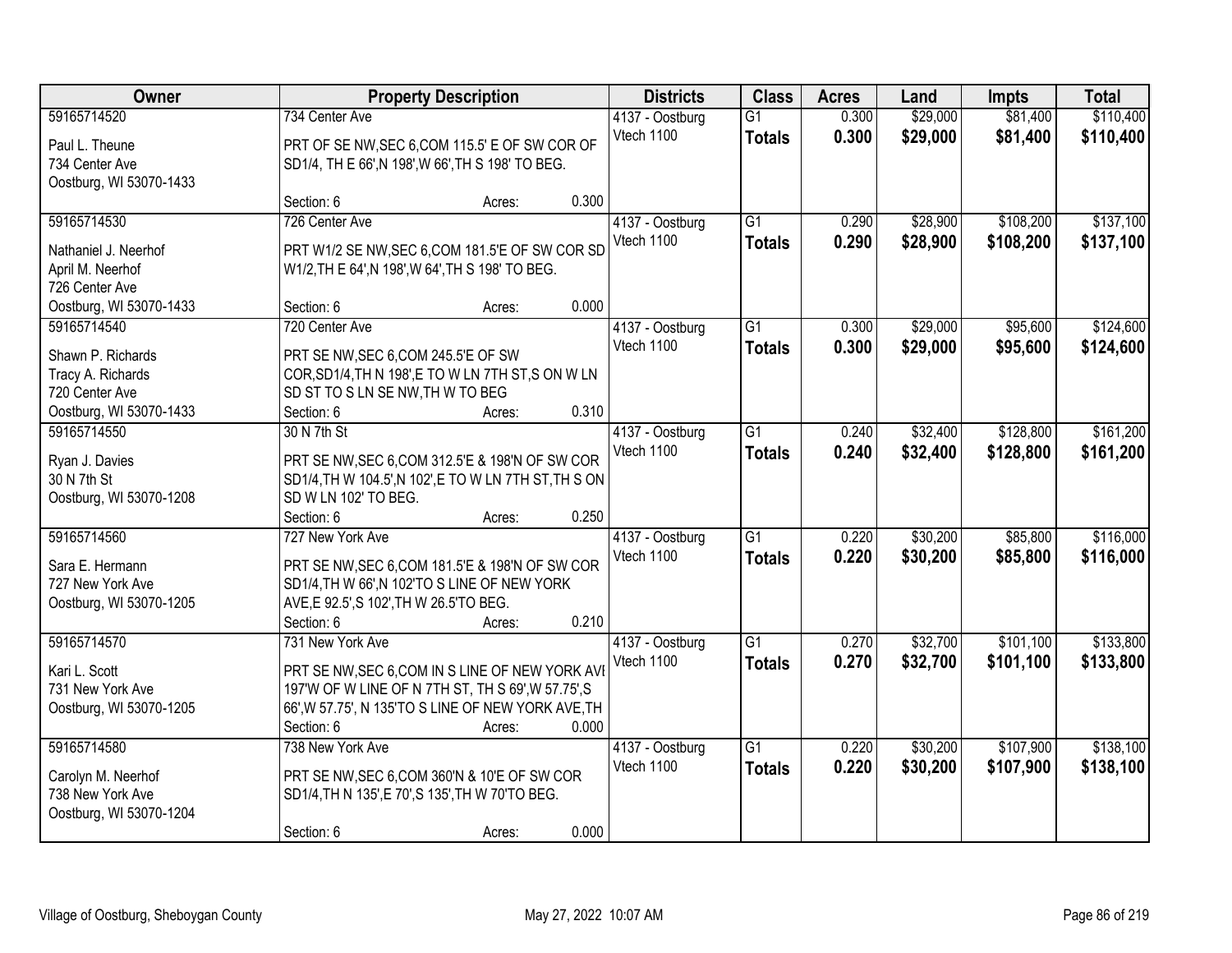| Owner                                 | <b>Property Description</b>                            | <b>Districts</b> | <b>Class</b>    | <b>Acres</b> | Land     | <b>Impts</b> | <b>Total</b> |
|---------------------------------------|--------------------------------------------------------|------------------|-----------------|--------------|----------|--------------|--------------|
| 59165714590                           | 730 New York Ave                                       | 4137 - Oostburg  | $\overline{G1}$ | 0.240        | \$32,200 | \$114,600    | \$146,800    |
| James B. Blok                         | PRT SE NW, SEC 6, COM IN N LN NEW YORK AVE 156'        | Vtech 1100       | <b>Totals</b>   | 0.240        | \$32,200 | \$114,600    | \$146,800    |
| Julie A. Blok                         | W OF W LN N 7TH ST, TH N 135', W 76.5', S 135', TH E   |                  |                 |              |          |              |              |
| 730 New York Ave                      | 76.5' TO BEG.                                          |                  |                 |              |          |              |              |
| Oostburg, WI 53070-1204               | 0.000<br>Section: 6<br>Acres:                          |                  |                 |              |          |              |              |
| 59165714600                           | 724 New York Ave                                       | 4137 - Oostburg  | $\overline{G1}$ | 0.240        | \$32,100 | \$136,400    | \$168,500    |
|                                       |                                                        | Vtech 1100       | <b>Totals</b>   | 0.240        | \$32,100 | \$136,400    | \$168,500    |
| David L. Jensema                      | PRT SE NW, SEC 6, COM IN N LN NEW YORK AVE 80'V        |                  |                 |              |          |              |              |
| Linda S. Jensema                      | OF W LN N 7TH ST, TH N 135', W 76', S 135', TH E 76'TO |                  |                 |              |          |              |              |
| 724 New York Ave                      | BEG.                                                   |                  |                 |              |          |              |              |
| Oostburg, WI 53070-1204               | Section: 6<br>0.000<br>Acres:                          |                  |                 |              |          |              |              |
| 59165714610                           | 720 New York Ave                                       | 4137 - Oostburg  | $\overline{G1}$ | 0.250        | \$32,400 | \$85,400     | \$117,800    |
| Timothy J Herr Revocable Living Trust | PRT SE NW, SEC 6, COM IN W LINE OF 7TH ST 360'N        | Vtech 1100       | <b>Totals</b>   | 0.250        | \$32,400 | \$85,400     | \$117,800    |
| 32 Willow Ln                          | OF ITS INTER WITH CEN OF CENTER AVE, TH W              |                  |                 |              |          |              |              |
| Oostburg, WI 53070                    | 80', N 135', E 80'TO W LINE OF 7TH ST, TH S 135'TO     |                  |                 |              |          |              |              |
|                                       | 0.250<br>Section: 6<br>Acres:                          |                  |                 |              |          |              |              |
| 59165714620                           | 719 Park Ave                                           | 4137 - Oostburg  | $\overline{G1}$ | 0.250        | \$32,400 | \$122,200    | \$154,600    |
|                                       |                                                        | Vtech 1100       | <b>Totals</b>   | 0.250        | \$32,400 | \$122,200    | \$154,600    |
| Calvin Gartman                        | PRT SE NW, SEC 6, COM IN W LINE OF 7TH ST 312.5'E      |                  |                 |              |          |              |              |
| Rogene Gartman                        | & 495'N OF SW COR SD1/4, TH W 80', N 135'TO S LINE     |                  |                 |              |          |              |              |
| 719 Park Ave                          | OF PARK AVE, E 80'M/L TO W LINE N 7TH ST, TH S ON      |                  |                 |              |          |              |              |
| Oostburg, WI 53070-1212               | 0.000<br>Section: 6<br>Acres:                          |                  |                 |              |          |              |              |
| 59165714630                           | 725 Park Ave                                           | 4137 - Oostburg  | $\overline{G1}$ | 0.240        | \$32,100 | \$114,100    | \$146,200    |
| Robert R. Prom Jr                     | PRT SE NW, SEC 6, COM 135'N & 80'W OF INTER W LN       | Vtech 1100       | <b>Totals</b>   | 0.240        | \$32,100 | \$114,100    | \$146,200    |
| Kelly S. Prom                         | N 7TH ST WITH N LN NEW YORK AVE, TH N 135', W          |                  |                 |              |          |              |              |
| 725 Park Ave                          | 76', S 135', TH E 76' TO BEG.                          |                  |                 |              |          |              |              |
| Oostburg, WI 53070-1212               | 0.240<br>Section: 6                                    |                  |                 |              |          |              |              |
| 59165714640                           | Acres:                                                 |                  |                 |              |          |              |              |
|                                       | 731 Park Ave                                           | 4137 - Oostburg  | G1              | 0.450        | \$34,500 | \$115,800    | \$150,300    |
| Gail Stokdyk                          | PRT SE NW, SEC 6, COM 156'W OF W LN N 7TH ST &         | Vtech 1100       | <b>Totals</b>   | 0.450        | \$34,500 | \$115,800    | \$150,300    |
| <b>Tiimothy Stokdyk</b>               | 135'N OF N LN NEW YORK AVE, TH N 135', W 146.5', S     |                  |                 |              |          |              |              |
| 731 Park Ave                          | 135', TH 146.5' TO BEG.                                |                  |                 |              |          |              |              |
| Oostburg, WI 53070-1212               | 0.000<br>Section: 6<br>Acres:                          |                  |                 |              |          |              |              |
| 59165714650                           | 650 Center Ave                                         | 4137 - Oostburg  | $\overline{G1}$ | 0.300        | \$29,000 | \$62,200     | \$91,200     |
|                                       |                                                        | Vtech 1100       | <b>Totals</b>   | 0.300        | \$29,000 | \$62,200     | \$91,200     |
| Glenn E. Koeser                       | PRT SE NW, SEC 6, COM 204'W OF SE COR W1/2 SE          |                  |                 |              |          |              |              |
| Patricia A. Koeser                    | NW, TH N 165', W TO E LINE OF N 7TH ST, S TO S LINE    |                  |                 |              |          |              |              |
| 650 Center Ave                        | SE NW, THE TO BEG.                                     |                  |                 |              |          |              |              |
| Oostburg, WI 53070-1431               | 0.000<br>Section: 6<br>Acres:                          |                  |                 |              |          |              |              |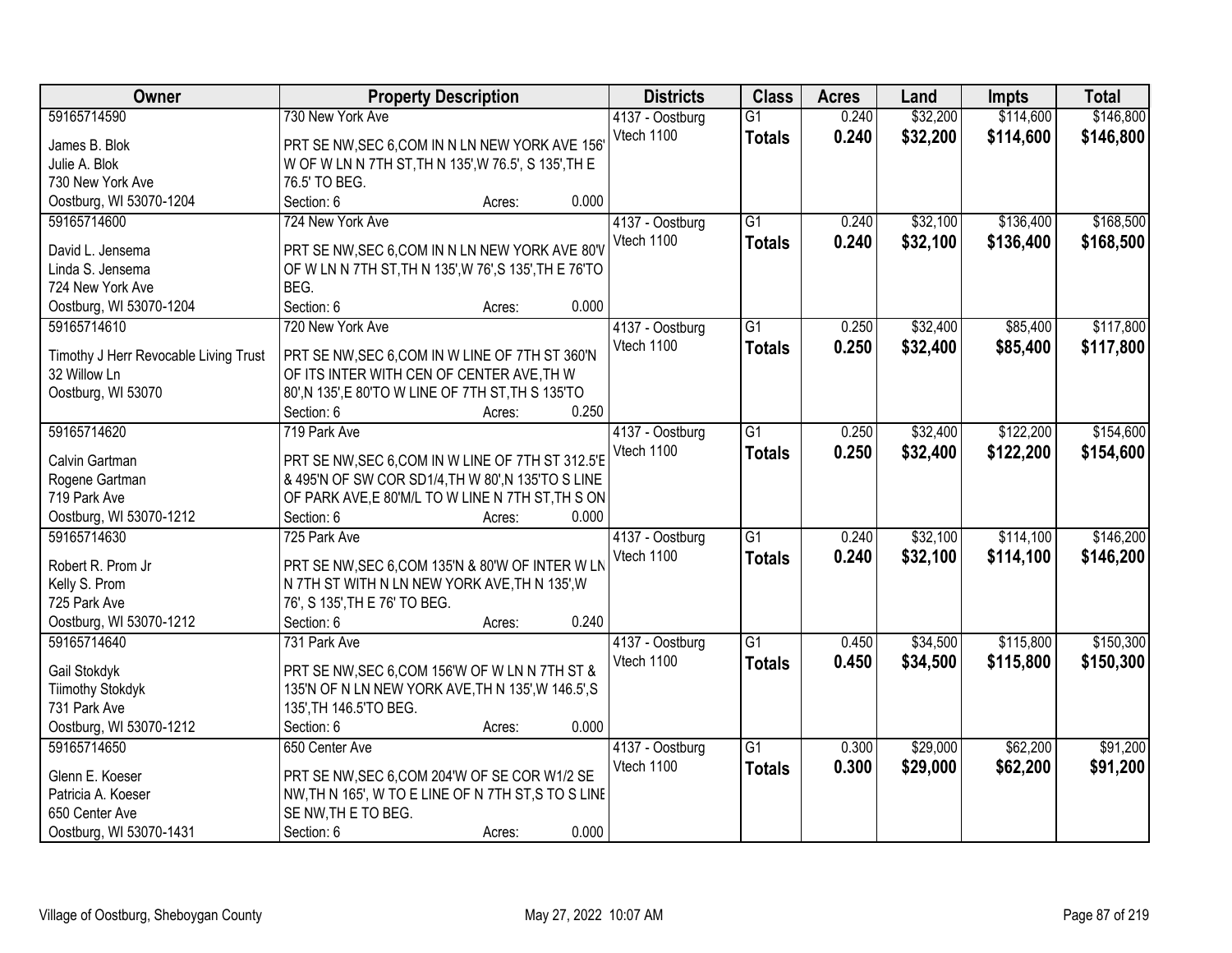| Owner                   | <b>Property Description</b>                               |        |       | <b>Districts</b> | <b>Class</b>    | <b>Acres</b> | Land     | <b>Impts</b> | <b>Total</b> |
|-------------------------|-----------------------------------------------------------|--------|-------|------------------|-----------------|--------------|----------|--------------|--------------|
| 59165714660             | 646 Center Ave                                            |        |       | 4137 - Oostburg  | $\overline{G1}$ | 0.280        | \$28,800 | \$98,500     | \$127,300    |
| Jamar Holdings LLC      | PRT W1/2 OF SE NW OF SEC 6, DESC AS, COM 132' W           |        |       | Vtech 1100       | <b>Totals</b>   | 0.280        | \$28,800 | \$98,500     | \$127,300    |
| 445 New York Ave        | OF SE COR OF SD W1/2, TH N 165', W 72', S 165', TH E      |        |       |                  |                 |              |          |              |              |
| Oostburg, WI 53070-1200 | 72' TO BEG.                                               |        |       |                  |                 |              |          |              |              |
|                         | Section: 6                                                | Acres: | 0.000 |                  |                 |              |          |              |              |
| 59165714670             | 634 Center Ave                                            |        |       | 4137 - Oostburg  | $\overline{G1}$ | 0.500        | \$31,000 | \$135,800    | \$166,800    |
|                         |                                                           |        |       | Vtech 1100       | <b>Totals</b>   | 0.500        | \$31,000 | \$135,800    | \$166,800    |
| Leslie W. Rehm          | PRT SE NW, SEC 6, COM AT SE COR W1/2 SD SE                |        |       |                  |                 |              |          |              |              |
| 634 Center Ave          | NW, TH N 165', W 132', S 165'TO CEN CENTER AVE, TH        |        |       |                  |                 |              |          |              |              |
| Oostburg, WI 53070-1431 | E 132'TO BEG.                                             |        |       |                  |                 |              |          |              |              |
|                         | Section: 6                                                | Acres: | 0.000 |                  |                 |              |          |              |              |
| 59165714680             | 626 Center Ave                                            |        |       | 4137 - Oostburg  | $\overline{G1}$ | 0.210        | \$25,000 | \$47,900     | \$72,900     |
| John E. Bittner         | PRT SE NW, SEC 6, COM AT SW COR OF SE1/4 OF SE            |        |       | Vtech 1100       | <b>Totals</b>   | 0.210        | \$25,000 | \$47,900     | \$72,900     |
| W2180 Hoftiezer Rd      | NW, TH N 165', E 55', S 165', TH W 55' TO BEG.            |        |       |                  |                 |              |          |              |              |
|                         |                                                           |        |       |                  |                 |              |          |              |              |
| Oostburg, WI 53070-1737 | Section: 6                                                |        | 0.000 |                  |                 |              |          |              |              |
|                         |                                                           | Acres: |       |                  |                 |              |          |              |              |
| 59165714690             | 620 Center Ave                                            |        |       | 4137 - Oostburg  | G1              | 0.250        | \$28,400 | \$100,800    | \$129,200    |
| <b>Brent Chipman</b>    | PRT OF SE NW, SEC 6, COM 55'E OF SW COR OF                |        |       | Vtech 1100       | <b>Totals</b>   | 0.250        | \$28,400 | \$100,800    | \$129,200    |
| 620 Center Ave          | SE1/4 OF SE NW, TH N 165', W 17'M/L, N 111', E 72', S     |        |       |                  |                 |              |          |              |              |
| Oostburg, WI 53070-1431 | 135', E 12', S 141'TO S LINE OF NW1/4, SEC 6, TH W 67'    |        |       |                  |                 |              |          |              |              |
|                         | Section: 6                                                | Acres: | 0.000 |                  |                 |              |          |              |              |
| 59165714700             | 612 Center Ave                                            |        |       | 4137 - Oostburg  | $\overline{G1}$ | 0.360        | \$29,600 | \$116,300    | \$145,900    |
|                         |                                                           |        |       | Vtech 1100       | <b>Totals</b>   | 0.360        | \$29,600 | \$116,300    | \$145,900    |
| David K. Resch          | PRT SE NW, SEC 6, COM 122'E OF SW COR E1/2                |        |       |                  |                 |              |          |              |              |
| April M. Resch          | SD1/4, TH E 93', N 165', W 105'M/L, S 24'M/L, E 12', TH S |        |       |                  |                 |              |          |              |              |
| 612 Center Ave          | 141'TO BEG.                                               |        |       |                  |                 |              |          |              |              |
| Oostburg, WI 53070-1431 | Section: 6                                                | Acres: | 0.000 |                  |                 |              |          |              |              |
| 59165714701             | 615 New York Ave                                          |        |       | 4137 - Oostburg  | $\overline{G1}$ | 0.390        | \$33,900 | \$163,900    | \$197,800    |
| Dale A. Tenpas          | LOT 1,CSM V 8 P 87 - PRT SE NW, SEC 6,COM S89             |        |       | Vtech 1100       | <b>Totals</b>   | 0.390        | \$33,900 | \$163,900    | \$197,800    |
| Luann F. Tenpas         | DEG 55'35"W 171.75'FROM NW COR BLK 2, BRASSER             |        |       |                  |                 |              |          |              |              |
| 615 New York Ave        | SUBD, TH S00 DEG 32'W 134.36', S89 DEG 55'35"W 125        |        |       |                  |                 |              |          |              |              |
| Oostburg, WI 53070-1203 | Section: 6                                                | Acres: | 0.390 |                  |                 |              |          |              |              |
| 59165714710             | 604 Center Ave                                            |        |       | 4137 - Oostburg  | $\overline{G1}$ | 0.290        | \$27,200 | \$104,700    | \$131,900    |
|                         |                                                           |        |       | Vtech 1100       |                 |              |          |              |              |
| Sara M. Huisman         | LOT 1 CSM V 7 P 196, COR. AFF V 7 P 223-PRT SE            |        |       |                  | <b>Totals</b>   | 0.290        | \$27,200 | \$104,700    | \$131,900    |
| Brett A. Huisman        | NW, SEC 6, COM S89 DEG 55'35"W 60'& S0 DEG 32'W           |        |       |                  |                 |              |          |              |              |
| 604 Center Ave          | 111'FROM NW COR, LOT 1 BLK 2, BRASSER SUBD, TH            |        |       |                  |                 |              |          |              |              |
| Oostburg, WI 53070-1431 | Section: 6                                                | Acres: | 0.290 |                  |                 |              |          |              |              |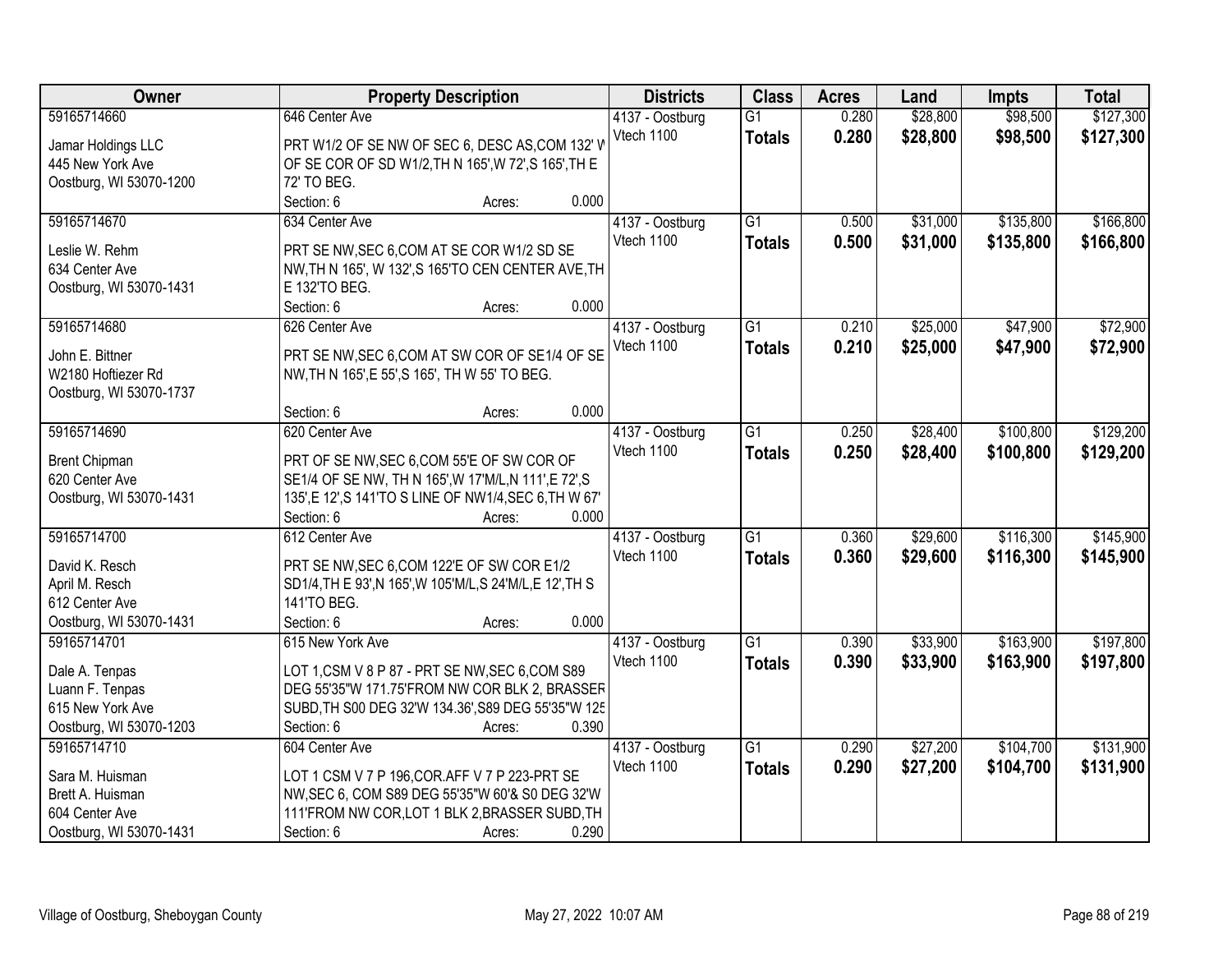| \$32,800<br>\$173,500<br>59165714711<br>603 New York Ave<br>0.280<br>\$140,700<br>$\overline{G1}$<br>4137 - Oostburg<br>Vtech 1100<br>0.280<br>\$32,800<br>\$140,700<br>\$173,500<br><b>Totals</b><br>LOT 2 CSM V 7 P 196-PRT SE NW, SEC 6, COM S89<br>Brian J. Nyenhuis<br>Deborah L. Nyenhuis<br>DEG 55'35"W 60'FROM NW COR, LOT 1 BLK 2,<br>603 New York Ave<br>BRASSER SUBD, TH S89 DEG 55' 35"W 111.75', S0<br>0.280<br>Oostburg, WI 53070-1203<br>Section: 6<br>Acres:<br>$\overline{G1}$<br>\$28,900<br>\$74,800<br>\$103,700<br>59165714720<br>534 Center Ave<br>4137 - Oostburg<br>0.290<br>Vtech 1100<br>0.290<br>\$28,900<br>\$74,800<br>\$103,700<br><b>Totals</b><br>PRT E1/2 SE1/4 OF SE NW, SEC 6, COM 62'E OF SW<br>Timothy J Herr Revocable Living Trust<br>32 Willow Ln<br>COR SD E1/2 TH N 190', E 65', S 190', TH W 65'TO BEG.<br>Oostburg, WI 53070<br>0.290<br>Section: 6<br>Acres:<br>59165714730<br>\$32,900<br>\$103,400<br>\$136,300<br>635 New York Ave<br>4137 - Oostburg<br>G1<br>0.290<br>Vtech 1100<br>0.290<br>\$32,900<br>\$103,400<br>\$136,300<br><b>Totals</b><br>Anthony R. Hendrikse<br>PRT SE NW, SEC 6, COM 77'W & 165'N OF SE COR<br>Jean J. Hendrikse<br>W1/2 SE NW, TH N0 DEG 57'E 135'TO S LINE NEW<br>635 New York Ave<br>YORK AVE, W ON SD S LINE 95', S0 DEG 57' W 135', TH<br>0.290<br>Oostburg, WI 53070-1203<br>Section: 6<br>Acres:<br>59165714740<br>$\overline{G1}$<br>\$33,400<br>\$176,900<br>25 N 7th St<br>4137 - Oostburg<br>0.340<br>Vtech 1100<br>0.340<br>\$33,400<br>\$176,900<br><b>Totals</b><br>PRT SE NW, SEC 6, COM 172'W & 165'N OF SE COR<br>Samual D. Jensen<br>Cassandra M. Jensen<br>W1/2 SE NW, TH N 135'TO S LINE OF NEW YORK<br>25 N 7th St<br>AVE, W ON NEW YORK AVE TO E LINE OF N 7TH ST, S<br>0.000<br>Oostburg, WI 53070-1209<br>Section: 6<br>Acres:<br>\$33,600<br>\$128,200<br>59165714745<br>$\overline{G1}$<br>0.360<br>625 New York Ave<br>4137 - Oostburg<br>0.360<br>\$128,200<br>Vtech 1100<br>\$33,600<br><b>Totals</b><br>Kyle R. Bruggink<br>PRT SE NW, SEC 6, COM 132'W OF SE COR W1/2 SE<br>625 New York Ave<br>NW, TH 165'N, E 55'TO PNT OF BEG, TH N0 DEG 57'E<br>Oostburg, WI 53070-1203<br>135'TO S LN NEW YORK AVE, E ON SD LN 114.92', S<br>Section: 6<br>0.000<br>Acres:<br>59165714746<br>$\overline{X4}$<br>0.870<br>$\overline{50}$<br>213 N 8th St<br>4137 - Oostburg<br>$\sqrt{50}$<br>\$0<br>Vtech 1100<br>0.870<br>\$0<br><b>Totals</b><br>LOT 1,CSM V 8 P 208 - PRT SE NW, SEC 6, COM S89<br>Village of Oostburg<br>PO Box 700227<br>DEG 59'50"E 60'& S0 DEG 45'W 120'FROM SE COR<br>BLK 2, SCHOOLSIDE SUBD, TH S89 DEG 59'50"E<br>Oostburg, WI 53070-0227<br>0.870<br>Section: 6<br>Acres:<br>59165714750<br>S 10th St<br>$\overline{X4}$<br>0.150<br>$\overline{50}$<br>4137 - Oostburg<br>$\overline{60}$<br>0.150<br>\$0<br>\$0<br>TID <sub>2</sub><br><b>Totals</b><br>PRT NW SW, SEC 6, COM N89 DEG 16'20"E<br>Village of Oostburg<br>Vtech 1100<br>PO Box 700227<br>53.95'FROM W1/4 POST TH N89 DEG 16'20"E 50', S14<br>DEG 18'28"W 247.75', S89 DEG 16'20"W 62.54'TO E LN<br>Oostburg, WI 53070-0227 | Owner | <b>Property Description</b>   | <b>Districts</b> | <b>Class</b> | <b>Acres</b> | Land | <b>Impts</b> | <b>Total</b> |
|---------------------------------------------------------------------------------------------------------------------------------------------------------------------------------------------------------------------------------------------------------------------------------------------------------------------------------------------------------------------------------------------------------------------------------------------------------------------------------------------------------------------------------------------------------------------------------------------------------------------------------------------------------------------------------------------------------------------------------------------------------------------------------------------------------------------------------------------------------------------------------------------------------------------------------------------------------------------------------------------------------------------------------------------------------------------------------------------------------------------------------------------------------------------------------------------------------------------------------------------------------------------------------------------------------------------------------------------------------------------------------------------------------------------------------------------------------------------------------------------------------------------------------------------------------------------------------------------------------------------------------------------------------------------------------------------------------------------------------------------------------------------------------------------------------------------------------------------------------------------------------------------------------------------------------------------------------------------------------------------------------------------------------------------------------------------------------------------------------------------------------------------------------------------------------------------------------------------------------------------------------------------------------------------------------------------------------------------------------------------------------------------------------------------------------------------------------------------------------------------------------------------------------------------------------------------------------------------------------------------------------------------------------------------------------------------------------------------------------------------------------------------------------------------------------------------------------------------------------------------------------------------------------------------------------------------------------------------------------------------------------------------------------------------------------------------------------------------------------------------------|-------|-------------------------------|------------------|--------------|--------------|------|--------------|--------------|
|                                                                                                                                                                                                                                                                                                                                                                                                                                                                                                                                                                                                                                                                                                                                                                                                                                                                                                                                                                                                                                                                                                                                                                                                                                                                                                                                                                                                                                                                                                                                                                                                                                                                                                                                                                                                                                                                                                                                                                                                                                                                                                                                                                                                                                                                                                                                                                                                                                                                                                                                                                                                                                                                                                                                                                                                                                                                                                                                                                                                                                                                                                                           |       |                               |                  |              |              |      |              |              |
|                                                                                                                                                                                                                                                                                                                                                                                                                                                                                                                                                                                                                                                                                                                                                                                                                                                                                                                                                                                                                                                                                                                                                                                                                                                                                                                                                                                                                                                                                                                                                                                                                                                                                                                                                                                                                                                                                                                                                                                                                                                                                                                                                                                                                                                                                                                                                                                                                                                                                                                                                                                                                                                                                                                                                                                                                                                                                                                                                                                                                                                                                                                           |       |                               |                  |              |              |      |              |              |
|                                                                                                                                                                                                                                                                                                                                                                                                                                                                                                                                                                                                                                                                                                                                                                                                                                                                                                                                                                                                                                                                                                                                                                                                                                                                                                                                                                                                                                                                                                                                                                                                                                                                                                                                                                                                                                                                                                                                                                                                                                                                                                                                                                                                                                                                                                                                                                                                                                                                                                                                                                                                                                                                                                                                                                                                                                                                                                                                                                                                                                                                                                                           |       |                               |                  |              |              |      |              |              |
|                                                                                                                                                                                                                                                                                                                                                                                                                                                                                                                                                                                                                                                                                                                                                                                                                                                                                                                                                                                                                                                                                                                                                                                                                                                                                                                                                                                                                                                                                                                                                                                                                                                                                                                                                                                                                                                                                                                                                                                                                                                                                                                                                                                                                                                                                                                                                                                                                                                                                                                                                                                                                                                                                                                                                                                                                                                                                                                                                                                                                                                                                                                           |       |                               |                  |              |              |      |              |              |
|                                                                                                                                                                                                                                                                                                                                                                                                                                                                                                                                                                                                                                                                                                                                                                                                                                                                                                                                                                                                                                                                                                                                                                                                                                                                                                                                                                                                                                                                                                                                                                                                                                                                                                                                                                                                                                                                                                                                                                                                                                                                                                                                                                                                                                                                                                                                                                                                                                                                                                                                                                                                                                                                                                                                                                                                                                                                                                                                                                                                                                                                                                                           |       |                               |                  |              |              |      |              |              |
|                                                                                                                                                                                                                                                                                                                                                                                                                                                                                                                                                                                                                                                                                                                                                                                                                                                                                                                                                                                                                                                                                                                                                                                                                                                                                                                                                                                                                                                                                                                                                                                                                                                                                                                                                                                                                                                                                                                                                                                                                                                                                                                                                                                                                                                                                                                                                                                                                                                                                                                                                                                                                                                                                                                                                                                                                                                                                                                                                                                                                                                                                                                           |       |                               |                  |              |              |      |              |              |
|                                                                                                                                                                                                                                                                                                                                                                                                                                                                                                                                                                                                                                                                                                                                                                                                                                                                                                                                                                                                                                                                                                                                                                                                                                                                                                                                                                                                                                                                                                                                                                                                                                                                                                                                                                                                                                                                                                                                                                                                                                                                                                                                                                                                                                                                                                                                                                                                                                                                                                                                                                                                                                                                                                                                                                                                                                                                                                                                                                                                                                                                                                                           |       |                               |                  |              |              |      |              |              |
|                                                                                                                                                                                                                                                                                                                                                                                                                                                                                                                                                                                                                                                                                                                                                                                                                                                                                                                                                                                                                                                                                                                                                                                                                                                                                                                                                                                                                                                                                                                                                                                                                                                                                                                                                                                                                                                                                                                                                                                                                                                                                                                                                                                                                                                                                                                                                                                                                                                                                                                                                                                                                                                                                                                                                                                                                                                                                                                                                                                                                                                                                                                           |       |                               |                  |              |              |      |              |              |
|                                                                                                                                                                                                                                                                                                                                                                                                                                                                                                                                                                                                                                                                                                                                                                                                                                                                                                                                                                                                                                                                                                                                                                                                                                                                                                                                                                                                                                                                                                                                                                                                                                                                                                                                                                                                                                                                                                                                                                                                                                                                                                                                                                                                                                                                                                                                                                                                                                                                                                                                                                                                                                                                                                                                                                                                                                                                                                                                                                                                                                                                                                                           |       |                               |                  |              |              |      |              |              |
|                                                                                                                                                                                                                                                                                                                                                                                                                                                                                                                                                                                                                                                                                                                                                                                                                                                                                                                                                                                                                                                                                                                                                                                                                                                                                                                                                                                                                                                                                                                                                                                                                                                                                                                                                                                                                                                                                                                                                                                                                                                                                                                                                                                                                                                                                                                                                                                                                                                                                                                                                                                                                                                                                                                                                                                                                                                                                                                                                                                                                                                                                                                           |       |                               |                  |              |              |      |              |              |
|                                                                                                                                                                                                                                                                                                                                                                                                                                                                                                                                                                                                                                                                                                                                                                                                                                                                                                                                                                                                                                                                                                                                                                                                                                                                                                                                                                                                                                                                                                                                                                                                                                                                                                                                                                                                                                                                                                                                                                                                                                                                                                                                                                                                                                                                                                                                                                                                                                                                                                                                                                                                                                                                                                                                                                                                                                                                                                                                                                                                                                                                                                                           |       |                               |                  |              |              |      |              |              |
|                                                                                                                                                                                                                                                                                                                                                                                                                                                                                                                                                                                                                                                                                                                                                                                                                                                                                                                                                                                                                                                                                                                                                                                                                                                                                                                                                                                                                                                                                                                                                                                                                                                                                                                                                                                                                                                                                                                                                                                                                                                                                                                                                                                                                                                                                                                                                                                                                                                                                                                                                                                                                                                                                                                                                                                                                                                                                                                                                                                                                                                                                                                           |       |                               |                  |              |              |      |              |              |
| \$210,300<br>\$210,300                                                                                                                                                                                                                                                                                                                                                                                                                                                                                                                                                                                                                                                                                                                                                                                                                                                                                                                                                                                                                                                                                                                                                                                                                                                                                                                                                                                                                                                                                                                                                                                                                                                                                                                                                                                                                                                                                                                                                                                                                                                                                                                                                                                                                                                                                                                                                                                                                                                                                                                                                                                                                                                                                                                                                                                                                                                                                                                                                                                                                                                                                                    |       |                               |                  |              |              |      |              |              |
|                                                                                                                                                                                                                                                                                                                                                                                                                                                                                                                                                                                                                                                                                                                                                                                                                                                                                                                                                                                                                                                                                                                                                                                                                                                                                                                                                                                                                                                                                                                                                                                                                                                                                                                                                                                                                                                                                                                                                                                                                                                                                                                                                                                                                                                                                                                                                                                                                                                                                                                                                                                                                                                                                                                                                                                                                                                                                                                                                                                                                                                                                                                           |       |                               |                  |              |              |      |              |              |
|                                                                                                                                                                                                                                                                                                                                                                                                                                                                                                                                                                                                                                                                                                                                                                                                                                                                                                                                                                                                                                                                                                                                                                                                                                                                                                                                                                                                                                                                                                                                                                                                                                                                                                                                                                                                                                                                                                                                                                                                                                                                                                                                                                                                                                                                                                                                                                                                                                                                                                                                                                                                                                                                                                                                                                                                                                                                                                                                                                                                                                                                                                                           |       |                               |                  |              |              |      |              |              |
|                                                                                                                                                                                                                                                                                                                                                                                                                                                                                                                                                                                                                                                                                                                                                                                                                                                                                                                                                                                                                                                                                                                                                                                                                                                                                                                                                                                                                                                                                                                                                                                                                                                                                                                                                                                                                                                                                                                                                                                                                                                                                                                                                                                                                                                                                                                                                                                                                                                                                                                                                                                                                                                                                                                                                                                                                                                                                                                                                                                                                                                                                                                           |       |                               |                  |              |              |      |              |              |
|                                                                                                                                                                                                                                                                                                                                                                                                                                                                                                                                                                                                                                                                                                                                                                                                                                                                                                                                                                                                                                                                                                                                                                                                                                                                                                                                                                                                                                                                                                                                                                                                                                                                                                                                                                                                                                                                                                                                                                                                                                                                                                                                                                                                                                                                                                                                                                                                                                                                                                                                                                                                                                                                                                                                                                                                                                                                                                                                                                                                                                                                                                                           |       |                               |                  |              |              |      |              |              |
|                                                                                                                                                                                                                                                                                                                                                                                                                                                                                                                                                                                                                                                                                                                                                                                                                                                                                                                                                                                                                                                                                                                                                                                                                                                                                                                                                                                                                                                                                                                                                                                                                                                                                                                                                                                                                                                                                                                                                                                                                                                                                                                                                                                                                                                                                                                                                                                                                                                                                                                                                                                                                                                                                                                                                                                                                                                                                                                                                                                                                                                                                                                           |       |                               |                  |              |              |      |              |              |
| \$161,800<br>\$161,800<br>$\sqrt{60}$<br>\$0<br>$\overline{50}$<br>\$0                                                                                                                                                                                                                                                                                                                                                                                                                                                                                                                                                                                                                                                                                                                                                                                                                                                                                                                                                                                                                                                                                                                                                                                                                                                                                                                                                                                                                                                                                                                                                                                                                                                                                                                                                                                                                                                                                                                                                                                                                                                                                                                                                                                                                                                                                                                                                                                                                                                                                                                                                                                                                                                                                                                                                                                                                                                                                                                                                                                                                                                    |       |                               |                  |              |              |      |              |              |
|                                                                                                                                                                                                                                                                                                                                                                                                                                                                                                                                                                                                                                                                                                                                                                                                                                                                                                                                                                                                                                                                                                                                                                                                                                                                                                                                                                                                                                                                                                                                                                                                                                                                                                                                                                                                                                                                                                                                                                                                                                                                                                                                                                                                                                                                                                                                                                                                                                                                                                                                                                                                                                                                                                                                                                                                                                                                                                                                                                                                                                                                                                                           |       |                               |                  |              |              |      |              |              |
|                                                                                                                                                                                                                                                                                                                                                                                                                                                                                                                                                                                                                                                                                                                                                                                                                                                                                                                                                                                                                                                                                                                                                                                                                                                                                                                                                                                                                                                                                                                                                                                                                                                                                                                                                                                                                                                                                                                                                                                                                                                                                                                                                                                                                                                                                                                                                                                                                                                                                                                                                                                                                                                                                                                                                                                                                                                                                                                                                                                                                                                                                                                           |       |                               |                  |              |              |      |              |              |
|                                                                                                                                                                                                                                                                                                                                                                                                                                                                                                                                                                                                                                                                                                                                                                                                                                                                                                                                                                                                                                                                                                                                                                                                                                                                                                                                                                                                                                                                                                                                                                                                                                                                                                                                                                                                                                                                                                                                                                                                                                                                                                                                                                                                                                                                                                                                                                                                                                                                                                                                                                                                                                                                                                                                                                                                                                                                                                                                                                                                                                                                                                                           |       |                               |                  |              |              |      |              |              |
|                                                                                                                                                                                                                                                                                                                                                                                                                                                                                                                                                                                                                                                                                                                                                                                                                                                                                                                                                                                                                                                                                                                                                                                                                                                                                                                                                                                                                                                                                                                                                                                                                                                                                                                                                                                                                                                                                                                                                                                                                                                                                                                                                                                                                                                                                                                                                                                                                                                                                                                                                                                                                                                                                                                                                                                                                                                                                                                                                                                                                                                                                                                           |       |                               |                  |              |              |      |              |              |
|                                                                                                                                                                                                                                                                                                                                                                                                                                                                                                                                                                                                                                                                                                                                                                                                                                                                                                                                                                                                                                                                                                                                                                                                                                                                                                                                                                                                                                                                                                                                                                                                                                                                                                                                                                                                                                                                                                                                                                                                                                                                                                                                                                                                                                                                                                                                                                                                                                                                                                                                                                                                                                                                                                                                                                                                                                                                                                                                                                                                                                                                                                                           |       |                               |                  |              |              |      |              |              |
|                                                                                                                                                                                                                                                                                                                                                                                                                                                                                                                                                                                                                                                                                                                                                                                                                                                                                                                                                                                                                                                                                                                                                                                                                                                                                                                                                                                                                                                                                                                                                                                                                                                                                                                                                                                                                                                                                                                                                                                                                                                                                                                                                                                                                                                                                                                                                                                                                                                                                                                                                                                                                                                                                                                                                                                                                                                                                                                                                                                                                                                                                                                           |       |                               |                  |              |              |      |              |              |
|                                                                                                                                                                                                                                                                                                                                                                                                                                                                                                                                                                                                                                                                                                                                                                                                                                                                                                                                                                                                                                                                                                                                                                                                                                                                                                                                                                                                                                                                                                                                                                                                                                                                                                                                                                                                                                                                                                                                                                                                                                                                                                                                                                                                                                                                                                                                                                                                                                                                                                                                                                                                                                                                                                                                                                                                                                                                                                                                                                                                                                                                                                                           |       |                               |                  |              |              |      |              |              |
|                                                                                                                                                                                                                                                                                                                                                                                                                                                                                                                                                                                                                                                                                                                                                                                                                                                                                                                                                                                                                                                                                                                                                                                                                                                                                                                                                                                                                                                                                                                                                                                                                                                                                                                                                                                                                                                                                                                                                                                                                                                                                                                                                                                                                                                                                                                                                                                                                                                                                                                                                                                                                                                                                                                                                                                                                                                                                                                                                                                                                                                                                                                           |       |                               |                  |              |              |      |              |              |
|                                                                                                                                                                                                                                                                                                                                                                                                                                                                                                                                                                                                                                                                                                                                                                                                                                                                                                                                                                                                                                                                                                                                                                                                                                                                                                                                                                                                                                                                                                                                                                                                                                                                                                                                                                                                                                                                                                                                                                                                                                                                                                                                                                                                                                                                                                                                                                                                                                                                                                                                                                                                                                                                                                                                                                                                                                                                                                                                                                                                                                                                                                                           |       |                               |                  |              |              |      |              |              |
|                                                                                                                                                                                                                                                                                                                                                                                                                                                                                                                                                                                                                                                                                                                                                                                                                                                                                                                                                                                                                                                                                                                                                                                                                                                                                                                                                                                                                                                                                                                                                                                                                                                                                                                                                                                                                                                                                                                                                                                                                                                                                                                                                                                                                                                                                                                                                                                                                                                                                                                                                                                                                                                                                                                                                                                                                                                                                                                                                                                                                                                                                                                           |       |                               |                  |              |              |      |              |              |
|                                                                                                                                                                                                                                                                                                                                                                                                                                                                                                                                                                                                                                                                                                                                                                                                                                                                                                                                                                                                                                                                                                                                                                                                                                                                                                                                                                                                                                                                                                                                                                                                                                                                                                                                                                                                                                                                                                                                                                                                                                                                                                                                                                                                                                                                                                                                                                                                                                                                                                                                                                                                                                                                                                                                                                                                                                                                                                                                                                                                                                                                                                                           |       |                               |                  |              |              |      |              |              |
|                                                                                                                                                                                                                                                                                                                                                                                                                                                                                                                                                                                                                                                                                                                                                                                                                                                                                                                                                                                                                                                                                                                                                                                                                                                                                                                                                                                                                                                                                                                                                                                                                                                                                                                                                                                                                                                                                                                                                                                                                                                                                                                                                                                                                                                                                                                                                                                                                                                                                                                                                                                                                                                                                                                                                                                                                                                                                                                                                                                                                                                                                                                           |       |                               |                  |              |              |      |              |              |
|                                                                                                                                                                                                                                                                                                                                                                                                                                                                                                                                                                                                                                                                                                                                                                                                                                                                                                                                                                                                                                                                                                                                                                                                                                                                                                                                                                                                                                                                                                                                                                                                                                                                                                                                                                                                                                                                                                                                                                                                                                                                                                                                                                                                                                                                                                                                                                                                                                                                                                                                                                                                                                                                                                                                                                                                                                                                                                                                                                                                                                                                                                                           |       |                               |                  |              |              |      |              |              |
|                                                                                                                                                                                                                                                                                                                                                                                                                                                                                                                                                                                                                                                                                                                                                                                                                                                                                                                                                                                                                                                                                                                                                                                                                                                                                                                                                                                                                                                                                                                                                                                                                                                                                                                                                                                                                                                                                                                                                                                                                                                                                                                                                                                                                                                                                                                                                                                                                                                                                                                                                                                                                                                                                                                                                                                                                                                                                                                                                                                                                                                                                                                           |       |                               |                  |              |              |      |              |              |
|                                                                                                                                                                                                                                                                                                                                                                                                                                                                                                                                                                                                                                                                                                                                                                                                                                                                                                                                                                                                                                                                                                                                                                                                                                                                                                                                                                                                                                                                                                                                                                                                                                                                                                                                                                                                                                                                                                                                                                                                                                                                                                                                                                                                                                                                                                                                                                                                                                                                                                                                                                                                                                                                                                                                                                                                                                                                                                                                                                                                                                                                                                                           |       |                               |                  |              |              |      |              |              |
|                                                                                                                                                                                                                                                                                                                                                                                                                                                                                                                                                                                                                                                                                                                                                                                                                                                                                                                                                                                                                                                                                                                                                                                                                                                                                                                                                                                                                                                                                                                                                                                                                                                                                                                                                                                                                                                                                                                                                                                                                                                                                                                                                                                                                                                                                                                                                                                                                                                                                                                                                                                                                                                                                                                                                                                                                                                                                                                                                                                                                                                                                                                           |       |                               |                  |              |              |      |              |              |
|                                                                                                                                                                                                                                                                                                                                                                                                                                                                                                                                                                                                                                                                                                                                                                                                                                                                                                                                                                                                                                                                                                                                                                                                                                                                                                                                                                                                                                                                                                                                                                                                                                                                                                                                                                                                                                                                                                                                                                                                                                                                                                                                                                                                                                                                                                                                                                                                                                                                                                                                                                                                                                                                                                                                                                                                                                                                                                                                                                                                                                                                                                                           |       |                               |                  |              |              |      |              |              |
|                                                                                                                                                                                                                                                                                                                                                                                                                                                                                                                                                                                                                                                                                                                                                                                                                                                                                                                                                                                                                                                                                                                                                                                                                                                                                                                                                                                                                                                                                                                                                                                                                                                                                                                                                                                                                                                                                                                                                                                                                                                                                                                                                                                                                                                                                                                                                                                                                                                                                                                                                                                                                                                                                                                                                                                                                                                                                                                                                                                                                                                                                                                           |       | 0.000<br>Section: 6<br>Acres: |                  |              |              |      |              |              |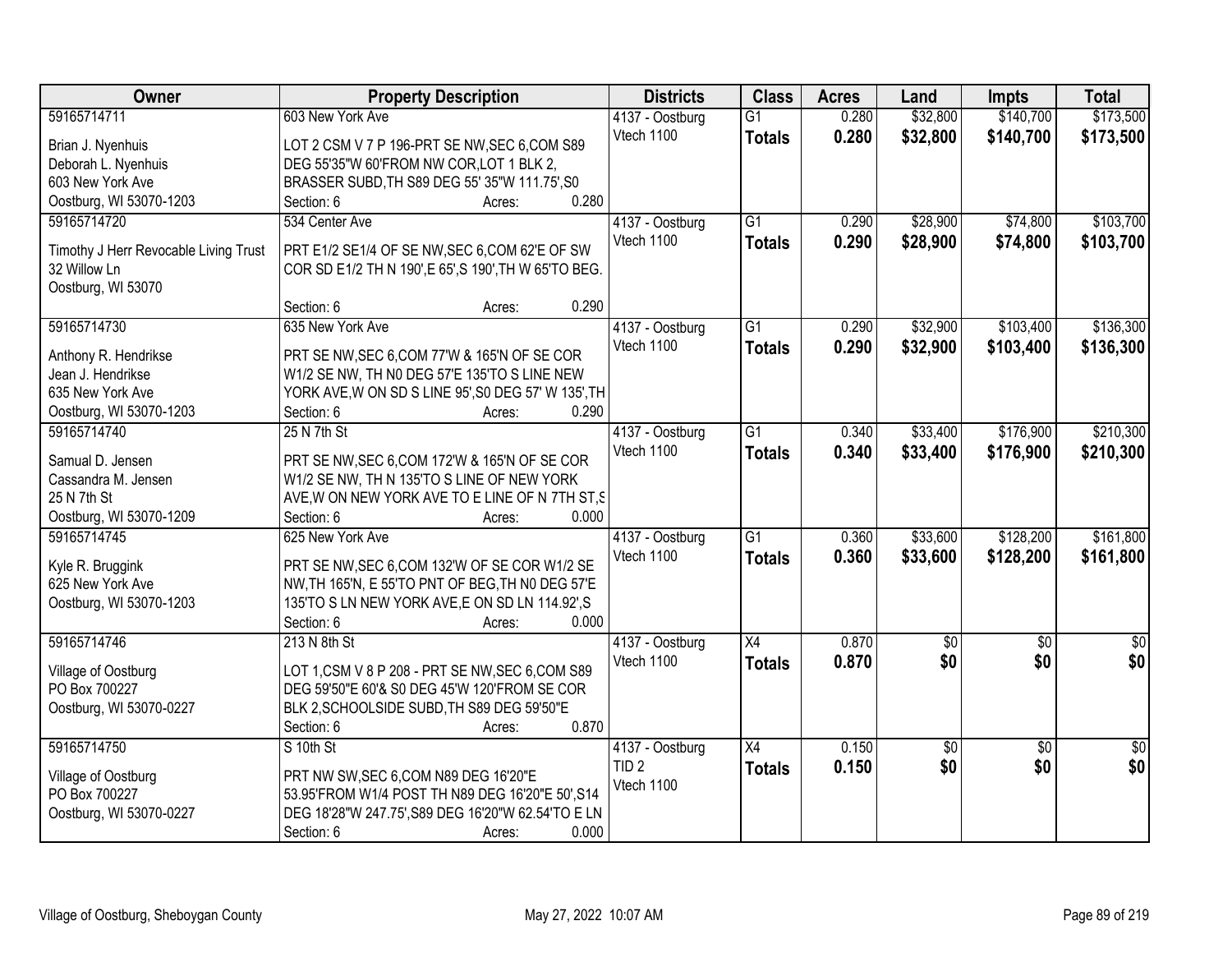| <b>Owner</b>                                                                                                       | <b>Property Description</b>                                                                                                                           | <b>Districts</b>                                  | <b>Class</b>                     | <b>Acres</b>   | Land                   | Impts                  | <b>Total</b>           |
|--------------------------------------------------------------------------------------------------------------------|-------------------------------------------------------------------------------------------------------------------------------------------------------|---------------------------------------------------|----------------------------------|----------------|------------------------|------------------------|------------------------|
| 59165714761<br>Village of Oostburg<br>PO Box 700227                                                                | Center Ave<br>PRT NW SW, SEC 6 DEDICATED TO THE PUBLIC BY<br>CSM V25 P252-254 #1957618 (CENTER AVE)                                                   | 4137 - Oostburg<br>TID <sub>2</sub><br>Vtech 1100 | X4<br><b>Totals</b>              | 0.080<br>0.080 | $\overline{60}$<br>\$0 | $\overline{50}$<br>\$0 | \$0<br>\$0             |
| Oostburg, WI 53070-0227                                                                                            | 0.080<br>Section: 6<br>Acres:                                                                                                                         |                                                   |                                  |                |                        |                        |                        |
| 59165714780<br>Daniel J. Wynveen<br>Randall J Roethel Trust<br>W1258 Foster Rd                                     | 931 Center Ave<br>PRT NW SW, SEC 6, COM 274.5'E OF NW COR<br>SD1/4, TH S 164'9", E 59', N 165', TH W TO BEG.                                          | 4137 - Oostburg<br>TID <sub>2</sub><br>Vtech 1100 | G2<br><b>Totals</b>              | 0.220<br>0.220 | \$19,500<br>\$19,500   | \$138,500<br>\$138,500 | \$158,000<br>\$158,000 |
| Oostburg, WI 53070-1601<br>59165714790<br>Warehousing Gh, LLC<br>110 S Business Park Dr<br>Oostburg, WI 53070-1572 | 0.000<br>Section: 6<br>Acres:<br>927 Center Ave Unit 1<br>PRT NW SW, SEC 6, COM 336' E OF NW COR SD1/4, TH<br>S 165', E 65', N 165', TH W 65' TO BEG. | 4137 - Oostburg<br>TID <sub>2</sub><br>Vtech 1100 | G2<br><b>Totals</b>              | 0.250<br>0.250 | \$21,500<br>\$21,500   | \$259,200<br>\$259,200 | \$280,700<br>\$280,700 |
|                                                                                                                    | 0.250<br>Section: 6<br>Acres:                                                                                                                         |                                                   |                                  |                |                        |                        |                        |
| 59165714803<br>Pcde Properties LLC<br>330 Lindale St<br>Belgium, WI 53004-9436                                     | 923 Center Ave<br>LOT 1 CSM V26 P219-221 #1993256 - PRT LOT 2 CSM<br>V25 P252-254 #1957618 - PRT NW SW, SEC 6.                                        | 4137 - Oostburg<br>TID <sub>2</sub><br>Vtech 1100 | G1<br><b>Totals</b>              | 0.110<br>0.110 | \$13,500<br>\$13,500   | \$61,200<br>\$61,200   | \$74,700<br>\$74,700   |
|                                                                                                                    | 0.110<br>Section: 6<br>Acres:                                                                                                                         |                                                   |                                  |                |                        |                        |                        |
| 59165714804<br>Village of Oostburg<br>PO Box 700227<br>Oostburg, WI 53070-0227                                     | LOT 1 CSM V29 P122-123 #2074425 - PRT NW SW,<br>SEC <sub>6</sub> .                                                                                    | 4137 - Oostburg<br>TID <sub>2</sub><br>Vtech 1100 | $\overline{X4}$<br><b>Totals</b> | 0.413<br>0.413 | $\overline{50}$<br>\$0 | $\overline{50}$<br>\$0 | \$0<br>\$0             |
| 59165714805                                                                                                        | 0.413<br>Section: 6<br>Acres:                                                                                                                         |                                                   | $\overline{G2}$                  |                |                        | \$1,199,000            | \$1,274,000            |
| <b>Holland Town Estates LLC</b><br>4329 Nicolet Dr<br>Green Bay, WI 54311-9760                                     | 926 Superior Ave<br>LOT 2 CSM V29 P122-123 #2074425 - PRT NW SW,<br>SEC <sub>6</sub> .                                                                | 4137 - Oostburg<br>TID <sub>2</sub><br>Vtech 1100 | <b>Totals</b>                    | 0.653<br>0.653 | \$75,000<br>\$75,000   | \$1,199,000            | \$1,274,000            |
|                                                                                                                    | 0.653<br>Section: 6<br>Acres:                                                                                                                         |                                                   |                                  |                |                        |                        |                        |
| 59165714806<br>Village of Oostburg<br>PO Box 700227<br>Oostburg, WI 53070-0227                                     | Center Ave<br>LOT 3 CSM V29 P122-123 #2074425 - PRT NW SW,<br>SEC <sub>6</sub> .<br>0.245<br>Section: 6<br>Acres:                                     | 4137 - Oostburg<br>TID <sub>2</sub><br>Vtech 1100 | $\overline{X4}$<br><b>Totals</b> | 0.245<br>0.245 | \$0<br>\$0             | $\overline{50}$<br>\$0 | $\overline{50}$<br>\$0 |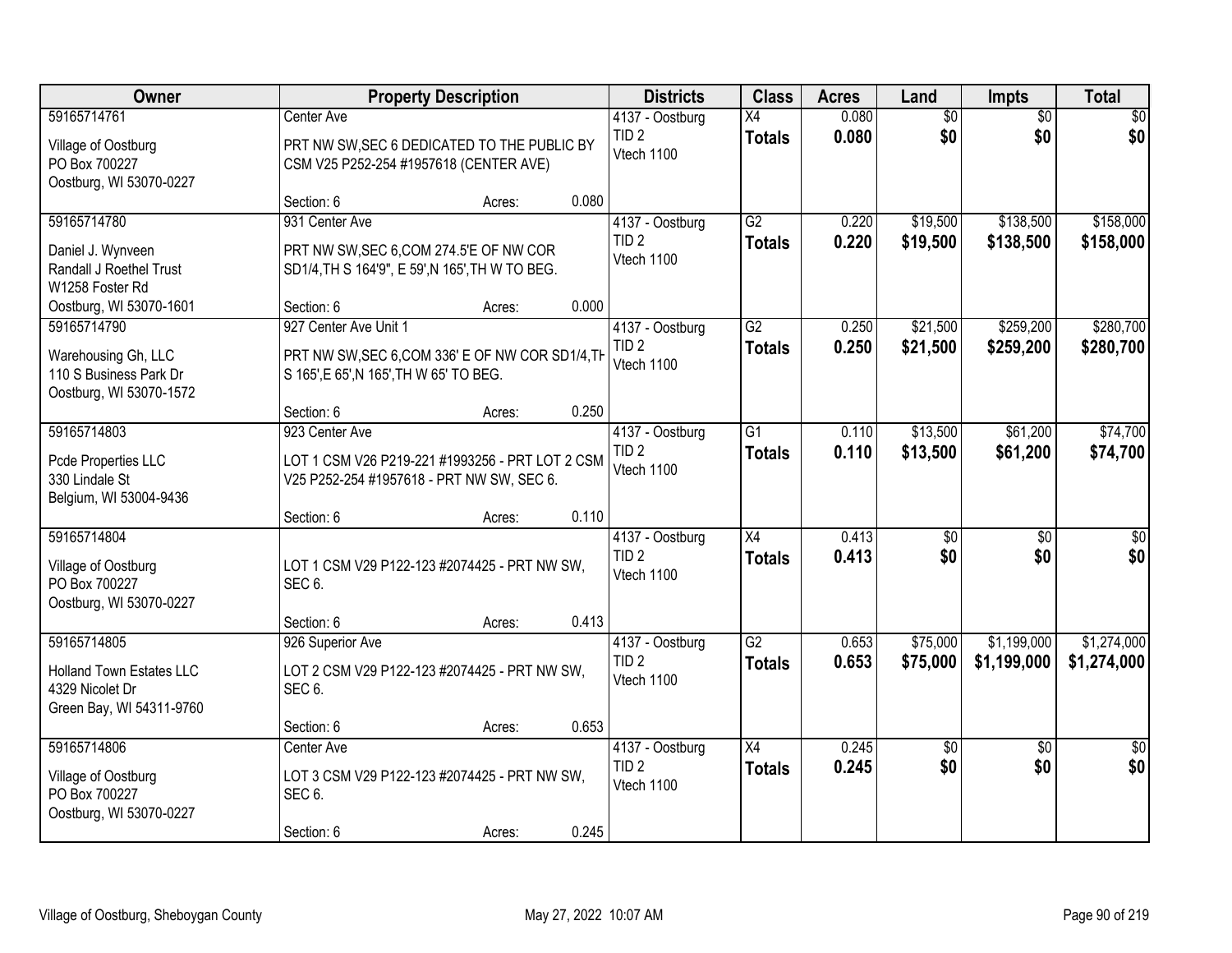| Owner                       | <b>Property Description</b>                             | <b>Districts</b> | <b>Class</b>    | <b>Acres</b> | Land     | <b>Impts</b>    | <b>Total</b> |
|-----------------------------|---------------------------------------------------------|------------------|-----------------|--------------|----------|-----------------|--------------|
| 59165714830                 | Center Ave                                              | 4137 - Oostburg  | G2              | 0.170        | \$15,100 | $\overline{50}$ | \$15,100     |
| Oostburg State Bank         | PRT NW SW, SEC 6, COM 511.50'E OF W1/4 COR SD           | TID <sub>2</sub> | <b>Totals</b>   | 0.170        | \$15,100 | \$0             | \$15,100     |
| PO Box 700198               | SEC, TH CONT E 42.50', S0 DEG 34'W 115', W 42.50', TH   | Vtech 1100       |                 |              |          |                 |              |
| Oostburg, WI 53070          | N0 DEG 34'E 115'TO BEG,& COM 554'E & S0 DEG 34'V        |                  |                 |              |          |                 |              |
|                             | Section: 6<br>0.170<br>Acres:                           |                  |                 |              |          |                 |              |
| 59165714840                 | 905 Center Ave                                          | 4137 - Oostburg  | $\overline{G2}$ | 0.300        | \$23,200 | \$2,000,900     | \$2,024,100  |
|                             |                                                         | TID <sub>2</sub> | <b>Totals</b>   | 0.300        | \$23,200 | \$2,000,900     | \$2,024,100  |
| Oostburg State Bank         | PRT NW SW, SEC 6, COM 554'E OF W1/4 POST, TH S          | Vtech 1100       |                 |              |          |                 |              |
| PO Box 700198               | 147', E TO W LINE OF STREET, N TO CEN OF CENTER         |                  |                 |              |          |                 |              |
| Oostburg, WI 53070          | AVE, TH W TO BEG.<br>0.000                              |                  |                 |              |          |                 |              |
| 59165714850                 | Section: 6<br>Acres:                                    |                  | $\overline{G1}$ |              | \$29,100 | \$125,400       | \$154,500    |
|                             | 855 Center Ave                                          | 4137 - Oostburg  |                 | 0.310        |          |                 |              |
| Stephen J. Brill            | COM AT A PNT IN CEN OF E CENTER ST & E LN               | Vtech 1100       | <b>Totals</b>   | 0.310        | \$29,100 | \$125,400       | \$154,500    |
| Gail E. Brill               | TMER&L RR, E ALG CENTER AVE 81', S 10 RDS, W            |                  |                 |              |          |                 |              |
| 855 Center Ave              | 81'TO SD RR, N ALG SD RR 10 RDS TO BEG.                 |                  |                 |              |          |                 |              |
| 855 Center Ave              | 0.310<br>Section: 6<br>Acres:                           |                  |                 |              |          |                 |              |
| Oostburg, WI 53070-1335     |                                                         |                  |                 |              |          |                 |              |
| 59165714860                 | 847 Center Ave                                          | 4137 - Oostburg  | $\overline{G1}$ | 0.260        | \$28,600 | \$126,300       | \$154,900    |
| Brittney A. Backus          | PRT NW SW, SEC 6, COM 132'W OF NE COR OF W 30           | Vtech 1100       | <b>Totals</b>   | 0.260        | \$28,600 | \$126,300       | \$154,900    |
| Joel Backus                 | AC OF NW SW, TH E 3', S 165', W 69', N 165', TH E 66'T( |                  |                 |              |          |                 |              |
| 847 Center Ave              | BEG.                                                    |                  |                 |              |          |                 |              |
| Oostburg, WI 53070-1335     | 0.000<br>Section: 6<br>Acres:                           |                  |                 |              |          |                 |              |
| 59165714870                 | 841 Center Ave                                          | 4137 - Oostburg  | $\overline{G1}$ | 0.210        | \$24,600 | \$150,800       | \$175,400    |
|                             |                                                         | Vtech 1100       |                 | 0.210        | \$24,600 | \$150,800       | \$175,400    |
| Dustin Hesselink            | PRT NW SW, SEC 6, COM 75'W OF NE COR W 30 AC            |                  | <b>Totals</b>   |              |          |                 |              |
| 841 Center Ave              | SD NW SW, TH S0 DEG 7'W 162.70', W 55', N0 DEG 7'E      |                  |                 |              |          |                 |              |
| Oostburg, WI 53070-1335     | 162.70', TH N89 DEG 26'E 55'TO BEG                      |                  |                 |              |          |                 |              |
|                             | 0.210<br>Section: 6<br>Acres:                           |                  |                 |              |          |                 |              |
| 59165714880                 | 835 Center Ave                                          | 4137 - Oostburg  | $\overline{G1}$ | 0.280        | \$28,800 | \$91,600        | \$120,400    |
| Ronald E. Stultz            | PRT NW SW, SEC 6, COM IN CEN OF CENTER AVE, AT          | Vtech 1100       | <b>Totals</b>   | 0.280        | \$28,800 | \$91,600        | \$120,400    |
| 7971 E Bay Rd               | NE COR OF W 3/4 OF SD NW SW, TH W 75', S 165', E        |                  |                 |              |          |                 |              |
| Presque Isle, WI 54557-9320 | 75', TH N 165' TO BEG.                                  |                  |                 |              |          |                 |              |
|                             | 0.000<br>Section: 6<br>Acres:                           |                  |                 |              |          |                 |              |
| 59165714891                 | 829 Center Ave                                          | 4137 - Oostburg  | $\overline{G1}$ | 0.230        | \$27,300 | \$111,700       | \$139,000    |
|                             |                                                         | Vtech 1100       | <b>Totals</b>   | 0.230        | \$27,300 | \$111,700       | \$139,000    |
| Daniel G. Plopper           | LOT 1,CSM V 10 P 314 - PRT NW SW, SEC 6, COM            |                  |                 |              |          |                 |              |
| Sherri L. Plopper           | 989.52'E OF W1/4 COR SD SEC, TH S0 DEG 24'47"W          |                  |                 |              |          |                 |              |
| 829 Center Ave              | 164.82', S0 DEG 33' 55"W 2.70', N89 DEG 31'25"E 60', N0 |                  |                 |              |          |                 |              |
| Oostburg, WI 53070-1335     | Section: 6<br>0.230<br>Acres:                           |                  |                 |              |          |                 |              |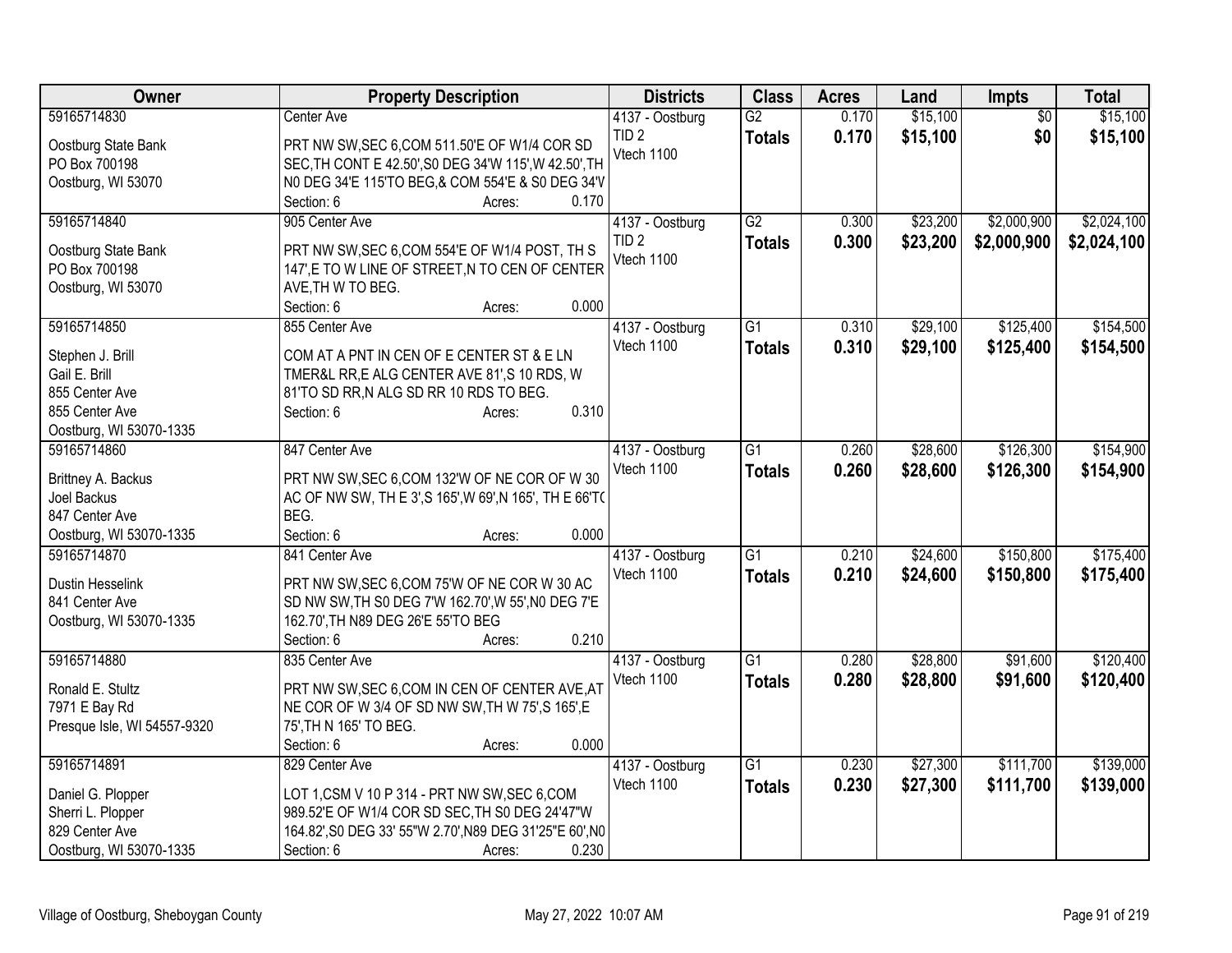| Owner                   | <b>Property Description</b>                             | <b>Districts</b> | <b>Class</b>    | <b>Acres</b> | Land     | <b>Impts</b> | <b>Total</b> |
|-------------------------|---------------------------------------------------------|------------------|-----------------|--------------|----------|--------------|--------------|
| 59165714892             | 826 Superior Ave                                        | 4137 - Oostburg  | $\overline{G1}$ | 0.190        | \$26,100 | \$113,500    | \$139,600    |
| Harlan J. Roerdink      | LOT 2,CSM V 10 P 314 - PRT NW SW, SEC 6,COM             | Vtech 1100       | <b>Totals</b>   | 0.190        | \$26,100 | \$113,500    | \$139,600    |
| Carol M. Roerdink       | 989.52'E, S0 DEG 24'47"W 164.82'& S0 DEG 33'55"W        |                  |                 |              |          |              |              |
| 826 Superior Ave        | 2.70'FROM W1/4 COR SD SEC, TH CONT S0 DEG 33'           |                  |                 |              |          |              |              |
| Oostburg, WI 53070-1368 | 0.190<br>Section: 6<br>Acres:                           |                  |                 |              |          |              |              |
| 59165714900             | 823 Center Ave                                          | 4137 - Oostburg  | $\overline{G1}$ | 0.230        | \$27,500 | \$112,000    | \$139,500    |
|                         |                                                         | Vtech 1100       | <b>Totals</b>   | 0.230        | \$27,500 | \$112,000    | \$139,500    |
| Harvey J. Oemig         | PRT NW SW, SEC 6, COM 60'E OF NW COR E1/2 E1/2          |                  |                 |              |          |              |              |
| Maryann Oemig           | SD1/4, TH S 166.7, E 60', N 166.7", TH W 60'TO BEG.     |                  |                 |              |          |              |              |
| 823 Center Ave          |                                                         |                  |                 |              |          |              |              |
| Oostburg, WI 53070-1335 | 0.230<br>Section: 6<br>Acres:                           |                  |                 |              |          |              |              |
| 59165714910             | 817 Center Ave                                          | 4137 - Oostburg  | $\overline{G1}$ | 0.260        | \$28,600 | \$127,400    | \$156,000    |
| Jeremy R. Gabrielson    | PRT NW SW, SEC 6, COM 120'E OF NW COR E1/2 E1/2         | Vtech 1100       | <b>Totals</b>   | 0.260        | \$28,600 | \$127,400    | \$156,000    |
| Jenna J. Gabrielson     | NW SW, TH E 60', S 187', W 58', N 20'5", W 2.85', TH N  |                  |                 |              |          |              |              |
| 817 Center Ave          | 166'7"TO BEG.                                           |                  |                 |              |          |              |              |
| Oostburg, WI 53070-1335 | 0.260<br>Section: 6<br>Acres:                           |                  |                 |              |          |              |              |
| 59165714920             | 811 Center Ave                                          | 4137 - Oostburg  | $\overline{G1}$ | 0.210        | \$25,200 | \$99,000     | \$124,200    |
|                         |                                                         | Vtech 1100       | <b>Totals</b>   | 0.210        | \$25,200 | \$99,000     | \$124,200    |
| Christopher J. Swart    | PRT NW SW, SEC 6, COM 180'E OF NW COR OF E 10           |                  |                 |              |          |              |              |
| Jennifer A. Swart       | AC OF NW SW, TH S 166'7", E 55', N 166'7", TH W 55'TC   |                  |                 |              |          |              |              |
| 811 Center Ave          | BEG.                                                    |                  |                 |              |          |              |              |
| Oostburg, WI 53070-1335 | 0.210<br>Section: 6<br>Acres:                           |                  |                 |              |          |              |              |
| 59165714930             | 10 S 8th St                                             | 4137 - Oostburg  | $\overline{G1}$ | 0.200        | \$24,400 | \$132,900    | \$157,300    |
| Eric P. Newcomb         | PRT NW SW, SEC 6, COM 235'E OF NW COR OF E 10           | Vtech 1100       | <b>Totals</b>   | 0.200        | \$24,400 | \$132,900    | \$157,300    |
| Robin C. Flanigan       | AC SD1/4, TH S 129', E TO WLY LN MAPLE ST, N ON         |                  |                 |              |          |              |              |
| 10 S 8th St             | WLY LN SD ST 129'TO CEN OF CENTER AVE, TH W             |                  |                 |              |          |              |              |
| Oostburg, WI 53070-1435 | 0.200<br>Section: 6<br>Acres:                           |                  |                 |              |          |              |              |
| 59165714940             | 14 S 8th St                                             | 4137 - Oostburg  | $\overline{G1}$ | 0.130        | \$15,100 | \$72,300     | \$87,400     |
|                         |                                                         | Vtech 1100       | <b>Totals</b>   | 0.130        | \$15,100 | \$72,300     | \$87,400     |
| Reginald G. Hendrikse   | PRT NW SW, SEC 6, COM IN W LINE OF MAPLE ST             |                  |                 |              |          |              |              |
| 14 S 8th St             | 114'N OF ITS INTER WITH N LINE OF SUPERIOR              |                  |                 |              |          |              |              |
| Oostburg, WI 53070-1435 | AVE, TH W 121'7", N 24', E 55', N 37'7", E TO W LINE OF |                  |                 |              |          |              |              |
|                         | 0.000<br>Section: 6<br>Acres:                           |                  |                 |              |          |              |              |
| 59165714960             | 18 S 8th St                                             | 4137 - Oostburg  | $\overline{G1}$ | 0.320        | \$29,200 | \$148,600    | \$177,800    |
| Timothy D. Dolfin       | PRT NW SW, SEC 6, COM AT INTER OF N LINE OF             | Vtech 1100       | <b>Totals</b>   | 0.320        | \$29,200 | \$148,600    | \$177,800    |
| Janell L. Dolfin        | SUPERIOR AVE WITH W LINE OF MAPLE ST, TH W              |                  |                 |              |          |              |              |
| 22 S 8th St             | 121'7", N 114', E 35', S 34', E TO W LINE OF MAPLE      |                  |                 |              |          |              |              |
| Oostburg, WI 53070-1435 | 0.000<br>Section: 6<br>Acres:                           |                  |                 |              |          |              |              |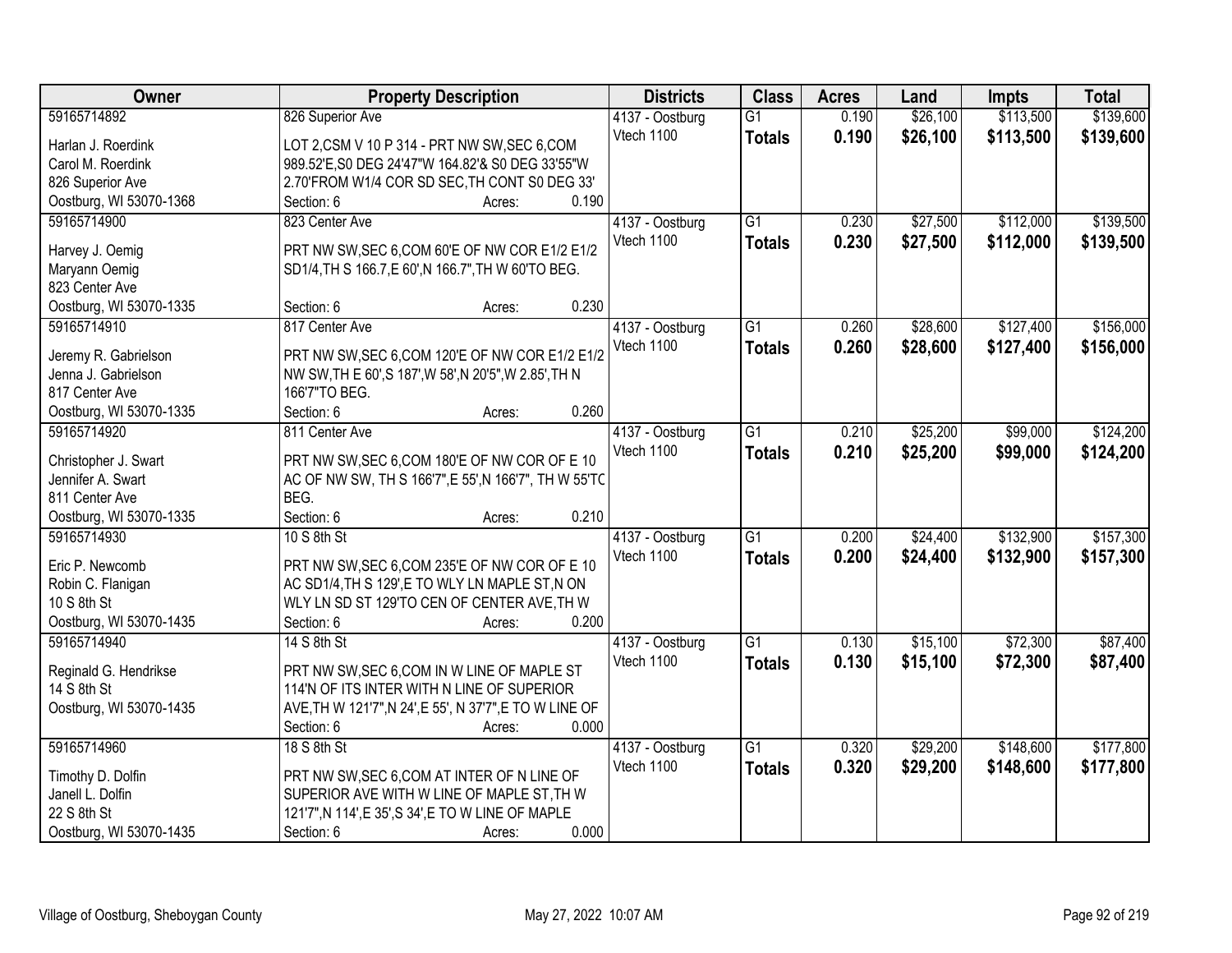| Owner                                | <b>Property Description</b>                                                                  | <b>Districts</b>               | <b>Class</b>    | <b>Acres</b> | Land     | <b>Impts</b> | <b>Total</b> |
|--------------------------------------|----------------------------------------------------------------------------------------------|--------------------------------|-----------------|--------------|----------|--------------|--------------|
| 59165714970                          | 810 Superior Ave                                                                             | 4137 - Oostburg                | $\overline{G1}$ | 0.160        | \$21,800 | \$106,100    | \$127,900    |
| John J. Fischer                      | PRT NW SW, SEC 6, COM 180'E & 187'S OF NW COR                                                | Vtech 1100                     | <b>Totals</b>   | 0.160        | \$21,800 | \$106,100    | \$127,900    |
| Laurel F. Fischer                    | E1/2 E1/2 NW SW, TH W 58', S TO N LINE OF                                                    |                                |                 |              |          |              |              |
| 810 Superior Ave                     | SUPERIOR AVE, E 58', TH N 117'7" TO BEG.                                                     |                                |                 |              |          |              |              |
| Oostburg, WI 53070-1368              | 0.160<br>Section: 6<br>Acres:                                                                |                                |                 |              |          |              |              |
| 59165714980                          | 814 Superior Ave                                                                             | 4137 - Oostburg                | $\overline{G1}$ | 0.200        | \$27,300 | \$85,500     | \$112,800    |
|                                      |                                                                                              | Vtech 1100                     | <b>Totals</b>   | 0.200        | \$27,300 | \$85,500     | \$112,800    |
| Suzette A. Veldboom                  | A-10728 - PRT NW SW, SEC 6, COM 60'E & 166'7"S OF                                            |                                |                 |              |          |              |              |
| 814 Superior Ave                     | NW COR OF E 10 AC OF SD1/4, TH S 135.94'TO N LN                                              |                                |                 |              |          |              |              |
| Oostburg, WI 53070-1368              | SUPERIOR AVE, E 62.85', N 135.94', TH W 62.85'TO                                             |                                |                 |              |          |              |              |
|                                      | 0.000<br>Section: 6<br>Acres:                                                                |                                |                 |              |          |              |              |
| 59165714990                          | 836 Superior Ave                                                                             | 4137 - Oostburg                | $\overline{G1}$ | 0.280        | \$32,800 | \$137,100    | \$169,900    |
| Tammy L. Daane                       | PRT NW SW, SEC 6, COM 165'S OF NE COR W 3/4 SD                                               | Vtech 1100                     | <b>Totals</b>   | 0.280        | \$32,800 | \$137,100    | \$169,900    |
| 836 Superior Ave                     | NW SW, TH S 165'TO CEN SUPERIOR AVE, W 75', N                                                |                                |                 |              |          |              |              |
| Oostburg, WI 53070-1368              | 165', TH E 75'TO BEG.                                                                        |                                |                 |              |          |              |              |
|                                      | 0.000<br>Section: 6<br>Acres:                                                                |                                |                 |              |          |              |              |
| 59165715000                          | 842 Superior Ave                                                                             | 4137 - Oostburg                | $\overline{G1}$ | 0.210        | \$29,000 | \$119,200    | \$148,200    |
|                                      |                                                                                              | Vtech 1100                     | <b>Totals</b>   | 0.210        | \$29,000 | \$119,200    | \$148,200    |
| Marjorie Daane                       | PRT NW SW, SEC 6, COM 75'W & 165'S OF NE COR                                                 |                                |                 |              |          |              |              |
| 842 Superior Ave                     | W3/4 SD NW SW, TH S 165'TO CEN SUPERIOR AVE, W                                               |                                |                 |              |          |              |              |
| Oostburg, WI 53070-1368              | 55', N 165', TH E 55'TO BEG.                                                                 |                                |                 |              |          |              |              |
|                                      | 0.000<br>Section: 6<br>Acres:                                                                |                                |                 |              |          |              |              |
| 59165715010                          | 848 Superior Ave                                                                             | 4137 - Oostburg                | $\overline{G1}$ | 0.280        | \$32,800 | \$89,100     | \$121,900    |
| Jacob D. Grover                      | PRT NW SW, SEC 6, COM 165'S OF CEN OF CENTER                                                 | Vtech 1100                     | <b>Totals</b>   | 0.280        | \$32,800 | \$89,100     | \$121,900    |
| 848 Superior Ave                     | AVE & 75'E OF E R/W LINE OF FORMER MIL.                                                      |                                |                 |              |          |              |              |
| Oostburg, WI 53070-1368              | NORTHERN RWY CO, TH E 75', S TO SUPERIOR                                                     |                                |                 |              |          |              |              |
|                                      | 0.280<br>Section: 6<br>Acres:                                                                |                                |                 |              |          |              |              |
| 59165715020                          | 21 S 9th St                                                                                  | 4137 - Oostburg                | G1              | 0.280        | \$28,800 | \$94,000     | \$122,800    |
|                                      |                                                                                              | Vtech 1100                     | <b>Totals</b>   | 0.280        | \$28,800 | \$94,000     | \$122,800    |
| Eric J. Hartman et al<br>21 S 9th St | PRT NW SW, SEC 6, COM IN E R/W LN FORMER MILW<br>NORTHERN RR CO, 165'S OF CEN CENTER AVE, TH |                                |                 |              |          |              |              |
| Oostburg, WI 53070-1300              | E 75', S TO SUPERIOR AVE, W 75'TO SD R/W, TH N TO                                            |                                |                 |              |          |              |              |
|                                      | Section: 6<br>0.000<br>Acres:                                                                |                                |                 |              |          |              |              |
| 59165715030                          |                                                                                              |                                | $\overline{G2}$ | 0.320        | \$24,000 | \$7,800      | \$31,800     |
|                                      | <b>Superior Ave</b>                                                                          | 4137 - Oostburg                |                 |              |          |              |              |
| Oostburg State Bank                  | PRT NW SW, SEC 6, COM 554'E & 147'S OF NW COR                                                | TID <sub>2</sub><br>Vtech 1100 | <b>Totals</b>   | 0.320        | \$24,000 | \$7,800      | \$31,800     |
| PO Box 700198                        | SD1/4, TH S TO CEN OF SUPERIOR AVE THE 90'TO                                                 |                                |                 |              |          |              |              |
| Oostburg, WI 53070                   | W LINE OF STREET, N ALONG ST TO A PNT DUE E                                                  |                                |                 |              |          |              |              |
|                                      | 0.000<br>Section: 6<br>Acres:                                                                |                                |                 |              |          |              |              |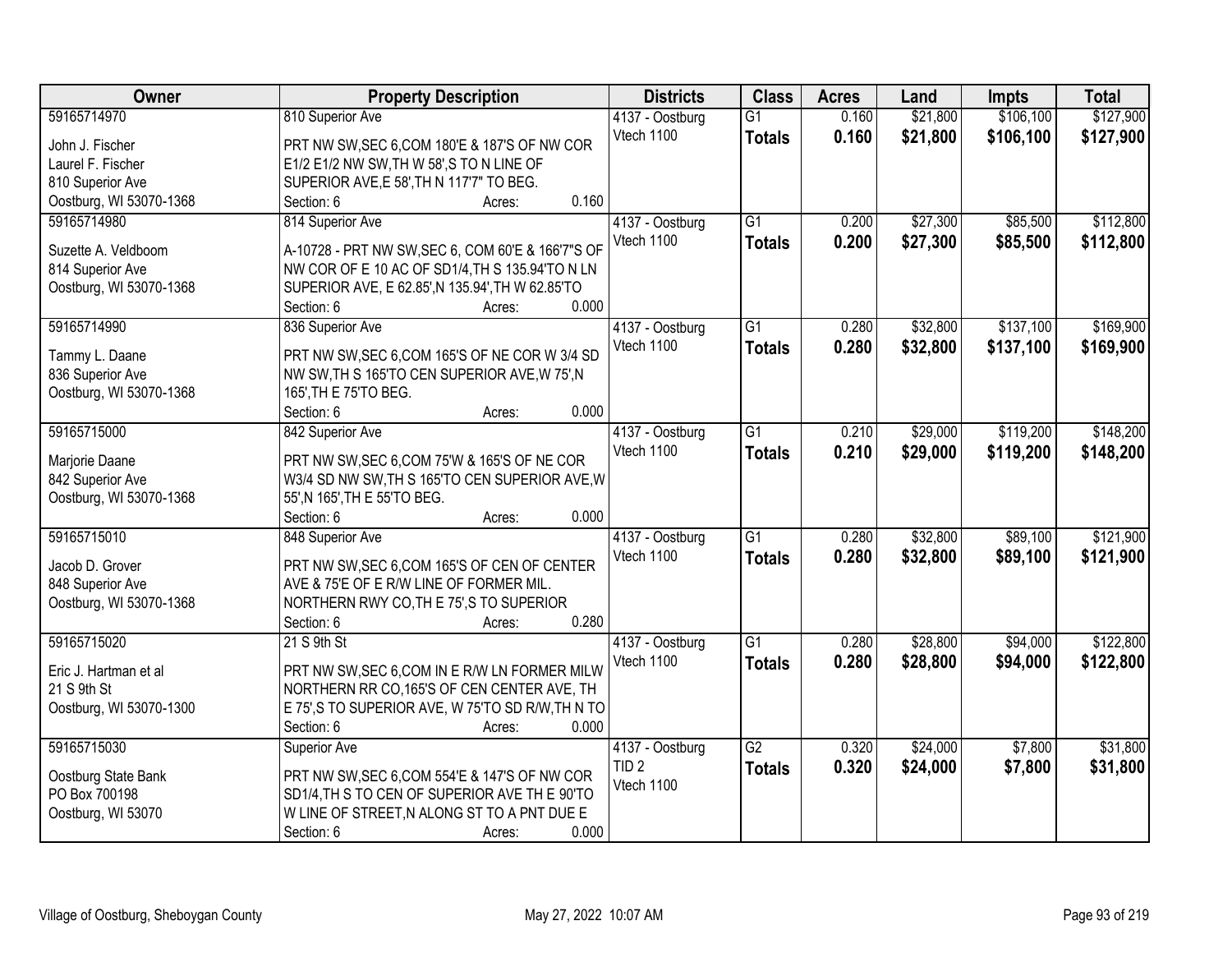| Owner                                | <b>Property Description</b>                                                                   | <b>Districts</b> | <b>Class</b>    | <b>Acres</b> | Land            | <b>Impts</b>    | <b>Total</b>    |
|--------------------------------------|-----------------------------------------------------------------------------------------------|------------------|-----------------|--------------|-----------------|-----------------|-----------------|
| 59165715040                          | Superior Ave                                                                                  | 4137 - Oostburg  | $\overline{G2}$ | 0.180        | \$15,300        | $\overline{50}$ | \$15,300        |
| Oostburg State Bank                  | PRT NW SW, SEC 6, COM AT A PNT 554' E & 173' S OF                                             | TID <sub>2</sub> | <b>Totals</b>   | 0.180        | \$15,300        | \$0             | \$15,300        |
| PO Box 700198                        | NW COR SD1/4, TH W 58', S TO CEN OF SUPERIOR                                                  | Vtech 1100       |                 |              |                 |                 |                 |
| Oostburg, WI 53070                   | AVE, E ON SD AVE 58', TH N TO BEG.                                                            |                  |                 |              |                 |                 |                 |
|                                      | 0.000<br>Section: 6<br>Acres:                                                                 |                  |                 |              |                 |                 |                 |
| 59165715101                          | 15 S 10th St Unit A                                                                           | 4137 - Oostburg  | $\overline{G2}$ | 0.520        | \$44,800        | \$878,500       | \$923,300       |
| Oostburg Village Square LLC          | LOT 1 CSM V25 P252-254 #1957618 - PRT NW                                                      | TID <sub>2</sub> | <b>Totals</b>   | 0.520        | \$44,800        | \$878,500       | \$923,300       |
| 110 S Business Park Dr               | SW, SEC 6                                                                                     | Vtech 1100       |                 |              |                 |                 |                 |
| Oostburg, WI 53070-1572              |                                                                                               |                  |                 |              |                 |                 |                 |
|                                      | 0.520<br>Section: 6<br>Acres:                                                                 |                  |                 |              |                 |                 |                 |
| 59165715111                          | <b>Superior Ave</b>                                                                           | 4137 - Oostburg  | X4              | 0.480        | $\overline{50}$ | \$0             | $\overline{30}$ |
|                                      |                                                                                               | TID <sub>2</sub> | <b>Totals</b>   | 0.480        | \$0             | \$0             | \$0             |
| Village of Oostburg<br>PO Box 700227 | PRT NW SW, SEC 6 DEDICATED TO THE PUBLIC BY                                                   | Vtech 1100       |                 |              |                 |                 |                 |
| Oostburg, WI 53070-0227              | CSM V25 P252-254 #1957618 (SUPERIOR AVE & S<br>10TH ST)                                       |                  |                 |              |                 |                 |                 |
|                                      | 0.480<br>Section: 6<br>Acres:                                                                 |                  |                 |              |                 |                 |                 |
| 59165715130                          | 100 S 1oth St                                                                                 | 4137 - Oostburg  | $\overline{G2}$ | 0.230        | \$13,700        | \$118,900       | \$132,600       |
|                                      |                                                                                               | TID <sub>2</sub> | <b>Totals</b>   | 0.230        | \$13,700        | \$118,900       | \$132,600       |
| Jeffrey R. Berg                      | PRT NE SE, SEC 1,& PRT NW SW, SEC 6, COM N89                                                  | Vtech 1100       |                 |              |                 |                 |                 |
| 617 Aspen Ave                        | DEG 16'20"E 103.95'FROM W1/4 POST SEC 6, TH S14                                               |                  |                 |              |                 |                 |                 |
| Oostburg, WI 53070-1455              | DEG 18'28"W 247.75'TO PNT OF BEG, TH S14 DEG 18'                                              |                  |                 |              |                 |                 |                 |
|                                      | 0.000<br>Section: 6<br>Acres:                                                                 |                  |                 |              |                 |                 |                 |
| 59165715140                          | S 10th St                                                                                     | 4137 - Oostburg  | $\overline{X4}$ | 0.000        | $\overline{50}$ | \$0             | $\overline{50}$ |
| First Reformed Church of Oostburg    | PRT NW SW, SEC 6, COM IN CEN LINE SUPERIOR                                                    | Vtech 1100       | <b>Totals</b>   | 0.000        | \$0             | \$0             | \$0             |
| 927 Superior Ave                     | AVE, 321.75'S & 132'E OF W1/4 POST SEC 6, TH S                                                |                  |                 |              |                 |                 |                 |
| Oostburg, WI 53070-1363              | 82.5', W 99'M/L TO E LINE OF MAIN ST, NELY ON SD                                              |                  |                 |              |                 |                 |                 |
|                                      | 0.000<br>Section: 6<br>Acres:                                                                 |                  |                 |              |                 |                 |                 |
| 59165715150                          | 927 Superior Ave                                                                              | 4137 - Oostburg  | X4              | 0.000        | $\sqrt{50}$     | \$0             | \$0             |
| <b>First Reformed Church</b>         | PRT NW SW, SEC 6, COM 321.75'S & 132'E OF W1/4                                                | Vtech 1100       | <b>Totals</b>   | 0.000        | \$0             | \$0             | \$0             |
| 927 Superior Ave                     | POST SD SEC, TH S 165', E 66', S 28' E 113', S 38', E                                         |                  |                 |              |                 |                 |                 |
| Oostburg, WI 53070-1363              | 21', S 132'TO N LINE MICH.AVE, E 80.25', N 143'M/L, E                                         |                  |                 |              |                 |                 |                 |
|                                      | 0.000<br>Section: 6<br>Acres:                                                                 |                  |                 |              |                 |                 |                 |
| 59165715160                          | 855 Superior Ave                                                                              | 4137 - Oostburg  | $\overline{G1}$ | 0.230        | \$31,900        | \$96,800        | \$128,700       |
|                                      |                                                                                               | Vtech 1100       | <b>Totals</b>   | 0.230        | \$31,900        | \$96,800        | \$128,700       |
| Jeffrey S. Sarver<br>Julie K. Sarver | COM 775'E & 489'S OF W1/4 POST, SEC 6,N TO N LN<br>SUPERIOR AVE, W ALG SD AVE TO TMER&L RR, S |                  |                 |              |                 |                 |                 |
| 855 Superior Ave                     | ALG SD RR TO PNT DUE W OF PLACE OF BEG, TH E                                                  |                  |                 |              |                 |                 |                 |
| Oostburg, WI 53070-1368              | 0.000<br>Section: 6<br>Acres:                                                                 |                  |                 |              |                 |                 |                 |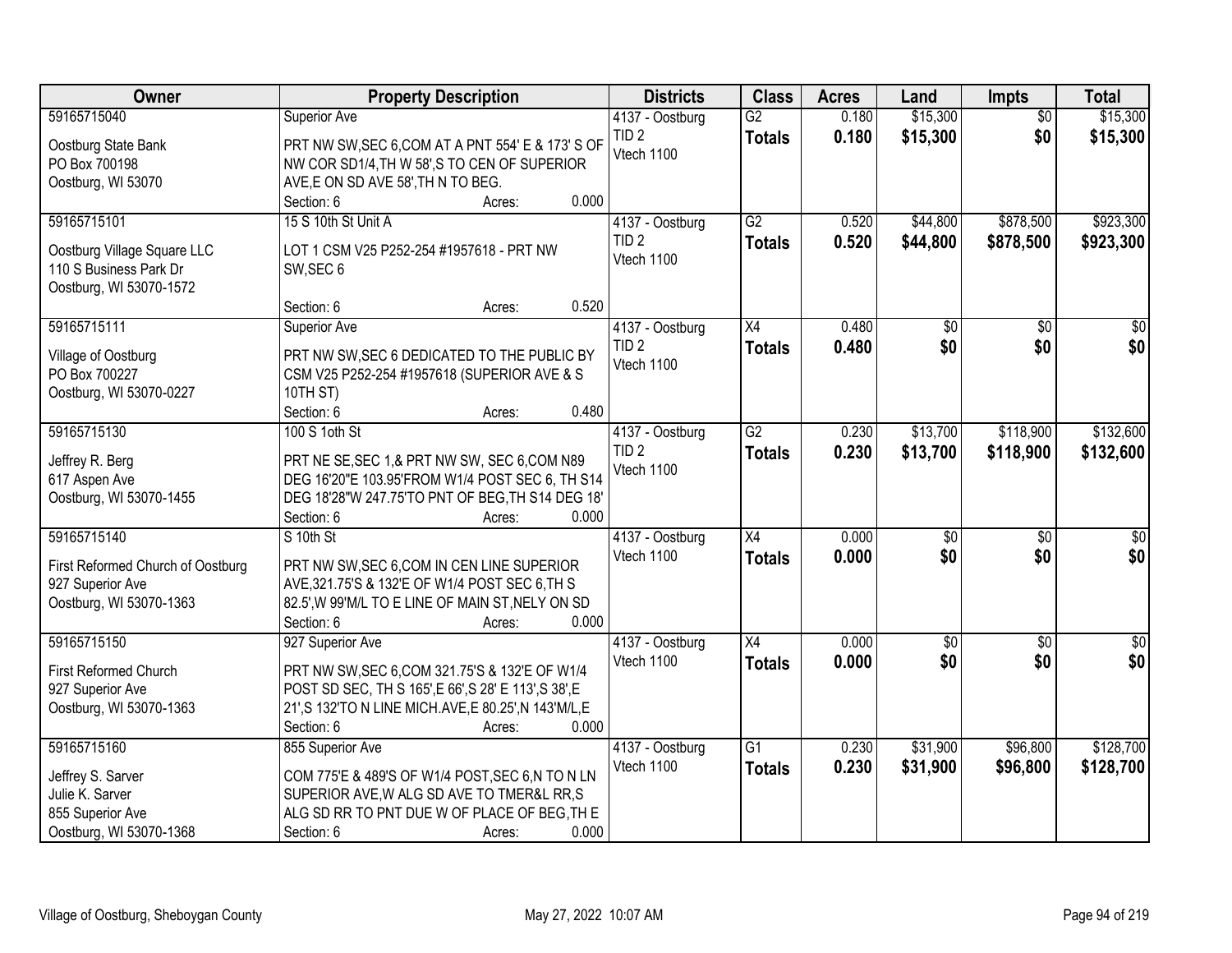| Owner                                 | <b>Property Description</b>                           | <b>Districts</b> | <b>Class</b>    | <b>Acres</b> | Land            | <b>Impts</b>    | <b>Total</b>     |
|---------------------------------------|-------------------------------------------------------|------------------|-----------------|--------------|-----------------|-----------------|------------------|
| 59165715170                           | 847 Superior Ave                                      | 4137 - Oostburg  | $\overline{G1}$ | 0.230        | \$31,900        | \$69,000        | \$100,900        |
| M Laura Kooger                        | PRT OF NW SW, SEC 6, COM 850' E & 489' S OF W1/4      | Vtech 1100       | <b>Totals</b>   | 0.230        | \$31,900        | \$69,000        | \$100,900        |
| 847 Superior Ave                      | POST OF SD SEC, TH N TO S LINE OF SUPERIOR            |                  |                 |              |                 |                 |                  |
| Oostburg, WI 53070-1368               | AVE, W ALONG SD AVE 75', S TO PNT DUE W OF            |                  |                 |              |                 |                 |                  |
|                                       | 0.000<br>Section: 6<br>Acres:                         |                  |                 |              |                 |                 |                  |
| 59165715180                           | 845 Superior Ave                                      | 4137 - Oostburg  | $\overline{G1}$ | 0.210        | \$29,800        | \$151,400       | \$181,200        |
|                                       |                                                       | Vtech 1100       | <b>Totals</b>   | 0.210        | \$29,800        | \$151,400       | \$181,200        |
| Adrianna L. Walcott                   | PRT NW SW, SEC 6, COM ON S LN SUPERIOR AVE            |                  |                 |              |                 |                 |                  |
| 845 Superior Ave                      | 397.5'W OF E LN SD1/4, TH S 133'M/L, W 70', N 133'M/L |                  |                 |              |                 |                 |                  |
| Oostburg, WI 53070-1368               | TO S LN SUPERIOR AVE, TH E 70'TO BEG.                 |                  |                 |              |                 |                 |                  |
|                                       | 0.000<br>Section: 6<br>Acres:                         |                  |                 |              |                 |                 |                  |
| 59165715200                           | 833 Superior Ave                                      | 4137 - Oostburg  | $\overline{G1}$ | 0.210        | \$29,800        | \$110,000       | \$139,800        |
| Bruce E. Nyenhuis                     | PRT NW SW, SEC 6, COM 990'E & 489'S OF W1/4           | Vtech 1100       | <b>Totals</b>   | 0.210        | \$29,800        | \$110,000       | \$139,800        |
| Susan J. Nyenhuis                     | POST, SD SEC, TH N TO S LN SUPERIOR AVE, W 70'S       |                  |                 |              |                 |                 |                  |
| 833 Superior Ave                      | TO PNT DUE W OF BEG, TH E TO BEG.                     |                  |                 |              |                 |                 |                  |
| Oostburg, WI 53070-1368               | 0.000<br>Section: 6<br>Acres:                         |                  |                 |              |                 |                 |                  |
| 59165715210                           | Superior Ave                                          | 4137 - Oostburg  | X4              | 0.220        | \$0             | \$0             | \$0              |
|                                       |                                                       | Vtech 1100       | <b>Totals</b>   | 0.220        | \$0             | \$0             | \$0              |
| 1st Presbyterian Church               | PRT NW SW, SEC 6, COM IN S LN SUPERIOR AVE            |                  |                 |              |                 |                 |                  |
| 118 S 8th St                          | 267.5'W OF E LN SD1/4, TH S 162.75', W 60', N         |                  |                 |              |                 |                 |                  |
| Oostburg, WI 53070-1400               | 162.75', TH E 60'TO BEG.                              |                  |                 |              |                 |                 |                  |
|                                       | 0.220<br>Section: 6<br>Acres:                         |                  |                 |              |                 |                 |                  |
| 59165715220                           | 118 S 8th St                                          | 4137 - Oostburg  | $\overline{X4}$ | 4.050        | $\overline{50}$ | $\overline{50}$ | $\overline{\$0}$ |
| First Presbyterian Church Oostburg    | PRT NW SW, SEC 6, COM AT INTER OF S LN                | Vtech 1100       | <b>Totals</b>   | 4.050        | \$0             | \$0             | \$0              |
| 118 S 8th St                          | SUPERIOR AVE WITH W LN MAPLE ST, TH W 242.5', S       |                  |                 |              |                 |                 |                  |
| Oostburg, WI 53070-1400               | TO N LN MICHIGAN AVE, E 242.5'TO W LN MAPLE           |                  |                 |              |                 |                 |                  |
|                                       | Section: 6<br>0.000<br>Acres:                         |                  |                 |              |                 |                 |                  |
| 59165715230                           | 828 Michigan Ave                                      | 4137 - Oostburg  | X4              | 0.220        | $\sqrt[6]{30}$  | $\overline{50}$ | $\frac{6}{3}$    |
|                                       |                                                       | Vtech 1100       | <b>Totals</b>   | 0.220        | \$0             | \$0             | \$0              |
| First Presbyterian Church of Oostburg | PRT NW SW, SEC 6, COM IN N LN MICHIGAN AVE            |                  |                 |              |                 |                 |                  |
| 118 S 8th St                          | 267.5'W OF CENLN MAPLE ST, TH W ON N LN               |                  |                 |              |                 |                 |                  |
| Oostburg, WI 53070-1400               | MICHIGAN AVE 60', N 162.75', E 60', TH S 162.75'TO    |                  |                 |              |                 |                 |                  |
|                                       | 0.220<br>Section: 6<br>Acres:                         |                  |                 |              |                 |                 |                  |
| 59165715240                           | 834 Michigan Ave                                      | 4137 - Oostburg  | $\overline{G1}$ | 0.330        | \$33,300        | \$101,000       | \$134,300        |
| Ryan J. Oonk                          | PRT NW SW, SEC 6, COM 990'E & 488.92'S OF W1/4        | Vtech 1100       | <b>Totals</b>   | 0.330        | \$33,300        | \$101,000       | \$134,300        |
| Amanda M. Oonk                        | POST, SD SEC TH S TO N LN MICHIGAN AVE, W ALG         |                  |                 |              |                 |                 |                  |
| 834 Michigan Ave                      | SD AVE 75', N TO PNT DUE W OF BEG, TH E 75'TO         |                  |                 |              |                 |                 |                  |
| Oostburg, WI 53070-1350               | 0.000<br>Section: 6<br>Acres:                         |                  |                 |              |                 |                 |                  |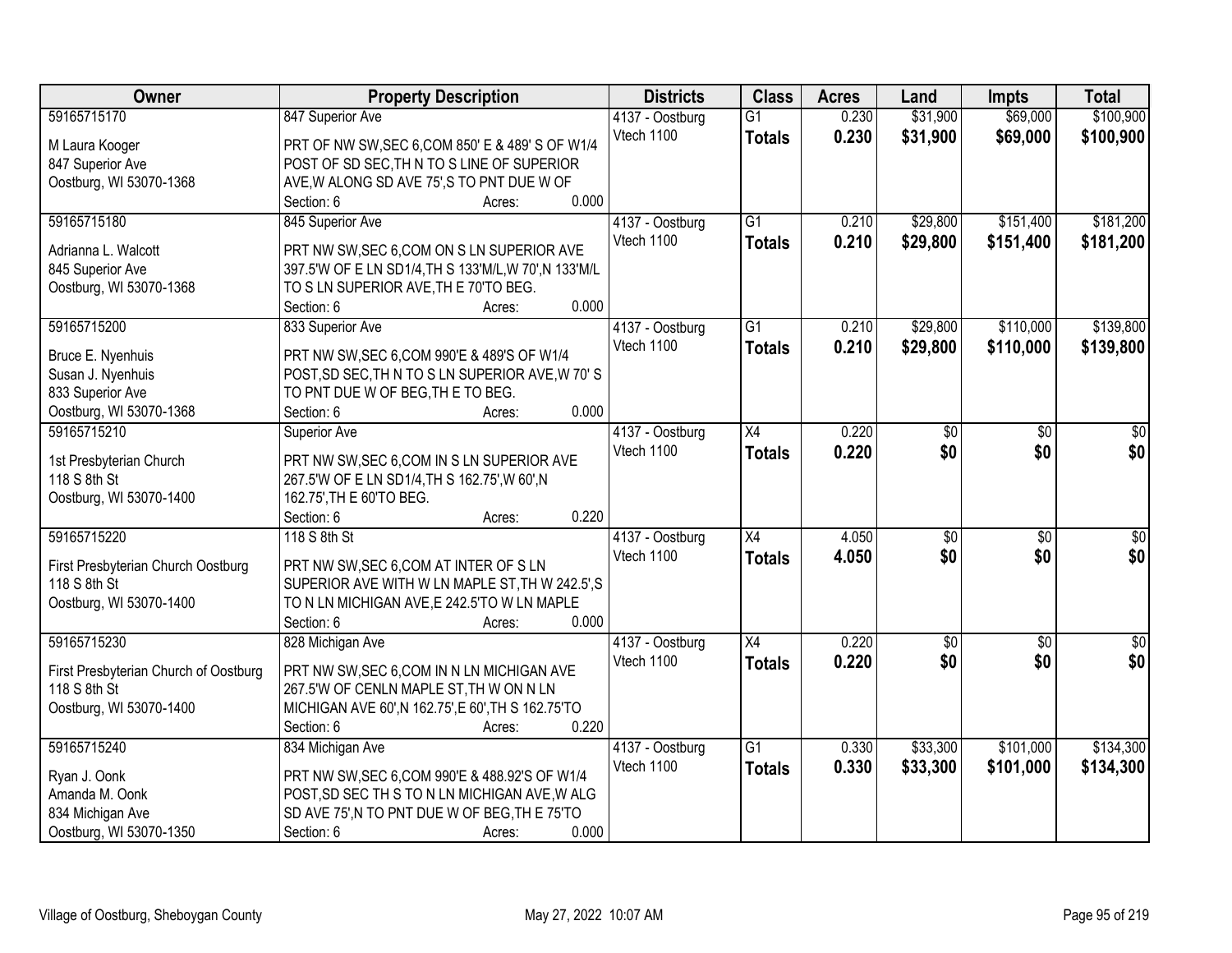| Owner                             | <b>Property Description</b>                                                                         | <b>Districts</b> | <b>Class</b>    | <b>Acres</b> | Land            | <b>Impts</b>    | <b>Total</b>    |
|-----------------------------------|-----------------------------------------------------------------------------------------------------|------------------|-----------------|--------------|-----------------|-----------------|-----------------|
| 59165715250                       | 854 Michigan Ave                                                                                    | 4137 - Oostburg  | $\overline{G1}$ | 0.520        | \$35,200        | \$168,200       | \$203,400       |
| Wade A. Glanek                    | PRT NW SW, SEC 6, COM 915'E & 488.92'S OF W1/4                                                      | Vtech 1100       | <b>Totals</b>   | 0.520        | \$35,200        | \$168,200       | \$203,400       |
| 854 Michigan Ave                  | POST SD SEC, TH W TO FORMER R/W OF                                                                  |                  |                 |              |                 |                 |                 |
| Oostburg, WI 53070-1350           | MIL.NORTHERN RWY, TH SLY ON R/W TO N LINE                                                           |                  |                 |              |                 |                 |                 |
|                                   | 0.000<br>Section: 6<br>Acres:                                                                       |                  |                 |              |                 |                 |                 |
| 59165715260                       | 118 S 9th St                                                                                        | 4137 - Oostburg  | $\overline{X4}$ | 0.200        | \$0             | $\overline{50}$ | $\sqrt{50}$     |
|                                   |                                                                                                     | Vtech 1100       | Totals          | 0.200        | \$0             | \$0             | \$0             |
| First Reformed Church of Oostburg | PRT NW SW, COM 484.25'E & 486.75'S OF W1/4                                                          |                  |                 |              |                 |                 |                 |
| 927 Superior Ave                  | POST, SEC 6, TH E 170'TO CEN OF ST, SALG ST 50', W                                                  |                  |                 |              |                 |                 |                 |
| Oostburg, WI 53070-1363           | TO PNT S OF BEG, TH N 50'TO BEG.<br>0.200                                                           |                  |                 |              |                 |                 |                 |
|                                   | Section: 6<br>Acres:                                                                                |                  |                 |              |                 |                 |                 |
| 59165715270                       | 122 S 9th St                                                                                        | 4137 - Oostburg  | X4              | 0.210        | $\overline{50}$ | $\overline{50}$ | $\overline{30}$ |
| First Reformed Church of Oostburg | PRT NW SW, SEC 6, COM 585.75'S & 470.25'E OF W1/4                                                   | Vtech 1100       | <b>Totals</b>   | 0.210        | \$0             | \$0             | \$0             |
| 927 Superior Ave                  | POST, SD SEC, TH N 49', E 184'M/L TO CEN OF ST, SLY                                                 |                  |                 |              |                 |                 |                 |
| Oostburg, WI 53070-1363           | ALG ST 49'M/L, TH W TO BEG.                                                                         |                  |                 |              |                 |                 |                 |
|                                   | 0.000<br>Section: 6<br>Acres:                                                                       |                  |                 |              |                 |                 |                 |
| 59165715280                       | 904 Michigan Ave                                                                                    | 4137 - Oostburg  | X4              | 0.200        | \$0             | \$0             | \$0             |
| First Reformed Church             |                                                                                                     | Vtech 1100       | <b>Totals</b>   | 0.200        | \$0             | \$0             | \$0             |
|                                   | PRT NW SW, SEC 6, COM 684.75'S & 556.5'E OF W1/4<br>POST, TH N 99', E TO CEN OF STREET TH SLY ALONG |                  |                 |              |                 |                 |                 |
| 927 Superior Ave                  | ST,99' M/L TO N LINE OF MICHIGAN AVE, TH W TO                                                       |                  |                 |              |                 |                 |                 |
| Oostburg, WI 53070-1363           | 0.000<br>Section: 6<br>Acres:                                                                       |                  |                 |              |                 |                 |                 |
| 59165715290                       | 912 Michigan Ave                                                                                    | 4137 - Oostburg  | $\overline{G1}$ | 0.200        | \$27,300        | \$107,600       | \$134,900       |
|                                   |                                                                                                     | Vtech 1100       |                 |              |                 |                 |                 |
| Robert A. Mehre                   | PRT NW SW, SEC 6, COM 684.75'S & 470.25' E OF NW                                                    |                  | <b>Totals</b>   | 0.200        | \$27,300        | \$107,600       | \$134,900       |
| Kristine M. Mehre                 | COR SD1/4, TH N 99', E 86.25', S 99', TH W 86.25'TO                                                 |                  |                 |              |                 |                 |                 |
| 912 Michigan Ave                  | BEG.                                                                                                |                  |                 |              |                 |                 |                 |
| Oostburg, WI 53070-1360           | 0.000<br>Section: 6<br>Acres:                                                                       |                  |                 |              |                 |                 |                 |
| 59165715300                       | 918 Michigan Ave                                                                                    | 4137 - Oostburg  | X4              | 0.200        | $\sqrt{$0}$     | \$0             | $\sqrt{50}$     |
| First Reformed Church             | PRT NW SW, SEC 6, COM 643 1/2' S & 470 1/4'E OF                                                     | Vtech 1100       | <b>Totals</b>   | 0.200        | \$0             | \$0             | \$0             |
| 927 Superior Ave                  | W1/4 POST, TH N 143', W 60', S 143', TH E 60'TO BEG.                                                |                  |                 |              |                 |                 |                 |
| Oostburg, WI 53070-1363           |                                                                                                     |                  |                 |              |                 |                 |                 |
|                                   | 0.200<br>Section: 6<br>Acres:                                                                       |                  |                 |              |                 |                 |                 |
| 59165715310                       | 932 Michigan Ave                                                                                    | 4137 - Oostburg  | $\overline{X4}$ | 0.260        | $\overline{50}$ | $\overline{30}$ | $\frac{1}{2}$   |
|                                   |                                                                                                     | Vtech 1100       | <b>Totals</b>   | 0.260        | \$0             | \$0             | \$0             |
| First Reformed Church             | PRT OF NW SW, SEC 6, COM IN N LINE OF MICHIGAN                                                      |                  |                 |              |                 |                 |                 |
| 927 Superior Ave                  | AVE, AT A PNT 684.75'S & 330'E OF NW COR OF                                                         |                  |                 |              |                 |                 |                 |
| Oostburg, WI 53070-1363           | SD1/4, TH W 70', N 132', W 4', N 38', E 53', S 38', E 21', TH {                                     |                  |                 |              |                 |                 |                 |
|                                   | 0.000<br>Section: 6<br>Acres:                                                                       |                  |                 |              |                 |                 |                 |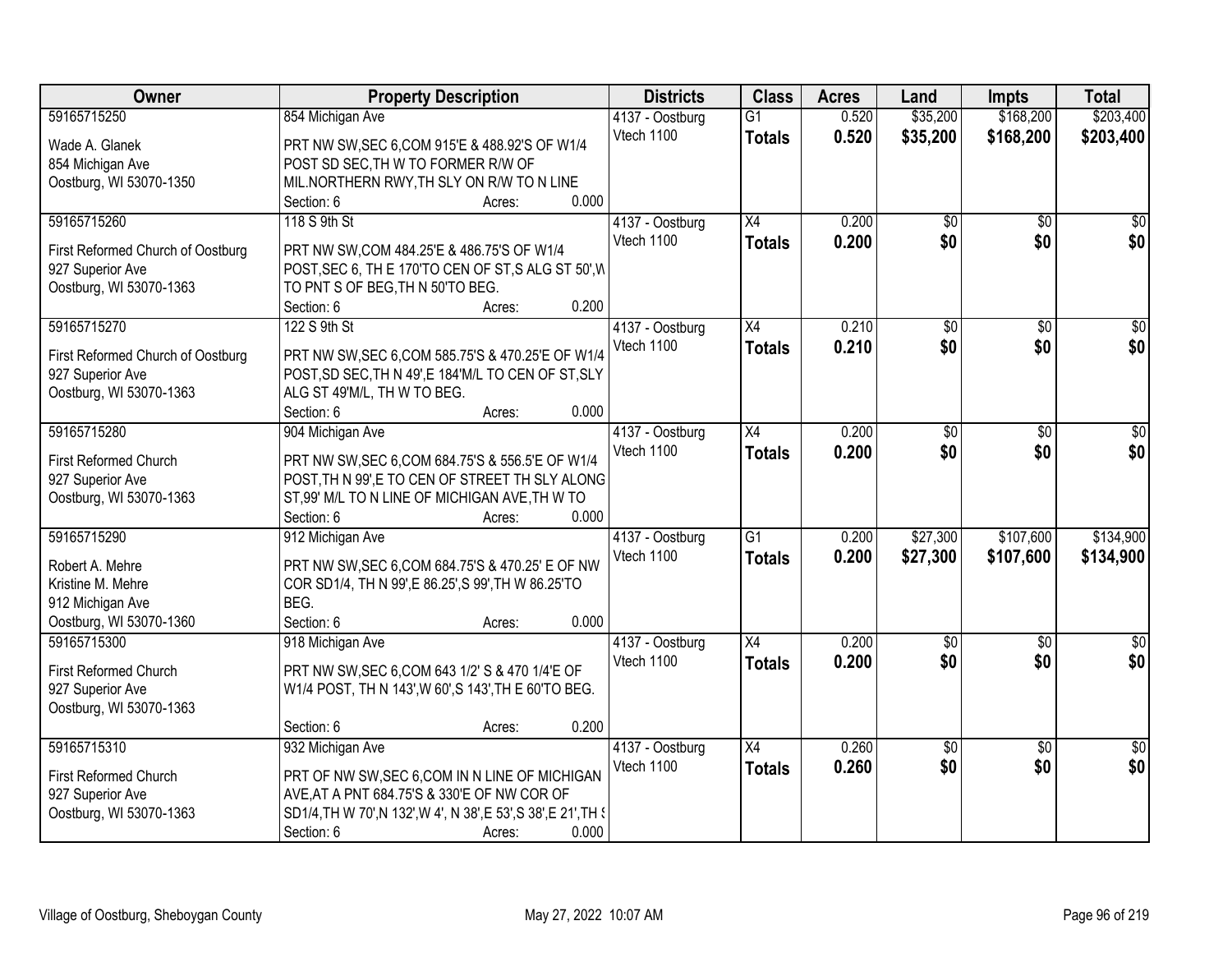| Owner                                | <b>Property Description</b>                                          | <b>Districts</b> | <b>Class</b>    | <b>Acres</b> | Land            | Impts           | <b>Total</b> |
|--------------------------------------|----------------------------------------------------------------------|------------------|-----------------|--------------|-----------------|-----------------|--------------|
| 59165715320                          | 938 Michigan Ave                                                     | 4137 - Oostburg  | X4              | 0.240        | $\overline{60}$ | $\overline{50}$ | \$0          |
| First Reformed Church of Oostburg    | PRT OF NW SW OF SEC 6,COM IN N LINE OF                               | Vtech 1100       | <b>Totals</b>   | 0.240        | \$0             | \$0             | \$0          |
| 927 Superior Ave                     | MICHIGAN AVE AT A PNT 684.75'S & 260'E OF NW                         |                  |                 |              |                 |                 |              |
| Oostburg, WI 53070-1363              | COR OF SD1/4, TH W 60', N 132', W 4', N 38', E 60', S 38', I         |                  |                 |              |                 |                 |              |
|                                      | 0.240<br>Section: 6<br>Acres:                                        |                  |                 |              |                 |                 |              |
| 59165715330                          | 131 S 10th St                                                        | 4137 - Oostburg  | $\overline{G1}$ | 0.300        | \$29,000        | \$106,000       | \$135,000    |
|                                      |                                                                      | Vtech 1100       | <b>Totals</b>   | 0.300        | \$29,000        | \$106,000       | \$135,000    |
| <b>Calvin Brice</b><br>131 S 10th St | PRT NW SW, SEC 6, COM 618.75'S OF W1/4 POST, TH I                    |                  |                 |              |                 |                 |              |
|                                      | 330', S 66', W 330', TH N 66'TO BEG, EXC THE E 130'OF<br>AFORE DESC. |                  |                 |              |                 |                 |              |
| Oostburg, WI 53070-1359              | 0.300<br>Section: 6<br>Acres:                                        |                  |                 |              |                 |                 |              |
| 59165715340                          | 123 S 10th St                                                        | 4137 - Oostburg  | $\overline{G1}$ | 0.300        | \$29,000        | \$105,400       | \$134,400    |
|                                      |                                                                      | Vtech 1100       |                 |              |                 |                 |              |
| Joshua A. Wilterdink                 | PRT NW SW, SEC 6, COM 552.75'S OF NW COR                             |                  | <b>Totals</b>   | 0.300        | \$29,000        | \$105,400       | \$134,400    |
| Abby E. Huettner                     | SD1/4, TH S 66', E 200', N 66', TH W 200'TO BEG.                     |                  |                 |              |                 |                 |              |
| 123 S 10th St                        |                                                                      |                  |                 |              |                 |                 |              |
| Oostburg, WI 53070-1359              | 0.300<br>Section: 6<br>Acres:                                        |                  |                 |              |                 |                 |              |
| 59165715350                          | 119 S 10th St                                                        | 4137 - Oostburg  | G1              | 0.300        | \$29,000        | \$87,000        | \$116,000    |
| Timothy M. Boss                      | PRT NW SW, SEC 6, COM 486.75'S OF NW COR                             | Vtech 1100       | <b>Totals</b>   | 0.300        | \$29,000        | \$87,000        | \$116,000    |
| 119 S 10th St                        | SD1/4, TH S 66', E 197', N 66', TH W 197'TO BEG.                     |                  |                 |              |                 |                 |              |
| Oostburg, WI 53070-1359              |                                                                      |                  |                 |              |                 |                 |              |
|                                      | 0.300<br>Section: 6<br>Acres:                                        |                  |                 |              |                 |                 |              |
| 59165715360                          | 113 S 10th St                                                        | 4137 - Oostburg  | $\overline{G1}$ | 0.250        | \$28,500        | \$103,100       | \$131,600    |
|                                      |                                                                      | Vtech 1100       | <b>Totals</b>   | 0.250        | \$28,500        | \$103,100       | \$131,600    |
| Leslie J. Verhelst                   | PRT OF NW SW, SEC 6, COM 404.25'S OF NW COR                          |                  |                 |              |                 |                 |              |
| 113 S 10th St                        | SD1/4, TH E 132', S 82.5', W 132', TH N 82.5'TO BEG.                 |                  |                 |              |                 |                 |              |
| Oostburg, WI 53070-1359              |                                                                      |                  |                 |              |                 |                 |              |
|                                      | 0.250<br>Section: 6<br>Acres:                                        |                  |                 |              |                 |                 |              |
| 59165715370                          | 201 S 10th St                                                        | 4137 - Oostburg  | $\overline{G1}$ | 0.300        | \$29,000        | \$92,200        | \$121,200    |
| Jacob D. Ratajczak                   | PRT NW SW, SEC 6, COM AT INTER OF W LINE SD1/4                       | Vtech 1100       | <b>Totals</b>   | 0.300        | \$29,000        | \$92,200        | \$121,200    |
| 720 N 12th St                        | WITH S LINE MICH.AVE, TH E ON S LINE SD AVE                          |                  |                 |              |                 |                 |              |
| Oostburg, WI 53070-1124              | 164', S TO N R/W LINE FORMER MIL. NRTHRN                             |                  |                 |              |                 |                 |              |
|                                      | 0.000<br>Section: 6<br>Acres:                                        |                  |                 |              |                 |                 |              |
| 59165715380                          | 215 S 10th St                                                        | 4137 - Oostburg  | $\overline{G1}$ | 0.600        | \$32,000        | \$88,500        | \$120,500    |
|                                      |                                                                      | Vtech 1100       | <b>Totals</b>   | 0.600        | \$32,000        | \$88,500        | \$120,500    |
| Fred M. Rose Jr                      | PRT NW SW, SEC 6, COM AT INTER OF N R/W LN OF                        |                  |                 |              |                 |                 |              |
| Rebecca J. Rose<br>215 S 10th St     | FORMER MIL NORTHERN RR & W LN SEC 6, TH N                            |                  |                 |              |                 |                 |              |
|                                      | 160',E 164',S TO N R/W LN SD RR, TH WLY ON SD N                      |                  |                 |              |                 |                 |              |
| Oostburg, WI 53070-1366              | 0.000<br>Section: 1<br>Acres:                                        |                  |                 |              |                 |                 |              |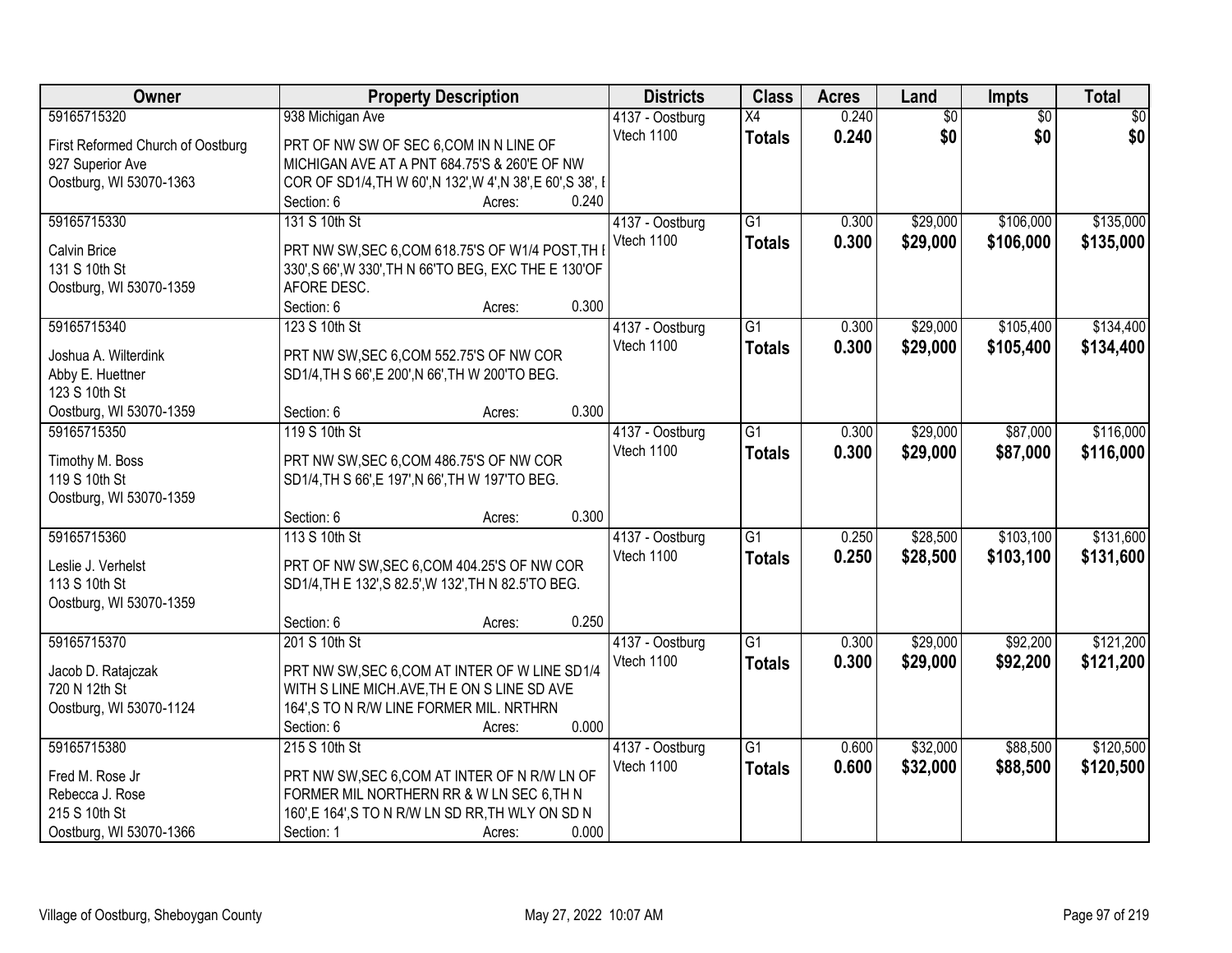| <b>Owner</b>            | <b>Property Description</b>                         | <b>Districts</b> | <b>Class</b>    | <b>Acres</b> | Land     | <b>Impts</b> | <b>Total</b> |
|-------------------------|-----------------------------------------------------|------------------|-----------------|--------------|----------|--------------|--------------|
| 59165715390             | 941 Michigan Ave                                    | 4137 - Oostburg  | $\overline{G1}$ | 0.330        | \$33,300 | \$100,400    | \$133,700    |
| Dennis L. Nelson        | PRT NW SW, SEC 6, COM IN S LN MICH AVE 164'E OF     | Vtech 1100       | <b>Totals</b>   | 0.330        | \$33,300 | \$100,400    | \$133,700    |
| Anne M. Nelson          | WLN SD NW SW, THE ALG SD AVE 60', S TO N R/W LI     |                  |                 |              |          |              |              |
| 941 Michigan Ave        | OF WIS GAS & ELEC CO, TH W ON R/W 60', TH N TO      |                  |                 |              |          |              |              |
| PO Box 591              | 0.000<br>Section: 6<br>Acres:                       |                  |                 |              |          |              |              |
| Oostburg, WI 53070      |                                                     |                  |                 |              |          |              |              |
| 59165715400             | 937 Michigan Ave                                    | 4137 - Oostburg  | $\overline{G1}$ | 0.260        | \$32,600 | \$133,900    | \$166,500    |
| Michael Z. Myers        | PRT OF NW SW, SEC 6, COM IN S LINE OF MICHIGAN      | Vtech 1100       | <b>Totals</b>   | 0.260        | \$32,600 | \$133,900    | \$166,500    |
|                         | AVE, 224'E OF CEN OF MAIN ST, TH E 50', S TO R/W    |                  |                 |              |          |              |              |
| Bethany L. Myers        |                                                     |                  |                 |              |          |              |              |
| 1584 N Pisgah Rd        | OF FORMER MILWAUKEE NORTHERN RWY CO, WLY            |                  |                 |              |          |              |              |
| Cordova, TN 38016-5418  | 0.260<br>Section: 6<br>Acres:                       |                  |                 |              |          |              |              |
| 59165715410             | 931 Michigan Ave                                    | 4137 - Oostburg  | $\overline{G1}$ | 0.300        | \$33,000 | \$99,800     | \$132,800    |
| Micah J. Weidner        | PRT NW SW, SEC 6, COM IN S LINE MICHIGAN AVE, AT    | Vtech 1100       | <b>Totals</b>   | 0.300        | \$33,000 | \$99,800     | \$132,800    |
| Sabrina E. Weidner      | A PNT 734.25'S & 274'E OF NW COR SD1/4, TH E 60', S |                  |                 |              |          |              |              |
| 931 Michigan Ave        | TO N R/W LINE WIS.GAS & ELEC CO, TH SW ON R/W       |                  |                 |              |          |              |              |
| Oostburg, WI 53070-1360 | 0.000<br>Section: 6<br>Acres:                       |                  |                 |              |          |              |              |
| 59165715420             | 925 Michigan Ave                                    | 4137 - Oostburg  | $\overline{G1}$ | 0.280        | \$32,800 | \$114,600    | \$147,400    |
|                         |                                                     | Vtech 1100       | <b>Totals</b>   | 0.280        | \$32,800 | \$114,600    | \$147,400    |
| Dale H. Roerdink        | COM 44 1/2 RDS S OF W1/4 POST, 334'E OF CENLN       |                  |                 |              |          |              |              |
| Mary E. Roerdink        | OF S MAIN ST, 60'X 120'.                            |                  |                 |              |          |              |              |
| 925 Michigan Ave        |                                                     |                  |                 |              |          |              |              |
| Oostburg, WI 53070-1360 | 0.000<br>Section: 6<br>Acres:                       |                  |                 |              |          |              |              |
| 59165715430             | 917 Michigan Ave                                    | 4137 - Oostburg  | $\overline{G1}$ | 0.290        | \$32,900 | \$139,000    | \$171,900    |
| Daniel Gabrielse        | PRT NW SW, SEC 6, COM IN S LN MICHIGAN AVE AT A     | Vtech 1100       | <b>Totals</b>   | 0.290        | \$32,900 | \$139,000    | \$171,900    |
| Joshua Gabrielse        | PNT 394'E OF CEN OF MAIN ST, TH E 69', S TO N R/W   |                  |                 |              |          |              |              |
| 917 Michigan Ave        | LN WI GAS & ELEC CO SWLY ON R/W 69'M/L, TH N TC     |                  |                 |              |          |              |              |
| Oostburg, WI 53070-1360 | 0.000<br>Section: 6<br>Acres:                       |                  |                 |              |          |              |              |
| 59165715440             | 911 Michigan Ave                                    | 4137 - Oostburg  | $\overline{G1}$ | 0.320        | \$33,200 | \$153,700    | \$186,900    |
|                         |                                                     | Vtech 1100       |                 |              |          |              |              |
| Kent J. Tenhaken        | COM 44 1/2 RDS S OF W1/4 POST & 454'E OF CENLN      |                  | <b>Totals</b>   | 0.320        | \$33,200 | \$153,700    | \$186,900    |
| Lorann J. Tenhaken      | S MAIN ST, E ABOUT 154'TO TMER&L RR, SWLY ALG       |                  |                 |              |          |              |              |
| 911 Michigan Ave        | SD RR TO PNT DUE S OF BEG, TH N TO BEG.             |                  |                 |              |          |              |              |
| Oostburg, WI 53070-1360 | 0.000<br>Section: 6<br>Acres:                       |                  |                 |              |          |              |              |
| 59165715450             | 849 Michigan Ave Unit 1                             | 4137 - Oostburg  | $\overline{G2}$ | 0.620        | \$36,300 | \$296,800    | \$333,100    |
|                         |                                                     | Vtech 1100       | <b>Totals</b>   | 0.620        | \$36,300 | \$296,800    | \$333,100    |
| Tanya Verhelst          | TR 1, CSM V 2 P 263-64 - PRT NW SW, SEC 6, COM AT   |                  |                 |              |          |              |              |
| 639 Erie Ave            | INTER OF S LN MICHIGAN AVE WITH E LN N 9TH          |                  |                 |              |          |              |              |
| Oostburg, WI 53070-1410 | ST, TH N87 DEG 56'27"E 132.88', S0 DEG 27'58"E      |                  |                 |              |          |              |              |
|                         | 0.620<br>Section: 6<br>Acres:                       |                  |                 |              |          |              |              |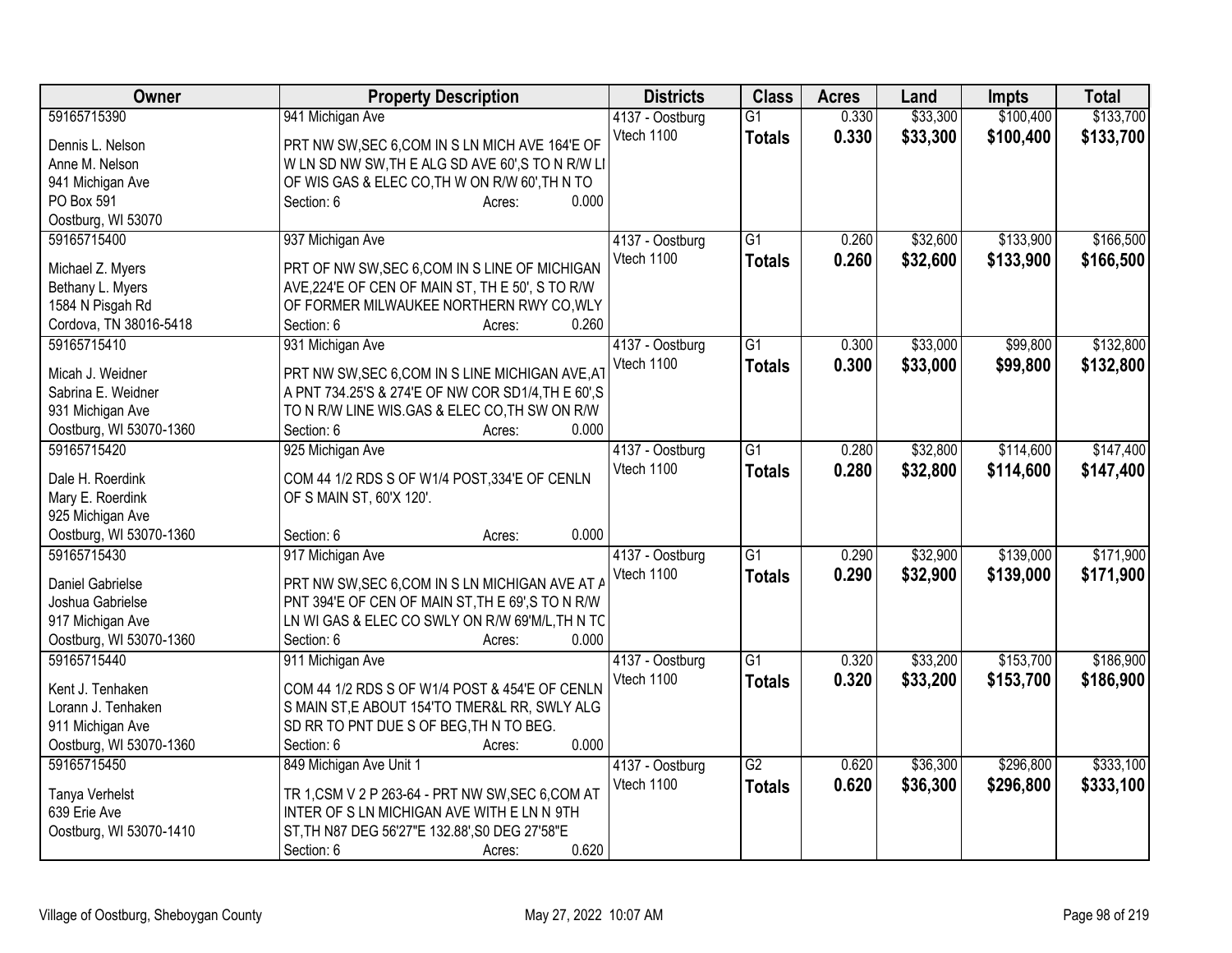| Owner                             | <b>Property Description</b>                                  | <b>Districts</b> | <b>Class</b>    | <b>Acres</b> | Land     | <b>Impts</b>    | <b>Total</b> |
|-----------------------------------|--------------------------------------------------------------|------------------|-----------------|--------------|----------|-----------------|--------------|
| 59165715460                       | 203 S 9th St                                                 | 4137 - Oostburg  | $\overline{G1}$ | 0.470        | \$34,700 | \$138,900       | \$173,600    |
| Keith W. Vandriest                | TR 2 CSM V2 P 263 - PRT NW SW, SEC 6, COM AT                 | Vtech 1100       | <b>Totals</b>   | 0.470        | \$34,700 | \$138,900       | \$173,600    |
| <b>Carol Vandriest</b>            | INTER OF S LN SD1/4 WITH E LN S 9TH ST, TH NO                |                  |                 |              |          |                 |              |
| 203 S 9th St                      | DEG 43'14"W 288.26'& N87 DEG 56'27"E 138.21'TO               |                  |                 |              |          |                 |              |
| Oostburg, WI 53070-1357           | 0.470<br>Section: 6<br>Acres:                                |                  |                 |              |          |                 |              |
| 59165715470                       | 209 S 9th St                                                 | 4137 - Oostburg  | $\overline{G1}$ | 0.360        | \$33,600 | \$115,200       | \$148,800    |
|                                   |                                                              | Vtech 1100       | <b>Totals</b>   | 0.360        | \$33,600 | \$115,200       | \$148,800    |
| Dwight J. Ludens                  | PRT NW SW, SEC 6, COM IN E LINE N 9TH ST NO DEG              |                  |                 |              |          |                 |              |
| Sylvia J. Ludens                  | 43'14"W 288.26'FROM S LINE SD1/4, TH N87 DEG                 |                  |                 |              |          |                 |              |
| 209 S 9th St                      | 56'27"E 138.21', N1 DEG 53'35"W 97.27', N75 DEG              |                  |                 |              |          |                 |              |
| Oostburg, WI 53070-1357           | 0.360<br>Section: 6<br>Acres:                                |                  |                 |              |          |                 |              |
| 59165715480                       | 835 Michigan Ave                                             | 4137 - Oostburg  | $\overline{G1}$ | 0.320        | \$33,200 | \$112,300       | \$145,500    |
| Ronald P & Pamela E Detroye Trust | PRT NW SW, SEC 6, COM IN CEN OF MICHIGAN AVE                 | Vtech 1100       | <b>Totals</b>   | 0.320        | \$33,200 | \$112,300       | \$145,500    |
| Ronald P & Pamela Evelyn          | 616'N & 794.5'E OF SW COR NW SW, TH E 95'TO PNT              |                  |                 |              |          |                 |              |
| N985 Smith Dr                     | OF BEG, TH E 83.2', S 165', W 83.2', TH N 165'TO BEG.        |                  |                 |              |          |                 |              |
| Oostburg, WI 53070-1702           | Section: 6<br>0.320<br>Acres:                                |                  |                 |              |          |                 |              |
| 59165715481                       | 841 Michigan Ave                                             |                  | $\overline{G1}$ | 1.660        | \$41,700 | \$147,300       | \$189,000    |
|                                   |                                                              | 4137 - Oostburg  |                 |              |          |                 |              |
| Kyle D. Crossett                  | PRT NW SW, SEC 6, COM 616'N & 794.5'E OF SW COR              | Vtech 1100       | <b>Totals</b>   | 1.660        | \$41,700 | \$147,300       | \$189,000    |
| Brianna M. Crossett               | NW SW, TH E 95', S 165', E 83.2', S 165', W 178.2' M/L, TH I |                  |                 |              |          |                 |              |
| 841 Michigan Ave                  | 330'TO BEG.                                                  |                  |                 |              |          |                 |              |
| Oostburg, WI 53070-1350           | 1.660<br>Section: 6<br>Acres:                                |                  |                 |              |          |                 |              |
| 59165715490                       | 829 Michigan Ave                                             | 4137 - Oostburg  | $\overline{G1}$ | 0.200        | \$27,600 | \$109,900       | \$137,500    |
|                                   |                                                              | Vtech 1100       | <b>Totals</b>   | 0.200        | \$27,600 | \$109,900       | \$137,500    |
| Christopher A. Lewin              | PRT E1/2 E1/2 NW SW, SEC 6, COM IN S LN MICHIGAN             |                  |                 |              |          |                 |              |
| Tina M. Lewin                     | AVE 266.5'W OF E LN SD1/4, TH S 141.5', W 61'TO W LI         |                  |                 |              |          |                 |              |
| 829 Michigan Ave                  | E1/2 E 1/2 NW SW, N 141.5', TH E 61' TO BEG.                 |                  |                 |              |          |                 |              |
| Oostburg, WI 53070-1350           | 0.198<br>Section: 6<br>Acres:                                |                  |                 |              |          |                 |              |
| 59165715500                       | 823 Michigan Ave                                             | 4137 - Oostburg  | $\overline{G1}$ | 0.190        | \$27,200 | \$97,700        | \$124,900    |
| Monica Swanson                    | PRT NW SW, SEC 6, COM IN S LN MICHIGAN AVE                   | Vtech 1100       | <b>Totals</b>   | 0.190        | \$27,200 | \$97,700        | \$124,900    |
| Joshua Swanson                    | 206.5'W OF E LN OF NW SW, TH W 60', S 141.5', E 60', TI      |                  |                 |              |          |                 |              |
| 823 Michigan Ave                  | N 141.5'TO BEG.                                              |                  |                 |              |          |                 |              |
| Oostburg, WI 53070-1350           | 0.190<br>Section: 6<br>Acres:                                |                  |                 |              |          |                 |              |
| 59165715510                       | Michigan Ave                                                 | 4137 - Oostburg  | $\overline{G1}$ | 0.180        | \$8,900  | $\overline{30}$ | \$8,900      |
|                                   |                                                              | Vtech 1100       | <b>Totals</b>   | 0.180        | \$8,900  | \$0             | \$8,900      |
| Joshua Swanson                    | PRT NW SW, SEC 6, COM IN S LN MICHIGAN AVE 150'              |                  |                 |              |          |                 |              |
| Monica Swanson                    | 1/2"W OF W LN MAPLE ST, TH W ALG MICHIGAN AVE                |                  |                 |              |          |                 |              |
| 823 Michigan Ave                  | 56'1 1/2", S 141.5', E 56'1 1/2", TH N 141.5'TO BEG.         |                  |                 |              |          |                 |              |
| Oostburg, WI 53070-1350           | 0.000<br>Section: 6<br>Acres:                                |                  |                 |              |          |                 |              |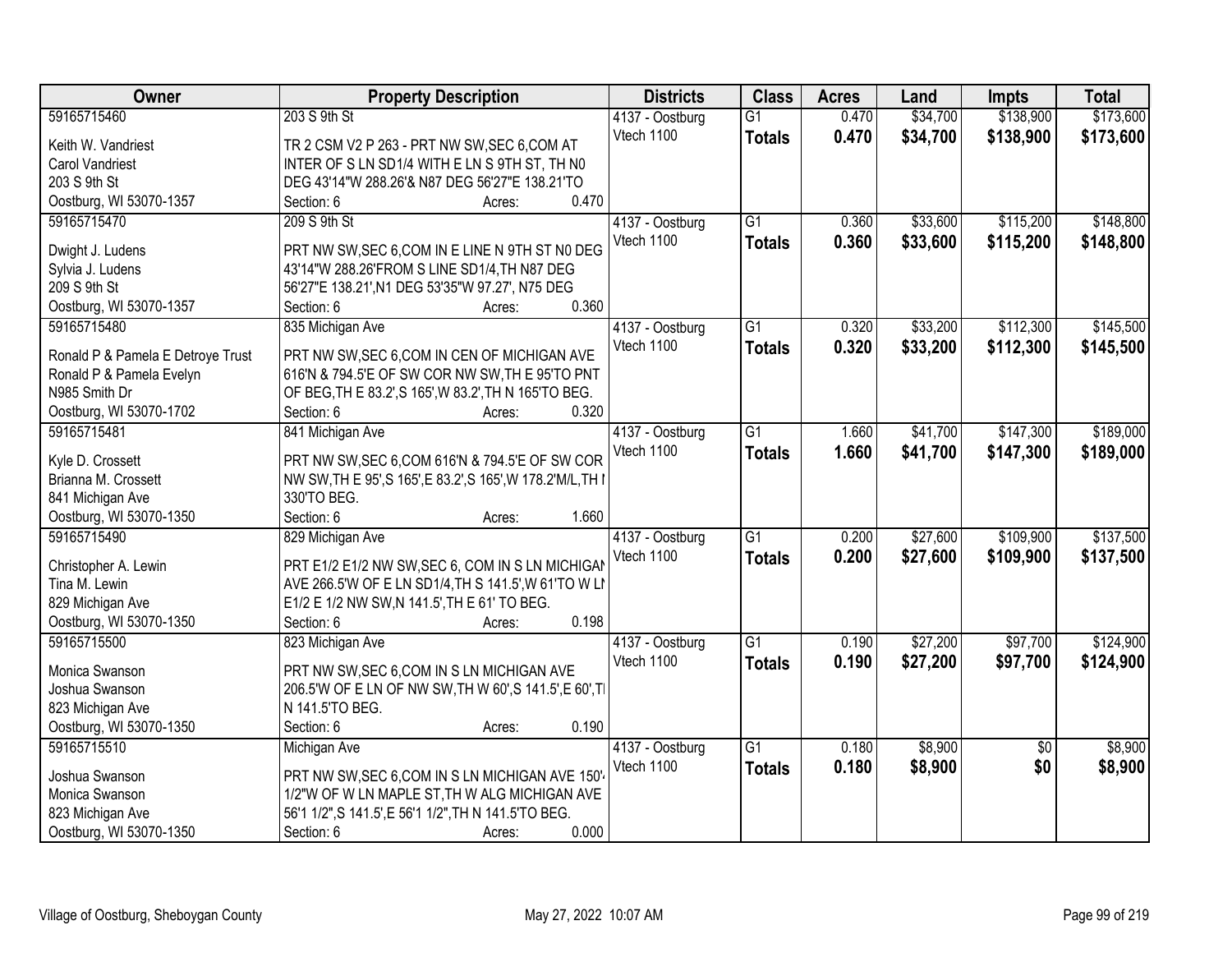| <b>Owner</b>                         |                                                      | <b>Property Description</b> |       | <b>Districts</b> | <b>Class</b>    | <b>Acres</b> | Land     | <b>Impts</b>    | <b>Total</b>    |
|--------------------------------------|------------------------------------------------------|-----------------------------|-------|------------------|-----------------|--------------|----------|-----------------|-----------------|
| 59165715520                          | 204 S 8th St                                         |                             |       | 4137 - Oostburg  | $\overline{G1}$ | 0.210        | \$28,700 | \$120,300       | \$149,000       |
| Robert A. Steinert III               | LOT 1 CSM V 7 P 41-PRT NW SW SEC 6, T 13N, R 23E     |                             |       | Vtech 1100       | <b>Totals</b>   | 0.210        | \$28,700 | \$120,300       | \$149,000       |
| 1662 Legend Hill Ln                  |                                                      |                             |       |                  |                 |              |          |                 |                 |
| Waukesha, WI 53189-8088              |                                                      |                             |       |                  |                 |              |          |                 |                 |
|                                      | Section: 6                                           | Acres:                      | 0.210 |                  |                 |              |          |                 |                 |
| 59165715521                          | 210 S 8th St                                         |                             |       | 4137 - Oostburg  | $\overline{G1}$ | 0.200        | \$28,100 | \$92,800        | \$120,900       |
|                                      |                                                      |                             |       | Vtech 1100       | <b>Totals</b>   | 0.200        | \$28,100 | \$92,800        | \$120,900       |
| Joshua A. Melcher                    | LOT 2 CSM V 7 P 41-PRT NW SW SEC 6,COM N88           |                             |       |                  |                 |              |          |                 |                 |
| Nikole L. Melcher                    | DEG 43'46"E 71.87', NO DEG 23'6"W 457.05' & N88 DEG  |                             |       |                  |                 |              |          |                 |                 |
| 210 S 8th St                         | 11'40"E 177.68' FROM NE COR, NYHOF SUBD, TH N0       |                             |       |                  |                 |              |          |                 |                 |
| Oostburg, WI 53070-1401              | Section: 6                                           | Acres:                      | 0.200 |                  |                 |              |          |                 |                 |
| 59165715530                          | 300 S 8th St                                         |                             |       | 4137 - Oostburg  | G1              | 0.820        | \$38,200 | \$132,400       | \$170,600       |
| Duane M. Dumez                       | PRT NW SW, SEC 6, COM AT INTER OF W LINE S. 8TH      |                             |       | Vtech 1100       | <b>Totals</b>   | 0.820        | \$38,200 | \$132,400       | \$170,600       |
| Jill C. Dumez                        | ST & S LINE MICH AVE, TH S0 DEG 23'6"E 341.54'TO     |                             |       |                  |                 |              |          |                 |                 |
| 300 S 8th St                         | PNT OF BEG, TH S0 DEG 23'6"E 119.88', S88 DEG        |                             |       |                  |                 |              |          |                 |                 |
| Oostburg, WI 53070-1403              | Section: 6                                           | Acres:                      | 0.830 |                  |                 |              |          |                 |                 |
| 59165715540                          | 320 S 8th St                                         |                             |       | 4137 - Oostburg  | G1              | 0.480        | \$34,800 | \$139,700       | \$174,500       |
|                                      |                                                      |                             |       | Vtech 1100       | <b>Totals</b>   | 0.480        | \$34,800 | \$139,700       | \$174,500       |
| <b>Brill Revocable Trust</b>         | PRT NW SW, SEC 6, COM 16'W OF SE COR SD1/4 TH I      |                             |       |                  |                 |              |          |                 |                 |
| 320 S 8th St                         | 140', W 150', S 140', TH E 150'TO BEG.               |                             |       |                  |                 |              |          |                 |                 |
| Oostburg, WI 53070-1403              |                                                      |                             |       |                  |                 |              |          |                 |                 |
|                                      | Section: 6                                           | Acres:                      | 0.480 |                  |                 |              |          |                 |                 |
| 59165715550                          | 325 S 9th St                                         |                             |       | 4137 - Oostburg  | $\overline{G1}$ | 2.280        | \$43,200 | \$172,000       | \$215,200       |
| Robert L. Vanderpuy                  | A-17261 - PRT NW SW, SEC 6, COM N0 DEG 43'13"W       |                             |       | Vtech 1100       | <b>Totals</b>   | 2.280        | \$43,200 | \$172,000       | \$215,200       |
| Trudy L. Vanderpuy                   | 120'FROM NW COR NYHOFF SUBD. TH S87 DEG              |                             |       |                  |                 |              |          |                 |                 |
| 325 S 9th St                         | 34'39"E 155.23', S0 DEG 43'13"E 90', N88 DEG 43'46"E |                             |       |                  |                 |              |          |                 |                 |
| Oostburg, WI 53070-1317              | Section: 6                                           | Acres:                      | 2.280 |                  |                 |              |          |                 |                 |
| 59165715551                          | 327 S 9th St                                         |                             |       | 4137 - Oostburg  | $\overline{G1}$ | 0.400        | \$34,000 | \$147,800       | \$181,800       |
|                                      |                                                      |                             |       | Vtech 1100       | <b>Totals</b>   | 0.400        | \$34,000 | \$147,800       | \$181,800       |
| Daniel J. Desmith et al              | "ERROR DEED" LOT 1, CSM V 8 P 191 & OTHER LAND       |                             |       |                  |                 |              |          |                 |                 |
| 327 S 9th St                         | - PRT NW SW, SEC 6, COM AT NW COR, NYHOF             |                             |       |                  |                 |              |          |                 |                 |
| Oostburg, WI 53070-1317              | SUBD, TH NO DEG 43'14"W 120', S87 DEG 34' 38"E       |                             |       |                  |                 |              |          |                 |                 |
|                                      | Section: 6                                           | Acres:                      | 0.400 |                  |                 |              |          |                 |                 |
| 59165715560                          | 9th St                                               |                             |       | 4137 - Oostburg  | $\overline{X4}$ | 0.390        | \$0      | $\overline{50}$ | $\overline{50}$ |
| Village of Oostburg (Prop. 13th St.) | A STRIP OF LAND 60'E & W BY 284'N & S FOR EXT OF     |                             |       | Vtech 1100       | <b>Totals</b>   | 0.390        | \$0      | \$0             | \$0             |
| PO Box 700227                        | S. 9TH ST.                                           |                             |       |                  |                 |              |          |                 |                 |
| Oostburg, WI 53070-0227              |                                                      |                             |       |                  |                 |              |          |                 |                 |
|                                      | Section: 6                                           | Acres:                      | 0.390 |                  |                 |              |          |                 |                 |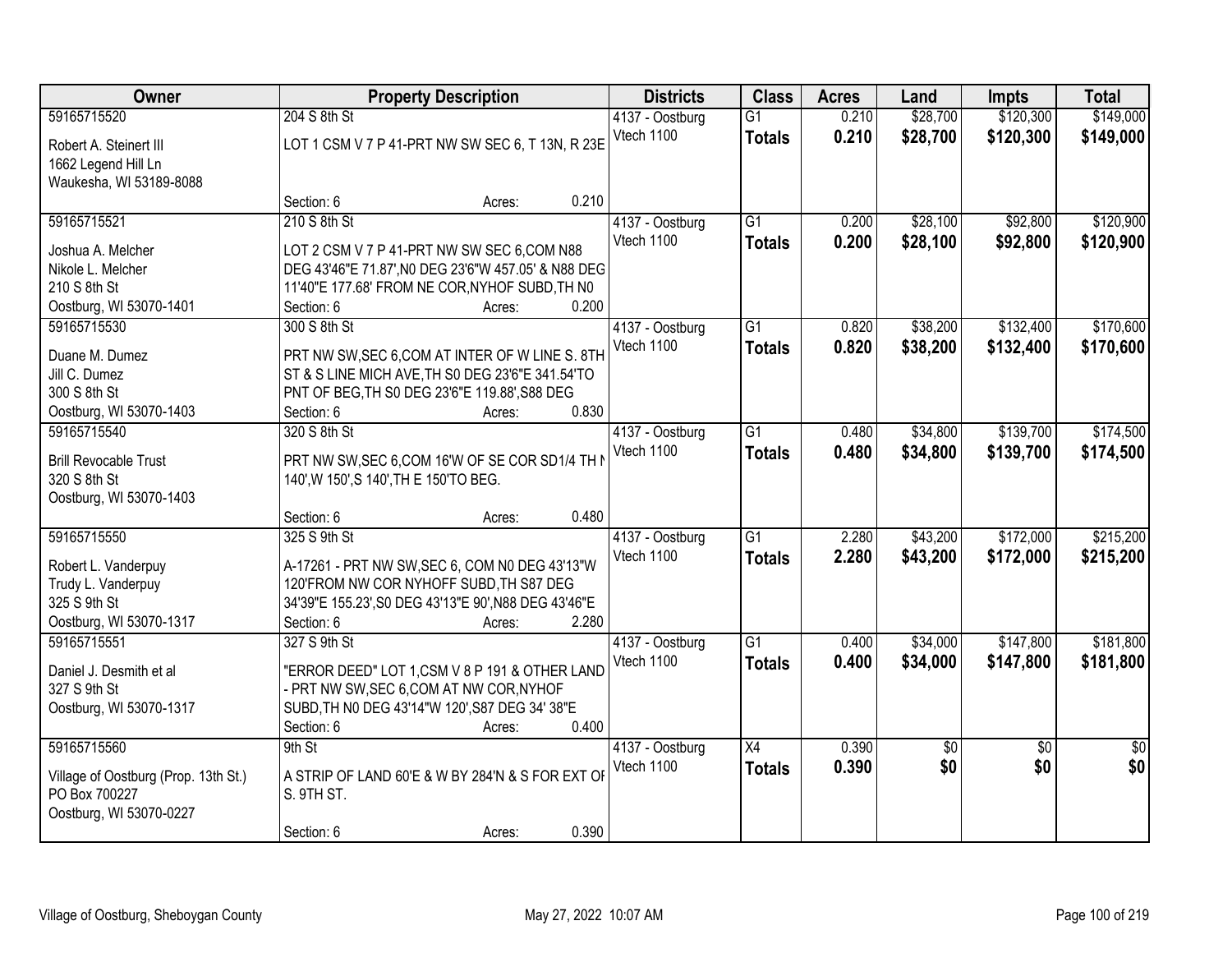| Owner                             |                                                  | <b>Property Description</b>                                                                     | <b>Districts</b> | <b>Class</b>    | <b>Acres</b> | Land     | <b>Impts</b> | <b>Total</b> |
|-----------------------------------|--------------------------------------------------|-------------------------------------------------------------------------------------------------|------------------|-----------------|--------------|----------|--------------|--------------|
| 59165715570                       | 320 S 9th St                                     |                                                                                                 | 4137 - Oostburg  | $\overline{G1}$ | 0.430        | \$34,300 | \$139,400    | \$173,700    |
| Richard J. Heinen                 |                                                  | PRT NW SW, SEC 6, COM S88 DEG 43'46"W 60'& N0                                                   | Vtech 1100       | <b>Totals</b>   | 0.430        | \$34,300 | \$139,400    | \$173,700    |
| Janice K. Heinen                  | DEG 43'14"W 200'FROM NW COR LOT 9, NYHOF         |                                                                                                 |                  |                 |              |          |              |              |
| 320 S 9th St                      |                                                  | SUBD, TH NO DEG 43'14"W 130', S88 DEG 53'26"W                                                   |                  |                 |              |          |              |              |
| Oostburg, WI 53070-1316           | Section: 6                                       | Acres:                                                                                          | 0.000            |                 |              |          |              |              |
| 59165715580                       | 324 S 9th St                                     |                                                                                                 | 4137 - Oostburg  | $\overline{G1}$ | 0.380        | \$33,800 | \$129,700    | \$163,500    |
|                                   |                                                  |                                                                                                 | Vtech 1100       | <b>Totals</b>   | 0.380        | \$33,800 | \$129,700    | \$163,500    |
| Wayne R. Kelley                   |                                                  | PRT NW SW, SEC 6, COM S88 DEG 43'46"W 60' & N0                                                  |                  |                 |              |          |              |              |
| Debra K. Kelley                   | DEG 43'14"W 100'FROM NW COR LOT 9,NYHOF          |                                                                                                 |                  |                 |              |          |              |              |
| 324 S 9th St                      |                                                  | SUBD, TH NO DEG 43'14"W 100', S88 DEG 53'26"W                                                   | 0.000            |                 |              |          |              |              |
| Oostburg, WI 53070-1316           | Section: 6                                       | Acres:                                                                                          |                  |                 |              |          |              |              |
| 59165715590                       | 328 S 9th St                                     |                                                                                                 | 4137 - Oostburg  | $\overline{G1}$ | 0.340        | \$33,400 | \$113,500    | \$146,900    |
| John W. Utech                     |                                                  | PRT NW SW, SEC 6, COM S88 DEG 43'46"W 60'FROM                                                   | Vtech 1100       | <b>Totals</b>   | 0.340        | \$33,400 | \$113,500    | \$146,900    |
| Alivia L. Utech                   |                                                  | NW COR LOT 9, NYHOF SUBD, TH NO DEG 43' 14"W                                                    |                  |                 |              |          |              |              |
| 328 S 9th St                      |                                                  | 100', S88 DEG 53'26"W 165', S0 DEG 43'14"E 100', TH                                             |                  |                 |              |          |              |              |
| Oostburg, WI 53070-1316           | Section: 6                                       | Acres:                                                                                          | 0.000            |                 |              |          |              |              |
| 59165715600                       | 327 S 10th St                                    |                                                                                                 | 4137 - Oostburg  | $\overline{G1}$ | 0.500        | \$31,000 | \$102,500    | \$133,500    |
|                                   |                                                  |                                                                                                 | Vtech 1100       | <b>Totals</b>   | 0.500        | \$31,000 | \$102,500    | \$133,500    |
| Michael J. Dumez<br>Jean E. Dumez |                                                  | PRT NW SW, SEC 6, COM AT SW COR, SD1/4, TH N<br>66',E 330',S 66'TO S LN NW SW, TH W 330'TO BEG. |                  |                 |              |          |              |              |
| 327 S 10th St                     |                                                  |                                                                                                 |                  |                 |              |          |              |              |
| Oostburg, WI 53070-1301           | Section: 6                                       | Acres:                                                                                          | 0.000            |                 |              |          |              |              |
| 59165715610                       | 321 S 10th St                                    |                                                                                                 | 4137 - Oostburg  | $\overline{G1}$ | 0.410        | \$30,900 | \$80,300     | \$111,200    |
|                                   |                                                  |                                                                                                 | Vtech 1100       | Totals          | 0.410        | \$30,900 | \$80,300     | \$111,200    |
| Christopher L. Desmith            | PRT NW SW, SEC 6, COM 1254'S OF NW COR           |                                                                                                 |                  |                 |              |          |              |              |
| Kim A. Desmith                    | SD1/4, TH E 330', N 66', W 330', TH S 66'TO BEG. |                                                                                                 |                  |                 |              |          |              |              |
| 321 S 10th St                     |                                                  |                                                                                                 |                  |                 |              |          |              |              |
| Oostburg, WI 53070-1301           | Section: 6                                       | Acres:                                                                                          | 0.500            |                 |              |          |              |              |
| 59165715630                       | 313 S 10th St                                    |                                                                                                 | 4137 - Oostburg  | $\overline{G1}$ | 0.500        | \$31,000 | \$70,700     | \$101,700    |
| Kimberly A. Bub                   |                                                  | PRT OF NW SW, SEC 6, COM 132' N OF SW COR OF                                                    | Vtech 1100       | <b>Totals</b>   | 0.500        | \$31,000 | \$70,700     | \$101,700    |
| 313 S 10th St                     | SD1/4, TH N 66', E 330', S 66' TH W 330' TO BEG. |                                                                                                 |                  |                 |              |          |              |              |
| Oostburg, WI 53070-1301           |                                                  |                                                                                                 |                  |                 |              |          |              |              |
|                                   | Section: 6                                       | Acres:                                                                                          | 0.500            |                 |              |          |              |              |
| 59165715640                       | 305 S 10th St                                    |                                                                                                 | 4137 - Oostburg  | $\overline{G1}$ | 0.670        | \$32,700 | \$88,100     | \$120,800    |
|                                   |                                                  |                                                                                                 | Vtech 1100       | <b>Totals</b>   | 0.670        | \$32,700 | \$88,100     | \$120,800    |
| Matthew M. Nuernberg              |                                                  | A-17783 - PRT NW SW, SEC 6, COM 1047.48'S OF W1/                                                |                  |                 |              |          |              |              |
| Tabatha L. Nuernberg              | COR, SD SEC, TH CONT S 83.50', N88 DEG 25'50"E   |                                                                                                 |                  |                 |              |          |              |              |
| 305 S 10th St                     |                                                  | 331.25', NO DEG 16' 31"W 93.50'TO S LN WEPCO RR                                                 |                  |                 |              |          |              |              |
| Oostburg, WI 53070-1301           | Section: 6                                       | Acres:                                                                                          | 0.670            |                 |              |          |              |              |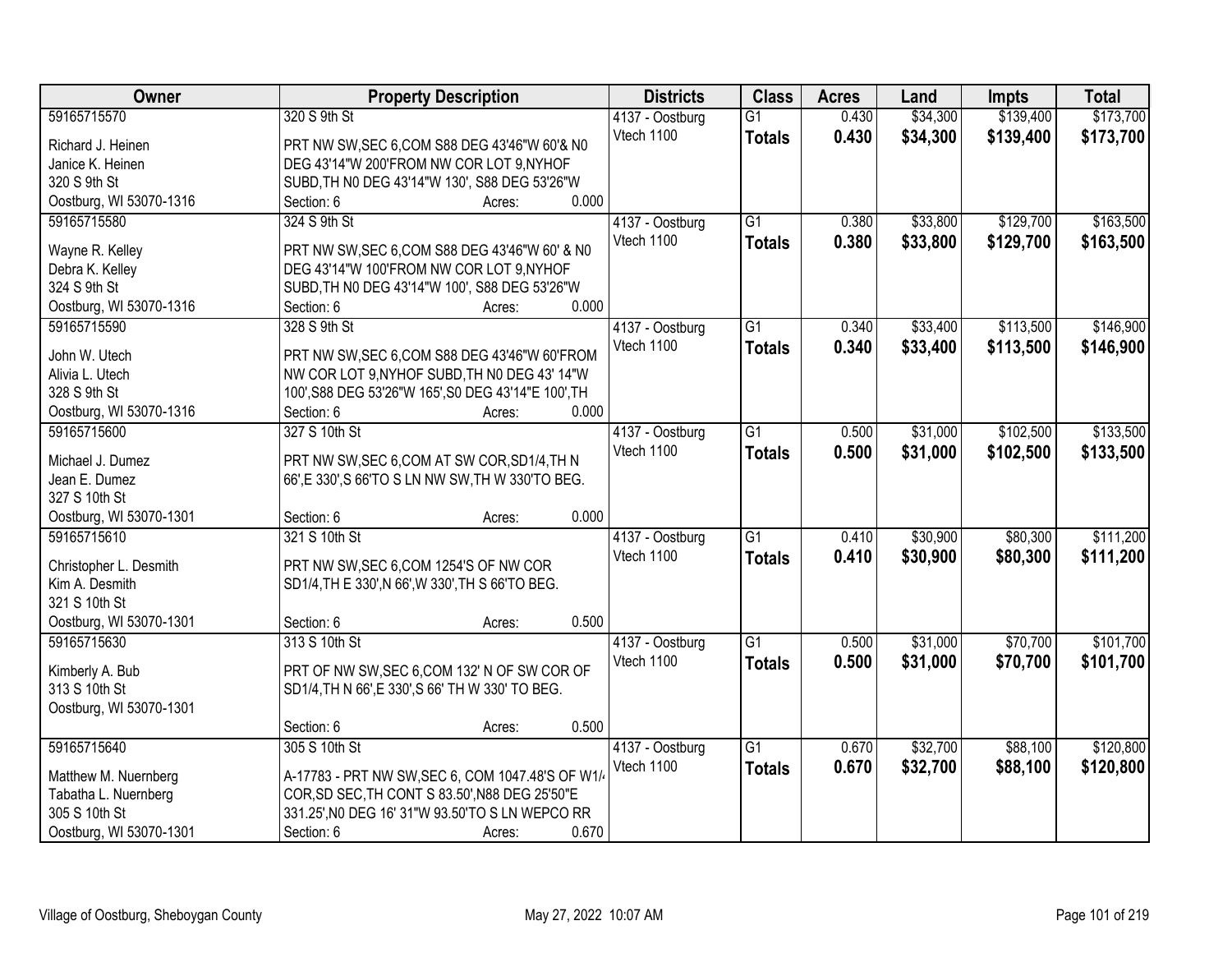|                                                                                                                                       | <b>Total</b> |
|---------------------------------------------------------------------------------------------------------------------------------------|--------------|
| 59165715650<br>4137 - Oostburg<br>Vtech 1100<br><b>Totals</b>                                                                         |              |
| THE W 125'OF THE S 20'OF THE E 625'OF NW SW IS<br>Memorandum                                                                          |              |
| Attn: Jp Condominium<br>ASSESSED WITH LOT 10 OF NYHOF SUBD.                                                                           |              |
| Na                                                                                                                                    |              |
| Na, WI 99999<br>0.000<br>Section: 6<br>Acres:                                                                                         |              |
| 226 S 8th St<br>$\overline{G1}$<br>\$41,000<br>\$146,100<br>59165715655<br>4137 - Oostburg<br>1.390                                   | \$187,100    |
| Vtech 1100<br>1.390<br>\$41,000<br>\$146,100<br><b>Totals</b><br>Brian H. Hanes<br>PRT OF NW SW, SEC 6, COM S00 DEG 23'06"E           | \$187,100    |
| Jill A. Hanes<br>141.54'FROM INTER OF W LINE S 8TH ST & S LINE                                                                        |              |
| 226 S 8th St<br>MICHIGAN AVE, TH S00 DEG 23'06"E 200', S88 DEG 11'                                                                    |              |
| Oostburg, WI 53070-1401<br>1.390<br>Section: 6<br>Acres:                                                                              |              |
| $\overline{G1}$<br>\$5,200<br>59165715656<br>4137 - Oostburg<br>0.520<br>\$0                                                          | \$5,200      |
| Vtech 1100<br>0.520<br>\$5,200<br>\$0<br><b>Totals</b>                                                                                | \$5,200      |
| PRT NW SW, SEC 6, COM AT INTER OF W LINE OF S<br>Keith D Brill Revocable Trust of 2016<br>320 S 8th St                                |              |
| 8TH ST & S LINE MICH AVE, TH SO DEG 23' 6"E                                                                                           |              |
| Oostburg, WI 53070-1403<br>461.42', S88 DEG 43'46"W 141'TO PNT OF BEG, TH S0<br>0.520<br>Section: 6<br>Acres:                         |              |
| 59165715657<br>$\overline{G1}$<br>\$33,500<br>\$145,000<br>0.350                                                                      | \$178,500    |
| 840 Michigan Ave<br>4137 - Oostburg                                                                                                   |              |
| Vtech 1100<br>0.350<br>\$33,500<br>\$145,000<br><b>Totals</b><br>Kevin R. Hendrikse<br>A-8840 - PRT NW SW, SEC 6, COM S88 DEG 12'29"W | \$178,500    |
| Wendy Hendrikse<br>377.74'FROM INTER OF W LN S 8TH ST WITH N LN                                                                       |              |
| 840 Michigan Ave<br>MICHIGAN AVE, TH S88 DEG 12'29"W 80', NO DEG                                                                      |              |
| Oostburg, WI 53070-1350<br>0.350<br>Section: 6<br>Acres:                                                                              |              |
| \$103,700<br>59165715660<br>$\overline{G1}$<br>\$34,200<br>405 S 10th St<br>0.420<br>4137 - Oostburg                                  | \$137,900    |
| 0.420<br>\$34,200<br>\$103,700<br>Vtech 1100<br><b>Totals</b>                                                                         | \$137,900    |
| PRT SW SW, SEC 6, COM AT NW COR SD1/4, TH E<br>James A. Krostag<br>405 S 10th St                                                      |              |
| 208', S 88', W 208', TH N 88'TO BEG.                                                                                                  |              |
| Oostburg, WI 53070-1303<br>0.420<br>Section: 6                                                                                        |              |
| Acres:<br>59165715670<br>$\overline{G1}$                                                                                              |              |
| \$34,400<br>\$76,100<br>413 S 10th St<br>4137 - Oostburg<br>0.440                                                                     | \$110,500    |
| Vtech 1100<br><b>Totals</b><br>0.440<br>\$34,400<br>\$76,100<br>PRT SW SW, SEC 6, COM 88'S OF NW COR SD1/4, TH E<br>Mark A. Telindert | \$110,500    |
| 208', S 10' E 52', S 65', W 260'TO W LN SW SW, TH N<br>Ruth A. Telindert                                                              |              |
| 75'TO BEG.<br>637 Maple Ave                                                                                                           |              |
| 0.430<br>Oostburg, WI 53070-1464<br>Section: 6<br>Acres:                                                                              |              |
| \$115,300<br>59165715680<br>419 S 10th St<br>$\overline{G1}$<br>\$33,800<br>4137 - Oostburg<br>0.380                                  | \$149,100    |
| Vtech 1100<br>0.380<br>\$33,800<br>\$115,300<br><b>Totals</b><br>PRT SW SW, SEC 6, COM 163'S OF NW COR SD1/4, TH<br>James W. Gulke    | \$149,100    |
| S 61.87', N89 DEG 38'E 264.25', N 61.87', TH S89 DEG<br>Cheryl W. Gulke                                                               |              |
| 419 S 10th St<br>38'W 264.25'TO BEG.                                                                                                  |              |
| 0.380<br>Oostburg, WI 53070-1303<br>Section: 6<br>Acres:                                                                              |              |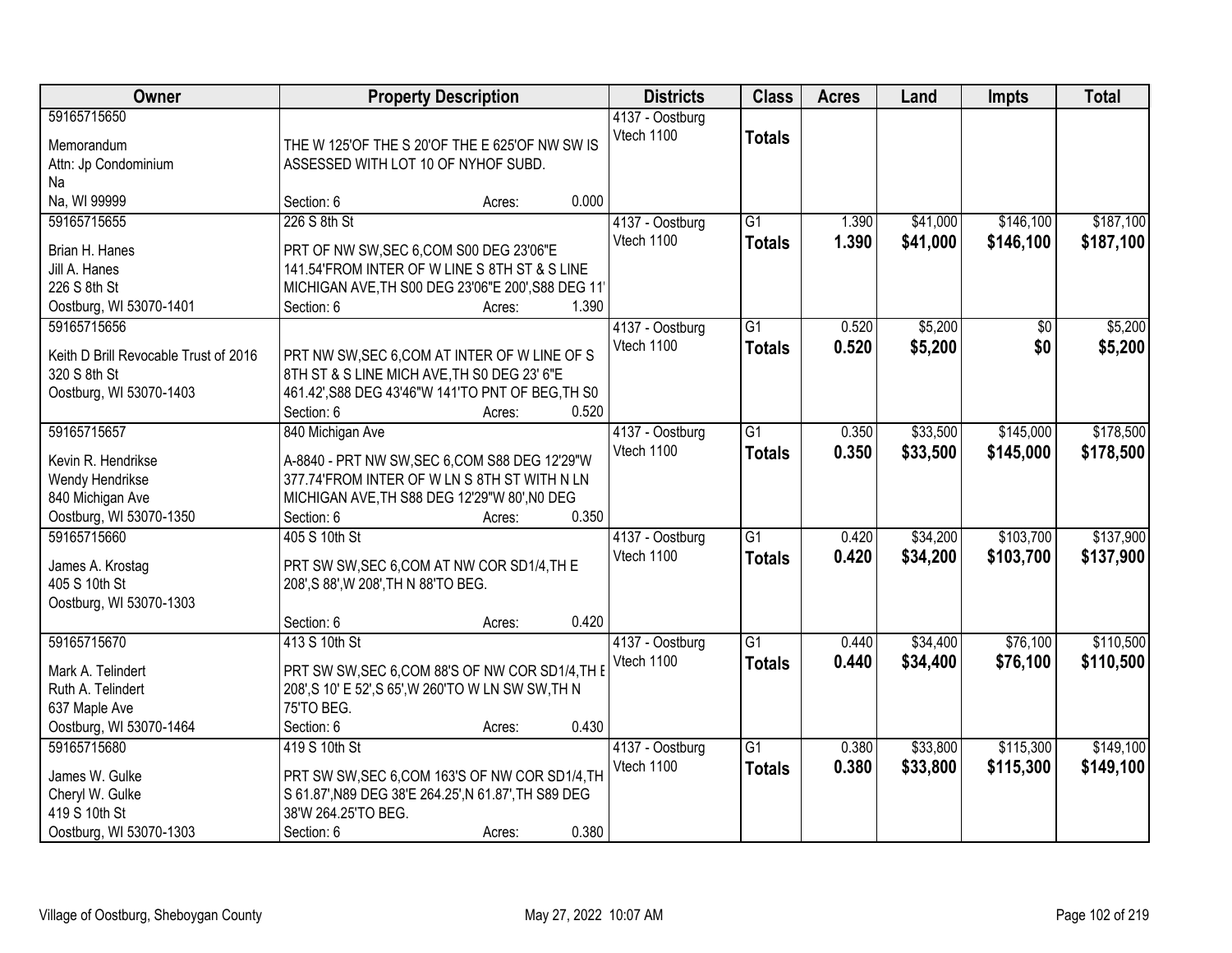| Owner                                | <b>Property Description</b>                           | <b>Districts</b> | <b>Class</b>    | <b>Acres</b> | Land       | <b>Impts</b>    | <b>Total</b>    |
|--------------------------------------|-------------------------------------------------------|------------------|-----------------|--------------|------------|-----------------|-----------------|
| 59165715681                          | 420 S 9th St                                          | 4137 - Oostburg  | $\overline{G1}$ | 0.770        | \$37,700   | \$145,600       | \$183,300       |
| Michael J. Soerens                   | PRT SW SW, SEC 6, COM S0 DEG 43'14"E 42.52'FROM       | Vtech 1100       | <b>Totals</b>   | 0.770        | \$37,700   | \$145,600       | \$183,300       |
| Sandra L. Soerens                    | SW COR LOT 8 NYHOF SUBD, TH S89 DEG 16'46"W           |                  |                 |              |            |                 |                 |
| 420 S 9th St                         | 60'& N0 DEG 43'14"W 85'TO PNT OF BEG, TH S88 DEC      |                  |                 |              |            |                 |                 |
| Oostburg, WI 53070-1318              | 0.770<br>Section: 6<br>Acres:                         |                  |                 |              |            |                 |                 |
| 59165715690                          | 501 S 10th St                                         | 4137 - Oostburg  | $\overline{G1}$ | 0.680        | \$36,800   | \$100,700       | \$137,500       |
|                                      |                                                       | Vtech 1100       | <b>Totals</b>   | 0.680        | \$36,800   | \$100,700       | \$137,500       |
| John S. Poker                        | PRT SW SW, SEC 6, COM 70.5'NLY & 291' WLY OF SW       |                  |                 |              |            |                 |                 |
| Mary E. Poker                        | COR LOT 8, NYHOF SUBD, TH S88 DEG 43'46" W            |                  |                 |              |            |                 |                 |
| 501 S 10th St                        | 263.25'TO W LINE SW1/4, S0 DEG 43'14" E 112.4', N88   |                  |                 |              |            |                 |                 |
| Oostburg, WI 53070-1305              | 0.680<br>Section: 6<br>Acres:                         |                  |                 |              |            |                 |                 |
| 59165715700                          | 513 S 10th St                                         | 4137 - Oostburg  | $\overline{G1}$ | 0.690        | \$36,900   | \$105,700       | \$142,600       |
| Gregory J. Nuernberg                 | PRT N1/2 SW SW, SEC 6, COM 231'N OF SW COR, SD        | Vtech 1100       | <b>Totals</b>   | 0.690        | \$36,900   | \$105,700       | \$142,600       |
| Joni K. Nuernberg                    | N1/2, TH N 91.08', E 330', S 91.08', TH W 330'TO BEG. |                  |                 |              |            |                 |                 |
| 513 S 10th St                        |                                                       |                  |                 |              |            |                 |                 |
| Oostburg, WI 53070-1305              | 0.000<br>Section: 6<br>Acres:                         |                  |                 |              |            |                 |                 |
| 59165715710                          | 521 S 10th St                                         | 4137 - Oostburg  | $\overline{G1}$ | 0.750        | \$37,500   | \$95,700        | \$133,200       |
|                                      |                                                       | Vtech 1100       | <b>Totals</b>   | 0.750        | \$37,500   | \$95,700        | \$133,200       |
| Andrew R. Stecker                    | PRT OF N1/2 OF SW SW, SEC 6, COM 132' N OF SW         |                  |                 |              |            |                 |                 |
| Caitlyn A. Stecker                   | COR OF SD N1/2, TH N 99', E 330' S 99', TH W 330' TO  |                  |                 |              |            |                 |                 |
| 521 S 10th St                        | BEG.                                                  |                  |                 |              |            |                 |                 |
| Oostburg, WI 53070-1305              | Section: 6<br>0.000<br>Acres:                         |                  |                 |              |            |                 |                 |
| 59165715720                          | 529 S 10th St                                         | 4137 - Oostburg  | $\overline{G1}$ | 0.500        | \$35,000   | \$105,600       | \$140,600       |
| Andrew T. Jones                      | PRT OF N1/2 OF SW SW, SEC 6, COM 66' N OF SW          | Vtech 1100       | <b>Totals</b>   | 0.500        | \$35,000   | \$105,600       | \$140,600       |
| Laura L. Jones                       | COR OF SD N1/2, TH N 66', E 330' S 66', TH W 330' TO  |                  |                 |              |            |                 |                 |
| 529 S 10th St                        | BEG.                                                  |                  |                 |              |            |                 |                 |
| Oostburg, WI 53070-1305              | Section: 6<br>0.000<br>Acres:                         |                  |                 |              |            |                 |                 |
| 59165715730                          | 537 S 10th St                                         | 4137 - Oostburg  | G1              | 0.500        | \$35,000   | \$133,700       | \$168,700       |
|                                      |                                                       | Vtech 1100       |                 |              |            |                 |                 |
| Steven O. Grossenbach                | PRT SW SW, SEC 6, COM 660'N OF SW COR SD1/4, TH       |                  | <b>Totals</b>   | 0.500        | \$35,000   | \$133,700       | \$168,700       |
| Lynn M. Grossenbach                  | N89 DEG 03'E 329.5', N 66', S89 DEG 03'W 329.5'TO W   |                  |                 |              |            |                 |                 |
| 537 S 10th St                        | LINE SEC 6, TH S 66'TO BEG.                           |                  |                 |              |            |                 |                 |
| Oostburg, WI 53070-1305              | 0.500<br>Section: 6<br>Acres:                         |                  |                 |              |            |                 |                 |
| 59165715750                          |                                                       | 4137 - Oostburg  | $\overline{X4}$ | 2.290        | $\sqrt{6}$ | $\overline{50}$ | $\overline{50}$ |
|                                      | PART FOR ROAD IN SW1/4 OF SW SW, SEC 6, AS            | Vtech 1100       | <b>Totals</b>   | 2.290        | \$0        | \$0             | \$0             |
| Village of Oostburg<br>PO Box 700227 | DESC IN VOL 600 P 357-58, EXC PRT CONV FOR VER        |                  |                 |              |            |                 |                 |
| Oostburg, WI 53070-0227              | VELDE SUBD, EXC THAT PRT DEDICATED FOR                |                  |                 |              |            |                 |                 |
|                                      | 2.290                                                 |                  |                 |              |            |                 |                 |
|                                      | Section: 6<br>Acres:                                  |                  |                 |              |            |                 |                 |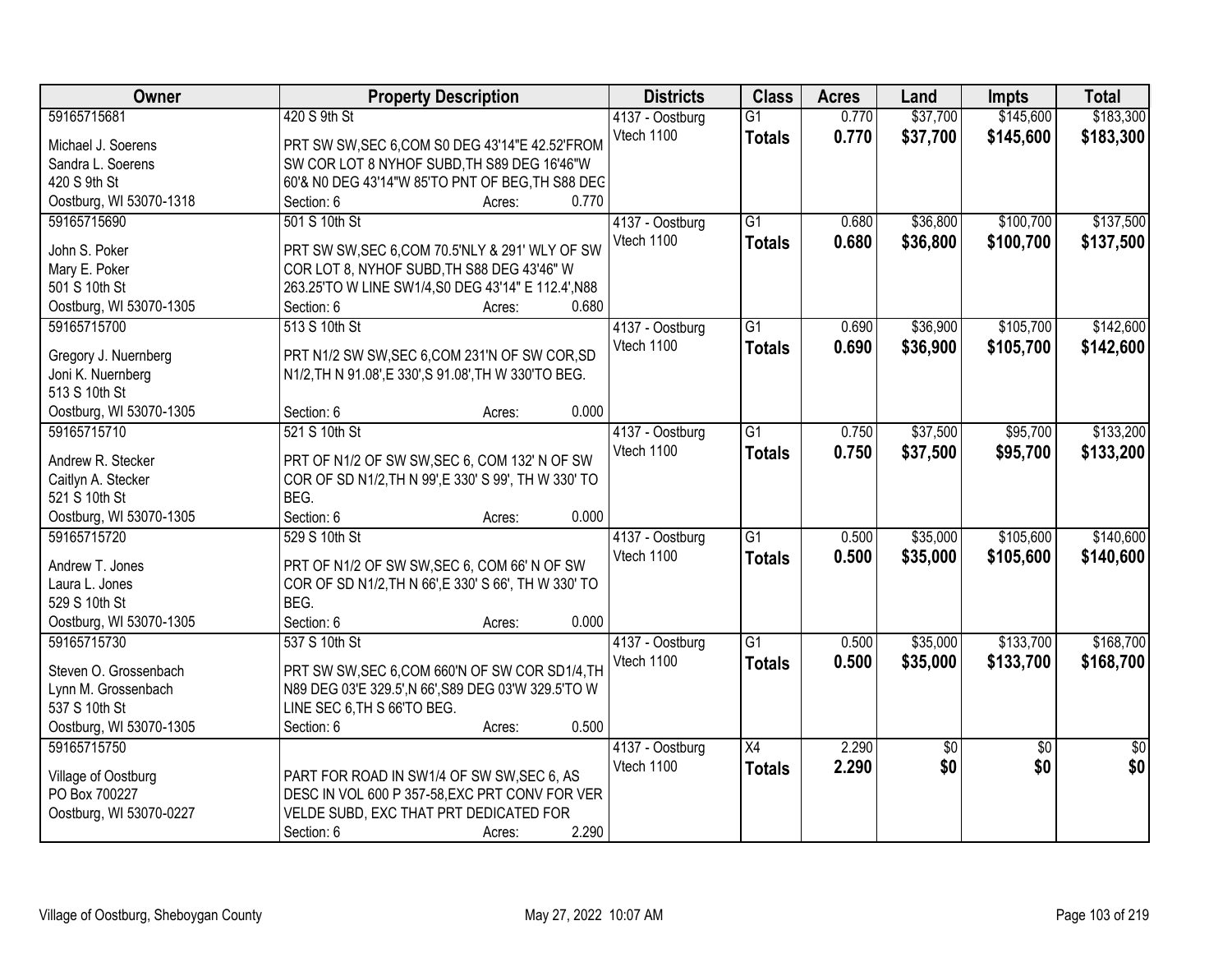| <b>Owner</b>              | <b>Property Description</b>                                | <b>Districts</b>              | <b>Class</b>    | <b>Acres</b> | Land            | <b>Impts</b>    | <b>Total</b>    |
|---------------------------|------------------------------------------------------------|-------------------------------|-----------------|--------------|-----------------|-----------------|-----------------|
| 59165715752               |                                                            | 4137 - Oostburg<br>Vtech 1100 |                 |              |                 |                 |                 |
| Memorandum                | THAT PRT OF SW SW, SEC 6 CONTAINING 3.40                   |                               | <b>Totals</b>   |              |                 |                 |                 |
| Attn: Jp Condominium      | ACRES IS NOW PLATTED AS VER VELDE SUBD & IS                |                               |                 |              |                 |                 |                 |
| Na                        | ASSESSED IN PLATTED AREA.                                  |                               |                 |              |                 |                 |                 |
| Na, WI 99999              | 0.000<br>Section: 6<br>Acres:                              |                               |                 |              |                 |                 |                 |
| 59165715754               |                                                            | 4137 - Oostburg               | X4              | 1.970        | $\overline{50}$ | $\overline{50}$ | $\overline{30}$ |
| Village of Oostburg       | PRT SW SW, SEC 6, COM AT SW COR, SD SEC, TH N88            | Vtech 1100                    | <b>Totals</b>   | 1.970        | \$0             | \$0             | \$0             |
| PO Box 700227             | DEG 30'19"E 167.25', N00 DEG 51'31"W 30', N88 DEG          |                               |                 |              |                 |                 |                 |
| Oostburg, WI 53070-0227   | 30'19"E 325.88', TH N00 DEG 47'05"W 215.97'TO PNT          |                               |                 |              |                 |                 |                 |
|                           | 1.970<br>Section: 6<br>Acres:                              |                               |                 |              |                 |                 |                 |
| 59165715755               |                                                            |                               |                 |              |                 |                 |                 |
|                           |                                                            | 4137 - Oostburg<br>Vtech 1100 |                 |              |                 |                 |                 |
| Memorandum Fourth Ad Subd | A-29240 - PRT SW SW, SEC 6, COM N88 DEG 30'19"E            |                               | <b>Totals</b>   |              |                 |                 |                 |
| Na                        | 493.09'FROM SW COR, SD SEC, TH N00 DEG 47'05"W             |                               |                 |              |                 |                 |                 |
| Na, WI 99999              | 245.97', S88 DEG 30'20"W 236.16', N00 DEG 51'31"W          |                               |                 |              |                 |                 |                 |
|                           | 7.950<br>Section: 6<br>Acres:                              |                               |                 |              |                 |                 |                 |
| 59165715770               | 510 S 9th St                                               | 4137 - Oostburg               | $\overline{G1}$ | 0.410        | \$34,100        | \$153,100       | \$187,200       |
|                           |                                                            | Vtech 1100                    | <b>Totals</b>   | 0.410        | \$34,100        | \$153,100       | \$187,200       |
| Glen E. Gruett            | TR 4 CSM V2 P 93 - PRT SW SW SEC 6, COM S00 DEC            |                               |                 |              |                 |                 |                 |
| Mary Jane Gruett          | 43'14"E 42.52'& S89 DEG 16'46"W 60' FROM SW COR            |                               |                 |              |                 |                 |                 |
| PO Box 700408             | LOT 8 NYHOF SUBD TH S00 DEG 43'14"E 108.15'TO              |                               |                 |              |                 |                 |                 |
| Oostburg, WI 53070-0408   | 0.400<br>Section: 6<br>Acres:                              |                               |                 |              |                 |                 |                 |
| 59165715780               | 428 S 9th St                                               | 4137 - Oostburg               | $\overline{G1}$ | 0.410        | \$34,100        | \$108,800       | \$142,900       |
| Eric J. Bollar            | PRT SW SW, SEC 6, COM S00 DEG 43'14"E 42.52' & S8          | Vtech 1100                    | <b>Totals</b>   | 0.410        | \$34,100        | \$108,800       | \$142,900       |
| 428 S 9th St              | DEG 16' 46"W 60'FROM SW COR L-8, NYHOF                     |                               |                 |              |                 |                 |                 |
| Oostburg, WI 53070-1318   | SUBD, TH S00 DEG 43'14" E 108.15', S88 DEG 29'32" W        |                               |                 |              |                 |                 |                 |
|                           | 0.400<br>Section: 6<br>Acres:                              |                               |                 |              |                 |                 |                 |
| 59165715790               | 424 S 9th St                                               | 4137 - Oostburg               | $\overline{G1}$ | 0.450        | \$34,500        | \$127,100       | \$161,600       |
|                           |                                                            | Vtech 1100                    | <b>Totals</b>   | 0.450        | \$34,500        | \$127,100       | \$161,600       |
| Scott B. Koenig           | PRT SW SW, SEC 6, COM AT SW COR L-8, NYHOF                 |                               |                 |              |                 |                 |                 |
| Megan E. Koenig           | SUBD, TH S0 DEG 43'14"E 42.52'& S89 DEG 16'46"W            |                               |                 |              |                 |                 |                 |
| 424 S 9th St              | 60'TO PNT OF BEG, TH S88 DEG 43'46" W 231', NO DEC         |                               |                 |              |                 |                 |                 |
| Oostburg, WI 53070-1318   | 0.450<br>Section: 6<br>Acres:                              |                               |                 |              |                 |                 |                 |
| 59165715800               | 332 S 9th St                                               | 4137 - Oostburg               | $\overline{G1}$ | 0.770        | \$37,700        | \$142,400       | \$180,100       |
| James A. Tebeest          | PRT SW SW & PRT NW SW, SEC 6, COM 208'E OF NW              | Vtech 1100                    | <b>Totals</b>   | 0.770        | \$37,700        | \$142,400       | \$180,100       |
| Nancy L. Tebeest          | COR SW SW, TH S 98', E 52', S 15', E 235', N 123', W 165', |                               |                 |              |                 |                 |                 |
| 332 S 9th St              | 10', TH W 122' M/L TO BEG.                                 |                               |                 |              |                 |                 |                 |
| Oostburg, WI 53070-1316   | 0.000<br>Section: 6<br>Acres:                              |                               |                 |              |                 |                 |                 |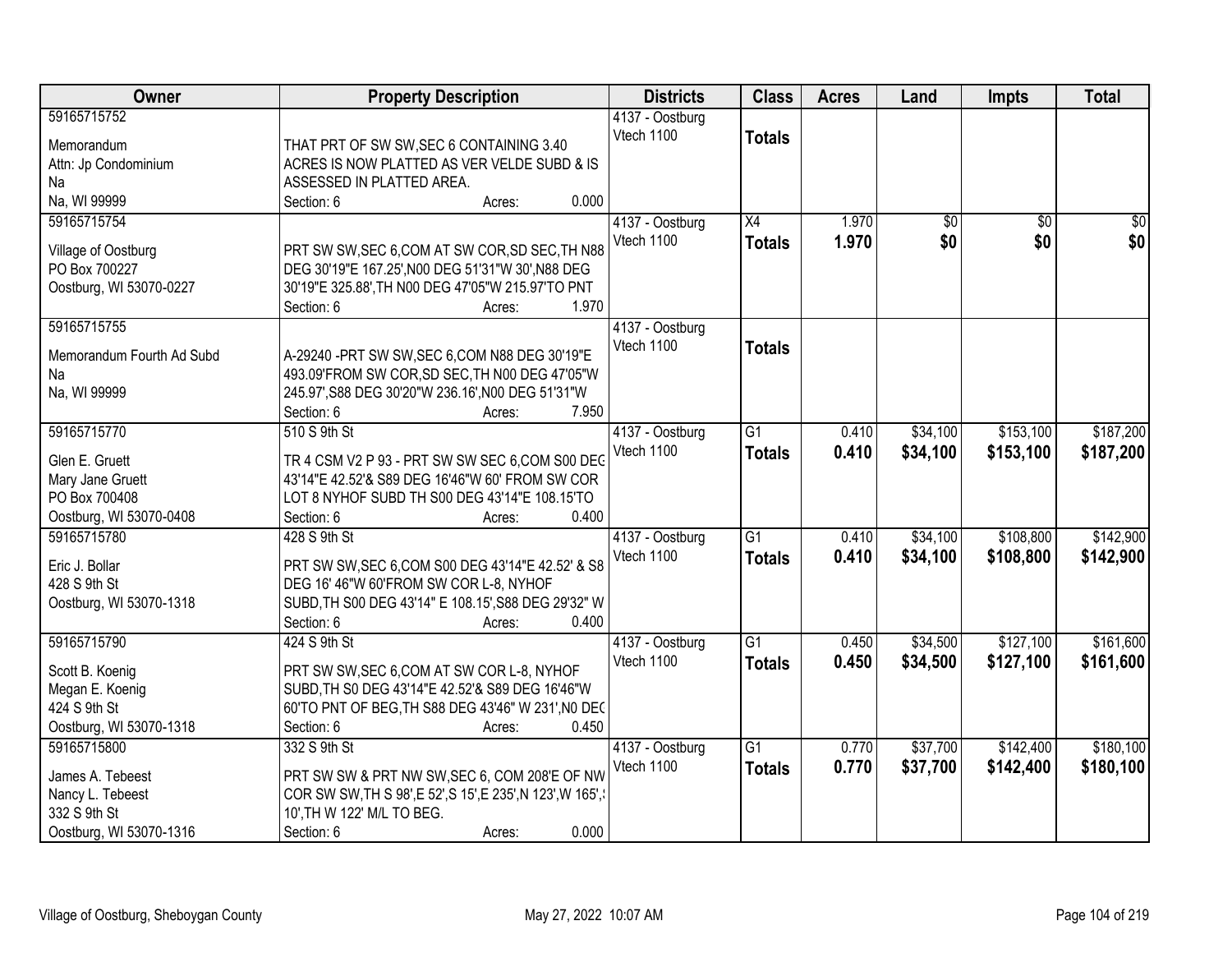| <b>Owner</b>            | <b>Property Description</b>                          | <b>Districts</b> | <b>Class</b>    | <b>Acres</b> | Land        | <b>Impts</b>    | <b>Total</b>    |
|-------------------------|------------------------------------------------------|------------------|-----------------|--------------|-------------|-----------------|-----------------|
| 59165715820             | 819 South Ave                                        | 4137 - Oostburg  | $\overline{G1}$ | 0.630        | \$30,900    | \$78,400        | \$109,300       |
| Cheryl Lee Tenpenny     | PRT SW SW, SEC 6, COM 157' W OF SE COR SD1/4, TH     | Vtech 1100       | <b>Totals</b>   | 0.630        | \$30,900    | \$78,400        | \$109,300       |
| 819 South Ave           | N 172', W 160', S 172' TO S LINE SEC 6, TH E 160' TO |                  |                 |              |             |                 |                 |
| Oostburg, WI 53070-1858 | BEG.                                                 |                  |                 |              |             |                 |                 |
|                         | Section: 6<br>0.630<br>Acres:                        |                  |                 |              |             |                 |                 |
| 59165715830             | 814 Huron Ave                                        | 4137 - Oostburg  | $\overline{G1}$ | 0.300        | \$33,000    | \$108,600       | \$141,600       |
|                         |                                                      | Vtech 1100       | <b>Totals</b>   | 0.300        | \$33,000    | \$108,600       | \$141,600       |
| Harley Hilbelink        | PRT SW SW, SEC 6, COM 400'W OF NE COR SD1/4, TH      |                  |                 |              |             |                 |                 |
| Jeanne Hilbelink        | S 125',E 92',N TO N LINE SD1/4,TH W 92'TO            |                  |                 |              |             |                 |                 |
| 814 Huron Ave           | BEG, ALSO PRT NW SW, SEC 6, COM ON NE COR LOT        |                  |                 |              |             |                 |                 |
| Oostburg, WI 53070-1319 | 0.000<br>Section: 6<br>Acres:                        |                  |                 |              |             |                 |                 |
| 59165715840             | 806 Huron Ave                                        | 4137 - Oostburg  | G1              | 0.260        | \$32,600    | \$169,500       | \$202,100       |
| Brandon J. Socher       | PRT SW SW, SEC 6, COM 217'W OF NE COR SD1/4, TH      | Vtech 1100       | <b>Totals</b>   | 0.260        | \$32,600    | \$169,500       | \$202,100       |
| Allison C. Paluchniak   | S 125'M/L, W 91', N 125'M/L TO N LINE SW SW, TH E    |                  |                 |              |             |                 |                 |
| 806 Huron Ave           | 91'TO BEG.                                           |                  |                 |              |             |                 |                 |
| Oostburg, WI 53070-1319 | 0.260<br>Section: 6<br>Acres:                        |                  |                 |              |             |                 |                 |
| 59165715850             | 802 Huron Ave                                        | 4137 - Oostburg  | $\overline{G1}$ | 0.260        | \$32,600    | \$113,400       | \$146,000       |
|                         |                                                      | Vtech 1100       | <b>Totals</b>   | 0.260        | \$32,600    | \$113,400       | \$146,000       |
| Luke R. Launer          | PRT SW SW, SEC 6, COM 125'W OF NE COR SD1/4, TH      |                  |                 |              |             |                 |                 |
| April A. Launer         | S 125'M/L, W 92', N 125'M/L TO N LINE SW SW, TH E    |                  |                 |              |             |                 |                 |
| 802 Huron Ave           | 92'TO BEG.                                           |                  |                 |              |             |                 |                 |
| Oostburg, WI 53070-1319 | 0.260<br>Section: 6<br>Acres:                        |                  |                 |              |             |                 |                 |
| 59165715860             | 334 S 8th St                                         | 4137 - Oostburg  | $\overline{G1}$ | 0.360        | \$33,600    | \$156,400       | \$190,000       |
| Alexa R. Greisch        | PRT SW SW, SEC 6, COM AT NE COR SD1/4, TH S ON I     | Vtech 1100       | <b>Totals</b>   | 0.360        | \$33,600    | \$156,400       | \$190,000       |
| 334 S 8th St            | LINE SW SW 125', W 125', N 125'TO N LINE SW SW, TH   |                  |                 |              |             |                 |                 |
| Oostburg, WI 53070-1403 | 125'TO BEG.                                          |                  |                 |              |             |                 |                 |
|                         | 0.000<br>Section: 6<br>Acres:                        |                  |                 |              |             |                 |                 |
| 59165715870             |                                                      | 4137 - Oostburg  | $\overline{X4}$ | 7.660        | $\sqrt{50}$ | $\overline{60}$ | $\sqrt{50}$     |
|                         |                                                      | Vtech 1100       | <b>Totals</b>   | 7.660        | \$0         | \$0             | \$0             |
| Village of Oostburg     | PARCELS OF LAND CONT 15.32 AC FOR STS IN S1/2        |                  |                 |              |             |                 |                 |
| PO Box 700227           | SW1/4, SEC 6, AS DESC IN V 445 P 346-50, V 496 P     |                  |                 |              |             |                 |                 |
| Oostburg, WI 53070-0227 | 292-93 & V 563 P 318-19, EXC THOSE PRTS AFORE-       |                  |                 |              |             |                 |                 |
|                         | 7.660<br>Section: 6<br>Acres:                        |                  |                 |              |             |                 |                 |
| 59165715876             | 9th St                                               | 4137 - Oostburg  | $\overline{X4}$ | 1.590        | $\sqrt{6}$  | $\overline{50}$ | $\overline{50}$ |
| Village of Oostburg     | PRT SW SW, SEC 6, COM AT THE NW INTER OF S 9TH       | Vtech 1100       | <b>Totals</b>   | 1.590        | \$0         | \$0             | \$0             |
| PO Box 700227           | ST WITH SOUTH AVE, TH W ON SOUTH AVE                 |                  |                 |              |             |                 |                 |
| Oostburg, WI 53070-0227 | 322', N215.96', E TO W LINE OF S 9TH ST 322', TH S   |                  |                 |              |             |                 |                 |
|                         | 1.590<br>Section: 6<br>Acres:                        |                  |                 |              |             |                 |                 |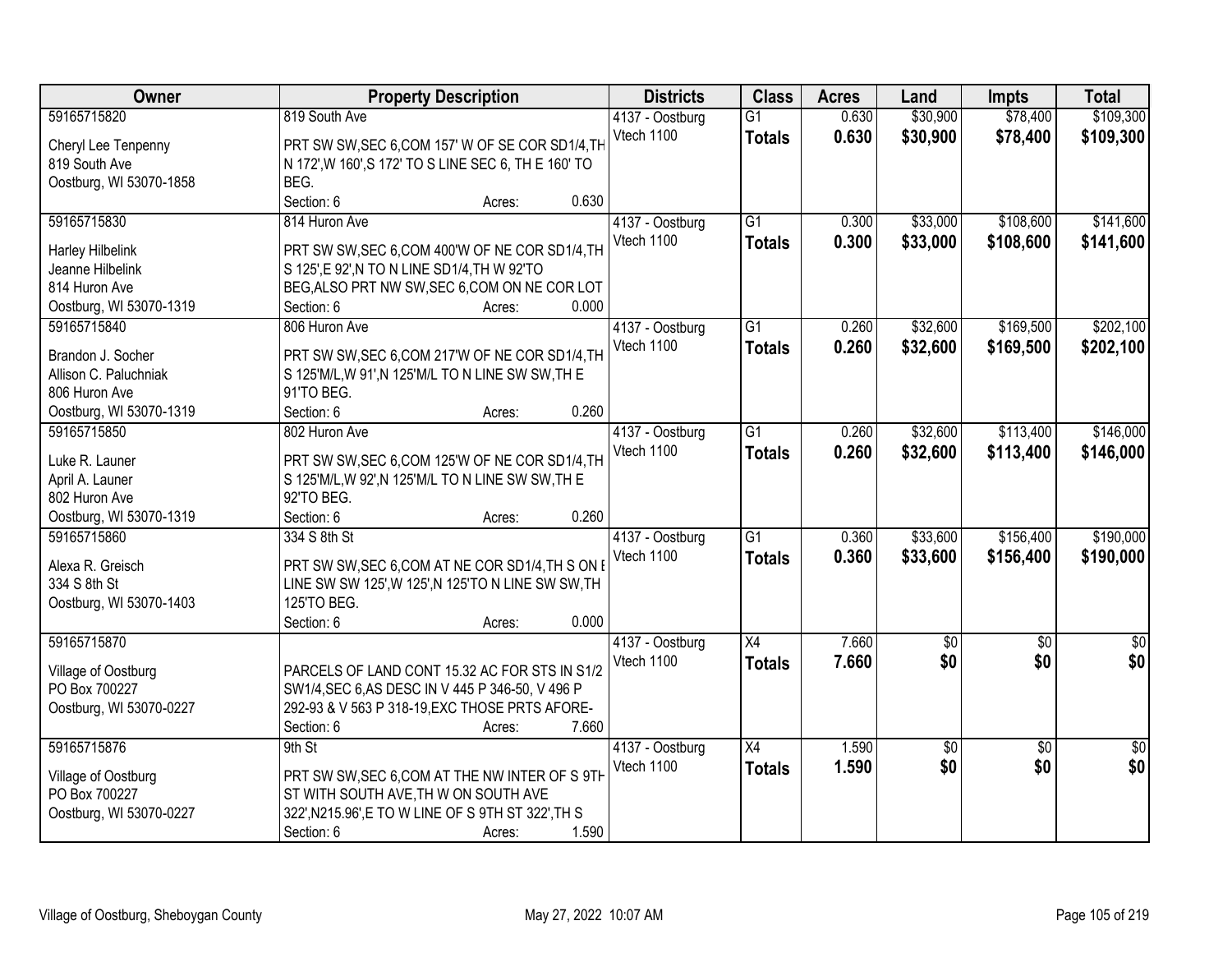| Owner                                | <b>Property Description</b>                         |                 | <b>Districts</b> | <b>Class</b>    | <b>Acres</b> | Land            | Impts           | <b>Total</b> |
|--------------------------------------|-----------------------------------------------------|-----------------|------------------|-----------------|--------------|-----------------|-----------------|--------------|
| 59165715877                          | 9th St                                              |                 | 4137 - Oostburg  | $\overline{X4}$ | 0.010        | $\overline{60}$ | $\overline{50}$ | \$0          |
| Village of Oostburg                  | THAT PRT SW SW, SEC 6, DEDICATED TO THE             |                 | Vtech 1100       | <b>Totals</b>   | 0.010        | \$0             | \$0             | \$0          |
| PO Box 700227                        | PUBLIC FOR ROAD (S. 9TH STREET) BY #1761466         |                 |                  |                 |              |                 |                 |              |
| Oostburg, WI 53070-0227              |                                                     |                 |                  |                 |              |                 |                 |              |
|                                      | Section: 6                                          | 0.010<br>Acres: |                  |                 |              |                 |                 |              |
| 59165715881                          |                                                     |                 | 4137 - Oostburg  |                 |              |                 |                 |              |
| Memorandum                           | PRT SE SW, SEC 6, CONT 5.25 AC M/L, IS NOW          |                 | Vtech 1100       | <b>Totals</b>   |              |                 |                 |              |
| Attn: Jp Condominium                 | PLATTED AS LAKE BREEZE SUBD,& IS ASSESSED IN        |                 |                  |                 |              |                 |                 |              |
| Na                                   | THE PLATTED AREA.                                   |                 |                  |                 |              |                 |                 |              |
| Na, WI 99999                         | Section: 6                                          | 5.250<br>Acres: |                  |                 |              |                 |                 |              |
| 59165715883                          |                                                     |                 | 4137 - Oostburg  |                 |              |                 |                 |              |
|                                      |                                                     |                 | Vtech 1100       | <b>Totals</b>   |              |                 |                 |              |
| Memorandum (Second Add to Lake       | PRT SE SW & SW SE, SEC 6, CONT 2.16 AC M/L, HAS     |                 |                  |                 |              |                 |                 |              |
| Attn: Second Add to Lake Breeze Subd | BEEN PLATTED AS FIRST ADD TO LAKE BREEZE            |                 |                  |                 |              |                 |                 |              |
| Na                                   | SUBD, & IS ASSESSED IN THE PLATTED AREA.            |                 |                  |                 |              |                 |                 |              |
| Na, WI 99999                         | Section: 6                                          | 2.160<br>Acres: |                  |                 |              |                 |                 |              |
| 59165715884                          |                                                     |                 | 4137 - Oostburg  |                 |              |                 |                 |              |
| Memorandum (Second Add to Lake       | PRT SE SW & SW SE, SEC 6, CONT 7.74 AC M/L, HAS     |                 | Vtech 1100       | <b>Totals</b>   |              |                 |                 |              |
| Attn: Second Add to Lake Breeze Subd | BEEN PLATTED AS SECOND ADD TO LAKE BREEZE           |                 |                  |                 |              |                 |                 |              |
| Na                                   | SUBD, & IS ASSESSED IN THE PLATTED AREA.            |                 |                  |                 |              |                 |                 |              |
| Na, WI 99999                         | Section: 6                                          | 7.740<br>Acres: |                  |                 |              |                 |                 |              |
| 59165715890                          | 425 S 8th St                                        |                 | 4137 - Oostburg  | $\overline{G1}$ | 0.310        | \$33,000        | \$153,300       | \$186,300    |
| Zachary D. Wensink                   | PRT SE SW, SEC 6, COM AT SW COR LOT                 |                 | Vtech 1100       | <b>Totals</b>   | 0.310        | \$33,000        | \$153,300       | \$186,300    |
| Rachel M. Wensink                    | 5, KRANENDONK SUBD, TH N88 DEG 41'59"E              |                 |                  |                 |              |                 |                 |              |
| 425 S 8th St                         | 116.69', S1 DEG 18'01"E 116.49'TO N LN ONTARIO      |                 |                  |                 |              |                 |                 |              |
| Oostburg, WI 53070                   | Section: 6                                          | 0.000<br>Acres: |                  |                 |              |                 |                 |              |
| 59165715900                          | 624 Huron Ave                                       |                 | 4137 - Oostburg  | $\overline{G1}$ | 0.340        | \$33,400        | \$188,600       | \$222,000    |
|                                      |                                                     |                 | Vtech 1100       | <b>Totals</b>   | 0.340        | \$33,400        | \$188,600       | \$222,000    |
| Lemkuil Living Trust                 | PRT SE SW, SEC 6, COM AT INTER OF E LINE S 7TH      |                 |                  |                 |              |                 |                 |              |
| 624 Huron Ave                        | ST WITH N LINE OF HURON AVE, TH NO DEG 26'05"W      |                 |                  |                 |              |                 |                 |              |
| Oostburg, WI 53070-1413              | 125', N88 DEG 41'50"E 118', S0 DEG 26'05"E 125', TH |                 |                  |                 |              |                 |                 |              |
|                                      | Section: 6                                          | 0.340<br>Acres: |                  |                 |              |                 |                 |              |
| 59165715910                          | 620 Huron Ave                                       |                 | 4137 - Oostburg  | $\overline{G1}$ | 0.270        | \$32,700        | \$126,200       | \$158,900    |
| Aaron M. Deblaey                     | PRT SE SW, SEC 6, COM N0 DEG 26'05"W 176.5' FROM    |                 | Vtech 1100       | <b>Totals</b>   | 0.270        | \$32,700        | \$126,200       | \$158,900    |
| Morgan A. Huibregtse                 | SW COR LOT 9, KRANENDONK SUBD, TH N 88 DEG          |                 |                  |                 |              |                 |                 |              |
| 620 Huron Ave                        | 41'59"E 118'TO PNT OF BEG, TH N88 DEG 41'59"E 95',  |                 |                  |                 |              |                 |                 |              |
| Oostburg, WI 53070-1413              | Section: 6                                          | 0.270<br>Acres: |                  |                 |              |                 |                 |              |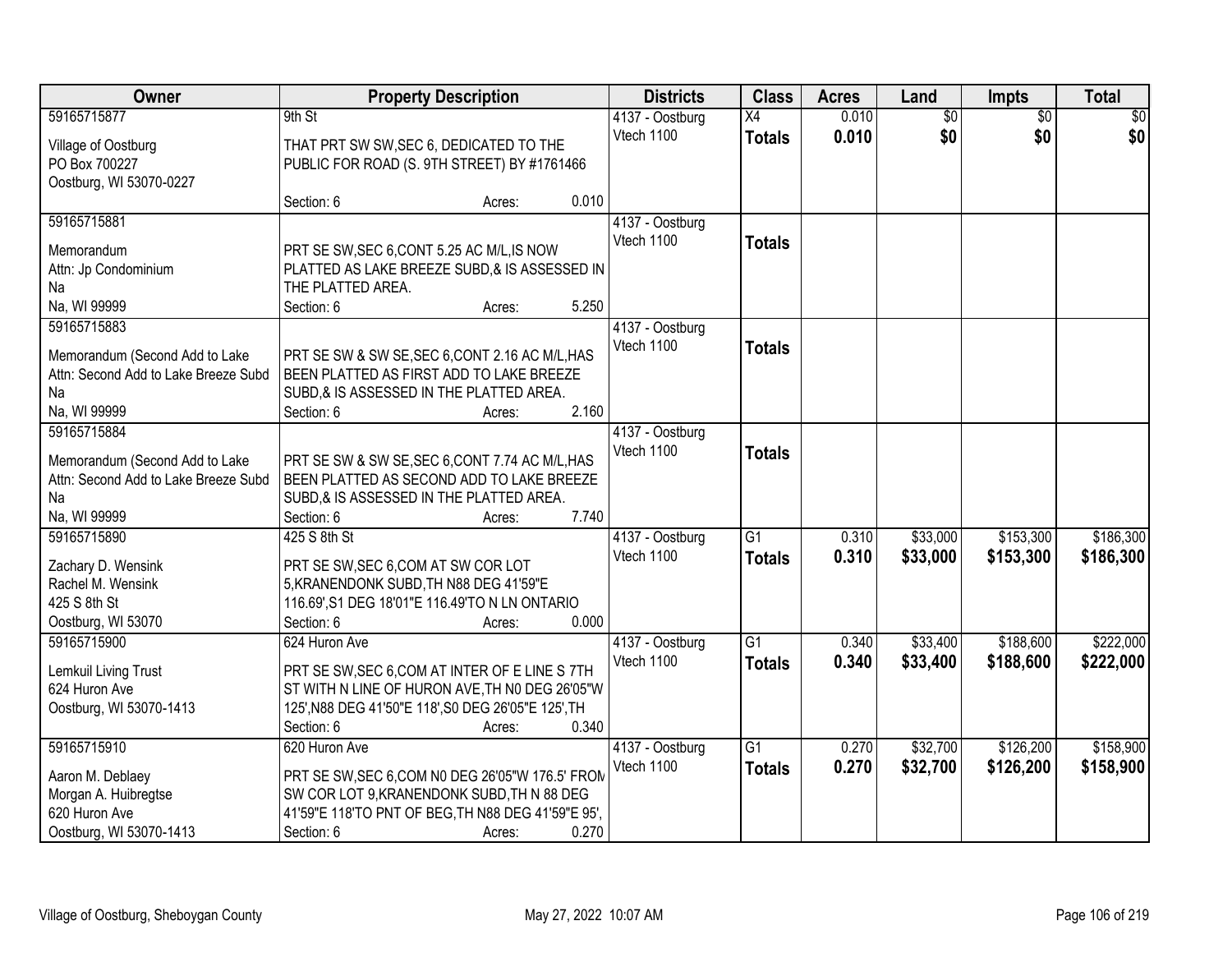| <b>Owner</b>            | <b>Property Description</b>                           | <b>Districts</b> | <b>Class</b>    | <b>Acres</b> | Land     | <b>Impts</b> | <b>Total</b> |
|-------------------------|-------------------------------------------------------|------------------|-----------------|--------------|----------|--------------|--------------|
| 59165715920             | 612 Huron Ave                                         | 4137 - Oostburg  | $\overline{G1}$ | 0.320        | \$33,200 | \$95,400     | \$128,600    |
| Jerry A. Weavers        | PRT SE SW, SEC 6, COM AT INTER OF W LINE S 6TH        | Vtech 1100       | <b>Totals</b>   | 0.320        | \$33,200 | \$95,400     | \$128,600    |
| Jill Weavers            | ST WITH N LINE OF HURON AVE, TH N 89 DEG 44'W         |                  |                 |              |          |              |              |
| 612 Huron Ave           | 110.9', N1 DEG 05'E 125', S89 DEG 44'E 110.9', TH S1  |                  |                 |              |          |              |              |
| Oostburg, WI 53070-1413 | 0.320<br>Section: 6<br>Acres:                         |                  |                 |              |          |              |              |
| 59165715930             | 616 Huron Ave                                         | 4137 - Oostburg  | $\overline{G1}$ | 0.270        | \$32,700 | \$112,600    | \$145,300    |
|                         |                                                       | Vtech 1100       | <b>Totals</b>   | 0.270        | \$32,700 | \$112,600    | \$145,300    |
| Scott M. Jacobchick     | PRT SE SW, SEC 6, COM N89 DEG 44'W 110.9' FROM        |                  |                 |              |          |              |              |
| 616 Huron Ave           | INTER OF W LINE N 6TH ST WITH N LINE HURON            |                  |                 |              |          |              |              |
| Oostburg, WI 53070-1413 | AVE, TH N89 DEG 44'W 95', N1 DEG 05'E 125', S89 DEG   |                  |                 |              |          |              |              |
|                         | 0.270<br>Section: 6<br>Acres:                         |                  |                 |              |          |              |              |
| 59165715931             | 329 S 6th St                                          | 4137 - Oostburg  | $\overline{G1}$ | 0.280        | \$32,800 | \$165,900    | \$198,700    |
| William R. Rood         | LOT 1 CSM V 7 P 131 & CORR AFF CSM V 7 P 162 -        | Vtech 1100       | <b>Totals</b>   | 0.280        | \$32,800 | \$165,900    | \$198,700    |
| Brenda L. Rood          | PRT SE SW, SEC 6, COM N89 DEG 44'W 198.73'FROM        |                  |                 |              |          |              |              |
| 329 S 6th St            | SE COR BLK 9, EAST SIDE LAND CO ADDN, TH SO           |                  |                 |              |          |              |              |
| Oostburg, WI 53070-1420 | 0.280<br>Section: 6<br>Acres:                         |                  |                 |              |          |              |              |
| 59165715932             | 532 Huron Ave                                         | 4137 - Oostburg  | $\overline{G1}$ | 0.280        | \$32,800 | \$185,700    | \$218,500    |
|                         |                                                       | Vtech 1100       | <b>Totals</b>   | 0.280        | \$32,800 | \$185,700    | \$218,500    |
| Michael L. Sanger       | LOT 2 CSM V 7 P 131 CORRECTED BY AFFT DOC             |                  |                 |              |          |              |              |
| Molly M. Sanger         | 1117446 - PRT SE SW, SEC 6                            |                  |                 |              |          |              |              |
| 532 Huron Ave           |                                                       |                  |                 |              |          |              |              |
| Oostburg, WI 53070-1411 | 0.280<br>Section: 6<br>Acres:                         |                  |                 |              |          |              |              |
| 59165715933             | 522 Huron Ave                                         | 4137 - Oostburg  | $\overline{G1}$ | 0.290        | \$32,900 | \$119,100    | \$152,000    |
| Phyllis A. Parrish      | LOT 3 CSM V 7 P 131 - PRT SE SW, SEC 6, COM AT SE     | Vtech 1100       | <b>Totals</b>   | 0.290        | \$32,900 | \$119,100    | \$152,000    |
| 522 Huron Ave           | COR BLK 9 EAST SIDE LAND CO'S ADDN, TH S2 DEG         |                  |                 |              |          |              |              |
| Oostburg, WI 53070      | 9'W 125.05', N89 DEG 44'W 97.31', N0 DEG 16'E 125' TH |                  |                 |              |          |              |              |
|                         | 0.280<br>Section: 6<br>Acres:                         |                  |                 |              |          |              |              |
| 59165715934             | 421 S 6th St                                          |                  | G1              | 0.280        | \$32,800 | \$125,000    | \$157,800    |
|                         |                                                       | 4137 - Oostburg  |                 |              |          |              |              |
| Robert Gartman          | LOT 1 CSM V 7 P 132 - PRT SE SW, SEC 6, COM S2        | Vtech 1100       | <b>Totals</b>   | 0.280        | \$32,800 | \$125,000    | \$157,800    |
| Doris Marie Gartman     | DEG 9'W 185.05'& N89 DEG 44'W 189.05'FROM SE          |                  |                 |              |          |              |              |
| 421 S 6th St            | COR BLK 9, EAST SIDE LAND CO'S ADDN, TH S0 DEG        |                  |                 |              |          |              |              |
| Oostburg, WI 53070-1421 | 0.280<br>Section: 6<br>Acres:                         |                  |                 |              |          |              |              |
| 59165715935             | 531 Huron Ave                                         | 4137 - Oostburg  | $\overline{G1}$ | 0.280        | \$32,800 | \$159,900    | \$192,700    |
|                         |                                                       | Vtech 1100       | <b>Totals</b>   | 0.280        | \$32,800 | \$159,900    | \$192,700    |
| Mark Lemahieu           | LOT 2 CSM V 7 P 132 - PRT SE SW, SEC 6, COM S2        |                  |                 |              |          |              |              |
| Lorraine Lemahieu       | DEG 9'W 185.05'& N89 DEG 44'W 84.75' FROM SE COI      |                  |                 |              |          |              |              |
| 531 Huron Ave           | BLK 9, EAST SIDE LAND CO'S ADDN, TH S0 DEG 16'W       |                  |                 |              |          |              |              |
| Oostburg, WI 53070-1412 | 0.280<br>Section: 6<br>Acres:                         |                  |                 |              |          |              |              |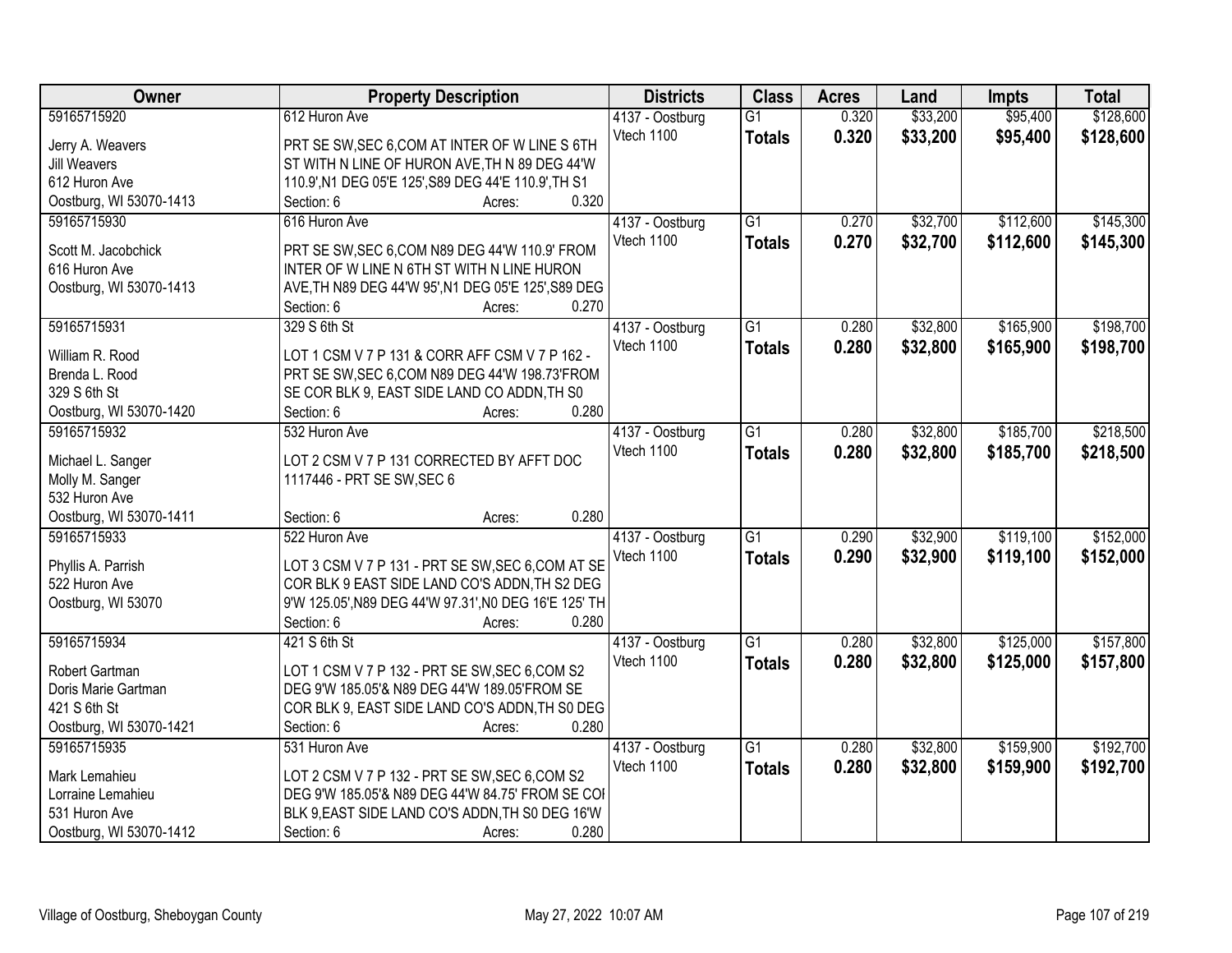| Owner                                 | <b>Property Description</b>                               | <b>Districts</b> | <b>Class</b>    | <b>Acres</b> | Land     | <b>Impts</b> | <b>Total</b> |
|---------------------------------------|-----------------------------------------------------------|------------------|-----------------|--------------|----------|--------------|--------------|
| 59165715936                           | 527 Huron Ave                                             | 4137 - Oostburg  | $\overline{G1}$ | 0.280        | \$32,800 | \$132,700    | \$165,500    |
| David C. Nyenhuis                     | LOT 3 CSM V 7 P 132 - PRT SE SW & SW SE, SEC              | Vtech 1100       | <b>Totals</b>   | 0.280        | \$32,800 | \$132,700    | \$165,500    |
| Barbara Nyenhuis                      | 6, COM S2 DEG 9'W 185.05'FROM SE COR BLK 9 EAST           |                  |                 |              |          |              |              |
| 527 Huron Ave                         | SIDE LAND CO'S ADDN, TH S89 DEG 44'E 22', S2 DEG          |                  |                 |              |          |              |              |
| Box 1412                              | Section: 6<br>0.280<br>Acres:                             |                  |                 |              |          |              |              |
| Oostburg, WI 53070                    |                                                           |                  |                 |              |          |              |              |
| 59165715938                           |                                                           | 4137 - Oostburg  |                 |              |          |              |              |
|                                       |                                                           | Vtech 1100       | <b>Totals</b>   |              |          |              |              |
| Memorandum 3rd Add to Lake Breeze     | PRT SE SW, SW SW & SW SE, SEC 6, CONT 16.63 AC            |                  |                 |              |          |              |              |
| Subd                                  | M/L, HAS BEEN PLATTED AS 3RD ADD TO LAKE                  |                  |                 |              |          |              |              |
| Na                                    | BREEZE SUBD, & IS ASSESSED IN THE PLATTED                 |                  |                 |              |          |              |              |
| Na, WI 99999                          | 16.630<br>Section: 6<br>Acres:                            |                  |                 |              |          |              |              |
| 59165715940                           | 423 Center Ave                                            | 4137 - Oostburg  | $\overline{G1}$ | 0.530        | \$31,300 | \$72,000     | \$103,300    |
| Timothy J Herr Revocable Living Trust | PRT NW SE, SEC 6, COM 330'E OF NW COR SD1/4, TH           | Vtech 1100       | <b>Totals</b>   | 0.530        | \$31,300 | \$72,000     | \$103,300    |
| 32 Willow Ln                          | E 99', S 231', W 99', TH N 231'TO BEG.                    |                  |                 |              |          |              |              |
| Oostburg, WI 53070                    |                                                           |                  |                 |              |          |              |              |
|                                       | 0.520<br>Section: 6<br>Acres:                             |                  |                 |              |          |              |              |
| 59165715950                           | 429 Center Ave                                            | 4137 - Oostburg  | $\overline{G1}$ | 0.500        | \$31,000 | \$96,500     | \$127,500    |
|                                       |                                                           | Vtech 1100       | <b>Totals</b>   | 0.500        | \$31,000 | \$96,500     | \$127,500    |
| Collette Jean Reeves                  | PRT NW SE, SEC 6, COM 330'E OF NW COR SD1/4, TH           |                  |                 |              |          |              |              |
| 429 Center Ave                        | S 330', W 66', N 330', TH E 66'TO BEG.                    |                  |                 |              |          |              |              |
| Oostburg, WI 53070-1428               | 0.500                                                     |                  |                 |              |          |              |              |
| 59165715960                           | Section: 6<br>Acres:<br>435 Center Ave                    |                  | $\overline{G1}$ |              |          |              |              |
|                                       |                                                           | 4137 - Oostburg  |                 | 0.500        | \$31,000 | \$85,900     | \$116,900    |
| Christopher D. Krenz                  | PRT NW SE, SEC 6, COM 198'E OF NW COR SD1/4, TH           | Vtech 1100       | <b>Totals</b>   | 0.500        | \$31,000 | \$85,900     | \$116,900    |
| Tiana L. Krenz                        | S 330', E 66' N 330'TO N LN NW SE, TH W 66' TO BEG.       |                  |                 |              |          |              |              |
| 435 Center Ave                        |                                                           |                  |                 |              |          |              |              |
| Oostburg, WI 53070-1428               | 0.500<br>Section: 6<br>Acres:                             |                  |                 |              |          |              |              |
| 59165715970                           | 441 Center Ave                                            | 4137 - Oostburg  | $\overline{G1}$ | 0.650        | \$32,500 | \$158,000    | \$190,500    |
| Adam J. Tykac                         | PRT NW SE, SEC 6, COM 132'W OF NE COR OF W 5 A            | Vtech 1100       | <b>Totals</b>   | 0.650        | \$32,500 | \$158,000    | \$190,500    |
| Ashley A. Tykac                       | N1/2 SD1/4, TH W 106', S 161', E 40', S 169', E 66', TH N |                  |                 |              |          |              |              |
| 441 Center Ave                        | 330' TO BEG.                                              |                  |                 |              |          |              |              |
| Oostburg, WI 53070-1428               | Section: 6<br>0.650<br>Acres:                             |                  |                 |              |          |              |              |
| 59165715980                           | 447 Center Ave                                            | 4137 - Oostburg  | $\overline{G1}$ | 0.460        | \$30,600 | \$102,100    | \$132,700    |
|                                       |                                                           | Vtech 1100       |                 | 0.460        | \$30,600 | \$102,100    | \$132,700    |
| Nicholas Michael Breuch               | N1/2 OF W 5 AC OF N1/2 NW SE SEC 6, EXC COM AT            |                  | <b>Totals</b>   |              |          |              |              |
| Megan Claire Tenhaken                 | NE COR SD 5AC, TH S 330', W 198', N 169', W 40', N        |                  |                 |              |          |              |              |
| 447 Center Ave                        | 161', TH E 238'TO BEG & EXC S 130'OF AFORE DESC.          |                  |                 |              |          |              |              |
| Oostburg, WI 53070-1428               | 0.460<br>Section: 6<br>Acres:                             |                  |                 |              |          |              |              |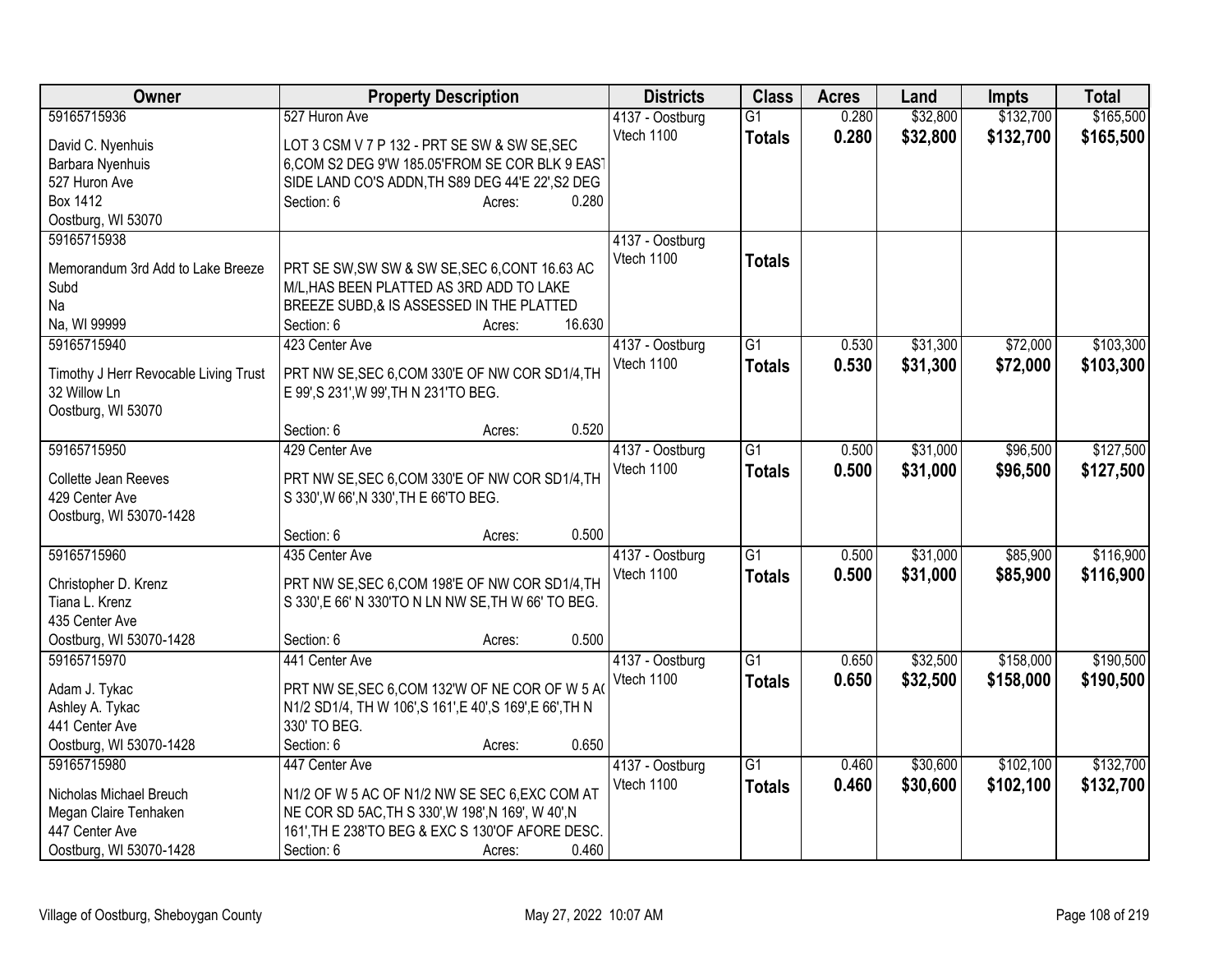| Owner                                | <b>Property Description</b>                           | <b>Districts</b>              | <b>Class</b>           | <b>Acres</b> | Land            | <b>Impts</b>    | <b>Total</b>    |
|--------------------------------------|-------------------------------------------------------|-------------------------------|------------------------|--------------|-----------------|-----------------|-----------------|
| 59165715981                          | 413 Center Ave                                        | 4137 - Oostburg               | $\overline{G1}$        | 0.760        | \$33,600        | \$137,900       | \$171,500       |
| Glenn R. Frier                       | TR 1, CSM V 4 P 117 - PRT NW SE, SEC 6, COM           | Vtech 1100                    | <b>Totals</b>          | 0.760        | \$33,600        | \$137,900       | \$171,500       |
| Susan L. Inselman                    | 448.80'E OF CEN OF SEC, TH S1 DEG 56'W 231', E        |                               |                        |              |                 |                 |                 |
| 413 Center Ave                       | 142.68', N1 DEG 56'E 231', TH W 142.68'TO BEG.        |                               |                        |              |                 |                 |                 |
| Oostburg, WI 53070-1428              | 0.750<br>Section: 6<br>Acres:                         |                               |                        |              |                 |                 |                 |
| 59165715983                          |                                                       | 4137 - Oostburg               | $\overline{X4}$        | 0.030        | $\overline{50}$ | $\overline{50}$ | $\sqrt{50}$     |
|                                      | THE N 60'OF FOLL DESC - PRT SW SE, SEC 6, COM S2      | Vtech 1100                    | <b>Totals</b>          | 0.030        | \$0             | \$0             | \$0             |
| Village of Oostburg<br>PO Box 700227 | DEG 9'W 125.05'FROM SE COR, BLK 9, EAST SIDE          |                               |                        |              |                 |                 |                 |
| Oostburg, WI 53070-0227              | LAND CO'S ADDN, TH S89 DEG 44'E 22', S2 DEG 9'W       |                               |                        |              |                 |                 |                 |
|                                      | 0.030<br>Section: 6<br>Acres:                         |                               |                        |              |                 |                 |                 |
| 59165716000                          | 816 N 10th St                                         | 4137 - Oostburg               | X4                     | 10.840       | $\overline{50}$ | $\overline{50}$ | $\overline{30}$ |
|                                      |                                                       | TID <sub>2</sub>              | <b>Totals</b>          | 10.840       | \$0             | \$0             | \$0             |
| Village of Oostburg (Disposal Plant) | A-25201 & OTHER LANDS - THE S 350'OF THE E            | Vtech 1100                    |                        |              |                 |                 |                 |
| 1140 Minnesota Ave                   | 350'OF SESE, S.36,& COM S89 DEG 34'56"W               |                               |                        |              |                 |                 |                 |
| PO Box 700227                        | 350'FROM SE COR, SD SEC, TH CONT S89 DEG              |                               |                        |              |                 |                 |                 |
| Oostburg, WI 53070-0227              | 10.060<br>Section: 36<br>Acres:                       |                               |                        |              |                 |                 |                 |
| 59165716001                          | 824 N 10th St                                         | 4137 - Oostburg               | $\overline{G2}$        | 1.200        | \$27,500        | \$334,500       | \$362,000       |
| Post Land Group LLC                  | PRT SE SE, SEC 36, COM 350'N OF SE COR SD             | TID <sub>2</sub>              | <b>Totals</b>          | 1.200        | \$27,500        | \$334,500       | \$362,000       |
| PO Box 700518                        | SEC, TH N 120', W 350', S 120', TH E 350'TO BEG, INCL | Vtech 1100                    |                        |              |                 |                 |                 |
| Oostburg, WI 53070-0518              | COM AT SE COR SD SEC, TH ALG E LN SE1/4 SD SEC        |                               |                        |              |                 |                 |                 |
|                                      | 1.200<br>Section: 36<br>Acres:                        |                               |                        |              |                 |                 |                 |
| 59165716002                          |                                                       | 4137 - Oostburg               | $\overline{X4}$        | 1.560        | $\overline{30}$ | $\overline{30}$ | $\overline{30}$ |
| Village of Oostburg                  | PRT OF THE SE SE SEC 36 DEDICATED FOR RD IN           | Vtech 1100                    | <b>Totals</b>          | 1.560        | \$0             | \$0             | \$0             |
| PO Box 700227                        | #1803124. (MINNESOTA AVE)                             |                               |                        |              |                 |                 |                 |
| Oostburg, WI 53070-0227              |                                                       |                               |                        |              |                 |                 |                 |
|                                      | 0.780<br>Section: 36<br>Acres:                        |                               |                        |              |                 |                 |                 |
| 59165716009                          | County Rd A                                           | 4137 - Oostburg               | $\overline{\text{X3}}$ | 0.360        | $\overline{50}$ | $\overline{50}$ | $\sqrt{50}$     |
|                                      |                                                       | TID <sub>2</sub>              | <b>Totals</b>          | 0.360        | \$0             | \$0             | \$0             |
| Sheboygan County                     | PRT SE SE, SEC 36 (V. OOSTBURG) 0.36 AC.              | Vtech 1100                    |                        |              |                 |                 |                 |
| W5741 County Rd J                    |                                                       |                               |                        |              |                 |                 |                 |
| Plymouth, WI 53073-3340              |                                                       |                               |                        |              |                 |                 |                 |
| 59165716100                          | 0.360<br>Section: 36<br>Acres:                        |                               |                        |              |                 |                 |                 |
|                                      |                                                       | 4137 - Oostburg<br>Vtech 1100 |                        |              |                 |                 |                 |
| Subdivision Mid-Towne                | MID-TOWNE SUBDIVISION                                 |                               | <b>Totals</b>          |              |                 |                 |                 |
| Na                                   |                                                       |                               |                        |              |                 |                 |                 |
| Na, WI 99999                         |                                                       |                               |                        |              |                 |                 |                 |
|                                      | 0.000<br>Section:<br>Acres:                           |                               |                        |              |                 |                 |                 |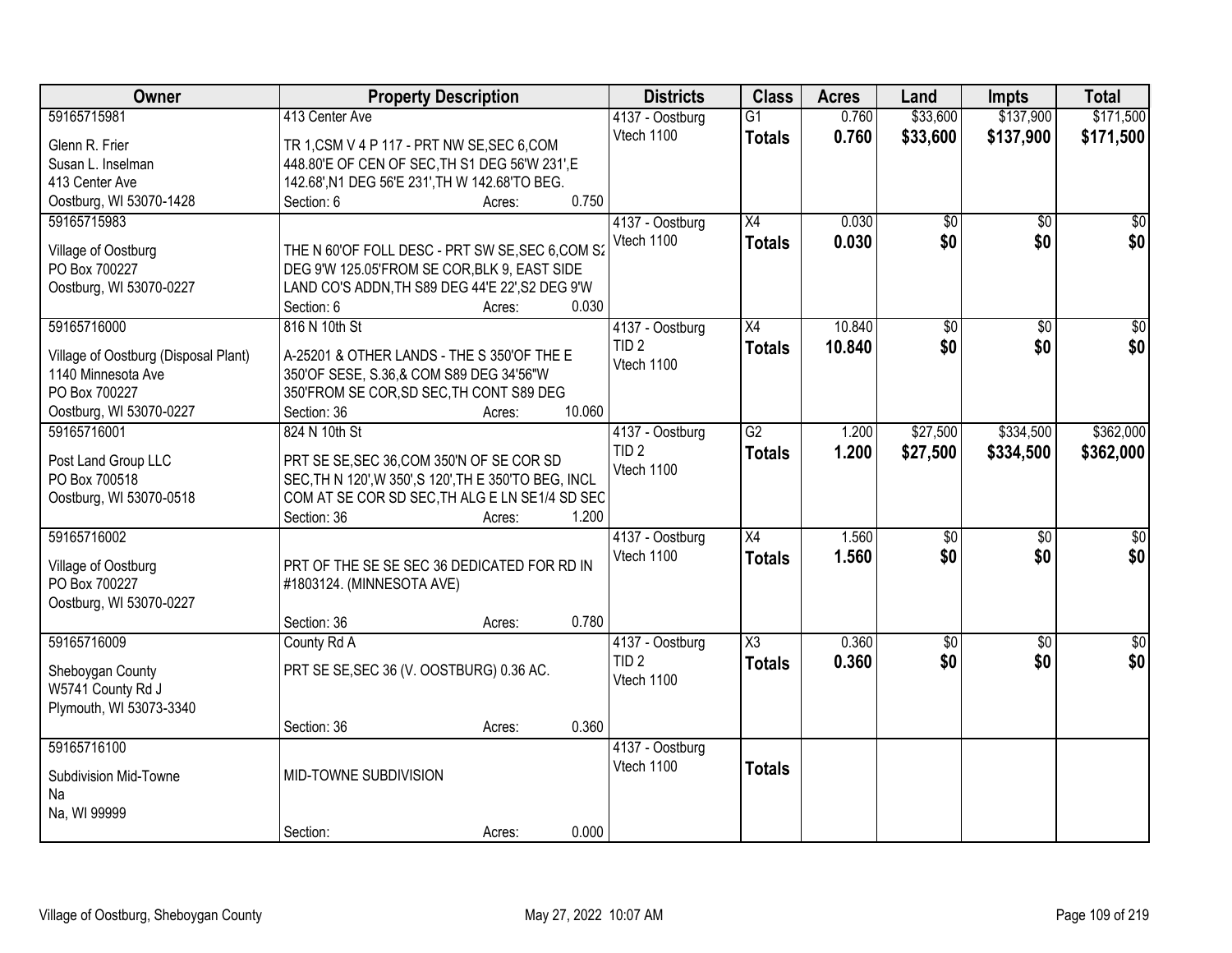| <b>Owner</b>                            |                                              | <b>Property Description</b> |       | <b>Districts</b>              | <b>Class</b>    | <b>Acres</b> | Land     | <b>Impts</b> | <b>Total</b> |
|-----------------------------------------|----------------------------------------------|-----------------------------|-------|-------------------------------|-----------------|--------------|----------|--------------|--------------|
| 59165716101                             | 417 S 11th St                                |                             |       | 4137 - Oostburg               | $\overline{G1}$ | 0.380        | \$33,800 | \$117,500    | \$151,300    |
| Sandra L. Wright                        | MID-TOWNE SUBDIVISION LOT 1                  |                             |       | Vtech 1100                    | <b>Totals</b>   | 0.380        | \$33,800 | \$117,500    | \$151,300    |
| George W. Wright                        |                                              |                             |       |                               |                 |              |          |              |              |
| 417 S 11th St                           |                                              |                             |       |                               |                 |              |          |              |              |
| Oostburg, WI 53070-1345                 | Section: 1                                   | Acres:                      | 0.000 |                               |                 |              |          |              |              |
| 59165716102                             | 415 S 11th St                                |                             |       | 4137 - Oostburg               | $\overline{G1}$ | 0.380        | \$33,800 | \$98,500     | \$132,300    |
| Jason L. Wichman                        | MID-TOWNE SUBDIVISION LOT 2                  |                             |       | Vtech 1100                    | <b>Totals</b>   | 0.380        | \$33,800 | \$98,500     | \$132,300    |
| Michelle D. Stenz                       |                                              |                             |       |                               |                 |              |          |              |              |
| 415 S 11th St                           |                                              |                             |       |                               |                 |              |          |              |              |
| Oostburg, WI 53070-1345                 | Section: 1                                   | Acres:                      | 0.380 |                               |                 |              |          |              |              |
| 59165716103                             | 409 S 11th St                                |                             |       | 4137 - Oostburg<br>Vtech 1100 | $\overline{G1}$ | 0.400        | \$34,000 | \$109,400    | \$143,400    |
| Jessica Lynn Thimm                      | MID-TOWNE SUBDIVISION LOT 3                  |                             |       |                               | <b>Totals</b>   | 0.400        | \$34,000 | \$109,400    | \$143,400    |
| 409 S 11th St                           |                                              |                             |       |                               |                 |              |          |              |              |
| Oostburg, WI 53070-1345                 |                                              |                             |       |                               |                 |              |          |              |              |
| 59165716104                             | Section: 1<br>405 S 11th St                  | Acres:                      | 0.000 | 4137 - Oostburg               | $\overline{G1}$ | 0.400        | \$34,000 | \$93,900     | \$127,900    |
|                                         |                                              |                             |       | Vtech 1100                    | <b>Totals</b>   | 0.400        | \$34,000 | \$93,900     | \$127,900    |
| Vicki L. Weinhold                       | MID-TOWNE SUBDIVISION LOT 4                  |                             |       |                               |                 |              |          |              |              |
| 405 S 11th St                           |                                              |                             |       |                               |                 |              |          |              |              |
| Oostburg, WI 53070-1345                 | Section: 1                                   |                             | 0.400 |                               |                 |              |          |              |              |
| 59165716105                             | 315 S 11th St                                | Acres:                      |       | 4137 - Oostburg               | $\overline{G1}$ | 0.400        | \$34,000 | \$76,000     | \$110,000    |
|                                         |                                              |                             |       | Vtech 1100                    | <b>Totals</b>   | 0.400        | \$34,000 | \$76,000     | \$110,000    |
| Robert L. Ostermann                     | MID-TOWNE SUBDIVISION LOT 5                  |                             |       |                               |                 |              |          |              |              |
| 315 S 11th St                           |                                              |                             |       |                               |                 |              |          |              |              |
| Oostburg, WI 53070-1343                 | Section: 1                                   | Acres:                      | 0.400 |                               |                 |              |          |              |              |
| 59165716112                             | 1163 Michigan Ave                            |                             |       | 4137 - Oostburg               | $\overline{G1}$ | 0.320        | \$29,200 | \$133,100    | \$162,300    |
|                                         |                                              |                             |       | Vtech 1100                    | <b>Totals</b>   | 0.320        | \$29,200 | \$133,100    | \$162,300    |
| Dean R. Hesselink<br>Susan L. Hesselink | MID-TOWNE SUBDIVISION LOT 12                 |                             |       |                               |                 |              |          |              |              |
| 1163 Michigan Ave                       |                                              |                             |       |                               |                 |              |          |              |              |
| PO Box 192                              | Section: 1                                   | Acres:                      | 0.000 |                               |                 |              |          |              |              |
| Oostburg, WI 53070                      |                                              |                             |       |                               |                 |              |          |              |              |
| 59165716113                             | 1143 Michigan Ave                            |                             |       | 4137 - Oostburg               | $\overline{G1}$ | 0.240        | \$28,100 | \$87,600     | \$115,700    |
| Kimberly Anne Hahn                      | MID-TOWNE SUBDIVISION E 22'OF LOT 13 & THE W |                             |       | Vtech 1100                    | <b>Totals</b>   | 0.240        | \$28,100 | \$87,600     | \$115,700    |
| 658 S 15th Ave                          | 56'OF LOT 14.                                |                             |       |                               |                 |              |          |              |              |
| West Bend, WI 53095-3716                |                                              |                             |       |                               |                 |              |          |              |              |
|                                         | Section: 1                                   | Acres:                      | 0.240 |                               |                 |              |          |              |              |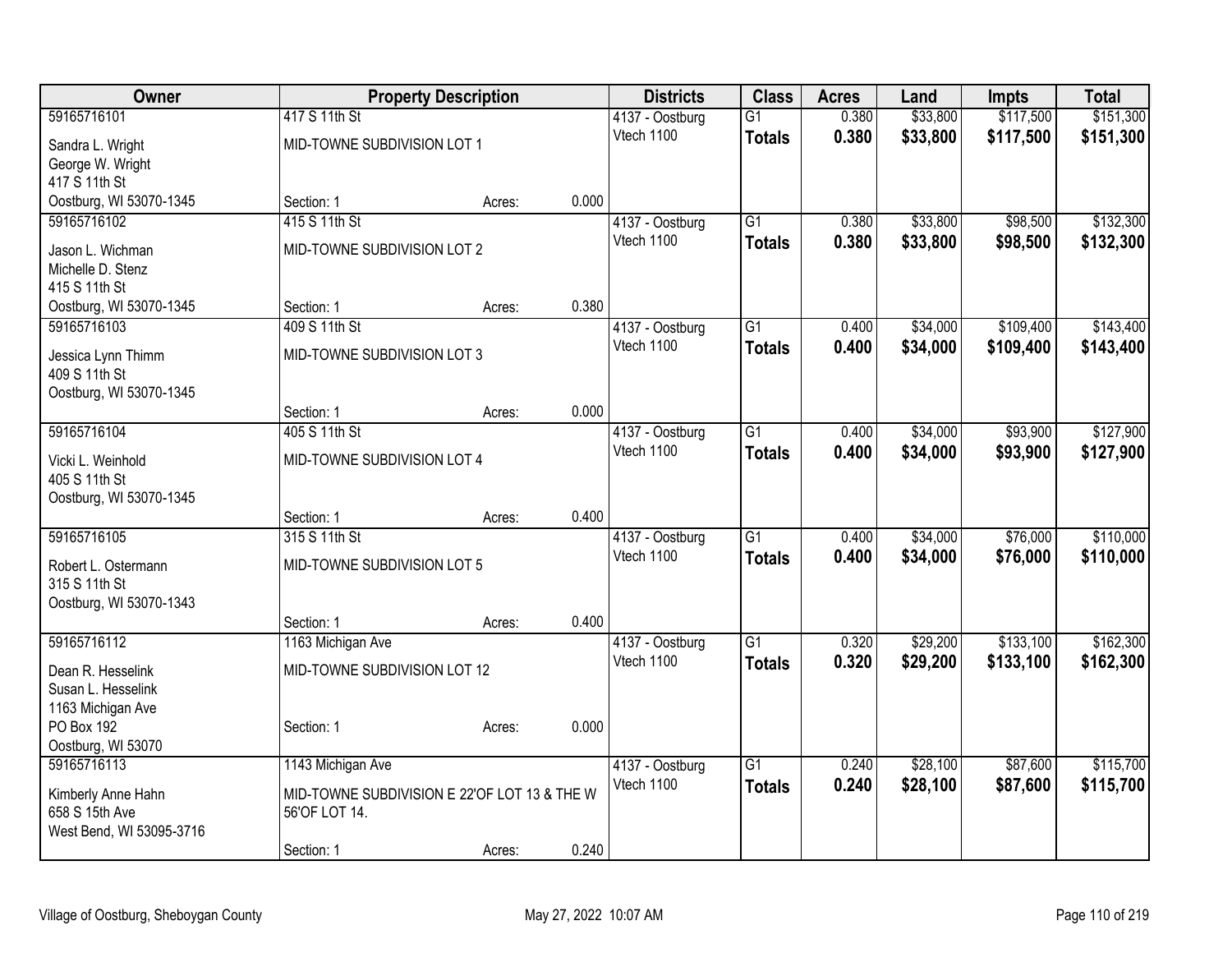| Owner                                  |                                            | <b>Property Description</b> |       | <b>Districts</b>              | <b>Class</b>    | <b>Acres</b>   | Land                 | <b>Impts</b>         | <b>Total</b> |
|----------------------------------------|--------------------------------------------|-----------------------------|-------|-------------------------------|-----------------|----------------|----------------------|----------------------|--------------|
| 59165716114                            | 1135 Michigan Ave                          |                             |       | 4137 - Oostburg               | $\overline{G1}$ | 0.240          | \$28,100             | \$90,200             | \$118,300    |
| Timothy J Herr Revocable Living Trust  | MID-TOWNE SUBDIVISION THE E 44'OF LOT 14 & |                             |       | Vtech 1100                    | <b>Totals</b>   | 0.240          | \$28,100             | \$90,200             | \$118,300    |
| 32 Willow Ln                           | THE W 34'OF LOT 15.                        |                             |       |                               |                 |                |                      |                      |              |
| Oostburg, WI 53070                     |                                            |                             |       |                               |                 |                |                      |                      |              |
|                                        | Section: 1                                 | Acres:                      | 0.240 |                               |                 |                |                      |                      |              |
| 59165716115                            | 1129 Michigan Ave                          |                             |       | 4137 - Oostburg<br>Vtech 1100 | $\overline{G1}$ | 0.240<br>0.240 | \$28,000<br>\$28,000 | \$85,600<br>\$85,600 | \$113,600    |
| Kurt A. Schnabl                        | MID-TOWNE SUBDIVISION THE E 66'OF LOT 15 & |                             |       |                               | <b>Totals</b>   |                |                      |                      | \$113,600    |
| 1129 Michigan Ave                      | THE W 12'OF LOT 16.                        |                             |       |                               |                 |                |                      |                      |              |
| Oostburg, WI 53070-1362                | Section: 1                                 | Acres:                      | 0.240 |                               |                 |                |                      |                      |              |
| 59165716116                            | 1125 Michigan Ave                          |                             |       | 4137 - Oostburg               | $\overline{G1}$ | 0.240          | \$28,100             | \$110,900            | \$139,000    |
|                                        |                                            |                             |       | Vtech 1100                    | <b>Totals</b>   | 0.240          | \$28,100             | \$110,900            | \$139,000    |
| Philip L. Meerdink                     | MID-TOWNE SUBDIVISION THE E 78'OF LOT 16   |                             |       |                               |                 |                |                      |                      |              |
| Donna M. Meerdink<br>1125 Michigan Ave |                                            |                             |       |                               |                 |                |                      |                      |              |
| PO Box 472                             | Section: 1                                 | Acres:                      | 0.240 |                               |                 |                |                      |                      |              |
| Oostburg, WI 53070                     |                                            |                             |       |                               |                 |                |                      |                      |              |
| 59165716117                            | 200 S 11th St                              |                             |       | 4137 - Oostburg               | $\overline{G1}$ | 0.460          | \$34,600             | \$71,100             | \$105,700    |
| Mary J. Koeppe                         | MID-TOWNE SUBDIVISION LOT 17               |                             |       | Vtech 1100                    | <b>Totals</b>   | 0.460          | \$34,600             | \$71,100             | \$105,700    |
| N2040 Prospekt Blvd                    |                                            |                             |       |                               |                 |                |                      |                      |              |
| Oostburg, WI 53070-1645                |                                            |                             |       |                               |                 |                |                      |                      |              |
|                                        | Section: 1                                 | Acres:                      | 0.000 |                               |                 |                |                      |                      |              |
| 59165716118                            | 212 S 11th St                              |                             |       | 4137 - Oostburg               | $\overline{G1}$ | 0.320          | \$33,200             | \$119,100            | \$152,300    |
| Gina M. Kwiatkowski                    | MID-TOWNE SUBDIVISION LOT 18               |                             |       | Vtech 1100                    | <b>Totals</b>   | 0.320          | \$33,200             | \$119,100            | \$152,300    |
| David T. Kwiatkowski                   |                                            |                             |       |                               |                 |                |                      |                      |              |
| 212 S 11th St                          |                                            |                             |       |                               |                 |                |                      |                      |              |
| Oostburg, WI 53070-1340                | Section: 1                                 | Acres:                      | 0.000 |                               |                 |                |                      |                      |              |
| 59165716119                            | 1116 Zuider Ln                             |                             |       | 4137 - Oostburg<br>Vtech 1100 | $\overline{G1}$ | 0.310          | \$33,100             | \$107,400            | \$140,500    |
| Eric J. Brill                          | MID-TOWNE SUBDIVISION LOT 19               |                             |       |                               | <b>Totals</b>   | 0.310          | \$33,100             | \$107,400            | \$140,500    |
| Lindee R. Brill                        |                                            |                             |       |                               |                 |                |                      |                      |              |
| 1116 Zuider Ln                         |                                            |                             | 0.310 |                               |                 |                |                      |                      |              |
| Oostburg, WI 53070-1333<br>59165716120 | Section: 1<br>1120 Zuider Ln               | Acres:                      |       | 4137 - Oostburg               | $\overline{G1}$ | 0.330          | \$33,300             | \$105,400            | \$138,700    |
|                                        |                                            |                             |       | Vtech 1100                    | <b>Totals</b>   | 0.330          | \$33,300             | \$105,400            | \$138,700    |
| Santiago G. Fuentes                    | MID-TOWNE SUBDIVISION LOT 20               |                             |       |                               |                 |                |                      |                      |              |
| Gloria Fuentes<br>1120 Zuider Ln       |                                            |                             |       |                               |                 |                |                      |                      |              |
| Oostburg, WI 53070-1333                | Section: 1                                 | Acres:                      | 0.000 |                               |                 |                |                      |                      |              |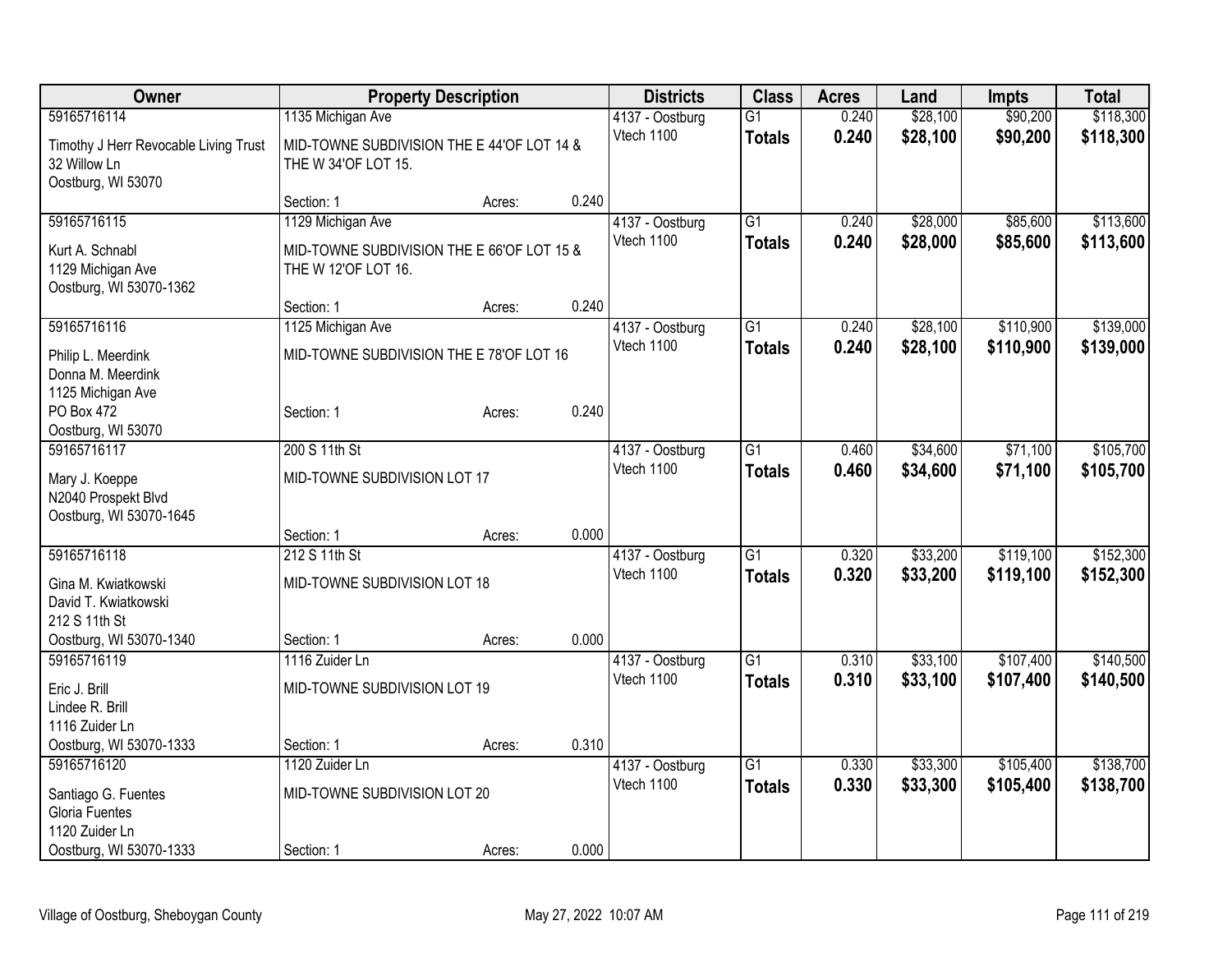| <b>Owner</b>                           |                              | <b>Property Description</b> |       | <b>Districts</b>              | <b>Class</b>    | <b>Acres</b> | Land     | <b>Impts</b> | <b>Total</b> |
|----------------------------------------|------------------------------|-----------------------------|-------|-------------------------------|-----------------|--------------|----------|--------------|--------------|
| 59165716121                            | 1128 Zuider Ln               |                             |       | 4137 - Oostburg               | $\overline{G1}$ | 0.360        | \$33,600 | \$97,200     | \$130,800    |
| Kurt D. Rubsam                         | MID-TOWNE SUBDIVISION LOT 21 |                             |       | Vtech 1100                    | <b>Totals</b>   | 0.360        | \$33,600 | \$97,200     | \$130,800    |
| Diane M. Rubsam                        |                              |                             |       |                               |                 |              |          |              |              |
| 1128 Zuider Ln                         |                              |                             |       |                               |                 |              |          |              |              |
| Oostburg, WI 53070-1333                | Section: 1                   | Acres:                      | 0.000 |                               |                 |              |          |              |              |
| 59165716122                            | 1132 Zuider Ln               |                             |       | 4137 - Oostburg               | $\overline{G1}$ | 0.540        | \$35,400 | \$164,800    | \$200,200    |
| Charles W. Craddock                    | MID-TOWNE SUBDIVISION LOT 22 |                             |       | Vtech 1100                    | <b>Totals</b>   | 0.540        | \$35,400 | \$164,800    | \$200,200    |
| Jennifer Mills L. Craddock             |                              |                             |       |                               |                 |              |          |              |              |
| 1132 Zuider Ln                         |                              |                             |       |                               |                 |              |          |              |              |
| Oostburg, WI 53070-1333                | Section: 1                   | Acres:                      | 0.000 |                               |                 |              |          |              |              |
| 59165716123                            | 308 Zuider Ln                |                             |       | 4137 - Oostburg               | $\overline{G1}$ | 0.650        | \$36,500 | \$105,500    | \$142,000    |
|                                        |                              |                             |       | Vtech 1100                    | <b>Totals</b>   | 0.650        | \$36,500 | \$105,500    | \$142,000    |
| John D. Arentsen                       | MID-TOWNE SUBDIVISION LOT 23 |                             |       |                               |                 |              |          |              |              |
| Sue Arentsen                           |                              |                             |       |                               |                 |              |          |              |              |
| 308 Zuider Ln                          |                              |                             |       |                               |                 |              |          |              |              |
| 308 Zuider Ln                          | Section: 1                   | Acres:                      | 0.000 |                               |                 |              |          |              |              |
| Oostburg, WI 53070-1323<br>59165716124 | 312 Zuider Ln                |                             |       |                               | G1              | 0.410        | \$34,100 | \$121,500    | \$155,600    |
|                                        |                              |                             |       | 4137 - Oostburg<br>Vtech 1100 |                 |              |          |              |              |
| Mark Jaeger                            | MID-TOWNE SUBDIVISION LOT 24 |                             |       |                               | <b>Totals</b>   | 0.410        | \$34,100 | \$121,500    | \$155,600    |
| Christine Jaeger                       |                              |                             |       |                               |                 |              |          |              |              |
| 312 Zuider Ln                          |                              |                             |       |                               |                 |              |          |              |              |
| Oostburg, WI 53070-1323                | Section: 1                   | Acres:                      | 0.000 |                               |                 |              |          |              |              |
| 59165716125                            | 316 Zuider Ln                |                             |       | 4137 - Oostburg               | $\overline{G1}$ | 0.370        | \$33,700 | \$121,200    | \$154,900    |
| Kevin J. Parrish                       | MID-TOWNE SUBDIVISION LOT 25 |                             |       | Vtech 1100                    | <b>Totals</b>   | 0.370        | \$33,700 | \$121,200    | \$154,900    |
| Julie A. Parrish                       |                              |                             |       |                               |                 |              |          |              |              |
| 316 Zuider Ln                          |                              |                             |       |                               |                 |              |          |              |              |
| Oostburg, WI 53070-1323                | Section: 1                   | Acres:                      | 0.000 |                               |                 |              |          |              |              |
| 59165716126                            | 320 Zuider Ln                |                             |       | 4137 - Oostburg               | $\overline{G1}$ | 0.430        | \$34,300 | \$194,400    | \$228,700    |
| Tyler J. Egerer                        | MID-TOWNE SUBDIVISION LOT 26 |                             |       | Vtech 1100                    | <b>Totals</b>   | 0.430        | \$34,300 | \$194,400    | \$228,700    |
| Alyssa M. Egerer                       |                              |                             |       |                               |                 |              |          |              |              |
| 320 Zuider Ln                          |                              |                             |       |                               |                 |              |          |              |              |
| Oostburg, WI 53070-1323                | Section: 1                   | Acres:                      | 0.000 |                               |                 |              |          |              |              |
| 59165716127                            | 408 Zuider Ln                |                             |       | 4137 - Oostburg               | $\overline{G1}$ | 0.530        | \$35,300 | \$141,200    | \$176,500    |
|                                        |                              |                             |       | Vtech 1100                    | <b>Totals</b>   | 0.530        | \$35,300 | \$141,200    | \$176,500    |
| Allen H. Wrubbel                       | MID-TOWNE SUBDIVISION LOT 27 |                             |       |                               |                 |              |          |              |              |
| Lauran L. Wrubbel<br>408 Zuider Ln     |                              |                             |       |                               |                 |              |          |              |              |
|                                        |                              |                             | 0.000 |                               |                 |              |          |              |              |
| Oostburg, WI 53070-1324                | Section: 1                   | Acres:                      |       |                               |                 |              |          |              |              |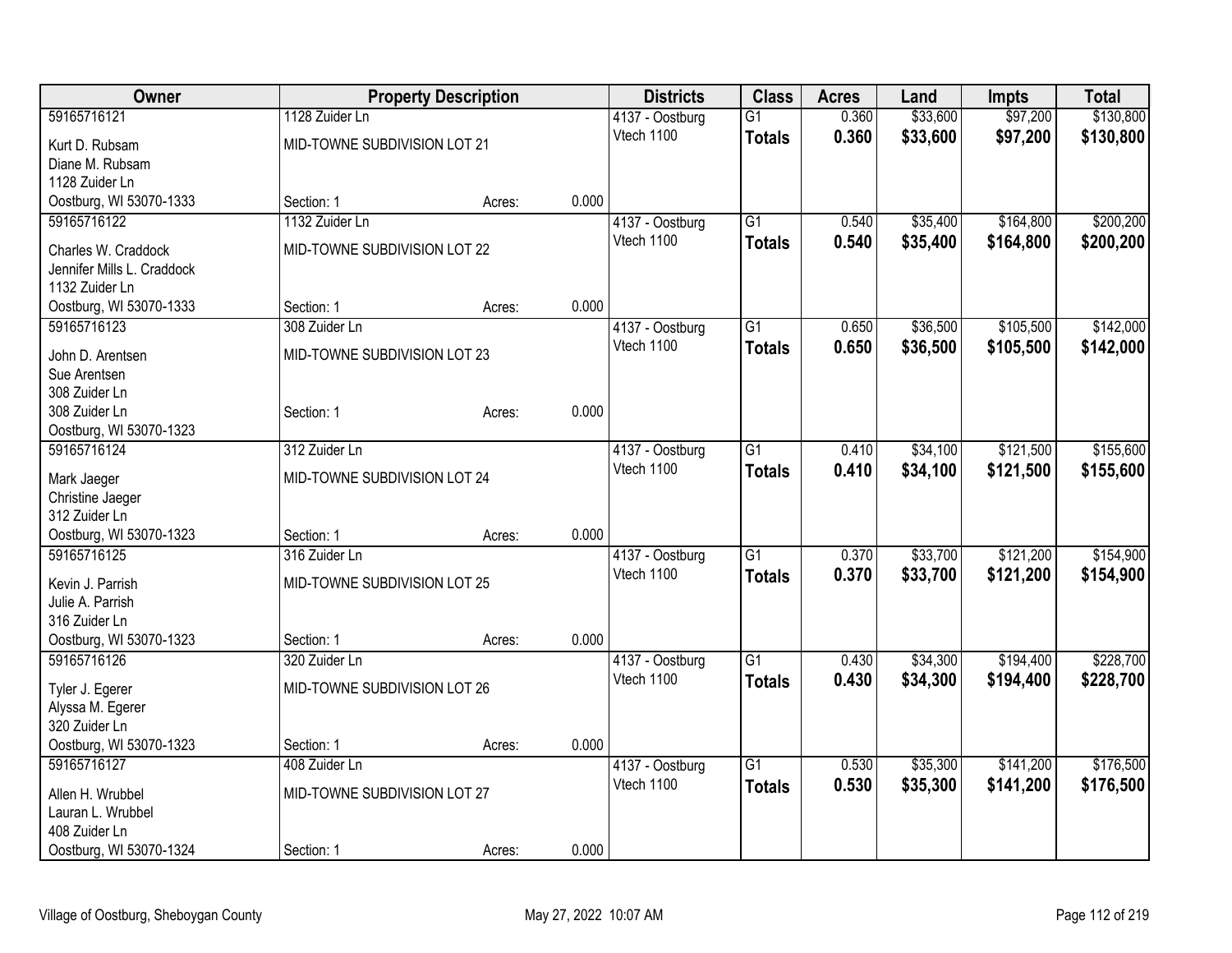| Owner                                  | <b>Property Description</b>  |        | <b>Districts</b> | <b>Class</b>    | <b>Acres</b>    | Land   | <b>Impts</b> | <b>Total</b> |           |
|----------------------------------------|------------------------------|--------|------------------|-----------------|-----------------|--------|--------------|--------------|-----------|
| 59165716128                            | 414 Zuider Ln                |        |                  | 4137 - Oostburg | $\overline{G1}$ | 0.510  | \$35,100     | \$131,200    | \$166,300 |
| Christopher L. Tenhaken et al          | MID-TOWNE SUBDIVISION LOT 28 |        |                  | Vtech 1100      | <b>Totals</b>   | 0.510  | \$35,100     | \$131,200    | \$166,300 |
| c/o Carl L & Kathleen A Ten Haken Life |                              |        |                  |                 |                 |        |              |              |           |
| Est                                    |                              |        |                  |                 |                 |        |              |              |           |
| 414 Zuider Ln                          | Section: 1                   | Acres: | 0.510            |                 |                 |        |              |              |           |
| Oostburg, WI 53070-1324                |                              |        |                  |                 |                 |        |              |              |           |
| 59165716129                            | 418 Zuider Ln                |        |                  | 4137 - Oostburg | G1              | 0.510  | \$35,000     | \$103,500    | \$138,500 |
| Frederick D. Voskuil                   | MID-TOWNE SUBDIVISION LOT 29 |        |                  | Vtech 1100      | <b>Totals</b>   | 0.510  | \$35,000     | \$103,500    | \$138,500 |
| Kathryn A. Voskuil                     |                              |        |                  |                 |                 |        |              |              |           |
| 418 Zuider Ln                          |                              |        |                  |                 |                 |        |              |              |           |
| Oostburg, WI 53070-1324                | Section: 1                   | Acres: | 0.000            |                 |                 |        |              |              |           |
| 59165716130                            | 1136 Huron Ave               |        |                  | 4137 - Oostburg | $\overline{G1}$ | 0.360  | \$33,600     | \$148,400    | \$182,000 |
| <b>Trimberger Living Trust</b>         | MID-TOWNE SUBDIVISION LOT 30 |        |                  | Vtech 1100      | <b>Totals</b>   | 0.360  | \$33,600     | \$148,400    | \$182,000 |
| 1136 Huron Ave                         |                              |        |                  |                 |                 |        |              |              |           |
| Oostburg, WI 53070                     |                              |        |                  |                 |                 |        |              |              |           |
|                                        | Section: 1                   | Acres: | 0.360            |                 |                 |        |              |              |           |
| 59165716131                            | 411 Zuider Ln                |        |                  | 4137 - Oostburg | $\overline{G1}$ | 31.000 | \$33,100     | \$105,000    | \$138,100 |
| Juan M. Alvarez                        | MID-TOWNE SUBDIVISION LOT 31 |        |                  | Vtech 1100      | <b>Totals</b>   | 31.000 | \$33,100     | \$105,000    | \$138,100 |
| Martha Patricia Cortes                 |                              |        |                  |                 |                 |        |              |              |           |
| 2619 N 29th St                         |                              |        |                  |                 |                 |        |              |              |           |
| Sheboygan, WI 53083-3665               | Section: 1                   | Acres: | 0.000            |                 |                 |        |              |              |           |
| 59165716132                            | 407 Zuider Ln                |        |                  | 4137 - Oostburg | $\overline{G1}$ | 0.280  | \$32,800     | \$90,900     | \$123,700 |
| Sharon Haft                            | MID-TOWNE SUBDIVISION LOT 32 |        |                  | Vtech 1100      | <b>Totals</b>   | 0.280  | \$32,800     | \$90,900     | \$123,700 |
| 407 Zuider Ln                          |                              |        |                  |                 |                 |        |              |              |           |
| Oostburg, WI 53070-1325                |                              |        |                  |                 |                 |        |              |              |           |
|                                        | Section: 1                   | Acres: | 0.000            |                 |                 |        |              |              |           |
| 59165716133                            | 319 Zuider Ln                |        |                  | 4137 - Oostburg | $\overline{G1}$ | 0.270  | \$32,700     | \$120,000    | \$152,700 |
| Briski Brothers, LLC                   | MID-TOWNE SUBDIVISION LOT 33 |        |                  | Vtech 1100      | <b>Totals</b>   | 0.270  | \$32,700     | \$120,000    | \$152,700 |
| W3063 County Rd G                      |                              |        |                  |                 |                 |        |              |              |           |
| Cedar Grove, WI 53013-1221             |                              |        |                  |                 |                 |        |              |              |           |
|                                        | Section: 1                   | Acres: | 0.270            |                 |                 |        |              |              |           |
| 59165716134                            | 315 Zuider Ln                |        |                  | 4137 - Oostburg | $\overline{G1}$ | 0.310  | \$33,100     | \$136,900    | \$170,000 |
| Dirk J. Roerdink                       | MID-TOWNE SUBDIVISION LOT 34 |        |                  | Vtech 1100      | <b>Totals</b>   | 0.310  | \$33,100     | \$136,900    | \$170,000 |
| Sherri S. Roerdink                     |                              |        |                  |                 |                 |        |              |              |           |
| 315 Zuider Ln                          |                              |        |                  |                 |                 |        |              |              |           |
| Oostburg, WI 53070-1332                | Section: 1                   | Acres: | 0.310            |                 |                 |        |              |              |           |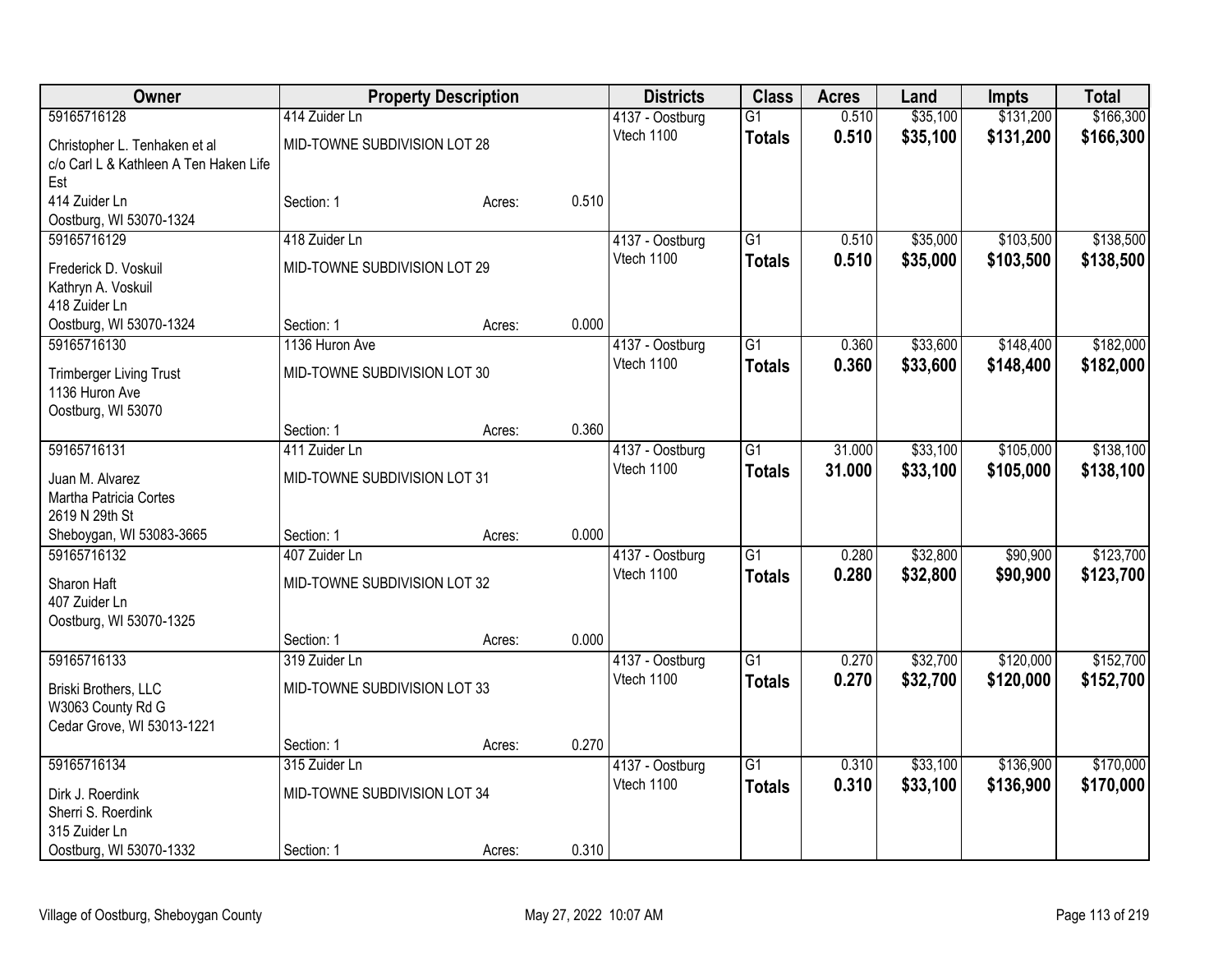| Owner                   |                              | <b>Property Description</b>                |       | <b>Districts</b> | <b>Class</b>    | <b>Acres</b> | Land     | <b>Impts</b> | <b>Total</b> |
|-------------------------|------------------------------|--------------------------------------------|-------|------------------|-----------------|--------------|----------|--------------|--------------|
| 59165716135             | 301 Zuider Ln                |                                            |       | 4137 - Oostburg  | $\overline{G1}$ | 0.310        | \$33,100 | \$112,000    | \$145,100    |
| Lance P. Hacker         | MID-TOWNE SUBDIVISION LOT 35 |                                            |       | Vtech 1100       | <b>Totals</b>   | 0.310        | \$33,100 | \$112,000    | \$145,100    |
| 301 Zuider Ln           |                              |                                            |       |                  |                 |              |          |              |              |
| Oostburg, WI 53070-1332 |                              |                                            |       |                  |                 |              |          |              |              |
|                         | Section: 1                   | Acres:                                     | 0.000 |                  |                 |              |          |              |              |
| 59165716136             | 1119 Zuider Ln               |                                            |       | 4137 - Oostburg  | $\overline{G1}$ | 0.290        | \$32,900 | \$93,700     | \$126,600    |
| Brittany M. Green       | MID-TOWNE SUBDIVISION LOT 36 |                                            |       | Vtech 1100       | <b>Totals</b>   | 0.290        | \$32,900 | \$93,700     | \$126,600    |
| 1119 Zuider Ln          |                              |                                            |       |                  |                 |              |          |              |              |
| Oostburg, WI 53070-1326 |                              |                                            |       |                  |                 |              |          |              |              |
|                         | Section: 1                   | Acres:                                     | 0.000 |                  |                 |              |          |              |              |
| 59165716137             | 308 S 11th St                |                                            |       | 4137 - Oostburg  | G1              | 0.320        | \$33,200 | \$116,800    | \$150,000    |
| Diane S. Cline          |                              | Vtech 1100<br>MID-TOWNE SUBDIVISION LOT 37 |       |                  | <b>Totals</b>   | 0.320        | \$33,200 | \$116,800    | \$150,000    |
| 308 S 11th St           |                              |                                            |       |                  |                 |              |          |              |              |
| Oostburg, WI 53070-1342 |                              |                                            |       |                  |                 |              |          |              |              |
|                         | Section: 1                   | Acres:                                     | 0.000 |                  |                 |              |          |              |              |
| 59165716138             | 314 S 11th St                |                                            |       | 4137 - Oostburg  | G1              | 0.310        | \$33,100 | \$79,800     | \$112,900    |
| Anthony L. Montemayor   | MID-TOWNE SUBDIVISION LOT 38 |                                            |       | Vtech 1100       | <b>Totals</b>   | 0.310        | \$33,100 | \$79,800     | \$112,900    |
| 314 S 11th St           |                              |                                            |       |                  |                 |              |          |              |              |
| Oostburg, WI 53070-1342 |                              |                                            |       |                  |                 |              |          |              |              |
|                         | Section: 1                   | Acres:                                     | 0.000 |                  |                 |              |          |              |              |
| 59165716139             | 408 S 11th St                |                                            |       | 4137 - Oostburg  | $\overline{G1}$ | 0.310        | \$33,100 | \$110,600    | \$143,700    |
| Adam J. Daane           | MID-TOWNE SUBDIVISION LOT 39 |                                            |       | Vtech 1100       | <b>Totals</b>   | 0.310        | \$33,100 | \$110,600    | \$143,700    |
| 408 S 11th St           |                              |                                            |       |                  |                 |              |          |              |              |
| Oostburg, WI 53070-1344 |                              |                                            |       |                  |                 |              |          |              |              |
|                         | Section: 1                   | Acres:                                     | 0.000 |                  |                 |              |          |              |              |
| 59165716140             | 412 S 11th St                |                                            |       | 4137 - Oostburg  | $\overline{G1}$ | 0.310        | \$33,100 | \$138,200    | \$171,300    |
| David G. Claerbaut      | MID-TOWNE SUBDIVISION LOT 40 |                                            |       | Vtech 1100       | <b>Totals</b>   | 0.310        | \$33,100 | \$138,200    | \$171,300    |
| Mary J. Claerbaut       |                              |                                            |       |                  |                 |              |          |              |              |
| 412 S 11th St           |                              |                                            |       |                  |                 |              |          |              |              |
| Oostburg, WI 53070-1344 | Section: 1                   | Acres:                                     | 0.310 |                  |                 |              |          |              |              |
| 59165716141             | 1116 Huron Ave               |                                            |       | 4137 - Oostburg  | $\overline{G1}$ | 0.450        | \$34,500 | \$163,000    | \$197,500    |
| Bradley H. Loose        | MID-TOWNE SUBDIVISION LOT 41 |                                            |       | Vtech 1100       | <b>Totals</b>   | 0.450        | \$34,500 | \$163,000    | \$197,500    |
| Kim M. Loose            |                              |                                            |       |                  |                 |              |          |              |              |
| 1116 Huron Ave          |                              |                                            |       |                  |                 |              |          |              |              |
| Oostburg, WI 53070-1336 | Section: 1                   | Acres:                                     | 0.450 |                  |                 |              |          |              |              |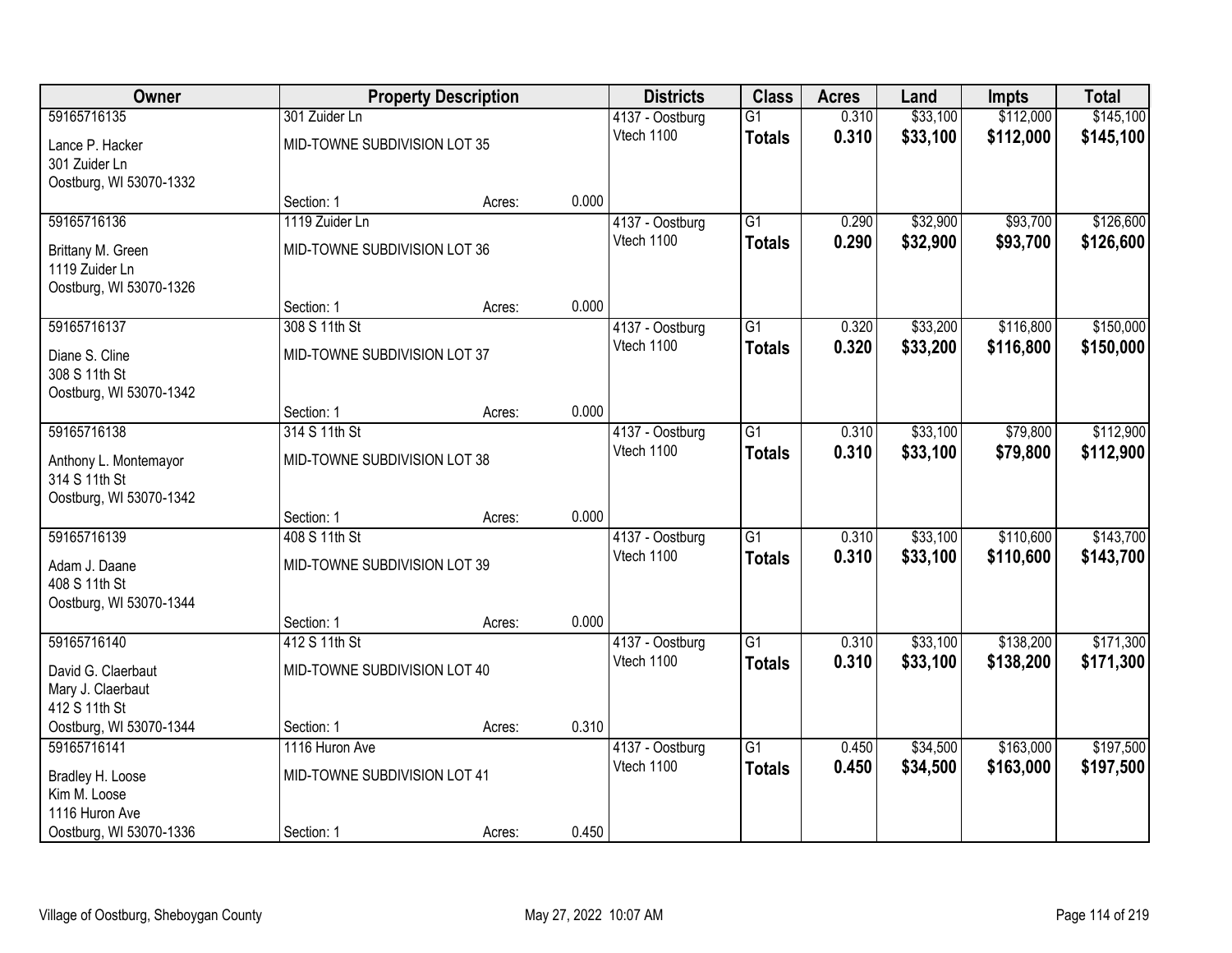| Owner                                                                                                                  | <b>Property Description</b>                                                                                                                                                                                | <b>Districts</b>              | <b>Class</b>                     | <b>Acres</b>   | Land                 | <b>Impts</b>         | <b>Total</b>           |
|------------------------------------------------------------------------------------------------------------------------|------------------------------------------------------------------------------------------------------------------------------------------------------------------------------------------------------------|-------------------------------|----------------------------------|----------------|----------------------|----------------------|------------------------|
| 59165716142<br>Na<br>Na, WI 99999                                                                                      | Memorandum Mid-Towne Condominium   MID-TOWNE SUBDIVISION THE N 6'OF LOT 7 & ALL<br>OF LOTS 8-11 ARE NOW PLATTED AS MID-TOWNE<br>MEADOWS CONDOMINIUMS & ARE ASSESSED IN SD<br>0.000<br>Section: 1<br>Acres: | 4137 - Oostburg<br>Vtech 1100 | <b>Totals</b>                    |                |                      |                      |                        |
| 59165716143<br>Clarence D. Sanem<br>Jill M. Sanem<br>1153 Michigan Ave<br>Oostburg, WI 53070-1362                      | 1153 Michigan Ave<br>MID-TOWNE SUBDIVISION W 78'OF LOT 13.<br>0.240<br>Section: 1<br>Acres:                                                                                                                | 4137 - Oostburg<br>Vtech 1100 | $\overline{G1}$<br><b>Totals</b> | 0.240<br>0.240 | \$28,100<br>\$28,100 | \$81,500<br>\$81,500 | \$109,600<br>\$109,600 |
| 59165716145<br>Mid-Towne Meadows Condominiums<br>Na<br>Na, WI 99999                                                    | MID-TOWNE MEADOWS CONDOMINIUMS<br>1.810<br>Section:<br>Acres:                                                                                                                                              | 4137 - Oostburg<br>Vtech 1100 | $\overline{G1}$<br><b>Totals</b> | 1.810<br>1.810 | \$0<br>\$0           | \$0<br>\$0           | \$0<br>\$0             |
| 59165716146<br>Francisco Javier Ver Ceballos<br>Jennifer Jo Verduzco<br>203 S 11th St Apt a<br>Oostburg, WI 53070-1337 | 203 S 11th St Unit A<br>MID-TOWNE MEADOWS CONDOMINIUMS BUILDING<br>1, UNIT A,& AN UNDIV 1/16 INT IN & TO THE<br>COMMON ELEMENTS AS REC IN THE DECL IN V 878<br>0.000<br>Section: 1<br>Acres:               | 4137 - Oostburg<br>Vtech 1100 | $\overline{G1}$<br><b>Totals</b> | 0.000<br>0.000 | \$12,000<br>\$12,000 | \$70,900<br>\$70,900 | \$82,900<br>\$82,900   |
| 59165716147<br>Gary A. Velier<br>Mary Jo Velier<br>203 S 11th St Apt b<br>PO Box 700019<br>Oostburg, WI 53070-0019     | 203 S 11th St Unit B<br>MID-TOWNE MEADOWS CONDOMINIUMS BUILDING<br>1, UNIT B, & AN UNDIV 1/16 INT IN & TO THE<br>COMMON ELEMENTS AS REC IN THE DECL IN V 878<br>0.000<br>Section: 1<br>Acres:              | 4137 - Oostburg<br>Vtech 1100 | $\overline{G1}$<br><b>Totals</b> | 0.000<br>0.000 | \$12,000<br>\$12,000 | \$75,800<br>\$75,800 | \$87,800<br>\$87,800   |
| 59165716148<br>Kelly M. Rice<br>Levi A. Rice<br>203 S 11th St Apt c<br>Oostburg, WI 53070-1337                         | 203 S 11th St Unit C<br>MID-TOWNE MEADOWS CONDOMINIUMS BUILDING<br>1, UNIT C, & AN UNDIV 1/16 INT IN & TO THE<br>COMMON ELEMENTS AS REC IN THE DECL IN V 878<br>0.000<br>Section: 1<br>Acres:              | 4137 - Oostburg<br>Vtech 1100 | $\overline{G1}$<br><b>Totals</b> | 0.000<br>0.000 | \$12,000<br>\$12,000 | \$63,700<br>\$63,700 | \$75,700<br>\$75,700   |
| 59165716149<br><b>Marion Driesen</b><br>PO Box 623<br>Oostburg, WI 53070-0623                                          | 203 S 11th St Unit D<br>MID-TOWNE MEADOWS CONDOMINIUMS BUILDING<br>1, UNIT D, & AN UNDIV 1/16 INT IN & TO THE<br>COMMON ELEMENTS AS REC IN THE DECL IN V 878<br>0.000<br>Section: 1<br>Acres:              | 4137 - Oostburg<br>Vtech 1100 | $\overline{G1}$<br><b>Totals</b> | 0.000<br>0.000 | \$12,000<br>\$12,000 | \$64,500<br>\$64,500 | \$76,500<br>\$76,500   |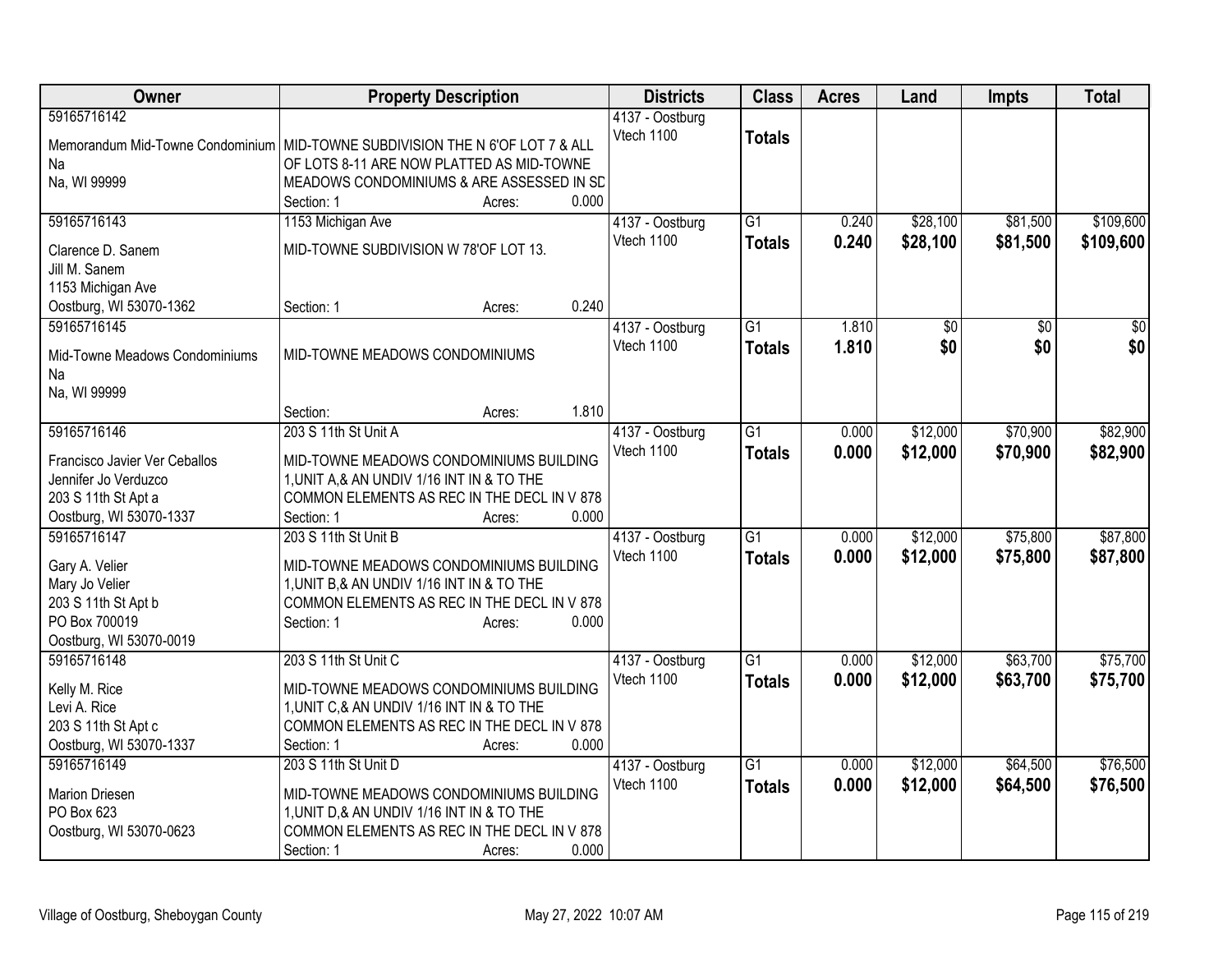| Owner                             | <b>Property Description</b>                           | <b>Districts</b> | <b>Class</b>    | <b>Acres</b> | Land     | <b>Impts</b> | <b>Total</b> |
|-----------------------------------|-------------------------------------------------------|------------------|-----------------|--------------|----------|--------------|--------------|
| 59165716150                       | 211 S 11th St Unit A                                  | 4137 - Oostburg  | $\overline{G1}$ | 0.000        | \$12,000 | \$68,700     | \$80,700     |
| Eric Allen Sanders                | MID-TOWNE MEADOWS CONDOMINIUMS BUILDING               | Vtech 1100       | <b>Totals</b>   | 0.000        | \$12,000 | \$68,700     | \$80,700     |
| Joan Chvosta-Sanders              | 2, UNIT A, & AN UNDIV 1/16 INT IN & TO THE            |                  |                 |              |          |              |              |
| PO Box 700166                     | COMMON ELEMENTS AS REC IN THE DECL IN V 878           |                  |                 |              |          |              |              |
| Oostburg, WI 53070-0166           | 0.000<br>Section: 1<br>Acres:                         |                  |                 |              |          |              |              |
| 59165716151                       | 211 S 11th St Unit B                                  | 4137 - Oostburg  | $\overline{G1}$ | 0.000        | \$12,000 | \$66,000     | \$78,000     |
|                                   |                                                       | Vtech 1100       | <b>Totals</b>   | 0.000        | \$12,000 | \$66,000     | \$78,000     |
| James L. Hartman et al            | MID-TOWNE MEADOWS CONDOMINIUMS BUILDING               |                  |                 |              |          |              |              |
| 211 B S 11th St                   | 2, UNIT B, & AN UNDIV 1/16 INT IN & TO THE            |                  |                 |              |          |              |              |
| Oostburg, WI 53070-1376           | COMMON ELEMENTS AS REC IN THE DECL IN V 878           |                  |                 |              |          |              |              |
|                                   | 0.000<br>Section: 1<br>Acres:                         |                  |                 |              |          |              |              |
| 59165716152                       | 211 S 11th St Unit C                                  | 4137 - Oostburg  | $\overline{G1}$ | 0.000        | \$12,000 | \$64,400     | \$76,400     |
| Dmytro V. Glazunov                | MID-TOWNE MEADOWS CONDOMINIUMS BUILDING               | Vtech 1100       | <b>Totals</b>   | 0.000        | \$12,000 | \$64,400     | \$76,400     |
| 211 S 11th St Apt c               | 2, UNIT C, & AN UNDIV 1/16 INT IN & TO THE            |                  |                 |              |          |              |              |
| Oostburg, WI 53070-1376           | COMMON ELEMENTS AS REC IN THE DECL IN V 878           |                  |                 |              |          |              |              |
|                                   | 0.000<br>Section: 1<br>Acres:                         |                  |                 |              |          |              |              |
| 59165716153                       | 211 S 11th St Unit D                                  | 4137 - Oostburg  | $\overline{G1}$ | 0.000        | \$12,000 | \$68,100     | \$80,100     |
|                                   |                                                       | Vtech 1100       | <b>Totals</b>   | 0.000        | \$12,000 | \$68,100     | \$80,100     |
| Paul M. Timm                      | MID-TOWNE MEADOWS CONDOMINIUMS BUILDING               |                  |                 |              |          |              |              |
| 211 S 11th St Apt d               | 2, UNIT D, & AN UNDIV 1/16 INT IN & TO THE            |                  |                 |              |          |              |              |
| Oostburg, WI 53070-1376           | COMMON ELEMENTS AS REC IN THE DECL IN V 878           |                  |                 |              |          |              |              |
|                                   | 0.000<br>Section: 1<br>Acres:                         |                  |                 |              |          |              |              |
| 59165716154                       | 215 S 11th St Unit A                                  | 4137 - Oostburg  | $\overline{G1}$ | 0.000        | \$12,000 | \$47,400     | \$59,400     |
| Michael J. Vandriest              | MID-TOWNE MEADOWS CONDOMINIUMS BUILDING               | Vtech 1100       | <b>Totals</b>   | 0.000        | \$12,000 | \$47,400     | \$59,400     |
| N2455 State Rd 32                 | 3, UNIT A, & AN UNDIV 1/16 INT IN & TO THE            |                  |                 |              |          |              |              |
| Oostburg, WI 53070-1857           | COMMON ELEMENTS AS REC IN THE DECL IN V 878           |                  |                 |              |          |              |              |
|                                   | 0.000<br>Section: 1<br>Acres:                         |                  |                 |              |          |              |              |
| 59165716155                       | 215 S 11th St Unit B                                  | 4137 - Oostburg  | $\overline{G1}$ | 0.000        | \$12,000 | \$47,400     | \$59,400     |
|                                   |                                                       | Vtech 1100       | <b>Totals</b>   | 0.000        | \$12,000 | \$47,400     | \$59,400     |
| Carol A. Tackes                   | MID-TOWNE MEADOWS CONDOMINIUMS BUILDING               |                  |                 |              |          |              |              |
| c/o William Deheck                | 3, UNIT B, & AN UNDIV 1/16 INT IN & TO THE            |                  |                 |              |          |              |              |
| 215 S 11th St Unit d              | COMMON ELEMENTS AS REC IN THE DECL IN V 878           |                  |                 |              |          |              |              |
| Oostburg, WI 53070<br>59165716156 | 0.000<br>Section: 1<br>Acres:<br>215 S 11th St Unit C |                  | $\overline{G1}$ |              |          |              |              |
|                                   |                                                       | 4137 - Oostburg  |                 | 0.000        | \$12,000 | \$47,200     | \$59,200     |
| Mary Klug                         | MID-TOWNE MEADOWS CONDOMINIUMS BUILDING               | Vtech 1100       | <b>Totals</b>   | 0.000        | \$12,000 | \$47,200     | \$59,200     |
| PO Box 700651                     | 3, UNIT C, & AN UNDIV 1/16 INT IN & TO THE            |                  |                 |              |          |              |              |
| Oostburg, WI 53070-0651           | COMMON ELEMENTS AS REC IN THE DECL IN V 878           |                  |                 |              |          |              |              |
|                                   | 0.000<br>Section: 1<br>Acres:                         |                  |                 |              |          |              |              |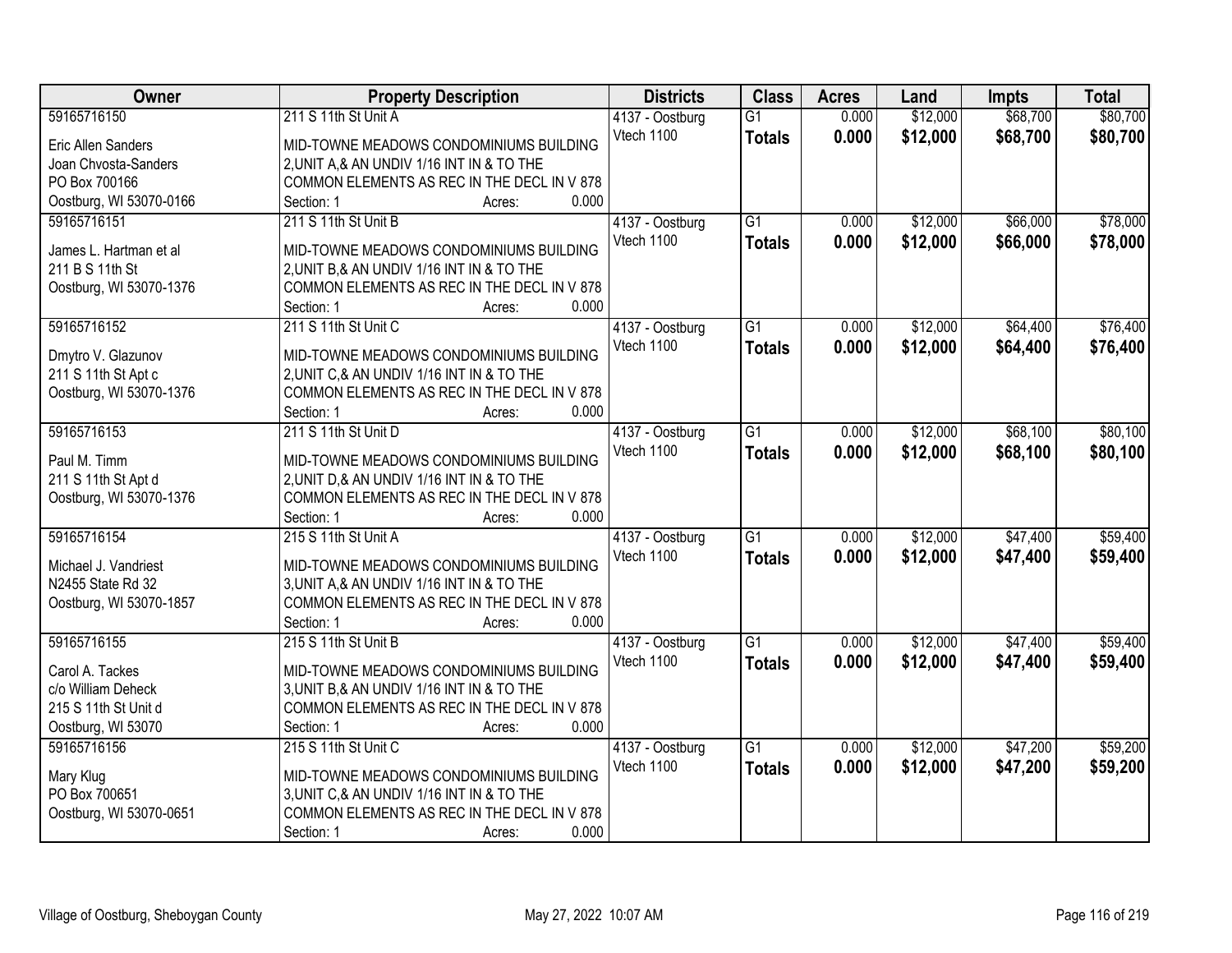| Owner                                   | <b>Property Description</b>                                                               | <b>Districts</b> | <b>Class</b>    | <b>Acres</b> | Land     | <b>Impts</b> | <b>Total</b> |
|-----------------------------------------|-------------------------------------------------------------------------------------------|------------------|-----------------|--------------|----------|--------------|--------------|
| 59165716157                             | 215 S 11th St Unit D                                                                      | 4137 - Oostburg  | $\overline{G1}$ | 0.000        | \$12,000 | \$47,200     | \$59,200     |
| Carol A. Tackes                         | MID-TOWNE MEADOWS COMDOMINIUMS BUILDING                                                   | Vtech 1100       | <b>Totals</b>   | 0.000        | \$12,000 | \$47,200     | \$59,200     |
| c/o Bill Deheck                         | 3, UNIT D, & AN UNDIV 1/16 INT IN & TO THE                                                |                  |                 |              |          |              |              |
| 525 Shady Ln                            | COMMON ELEMENTS AS REC IN THE DECL IN V 878                                               |                  |                 |              |          |              |              |
| Sheboygan, WI 53081-8225                | 0.000<br>Section: 1<br>Acres:                                                             |                  |                 |              |          |              |              |
| 59165716158                             | 219 S 11th St Unit A                                                                      | 4137 - Oostburg  | $\overline{G1}$ | 0.000        | \$12,000 | \$47,200     | \$59,200     |
| Natalya Vasilev                         | MID-TOWNE MEADOWS CONDOMINIUMS BUILDING                                                   | Vtech 1100       | <b>Totals</b>   | 0.000        | \$12,000 | \$47,200     | \$59,200     |
| Yevgeniy Churkin                        | 4, UNIT A, & AN UNDIV 1/16 INT IN & TO THE                                                |                  |                 |              |          |              |              |
| W52 N183 Pierce Ave                     | COMMON ELEMENTS AS REC IN THE DECL IN V 878                                               |                  |                 |              |          |              |              |
| Cedarburg, WI 53012-2927                | 0.000<br>Section: 1<br>Acres:                                                             |                  |                 |              |          |              |              |
| 59165716159                             | 219 S 11th St Unit B                                                                      | 4137 - Oostburg  | $\overline{G1}$ | 0.000        | \$12,000 | \$47,200     | \$59,200     |
|                                         |                                                                                           | Vtech 1100       | <b>Totals</b>   | 0.000        | \$12,000 | \$47,200     | \$59,200     |
| Daniel L. Roerdink                      | MID-TOWNE MEADOWS CONDOMINIUMS BUILDING                                                   |                  |                 |              |          |              |              |
| Lisa A. Roerdink<br>219 S 11th St Apt b | 4, UNIT B, & AN UNDIV 1/16 INT IN & TO THE<br>COMMON ELEMENTS AS REC IN THE DECL IN V 878 |                  |                 |              |          |              |              |
|                                         | 0.000<br>Section: 1                                                                       |                  |                 |              |          |              |              |
| Oostburg, WI 53070-1378<br>59165716160  | Acres:<br>219 S 11th St Unit C                                                            |                  | $\overline{G1}$ |              | \$12,000 | \$47,100     | \$59,100     |
|                                         |                                                                                           | 4137 - Oostburg  |                 | 0.000        |          |              |              |
| Michael J. Vandriest                    | MID-TOWNE MEADOWS CONDOMINIUMS BLDG                                                       | Vtech 1100       | <b>Totals</b>   | 0.000        | \$12,000 | \$47,100     | \$59,100     |
| N2455 State Rd 32                       | 4, UNIT C & AN UNDIV 1/16 INT IN & TO THE                                                 |                  |                 |              |          |              |              |
| Oostburg, WI 53070-1857                 | COMMON ELEMENTS AS REC IN THE DECL IN V 878                                               |                  |                 |              |          |              |              |
|                                         | 0.000<br>Section: 1<br>Acres:                                                             |                  |                 |              |          |              |              |
| 59165716161                             | 219 S 11th St Unit D                                                                      | 4137 - Oostburg  | $\overline{G1}$ | 0.000        | \$12,000 | \$47,100     | \$59,100     |
| William J. Westerbeke                   | MID-TOWNE MEADOWS CONDOMINIUMS BUILDING                                                   | Vtech 1100       | <b>Totals</b>   | 0.000        | \$12,000 | \$47,100     | \$59,100     |
| Vicki L. Westerbeke                     | 4, UNIT D, & AN UNDIV 1/16 INT IN & TO THE                                                |                  |                 |              |          |              |              |
| W1591 De Master Rd                      | COMMON ELEMENTS AS REC IN THE DECL IN V 878                                               |                  |                 |              |          |              |              |
| Oostburg, WI 53070-1509                 | 0.000<br>Section: 1<br>Acres:                                                             |                  |                 |              |          |              |              |
| 59165716170                             |                                                                                           | 4137 - Oostburg  |                 |              |          |              |              |
|                                         |                                                                                           | Vtech 1100       | <b>Totals</b>   |              |          |              |              |
| Memorandum                              | MID-TOWNE SUBDIVISION LOTS 6 & 7 EXC THE N                                                |                  |                 |              |          |              |              |
| Attn: Jp Condominium                    | 6'OF SD LOT 7 ARE NOW PLATTED AS                                                          |                  |                 |              |          |              |              |
| Na                                      | ECONDO-MINIUMS & ARE ASSESSED IN SD PLAT.                                                 |                  |                 |              |          |              |              |
| Na, WI 99999                            | 0.770<br>Section: 1<br>Acres:                                                             |                  |                 |              |          |              |              |
| 59165716205                             |                                                                                           | 4137 - Oostburg  |                 |              |          |              |              |
| <b>Estates Parkview</b>                 | PARKVIEW ESTATES                                                                          | Vtech 1100       | <b>Totals</b>   |              |          |              |              |
| Na                                      |                                                                                           |                  |                 |              |          |              |              |
| Na, WI 99999                            |                                                                                           |                  |                 |              |          |              |              |
|                                         | 0.000<br>Section:<br>Acres:                                                               |                  |                 |              |          |              |              |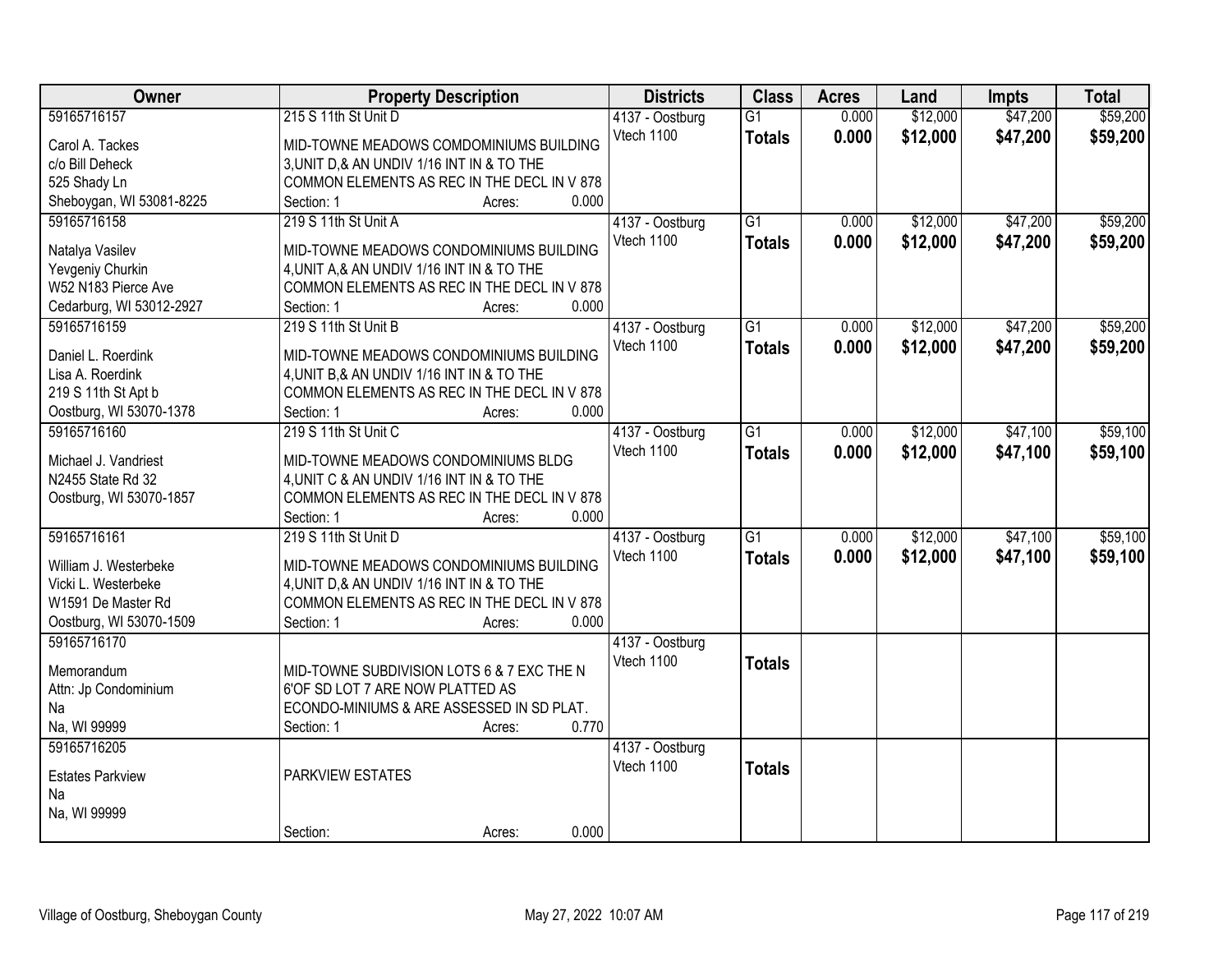| <b>Owner</b>                      | <b>Property Description</b>                  |        |       | <b>Districts</b> | <b>Class</b>    | <b>Acres</b> | Land     | <b>Impts</b> | <b>Total</b> |
|-----------------------------------|----------------------------------------------|--------|-------|------------------|-----------------|--------------|----------|--------------|--------------|
| 59165716206                       | 418 N 13th St                                |        |       | 4137 - Oostburg  | $\overline{G1}$ | 0.240        | \$32,200 | \$114,700    | \$146,900    |
| Richard L. Woleben                | PARKVIEW ESTATES LOT 1 & THE N 4'OF LOT 2.   |        |       | Vtech 1100       | <b>Totals</b>   | 0.240        | \$32,200 | \$114,700    | \$146,900    |
| Mary Beth Woleben                 |                                              |        |       |                  |                 |              |          |              |              |
| 418 N 13th St                     |                                              |        |       |                  |                 |              |          |              |              |
| Oostburg, WI 53070-1116           | Section: 1                                   | Acres: | 0.240 |                  |                 |              |          |              |              |
| 59165716207                       | 412 N 13th St                                |        |       | 4137 - Oostburg  | $\overline{G1}$ | 0.220        | \$30,100 | \$144,900    | \$175,000    |
| Ronald L. Demaster                | PARKVIEW ESTATES LOT 2, EXC THE N 4'THEREOF. |        |       | Vtech 1100       | <b>Totals</b>   | 0.220        | \$30,100 | \$144,900    | \$175,000    |
| Shelba J. Demaster                |                                              |        |       |                  |                 |              |          |              |              |
| 412 N 13th St                     |                                              |        |       |                  |                 |              |          |              |              |
| Oostburg, WI 53070-1116           | Section: 1                                   | Acres: | 0.000 |                  |                 |              |          |              |              |
| 59165716208                       | 406 N 13th St                                |        |       | 4137 - Oostburg  | $\overline{X4}$ | 0.000        | \$0      | \$0          | \$0          |
| Our Home Christian Ministries Inc | PARKVIEW ESTATES LOT 3                       |        |       | Vtech 1100       | <b>Totals</b>   | 0.000        | \$0      | \$0          | \$0          |
| PO Box 700065                     |                                              |        |       |                  |                 |              |          |              |              |
| Oostburg, WI 53070-0065           |                                              |        |       |                  |                 |              |          |              |              |
|                                   | Section: 1                                   | Acres: | 0.000 |                  |                 |              |          |              |              |
| 59165716209                       | 402 N 13th St                                |        |       | 4137 - Oostburg  | $\overline{G1}$ | 0.230        | \$32,100 | \$99,900     | \$132,000    |
| Joshua A. Johnson                 | PARKVIEW ESTATES LOT 4                       |        |       | Vtech 1100       | Totals          | 0.230        | \$32,100 | \$99,900     | \$132,000    |
| 402 N 13th St                     |                                              |        |       |                  |                 |              |          |              |              |
| Oostburg, WI 53070-1116           |                                              |        |       |                  |                 |              |          |              |              |
|                                   | Section: 1                                   | Acres: | 0.000 |                  |                 |              |          |              |              |
| 59165716210                       | 1306 Wisconsin Ave                           |        |       | 4137 - Oostburg  | $\overline{G1}$ | 0.220        | \$31,000 | \$76,300     | \$107,300    |
| Matthew S. Poker                  | PARKVIEW ESTATES LOT 5                       |        |       | Vtech 1100       | <b>Totals</b>   | 0.220        | \$31,000 | \$76,300     | \$107,300    |
| Sarah L. Huenink                  |                                              |        |       |                  |                 |              |          |              |              |
| 1306 Wisconsin Ave                |                                              |        |       |                  |                 |              |          |              |              |
| Oostburg, WI 53070-1105           | Section: 1                                   | Acres: | 0.000 |                  |                 |              |          |              |              |
| 59165716211                       | 405 N 14th St                                |        |       | 4137 - Oostburg  | $\overline{G1}$ | 0.230        | \$32,100 | \$107,200    | \$139,300    |
| Theodore A. Katsma                | PARKVIEW ESTATES LOT 6                       |        |       | Vtech 1100       | Totals          | 0.230        | \$32,100 | \$107,200    | \$139,300    |
| Rachel M. Katsma                  |                                              |        |       |                  |                 |              |          |              |              |
| 405 N 14th St                     |                                              |        |       |                  |                 |              |          |              |              |
| Oostburg, WI 53070-1119           | Section: 1                                   | Acres: | 0.230 |                  |                 |              |          |              |              |
| 59165716212                       | 409 N 14th St                                |        |       | 4137 - Oostburg  | $\overline{G1}$ | 0.230        | \$31,700 | \$140,000    | \$171,700    |
| Jeffrey A. Gabrielse              | PARKVIEW ESTATES LOT 7                       |        |       | Vtech 1100       | <b>Totals</b>   | 0.230        | \$31,700 | \$140,000    | \$171,700    |
| Kristine A. Gabrielse             |                                              |        |       |                  |                 |              |          |              |              |
| 409 N 14th St                     |                                              |        |       |                  |                 |              |          |              |              |
| 409 N 14th St                     | Section: 1                                   | Acres: | 0.230 |                  |                 |              |          |              |              |
| Oostburg, WI 53070-1119           |                                              |        |       |                  |                 |              |          |              |              |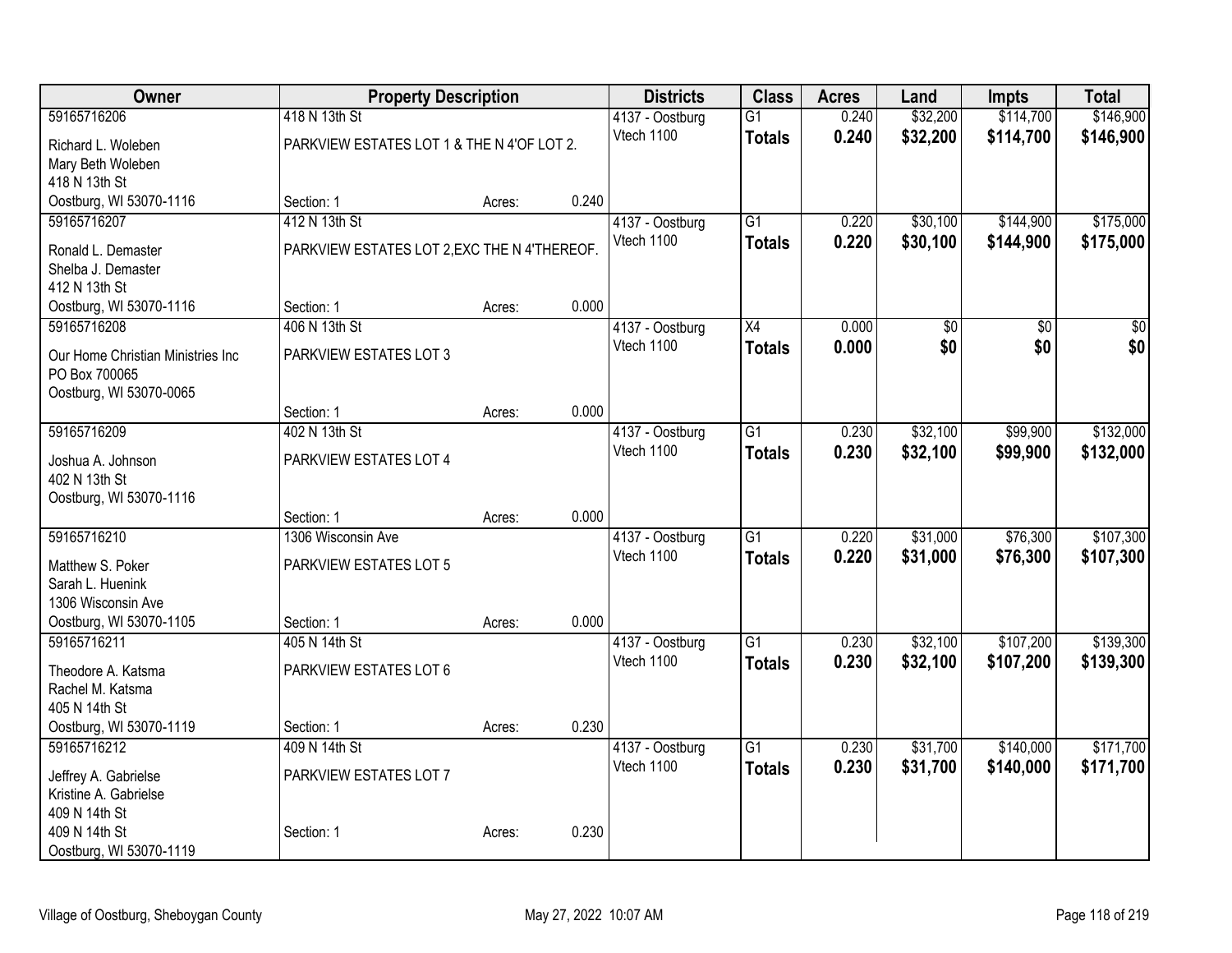| Owner                                 | <b>Property Description</b> |        |       | <b>Districts</b>              | <b>Class</b>    | <b>Acres</b> | Land     | <b>Impts</b> | <b>Total</b> |
|---------------------------------------|-----------------------------|--------|-------|-------------------------------|-----------------|--------------|----------|--------------|--------------|
| 59165716213                           | 413 N 14th St               |        |       | 4137 - Oostburg               | $\overline{G1}$ | 0.230        | \$31,700 | \$132,000    | \$163,700    |
| Perry W. Hoitink                      | PARKVIEW ESTATES LOT 8      |        |       | Vtech 1100                    | <b>Totals</b>   | 0.230        | \$31,700 | \$132,000    | \$163,700    |
| Cindy L. Hoitink                      |                             |        |       |                               |                 |              |          |              |              |
| 413 N 14th St                         |                             |        |       |                               |                 |              |          |              |              |
| Oostburg, WI 53070-1119               | Section: 1                  | Acres: | 0.230 |                               |                 |              |          |              |              |
| 59165716214                           | 419 N 14th St               |        |       | 4137 - Oostburg               | $\overline{G1}$ | 0.230        | \$31,700 | \$117,900    | \$149,600    |
| Faye A. Frier                         | PARKVIEW ESTATES LOT 9      |        |       | Vtech 1100                    | <b>Totals</b>   | 0.230        | \$31,700 | \$117,900    | \$149,600    |
| Hilry L. Frier                        |                             |        |       |                               |                 |              |          |              |              |
| 419 N 14th St                         |                             |        |       |                               |                 |              |          |              |              |
| Oostburg, WI 53070-1119               | Section: 1                  | Acres: | 0.000 |                               |                 |              |          |              |              |
| 59165716215                           | 1407 Field Tree Ln          |        |       | 4137 - Oostburg               | G1              | 0.310        | \$33,100 | \$103,300    | \$136,400    |
|                                       | PARKVIEW ESTATES LOT 10     |        |       | Vtech 1100                    | <b>Totals</b>   | 0.310        | \$33,100 | \$103,300    | \$136,400    |
| James E. Green III<br>Mia M. Green    |                             |        |       |                               |                 |              |          |              |              |
| 1407 Field Tree Ln                    |                             |        |       |                               |                 |              |          |              |              |
| Oostburg, WI 53070-1138               | Section: 1                  | Acres: | 0.000 |                               |                 |              |          |              |              |
| 59165716216                           | 1411 Field Tree Ln          |        |       | 4137 - Oostburg               | G1              | 0.310        | \$33,100 | \$144,000    | \$177,100    |
|                                       |                             |        |       | Vtech 1100                    | <b>Totals</b>   | 0.310        | \$33,100 | \$144,000    | \$177,100    |
| Justin R. Vaness                      | PARKVIEW ESTATES LOT 11     |        |       |                               |                 |              |          |              |              |
| Tracy B. Vaness<br>1411 Field Tree Ln |                             |        |       |                               |                 |              |          |              |              |
| Oostburg, WI 53070-1138               | Section: 1                  | Acres: | 0.000 |                               |                 |              |          |              |              |
| 59165716217                           | 1413 Field Tree Ln          |        |       | 4137 - Oostburg               | $\overline{G1}$ | 0.310        | \$33,100 | \$101,300    | \$134,400    |
|                                       |                             |        |       | Vtech 1100                    | <b>Totals</b>   | 0.310        | \$33,100 | \$101,300    | \$134,400    |
| David E. Kaat                         | PARKVIEW ESTATES LOT 12     |        |       |                               |                 |              |          |              |              |
| 1413 Field Tree Ln                    |                             |        |       |                               |                 |              |          |              |              |
| Oostburg, WI 53070-1138               | Section: 1                  |        | 0.310 |                               |                 |              |          |              |              |
| 59165716218                           | 1414 Wisconsin Ave          | Acres: |       | 4137 - Oostburg               | $\overline{G1}$ | 0.310        | \$33,100 | \$148,800    | \$181,900    |
|                                       |                             |        |       | Vtech 1100                    | <b>Totals</b>   | 0.310        | \$33,100 | \$148,800    | \$181,900    |
| Henry R. Budde                        | PARKVIEW ESTATES LOT 13     |        |       |                               |                 |              |          |              |              |
| Judith K. Budde                       |                             |        |       |                               |                 |              |          |              |              |
| 1414 Wisconsin Ave                    |                             |        |       |                               |                 |              |          |              |              |
| Oostburg, WI 53070-1107               | Section: 1                  | Acres: | 0.000 |                               |                 |              |          |              |              |
| 59165716219                           | 1410 Wisconsin Ave          |        |       | 4137 - Oostburg<br>Vtech 1100 | $\overline{G1}$ | 0.310        | \$33,100 | \$164,000    | \$197,100    |
| Heather K. Wirtz                      | PARKVIEW ESTATES LOT 14     |        |       |                               | <b>Totals</b>   | 0.310        | \$33,100 | \$164,000    | \$197,100    |
| Matthew A. Wirtz                      |                             |        |       |                               |                 |              |          |              |              |
| 1410 Wisconsin Ave                    |                             |        |       |                               |                 |              |          |              |              |
| Oostburg, WI 53070-1107               | Section: 1                  | Acres: | 0.310 |                               |                 |              |          |              |              |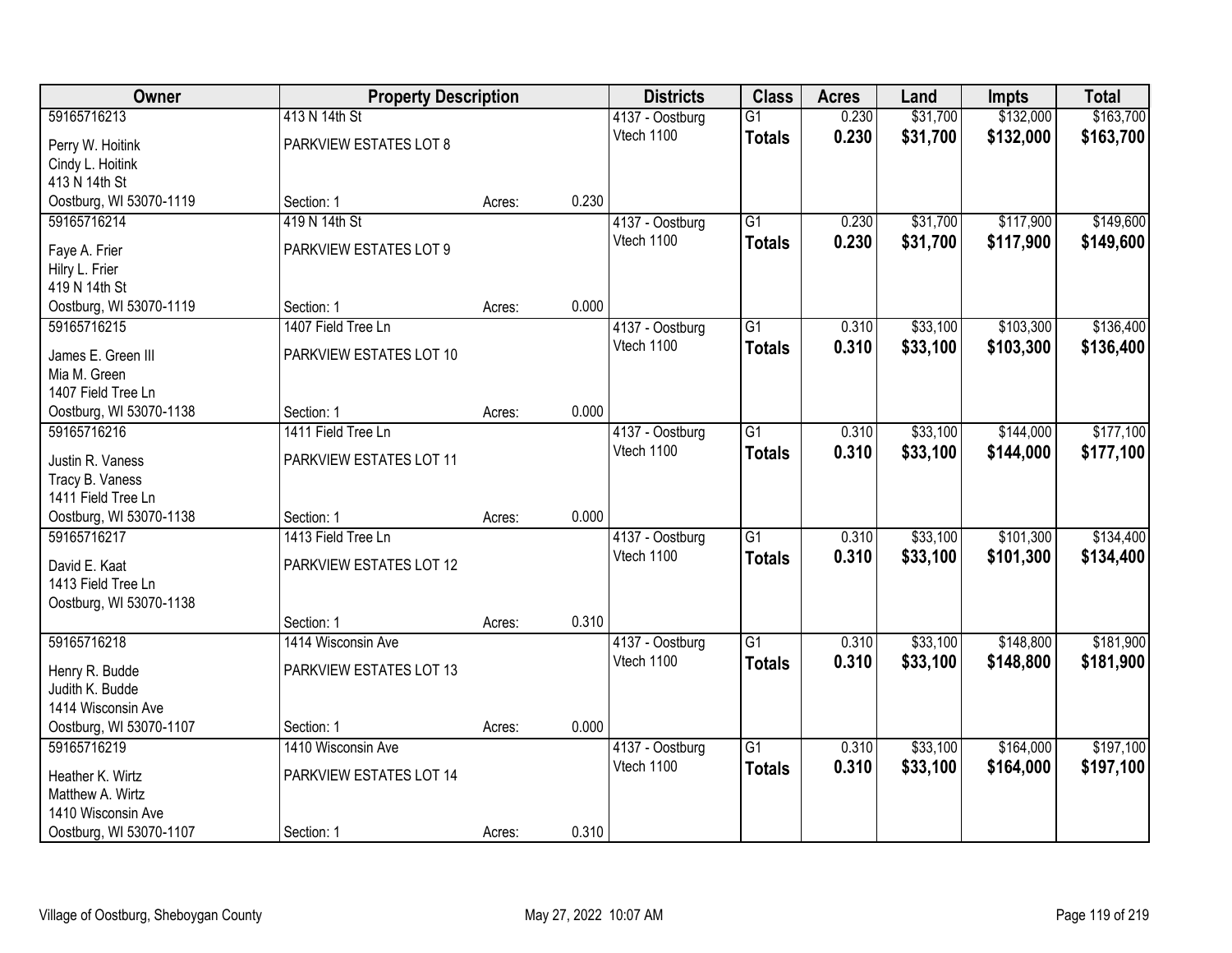| Owner                                |                                                                                    | <b>Property Description</b> |       | <b>Districts</b> | <b>Class</b>    | <b>Acres</b> | Land     | <b>Impts</b> | <b>Total</b> |
|--------------------------------------|------------------------------------------------------------------------------------|-----------------------------|-------|------------------|-----------------|--------------|----------|--------------|--------------|
| 59165716220                          | 1406 Wisconsin Ave                                                                 |                             |       | 4137 - Oostburg  | $\overline{G1}$ | 0.310        | \$33,100 | \$125,800    | \$158,900    |
| Arleen M. Hopf                       | PARKVIEW ESTATES LOT 15                                                            |                             |       | Vtech 1100       | <b>Totals</b>   | 0.310        | \$33,100 | \$125,800    | \$158,900    |
| PO Box 700092                        |                                                                                    |                             |       |                  |                 |              |          |              |              |
| Oostburg, WI 53070                   |                                                                                    |                             |       |                  |                 |              |          |              |              |
|                                      | Section: 1                                                                         | Acres:                      | 0.310 |                  |                 |              |          |              |              |
| 59165716225                          |                                                                                    |                             |       | 4137 - Oostburg  | $\overline{G1}$ | 0.900        | \$0      | \$0          | \$0          |
| <b>Condominium Parkview</b>          | PARKVIEW CONDOMINIUM                                                               |                             |       | Vtech 1100       | <b>Totals</b>   | 0.900        | \$0      | \$0          | \$0          |
| Na                                   |                                                                                    |                             |       |                  |                 |              |          |              |              |
| Na, WI 99999                         |                                                                                    |                             |       |                  |                 |              |          |              |              |
|                                      | Section:                                                                           | Acres:                      | 0.900 |                  |                 |              |          |              |              |
| 59165716226                          | 419 N 13th St                                                                      |                             |       | 4137 - Oostburg  | G1              | 0.000        | \$15,000 | \$64,900     | \$79,900     |
| Christopher C. Folkmar               | PARKVIEW CONDOMINIUM-PHASE I GRANDVIEW                                             |                             |       | Vtech 1100       | <b>Totals</b>   | 0.000        | \$15,000 | \$64,900     | \$79,900     |
| 419 N 13th St                        | BLDG 1 UNIT A & AN UNDIV INT IN & TO THE                                           |                             |       |                  |                 |              |          |              |              |
| Oostburg, WI 53070-1117              | COMMON ELEMENTS OF ALL PARKVIEW                                                    |                             |       |                  |                 |              |          |              |              |
|                                      | Section: 1                                                                         | Acres:                      | 0.000 |                  |                 |              |          |              |              |
| 59165716227                          | 417 N 13th St                                                                      |                             |       | 4137 - Oostburg  | $\overline{G1}$ | 0.000        | \$15,000 | \$68,400     | \$83,400     |
| Griffith, William C Griffith Trust   | PARKVIEW CONDOMINIUM-PHASE I GRANDVIEW                                             |                             |       | Vtech 1100       | <b>Totals</b>   | 0.000        | \$15,000 | \$68,400     | \$83,400     |
| William C. Griffith                  | BLDG 1 UNIT B & AN UNDIV INT IN & TO THE                                           |                             |       |                  |                 |              |          |              |              |
| 417 N 13th St                        | COMMON ELEMENTS OF ALL PARKVIEW                                                    |                             |       |                  |                 |              |          |              |              |
| Oostburg, WI 53070-1117              | Section: 1                                                                         | Acres:                      | 0.000 |                  |                 |              |          |              |              |
| 59165716228                          | 413 N 13th St                                                                      |                             |       | 4137 - Oostburg  | $\overline{G1}$ | 0.000        | \$15,000 | \$67,000     | \$82,000     |
|                                      |                                                                                    |                             |       | Vtech 1100       | <b>Totals</b>   | 0.000        | \$15,000 | \$67,000     | \$82,000     |
| Patricia A. Mueller<br>PO Box 700286 | PARKVIEW CONDOMINIUM-PHASE I GRANDVIEW<br>BLDG 2 UNIT A & AN UNDIV INT IN & TO THE |                             |       |                  |                 |              |          |              |              |
| Oostburg, WI 53070-0286              | COMMON ELEMENTS OF ALL PARKVIEW                                                    |                             |       |                  |                 |              |          |              |              |
|                                      | Section: 1                                                                         | Acres:                      | 0.000 |                  |                 |              |          |              |              |
| 59165716229                          | 411 N 13th St                                                                      |                             |       | 4137 - Oostburg  | $\overline{G1}$ | 0.000        | \$15,000 | \$69,600     | \$84,600     |
|                                      |                                                                                    |                             |       | Vtech 1100       | <b>Totals</b>   | 0.000        | \$15,000 | \$69,600     | \$84,600     |
| Norman G. Deblaey<br>Marilyn Deblaey | PARKVIEW CONDOMINIUM-PHASE I GRANDVIEW<br>BLDG 2 UNIT B & AN UNDIV INT IN & TO THE |                             |       |                  |                 |              |          |              |              |
| 411 N 13th St                        | COMMON ELEMENTS OF ALL PARKVIEW                                                    |                             |       |                  |                 |              |          |              |              |
| PO Box 700045                        | Section: 1                                                                         | Acres:                      | 0.000 |                  |                 |              |          |              |              |
| Oostburg, WI 53070-0045              |                                                                                    |                             |       |                  |                 |              |          |              |              |
| 59165716230                          | 406 N 12th St                                                                      |                             |       | 4137 - Oostburg  | $\overline{G1}$ | 0.000        | \$15,000 | \$71,000     | \$86,000     |
| Carl L. Vervelde                     | PARKVIEW CONDOMINIUM-PHASE I GRANDVIEW                                             |                             |       | Vtech 1100       | <b>Totals</b>   | 0.000        | \$15,000 | \$71,000     | \$86,000     |
| 406 N 12th St                        | BLDG 3 UNIT A & AN UNDIV INT IN & TO THE                                           |                             |       |                  |                 |              |          |              |              |
| Oostburg, WI 53070-1114              | COMMON ELEMENTS OF ALL PARKVIEW                                                    |                             |       |                  |                 |              |          |              |              |
|                                      | Section: 1                                                                         | Acres:                      | 0.000 |                  |                 |              |          |              |              |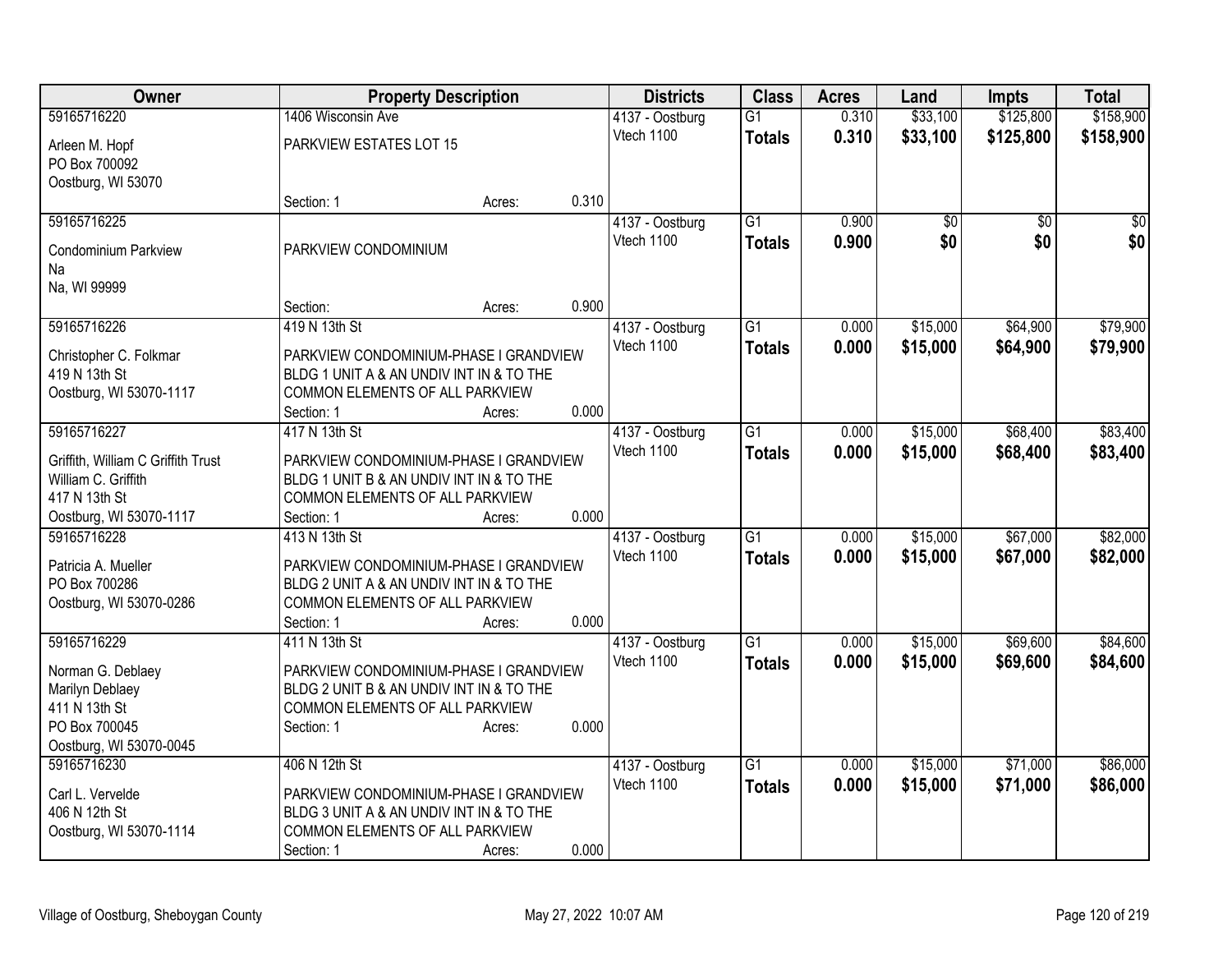| <b>Owner</b>                  | <b>Property Description</b>                  | <b>Districts</b> | <b>Class</b>    | <b>Acres</b> | Land     | <b>Impts</b> | <b>Total</b> |
|-------------------------------|----------------------------------------------|------------------|-----------------|--------------|----------|--------------|--------------|
| 59165716231                   | 408 N 12th St                                | 4137 - Oostburg  | $\overline{G1}$ | 0.000        | \$15,000 | \$60,800     | \$75,800     |
| Thomas H. Bourne              | PARKVIEW CONDOMINIUM-PHASE I GRANDVIEW       | Vtech 1100       | <b>Totals</b>   | 0.000        | \$15,000 | \$60,800     | \$75,800     |
| Teresa J. Bourne              | BLDG 3 UNIT B & AN UNDIV INT IN & TO THE     |                  |                 |              |          |              |              |
| 408 N 12th St                 | COMMON ELEMENTS OF ALL PARKVIEW              |                  |                 |              |          |              |              |
| Oostburg, WI 53070-1114       | 0.000<br>Section: 1<br>Acres:                |                  |                 |              |          |              |              |
| 59165716232                   | 1220 Wisconsin Ave                           | 4137 - Oostburg  | $\overline{G1}$ | 0.000        | \$15,000 | \$67,000     | \$82,000     |
|                               |                                              | Vtech 1100       | <b>Totals</b>   | 0.000        | \$15,000 | \$67,000     | \$82,000     |
| Daniel W. Reineke             | PARKVIEW CONDOMINIUM-PHASE I HERITAGE BLDO   |                  |                 |              |          |              |              |
| 1220 Wisconsin Ave            | 4 UNIT A & AN UNDIV INT IN & TO THE COMMON   |                  |                 |              |          |              |              |
| Oostburg, WI 53070-1103       | ELEMENTS OF ALL PARKVIEW CONDOMINIUM         |                  |                 |              |          |              |              |
|                               | 0.000<br>Section: 1<br>Acres:                |                  |                 |              |          |              |              |
| 59165716233                   | 1218 Wisconsin Ave                           | 4137 - Oostburg  | G1              | 0.000        | \$15,000 | \$69,800     | \$84,800     |
| Kathryn Oppeneer et al        | PARKVIEW CONDOMINIUM-PHASE I HERITAGE BLDC   | Vtech 1100       | <b>Totals</b>   | 0.000        | \$15,000 | \$69,800     | \$84,800     |
| PO Box 43                     | 4 UNIT B & AN UNDIV INT IN & TO THE COMMON   |                  |                 |              |          |              |              |
| Hingham, WI 53031-0043        | ELEMENTS OF ALL PARKVIEW CONDOMINIUM         |                  |                 |              |          |              |              |
|                               | 0.000<br>Section: 1<br>Acres:                |                  |                 |              |          |              |              |
| 59165716301                   |                                              | 4137 - Oostburg  | G1              | 0.680        | \$0      | \$0          | \$0          |
|                               |                                              | Vtech 1100       | <b>Totals</b>   | 0.680        | \$0      | \$0          | \$0          |
| Parkview Condominium Phase II | PARKVIEW CONDOMINIUM - PH II                 |                  |                 |              |          |              |              |
| Na                            |                                              |                  |                 |              |          |              |              |
| Na, WI 99999                  |                                              |                  |                 |              |          |              |              |
|                               | 0.680<br>Section:<br>Acres:                  |                  |                 |              |          |              |              |
| 59165716302                   | 1230 Wisconsin Ave                           | 4137 - Oostburg  | $\overline{G1}$ | 0.000        | \$15,000 | \$69,600     | \$84,600     |
| Paula J. Chaltry              | PARKVIEW CONDOMINIUM - PH II HERITAGE BLDG 5 | Vtech 1100       | <b>Totals</b>   | 0.000        | \$15,000 | \$69,600     | \$84,600     |
| 1230 Wisconsin Ave            | UNIT A, & AN UNDIV INT IN & TO THE COMMON    |                  |                 |              |          |              |              |
| Oostburg, WI 53070-1103       | ELEMENTS OF ALL PARKVIEW CONDOMINIUM         |                  |                 |              |          |              |              |
|                               | 0.000<br>Section: 1<br>Acres:                |                  |                 |              |          |              |              |
| 59165716303                   | 1226 Wisconsin Ave                           | 4137 - Oostburg  | $\overline{G1}$ | 0.000        | \$15,000 | \$85,000     | \$100,000    |
|                               |                                              | Vtech 1100       | <b>Totals</b>   | 0.000        | \$15,000 | \$85,000     | \$100,000    |
| Diane M. Frazier              | PARKVIEW CONDOMINIUM - PH II HERITAGE BLDG 5 |                  |                 |              |          |              |              |
| 1226 Wisconsin Ave            | UNIT B,& AN UNDIV INT IN & TO THE COMMON     |                  |                 |              |          |              |              |
| Oostburg, WI 53070-1103       | ELEMENTS OF ALL PARKVIEW CONDOMINIUM         |                  |                 |              |          |              |              |
|                               | 0.000<br>Section: 1<br>Acres:                |                  |                 |              |          |              |              |
| 59165716304                   | 418 N 12th St                                | 4137 - Oostburg  | $\overline{G1}$ | 0.000        | \$15,000 | \$73,800     | \$88,800     |
| <b>Harriett Tendolle</b>      | PARKVIEW CONDOMINIUM - PH II GRANDVIEW TWO   | Vtech 1100       | <b>Totals</b>   | 0.000        | \$15,000 | \$73,800     | \$88,800     |
| 418 N 12th St                 | BLDG 9 UNIT A, & AN UNDIV INT IN & TO THE    |                  |                 |              |          |              |              |
| Oostburg, WI 53070-1114       | COMMON ELEMENTS OF ALL PARKVIEW              |                  |                 |              |          |              |              |
|                               | 0.000<br>Section: 1                          |                  |                 |              |          |              |              |
|                               | Acres:                                       |                  |                 |              |          |              |              |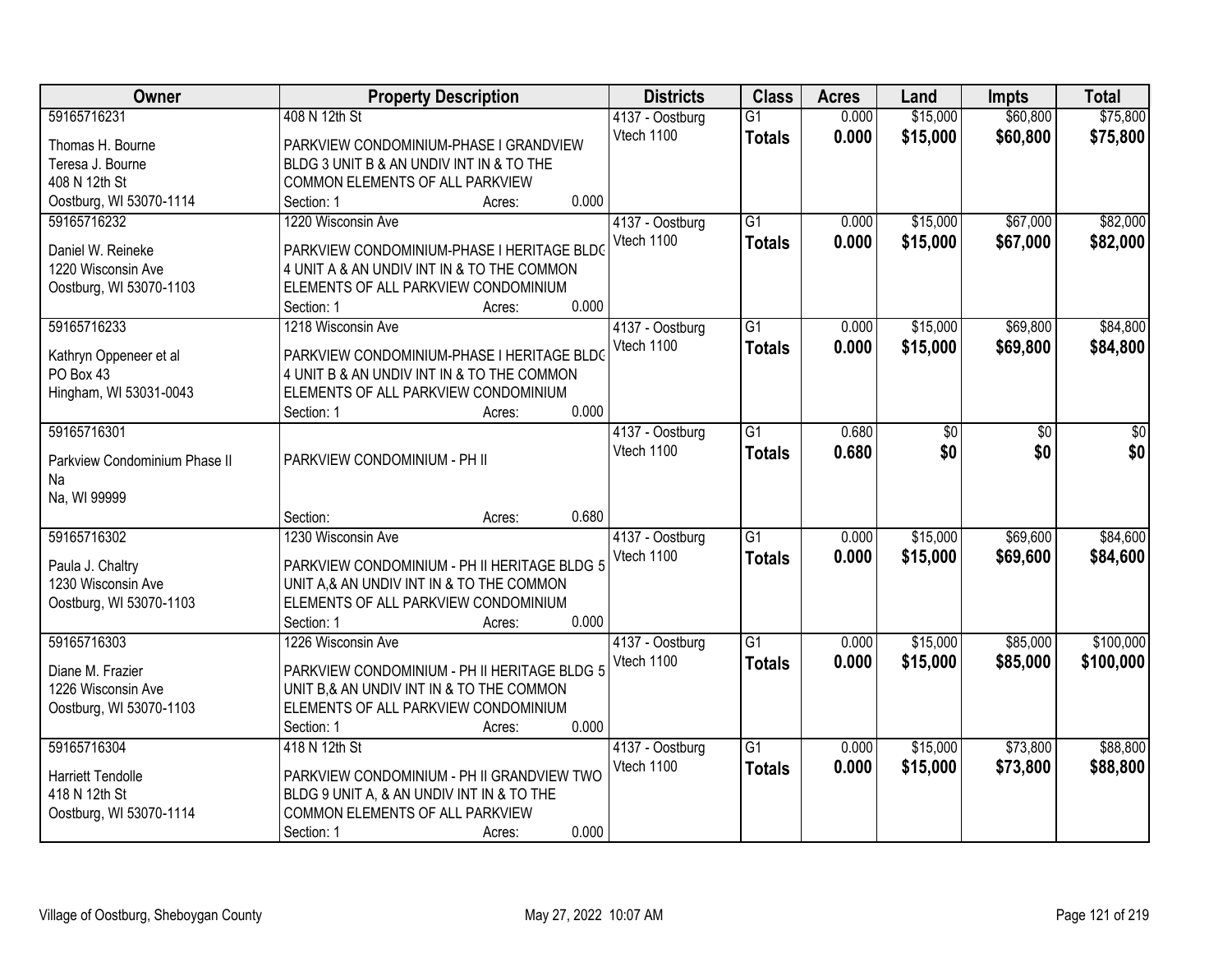| Owner                          | <b>Property Description</b>                   | <b>Districts</b>              | <b>Class</b>    | <b>Acres</b> | Land            | <b>Impts</b>    | <b>Total</b> |
|--------------------------------|-----------------------------------------------|-------------------------------|-----------------|--------------|-----------------|-----------------|--------------|
| 59165716305                    | 416 N 12th St                                 | 4137 - Oostburg               | $\overline{G1}$ | 0.000        | \$15,000        | \$74,300        | \$89,300     |
| Thomas J. Rice                 | PARKVIEW CONDOMINIUM - PH II GRANDVIEW TWO    | Vtech 1100                    | <b>Totals</b>   | 0.000        | \$15,000        | \$74,300        | \$89,300     |
| Susan L. Rice                  | BLDG 9 UNIT B, & AN UNDIV INT IN & TO THE     |                               |                 |              |                 |                 |              |
| 416 N 12th St                  | COMMON ELEMENTS OF ALL PARKVIEW               |                               |                 |              |                 |                 |              |
| Oostburg, WI 53070-1114        | 0.000<br>Section: 1<br>Acres:                 |                               |                 |              |                 |                 |              |
| 59165716306                    |                                               | 4137 - Oostburg               | $\overline{G1}$ | 1.090        | $\overline{50}$ | $\overline{50}$ | $\sqrt{50}$  |
|                                |                                               | Vtech 1100                    | <b>Totals</b>   | 1.090        | \$0             | \$0             | \$0          |
| Condominium Phase Parkview III | PARKVIEW CONDOMINIUM PHASE III                |                               |                 |              |                 |                 |              |
| Na                             |                                               |                               |                 |              |                 |                 |              |
| Na, WI 99999                   | 1.090<br>Section:                             |                               |                 |              |                 |                 |              |
| 59165716307                    | Acres:<br>1236 Wisconsin Ave                  |                               | $\overline{G1}$ | 0.000        | \$15,000        | \$56,400        | \$71,400     |
|                                |                                               | 4137 - Oostburg<br>Vtech 1100 |                 |              |                 |                 |              |
| Daniel L. Parrish              | PARKVIEW CONDOMINIUM PHASE III                |                               | <b>Totals</b>   | 0.000        | \$15,000        | \$56,400        | \$71,400     |
| Amanda L. Parrish              | HERITAGE-UNIT A BLDG 6,& AN UNDIV INT IN & TO |                               |                 |              |                 |                 |              |
| 1236 Wisconsin Ave             | THE COMMON ELEMENTS OF ALL PARKVIEW           |                               |                 |              |                 |                 |              |
| Oostburg, WI 53070-1103        | 0.000<br>Section: 1<br>Acres:                 |                               |                 |              |                 |                 |              |
| 59165716308                    | 1234 Wisconsin Ave                            | 4137 - Oostburg               | $\overline{G1}$ | 0.000        | \$15,000        | \$70,500        | \$85,500     |
| Helen W Leynse Trust           | PARKVIEW CONDOMINIUM PHASE III                | Vtech 1100                    | <b>Totals</b>   | 0.000        | \$15,000        | \$70,500        | \$85,500     |
| c/o Mary Demaster              | HERITAGE-UNIT B BLDG 6,& AN UNDIV INT IN & TO |                               |                 |              |                 |                 |              |
| PO Box 700336                  | THE COMMON ELEMENTS OF ALL PARKVIEW           |                               |                 |              |                 |                 |              |
| Oostburg, WI 53070-0336        | 0.000<br>Section: 1<br>Acres:                 |                               |                 |              |                 |                 |              |
| 59165716309                    | 410 N 12th St                                 | 4137 - Oostburg               | $\overline{G1}$ | 0.000        | \$15,000        | \$71,200        | \$86,200     |
|                                |                                               | Vtech 1100                    | Totals          | 0.000        | \$15,000        | \$71,200        | \$86,200     |
| Lynn C. Westerbeke             | PARKVIEW CONDOMINIUM PHASE III                |                               |                 |              |                 |                 |              |
| 410 N 12th St                  | HERITAGE-UNIT A BLDG 7,& AN UNDIV INT IN & TO |                               |                 |              |                 |                 |              |
| Oostburg, WI 53070-1114        | THE COMMON ELEMENTS OF ALL PARKVIEW           |                               |                 |              |                 |                 |              |
|                                | 0.000<br>Section: 1<br>Acres:                 |                               |                 |              |                 |                 |              |
| 59165716310                    | 412 N 12th St                                 | 4137 - Oostburg               | $\overline{G1}$ | 0.000        | \$15,000        | \$65,500        | \$80,500     |
| Shirley E. Borucki             | PARKVIEW CONDOMINIUM PHASE III                | Vtech 1100                    | <b>Totals</b>   | 0.000        | \$15,000        | \$65,500        | \$80,500     |
| 412 N 12th St                  | HERITAGE-UNIT B BLDG 7,& AN UNDIV INT IN & TO |                               |                 |              |                 |                 |              |
| Oostburg, WI 53070-1114        | THE COMMON ELEMENTS OF ALL PARKVIEW           |                               |                 |              |                 |                 |              |
|                                | 0.000<br>Section: 1<br>Acres:                 |                               |                 |              |                 |                 |              |
| 59165716311                    | 414A N 12th St                                | 4137 - Oostburg               | $\overline{G1}$ | 0.000        | \$15,000        | \$84,500        | \$99,500     |
| William H. Stalter             | PARKVIEW CONDOMINIUM PHASE III                | Vtech 1100                    | <b>Totals</b>   | 0.000        | \$15,000        | \$84,500        | \$99,500     |
| Judith E. Stalter              | HERITAGE-UNIT A BLDG 8,& AN UNDIV INT IN & TO |                               |                 |              |                 |                 |              |
| 414A N 12th St                 | THE COMMON ELEMENTS OF ALL PARKVIEW           |                               |                 |              |                 |                 |              |
| Oostburg, WI 53070-1114        | 0.000<br>Section: 1<br>Acres:                 |                               |                 |              |                 |                 |              |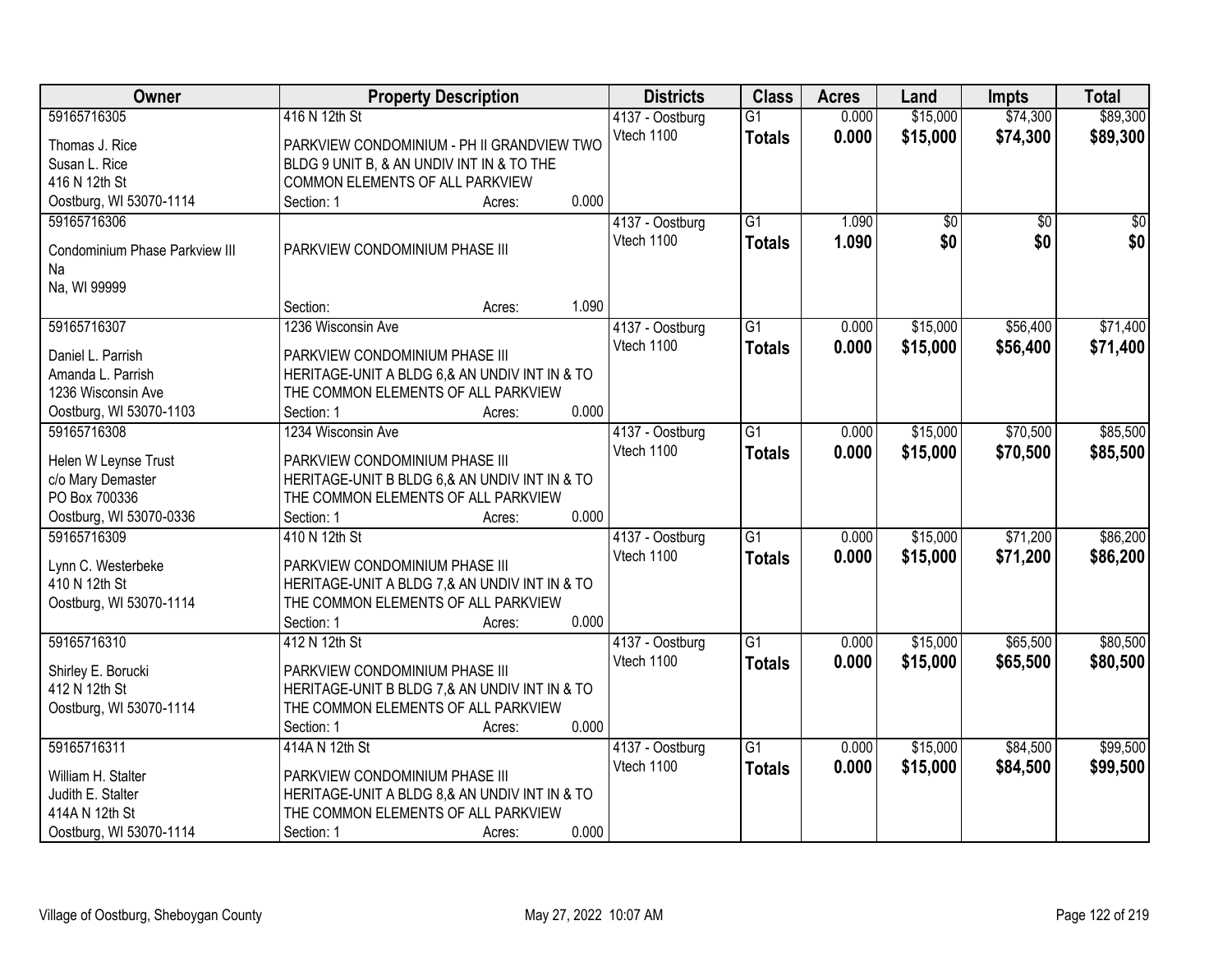| Owner                                 | <b>Property Description</b>                      |       | <b>Districts</b>              | <b>Class</b>    | <b>Acres</b> | Land            | <b>Impts</b>    | <b>Total</b>    |
|---------------------------------------|--------------------------------------------------|-------|-------------------------------|-----------------|--------------|-----------------|-----------------|-----------------|
| 59165716312                           | 414B N 12th St                                   |       | 4137 - Oostburg               | $\overline{G1}$ | 0.000        | \$15,000        | \$69,700        | \$84,700        |
| Harriet M. Rauwerdink                 | PARKVIEW CONDOMINIUM PHASE III                   |       | Vtech 1100                    | <b>Totals</b>   | 0.000        | \$15,000        | \$69,700        | \$84,700        |
| 414B N 12th St                        | HERITAGE-UNIT B BLDG 8,& AN UNDIV INT IN & TO    |       |                               |                 |              |                 |                 |                 |
| Oostburg, WI 53070-1114               | THE COMMON ELEMENTS OF ALL PARKVIEW              |       |                               |                 |              |                 |                 |                 |
|                                       | Section: 1<br>Acres:                             | 0.000 |                               |                 |              |                 |                 |                 |
| 59165716315                           |                                                  |       | 4137 - Oostburg               | $\overline{G1}$ | 0.770        | $\overline{50}$ | $\overline{30}$ | $\overline{30}$ |
|                                       |                                                  |       | Vtech 1100                    | <b>Totals</b>   | 0.770        | \$0             | \$0             | \$0             |
| Econdo-Miniums                        | ECONDO-MINIUMS                                   |       |                               |                 |              |                 |                 |                 |
| Na                                    |                                                  |       |                               |                 |              |                 |                 |                 |
| Na, WI 99999                          |                                                  |       |                               |                 |              |                 |                 |                 |
|                                       | Section:<br>Acres:                               | 0.770 |                               |                 |              |                 |                 |                 |
| 59165716316                           | 305 S 11th St                                    |       | 4137 - Oostburg               | G1              | 0.000        | \$20,000        | \$70,900        | \$90,900        |
| Laverna M. Arndt                      | ECONDO-MINIUMS UNIT A BLDG 1,& AN UNDIV 1/4      |       | Vtech 1100                    | <b>Totals</b>   | 0.000        | \$20,000        | \$70,900        | \$90,900        |
| 305 S 11th St                         | INT IN & TO THE COMMON ELEMENTS AS REC IN        |       |                               |                 |              |                 |                 |                 |
| Oostburg, WI 53070-1343               | THE DECL IN V 965 P 937-55 OF REC & V 13-C P 13. |       |                               |                 |              |                 |                 |                 |
|                                       | Section: 1<br>Acres:                             | 0.000 |                               |                 |              |                 |                 |                 |
| 59165716317                           | 307 S 11th St                                    |       | 4137 - Oostburg               | $\overline{G1}$ | 0.000        | \$20,000        | \$54,500        | \$74,500        |
|                                       |                                                  |       | Vtech 1100                    | <b>Totals</b>   | 0.000        | \$20,000        | \$54,500        | \$74,500        |
| Joanne G. Montemayor                  | ECONDO-MINIUMS UNIT B BLDG 1,& AN UNDIV 1/4      |       |                               |                 |              |                 |                 |                 |
| 307 S 11th St                         | INT IN & TO THE COMMON ELEMENTS AS REC IN        |       |                               |                 |              |                 |                 |                 |
| Oostburg, WI 53070-1343               | THE DECL IN V 965 P 937-55 OF REC & V 13-C P 13. | 0.000 |                               |                 |              |                 |                 |                 |
| 59165716318                           | Section: 1<br>Acres:<br>309 S 11th St            |       |                               | $\overline{G1}$ | 0.000        | \$20,000        | \$74,400        | \$94,400        |
|                                       |                                                  |       | 4137 - Oostburg<br>Vtech 1100 |                 |              |                 |                 |                 |
| Timothy J Herr Revocable Living Trust | ECONDO-MINIUMS UNIT A BLDG 2,& AN UNDIV 1/4      |       |                               | <b>Totals</b>   | 0.000        | \$20,000        | \$74,400        | \$94,400        |
| 32 Willow Ln                          | INT IN & TO THE COMMON ELEMENTS AS REC IN        |       |                               |                 |              |                 |                 |                 |
| Oostburg, WI 53070                    | THE DECL IN V 965 P 937-55 OF REC & V 13-C P 13. |       |                               |                 |              |                 |                 |                 |
|                                       | Section: 1<br>Acres:                             | 0.000 |                               |                 |              |                 |                 |                 |
| 59165716319                           | 311 S 11th St                                    |       | 4137 - Oostburg               | $\overline{G1}$ | 0.000        | \$20,000        | \$58,000        | \$78,000        |
| Timothy J Herr Revocable Living Trust | ECONDO-MINIUMS UNIT B BLDG 2,& AN UNDIV 1/4      |       | Vtech 1100                    | <b>Totals</b>   | 0.000        | \$20,000        | \$58,000        | \$78,000        |
| 32 Willow Ln                          | INT IN & TO THE COMMON ELEMENTS AS REC IN        |       |                               |                 |              |                 |                 |                 |
| Oostburg, WI 53070                    | THE DECL IN V 965 P 937-55 OF REC & V 13-C P 13. |       |                               |                 |              |                 |                 |                 |
|                                       | Section: 1<br>Acres:                             | 0.000 |                               |                 |              |                 |                 |                 |
| 59165717050                           |                                                  |       | 4137 - Oostburg               | $\overline{G4}$ | 8.870        | \$1,500         | $\overline{50}$ | \$1,500         |
|                                       |                                                  |       | Vtech 1100                    |                 | 8.870        | \$1,500         | \$0             | \$1,500         |
| Sandra Vanstelle                      | ALL THAT PRT OF SW NE & SE NW, SEC 31, LYING     |       |                               | <b>Totals</b>   |              |                 |                 |                 |
| 9510 Minderhaud Rd                    | ELY OF E R/W LINE TMER &T CO,S OF STREAM         |       |                               |                 |              |                 |                 |                 |
| Oostburg, WI 53070-1978               | RUNNING SELY & NWLY THRU SD 1/4'S,& W OF         |       |                               |                 |              |                 |                 |                 |
|                                       | Section: 31<br>Acres:                            | 8.870 |                               |                 |              |                 |                 |                 |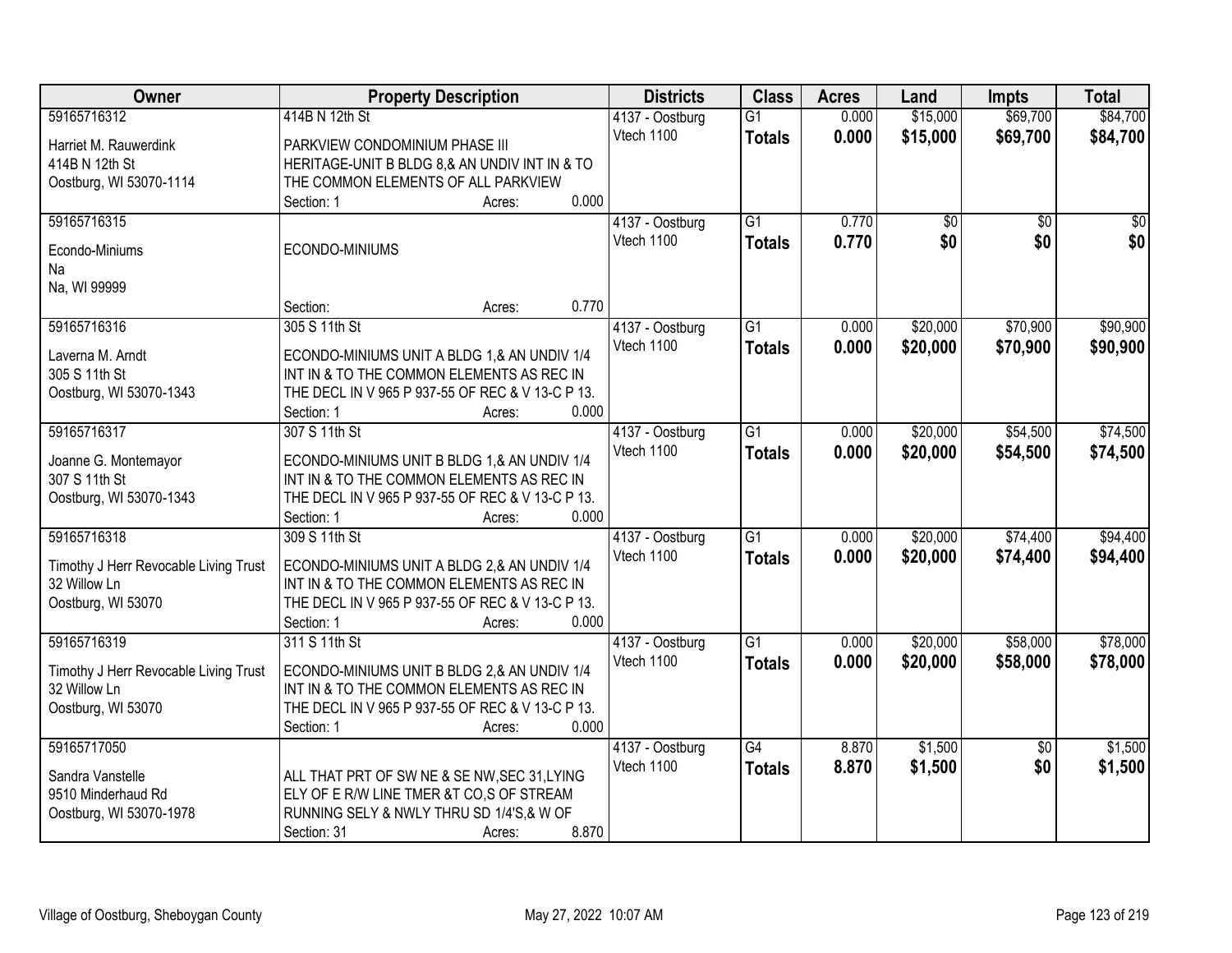| Owner                                                                            | <b>Property Description</b>                                                                                                                                                                | <b>Districts</b>                                  | <b>Class</b>                            | <b>Acres</b>     | Land                   | <b>Impts</b>           | <b>Total</b>           |
|----------------------------------------------------------------------------------|--------------------------------------------------------------------------------------------------------------------------------------------------------------------------------------------|---------------------------------------------------|-----------------------------------------|------------------|------------------------|------------------------|------------------------|
| 59165717100<br>Sandra Vanstelle<br>9510 Minderhaud Rd                            | ALL THAT PRT OF NE SW, SEC 31, LYING E OF ELY<br>R/W LINE OF TMER & T.CO & WLY & NLY OF CEN OF                                                                                             | 4137 - Oostburg<br>Vtech 1100                     | G4<br><b>Totals</b>                     | 16.400<br>16.400 | \$2,800<br>\$2,800     | $\overline{50}$<br>\$0 | \$2,800<br>\$2,800     |
| Oostburg, WI 53070-1978                                                          | <b>BLACK RIVER.</b><br>16.400<br>Section: 31<br>Acres:                                                                                                                                     |                                                   |                                         |                  |                        |                        |                        |
| 59165717101<br>Warehousing GH, LLC<br>PO Box 700188<br>Oostburg, WI 53070-0188   | Minnesota Ave<br>THE S 495'OF SW SW, SEC 31, LYING N&W OF WLY<br>R/W LN OF C&NW RR, EXC FOR HWY CONV REC IN V<br>1774 P 503,#1585028.<br>8.540<br>Section: 31<br>Acres:                    | 4137 - Oostburg<br>TID <sub>2</sub><br>Vtech 1100 | G2<br><b>Totals</b>                     | 8.540<br>8.540   | \$60,800<br>\$60,800   | \$0<br>\$0             | \$60,800<br>\$60,800   |
| 59165717200<br>Village of Oostburg<br>PO Box 700227<br>Oostburg, WI 53070-0227   | THE SLY 400'OF A STRIP OF LAND 66'WIDE LYNG<br>ELY OF & ADJ TO E R/W LINE OF C&NWT CO, SD<br>STRIP EXT NELY & SWLY ACROSS E1/2 NW1/4 SEC<br>10.100<br>Section: 31<br>Acres:                | 4137 - Oostburg<br>Vtech 1100                     | X4<br><b>Totals</b>                     | 10.100<br>10.100 | $\overline{50}$<br>\$0 | \$0<br>\$0             | $\overline{30}$<br>\$0 |
| 59165717201<br>Sheboygan County<br>W5741 County Rd J<br>Plymouth, WI 53073-3340  | PRT SW SW, SEC 31 (OOSTBURG CONCRETE) 0.46<br>AC.<br>0.460<br>Section: 31<br>Acres:                                                                                                        | 4137 - Oostburg<br>TID <sub>2</sub><br>Vtech 1100 | $\overline{\text{X3}}$<br><b>Totals</b> | 0.460<br>0.460   | $\overline{50}$<br>\$0 | \$0<br>\$0             | $\sqrt{50}$<br>\$0     |
| 59165717250<br>Crestview Condominium Phase I<br>Na<br>Na, WI 99999               | <b>CRESTVIEW CONDOMINIUM PHASE I</b><br>1.070<br>Section: 1<br>Acres:                                                                                                                      | 4137 - Oostburg<br>Vtech 1100                     | $\overline{G1}$<br>Totals               | 1.070<br>1.070   | $\overline{50}$<br>\$0 | $\overline{30}$<br>\$0 | $\sqrt{50}$<br>\$0     |
| 59165717251<br>Samantha E. Schroeder<br>503 N 13th St<br>Oostburg, WI 53070-1130 | 503 N 13th St<br>CRESTVIEW CONDO. PHASE I UNIT A BLDG 1.& AN<br>UND INT IN COMMON & LIMITED COMMON AREAS<br>AS SET FORTH IN V 1086 P 557-89, AMENDED BY V<br>0.000<br>Section: 1<br>Acres: | 4137 - Oostburg<br>Vtech 1100                     | G1<br><b>Totals</b>                     | 0.000<br>0.000   | \$15,000<br>\$15,000   | \$75,400<br>\$75,400   | \$90,400<br>\$90,400   |
| 59165717252<br>Kurt S. Sweet<br>W3369 County Road A S<br>Oostburg, WI 53070-2004 | 501 N 13th St<br>CRESTVIEW CONDO. PHASE I UNIT B BLDG 1.& AN<br>UND INT IN COMMON & LIMITED COMMON AREAS<br>AS SET FORTH IN V 1086 P 557-89, AMENDED BY V<br>0.000<br>Section: 1<br>Acres: | 4137 - Oostburg<br>Vtech 1100                     | $\overline{G1}$<br><b>Totals</b>        | 0.000<br>0.000   | \$15,000<br>\$15,000   | \$75,000<br>\$75,000   | \$90,000<br>\$90,000   |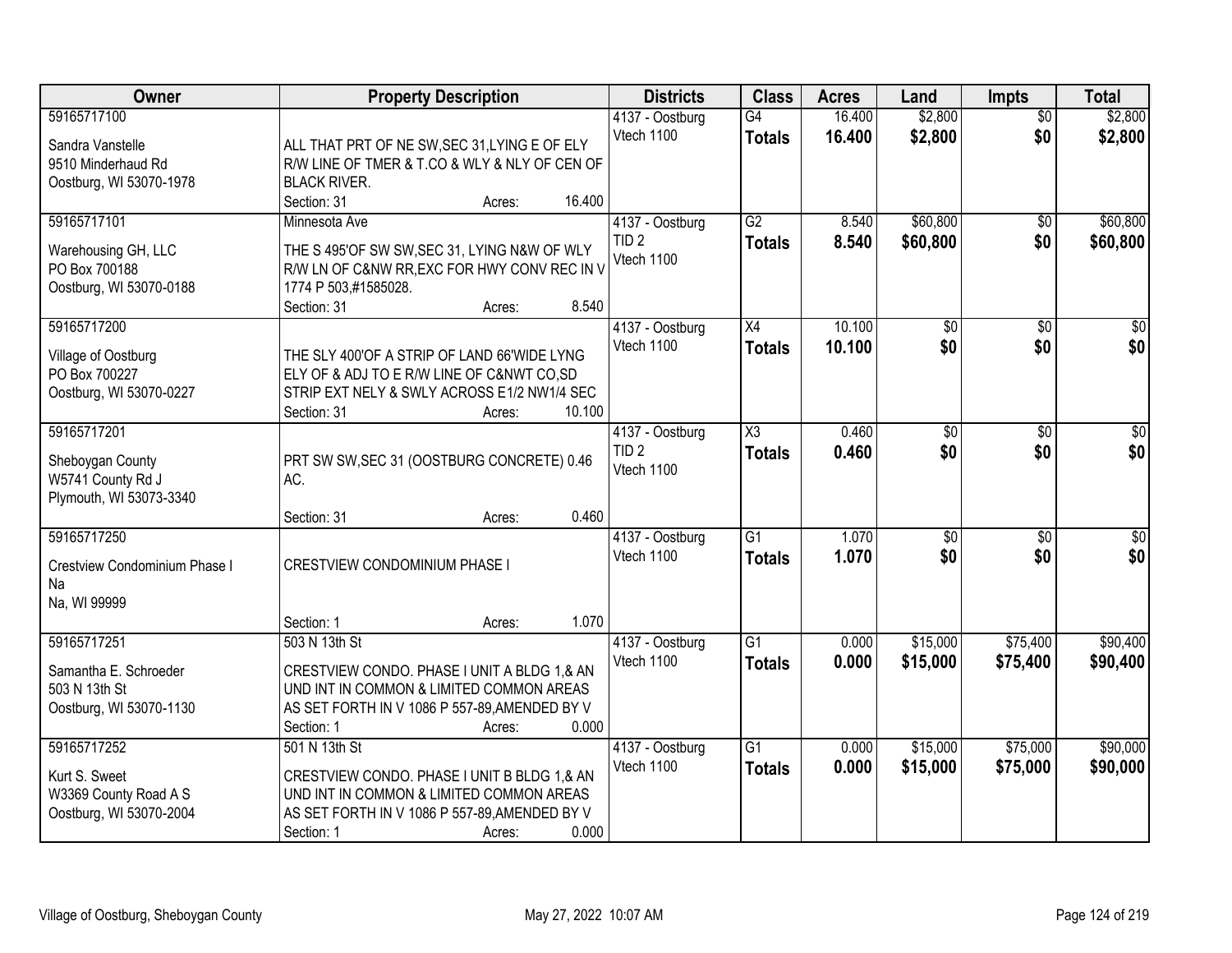| Owner                   | <b>Property Description</b>                    | <b>Districts</b> | <b>Class</b>    | <b>Acres</b> | Land            | <b>Impts</b>    | <b>Total</b> |
|-------------------------|------------------------------------------------|------------------|-----------------|--------------|-----------------|-----------------|--------------|
| 59165717253             | 517 N 13th St                                  | 4137 - Oostburg  | $\overline{G1}$ | 0.000        | \$15,000        | \$75,600        | \$90,600     |
| Nicole D. Vanstelle     | CRESTVIEW CONDO. PHASE I UNIT A BLDG 2,& AN    | Vtech 1100       | <b>Totals</b>   | 0.000        | \$15,000        | \$75,600        | \$90,600     |
| 517 N 13th St           | UND INT IN COMMON & LIMITED COMMON AREAS       |                  |                 |              |                 |                 |              |
| Oostburg, WI 53070-1130 | AS SET FORTH IN V 1086 P 557-89, AMENDED BY V  |                  |                 |              |                 |                 |              |
|                         | 0.000<br>Section: 1<br>Acres:                  |                  |                 |              |                 |                 |              |
| 59165717254             | 515 N 13th St                                  | 4137 - Oostburg  | $\overline{G1}$ | 0.000        | \$15,000        | \$86,200        | \$101,200    |
|                         |                                                | Vtech 1100       | <b>Totals</b>   | 0.000        | \$15,000        | \$86,200        | \$101,200    |
| <b>Thomas Soerens</b>   | CRESTVIEW CONDO. PHASE I UNIT B BLDG 2,& AN    |                  |                 |              |                 |                 |              |
| <b>Cheryl Soerens</b>   | UND INT IN COMMON & LIMITED COMMON AREAS       |                  |                 |              |                 |                 |              |
| 515 N 13th St           | AS SET FORTH IN V 1086 P 557-89, AMENDED BY V  |                  |                 |              |                 |                 |              |
| Oostburg, WI 53070-1130 | 0.000<br>Section: 1<br>Acres:                  |                  |                 |              |                 |                 |              |
| 59165717255             | 525 N 13th St                                  | 4137 - Oostburg  | G1              | 0.000        | \$15,000        | \$71,300        | \$86,300     |
| Samantha N. Hyde        | CRESTVIEW CONDO - PHASE I UNIT A BLDG 3,& AN   | Vtech 1100       | <b>Totals</b>   | 0.000        | \$15,000        | \$71,300        | \$86,300     |
| 525 N 13th St           | UNDIV INT IN COMMON & LIMITED COMMON AREAS     |                  |                 |              |                 |                 |              |
| Oostburg, WI 53070-1130 | AS SET FORTH IN V 1086 P 557/89 & AMENDED BY V |                  |                 |              |                 |                 |              |
|                         | 0.000<br>Section: 1<br>Acres:                  |                  |                 |              |                 |                 |              |
| 59165717256             | 523 N 13th St                                  | 4137 - Oostburg  | G1              | 0.000        | \$15,000        | \$66,400        | \$81,400     |
|                         |                                                | Vtech 1100       |                 | 0.000        |                 | \$66,400        |              |
| Carl J. Wassink         | CRESTVIEW CONDO - PHASE I UNIT B BLDG 3,& AN   |                  | <b>Totals</b>   |              | \$15,000        |                 | \$81,400     |
| PO Box 481              | UNDIV INT IN COMMON & LIMITED COMMON AREAS     |                  |                 |              |                 |                 |              |
| Griffith, IN 46319-0481 | AS SET FORTH IN V 1086 P 557/89 & AMENDED BY V |                  |                 |              |                 |                 |              |
|                         | 0.000<br>Section: 1<br>Acres:                  |                  |                 |              |                 |                 |              |
| 59165717260             |                                                | 4137 - Oostburg  | $\overline{G1}$ | 0.220        | $\overline{50}$ | $\overline{50}$ | \$0          |
| Two Econdo-Miniums      | ECONDO-MINIUMS TWO                             | Vtech 1100       | <b>Totals</b>   | 0.220        | \$0             | \$0             | \$0          |
| Na                      |                                                |                  |                 |              |                 |                 |              |
| Na, WI 99999            |                                                |                  |                 |              |                 |                 |              |
|                         | 0.220<br>Section: 1<br>Acres:                  |                  |                 |              |                 |                 |              |
| 59165717261             | 1233 Wisconsin Ave                             | 4137 - Oostburg  | $\overline{G1}$ | 0.000        | \$20,000        | \$80,000        | \$100,000    |
|                         |                                                | Vtech 1100       |                 | 0.000        |                 |                 |              |
| Lynn A. Ostermann       | ECONDO-MINIUMS TWO UNIT A & AN UNDIV INT IN    |                  | <b>Totals</b>   |              | \$20,000        | \$80,000        | \$100,000    |
| 1233 Wisconsin Ave      | COMMON & LIMITED COMMON ELEMENTS REC V         |                  |                 |              |                 |                 |              |
| Oostburg, WI 53070-1104 | 1099 P 702-27                                  |                  |                 |              |                 |                 |              |
|                         | 0.000<br>Section: 1<br>Acres:                  |                  |                 |              |                 |                 |              |
| 59165717262             | 1235 Wisconsin Ave                             | 4137 - Oostburg  | $\overline{G1}$ | 0.000        | \$20,000        | \$84,300        | \$104,300    |
| Teresa A. Vervelde      | ECONDO-MINIUMS TWO UNIT B & AN UNDIV INT IN    | Vtech 1100       | <b>Totals</b>   | 0.000        | \$20,000        | \$84,300        | \$104,300    |
| 1235 Wisconsin Ave      | COMMON & LIMITED COMMON ELEMENTS REC V         |                  |                 |              |                 |                 |              |
| Oostburg, WI 53070-1104 | 1099 P 702-27                                  |                  |                 |              |                 |                 |              |
|                         | 0.000<br>Section: 1                            |                  |                 |              |                 |                 |              |
|                         | Acres:                                         |                  |                 |              |                 |                 |              |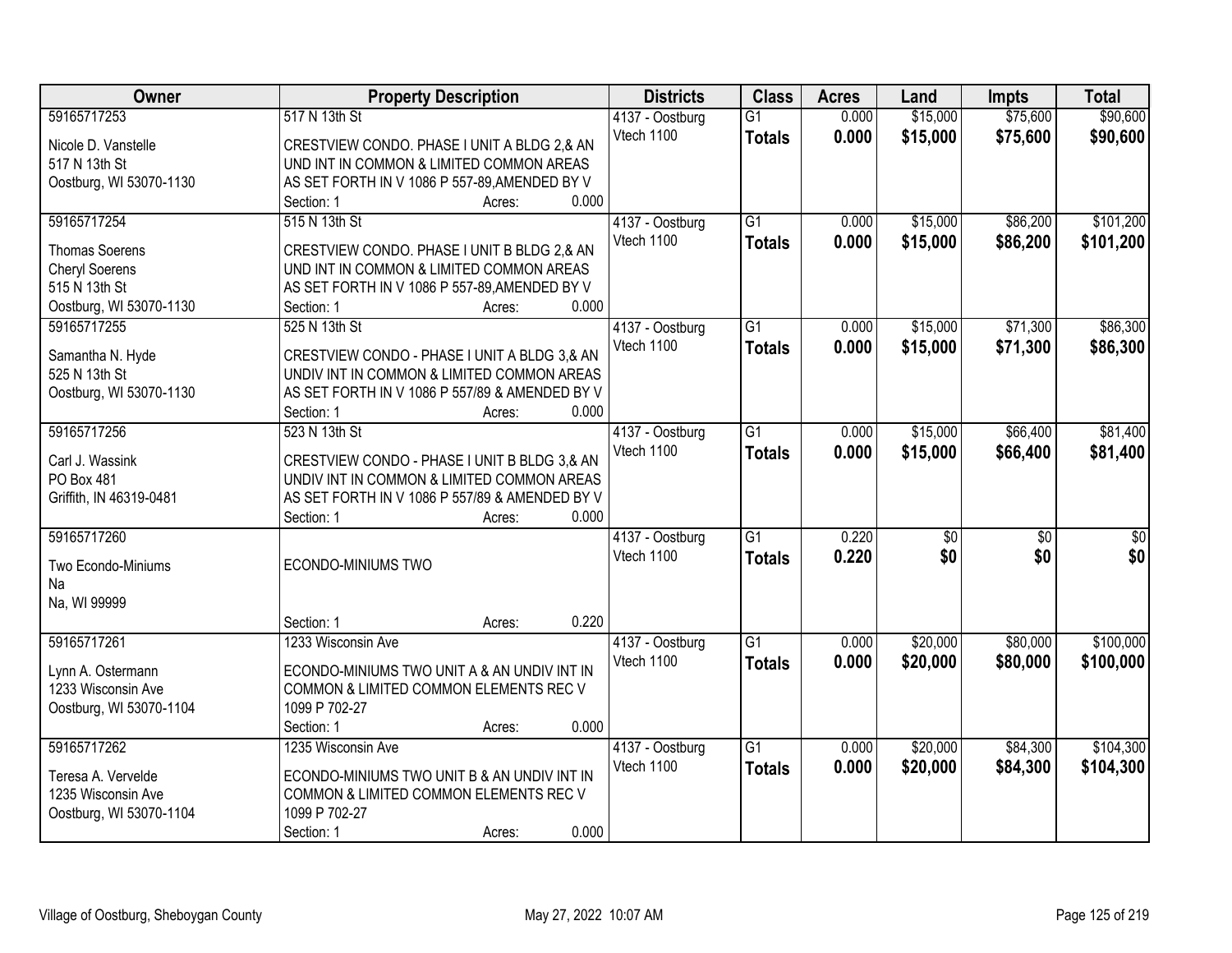| <b>Owner</b>                                          | <b>Property Description</b>                                                                 | <b>Districts</b> | <b>Class</b>    | <b>Acres</b> | Land            | Impts           | <b>Total</b>    |
|-------------------------------------------------------|---------------------------------------------------------------------------------------------|------------------|-----------------|--------------|-----------------|-----------------|-----------------|
| 59165717270                                           |                                                                                             | 4137 - Oostburg  | $\overline{G1}$ | 1.070        | $\overline{50}$ | $\overline{30}$ | $\overline{50}$ |
| Crestview Condominium Phase II                        | CRESTVIEW CONDO - PHASE II                                                                  | Vtech 1100       | <b>Totals</b>   | 1.070        | \$0             | \$0             | \$0             |
| Na                                                    |                                                                                             |                  |                 |              |                 |                 |                 |
| Na, WI 99999                                          |                                                                                             |                  |                 |              |                 |                 |                 |
|                                                       | 1.070<br>Section: 1<br>Acres:                                                               |                  |                 |              |                 |                 |                 |
| 59165717271                                           | 524 N 12th St                                                                               | 4137 - Oostburg  | $\overline{G1}$ | 0.000        | \$15,000        | \$74,400        | \$89,400        |
| Zella Wilterdink                                      | CRESTVIEW CONDO - PHASE II UNIT A, BLDG 4, & AN                                             | Vtech 1100       | <b>Totals</b>   | 0.000        | \$15,000        | \$74,400        | \$89,400        |
| 523 N 12th St                                         | UNDIV INT IN COMMON & LIMITED COMMON AREAS                                                  |                  |                 |              |                 |                 |                 |
| Oostburg, WI 53070                                    | AS SET FORTH IN V 1086 P 557/89,& AMENDED BY V                                              |                  |                 |              |                 |                 |                 |
|                                                       | 0.000<br>Section: 1<br>Acres:                                                               |                  |                 |              |                 |                 |                 |
| 59165717272                                           | 526 N 12th St                                                                               | 4137 - Oostburg  | G1              | 0.000        | \$15,000        | \$65,700        | \$80,700        |
|                                                       |                                                                                             | Vtech 1100       | <b>Totals</b>   | 0.000        | \$15,000        | \$65,700        | \$80,700        |
| Timothy J Herr Revocable Living Trust<br>32 Willow Ln | CRESTVIEW CONDO - PHASE II UNIT B BLDG 4.& AN<br>UNDIV INT IN COMMON & LIMITED COMMON AREAS |                  |                 |              |                 |                 |                 |
| Oostburg, WI 53070                                    | AS SET FORTH IN V 1086 P 557/89,& AMENDED BY V                                              |                  |                 |              |                 |                 |                 |
|                                                       | 0.000<br>Section: 1<br>Acres:                                                               |                  |                 |              |                 |                 |                 |
| 59165717273                                           | 516 N 12th St                                                                               | 4137 - Oostburg  | G1              | 0.000        | \$15,000        | \$71,900        | \$86,900        |
|                                                       |                                                                                             | Vtech 1100       | <b>Totals</b>   | 0.000        | \$15,000        | \$71,900        | \$86,900        |
| Larry L. Wieberdink                                   | CRESTVIEW CONDO - PHASE II UNIT A BLDG 5,& AN                                               |                  |                 |              |                 |                 |                 |
| Doris M. Wieberdink                                   | UNDIV INT IN COMMON & LIMITED COMMON AREAS                                                  |                  |                 |              |                 |                 |                 |
| 516 N 12th St<br>Oostburg, WI 53070-1120              | AS SET FORTH IN V 1086 P 557/89,& AMENDED BY V<br>0.000<br>Section: 1                       |                  |                 |              |                 |                 |                 |
| 59165717274                                           | Acres:<br>518 N 12th St                                                                     | 4137 - Oostburg  | $\overline{G1}$ | 0.000        | \$15,000        | \$71,900        | \$86,900        |
|                                                       |                                                                                             | Vtech 1100       |                 | 0.000        | \$15,000        | \$71,900        | \$86,900        |
| Joel D. Tendolle                                      | CRESTVIEW CONDO - PHASE II UNIT B BLDG 5,& AN                                               |                  | <b>Totals</b>   |              |                 |                 |                 |
| Lana S. Tendolle                                      | UNDIV INT IN COMMON & LIMITED COMMON AREAS                                                  |                  |                 |              |                 |                 |                 |
| W4570 Center St                                       | AS SET FORTH IN V 1086 P 557/89,& AMENDED BY V                                              |                  |                 |              |                 |                 |                 |
| Waldo, WI 53093-1769                                  | 0.000<br>Section: 1<br>Acres:                                                               |                  |                 |              |                 |                 |                 |
| 59165717275                                           | 502 N 12th St                                                                               | 4137 - Oostburg  | $\overline{G1}$ | 0.000        | \$15,000        | \$71,200        | \$86,200        |
| Stephanie M. Kempf                                    | CRESTVIEW CONDO - PHASE II UNIT A BLDG 6,& AN                                               | Vtech 1100       | <b>Totals</b>   | 0.000        | \$15,000        | \$71,200        | \$86,200        |
| 502 N 12th St                                         | UNDIV INT IN COMMON & LIMITED COMMON AREAS                                                  |                  |                 |              |                 |                 |                 |
| Oostburg, WI 53070-1120                               | AS SET FORTH IN V 1086 P 557/89,& AMENDED BY V                                              |                  |                 |              |                 |                 |                 |
|                                                       | 0.000<br>Section: 1<br>Acres:                                                               |                  |                 |              |                 |                 |                 |
| 59165717276                                           | 504 N 12th St                                                                               | 4137 - Oostburg  | $\overline{G1}$ | 0.000        | \$15,000        | \$70,100        | \$85,100        |
| Jack B. Harmeling                                     | CRESTVIEW CONDO - PHASE II UNIT B BLDG 6.& AN                                               | Vtech 1100       | <b>Totals</b>   | 0.000        | \$15,000        | \$70,100        | \$85,100        |
| 504 N 12th St                                         | UNDIV INT IN COMMON & LIMITED COMMON AREAS                                                  |                  |                 |              |                 |                 |                 |
| Oostburg, WI 53070-1120                               | AS SET FORTH IN V 1086 P 557/89,& AMENDED BY V                                              |                  |                 |              |                 |                 |                 |
|                                                       | 0.000<br>Section: 1<br>Acres:                                                               |                  |                 |              |                 |                 |                 |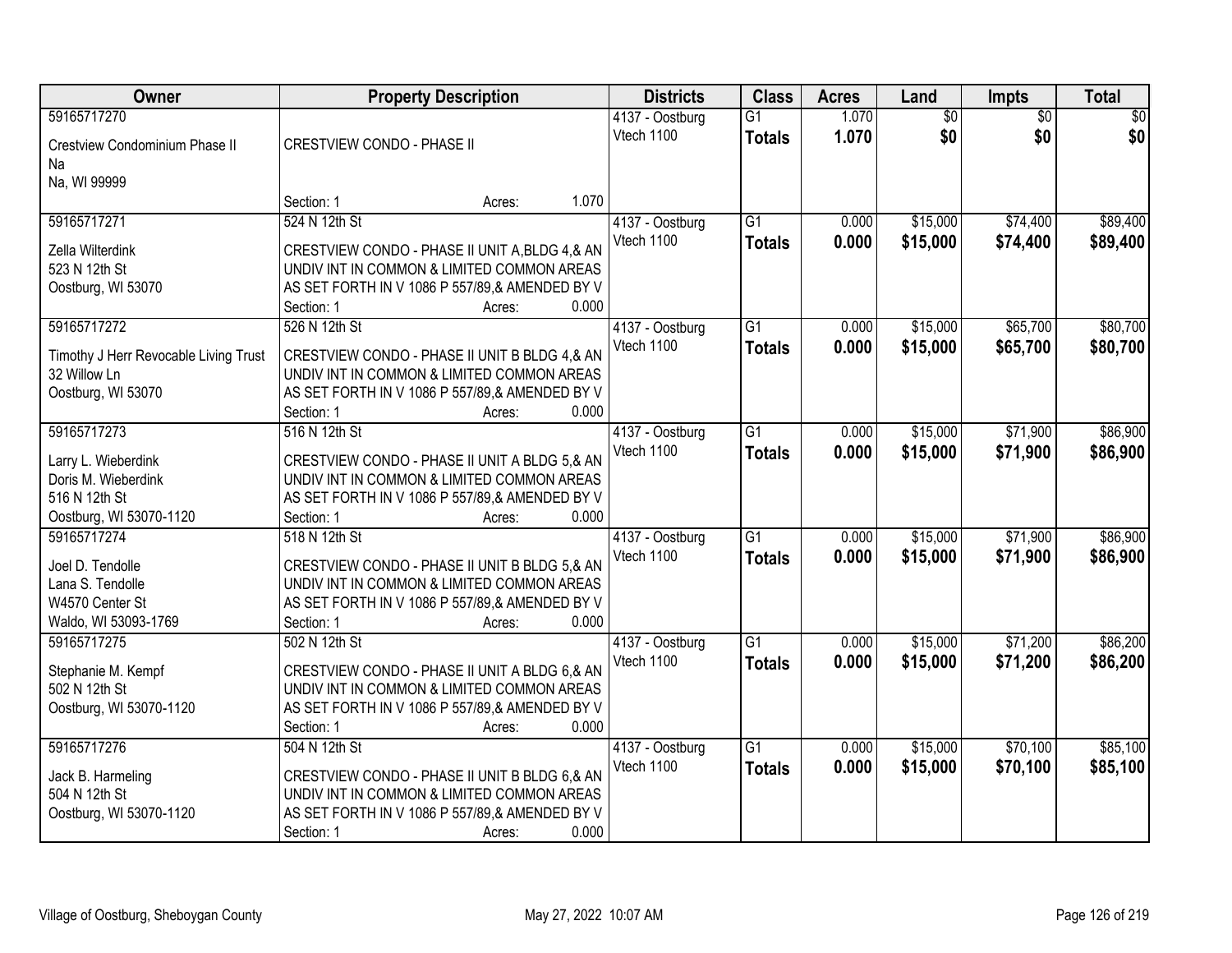| Owner                                                                           |                                               | <b>Property Description</b> |       |                               | <b>Class</b>    | <b>Acres</b>   | Land                 | <b>Impts</b>           | <b>Total</b>           |
|---------------------------------------------------------------------------------|-----------------------------------------------|-----------------------------|-------|-------------------------------|-----------------|----------------|----------------------|------------------------|------------------------|
| 59165717285                                                                     |                                               |                             |       | 4137 - Oostburg               |                 |                |                      |                        |                        |
| <b>First Addition to Parkview Estates</b>                                       | FIRST ADD.TO PARKVIEW EST.                    |                             |       | Vtech 1100                    | <b>Totals</b>   |                |                      |                        |                        |
| Na                                                                              |                                               |                             |       |                               |                 |                |                      |                        |                        |
| Na, WI 99999                                                                    |                                               |                             |       |                               |                 |                |                      |                        |                        |
|                                                                                 | Section: 1                                    | Acres:                      | 2.230 |                               |                 |                |                      |                        |                        |
| 59165717295                                                                     |                                               |                             |       | 4137 - Oostburg               |                 |                |                      |                        |                        |
| Memorandum Village West Condo Phas   FIRST ADD TO PARKVIEW EST LOTS 19 & 20 ARE |                                               |                             |       | Vtech 1100                    | <b>Totals</b>   |                |                      |                        |                        |
| 2                                                                               | NOW PLATTED AS VILLAGE WEST CONDO PH 2,&      |                             |       |                               |                 |                |                      |                        |                        |
| Na                                                                              | ARE ASSESSED IN THAT PLATTED AREA.            |                             |       |                               |                 |                |                      |                        |                        |
| Na, WI 99999                                                                    | Section: 1                                    | Acres:                      | 0.470 |                               |                 |                |                      |                        |                        |
| 59165717296                                                                     |                                               |                             |       | 4137 - Oostburg               |                 |                |                      |                        |                        |
| Memorandum                                                                      | FIRST ADD TO PARKVIEW EST LOTS 16,17 & 18 ARE |                             |       | Vtech 1100                    | <b>Totals</b>   |                |                      |                        |                        |
| c/o Dutch Ct Condo                                                              | NOW PLATTED AS PRT OF DUTCH COURT CONDO,&     |                             |       |                               |                 |                |                      |                        |                        |
| Na                                                                              | ARE ASSESSED IN THAT PLATTED AREA.            |                             |       |                               |                 |                |                      |                        |                        |
| Na, WI 99999                                                                    | Section: 1                                    | Acres:                      | 0.000 |                               |                 |                |                      |                        |                        |
| 59165717300                                                                     |                                               |                             |       | 4137 - Oostburg<br>Vtech 1100 |                 |                |                      |                        |                        |
| <b>Breeze Subdivision Lake</b>                                                  | LAKE BREEZE SUBD.                             |                             |       |                               | <b>Totals</b>   |                |                      |                        |                        |
| Na                                                                              |                                               |                             |       |                               |                 |                |                      |                        |                        |
| Na, WI 99999                                                                    |                                               |                             |       |                               |                 |                |                      |                        |                        |
|                                                                                 | Section: 6                                    | Acres:                      | 5.250 |                               | $\overline{G1}$ |                |                      |                        |                        |
| 59165717301                                                                     | 620 Ontario Ave                               |                             |       | 4137 - Oostburg<br>Vtech 1100 |                 | 0.280          | \$32,800             | \$176,600              | \$209,400              |
| Lammers Revocable Trust                                                         | LAKE BREEZE SUBD. LOT 1                       |                             |       |                               | <b>Totals</b>   | 0.280          | \$32,800             | \$176,600              | \$209,400              |
| 620 Ontario Ave                                                                 |                                               |                             |       |                               |                 |                |                      |                        |                        |
| Oostburg, WI 53070-1441                                                         |                                               |                             |       |                               |                 |                |                      |                        |                        |
|                                                                                 | Section: 6                                    | Acres:                      | 0.280 |                               |                 |                |                      |                        |                        |
| 59165717302                                                                     | 624 Ontario Ave                               |                             |       | 4137 - Oostburg<br>Vtech 1100 | $\overline{G1}$ | 0.280<br>0.280 | \$32,800<br>\$32,800 | \$201,000<br>\$201,000 | \$233,800              |
| Ronald J. Walvoort                                                              | LAKE BREEZE SUBD. LOT 2                       |                             |       |                               | <b>Totals</b>   |                |                      |                        | \$233,800              |
| Lynn A. Walvoort                                                                |                                               |                             |       |                               |                 |                |                      |                        |                        |
| 624 Ontario Ave                                                                 |                                               |                             |       |                               |                 |                |                      |                        |                        |
| Oostburg, WI 53070-1441                                                         | Section: 6                                    | Acres:                      | 0.280 |                               | $\overline{G1}$ |                |                      |                        |                        |
| 59165717303                                                                     | 714 Ontario Ave                               |                             |       | 4137 - Oostburg<br>Vtech 1100 | <b>Totals</b>   | 0.310<br>0.310 | \$33,100<br>\$33,100 | \$190,300<br>\$190,300 | \$223,400<br>\$223,400 |
| Randall S. Mueller                                                              | LAKE BREEZE SUBD. LOT 3                       |                             |       |                               |                 |                |                      |                        |                        |
| Michelle A. Mueller                                                             |                                               |                             |       |                               |                 |                |                      |                        |                        |
| 714 Ontario Ave                                                                 |                                               |                             |       |                               |                 |                |                      |                        |                        |
| Oostburg, WI 53070-1439                                                         | Section: 6                                    | Acres:                      | 0.310 |                               |                 |                |                      |                        |                        |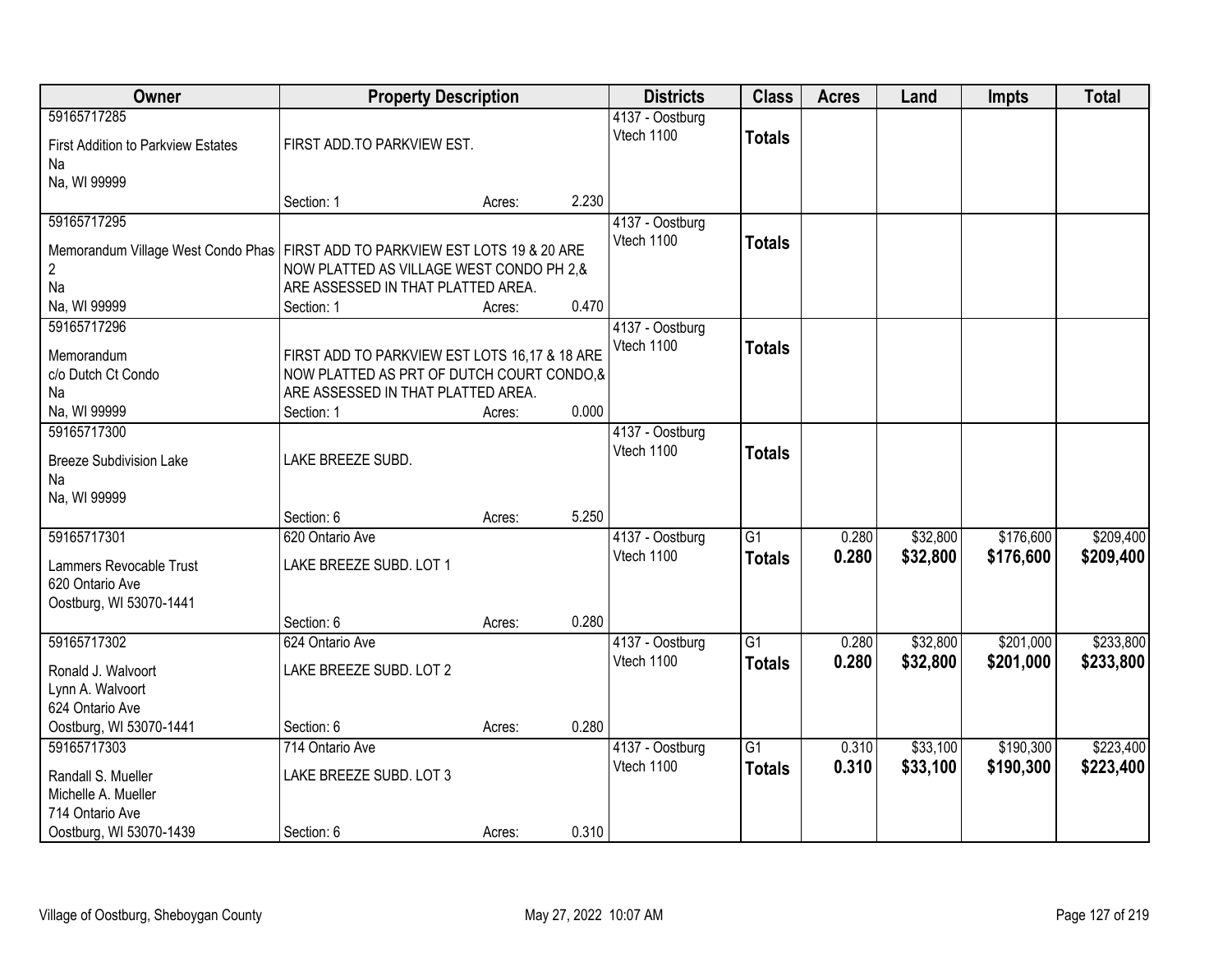| Owner                                 |                         | <b>Property Description</b> |       | <b>Districts</b> | <b>Class</b>    | <b>Acres</b> | Land     | <b>Impts</b> | <b>Total</b> |
|---------------------------------------|-------------------------|-----------------------------|-------|------------------|-----------------|--------------|----------|--------------|--------------|
| 59165717304                           | 722 Ontario Ave         |                             |       | 4137 - Oostburg  | $\overline{G1}$ | 0.260        | \$32,600 | \$126,900    | \$159,500    |
| Glenn A. Smies                        | LAKE BREEZE SUBD. LOT 4 |                             |       | Vtech 1100       | <b>Totals</b>   | 0.260        | \$32,600 | \$126,900    | \$159,500    |
| Donna M. Smies                        |                         |                             |       |                  |                 |              |          |              |              |
| 722 Ontario Ave                       |                         |                             |       |                  |                 |              |          |              |              |
| 722 Ontario Ave                       | Section: 6              | Acres:                      | 0.260 |                  |                 |              |          |              |              |
| Oostburg, WI 53070-1439               |                         |                             |       |                  |                 |              |          |              |              |
| 59165717305                           | 726 Ontario Ave         |                             |       | 4137 - Oostburg  | $\overline{G1}$ | 0.260        | \$32,600 | \$125,000    | \$157,600    |
| Gerald J. Den Boer Jr et al           | LAKE BREEZE SUBD. LOT 5 |                             |       | Vtech 1100       | <b>Totals</b>   | 0.260        | \$32,600 | \$125,000    | \$157,600    |
| c/o Diane Denboer                     |                         |                             |       |                  |                 |              |          |              |              |
| 726 Ontario Ave                       |                         |                             |       |                  |                 |              |          |              |              |
| Oostburg, WI 53070-1439               | Section: 6              | Acres:                      | 0.260 |                  |                 |              |          |              |              |
| 59165717306                           | 731 Ontario Ave         |                             |       | 4137 - Oostburg  | $\overline{G1}$ | 0.270        | \$32,700 | \$133,500    | \$166,200    |
|                                       |                         |                             |       | Vtech 1100       | <b>Totals</b>   | 0.270        | \$32,700 | \$133,500    | \$166,200    |
| Dean S. Linsley                       | LAKE BREEZE SUBD. LOT 6 |                             |       |                  |                 |              |          |              |              |
| 731 Ontario Ave                       |                         |                             |       |                  |                 |              |          |              |              |
| Oostburg, WI 53070                    | Section: 6              | Acres:                      | 0.270 |                  |                 |              |          |              |              |
| 59165717307                           | 727 Ontario Ave         |                             |       | 4137 - Oostburg  | $\overline{G1}$ | 0.270        | \$32,700 | \$148,100    | \$180,800    |
|                                       |                         |                             |       | Vtech 1100       |                 | 0.270        | \$32,700 |              |              |
| Brian J. Daane                        | LAKE BREEZE SUBD. LOT 7 |                             |       |                  | <b>Totals</b>   |              |          | \$148,100    | \$180,800    |
| Ann L. Daane                          |                         |                             |       |                  |                 |              |          |              |              |
| 727 Ontario Ave                       |                         |                             |       |                  |                 |              |          |              |              |
| Oostburg, WI 53070-1439               | Section: 6              | Acres:                      | 0.270 |                  |                 |              |          |              |              |
| 59165717308                           | 723 Ontario Ave         |                             |       | 4137 - Oostburg  | $\overline{G1}$ | 0.270        | \$32,700 | \$181,700    | \$214,400    |
| Dennis L. Huenink                     | LAKE BREEZE SUBD. LOT 8 |                             |       | Vtech 1100       | <b>Totals</b>   | 0.270        | \$32,700 | \$181,700    | \$214,400    |
| Bonnie K. Huenink                     |                         |                             |       |                  |                 |              |          |              |              |
| 723 Ontario Ave                       |                         |                             |       |                  |                 |              |          |              |              |
| Oostburg, WI 53070-1439               | Section: 6              | Acres:                      | 0.270 |                  |                 |              |          |              |              |
| 59165717309                           | 715 Ontario Ave         |                             |       | 4137 - Oostburg  | $\overline{G1}$ | 0.290        | \$32,900 | \$158,300    | \$191,200    |
| Timothy J. Wisse                      | LAKE BREEZE SUBD. LOT 9 |                             |       | Vtech 1100       | <b>Totals</b>   | 0.290        | \$32,900 | \$158,300    | \$191,200    |
| Annette L. Wisse                      |                         |                             |       |                  |                 |              |          |              |              |
| 715 Ontario Ave                       |                         |                             |       |                  |                 |              |          |              |              |
| Oostburg, WI 53070-1439               | Section: 6              | Acres:                      | 0.290 |                  |                 |              |          |              |              |
| 59165717310                           | 625 Ontario Ave         |                             |       | 4137 - Oostburg  | $\overline{G1}$ | 0.320        | \$33,200 | \$219,400    | \$252,600    |
|                                       |                         |                             |       | Vtech 1100       | <b>Totals</b>   | 0.320        | \$33,200 | \$219,400    | \$252,600    |
| Todd M. Meerdink                      | LAKE BREEZE SUBD LOT 10 |                             |       |                  |                 |              |          |              |              |
| Laurel A. Meerdink<br>625 Ontario Ave |                         |                             |       |                  |                 |              |          |              |              |
| Oostburg, WI 53070-1440               | Section: 6              | Acres:                      | 0.320 |                  |                 |              |          |              |              |
|                                       |                         |                             |       |                  |                 |              |          |              |              |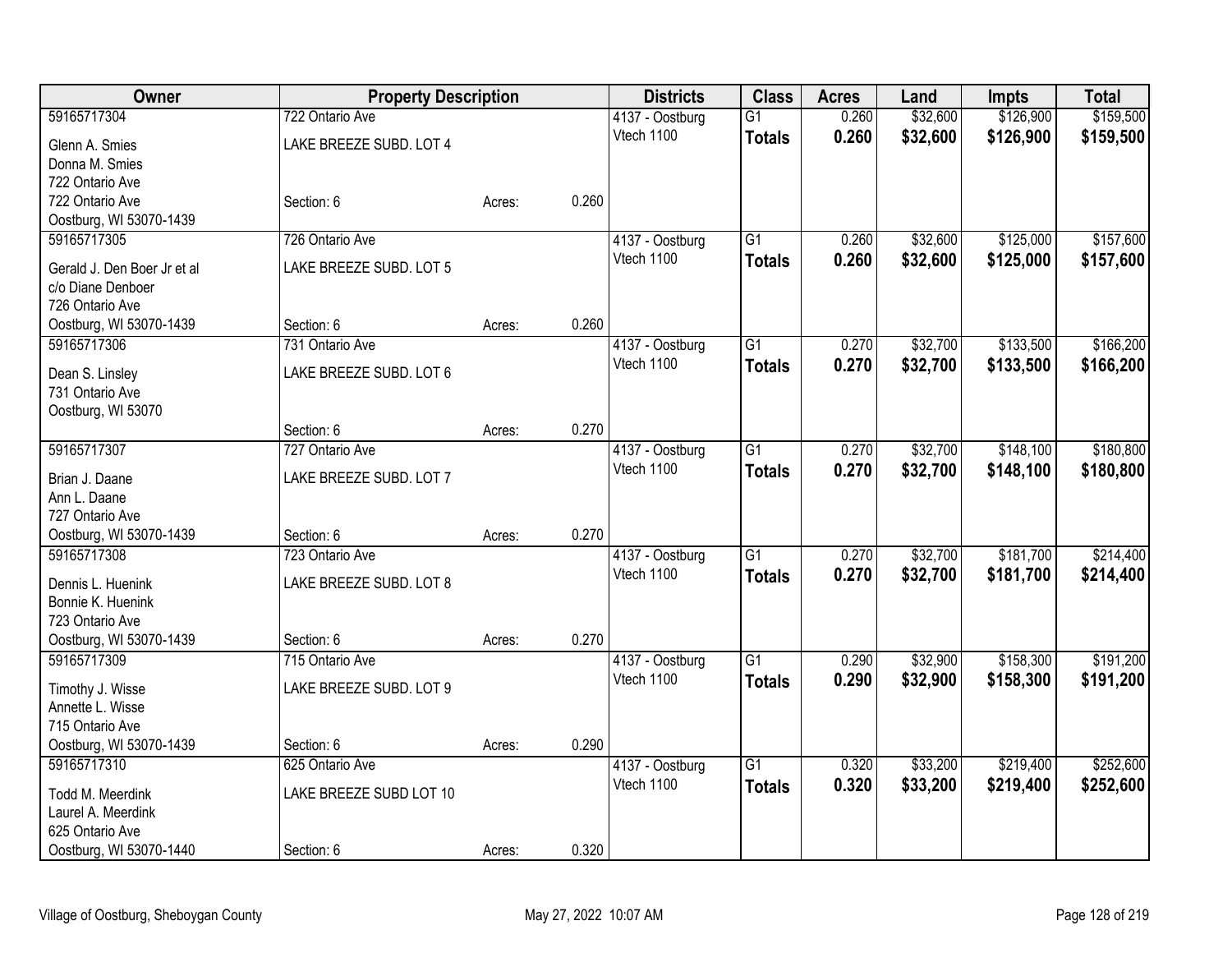| <b>Owner</b>            |                          | <b>Property Description</b> |       | <b>Districts</b> | <b>Class</b>    | <b>Acres</b> | Land     | <b>Impts</b> | <b>Total</b> |
|-------------------------|--------------------------|-----------------------------|-------|------------------|-----------------|--------------|----------|--------------|--------------|
| 59165717311             | 623 Ontario Ave          |                             |       | 4137 - Oostburg  | $\overline{G1}$ | 0.280        | \$32,800 | \$199,000    | \$231,800    |
| Glen L. Weavers         | LAKE BREEZE SUBD. LOT 11 |                             |       | Vtech 1100       | <b>Totals</b>   | 0.280        | \$32,800 | \$199,000    | \$231,800    |
| Kathleen M. Weavers     |                          |                             |       |                  |                 |              |          |              |              |
| 623 Ontario Ave         |                          |                             |       |                  |                 |              |          |              |              |
| Oostburg, WI 53070-1440 | Section: 6               | Acres:                      | 0.280 |                  |                 |              |          |              |              |
| 59165717312             | 619 Ontario Ave          |                             |       | 4137 - Oostburg  | $\overline{G1}$ | 0.280        | \$32,800 | \$195,100    | \$227,900    |
| David E. Jensema        | LAKE BREEZE SUBD. LOT 12 |                             |       | Vtech 1100       | <b>Totals</b>   | 0.280        | \$32,800 | \$195,100    | \$227,900    |
| Karla K. Jensema        |                          |                             |       |                  |                 |              |          |              |              |
| 619 Ontario Ave         |                          |                             |       |                  |                 |              |          |              |              |
| Oostburg, WI 53070-1440 | Section: 6               | Acres:                      | 0.280 |                  |                 |              |          |              |              |
| 59165717313             | 617 Ontario Ave          |                             |       | 4137 - Oostburg  | $\overline{G1}$ | 0.280        | \$32,800 | \$168,700    | \$201,500    |
| John T. O'Dell          | LAKE BREEZE SUBD. LOT 13 |                             |       | Vtech 1100       | <b>Totals</b>   | 0.280        | \$32,800 | \$168,700    | \$201,500    |
| Teresa L. O'Dell        |                          |                             |       |                  |                 |              |          |              |              |
| 617 Ontario Ave         |                          |                             |       |                  |                 |              |          |              |              |
| Oostburg, WI 53070-1440 | Section: 6               | Acres:                      | 0.280 |                  |                 |              |          |              |              |
| 59165717320             |                          |                             |       | 4137 - Oostburg  |                 |              |          |              |              |
| Tree Meadows Subd Field | FIELD TREE MEADOWS       |                             |       | Vtech 1100       | <b>Totals</b>   |              |          |              |              |
| Na                      |                          |                             |       |                  |                 |              |          |              |              |
| Na, WI 99999            |                          |                             |       |                  |                 |              |          |              |              |
|                         | Section: 1               | Acres:                      | 0.000 |                  |                 |              |          |              |              |
| 59165717321             | 1508 Center Ave          |                             |       | 4137 - Oostburg  | $\overline{G2}$ | 0.970        | \$51,800 | \$252,800    | \$304,600    |
| Victoria L. Krull       | FIELD TREE MEADOWS LOT 1 |                             |       | Vtech 1100       | <b>Totals</b>   | 0.970        | \$51,800 | \$252,800    | \$304,600    |
| 1285 W Hiawatha Dr      |                          |                             |       |                  |                 |              |          |              |              |
| Appleton, WI 54914-1472 |                          |                             |       |                  |                 |              |          |              |              |
|                         | Section: 1               | Acres:                      | 0.970 |                  |                 |              |          |              |              |
| 59165717322             | 26 N 15th St             |                             |       | 4137 - Oostburg  | $\overline{G1}$ | 0.330        | \$33,300 | \$115,500    | \$148,800    |
| Steven J. Lammers       | FIELD TREE MEADOWS LOT 2 |                             |       | Vtech 1100       | <b>Totals</b>   | 0.330        | \$33,300 | \$115,500    | \$148,800    |
| 26 N 15th St            |                          |                             |       |                  |                 |              |          |              |              |
| Oostburg, WI 53070-1157 |                          |                             |       |                  |                 |              |          |              |              |
|                         | Section: 1               | Acres:                      | 0.320 |                  |                 |              |          |              |              |
| 59165717327             | 210 N 15th St            |                             |       | 4137 - Oostburg  | $\overline{G1}$ | 0.400        | \$34,000 | \$167,400    | \$201,400    |
| Daniel F. Luedtke       | FIELD TREE MEADOWS LOT 7 |                             |       | Vtech 1100       | <b>Totals</b>   | 0.400        | \$34,000 | \$167,400    | \$201,400    |
| Karen A. Luedtke        |                          |                             |       |                  |                 |              |          |              |              |
| 210 N 15th St           |                          |                             |       |                  |                 |              |          |              |              |
| Oostburg, WI 53070-1147 | Section: 1               | Acres:                      | 0.400 |                  |                 |              |          |              |              |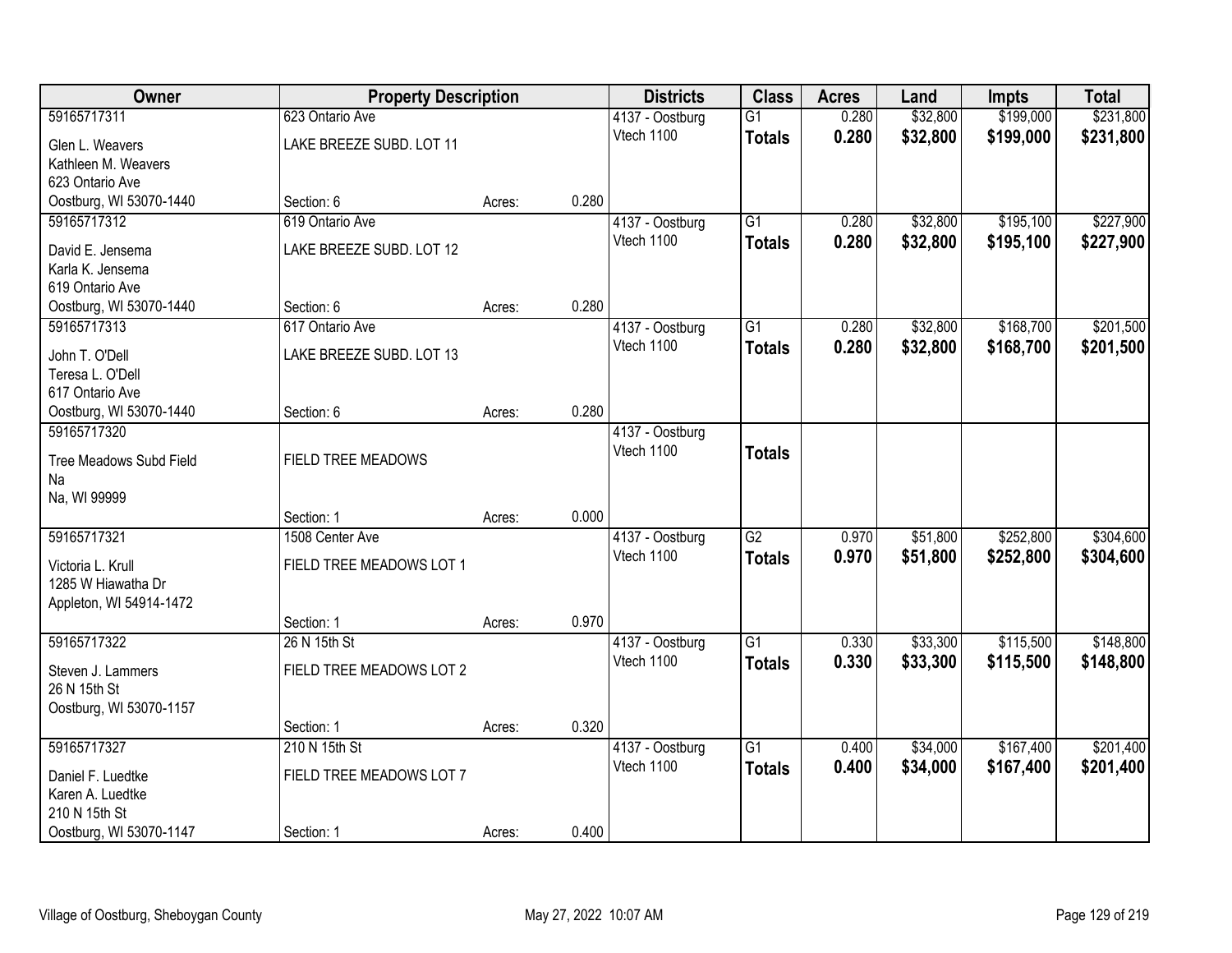| Owner                                   |                           | <b>Property Description</b> |       | <b>Districts</b> | <b>Class</b>    | <b>Acres</b> | Land     | <b>Impts</b> | <b>Total</b> |
|-----------------------------------------|---------------------------|-----------------------------|-------|------------------|-----------------|--------------|----------|--------------|--------------|
| 59165717328                             | 216 N 15th St             |                             |       | 4137 - Oostburg  | $\overline{G1}$ | 0.350        | \$33,500 | \$101,700    | \$135,200    |
| Juan Aguirre                            | FIELD TREE MEADOWS LOT 8  |                             |       | Vtech 1100       | <b>Totals</b>   | 0.350        | \$33,500 | \$101,700    | \$135,200    |
| Gail A. Aguirre                         |                           |                             |       |                  |                 |              |          |              |              |
| 216 N 15th St                           |                           |                             |       |                  |                 |              |          |              |              |
| Oostburg, WI 53070-1147                 | Section: 1                | Acres:                      | 0.350 |                  |                 |              |          |              |              |
| 59165717329                             | 300 N 15th St             |                             |       | 4137 - Oostburg  | $\overline{G1}$ | 0.280        | \$32,800 | \$144,600    | \$177,400    |
| Joel & Jacqueline Daane Revocable       | FIELD TREE MEADOWS LOT 9  |                             |       | Vtech 1100       | <b>Totals</b>   | 0.280        | \$32,800 | \$144,600    | \$177,400    |
| Trust 02-05-2019                        |                           |                             |       |                  |                 |              |          |              |              |
| 300 N 15th St                           |                           |                             |       |                  |                 |              |          |              |              |
| Oostburg, WI 53070-1146                 | Section: 1                | Acres:                      | 0.280 |                  |                 |              |          |              |              |
| 59165717330                             | 310 N 15th St             |                             |       | 4137 - Oostburg  | G1              | 0.280        | \$32,800 | \$76,700     | \$109,500    |
| Philip J. Lobes                         | FIELD TREE MEADOWS LOT 10 |                             |       | Vtech 1100       | <b>Totals</b>   | 0.280        | \$32,800 | \$76,700     | \$109,500    |
| 310 N 15th St                           |                           |                             |       |                  |                 |              |          |              |              |
| Oostburg, WI 53070-1146                 |                           |                             |       |                  |                 |              |          |              |              |
|                                         | Section: 1                | Acres:                      | 0.280 |                  |                 |              |          |              |              |
| 59165717331                             | 322 N 15th St             |                             |       | 4137 - Oostburg  | G1              | 0.280        | \$32,800 | \$130,200    | \$163,000    |
| Clifford Teunissen                      | FIELD TREE MEADOWS LOT 11 |                             |       | Vtech 1100       | <b>Totals</b>   | 0.280        | \$32,800 | \$130,200    | \$163,000    |
| Barbara Teunissen                       |                           |                             |       |                  |                 |              |          |              |              |
| PO Box 102                              |                           |                             |       |                  |                 |              |          |              |              |
| Oostburg, WI 53070-0102                 | Section: 1                | Acres:                      | 0.280 |                  |                 |              |          |              |              |
| 59165717332                             | 326 N 15th St             |                             |       | 4137 - Oostburg  | $\overline{G1}$ | 0.300        | \$33,000 | \$126,500    | \$159,500    |
| Summer L. Wittneben                     | FIELD TREE MEADOWS LOT 12 |                             |       | Vtech 1100       | <b>Totals</b>   | 0.300        | \$33,000 | \$126,500    | \$159,500    |
| Jacob D. Wittneben                      |                           |                             |       |                  |                 |              |          |              |              |
| 326 N 15th St                           |                           |                             |       |                  |                 |              |          |              |              |
| Oostburg, WI 53070-1146                 | Section: 1                | Acres:                      | 0.300 |                  |                 |              |          |              |              |
| 59165717333                             | 325 N 15th St             |                             |       | 4137 - Oostburg  | $\overline{G1}$ | 0.450        | \$34,500 | \$156,600    | \$191,100    |
| Boyd A. Hoffmann                        | FIELD TREE MEADOWS LOT 13 |                             |       | Vtech 1100       | <b>Totals</b>   | 0.450        | \$34,500 | \$156,600    | \$191,100    |
| Laura M. Hoffmann                       |                           |                             |       |                  |                 |              |          |              |              |
| 325 N 15th St                           |                           |                             |       |                  |                 |              |          |              |              |
| Oostburg, WI 53070-1149                 | Section: 1                | Acres:                      | 0.450 |                  |                 |              |          |              |              |
| 59165717334                             | 313 N 15th St             |                             |       | 4137 - Oostburg  | $\overline{G1}$ | 0.390        | \$33,900 | \$138,200    | \$172,100    |
|                                         | FIELD TREE MEADOWS LOT 14 |                             |       | Vtech 1100       | <b>Totals</b>   | 0.390        | \$33,900 | \$138,200    | \$172,100    |
| Patricia Milsted<br>Peter A. Selthafner |                           |                             |       |                  |                 |              |          |              |              |
| 313 N 15th St                           |                           |                             |       |                  |                 |              |          |              |              |
| Oostburg, WI 53070-1149                 | Section: 1                | Acres:                      | 0.390 |                  |                 |              |          |              |              |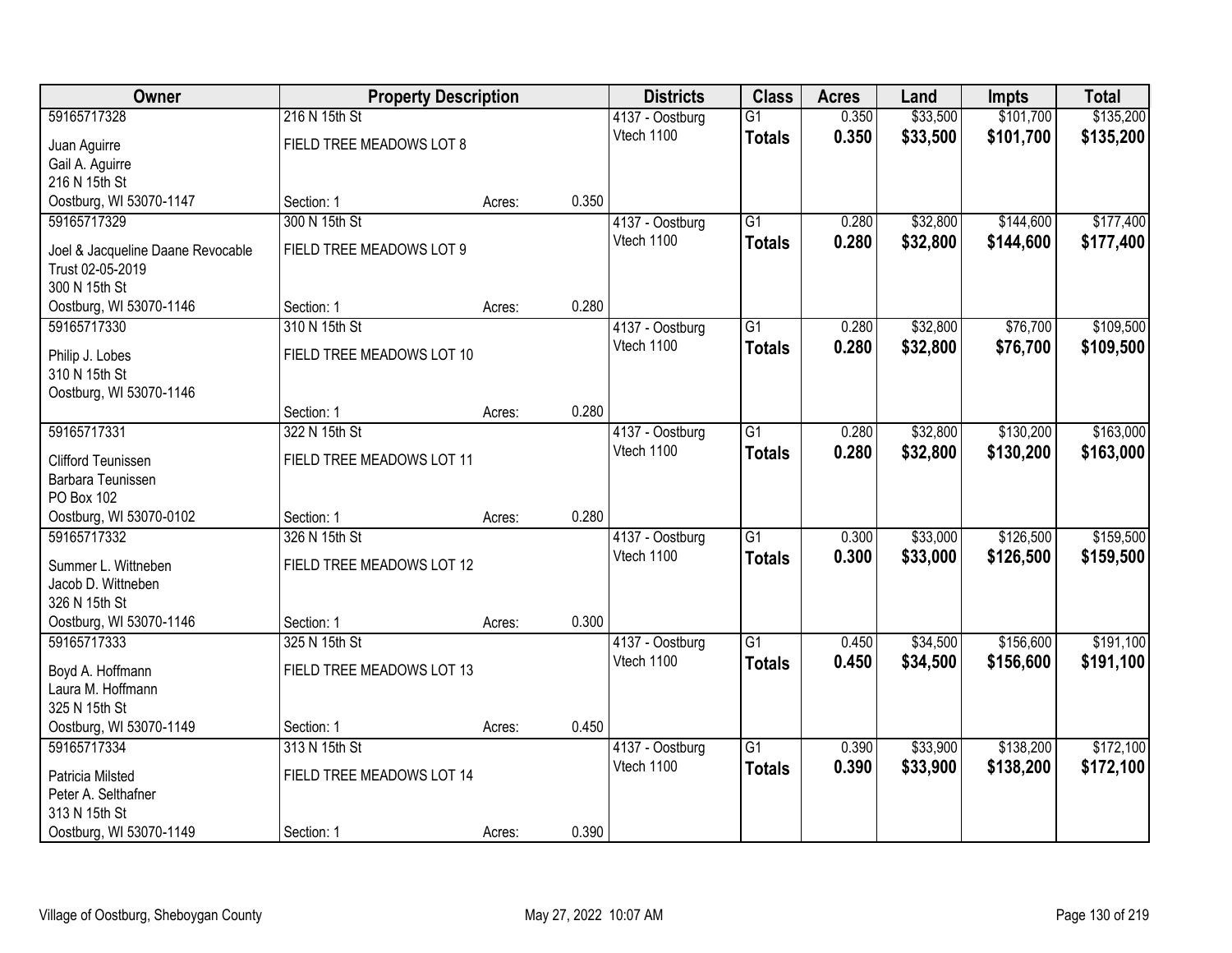| <b>Owner</b>             |                                             | <b>Property Description</b> |       | <b>Districts</b> | <b>Class</b>    | <b>Acres</b> | Land     | <b>Impts</b>    | <b>Total</b> |
|--------------------------|---------------------------------------------|-----------------------------|-------|------------------|-----------------|--------------|----------|-----------------|--------------|
| 59165717335              | 305 N 15th St                               |                             |       | 4137 - Oostburg  | $\overline{G1}$ | 0.390        | \$33,900 | \$140,100       | \$174,000    |
| James N. Batzner         | FIELD TREE MEADOWS LOT 15                   |                             |       | Vtech 1100       | <b>Totals</b>   | 0.390        | \$33,900 | \$140,100       | \$174,000    |
| Lynn Batzner             |                                             |                             |       |                  |                 |              |          |                 |              |
| 305 N 15th St            |                                             |                             |       |                  |                 |              |          |                 |              |
| Oostburg, WI 53070-1149  | Section: 1                                  | Acres:                      | 0.390 |                  |                 |              |          |                 |              |
| 59165717336              | 221 N 15th St                               |                             |       | 4137 - Oostburg  | $\overline{G1}$ | 0.390        | \$33,900 | \$139,700       | \$173,600    |
| Keith J. Wilterdink      | FIELD TREE MEADOWS LOT 16                   |                             |       | Vtech 1100       | <b>Totals</b>   | 0.390        | \$33,900 | \$139,700       | \$173,600    |
| Colleen F. Wilterdink    |                                             |                             |       |                  |                 |              |          |                 |              |
| 221 N 15th St            |                                             |                             |       |                  |                 |              |          |                 |              |
| Oostburg, WI 53070-1148  | Section: 1                                  | Acres:                      | 0.390 |                  |                 |              |          |                 |              |
| 59165717339              | 1410 Park Ave                               |                             |       | 4137 - Oostburg  | $\overline{G1}$ | 0.420        | \$34,200 | \$205,500       | \$239,700    |
| Keith R. Clark           | FIELD TREE MEADOWS LOT 19                   |                             |       | Vtech 1100       | <b>Totals</b>   | 0.420        | \$34,200 | \$205,500       | \$239,700    |
| Rachel R. Clark          |                                             |                             |       |                  |                 |              |          |                 |              |
| 4433 S 14th St           |                                             |                             |       |                  |                 |              |          |                 |              |
| Sheboygan, WI 53081-7825 | Section: 1                                  | Acres:                      | 0.420 |                  |                 |              |          |                 |              |
| 59165717340              | 208 N 14th St                               |                             |       | 4137 - Oostburg  | G1              | 0.350        | \$33,500 | \$149,300       | \$182,800    |
| Scott J. Lemahieu        | FIELD TREE MEADOWS LOT 20                   |                             |       | Vtech 1100       | <b>Totals</b>   | 0.350        | \$33,500 | \$149,300       | \$182,800    |
| Dawn F. Lemahieu         |                                             |                             |       |                  |                 |              |          |                 |              |
| 208 N 14th St            |                                             |                             |       |                  |                 |              |          |                 |              |
| PO Box 31                | Section: 1                                  | Acres:                      | 0.350 |                  |                 |              |          |                 |              |
| Oostburg, WI 53070       |                                             |                             |       |                  |                 |              |          |                 |              |
| 59165717341              | 300 N 14th St                               |                             |       | 4137 - Oostburg  | $\overline{G1}$ | 0.390        | \$33,800 | \$196,200       | \$230,000    |
| Jack D. Ebbers           | FIELD TREE MEADOWS LOT 21                   |                             |       | Vtech 1100       | <b>Totals</b>   | 0.390        | \$33,800 | \$196,200       | \$230,000    |
| Lisa L. Ebbers           |                                             |                             |       |                  |                 |              |          |                 |              |
| PO Box 264               |                                             |                             |       |                  |                 |              |          |                 |              |
| Oostburg, WI 53070       | Section: 1                                  | Acres:                      | 0.390 |                  |                 |              |          |                 |              |
| 59165717342              | N 14th St                                   |                             |       | 4137 - Oostburg  | $\overline{G1}$ | 0.195        | \$10,900 | $\overline{50}$ | \$10,900     |
| Jack D. Ebbers           | FIELD TREE MEADOWS LOT 22, EXC THE N1/2     |                             |       | Vtech 1100       | <b>Totals</b>   | 0.195        | \$10,900 | \$0             | \$10,900     |
| Lisa L. Ebbers           | THEREOF.                                    |                             |       |                  |                 |              |          |                 |              |
| PO Box 264               |                                             |                             |       |                  |                 |              |          |                 |              |
| Oostburg, WI 53070       | Section: 1                                  | Acres:                      | 0.195 |                  |                 |              |          |                 |              |
| 59165717343              | 310 N 14th St                               |                             |       | 4137 - Oostburg  | $\overline{G1}$ | 0.585        | \$35,900 | \$216,000       | \$251,900    |
| David L. Schreurs        | FIELD TREE MEADOWS LOT 23,& THE N1/2 OF LOT |                             |       | Vtech 1100       | <b>Totals</b>   | 0.585        | \$35,900 | \$216,000       | \$251,900    |
| Connie R. Schreurs       | 22.                                         |                             |       |                  |                 |              |          |                 |              |
| 310 N 14th St            |                                             |                             |       |                  |                 |              |          |                 |              |
| Oostburg, WI 53070-1187  | Section: 1                                  | Acres:                      | 0.585 |                  |                 |              |          |                 |              |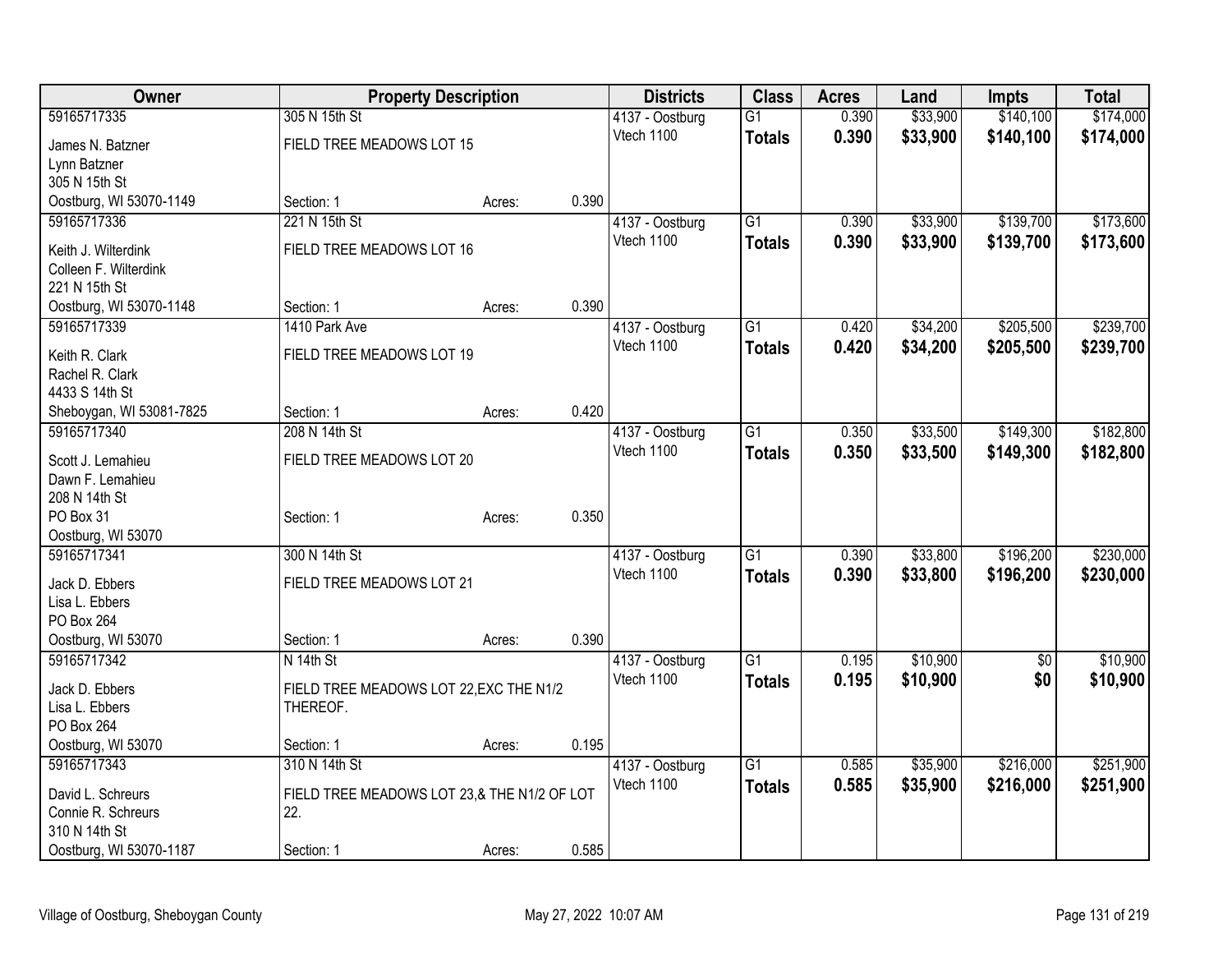| Owner                            |                                               | <b>Property Description</b> |                 |                 | <b>Acres</b> | Land            | <b>Impts</b> | <b>Total</b> |
|----------------------------------|-----------------------------------------------|-----------------------------|-----------------|-----------------|--------------|-----------------|--------------|--------------|
| 59165717344                      |                                               |                             | 4137 - Oostburg |                 |              |                 |              |              |
| Memorandum                       | FIELD TREE MEADOWS LOT 17 IS NOW PLATTED AS   |                             | Vtech 1100      | <b>Totals</b>   |              |                 |              |              |
| c/o Nyhof Condominiums           | NYHOF CONDO,& IS ASSESSED IN THAT PLATTED     |                             |                 |                 |              |                 |              |              |
| Na                               | AREA.                                         |                             |                 |                 |              |                 |              |              |
| Na, WI 99999                     | Section: 1                                    | 0.370<br>Acres:             |                 |                 |              |                 |              |              |
| 59165717345                      |                                               |                             | 4137 - Oostburg |                 |              |                 |              |              |
|                                  |                                               |                             | Vtech 1100      | <b>Totals</b>   |              |                 |              |              |
| Memorandum                       | FIELD TREE MEADOWS LOTS 4 & 5 ARE NOW         |                             |                 |                 |              |                 |              |              |
| c/o Country Side Condominium     | PLATTED AS COUNTRY SIDE CONDO & ARE           |                             |                 |                 |              |                 |              |              |
| Na                               | ASSESSED IN THAT PLATTED AREA.                |                             |                 |                 |              |                 |              |              |
| Na, WI 99999                     | Section: 1                                    | 0.900<br>Acres:             |                 |                 |              |                 |              |              |
| 59165717346                      |                                               |                             | 4137 - Oostburg |                 |              |                 |              |              |
| Memorandum                       | FIELD TREE MEADOWS LOT 18 IS NOW PLATTED AS   |                             | Vtech 1100      | <b>Totals</b>   |              |                 |              |              |
| c/o Nyhof Condo II               | NYHOF CONDO II,& IS NOW ASSESSED IN THAT      |                             |                 |                 |              |                 |              |              |
| Na                               | PLATTED AREA.                                 |                             |                 |                 |              |                 |              |              |
| Na, WI 99999                     | Section: 1                                    | 0.400<br>Acres:             |                 |                 |              |                 |              |              |
| 59165717347                      |                                               |                             | 4137 - Oostburg |                 |              |                 |              |              |
| Memorandum                       | FIELD TREE MEADOWS LOT 6 IS NOW PLATTED AS    |                             | Vtech 1100      | <b>Totals</b>   |              |                 |              |              |
| c/o Meadowside Condominium       | MEADOWSIDE COND0,& IS ASSESSED IN THAT        |                             |                 |                 |              |                 |              |              |
| Na                               | PLATTED AREA.                                 |                             |                 |                 |              |                 |              |              |
| Na, WI 99999                     | Section: 1                                    | 0.000<br>Acres:             |                 |                 |              |                 |              |              |
| 59165717348                      |                                               |                             | 4137 - Oostburg |                 |              |                 |              |              |
|                                  |                                               |                             | Vtech 1100      | <b>Totals</b>   |              |                 |              |              |
| Memorandum West Side Condominium | FIELD TREE MEADOWS LOT 3 HAS BEEN PLATTED     |                             |                 |                 |              |                 |              |              |
| Na                               | AS WEST SIDE CONDOMINIUM & IS ASSESSED IN     |                             |                 |                 |              |                 |              |              |
| Na, WI 99999                     | THAT PLATTED AREA.                            |                             |                 |                 |              |                 |              |              |
|                                  | Section: 1                                    | 0.380<br>Acres:             |                 |                 |              |                 |              |              |
| 59165717350                      |                                               |                             | 4137 - Oostburg | $\overline{G1}$ | 0.680        | $\overline{50}$ | $\sqrt{6}$   | $\sqrt{60}$  |
| Village West Condominium         | VILLAGE WEST CONDO COMMON AREA                |                             | Vtech 1100      | <b>Totals</b>   | 0.680        | \$0             | \$0          | \$0          |
| Na                               |                                               |                             |                 |                 |              |                 |              |              |
| Na, WI 99999                     |                                               |                             |                 |                 |              |                 |              |              |
|                                  | Section: 1                                    | 0.680<br>Acres:             |                 |                 |              |                 |              |              |
| 59165717351                      | 500 N 13th St                                 |                             | 4137 - Oostburg | $\overline{G1}$ | 0.000        | \$15,000        | \$76,800     | \$91,800     |
|                                  |                                               |                             | Vtech 1100      | <b>Totals</b>   | 0.000        | \$15,000        | \$76,800     | \$91,800     |
| <b>Michell Trust</b>             | VILLAGE WEST CONDO UNIT A, BLDG 1, & AN UNDIV |                             |                 |                 |              |                 |              |              |
| PO Box 20078                     | INT IN & TO COMMON AREAS AS SET FORTH IN V    |                             |                 |                 |              |                 |              |              |
| Fountain Hills, AZ 85269-0078    | 1149 P 1-26, AMENDED BY V 1152 P 300-01.      | 0.000                       |                 |                 |              |                 |              |              |
|                                  | Section: 1                                    | Acres:                      |                 |                 |              |                 |              |              |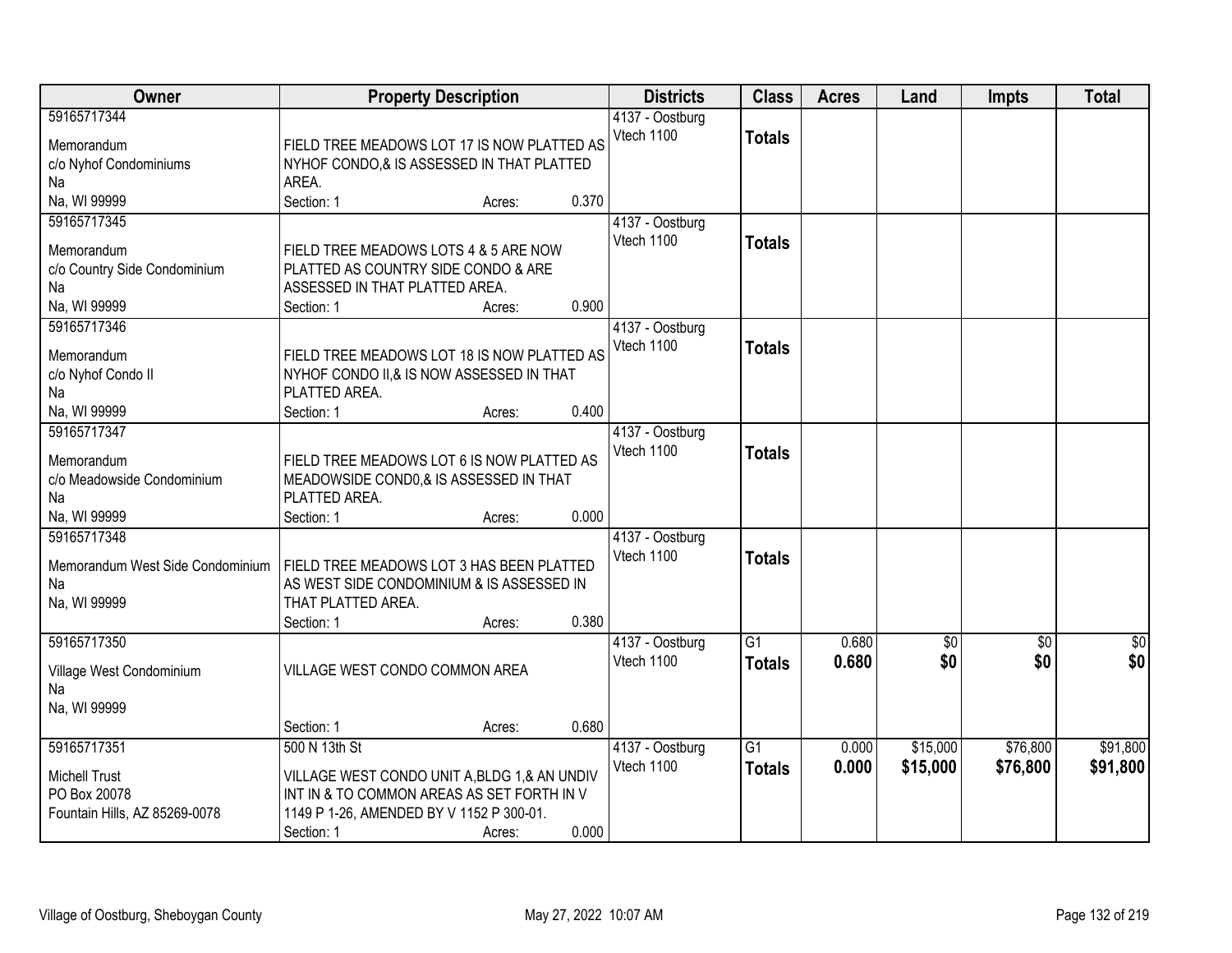| \$103,100<br>59165717352<br>502 N 13th St<br>$\overline{G1}$<br>0.000<br>\$15,000<br>\$88,100<br>4137 - Oostburg<br>\$15,000<br>Vtech 1100<br>0.000<br>\$88,100<br>\$103,100<br><b>Totals</b><br>VILLAGE WEST CONDO UNIT B, BLDG 1, & AN UNDIV<br>Edward G. Saunders<br>Verna M. Saunders<br>INT IN & TO COMMON AREAS AS SET FORTH IN V<br>PO Box 700303<br>1149 P 1-26, AMENDED BY V 1152 P 300-01.<br>0.000<br>Oostburg, WI 53070-0303<br>Section: 1<br>Acres:<br>\$77,000<br>\$92,000<br>59165717353<br>$\overline{G1}$<br>\$15,000<br>514 N 13th St<br>4137 - Oostburg<br>0.000<br>Vtech 1100<br>0.000<br>\$15,000<br>\$77,000<br>\$92,000<br><b>Totals</b><br>Carol I. Scheinoha<br>VILLAGE WEST CONDO UNIT A, BLDG 2, & AN UNDIV<br>514 N 13th St<br>INT IN & TO COMMON AREAS AS SET FORTH IN V<br>Oostburg, WI 53070-1129<br>1149 P 1-26, AMENDED BY V 1152 P 300-01.<br>0.000<br>Section: 1<br>Acres:<br>\$75,100<br>59165717354<br>516 N 13th St<br>$\overline{G1}$<br>\$15,000<br>\$90,100<br>4137 - Oostburg<br>0.000<br>Vtech 1100<br>0.000<br>\$15,000<br>\$75,100<br>\$90,100<br><b>Totals</b><br>Sandra L. Ehrenreich-Remmel<br>VILLAGE WEST CONDO UNIT B, BLDG 2, & AN UNDIV<br>516 N 13th St<br>INT IN & TO COMMON AREAS AS SET FORTH IN V<br>Oostburg, WI 53070-1129<br>1149 P 1-26, AMENDED BY V 1152 P 300-01.<br>0.000<br>Section: 1<br>Acres:<br>59165717355<br>$\overline{G1}$<br>\$15,000<br>\$84,500<br>\$99,500<br>522 N 13th St<br>0.000<br>4137 - Oostburg<br>Vtech 1100<br>0.000<br>\$15,000<br>\$84,500<br>\$99,500<br><b>Totals</b><br>Carl R. Deblaey<br>VILLAGE WEST CONDO UNIT A, BLDG 3, & AN UNDIV<br>INT IN & TO COMMON AREAS AS SET FORTH IN V<br>Betty J. Deblaey<br>522 N 13th St<br>1149 P 1-26, AMENDED BY V 1152 P 300-01. | Owner | <b>Property Description</b> | <b>Districts</b> | <b>Class</b> | <b>Acres</b> | Land | <b>Impts</b> | <b>Total</b> |
|-----------------------------------------------------------------------------------------------------------------------------------------------------------------------------------------------------------------------------------------------------------------------------------------------------------------------------------------------------------------------------------------------------------------------------------------------------------------------------------------------------------------------------------------------------------------------------------------------------------------------------------------------------------------------------------------------------------------------------------------------------------------------------------------------------------------------------------------------------------------------------------------------------------------------------------------------------------------------------------------------------------------------------------------------------------------------------------------------------------------------------------------------------------------------------------------------------------------------------------------------------------------------------------------------------------------------------------------------------------------------------------------------------------------------------------------------------------------------------------------------------------------------------------------------------------------------------------------------------------------------------------------------------------------------------------------------------------------------------------------------------------------------|-------|-----------------------------|------------------|--------------|--------------|------|--------------|--------------|
|                                                                                                                                                                                                                                                                                                                                                                                                                                                                                                                                                                                                                                                                                                                                                                                                                                                                                                                                                                                                                                                                                                                                                                                                                                                                                                                                                                                                                                                                                                                                                                                                                                                                                                                                                                       |       |                             |                  |              |              |      |              |              |
|                                                                                                                                                                                                                                                                                                                                                                                                                                                                                                                                                                                                                                                                                                                                                                                                                                                                                                                                                                                                                                                                                                                                                                                                                                                                                                                                                                                                                                                                                                                                                                                                                                                                                                                                                                       |       |                             |                  |              |              |      |              |              |
|                                                                                                                                                                                                                                                                                                                                                                                                                                                                                                                                                                                                                                                                                                                                                                                                                                                                                                                                                                                                                                                                                                                                                                                                                                                                                                                                                                                                                                                                                                                                                                                                                                                                                                                                                                       |       |                             |                  |              |              |      |              |              |
|                                                                                                                                                                                                                                                                                                                                                                                                                                                                                                                                                                                                                                                                                                                                                                                                                                                                                                                                                                                                                                                                                                                                                                                                                                                                                                                                                                                                                                                                                                                                                                                                                                                                                                                                                                       |       |                             |                  |              |              |      |              |              |
|                                                                                                                                                                                                                                                                                                                                                                                                                                                                                                                                                                                                                                                                                                                                                                                                                                                                                                                                                                                                                                                                                                                                                                                                                                                                                                                                                                                                                                                                                                                                                                                                                                                                                                                                                                       |       |                             |                  |              |              |      |              |              |
|                                                                                                                                                                                                                                                                                                                                                                                                                                                                                                                                                                                                                                                                                                                                                                                                                                                                                                                                                                                                                                                                                                                                                                                                                                                                                                                                                                                                                                                                                                                                                                                                                                                                                                                                                                       |       |                             |                  |              |              |      |              |              |
|                                                                                                                                                                                                                                                                                                                                                                                                                                                                                                                                                                                                                                                                                                                                                                                                                                                                                                                                                                                                                                                                                                                                                                                                                                                                                                                                                                                                                                                                                                                                                                                                                                                                                                                                                                       |       |                             |                  |              |              |      |              |              |
|                                                                                                                                                                                                                                                                                                                                                                                                                                                                                                                                                                                                                                                                                                                                                                                                                                                                                                                                                                                                                                                                                                                                                                                                                                                                                                                                                                                                                                                                                                                                                                                                                                                                                                                                                                       |       |                             |                  |              |              |      |              |              |
|                                                                                                                                                                                                                                                                                                                                                                                                                                                                                                                                                                                                                                                                                                                                                                                                                                                                                                                                                                                                                                                                                                                                                                                                                                                                                                                                                                                                                                                                                                                                                                                                                                                                                                                                                                       |       |                             |                  |              |              |      |              |              |
|                                                                                                                                                                                                                                                                                                                                                                                                                                                                                                                                                                                                                                                                                                                                                                                                                                                                                                                                                                                                                                                                                                                                                                                                                                                                                                                                                                                                                                                                                                                                                                                                                                                                                                                                                                       |       |                             |                  |              |              |      |              |              |
|                                                                                                                                                                                                                                                                                                                                                                                                                                                                                                                                                                                                                                                                                                                                                                                                                                                                                                                                                                                                                                                                                                                                                                                                                                                                                                                                                                                                                                                                                                                                                                                                                                                                                                                                                                       |       |                             |                  |              |              |      |              |              |
|                                                                                                                                                                                                                                                                                                                                                                                                                                                                                                                                                                                                                                                                                                                                                                                                                                                                                                                                                                                                                                                                                                                                                                                                                                                                                                                                                                                                                                                                                                                                                                                                                                                                                                                                                                       |       |                             |                  |              |              |      |              |              |
|                                                                                                                                                                                                                                                                                                                                                                                                                                                                                                                                                                                                                                                                                                                                                                                                                                                                                                                                                                                                                                                                                                                                                                                                                                                                                                                                                                                                                                                                                                                                                                                                                                                                                                                                                                       |       |                             |                  |              |              |      |              |              |
|                                                                                                                                                                                                                                                                                                                                                                                                                                                                                                                                                                                                                                                                                                                                                                                                                                                                                                                                                                                                                                                                                                                                                                                                                                                                                                                                                                                                                                                                                                                                                                                                                                                                                                                                                                       |       |                             |                  |              |              |      |              |              |
|                                                                                                                                                                                                                                                                                                                                                                                                                                                                                                                                                                                                                                                                                                                                                                                                                                                                                                                                                                                                                                                                                                                                                                                                                                                                                                                                                                                                                                                                                                                                                                                                                                                                                                                                                                       |       |                             |                  |              |              |      |              |              |
|                                                                                                                                                                                                                                                                                                                                                                                                                                                                                                                                                                                                                                                                                                                                                                                                                                                                                                                                                                                                                                                                                                                                                                                                                                                                                                                                                                                                                                                                                                                                                                                                                                                                                                                                                                       |       |                             |                  |              |              |      |              |              |
|                                                                                                                                                                                                                                                                                                                                                                                                                                                                                                                                                                                                                                                                                                                                                                                                                                                                                                                                                                                                                                                                                                                                                                                                                                                                                                                                                                                                                                                                                                                                                                                                                                                                                                                                                                       |       |                             |                  |              |              |      |              |              |
|                                                                                                                                                                                                                                                                                                                                                                                                                                                                                                                                                                                                                                                                                                                                                                                                                                                                                                                                                                                                                                                                                                                                                                                                                                                                                                                                                                                                                                                                                                                                                                                                                                                                                                                                                                       |       |                             |                  |              |              |      |              |              |
|                                                                                                                                                                                                                                                                                                                                                                                                                                                                                                                                                                                                                                                                                                                                                                                                                                                                                                                                                                                                                                                                                                                                                                                                                                                                                                                                                                                                                                                                                                                                                                                                                                                                                                                                                                       |       |                             |                  |              |              |      |              |              |
|                                                                                                                                                                                                                                                                                                                                                                                                                                                                                                                                                                                                                                                                                                                                                                                                                                                                                                                                                                                                                                                                                                                                                                                                                                                                                                                                                                                                                                                                                                                                                                                                                                                                                                                                                                       |       |                             |                  |              |              |      |              |              |
| 0.000<br>Oostburg, WI 53070-1129<br>Section: 1<br>Acres:                                                                                                                                                                                                                                                                                                                                                                                                                                                                                                                                                                                                                                                                                                                                                                                                                                                                                                                                                                                                                                                                                                                                                                                                                                                                                                                                                                                                                                                                                                                                                                                                                                                                                                              |       |                             |                  |              |              |      |              |              |
| $\overline{G1}$<br>\$15,000<br>\$75,000<br>\$90,000<br>59165717356<br>0.000<br>524 N 13th St<br>4137 - Oostburg                                                                                                                                                                                                                                                                                                                                                                                                                                                                                                                                                                                                                                                                                                                                                                                                                                                                                                                                                                                                                                                                                                                                                                                                                                                                                                                                                                                                                                                                                                                                                                                                                                                       |       |                             |                  |              |              |      |              |              |
| 0.000<br>\$15,000<br>\$75,000<br>\$90,000<br>Vtech 1100<br><b>Totals</b>                                                                                                                                                                                                                                                                                                                                                                                                                                                                                                                                                                                                                                                                                                                                                                                                                                                                                                                                                                                                                                                                                                                                                                                                                                                                                                                                                                                                                                                                                                                                                                                                                                                                                              |       |                             |                  |              |              |      |              |              |
| James W. Eckwielen<br>VILLAGE WEST CONDO UNIT B, BLDG 3, & AN UNDIV                                                                                                                                                                                                                                                                                                                                                                                                                                                                                                                                                                                                                                                                                                                                                                                                                                                                                                                                                                                                                                                                                                                                                                                                                                                                                                                                                                                                                                                                                                                                                                                                                                                                                                   |       |                             |                  |              |              |      |              |              |
| 524 N 13th St<br>INT IN & TO COMMON AREAS AS SET FORTH IN V                                                                                                                                                                                                                                                                                                                                                                                                                                                                                                                                                                                                                                                                                                                                                                                                                                                                                                                                                                                                                                                                                                                                                                                                                                                                                                                                                                                                                                                                                                                                                                                                                                                                                                           |       |                             |                  |              |              |      |              |              |
| Oostburg, WI 53070-1129<br>1149 P 1-26, AMENDED BY V 1152 P 300-01.                                                                                                                                                                                                                                                                                                                                                                                                                                                                                                                                                                                                                                                                                                                                                                                                                                                                                                                                                                                                                                                                                                                                                                                                                                                                                                                                                                                                                                                                                                                                                                                                                                                                                                   |       |                             |                  |              |              |      |              |              |
| 0.000<br>Section: 1<br>Acres:                                                                                                                                                                                                                                                                                                                                                                                                                                                                                                                                                                                                                                                                                                                                                                                                                                                                                                                                                                                                                                                                                                                                                                                                                                                                                                                                                                                                                                                                                                                                                                                                                                                                                                                                         |       |                             |                  |              |              |      |              |              |
| 59165717370<br>G1<br>0.470<br>$\sqrt{6}$<br>$\sqrt{6}$<br>$\frac{1}{6}$<br>4137 - Oostburg                                                                                                                                                                                                                                                                                                                                                                                                                                                                                                                                                                                                                                                                                                                                                                                                                                                                                                                                                                                                                                                                                                                                                                                                                                                                                                                                                                                                                                                                                                                                                                                                                                                                            |       |                             |                  |              |              |      |              |              |
| \$0<br>\$0<br>\$0<br>Vtech 1100<br>0.470<br><b>Totals</b><br>VILLAGE WEST CONDO, PHASE 2<br>Village West Condo Phase 2                                                                                                                                                                                                                                                                                                                                                                                                                                                                                                                                                                                                                                                                                                                                                                                                                                                                                                                                                                                                                                                                                                                                                                                                                                                                                                                                                                                                                                                                                                                                                                                                                                                |       |                             |                  |              |              |      |              |              |
| Na                                                                                                                                                                                                                                                                                                                                                                                                                                                                                                                                                                                                                                                                                                                                                                                                                                                                                                                                                                                                                                                                                                                                                                                                                                                                                                                                                                                                                                                                                                                                                                                                                                                                                                                                                                    |       |                             |                  |              |              |      |              |              |
| Na, WI 99999                                                                                                                                                                                                                                                                                                                                                                                                                                                                                                                                                                                                                                                                                                                                                                                                                                                                                                                                                                                                                                                                                                                                                                                                                                                                                                                                                                                                                                                                                                                                                                                                                                                                                                                                                          |       |                             |                  |              |              |      |              |              |
| 0.470<br>Section: 1<br>Acres:                                                                                                                                                                                                                                                                                                                                                                                                                                                                                                                                                                                                                                                                                                                                                                                                                                                                                                                                                                                                                                                                                                                                                                                                                                                                                                                                                                                                                                                                                                                                                                                                                                                                                                                                         |       |                             |                  |              |              |      |              |              |
| \$78,000<br>\$93,000<br>59165717371<br>600 N 13th St<br>$\overline{G1}$<br>\$15,000<br>4137 - Oostburg<br>0.000                                                                                                                                                                                                                                                                                                                                                                                                                                                                                                                                                                                                                                                                                                                                                                                                                                                                                                                                                                                                                                                                                                                                                                                                                                                                                                                                                                                                                                                                                                                                                                                                                                                       |       |                             |                  |              |              |      |              |              |
| 0.000<br>\$15,000<br>\$78,000<br>\$93,000<br>Vtech 1100<br><b>Totals</b>                                                                                                                                                                                                                                                                                                                                                                                                                                                                                                                                                                                                                                                                                                                                                                                                                                                                                                                                                                                                                                                                                                                                                                                                                                                                                                                                                                                                                                                                                                                                                                                                                                                                                              |       |                             |                  |              |              |      |              |              |
| Kathleen D Jungbluth Revocable Living<br>VILLAGE WEST CONDO, PHASE 2 UNIT A, BLDG 1, &<br>Trust<br>AN UNDIV INT IN & TO COMMON AREAS AS SET                                                                                                                                                                                                                                                                                                                                                                                                                                                                                                                                                                                                                                                                                                                                                                                                                                                                                                                                                                                                                                                                                                                                                                                                                                                                                                                                                                                                                                                                                                                                                                                                                           |       |                             |                  |              |              |      |              |              |
| 600 N 13th St<br>FORTH IN V 1149 P 1-26 AMENDED BY V 1152 P                                                                                                                                                                                                                                                                                                                                                                                                                                                                                                                                                                                                                                                                                                                                                                                                                                                                                                                                                                                                                                                                                                                                                                                                                                                                                                                                                                                                                                                                                                                                                                                                                                                                                                           |       |                             |                  |              |              |      |              |              |
| 0.000<br>Oostburg, WI 53070-1145<br>Section: 1<br>Acres:                                                                                                                                                                                                                                                                                                                                                                                                                                                                                                                                                                                                                                                                                                                                                                                                                                                                                                                                                                                                                                                                                                                                                                                                                                                                                                                                                                                                                                                                                                                                                                                                                                                                                                              |       |                             |                  |              |              |      |              |              |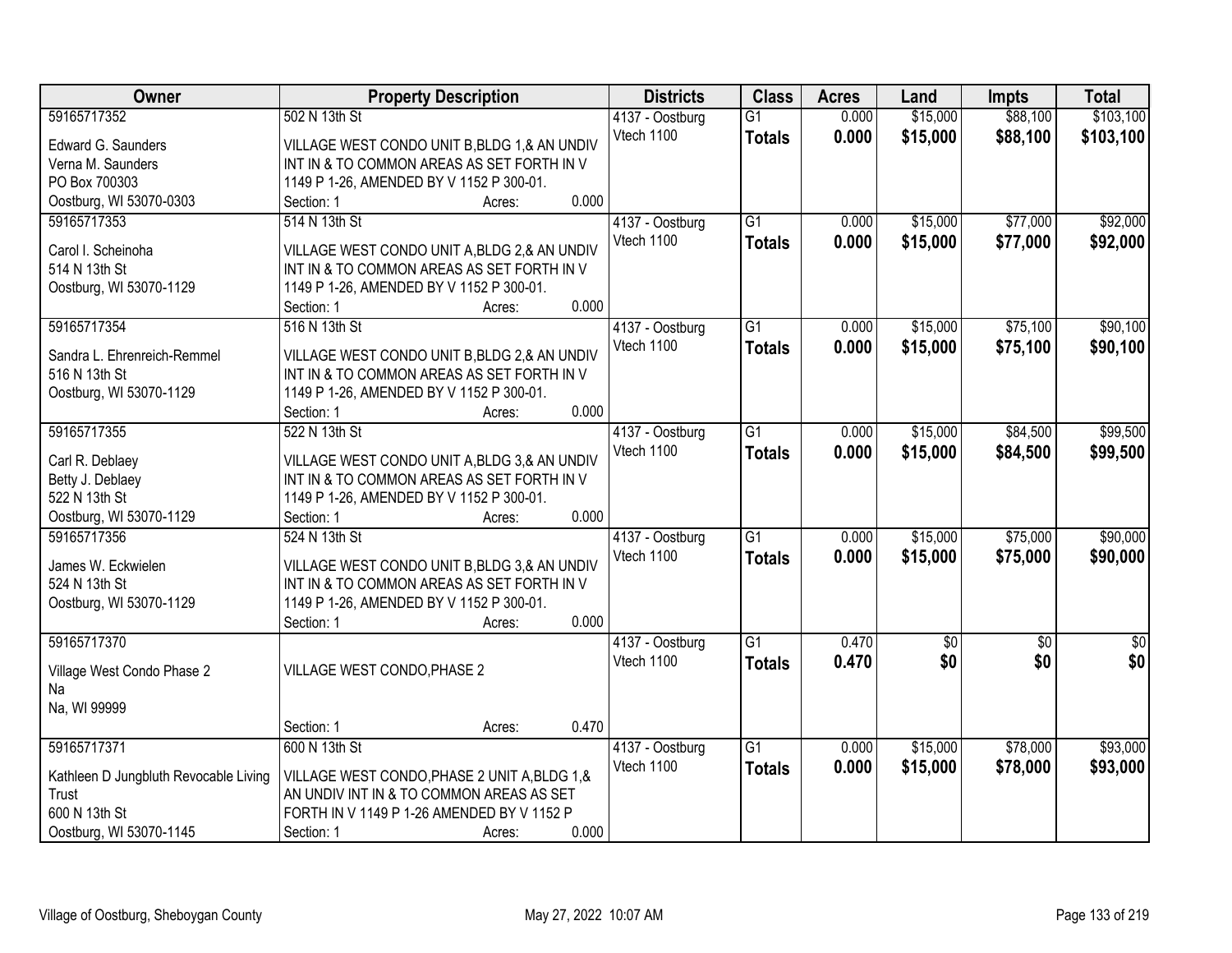| Owner                                          | <b>Property Description</b>                                                             |        |       | <b>Districts</b> | <b>Class</b>    | <b>Acres</b> | Land            | <b>Impts</b>    | <b>Total</b>    |
|------------------------------------------------|-----------------------------------------------------------------------------------------|--------|-------|------------------|-----------------|--------------|-----------------|-----------------|-----------------|
| 59165717372                                    | 602 N 13th St                                                                           |        |       | 4137 - Oostburg  | $\overline{G1}$ | 0.000        | \$15,000        | \$77,100        | \$92,100        |
| Amy S. Vanderwaal                              | VILLAGE WEST CONDO, PHASE 2 UNIT B, BLDG 1, &                                           |        |       | Vtech 1100       | <b>Totals</b>   | 0.000        | \$15,000        | \$77,100        | \$92,100        |
| 602 N 13th St                                  | AN UNDIV INT IN & TO COMMON AREAS AS SET                                                |        |       |                  |                 |              |                 |                 |                 |
| Oostburg, WI 53070-1145                        | FORTH IN V 1149 P 1-26, AMENDED BY V 1152 P                                             |        |       |                  |                 |              |                 |                 |                 |
|                                                | Section: 1                                                                              | Acres: | 0.000 |                  |                 |              |                 |                 |                 |
| 59165717373                                    | 606 N 13th St                                                                           |        |       | 4137 - Oostburg  | $\overline{G1}$ | 0.000        | \$15,000        | \$85,300        | \$100,300       |
|                                                |                                                                                         |        |       | Vtech 1100       | <b>Totals</b>   | 0.000        | \$15,000        | \$85,300        | \$100,300       |
| Dayton W Johnson Guardianship                  | VILLAGE WEST CONDO, PHASE 2 UNIT A, BLDG 2, &                                           |        |       |                  |                 |              |                 |                 |                 |
| 2004 E Hawthorne Dr<br>Fredonia, WI 53021-9462 | AN UNDIV INT IN & TO COMMON AREAS AS SET<br>FORTH IN V 1149 P 1-26, AMENDED BY V 1152 P |        |       |                  |                 |              |                 |                 |                 |
|                                                | Section: 1                                                                              | Acres: | 0.000 |                  |                 |              |                 |                 |                 |
| 59165717374                                    | 608 N 13th St                                                                           |        |       | 4137 - Oostburg  | G1              | 0.000        | \$15,000        | \$81,300        | \$96,300        |
|                                                |                                                                                         |        |       | Vtech 1100       | <b>Totals</b>   | 0.000        | \$15,000        | \$81,300        | \$96,300        |
| Shirley A. Hilbelink                           | VILLAGE WEST CONDO, PHASE 2 UNIT B, BLDG 2, &                                           |        |       |                  |                 |              |                 |                 |                 |
| 608 N 13th St                                  | AN UNDIV INT IN & TO COMMON AREAS AS SET                                                |        |       |                  |                 |              |                 |                 |                 |
| Oostburg, WI 53070-1145                        | FORTH IN V 1149 P 1-26, AMENDED BY V 1152 P                                             |        |       |                  |                 |              |                 |                 |                 |
|                                                | Section: 1                                                                              | Acres: | 0.000 |                  |                 |              |                 |                 |                 |
| 59165717400                                    |                                                                                         |        |       | 4137 - Oostburg  | $\overline{G1}$ | 0.370        | \$0             | \$0             | \$0             |
| Condominium Nyhof                              | NYHOF CONDOMINIUMS                                                                      |        |       | Vtech 1100       | <b>Totals</b>   | 0.370        | \$0             | \$0             | \$0             |
| Na                                             |                                                                                         |        |       |                  |                 |              |                 |                 |                 |
| Na, WI 99999                                   |                                                                                         |        |       |                  |                 |              |                 |                 |                 |
|                                                | Section: 1                                                                              | Acres: | 0.370 |                  |                 |              |                 |                 |                 |
| 59165717401                                    | 217 N 15th St                                                                           |        |       | 4137 - Oostburg  | $\overline{G1}$ | 0.000        | \$20,000        | \$137,900       | \$157,900       |
| Lori L. Huibregtse et al                       | NYHOF CONDOMINIUMS UNIT A,& AN UNDIV INT IN                                             |        |       | Vtech 1100       | <b>Totals</b>   | 0.000        | \$20,000        | \$137,900       | \$157,900       |
| 217 N 15th St                                  | COMMON & LIMITED COMMON ELEMENTS REC V                                                  |        |       |                  |                 |              |                 |                 |                 |
| Oostburg, WI 53070-1148                        | 1219 P 62-81.                                                                           |        |       |                  |                 |              |                 |                 |                 |
|                                                | Section: 1                                                                              | Acres: | 0.000 |                  |                 |              |                 |                 |                 |
| 59165717402                                    | 215 N 15th St                                                                           |        |       | 4137 - Oostburg  | $\overline{G1}$ | 0.000        | \$20,000        | \$126,000       | \$146,000       |
|                                                |                                                                                         |        |       | Vtech 1100       | <b>Totals</b>   | 0.000        | \$20,000        | \$126,000       | \$146,000       |
| Anne M. Tenpas                                 | NYHOF CONDOMINIUMS UNIT B,& AN UNDIV INT IN                                             |        |       |                  |                 |              |                 |                 |                 |
| 215 N 15th St                                  | COMMON & LIMITED COMMON ELEMENTS REC V<br>1219 P 62-81.                                 |        |       |                  |                 |              |                 |                 |                 |
| Oostburg, WI 53070                             |                                                                                         |        | 0.000 |                  |                 |              |                 |                 |                 |
| 59165717425                                    | Section: 1                                                                              | Acres: |       | 4137 - Oostburg  | $\overline{G1}$ | 0.900        | $\overline{60}$ | $\overline{50}$ | $\overline{50}$ |
|                                                |                                                                                         |        |       | Vtech 1100       |                 | 0.900        | \$0             | \$0             | \$0             |
| Country Side Condominium                       | COUNTRY SIDE CONDOMINIUM                                                                |        |       |                  | <b>Totals</b>   |              |                 |                 |                 |
| Na                                             |                                                                                         |        |       |                  |                 |              |                 |                 |                 |
| Na, WI 99999                                   |                                                                                         |        |       |                  |                 |              |                 |                 |                 |
|                                                | Section: 1                                                                              | Acres: | 0.900 |                  |                 |              |                 |                 |                 |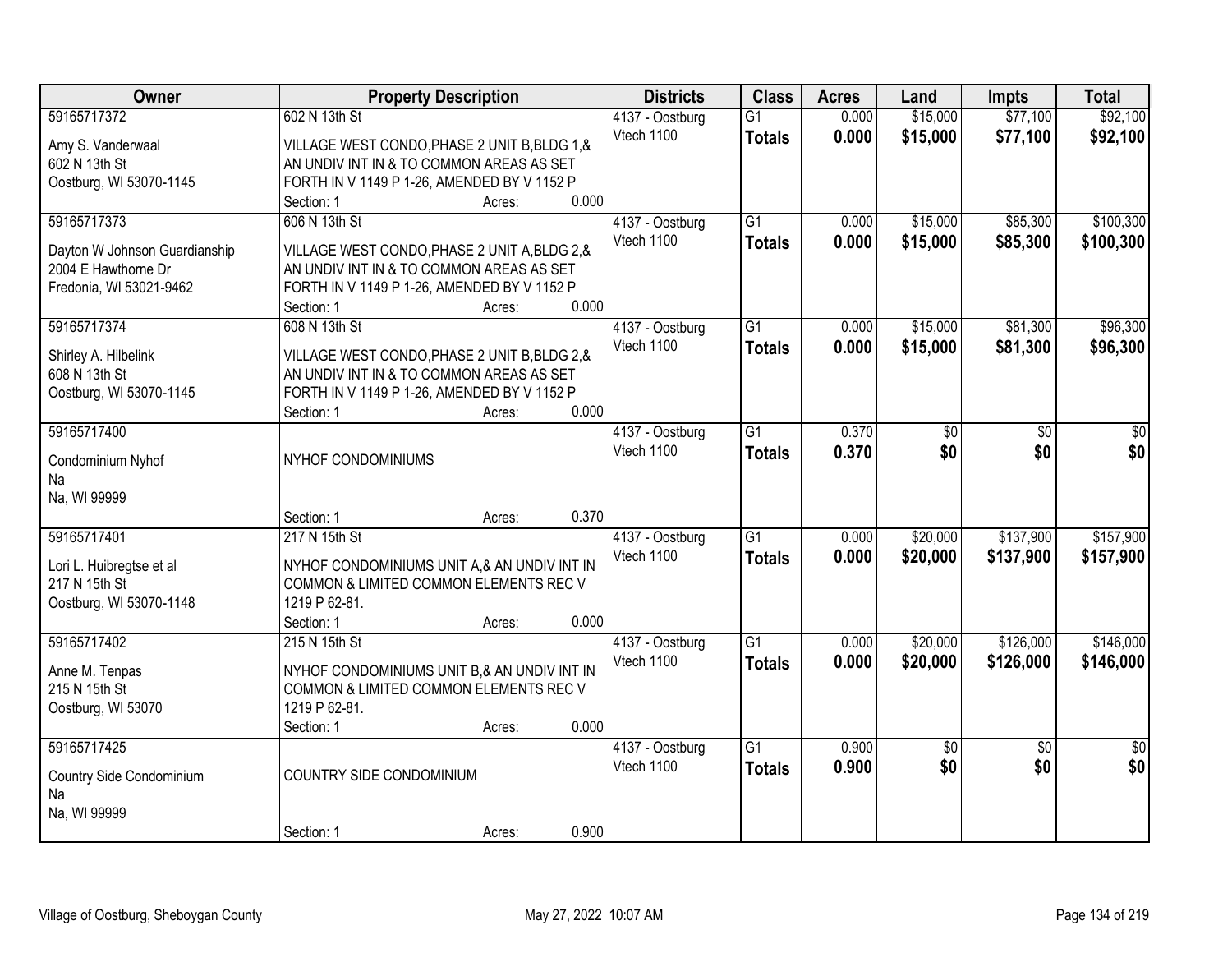| Owner                   | <b>Property Description</b>                   | <b>Districts</b> | <b>Class</b>    | <b>Acres</b> | Land            | <b>Impts</b>    | <b>Total</b> |
|-------------------------|-----------------------------------------------|------------------|-----------------|--------------|-----------------|-----------------|--------------|
| 59165717426             | 130 N 15th St                                 | 4137 - Oostburg  | $\overline{G1}$ | 0.000        | \$16,000        | \$111,100       | \$127,100    |
| Delores A. Roethel      | COUNTRY SIDE CONDOMINIUM UNIT A, BLDG 1, & AN | Vtech 1100       | <b>Totals</b>   | 0.000        | \$16,000        | \$111,100       | \$127,100    |
| 130 N 15th St           | UNDIV INT IN COMMON & LIMITED COMMON          |                  |                 |              |                 |                 |              |
| Oostburg, WI 53070-1151 | ELEMENTS AS REC IN V 1226 P 727-53.           |                  |                 |              |                 |                 |              |
|                         | 0.000<br>Section: 1<br>Acres:                 |                  |                 |              |                 |                 |              |
| 59165717427             | 132 N 15th St                                 | 4137 - Oostburg  | $\overline{G1}$ | 0.000        | \$16,000        | \$111,300       | \$127,300    |
|                         |                                               | Vtech 1100       | <b>Totals</b>   | 0.000        | \$16,000        | \$111,300       | \$127,300    |
| Benjamin Groenewald     | COUNTRY SIDE CONDOMINIUM UNIT B, BLDG 1, & AN |                  |                 |              |                 |                 |              |
| Kayla Groenewald        | UNDIV INT IN COMMON & LIMITED COMMON          |                  |                 |              |                 |                 |              |
| 132 N 15th St           | ELEMENTS AS REC IN V 1226 P 727-53.           |                  |                 |              |                 |                 |              |
| Oostburg, WI 53070-1151 | 0.000<br>Section: 1<br>Acres:                 |                  |                 |              |                 |                 |              |
| 59165717428             | 112 N 15th St                                 | 4137 - Oostburg  | G1              | 0.000        | \$16,000        | \$110,600       | \$126,600    |
| Angeline Hoftiezer      | COUNTRY SIDE CONDOMINIUM UNIT A, BLDG 2, & AN | Vtech 1100       | <b>Totals</b>   | 0.000        | \$16,000        | \$110,600       | \$126,600    |
| 112 N 15th St           | UNDIV INT IN COMMON & LIMITED COMMON          |                  |                 |              |                 |                 |              |
| Oostburg, WI 53070      | ELEMENTS AS REC IN V 1226 P 727-53.           |                  |                 |              |                 |                 |              |
|                         | 0.000<br>Section: 1<br>Acres:                 |                  |                 |              |                 |                 |              |
| 59165717429             | 114 N 15th St                                 | 4137 - Oostburg  | G1              | 0.000        | \$16,000        | \$110,500       | \$126,500    |
|                         |                                               | Vtech 1100       | <b>Totals</b>   | 0.000        | \$16,000        | \$110,500       | \$126,500    |
| Ccma, LLC               | COUNTRY SIDE CONDOMINIUM UNIT B, BLDG 2, & AN |                  |                 |              |                 |                 |              |
| 2 N 10th St             | UNDIV INT IN COMMON & LIMITED COMMON          |                  |                 |              |                 |                 |              |
| Oostburg, WI 53070-1181 | ELEMENTS AS REC IN V 1226 P 727-53.           |                  |                 |              |                 |                 |              |
|                         | 0.000<br>Section: 1<br>Acres:                 |                  |                 |              |                 |                 |              |
| 59165717450             |                                               | 4137 - Oostburg  | $\overline{G1}$ | 2.950        | $\overline{50}$ | $\overline{50}$ | \$0          |
| Court Condominium Dutch | DUTCH COURT CONDOMINIUM                       | Vtech 1100       | <b>Totals</b>   | 2.950        | \$0             | \$0             | \$0          |
| Na                      |                                               |                  |                 |              |                 |                 |              |
| Na, WI 99999            |                                               |                  |                 |              |                 |                 |              |
|                         | 2.950<br>Section: 1<br>Acres:                 |                  |                 |              |                 |                 |              |
| 59165717451             | 503 Dutch Ct                                  | 4137 - Oostburg  | $\overline{G1}$ | 0.000        | \$15,000        | \$78,900        | \$93,900     |
| Mary L. Winkelhorst     | DUTCH COURT CONDOMINIUM UNIT A, BLDG 1,& AN   | Vtech 1100       | <b>Totals</b>   | 0.000        | \$15,000        | \$78,900        | \$93,900     |
| 503 Dutch Ct            | UNDIV INT IN COMMON & LIMITED COMMON AREAS    |                  |                 |              |                 |                 |              |
| Oostburg, WI 53070-1169 | AS SET FORTH IN V 1232 P 540-64.              |                  |                 |              |                 |                 |              |
|                         | 0.000<br>Section: 1<br>Acres:                 |                  |                 |              |                 |                 |              |
| 59165717452             | 501 Dutch Ct                                  | 4137 - Oostburg  | $\overline{G1}$ | 0.000        | \$15,000        | \$72,600        | \$87,600     |
|                         |                                               | Vtech 1100       | <b>Totals</b>   | 0.000        | \$15,000        | \$72,600        | \$87,600     |
| Wayne E. Navis          | DUTCH COURT CONDOMINIUM UNIT B, BLDG 1,& AN   |                  |                 |              |                 |                 |              |
| Alice M. Navis          | UNDIV INT IN COMMON & LIMITED COMMON AREAS    |                  |                 |              |                 |                 |              |
| 501 Dutch Ct            | AS SET FORTH IN V 1232 P 540-64.              |                  |                 |              |                 |                 |              |
| Oostburg, WI 53070-1169 | 0.000<br>Section: 1<br>Acres:                 |                  |                 |              |                 |                 |              |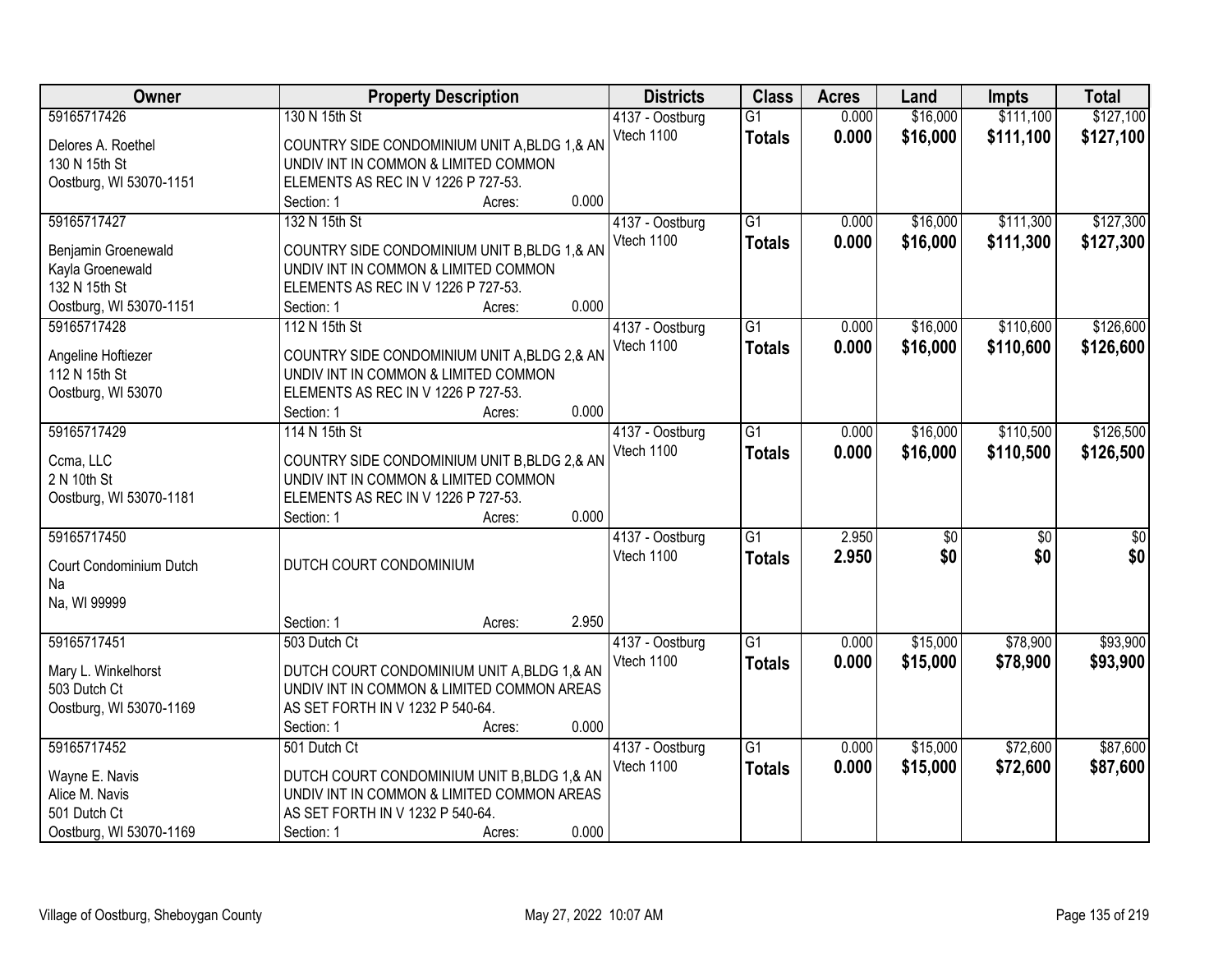| Owner                      | <b>Property Description</b>                                                               | <b>Districts</b> | <b>Class</b>    | <b>Acres</b> | Land     | <b>Impts</b> | <b>Total</b> |
|----------------------------|-------------------------------------------------------------------------------------------|------------------|-----------------|--------------|----------|--------------|--------------|
| 59165717453                | 517 Dutch Ct                                                                              | 4137 - Oostburg  | $\overline{G1}$ | 0.000        | \$15,000 | \$86,000     | \$101,000    |
| Douglas Page               | DUTCH COURT CONDOMINIUM UNIT A, BLDG 2, & AN                                              | Vtech 1100       | <b>Totals</b>   | 0.000        | \$15,000 | \$86,000     | \$101,000    |
| 517 Dutch Ct Unit A Bldg 2 | UNDIV INT IN COMMON & LIMITED COMMON AREAS                                                |                  |                 |              |          |              |              |
| Oostburg, WI 53070-1169    | AS SET FORTH IN V 1232 P 540-64.                                                          |                  |                 |              |          |              |              |
|                            | 0.000<br>Section: 1<br>Acres:                                                             |                  |                 |              |          |              |              |
| 59165717454                | 515 Dutch Ct                                                                              | 4137 - Oostburg  | $\overline{G1}$ | 0.000        | \$15,000 | \$81,000     | \$96,000     |
|                            |                                                                                           | Vtech 1100       | <b>Totals</b>   | 0.000        | \$15,000 | \$81,000     | \$96,000     |
| Robert L. Nyhuis et al     | DUTCH COURT CONDOMINIUM UNIT B, BLDG 2,& AN                                               |                  |                 |              |          |              |              |
| 515 Dutch Ct               | UNDIV INT IN COMMON & LIMITED COMMON AREAS                                                |                  |                 |              |          |              |              |
| Oostburg, WI 53070-1169    | AS SET FORTH IN V 1232 P 540-64.                                                          |                  |                 |              |          |              |              |
|                            | 0.000<br>Section: 1<br>Acres:                                                             |                  |                 |              |          |              |              |
| 59165717455                | 525 Dutch Ct                                                                              | 4137 - Oostburg  | G1              | 0.000        | \$15,000 | \$72,900     | \$87,900     |
| Ritche L. Miller           | DUTCH COURT CONDOMINIUM UNIT A, BLDG 3, & AN                                              | Vtech 1100       | <b>Totals</b>   | 0.000        | \$15,000 | \$72,900     | \$87,900     |
| 523 Dutch Ct               | UNDIV INT IN COMMON & LIMITED COMMON AREAS                                                |                  |                 |              |          |              |              |
| Oostburg, WI 53070-1169    | AS SET FORTH IN V 1232 P 540-64.                                                          |                  |                 |              |          |              |              |
|                            | 0.000<br>Section: 1<br>Acres:                                                             |                  |                 |              |          |              |              |
| 59165717456                | 523 Dutch Ct                                                                              | 4137 - Oostburg  | G1              | 0.000        | \$15,000 | \$76,700     | \$91,700     |
|                            |                                                                                           | Vtech 1100       | <b>Totals</b>   | 0.000        | \$15,000 | \$76,700     | \$91,700     |
| Wanda A. Burman            | DUTCH COURT CONDOMINIUM UNIT B, BLDG 3,& AN<br>UNDIV INT IN COMMON & LIMITED COMMON AREAS |                  |                 |              |          |              |              |
| 523 Dutch Ct               |                                                                                           |                  |                 |              |          |              |              |
| Oostburg, WI 53070-1169    | AS SET FORTH IN V 1232 P 540-64.<br>0.000                                                 |                  |                 |              |          |              |              |
| 59165717457                | Section: 1<br>Acres:<br>603 Dutch Ct                                                      |                  | $\overline{G1}$ | 0.000        | \$15,000 | \$79,900     | \$94,900     |
|                            |                                                                                           | 4137 - Oostburg  |                 |              |          |              |              |
| Dawn Cecil                 | DUTCH COURT CONDOMINIUM UNIT A, BLDG 4, & AN                                              | Vtech 1100       | <b>Totals</b>   | 0.000        | \$15,000 | \$79,900     | \$94,900     |
| 603 Dutch Ct               | UNDIV INT IN COMMON & LIMITED COMMON AREAS                                                |                  |                 |              |          |              |              |
| Oostburg, WI 53070         | AS SET FORTH IN V 1232 P 540-64.                                                          |                  |                 |              |          |              |              |
|                            | 0.000<br>Section: 1<br>Acres:                                                             |                  |                 |              |          |              |              |
| 59165717458                | 601 Dutch Ct                                                                              | 4137 - Oostburg  | $\overline{G1}$ | 0.000        | \$15,000 | \$78,100     | \$93,100     |
| William H. Hamer           | DUTCH COURT CONDOMINIUM UNIT B, BLDG 4,& AN                                               | Vtech 1100       | <b>Totals</b>   | 0.000        | \$15,000 | \$78,100     | \$93,100     |
| 601 Dutch Ct               | UNDIV INT IN COMMON & LIMITED COMMON AREAS                                                |                  |                 |              |          |              |              |
| Oostburg, WI 53070-1170    | AS SET FORTH IN V 1232 P 540-64.                                                          |                  |                 |              |          |              |              |
|                            | 0.000<br>Section: 1<br>Acres:                                                             |                  |                 |              |          |              |              |
| 59165717459                | 1402 Dutch Ct                                                                             | 4137 - Oostburg  | $\overline{G1}$ | 0.000        | \$15,000 | \$91,400     | \$106,400    |
|                            |                                                                                           | Vtech 1100       |                 | 0.000        | \$15,000 | \$91,400     | \$106,400    |
| Donald W. Vanstelle        | DUTCH COURT CONDOMINIUM UNIT A, BLDG 5,& AN                                               |                  | <b>Totals</b>   |              |          |              |              |
| 1402 Dutch Ct              | UNDIV INT IN COMMON & LIMITED COMMON AREAS                                                |                  |                 |              |          |              |              |
| Oostburg, WI 53070-1171    | AS SET FORTH IN V 1232 P 540-64.                                                          |                  |                 |              |          |              |              |
|                            | 0.000<br>Section: 1<br>Acres:                                                             |                  |                 |              |          |              |              |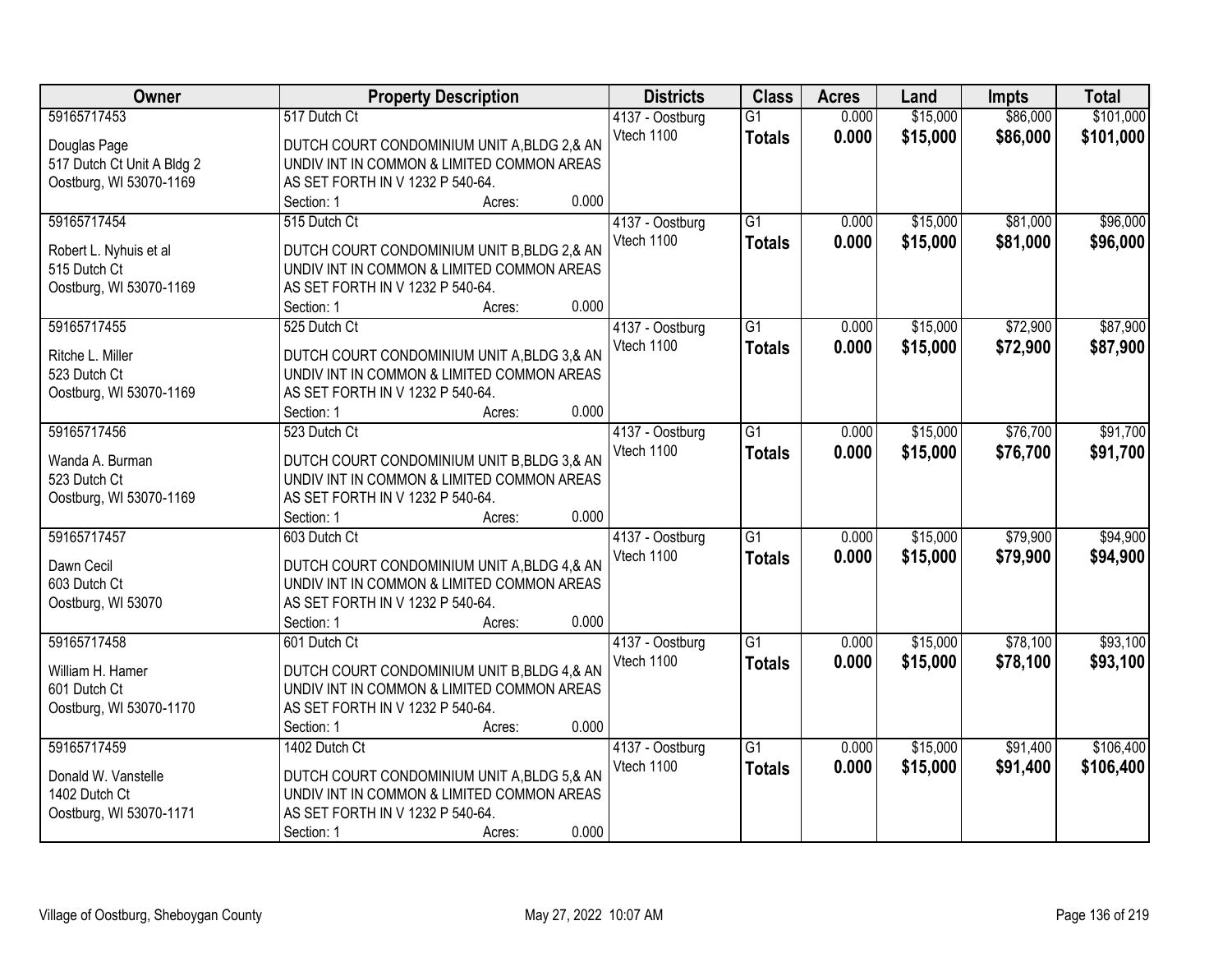| <b>Owner</b>                      | <b>Property Description</b>                  | <b>Districts</b> | <b>Class</b>    | <b>Acres</b> | Land     | <b>Impts</b> | <b>Total</b> |
|-----------------------------------|----------------------------------------------|------------------|-----------------|--------------|----------|--------------|--------------|
| 59165717460                       | 1400 Dutch Ct                                | 4137 - Oostburg  | $\overline{G1}$ | 0.000        | \$15,000 | \$81,900     | \$96,900     |
| Ruth Ann Schreurs                 | DUTCH COURT CONDOMINIUM UNIT B, BLDG 5,& AN  | Vtech 1100       | <b>Totals</b>   | 0.000        | \$15,000 | \$81,900     | \$96,900     |
| 1400 Dutch Ct                     | UNDIV INT IN COMMON & LIMITED COMMON AREAS   |                  |                 |              |          |              |              |
| Oostburg, WI 53070-1171           | AS SET FORTH IN V 1232 P 540-64.             |                  |                 |              |          |              |              |
|                                   | 0.000<br>Section: 1<br>Acres:                |                  |                 |              |          |              |              |
| 59165717461                       | 1410 Dutch Ct                                | 4137 - Oostburg  | $\overline{G1}$ | 0.000        | \$15,000 | \$86,300     | \$101,300    |
|                                   |                                              | Vtech 1100       | <b>Totals</b>   | 0.000        | \$15,000 | \$86,300     | \$101,300    |
| Sharon J. Wisse                   | DUTCH COURT CONDOMINIUM UNIT A, BLDG 6, & AN |                  |                 |              |          |              |              |
| 1410 Dutch Ct                     | UNDIV INT IN COMMON & LIMITED COMMON AREAS   |                  |                 |              |          |              |              |
| Oostburg, WI 53070-1171           | AS SET FORTH IN V 1232 P 540-64.             |                  |                 |              |          |              |              |
|                                   | 0.000<br>Section: 1<br>Acres:                |                  |                 |              |          |              |              |
| 59165717462                       | 1408 Dutch Ct                                | 4137 - Oostburg  | G1              | 0.000        | \$15,000 | \$83,100     | \$98,100     |
| Howard H. Brusse                  | DUTCH COURT CONDOMINIUM UNIT B, BLDG 6,& AN  | Vtech 1100       | <b>Totals</b>   | 0.000        | \$15,000 | \$83,100     | \$98,100     |
| Susan E. Brusse                   | UNDIV INT IN COMMON & LIMITED COMMON AREAS   |                  |                 |              |          |              |              |
| 1408 Dutch Ct                     | AS SET FORTH IN V 1232 P 540-64.             |                  |                 |              |          |              |              |
| Oostburg, WI 53070-1171           | 0.000<br>Section: 1<br>Acres:                |                  |                 |              |          |              |              |
| 59165717463                       | 1414 Dutch Ct                                | 4137 - Oostburg  | $\overline{G1}$ | 0.000        | \$15,000 | \$80,000     | \$95,000     |
|                                   |                                              | Vtech 1100       | <b>Totals</b>   | 0.000        | \$15,000 | \$80,000     | \$95,000     |
| Susan A. Rothman                  | DUTCH COURT CONDOMINIUM UNIT A, BLDG 7, & AN |                  |                 |              |          |              |              |
| 1414 Dutch Ct Unit a              | UNDIV INT IN COMMON & LIMITED COMMON AREAS   |                  |                 |              |          |              |              |
| Oostburg, WI 53070-1171           | AS SET FORTH IN V 1232 P 540-64.             |                  |                 |              |          |              |              |
|                                   | 0.000<br>Section: 1<br>Acres:                |                  |                 |              |          |              |              |
| 59165717464                       | 1412 Dutch Ct                                | 4137 - Oostburg  | $\overline{G1}$ | 0.000        | \$15,000 | \$84,600     | \$99,600     |
| Allyson Lastusky                  | DUTCH COURT CONDOMINIUM UNIT B, BLDG 7, & AN | Vtech 1100       | <b>Totals</b>   | 0.000        | \$15,000 | \$84,600     | \$99,600     |
| Theresa Wallner                   | UNDIV INT IN COMMON & LIMITED COMMON AREAS   |                  |                 |              |          |              |              |
| 1412 Dutch Ct                     | AS SET FORTH IN V 1232 P 540-64.             |                  |                 |              |          |              |              |
| Oostburg, WI 53070-1171           | 0.000<br>Section: 1<br>Acres:                |                  |                 |              |          |              |              |
| 59165717465                       | 1420 Dutch Ct                                | 4137 - Oostburg  | $\overline{G1}$ | 0.000        | \$15,000 | \$88,600     | \$103,600    |
|                                   |                                              | Vtech 1100       | <b>Totals</b>   | 0.000        | \$15,000 | \$88,600     | \$103,600    |
| J Martens Separate Property Trust | DUTCH COURT CONDOMINIUM UNIT A, BLDG 8,& AN  |                  |                 |              |          |              |              |
| 1420 Dutch Ct                     | UNDIV INT IN COMMON & LIMITED COMMON AREAS   |                  |                 |              |          |              |              |
| Oostburg, WI 53070-1171           | AS SET FORTH IN V 1232 P 540-64.             |                  |                 |              |          |              |              |
|                                   | 0.000<br>Section: 1<br>Acres:                |                  |                 |              |          |              |              |
| 59165717466                       | 1418 Dutch Ct                                | 4137 - Oostburg  | $\overline{G1}$ | 0.000        | \$15,000 | \$82,400     | \$97,400     |
| Khanh Q. Dang                     | DUTCH COURT CONDOMINIUM UNIT B, BLDG 8,& AN  | Vtech 1100       | <b>Totals</b>   | 0.000        | \$15,000 | \$82,400     | \$97,400     |
| Kristen Dang                      | UNDIV INT IN COMMON & LIMITED COMMON AREAS   |                  |                 |              |          |              |              |
| 1418 Dutch Ct                     | AS SET FORTH IN V 1232 P 540-64.             |                  |                 |              |          |              |              |
| Oostburg, WI 53070-1171           | 0.000<br>Section: 1<br>Acres:                |                  |                 |              |          |              |              |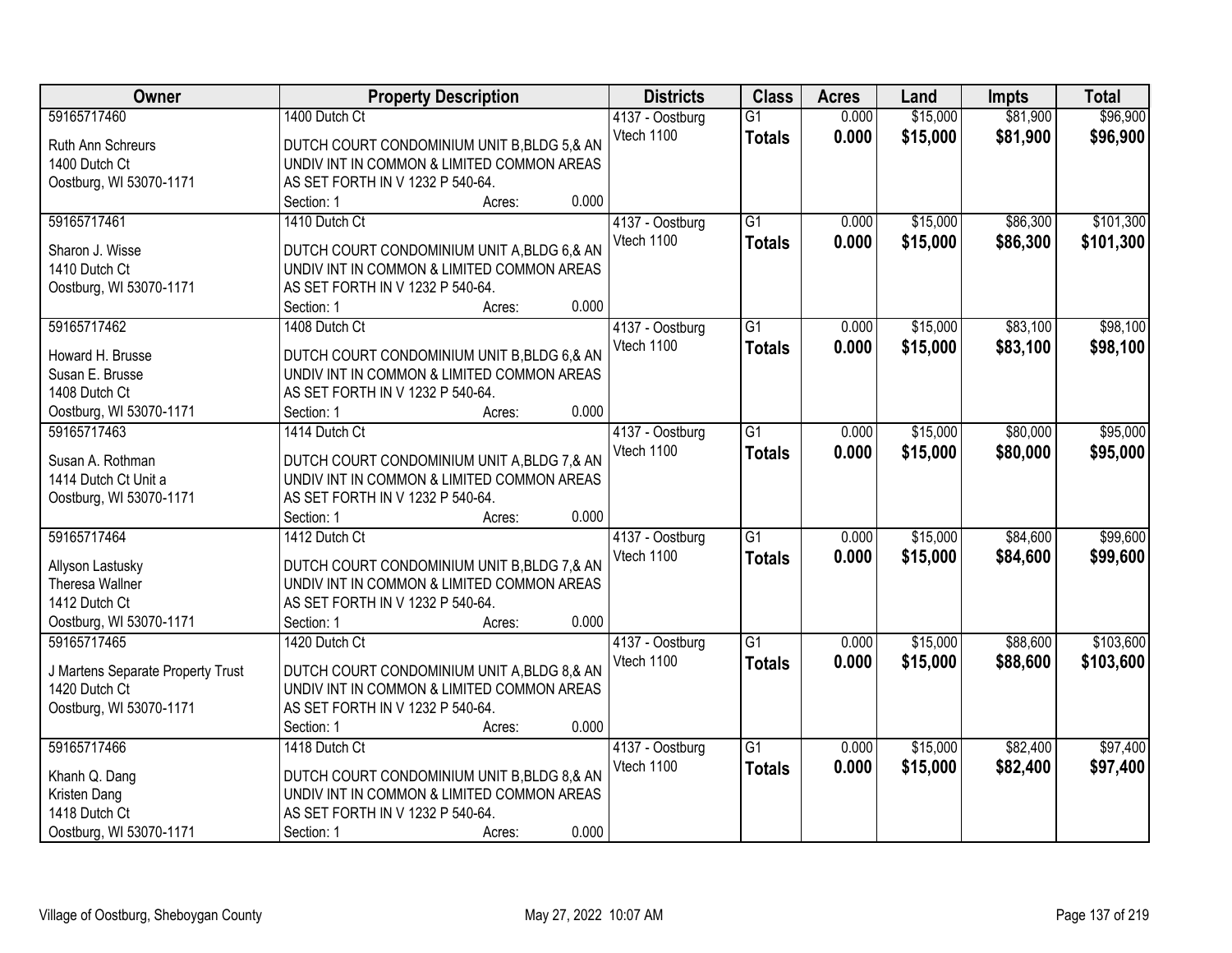| Owner                              | <b>Property Description</b>                     |        |       | <b>Districts</b> | <b>Class</b>    | <b>Acres</b> | Land     | <b>Impts</b> | <b>Total</b> |
|------------------------------------|-------------------------------------------------|--------|-------|------------------|-----------------|--------------|----------|--------------|--------------|
| 59165717467                        | 1424 Dutch Ct                                   |        |       | 4137 - Oostburg  | $\overline{G1}$ | 0.000        | \$15,000 | \$84,800     | \$99,800     |
| Rauwerdink Revocable Trust 3-14-19 | DUTCH COURT CONDOMINIUM UNIT A, BLDG 9,& AN     |        |       | Vtech 1100       | <b>Totals</b>   | 0.000        | \$15,000 | \$84,800     | \$99,800     |
| 1424 Dutch Ct                      | UNDIV INT IN COMMON & LIMITED COMMON AREAS      |        |       |                  |                 |              |          |              |              |
| Oostburg, WI 53070-1171            | AS SET FORTH IN V 1232 P 540-64.                |        |       |                  |                 |              |          |              |              |
|                                    | Section: 1                                      | Acres: | 0.000 |                  |                 |              |          |              |              |
| 59165717468                        | 1422 Dutch Ct                                   |        |       | 4137 - Oostburg  | $\overline{G1}$ | 0.000        | \$15,000 | \$79,100     | \$94,100     |
|                                    |                                                 |        |       | Vtech 1100       | <b>Totals</b>   | 0.000        | \$15,000 | \$79,100     | \$94,100     |
| Ronald L. Jensema                  | DUTCH COURT CONDOMINIUM UNIT B, BLDG 9,& AN     |        |       |                  |                 |              |          |              |              |
| Marianne Jensema                   | UNDIV INT IN COMMON & LIMITED COMMON AREAS      |        |       |                  |                 |              |          |              |              |
| 1422 Dutch Ct                      | AS SET FORTH IN V 1232 P 540-64.                |        |       |                  |                 |              |          |              |              |
| Oostburg, WI 53070-1171            | Section: 1                                      | Acres: | 0.000 |                  |                 |              |          |              |              |
| 59165717500                        |                                                 |        |       | 4137 - Oostburg  |                 |              |          |              |              |
| Field Tree Acres Subd              | FIELD TREE ACRES                                |        |       | Vtech 1100       | <b>Totals</b>   |              |          |              |              |
| Na                                 |                                                 |        |       |                  |                 |              |          |              |              |
| Na, WI 99999                       |                                                 |        |       |                  |                 |              |          |              |              |
|                                    | Section: 6                                      | Acres: | 0.000 |                  |                 |              |          |              |              |
| 59165717501                        | 730 N 8th St                                    |        |       | 4137 - Oostburg  | $\overline{G1}$ | 0.330        | \$33,300 | \$188,900    | \$222,200    |
|                                    |                                                 |        |       | Vtech 1100       | <b>Totals</b>   | 0.330        | \$33,300 | \$188,900    | \$222,200    |
| Ryan Buhler                        | FIELD TREE ACRES LOT 1, INCL BEG AT NW COR SD   |        |       |                  |                 |              |          |              |              |
| Kelsey Buhler                      | LOT, TH S01 DEG 19'29"E 100', S88 DEG 40'31"W   |        |       |                  |                 |              |          |              |              |
| 730 N 8th St                       | 18', N01 DEG 19'29"W 100'TO S LN CTH KK, TH N88 |        |       |                  |                 |              |          |              |              |
| Oostburg, WI 53070-1234            | Section: 6                                      | Acres: | 0.330 |                  |                 |              |          |              |              |
| 59165717502                        | 720 N 8th St                                    |        |       | 4137 - Oostburg  | $\overline{G1}$ | 0.240        | \$32,400 | \$141,700    | \$174,100    |
| Steven M. Albrecht                 | FIELD TREE ACRES LOT 2                          |        |       | Vtech 1100       | <b>Totals</b>   | 0.240        | \$32,400 | \$141,700    | \$174,100    |
| 720 N 8th St                       |                                                 |        |       |                  |                 |              |          |              |              |
| Oostburg, WI 53070-1234            |                                                 |        |       |                  |                 |              |          |              |              |
|                                    | Section: 6                                      | Acres: | 0.240 |                  |                 |              |          |              |              |
| 59165717503                        | 712 N 8th St                                    |        |       | 4137 - Oostburg  | $\overline{G1}$ | 0.240        | \$32,400 | \$122,600    | \$155,000    |
|                                    |                                                 |        |       | Vtech 1100       | <b>Totals</b>   | 0.240        | \$32,400 | \$122,600    | \$155,000    |
| Val S. Helmer                      | FIELD TREE ACRES LOT 3                          |        |       |                  |                 |              |          |              |              |
| Bonnie Helmer                      |                                                 |        |       |                  |                 |              |          |              |              |
| 712 N 8th St                       |                                                 |        | 0.240 |                  |                 |              |          |              |              |
| Oostburg, WI 53070-1234            | Section: 6                                      | Acres: |       |                  |                 |              |          |              |              |
| 59165717504                        | 704 N 8th St                                    |        |       | 4137 - Oostburg  | $\overline{G1}$ | 0.240        | \$32,400 | \$155,800    | \$188,200    |
| Jeremy M. Gmach                    | FIELD TREE ACRES LOT 4                          |        |       | Vtech 1100       | <b>Totals</b>   | 0.240        | \$32,400 | \$155,800    | \$188,200    |
| Patricia E. Gmach                  |                                                 |        |       |                  |                 |              |          |              |              |
| 704 N 8th St                       |                                                 |        |       |                  |                 |              |          |              |              |
| Oostburg, WI 53070-1234            | Section: 6                                      | Acres: | 0.240 |                  |                 |              |          |              |              |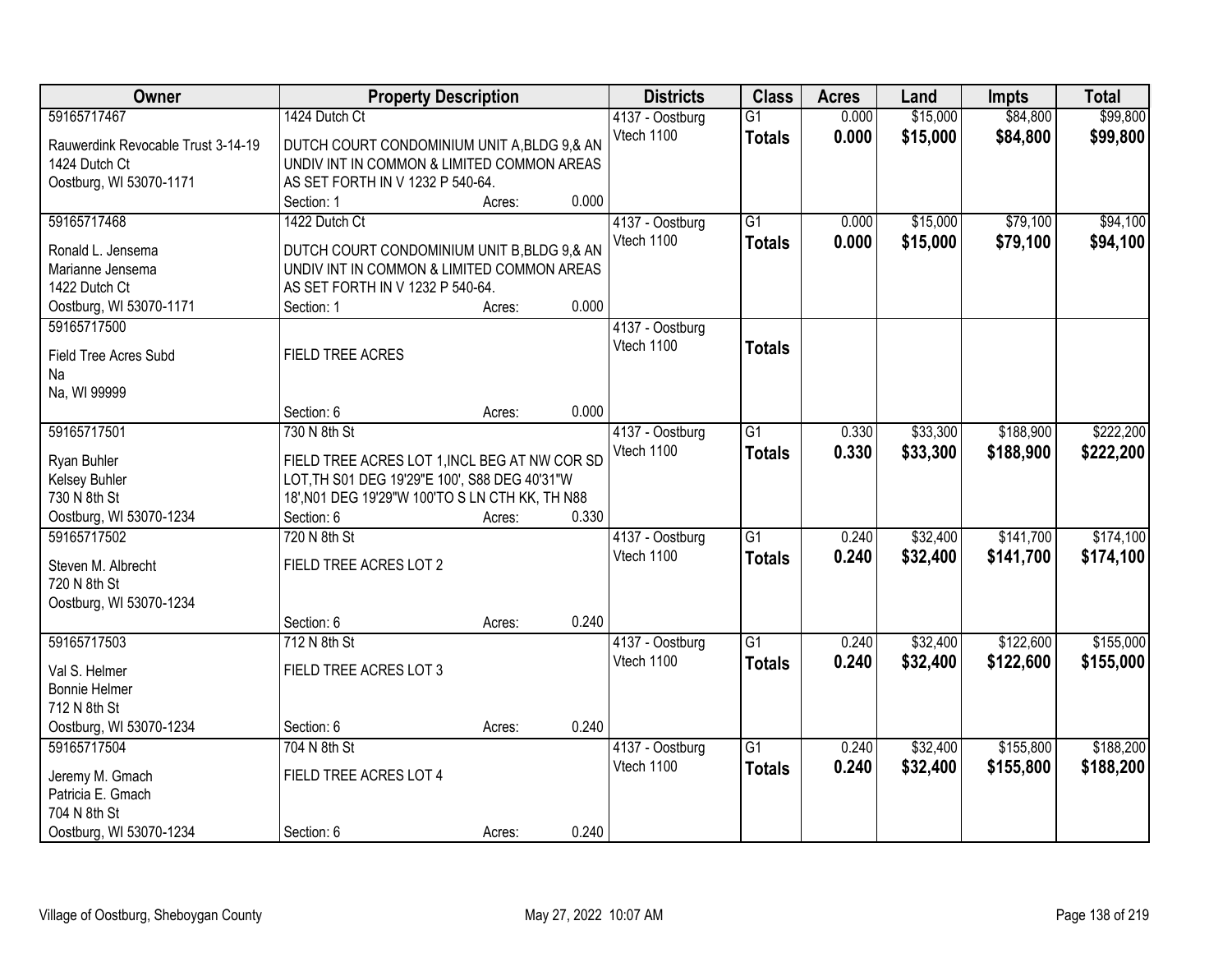| Owner                   | <b>Property Description</b> |        |       | <b>Districts</b> | <b>Class</b>    | <b>Acres</b> | Land     | <b>Impts</b> | <b>Total</b> |
|-------------------------|-----------------------------|--------|-------|------------------|-----------------|--------------|----------|--------------|--------------|
| 59165717505             | 628 N 8th St                |        |       | 4137 - Oostburg  | $\overline{G1}$ | 0.240        | \$32,400 | \$143,200    | \$175,600    |
| Mary Wykhuis            | FIELD TREE ACRES LOT 5      |        |       | Vtech 1100       | <b>Totals</b>   | 0.240        | \$32,400 | \$143,200    | \$175,600    |
| 628 N 8th St            |                             |        |       |                  |                 |              |          |              |              |
| Oostburg, WI 53070-1236 |                             |        |       |                  |                 |              |          |              |              |
|                         | Section: 6                  | Acres: | 0.240 |                  |                 |              |          |              |              |
| 59165717506             | 618 N 8th St                |        |       | 4137 - Oostburg  | $\overline{G1}$ | 0.280        | \$32,800 | \$144,900    | \$177,700    |
| Andrew J. Prinsen       | FIELD TREE ACRES LOT 6      |        |       | Vtech 1100       | <b>Totals</b>   | 0.280        | \$32,800 | \$144,900    | \$177,700    |
| Sarah L. Prinsen        |                             |        |       |                  |                 |              |          |              |              |
| 618 N 8th St            |                             |        |       |                  |                 |              |          |              |              |
| Oostburg, WI 53070-1236 | Section: 6                  | Acres: | 0.280 |                  |                 |              |          |              |              |
| 59165717507             | 606 N 8th St                |        |       | 4137 - Oostburg  | G1              | 0.370        | \$33,700 | \$133,000    | \$166,700    |
| Bryan C. Knez           | FIELD TREE ACRES LOT 7      |        |       | Vtech 1100       | <b>Totals</b>   | 0.370        | \$33,700 | \$133,000    | \$166,700    |
| Christina F. Knez       |                             |        |       |                  |                 |              |          |              |              |
| 606 N 8th St            |                             |        |       |                  |                 |              |          |              |              |
| Oostburg, WI 53070-1236 | Section: 6                  | Acres: | 0.370 |                  |                 |              |          |              |              |
| 59165717508             | 819 Anthony Cir             |        |       | 4137 - Oostburg  | G1              | 0.300        | \$33,000 | \$182,900    | \$215,900    |
| Joel W. Katsma          | FIELD TREE ACRES LOT 8      |        |       | Vtech 1100       | <b>Totals</b>   | 0.300        | \$33,000 | \$182,900    | \$215,900    |
| Mara C. Katsma          |                             |        |       |                  |                 |              |          |              |              |
| 819 Anthony Cir         |                             |        |       |                  |                 |              |          |              |              |
| Oostburg, WI 53070-1253 | Section: 6                  | Acres: | 0.300 |                  |                 |              |          |              |              |
| 59165717509             | 824 Indiana Ave             |        |       | 4137 - Oostburg  | $\overline{G1}$ | 0.310        | \$33,100 | \$177,500    | \$210,600    |
| Tyler Zimmermann        | FIELD TREE ACRES LOT 9      |        |       | Vtech 1100       | <b>Totals</b>   | 0.310        | \$33,100 | \$177,500    | \$210,600    |
| Brittany Zimmermann     |                             |        |       |                  |                 |              |          |              |              |
| 824 Indiana Ave         |                             |        |       |                  |                 |              |          |              |              |
| Oostburg, WI 53070-1249 | Section: 6                  | Acres: | 0.310 |                  |                 |              |          |              |              |
| 59165717510             | 836 Indiana Ave             |        |       | 4137 - Oostburg  | $\overline{G1}$ | 0.250        | \$32,500 | \$144,500    | \$177,000    |
| Bradley C. Wickesberg   | FIELD TREE ACRES LOT 10     |        |       | Vtech 1100       | <b>Totals</b>   | 0.250        | \$32,500 | \$144,500    | \$177,000    |
| Candace L. Wickesberg   |                             |        |       |                  |                 |              |          |              |              |
| 836 Indiana Ave         |                             |        |       |                  |                 |              |          |              |              |
| Oostburg, WI 53070-1249 | Section: 6                  | Acres: | 0.250 |                  |                 |              |          |              |              |
| 59165717511             | 844 Indiana Ave             |        |       | 4137 - Oostburg  | $\overline{G1}$ | 0.260        | \$32,600 | \$146,000    | \$178,600    |
| Jonathan H. Scharinger  | FIELD TREE ACRES LOT 11     |        |       | Vtech 1100       | <b>Totals</b>   | 0.260        | \$32,600 | \$146,000    | \$178,600    |
| Tanya M. Scharinger     |                             |        |       |                  |                 |              |          |              |              |
| 844 Indiana Ave         |                             |        |       |                  |                 |              |          |              |              |
| Oostburg, WI 53070-1249 | Section: 6                  | Acres: | 0.260 |                  |                 |              |          |              |              |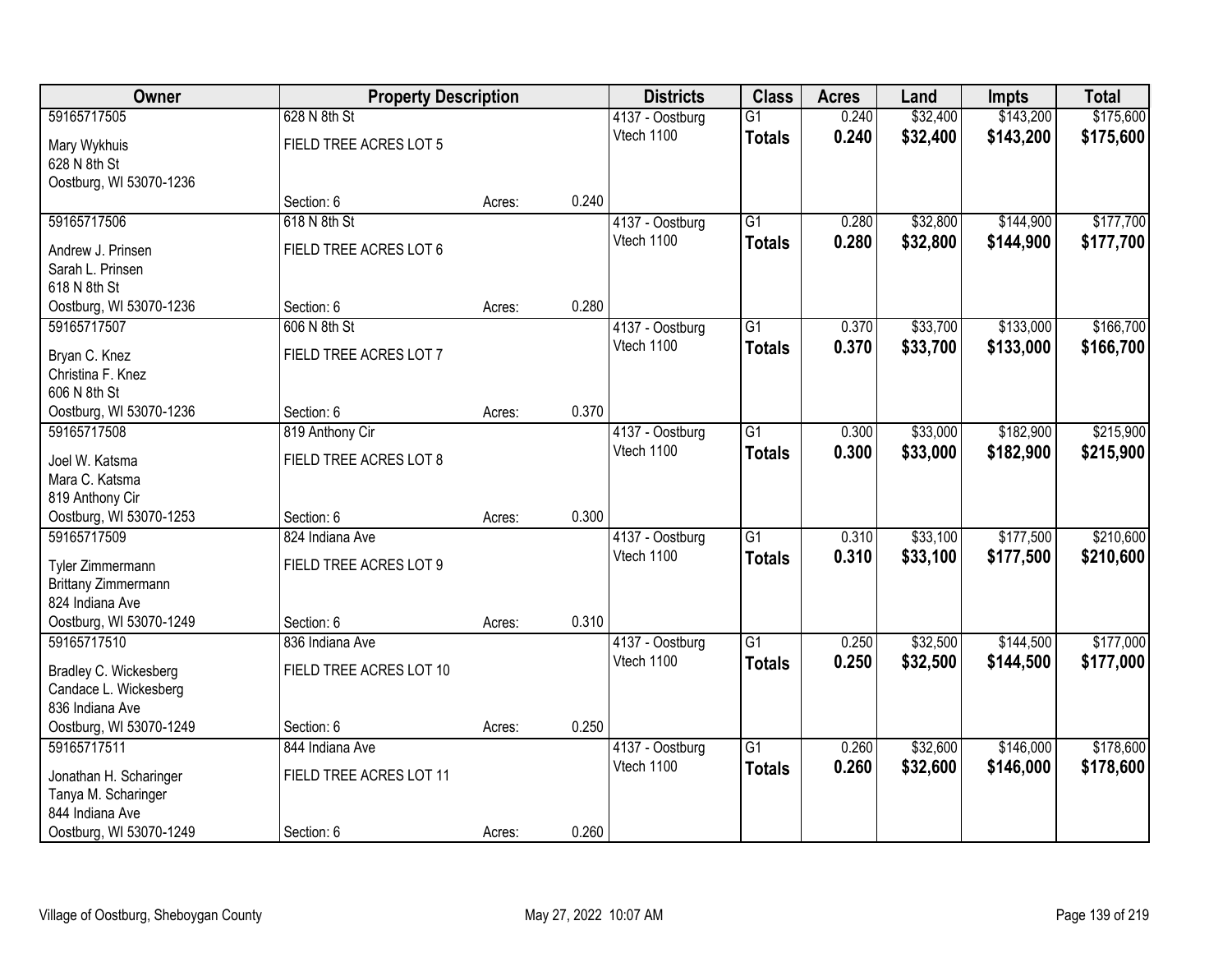| Owner                                       | <b>Property Description</b>         |        |       | <b>Districts</b>              | <b>Class</b>    | <b>Acres</b> | Land     | <b>Impts</b> | <b>Total</b> |
|---------------------------------------------|-------------------------------------|--------|-------|-------------------------------|-----------------|--------------|----------|--------------|--------------|
| 59165717512                                 | 854 Indiana Ave                     |        |       | 4137 - Oostburg               | $\overline{G1}$ | 0.360        | \$33,600 | \$118,900    | \$152,500    |
| Donald C. Nyhof                             | FIELD TREE ACRES LOT 12             |        |       | Vtech 1100                    | <b>Totals</b>   | 0.360        | \$33,600 | \$118,900    | \$152,500    |
| Lorie A. Nyhof                              |                                     |        |       |                               |                 |              |          |              |              |
| 854 Indiana Ave                             |                                     |        |       |                               |                 |              |          |              |              |
| Oostburg, WI 53070-1249                     | Section: 6                          | Acres: | 0.360 |                               |                 |              |          |              |              |
| 59165717513                                 | 853 Indiana Ave                     |        |       | 4137 - Oostburg               | $\overline{G1}$ | 0.540        | \$35,400 | \$160,300    | \$195,700    |
| Kathleen J. Conradt                         | FIELD TREE ACRES LOT 13             |        |       | Vtech 1100                    | <b>Totals</b>   | 0.540        | \$35,400 | \$160,300    | \$195,700    |
| Jeffrey A. Conradt                          |                                     |        |       |                               |                 |              |          |              |              |
| 853 Indiana Ave                             |                                     |        |       |                               |                 |              |          |              |              |
| Oostburg, WI 53070-1249                     | Section: 6                          | Acres: | 0.540 |                               |                 |              |          |              |              |
| 59165717514                                 | 841 Indiana Ave                     |        |       | 4137 - Oostburg               | $\overline{G1}$ | 0.390        | \$33,900 | \$144,800    | \$178,700    |
|                                             |                                     |        |       | Vtech 1100                    | <b>Totals</b>   | 0.390        | \$33,900 | \$144,800    | \$178,700    |
| <b>Tracey Evan Brill</b><br>841 Indiana Ave | "ERROR DEED"FIELD TREE ACRES LOT 14 |        |       |                               |                 |              |          |              |              |
| Oostburg, WI 53070-1249                     |                                     |        |       |                               |                 |              |          |              |              |
|                                             | Section: 6                          | Acres: | 0.390 |                               |                 |              |          |              |              |
| 59165717515                                 | 831 Indiana Ave                     |        |       | 4137 - Oostburg               | $\overline{G1}$ | 0.440        | \$34,400 | \$194,500    | \$228,900    |
|                                             |                                     |        |       | Vtech 1100                    | <b>Totals</b>   | 0.440        | \$34,400 | \$194,500    | \$228,900    |
| John C. Floryance                           | FIELD TREE ACRES LOT 15             |        |       |                               |                 |              |          |              |              |
| Jill A. Floryance<br>831 Indiana Ave        |                                     |        |       |                               |                 |              |          |              |              |
| Oostburg, WI 53070-1249                     | Section: 6                          | Acres: | 0.440 |                               |                 |              |          |              |              |
| 59165717516                                 | 819 Indiana Ave                     |        |       | 4137 - Oostburg               | $\overline{G1}$ | 0.530        | \$35,300 | \$163,300    | \$198,600    |
|                                             |                                     |        |       | Vtech 1100                    | <b>Totals</b>   | 0.530        | \$35,300 | \$163,300    | \$198,600    |
| Adam J. Brill                               | FIELD TREE ACRES LOT 16             |        |       |                               |                 |              |          |              |              |
| Megan L. Brill                              |                                     |        |       |                               |                 |              |          |              |              |
| 819 Indiana Ave                             |                                     |        |       |                               |                 |              |          |              |              |
| Oostburg, WI 53070-1249                     | Section: 6                          | Acres: | 0.530 |                               |                 |              |          |              |              |
| 59165717517                                 | 805 Indiana Ave                     |        |       | 4137 - Oostburg<br>Vtech 1100 | $\overline{G1}$ | 0.350        | \$33,500 | \$186,700    | \$220,200    |
| Jacob T. Balde                              | FIELD TREE ACRES LOT 17             |        |       |                               | <b>Totals</b>   | 0.350        | \$33,500 | \$186,700    | \$220,200    |
| Megan E. Balde                              |                                     |        |       |                               |                 |              |          |              |              |
| 805 Indiana Ave                             |                                     |        |       |                               |                 |              |          |              |              |
| Oostburg, WI 53070-1248                     | Section: 6                          | Acres: | 0.350 |                               |                 |              |          |              |              |
| 59165717518                                 | 745 Indiana Ave                     |        |       | 4137 - Oostburg               | $\overline{G1}$ | 0.310        | \$33,100 | \$193,900    | \$227,000    |
| Paul R. Miller                              | FIELD TREE ACRES LOT 18             |        |       | Vtech 1100                    | <b>Totals</b>   | 0.310        | \$33,100 | \$193,900    | \$227,000    |
| Leah A. Miller                              |                                     |        |       |                               |                 |              |          |              |              |
| 745 Indiana Ave                             |                                     |        |       |                               |                 |              |          |              |              |
| Oostburg, WI 53070-1248                     | Section: 6                          | Acres: | 0.310 |                               |                 |              |          |              |              |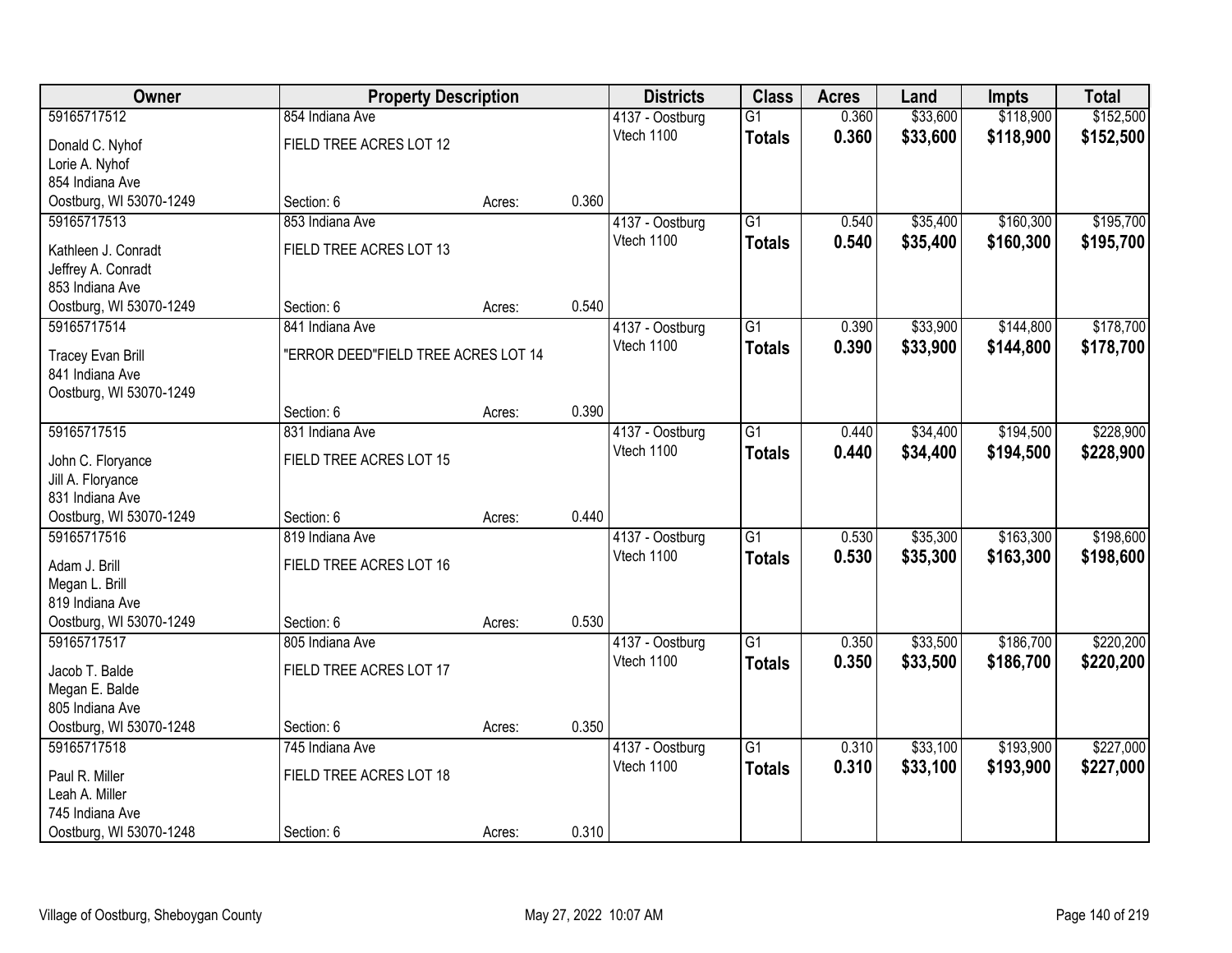| Owner                                       | <b>Property Description</b> |        |       | <b>Districts</b> | <b>Class</b>    | <b>Acres</b> | Land     | <b>Impts</b> | <b>Total</b> |
|---------------------------------------------|-----------------------------|--------|-------|------------------|-----------------|--------------|----------|--------------|--------------|
| 59165717519                                 | 422 N 7th St                |        |       | 4137 - Oostburg  | $\overline{G1}$ | 0.310        | \$33,100 | \$255,300    | \$288,400    |
| Peter D. Scheppmann                         | FIELD TREE ACRES LOT 19     |        |       | Vtech 1100       | <b>Totals</b>   | 0.310        | \$33,100 | \$255,300    | \$288,400    |
| Jana H. Scheppmann                          |                             |        |       |                  |                 |              |          |              |              |
| 422 N 7th St                                |                             |        |       |                  |                 |              |          |              |              |
| Oostburg, WI 53070-1244                     | Section: 6                  | Acres: | 0.310 |                  |                 |              |          |              |              |
| 59165717520                                 | 736 Wisconsin Ave           |        |       | 4137 - Oostburg  | $\overline{G1}$ | 0.310        | \$33,100 | \$213,100    | \$246,200    |
| Daane, Glenn E & Lois C Daane Trust e<br>al | FIELD TREE ACRES LOT 20     |        |       | Vtech 1100       | <b>Totals</b>   | 0.310        | \$33,100 | \$213,100    | \$246,200    |
| 736 Wisconsin Ave                           |                             |        |       |                  |                 |              |          |              |              |
| Oostburg, WI 53070-1228                     | Section: 6                  | Acres: | 0.310 |                  |                 |              |          |              |              |
| 59165717521                                 | 658 Wisconsin Ave           |        |       | 4137 - Oostburg  | G1              | 0.300        | \$33,000 | \$170,300    | \$203,300    |
| Janice M. Vaness                            | FIELD TREE ACRES LOT 21     |        |       | Vtech 1100       | <b>Totals</b>   | 0.300        | \$33,000 | \$170,300    | \$203,300    |
| 658 Wisconsin Ave                           |                             |        |       |                  |                 |              |          |              |              |
| Oostburg, WI 53070-1230                     |                             |        |       |                  |                 |              |          |              |              |
|                                             | Section: 6                  | Acres: | 0.300 |                  |                 |              |          |              |              |
| 59165717522                                 | 652 Wisconsin Ave           |        |       | 4137 - Oostburg  | G1              | 0.290        | \$32,900 | \$188,800    | \$221,700    |
| Thomas Bohm                                 | FIELD TREE ACRES LOT 22     |        |       | Vtech 1100       | <b>Totals</b>   | 0.290        | \$32,900 | \$188,800    | \$221,700    |
| Michelle Bohm                               |                             |        |       |                  |                 |              |          |              |              |
| 652 Wisconsin Ave                           |                             |        |       |                  |                 |              |          |              |              |
| Oostburg, WI 53070-1230                     | Section: 6                  | Acres: | 0.290 |                  |                 |              |          |              |              |
| 59165717523                                 | 648 Wisconsin Ave           |        |       | 4137 - Oostburg  | $\overline{G1}$ | 0.290        | \$32,900 | \$213,200    | \$246,100    |
| Aaron P. Daane                              | FIELD TREE ACRES LOT 23     |        |       | Vtech 1100       | <b>Totals</b>   | 0.290        | \$32,900 | \$213,200    | \$246,100    |
| Nicole M. Daane                             |                             |        |       |                  |                 |              |          |              |              |
| 648 Wisconsin Ave                           |                             |        |       |                  |                 |              |          |              |              |
| Oostburg, WI 53070-1230                     | Section: 6                  | Acres: | 0.290 |                  |                 |              |          |              |              |
| 59165717524                                 | 640 Wisconsin Ave           |        |       | 4137 - Oostburg  | $\overline{G1}$ | 0.330        | \$33,300 | \$211,200    | \$244,500    |
| Dennis Schleicher                           | FIELD TREE ACRES LOT 24     |        |       | Vtech 1100       | <b>Totals</b>   | 0.330        | \$33,300 | \$211,200    | \$244,500    |
| Shelley L. Schleicher                       |                             |        |       |                  |                 |              |          |              |              |
| 640 Wisconsin Ave                           |                             |        |       |                  |                 |              |          |              |              |
| Oostburg, WI 53070-1230                     | Section: 6                  | Acres: | 0.330 |                  |                 |              |          |              |              |
| 59165717525                                 | 639 Indiana Ave             |        |       | 4137 - Oostburg  | $\overline{G1}$ | 0.340        | \$33,400 | \$156,800    | \$190,200    |
| Donald L. Ludens                            | FIELD TREE ACRES LOT 25     |        |       | Vtech 1100       | <b>Totals</b>   | 0.340        | \$33,400 | \$156,800    | \$190,200    |
| Jill E. Ludens                              |                             |        |       |                  |                 |              |          |              |              |
| 639 Indiana Ave                             |                             |        |       |                  |                 |              |          |              |              |
| Oostburg, WI 53070-1247                     | Section: 6                  | Acres: | 0.340 |                  |                 |              |          |              |              |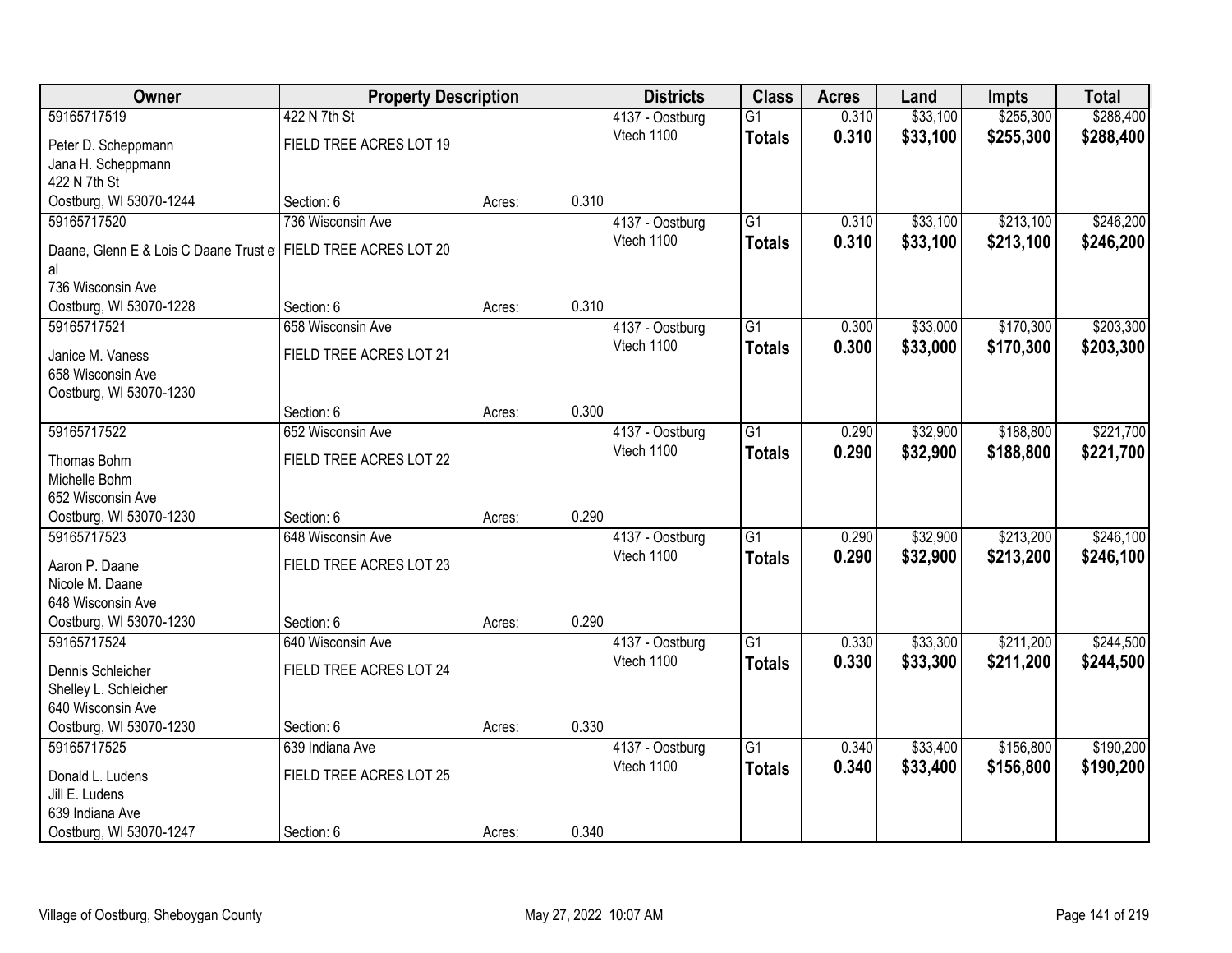| Owner                   | <b>Property Description</b> |        |       | <b>Districts</b> | <b>Class</b>    | <b>Acres</b> | Land     | <b>Impts</b> | <b>Total</b> |
|-------------------------|-----------------------------|--------|-------|------------------|-----------------|--------------|----------|--------------|--------------|
| 59165717526             | 647 Indiana Ave             |        |       | 4137 - Oostburg  | $\overline{G1}$ | 0.290        | \$32,900 | \$180,700    | \$213,600    |
| David C. Tewinkel       | FIELD TREE ACRES LOT 26     |        |       | Vtech 1100       | <b>Totals</b>   | 0.290        | \$32,900 | \$180,700    | \$213,600    |
| Lynn M. Tewinkel        |                             |        |       |                  |                 |              |          |              |              |
| 647 Indiana Ave         |                             |        |       |                  |                 |              |          |              |              |
| Oostburg, WI 53070-1247 | Section: 6                  | Acres: | 0.290 |                  |                 |              |          |              |              |
| 59165717527             | 651 Indiana Ave             |        |       | 4137 - Oostburg  | $\overline{G1}$ | 0.290        | \$32,900 | \$145,900    | \$178,800    |
| Ronald L. Oonk          | FIELD TREE ACRES LOT 27     |        |       | Vtech 1100       | <b>Totals</b>   | 0.290        | \$32,900 | \$145,900    | \$178,800    |
| Bonita J. Oonk          |                             |        |       |                  |                 |              |          |              |              |
| 651 Indiana Ave         |                             |        |       |                  |                 |              |          |              |              |
| Oostburg, WI 53070-1247 | Section: 6                  | Acres: | 0.290 |                  |                 |              |          |              |              |
| 59165717528             | 657 Indiana Ave             |        |       | 4137 - Oostburg  | $\overline{G1}$ | 0.300        | \$33,000 | \$180,900    | \$213,900    |
| Kelly K. Rundhaugen     | FIELD TREE ACRES LOT 28     |        |       | Vtech 1100       | <b>Totals</b>   | 0.300        | \$33,000 | \$180,900    | \$213,900    |
| Scott P. Rundhaugen     |                             |        |       |                  |                 |              |          |              |              |
| 657 Indiana Ave         |                             |        |       |                  |                 |              |          |              |              |
| Oostburg, WI 53070-1247 | Section: 6                  | Acres: | 0.300 |                  |                 |              |          |              |              |
| 59165717529             | 636 Indiana Ave             |        |       | 4137 - Oostburg  | $\overline{G1}$ | 0.340        | \$33,400 | \$143,100    | \$176,500    |
| William T. Vervelde     | FIELD TREE ACRES LOT 29     |        |       | Vtech 1100       | <b>Totals</b>   | 0.340        | \$33,400 | \$143,100    | \$176,500    |
| Morgan A. Vervelde      |                             |        |       |                  |                 |              |          |              |              |
| 636 Indiana Ave         |                             |        |       |                  |                 |              |          |              |              |
| Oostburg, WI 53070-1247 | Section: 6                  | Acres: | 0.340 |                  |                 |              |          |              |              |
| 59165717530             | 646 Indiana Ave             |        |       | 4137 - Oostburg  | $\overline{G1}$ | 0.300        | \$33,000 | \$163,200    | \$196,200    |
| Eric R. Cline           | FIELD TREE ACRES LOT 30     |        |       | Vtech 1100       | <b>Totals</b>   | 0.300        | \$33,000 | \$163,200    | \$196,200    |
| Angela A. Cline         |                             |        |       |                  |                 |              |          |              |              |
| 646 Indiana Ave         |                             |        |       |                  |                 |              |          |              |              |
| Oostburg, WI 53070-1247 | Section: 6                  | Acres: | 0.300 |                  |                 |              |          |              |              |
| 59165717531             | 650 Indiana Ave             |        |       | 4137 - Oostburg  | $\overline{G1}$ | 0.300        | \$33,000 | \$172,800    | \$205,800    |
| Lawrence R. Borucki     | FIELD TREE ACRES LOT 31     |        |       | Vtech 1100       | <b>Totals</b>   | 0.300        | \$33,000 | \$172,800    | \$205,800    |
| Kimberly R. Borucki     |                             |        |       |                  |                 |              |          |              |              |
| 650 Indiana Ave         |                             |        |       |                  |                 |              |          |              |              |
| Oostburg, WI 53070-1247 | Section: 6                  | Acres: | 0.300 |                  |                 |              |          |              |              |
| 59165717532             | 654 Indiana Ave             |        |       | 4137 - Oostburg  | $\overline{G1}$ | 0.390        | \$33,900 | \$190,400    | \$224,300    |
| Jason Stewart           | FIELD TREE ACRES LOT 32     |        |       | Vtech 1100       | <b>Totals</b>   | 0.390        | \$33,900 | \$190,400    | \$224,300    |
| Rebecca Zak-Stewart     |                             |        |       |                  |                 |              |          |              |              |
| 654 Indiana Ave         |                             |        |       |                  |                 |              |          |              |              |
| Oostburg, WI 53070-1247 | Section: 6                  | Acres: | 0.390 |                  |                 |              |          |              |              |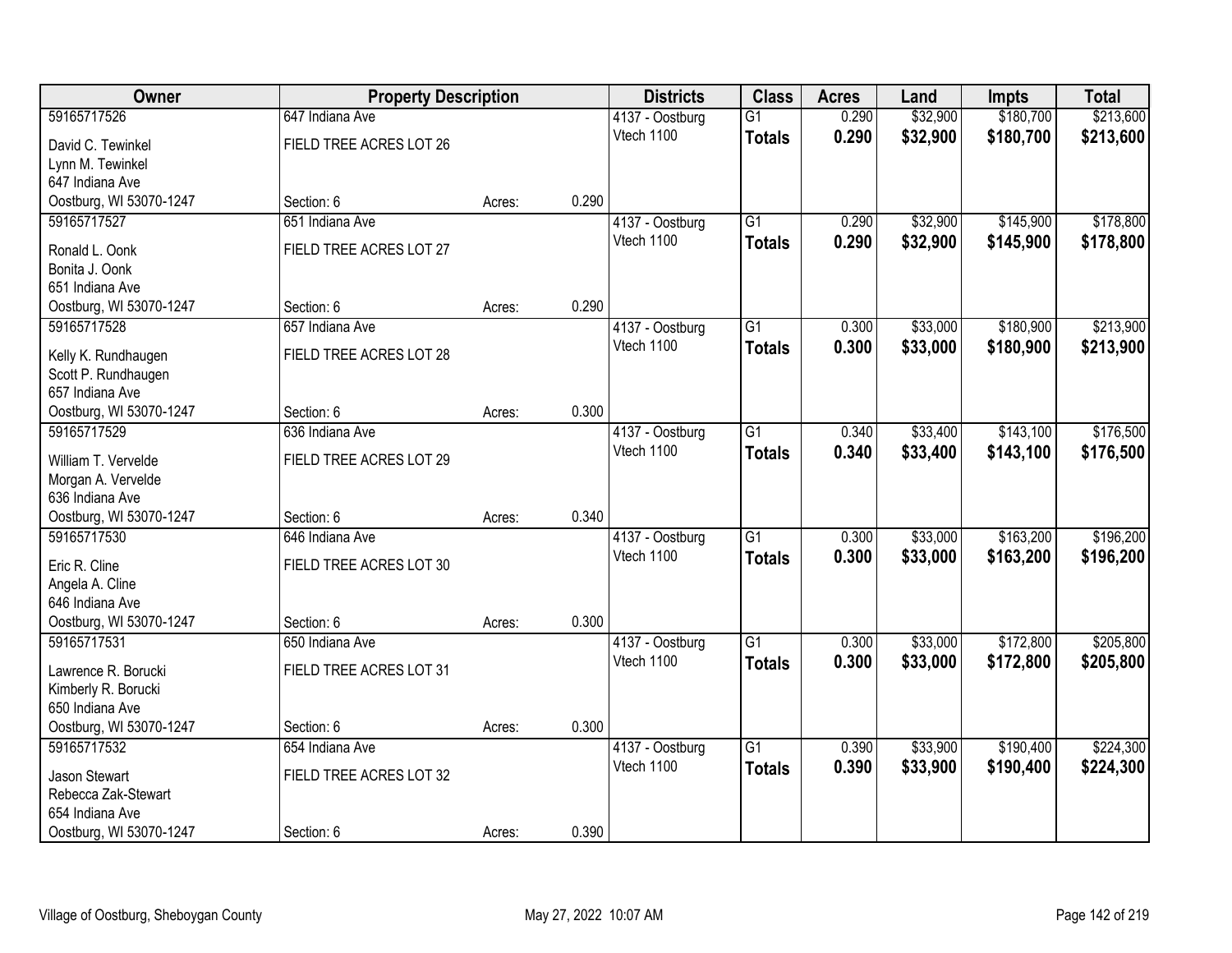| Owner                   | <b>Property Description</b> |        |       | <b>Districts</b> | <b>Class</b>    | <b>Acres</b> | Land     | <b>Impts</b>    | <b>Total</b> |
|-------------------------|-----------------------------|--------|-------|------------------|-----------------|--------------|----------|-----------------|--------------|
| 59165717533             | 518 N 7th St                |        |       | 4137 - Oostburg  | $\overline{G1}$ | 0.270        | \$32,700 | \$174,900       | \$207,600    |
| Jacob F. Boldt          | FIELD TREE ACRES LOT 33     |        |       | Vtech 1100       | <b>Totals</b>   | 0.270        | \$32,700 | \$174,900       | \$207,600    |
| Anna K. Boldt           |                             |        |       |                  |                 |              |          |                 |              |
| 518 N 7th St            |                             |        |       |                  |                 |              |          |                 |              |
| Oostburg, WI 53070-1239 | Section: 6                  | Acres: | 0.270 |                  |                 |              |          |                 |              |
| 59165717534             | 510 N 7th St                |        |       | 4137 - Oostburg  | $\overline{G1}$ | 0.440        | \$34,400 | \$139,100       | \$173,500    |
| Jodi K. Kirsch          | FIELD TREE ACRES LOT 34     |        |       | Vtech 1100       | <b>Totals</b>   | 0.440        | \$34,400 | \$139,100       | \$173,500    |
| 510 N 7th St            |                             |        |       |                  |                 |              |          |                 |              |
| Oostburg, WI 53070-1239 |                             |        |       |                  |                 |              |          |                 |              |
|                         | Section: 6                  | Acres: | 0.440 |                  |                 |              |          |                 |              |
| 59165717535             | 513 N 8th St                |        |       | 4137 - Oostburg  | G1              | 0.350        | \$33,500 | \$236,300       | \$269,800    |
| Jeffrey A. Holler       | FIELD TREE ACRES LOT 35     |        |       | Vtech 1100       | <b>Totals</b>   | 0.350        | \$33,500 | \$236,300       | \$269,800    |
| Lana M. Holler          |                             |        |       |                  |                 |              |          |                 |              |
| 513 N 8th St            |                             |        |       |                  |                 |              |          |                 |              |
| Oostburg, WI 53070-1245 | Section: 6                  | Acres: | 0.350 |                  |                 |              |          |                 |              |
| 59165717536             | N 8th St                    |        |       | 4137 - Oostburg  | $\overline{G1}$ | 0.290        | \$13,200 | \$4,300         | \$17,500     |
| Steven J. Eggebeen      | FIELD TREE ACRES LOT 36     |        |       | Vtech 1100       | <b>Totals</b>   | 0.290        | \$13,200 | \$4,300         | \$17,500     |
| Joyce A. Eggebeen       |                             |        |       |                  |                 |              |          |                 |              |
| 529 N 8th St            |                             |        |       |                  |                 |              |          |                 |              |
| Oostburg, WI 53070-1245 | Section: 6                  | Acres: | 0.290 |                  |                 |              |          |                 |              |
| 59165717537             | 529 N 8th St                |        |       | 4137 - Oostburg  | $\overline{G1}$ | 0.290        | \$32,900 | \$163,800       | \$196,700    |
| Steven J. Eggebeen      | FIELD TREE ACRES LOT 37     |        |       | Vtech 1100       | <b>Totals</b>   | 0.290        | \$32,900 | \$163,800       | \$196,700    |
| Joyce A. Eggebeen       |                             |        |       |                  |                 |              |          |                 |              |
| 529 N 8th St            |                             |        |       |                  |                 |              |          |                 |              |
| Oostburg, WI 53070-1245 | Section: 6                  | Acres: | 0.290 |                  |                 |              |          |                 |              |
| 59165717538             | 603 N 8th St                |        |       | 4137 - Oostburg  | $\overline{G1}$ | 0.350        | \$33,500 | \$132,500       | \$166,000    |
| Harlan W. Portschy      | FIELD TREE ACRES LOT 38     |        |       | Vtech 1100       | <b>Totals</b>   | 0.350        | \$33,500 | \$132,500       | \$166,000    |
| Gloria J. Portschy      |                             |        |       |                  |                 |              |          |                 |              |
| 603 N 8th St            |                             |        |       |                  |                 |              |          |                 |              |
| Oostburg, WI 53070-1254 | Section: 6                  | Acres: | 0.350 |                  |                 |              |          |                 |              |
| 59165717539             | N 8th St                    |        |       | 4137 - Oostburg  | $\overline{G1}$ | 0.410        | \$34,100 | $\overline{50}$ | \$34,100     |
| Robert A. Westerbeke    | FIELD TREE ACRES LOT 39     |        |       | Vtech 1100       | <b>Totals</b>   | 0.410        | \$34,100 | \$0             | \$34,100     |
| 839 Wisconsin Ave       |                             |        |       |                  |                 |              |          |                 |              |
| Oostburg, WI 53070-1225 |                             |        |       |                  |                 |              |          |                 |              |
|                         | Section: 6                  | Acres: | 0.410 |                  |                 |              |          |                 |              |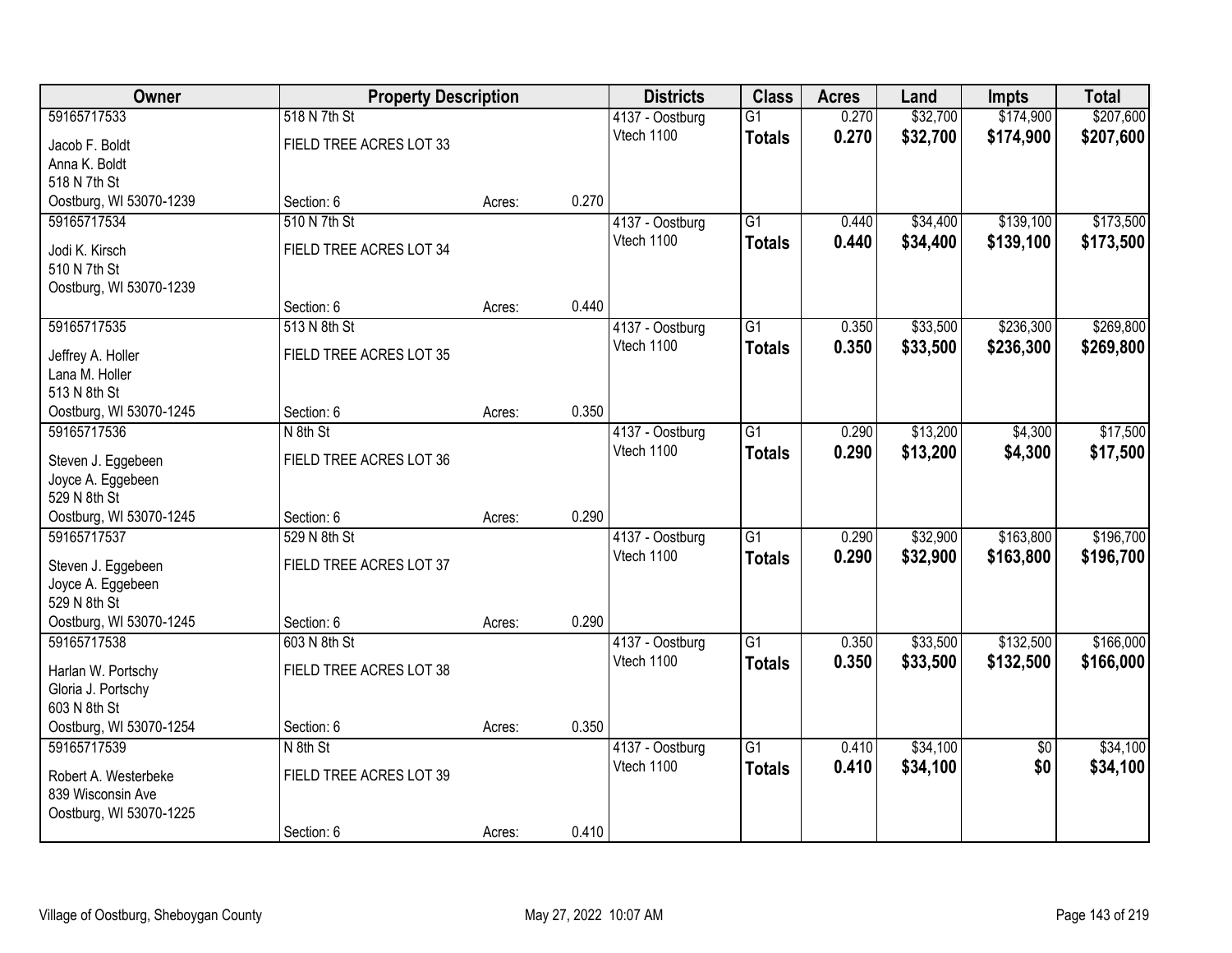| Owner                              | <b>Property Description</b>         |        |       | <b>Districts</b> | <b>Class</b>    | <b>Acres</b> | Land     | <b>Impts</b> | <b>Total</b> |
|------------------------------------|-------------------------------------|--------|-------|------------------|-----------------|--------------|----------|--------------|--------------|
| 59165717540                        | 621 N 8th St                        |        |       | 4137 - Oostburg  | $\overline{G1}$ | 0.400        | \$34,000 | \$141,300    | \$175,300    |
| Andrew P. Hoffmann                 | FIELD TREE ACRES LOT 40             |        |       | Vtech 1100       | <b>Totals</b>   | 0.400        | \$34,000 | \$141,300    | \$175,300    |
| Deborah S. Hoffmann                |                                     |        |       |                  |                 |              |          |              |              |
| 621 N 8th St                       |                                     |        |       |                  |                 |              |          |              |              |
| Oostburg, WI 53070-1254            | Section: 6                          | Acres: | 0.400 |                  |                 |              |          |              |              |
| 59165717541                        | 741 Ohio Ave                        |        |       | 4137 - Oostburg  | $\overline{G1}$ | 0.260        | \$32,600 | \$131,000    | \$163,600    |
| Ronald A. Kappers                  | FIELD TREE ACRES LOT 41             |        |       | Vtech 1100       | <b>Totals</b>   | 0.260        | \$32,600 | \$131,000    | \$163,600    |
| Jane C. Kappers                    |                                     |        |       |                  |                 |              |          |              |              |
| 741 Ohio Ave                       |                                     |        |       |                  |                 |              |          |              |              |
| Oostburg, WI 53070-1252            | Section: 6                          | Acres: | 0.260 |                  |                 |              |          |              |              |
| 59165717542                        | 717 N 8th St                        |        |       | 4137 - Oostburg  | G1              | 0.260        | \$32,600 | \$135,900    | \$168,500    |
| Richard A. Vaness                  | FIELD TREE ACRES LOT 42             |        |       | Vtech 1100       | <b>Totals</b>   | 0.260        | \$32,600 | \$135,900    | \$168,500    |
| Carol J. Vaness                    |                                     |        |       |                  |                 |              |          |              |              |
| 717 N 8th St                       |                                     |        |       |                  |                 |              |          |              |              |
| Oostburg, WI 53070-1235            | Section: 6                          | Acres: | 0.260 |                  |                 |              |          |              |              |
| 59165717543                        | 729 N 8th St                        |        |       | 4137 - Oostburg  | G1              | 0.260        | \$32,600 | \$131,000    | \$163,600    |
| Katherine G. Humphrey              | FIELD TREE ACRES LOT 43             |        |       | Vtech 1100       | <b>Totals</b>   | 0.260        | \$32,600 | \$131,000    | \$163,600    |
| Antonio D. Humphrey                |                                     |        |       |                  |                 |              |          |              |              |
| 729 N 8th St                       |                                     |        |       |                  |                 |              |          |              |              |
| Oostburg, WI 53070-1235            | Section: 6                          | Acres: | 0.260 |                  |                 |              |          |              |              |
| 59165717580                        |                                     |        |       | 4137 - Oostburg  |                 |              |          |              |              |
| First Addition to Field Tree Acres | 1ST ADDN TO FIELD TREE ACRES        |        |       | Vtech 1100       | <b>Totals</b>   |              |          |              |              |
| Na                                 |                                     |        |       |                  |                 |              |          |              |              |
| Na, WI 99999                       |                                     |        |       |                  |                 |              |          |              |              |
|                                    | Section: 6                          | Acres: | 9.700 |                  |                 |              |          |              |              |
| 59165717593                        | 733 Ohio Ave                        |        |       | 4137 - Oostburg  | $\overline{G1}$ | 0.260        | \$32,600 | \$135,700    | \$168,300    |
| David W. Teunissen                 | 1ST ADDN TO FIELD TREE ACRES LOT 56 |        |       | Vtech 1100       | <b>Totals</b>   | 0.260        | \$32,600 | \$135,700    | \$168,300    |
| 733 Ohio Ave                       |                                     |        |       |                  |                 |              |          |              |              |
| Oostburg, WI 53070-1252            |                                     |        |       |                  |                 |              |          |              |              |
|                                    | Section: 6                          | Acres: | 0.260 |                  |                 |              |          |              |              |
| 59165717594                        | 701 Ohio Ave                        |        |       | 4137 - Oostburg  | $\overline{G1}$ | 0.310        | \$33,100 | \$128,000    | \$161,100    |
| Thomas J. Leclair                  | 1ST ADDN TO FIELD TREE ACRES LOT 57 |        |       | Vtech 1100       | <b>Totals</b>   | 0.310        | \$33,100 | \$128,000    | \$161,100    |
| Constance L. Leclair               |                                     |        |       |                  |                 |              |          |              |              |
| 701 Ohio Ave                       |                                     |        |       |                  |                 |              |          |              |              |
| Oostburg, WI 53070-1252            | Section: 6                          | Acres: | 0.310 |                  |                 |              |          |              |              |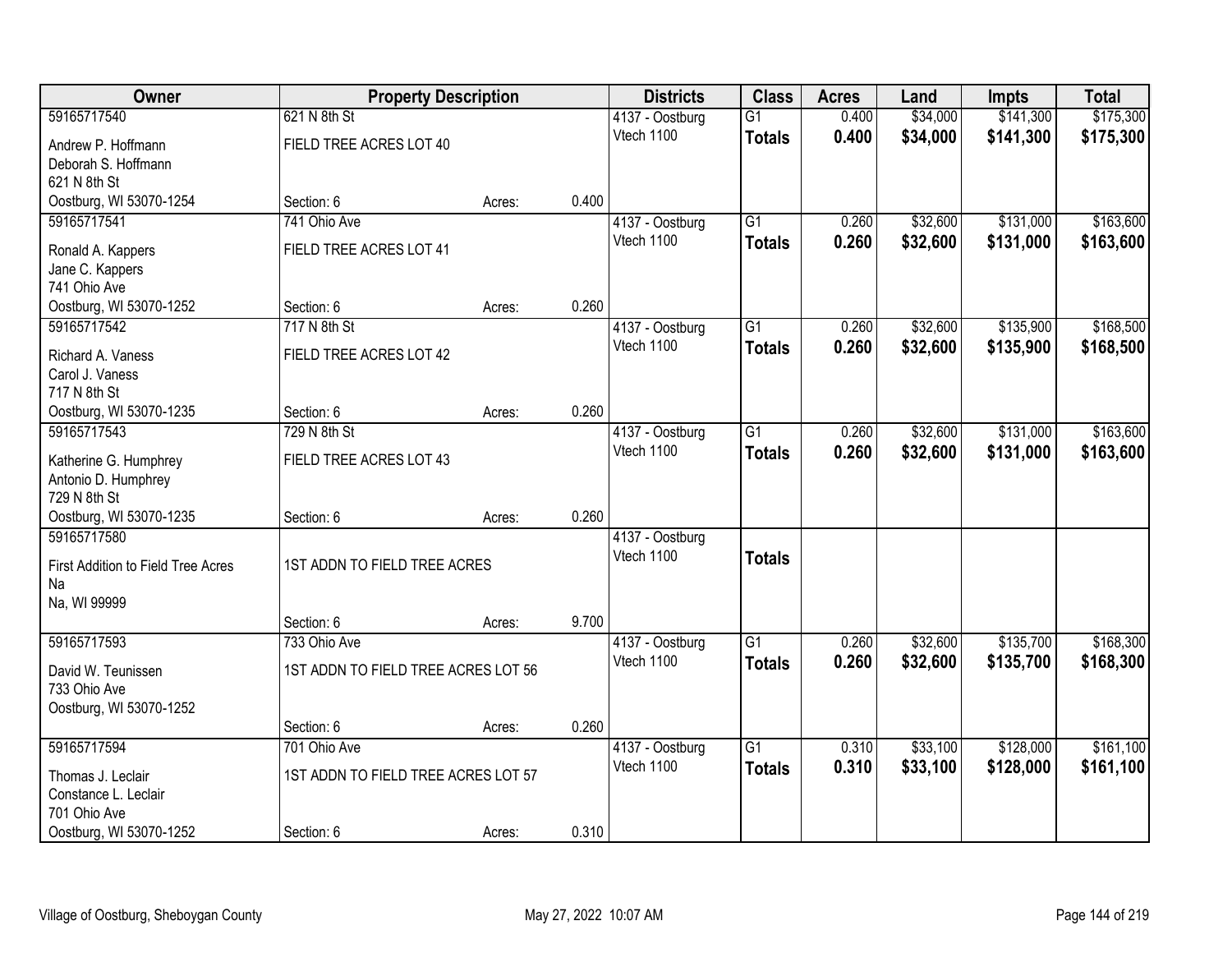| Owner                   |                                     | <b>Property Description</b> |       | <b>Districts</b> | <b>Class</b>    | <b>Acres</b> | Land     | <b>Impts</b> | <b>Total</b> |
|-------------------------|-------------------------------------|-----------------------------|-------|------------------|-----------------|--------------|----------|--------------|--------------|
| 59165717595             | 657 Ohio Ave                        |                             |       | 4137 - Oostburg  | $\overline{G1}$ | 0.290        | \$32,900 | \$129,300    | \$162,200    |
| David Richter           | 1ST ADDN TO FIELD TREE ACRES LOT 58 |                             |       | Vtech 1100       | <b>Totals</b>   | 0.290        | \$32,900 | \$129,300    | \$162,200    |
| Michele Richter         |                                     |                             |       |                  |                 |              |          |              |              |
| 657 Ohio Ave            |                                     |                             |       |                  |                 |              |          |              |              |
| Oostburg, WI 53070-1251 | Section: 6                          | Acres:                      | 0.290 |                  |                 |              |          |              |              |
| 59165717596             | 651 Ohio Ave                        |                             |       | 4137 - Oostburg  | $\overline{G1}$ | 0.270        | \$32,700 | \$130,700    | \$163,400    |
| Bradley J. Hansen       | 1ST ADDN TO FIELD TREE ACRES LOT 59 |                             |       | Vtech 1100       | <b>Totals</b>   | 0.270        | \$32,700 | \$130,700    | \$163,400    |
| Ashley M. Hansen        |                                     |                             |       |                  |                 |              |          |              |              |
| 651 Ohio Ave            |                                     |                             |       |                  |                 |              |          |              |              |
| Oostburg, WI 53070-1251 | Section: 6                          | Acres:                      | 0.270 |                  |                 |              |          |              |              |
| 59165717597             | 647 Ohio Ave                        |                             |       | 4137 - Oostburg  | G1              | 0.240        | \$32,300 | \$129,900    | \$162,200    |
| Mckayla K. Teunissen    | 1ST ADDN TO FIELD TREE ACRES LOT 60 |                             |       | Vtech 1100       | <b>Totals</b>   | 0.240        | \$32,300 | \$129,900    | \$162,200    |
| 647 Ohio Ave            |                                     |                             |       |                  |                 |              |          |              |              |
| Oostburg, WI 53070-1251 |                                     |                             |       |                  |                 |              |          |              |              |
|                         | Section: 6                          | Acres:                      | 0.240 |                  |                 |              |          |              |              |
| 59165717598             | 639 Ohio Ave                        |                             |       | 4137 - Oostburg  | G1              | 0.270        | \$32,800 | \$135,100    | \$167,900    |
| Kyle S. Weavers         | 1ST ADDN TO FIELD TREE ACRES LOT 61 |                             |       | Vtech 1100       | <b>Totals</b>   | 0.270        | \$32,800 | \$135,100    | \$167,900    |
| Rachel D. Weavers       |                                     |                             |       |                  |                 |              |          |              |              |
| 639 Ohio Ave            |                                     |                             |       |                  |                 |              |          |              |              |
| Oostburg, WI 53070-1251 | Section: 6                          | Acres:                      | 0.270 |                  |                 |              |          |              |              |
| 59165717599             | 638 N 7th St                        |                             |       | 4137 - Oostburg  | $\overline{G1}$ | 0.430        | \$34,300 | \$147,600    | \$181,900    |
| Keith R. Wallner        | 1ST ADDN TO FIELD TREE ACRES LOT 62 |                             |       | Vtech 1100       | <b>Totals</b>   | 0.430        | \$34,300 | \$147,600    | \$181,900    |
| Jo A. Wallner           |                                     |                             |       |                  |                 |              |          |              |              |
| 638 N 7th St            |                                     |                             |       |                  |                 |              |          |              |              |
| Oostburg, WI 53070-1241 | Section: 6                          | Acres:                      | 0.430 |                  |                 |              |          |              |              |
| 59165717600             | 646 N 7th St                        |                             |       | 4137 - Oostburg  | $\overline{G1}$ | 0.310        | \$33,100 | \$132,500    | \$165,600    |
| Tucker J. Walbrun       | 1ST ADDN TO FIELD TREE ACRES LOT 63 |                             |       | Vtech 1100       | <b>Totals</b>   | 0.310        | \$33,100 | \$132,500    | \$165,600    |
| 646 N 7th St            |                                     |                             |       |                  |                 |              |          |              |              |
| Oostburg, WI 53070-1241 |                                     |                             |       |                  |                 |              |          |              |              |
|                         | Section: 6                          | Acres:                      | 0.310 |                  |                 |              |          |              |              |
| 59165717601             | 650 N 7th St                        |                             |       | 4137 - Oostburg  | $\overline{G1}$ | 0.380        | \$33,800 | \$141,000    | \$174,800    |
| Joan M. Wuestenhagen    | 1ST ADDN TO FIELD TREE ACRES LOT 64 |                             |       | Vtech 1100       | <b>Totals</b>   | 0.380        | \$33,800 | \$141,000    | \$174,800    |
| 650 N 7th St            |                                     |                             |       |                  |                 |              |          |              |              |
| Oostburg, WI 53070-1241 |                                     |                             |       |                  |                 |              |          |              |              |
|                         | Section: 6                          | Acres:                      | 0.380 |                  |                 |              |          |              |              |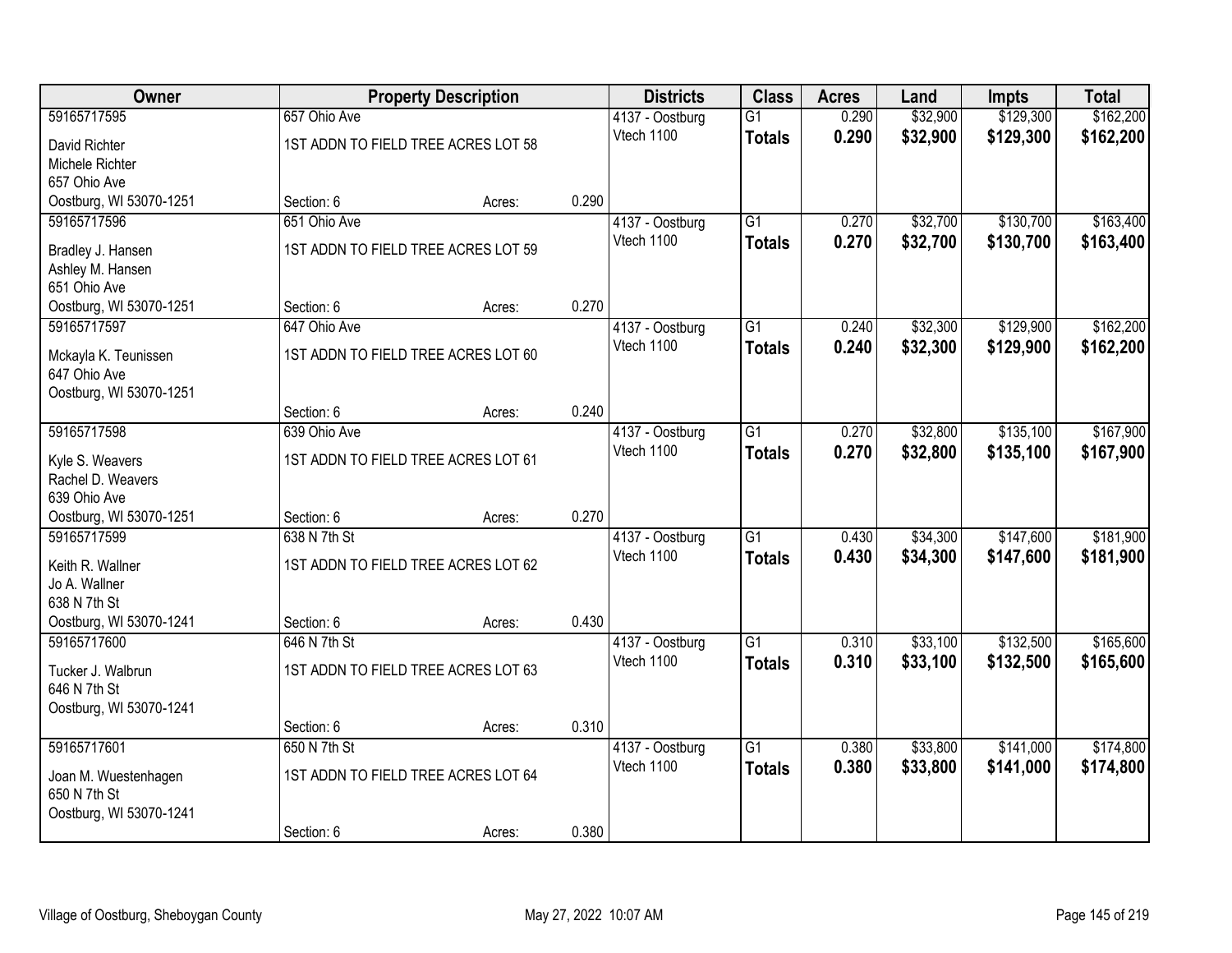| Owner                                       |                                     | <b>Property Description</b>                           |       | <b>Districts</b> | <b>Class</b>    | <b>Acres</b> | Land     | <b>Impts</b> | <b>Total</b> |
|---------------------------------------------|-------------------------------------|-------------------------------------------------------|-------|------------------|-----------------|--------------|----------|--------------|--------------|
| 59165717602                                 | 656 N 7th St                        |                                                       |       | 4137 - Oostburg  | $\overline{G1}$ | 0.440        | \$34,400 | \$144,200    | \$178,600    |
| Shaun M. Brill                              | 1ST ADDN TO FIELD TREE ACRES LOT 65 |                                                       |       | Vtech 1100       | <b>Totals</b>   | 0.440        | \$34,400 | \$144,200    | \$178,600    |
| Morgan L. Brill                             |                                     |                                                       |       |                  |                 |              |          |              |              |
| 656 N 7th St                                |                                     |                                                       |       |                  |                 |              |          |              |              |
| Oostburg, WI 53070-1241                     | Section: 6                          | Acres:                                                | 0.440 |                  |                 |              |          |              |              |
| 59165717603                                 | 600 N 7th St                        |                                                       |       | 4137 - Oostburg  | $\overline{G1}$ | 0.330        | \$33,300 | \$193,100    | \$226,400    |
| Robert T. Nelson                            | 1ST ADDN TO FIELD TREE ACRES LOT 66 |                                                       |       | Vtech 1100       | <b>Totals</b>   | 0.330        | \$33,300 | \$193,100    | \$226,400    |
| Diane M. Nelson                             |                                     |                                                       |       |                  |                 |              |          |              |              |
| 600 N 7th St                                |                                     |                                                       |       |                  |                 |              |          |              |              |
| Oostburg, WI 53070-1241                     | Section: 6                          | Acres:                                                | 0.330 |                  |                 |              |          |              |              |
| 59165717604                                 | 526 N 7th St                        |                                                       |       | 4137 - Oostburg  | $\overline{G1}$ | 0.270        | \$32,700 | \$141,000    | \$173,700    |
| David L. Bossler                            | 1ST ADDN TO FIELD TREE ACRES LOT 67 |                                                       |       | Vtech 1100       | <b>Totals</b>   | 0.270        | \$32,700 | \$141,000    | \$173,700    |
| Dawn E. Bossler                             |                                     |                                                       |       |                  |                 |              |          |              |              |
| 526 N 7th St                                |                                     |                                                       |       |                  |                 |              |          |              |              |
| Oostburg, WI 53070-1239                     | Section: 6                          | Acres:                                                | 0.270 |                  |                 |              |          |              |              |
| 59165717605                                 | 653 N 7th St                        |                                                       |       | 4137 - Oostburg  | $\overline{G1}$ | 0.440        | \$34,400 | \$175,600    | \$210,000    |
|                                             | 1ST ADDN TO FIELD TREE ACRES LOT 68 |                                                       |       | Vtech 1100       | <b>Totals</b>   | 0.440        | \$34,400 | \$175,600    | \$210,000    |
| John D. Lacke<br>Suzanne J. Lacke           |                                     |                                                       |       |                  |                 |              |          |              |              |
| 653 N 7th St                                |                                     |                                                       |       |                  |                 |              |          |              |              |
| Oostburg, WI 53070-1242                     | Section: 6                          | Acres:                                                | 0.440 |                  |                 |              |          |              |              |
| 59165717606                                 | 645 N 7th St                        |                                                       |       | 4137 - Oostburg  | $\overline{G1}$ | 0.330        | \$33,300 | \$109,100    | \$142,400    |
|                                             |                                     |                                                       |       | Vtech 1100       | <b>Totals</b>   | 0.330        | \$33,300 | \$109,100    | \$142,400    |
| Vicki J. Taylor                             | 1ST ADDN TO FIELD TREE ACRES LOT 69 |                                                       |       |                  |                 |              |          |              |              |
| Lawrence R. Taylor<br>722 S 10th St         |                                     |                                                       |       |                  |                 |              |          |              |              |
| Oostburg, WI 53070-1308                     | Section: 6                          | Acres:                                                | 0.330 |                  |                 |              |          |              |              |
| 59165717607                                 | 637 N 7th St                        |                                                       |       | 4137 - Oostburg  | $\overline{G1}$ | 0.330        | \$33,300 | \$155,600    | \$188,900    |
|                                             |                                     |                                                       |       | Vtech 1100       | <b>Totals</b>   | 0.330        | \$33,300 | \$155,600    | \$188,900    |
| James D. Factor                             | 1ST ADDN TO FIELD TREE ACRES LOT 70 |                                                       |       |                  |                 |              |          |              |              |
| Kim A S. Factor<br>637 N 7th St             |                                     |                                                       |       |                  |                 |              |          |              |              |
| Oostburg, WI 53070-1242                     | Section: 6                          | Acres:                                                | 0.330 |                  |                 |              |          |              |              |
| 59165717608                                 |                                     |                                                       |       | 4137 - Oostburg  |                 |              |          |              |              |
|                                             |                                     |                                                       |       | Vtech 1100       | <b>Totals</b>   |              |          |              |              |
| (Field Tree Condominium Memorandum          |                                     | 1ST ADDN TO FIELD TREE ACRES LOTS 48 & 49             |       |                  |                 |              |          |              |              |
| Attn: Field Tree Condominium, Phase 2<br>Na |                                     | HAVE NOW BEEN PLATTED AS FIELD TREE CONDO,            |       |                  |                 |              |          |              |              |
| Na, WI 99999                                | Section: 6                          | PHASE 1,& ARE ASSESSED IN THAT PLATTED AREA<br>Acres: | 0.550 |                  |                 |              |          |              |              |
|                                             |                                     |                                                       |       |                  |                 |              |          |              |              |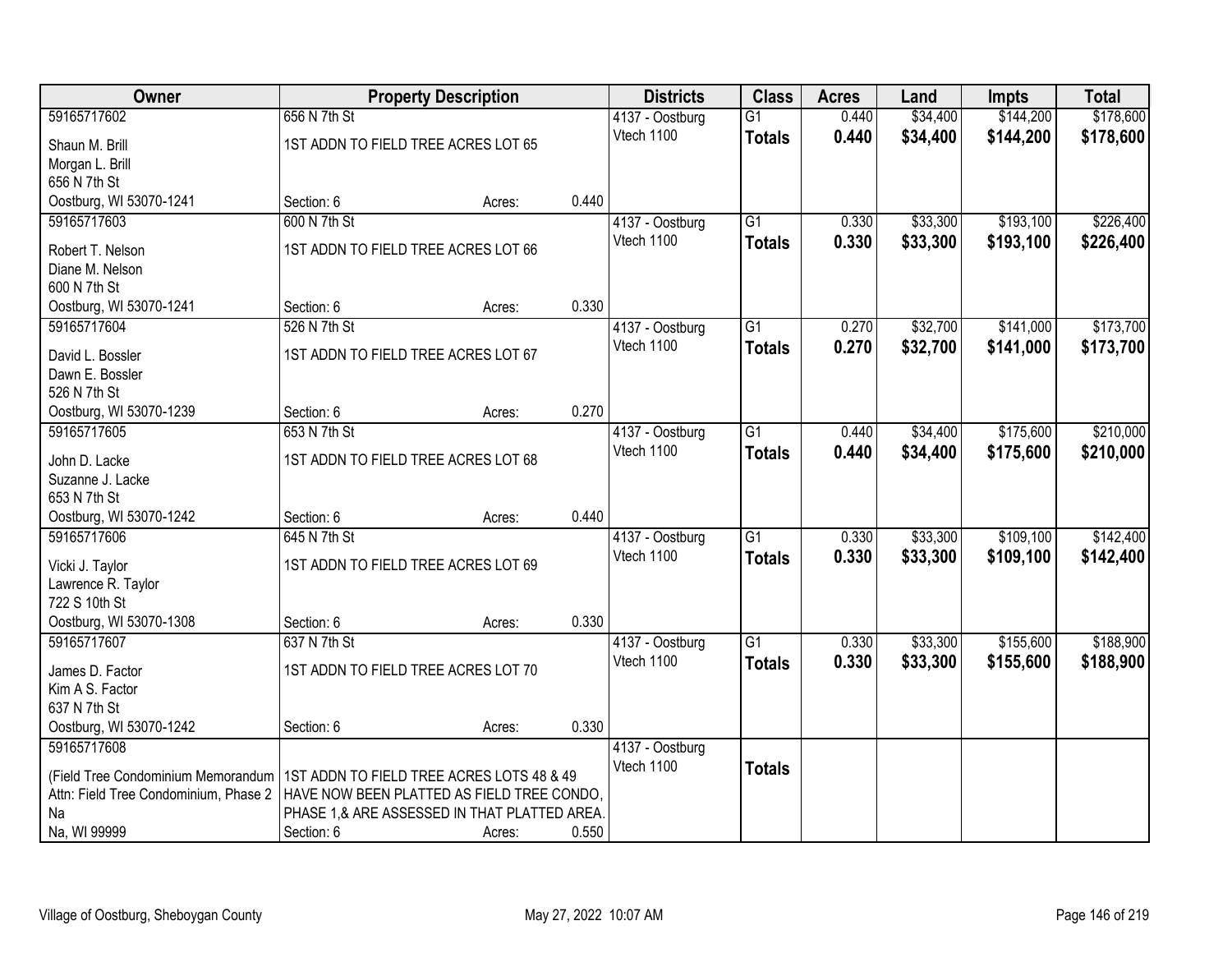| Owner                                 |                                                 | <b>Property Description</b> |       | <b>Districts</b>              | <b>Class</b>    | <b>Acres</b> | Land     | <b>Impts</b> | <b>Total</b> |
|---------------------------------------|-------------------------------------------------|-----------------------------|-------|-------------------------------|-----------------|--------------|----------|--------------|--------------|
| 59165717609                           |                                                 |                             |       | 4137 - Oostburg               |                 |              |          |              |              |
| (Field Tree Condominium Memorandum    | 1ST ADDN TO FIELD TREE ACRES LOTS 44,45,46 &    |                             |       | Vtech 1100                    | <b>Totals</b>   |              |          |              |              |
| Attn: Field Tree Condominium, Phase 2 | 47, HAVE BEEN PLATTED AS FIELD TREE CONDO,      |                             |       |                               |                 |              |          |              |              |
| Na                                    | PHASE II, & ARE ASSESSED IN THAT PLATTED AREA.  |                             |       |                               |                 |              |          |              |              |
| Na, WI 99999                          | Section: 6                                      | Acres:                      | 0.920 |                               |                 |              |          |              |              |
| 59165717610                           |                                                 |                             |       | 4137 - Oostburg               |                 |              |          |              |              |
|                                       |                                                 |                             |       | Vtech 1100                    | <b>Totals</b>   |              |          |              |              |
| Memorandum                            | 1ST ADDN TO FIELD TREE ACRES LOTS               |                             |       |                               |                 |              |          |              |              |
| c/o Ohio Ave Condominium              | 50,51,52,53,54 & 55, HAVE BEEN PLATTED AS OHIO  |                             |       |                               |                 |              |          |              |              |
| Na                                    | AVENUE CONDO,& ARE ASSESSED IN THAT             |                             | 1.460 |                               |                 |              |          |              |              |
| Na, WI 99999<br>59165717650           | Section: 6                                      | Acres:                      |       |                               |                 |              |          |              |              |
|                                       |                                                 |                             |       | 4137 - Oostburg<br>Vtech 1100 |                 |              |          |              |              |
| Second Addition to Field Tree Acres   | 2ND ADDN TO FIELD TREE ACRES                    |                             |       |                               | <b>Totals</b>   |              |          |              |              |
| Na                                    |                                                 |                             |       |                               |                 |              |          |              |              |
| Na, WI 99999                          |                                                 |                             |       |                               |                 |              |          |              |              |
|                                       | Section: 6                                      | Acres:                      | 2.090 |                               |                 |              |          |              |              |
| 59165717652                           | 823 Anthony Cir                                 |                             |       | 4137 - Oostburg               | $\overline{G1}$ | 0.290        | \$32,900 | \$136,700    | \$169,600    |
| Scott A. Joosse                       | 2ND ADDN TO FIELD TREE ACRES LOT 72             |                             |       | Vtech 1100                    | <b>Totals</b>   | 0.290        | \$32,900 | \$136,700    | \$169,600    |
| Diane M. Joosse                       |                                                 |                             |       |                               |                 |              |          |              |              |
| 823 Anthony Cir                       |                                                 |                             |       |                               |                 |              |          |              |              |
| Oostburg, WI 53070-1253               | Section: 6                                      | Acres:                      | 0.290 |                               |                 |              |          |              |              |
| 59165717653                           | 827 Anthony Cir                                 |                             |       | 4137 - Oostburg               | $\overline{G1}$ | 0.570        | \$35,700 | \$161,600    | \$197,300    |
|                                       |                                                 |                             |       | Vtech 1100                    | <b>Totals</b>   | 0.570        | \$35,700 | \$161,600    | \$197,300    |
| Alan R. Wilterdink                    | 2ND ADDN TO FIELD TREE ACRES LOT 73             |                             |       |                               |                 |              |          |              |              |
| Amy S. Wilterdink                     |                                                 |                             |       |                               |                 |              |          |              |              |
| 827 Anthony Cir                       |                                                 |                             |       |                               |                 |              |          |              |              |
| Oostburg, WI 53070-1253               | Section: 6                                      | Acres:                      | 0.570 |                               |                 |              |          |              |              |
| 59165717654                           | 831 Anthony Cir                                 |                             |       | 4137 - Oostburg               | $\overline{G1}$ | 0.500        | \$35,000 | \$127,600    | \$162,600    |
| Paul C. Marti                         | 2ND ADDN TO FIELD TREE ACRES LOT 74             |                             |       | Vtech 1100                    | <b>Totals</b>   | 0.500        | \$35,000 | \$127,600    | \$162,600    |
| Cheryl A. Marti                       |                                                 |                             |       |                               |                 |              |          |              |              |
| 831 Anthony Cir                       |                                                 |                             |       |                               |                 |              |          |              |              |
| Oostburg, WI 53070-1253               | Section: 6                                      | Acres:                      | 0.500 |                               |                 |              |          |              |              |
| 59165717655                           | 839 Anthony Cir                                 |                             |       | 4137 - Oostburg               | $\overline{G1}$ | 0.450        | \$34,500 | \$159,700    | \$194,200    |
|                                       |                                                 |                             |       | Vtech 1100                    | <b>Totals</b>   | 0.450        | \$34,500 | \$159,700    | \$194,200    |
| Joseph A. Meerdink                    | 2ND ADD TO FIELD TREE ACRES LOT 1 CSM V16 P     |                             |       |                               |                 |              |          |              |              |
| Ellie M. Meerdink                     | 36-37, #1540776 - PRT LOT 71 & PRT NW NW SEC 6. |                             |       |                               |                 |              |          |              |              |
| 839 Anthony Cir                       |                                                 |                             |       |                               |                 |              |          |              |              |
| Oostburg, WI 53070-1253               | Section: 6                                      | Acres:                      | 0.450 |                               |                 |              |          |              |              |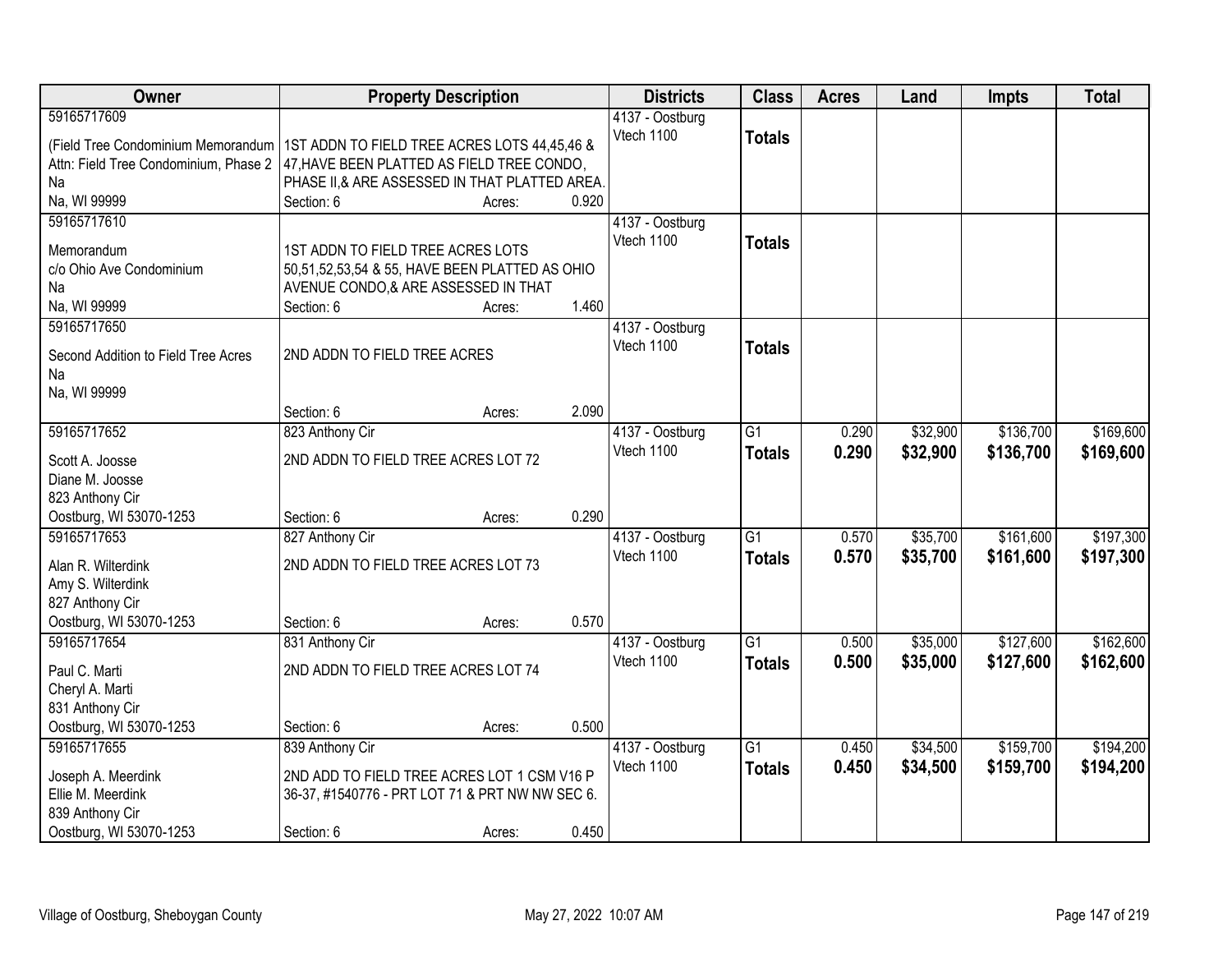| Owner                          |                                                 | <b>Property Description</b> |       | <b>Districts</b>              | <b>Class</b>    | <b>Acres</b> | Land            | <b>Impts</b>    | <b>Total</b> |
|--------------------------------|-------------------------------------------------|-----------------------------|-------|-------------------------------|-----------------|--------------|-----------------|-----------------|--------------|
| 59165717656                    | 843 Anthony Cir                                 |                             |       | 4137 - Oostburg               | $\overline{G1}$ | 0.420        | \$34,200        | \$221,400       | \$255,600    |
| Timothy T. Sheahan             | 2ND ADD TO FIELD TREE ACRES LOT 2 CSM V16 P     |                             |       | Vtech 1100                    | <b>Totals</b>   | 0.420        | \$34,200        | \$221,400       | \$255,600    |
| Kim M. Sheahan                 | 36-37, #1540776 - PRT LOT 71 & PRT NW NW SEC 6. |                             |       |                               |                 |              |                 |                 |              |
| 843 Anthony Cir                |                                                 |                             |       |                               |                 |              |                 |                 |              |
| Oostburg, WI 53070-1253        | Section: 6                                      | Acres:                      | 0.420 |                               |                 |              |                 |                 |              |
| 59165717700                    |                                                 |                             |       | 4137 - Oostburg               | $\overline{G1}$ | 0.400        | \$0             | $\overline{50}$ | \$0          |
|                                |                                                 |                             |       | Vtech 1100                    | <b>Totals</b>   | 0.400        | \$0             | \$0             | \$0          |
| Condominium Nyhof II           | NYHOF CONDO II                                  |                             |       |                               |                 |              |                 |                 |              |
| Na                             |                                                 |                             |       |                               |                 |              |                 |                 |              |
| Na, WI 99999                   | Section: 1                                      |                             | 0.400 |                               |                 |              |                 |                 |              |
|                                |                                                 | Acres:                      |       |                               |                 |              |                 | \$113,100       | \$133,100    |
| 59165717701                    | 205 N 15th St                                   |                             |       | 4137 - Oostburg<br>Vtech 1100 | G1              | 0.000        | \$20,000        |                 |              |
| Brian G. Walesh                | NYHOF CONDO II UNIT A,& AN UNDIV INT IN         |                             |       |                               | <b>Totals</b>   | 0.000        | \$20,000        | \$113,100       | \$133,100    |
| Ann M. Walesh                  | COMMON & LIMITED COMMON ELEMENTS REC V          |                             |       |                               |                 |              |                 |                 |              |
| 205 N 15th St                  | 1306 P 695-717.                                 |                             |       |                               |                 |              |                 |                 |              |
| Oostburg, WI 53070-1148        | Section: 1                                      | Acres:                      | 0.000 |                               |                 |              |                 |                 |              |
| 59165717702                    | 1416 Park Ave                                   |                             |       | 4137 - Oostburg               | $\overline{G1}$ | 0.000        | \$20,000        | \$120,200       | \$140,200    |
| Henry J. Teunissen             | NYHOF CONDO II UNIT B,& AN UNDIV INT IN         |                             |       | Vtech 1100                    | <b>Totals</b>   | 0.000        | \$20,000        | \$120,200       | \$140,200    |
| Sandra L. Teunissen            | COMMON & LIMITED COMMON ELEMENTS REC V          |                             |       |                               |                 |              |                 |                 |              |
| 1416 Park Ave                  | 1306 P 695-717.                                 |                             |       |                               |                 |              |                 |                 |              |
| Oostburg, WI 53070-1168        | Section: 1                                      | Acres:                      | 0.000 |                               |                 |              |                 |                 |              |
| 59165717750                    |                                                 |                             |       | 4137 - Oostburg               | $\overline{G1}$ | 0.550        | $\overline{50}$ | $\overline{50}$ | \$0          |
|                                |                                                 |                             |       | Vtech 1100                    | <b>Totals</b>   | 0.550        | \$0             | \$0             | \$0          |
| Field Tree Condominium Phase 1 | FIELD TREE CONDOMINIUM, PHASE 1                 |                             |       |                               |                 |              |                 |                 |              |
| Na                             |                                                 |                             |       |                               |                 |              |                 |                 |              |
| Na, WI 99999                   |                                                 |                             |       |                               |                 |              |                 |                 |              |
|                                | Section: 6                                      | Acres:                      | 0.550 |                               |                 |              |                 |                 |              |
| 59165717751                    | 641 Minnesota Ave                               |                             |       | 4137 - Oostburg               | $\overline{G1}$ | 0.000        | \$20,000        | \$137,800       | \$157,800    |
| David J. Dykstra               | FIELD TREE CONDOMINIUM, PHASE 1 UNIT A, BLDG    |                             |       | Vtech 1100                    | <b>Totals</b>   | 0.000        | \$20,000        | \$137,800       | \$157,800    |
| Joan L. Dykstra                | 1,& AN UND INT IN COMMON & LIMITED COMMON       |                             |       |                               |                 |              |                 |                 |              |
| 641 Minnesota Ave              | AREAS AS SET FORTH IN V 1356 P 574-603,& V 1366 |                             |       |                               |                 |              |                 |                 |              |
| Oostburg, WI 53070-1986        | Section: 6                                      | Acres:                      | 0.000 |                               |                 |              |                 |                 |              |
| 59165717752                    | 639 Minnesota Ave                               |                             |       | 4137 - Oostburg               | $\overline{G1}$ | 0.000        | \$20,000        | \$124,000       | \$144,000    |
| Richard A. Carlson             | FIELD TREE CONDOMINIUM, PHASE 1 UNIT B, BLDG    |                             |       | Vtech 1100                    | <b>Totals</b>   | 0.000        | \$20,000        | \$124,000       | \$144,000    |
| Judith A. Carlson              | 1.& AN UND INT IN COMMON & LIMITED COMMON       |                             |       |                               |                 |              |                 |                 |              |
| 639 Minnesota Ave              | AREAS AS SET FORTH IN V 1356 P 574-603,& V 1366 |                             |       |                               |                 |              |                 |                 |              |
| Oostburg, WI 53070-1986        | Section: 6                                      | Acres:                      | 0.000 |                               |                 |              |                 |                 |              |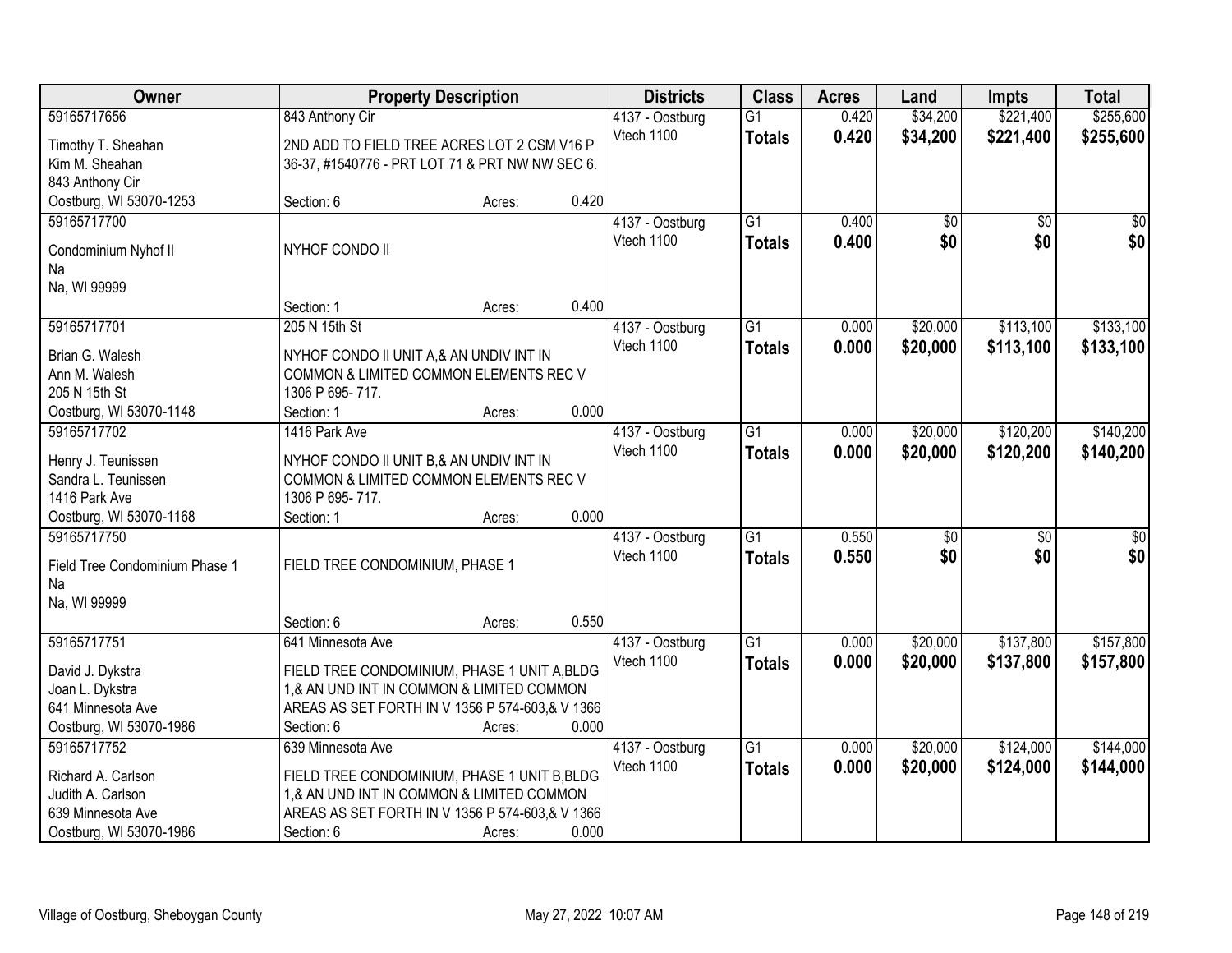| 59165717753<br>647 Minnesota Ave<br>$\overline{G1}$<br>0.000<br>\$20,000<br>\$96,400<br>\$116,400<br>4137 - Oostburg<br>\$20,000<br>Vtech 1100<br>0.000<br>\$96,400<br>\$116,400<br><b>Totals</b><br>FIELD TREE CONDOMINIUM, PHASE 1 UNIT A, BLDG<br>Eleanor R. Reenders<br>2,& AN UND INT IN COMMON & LIMITED COMMON<br>647 Minnesota Ave<br>AREAS AS SET FORTH IN V 1356 P 574-603,& V 1366<br>Oostburg, WI 53070-1986<br>0.000<br>Section: 6<br>Acres:<br>\$97,300<br>\$117,300<br>59165717754<br>645 Minnesota Ave<br>$\overline{G1}$<br>\$20,000<br>4137 - Oostburg<br>0.000<br>Vtech 1100<br>0.000<br>\$20,000<br>\$97,300<br>\$117,300<br><b>Totals</b><br>Vel Rae Gartman<br>FIELD TREE CONDOMINIUM, PHASE 1 UNIT B, BLDG<br>645 Minnesota Ave<br>2,& AN UND INT IN COMMON & LIMITED COMMON<br>AREAS AS SET FORTH IN V 1356 P 574-603,& V 1366<br>Oostburg, WI 53070-1986<br>0.000 |
|--------------------------------------------------------------------------------------------------------------------------------------------------------------------------------------------------------------------------------------------------------------------------------------------------------------------------------------------------------------------------------------------------------------------------------------------------------------------------------------------------------------------------------------------------------------------------------------------------------------------------------------------------------------------------------------------------------------------------------------------------------------------------------------------------------------------------------------------------------------------------------------------|
|                                                                                                                                                                                                                                                                                                                                                                                                                                                                                                                                                                                                                                                                                                                                                                                                                                                                                            |
|                                                                                                                                                                                                                                                                                                                                                                                                                                                                                                                                                                                                                                                                                                                                                                                                                                                                                            |
|                                                                                                                                                                                                                                                                                                                                                                                                                                                                                                                                                                                                                                                                                                                                                                                                                                                                                            |
|                                                                                                                                                                                                                                                                                                                                                                                                                                                                                                                                                                                                                                                                                                                                                                                                                                                                                            |
|                                                                                                                                                                                                                                                                                                                                                                                                                                                                                                                                                                                                                                                                                                                                                                                                                                                                                            |
|                                                                                                                                                                                                                                                                                                                                                                                                                                                                                                                                                                                                                                                                                                                                                                                                                                                                                            |
|                                                                                                                                                                                                                                                                                                                                                                                                                                                                                                                                                                                                                                                                                                                                                                                                                                                                                            |
|                                                                                                                                                                                                                                                                                                                                                                                                                                                                                                                                                                                                                                                                                                                                                                                                                                                                                            |
|                                                                                                                                                                                                                                                                                                                                                                                                                                                                                                                                                                                                                                                                                                                                                                                                                                                                                            |
|                                                                                                                                                                                                                                                                                                                                                                                                                                                                                                                                                                                                                                                                                                                                                                                                                                                                                            |
| Section: 6<br>Acres:<br>59165717800<br>$\overline{G1}$<br>0.940<br>$\overline{50}$<br>$\overline{50}$<br>$\overline{50}$                                                                                                                                                                                                                                                                                                                                                                                                                                                                                                                                                                                                                                                                                                                                                                   |
| 4137 - Oostburg<br>\$0<br>Vtech 1100                                                                                                                                                                                                                                                                                                                                                                                                                                                                                                                                                                                                                                                                                                                                                                                                                                                       |
| \$0<br>\$0<br>0.940<br><b>Totals</b><br>FIELD TREE CONDOMINIUM, PHASE 2<br>Field Tree Condominium Phase 2                                                                                                                                                                                                                                                                                                                                                                                                                                                                                                                                                                                                                                                                                                                                                                                  |
| Na                                                                                                                                                                                                                                                                                                                                                                                                                                                                                                                                                                                                                                                                                                                                                                                                                                                                                         |
| Na, WI 99999                                                                                                                                                                                                                                                                                                                                                                                                                                                                                                                                                                                                                                                                                                                                                                                                                                                                               |
| 0.940<br>Section: 6<br>Acres:                                                                                                                                                                                                                                                                                                                                                                                                                                                                                                                                                                                                                                                                                                                                                                                                                                                              |
| 59165717801<br>653 Minnesota Ave<br>$\overline{G1}$<br>\$20,000<br>\$92,600<br>\$112,600<br>0.000<br>4137 - Oostburg                                                                                                                                                                                                                                                                                                                                                                                                                                                                                                                                                                                                                                                                                                                                                                       |
| Vtech 1100<br>0.000<br>\$20,000<br>\$92,600<br>\$112,600<br><b>Totals</b><br>John H.&Doris E. Seyfert Seyfert Trust e   FIELD TREE CONDOMINIUM, PHASE 2 UNIT A, BLDG                                                                                                                                                                                                                                                                                                                                                                                                                                                                                                                                                                                                                                                                                                                       |
| 3,& AN UND INT IN COMMON & LIMITED COMMON<br>al                                                                                                                                                                                                                                                                                                                                                                                                                                                                                                                                                                                                                                                                                                                                                                                                                                            |
| 653 Minnesota Ave<br>AREAS AS SET FORTH IN V 1356 P 574-603,& V 1366                                                                                                                                                                                                                                                                                                                                                                                                                                                                                                                                                                                                                                                                                                                                                                                                                       |
| 0.000<br>Oostburg, WI 53070-1986<br>Section: 6<br>Acres:                                                                                                                                                                                                                                                                                                                                                                                                                                                                                                                                                                                                                                                                                                                                                                                                                                   |
| $\overline{G1}$<br>\$20,000<br>\$100,700<br>\$120,700<br>59165717802<br>0.000<br>651 Minnesota Ave<br>4137 - Oostburg                                                                                                                                                                                                                                                                                                                                                                                                                                                                                                                                                                                                                                                                                                                                                                      |
| 0.000<br>\$20,000<br>\$100,700<br>\$120,700<br>Vtech 1100<br><b>Totals</b>                                                                                                                                                                                                                                                                                                                                                                                                                                                                                                                                                                                                                                                                                                                                                                                                                 |
| Janis L. Christensen<br>FIELD TREE CONDOMINIUM, PHASE 2 UNIT B, BLDG                                                                                                                                                                                                                                                                                                                                                                                                                                                                                                                                                                                                                                                                                                                                                                                                                       |
| 651 Minnesota Ave<br>3,& AN UND INT IN COMMON & LIMITED COMMON                                                                                                                                                                                                                                                                                                                                                                                                                                                                                                                                                                                                                                                                                                                                                                                                                             |
| Oostburg, WI 53070-1986<br>AREAS AS SET FORTH IN V 1356 P 574-603,& V 1366                                                                                                                                                                                                                                                                                                                                                                                                                                                                                                                                                                                                                                                                                                                                                                                                                 |
| Section: 6<br>0.000<br>Acres:                                                                                                                                                                                                                                                                                                                                                                                                                                                                                                                                                                                                                                                                                                                                                                                                                                                              |
| 59165717803<br>G1<br>\$20,000<br>\$110,000<br>\$130,000<br>0.000<br>659 Minnesota Ave<br>4137 - Oostburg                                                                                                                                                                                                                                                                                                                                                                                                                                                                                                                                                                                                                                                                                                                                                                                   |
| Vtech 1100<br>0.000<br>\$20,000<br>\$110,000<br>\$130,000<br><b>Totals</b><br>FIELD TREE CONDOMINIUM, PHASE 2 UNIT A, BLDG<br>Sharon V. Stellwagen                                                                                                                                                                                                                                                                                                                                                                                                                                                                                                                                                                                                                                                                                                                                         |
| 659 Minnesota Ave<br>4,& AN UND INT IN COMMON & LIMITED COMMON                                                                                                                                                                                                                                                                                                                                                                                                                                                                                                                                                                                                                                                                                                                                                                                                                             |
| AREAS AS SET FORTH IN V 1356 P 574-603,& V 1366<br>Oostburg, WI 53070-1986                                                                                                                                                                                                                                                                                                                                                                                                                                                                                                                                                                                                                                                                                                                                                                                                                 |
| Section: 6<br>0.000<br>Acres:                                                                                                                                                                                                                                                                                                                                                                                                                                                                                                                                                                                                                                                                                                                                                                                                                                                              |
| \$123,800<br>\$143,800<br>59165717804<br>\$20,000<br>657 Minnesota Ave<br>4137 - Oostburg<br>$\overline{G1}$<br>0.000                                                                                                                                                                                                                                                                                                                                                                                                                                                                                                                                                                                                                                                                                                                                                                      |
| Vtech 1100<br>0.000<br>\$20,000<br>\$123,800<br>\$143,800<br><b>Totals</b><br>Joan M. Flipse                                                                                                                                                                                                                                                                                                                                                                                                                                                                                                                                                                                                                                                                                                                                                                                               |
| FIELD TREE CONDOMINIUM, PHASE 2 UNIT B, BLDG<br>4,& AN UND INT IN COMMON & LIMITED COMMON<br>657 Minnesota Ave                                                                                                                                                                                                                                                                                                                                                                                                                                                                                                                                                                                                                                                                                                                                                                             |
| AREAS AS SET FORTH IN V 1356 P 574-603,& V 1366<br>Oostburg, WI 53070-1986                                                                                                                                                                                                                                                                                                                                                                                                                                                                                                                                                                                                                                                                                                                                                                                                                 |
| 0.000<br>Section: 6<br>Acres:                                                                                                                                                                                                                                                                                                                                                                                                                                                                                                                                                                                                                                                                                                                                                                                                                                                              |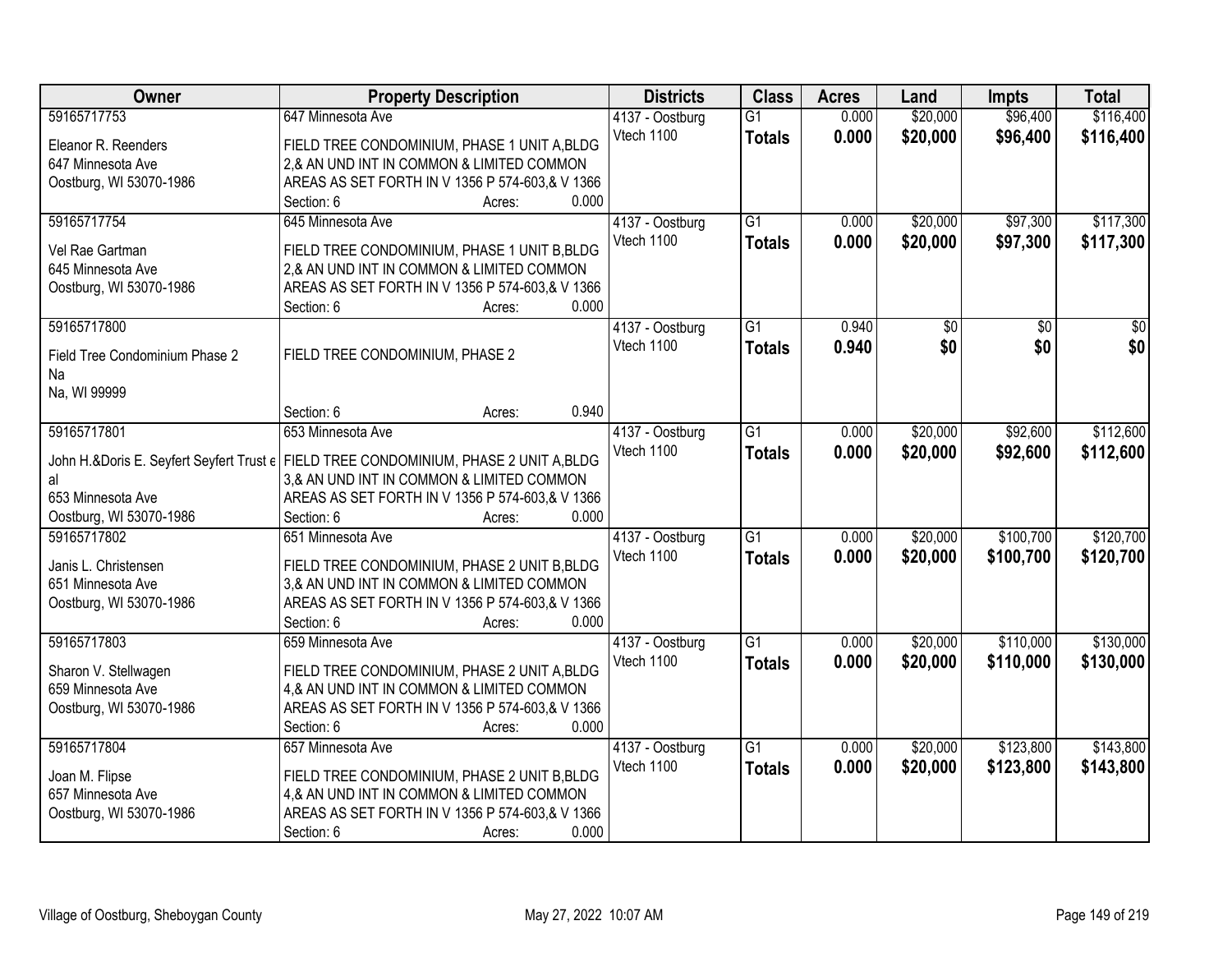| Owner                               | <b>Property Description</b>                                                               | <b>Districts</b> | <b>Class</b>    | <b>Acres</b> | Land     | <b>Impts</b> | <b>Total</b> |
|-------------------------------------|-------------------------------------------------------------------------------------------|------------------|-----------------|--------------|----------|--------------|--------------|
| 59165717805                         | 703 Minnesota Ave                                                                         | 4137 - Oostburg  | $\overline{G1}$ | 0.000        | \$20,000 | \$80,700     | \$100,700    |
| Ronald L. Oonk                      | FIELD TREE CONDOMINIUM, PHASE 2 UNIT A, BLDG                                              | Vtech 1100       | <b>Totals</b>   | 0.000        | \$20,000 | \$80,700     | \$100,700    |
| Bonita J. Oonk                      | 5,& AN UND INT IN COMMON & LIMITED COMMON                                                 |                  |                 |              |          |              |              |
| 651 Indiana Ave                     | AREAS AS SET FORTH IN V 1356 P 574-603,& V 1366                                           |                  |                 |              |          |              |              |
| Oostburg, WI 53070-1247             | 0.000<br>Section: 6<br>Acres:                                                             |                  |                 |              |          |              |              |
| 59165717806                         | 701 Minnesota Ave                                                                         | 4137 - Oostburg  | $\overline{G1}$ | 0.000        | \$20,000 | \$110,200    | \$130,200    |
|                                     |                                                                                           | Vtech 1100       | <b>Totals</b>   | 0.000        | \$20,000 | \$110,200    | \$130,200    |
| Mary J. Kempf                       | FIELD TREE CONDOMINIUM, PHASE 2 UNIT B, BLDG                                              |                  |                 |              |          |              |              |
| 701 Minnesota Ave                   | 5,& AN UND INT IN COMMON & LIMITED COMMON                                                 |                  |                 |              |          |              |              |
| Oostburg, WI 53070-1986             | AREAS AS SET FORTH IN V 1356 P 574-603,& V 1366<br>0.000                                  |                  |                 |              |          |              |              |
|                                     | Section: 6<br>Acres:                                                                      |                  |                 |              |          |              |              |
| 59165717807                         | 735 Minnesota Ave                                                                         | 4137 - Oostburg  | $\overline{G1}$ | 0.000        | \$20,000 | \$91,900     | \$111,900    |
| John S. Derus                       | FIELD TREE CONDOMINIUM, PHASE 2 UNIT A, BLDG                                              | Vtech 1100       | <b>Totals</b>   | 0.000        | \$20,000 | \$91,900     | \$111,900    |
| Jacqueline Derus                    | 6,& AN UND INT IN COMMON & LIMITED COMMON                                                 |                  |                 |              |          |              |              |
| 735 Minnesota Ave                   | AREAS AS SET FORTH IN V 1356 P 574-603,& V 1366                                           |                  |                 |              |          |              |              |
| Oostburg, WI 53070-1986             | Section: 6<br>0.000<br>Acres:                                                             |                  |                 |              |          |              |              |
| 59165717808                         | 733 Minnesota Ave                                                                         | 4137 - Oostburg  | $\overline{G1}$ | 0.000        | \$20,000 | \$98,100     | \$118,100    |
|                                     |                                                                                           | Vtech 1100       | <b>Totals</b>   | 0.000        | \$20,000 | \$98,100     | \$118,100    |
| Randall J. Leon<br>Patricia A. Leon | FIELD TREE CONDOMINIUM, PHASE 2 UNIT B, BLDG<br>6,& AN UND INT IN COMMON & LIMITED COMMON |                  |                 |              |          |              |              |
| 733 Minnesota Ave                   | AREAS AS SET FORTH IN V 1356 P 574-603,& V 1366                                           |                  |                 |              |          |              |              |
| Oostburg, WI 53070-1986             | 0.000<br>Section: 6<br>Acres:                                                             |                  |                 |              |          |              |              |
| 59165717900                         |                                                                                           | 4137 - Oostburg  |                 |              |          |              |              |
|                                     |                                                                                           | Vtech 1100       |                 |              |          |              |              |
| First Add to Lake Breeze Subd       | FIRST ADD TO LAKE BREEZE SUBD                                                             |                  | <b>Totals</b>   |              |          |              |              |
| Na                                  |                                                                                           |                  |                 |              |          |              |              |
| Na, WI 99999                        |                                                                                           |                  |                 |              |          |              |              |
|                                     | 0.000<br>Section: 6<br>Acres:                                                             |                  |                 |              |          |              |              |
| 59165717901                         | 542 Ontario Ave                                                                           | 4137 - Oostburg  | G1              | 0.270        | \$32,700 | \$195,900    | \$228,600    |
| David G. Lemmenes                   | FIRST ADD TO LAKE BREEZE SUBD LOT 14.                                                     | Vtech 1100       | <b>Totals</b>   | 0.270        | \$32,700 | \$195,900    | \$228,600    |
| Gina M. Lemmenes                    |                                                                                           |                  |                 |              |          |              |              |
| 542 Ontario Ave                     |                                                                                           |                  |                 |              |          |              |              |
| Oostburg, WI 53070-1445             | 0.270<br>Section: 6<br>Acres:                                                             |                  |                 |              |          |              |              |
| 59165717902                         | 532 Ontario Ave                                                                           | 4137 - Oostburg  | $\overline{G1}$ | 0.280        | \$32,800 | \$164,200    | \$197,000    |
|                                     |                                                                                           | Vtech 1100       | <b>Totals</b>   | 0.280        | \$32,800 | \$164,200    | \$197,000    |
| Steven G. Paluchniak                | FIRST ADD TO LAKE BREEZE SUBD LOT 15.                                                     |                  |                 |              |          |              |              |
| Mary M. Paluchniak                  |                                                                                           |                  |                 |              |          |              |              |
| 532 Ontario Ave                     |                                                                                           |                  |                 |              |          |              |              |
| Oostburg, WI 53070-1445             | 0.280<br>Section: 6<br>Acres:                                                             |                  |                 |              |          |              |              |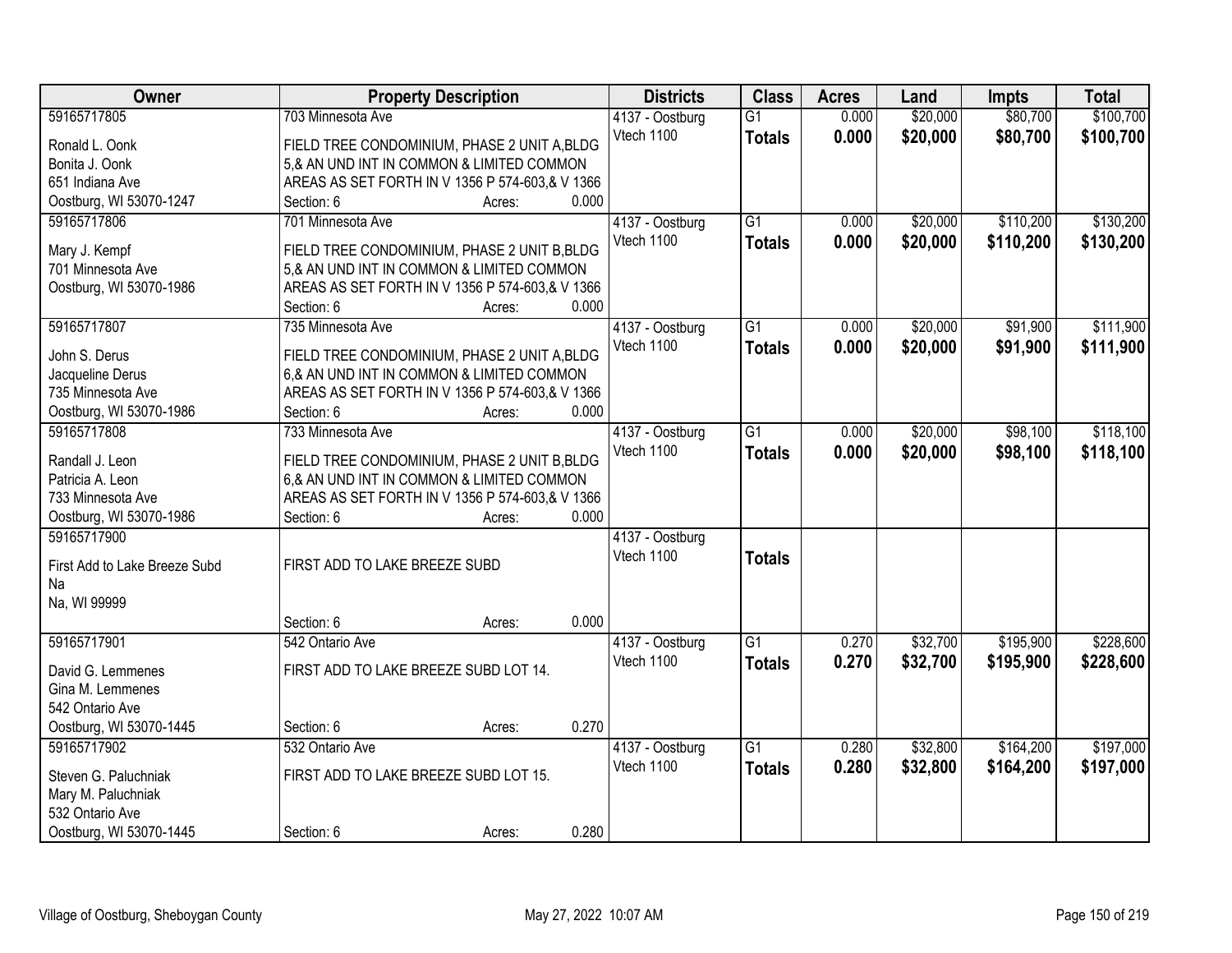| <b>Owner</b>                           |                                            | <b>Property Description</b> |       | <b>Districts</b>              | <b>Class</b>    | <b>Acres</b> | Land            | <b>Impts</b>    | <b>Total</b>    |
|----------------------------------------|--------------------------------------------|-----------------------------|-------|-------------------------------|-----------------|--------------|-----------------|-----------------|-----------------|
| 59165717903                            | 522 Ontario Ave                            |                             |       | 4137 - Oostburg               | $\overline{G1}$ | 0.280        | \$32,800        | \$216,700       | \$249,500       |
| Ryan S. Tenpas                         | FIRST ADD TO LAKE BREEZE SUBD LOT 16.      |                             |       | Vtech 1100                    | <b>Totals</b>   | 0.280        | \$32,800        | \$216,700       | \$249,500       |
| Melissa K. Tenpas                      |                                            |                             |       |                               |                 |              |                 |                 |                 |
| 522 Ontario Ave                        |                                            |                             |       |                               |                 |              |                 |                 |                 |
| Oostburg, WI 53070-1445                | Section: 6                                 | Acres:                      | 0.280 |                               |                 |              |                 |                 |                 |
| 59165717904                            | 525 Ontario Ave                            |                             |       | 4137 - Oostburg               | $\overline{G1}$ | 0.310        | \$33,100        | \$204,100       | \$237,200       |
| Fred & Barbara Onnink Onnink Trust     | FIRST ADD TO LAKE BREEZE SUBD LOT 17.      |                             |       | Vtech 1100                    | <b>Totals</b>   | 0.310        | \$33,100        | \$204,100       | \$237,200       |
| Fred & Barbara Onnink                  |                                            |                             |       |                               |                 |              |                 |                 |                 |
| 525 Ontario Ave                        |                                            |                             |       |                               |                 |              |                 |                 |                 |
| Oostburg, WI 53070-1444                | Section: 6                                 | Acres:                      | 0.310 |                               |                 |              |                 |                 |                 |
| 59165717905                            | 533 Ontario Ave                            |                             |       | 4137 - Oostburg               | G1              | 0.300        | \$33,000        | \$171,000       | \$204,000       |
|                                        |                                            |                             |       | Vtech 1100                    | <b>Totals</b>   | 0.300        | \$33,000        | \$171,000       | \$204,000       |
| Lawrence J. Bayer                      | FIRST ADD TO LAKE BREEZE SUBD LOT 18.      |                             |       |                               |                 |              |                 |                 |                 |
| Julaine M. Bayer<br>533 Ontario Ave    |                                            |                             |       |                               |                 |              |                 |                 |                 |
| Oostburg, WI 53070-1444                | Section: 6                                 | Acres:                      | 0.300 |                               |                 |              |                 |                 |                 |
| 59165717906                            | 515 S 6th St                               |                             |       | 4137 - Oostburg               | G1              | 0.290        | \$32,900        | \$187,100       | \$220,000       |
|                                        |                                            |                             |       | Vtech 1100                    | <b>Totals</b>   | 0.290        | \$32,900        | \$187,100       | \$220,000       |
| Daryl L. Chamness                      | FIRST ADD TO LAKE BREEZE SUBD LOT 19.      |                             |       |                               |                 |              |                 |                 |                 |
| Barbara J. Chamness                    |                                            |                             |       |                               |                 |              |                 |                 |                 |
| PO Box 700061                          |                                            |                             | 0.290 |                               |                 |              |                 |                 |                 |
| Oostburg, WI 53070-0061<br>59165717950 | Section: 6                                 | Acres:                      |       |                               | $\overline{G1}$ | 0.440        |                 |                 |                 |
|                                        |                                            |                             |       | 4137 - Oostburg<br>Vtech 1100 |                 |              | $\overline{50}$ | $\overline{50}$ | $\overline{50}$ |
| Meadowside Condominium                 | MEADOWSIDE CONDOMINIUM                     |                             |       |                               | <b>Totals</b>   | 0.440        | \$0             | \$0             | \$0             |
| Na                                     |                                            |                             |       |                               |                 |              |                 |                 |                 |
| Na, WI 99999                           |                                            |                             |       |                               |                 |              |                 |                 |                 |
|                                        | Section: 1                                 | Acres:                      | 0.440 |                               |                 |              |                 |                 |                 |
| 59165717951                            | 206 N 15th St                              |                             |       | 4137 - Oostburg               | $\overline{G1}$ | 0.000        | \$20,000        | \$100,200       | \$120,200       |
| Jennifer L. Smies                      | MEADOWSIDE CONDOMINIUM UNIT A,& AN UNT INT |                             |       | Vtech 1100                    | <b>Totals</b>   | 0.000        | \$20,000        | \$100,200       | \$120,200       |
| 206 N 15th St                          | IN COMMON & LIMITED COMMON ELEMENTS AS     |                             |       |                               |                 |              |                 |                 |                 |
| Oostburg, WI 53070-1147                | SET FORTH IN V 1385 P 396-421.             |                             |       |                               |                 |              |                 |                 |                 |
|                                        | Section: 1                                 | Acres:                      | 0.000 |                               |                 |              |                 |                 |                 |
| 59165717952                            | 204 N 15th St                              |                             |       | 4137 - Oostburg               | $\overline{G1}$ | 0.000        | \$20,000        | \$97,700        | \$117,700       |
| Jon H. Kuhlow                          | MEADOWSIDE CONDOMINIUM UNIT B,& AN UND INT |                             |       | Vtech 1100                    | <b>Totals</b>   | 0.000        | \$20,000        | \$97,700        | \$117,700       |
| 204 N 15th St                          | IN COMMON & LIMITED COMMON ELEMENTS AS     |                             |       |                               |                 |              |                 |                 |                 |
| Oostburg, WI 53070-1147                | SET FORTH IN V 1385 P 396-421.             |                             |       |                               |                 |              |                 |                 |                 |
|                                        | Section: 1                                 | Acres:                      | 0.000 |                               |                 |              |                 |                 |                 |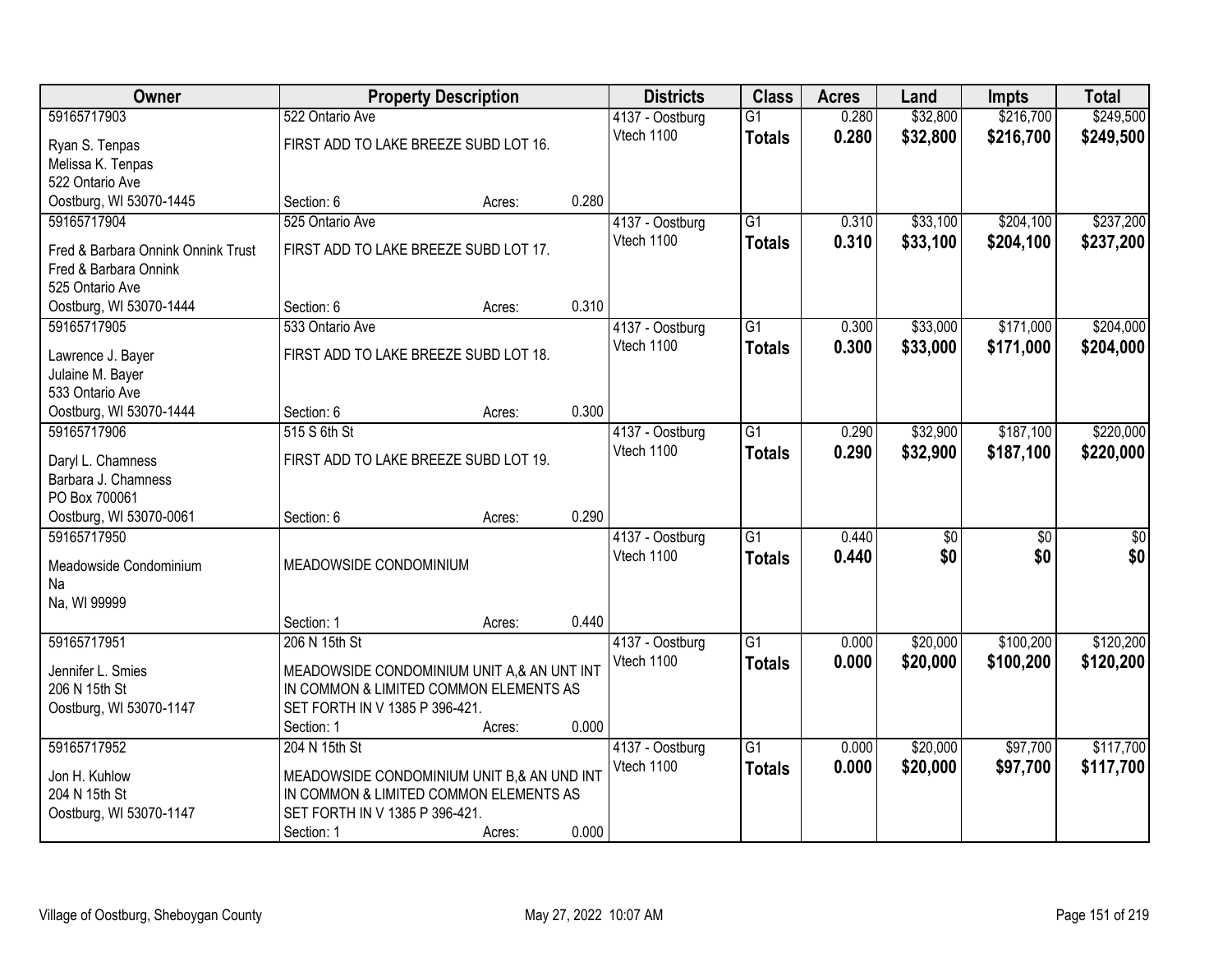| <b>Owner</b>                           | <b>Property Description</b>                                                             |        |       | <b>Districts</b>              | <b>Class</b>    | <b>Acres</b> | Land            | Impts           | <b>Total</b> |
|----------------------------------------|-----------------------------------------------------------------------------------------|--------|-------|-------------------------------|-----------------|--------------|-----------------|-----------------|--------------|
| 59165718000                            |                                                                                         |        |       | 4137 - Oostburg               | G1              | 1.480        | $\overline{50}$ | $\overline{50}$ | \$0          |
| Ohio Avenue Condominium                | OHIO AVENUE CONDO                                                                       |        |       | Vtech 1100                    | <b>Totals</b>   | 1.480        | \$0             | \$0             | \$0          |
| Na                                     |                                                                                         |        |       |                               |                 |              |                 |                 |              |
| Na, WI 99999                           |                                                                                         |        |       |                               |                 |              |                 |                 |              |
|                                        | Section: 6                                                                              | Acres: | 1.480 |                               |                 |              |                 |                 |              |
| 59165718001                            | 638 Ohio Ave                                                                            |        |       | 4137 - Oostburg               | $\overline{G1}$ | 0.000        | \$20,000        | \$106,700       | \$126,700    |
| Jennifer Mills L. Craddock             | OHIO AVENUE CONDO UNIT A, BLDG 1, & AND UND                                             |        |       | Vtech 1100                    | <b>Totals</b>   | 0.000        | \$20,000        | \$106,700       | \$126,700    |
| Charles W. Craddock                    | INT IN COMMON & LIMITED COMMON AREAS AS SET                                             |        |       |                               |                 |              |                 |                 |              |
| 1132 Zuider Ln                         | FORTH IN V 1407 P 653-80.                                                               |        |       |                               |                 |              |                 |                 |              |
| Oostburg, WI 53070-1333                | Section: 6                                                                              | Acres: | 0.000 |                               |                 |              |                 |                 |              |
| 59165718002                            | 640 Ohio Ave                                                                            |        |       | 4137 - Oostburg               | G <sub>1</sub>  | 0.000        | \$20,000        | \$106,600       | \$126,600    |
|                                        |                                                                                         |        |       | Vtech 1100                    | <b>Totals</b>   | 0.000        | \$20,000        | \$106,600       | \$126,600    |
| Joan K. Lammers<br>640 Ohio Ave        | OHIO AVENUE CONDO UNIT B, BLDG 1,& AN UND INT<br>IN COMON & LIMITED COMMON AREAS AS SET |        |       |                               |                 |              |                 |                 |              |
| Oostburg, WI 53070-1251                | FORTH IN V 1407 P 653-80.                                                               |        |       |                               |                 |              |                 |                 |              |
|                                        | Section: 6                                                                              | Acres: | 0.000 |                               |                 |              |                 |                 |              |
| 59165718003                            | 646 Ohio Ave                                                                            |        |       | 4137 - Oostburg               | $\overline{G1}$ | 0.000        | \$20,000        | \$95,600        | \$115,600    |
|                                        |                                                                                         |        |       | Vtech 1100                    | <b>Totals</b>   | 0.000        | \$20,000        | \$95,600        | \$115,600    |
| Dumez, Duane B & Yvonne C Dumez        | OHIO AVENUE CONDO UNIT A, BLDG 2, & AN UND INT                                          |        |       |                               |                 |              |                 |                 |              |
| Trust et al                            | IN COMMON & LIMITED COMMON AREAS AS SET                                                 |        |       |                               |                 |              |                 |                 |              |
| 646 Ohio Ave                           | FORTH IN V 1407 P 653-80.                                                               |        | 0.000 |                               |                 |              |                 |                 |              |
| Oostburg, WI 53070-1251<br>59165718004 | Section: 6<br>648 Ohio Ave                                                              | Acres: |       |                               | $\overline{G1}$ | 0.000        | \$20,000        | \$101,000       | \$121,000    |
|                                        |                                                                                         |        |       | 4137 - Oostburg<br>Vtech 1100 |                 |              |                 |                 |              |
| Virginia K. Hurtienne                  | OHIO AVENUE CONDO UNIT B, BLDG 2, & AN UND INT                                          |        |       |                               | <b>Totals</b>   | 0.000        | \$20,000        | \$101,000       | \$121,000    |
| 648 Ohio Ave                           | IN COMMON & LIMITED COMMON AREAS AS SET                                                 |        |       |                               |                 |              |                 |                 |              |
| Oostburg, WI 53070-1251                | FORTH IN V 1407 P 653-80.                                                               |        |       |                               |                 |              |                 |                 |              |
|                                        | Section: 6                                                                              | Acres: | 0.000 |                               |                 |              |                 |                 |              |
| 59165718005                            | 650 Ohio Ave                                                                            |        |       | 4137 - Oostburg               | $\overline{G1}$ | 0.000        | \$20,000        | \$116,100       | \$136,100    |
| Marvin Potter                          | OHIO AVENUE CONDO UNIT A, BLDG 3,& AN UND INT                                           |        |       | Vtech 1100                    | <b>Totals</b>   | 0.000        | \$20,000        | \$116,100       | \$136,100    |
| <b>Beverly Potter</b>                  | IN COMMON & LIMITED COMMON AREAS AS SET                                                 |        |       |                               |                 |              |                 |                 |              |
| 650 Ohio Ave                           | FORTH IN V 1407 P 653-80.                                                               |        |       |                               |                 |              |                 |                 |              |
| Oostburg, WI 53070-1251                | Section: 6                                                                              | Acres: | 0.000 |                               |                 |              |                 |                 |              |
| 59165718006                            | 652 Ohio Ave                                                                            |        |       | 4137 - Oostburg               | $\overline{G1}$ | 0.000        | \$20,000        | \$123,900       | \$143,900    |
| Jane Tenhaken                          | OHIO AVENUE CONDO UNIT B, BLDG 3,& AN UND INT                                           |        |       | Vtech 1100                    | <b>Totals</b>   | 0.000        | \$20,000        | \$123,900       | \$143,900    |
| 652 Ohio Ave                           | IN COMMON & LIMITED COMMON AREAS AS SET                                                 |        |       |                               |                 |              |                 |                 |              |
| Oostburg, WI 53070-1251                | FORTH IN V 1407 P 653-80.                                                               |        |       |                               |                 |              |                 |                 |              |
|                                        | Section: 6                                                                              | Acres: | 0.000 |                               |                 |              |                 |                 |              |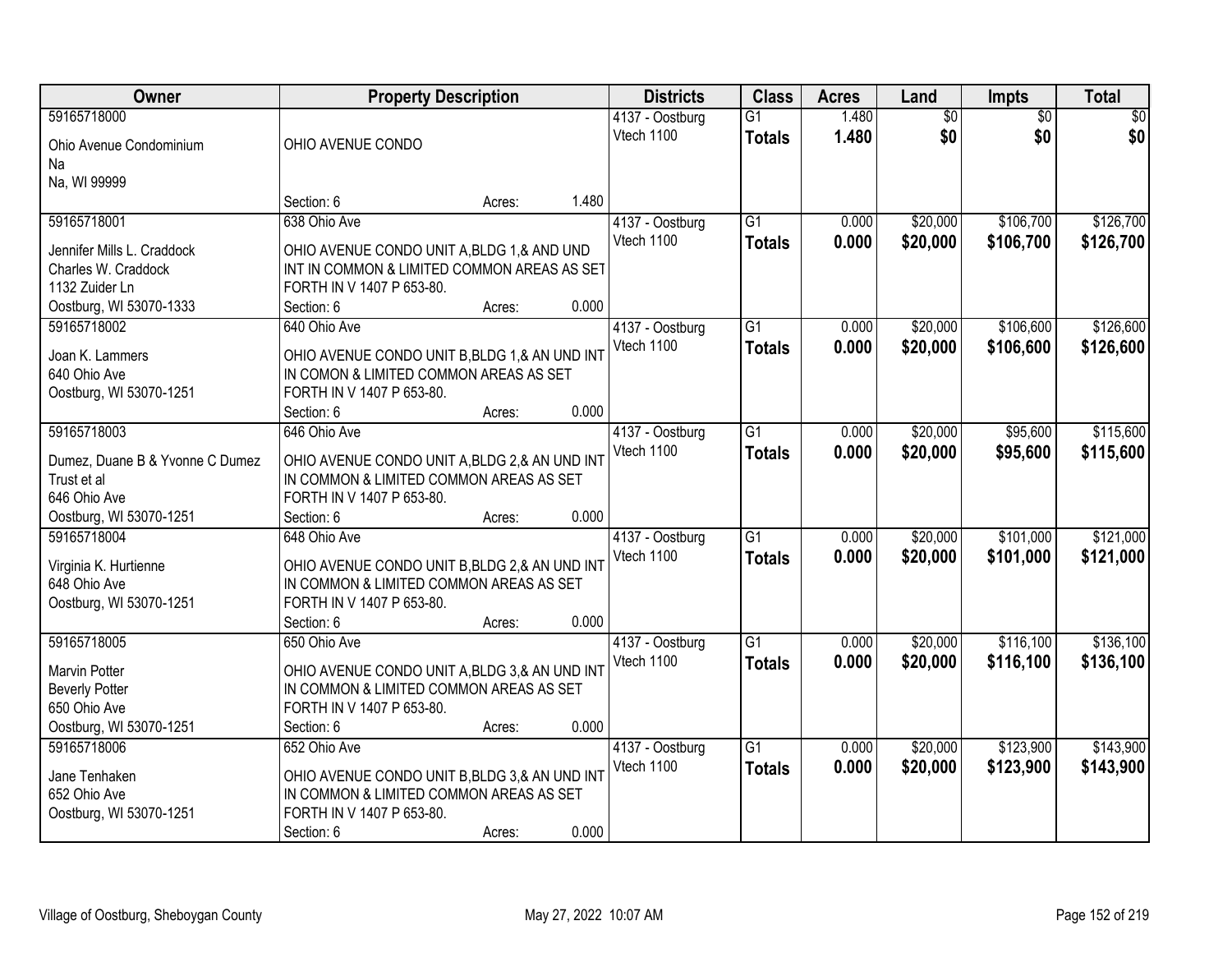| Owner                   | <b>Property Description</b>                         | <b>Districts</b> | <b>Class</b>    | <b>Acres</b> | Land     | <b>Impts</b> | <b>Total</b> |
|-------------------------|-----------------------------------------------------|------------------|-----------------|--------------|----------|--------------|--------------|
| 59165718007             | 656 Ohio Ave                                        | 4137 - Oostburg  | $\overline{G1}$ | 0.000        | \$20,000 | \$96,300     | \$116,300    |
| Marilyn J. Tenhaken     | OHIO AVENUE CONDO UNIT A, BLDG 4, & AN UND INT      | Vtech 1100       | <b>Totals</b>   | 0.000        | \$20,000 | \$96,300     | \$116,300    |
| 656 Ohio Ave            | IN COMMON & LIMITED COMMON AREAS AS SET             |                  |                 |              |          |              |              |
| Oostburg, WI 53070-1251 | FORTH IN V 1407 P 653-80.                           |                  |                 |              |          |              |              |
|                         | 0.000<br>Section: 6<br>Acres:                       |                  |                 |              |          |              |              |
| 59165718008             | 658 Ohio Ave                                        | 4137 - Oostburg  | $\overline{G1}$ | 0.000        | \$20,000 | \$80,500     | \$100,500    |
|                         |                                                     | Vtech 1100       | <b>Totals</b>   | 0.000        | \$20,000 | \$80,500     | \$100,500    |
| Ryan J. Kraft           | OHIO AVENUE CONDO UNIT B, BLDG 4, & AN UND INT      |                  |                 |              |          |              |              |
| 658 Ohio Ave            | IN COMMON & LIMITED COMMON AREAS AS SET             |                  |                 |              |          |              |              |
| Oostburg, WI 53070-1251 | FORTH IN V 1407 P 653-80.                           |                  |                 |              |          |              |              |
|                         | 0.000<br>Section: 6<br>Acres:                       |                  |                 |              |          |              |              |
| 59165718009             | 700 Ohio Ave                                        | 4137 - Oostburg  | G1              | 0.000        | \$20,000 | \$115,500    | \$135,500    |
| Kenneth J. Romens       | OHIO AVENUE CONDO UNIT A, BLDG 5,& AN UND INT       | Vtech 1100       | <b>Totals</b>   | 0.000        | \$20,000 | \$115,500    | \$135,500    |
| Donna L. Romens         | IN COMMON & LIMITED COMMON AREAS AS SET             |                  |                 |              |          |              |              |
| 700 Ohio Ave            | FORTH IN V 1407 P 653-80.                           |                  |                 |              |          |              |              |
| Oostburg, WI 53070-1252 | 0.000<br>Section: 6<br>Acres:                       |                  |                 |              |          |              |              |
| 59165718010             | 702 Ohio Ave                                        | 4137 - Oostburg  | $\overline{G1}$ | 0.000        | \$20,000 | \$107,300    | \$127,300    |
|                         |                                                     | Vtech 1100       | <b>Totals</b>   | 0.000        | \$20,000 | \$107,300    | \$127,300    |
| Warehousing GH, LLC     | OHIO AVENUE CONDO UNIT B, BLDG 5, & AN UND INT      |                  |                 |              |          |              |              |
| PO Box 700188           | IN COMMON & LIMITED COMMON AREAS AS SET             |                  |                 |              |          |              |              |
| Oostburg, WI 53070-0188 | FORTH IN V 1407 P 653-80.                           |                  |                 |              |          |              |              |
|                         | 0.000<br>Section: 6<br>Acres:                       |                  |                 |              |          |              |              |
| 59165718011             | 732 Ohio Ave                                        | 4137 - Oostburg  | $\overline{G1}$ | 0.000        | \$20,000 | \$95,700     | \$115,700    |
| Mark A. Eggebeen        | OHIO AVENUE CONDO UNIT A, BLDG 6,& AN UND INT       | Vtech 1100       | <b>Totals</b>   | 0.000        | \$20,000 | \$95,700     | \$115,700    |
| Annette H. Eggebeen     | IN COMMON & LIMITED COMMON AREAS AS SET             |                  |                 |              |          |              |              |
| 732 Ohio Ave            | FORTH IN V 1407 P 653-80.                           |                  |                 |              |          |              |              |
| Oostburg, WI 53070-1252 | 0.000<br>Section: 6<br>Acres:                       |                  |                 |              |          |              |              |
| 59165718012             | 734 Ohio Ave                                        | 4137 - Oostburg  | $\overline{G1}$ | 0.000        | \$20,000 | \$95,500     | \$115,500    |
|                         |                                                     | Vtech 1100       | <b>Totals</b>   | 0.000        | \$20,000 | \$95,500     | \$115,500    |
| Judith L. Hilbelink     | OHIO AVENUE CONDO UNIT B, BLDG 6,& AN UND INT       |                  |                 |              |          |              |              |
| 734 Ohio Ave            | IN COMMON & LIMITED COMMON AREAS AS SET             |                  |                 |              |          |              |              |
| Oostburg, WI 53070-1252 | FORTH IN V 1407 P 653-80.                           |                  |                 |              |          |              |              |
|                         | 0.000<br>Section: 6<br>Acres:                       |                  |                 |              |          |              |              |
| 59165719001             |                                                     | 4137 - Oostburg  |                 |              |          |              |              |
| Memorandum              | PRT NW NW, SEC 5, COM AT NW COR, SD1/4, TH S01      | Vtech 1100       | <b>Totals</b>   |              |          |              |              |
| Attn: Jp Condominium    | DEG 02'E 182.11', N88 DEG 07'E 440.45' SELY 63.5'TO |                  |                 |              |          |              |              |
| Na                      | CEN USH 141, NE ON SD HWY 230'TO N LN SEC 5, TH     |                  |                 |              |          |              |              |
| Na, WI 99999            | 2.240<br>Section: 5<br>Acres:                       |                  |                 |              |          |              |              |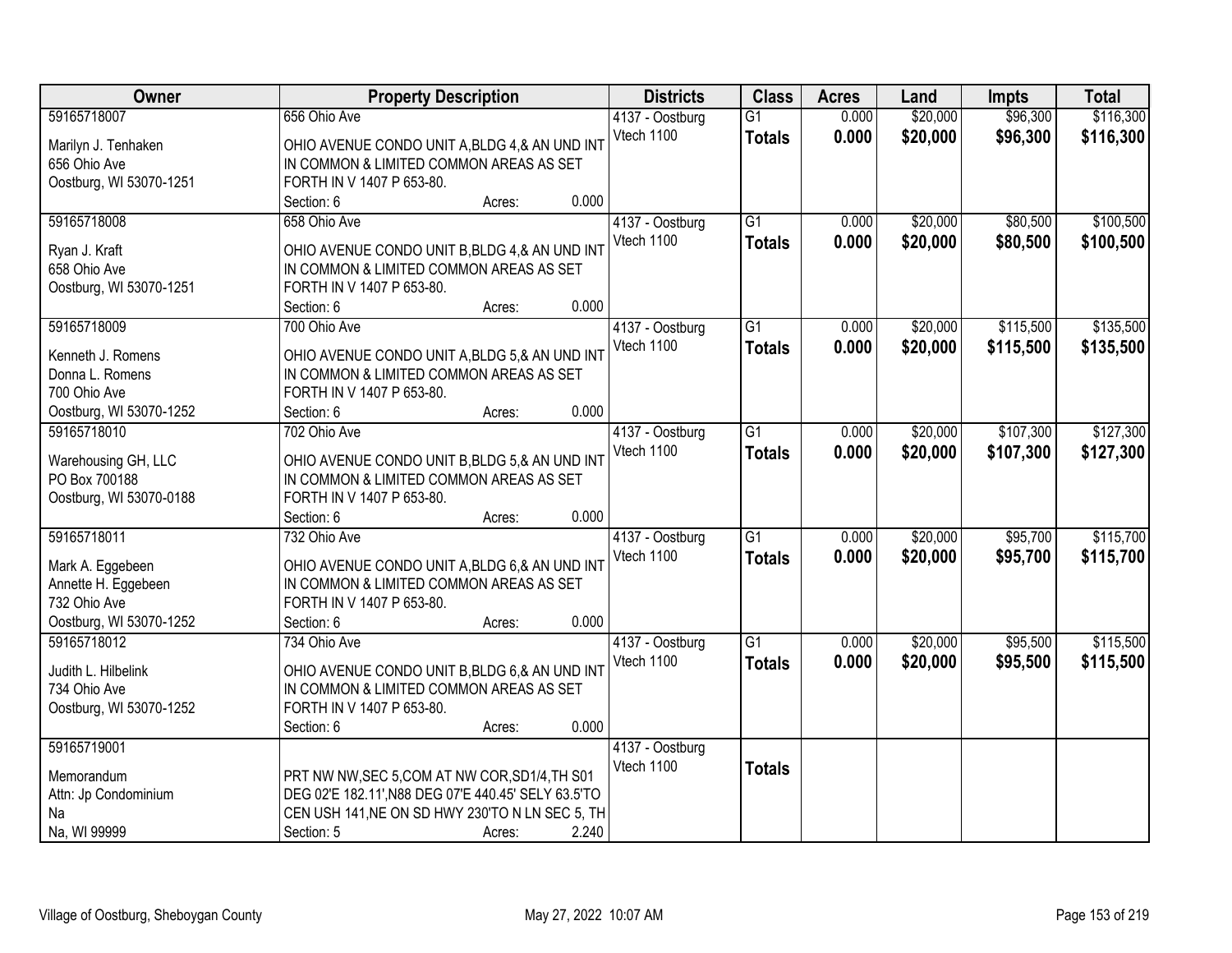| Owner                                | <b>Property Description</b>                            | <b>Districts</b>                    | <b>Class</b>    | <b>Acres</b> | Land            | <b>Impts</b>           | <b>Total</b>     |
|--------------------------------------|--------------------------------------------------------|-------------------------------------|-----------------|--------------|-----------------|------------------------|------------------|
| 59165719010                          |                                                        | 4137 - Oostburg                     | X3              | 0.990        | $\overline{50}$ | $\overline{50}$        | \$0              |
| Sheboygan County                     | PRT SE SW, SEC 5, COM AT S1/4 POST, TH N 196', S87     | Vtech 1100                          | <b>Totals</b>   | 0.990        | \$0             | \$0                    | \$0              |
| c/o Hwy Sheb Co                      | DEG 38'W 404.5', S01 DEG 07'W 194.7'TO S LN            |                                     |                 |              |                 |                        |                  |
| W5741 County Rd J                    | SD1/4, TH N88 DEG 10'E 408'ON SD S LN TO BEG, EXC      |                                     |                 |              |                 |                        |                  |
| Plymouth, WI 53073-3340              | 0.990<br>Section: 5<br>Acres:                          |                                     |                 |              |                 |                        |                  |
| 59165719021                          | 621 N Business Park Dr                                 | 4137 - Oostburg                     | $\overline{G3}$ | 40.481       | \$0             | \$0                    | \$0              |
|                                      |                                                        | TID <sub>3</sub>                    | <b>Totals</b>   | 40.481       | \$0             | \$0                    | \$0              |
| Masters Gallery Foods Inc            | LOT 1 28CSM20-22 #2037285 - BEING A DIVISION OF        | Vtech 1100                          |                 |              |                 |                        |                  |
| PO Box 170                           | PART LOT 2 21CSM253/5 #1779290 AND PART N1/2           |                                     |                 |              |                 |                        |                  |
| Plymouth, WI 53073-170               | NW SEC 5, T13N, R23E.                                  |                                     |                 |              |                 |                        |                  |
|                                      | 40.481<br>Section: 5<br>Acres:                         |                                     |                 |              |                 |                        |                  |
| 59165719022                          | N Business Park Dr                                     | 4137 - Oostburg                     | X4              | 9.766        | $\overline{50}$ | \$0                    | $\overline{\$0}$ |
| Village of Oostburg                  | LOT 2 28CSM20-22 #2037285 - BEING A DIVISION OF        | TID <sub>3</sub>                    | <b>Totals</b>   | 9.766        | \$0             | \$0                    | \$0              |
| PO Box 700227                        | PRT LOT 2 CSM V21 P253-255 #1779290 AND PRT            | Vtech 1100                          |                 |              |                 |                        |                  |
| Oostburg, WI 53070-0227              | N1/2 NW1/4 SEC 5, T13N, R23E.                          |                                     |                 |              |                 |                        |                  |
|                                      | 9.766<br>Section: 5<br>Acres:                          |                                     |                 |              |                 |                        |                  |
| 59165719025                          | N Business Park Dr                                     | 4137 - Oostburg                     | G2              | 5.680        | \$50,000        | $\sqrt[6]{3}$          | \$50,000         |
|                                      |                                                        | TID <sub>3</sub>                    | <b>Totals</b>   | 5.680        | \$50,000        | \$0                    | \$50,000         |
| Big City, LLC                        | THAT PRT OF THE FOLLOWING DESCRIPTION                  | Vtech 1100                          |                 |              |                 |                        |                  |
| 40 Woodland Ct                       | LYING WITHIN TIF #3: PRT LOT 3 CSM V28 P20-22          |                                     |                 |              |                 |                        |                  |
| Oostburg, WI 53070-8900              | DOC #2037285 BEING PRT S1/2 NW1/4 SEC 5, T13N,         |                                     |                 |              |                 |                        |                  |
|                                      | Section: 5<br>5.680<br>Acres:                          |                                     |                 |              |                 |                        |                  |
| 59165719026                          | N Business Park Dr                                     | 4137 - Oostburg                     | $\overline{G2}$ | 6.070        | \$65,000        | $\overline{50}$        | \$65,000         |
| Big City, LLC                        | LOT 1 CSM V30 P159-161 DOC #2118833 BEING PRT          | TID <sub>3</sub>                    | <b>Totals</b>   | 6.070        | \$65,000        | \$0                    | \$65,000         |
| 40 Woodland Ct                       | S1/2 NW1/4, SEC 5.                                     | Vtech 1100                          |                 |              |                 |                        |                  |
| Oostburg, WI 53070-8900              |                                                        |                                     |                 |              |                 |                        |                  |
|                                      | 6.070<br>Section: 5<br>Acres:                          |                                     |                 |              |                 |                        |                  |
| 59165719027                          | N Business Park Dr                                     | 4137 - Oostburg                     | $\overline{X4}$ | 3.100        | $\overline{60}$ | $\sqrt{6}$             | $\overline{50}$  |
|                                      | LOT 2 CSM V30 P159-161 DOC #2118833 BEING PRT          | TID <sub>3</sub>                    | <b>Totals</b>   | 3.100        | \$0             | \$0                    | \$0              |
| Village of Oostburg<br>PO Box 700227 |                                                        | Vtech 1100                          |                 |              |                 |                        |                  |
|                                      | S1/2 NW1/4, SEC 5.                                     |                                     |                 |              |                 |                        |                  |
| Oostburg, WI 53070-0227              | 3.100<br>Section: 5                                    |                                     |                 |              |                 |                        |                  |
| 59165719050                          | Acres:<br>N Heritage Dr                                |                                     | G4              | 6.350        | \$1,100         |                        | \$1,100          |
|                                      |                                                        | 4137 - Oostburg<br>TID <sub>3</sub> | G <sub>5</sub>  | 0.680        | \$100           | $\overline{60}$<br>\$0 | \$100            |
| Robert Lee Bevans Jr                 | PRT NW NW, SEC 5, COM S0 DEG 13'40"E                   | Vtech 1100                          |                 |              |                 |                        |                  |
| Tamarie L. Bevans                    | 182.11'FROM NW COR, SD SEC, TH N88 DEG 54'E            |                                     | <b>Totals</b>   | 7.030        | \$1,200         | \$0                    | \$1,200          |
| 105 Lake St                          | 440.45', S56 DEG 58'48"E 62.92', S17 DEG 58'W 474.11', |                                     |                 |              |                 |                        |                  |
| Cascade, WI 53011-1368               | 7.030<br>Section: 5<br>Acres:                          |                                     |                 |              |                 |                        |                  |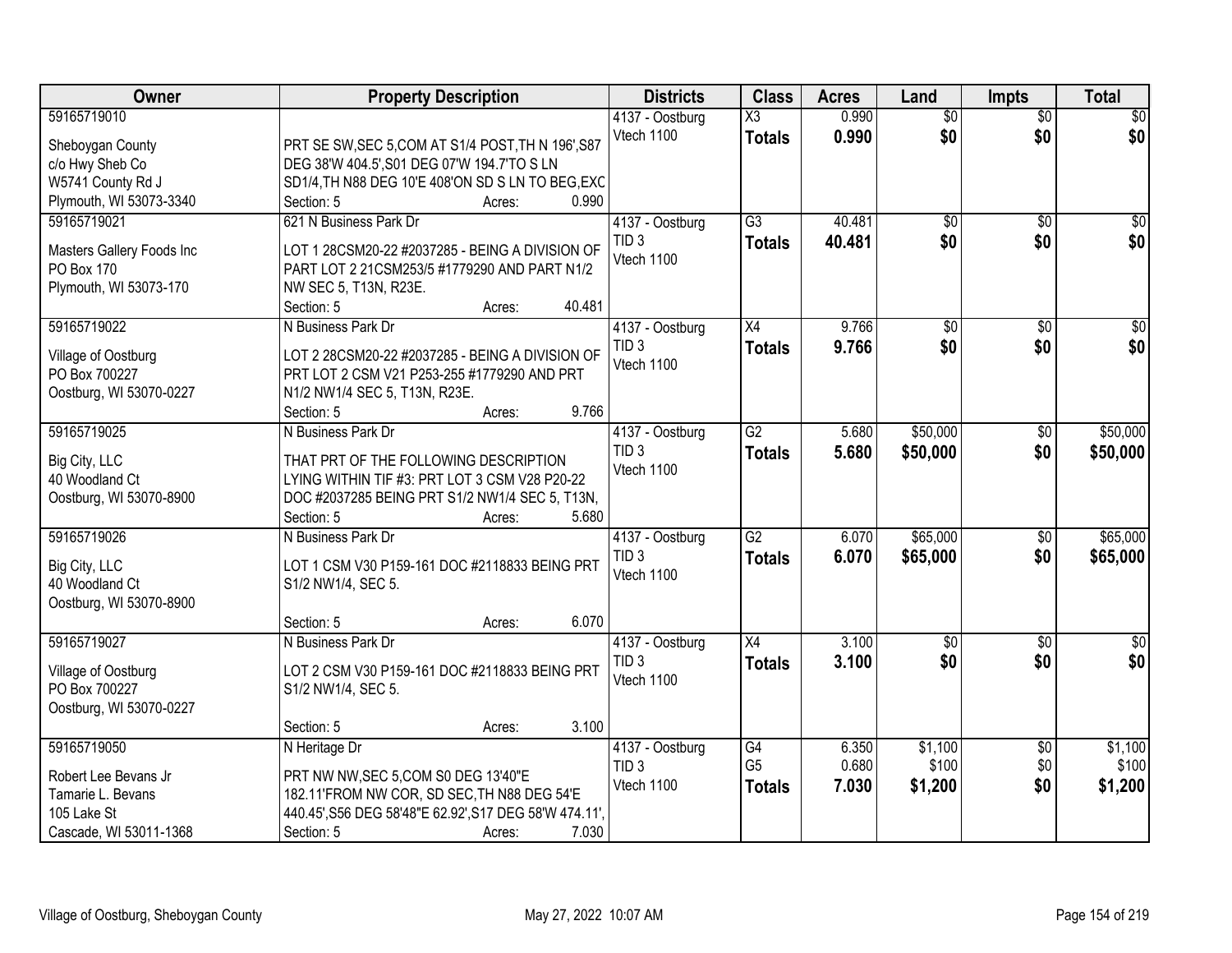| <b>Owner</b>                         | <b>Property Description</b>                                                            | <b>Districts</b> | <b>Class</b>    | <b>Acres</b> | Land            | <b>Impts</b>    | <b>Total</b>    |
|--------------------------------------|----------------------------------------------------------------------------------------|------------------|-----------------|--------------|-----------------|-----------------|-----------------|
| 59165719053                          | 619 N Heritage Dr                                                                      | 4137 - Oostburg  | $\overline{G1}$ | 2.010        | \$42,100        | \$125,700       | \$167,800       |
| Brian R. Meulbroek                   | LOT 1 CSM V18 P 183-84,#1628074 - PRT NW                                               | TID <sub>3</sub> | G4              | 4.250        | \$700           | \$0             | \$700           |
| Kimberly K. Meulbroek                | NW, SEC 5 & PRT LOT 2 SD CSM AS DESC IN                                                | Vtech 1100       | <b>Totals</b>   | 6.260        | \$42,800        | \$125,700       | \$168,500       |
| 619 N Heritage Dr                    | #1916908                                                                               |                  |                 |              |                 |                 |                 |
| Oostburg, WI 53070-2203              | 6.260<br>Section: 5<br>Acres:                                                          |                  |                 |              |                 |                 |                 |
| 59165719054                          | Heritage Dr                                                                            | 4137 - Oostburg  | G4              | 12.440       | \$2,100         | \$0             | \$2,100         |
| Joel A and Kay L Depagter Revocable  | PRT LOT 2 CSM V18 P 183-84,#128074 - PRT NW                                            | TID <sub>3</sub> | G <sub>5</sub>  | 0.500        | \$100           | \$0             | \$100           |
| Living Trust 4-10-2                  | NW, SEC 5, EXC THAT PRT CONV BY #1916908                                               | Vtech 1100       | <b>Totals</b>   | 12.940       | \$2,200         | \$0             | \$2,200         |
| W1642 Town Line Rd                   |                                                                                        |                  |                 |              |                 |                 |                 |
| Oostburg, WI 53070-1904              | 12.940<br>Section: 5<br>Acres:                                                         |                  |                 |              |                 |                 |                 |
| 59165719062                          | <b>Woodland Ct</b>                                                                     | 4137 - Oostburg  | G2              | 3.310        | \$82,800        | \$0             | \$82,800        |
| Big City, LLC                        | LOT 1 CSM V21 P253-255 #1779290 - PRT SE NW                                            | TID <sub>1</sub> | G <sub>5</sub>  | 2.420        | \$12,100        | \$0             | \$12,100        |
| 40 Woodland Ct                       | <b>SEC 5.</b>                                                                          | Vtech 1100       | <b>Totals</b>   | 5.730        | \$94,900        | \$0             | \$94,900        |
| Oostburg, WI 53070-8900              |                                                                                        |                  |                 |              |                 |                 |                 |
|                                      | 5.730<br>Section: 5<br>Acres:                                                          |                  |                 |              |                 |                 |                 |
| 59165719065                          | N Sauk Trl Rd                                                                          | 4137 - Oostburg  | X4              | 0.008        | \$0             | \$0             | \$0             |
|                                      |                                                                                        | TID <sub>1</sub> | <b>Totals</b>   | 0.008        | \$0             | \$0             | \$0             |
| Village of Oostburg<br>PO Box 700227 | THAT PRT OF THE SW NW SEC 5 DEDICATED TO<br>THE PUBLIC FOR STREET PURPOSES DESC IN CSM | Vtech 1100       |                 |              |                 |                 |                 |
| Oostburg, WI 53070-0227              | V21 P253-255 #1779290. (SAUK TRAIL ROAD)                                               |                  |                 |              |                 |                 |                 |
|                                      | 0.008<br>Section: 5<br>Acres:                                                          |                  |                 |              |                 |                 |                 |
| 59165719066                          | Center Ave                                                                             | 4137 - Oostburg  | $\overline{X4}$ | 3.560        | $\overline{50}$ | $\overline{50}$ | $\overline{50}$ |
|                                      |                                                                                        | TID <sub>3</sub> | <b>Totals</b>   | 3.560        | \$0             | \$0             | \$0             |
| Village of Oostburg<br>PO Box 700227 | THAT PRT OF THE SW NW & SE NW SEC 5 FOR<br>PUBLIC ROAD DESC BY CSM V21 P253-255        | Vtech 1100       |                 |              |                 |                 |                 |
| Oostburg, WI 53070-0227              | #1779290.                                                                              |                  |                 |              |                 |                 |                 |
|                                      | Section: 5<br>3.560<br>Acres:                                                          |                  |                 |              |                 |                 |                 |
| 59165719067                          | <b>Woodland Ct</b>                                                                     | 4137 - Oostburg  | $\overline{G2}$ | 2.690        | \$12,500        | $\overline{50}$ | \$12,500        |
|                                      |                                                                                        | TID <sub>1</sub> | <b>Totals</b>   | 2.690        | \$12,500        | \$0             | \$12,500        |
| Big City, LLC                        | LOT 1 CSM V22 P65-67 #1788945 - PRT S1/2 NW1/4                                         | Vtech 1100       |                 |              |                 |                 |                 |
| 40 Woodland Ct                       | <b>SEC 5.</b>                                                                          |                  |                 |              |                 |                 |                 |
| Oostburg, WI 53070-8900              | 2.690<br>Section: 5                                                                    |                  |                 |              |                 |                 |                 |
| 59165719068                          | Acres:<br>Center Ave                                                                   | 4137 - Oostburg  | $\overline{G2}$ | 5.220        | \$75,000        | $\overline{50}$ | \$75,000        |
|                                      |                                                                                        | TID <sub>1</sub> | <b>Totals</b>   | 5.220        | \$75,000        | \$0             | \$75,000        |
| Kwik Trip, Inc                       | LOT 2 CSM V22 P65-67 #1788945 - PRT S1/2 NW 1/4                                        | Vtech 1100       |                 |              |                 |                 |                 |
| 1626 Oak St                          | <b>SEC 5.</b>                                                                          |                  |                 |              |                 |                 |                 |
| La Crosse, WI 54603                  |                                                                                        |                  |                 |              |                 |                 |                 |
|                                      | 5.220<br>Section: 5<br>Acres:                                                          |                  |                 |              |                 |                 |                 |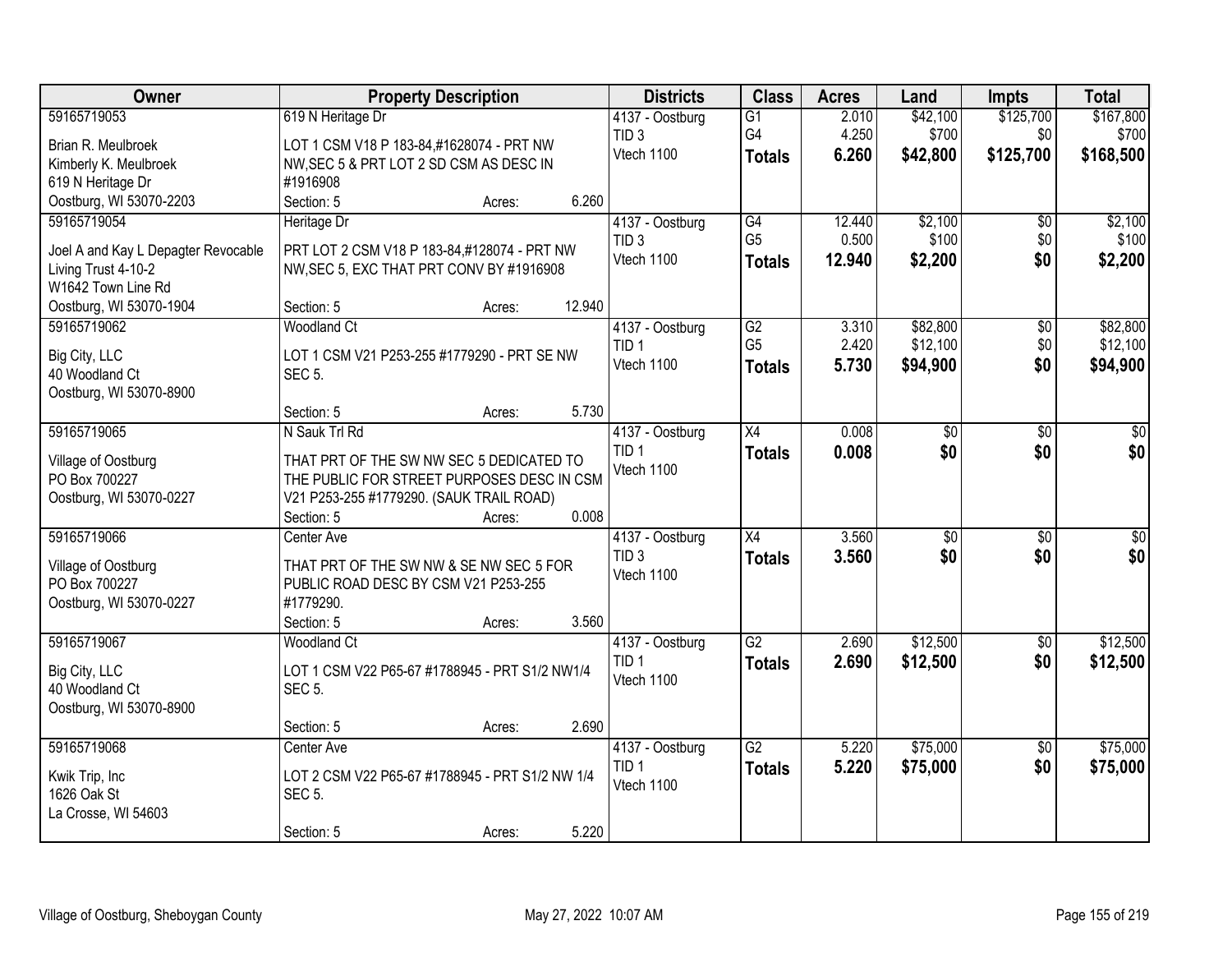| <b>Owner</b>                         | <b>Property Description</b>                                                                         | <b>Districts</b> | <b>Class</b>    | <b>Acres</b> | Land            | <b>Impts</b>    | <b>Total</b>    |
|--------------------------------------|-----------------------------------------------------------------------------------------------------|------------------|-----------------|--------------|-----------------|-----------------|-----------------|
| 59165719070                          | 78 Center Ave                                                                                       | 4137 - Oostburg  | X4              | 4.820        | $\overline{50}$ | $\overline{50}$ | $\sqrt{50}$     |
| Village of Oostburg                  | PRTS SW NW, SEC 5 & SE NE, SEC 6, COM AT INTER                                                      | TID <sub>3</sub> | <b>Totals</b>   | 4.820        | \$0             | \$0             | \$0             |
| 78 Center Ave                        | USH 141 (NOW SAUK TRAIL RD) & E/W 1/4 LN, SEC                                                       | Vtech 1100       |                 |              |                 |                 |                 |
| Oostburg, WI 53070-1462              | 6, TH N20 DEG E ON CEN SD HWY 865.92', S44 DEG E                                                    |                  |                 |              |                 |                 |                 |
|                                      | 4.820<br>Section: 5<br>Acres:                                                                       |                  |                 |              |                 |                 |                 |
| 59165719071                          | 40 Woodland Ct                                                                                      | 4137 - Oostburg  | $\overline{G3}$ | 5.000        | $\overline{50}$ | $\overline{30}$ | $\sqrt{50}$     |
|                                      |                                                                                                     | TID <sub>1</sub> | <b>Totals</b>   | 5.000        | \$0             | \$0             | \$0             |
| Big City, LLC                        | THAT PRT OF THE FOLLOWING DESCRIPTION                                                               | Vtech 1100       |                 |              |                 |                 |                 |
| 40 Woodland Ct                       | LYING WITHIN TIF #1: LOT 1 CSM V25 P77-79                                                           |                  |                 |              |                 |                 |                 |
| Oostburg, WI 53070-8900              | #1930152 - PRT S1/2 NW SEC 5 & ALSO PRT LOT 3<br>5.000<br>Section: 5<br>Acres:                      |                  |                 |              |                 |                 |                 |
| 59165719072                          | <b>Woodland Ct</b>                                                                                  | 4137 - Oostburg  | X4              | 0.290        | \$0             | \$0             | $\overline{30}$ |
|                                      |                                                                                                     | TID <sub>1</sub> |                 | 0.290        | \$0             | \$0             | \$0             |
| Village of Oostburg                  | PRT S1/2 NW SEC 5 DEDICATED FOR STREET                                                              | Vtech 1100       | <b>Totals</b>   |              |                 |                 |                 |
| PO Box 700227                        | PURPOSES BY CSM V25 P77-79 #1930152                                                                 |                  |                 |              |                 |                 |                 |
| Oostburg, WI 53070-0227              |                                                                                                     |                  |                 |              |                 |                 |                 |
|                                      | 0.290<br>Section: 5<br>Acres:                                                                       |                  |                 |              |                 |                 |                 |
| 59165719073                          | 24 N Business Park Dr                                                                               | 4137 - Oostburg  | $\overline{G2}$ | 2.420        | \$35,000        | \$687,100       | \$722,100       |
| <b>Blackhawk Shooting Sports LLC</b> | LOT 1 27CSM155-157 #2020547 IN PRT S1/2 NW1/4                                                       | TID <sub>1</sub> | <b>Totals</b>   | 2.420        | \$35,000        | \$687,100       | \$722,100       |
| 205 N 6th St                         | SEC 5, T13N, R23E (BEING PRT LOT 2 CSM V21                                                          | Vtech 1100       |                 |              |                 |                 |                 |
| Cedar Grove, WI 53013-1618           | P253-255 #1779290 IN PRT S1/2 NW1/4 SEC 5, T13N,                                                    |                  |                 |              |                 |                 |                 |
|                                      | 2.420<br>Section: 5<br>Acres:                                                                       |                  |                 |              |                 |                 |                 |
| 59165719080                          | 76 Center Ave                                                                                       | 4137 - Oostburg  | $\overline{X4}$ | 0.810        | \$0             | $\overline{50}$ | $\sqrt{30}$     |
|                                      |                                                                                                     | TID <sub>3</sub> | <b>Totals</b>   | 0.810        | \$0             | \$0             | \$0             |
| Village of Oostburg<br>PO Box 700227 | PRTS SW NW, SEC 5 & SE NE, SEC 6, COM AT SW COF<br>OF SW NW, SEC 5, TH E 104.28', N20 DEG E 310', W | Vtech 1100       |                 |              |                 |                 |                 |
| Oostburg, WI 53070-0227              | 130', S20 DEG W 310'TO S LN SE NE, SEC 6, TH E TO                                                   |                  |                 |              |                 |                 |                 |
|                                      | 0.810<br>Section: 5<br>Acres:                                                                       |                  |                 |              |                 |                 |                 |
| 59165719090                          | N Heritage Dr                                                                                       | 4137 - Oostburg  | $\overline{G4}$ | 0.700        | \$100           | $\sqrt{$0}$     | \$100           |
|                                      |                                                                                                     | Vtech 1100       | G <sub>5</sub>  | 0.300        | \$0             | \$0             | \$0             |
| Jensema Revocable Trust              | PRT SW NW, SEC 5, COM AT INTER OF W LN SD1/4                                                        |                  | <b>Totals</b>   | 1.000        | \$100           | \$0             | \$100           |
| N2729 Faas Rd                        | WITH CENLN SAUK TRAIL RD, TH NLY TO NW COR                                                          |                  |                 |              |                 |                 |                 |
| Oostburg, WI 53070-2144              | SD SW NW, S84 DEG 55'30"E 136.17'TO CENLN SAUK                                                      |                  |                 |              |                 |                 |                 |
|                                      | 1.000<br>Section: 5<br>Acres:                                                                       |                  |                 |              |                 |                 |                 |
| 59165719100                          | 309 N Heritage Dr                                                                                   | 4137 - Oostburg  | $\overline{G1}$ | 5.410        | \$53,000        | \$131,600       | \$184,600       |
| Daniel J. Kreye                      | PRT S/12 NW1/4, SEC 5, COM N0 DEG 13'04"W                                                           | TID <sub>3</sub> | <b>Totals</b>   | 5.410        | \$53,000        | \$131,600       | \$184,600       |
| Sharon B. Kreye                      | 808.85'FROM W1/4 COR, SD SEC, TH N0 DEG 13'41"W                                                     | Vtech 1100       |                 |              |                 |                 |                 |
| 309 N Heritage Dr                    | 60.05'TO CEN SAUK TRAIL RD, N16 DEG 52'18"E ON                                                      |                  |                 |              |                 |                 |                 |
| Oostburg, WI 53070-2201              | 5.410<br>Section: 5<br>Acres:                                                                       |                  |                 |              |                 |                 |                 |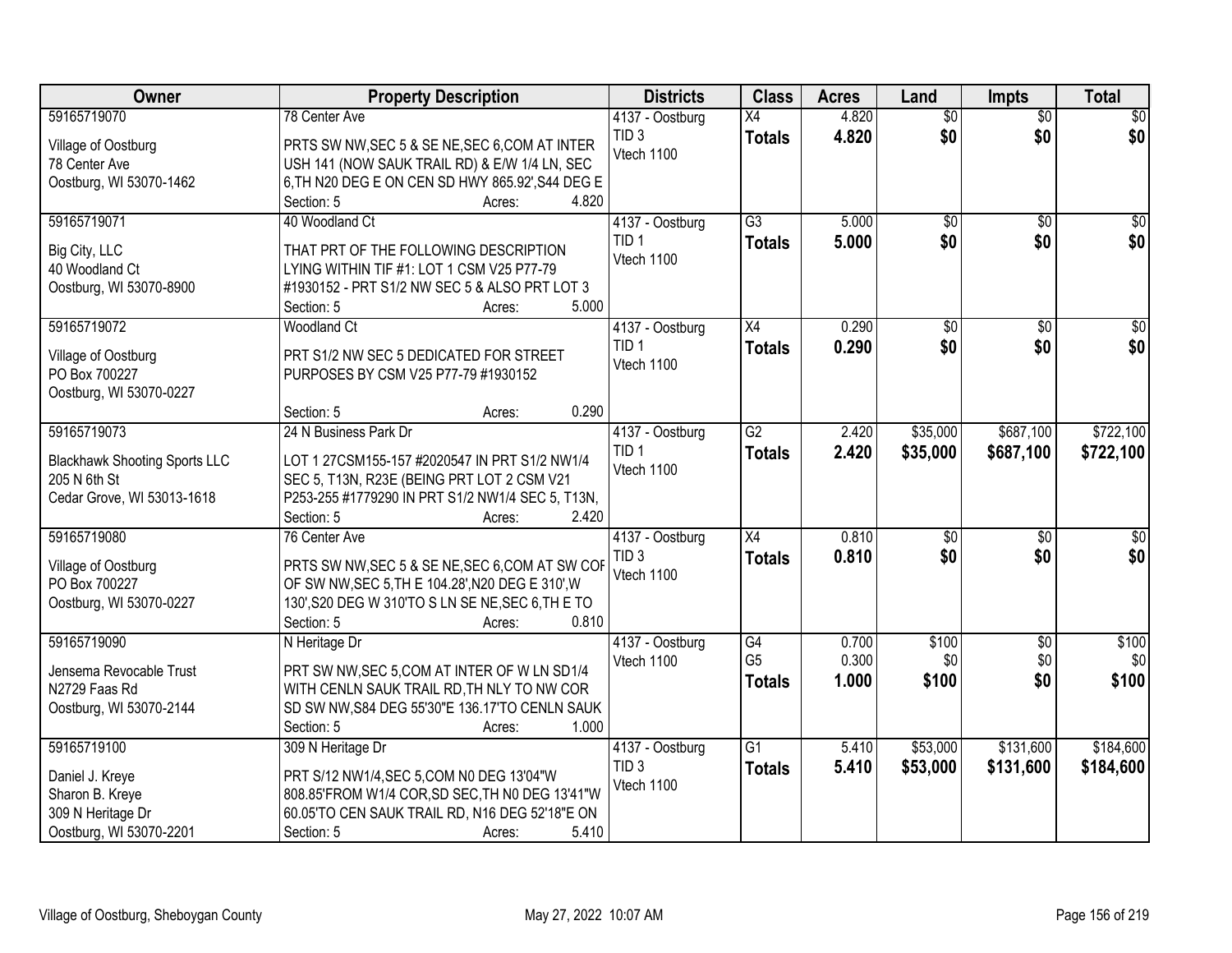| Owner                                | <b>Property Description</b>                            | <b>Districts</b>               | <b>Class</b>           | <b>Acres</b> | Land      | <b>Impts</b>    | <b>Total</b>  |
|--------------------------------------|--------------------------------------------------------|--------------------------------|------------------------|--------------|-----------|-----------------|---------------|
| 59165719123                          | $\overline{1-43}$                                      | 4137 - Oostburg                | $\overline{G2}$        | 16.530       | \$70,800  | $\overline{50}$ | \$70,800      |
| Bjb I43 Properties LLC               | PRT E1/2 SW, SEC 5, COM N88 DEG 48'E 1676.60'& S0      | TID <sub>1</sub>               | <b>Totals</b>          | 16.530       | \$70,800  | \$0             | \$70,800      |
| W2275 De Master Rd                   | DEG 49'W 120'FROM W1/4 COR, SD SEC, TH N88 DEG         | Vtech 1100                     |                        |              |           |                 |               |
| Oostburg, WI 53070-1855              | 48'E 338.52', S16 DEG 15'19"E 743.30' (REC AS          |                                |                        |              |           |                 |               |
|                                      | 16.530<br>Section: 5<br>Acres:                         |                                |                        |              |           |                 |               |
| 59165719141                          | $\overline{1-43}$                                      | 4137 - Oostburg                | G2                     | 1.860        | \$11,200  | $\overline{50}$ | \$11,200      |
|                                      |                                                        | TID <sub>1</sub>               | <b>Totals</b>          | 1.860        | \$11,200  | \$0             | \$11,200      |
| CIr Properties LLC                   | THAT PART TRACT 2 4CSM335 AND PART E1/2                | Vtech 1100                     |                        |              |           |                 |               |
| 319 S 15th St                        | SW1/4 DESC AS: COM AT CENTER 1/4 COR SD SEC            |                                |                        |              |           |                 |               |
| Oostburg, WI 53070-1195              | 5; TH ALG N LN SW1/4, N89-30-51W, 981.98'; TH<br>1.860 |                                |                        |              |           |                 |               |
| 59165719142                          | Section: 5<br>Acres:<br>$-43$                          |                                | G2                     |              | \$3,500   |                 | \$3,500       |
|                                      |                                                        | 4137 - Oostburg                |                        | 1.030        |           | $\sqrt{6}$      |               |
| Bjb I43 Properties LLC               | TRACT 2 4CSM335 #1035464 IN NESW SEC 5, T13N,          | TID <sub>1</sub><br>Vtech 1100 | <b>Totals</b>          | 1.030        | \$3,500   | \$0             | \$3,500       |
| W2275 De Master Rd                   | R23E, EXCEPTING THAT PART SD TRACT 2 LYING             |                                |                        |              |           |                 |               |
| Oostburg, WI 53070-1855              | IN THE FOLLOWING: COM AT CENTER 1/4 COR SD             |                                |                        |              |           |                 |               |
|                                      | 1.030<br>Section: 5<br>Acres:                          |                                |                        |              |           |                 |               |
| 59165719160                          |                                                        | 4137 - Oostburg                | $\overline{\text{X3}}$ | 2.730        | \$0       | \$0             | $\frac{1}{3}$ |
| Sheboygan County Transportation Dept | PRT NE SW, SEC 5, COM 639.5'S OF NE COR SD             | Vtech 1100                     | <b>Totals</b>          | 2.730        | \$0       | \$0             | \$0           |
| W5741 County Rd J                    | 1/4, TH W 396', S 550', E 396', TH N 550'TO BEG, EXC   |                                |                        |              |           |                 |               |
| Plymouth, WI 53073-3340              | THAT PRT IN TOWN OF HOLLAND.                           |                                |                        |              |           |                 |               |
|                                      | 2.730<br>Section: 5<br>Acres:                          |                                |                        |              |           |                 |               |
| 59165719170                          | 47 Center Ave                                          | 4137 - Oostburg                | $\overline{G1}$        | 1.360        | \$29,700  | \$100,300       | \$130,000     |
|                                      |                                                        | TID <sub>1</sub>               | <b>Totals</b>          | 1.360        | \$29,700  | \$100,300       | \$130,000     |
| James Damrow                         | PRT NE SW, SEC 5, COM 990'W OF NE COR SD1/4, TH        | Vtech 1100                     |                        |              |           |                 |               |
| Audrey S. Damrow                     | W 150', S 570.4', E 150', TH N 570.4'TO BEG, EXC PRT   |                                |                        |              |           |                 |               |
| 47 Center Ave                        | FOR HWY CONV IN V 565 P 680-81.                        |                                |                        |              |           |                 |               |
| Oostburg, WI 53070-1494              | 1.360<br>Section: 5<br>Acres:                          |                                |                        |              |           |                 |               |
| 59165719181                          | 39 Center Ave                                          | 4137 - Oostburg                | $\overline{G2}$        | 4.040        | \$100,000 | \$829,300       | \$929,300     |
| <b>Carlton Automotive</b>            | LOT 1 CSM V26 P328-329 - PRT NE SW, SEC 5              | TID <sub>1</sub>               | G <sub>5</sub>         | 2.990        | \$4,500   | \$0             | \$4,500       |
| 39 Center Ave                        |                                                        | Vtech 1100                     | <b>Totals</b>          | 7.030        | \$104,500 | \$829,300       | \$933,800     |
| Oostburg, WI 53070-1494              |                                                        |                                |                        |              |           |                 |               |
|                                      | 7.030<br>Section: 5<br>Acres:                          |                                |                        |              |           |                 |               |
| 59165719191                          | 20 S Business Park Dr                                  | 4137 - Oostburg                | $\overline{G2}$        | 1.510        | \$46,000  | \$318,400       | \$364,400     |
|                                      |                                                        | TID <sub>1</sub>               | <b>Totals</b>          | 1.510        | \$46,000  | \$318,400       | \$364,400     |
| Oostburg State Bank                  | LOT 1 CSM V17 P 165-66, #1585728 - PRT NW              | Vtech 1100                     |                        |              |           |                 |               |
| PO Box 700198                        | SW, SEC 5.                                             |                                |                        |              |           |                 |               |
| Oostburg, WI 53070                   |                                                        |                                |                        |              |           |                 |               |
|                                      | 1.510<br>Section: 5<br>Acres:                          |                                |                        |              |           |                 |               |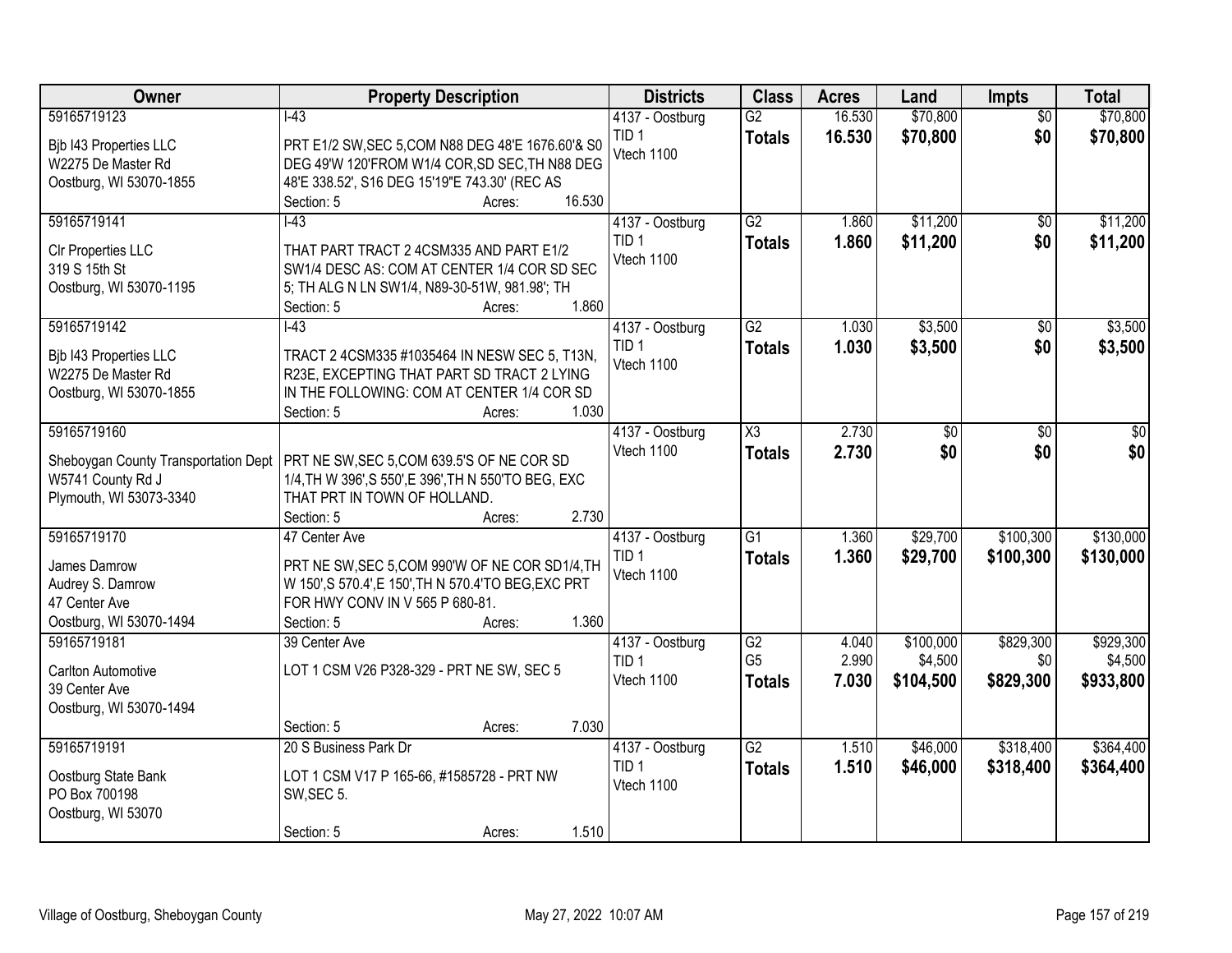| <b>Owner</b>                                                                            | <b>Property Description</b>                                                                                                                                                                      | <b>Districts</b>                                  | <b>Class</b>                     | <b>Acres</b>   | Land                   | <b>Impts</b>           | <b>Total</b>           |
|-----------------------------------------------------------------------------------------|--------------------------------------------------------------------------------------------------------------------------------------------------------------------------------------------------|---------------------------------------------------|----------------------------------|----------------|------------------------|------------------------|------------------------|
| 59165719192                                                                             | Center Ave                                                                                                                                                                                       | 4137 - Oostburg                                   | $\overline{G2}$                  | 2.120          | \$48,500               | $\overline{50}$        | \$48,500               |
| Oostburg State Bank<br>905 Center Ave<br>Oostburg, WI 53070-1354                        | LOT 2 CSM V17 P 165-66, #1585728 - PRT NW<br>SW, SEC 5.                                                                                                                                          | TID <sub>1</sub><br>Vtech 1100                    | <b>Totals</b>                    | 2.120          | \$48,500               | \$0                    | \$48,500               |
|                                                                                         | 2.120<br>Section: 5<br>Acres:                                                                                                                                                                    |                                                   |                                  |                |                        |                        |                        |
| 59165719194<br>Village of Oostburg<br>PO Box 700227<br>Oostburg, WI 53070-0227          | LOT 6 CSM V17 P 167-68, #1585729 - PRT NW SW &<br>SW SW SEC 5.                                                                                                                                   | 4137 - Oostburg<br>TID <sub>1</sub><br>Vtech 1100 | X4<br><b>Totals</b>              | 3.170<br>3.170 | $\overline{50}$<br>\$0 | $\overline{50}$<br>\$0 | \$0<br>\$0             |
|                                                                                         | 3.170<br>Section: 5<br>Acres:                                                                                                                                                                    |                                                   |                                  |                |                        |                        |                        |
| 59165719195<br>Village of Oostb<br>215 N 8th St                                         | <b>Business Park Dr</b><br>Community Development Authority of the THAT PRT OF NW SW & SW SW, SEC 5, DEDICATED<br>FOR ROAD BY CSM V17 P 165-66,#1585728.                                          | 4137 - Oostburg<br>TID <sub>1</sub><br>Vtech 1100 | X4<br><b>Totals</b>              | 2.650<br>2.650 | \$0<br>\$0             | \$0<br>\$0             | $\overline{50}$<br>\$0 |
| Oostburg, WI 53070-1246                                                                 | 2.650<br>Section: 5<br>Acres:                                                                                                                                                                    |                                                   |                                  |                |                        |                        |                        |
| 59165719197<br>Giv Enterprises LLC<br>110 S Business Park Dr<br>PO Box 700188           | 110 S Business Park Dr<br>LOT 1 CSM V20 P 159-60,#1723480 & AFFT CORR<br>#1750238 - PRT NW SW, SEC 5.                                                                                            | 4137 - Oostburg<br>TID <sub>1</sub><br>Vtech 1100 | $\overline{G2}$<br><b>Totals</b> | 5.030<br>5.030 | \$125,800<br>\$125,800 | \$852,600<br>\$852,600 | \$978,400<br>\$978,400 |
| Oostburg, WI 53070-0188                                                                 | 5.030<br>Section: 5<br>Acres:                                                                                                                                                                    |                                                   |                                  |                |                        |                        |                        |
| 59165719199<br>Warehousing Gh, LLC<br>110 S Business Park Dr<br>Oostburg, WI 53070-1572 | 320 S Business Park Dr<br>LOT 3 CSM V20 P 159-60,#1723480 & AFFT CORR<br>#1750238 - PRT NW SW & SW SW, SEC 5.<br>3.440<br>Section: 5<br>Acres:                                                   | 4137 - Oostburg<br>TID <sub>1</sub><br>Vtech 1100 | $\overline{G2}$<br><b>Totals</b> | 3.440<br>3.440 | \$86,000<br>\$86,000   | \$255,500<br>\$255,500 | \$341,500<br>\$341,500 |
| 59165719201                                                                             | 220 S Business Park Dr Unit A1                                                                                                                                                                   | 4137 - Oostburg                                   | $\overline{G2}$                  | 0.000          | \$20,000               | \$140,200              | \$160,200              |
| Warehousing Gh, LLC<br>110 S Business Park Dr<br>Oostburg, WI 53070-1572                | SOUTH BUSINESS PARK CONDOMINIUM UNIT 1<br>BLDG 1 AND UNDIV INT IN THE COMMON AREAS<br>AND LIMITED COMMON AREA AS SET FORTH IN<br>0.000<br>Section: 5<br>Acres:                                   | TID <sub>1</sub><br>Vtech 1100                    | <b>Totals</b>                    | 0.000          | \$20,000               | \$140,200              | \$160,200              |
| 59165719202<br>Warehousing Gh, LLC<br>110 S Business Park Dr<br>Oostburg, WI 53070-1572 | 220 S Business Park Dr Unit A2<br>SOUTH BUSINESS PARK CONDOMINIUM UNIT 2<br>BLDG 1 AND UNDIV INT IN THE COMMON AREAS<br>AND LIMITED COMMON AREA AS SET FORTH IN<br>0.000<br>Section: 5<br>Acres: | 4137 - Oostburg<br>TID <sub>1</sub><br>Vtech 1100 | $\overline{G2}$<br><b>Totals</b> | 0.000<br>0.000 | \$20,000<br>\$20,000   | \$55,900<br>\$55,900   | \$75,900<br>\$75,900   |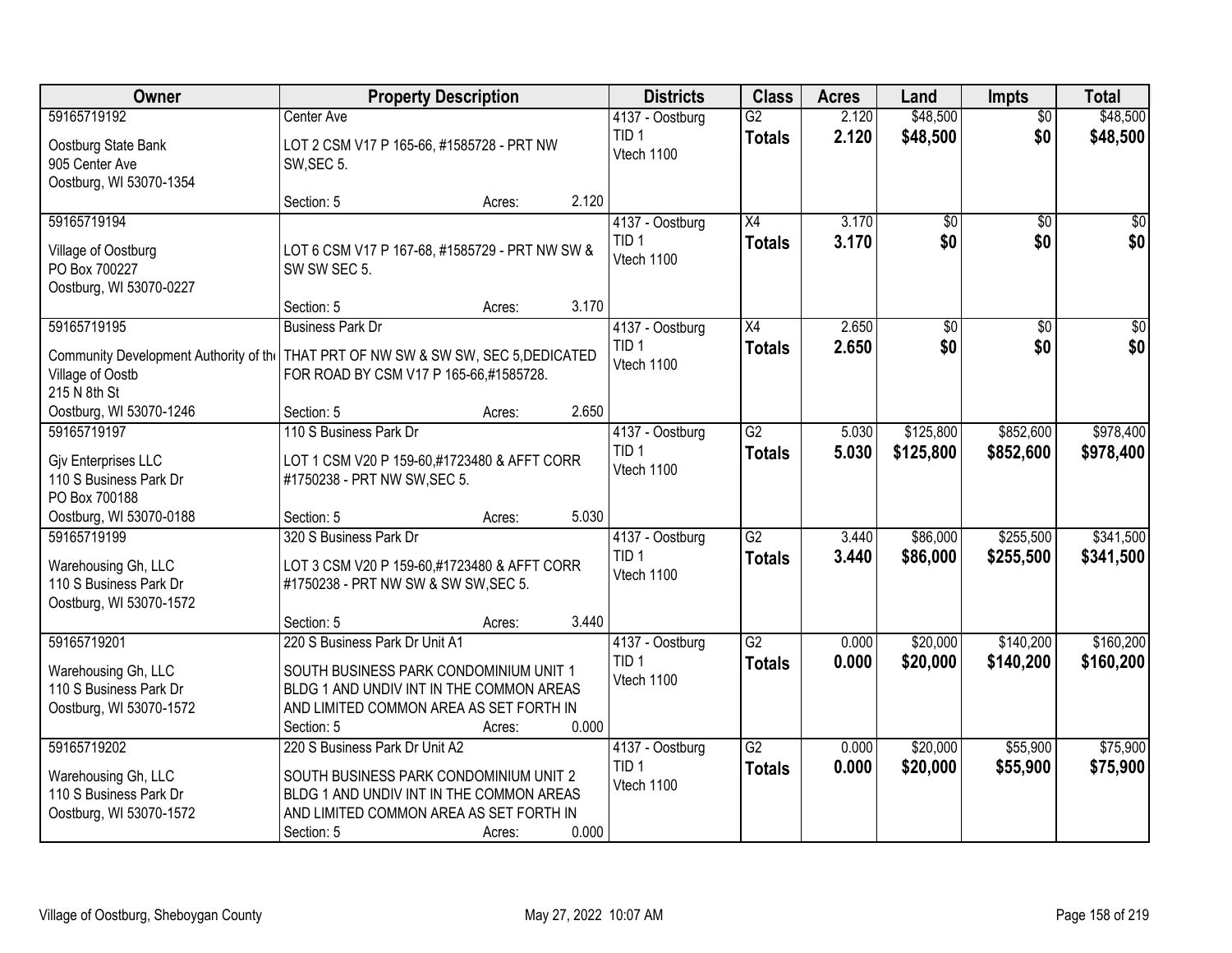| Owner                       | <b>Property Description</b>                            | <b>Districts</b>                    | <b>Class</b>    | <b>Acres</b> | Land     | <b>Impts</b> | <b>Total</b> |
|-----------------------------|--------------------------------------------------------|-------------------------------------|-----------------|--------------|----------|--------------|--------------|
| 59165719203                 | 220 S Business Park Dr Unit A3                         | 4137 - Oostburg                     | $\overline{G2}$ | 0.000        | \$20,000 | \$189,200    | \$209,200    |
| Warehousing Gh, LLC         | SOUTH BUSINESS PARK CONDOMINIUM UNIT 3                 | TID <sub>1</sub>                    | <b>Totals</b>   | 0.000        | \$20,000 | \$189,200    | \$209,200    |
| 110 S Business Park Dr      | BLDG 1 AND UNDIV INT IN THE COMMON AREAS               | Vtech 1100                          |                 |              |          |              |              |
| Oostburg, WI 53070-1572     | AND LIMITED COMMON AREA AS SET FORTH IN                |                                     |                 |              |          |              |              |
|                             | 0.000<br>Section: 5<br>Acres:                          |                                     |                 |              |          |              |              |
| 59165719204                 | 220 S Business Park Dr Unit A5                         | 4137 - Oostburg                     | $\overline{G2}$ | 0.000        | \$20,000 | \$72,900     | \$92,900     |
| Warehousing Gh, LLC         | SOUTH BUSINESS PARK CONDOMINIUM UNIT 4                 | TID <sub>1</sub>                    | <b>Totals</b>   | 0.000        | \$20,000 | \$72,900     | \$92,900     |
| 110 S Business Park Dr      | BLDG 1 AND UNDIV INT IN THE COMMON AREAS               | Vtech 1100                          |                 |              |          |              |              |
| Oostburg, WI 53070-1572     | AND LIMITED COMMON AREA AS SET FORTH IN                |                                     |                 |              |          |              |              |
|                             | 0.000<br>Section: 5<br>Acres:                          |                                     |                 |              |          |              |              |
| 59165719205                 | 220 S Business Park Dr Unit A6                         | 4137 - Oostburg                     | G2              | 0.000        | \$20,000 | \$167,000    | \$187,000    |
|                             |                                                        | TID <sub>1</sub>                    | <b>Totals</b>   | 0.000        | \$20,000 | \$167,000    | \$187,000    |
| Onion River Properties, LLC | SOUTH BUSINESS PARK CONDOMINIUM UNIT 5                 | Vtech 1100                          |                 |              |          |              |              |
| N2997 Camp Riversite Rd     | BLDG 1 AND UNDIV INT IN THE COMMON AREAS               |                                     |                 |              |          |              |              |
| Sheboygan Falls, WI 53085   | AND LIMITED COMMON AREA AS SET FORTH IN<br>0.000       |                                     |                 |              |          |              |              |
| 59165719206                 | Section: 5<br>Acres:<br>220 S Business Park Dr Unit A7 |                                     | $\overline{G2}$ | 0.000        | \$20,000 | \$161,500    | \$181,500    |
|                             |                                                        | 4137 - Oostburg<br>TID <sub>1</sub> |                 |              |          |              |              |
| Onion River Properties, LLC | SOUTH BUSINESS PARK CONDOMINIUM UNIT 6                 | Vtech 1100                          | <b>Totals</b>   | 0.000        | \$20,000 | \$161,500    | \$181,500    |
| N2997 Camp Riversite Rd     | BLDG 1 AND UNDIV INT IN THE COMMON AREAS               |                                     |                 |              |          |              |              |
| Sheboygan Falls, WI 53085   | AND LIMITED COMMON AREA AS SET FORTH IN                |                                     |                 |              |          |              |              |
|                             | 0.000<br>Section: 5<br>Acres:                          |                                     |                 |              |          |              |              |
| 59165719207                 | 210 S Business Park Dr Unit B                          | 4137 - Oostburg                     | $\overline{G2}$ | 0.000        | \$20,000 | \$232,400    | \$252,400    |
| Warehousing Gh, LLC         | SOUTH BUSINESS PARK CONDOMINIUM UNIT 1                 | TID <sub>1</sub>                    | <b>Totals</b>   | 0.000        | \$20,000 | \$232,400    | \$252,400    |
| 110 S Business Park Dr      | BLDG 2 AND UNDIV INT IN THE COMMON AREAS               | Vtech 1100                          |                 |              |          |              |              |
| Oostburg, WI 53070-1572     | AND LIMITED COMMON AREA AS SET FORTH IN                |                                     |                 |              |          |              |              |
|                             | 0.000<br>Section: 5<br>Acres:                          |                                     |                 |              |          |              |              |
| 59165719208                 | 210 S Business Park Dr Unit A                          | 4137 - Oostburg                     | G2              | 0.000        | \$20,000 | \$232,400    | \$252,400    |
| Warehousing Gh, LLC         | SOUTH BUSINESS PARK CONDOMINIUM UNIT 2                 | TID <sub>1</sub>                    | <b>Totals</b>   | 0.000        | \$20,000 | \$232,400    | \$252,400    |
| 110 S Business Park Dr      | BLDG 2 AND UNDIV INT IN THE COMMON AREAS               | Vtech 1100                          |                 |              |          |              |              |
| Oostburg, WI 53070-1572     | AND LIMITED COMMON AREA AS SET FORTH IN                |                                     |                 |              |          |              |              |
|                             | 0.000<br>Section: 5<br>Acres:                          |                                     |                 |              |          |              |              |
| 59165719209                 | 200 S Business Park Dr Unit 1                          | 4137 - Oostburg                     | $\overline{G2}$ | 0.000        | \$20,000 | \$173,000    | \$193,000    |
|                             |                                                        | TID <sub>1</sub>                    | <b>Totals</b>   | 0.000        | \$20,000 | \$173,000    | \$193,000    |
| Warehousing Gh, LLC         | SOUTH BUSINESS PARK CONDOMINIUM UNIT 1                 | Vtech 1100                          |                 |              |          |              |              |
| 110 S Business Park Dr      | BLDG 3 AND UNDIV INT IN THE COMMON AREAS               |                                     |                 |              |          |              |              |
| Oostburg, WI 53070-1572     | AND LIMITED COMMON AREA AS SET FORTH IN                |                                     |                 |              |          |              |              |
|                             | 0.000<br>Section: 5<br>Acres:                          |                                     |                 |              |          |              |              |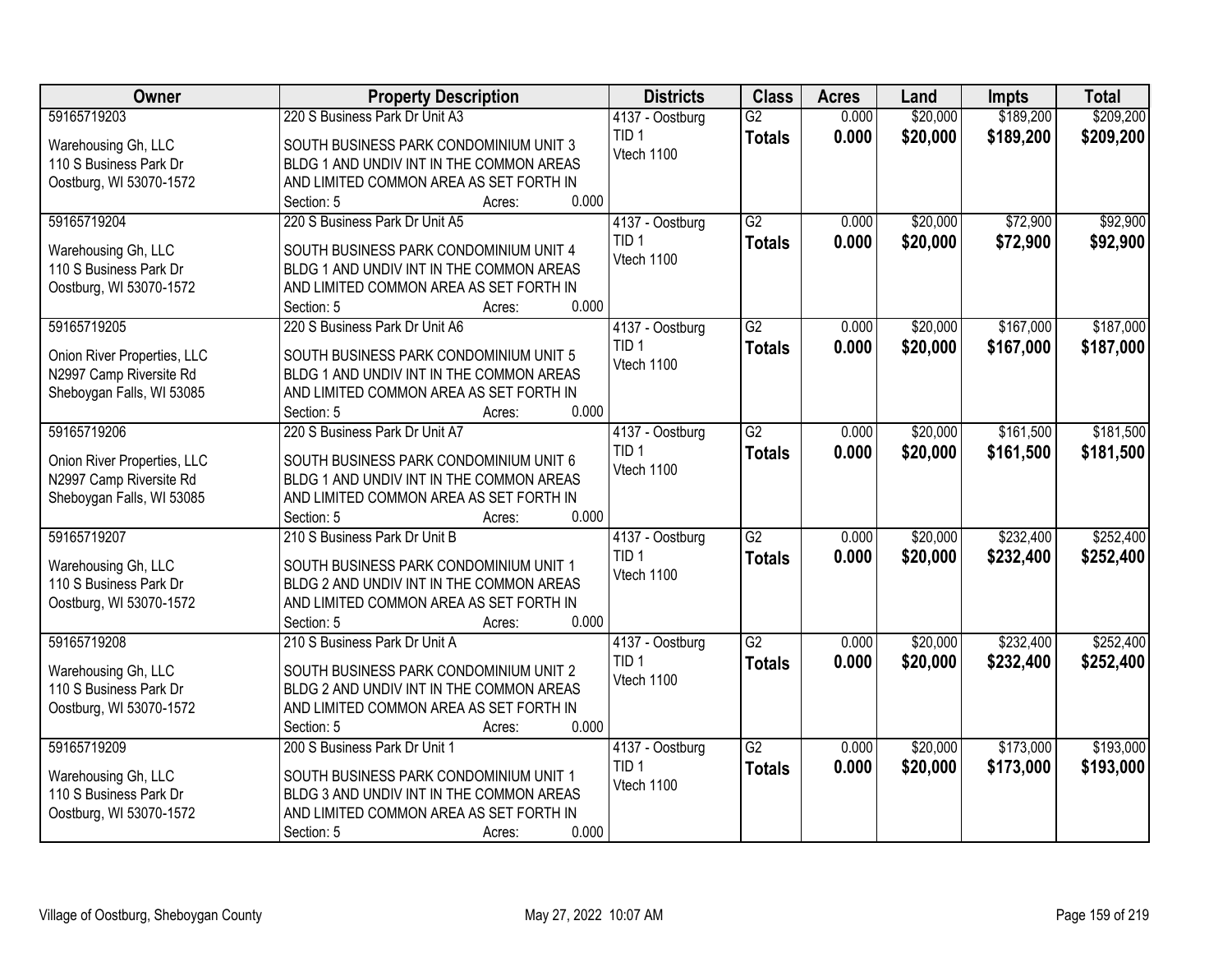| Owner                                                                                            | <b>Property Description</b>                                                                                                                                    | <b>Districts</b>                                  | <b>Class</b>                     | <b>Acres</b>   | Land                   | Impts                  | <b>Total</b>           |
|--------------------------------------------------------------------------------------------------|----------------------------------------------------------------------------------------------------------------------------------------------------------------|---------------------------------------------------|----------------------------------|----------------|------------------------|------------------------|------------------------|
| 59165719211                                                                                      | S Business Park Dr                                                                                                                                             | 4137 - Oostburg                                   | $\overline{G2}$                  | 9.150          | \$110,000              | $\overline{50}$        | \$110,000              |
| Oostburg Concrete Products, Inc.<br>110 S Business Park Dr<br>PO Box 700188                      | LOT 4 CSM V17 P 167-68, #1585729 - PRT SW<br>SW, SEC 5, EXC CSM V19 P 98-99, #1663899.                                                                         | TID <sub>1</sub><br>Vtech 1100                    | <b>Totals</b>                    | 9.150          | \$110,000              | \$0                    | \$110,000              |
| Oostburg, WI 53070-0188                                                                          | 9.150<br>Section: 5<br>Acres:                                                                                                                                  |                                                   |                                  |                |                        |                        |                        |
| 59165719212<br>Donald C Bergin Investment, LLC<br>10171 Ann Marie Dr<br>Cedarburg, WI 53012-8941 | 421 S Business Park Dr<br>LOT 5 CSM V17 P 167-68, #1585729 - PRT SW<br>SW, SEC 5.                                                                              | 4137 - Oostburg<br>TID <sub>1</sub><br>Vtech 1100 | $\overline{G3}$<br><b>Totals</b> | 4.730<br>4.730 | \$0<br>\$0             | $\overline{50}$<br>\$0 | $\sqrt{50}$<br>\$0     |
| 59165719213                                                                                      | 4.730<br>Section: 5<br>Acres:<br>200 S Business Park Dr Unit 3                                                                                                 | 4137 - Oostburg                                   | $\overline{G2}$                  | 0.000          | \$20,000               | \$128,000              | \$148,000              |
| Warehousing Gh, LLC<br>110 S Business Park Dr<br>Oostburg, WI 53070-1572                         | SOUTH BUSINESS PARK CONDOMINIUM UNIT 2<br>BLDG 3 AND UNDIV INT IN THE COMMON AREAS<br>AND LIMITED COMMON AREA AS SET FORTH IN<br>0.000<br>Section: 5<br>Acres: | TID <sub>1</sub><br>Vtech 1100                    | <b>Totals</b>                    | 0.000          | \$20,000               | \$128,000              | \$148,000              |
| 59165719214                                                                                      | 200 S Business Park Dr Unit 5                                                                                                                                  | 4137 - Oostburg                                   | $\overline{G2}$                  | 0.000          | \$20,000               | \$122,600              | \$142,600              |
| Warehousing Gh, LLC<br>110 S Business Park Dr<br>Oostburg, WI 53070-1572                         | SOUTH BUSINESS PARK CONDOMINIUM UNIT 3<br>BLDG 3 AND UNDIV INT IN THE COMMON AREAS<br>AND LIMITED COMMON AREA AS SET FORTH IN<br>0.000<br>Section: 5<br>Acres: | TID <sub>1</sub><br>Vtech 1100                    | <b>Totals</b>                    | 0.000          | \$20,000               | \$122,600              | \$142,600              |
| 59165719215<br>South Business Park Condominium<br>Owners in Common<br>Na<br>Na, WI 00000         | 200 S Business Park Dr Unit 1<br>SOUTH BUSINESS PARK CONDOMINIUM COMMON<br>AREA.<br>6.530<br>Section: 5<br>Acres:                                              | 4137 - Oostburg<br>TID <sub>1</sub><br>Vtech 1100 | $\overline{G2}$<br><b>Totals</b> | 6.530<br>6.530 | $\overline{50}$<br>\$0 | $\overline{50}$<br>\$0 | \$0<br>\$0             |
| 59165719231                                                                                      | S Business Park Dr                                                                                                                                             | 4137 - Oostburg                                   | $\overline{X4}$                  | 0.270          | $\overline{50}$        | $\overline{50}$        | $\overline{\$0}$       |
| Village of Oostburg<br>PO Box 700227<br>Oostburg, WI 53070-0227                                  | THAT PRT OF FOLL DESC IN TIF #1 - LOT 1 CSM V19<br>P 98-99,#1663899 - PRT SW SW, SEC 5.                                                                        | TID <sub>1</sub><br>Vtech 1100                    | <b>Totals</b>                    | 0.270          | \$0                    | \$0                    | \$0                    |
|                                                                                                  | 0.270<br>Section: 5<br>Acres:                                                                                                                                  |                                                   |                                  |                |                        |                        |                        |
| 59165719232<br>Village of Oostb<br>215 N 8th St                                                  | <b>Business Park Dr</b><br>Community Development Authority of the THAT PRT OF THE SW SW, SEC 5, DEDICATED FOR<br>ROAD BY CSM V19 P 98-99,#1663899.             | 4137 - Oostburg<br>TID <sub>1</sub><br>Vtech 1100 | $\overline{X4}$<br><b>Totals</b> | 2.920<br>2.920 | \$0<br>\$0             | $\overline{50}$<br>\$0 | $\overline{50}$<br>\$0 |
| Oostburg, WI 53070-1246                                                                          | 2.920<br>Section: 5<br>Acres:                                                                                                                                  |                                                   |                                  |                |                        |                        |                        |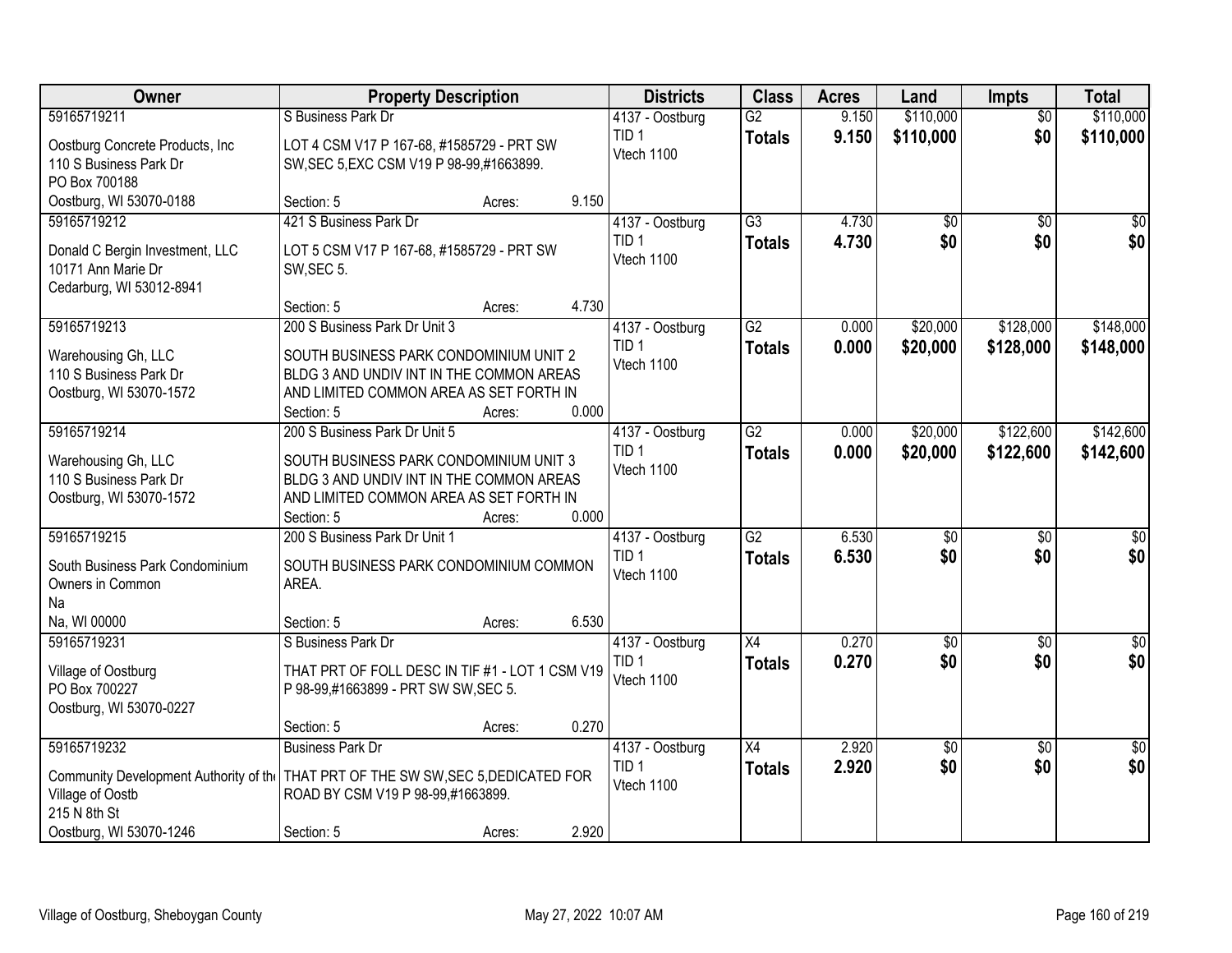| Owner                                                                        | <b>Property Description</b>                                             | <b>Districts</b>               | <b>Class</b>    | <b>Acres</b> | Land            | <b>Impts</b>    | <b>Total</b>     |
|------------------------------------------------------------------------------|-------------------------------------------------------------------------|--------------------------------|-----------------|--------------|-----------------|-----------------|------------------|
| 59165719233                                                                  | 539 S Business Park Dr                                                  | 4137 - Oostburg                | $\overline{X4}$ | 0.560        | $\overline{50}$ | $\overline{50}$ | \$0              |
| Village of Oostburg<br>PO Box 700227<br>Oostburg, WI 53070-0227              | THAT PRT OF FOLL DESC NOT IN TIF #1 - PRT SW<br>SW, SEC 5.              | TID <sub>1</sub><br>Vtech 1100 | <b>Totals</b>   | 0.560        | \$0             | \$0             | \$0              |
|                                                                              | 0.560<br>Section: 5<br>Acres:                                           |                                |                 |              |                 |                 |                  |
| 59165719234                                                                  | S Business Park Dr                                                      | 4137 - Oostburg                | G2              | 4.190        | \$70,000        | $\overline{50}$ | \$70,000         |
| Oostburg Concrete Products, Inc.<br>PO Box 700188<br>Oostburg, WI 53070-0188 | LOT 1 CSM V30 P262-264 DOC #2128200 BEING PRT<br>SW SW, SEC 5.          | TID <sub>1</sub><br>Vtech 1100 | <b>Totals</b>   | 4.190        | \$70,000        | \$0             | \$70,000         |
|                                                                              | 4.190<br>Section: 5<br>Acres:                                           |                                |                 |              |                 |                 |                  |
| 59165719235                                                                  | S Business Park Dr                                                      | 4137 - Oostburg                | G2              | 7.840        | \$95,000        | \$0             | \$95,000         |
| Oostburg Concrete Products, Inc<br>PO Box 700188<br>Oostburg, WI 53070-0188  | LOT 2 CSM V30 P262-264 DOC #2128200 BEING PRT<br>SW SW, SEC 5.          | TID <sub>1</sub><br>Vtech 1100 | <b>Totals</b>   | 7.840        | \$95,000        | \$0             | \$95,000         |
|                                                                              | 7.840<br>Section: 5<br>Acres:                                           |                                |                 |              |                 |                 |                  |
| 59165719236                                                                  |                                                                         | 4137 - Oostburg                | X4              | 0.430        | $\overline{50}$ | $\sqrt[6]{3}$   | $\sqrt{50}$      |
| Village of Oostburg<br>PO Box 700227<br>Oostburg, WI 53070-0227              | OUTLOT 1 CSM V30 P262-264 DOC #2128200 BEING<br>PRT SW SW, SEC 5.       | TID <sub>1</sub><br>Vtech 1100 | <b>Totals</b>   | 0.430        | \$0             | \$0             | \$0              |
|                                                                              | 0.430<br>Section: 5<br>Acres:                                           |                                |                 |              |                 |                 |                  |
| 59165719237                                                                  | South Ave                                                               | 4137 - Oostburg                | $\overline{X4}$ | 0.306        | \$0             | \$0             | $\sqrt{50}$      |
| Village of Oostburg<br>PO Box 700227                                         | ROAD DEDICATED CSM V30 P262-264 DOC<br>#2128200 BEING PRT SW SW, SEC 5. | TID <sub>1</sub><br>Vtech 1100 | <b>Totals</b>   | 0.306        | \$0             | \$0             | \$0              |
| Oostburg, WI 53070-0227                                                      |                                                                         |                                |                 |              |                 |                 |                  |
|                                                                              | 0.306<br>Section: 5<br>Acres:                                           |                                |                 |              |                 |                 |                  |
| 59165719241                                                                  | 32 Enterprise Ct                                                        | 4137 - Oostburg                | $\overline{X4}$ | 3.620        | $\overline{50}$ | \$0             | $\overline{\$0}$ |
| Village of Oostburg                                                          | PRT SESW, SEC 5, COM AT SW COR SD1/4, TH N TO                           | TID <sub>1</sub>               | <b>Totals</b>   | 3.620        | \$0             | \$0             | \$0              |
| PO Box 700227                                                                | NW COR SE SW, E 330', S 429', E 990'TO N& S 1/4 LN, S                   | Vtech 1100                     |                 |              |                 |                 |                  |
| Oostburg, WI 53070-0227                                                      | 564'M/L, S87 DEG 38'W 701', N60 DEG 26'W 23', WLY                       |                                |                 |              |                 |                 |                  |
|                                                                              | 3.620<br>Section: 5<br>Acres:                                           |                                |                 |              |                 |                 |                  |
| 59165719250                                                                  | 32 South Ave                                                            | 4137 - Oostburg                | $\overline{G1}$ | 1.000        | \$25,300        | \$158,900       | \$184,200        |
| Roger Buyze                                                                  | PRT SE SW, SEC 5, COM 711'W OF SE COR SD1/4, TH                         | Vtech 1100                     | <b>Totals</b>   | 1.000        | \$25,300        | \$158,900       | \$184,200        |
| Linda Buyze                                                                  | S88 DEG 10'W 134', N01 DEG 50'W 323.5', N88 DEG 10'l                    |                                |                 |              |                 |                 |                  |
| 32 South Ave                                                                 | 134', TH S01 DEG 50' E 323.5'TO BEG & ALSO COM AT                       |                                |                 |              |                 |                 |                  |
| Oostburg, WI 53070-1582                                                      | 1.010<br>Section: 5<br>Acres:                                           |                                |                 |              |                 |                 |                  |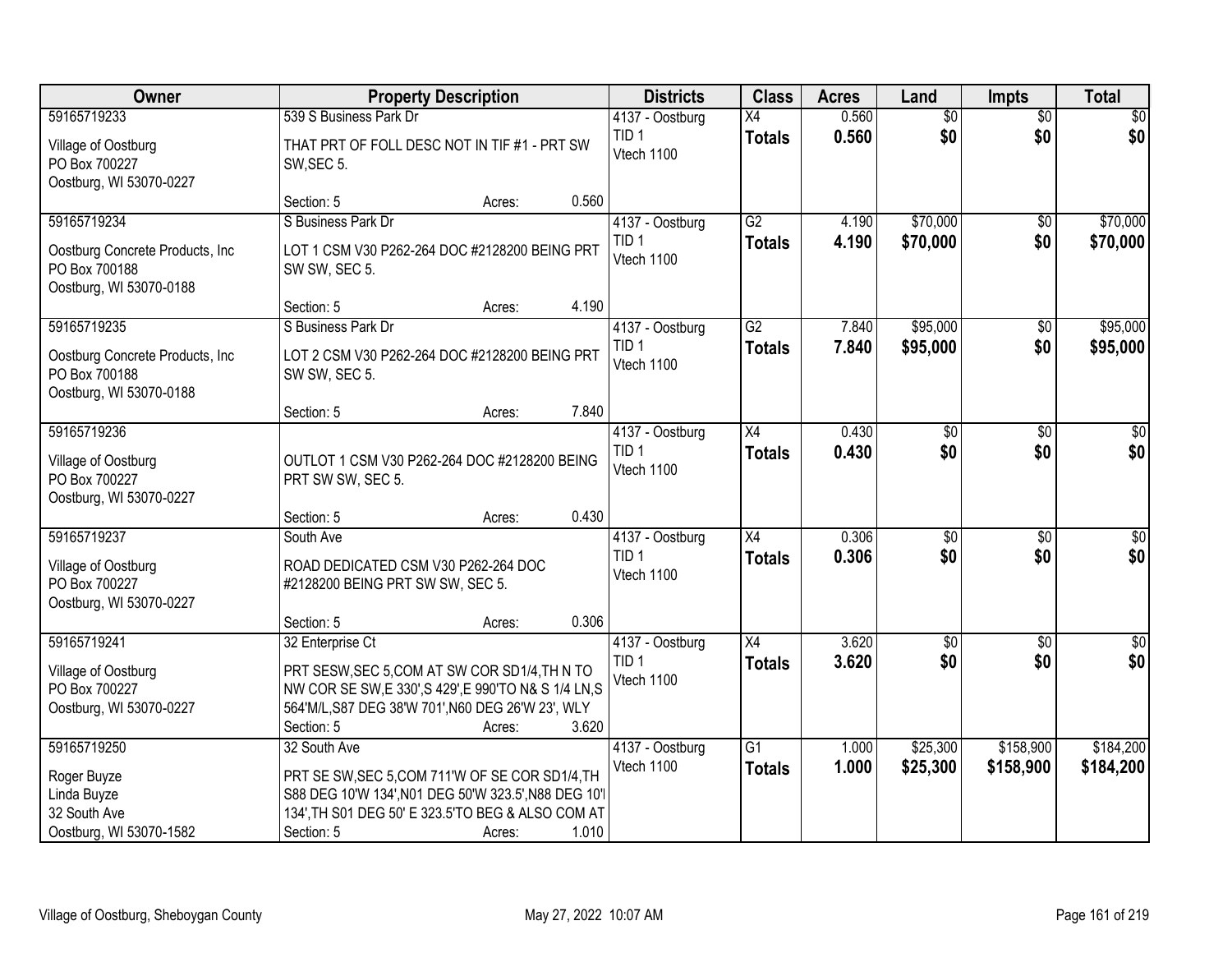| Owner                                    | <b>Property Description</b>                          | <b>Districts</b> | <b>Class</b>           | <b>Acres</b> | Land               | <b>Impts</b>    | <b>Total</b>         |
|------------------------------------------|------------------------------------------------------|------------------|------------------------|--------------|--------------------|-----------------|----------------------|
| 59165719260                              | 22 South Ave                                         | 4137 - Oostburg  | $\overline{G1}$        | 2.210        | \$38,600           | \$116,400       | \$155,000            |
| Scott R. Lemke                           | PRT SE SW, SEC 5, COM IN S LN SD SEC 408'SWLY OI     | Vtech 1100       | <b>Totals</b>          | 2.210        | \$38,600           | \$116,400       | \$155,000            |
| Lorraine M. Lemke                        | S1/4 POST TH S88 DEG 10'W 303', N01 DEG 50'W         |                  |                        |              |                    |                 |                      |
| 22 South Ave                             | 323.5', S60 DEG 26'E 23' N87 DEG 38'E TO W R/W LN    |                  |                        |              |                    |                 |                      |
| Oostburg, WI 53070-1582                  | 2.200<br>Section: 5<br>Acres:                        |                  |                        |              |                    |                 |                      |
| 59165719270                              | 42 South Ave                                         | 4137 - Oostburg  | $\overline{G1}$        | 1.000        | \$25,200           | \$131,700       | \$156,900            |
|                                          |                                                      | Vtech 1100       | <b>Totals</b>          | 1.000        | \$25,200           | \$131,700       | \$156,900            |
| Michael J. Ledeboer                      | TR 2 CSM V2 P 35 - PRT SE SW SEC 5, COM 979'W OF     |                  |                        |              |                    |                 |                      |
| Amy J. Ledeboer                          | SE COR, SD 1/4, TH N 323.5', W 134', S 323.5', TH E  |                  |                        |              |                    |                 |                      |
| 42 South Ave                             | 134'TO BEG.                                          |                  |                        |              |                    |                 |                      |
| Oostburg, WI 53070-1582                  | 1.000<br>Section: 5<br>Acres:                        |                  |                        |              |                    |                 |                      |
| 59165719280                              | 52 South Ave                                         | 4137 - Oostburg  | $\overline{G1}$        | 1.000        | \$25,200           | \$129,300       | \$154,500            |
| Michael J. Laganowski                    | PRT SE SW, SEC 5, COM 1113'W OF S1/4 POST, TH N      | Vtech 1100       | <b>Totals</b>          | 1.000        | \$25,200           | \$129,300       | \$154,500            |
| Trudi M. Laganowski                      | 323.5', W 134', S 323.5', TH E 134'TO BEG.           |                  |                        |              |                    |                 |                      |
| 52 South Ave                             |                                                      |                  |                        |              |                    |                 |                      |
| Oostburg, WI 53070-1582                  | 1.000<br>Section: 5<br>Acres:                        |                  |                        |              |                    |                 |                      |
| 59165719290                              | 38 South Ave                                         | 4137 - Oostburg  | $\overline{G1}$        | 1.000        | \$25,200           | \$119,100       | \$144,300            |
|                                          |                                                      | Vtech 1100       | <b>Totals</b>          | 1.000        | \$25,200           | \$119,100       | \$144,300            |
| Eugene L. Tenpas                         | TR B CSM V2 P 5 - PRT SE SW, SEC 5, COM 845'W OF     |                  |                        |              |                    |                 |                      |
| Faye V. Tenpas                           | S1/4 POST TH N 323.5', W 134', S 323.5', TH E 134'TO |                  |                        |              |                    |                 |                      |
| 38 South Ave                             | BEG.                                                 |                  |                        |              |                    |                 |                      |
| Oostburg, WI 53070-1582                  | 1.000<br>Section: 5<br>Acres:                        |                  |                        |              |                    |                 |                      |
| 59165719300                              | $I-43$                                               | 4137 - Oostburg  | $\overline{\text{X2}}$ | 0.610        | $\overline{50}$    | $\overline{50}$ | $\overline{\$0}$     |
| State of Wisconsin Dept of Transportatic | PRT SE SW, SEC 5, FOR HWY AS REC IN V 852 P          | Vtech 1100       | <b>Totals</b>          | 0.610        | \$0                | \$0             | \$0                  |
| 944 Vanderperren Way                     | 838-39, EXC FOR PRT LYING W OF A LN 200' W OF &      |                  |                        |              |                    |                 |                      |
| Green Bay, WI 54304-5344                 | PARA WITH I-43 REF LN & ALSO EXC PRT IN TOWN         |                  |                        |              |                    |                 |                      |
|                                          | 0.610<br>Section: 5<br>Acres:                        |                  |                        |              |                    |                 |                      |
| 59165719302                              |                                                      |                  | X4                     | 0.120        |                    |                 |                      |
|                                          |                                                      | 4137 - Oostburg  |                        |              | $\sqrt{30}$<br>\$0 | $\overline{50}$ | $\frac{1}{6}$<br>\$0 |
| Village of Oostburg                      | PRT SW NW, SEC 5 & PRT SE NE, SEC 6 0.12 AC (LAY)    | Vtech 1100       | <b>Totals</b>          | 0.120        |                    | \$0             |                      |
| PO Box 700227                            |                                                      |                  |                        |              |                    |                 |                      |
| Oostburg, WI 53070-0227                  |                                                      |                  |                        |              |                    |                 |                      |
|                                          | 0.120<br>Section: 5<br>Acres:                        |                  |                        |              |                    |                 |                      |
| 59165719303                              | <b>Enterprise Ct</b>                                 | 4137 - Oostburg  | $\overline{X4}$        | 13.220       | $\sqrt{6}$         | $\overline{50}$ | $\overline{50}$      |
|                                          |                                                      | TID <sub>1</sub> | <b>Totals</b>          | 13.220       | \$0                | \$0             | \$0                  |
| Village of Oostburg                      | LOT 7A CSM V19 P1-3 #1645296-PRT SW1/4 SEC 5,        | Vtech 1100       |                        |              |                    |                 |                      |
| PO Box 700227                            | EXC THAT PRT DESC IN #1812085.                       |                  |                        |              |                    |                 |                      |
| Oostburg, WI 53070-0227                  |                                                      |                  |                        |              |                    |                 |                      |
|                                          | 10.010<br>Section: 5<br>Acres:                       |                  |                        |              |                    |                 |                      |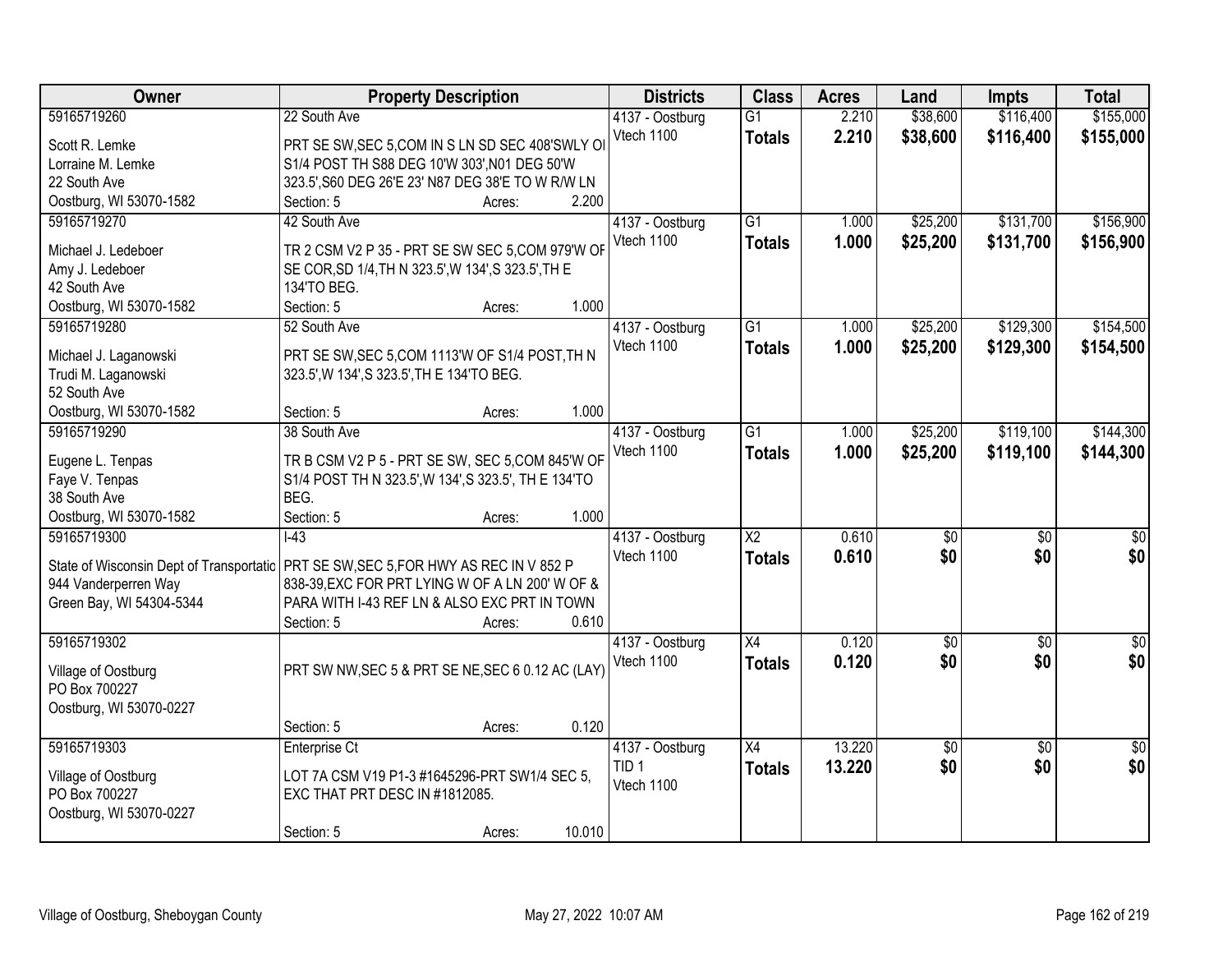| 59165719305<br>8.510<br>$\overline{50}$<br>$\sqrt{50}$<br>Enterprise Ct<br>X4<br>$\overline{50}$<br>4137 - Oostburg<br>\$0<br>\$0<br>\$0<br>TID <sub>1</sub><br>8.510<br><b>Totals</b><br>LOT 7C CSM V19 P 1-3 #1645296-PRT SW1/4 SEC 5<br>Village of Oostburg<br>Vtech 1100<br>PO Box 700227<br>Oostburg, WI 53070-0227<br>8.510<br>Section: 5<br>Acres:<br>2.180<br>59165719306<br>$\overline{X4}$<br>$\overline{50}$<br>Enterprise Ct<br>4137 - Oostburg<br>$\overline{50}$<br>2.180<br>\$0<br>\$0<br>TID <sub>1</sub><br><b>Totals</b><br>THAT PRT OF THE SW1/4 SEC 5 DEDICATED TO THE<br>Community Development Authority of the<br>Vtech 1100<br>Village of Oostb<br>PUBLIC BY CSM V19 P 1-3 #1645296.<br>215 N 8th St<br>2.180<br>Oostburg, WI 53070-1246<br>Section: 5<br>Acres:<br>11.580<br>59165719308<br>$\overline{G3}$<br>$\overline{50}$<br>$\overline{50}$<br>54 Enterprise Ct<br>4137 - Oostburg<br>\$0<br>\$0<br>TID <sub>1</sub><br>11.580<br><b>Totals</b><br>LOT 7B CSM V19 P 1-3 #1645296-PRT SW1/4 SEC 5 &<br>Plastix (WI) LLC<br>Vtech 1100<br>ALSO PRT 7A CSM V19 P1-3 #1645296 PRT SW SEC 5<br>54 Enterprise Ct<br>Oostburg, WI 53070-1656<br>DESC IN #1812085; EXC COM AT SE COR SD LOT 7B<br>11.580<br>Section: 5<br>Acres:<br>59165719400<br>$\overline{G4}$<br>\$5,800<br>Minnesota Ave<br>34.120<br>4137 - Oostburg<br>\$0<br>G <sub>5</sub><br>0.860<br>\$100<br>\$0<br>TID <sub>3</sub><br>Eugene G. Demaster<br>PRT NE NE, SEC 6, COM AT NE COR SD1/4, TH W<br>\$0<br>Vtech 1100<br>34.980<br>\$5,900<br>\$5,900<br><b>Totals</b><br>Barbara E. Demaster<br>1280.4', S 1327.6', E 1054', N14 DEG 48'E 373', S77 DEG<br>4073 Limonite Ln<br>47'E 146.9'TO E LN NE NE, TH N 996.76'TO BEG, EXC<br>Saint Paul, MN 55122-2971<br>Section: 6<br>34.980<br>Acres:<br>$\overline{G1}$<br>2.720<br>\$45,600<br>\$88,900<br>59165719410<br>416 N Heritage Dr<br>4137 - Oostburg<br>TID <sub>3</sub><br>2.720<br>\$88,900<br>\$134,500<br><b>Totals</b><br>\$45,600<br>Rj Lang Living Trust of 2011<br>PRTS NE NE, SEC 6 & NW NW, SEC 5, COM IN CEN<br>Vtech 1100<br>3114 Whistling Ct<br>USH 141 (NOW SAUK TRAIL RD) AT ITS INTER WITH<br>Sheboygan, WI 53081-9010<br>S LN NW NW, SEC 5, TH N18 DEG 23'E ALG CEN SD<br>2.720<br>Section: 5<br>Acres:<br>59165719430<br>$\overline{G1}$<br>\$188,200<br>201 Minnesota Ave<br>2.600<br>\$45,000<br>4137 - Oostburg<br>Vtech 1100<br>2.600<br>\$45,000<br>\$188,200<br>\$233,200<br><b>Totals</b><br>PRT NE NE, SEC 6, COM 1115.4'W OF NE COR<br>David C. Nyhof<br>Kendra A. Nyhof<br>SD1/4, TH W 165', S 680.46', E 165'TH N TO BEG, INCL<br>THAT PRT DESC IN #1811430, EXC THAT PRT IN<br>201 Minnesota Ave<br>Oostburg, WI 53070-1276<br>2.600<br>Section: 6<br>Acres:<br>19.000<br>59165719450<br>4137 - Oostburg<br>$\overline{X4}$<br>$\overline{50}$<br>Minnesota Ave<br>$\overline{30}$<br>\$0<br>\$0<br>\$0<br>Vtech 1100<br>19.000<br><b>Totals</b><br>PRT N1/2 NE, SEC 6, COM AT N1/4 COR SD SEC 6, TH<br>School District of Oostburg<br>410 New York Ave<br>S89 DEG 41'45"E 624.98', S89 DEG 38'26"E 707.03',<br>S89 DEG 45'22"E 49.91', S01 DEG 03'30"W1323.58',<br>Oostburg, WI 53070-1229 | Owner | <b>Property Description</b>    | <b>Districts</b> | <b>Class</b> | <b>Acres</b> | Land | <b>Impts</b> | <b>Total</b> |
|-------------------------------------------------------------------------------------------------------------------------------------------------------------------------------------------------------------------------------------------------------------------------------------------------------------------------------------------------------------------------------------------------------------------------------------------------------------------------------------------------------------------------------------------------------------------------------------------------------------------------------------------------------------------------------------------------------------------------------------------------------------------------------------------------------------------------------------------------------------------------------------------------------------------------------------------------------------------------------------------------------------------------------------------------------------------------------------------------------------------------------------------------------------------------------------------------------------------------------------------------------------------------------------------------------------------------------------------------------------------------------------------------------------------------------------------------------------------------------------------------------------------------------------------------------------------------------------------------------------------------------------------------------------------------------------------------------------------------------------------------------------------------------------------------------------------------------------------------------------------------------------------------------------------------------------------------------------------------------------------------------------------------------------------------------------------------------------------------------------------------------------------------------------------------------------------------------------------------------------------------------------------------------------------------------------------------------------------------------------------------------------------------------------------------------------------------------------------------------------------------------------------------------------------------------------------------------------------------------------------------------------------------------------------------------------------------------------------------------------------------------------------------------------------------------------------------------------------------------------------------------------------------------------------------------------------------------------------------------------------------------------------------------------------------------------------------------------------------------------------------------------------------------------------------------|-------|--------------------------------|------------------|--------------|--------------|------|--------------|--------------|
|                                                                                                                                                                                                                                                                                                                                                                                                                                                                                                                                                                                                                                                                                                                                                                                                                                                                                                                                                                                                                                                                                                                                                                                                                                                                                                                                                                                                                                                                                                                                                                                                                                                                                                                                                                                                                                                                                                                                                                                                                                                                                                                                                                                                                                                                                                                                                                                                                                                                                                                                                                                                                                                                                                                                                                                                                                                                                                                                                                                                                                                                                                                                                                               |       |                                |                  |              |              |      |              |              |
|                                                                                                                                                                                                                                                                                                                                                                                                                                                                                                                                                                                                                                                                                                                                                                                                                                                                                                                                                                                                                                                                                                                                                                                                                                                                                                                                                                                                                                                                                                                                                                                                                                                                                                                                                                                                                                                                                                                                                                                                                                                                                                                                                                                                                                                                                                                                                                                                                                                                                                                                                                                                                                                                                                                                                                                                                                                                                                                                                                                                                                                                                                                                                                               |       |                                |                  |              |              |      |              |              |
|                                                                                                                                                                                                                                                                                                                                                                                                                                                                                                                                                                                                                                                                                                                                                                                                                                                                                                                                                                                                                                                                                                                                                                                                                                                                                                                                                                                                                                                                                                                                                                                                                                                                                                                                                                                                                                                                                                                                                                                                                                                                                                                                                                                                                                                                                                                                                                                                                                                                                                                                                                                                                                                                                                                                                                                                                                                                                                                                                                                                                                                                                                                                                                               |       |                                |                  |              |              |      |              |              |
| $\sqrt{50}$<br>\$0                                                                                                                                                                                                                                                                                                                                                                                                                                                                                                                                                                                                                                                                                                                                                                                                                                                                                                                                                                                                                                                                                                                                                                                                                                                                                                                                                                                                                                                                                                                                                                                                                                                                                                                                                                                                                                                                                                                                                                                                                                                                                                                                                                                                                                                                                                                                                                                                                                                                                                                                                                                                                                                                                                                                                                                                                                                                                                                                                                                                                                                                                                                                                            |       |                                |                  |              |              |      |              |              |
|                                                                                                                                                                                                                                                                                                                                                                                                                                                                                                                                                                                                                                                                                                                                                                                                                                                                                                                                                                                                                                                                                                                                                                                                                                                                                                                                                                                                                                                                                                                                                                                                                                                                                                                                                                                                                                                                                                                                                                                                                                                                                                                                                                                                                                                                                                                                                                                                                                                                                                                                                                                                                                                                                                                                                                                                                                                                                                                                                                                                                                                                                                                                                                               |       |                                |                  |              |              |      |              |              |
| $\overline{30}$<br>\$0 <br>\$5,800<br>\$100<br>\$134,500<br>\$233,200<br>$\frac{1}{2}$                                                                                                                                                                                                                                                                                                                                                                                                                                                                                                                                                                                                                                                                                                                                                                                                                                                                                                                                                                                                                                                                                                                                                                                                                                                                                                                                                                                                                                                                                                                                                                                                                                                                                                                                                                                                                                                                                                                                                                                                                                                                                                                                                                                                                                                                                                                                                                                                                                                                                                                                                                                                                                                                                                                                                                                                                                                                                                                                                                                                                                                                                        |       |                                |                  |              |              |      |              |              |
|                                                                                                                                                                                                                                                                                                                                                                                                                                                                                                                                                                                                                                                                                                                                                                                                                                                                                                                                                                                                                                                                                                                                                                                                                                                                                                                                                                                                                                                                                                                                                                                                                                                                                                                                                                                                                                                                                                                                                                                                                                                                                                                                                                                                                                                                                                                                                                                                                                                                                                                                                                                                                                                                                                                                                                                                                                                                                                                                                                                                                                                                                                                                                                               |       |                                |                  |              |              |      |              |              |
|                                                                                                                                                                                                                                                                                                                                                                                                                                                                                                                                                                                                                                                                                                                                                                                                                                                                                                                                                                                                                                                                                                                                                                                                                                                                                                                                                                                                                                                                                                                                                                                                                                                                                                                                                                                                                                                                                                                                                                                                                                                                                                                                                                                                                                                                                                                                                                                                                                                                                                                                                                                                                                                                                                                                                                                                                                                                                                                                                                                                                                                                                                                                                                               |       |                                |                  |              |              |      |              |              |
|                                                                                                                                                                                                                                                                                                                                                                                                                                                                                                                                                                                                                                                                                                                                                                                                                                                                                                                                                                                                                                                                                                                                                                                                                                                                                                                                                                                                                                                                                                                                                                                                                                                                                                                                                                                                                                                                                                                                                                                                                                                                                                                                                                                                                                                                                                                                                                                                                                                                                                                                                                                                                                                                                                                                                                                                                                                                                                                                                                                                                                                                                                                                                                               |       |                                |                  |              |              |      |              |              |
|                                                                                                                                                                                                                                                                                                                                                                                                                                                                                                                                                                                                                                                                                                                                                                                                                                                                                                                                                                                                                                                                                                                                                                                                                                                                                                                                                                                                                                                                                                                                                                                                                                                                                                                                                                                                                                                                                                                                                                                                                                                                                                                                                                                                                                                                                                                                                                                                                                                                                                                                                                                                                                                                                                                                                                                                                                                                                                                                                                                                                                                                                                                                                                               |       |                                |                  |              |              |      |              |              |
|                                                                                                                                                                                                                                                                                                                                                                                                                                                                                                                                                                                                                                                                                                                                                                                                                                                                                                                                                                                                                                                                                                                                                                                                                                                                                                                                                                                                                                                                                                                                                                                                                                                                                                                                                                                                                                                                                                                                                                                                                                                                                                                                                                                                                                                                                                                                                                                                                                                                                                                                                                                                                                                                                                                                                                                                                                                                                                                                                                                                                                                                                                                                                                               |       |                                |                  |              |              |      |              |              |
|                                                                                                                                                                                                                                                                                                                                                                                                                                                                                                                                                                                                                                                                                                                                                                                                                                                                                                                                                                                                                                                                                                                                                                                                                                                                                                                                                                                                                                                                                                                                                                                                                                                                                                                                                                                                                                                                                                                                                                                                                                                                                                                                                                                                                                                                                                                                                                                                                                                                                                                                                                                                                                                                                                                                                                                                                                                                                                                                                                                                                                                                                                                                                                               |       |                                |                  |              |              |      |              |              |
|                                                                                                                                                                                                                                                                                                                                                                                                                                                                                                                                                                                                                                                                                                                                                                                                                                                                                                                                                                                                                                                                                                                                                                                                                                                                                                                                                                                                                                                                                                                                                                                                                                                                                                                                                                                                                                                                                                                                                                                                                                                                                                                                                                                                                                                                                                                                                                                                                                                                                                                                                                                                                                                                                                                                                                                                                                                                                                                                                                                                                                                                                                                                                                               |       |                                |                  |              |              |      |              |              |
|                                                                                                                                                                                                                                                                                                                                                                                                                                                                                                                                                                                                                                                                                                                                                                                                                                                                                                                                                                                                                                                                                                                                                                                                                                                                                                                                                                                                                                                                                                                                                                                                                                                                                                                                                                                                                                                                                                                                                                                                                                                                                                                                                                                                                                                                                                                                                                                                                                                                                                                                                                                                                                                                                                                                                                                                                                                                                                                                                                                                                                                                                                                                                                               |       |                                |                  |              |              |      |              |              |
|                                                                                                                                                                                                                                                                                                                                                                                                                                                                                                                                                                                                                                                                                                                                                                                                                                                                                                                                                                                                                                                                                                                                                                                                                                                                                                                                                                                                                                                                                                                                                                                                                                                                                                                                                                                                                                                                                                                                                                                                                                                                                                                                                                                                                                                                                                                                                                                                                                                                                                                                                                                                                                                                                                                                                                                                                                                                                                                                                                                                                                                                                                                                                                               |       |                                |                  |              |              |      |              |              |
|                                                                                                                                                                                                                                                                                                                                                                                                                                                                                                                                                                                                                                                                                                                                                                                                                                                                                                                                                                                                                                                                                                                                                                                                                                                                                                                                                                                                                                                                                                                                                                                                                                                                                                                                                                                                                                                                                                                                                                                                                                                                                                                                                                                                                                                                                                                                                                                                                                                                                                                                                                                                                                                                                                                                                                                                                                                                                                                                                                                                                                                                                                                                                                               |       |                                |                  |              |              |      |              |              |
|                                                                                                                                                                                                                                                                                                                                                                                                                                                                                                                                                                                                                                                                                                                                                                                                                                                                                                                                                                                                                                                                                                                                                                                                                                                                                                                                                                                                                                                                                                                                                                                                                                                                                                                                                                                                                                                                                                                                                                                                                                                                                                                                                                                                                                                                                                                                                                                                                                                                                                                                                                                                                                                                                                                                                                                                                                                                                                                                                                                                                                                                                                                                                                               |       |                                |                  |              |              |      |              |              |
|                                                                                                                                                                                                                                                                                                                                                                                                                                                                                                                                                                                                                                                                                                                                                                                                                                                                                                                                                                                                                                                                                                                                                                                                                                                                                                                                                                                                                                                                                                                                                                                                                                                                                                                                                                                                                                                                                                                                                                                                                                                                                                                                                                                                                                                                                                                                                                                                                                                                                                                                                                                                                                                                                                                                                                                                                                                                                                                                                                                                                                                                                                                                                                               |       |                                |                  |              |              |      |              |              |
|                                                                                                                                                                                                                                                                                                                                                                                                                                                                                                                                                                                                                                                                                                                                                                                                                                                                                                                                                                                                                                                                                                                                                                                                                                                                                                                                                                                                                                                                                                                                                                                                                                                                                                                                                                                                                                                                                                                                                                                                                                                                                                                                                                                                                                                                                                                                                                                                                                                                                                                                                                                                                                                                                                                                                                                                                                                                                                                                                                                                                                                                                                                                                                               |       |                                |                  |              |              |      |              |              |
|                                                                                                                                                                                                                                                                                                                                                                                                                                                                                                                                                                                                                                                                                                                                                                                                                                                                                                                                                                                                                                                                                                                                                                                                                                                                                                                                                                                                                                                                                                                                                                                                                                                                                                                                                                                                                                                                                                                                                                                                                                                                                                                                                                                                                                                                                                                                                                                                                                                                                                                                                                                                                                                                                                                                                                                                                                                                                                                                                                                                                                                                                                                                                                               |       |                                |                  |              |              |      |              |              |
|                                                                                                                                                                                                                                                                                                                                                                                                                                                                                                                                                                                                                                                                                                                                                                                                                                                                                                                                                                                                                                                                                                                                                                                                                                                                                                                                                                                                                                                                                                                                                                                                                                                                                                                                                                                                                                                                                                                                                                                                                                                                                                                                                                                                                                                                                                                                                                                                                                                                                                                                                                                                                                                                                                                                                                                                                                                                                                                                                                                                                                                                                                                                                                               |       |                                |                  |              |              |      |              |              |
|                                                                                                                                                                                                                                                                                                                                                                                                                                                                                                                                                                                                                                                                                                                                                                                                                                                                                                                                                                                                                                                                                                                                                                                                                                                                                                                                                                                                                                                                                                                                                                                                                                                                                                                                                                                                                                                                                                                                                                                                                                                                                                                                                                                                                                                                                                                                                                                                                                                                                                                                                                                                                                                                                                                                                                                                                                                                                                                                                                                                                                                                                                                                                                               |       |                                |                  |              |              |      |              |              |
|                                                                                                                                                                                                                                                                                                                                                                                                                                                                                                                                                                                                                                                                                                                                                                                                                                                                                                                                                                                                                                                                                                                                                                                                                                                                                                                                                                                                                                                                                                                                                                                                                                                                                                                                                                                                                                                                                                                                                                                                                                                                                                                                                                                                                                                                                                                                                                                                                                                                                                                                                                                                                                                                                                                                                                                                                                                                                                                                                                                                                                                                                                                                                                               |       |                                |                  |              |              |      |              |              |
|                                                                                                                                                                                                                                                                                                                                                                                                                                                                                                                                                                                                                                                                                                                                                                                                                                                                                                                                                                                                                                                                                                                                                                                                                                                                                                                                                                                                                                                                                                                                                                                                                                                                                                                                                                                                                                                                                                                                                                                                                                                                                                                                                                                                                                                                                                                                                                                                                                                                                                                                                                                                                                                                                                                                                                                                                                                                                                                                                                                                                                                                                                                                                                               |       |                                |                  |              |              |      |              |              |
|                                                                                                                                                                                                                                                                                                                                                                                                                                                                                                                                                                                                                                                                                                                                                                                                                                                                                                                                                                                                                                                                                                                                                                                                                                                                                                                                                                                                                                                                                                                                                                                                                                                                                                                                                                                                                                                                                                                                                                                                                                                                                                                                                                                                                                                                                                                                                                                                                                                                                                                                                                                                                                                                                                                                                                                                                                                                                                                                                                                                                                                                                                                                                                               |       |                                |                  |              |              |      |              |              |
|                                                                                                                                                                                                                                                                                                                                                                                                                                                                                                                                                                                                                                                                                                                                                                                                                                                                                                                                                                                                                                                                                                                                                                                                                                                                                                                                                                                                                                                                                                                                                                                                                                                                                                                                                                                                                                                                                                                                                                                                                                                                                                                                                                                                                                                                                                                                                                                                                                                                                                                                                                                                                                                                                                                                                                                                                                                                                                                                                                                                                                                                                                                                                                               |       |                                |                  |              |              |      |              |              |
|                                                                                                                                                                                                                                                                                                                                                                                                                                                                                                                                                                                                                                                                                                                                                                                                                                                                                                                                                                                                                                                                                                                                                                                                                                                                                                                                                                                                                                                                                                                                                                                                                                                                                                                                                                                                                                                                                                                                                                                                                                                                                                                                                                                                                                                                                                                                                                                                                                                                                                                                                                                                                                                                                                                                                                                                                                                                                                                                                                                                                                                                                                                                                                               |       |                                |                  |              |              |      |              |              |
|                                                                                                                                                                                                                                                                                                                                                                                                                                                                                                                                                                                                                                                                                                                                                                                                                                                                                                                                                                                                                                                                                                                                                                                                                                                                                                                                                                                                                                                                                                                                                                                                                                                                                                                                                                                                                                                                                                                                                                                                                                                                                                                                                                                                                                                                                                                                                                                                                                                                                                                                                                                                                                                                                                                                                                                                                                                                                                                                                                                                                                                                                                                                                                               |       |                                |                  |              |              |      |              |              |
|                                                                                                                                                                                                                                                                                                                                                                                                                                                                                                                                                                                                                                                                                                                                                                                                                                                                                                                                                                                                                                                                                                                                                                                                                                                                                                                                                                                                                                                                                                                                                                                                                                                                                                                                                                                                                                                                                                                                                                                                                                                                                                                                                                                                                                                                                                                                                                                                                                                                                                                                                                                                                                                                                                                                                                                                                                                                                                                                                                                                                                                                                                                                                                               |       |                                |                  |              |              |      |              |              |
|                                                                                                                                                                                                                                                                                                                                                                                                                                                                                                                                                                                                                                                                                                                                                                                                                                                                                                                                                                                                                                                                                                                                                                                                                                                                                                                                                                                                                                                                                                                                                                                                                                                                                                                                                                                                                                                                                                                                                                                                                                                                                                                                                                                                                                                                                                                                                                                                                                                                                                                                                                                                                                                                                                                                                                                                                                                                                                                                                                                                                                                                                                                                                                               |       |                                |                  |              |              |      |              |              |
|                                                                                                                                                                                                                                                                                                                                                                                                                                                                                                                                                                                                                                                                                                                                                                                                                                                                                                                                                                                                                                                                                                                                                                                                                                                                                                                                                                                                                                                                                                                                                                                                                                                                                                                                                                                                                                                                                                                                                                                                                                                                                                                                                                                                                                                                                                                                                                                                                                                                                                                                                                                                                                                                                                                                                                                                                                                                                                                                                                                                                                                                                                                                                                               |       |                                |                  |              |              |      |              |              |
|                                                                                                                                                                                                                                                                                                                                                                                                                                                                                                                                                                                                                                                                                                                                                                                                                                                                                                                                                                                                                                                                                                                                                                                                                                                                                                                                                                                                                                                                                                                                                                                                                                                                                                                                                                                                                                                                                                                                                                                                                                                                                                                                                                                                                                                                                                                                                                                                                                                                                                                                                                                                                                                                                                                                                                                                                                                                                                                                                                                                                                                                                                                                                                               |       |                                |                  |              |              |      |              |              |
|                                                                                                                                                                                                                                                                                                                                                                                                                                                                                                                                                                                                                                                                                                                                                                                                                                                                                                                                                                                                                                                                                                                                                                                                                                                                                                                                                                                                                                                                                                                                                                                                                                                                                                                                                                                                                                                                                                                                                                                                                                                                                                                                                                                                                                                                                                                                                                                                                                                                                                                                                                                                                                                                                                                                                                                                                                                                                                                                                                                                                                                                                                                                                                               |       |                                |                  |              |              |      |              |              |
|                                                                                                                                                                                                                                                                                                                                                                                                                                                                                                                                                                                                                                                                                                                                                                                                                                                                                                                                                                                                                                                                                                                                                                                                                                                                                                                                                                                                                                                                                                                                                                                                                                                                                                                                                                                                                                                                                                                                                                                                                                                                                                                                                                                                                                                                                                                                                                                                                                                                                                                                                                                                                                                                                                                                                                                                                                                                                                                                                                                                                                                                                                                                                                               |       |                                |                  |              |              |      |              |              |
|                                                                                                                                                                                                                                                                                                                                                                                                                                                                                                                                                                                                                                                                                                                                                                                                                                                                                                                                                                                                                                                                                                                                                                                                                                                                                                                                                                                                                                                                                                                                                                                                                                                                                                                                                                                                                                                                                                                                                                                                                                                                                                                                                                                                                                                                                                                                                                                                                                                                                                                                                                                                                                                                                                                                                                                                                                                                                                                                                                                                                                                                                                                                                                               |       |                                |                  |              |              |      |              |              |
|                                                                                                                                                                                                                                                                                                                                                                                                                                                                                                                                                                                                                                                                                                                                                                                                                                                                                                                                                                                                                                                                                                                                                                                                                                                                                                                                                                                                                                                                                                                                                                                                                                                                                                                                                                                                                                                                                                                                                                                                                                                                                                                                                                                                                                                                                                                                                                                                                                                                                                                                                                                                                                                                                                                                                                                                                                                                                                                                                                                                                                                                                                                                                                               |       | 41.030<br>Section: 6<br>Acres: |                  |              |              |      |              |              |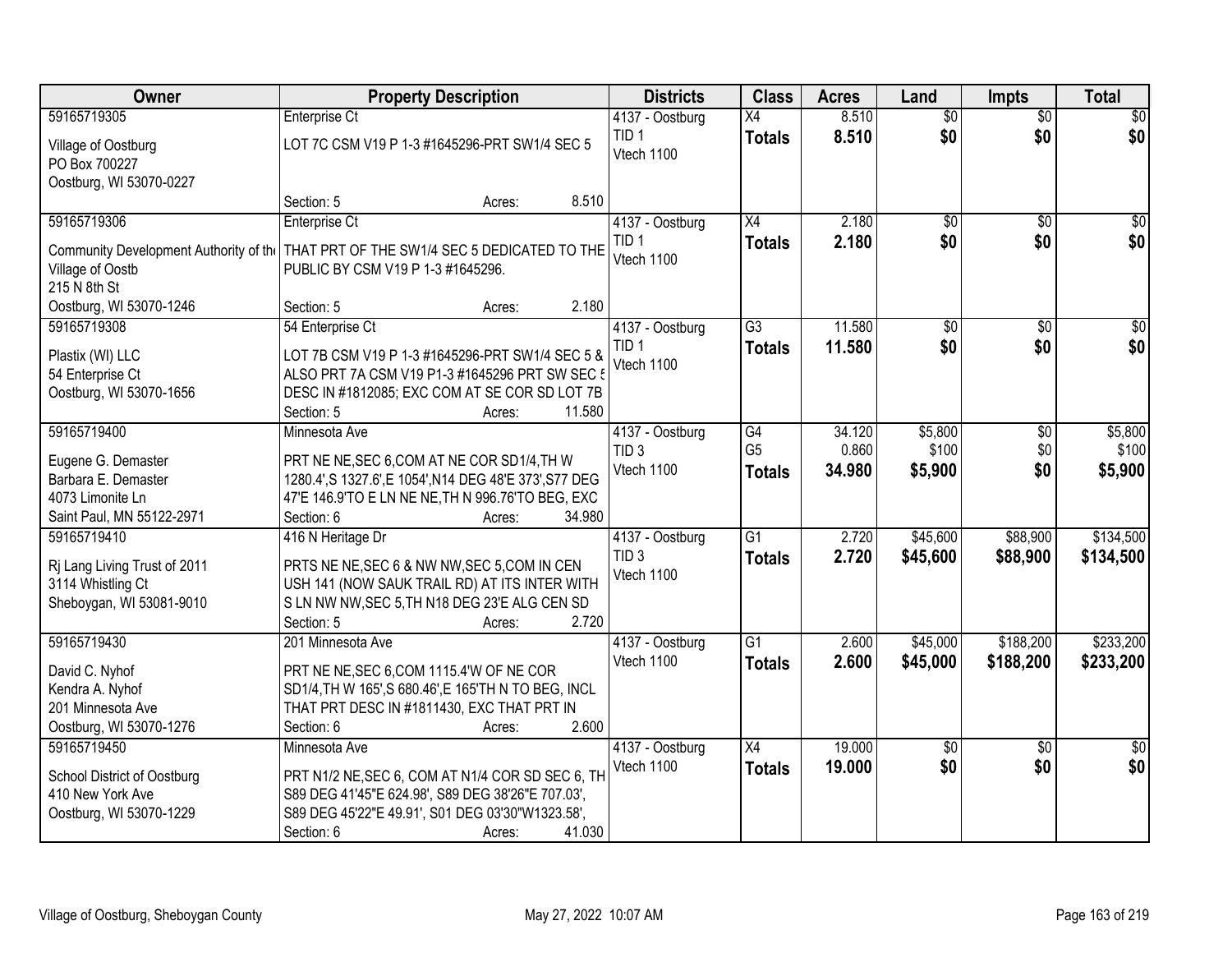| Owner                      | <b>Property Description</b>                         | <b>Districts</b> | <b>Class</b>         | <b>Acres</b> | Land        | <b>Impts</b>    | <b>Total</b>    |
|----------------------------|-----------------------------------------------------|------------------|----------------------|--------------|-------------|-----------------|-----------------|
| 59165719460                | 320 Center Ave                                      | 4137 - Oostburg  | $\overline{G1}$      | 0.700        | \$33,000    | \$111,600       | \$144,600       |
| Ralph Stib                 | PARCEL C, A-20627 - PRT SW NE SEC 6, COM S89        | Vtech 1100       | <b>Totals</b>        | 0.700        | \$33,000    | \$111,600       | \$144,600       |
| 320 Center Ave             | DEG 59'17"E 1001.91'FROM CEN SD SEC, TH CONT        |                  |                      |              |             |                 |                 |
| Oostburg, WI 53070-1425    | S89 DEG 59'17"E 134.42' N0 DEG 40'45"E 160.20', N04 |                  |                      |              |             |                 |                 |
|                            | 0.700<br>Section: 6<br>Acres:                       |                  |                      |              |             |                 |                 |
| 59165719470                | 308 Center Ave                                      | 4137 - Oostburg  | $\overline{G1}$      | 1.130        | \$36,300    | \$132,600       | \$168,900       |
|                            |                                                     | Vtech 1100       | <b>Totals</b>        | 1.130        | \$36,300    | \$132,600       | \$168,900       |
| George Lay                 | A-17597 - PRT S1/2 NE1/4, SEC 6, COM 1325.98'W OF   |                  |                      |              |             |                 |                 |
| 308 Center Ave             | E1/4 COR SD SEC, TH N02 DEG 05'14"E 284.98', W      |                  |                      |              |             |                 |                 |
| Oostburg, WI 53070-1425    | 198.54', S03 DEG 54'30"W 124.84', S0 DEG 37' 45"W   |                  |                      |              |             |                 |                 |
|                            | 1.130<br>Section: 6<br>Acres:                       |                  |                      |              |             |                 |                 |
| 59165719480                | Heritage Dr                                         | 4137 - Oostburg  | G4<br>G <sub>5</sub> | 36.190       | \$6,200     | \$0             | \$6,200         |
| Jensema Revocable Trust    | PRTS SE NE & SW NE, SEC 6, COM AT E1/4 COR SD       | Vtech 1100       |                      | 0.400        | \$0         | \$0             | \$0             |
| N2729 Faas Rd              | SEC, TH W 269.41'TO CENLN SAUK TRAIL RD, TH N18     |                  | <b>Totals</b>        | 36.590       | \$6,200     | \$0             | \$6,200         |
| Oostburg, WI 53070-2144    | DEG 16'E 293.38'TO PNT OF BEG, TH CONT N18 DEG      |                  |                      |              |             |                 |                 |
|                            | 36.590<br>Section: 6<br>Acres:                      |                  |                      |              |             |                 |                 |
| 59165719490                | 202 Center Ave                                      | 4137 - Oostburg  | $\overline{G1}$      | 0.710        | \$33,100    | \$96,100        | \$129,200       |
|                            |                                                     | Vtech 1100       | <b>Totals</b>        | 0.710        | \$33,100    | \$96,100        | \$129,200       |
| Laurie A. Hylen            | PRT LOT 1 CSM V11 P 21 - PRT SE NE, SEC 6, COM      |                  |                      |              |             |                 |                 |
| Jeremy J. Hylen            | 1325.98'W & N02 DEG 05'14"E 33.02'FROM E1/4 COR     |                  |                      |              |             |                 |                 |
| 202 Center Ave             | SD SEC, TH CONT N02 DEG 05'14"E 251.96', S89 DEG    |                  |                      |              |             |                 |                 |
| Oostburg, WI 53070-1482    | 0.710<br>Section: 6<br>Acres:                       |                  |                      |              |             |                 |                 |
| 59165719510                | County Rd AA                                        | 4137 - Oostburg  | $\overline{X4}$      | 0.540        | \$0         | $\overline{50}$ | $\sqrt{30}$     |
| Town of Holland            | PRT SE NE, SEC 6, SHOWN AS DEDICATED TO THE         | Vtech 1100       | <b>Totals</b>        | 0.540        | \$0         | \$0             | \$0             |
| W3005 County Rd G          | PUBLIC BY CSM V11 P 21.                             |                  |                      |              |             |                 |                 |
| Cedar Grove, WI 53013-1221 |                                                     |                  |                      |              |             |                 |                 |
|                            | 0.540<br>Section: 6<br>Acres:                       |                  |                      |              |             |                 |                 |
| 59165719511                |                                                     | 4137 - Oostburg  | $\overline{X4}$      | 0.020        | $\sqrt{50}$ | $\overline{50}$ | $\sqrt{60}$     |
|                            |                                                     | Vtech 1100       | <b>Totals</b>        | 0.020        | \$0         | \$0             | \$0             |
| Village of Oostburg        | PRT SE NE & SW NE, SEC 6, COM N89 DEG 38'56"W       |                  |                      |              |             |                 |                 |
| PO Box 700227              | 1325.98'& N02 DEG 26'18"E 33.02'FROM E1/4 COR, SD   |                  |                      |              |             |                 |                 |
| Oostburg, WI 53070-0227    | SEC, TH CONT N02 DEG 26'18"E 7', S89 DEG 38' 56"E   |                  |                      |              |             |                 |                 |
|                            | Section: 6<br>0.020<br>Acres:                       |                  |                      |              |             |                 |                 |
| 59165719512                |                                                     | 4137 - Oostburg  | $\overline{X4}$      | 0.090        | \$0         | $\overline{50}$ | $\overline{50}$ |
| Village of Oostburg        | PRT SE NE, SEC 6, COM N89 DEG 38'56"W 617.81'&      | Vtech 1100       | <b>Totals</b>        | 0.090        | \$0         | \$0             | \$0             |
| PO Box 700227              | N00 DEG 21' 02"E 33'FROM E1/4 COR, SD SEC TH        |                  |                      |              |             |                 |                 |
| Oostburg, WI 53070-0227    | CONT NOO DEG 21'02"E 7', N89 DEG 38'56"W            |                  |                      |              |             |                 |                 |
|                            | 0.090<br>Section: 6<br>Acres:                       |                  |                      |              |             |                 |                 |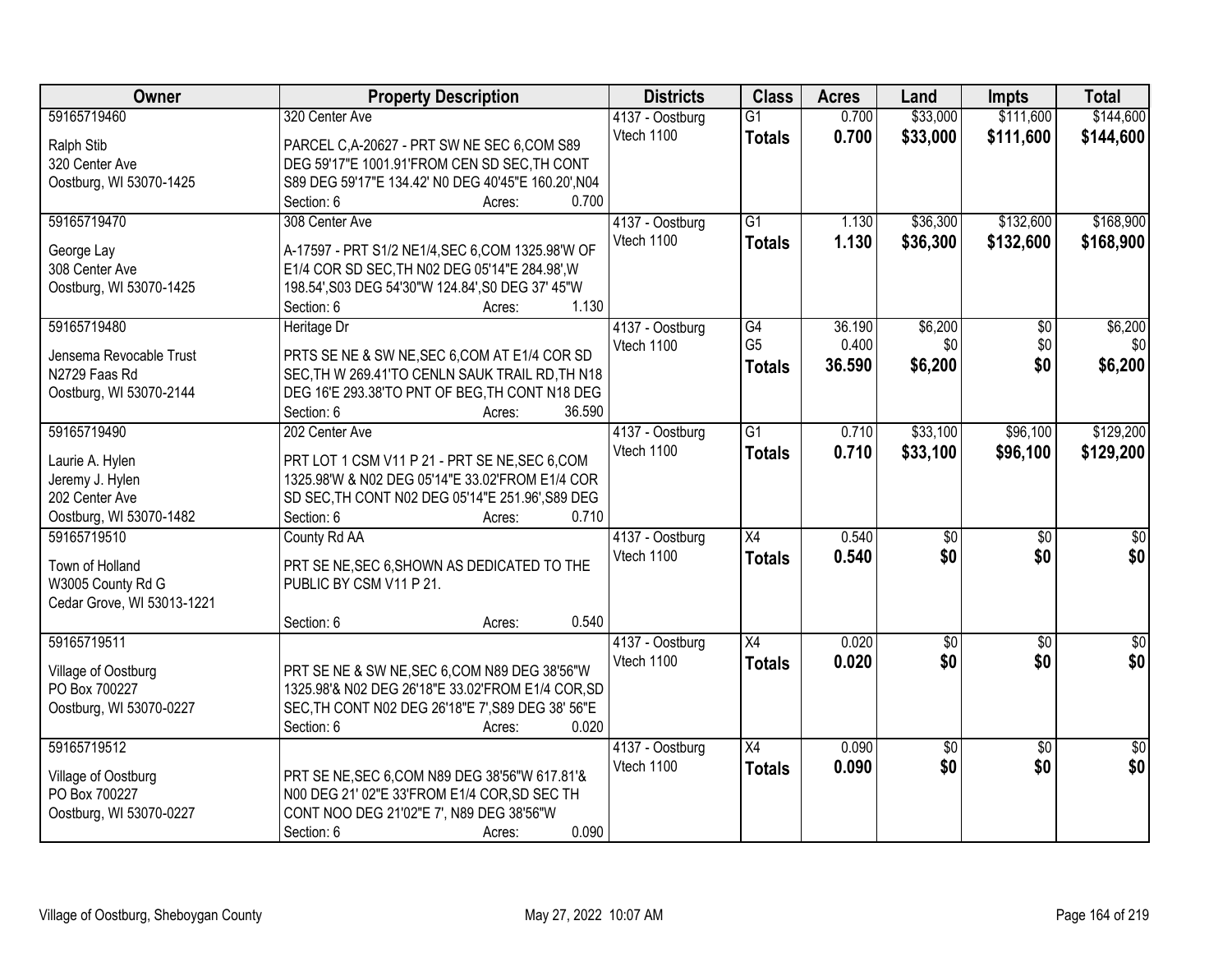| Owner                                                                                                 | <b>Property Description</b>                                                                                                                                                                                           | <b>Districts</b>                                  | <b>Class</b>                     | <b>Acres</b>   | Land                 | <b>Impts</b>           | <b>Total</b>           |
|-------------------------------------------------------------------------------------------------------|-----------------------------------------------------------------------------------------------------------------------------------------------------------------------------------------------------------------------|---------------------------------------------------|----------------------------------|----------------|----------------------|------------------------|------------------------|
| 59165719513                                                                                           | 108 Center Ave                                                                                                                                                                                                        | 4137 - Oostburg                                   | $\overline{G2}$                  | 1.910          | \$62,600             | \$778,100              | \$840,700              |
| Sheboygan Area Funeral Service, LLC<br>501 Nebraska Ave<br>Breckenridge, MN 56520-1515                | LOT 1 CSM V20 P 175-76,#1725710 - PRT SE NE, SEC<br>6.                                                                                                                                                                | TID <sub>1</sub><br>Vtech 1100                    | <b>Totals</b>                    | 1.910          | \$62,600             | \$778,100              | \$840,700              |
|                                                                                                       | 1.910<br>Section: 6<br>Acres:                                                                                                                                                                                         |                                                   |                                  |                |                      |                        |                        |
| 59165719514<br>Wenig Services LLC<br>263 Settlers Trl<br>Sheboygan Falls, WI 53085-1894               | Center Ave<br>LOT 2 CSM V20 P 175-76,#1725710 - PRT SE NE, SEC<br>6.                                                                                                                                                  | 4137 - Oostburg<br>TID <sub>1</sub><br>Vtech 1100 | $\overline{G2}$<br><b>Totals</b> | 1.260<br>1.260 | \$41,200<br>\$41,200 | \$0<br>\$0             | \$41,200<br>\$41,200   |
|                                                                                                       | 1.260<br>Section: 6<br>Acres:                                                                                                                                                                                         |                                                   |                                  |                |                      |                        |                        |
| 59165719520<br>Douglas J. Kainz<br>80 Center Ave<br>Oostburg, WI 53070-1495                           | 80 Center Ave<br>PRT SE NE, SEC 6, COM IN CEN USH 141 (NOW SAUK<br>TRAIL RD) AT ITS INTER WITH E&W1/4 LN, TH NELY<br>ON CEN SD HWY 293.38', W 148.5', SWLY 293.38', TH E<br>Section: 6<br>0.860<br>Acres:             | 4137 - Oostburg<br>Vtech 1100                     | $\overline{G1}$<br><b>Totals</b> | 0.860<br>0.860 | \$34,600<br>\$34,600 | \$102,200<br>\$102,200 | \$136,800<br>\$136,800 |
| 59165719521                                                                                           |                                                                                                                                                                                                                       | 4137 - Oostburg                                   | X4                               | 0.140          | \$0                  | \$0                    | \$0                    |
| Village of Oostburg<br>PO Box 700227<br>Oostburg, WI 53070-0227                                       | PRT SE NE, SEC 6, COM N89 DEG 38'56"W<br>269.31'FROM E1/4 COR SD SEC, TH CONT N89 DEG<br>38' 56"W 148.50', N18 DEG 34'07"E 42.11', S89 DEG<br>Section: 6<br>0.140<br>Acres:                                           | Vtech 1100                                        | <b>Totals</b>                    | 0.140          | \$0                  | \$0                    | \$0                    |
| 59165719530<br>Auto Enterprises, Inc<br>PO Box 700157<br>Oostburg, WI 53070-0157                      | 88 Center Ave<br>PRT SE NE, SEC 6, COM IN E&W 1/4 LN 148.5'W OF<br>CEN USH 141 (NOW SAUK TRAIL RD), NELY PARA<br>WITH SD HWY 293.38', W 268', S 280'M/L TO E&W1/4<br>1.310<br>Section: 6<br>Acres:                    | 4137 - Oostburg<br>TID <sub>1</sub><br>Vtech 1100 | $\overline{G2}$<br><b>Totals</b> | 1.310<br>1.310 | \$42,800<br>\$42,800 | \$200,100<br>\$200,100 | \$242,900<br>\$242,900 |
| 59165719531<br>Village of Oostburg<br>PO Box 700227<br>Oostburg, WI 53070-0227                        | PRT SE NE, SEC 6, COM N89 DEG 38'56"W<br>417.81'FROM E1/4 COR, SD SEC, TH CONT N89 DEG<br>38'56"W 200', N00 DEG 21'02"E 40', S89 DEG 38'56"E<br>Section: 6<br>0.190<br>Acres:                                         | 4137 - Oostburg<br>Vtech 1100                     | $\overline{X4}$<br><b>Totals</b> | 0.190<br>0.190 | $\sqrt{30}$<br>\$0   | $\overline{50}$<br>\$0 | $\frac{6}{3}$<br>\$0   |
| 59165719540<br>Allen D. Mondloch<br>Krisi L. Mondloch<br>130 N Heritage Dr<br>Oostburg, WI 53070-2204 | 130 N Heritage Dr<br>LOT 1 CSM V7 P 67 - PRT SE NE, SEC 6, COM 243.59'W<br>& N18 DEG 16'E 574.70'FROM E1/4 COR SD SEC, TH<br>W 104.75', S14 DEG 25'W 88.64', W 148.61', N 220.55', E<br>1.320<br>Section: 6<br>Acres: | 4137 - Oostburg<br>Vtech 1100                     | $\overline{G1}$<br><b>Totals</b> | 1.320<br>1.320 | \$32,500<br>\$32,500 | \$97,300<br>\$97,300   | \$129,800<br>\$129,800 |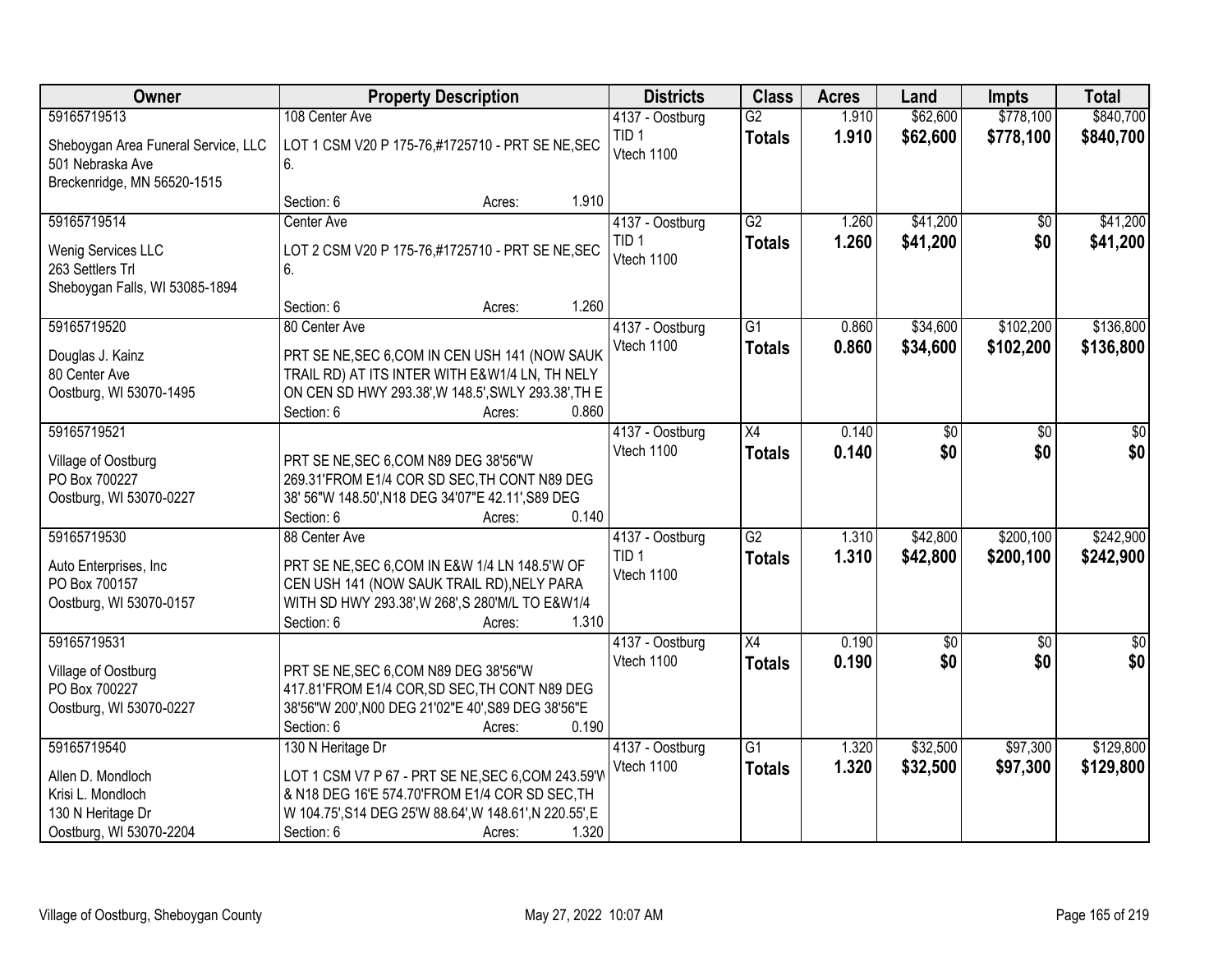| Owner                                                                                       | <b>Property Description</b>                                                                                                                                                                           | <b>Districts</b>                                  | <b>Class</b>                         | <b>Acres</b>   | Land                   | <b>Impts</b>           | <b>Total</b>           |
|---------------------------------------------------------------------------------------------|-------------------------------------------------------------------------------------------------------------------------------------------------------------------------------------------------------|---------------------------------------------------|--------------------------------------|----------------|------------------------|------------------------|------------------------|
| 59165719551<br>Memorandum (Third Ad Acres)<br>Na<br>Na, WI 99999                            | PRT E1/2 NW1/4, SEC 6, CONT 15.44 AC M/L, HAS<br>BEEN PLATTED AS THIRD ADD TO FIELD TREE<br>ACRES, & IS ASSESSED IN THE PLATTED AREA<br>15.440<br>Section: 6<br>Acres:                                | 4137 - Oostburg<br>Vtech 1100                     | <b>Totals</b>                        |                |                        |                        |                        |
| 59165719560<br>Douglas W. Rice<br>533 Minnesota Ave<br>Oostburg, WI 53070-1275              | 533 Minnesota Ave<br>TR 1 CSM V8 P 46 - PRT NE NW SEC 6, COM AT N1/4<br>COR SD SEC TH S88 DEG 40'31"W 332', S0 DEG<br>12'58"E 656', N88 DEG 40' 31"E 332', TH N0 DEG<br>5.000<br>Section: 6<br>Acres: | 4137 - Oostburg<br>Vtech 1100                     | $\overline{G1}$<br><b>Totals</b>     | 5.000<br>5.000 | \$52,000<br>\$52,000   | \$160,800<br>\$160,800 | \$212,800<br>\$212,800 |
| 59165719580<br>Ryan J. Davies<br>Nicole M. Davies<br>30 N 7th St<br>Oostburg, WI 53070-1208 | Heritage Dr<br>PRT NE SE, SEC 6, COM AT NE COR SD1/4, TH W TO<br>USH 141 (NOW SAUK TRAIL RD), SWLY ALG CEN SD<br>HWY 763.13', E 470.25' TO E SEC LN, TH N TO<br>6.790<br>Section: 6<br>Acres:         | 4137 - Oostburg<br>TID <sub>1</sub><br>Vtech 1100 | $\overline{G1}$<br><b>Totals</b>     | 6.790<br>6.790 | \$56,500<br>\$56,500   | $\overline{50}$<br>\$0 | \$56,500<br>\$56,500   |
| 59165719581<br>Sheboygan County Highway<br>W5741 County Rd J<br>Plymouth, WI 53073-3340     | Center Ave<br>PRT NE SE, SEC 6 (SOERENS) .02 AC; PRT NE SE,<br>SEC 6 (KRANENDONK) .07 AC<br>0.090<br>Section: 6<br>Acres:                                                                             | 4137 - Oostburg<br>TID <sub>1</sub><br>Vtech 1100 | $\overline{\chi_3}$<br><b>Totals</b> | 0.090<br>0.090 | \$0<br>\$0             | \$0<br>\$0             | \$0<br>\$0             |
| 59165719591<br>Village of Oostburg<br>PO Box 700227<br>Oostburg, WI 53070-0227              | PRT N1/2 SE1/4, SEC 6, COM N89 DEG 38'56"W<br>505.31'FROM E1/4 COR, SD SEC, TH CONT N89 DEG<br>38'56"W 1314.19', S01 DEG 58' 04"W 40.02', S89 DEG<br>1.200<br>Section: 6<br>Acres:                    | 4137 - Oostburg<br>Vtech 1100                     | $\overline{X4}$<br><b>Totals</b>     | 1.200<br>1.200 | $\overline{50}$<br>\$0 | $\overline{50}$<br>\$0 | \$0<br>\$0             |
| 59165719593<br>Memorandum East Fiel Subdivision<br>Na<br>Na, WI 99999                       | None<br>PRT NE SE & NW SE, SEC 6, CONT 12.97 AC M/L, HAS<br>BEEN PLATTED AS EAST FIELD SUBD,& IS<br>ASSESSED IN THE PLATTED AREA.<br>12.970<br>Section: 6<br>Acres:                                   | 4137 - Oostburg<br>Vtech 1100                     | <b>Totals</b>                        |                |                        |                        |                        |
| 59165719594<br>Memorandum First Add Subd<br>Na<br>Na, WI 99999                              | PRT NE SE & NW SE, SEC 6, CONT 9.95 AC M/L HAS<br>BEEN PLATTED AS FIRST ADDITION TO EAST FIELD<br>SUBDIVISION AND IS ASSESSED IN THAT PLATTED<br>9.950<br>Section: 6<br>Acres:                        | 4137 - Oostburg<br>Vtech 1100                     | <b>Totals</b>                        |                |                        |                        |                        |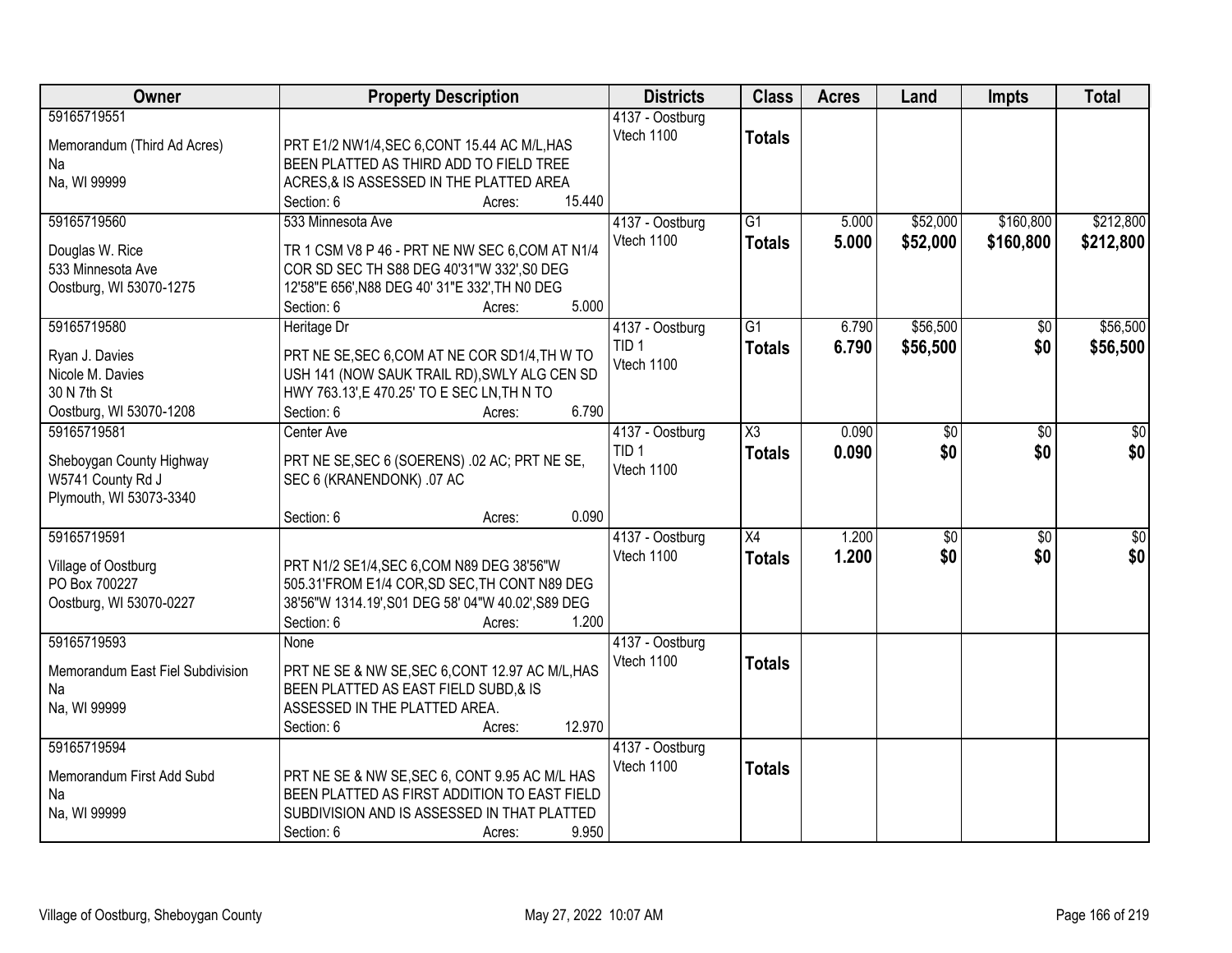| Owner                                                                                 | <b>Property Description</b>                                                                          |                 | <b>Districts</b>              | <b>Class</b>    | <b>Acres</b> | Land     | Impts           | <b>Total</b> |
|---------------------------------------------------------------------------------------|------------------------------------------------------------------------------------------------------|-----------------|-------------------------------|-----------------|--------------|----------|-----------------|--------------|
| 59165719600                                                                           | S Heritage Dr                                                                                        |                 | 4137 - Oostburg               | $\overline{G4}$ | 7.030        | \$1,100  | $\overline{50}$ | \$1,100      |
| Oostburg Concrete Products, Inc.                                                      | PRT NE SE, SEC 6, LYING W OF CEN USH 141 (NOW                                                        |                 | Vtech 1100                    | <b>Totals</b>   | 7.030        | \$1,100  | \$0             | \$1,100      |
| PO Box 700188                                                                         | SAUK TRAIL RD), EXC TH N 16 AC THEREOF, & EXC                                                        |                 |                               |                 |              |          |                 |              |
| Oostburg, WI 53070-0188                                                               | COM 269.31'W & S18 DEG 21'20"W                                                                       |                 |                               |                 |              |          |                 |              |
|                                                                                       | Section: 6                                                                                           | 7.030<br>Acres: |                               |                 |              |          |                 |              |
| 59165719602                                                                           |                                                                                                      |                 | 4137 - Oostburg               |                 |              |          |                 |              |
|                                                                                       |                                                                                                      |                 | Vtech 1100                    | <b>Totals</b>   |              |          |                 |              |
| Memorandum Second Addn to East Fiel   PRT NE SE & NW SE, SEC 6, CONT 8.55 AC M/L, HAS |                                                                                                      |                 |                               |                 |              |          |                 |              |
| Subdivision                                                                           | BEEN PLATTED AS SECOND ADDN TO EAST FIELD                                                            |                 |                               |                 |              |          |                 |              |
| Na                                                                                    | SUBD & IS ASSESSED IN THE PLATTED AREA.                                                              | 8.550           |                               |                 |              |          |                 |              |
| Na, WI 99999                                                                          | Section: 6                                                                                           | Acres:          |                               |                 |              |          |                 |              |
| 59165719610                                                                           | 221 S Heritage Dr                                                                                    |                 | 4137 - Oostburg               | $\overline{G1}$ | 5.130        | \$52,300 | \$179,400       | \$231,700    |
| James W. Davies                                                                       | PRT NE SE, SEC 6, COM 767.25'S OF NE COR                                                             |                 | Vtech 1100                    | <b>Totals</b>   | 5.130        | \$52,300 | \$179,400       | \$231,700    |
| Donna J. Davies                                                                       | SD1/4, TH W 470.25' TO CEN USH 141 (NOW SAUK                                                         |                 |                               |                 |              |          |                 |              |
| 221 S Heritage Dr                                                                     | TRAIL RD), SWLY ALG CEN SD HWY 466.13', E 660'TO                                                     |                 |                               |                 |              |          |                 |              |
| Oostburg, WI 53070-1577                                                               | Section: 6                                                                                           | 5.130<br>Acres: |                               |                 |              |          |                 |              |
| 59165719620                                                                           | 323 S Heritage Dr                                                                                    |                 | 4137 - Oostburg               | $\overline{G1}$ | 2.000        | \$42,000 | \$96,600        | \$138,600    |
|                                                                                       |                                                                                                      |                 | Vtech 1100                    | <b>Totals</b>   | 2.000        | \$42,000 | \$96,600        | \$138,600    |
| Joseph A. Burmesch<br>Lisa A. Burmesch                                                | PRT E1/2 SE, SEC 6, COM 132'N OF SE COR NE SE, TH<br>S 197' 2 1/2", W TO CEN USH 141 (NOW SAUK TRAIL |                 |                               |                 |              |          |                 |              |
| 323 S Heritage Dr                                                                     | RD), NELY ALG CEN SD HWY TO A PNT W OF BEG, TH                                                       |                 |                               |                 |              |          |                 |              |
| Oostburg, WI 53070-1579                                                               | Section: 6                                                                                           | 2.000           |                               |                 |              |          |                 |              |
| 59165719622                                                                           | Demaster Rd                                                                                          | Acres:          |                               | $\overline{G1}$ | 1.000        | \$2,500  | $\overline{50}$ | \$2,500      |
|                                                                                       |                                                                                                      |                 | 4137 - Oostburg<br>Vtech 1100 | G4              | 2.889        | \$500    | \$0             | \$500        |
| James W. Davies                                                                       | LOT 1 V30 P259-261 DOC #2128156 BEING PRT NE                                                         |                 |                               |                 | 3.889        |          | \$0             |              |
| Donna J. Davies                                                                       | SE & SE SE, SEC 6.                                                                                   |                 |                               | <b>Totals</b>   |              | \$3,000  |                 | \$3,000      |
| 221 S Heritage Dr                                                                     |                                                                                                      |                 |                               |                 |              |          |                 |              |
| Oostburg, WI 53070-1577                                                               | Section: 6                                                                                           | 3.889<br>Acres: |                               |                 |              |          |                 |              |
| 59165719623                                                                           | Demaster Rd                                                                                          |                 | 4137 - Oostburg               | $\overline{G4}$ | 5.060        | \$900    | $\overline{50}$ | \$900        |
|                                                                                       | LOT 2 V30 P259-261 DOC #2128156 BEING PRT SW                                                         |                 | Vtech 1100                    | <b>Totals</b>   | 5.060        | \$900    | \$0             | \$900        |
| Oostburg Concrete Products, Inc<br>PO Box 700188                                      | <b>SW, SEC 5.</b>                                                                                    |                 |                               |                 |              |          |                 |              |
|                                                                                       |                                                                                                      |                 |                               |                 |              |          |                 |              |
| Oostburg, WI 53070-0188                                                               | Section: 6                                                                                           | 5.060           |                               |                 |              |          |                 |              |
| 59165719630                                                                           | 85 Center Ave                                                                                        | Acres:          | 4137 - Oostburg               | $\overline{G1}$ | 0.340        | \$29,400 | \$120,000       | \$149,400    |
|                                                                                       |                                                                                                      |                 | Vtech 1100                    |                 |              |          |                 |              |
| Brandon M. Wisse                                                                      | A-17215 - PRT NE SE, SEC 6, COM 405.31'W & S14                                                       |                 |                               | <b>Totals</b>   | 0.340        | \$29,400 | \$120,000       | \$149,400    |
| 85 Center Ave                                                                         | DEG 42' 52"W 42.70'FROM E1/4 COR SD SEC, TH W                                                        |                 |                               |                 |              |          |                 |              |
| Oostburg, WI 53070-1497                                                               | 116.72', S04 DEG 36' W 138.30', S85 DEG 24'E 90', TH                                                 |                 |                               |                 |              |          |                 |              |
|                                                                                       | Section: 6                                                                                           | 0.340<br>Acres: |                               |                 |              |          |                 |              |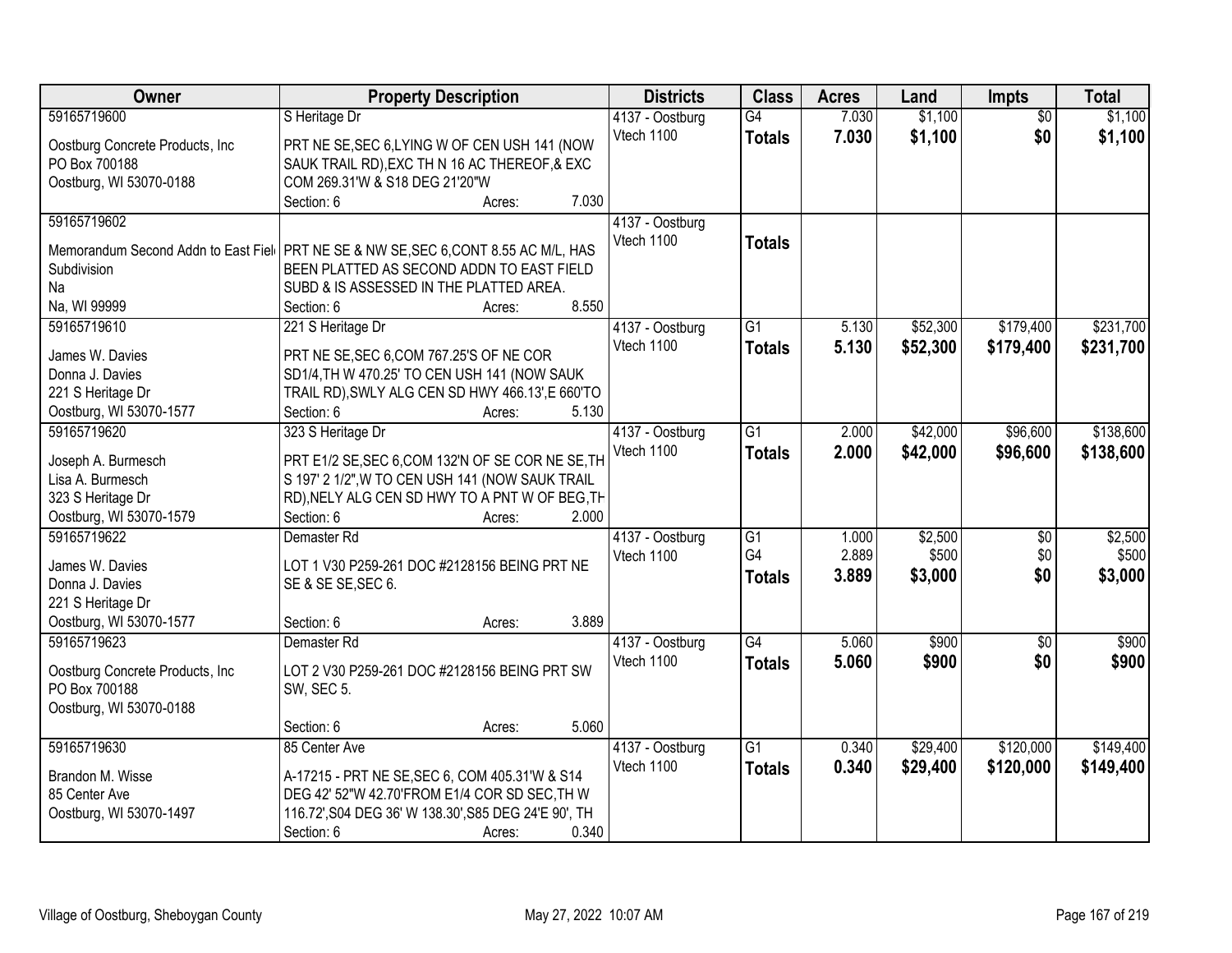| <b>Owner</b>                                 | <b>Property Description</b>                      |                 | <b>Districts</b>              | <b>Class</b>    | <b>Acres</b> | Land     | <b>Impts</b>    | <b>Total</b> |
|----------------------------------------------|--------------------------------------------------|-----------------|-------------------------------|-----------------|--------------|----------|-----------------|--------------|
| 59165719641                                  | Michigan Ave                                     |                 | 4137 - Oostburg               | $\overline{G1}$ | 0.270        | \$18,500 | \$100           | \$18,600     |
| Matthew K. Mccardell                         | LOT 1 CSM V23 P203-204 #1841624 - PRT NE SE, SEC |                 | Vtech 1100                    | <b>Totals</b>   | 0.270        | \$18,500 | \$100           | \$18,600     |
| Jessica M. Mccardell                         | 6                                                |                 |                               |                 |              |          |                 |              |
| 214 S Heritage Dr                            |                                                  |                 |                               |                 |              |          |                 |              |
| Oostburg, WI 53070-1575                      | Section: 6                                       | 0.270<br>Acres: |                               |                 |              |          |                 |              |
| 59165719642                                  | Michigan Ave                                     |                 | 4137 - Oostburg               | $\overline{G1}$ | 0.400        | \$20,500 | $\overline{50}$ | \$20,500     |
|                                              |                                                  |                 | Vtech 1100                    | <b>Totals</b>   | 0.400        | \$20,500 | \$0             | \$20,500     |
| Matthew K. Mccardell<br>Jessica M. Mccardell | LOT 2 CSM V23 P203-204 #1841624 - PRT NE SE, SEC |                 |                               |                 |              |          |                 |              |
|                                              | 6                                                |                 |                               |                 |              |          |                 |              |
| 214 S Heritage Dr                            | Section: 6                                       | 0.400           |                               |                 |              |          |                 |              |
| Oostburg, WI 53070-1575<br>59165719643       |                                                  | Acres:          |                               | $\overline{G1}$ | 0.630        | \$23,400 | \$99,400        | \$122,800    |
|                                              | 214 S Heritage Dr                                |                 | 4137 - Oostburg<br>Vtech 1100 |                 |              |          |                 |              |
| Matthew K. Mccardell                         | LOT 3 CSM V23 P203-204 #1841624 - PRT NE SE, SEC |                 |                               | <b>Totals</b>   | 0.630        | \$23,400 | \$99,400        | \$122,800    |
| Jessica M. Mccardell                         | 6                                                |                 |                               |                 |              |          |                 |              |
| 214 S Sauk Trail Rd                          |                                                  |                 |                               |                 |              |          |                 |              |
| Oostburg, WI 53070                           | Section: 6                                       | 0.630<br>Acres: |                               |                 |              |          |                 |              |
| 59165719644                                  | S Sauk Trl Rd                                    |                 | 4137 - Oostburg               | X4              | 0.210        | \$0      | \$0             | \$0          |
| Village of Oostburg                          | PRT NE SE, SEC 6 DEDICATED TO THE PUBLIC BY      |                 | Vtech 1100                    | <b>Totals</b>   | 0.210        | \$0      | \$0             | \$0          |
| PO Box 700227                                | CSM V23 P203-204 #1841624                        |                 |                               |                 |              |          |                 |              |
| Oostburg, WI 53070-0227                      |                                                  |                 |                               |                 |              |          |                 |              |
|                                              | Section: 6                                       | 0.210<br>Acres: |                               |                 |              |          |                 |              |
| 59165719645                                  | 101 Michigan Ave                                 |                 | 4137 - Oostburg               | $\overline{G1}$ | 0.290        | \$40,600 | \$218,200       | \$258,800    |
|                                              |                                                  |                 | Vtech 1100                    |                 |              |          |                 |              |
| Donald J. Detroye                            | SECOND ADDITION TO EAST FIELD SUBD LOT 48 &      |                 |                               | <b>Totals</b>   | 0.290        | \$40,600 | \$218,200       | \$258,800    |
| Sharon L. Detroye                            | ALSO PRT NE SE SEC 6 COM AT NE COR SD LOT,       |                 |                               |                 |              |          |                 |              |
| 101 Michigan Ave                             | TH S13-39-21W 130.85' (REC AS S13-37-33W) ALG    |                 |                               |                 |              |          |                 |              |
| Oostburg, WI 53070-1481                      | Section: 6                                       | 0.290<br>Acres: |                               |                 |              |          |                 |              |
| 59165719646                                  |                                                  |                 | 4137 - Oostburg               | $\overline{G1}$ | 0.020        | \$300    | $\sqrt{6}$      | \$300        |
| Gordon J Veldboom Jr & Helen J               | A-12548 & OTHER LANDS - PRT NE SE, SEC 6, COM    |                 | Vtech 1100                    | <b>Totals</b>   | 0.020        | \$300    | \$0             | \$300        |
| Veldboom Jrt of 2017                         | 269.31'W & S18 DEG 21'20"W 780.89' (763.13'DEED) |                 |                               |                 |              |          |                 |              |
| 719 S 9th PI                                 | FROM E1/4 COR SD SEC, TH CONT S18 DEG 21' 20"W   |                 |                               |                 |              |          |                 |              |
| Oostburg, WI 53070-1372                      | Section: 6                                       | 0.020<br>Acres: |                               |                 |              |          |                 |              |
| 59165719650                                  | 81 Center Ave                                    |                 | 4137 - Oostburg               | $\overline{G1}$ | 1.210        | \$36,500 | \$84,700        | \$121,200    |
|                                              |                                                  |                 | Vtech 1100                    | <b>Totals</b>   | 1.210        | \$36,500 | \$84,700        | \$121,200    |
| Jessica L. Theisen                           | PRT NE SE, SEC 6, COM AT INTER OF N LN SD1/4     |                 |                               |                 |              |          |                 |              |
| Daniel A. Theisen                            | WITH CEN USH 141 (NOW SAUK TRAIL RD), TH W       |                 |                               |                 |              |          |                 |              |
| 81 Center Ave                                | 136', SWLY PARA WITH SD HWY 172', W 100', SWLY   |                 |                               |                 |              |          |                 |              |
| Oostburg, WI 53070-1497                      | Section: 6                                       | 1.210<br>Acres: |                               |                 |              |          |                 |              |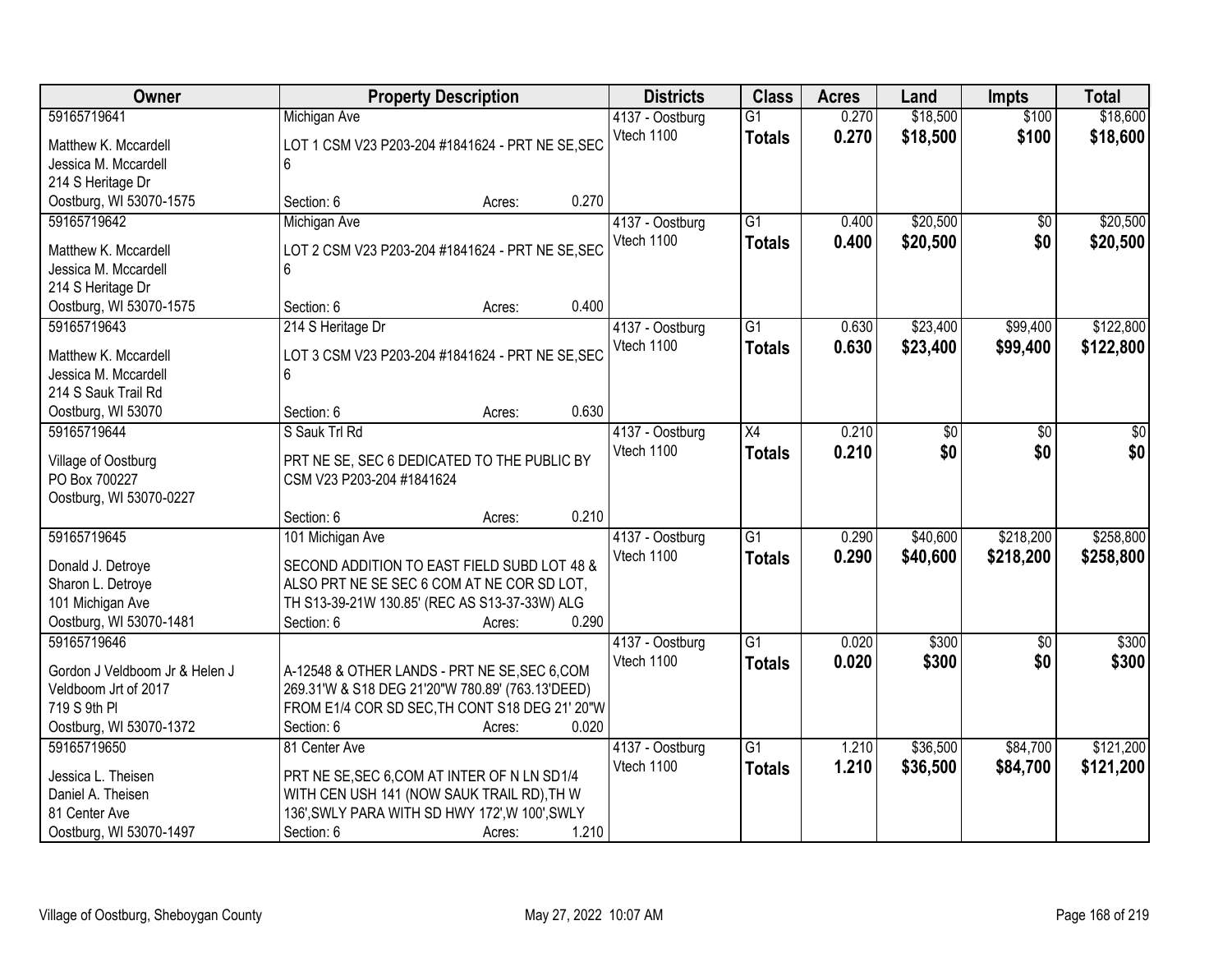| <b>Owner</b>                     | <b>Property Description</b>                          | <b>Districts</b> | <b>Class</b>    | <b>Acres</b> | Land            | <b>Impts</b>    | <b>Total</b> |
|----------------------------------|------------------------------------------------------|------------------|-----------------|--------------|-----------------|-----------------|--------------|
| 59165719661                      | 401 Center Ave                                       | 4137 - Oostburg  | $\overline{G1}$ | 1.440        | \$37,100        | \$77,100        | \$114,200    |
| Glenn A. Buyze                   | E3/4 OF N1/2 NW SE, SEC 6, EXC COM AT NW COR SD      | Vtech 1100       | <b>Totals</b>   | 1.440        | \$37,100        | \$77,100        | \$114,200    |
| 401 Center Ave                   | E3/4, TH E 241.68', S01 DEG 56'W 231', W 241.68', TH |                  |                 |              |                 |                 |              |
| Oostburg, WI 53070-1428          | N01 DEG 56'E TO BEG, EXC THAT PRT AFOREDESC          |                  |                 |              |                 |                 |              |
|                                  | 1.440<br>Section: 6<br>Acres:                        |                  |                 |              |                 |                 |              |
| 59165719672                      | Michigan Ave                                         | 4137 - Oostburg  | $\overline{G1}$ | 0.360        | \$33,600        | \$0             | \$33,600     |
|                                  |                                                      | Vtech 1100       | <b>Totals</b>   | 0.360        | \$33,600        | \$0             | \$33,600     |
| Detroye Electric Service Inc     | LOT 1 CSM V20 P 79-81,#1713726 - PRT NW SE, SEC      |                  |                 |              |                 |                 |              |
| 23 S 6th St                      | 6.                                                   |                  |                 |              |                 |                 |              |
| Oostburg, WI 53070-1461          | 0.360<br>Section: 6                                  |                  |                 |              |                 |                 |              |
| 59165719673                      | Acres:                                               | 4137 - Oostburg  | $\overline{G1}$ | 0.360        | \$33,600        | $\overline{50}$ | \$33,600     |
|                                  | Michigan Ave                                         | Vtech 1100       |                 |              |                 |                 |              |
| Detroye Electric Service Inc     | LOT 2 CSM V20 P 79-81,#1713726 - PRT NW SE, SEC      |                  | <b>Totals</b>   | 0.360        | \$33,600        | \$0             | \$33,600     |
| 23 S 6th St                      | 6.                                                   |                  |                 |              |                 |                 |              |
| Oostburg, WI 53070-1461          |                                                      |                  |                 |              |                 |                 |              |
|                                  | 0.360<br>Section: 6<br>Acres:                        |                  |                 |              |                 |                 |              |
| 59165719674                      | Michigan Ave                                         | 4137 - Oostburg  | $\overline{G1}$ | 0.360        | \$33,600        | \$0             | \$33,600     |
| Nicholas Paul Detroye            | LOT 3 CSM V20 P 79-81,#1713726 - PRT NW SE, SEC      | Vtech 1100       | <b>Totals</b>   | 0.360        | \$33,600        | \$0             | \$33,600     |
| 533 Center Ave                   | 6.                                                   |                  |                 |              |                 |                 |              |
| Oostburg, WI 53070-1429          |                                                      |                  |                 |              |                 |                 |              |
|                                  | 0.360<br>Section: 6<br>Acres:                        |                  |                 |              |                 |                 |              |
| 59165719675                      | <b>Michigan Ave</b>                                  | 4137 - Oostburg  | $\overline{X4}$ | 0.250        | $\overline{50}$ | $\overline{50}$ | \$0          |
|                                  |                                                      | Vtech 1100       | <b>Totals</b>   | 0.250        | \$0             | \$0             | \$0          |
| Village of Oostburg              | THAT PRT OF NW SE, SEC 6, DEDICATED TO PUBLIC        |                  |                 |              |                 |                 |              |
| PO Box 700227                    | FOR ROAD BY CSM V20 P 79-81,#1713726.                |                  |                 |              |                 |                 |              |
| Oostburg, WI 53070-0227          |                                                      |                  |                 |              |                 |                 |              |
|                                  | 0.250<br>Section: 6<br>Acres:                        |                  |                 |              |                 |                 |              |
| 59165719680                      |                                                      | 4137 - Oostburg  | G4              | 13.970       | \$2,400         | $\sqrt{6}$      | \$2,400      |
| Oostburg Concrete Products, Inc. | S1/2 OF NW SE, SEC 6, & THE S 1/2 OF THE W 5 AC OI   | Vtech 1100       | <b>Totals</b>   | 13.970       | \$2,400         | \$0             | \$2,400      |
| PO Box 700188                    | THE N 1/2 OF NW SE, EXC COM N89 DEG 59'06"E          |                  |                 |              |                 |                 |              |
| Oostburg, WI 53070-0188          | 332.56'& S01 DEG 40' 35"W 330'FROM CEN OF            |                  |                 |              |                 |                 |              |
|                                  | 13.970<br>Section: 6<br>Acres:                       |                  |                 |              |                 |                 |              |
| 59165719682                      |                                                      | 4137 - Oostburg  |                 |              |                 |                 |              |
| Memorandum                       | PRT NW SE, SEC 6, COM S02 DEG 15'27"W                | Vtech 1100       | <b>Totals</b>   |              |                 |                 |              |
| Attn: Jp Condominium             | 704.26'FROM CEN, SD SEC, TH S89 DEG 46'23"E          |                  |                 |              |                 |                 |              |
| Na                               | 330.40', S02 DEG 14'34"W 164.09', N89 DEG 38'56"W    |                  |                 |              |                 |                 |              |
| Na, WI 99999                     | 1.240<br>Section: 6<br>Acres:                        |                  |                 |              |                 |                 |              |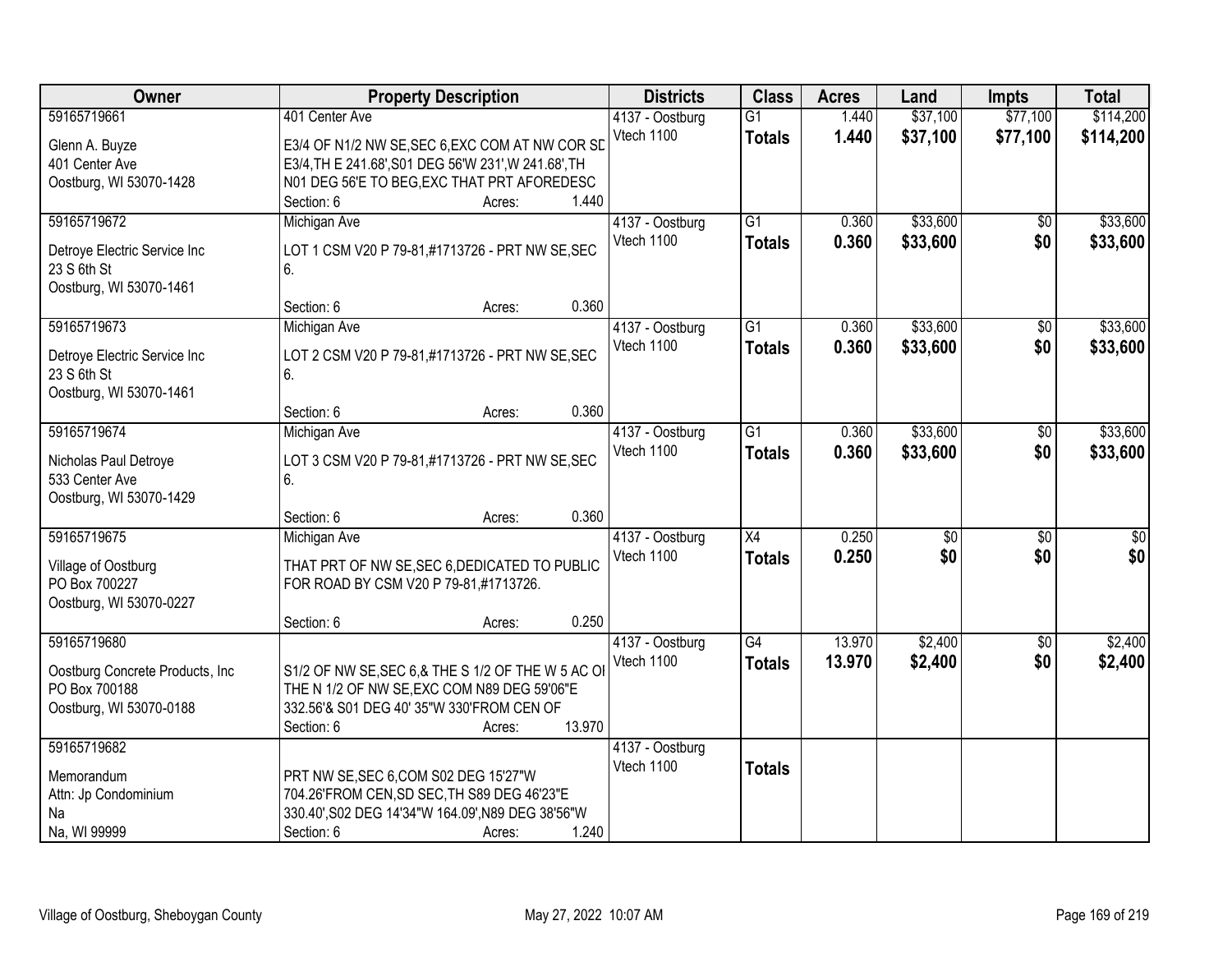| 59165719690<br>G4<br>38.310<br>\$6,600<br>\$6,600<br>South Ave<br>$\overline{50}$<br>4137 - Oostburg<br>G <sub>5</sub><br>1.000<br>\$100<br>\$0<br>\$100<br>Vtech 1100<br>SW SE, SEC 6, EXC PRT ANNEXED TO VILLAGE OF<br>Oostburg Concrete Products, Inc<br>39.310<br>\$6,700<br>\$0<br>\$6,700<br><b>Totals</b><br>PO Box 700188<br>OOSTBURG REC IN V 979 P 150-51,& ALSO EXC PRT<br>Oostburg, WI 53070-0188<br>ANNEXED TO VILLAGE OF OOSTBURG REC IN V<br>39.310<br>Section: 6<br>Acres:<br>59165719700<br>G4<br>17.350<br>\$2,800<br>Heritage Dr<br>4137 - Oostburg<br>$\overline{50}$<br>\$100<br>G <sub>5</sub><br>1.430<br>\$0<br>Vtech 1100<br>Pi3 LLC<br>PRT SE SE, SEC 6, LYING E OF CEN USH 141 (NOW<br>\$0<br>18.780<br>\$2,900<br><b>Totals</b><br>SAUK TRAIL RD), EXC N 65'2 1/2" THEREOF & EXC<br>39 Plantation Dr Apt 201<br>COM 746'W OF SE COR SD 1/4, TH N 120', N78 DEG<br>Vero Beach, FL 32966-8287<br>18.780<br>Section: 6<br>Acres:<br>59165719701<br>701 S Heritage Dr<br>$\overline{G1}$<br>\$160,100<br>\$43,300<br>4137 - Oostburg<br>0.000<br>Vtech 1100<br>0.000<br>\$43,300<br>\$160,100<br>\$203,400<br><b>Totals</b><br>Terri L. Jakum<br>LOT 1 CSM V22 P 152-153 #1801563 - PRT SE<br>536 Petra Ln<br>SE, SEC 6<br>Sheboygan, WI 53081-4204<br>2.260<br>Section: 6<br>Acres:<br>59165719710<br>$\overline{G4}$<br>10.690<br>\$1,800<br>S Heritage Dr<br>4137 - Oostburg<br>$\sqrt{6}$<br>Vtech 1100<br>\$0<br>10.690<br>\$1,800<br><b>Totals</b><br>PRT SE SE, SEC 6, LYING W OF USH 141 (NOW SAUK<br>Oostburg Concrete Products, Inc<br>PO Box 700188<br>TRAIL RD), EXC COM AT INTER OF CEN USH 141<br>Oostburg, WI 53070-0188<br>WITH N LN SD1/4, TH SW ON HWY 181.05', S89 DEG<br>10.690<br>Section: 6<br>Acres:<br>$\overline{G1}$<br>\$153,500<br>59165719720<br>0.900<br>\$26,800<br>332 S Heritage Dr<br>4137 - Oostburg<br>Vtech 1100<br>0.900<br>\$153,500<br>\$26,800<br>\$180,300<br><b>Totals</b><br>PRT SE SE, SEC 6, COM AT INTER OF USH 141 (NOW<br>Joseph A. Ternes<br>Carol C. Ternes<br>SAUK TRAIL RD) & N LN SD1/4, TH S18 DEG 06'W ON<br>332 S Heritage Dr<br>CEN SD HWY 181.05', S89 DEG 42'W 180', N18 DEG<br>0.900<br>Oostburg, WI 53070-1578<br>Section: 6<br>Acres:<br>\$27,600<br>\$113,000<br>59165719730<br>729 S Heritage Dr<br>4137 - Oostburg<br>$\overline{G1}$<br>0.970<br>Vtech 1100<br>0.970<br>\$27,600<br>\$113,000<br>\$140,600<br><b>Totals</b><br>PRT SE SE, SEC 6, COM 746'W OF SE COR SD1/4, TH N<br>Kalima LLC<br>120', N78 DEG 23'08"W 260.31'TO CEN USH 141 (NOW<br>W1897 De Master Rd<br>SAUK TRAIL RD), S18 DEG 36'28"W 181.87'ON CEN<br>Oostburg, WI 53070-1508<br>0.970<br>Section: 6<br>Acres: | Owner       | <b>Property Description</b> | <b>Districts</b> | <b>Class</b>    | <b>Acres</b> | Land     | <b>Impts</b> | <b>Total</b> |
|----------------------------------------------------------------------------------------------------------------------------------------------------------------------------------------------------------------------------------------------------------------------------------------------------------------------------------------------------------------------------------------------------------------------------------------------------------------------------------------------------------------------------------------------------------------------------------------------------------------------------------------------------------------------------------------------------------------------------------------------------------------------------------------------------------------------------------------------------------------------------------------------------------------------------------------------------------------------------------------------------------------------------------------------------------------------------------------------------------------------------------------------------------------------------------------------------------------------------------------------------------------------------------------------------------------------------------------------------------------------------------------------------------------------------------------------------------------------------------------------------------------------------------------------------------------------------------------------------------------------------------------------------------------------------------------------------------------------------------------------------------------------------------------------------------------------------------------------------------------------------------------------------------------------------------------------------------------------------------------------------------------------------------------------------------------------------------------------------------------------------------------------------------------------------------------------------------------------------------------------------------------------------------------------------------------------------------------------------------------------------------------------------------------------------------------------------------------------------------------------------------------------------------------------------------------------------------------------------------------------------------------------------------------------------------|-------------|-----------------------------|------------------|-----------------|--------------|----------|--------------|--------------|
|                                                                                                                                                                                                                                                                                                                                                                                                                                                                                                                                                                                                                                                                                                                                                                                                                                                                                                                                                                                                                                                                                                                                                                                                                                                                                                                                                                                                                                                                                                                                                                                                                                                                                                                                                                                                                                                                                                                                                                                                                                                                                                                                                                                                                                                                                                                                                                                                                                                                                                                                                                                                                                                                                  |             |                             |                  |                 |              |          |              |              |
|                                                                                                                                                                                                                                                                                                                                                                                                                                                                                                                                                                                                                                                                                                                                                                                                                                                                                                                                                                                                                                                                                                                                                                                                                                                                                                                                                                                                                                                                                                                                                                                                                                                                                                                                                                                                                                                                                                                                                                                                                                                                                                                                                                                                                                                                                                                                                                                                                                                                                                                                                                                                                                                                                  |             |                             |                  |                 |              |          |              |              |
|                                                                                                                                                                                                                                                                                                                                                                                                                                                                                                                                                                                                                                                                                                                                                                                                                                                                                                                                                                                                                                                                                                                                                                                                                                                                                                                                                                                                                                                                                                                                                                                                                                                                                                                                                                                                                                                                                                                                                                                                                                                                                                                                                                                                                                                                                                                                                                                                                                                                                                                                                                                                                                                                                  |             |                             |                  |                 |              |          |              |              |
|                                                                                                                                                                                                                                                                                                                                                                                                                                                                                                                                                                                                                                                                                                                                                                                                                                                                                                                                                                                                                                                                                                                                                                                                                                                                                                                                                                                                                                                                                                                                                                                                                                                                                                                                                                                                                                                                                                                                                                                                                                                                                                                                                                                                                                                                                                                                                                                                                                                                                                                                                                                                                                                                                  |             |                             |                  |                 |              |          |              |              |
|                                                                                                                                                                                                                                                                                                                                                                                                                                                                                                                                                                                                                                                                                                                                                                                                                                                                                                                                                                                                                                                                                                                                                                                                                                                                                                                                                                                                                                                                                                                                                                                                                                                                                                                                                                                                                                                                                                                                                                                                                                                                                                                                                                                                                                                                                                                                                                                                                                                                                                                                                                                                                                                                                  |             |                             |                  |                 |              |          |              |              |
| \$100<br>\$2,900<br>\$203,400<br>\$1,800<br>\$1,800<br>\$140,600                                                                                                                                                                                                                                                                                                                                                                                                                                                                                                                                                                                                                                                                                                                                                                                                                                                                                                                                                                                                                                                                                                                                                                                                                                                                                                                                                                                                                                                                                                                                                                                                                                                                                                                                                                                                                                                                                                                                                                                                                                                                                                                                                                                                                                                                                                                                                                                                                                                                                                                                                                                                                 |             |                             |                  |                 |              |          |              | \$2,800      |
|                                                                                                                                                                                                                                                                                                                                                                                                                                                                                                                                                                                                                                                                                                                                                                                                                                                                                                                                                                                                                                                                                                                                                                                                                                                                                                                                                                                                                                                                                                                                                                                                                                                                                                                                                                                                                                                                                                                                                                                                                                                                                                                                                                                                                                                                                                                                                                                                                                                                                                                                                                                                                                                                                  |             |                             |                  |                 |              |          |              |              |
|                                                                                                                                                                                                                                                                                                                                                                                                                                                                                                                                                                                                                                                                                                                                                                                                                                                                                                                                                                                                                                                                                                                                                                                                                                                                                                                                                                                                                                                                                                                                                                                                                                                                                                                                                                                                                                                                                                                                                                                                                                                                                                                                                                                                                                                                                                                                                                                                                                                                                                                                                                                                                                                                                  |             |                             |                  |                 |              |          |              |              |
|                                                                                                                                                                                                                                                                                                                                                                                                                                                                                                                                                                                                                                                                                                                                                                                                                                                                                                                                                                                                                                                                                                                                                                                                                                                                                                                                                                                                                                                                                                                                                                                                                                                                                                                                                                                                                                                                                                                                                                                                                                                                                                                                                                                                                                                                                                                                                                                                                                                                                                                                                                                                                                                                                  |             |                             |                  |                 |              |          |              |              |
|                                                                                                                                                                                                                                                                                                                                                                                                                                                                                                                                                                                                                                                                                                                                                                                                                                                                                                                                                                                                                                                                                                                                                                                                                                                                                                                                                                                                                                                                                                                                                                                                                                                                                                                                                                                                                                                                                                                                                                                                                                                                                                                                                                                                                                                                                                                                                                                                                                                                                                                                                                                                                                                                                  |             |                             |                  |                 |              |          |              |              |
|                                                                                                                                                                                                                                                                                                                                                                                                                                                                                                                                                                                                                                                                                                                                                                                                                                                                                                                                                                                                                                                                                                                                                                                                                                                                                                                                                                                                                                                                                                                                                                                                                                                                                                                                                                                                                                                                                                                                                                                                                                                                                                                                                                                                                                                                                                                                                                                                                                                                                                                                                                                                                                                                                  |             |                             |                  |                 |              |          |              |              |
|                                                                                                                                                                                                                                                                                                                                                                                                                                                                                                                                                                                                                                                                                                                                                                                                                                                                                                                                                                                                                                                                                                                                                                                                                                                                                                                                                                                                                                                                                                                                                                                                                                                                                                                                                                                                                                                                                                                                                                                                                                                                                                                                                                                                                                                                                                                                                                                                                                                                                                                                                                                                                                                                                  |             |                             |                  |                 |              |          |              |              |
|                                                                                                                                                                                                                                                                                                                                                                                                                                                                                                                                                                                                                                                                                                                                                                                                                                                                                                                                                                                                                                                                                                                                                                                                                                                                                                                                                                                                                                                                                                                                                                                                                                                                                                                                                                                                                                                                                                                                                                                                                                                                                                                                                                                                                                                                                                                                                                                                                                                                                                                                                                                                                                                                                  |             |                             |                  |                 |              |          |              |              |
|                                                                                                                                                                                                                                                                                                                                                                                                                                                                                                                                                                                                                                                                                                                                                                                                                                                                                                                                                                                                                                                                                                                                                                                                                                                                                                                                                                                                                                                                                                                                                                                                                                                                                                                                                                                                                                                                                                                                                                                                                                                                                                                                                                                                                                                                                                                                                                                                                                                                                                                                                                                                                                                                                  |             |                             |                  |                 |              |          |              |              |
|                                                                                                                                                                                                                                                                                                                                                                                                                                                                                                                                                                                                                                                                                                                                                                                                                                                                                                                                                                                                                                                                                                                                                                                                                                                                                                                                                                                                                                                                                                                                                                                                                                                                                                                                                                                                                                                                                                                                                                                                                                                                                                                                                                                                                                                                                                                                                                                                                                                                                                                                                                                                                                                                                  |             |                             |                  |                 |              |          |              |              |
|                                                                                                                                                                                                                                                                                                                                                                                                                                                                                                                                                                                                                                                                                                                                                                                                                                                                                                                                                                                                                                                                                                                                                                                                                                                                                                                                                                                                                                                                                                                                                                                                                                                                                                                                                                                                                                                                                                                                                                                                                                                                                                                                                                                                                                                                                                                                                                                                                                                                                                                                                                                                                                                                                  |             |                             |                  |                 |              |          |              |              |
|                                                                                                                                                                                                                                                                                                                                                                                                                                                                                                                                                                                                                                                                                                                                                                                                                                                                                                                                                                                                                                                                                                                                                                                                                                                                                                                                                                                                                                                                                                                                                                                                                                                                                                                                                                                                                                                                                                                                                                                                                                                                                                                                                                                                                                                                                                                                                                                                                                                                                                                                                                                                                                                                                  |             |                             |                  |                 |              |          |              |              |
|                                                                                                                                                                                                                                                                                                                                                                                                                                                                                                                                                                                                                                                                                                                                                                                                                                                                                                                                                                                                                                                                                                                                                                                                                                                                                                                                                                                                                                                                                                                                                                                                                                                                                                                                                                                                                                                                                                                                                                                                                                                                                                                                                                                                                                                                                                                                                                                                                                                                                                                                                                                                                                                                                  |             |                             |                  |                 |              |          |              |              |
|                                                                                                                                                                                                                                                                                                                                                                                                                                                                                                                                                                                                                                                                                                                                                                                                                                                                                                                                                                                                                                                                                                                                                                                                                                                                                                                                                                                                                                                                                                                                                                                                                                                                                                                                                                                                                                                                                                                                                                                                                                                                                                                                                                                                                                                                                                                                                                                                                                                                                                                                                                                                                                                                                  |             |                             |                  |                 |              |          |              |              |
| \$180,300                                                                                                                                                                                                                                                                                                                                                                                                                                                                                                                                                                                                                                                                                                                                                                                                                                                                                                                                                                                                                                                                                                                                                                                                                                                                                                                                                                                                                                                                                                                                                                                                                                                                                                                                                                                                                                                                                                                                                                                                                                                                                                                                                                                                                                                                                                                                                                                                                                                                                                                                                                                                                                                                        |             |                             |                  |                 |              |          |              |              |
|                                                                                                                                                                                                                                                                                                                                                                                                                                                                                                                                                                                                                                                                                                                                                                                                                                                                                                                                                                                                                                                                                                                                                                                                                                                                                                                                                                                                                                                                                                                                                                                                                                                                                                                                                                                                                                                                                                                                                                                                                                                                                                                                                                                                                                                                                                                                                                                                                                                                                                                                                                                                                                                                                  |             |                             |                  |                 |              |          |              |              |
|                                                                                                                                                                                                                                                                                                                                                                                                                                                                                                                                                                                                                                                                                                                                                                                                                                                                                                                                                                                                                                                                                                                                                                                                                                                                                                                                                                                                                                                                                                                                                                                                                                                                                                                                                                                                                                                                                                                                                                                                                                                                                                                                                                                                                                                                                                                                                                                                                                                                                                                                                                                                                                                                                  |             |                             |                  |                 |              |          |              |              |
|                                                                                                                                                                                                                                                                                                                                                                                                                                                                                                                                                                                                                                                                                                                                                                                                                                                                                                                                                                                                                                                                                                                                                                                                                                                                                                                                                                                                                                                                                                                                                                                                                                                                                                                                                                                                                                                                                                                                                                                                                                                                                                                                                                                                                                                                                                                                                                                                                                                                                                                                                                                                                                                                                  |             |                             |                  |                 |              |          |              |              |
|                                                                                                                                                                                                                                                                                                                                                                                                                                                                                                                                                                                                                                                                                                                                                                                                                                                                                                                                                                                                                                                                                                                                                                                                                                                                                                                                                                                                                                                                                                                                                                                                                                                                                                                                                                                                                                                                                                                                                                                                                                                                                                                                                                                                                                                                                                                                                                                                                                                                                                                                                                                                                                                                                  |             |                             |                  |                 |              |          |              |              |
|                                                                                                                                                                                                                                                                                                                                                                                                                                                                                                                                                                                                                                                                                                                                                                                                                                                                                                                                                                                                                                                                                                                                                                                                                                                                                                                                                                                                                                                                                                                                                                                                                                                                                                                                                                                                                                                                                                                                                                                                                                                                                                                                                                                                                                                                                                                                                                                                                                                                                                                                                                                                                                                                                  |             |                             |                  |                 |              |          |              |              |
|                                                                                                                                                                                                                                                                                                                                                                                                                                                                                                                                                                                                                                                                                                                                                                                                                                                                                                                                                                                                                                                                                                                                                                                                                                                                                                                                                                                                                                                                                                                                                                                                                                                                                                                                                                                                                                                                                                                                                                                                                                                                                                                                                                                                                                                                                                                                                                                                                                                                                                                                                                                                                                                                                  |             |                             |                  |                 |              |          |              |              |
|                                                                                                                                                                                                                                                                                                                                                                                                                                                                                                                                                                                                                                                                                                                                                                                                                                                                                                                                                                                                                                                                                                                                                                                                                                                                                                                                                                                                                                                                                                                                                                                                                                                                                                                                                                                                                                                                                                                                                                                                                                                                                                                                                                                                                                                                                                                                                                                                                                                                                                                                                                                                                                                                                  |             |                             |                  |                 |              |          |              |              |
|                                                                                                                                                                                                                                                                                                                                                                                                                                                                                                                                                                                                                                                                                                                                                                                                                                                                                                                                                                                                                                                                                                                                                                                                                                                                                                                                                                                                                                                                                                                                                                                                                                                                                                                                                                                                                                                                                                                                                                                                                                                                                                                                                                                                                                                                                                                                                                                                                                                                                                                                                                                                                                                                                  |             |                             |                  |                 |              |          |              |              |
|                                                                                                                                                                                                                                                                                                                                                                                                                                                                                                                                                                                                                                                                                                                                                                                                                                                                                                                                                                                                                                                                                                                                                                                                                                                                                                                                                                                                                                                                                                                                                                                                                                                                                                                                                                                                                                                                                                                                                                                                                                                                                                                                                                                                                                                                                                                                                                                                                                                                                                                                                                                                                                                                                  |             |                             |                  |                 |              |          |              |              |
|                                                                                                                                                                                                                                                                                                                                                                                                                                                                                                                                                                                                                                                                                                                                                                                                                                                                                                                                                                                                                                                                                                                                                                                                                                                                                                                                                                                                                                                                                                                                                                                                                                                                                                                                                                                                                                                                                                                                                                                                                                                                                                                                                                                                                                                                                                                                                                                                                                                                                                                                                                                                                                                                                  |             |                             |                  |                 |              |          |              |              |
|                                                                                                                                                                                                                                                                                                                                                                                                                                                                                                                                                                                                                                                                                                                                                                                                                                                                                                                                                                                                                                                                                                                                                                                                                                                                                                                                                                                                                                                                                                                                                                                                                                                                                                                                                                                                                                                                                                                                                                                                                                                                                                                                                                                                                                                                                                                                                                                                                                                                                                                                                                                                                                                                                  |             |                             |                  |                 |              |          |              |              |
|                                                                                                                                                                                                                                                                                                                                                                                                                                                                                                                                                                                                                                                                                                                                                                                                                                                                                                                                                                                                                                                                                                                                                                                                                                                                                                                                                                                                                                                                                                                                                                                                                                                                                                                                                                                                                                                                                                                                                                                                                                                                                                                                                                                                                                                                                                                                                                                                                                                                                                                                                                                                                                                                                  | 59165719740 | 618 S Heritage Dr           | 4137 - Oostburg  | $\overline{G1}$ | 1.500        | \$35,000 | \$177,100    | \$212,100    |
| Vtech 1100<br>1.500<br>\$35,000<br>\$177,100<br>\$212,100<br><b>Totals</b>                                                                                                                                                                                                                                                                                                                                                                                                                                                                                                                                                                                                                                                                                                                                                                                                                                                                                                                                                                                                                                                                                                                                                                                                                                                                                                                                                                                                                                                                                                                                                                                                                                                                                                                                                                                                                                                                                                                                                                                                                                                                                                                                                                                                                                                                                                                                                                                                                                                                                                                                                                                                       |             |                             |                  |                 |              |          |              |              |
| A-15636 & OTHER LANDS - PRT SE SE, SEC 6, COM IN<br>Robert J. Haveman                                                                                                                                                                                                                                                                                                                                                                                                                                                                                                                                                                                                                                                                                                                                                                                                                                                                                                                                                                                                                                                                                                                                                                                                                                                                                                                                                                                                                                                                                                                                                                                                                                                                                                                                                                                                                                                                                                                                                                                                                                                                                                                                                                                                                                                                                                                                                                                                                                                                                                                                                                                                            |             |                             |                  |                 |              |          |              |              |
| CEN SAUK TRAIL RD, N18 DEG 36'28"E 280.27'FROM<br>Denise M. Schanz                                                                                                                                                                                                                                                                                                                                                                                                                                                                                                                                                                                                                                                                                                                                                                                                                                                                                                                                                                                                                                                                                                                                                                                                                                                                                                                                                                                                                                                                                                                                                                                                                                                                                                                                                                                                                                                                                                                                                                                                                                                                                                                                                                                                                                                                                                                                                                                                                                                                                                                                                                                                               |             |                             |                  |                 |              |          |              |              |
| 618 S Sauk Trail Rd<br>ITS INTER WITH S LN SEC 6, TH N18 DEG 36'28"E ON<br>PO Box 700312<br>1.500<br>Section: 6<br>Acres:                                                                                                                                                                                                                                                                                                                                                                                                                                                                                                                                                                                                                                                                                                                                                                                                                                                                                                                                                                                                                                                                                                                                                                                                                                                                                                                                                                                                                                                                                                                                                                                                                                                                                                                                                                                                                                                                                                                                                                                                                                                                                                                                                                                                                                                                                                                                                                                                                                                                                                                                                        |             |                             |                  |                 |              |          |              |              |
| Oostburg, WI 53070-0312                                                                                                                                                                                                                                                                                                                                                                                                                                                                                                                                                                                                                                                                                                                                                                                                                                                                                                                                                                                                                                                                                                                                                                                                                                                                                                                                                                                                                                                                                                                                                                                                                                                                                                                                                                                                                                                                                                                                                                                                                                                                                                                                                                                                                                                                                                                                                                                                                                                                                                                                                                                                                                                          |             |                             |                  |                 |              |          |              |              |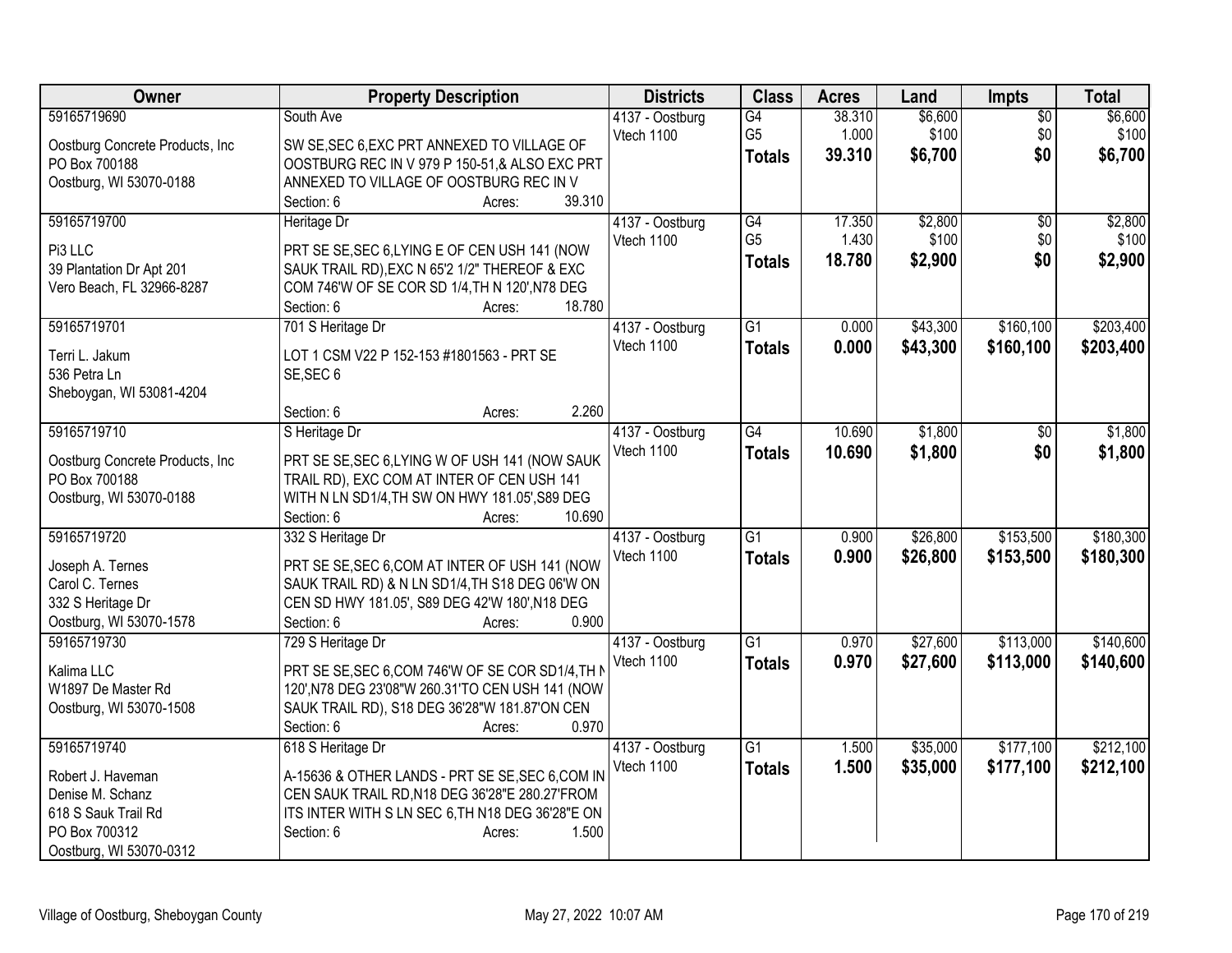| Owner                                     | <b>Property Description</b>                        |        |       | <b>Districts</b>              | <b>Class</b>    | <b>Acres</b> | Land            | <b>Impts</b>    | <b>Total</b> |
|-------------------------------------------|----------------------------------------------------|--------|-------|-------------------------------|-----------------|--------------|-----------------|-----------------|--------------|
| 59165719741                               |                                                    |        |       | 4137 - Oostburg               | $\overline{X4}$ | 0.580        | $\overline{50}$ | $\overline{50}$ | $\sqrt{50}$  |
| Village of Oostburg                       | PRT SW NE, SEC 6 0.18 AC (LAY) PRT SE NE, SEC 6    |        |       | Vtech 1100                    | <b>Totals</b>   | 0.580        | \$0             | \$0             | \$0          |
| PO Box 700227                             | 0.16 AC (OELHAFEN) PRT SW NE, SEC 6 0.12 AC        |        |       |                               |                 |              |                 |                 |              |
| Oostburg, WI 53070-0227                   | (GUZETTA) PRT SW NE, SEC 6 0.12 AC (HARRIS)        |        |       |                               |                 |              |                 |                 |              |
|                                           | Section: 6                                         | Acres: | 0.580 |                               |                 |              |                 |                 |              |
| 59165719800                               | 812 S 10th St                                      |        |       | 4137 - Oostburg               | $\overline{G1}$ | 1.580        | \$36,100        | \$209,200       | \$245,300    |
| Jason J. Otte                             | LOT 1 CSM V7 P 277 - PRT NE NE, SEC 12, COM AT     |        |       | Vtech 1100                    | <b>Totals</b>   | 1.580        | \$36,100        | \$209,200       | \$245,300    |
| Janell A. Otte                            | NE COR SD SEC, TH S 251', S89 DEG 13'00" W 274', N |        |       |                               |                 |              |                 |                 |              |
| 812 S 10th St                             | 251.16', TH N89 DEG 15'06"E 274'TO BEG.            |        |       |                               |                 |              |                 |                 |              |
| Oostburg, WI 53070-1310                   | Section: 12                                        | Acres: | 1.580 |                               |                 |              |                 |                 |              |
| 59165720000                               |                                                    |        |       | 4137 - Oostburg               |                 |              |                 |                 |              |
|                                           | SECOND ADDITION TO LAKE BREEZE SUBD.               |        |       | Vtech 1100                    | <b>Totals</b>   |              |                 |                 |              |
| Second Addition to Lake Breeze Subd<br>Na |                                                    |        |       |                               |                 |              |                 |                 |              |
| Na, WI 99999                              |                                                    |        |       |                               |                 |              |                 |                 |              |
|                                           | Section: 6                                         | Acres: | 0.000 |                               |                 |              |                 |                 |              |
| 59165720001                               | 537 S 6th St                                       |        |       | 4137 - Oostburg               | $\overline{G1}$ | 0.300        | \$36,900        | \$162,100       | \$199,000    |
|                                           |                                                    |        |       | Vtech 1100                    | <b>Totals</b>   | 0.300        | \$36,900        | \$162,100       | \$199,000    |
| Steven A. Barron                          | SECOND ADD TO LAKE BREEZE SUBD LOT 20.             |        |       |                               |                 |              |                 |                 |              |
| Sara J. Barron                            |                                                    |        |       |                               |                 |              |                 |                 |              |
| 537 S 6th St                              |                                                    |        |       |                               |                 |              |                 |                 |              |
| Oostburg, WI 53070-1458                   | Section: 6                                         | Acres: | 0.300 |                               |                 |              |                 |                 |              |
| 59165720002                               | 532 Aspen Ave                                      |        |       | 4137 - Oostburg<br>Vtech 1100 | $\overline{G1}$ | 0.300        | \$36,900        | \$168,300       | \$205,200    |
| Roger D. Hilbelink                        | SECOND ADD TO LAKE BREEZE SUBD. LOT 21.            |        |       |                               | <b>Totals</b>   | 0.300        | \$36,900        | \$168,300       | \$205,200    |
| Karen L. Hilbelink                        |                                                    |        |       |                               |                 |              |                 |                 |              |
| 532 Aspen Ave                             |                                                    |        |       |                               |                 |              |                 |                 |              |
| 532 Aspen Ave                             | Section: 6                                         | Acres: | 0.300 |                               |                 |              |                 |                 |              |
| Oostburg, WI 53070-1456                   |                                                    |        |       |                               |                 |              |                 |                 |              |
| 59165720003                               | 522 Aspen Ave                                      |        |       | 4137 - Oostburg               | $\overline{G1}$ | 0.300        | \$36,900        | \$181,100       | \$218,000    |
| <b>Ldsf Transition Trust</b>              | SECOND ADD TO LAKE BREEZE SUBD. LOT 22.            |        |       | Vtech 1100                    | <b>Totals</b>   | 0.300        | \$36,900        | \$181,100       | \$218,000    |
| 522 Aspen Ave                             |                                                    |        |       |                               |                 |              |                 |                 |              |
| Oostburg, WI 53070-1456                   |                                                    |        |       |                               |                 |              |                 |                 |              |
|                                           | Section: 6                                         | Acres: | 0.300 |                               |                 |              |                 |                 |              |
| 59165720004                               | 525 Aspen Ave                                      |        |       | 4137 - Oostburg               | $\overline{G1}$ | 0.320        | \$37,000        | \$232,600       | \$269,600    |
| Dennis L. Tenhaken                        | SECOND ADD TO LAKE BREEZE SUBD. LOT 23.            |        |       | Vtech 1100                    | <b>Totals</b>   | 0.320        | \$37,000        | \$232,600       | \$269,600    |
| Kristin K. Tenhaken                       |                                                    |        |       |                               |                 |              |                 |                 |              |
| 525 Aspen Ave                             |                                                    |        |       |                               |                 |              |                 |                 |              |
| Oostburg, WI 53070-1456                   | Section: 6                                         | Acres: | 0.320 |                               |                 |              |                 |                 |              |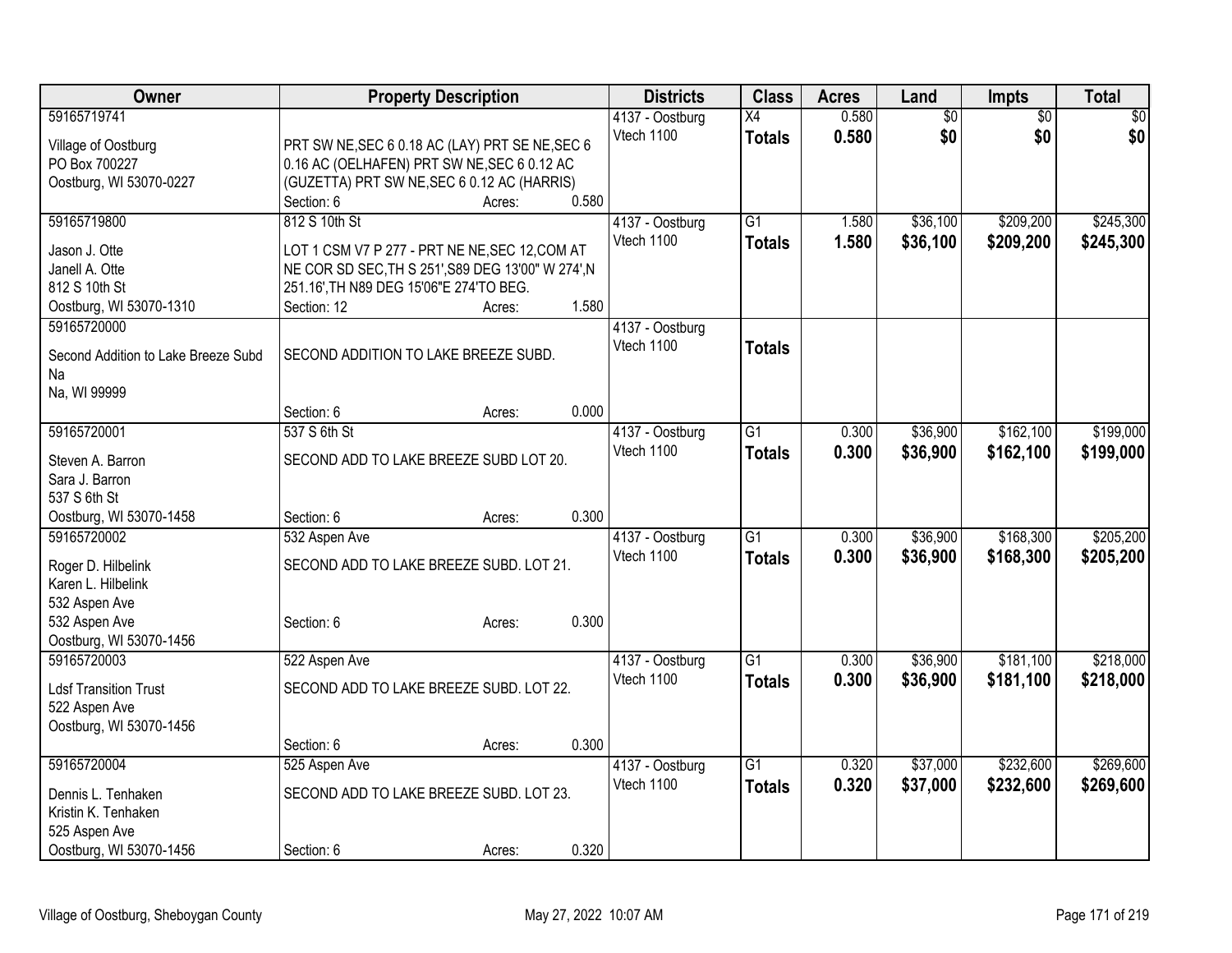| Owner                   |                                           | <b>Property Description</b> |       | <b>Districts</b> | <b>Class</b>    | <b>Acres</b> | Land     | <b>Impts</b> | <b>Total</b> |
|-------------------------|-------------------------------------------|-----------------------------|-------|------------------|-----------------|--------------|----------|--------------|--------------|
| 59165720005             | 533 Aspen Ave                             |                             |       | 4137 - Oostburg  | $\overline{G1}$ | 0.320        | \$37,000 | \$161,000    | \$198,000    |
| Carl R. Tebeest         | SECOND ADD TO LAKE BREEZE SUBD. LOT 24.   |                             |       | Vtech 1100       | <b>Totals</b>   | 0.320        | \$37,000 | \$161,000    | \$198,000    |
| Julie K. Tebeest        |                                           |                             |       |                  |                 |              |          |              |              |
| 533 Aspen Ave           |                                           |                             |       |                  |                 |              |          |              |              |
| Oostburg, WI 53070-1456 | Section: 6                                | Acres:                      | 0.320 |                  |                 |              |          |              |              |
| 59165720006             | 611 S 6th St                              |                             |       | 4137 - Oostburg  | $\overline{G1}$ | 0.320        | \$37,100 | \$178,800    | \$215,900    |
| Kurt E. Wisse           | SECOND ADD TO LAKE BREEZE SUBD. LOT 25.   |                             |       | Vtech 1100       | <b>Totals</b>   | 0.320        | \$37,100 | \$178,800    | \$215,900    |
| Julie A. Wisse          |                                           |                             |       |                  |                 |              |          |              |              |
| 611 S 6th St            |                                           |                             |       |                  |                 |              |          |              |              |
| Oostburg, WI 53070-1460 | Section: 6                                | Acres:                      | 0.320 |                  |                 |              |          |              |              |
| 59165720007             | 617 Aspen Ave                             |                             |       | 4137 - Oostburg  | G1              | 0.290        | \$36,800 | \$305,800    | \$342,600    |
|                         |                                           |                             |       | Vtech 1100       | <b>Totals</b>   | 0.290        | \$36,800 | \$305,800    | \$342,600    |
| Jeffrey R. Berg         | SECOND ADD TO LAKE BREEZE SUBD. LOT 26.   |                             |       |                  |                 |              |          |              |              |
| Paula L. Berg           |                                           |                             |       |                  |                 |              |          |              |              |
| 617 Aspen Ave           |                                           |                             |       |                  |                 |              |          |              |              |
| Oostburg, WI 53070-1455 | Section: 6                                | Acres:                      | 0.290 |                  |                 |              |          |              |              |
| 59165720008             | Aspen Ave                                 |                             |       | 4137 - Oostburg  | G1              | 0.280        | \$36,700 | \$0          | \$36,700     |
| Jeffrey R. Berg         | SECOND ADD TO LAKE BREEZE SUBD. LOT 27.   |                             |       | Vtech 1100       | <b>Totals</b>   | 0.280        | \$36,700 | \$0          | \$36,700     |
| Paula L. Berg           |                                           |                             |       |                  |                 |              |          |              |              |
| 617 Aspen Ave           |                                           |                             |       |                  |                 |              |          |              |              |
| Oostburg, WI 53070-1455 | Section: 6                                | Acres:                      | 0.280 |                  |                 |              |          |              |              |
| 59165720009             | 623 Aspen Ave                             |                             |       | 4137 - Oostburg  | $\overline{G1}$ | 0.280        | \$36,700 | \$180,400    | \$217,100    |
| Brett R. Flipse         | SECOND ADD TO LAKE BREEZE SUBD. LOT 28.   |                             |       | Vtech 1100       | <b>Totals</b>   | 0.280        | \$36,700 | \$180,400    | \$217,100    |
| Jerilyn M. Flipse       |                                           |                             |       |                  |                 |              |          |              |              |
| 623 Aspen Ave           |                                           |                             |       |                  |                 |              |          |              |              |
| Oostburg, WI 53070-1455 | Section: 6                                | Acres:                      | 0.280 |                  |                 |              |          |              |              |
| 59165720010             | 625 Aspen Ave                             |                             |       | 4137 - Oostburg  | $\overline{G1}$ | 0.620        | \$43,600 | \$270,700    | \$314,300    |
|                         |                                           |                             |       | Vtech 1100       | <b>Totals</b>   | 0.620        | \$43,600 | \$270,700    | \$314,300    |
| Eric J. Meinen          | SECOND ADD TO LAKE BREEZE SUBD. LOTS 29 & |                             |       |                  |                 |              |          |              |              |
| Jean M. Meinen          | 30.                                       |                             |       |                  |                 |              |          |              |              |
| 625 Aspen Ave           |                                           |                             |       |                  |                 |              |          |              |              |
| Oostburg, WI 53070-1455 | Section: 6                                | Acres:                      | 0.620 |                  |                 |              |          |              |              |
| 59165720012             | 635 Aspen Ave                             |                             |       | 4137 - Oostburg  | $\overline{G1}$ | 0.390        | \$39,800 | \$239,800    | \$279,600    |
| Gary L. Demaster        | SECOND ADD TO LAKE BREEZE SUBD. LOT 31.   |                             |       | Vtech 1100       | <b>Totals</b>   | 0.390        | \$39,800 | \$239,800    | \$279,600    |
| Francine R. Demaster    |                                           |                             |       |                  |                 |              |          |              |              |
| 635 Aspen Ave           |                                           |                             |       |                  |                 |              |          |              |              |
| Oostburg, WI 53070-1455 | Section: 6                                | Acres:                      | 0.390 |                  |                 |              |          |              |              |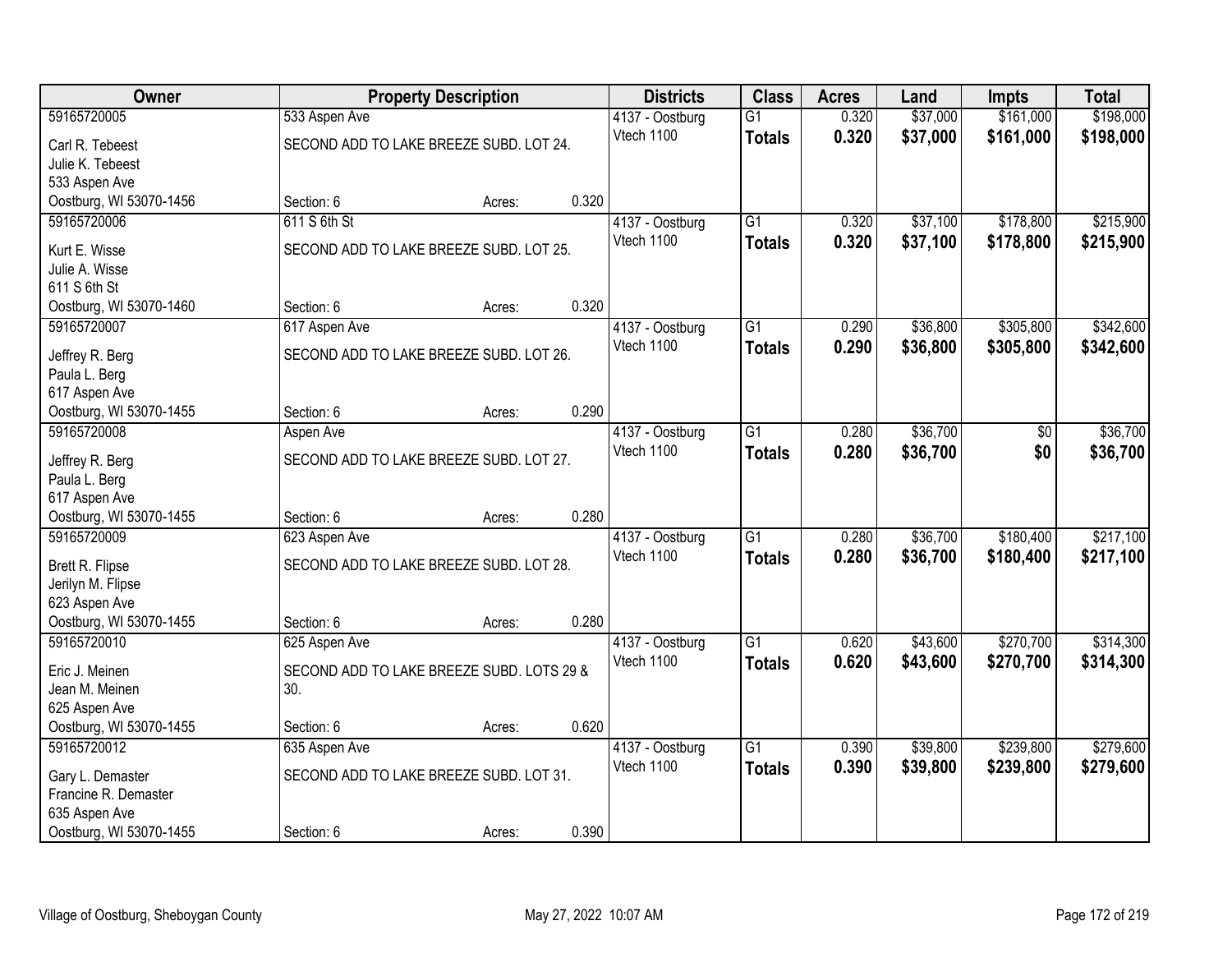| Owner                                       |                                                  | <b>Property Description</b> |       | <b>Districts</b> | <b>Class</b>    | <b>Acres</b> | Land            | <b>Impts</b>    | <b>Total</b>    |
|---------------------------------------------|--------------------------------------------------|-----------------------------|-------|------------------|-----------------|--------------|-----------------|-----------------|-----------------|
| 59165720015                                 | 630 Aspen Ave                                    |                             |       | 4137 - Oostburg  | $\overline{G1}$ | 0.330        | \$39,200        | \$216,500       | \$255,700       |
| Paul W. Gnan                                | SECOND ADD TO LAKE BREEZE SUBD LOT 34.           |                             |       | Vtech 1100       | <b>Totals</b>   | 0.330        | \$39,200        | \$216,500       | \$255,700       |
| Kerri S. Gnan                               |                                                  |                             |       |                  |                 |              |                 |                 |                 |
| 630 Aspen Ave                               |                                                  |                             |       |                  |                 |              |                 |                 |                 |
| Oostburg, WI 53070-1455                     | Section: 6                                       | Acres:                      | 0.330 |                  |                 |              |                 |                 |                 |
| 59165720016                                 | 622 Aspen Ave                                    |                             |       | 4137 - Oostburg  | $\overline{G1}$ | 0.280        | \$36,700        | \$134,500       | \$171,200       |
| David W. Deming                             | SECOND ADD TO LAKE BREEZE SUBD. LOT 35.          |                             |       | Vtech 1100       | <b>Totals</b>   | 0.280        | \$36,700        | \$134,500       | \$171,200       |
| Tricia L. Deming                            |                                                  |                             |       |                  |                 |              |                 |                 |                 |
| 622 Aspen Ave                               |                                                  |                             |       |                  |                 |              |                 |                 |                 |
| Oostburg, WI 53070-1455                     | Section: 6                                       | Acres:                      | 0.280 |                  |                 |              |                 |                 |                 |
| 59165720017                                 | 620 Aspen Ave                                    |                             |       | 4137 - Oostburg  | G1              | 0.280        | \$36,700        | \$172,600       | \$209,300       |
|                                             | SECOND ADD TO LAKE BREEZE SUBD. LOT 36.          |                             |       | Vtech 1100       | <b>Totals</b>   | 0.280        | \$36,700        | \$172,600       | \$209,300       |
| Bradford M. Riddiough<br>Heidi J. Riddiough |                                                  |                             |       |                  |                 |              |                 |                 |                 |
| 620 Aspen Ave                               |                                                  |                             |       |                  |                 |              |                 |                 |                 |
| Oostburg, WI 53070-1455                     | Section: 6                                       | Acres:                      | 0.280 |                  |                 |              |                 |                 |                 |
| 59165720018                                 | 618 Aspen Ave                                    |                             |       | 4137 - Oostburg  | $\overline{G1}$ | 0.280        | \$36,700        | \$167,300       | \$204,000       |
|                                             |                                                  |                             |       | Vtech 1100       | <b>Totals</b>   | 0.280        | \$36,700        | \$167,300       | \$204,000       |
| Bradley C. Baackes                          | SECOND ADD TO LAKE BREEZE SUBD. LOT 37.          |                             |       |                  |                 |              |                 |                 |                 |
| Wendy L. Baackes                            |                                                  |                             |       |                  |                 |              |                 |                 |                 |
| 618 Aspen Ave<br>Oostburg, WI 53070-1455    | Section: 6                                       | Acres:                      | 0.280 |                  |                 |              |                 |                 |                 |
| 59165720019                                 | 616 Aspen Ave                                    |                             |       | 4137 - Oostburg  | $\overline{G1}$ | 0.290        | \$36,800        | \$161,200       | \$198,000       |
|                                             |                                                  |                             |       | Vtech 1100       | <b>Totals</b>   | 0.290        | \$36,800        | \$161,200       | \$198,000       |
| David J. Tendolle                           | SECOND ADD TO LAKE BREEZE SUBD. LOT 38.          |                             |       |                  |                 |              |                 |                 |                 |
| Linda S. Tendolle                           |                                                  |                             |       |                  |                 |              |                 |                 |                 |
| 616 Aspen Ave                               |                                                  |                             |       |                  |                 |              |                 |                 |                 |
| Oostburg, WI 53070-1455                     | Section: 6                                       | Acres:                      | 0.290 |                  |                 |              |                 |                 |                 |
| 59165720020                                 | 600 S 7th St                                     |                             |       | 4137 - Oostburg  | $\overline{G1}$ | 0.560        | \$43,300        | \$235,400       | \$278,700       |
| Lucas T. Allen                              | SECOND ADDN TO LAKE BREEZE SUBD LOT 1 CSM        |                             |       | Vtech 1100       | <b>Totals</b>   | 0.560        | \$43,300        | \$235,400       | \$278,700       |
| Allison M. Allen                            | V14 P 27-28 - LOTS 32 & 33, COM AT SE COR SD LOT |                             |       |                  |                 |              |                 |                 |                 |
| 600 S 7th St                                | 32, TH N48 DEG 20'28"W 135', N41 DEG 39'32"E     |                             |       |                  |                 |              |                 |                 |                 |
| Oostburg, WI 53070-1454                     | Section: 6                                       | Acres:                      | 0.560 |                  |                 |              |                 |                 |                 |
| 59165720050                                 |                                                  |                             |       | 4137 - Oostburg  | $\overline{G1}$ | 0.350        | $\overline{50}$ | $\overline{50}$ | $\overline{50}$ |
| Water Tower Condominium                     | WATER TOWER CONDOMINIUM                          |                             |       | Vtech 1100       | <b>Totals</b>   | 0.350        | \$0             | \$0             | \$0             |
| Na                                          |                                                  |                             |       |                  |                 |              |                 |                 |                 |
| Na, WI 99999                                |                                                  |                             |       |                  |                 |              |                 |                 |                 |
|                                             | Section: 6                                       | Acres:                      | 0.350 |                  |                 |              |                 |                 |                 |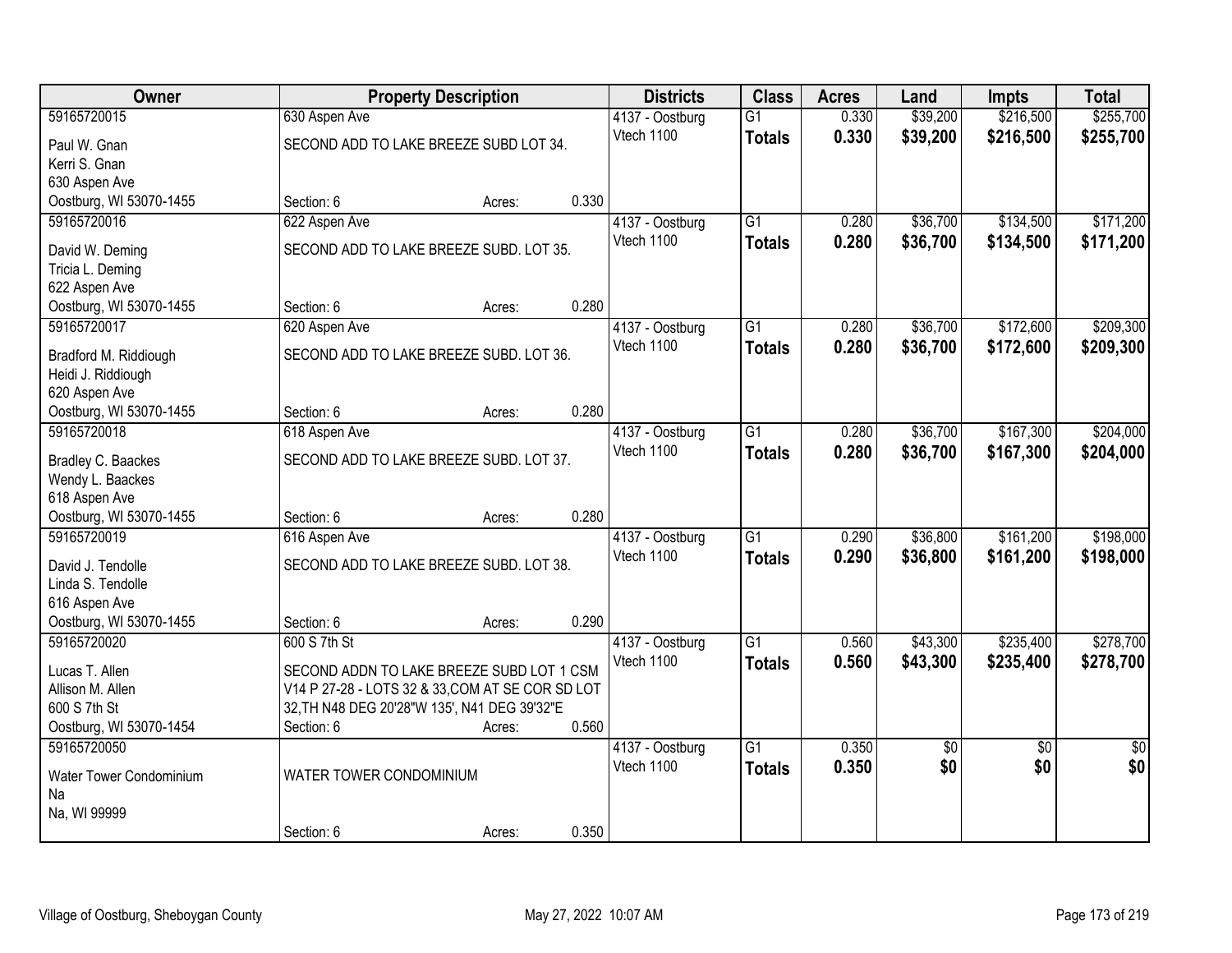| Owner                                    |                                            | <b>Property Description</b> |        | <b>Districts</b>              | <b>Class</b>    | <b>Acres</b>   | Land     | <b>Impts</b> | <b>Total</b> |
|------------------------------------------|--------------------------------------------|-----------------------------|--------|-------------------------------|-----------------|----------------|----------|--------------|--------------|
| 59165720051                              | 125 S 6th St                               |                             |        | 4137 - Oostburg               | $\overline{G1}$ | 0.000          | \$20,000 | \$107,800    | \$127,800    |
| Lee R. Tenpas                            | WATER TOWER CONDO UNIT A,& AN UNDIV INT IN |                             |        | Vtech 1100                    | <b>Totals</b>   | 0.000          | \$20,000 | \$107,800    | \$127,800    |
| Sandra L. Tenpas                         | COMMON & LIMITED COMMON ELEMENTS AS SET    |                             |        |                               |                 |                |          |              |              |
| 125 S 6th St                             | FORTH IN V1533 P 415-40, DOC# 1488767,     |                             |        |                               |                 |                |          |              |              |
| Oostburg, WI 53070-1438                  | Section: 6                                 | Acres:                      | 0.000  |                               |                 |                |          |              |              |
| 59165720052                              | 123 S 6th St                               |                             |        | 4137 - Oostburg               | $\overline{G1}$ | 0.000          | \$20,000 | \$98,200     | \$118,200    |
| Lynn A. Williams                         | WATER TOWER CONDO UNIT B,& AN UNDIV INT IN |                             |        | Vtech 1100                    | <b>Totals</b>   | 0.000          | \$20,000 | \$98,200     | \$118,200    |
| 123 S 6th St                             | COMMON & LIMITED COMMON ELEMENTS AS SET    |                             |        |                               |                 |                |          |              |              |
| Oostburg, WI 53070-1438                  | FORTH IN V1533 P 415-40 DOC# 1488767,      |                             |        |                               |                 |                |          |              |              |
|                                          | Section: 6                                 | Acres:                      | 0.000  |                               |                 |                |          |              |              |
| 59165720100                              |                                            |                             |        | 4137 - Oostburg               |                 |                |          |              |              |
|                                          | THIRD ADDITION TO FIELD TREE ACRES         |                             |        | Vtech 1100                    | <b>Totals</b>   |                |          |              |              |
| Third Addition to Field Tree Acres<br>Na |                                            |                             |        |                               |                 |                |          |              |              |
| Na, WI 99999                             |                                            |                             |        |                               |                 |                |          |              |              |
|                                          | Section: 6                                 | Acres:                      | 15.440 |                               |                 |                |          |              |              |
| 59165720104                              | 624 N 6th St                               |                             |        | 4137 - Oostburg               | $\overline{G1}$ | 0.280          | \$34,500 | \$143,900    | \$178,400    |
|                                          |                                            |                             |        | Vtech 1100                    | <b>Totals</b>   | 0.280          | \$34,500 | \$143,900    | \$178,400    |
| Jamie T. Vertz                           | THIRD ADDITION TO FIELD TREE ACRES LOT 78  |                             |        |                               |                 |                |          |              |              |
| Heidi J. Vertz<br>624 N 6th St           |                                            |                             |        |                               |                 |                |          |              |              |
| Oostburg, WI 53070-1990                  | Section: 6                                 | Acres:                      | 0.280  |                               |                 |                |          |              |              |
| 59165720105                              | 624 N 7th St                               |                             |        | 4137 - Oostburg               | $\overline{G1}$ | 0.320          | \$34,700 | \$159,400    | \$194,100    |
|                                          |                                            |                             |        | Vtech 1100                    | <b>Totals</b>   | 0.320          | \$34,700 | \$159,400    | \$194,100    |
| Puswinder Singh Gill                     | THIRD ADDITION TO FIELD TREE ACRES LOT 79  |                             |        |                               |                 |                |          |              |              |
| Kiranpal K. Gill                         |                                            |                             |        |                               |                 |                |          |              |              |
| 624 N 7th St                             |                                            |                             |        |                               |                 |                |          |              |              |
| Oostburg, WI 53070-1241<br>59165720106   | Section: 6                                 | Acres:                      | 0.320  |                               |                 |                |          |              |              |
|                                          | 600 N 6th St                               |                             |        | 4137 - Oostburg<br>Vtech 1100 | $\overline{G1}$ | 0.340<br>0.340 | \$38,700 | \$152,100    | \$190,800    |
| Lawrence and Jean Kappers Living         | THIRD ADDITION TO FIELD TREE ACRES LOT 80  |                             |        |                               | <b>Totals</b>   |                | \$38,700 | \$152,100    | \$190,800    |
| <b>Trust Dated 12/6/2021</b>             |                                            |                             |        |                               |                 |                |          |              |              |
| 600 N 6th St                             |                                            |                             |        |                               |                 |                |          |              |              |
| Oostburg, WI 53070-1996                  | Section: 6                                 | Acres:                      | 0.340  |                               |                 |                |          |              |              |
| 59165720107                              | 522 N 6th St                               |                             |        | 4137 - Oostburg               | $\overline{G1}$ | 0.310          | \$38,600 | \$138,000    | \$176,600    |
| <b>Tammy Deblaey</b>                     | THIRD ADDITION TO FIELD TREE ACRES LOT 81  |                             |        | Vtech 1100                    | <b>Totals</b>   | 0.310          | \$38,600 | \$138,000    | \$176,600    |
| 522 N 6th St                             |                                            |                             |        |                               |                 |                |          |              |              |
| Oostburg, WI 53070-1991                  |                                            |                             |        |                               |                 |                |          |              |              |
|                                          | Section: 6                                 | Acres:                      | 0.310  |                               |                 |                |          |              |              |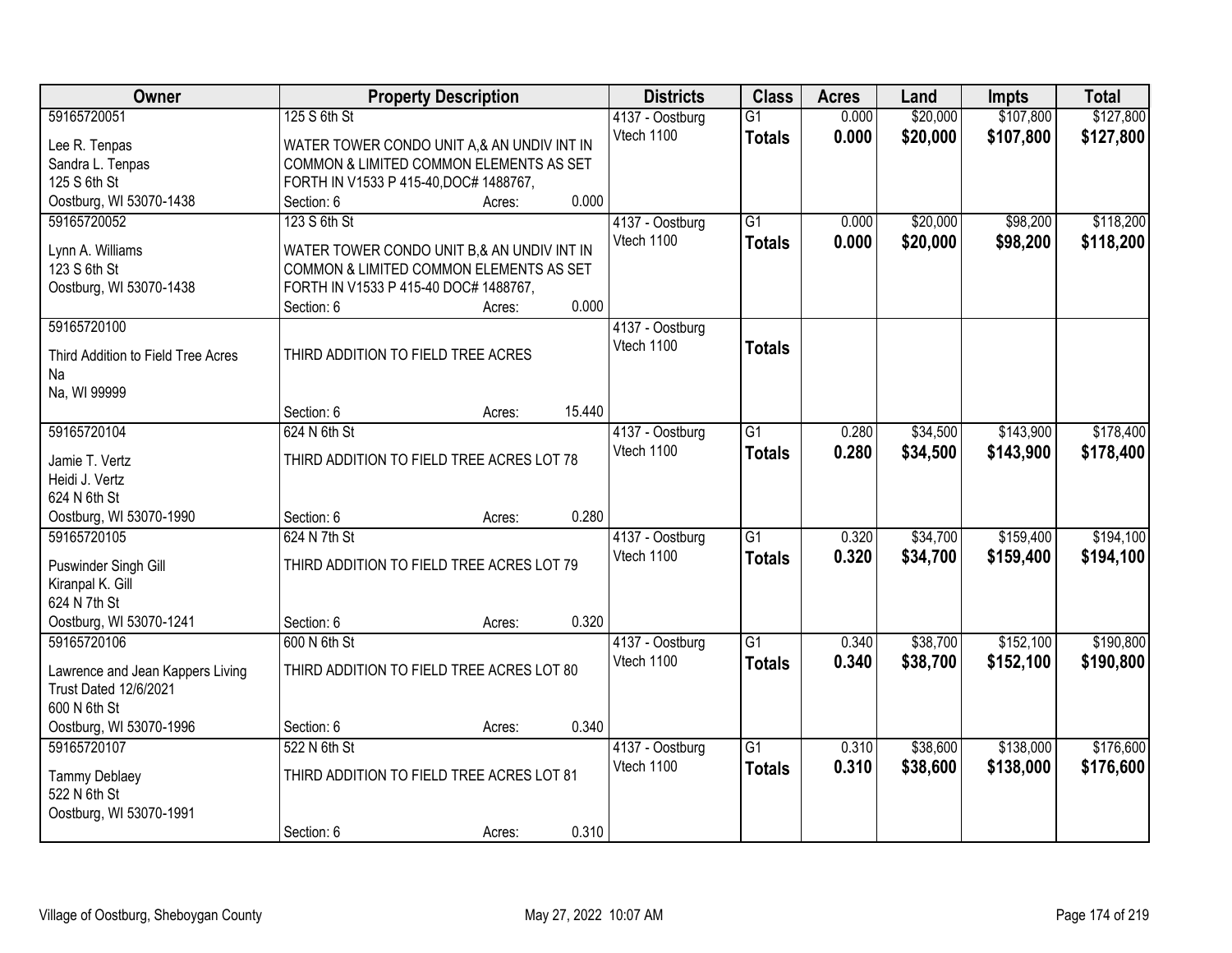| Owner                                      |                                           | <b>Property Description</b> |       | <b>Districts</b>              | <b>Class</b>    | <b>Acres</b>   | Land     | <b>Impts</b>           | <b>Total</b> |
|--------------------------------------------|-------------------------------------------|-----------------------------|-------|-------------------------------|-----------------|----------------|----------|------------------------|--------------|
| 59165720108                                | 510 N 6th St                              |                             |       | 4137 - Oostburg               | $\overline{G1}$ | 0.350          | \$38,800 | \$140,100              | \$178,900    |
| H Joseph Strickland                        | THIRD ADDITION TO FIELD TREE ACRES LOT 82 |                             |       | Vtech 1100                    | <b>Totals</b>   | 0.350          | \$38,800 | \$140,100              | \$178,900    |
| Stacey L. Strickland                       |                                           |                             |       |                               |                 |                |          |                        |              |
| 510 N 6th St                               |                                           |                             |       |                               |                 |                |          |                        |              |
| Oostburg, WI 53070-1991                    | Section: 6                                | Acres:                      | 0.350 |                               |                 |                |          |                        |              |
| 59165720109                                | 420 N 6th St                              |                             |       | 4137 - Oostburg<br>Vtech 1100 | $\overline{G1}$ | 0.490<br>0.490 | \$39,400 | \$232,900              | \$272,300    |
| Brian P. Willoughby                        | THIRD ADDITION TO FIELD TREE ACRES LOT 83 |                             |       |                               | <b>Totals</b>   |                | \$39,400 | \$232,900              | \$272,300    |
| Sally A. Willoughby                        |                                           |                             |       |                               |                 |                |          |                        |              |
| 420 N 6th St                               | Section: 6                                |                             | 0.490 |                               |                 |                |          |                        |              |
| Oostburg, WI 53070-1992<br>59165720110     | 632 Wisconsin Ave                         | Acres:                      |       | 4137 - Oostburg               | $\overline{G1}$ | 0.410          | \$39,100 | \$173,700              | \$212,800    |
|                                            |                                           |                             |       | Vtech 1100                    | <b>Totals</b>   | 0.410          | \$39,100 | \$173,700              | \$212,800    |
| Brian R. Hilbelink                         | THIRD ADDITION TO FIELD TREE ACRES LOT 84 |                             |       |                               |                 |                |          |                        |              |
| Joan L. Hilbelink<br>632 Wisconsin Ave     |                                           |                             |       |                               |                 |                |          |                        |              |
| Oostburg, WI 53070-1230                    | Section: 6                                | Acres:                      | 0.410 |                               |                 |                |          |                        |              |
| 59165720111                                | 610 Wisconsin Ave                         |                             |       | 4137 - Oostburg               | $\overline{G1}$ | 0.500          | \$39,500 | \$175,300              | \$214,800    |
|                                            | THIRD ADDITION TO FIELD TREE ACRES LOT 85 |                             |       | Vtech 1100                    | <b>Totals</b>   | 0.500          | \$39,500 | \$175,300              | \$214,800    |
| Chad A. Knutson et al<br>610 Wisconsin Ave |                                           |                             |       |                               |                 |                |          |                        |              |
| Oostburg, WI 53070-1230                    |                                           |                             |       |                               |                 |                |          |                        |              |
|                                            | Section: 6                                | Acres:                      | 0.500 |                               |                 |                |          |                        |              |
| 59165720112                                | 524 Wisconsin Ave                         |                             |       | 4137 - Oostburg               | $\overline{G1}$ | 0.350          | \$38,800 | \$210,000              | \$248,800    |
| Bryan Balde                                | THIRD ADDITION TO FIELD TREE ACRES LOT 86 |                             |       | Vtech 1100                    | <b>Totals</b>   | 0.350          | \$38,800 | \$210,000              | \$248,800    |
| Rachel Balde                               |                                           |                             |       |                               |                 |                |          |                        |              |
| 524 Wisconsin Ave                          |                                           |                             |       |                               |                 |                |          |                        |              |
| Oostburg, WI 53070-1258                    | Section: 6                                | Acres:                      | 0.350 |                               |                 |                |          |                        |              |
| 59165720113                                | 532 Wisconsin Ave                         |                             |       | 4137 - Oostburg               | $\overline{G1}$ | 0.350          | \$38,800 | \$140,400              | \$179,200    |
| <b>Heather Peterson</b>                    | THIRD ADDITION TO FIELD TREE ACRES LOT 87 |                             |       | Vtech 1100                    | <b>Totals</b>   | 0.350          | \$38,800 | \$140,400              | \$179,200    |
| Colton Peterson                            |                                           |                             |       |                               |                 |                |          |                        |              |
| 532 Wisconsin Ave                          |                                           |                             |       |                               |                 |                |          |                        |              |
| Oostburg, WI 53070-1258                    | Section: 6                                | Acres:                      | 0.350 |                               |                 |                |          |                        |              |
| 59165720114                                | 540 Wisconsin Ave                         |                             |       | 4137 - Oostburg<br>Vtech 1100 | $\overline{G1}$ | 0.450<br>0.450 | \$39,300 | \$158,700<br>\$158,700 | \$198,000    |
| Dominic E. Garofalo                        | THIRD ADDITION TO FIELD TREE ACRES LOT 88 |                             |       |                               | <b>Totals</b>   |                | \$39,300 |                        | \$198,000    |
| Fernanda Garofalo                          |                                           |                             |       |                               |                 |                |          |                        |              |
| 540 Wisconsin Ave                          |                                           |                             | 0.450 |                               |                 |                |          |                        |              |
| Oostburg, WI 53070-1258                    | Section: 6                                | Acres:                      |       |                               |                 |                |          |                        |              |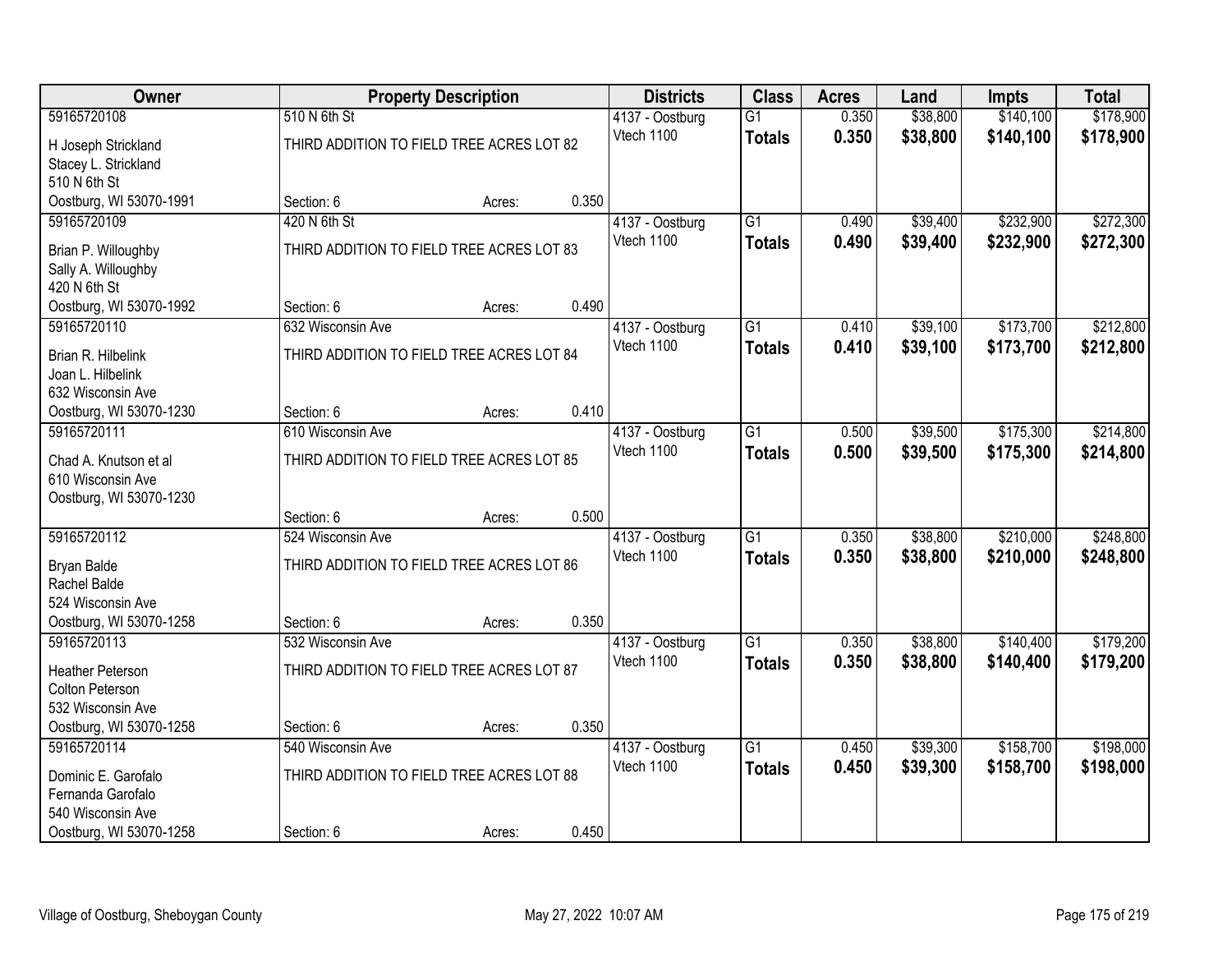| Owner                                                                              |                                           | <b>Property Description</b> |       | <b>Districts</b> | <b>Class</b>    | <b>Acres</b> | Land     | <b>Impts</b>    | <b>Total</b> |
|------------------------------------------------------------------------------------|-------------------------------------------|-----------------------------|-------|------------------|-----------------|--------------|----------|-----------------|--------------|
| 59165720115                                                                        | 541 Washington Cir                        |                             |       | 4137 - Oostburg  | $\overline{G1}$ | 0.390        | \$38,900 | \$144,500       | \$183,400    |
| Rachel Mae Ritterling                                                              | THIRD ADDITION TO FIELD TREE ACRES LOT 89 |                             |       | Vtech 1100       | <b>Totals</b>   | 0.390        | \$38,900 | \$144,500       | \$183,400    |
| Michael V. Ritterling                                                              |                                           |                             |       |                  |                 |              |          |                 |              |
| 541 Washington Cir                                                                 |                                           |                             |       |                  |                 |              |          |                 |              |
| Oostburg, WI 53070-1994                                                            | Section: 6                                | Acres:                      | 0.390 |                  |                 |              |          |                 |              |
| 59165720116                                                                        | 535 Washington Cir                        |                             |       | 4137 - Oostburg  | $\overline{G1}$ | 0.480        | \$39,400 | \$215,600       | \$255,000    |
| Gregory J. Steindl                                                                 | THIRD ADDITION TO FIELD TREE ACRES LOT 90 |                             |       | Vtech 1100       | <b>Totals</b>   | 0.480        | \$39,400 | \$215,600       | \$255,000    |
| Carol M. Steindl                                                                   |                                           |                             |       |                  |                 |              |          |                 |              |
| 535 Washington Cir                                                                 |                                           |                             |       |                  |                 |              |          |                 |              |
| Oostburg, WI 53070-1994                                                            | Section: 6                                | Acres:                      | 0.480 |                  |                 |              |          |                 |              |
| 59165720117                                                                        | 533 Washington Cir                        |                             |       | 4137 - Oostburg  | $\overline{G1}$ | 0.580        | \$39,900 | \$189,400       | \$229,300    |
| Rudy L Allen and Else' L Allen                                                     | THIRD ADDITION TO FIELD TREE ACRES LOT 91 |                             |       | Vtech 1100       | <b>Totals</b>   | 0.580        | \$39,900 | \$189,400       | \$229,300    |
| Revocable Living Trust                                                             |                                           |                             |       |                  |                 |              |          |                 |              |
| 533 Washington Cir                                                                 |                                           |                             |       |                  |                 |              |          |                 |              |
| Oostburg, WI 53070-1994                                                            | Section: 6                                | Acres:                      | 0.580 |                  |                 |              |          |                 |              |
| 59165720118                                                                        | 531 Washington Cir                        |                             |       | 4137 - Oostburg  | $\overline{G1}$ | 0.350        | \$38,800 | \$201,200       | \$240,000    |
| Gregory H. Staggs                                                                  | THIRD ADDITION TO FIELD TREE ACRES LOT 92 |                             |       | Vtech 1100       | <b>Totals</b>   | 0.350        | \$38,800 | \$201,200       | \$240,000    |
| Sherri Lynn Staggs                                                                 |                                           |                             |       |                  |                 |              |          |                 |              |
| 531 Washington Cir                                                                 |                                           |                             |       |                  |                 |              |          |                 |              |
| Oostburg, WI 53070-1994                                                            | Section: 6                                | Acres:                      | 0.350 |                  |                 |              |          |                 |              |
| 59165720119                                                                        | <b>Washington Cir</b>                     |                             |       | 4137 - Oostburg  | $\overline{G1}$ | 0.280        | \$38,300 | $\overline{50}$ | \$38,300     |
| Jennifer A. Wynveen                                                                | THIRD ADDITION TO FIELD TREE ACRES LOT 93 |                             |       | Vtech 1100       | <b>Totals</b>   | 0.280        | \$38,300 | \$0             | \$38,300     |
| Daniel J. Wynveen                                                                  |                                           |                             |       |                  |                 |              |          |                 |              |
| N1169 Smies Rd S                                                                   |                                           |                             |       |                  |                 |              |          |                 |              |
| Oostburg, WI 53070-1706                                                            | Section: 6                                | Acres:                      | 0.280 |                  |                 |              |          |                 |              |
| 59165720120                                                                        | 527 Washington Cir                        |                             |       | 4137 - Oostburg  | $\overline{G1}$ | 0.480        | \$39,400 | \$229,600       | \$269,000    |
| Michael J & Julie A Demaster Revocable   THIRD ADDITION TO FIELD TREE ACRES LOT 94 |                                           |                             |       | Vtech 1100       | <b>Totals</b>   | 0.480        | \$39,400 | \$229,600       | \$269,000    |
| Trust of 2020                                                                      |                                           |                             |       |                  |                 |              |          |                 |              |
| 527 Washington Cir                                                                 |                                           |                             |       |                  |                 |              |          |                 |              |
| Oostburg, WI 53070-1994                                                            | Section: 6                                | Acres:                      | 0.480 |                  |                 |              |          |                 |              |
| 59165720121                                                                        | 530 Washington Cir                        |                             |       | 4137 - Oostburg  | $\overline{G1}$ | 0.480        | \$39,400 | \$252,500       | \$291,900    |
| Kevin S. Telschow                                                                  | THIRD ADDITION TO FIELD TREE ACRES LOT 95 |                             |       | Vtech 1100       | <b>Totals</b>   | 0.480        | \$39,400 | \$252,500       | \$291,900    |
| Lori A. Telschow                                                                   |                                           |                             |       |                  |                 |              |          |                 |              |
| 530 Washington Cir                                                                 |                                           |                             |       |                  |                 |              |          |                 |              |
| Oostburg, WI 53070-1994                                                            | Section: 6                                | Acres:                      | 0.480 |                  |                 |              |          |                 |              |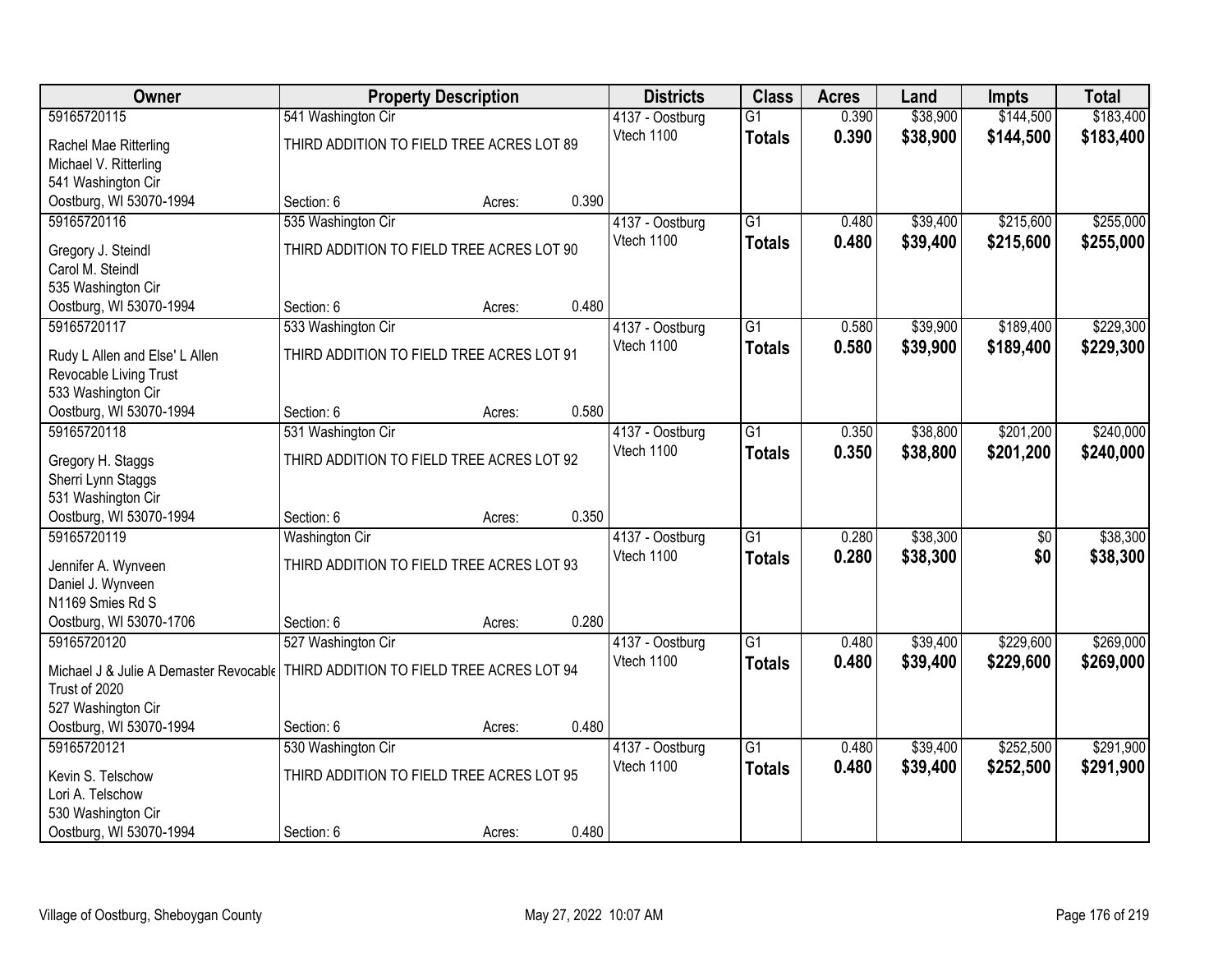| Owner                                  |                                            | <b>Property Description</b> |       | <b>Districts</b>              | <b>Class</b>    | <b>Acres</b> | Land     | <b>Impts</b> | <b>Total</b> |
|----------------------------------------|--------------------------------------------|-----------------------------|-------|-------------------------------|-----------------|--------------|----------|--------------|--------------|
| 59165720122                            | 522 Washington Cir                         |                             |       | 4137 - Oostburg               | $\overline{G1}$ | 0.280        | \$38,300 | \$166,900    | \$205,200    |
| Peter J. Meke                          | THIRD ADDITION TO FIELD TREE ACRES LOT 96  |                             |       | Vtech 1100                    | <b>Totals</b>   | 0.280        | \$38,300 | \$166,900    | \$205,200    |
| Kristine K. Meke                       |                                            |                             |       |                               |                 |              |          |              |              |
| 522 Washington Cir                     |                                            |                             |       |                               |                 |              |          |              |              |
| Oostburg, WI 53070-1994                | Section: 6                                 | Acres:                      | 0.280 |                               |                 |              |          |              |              |
| 59165720123                            | 538 Washington Cir                         |                             |       | 4137 - Oostburg               | $\overline{G1}$ | 0.280        | \$38,300 | \$206,900    | \$245,200    |
| James F. Hartmann                      | THIRD ADDITION TO FIELD TREE ACRES LOT 97  |                             |       | Vtech 1100                    | <b>Totals</b>   | 0.280        | \$38,300 | \$206,900    | \$245,200    |
| Sue C. Hartmann                        |                                            |                             |       |                               |                 |              |          |              |              |
| 538 Washington Cir                     |                                            |                             |       |                               |                 |              |          |              |              |
| Oostburg, WI 53070-1994                | Section: 6                                 | Acres:                      | 0.280 |                               |                 |              |          |              |              |
| 59165720124                            | 544 Washington Cir                         |                             |       | 4137 - Oostburg               | $\overline{G1}$ | 0.390        | \$38,900 | \$241,200    | \$280,100    |
|                                        |                                            |                             |       | Vtech 1100                    | <b>Totals</b>   | 0.390        | \$38,900 | \$241,200    | \$280,100    |
| Randall M. Buss<br>Joely A. Buss       | THIRD ADDITION TO FIELD TREE ACRES LOT 98  |                             |       |                               |                 |              |          |              |              |
| 544 Washington Cir                     |                                            |                             |       |                               |                 |              |          |              |              |
| Oostburg, WI 53070-1994                | Section: 6                                 | Acres:                      | 0.390 |                               |                 |              |          |              |              |
| 59165720125                            | 525 N 6th St                               |                             |       | 4137 - Oostburg               | $\overline{G1}$ | 0.330        | \$38,700 | \$184,500    | \$223,200    |
|                                        |                                            |                             |       | Vtech 1100                    | <b>Totals</b>   | 0.330        | \$38,700 | \$184,500    | \$223,200    |
| Allen J. Holzheimer                    | THIRD ADDITION TO FIELD TREE ACRES LOT 99  |                             |       |                               |                 |              |          |              |              |
| Bonnie J. Holzheimer<br>525 N 6th St   |                                            |                             |       |                               |                 |              |          |              |              |
| Oostburg, WI 53070-1988                | Section: 6                                 | Acres:                      | 0.330 |                               |                 |              |          |              |              |
| 59165720126                            | 601 N 6th St                               |                             |       | 4137 - Oostburg               | $\overline{G1}$ | 0.330        | \$38,700 | \$282,300    | \$321,000    |
|                                        |                                            |                             |       | Vtech 1100                    | <b>Totals</b>   | 0.330        | \$38,700 | \$282,300    | \$321,000    |
| Casey M. Taylor                        | THIRD ADDITION TO FIELD TREE ACRES LOT 100 |                             |       |                               |                 |              |          |              |              |
| John A. Taylor                         |                                            |                             |       |                               |                 |              |          |              |              |
| 601 N 6th St                           |                                            |                             |       |                               |                 |              |          |              |              |
| Oostburg, WI 53070-1995<br>59165720127 | Section: 6                                 | Acres:                      | 0.330 |                               |                 |              |          |              |              |
|                                        | 611 N 6th St                               |                             |       | 4137 - Oostburg<br>Vtech 1100 | $\overline{G1}$ | 0.330        | \$38,700 | \$132,000    | \$170,700    |
| Steven R. Koopman                      | THIRD ADDITION TO FIELD TREE ACRES LOT 101 |                             |       |                               | <b>Totals</b>   | 0.330        | \$38,700 | \$132,000    | \$170,700    |
| 611 N 6th St                           |                                            |                             |       |                               |                 |              |          |              |              |
| Oostburg, WI 53070-1995                |                                            |                             |       |                               |                 |              |          |              |              |
|                                        | Section: 6                                 | Acres:                      | 0.330 |                               |                 |              |          |              |              |
| 59165720128                            | 621 N 6th St                               |                             |       | 4137 - Oostburg               | $\overline{G1}$ | 0.330        | \$36,700 | \$128,300    | \$165,000    |
| Joseph T. Eissner                      | THIRD ADDITION TO FIELD TREE ACRES LOT 102 |                             |       | Vtech 1100                    | <b>Totals</b>   | 0.330        | \$36,700 | \$128,300    | \$165,000    |
| Jennell L. Eissner                     |                                            |                             |       |                               |                 |              |          |              |              |
| 621 N 6th St                           |                                            |                             |       |                               |                 |              |          |              |              |
| Oostburg, WI 53070-1995                | Section: 6                                 | Acres:                      | 0.330 |                               |                 |              |          |              |              |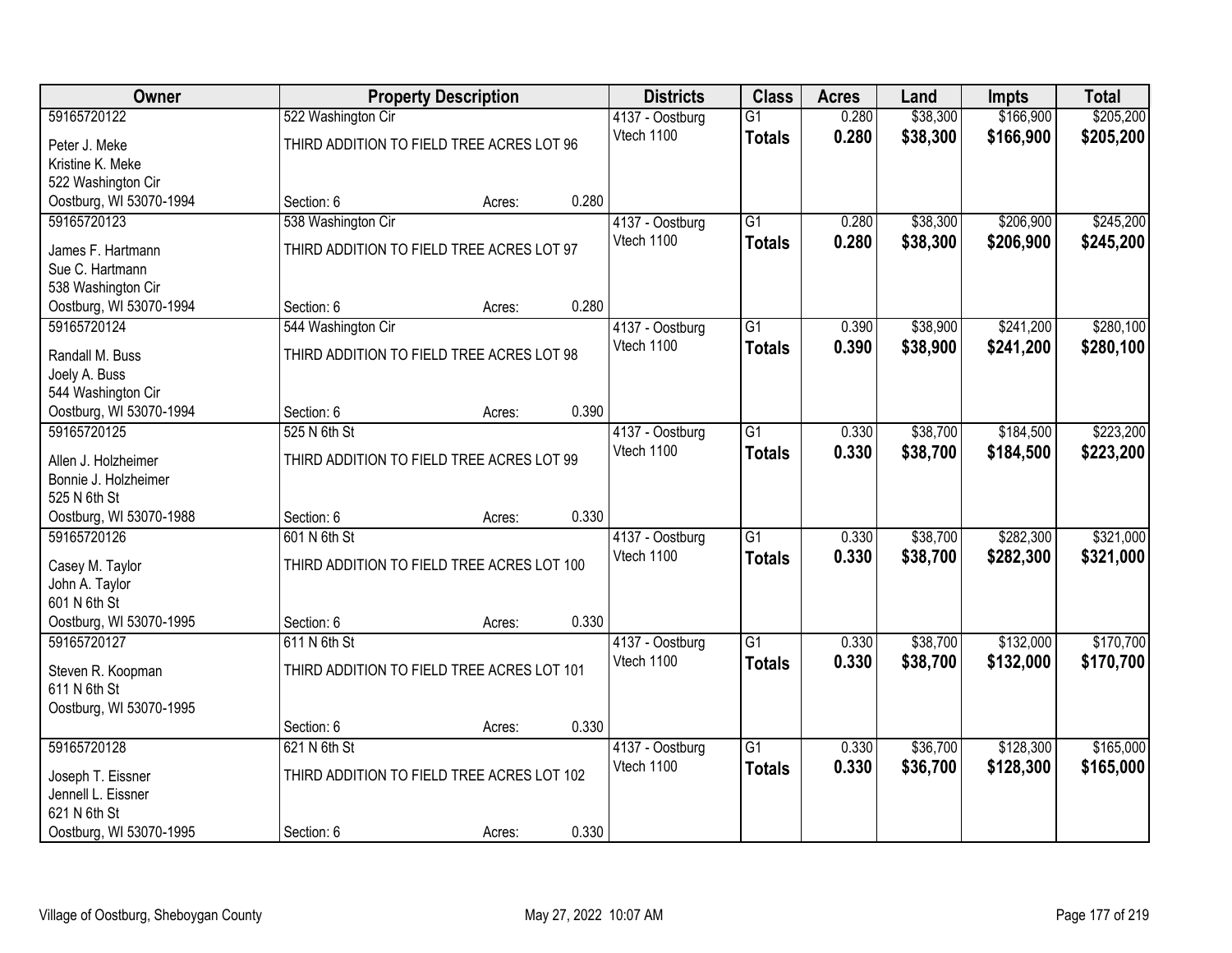| Owner                                                                                                                | <b>Property Description</b>                                                                                                                                                   | <b>Districts</b>              | <b>Class</b>                     | <b>Acres</b>   | Land                 | <b>Impts</b>           | <b>Total</b>           |
|----------------------------------------------------------------------------------------------------------------------|-------------------------------------------------------------------------------------------------------------------------------------------------------------------------------|-------------------------------|----------------------------------|----------------|----------------------|------------------------|------------------------|
| 59165720132<br>Memorandum<br>Attn: Jp Condominium<br>Na<br>Na, WI 99999                                              | 3RD ADD TO FIELD TREE ACRES LOTS 75,76,104 &<br>105 HAVE BEEN PLATTED AS CLOVER RIDGE<br>CONDO,& ARE ASSESSED IN THAT PLATTED AREA.<br>0.000<br>Section: 6<br>Acres:          | 4137 - Oostburg<br>Vtech 1100 | <b>Totals</b>                    |                |                      |                        |                        |
| 59165720133<br>Memorandum (Addendum to Clover<br>Attn: Addendum to Clover Ridge<br>Condominium<br>Na<br>Na, WI 99999 | THIRD ADDITION TO FIELD TREE ACRES LOT 103<br>HAS BEEN PLATTED AS ADDENDUM TO CLOVER<br>RIDGE CONDO,& IS ASSESSED IN THAT PLATTED<br>0.380<br>Section: 6<br>Acres:            | 4137 - Oostburg<br>Vtech 1100 | <b>Totals</b>                    |                |                      |                        |                        |
| 59165720134<br>Memorandum East Side Condominium<br>Na<br>Na, WI 99999                                                | THIRD ADDITION TO FIELD TREE ACRES LOT 77<br>HAS BEEN PLATTED AS EAST SIDE CONDOMINIUM<br>& IS ASSESSED IN THAT PLATTED AREA.<br>0.320<br>Section: 6<br>Acres:                | 4137 - Oostburg<br>Vtech 1100 | <b>Totals</b>                    |                |                      |                        |                        |
| 59165720170<br>Ridge Condominum Clover<br>Na<br>Na, WI 99999                                                         | CLOVER RIDGE CONDO<br>1.520<br>Section: 6<br>Acres:                                                                                                                           | 4137 - Oostburg<br>Vtech 1100 | $\overline{G1}$<br><b>Totals</b> | 1.520<br>1.520 | \$0<br>\$0           | \$0<br>\$0             | \$0<br>\$0             |
| 59165720171<br>Dorothy K. Blok<br>Carl M. Blok<br>625 Minnesota Ave<br>Oostburg, WI 53070-1986                       | 625 Minnesota Ave<br>CLOVER RIDGE CONDO UNIT 1 BLDG 1,& AN UNDIV<br>INT IN & TO COMMON & LIMITED COMMON<br>ELEMENTS AS SET FORTH IN V 1609 P<br>0.000<br>Section: 6<br>Acres: | 4137 - Oostburg<br>Vtech 1100 | $\overline{G1}$<br><b>Totals</b> | 0.000<br>0.000 | \$20,000<br>\$20,000 | \$122,600<br>\$122,600 | \$142,600<br>\$142,600 |
| 59165720172<br>Sandra L. Brill<br>Harry Brill<br>623 Minnesota Ave<br>Oostburg, WI 53070-1986                        | 623 Minnesota Ave<br>CLOVER RIDGE CONDO UNIT 2 BLDG 1,& AN UNDIV<br>INT IN & TO COMMON & LIMITED COMMON<br>ELEMENTS AS SET FORTH IN V 1609 P<br>0.000<br>Section: 6<br>Acres: | 4137 - Oostburg<br>Vtech 1100 | $\overline{G1}$<br><b>Totals</b> | 0.000<br>0.000 | \$20,000<br>\$20,000 | \$133,300<br>\$133,300 | \$153,300<br>\$153,300 |
| 59165720173<br>Loretta Worden<br>718 N 6th St<br>Oostburg, WI 53070-1990                                             | 718 N 6th St<br>CLOVER RIDGE CONDO UNIT 1 BLDG 2,& AN UNDIV<br>INT IN & TO COMMON & LIMITED COMMON<br>ELEMENTS AS SET FORTH IN V 1609 P<br>0.000<br>Section: 6<br>Acres:      | 4137 - Oostburg<br>Vtech 1100 | $\overline{G1}$<br><b>Totals</b> | 0.000<br>0.000 | \$20,000<br>\$20,000 | \$127,700<br>\$127,700 | \$147,700<br>\$147,700 |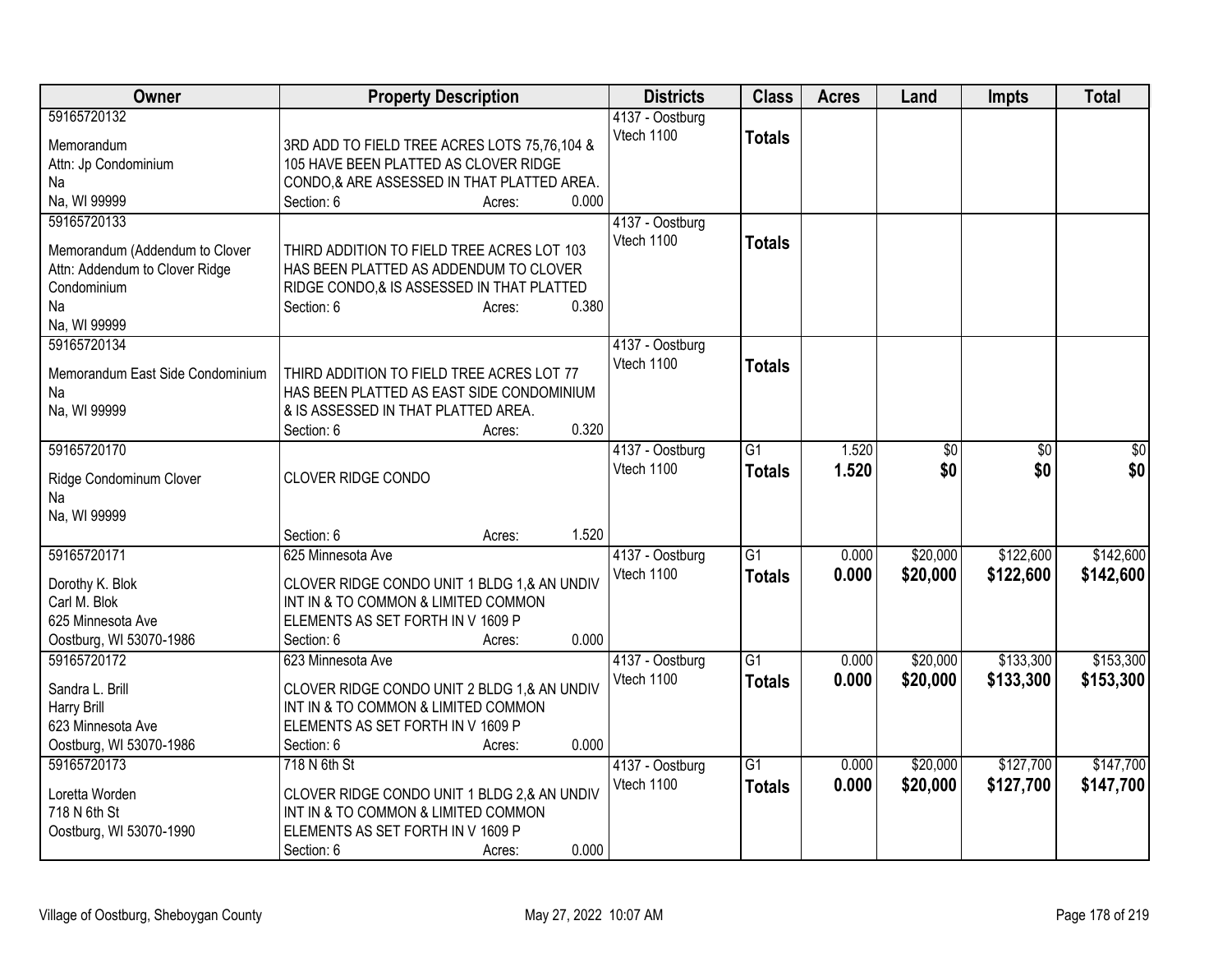| Owner                           | <b>Property Description</b>                                                      |                 | <b>Districts</b> | <b>Class</b>    | <b>Acres</b> | Land       | <b>Impts</b> | <b>Total</b>  |
|---------------------------------|----------------------------------------------------------------------------------|-----------------|------------------|-----------------|--------------|------------|--------------|---------------|
| 59165720174                     | 716 N 6th St                                                                     |                 | 4137 - Oostburg  | $\overline{G1}$ | 0.000        | \$20,000   | \$126,400    | \$146,400     |
| Roger W. Demaster               | CLOVER RIDGE CONDO UNIT 2 BLDG 2,& AN UNDIV                                      |                 | Vtech 1100       | <b>Totals</b>   | 0.000        | \$20,000   | \$126,400    | \$146,400     |
| Marilyn J. Demaster             | INT IN & TO COMMON & LIMITED COMMON                                              |                 |                  |                 |              |            |              |               |
| 716 N 6th St                    | ELEMENTS AS SET FORTH IN V 1609 P                                                |                 |                  |                 |              |            |              |               |
| Oostburg, WI 53070-1990         | Section: 6                                                                       | 0.000<br>Acres: |                  |                 |              |            |              |               |
| 59165720175                     | 542 Ohio Ave                                                                     |                 | 4137 - Oostburg  | $\overline{G1}$ | 0.000        | \$20,000   | \$132,000    | \$152,000     |
|                                 |                                                                                  |                 | Vtech 1100       | <b>Totals</b>   | 0.000        | \$20,000   | \$132,000    | \$152,000     |
| Pamela M. Quass                 | CLOVER RIDGE CONDO UNIT 1 BLDG 3,& AN UNDIV                                      |                 |                  |                 |              |            |              |               |
| 542 Ohio Ave                    | INT IN & TO COMMON & LIMITED COMMON                                              |                 |                  |                 |              |            |              |               |
| Oostburg, WI 53070-1993         | ELEMENTS AS SET FORTH IN V 1609 P                                                | 0.000           |                  |                 |              |            |              |               |
|                                 | Section: 6                                                                       | Acres:          |                  |                 |              |            |              |               |
| 59165720176                     | 544 Ohio Ave                                                                     |                 | 4137 - Oostburg  | $\overline{G1}$ | 0.000        | \$20,000   | \$134,300    | \$154,300     |
| Edward J. Depagter              | CLOVER RIDGE CONDO UNIT 2 BLDG 3,& AN UNDIV                                      |                 | Vtech 1100       | <b>Totals</b>   | 0.000        | \$20,000   | \$134,300    | \$154,300     |
| Judith A. Depagter              | INT IN & TO COMMON & LIMITED COMMON                                              |                 |                  |                 |              |            |              |               |
| 544 Ohio Ave                    | ELEMENTS AS SET FORTH IN V 1609 P                                                |                 |                  |                 |              |            |              |               |
| Oostburg, WI 53070-1993         | Section: 6                                                                       | 0.000<br>Acres: |                  |                 |              |            |              |               |
| 59165720177                     | 729 N 6th St                                                                     |                 | 4137 - Oostburg  | $\overline{G1}$ | 0.000        | \$20,000   | \$128,600    | \$148,600     |
| J Glenn Jensema                 | CLOVER RIDGE CONDO UNIT 1 BLDG 4,& AN UNDIV                                      |                 | Vtech 1100       | <b>Totals</b>   | 0.000        | \$20,000   | \$128,600    | \$148,600     |
| Dorothy E. Jensema              | INT IN & TO COMMON & LIMITED COMMON                                              |                 |                  |                 |              |            |              |               |
| 729 N 6th St                    | ELEMENTS AS SET FORTH IN V 1609 P                                                |                 |                  |                 |              |            |              |               |
| Oostburg, WI 53070-1989         | Section: 6                                                                       | 0.000<br>Acres: |                  |                 |              |            |              |               |
| 59165720178                     | 731 N 6th St                                                                     |                 | 4137 - Oostburg  | $\overline{G1}$ | 0.000        | \$20,000   | \$124,900    | \$144,900     |
|                                 |                                                                                  |                 | Vtech 1100       | <b>Totals</b>   | 0.000        | \$20,000   | \$124,900    | \$144,900     |
| Peter D. Westerbeke             | CLOVER RIDGE CONDO UNIT 2 BLDG 4,& AN UNDIV                                      |                 |                  |                 |              |            |              |               |
| 731 N 6th St                    | INT IN & TO COMMON & LIMITED COMMON                                              |                 |                  |                 |              |            |              |               |
| Oostburg, WI 53070-1989         | ELEMENTS AS SET FORTH IN V 1609 P                                                |                 |                  |                 |              |            |              |               |
|                                 | Section: 6                                                                       | 0.000<br>Acres: |                  |                 |              |            |              |               |
| 59165720200                     |                                                                                  |                 | 4137 - Oostburg  | G1              | 0.380        | $\sqrt{6}$ | $\sqrt{6}$   | $\frac{6}{3}$ |
| Addendum to Clover Ridge Condo  | ADDENDUM TO CLOVER RIDGE CONDO                                                   |                 | Vtech 1100       | <b>Totals</b>   | 0.380        | \$0        | \$0          | \$0           |
| Na                              |                                                                                  |                 |                  |                 |              |            |              |               |
| Na, WI 99999                    |                                                                                  |                 |                  |                 |              |            |              |               |
|                                 | Section: 6                                                                       | 0.380<br>Acres: |                  |                 |              |            |              |               |
| 59165720201                     | 545 Ohio Ave                                                                     |                 | 4137 - Oostburg  | $\overline{G1}$ | 0.000        | \$20,000   | \$129,100    | \$149,100     |
|                                 |                                                                                  |                 | Vtech 1100       | <b>Totals</b>   | 0.000        | \$20,000   | \$129,100    | \$149,100     |
| Helen J. Buteyn<br>545 Ohio Ave | ADDENDUM TO CLOVER RIDGE CONDO UNIT 1<br>BLDG 5 & AN UND INT IN COMMON & LIMITED |                 |                  |                 |              |            |              |               |
| Oostburg, WI 53070-1993         | COMMON ELEMENTS AS SET FORTH IN V 1609 P                                         |                 |                  |                 |              |            |              |               |
|                                 | Section: 6                                                                       | 0.000<br>Acres: |                  |                 |              |            |              |               |
|                                 |                                                                                  |                 |                  |                 |              |            |              |               |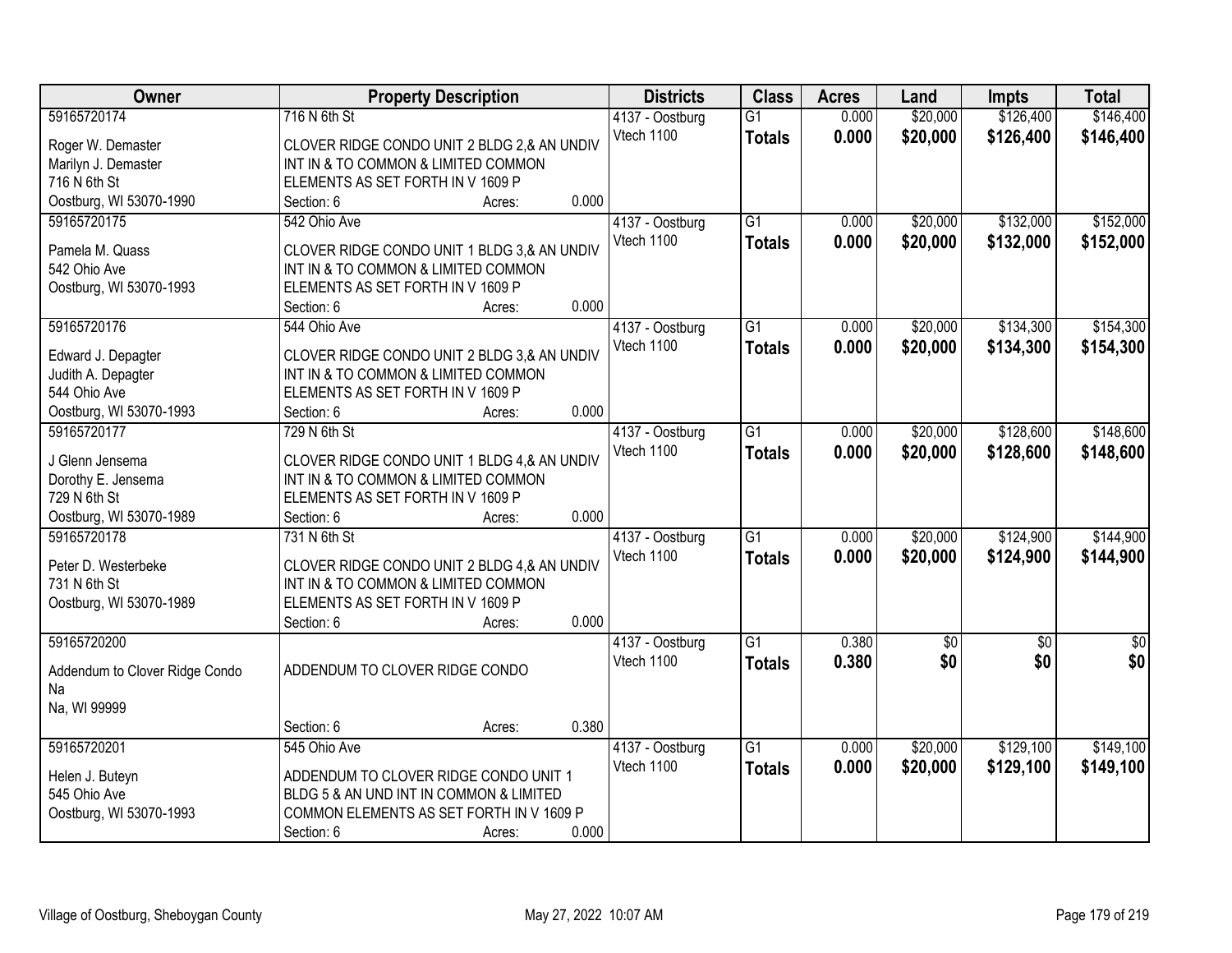| Owner                                |                                          | <b>Property Description</b> |       | <b>Districts</b>              | <b>Class</b>    | <b>Acres</b>   | Land                 | <b>Impts</b>    | <b>Total</b> |
|--------------------------------------|------------------------------------------|-----------------------------|-------|-------------------------------|-----------------|----------------|----------------------|-----------------|--------------|
| 59165720202                          | 543 Ohio Ave                             |                             |       | 4137 - Oostburg               | $\overline{G1}$ | 0.000          | \$20,000             | \$119,100       | \$139,100    |
| Anne M. Buteyn                       | ADDENDUM TO CLOVER RIDGE CONDO UNIT 2    |                             |       | Vtech 1100                    | <b>Totals</b>   | 0.000          | \$20,000             | \$119,100       | \$139,100    |
| 543 Ohio Ave                         | BLDG 5 & AN UND INT IN COMMON & LIMITED  |                             |       |                               |                 |                |                      |                 |              |
| Oostburg, WI 53070-1993              | COMMON ELEMENTS AS SET FORTH IN V 1609 P |                             |       |                               |                 |                |                      |                 |              |
|                                      | Section: 6                               | Acres:                      | 0.000 |                               |                 |                |                      |                 |              |
| 59165720250                          |                                          |                             |       | 4137 - Oostburg               |                 |                |                      |                 |              |
| Third Addn to Lake Breeze Subd       | THIRD ADD TO LAKE BREEZE SUBD            |                             |       | Vtech 1100                    | <b>Totals</b>   |                |                      |                 |              |
| Na                                   |                                          |                             |       |                               |                 |                |                      |                 |              |
| Na, WI 99999                         |                                          |                             |       |                               |                 |                |                      |                 |              |
|                                      | Section: 6                               | Acres:                      | 0.000 |                               |                 |                |                      |                 |              |
| 59165720251                          | 734 Maple Ave                            |                             |       | 4137 - Oostburg               | $\overline{G1}$ | 0.440          | \$41,600             | \$184,800       | \$226,400    |
|                                      | THIRD ADD TO LAKE BREEZE SUBD LOT 39.    |                             |       | Vtech 1100                    | <b>Totals</b>   | 0.440          | \$41,600             | \$184,800       | \$226,400    |
| Timothy L. Swart<br>Bethany F. Swart |                                          |                             |       |                               |                 |                |                      |                 |              |
| 734 Maple Ave                        |                                          |                             |       |                               |                 |                |                      |                 |              |
| Oostburg, WI 53070-1465              | Section: 6                               | Acres:                      | 0.440 |                               |                 |                |                      |                 |              |
| 59165720252                          | 612 S 7th St                             |                             |       | 4137 - Oostburg               | $\overline{G1}$ | 0.370          | \$41,700             | \$300,600       | \$342,300    |
|                                      |                                          |                             |       | Vtech 1100                    | <b>Totals</b>   | 0.370          | \$41,700             | \$300,600       | \$342,300    |
| Joshua R. Neeb                       | THIRD ADD TO LAKE BREEZE SUBD LOT 40.    |                             |       |                               |                 |                |                      |                 |              |
| Melissa A. Neeb<br>612 S 7th St      |                                          |                             |       |                               |                 |                |                      |                 |              |
| Oostburg, WI 53070-1454              | Section: 6                               | Acres:                      | 0.370 |                               |                 |                |                      |                 |              |
| 59165720253                          | <b>Maple Ave</b>                         |                             |       | 4137 - Oostburg               | $\overline{G1}$ | 0.270          | \$40,700             | $\overline{50}$ | \$40,700     |
|                                      |                                          |                             |       | Vtech 1100                    | <b>Totals</b>   | 0.270          | \$40,700             | \$0             | \$40,700     |
| <b>HLD Properties, LLC</b>           | THIRD ADD TO LAKE BREEZE SUBD LOT 41.    |                             |       |                               |                 |                |                      |                 |              |
| 1218 Center Ave                      |                                          |                             |       |                               |                 |                |                      |                 |              |
| Oostburg, WI 53070                   |                                          |                             |       |                               |                 |                |                      |                 |              |
| 59165720254                          | Section: 6                               | Acres:                      | 0.270 |                               | $\overline{G1}$ |                |                      |                 | \$186,100    |
|                                      | 718 Maple Ave                            |                             |       | 4137 - Oostburg<br>Vtech 1100 |                 | 0.290<br>0.290 | \$40,900<br>\$40,900 | \$145,200       |              |
| Timothy J. Kildea                    | THIRD ADD TO LAKE BREEZE SUBD LOT 42.    |                             |       |                               | <b>Totals</b>   |                |                      | \$145,200       | \$186,100    |
| Melissa J. Kildea                    |                                          |                             |       |                               |                 |                |                      |                 |              |
| 718 Maple Ave                        |                                          |                             |       |                               |                 |                |                      |                 |              |
| Oostburg, WI 53070-1465              | Section: 6                               | Acres:                      | 0.290 |                               |                 |                |                      |                 |              |
| 59165720255                          | 638 Maple Ave                            |                             |       | 4137 - Oostburg               | $\overline{G1}$ | 0.300          | \$41,000             | \$179,200       | \$220,200    |
| Andrew J. Ramaker                    | THIRD ADD TO LAKE BREEZE SUBD LOT 43.    |                             |       | Vtech 1100                    | <b>Totals</b>   | 0.300          | \$41,000             | \$179,200       | \$220,200    |
| 638 Maple Ave                        |                                          |                             |       |                               |                 |                |                      |                 |              |
| Oostburg, WI 53070-1463              |                                          |                             |       |                               |                 |                |                      |                 |              |
|                                      | Section: 6                               | Acres:                      | 0.300 |                               |                 |                |                      |                 |              |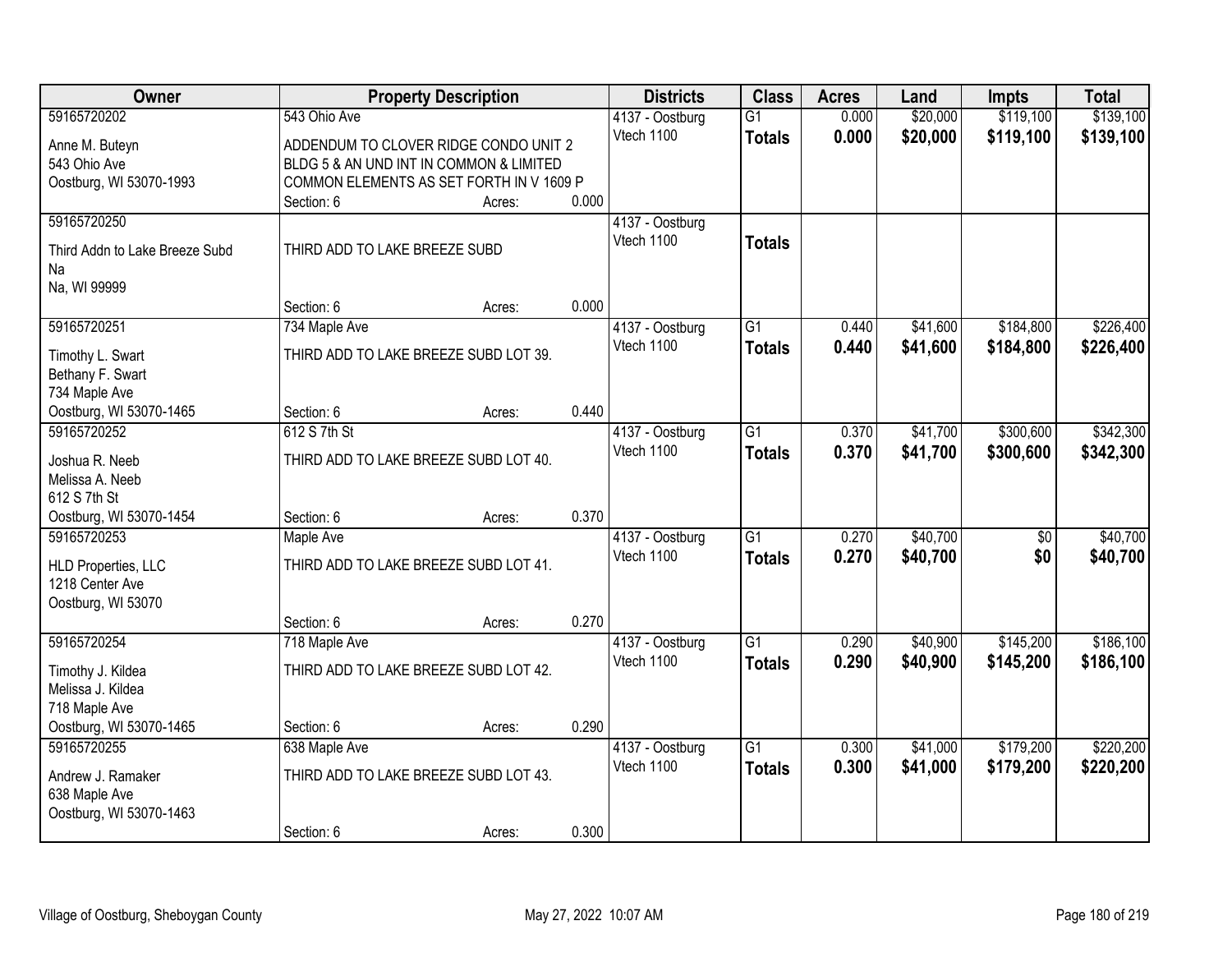| Owner                                       |                                             | <b>Property Description</b> |       | <b>Districts</b> | <b>Class</b>    | <b>Acres</b> | Land     | <b>Impts</b>    | <b>Total</b> |
|---------------------------------------------|---------------------------------------------|-----------------------------|-------|------------------|-----------------|--------------|----------|-----------------|--------------|
| 59165720256                                 | 628 Maple Ave                               |                             |       | 4137 - Oostburg  | $\overline{G1}$ | 0.310        | \$41,100 | \$153,700       | \$194,800    |
| Joseph H. Kwiatkowski                       | THIRD ADD TO LAKE BREEZE SUBD LOT 44.       |                             |       | Vtech 1100       | <b>Totals</b>   | 0.310        | \$41,100 | \$153,700       | \$194,800    |
| 628 Maple Ave                               |                                             |                             |       |                  |                 |              |          |                 |              |
| Oostburg, WI 53070-1463                     |                                             |                             |       |                  |                 |              |          |                 |              |
|                                             | Section: 6                                  | Acres:                      | 0.310 |                  |                 |              |          |                 |              |
| 59165720257                                 | 622 Maple Ave                               |                             |       | 4137 - Oostburg  | $\overline{G1}$ | 0.340        | \$41,300 | \$248,300       | \$289,600    |
| Jeffrey L. Prinsen                          | THIRD ADD TO LAKE BREEZE SUBD LOT 45.       |                             |       | Vtech 1100       | <b>Totals</b>   | 0.340        | \$41,300 | \$248,300       | \$289,600    |
| Sally M. Prinsen                            |                                             |                             |       |                  |                 |              |          |                 |              |
| 622 Maple Ave                               |                                             |                             |       |                  |                 |              |          |                 |              |
| Oostburg, WI 53070-1463                     | Section: 6                                  | Acres:                      | 0.340 |                  |                 |              |          |                 |              |
| 59165720258                                 | 618 Maple Ave                               |                             |       | 4137 - Oostburg  | G1              | 0.340        | \$41,400 | \$177,500       | \$218,900    |
| Thomas J. Brill                             | THIRD ADD TO LAKE BREEZE SUBD LOT 46.       |                             |       | Vtech 1100       | <b>Totals</b>   | 0.340        | \$41,400 | \$177,500       | \$218,900    |
| Kimberly S. Brill                           |                                             |                             |       |                  |                 |              |          |                 |              |
| 618 Maple Ave                               |                                             |                             |       |                  |                 |              |          |                 |              |
| Oostburg, WI 53070-1463                     | Section: 6                                  | Acres:                      | 0.340 |                  |                 |              |          |                 |              |
| 59165720259                                 | 618 S 6th St                                |                             |       | 4137 - Oostburg  | G1              | 0.330        | \$41,300 | \$147,300       | \$188,600    |
|                                             |                                             |                             |       | Vtech 1100       | <b>Totals</b>   | 0.330        | \$41,300 | \$147,300       | \$188,600    |
| James Davel Revocable Trust<br>618 S 6th St | THIRD ADD TO LAKE BREEZE SUBD LOT 47.       |                             |       |                  |                 |              |          |                 |              |
| Oostburg, WI 53070-1459                     |                                             |                             |       |                  |                 |              |          |                 |              |
|                                             | Section: 6                                  | Acres:                      | 0.330 |                  |                 |              |          |                 |              |
| 59165720260                                 | Maple Ave                                   |                             |       | 4137 - Oostburg  | $\overline{G1}$ | 0.470        | \$53,400 | $\overline{50}$ | \$53,400     |
|                                             |                                             |                             |       | Vtech 1100       | <b>Totals</b>   | 0.470        | \$53,400 | \$0             | \$53,400     |
| Vicki J. Taylor                             | THIRD ADD TO LAKE BREEZE SUBD LOT 48 & W1/2 |                             |       |                  |                 |              |          |                 |              |
| Lawrence R. Taylor                          | LOT 49.                                     |                             |       |                  |                 |              |          |                 |              |
| 722 S 10th St<br>Oostburg, WI 53070-1308    | Section: 6                                  |                             | 0.470 |                  |                 |              |          |                 |              |
| 59165720262                                 | 526 Maple Ave                               | Acres:                      |       | 4137 - Oostburg  | $\overline{G1}$ | 0.470        | \$53,400 | \$241,600       | \$295,000    |
|                                             |                                             |                             |       | Vtech 1100       | <b>Totals</b>   | 0.470        | \$53,400 | \$241,600       | \$295,000    |
| Jeffrey A. Schreurs                         | THIRD ADD TO LAKE BREEZE SUBD LOT 50 & E1/2 |                             |       |                  |                 |              |          |                 |              |
| Denise M. Schreurs                          | OF LOT 49.                                  |                             |       |                  |                 |              |          |                 |              |
| 526 Maple Ave                               |                                             |                             |       |                  |                 |              |          |                 |              |
| Oostburg, WI 53070-1472                     | Section: 6                                  | Acres:                      | 0.470 |                  |                 |              |          |                 |              |
| 59165720263                                 | 525 Maple Ave                               |                             |       | 4137 - Oostburg  | $\overline{G1}$ | 0.380        | \$41,800 | \$174,900       | \$216,700    |
| David A. Vanderwaal                         | THIRD ADD TO LAKE BREEZE SUBD LOT 51.       |                             |       | Vtech 1100       | <b>Totals</b>   | 0.380        | \$41,800 | \$174,900       | \$216,700    |
| Carol L. Vanderwaal                         |                                             |                             |       |                  |                 |              |          |                 |              |
| 525 Maple Ave                               |                                             |                             |       |                  |                 |              |          |                 |              |
| Oostburg, WI 53070-1472                     | Section: 6                                  | Acres:                      | 0.380 |                  |                 |              |          |                 |              |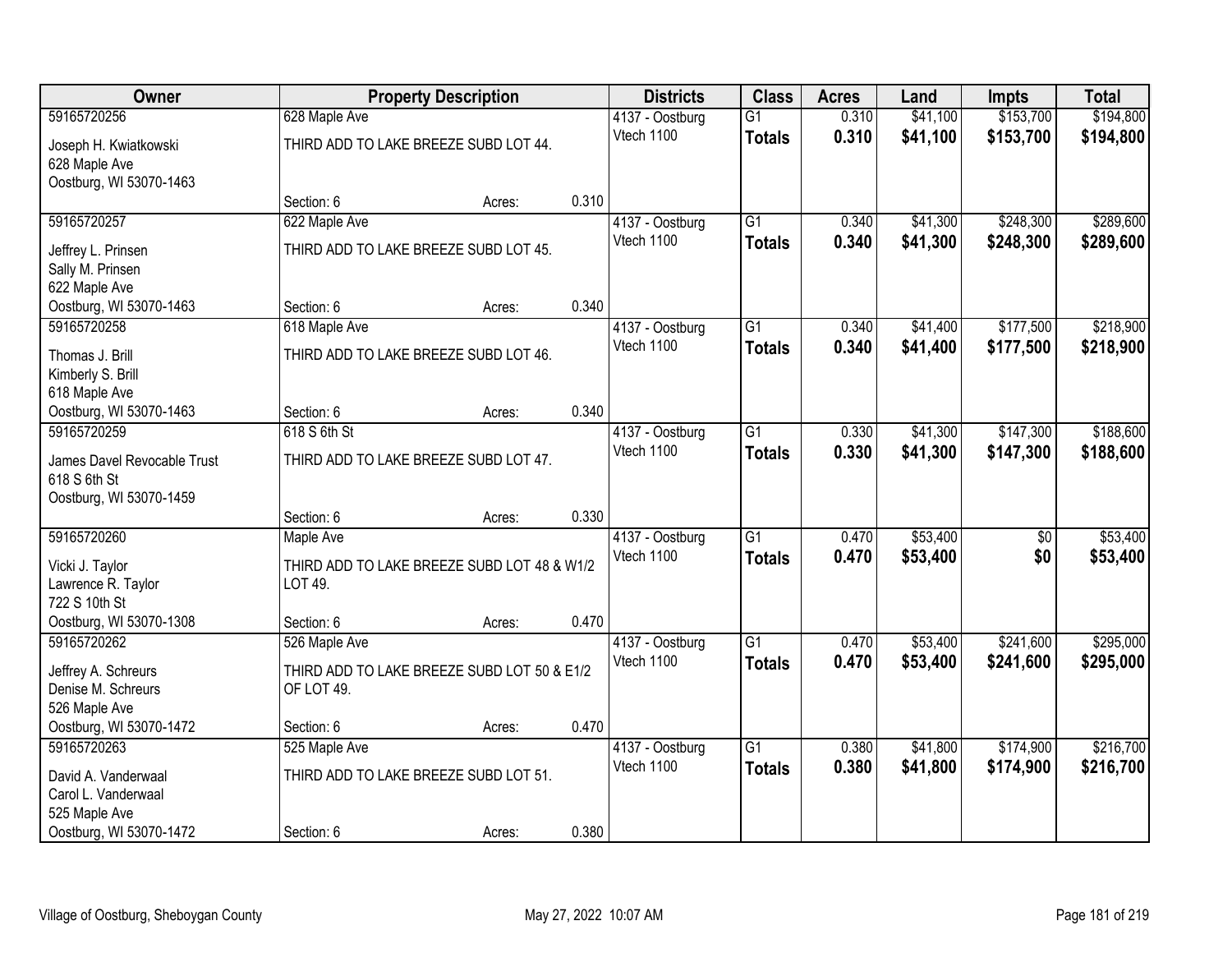| Owner                                  |                                       | <b>Property Description</b> |       | <b>Districts</b>              | <b>Class</b>    | <b>Acres</b> | Land     | <b>Impts</b> | <b>Total</b> |
|----------------------------------------|---------------------------------------|-----------------------------|-------|-------------------------------|-----------------|--------------|----------|--------------|--------------|
| 59165720264                            | 533 Maple Ave                         |                             |       | 4137 - Oostburg               | $\overline{G1}$ | 0.380        | \$41,800 | \$186,400    | \$228,200    |
| Ronald J. Noll                         | THIRD ADD TO LAKE BREEZE SUBD LOT 52. |                             |       | Vtech 1100                    | <b>Totals</b>   | 0.380        | \$41,800 | \$186,400    | \$228,200    |
| Tracy L. Noll                          |                                       |                             |       |                               |                 |              |          |              |              |
| 533 Maple Ave                          |                                       |                             |       |                               |                 |              |          |              |              |
| Oostburg, WI 53070-1472                | Section: 6                            | Acres:                      | 0.380 |                               |                 |              |          |              |              |
| 59165720265                            | 721 S 6th St                          |                             |       | 4137 - Oostburg               | $\overline{G1}$ | 0.400        | \$42,000 | \$195,000    | \$237,000    |
| Curtis A. Claerbaut                    | THIRD ADD TO LAKE BREEZE SUBD LOT 53. |                             |       | Vtech 1100                    | <b>Totals</b>   | 0.400        | \$42,000 | \$195,000    | \$237,000    |
| Valerie A. Claerbaut                   |                                       |                             |       |                               |                 |              |          |              |              |
| 721 S 6th St                           |                                       |                             |       |                               |                 |              |          |              |              |
| Oostburg, WI 53070-1471                | Section: 6                            | Acres:                      | 0.400 |                               |                 |              |          |              |              |
| 59165720266                            | 722 S 6th St                          |                             |       | 4137 - Oostburg               | G1              | 0.370        | \$41,700 | \$191,200    | \$232,900    |
|                                        | THIRD ADD TO LAKE BREEZE SUBD LOT 54. |                             |       | Vtech 1100                    | <b>Totals</b>   | 0.370        | \$41,700 | \$191,200    | \$232,900    |
| Gary Konitzer<br>Karri Konitzer        |                                       |                             |       |                               |                 |              |          |              |              |
| 722 S 6th St                           |                                       |                             |       |                               |                 |              |          |              |              |
| Oostburg, WI 53070-1471                | Section: 6                            | Acres:                      | 0.370 |                               |                 |              |          |              |              |
| 59165720267                            | 619 Maple Ave                         |                             |       | 4137 - Oostburg               | G1              | 0.390        | \$41,900 | \$157,600    | \$199,500    |
|                                        |                                       |                             |       | Vtech 1100                    | <b>Totals</b>   | 0.390        | \$41,900 | \$157,600    | \$199,500    |
| Marc D. Dyrcz                          | THIRD ADD TO LAKE BREEZE SUBD LOT 55. |                             |       |                               |                 |              |          |              |              |
| Shaunna C. Dyrcz<br>619 Maple Ave      |                                       |                             |       |                               |                 |              |          |              |              |
| Oostburg, WI 53070-1464                | Section: 6                            | Acres:                      | 0.390 |                               |                 |              |          |              |              |
| 59165720268                            | 621 Maple Ave                         |                             |       | 4137 - Oostburg               | $\overline{G1}$ | 0.390        | \$41,900 | \$170,400    | \$212,300    |
|                                        |                                       |                             |       | Vtech 1100                    | <b>Totals</b>   | 0.390        | \$41,900 | \$170,400    | \$212,300    |
| Calvin J & Yvonne E Wynveen Joint      | THIRD ADD TO LAKE BREEZE SUBD LOT 56. |                             |       |                               |                 |              |          |              |              |
| Revocable Trust of 20                  |                                       |                             |       |                               |                 |              |          |              |              |
| 621 Maple Ave                          |                                       |                             |       |                               |                 |              |          |              |              |
| Oostburg, WI 53070-1464<br>59165720269 | Section: 6                            | Acres:                      | 0.390 |                               | $\overline{G1}$ | 0.410        | \$42,100 | \$290,000    | \$332,100    |
|                                        | 625 Maple Ave                         |                             |       | 4137 - Oostburg<br>Vtech 1100 |                 | 0.410        |          |              |              |
| Gregory S. Dirkse                      | THIRD ADD TO LAKE BREEZE SUBD LOT 57. |                             |       |                               | <b>Totals</b>   |              | \$42,100 | \$290,000    | \$332,100    |
| Robin D. Dirkse                        |                                       |                             |       |                               |                 |              |          |              |              |
| 625 Maple Ave                          |                                       |                             |       |                               |                 |              |          |              |              |
| Oostburg, WI 53070-1464                | Section: 6                            | Acres:                      | 0.410 |                               |                 |              |          |              |              |
| 59165720270                            | 637 Maple Ave                         |                             |       | 4137 - Oostburg               | $\overline{G1}$ | 0.490        | \$42,900 | \$198,800    | \$241,700    |
| Mark A. Telindert                      | THIRD ADD TO LAKE BREEZE SUBD LOT 58. |                             |       | Vtech 1100                    | <b>Totals</b>   | 0.490        | \$42,900 | \$198,800    | \$241,700    |
| Ruth A. Telindert                      |                                       |                             |       |                               |                 |              |          |              |              |
| 637 Maple Ave                          |                                       |                             |       |                               |                 |              |          |              |              |
| Oostburg, WI 53070-1464                | Section: 6                            | Acres:                      | 0.490 |                               |                 |              |          |              |              |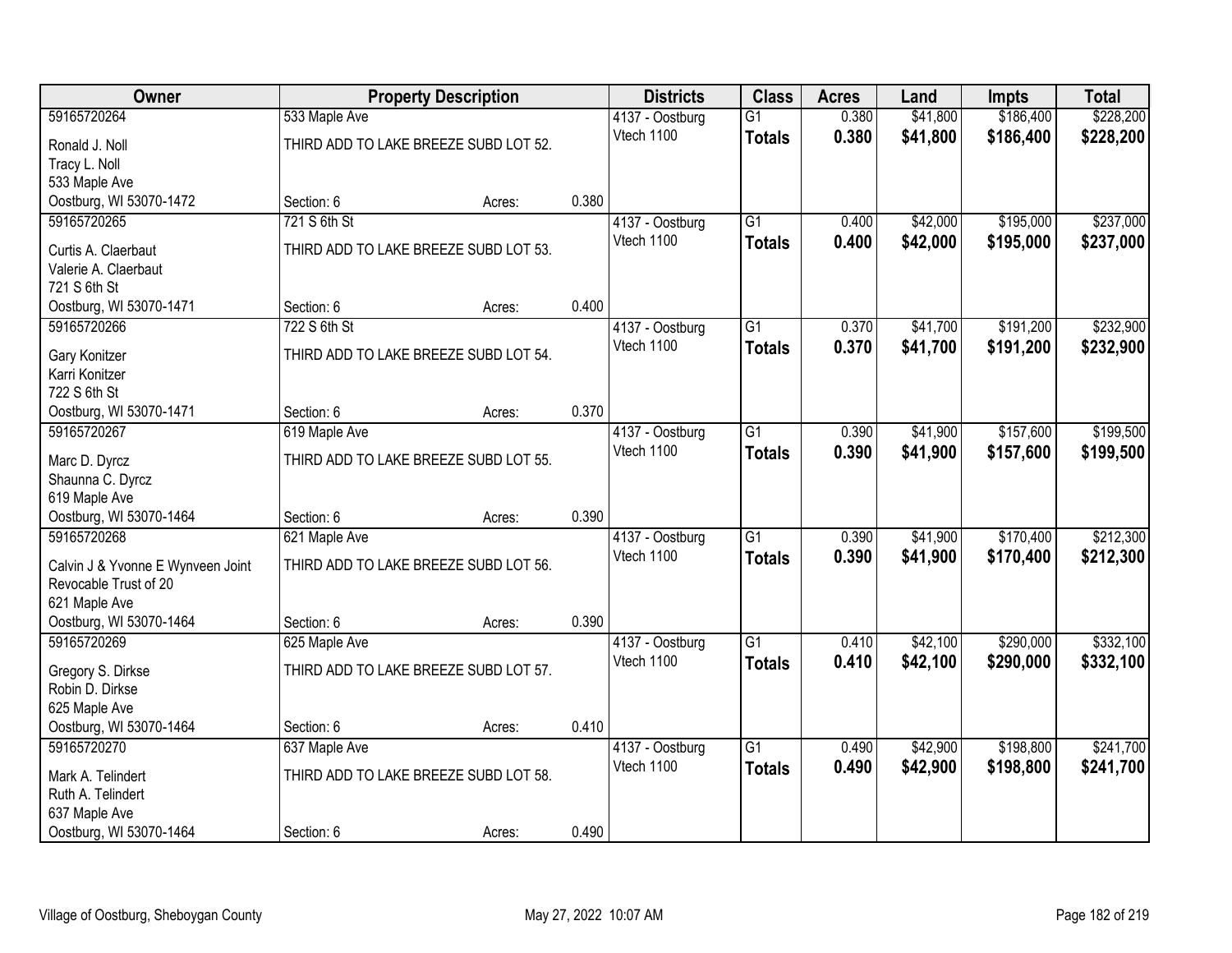| <b>Owner</b>            |                                       | <b>Property Description</b> |       |                 | <b>Class</b>    | <b>Acres</b> | Land     | <b>Impts</b> | <b>Total</b> |
|-------------------------|---------------------------------------|-----------------------------|-------|-----------------|-----------------|--------------|----------|--------------|--------------|
| 59165720271             | 711 Maple Ave                         |                             |       | 4137 - Oostburg | $\overline{G1}$ | 0.550        | \$43,200 | \$189,100    | \$232,300    |
| Kevin J. Walvoord       | THIRD ADD TO LAKE BREEZE SUBD LOT 59. |                             |       | Vtech 1100      | <b>Totals</b>   | 0.550        | \$43,200 | \$189,100    | \$232,300    |
| Cindy L. Walvoord       |                                       |                             |       |                 |                 |              |          |              |              |
| 711 Maple Ave           |                                       |                             |       |                 |                 |              |          |              |              |
| Oostburg, WI 53070-1466 | Section: 6                            | Acres:                      | 0.550 |                 |                 |              |          |              |              |
| 59165720272             | 723 Maple Ave                         |                             |       | 4137 - Oostburg | $\overline{G1}$ | 0.670        | \$43,000 | \$182,400    | \$225,400    |
| Ryan D. Gartman         | THIRD ADD TO LAKE BREEZE SUBD LOT 60. |                             |       | Vtech 1100      | <b>Totals</b>   | 0.670        | \$43,000 | \$182,400    | \$225,400    |
| Sandra L. Gartman       |                                       |                             |       |                 |                 |              |          |              |              |
| 723 Maple Ave           |                                       |                             |       |                 |                 |              |          |              |              |
| Oostburg, WI 53070-1466 | Section: 6                            | Acres:                      | 0.670 |                 |                 |              |          |              |              |
| 59165720273             | 727 Maple Ave                         |                             |       | 4137 - Oostburg | $\overline{G1}$ | 0.380        | \$41,800 | \$182,400    | \$224,200    |
| Paul G. Mentink         | THIRD ADD TO LAKE BREEZE SUBD LOT 61. |                             |       | Vtech 1100      | <b>Totals</b>   | 0.380        | \$41,800 | \$182,400    | \$224,200    |
| Nicole K. Mentink       |                                       |                             |       |                 |                 |              |          |              |              |
| 727 Maple Ave           |                                       |                             |       |                 |                 |              |          |              |              |
| Oostburg, WI 53070-1466 | Section: 6                            | Acres:                      | 0.380 |                 |                 |              |          |              |              |
| 59165720274             | 719 S 7th St                          |                             |       | 4137 - Oostburg | $\overline{G1}$ | 0.340        | \$41,400 | \$143,000    | \$184,400    |
| Verlyn M. Mueller       | THIRD ADD TO LAKE BREEZE SUBD LOT 62. |                             |       | Vtech 1100      | <b>Totals</b>   | 0.340        | \$41,400 | \$143,000    | \$184,400    |
| Patricia Mueller        |                                       |                             |       |                 |                 |              |          |              |              |
| 719 S 7th St            |                                       |                             |       |                 |                 |              |          |              |              |
| PO Box 700286           | Section: 6                            | Acres:                      | 0.340 |                 |                 |              |          |              |              |
| Oostburg, WI 53070-0286 |                                       |                             |       |                 |                 |              |          |              |              |
| 59165720275             | 727 S 7th St                          |                             |       | 4137 - Oostburg | G1              | 0.320        | \$41,200 | \$192,400    | \$233,600    |
| Shaun Zeckmeister       | THIRD ADD TO LAKE BREEZE SUBD LOT 63. |                             |       | Vtech 1100      | <b>Totals</b>   | 0.320        | \$41,200 | \$192,400    | \$233,600    |
| Samantha Zeckmeister    |                                       |                             |       |                 |                 |              |          |              |              |
| 727 S 7th St            |                                       |                             |       |                 |                 |              |          |              |              |
| Oostburg, WI 53070-1468 | Section: 6                            | Acres:                      | 0.320 |                 |                 |              |          |              |              |
| 59165720276             | 728 S 7th St                          |                             |       | 4137 - Oostburg | $\overline{G1}$ | 0.300        | \$41,000 | \$232,300    | \$273,300    |
| Jason L. Townsend       | THIRD ADD TO LAKE BREEZE SUBD LOT 64. |                             |       | Vtech 1100      | <b>Totals</b>   | 0.300        | \$41,000 | \$232,300    | \$273,300    |
| Erin M. Townsend        |                                       |                             |       |                 |                 |              |          |              |              |
| 728 S 7th St            |                                       |                             |       |                 |                 |              |          |              |              |
| Oostburg, WI 53070-1468 | Section: 6                            | Acres:                      | 0.300 |                 |                 |              |          |              |              |
| 59165720277             | 720 S 7th St                          |                             |       | 4137 - Oostburg | $\overline{G1}$ | 0.450        | \$41,700 | \$172,700    | \$214,400    |
| Shannon T. Brill        | THIRD ADD TO LAKE BREEZE SUBD LOT 65. |                             |       | Vtech 1100      | <b>Totals</b>   | 0.450        | \$41,700 | \$172,700    | \$214,400    |
| Cynthia R. Brill        |                                       |                             |       |                 |                 |              |          |              |              |
| 720 S 7th St            |                                       |                             |       |                 |                 |              |          |              |              |
| Oostburg, WI 53070-1468 | Section: 6                            | Acres:                      | 0.450 |                 |                 |              |          |              |              |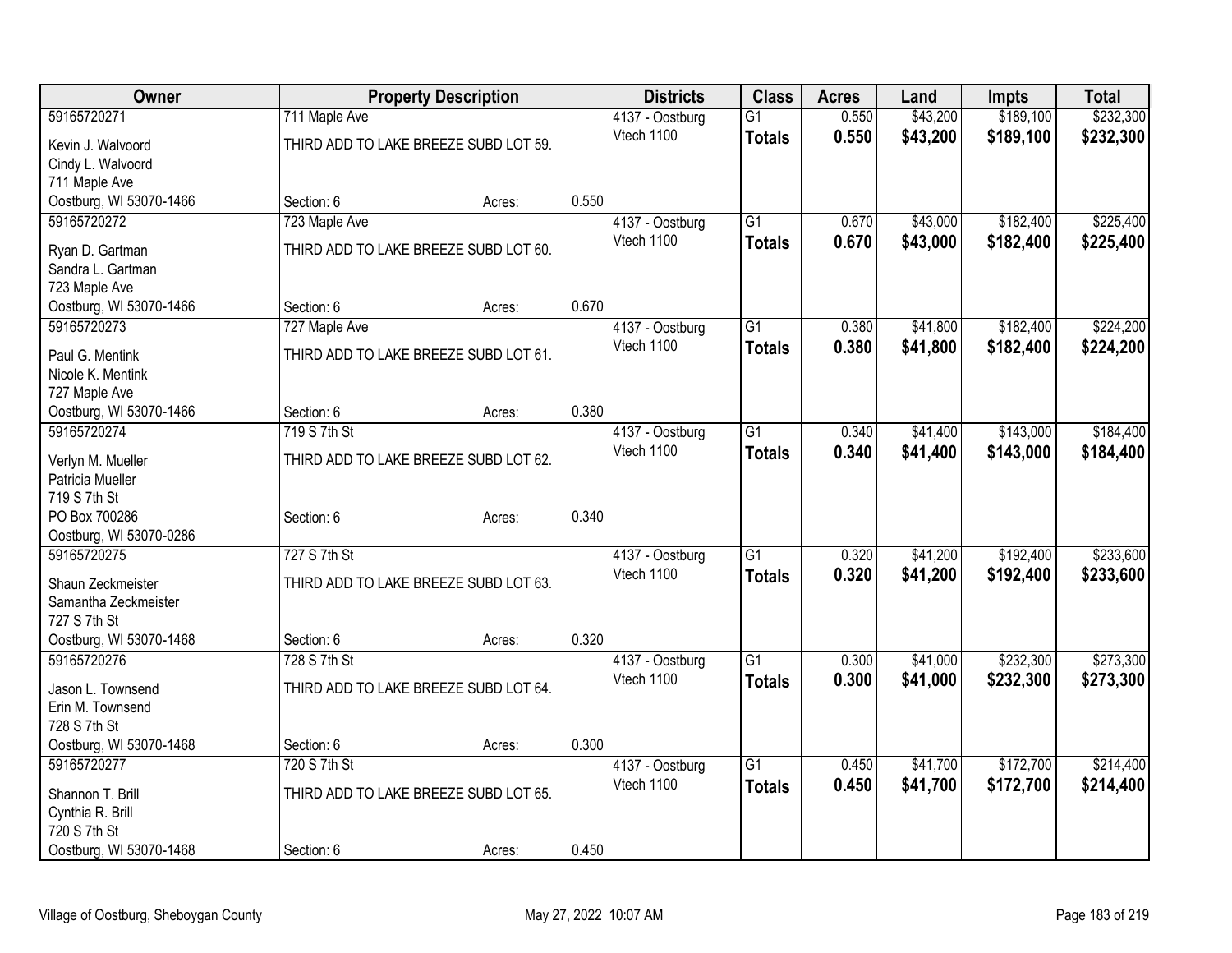| Owner                          |                                             | <b>Property Description</b> |       |                               | <b>Class</b>    | <b>Acres</b> | Land            | <b>Impts</b>    | <b>Total</b>    |
|--------------------------------|---------------------------------------------|-----------------------------|-------|-------------------------------|-----------------|--------------|-----------------|-----------------|-----------------|
| 59165720278                    | 706 S 7th St                                |                             |       | 4137 - Oostburg               | $\overline{G1}$ | 0.470        | \$42,700        | \$198,200       | \$240,900       |
| Paul D. Modahl                 | THIRD ADD TO LAKE BREEZE SUBD LOT 66.       |                             |       | Vtech 1100                    | <b>Totals</b>   | 0.470        | \$42,700        | \$198,200       | \$240,900       |
| Elizabeth M. Modahl            |                                             |                             |       |                               |                 |              |                 |                 |                 |
| 706 S 7th St                   |                                             |                             |       |                               |                 |              |                 |                 |                 |
| Oostburg, WI 53070-1468        | Section: 6                                  | Acres:                      | 0.470 |                               |                 |              |                 |                 |                 |
| 59165720279                    | 702 S 7th St                                |                             |       | 4137 - Oostburg               | $\overline{G1}$ | 0.360        | \$41,600        | \$260,600       | \$302,200       |
|                                |                                             |                             |       | Vtech 1100                    | <b>Totals</b>   | 0.360        | \$41,600        | \$260,600       | \$302,200       |
| Holli M. Rook                  | THIRD ADD TO LAKE BREEZE SUBD LOT 67.       |                             |       |                               |                 |              |                 |                 |                 |
| Robert J. Rook<br>702 S 7th St |                                             |                             |       |                               |                 |              |                 |                 |                 |
| Oostburg, WI 53070-1468        | Section: 6                                  | Acres:                      | 0.360 |                               |                 |              |                 |                 |                 |
| 59165720280                    |                                             |                             |       |                               | G1              | 0.460        | \$42,600        | \$207,700       | \$250,300       |
|                                | 805 Aspen Ave                               |                             |       | 4137 - Oostburg<br>Vtech 1100 |                 |              |                 |                 |                 |
| Scott K. Mentink               | THIRD ADD TO LAKE BREEZE SUBD LOT 68.       |                             |       |                               | <b>Totals</b>   | 0.460        | \$42,600        | \$207,700       | \$250,300       |
| Carol S. Mentink               |                                             |                             |       |                               |                 |              |                 |                 |                 |
| 805 Aspen Ave                  |                                             |                             |       |                               |                 |              |                 |                 |                 |
| Oostburg, WI 53070-1480        | Section: 6                                  | Acres:                      | 0.460 |                               |                 |              |                 |                 |                 |
| 59165720282                    | 735 Maple Ave                               |                             |       | 4137 - Oostburg               | $\overline{G1}$ | 0.330        | \$41,300        | \$220,500       | \$261,800       |
| Marcus Vandyken                | THIRD ADD TO LAKE BREEZE SUBD LOT 69 & THE  |                             |       | Vtech 1100                    | <b>Totals</b>   | 0.330        | \$41,300        | \$220,500       | \$261,800       |
| Brenda Vandyken                | E15' OF LOT 70 OF THE FOURTH ADDN TO LAKE   |                             |       |                               |                 |              |                 |                 |                 |
| 735 Maple Ave                  | BREEZE SUBD.                                |                             |       |                               |                 |              |                 |                 |                 |
| Oostburg, WI 53070-1466        | Section: 6                                  | Acres:                      | 0.330 |                               |                 |              |                 |                 |                 |
| 59165720300                    |                                             |                             |       | 4137 - Oostburg               | $\overline{G1}$ | 0.316        | $\overline{50}$ | $\overline{50}$ | $\overline{50}$ |
|                                |                                             |                             |       | Vtech 1100                    | <b>Totals</b>   | 0.316        | \$0             | \$0             | \$0             |
| Side Condominium East          | EAST SIDE CONDOMINIUM                       |                             |       |                               |                 |              |                 |                 |                 |
| Na                             |                                             |                             |       |                               |                 |              |                 |                 |                 |
| Na, WI 99999                   |                                             |                             |       |                               |                 |              |                 |                 |                 |
|                                | Section: 6                                  | Acres:                      | 0.316 |                               |                 |              |                 |                 |                 |
| 59165720301                    | 625 Ohio Ave                                |                             |       | 4137 - Oostburg               | $\overline{G1}$ | 0.000        | \$20,000        | \$121,000       | \$141,000       |
| Jeremy L. Wilterdink           | EAST SIDE CONDOMINIUM UNIT 1 & AN UNDIV INT |                             |       | Vtech 1100                    | <b>Totals</b>   | 0.000        | \$20,000        | \$121,000       | \$141,000       |
| January A. Wilterdink          | IN COMMON & LIMITED COMMON ELEMENTS AS      |                             |       |                               |                 |              |                 |                 |                 |
| 625 Ohio Ave                   | SET FORTH IN V 1790 P 202-25,#1589767.      |                             |       |                               |                 |              |                 |                 |                 |
| Oostburg, WI 53070-1251        | Section: 6                                  | Acres:                      | 0.000 |                               |                 |              |                 |                 |                 |
| 59165720302                    | 627 Ohio Ave                                |                             |       | 4137 - Oostburg               | $\overline{G1}$ | 0.000        | \$20,000        | \$115,600       | \$135,600       |
| Melburn L. Nelson              | EAST SIDE CONDOMINIUM UNIT 2 & AN UNDIV INT |                             |       | Vtech 1100                    | <b>Totals</b>   | 0.000        | \$20,000        | \$115,600       | \$135,600       |
| Judith H. Nelson               | IN COMMON & LIMITED COMMON ELEMENTS AS      |                             |       |                               |                 |              |                 |                 |                 |
| 627 Ohio Ave                   | SET FORTH IN V 1790 P 202-25,#1589767.      |                             |       |                               |                 |              |                 |                 |                 |
| Oostburg, WI 53070-1251        | Section: 6                                  | Acres:                      | 0.000 |                               |                 |              |                 |                 |                 |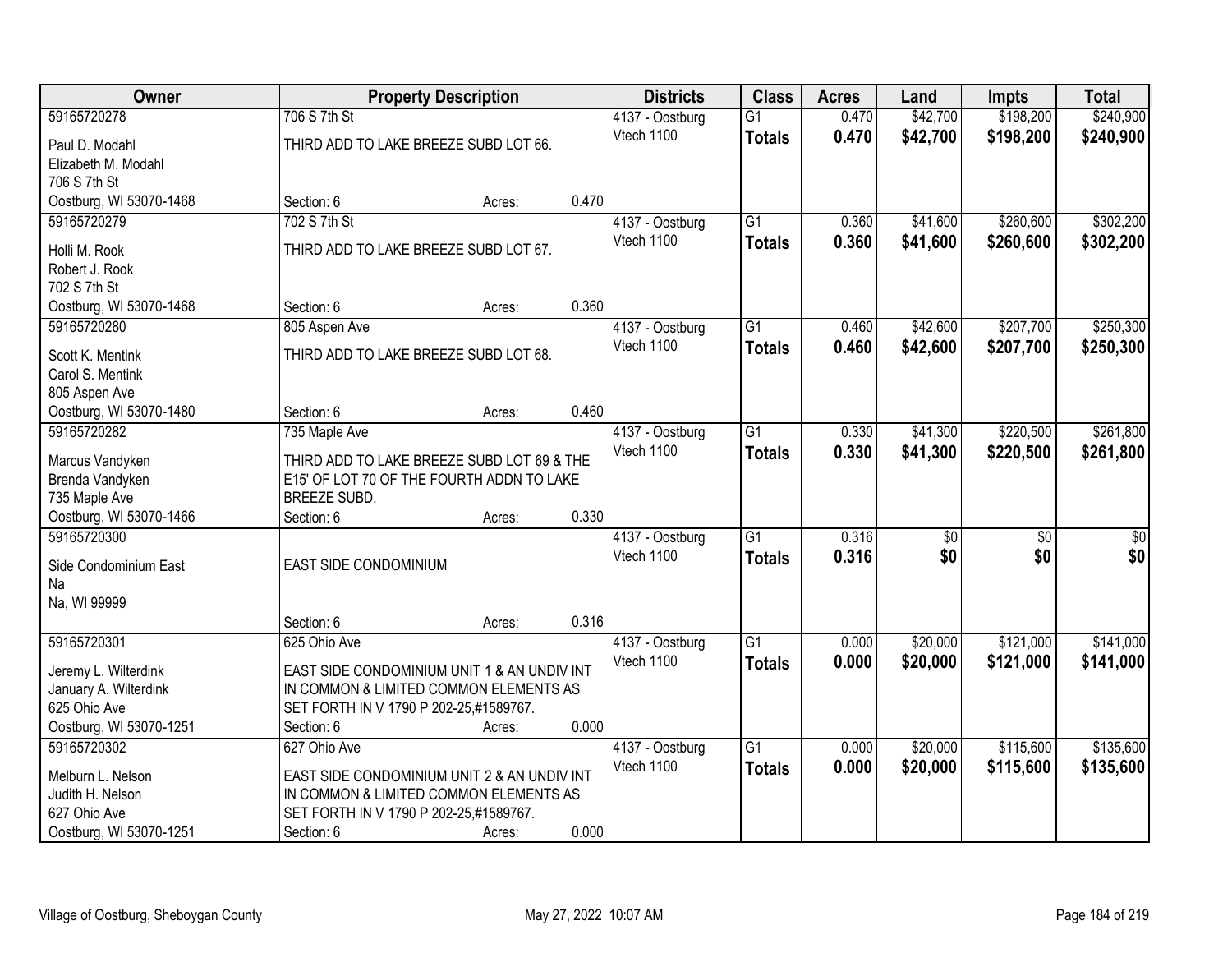| 3.870<br>59165720350<br>$\overline{G1}$<br>$\overline{60}$<br>$\overline{50}$<br>$\overline{50}$<br>4137 - Oostburg<br>\$0<br>\$0<br>Vtech 1100<br>3.870<br>\$0<br><b>Totals</b><br>Avenue Condominium Park<br>PARK AVENUE CONDOMINIUM - OWNERS COMMON<br>Attn: Owners in Common<br><b>AREA</b><br>Na<br>Na, WI 99999<br>3.870<br>Section: 1<br>Acres:<br>59165720351<br>102 Park Pl<br>$\overline{G1}$<br>\$215,500<br>\$239,500<br>4137 - Oostburg<br>\$24,000<br>0.000<br>0.000<br>Vtech 1100<br>\$24,000<br>\$215,500<br>\$239,500<br><b>Totals</b><br>PARK AVENUE CONDOMINIUM UNIT 1 BLDG 1 & AN<br>Vanderploeg, Neil W & Phyllis L<br>UNDIV INT IN COMMON & LIMITED COMMON<br>Vanderploeg Trust et al<br>PO Box 700199<br>ELEMENTS AS SET FORTH IN V1871 P365-91<br>0.000<br>Oostburg, WI 53070-0199<br>Section: 1<br>Acres:<br>116 Park Pl<br>$\overline{G1}$<br>\$24,000<br>\$211,000<br>\$235,000<br>59165720354<br>0.000<br>4137 - Oostburg<br>Vtech 1100<br>0.000<br>\$24,000<br>\$211,000<br>\$235,000<br><b>Totals</b><br>Michael L Hotz and Sandra J Hotz Livinc   PARK AVENUE CONDOMINIUM UNIT 1 BLDG 3 & AN<br>Trust of 2001<br>UNDIV INT IN COMMON & LIMITED COMMON<br>116 Park PI<br>ELEMENTS AS SET FORTH IN V1871 P365-91<br>0.000<br>Oostburg, WI 53070<br>Section: 1<br>Acres:<br>\$175,000<br>59165720361<br>107 Park PI<br>$\overline{G1}$<br>\$24,000<br>4137 - Oostburg<br>0.000<br>Vtech 1100<br>0.000<br>\$24,000<br>\$175,000<br><b>Totals</b><br>PARK AVENUE CONDOMINIUM UNIT 1 BLDG 7 & AN<br>Warehousing Gh, LLC<br>110 S Business Park Dr<br>UNDIV INT IN COMMON & LIMITED COMMON<br>Oostburg, WI 53070-1572<br>ELEMENTS AS SET FORTH IN V1871 P365-91 | Owner | <b>Property Description</b> |       | <b>Districts</b> | <b>Class</b> | <b>Acres</b> | Land | Impts | <b>Total</b> |
|-----------------------------------------------------------------------------------------------------------------------------------------------------------------------------------------------------------------------------------------------------------------------------------------------------------------------------------------------------------------------------------------------------------------------------------------------------------------------------------------------------------------------------------------------------------------------------------------------------------------------------------------------------------------------------------------------------------------------------------------------------------------------------------------------------------------------------------------------------------------------------------------------------------------------------------------------------------------------------------------------------------------------------------------------------------------------------------------------------------------------------------------------------------------------------------------------------------------------------------------------------------------------------------------------------------------------------------------------------------------------------------------------------------------------------------------------------------------------------------------------------------------------------------------------------------------------------------------------------------------------------------------------------------------------------------------|-------|-----------------------------|-------|------------------|--------------|--------------|------|-------|--------------|
|                                                                                                                                                                                                                                                                                                                                                                                                                                                                                                                                                                                                                                                                                                                                                                                                                                                                                                                                                                                                                                                                                                                                                                                                                                                                                                                                                                                                                                                                                                                                                                                                                                                                                         |       |                             |       |                  |              |              |      |       |              |
|                                                                                                                                                                                                                                                                                                                                                                                                                                                                                                                                                                                                                                                                                                                                                                                                                                                                                                                                                                                                                                                                                                                                                                                                                                                                                                                                                                                                                                                                                                                                                                                                                                                                                         |       |                             |       |                  |              |              |      |       |              |
|                                                                                                                                                                                                                                                                                                                                                                                                                                                                                                                                                                                                                                                                                                                                                                                                                                                                                                                                                                                                                                                                                                                                                                                                                                                                                                                                                                                                                                                                                                                                                                                                                                                                                         |       |                             |       |                  |              |              |      |       |              |
|                                                                                                                                                                                                                                                                                                                                                                                                                                                                                                                                                                                                                                                                                                                                                                                                                                                                                                                                                                                                                                                                                                                                                                                                                                                                                                                                                                                                                                                                                                                                                                                                                                                                                         |       |                             |       |                  |              |              |      |       |              |
|                                                                                                                                                                                                                                                                                                                                                                                                                                                                                                                                                                                                                                                                                                                                                                                                                                                                                                                                                                                                                                                                                                                                                                                                                                                                                                                                                                                                                                                                                                                                                                                                                                                                                         |       |                             |       |                  |              |              |      |       |              |
|                                                                                                                                                                                                                                                                                                                                                                                                                                                                                                                                                                                                                                                                                                                                                                                                                                                                                                                                                                                                                                                                                                                                                                                                                                                                                                                                                                                                                                                                                                                                                                                                                                                                                         |       |                             |       |                  |              |              |      |       |              |
|                                                                                                                                                                                                                                                                                                                                                                                                                                                                                                                                                                                                                                                                                                                                                                                                                                                                                                                                                                                                                                                                                                                                                                                                                                                                                                                                                                                                                                                                                                                                                                                                                                                                                         |       |                             |       |                  |              |              |      |       |              |
|                                                                                                                                                                                                                                                                                                                                                                                                                                                                                                                                                                                                                                                                                                                                                                                                                                                                                                                                                                                                                                                                                                                                                                                                                                                                                                                                                                                                                                                                                                                                                                                                                                                                                         |       |                             |       |                  |              |              |      |       |              |
|                                                                                                                                                                                                                                                                                                                                                                                                                                                                                                                                                                                                                                                                                                                                                                                                                                                                                                                                                                                                                                                                                                                                                                                                                                                                                                                                                                                                                                                                                                                                                                                                                                                                                         |       |                             |       |                  |              |              |      |       |              |
|                                                                                                                                                                                                                                                                                                                                                                                                                                                                                                                                                                                                                                                                                                                                                                                                                                                                                                                                                                                                                                                                                                                                                                                                                                                                                                                                                                                                                                                                                                                                                                                                                                                                                         |       |                             |       |                  |              |              |      |       |              |
|                                                                                                                                                                                                                                                                                                                                                                                                                                                                                                                                                                                                                                                                                                                                                                                                                                                                                                                                                                                                                                                                                                                                                                                                                                                                                                                                                                                                                                                                                                                                                                                                                                                                                         |       |                             |       |                  |              |              |      |       |              |
|                                                                                                                                                                                                                                                                                                                                                                                                                                                                                                                                                                                                                                                                                                                                                                                                                                                                                                                                                                                                                                                                                                                                                                                                                                                                                                                                                                                                                                                                                                                                                                                                                                                                                         |       |                             |       |                  |              |              |      |       |              |
|                                                                                                                                                                                                                                                                                                                                                                                                                                                                                                                                                                                                                                                                                                                                                                                                                                                                                                                                                                                                                                                                                                                                                                                                                                                                                                                                                                                                                                                                                                                                                                                                                                                                                         |       |                             |       |                  |              |              |      |       |              |
| \$199,000<br>\$199,000                                                                                                                                                                                                                                                                                                                                                                                                                                                                                                                                                                                                                                                                                                                                                                                                                                                                                                                                                                                                                                                                                                                                                                                                                                                                                                                                                                                                                                                                                                                                                                                                                                                                  |       |                             |       |                  |              |              |      |       |              |
|                                                                                                                                                                                                                                                                                                                                                                                                                                                                                                                                                                                                                                                                                                                                                                                                                                                                                                                                                                                                                                                                                                                                                                                                                                                                                                                                                                                                                                                                                                                                                                                                                                                                                         |       |                             |       |                  |              |              |      |       |              |
|                                                                                                                                                                                                                                                                                                                                                                                                                                                                                                                                                                                                                                                                                                                                                                                                                                                                                                                                                                                                                                                                                                                                                                                                                                                                                                                                                                                                                                                                                                                                                                                                                                                                                         |       |                             |       |                  |              |              |      |       |              |
|                                                                                                                                                                                                                                                                                                                                                                                                                                                                                                                                                                                                                                                                                                                                                                                                                                                                                                                                                                                                                                                                                                                                                                                                                                                                                                                                                                                                                                                                                                                                                                                                                                                                                         |       |                             |       |                  |              |              |      |       |              |
|                                                                                                                                                                                                                                                                                                                                                                                                                                                                                                                                                                                                                                                                                                                                                                                                                                                                                                                                                                                                                                                                                                                                                                                                                                                                                                                                                                                                                                                                                                                                                                                                                                                                                         |       |                             |       |                  |              |              |      |       |              |
|                                                                                                                                                                                                                                                                                                                                                                                                                                                                                                                                                                                                                                                                                                                                                                                                                                                                                                                                                                                                                                                                                                                                                                                                                                                                                                                                                                                                                                                                                                                                                                                                                                                                                         |       |                             |       |                  |              |              |      |       |              |
|                                                                                                                                                                                                                                                                                                                                                                                                                                                                                                                                                                                                                                                                                                                                                                                                                                                                                                                                                                                                                                                                                                                                                                                                                                                                                                                                                                                                                                                                                                                                                                                                                                                                                         |       |                             |       |                  |              |              |      |       |              |
|                                                                                                                                                                                                                                                                                                                                                                                                                                                                                                                                                                                                                                                                                                                                                                                                                                                                                                                                                                                                                                                                                                                                                                                                                                                                                                                                                                                                                                                                                                                                                                                                                                                                                         |       | Section: 1<br>Acres:        | 0.000 |                  |              |              |      |       |              |
| \$225,900<br>59165720362<br>$\overline{G1}$<br>\$24,000<br>\$201,900<br>105 Park Pl<br>0.000<br>4137 - Oostburg                                                                                                                                                                                                                                                                                                                                                                                                                                                                                                                                                                                                                                                                                                                                                                                                                                                                                                                                                                                                                                                                                                                                                                                                                                                                                                                                                                                                                                                                                                                                                                         |       |                             |       |                  |              |              |      |       |              |
| Vtech 1100<br>0.000<br>\$24,000<br>\$201,900<br>\$225,900<br><b>Totals</b><br>PARK AVENUE CONDOMINIUM UNIT 2 BLDG 7 & AN<br>Wayne R. Lammers                                                                                                                                                                                                                                                                                                                                                                                                                                                                                                                                                                                                                                                                                                                                                                                                                                                                                                                                                                                                                                                                                                                                                                                                                                                                                                                                                                                                                                                                                                                                            |       |                             |       |                  |              |              |      |       |              |
| Karen J. Lammers<br>UNDIV INT IN COMMON & LIMITED COMMON                                                                                                                                                                                                                                                                                                                                                                                                                                                                                                                                                                                                                                                                                                                                                                                                                                                                                                                                                                                                                                                                                                                                                                                                                                                                                                                                                                                                                                                                                                                                                                                                                                |       |                             |       |                  |              |              |      |       |              |
| PO Box 700573<br>ELEMENTS AS SET FORTH IN V1871 P365-91                                                                                                                                                                                                                                                                                                                                                                                                                                                                                                                                                                                                                                                                                                                                                                                                                                                                                                                                                                                                                                                                                                                                                                                                                                                                                                                                                                                                                                                                                                                                                                                                                                 |       |                             |       |                  |              |              |      |       |              |
| 0.000<br>Oostburg, WI 53070-0573<br>Section: 1<br>Acres:                                                                                                                                                                                                                                                                                                                                                                                                                                                                                                                                                                                                                                                                                                                                                                                                                                                                                                                                                                                                                                                                                                                                                                                                                                                                                                                                                                                                                                                                                                                                                                                                                                |       |                             |       |                  |              |              |      |       |              |
| \$212,700<br>\$236,700<br>59165720365<br>$\overline{G1}$<br>\$24,000<br>112 Park PI<br>4137 - Oostburg<br>0.000                                                                                                                                                                                                                                                                                                                                                                                                                                                                                                                                                                                                                                                                                                                                                                                                                                                                                                                                                                                                                                                                                                                                                                                                                                                                                                                                                                                                                                                                                                                                                                         |       |                             |       |                  |              |              |      |       |              |
| 0.000<br>Vtech 1100<br><b>Totals</b><br>\$24,000<br>\$212,700<br>\$236,700<br>Steven S. Weavers<br>PARK AVENUE CONDOMINIUM UNIT 1 BLDG 2 & AN                                                                                                                                                                                                                                                                                                                                                                                                                                                                                                                                                                                                                                                                                                                                                                                                                                                                                                                                                                                                                                                                                                                                                                                                                                                                                                                                                                                                                                                                                                                                           |       |                             |       |                  |              |              |      |       |              |
| UNDIV INT IN COMMON & LIMITED COMMON<br>Jane B. Weavers                                                                                                                                                                                                                                                                                                                                                                                                                                                                                                                                                                                                                                                                                                                                                                                                                                                                                                                                                                                                                                                                                                                                                                                                                                                                                                                                                                                                                                                                                                                                                                                                                                 |       |                             |       |                  |              |              |      |       |              |
| 112 Park PI<br>ELEMENTS AS SET FORTH IN V1871 P365-91                                                                                                                                                                                                                                                                                                                                                                                                                                                                                                                                                                                                                                                                                                                                                                                                                                                                                                                                                                                                                                                                                                                                                                                                                                                                                                                                                                                                                                                                                                                                                                                                                                   |       |                             |       |                  |              |              |      |       |              |
| 0.000<br>PO Box 354<br>Section: 1<br>Acres:                                                                                                                                                                                                                                                                                                                                                                                                                                                                                                                                                                                                                                                                                                                                                                                                                                                                                                                                                                                                                                                                                                                                                                                                                                                                                                                                                                                                                                                                                                                                                                                                                                             |       |                             |       |                  |              |              |      |       |              |
| Oostburg, WI 53070                                                                                                                                                                                                                                                                                                                                                                                                                                                                                                                                                                                                                                                                                                                                                                                                                                                                                                                                                                                                                                                                                                                                                                                                                                                                                                                                                                                                                                                                                                                                                                                                                                                                      |       |                             |       |                  |              |              |      |       |              |
| 120 Park Pl<br>$\overline{G1}$<br>\$24,000<br>\$212,300<br>\$236,300<br>59165720366<br>0.000<br>4137 - Oostburg                                                                                                                                                                                                                                                                                                                                                                                                                                                                                                                                                                                                                                                                                                                                                                                                                                                                                                                                                                                                                                                                                                                                                                                                                                                                                                                                                                                                                                                                                                                                                                         |       |                             |       |                  |              |              |      |       |              |
| Vtech 1100<br>0.000<br><b>Totals</b><br>\$24,000<br>\$212,300<br>\$236,300                                                                                                                                                                                                                                                                                                                                                                                                                                                                                                                                                                                                                                                                                                                                                                                                                                                                                                                                                                                                                                                                                                                                                                                                                                                                                                                                                                                                                                                                                                                                                                                                              |       |                             |       |                  |              |              |      |       |              |
| PARK AVENUE CONDOMINIUM - UNIT 1 BLDG 4 & AN<br>Philip E. Huenink<br>Linda L. Huenink<br>UNDIV INT IN COMMON & LIMITED COMMON                                                                                                                                                                                                                                                                                                                                                                                                                                                                                                                                                                                                                                                                                                                                                                                                                                                                                                                                                                                                                                                                                                                                                                                                                                                                                                                                                                                                                                                                                                                                                           |       |                             |       |                  |              |              |      |       |              |
| 120 Park PI<br>ELEMENTS AS SET FORTH IN V1871 P365-91                                                                                                                                                                                                                                                                                                                                                                                                                                                                                                                                                                                                                                                                                                                                                                                                                                                                                                                                                                                                                                                                                                                                                                                                                                                                                                                                                                                                                                                                                                                                                                                                                                   |       |                             |       |                  |              |              |      |       |              |
| 0.000<br>Oostburg, WI 53070-1264<br>Section: 1<br>Acres:                                                                                                                                                                                                                                                                                                                                                                                                                                                                                                                                                                                                                                                                                                                                                                                                                                                                                                                                                                                                                                                                                                                                                                                                                                                                                                                                                                                                                                                                                                                                                                                                                                |       |                             |       |                  |              |              |      |       |              |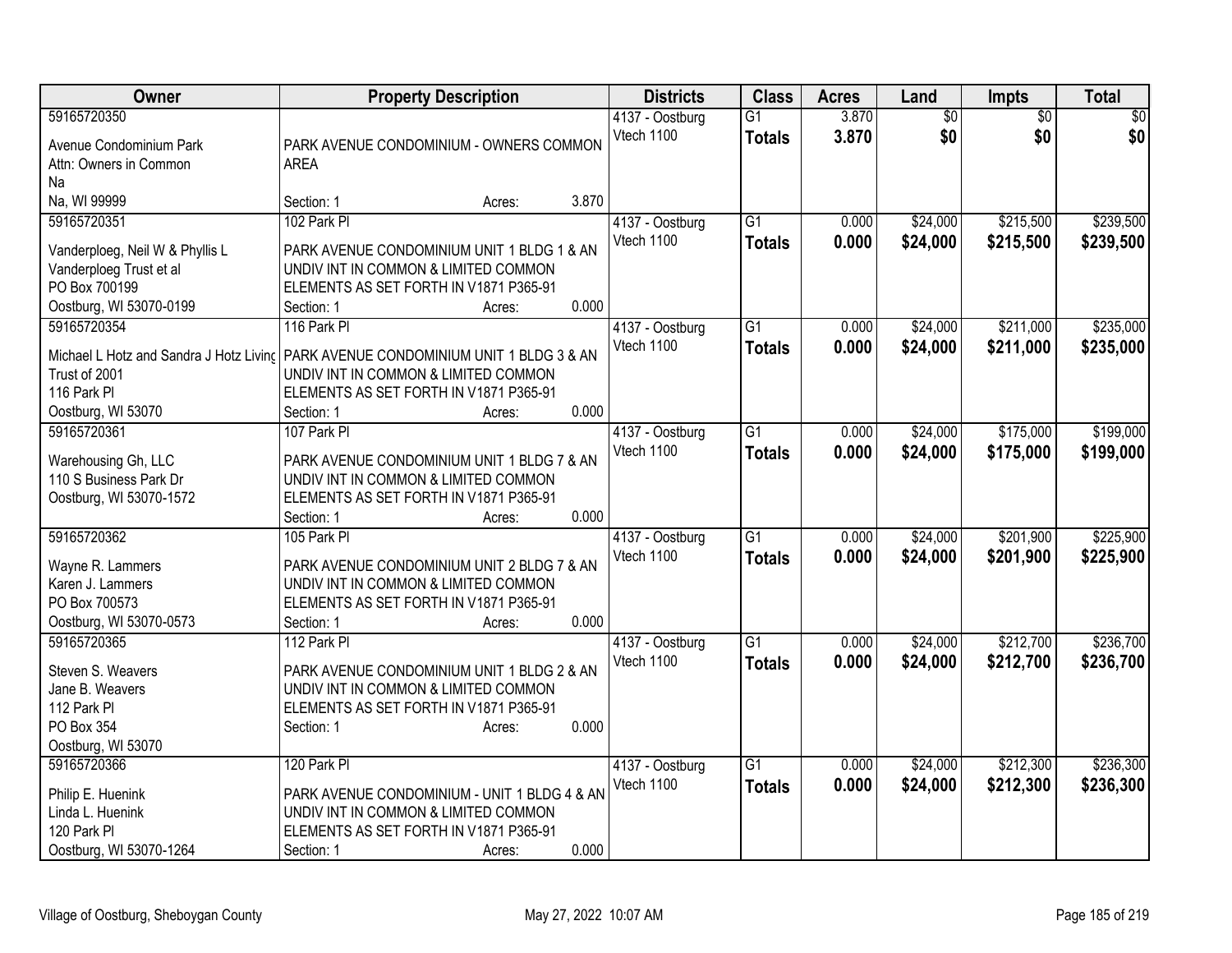| Owner                                                                             | <b>Property Description</b>                                                          |        | <b>Districts</b> | <b>Class</b>    | <b>Acres</b> | Land            | <b>Impts</b>    | <b>Total</b>    |
|-----------------------------------------------------------------------------------|--------------------------------------------------------------------------------------|--------|------------------|-----------------|--------------|-----------------|-----------------|-----------------|
| 59165720367                                                                       | 115 Park PI                                                                          |        | 4137 - Oostburg  | $\overline{G1}$ | 0.000        | \$24,000        | \$232,500       | \$256,500       |
| Willis D. Ledeboer                                                                | PARK AVENUE CONDOMINIUM - UNIT 1 BLDG 5 & AN                                         |        | Vtech 1100       | <b>Totals</b>   | 0.000        | \$24,000        | \$232,500       | \$256,500       |
| Carol R. Ledeboer                                                                 | UNDIV INT IN COMMON & LIMITED COMMON                                                 |        |                  |                 |              |                 |                 |                 |
| 115 Park PI                                                                       | ELEMENTS AS SET FORTH IN V1871 P365-91                                               |        |                  |                 |              |                 |                 |                 |
| Oostburg, WI 53070-1269                                                           | Section: 1                                                                           | Acres: | 0.000            |                 |              |                 |                 |                 |
| 59165720368                                                                       | 111 Park PI                                                                          |        | 4137 - Oostburg  | $\overline{G1}$ | 0.000        | \$24,000        | \$225,400       | \$249,400       |
|                                                                                   |                                                                                      |        | Vtech 1100       | <b>Totals</b>   | 0.000        | \$24,000        | \$225,400       | \$249,400       |
| <b>Hesselink Trust</b><br>111 Park PI                                             | PARK AVENUE CONDOMINIUM - UNIT 1 BLDG 6 & AN<br>UNDIV INT IN COMMON & LIMITED COMMON |        |                  |                 |              |                 |                 |                 |
| Oostburg, WI 53070-1269                                                           | ELEMENTS AS SET FORTH IN V1871 P365-91                                               |        |                  |                 |              |                 |                 |                 |
|                                                                                   | Section: 1                                                                           | Acres: | 0.000            |                 |              |                 |                 |                 |
| 59165720369                                                                       | 101 Park Pl                                                                          |        | 4137 - Oostburg  | $\overline{G1}$ | 0.000        | \$24,000        | \$292,500       | \$316,500       |
|                                                                                   |                                                                                      |        | Vtech 1100       | <b>Totals</b>   | 0.000        | \$24,000        | \$292,500       | \$316,500       |
| Jon W. Grosshuesch                                                                | PARK AVENUE CONDOMINIUM - UNIT 1 BLDG 8 & AN                                         |        |                  |                 |              |                 |                 |                 |
| Beth C. Grosshuesch                                                               | UNDIV INT IN COMMON & LIMITED COMMON                                                 |        |                  |                 |              |                 |                 |                 |
| 101 Park PI                                                                       | ELEMENTS AS SET FORTH IN V1871 P365-91                                               |        |                  |                 |              |                 |                 |                 |
| Oostburg, WI 53070-1269                                                           | Section: 1                                                                           | Acres: | 0.000            |                 |              |                 |                 |                 |
| 59165720380                                                                       |                                                                                      |        | 4137 - Oostburg  | G1              | 0.350        | \$0             | \$0             | \$0             |
| Blue Spruce Condomin Area                                                         | BLUE SPRUCE CONDOMINIUM                                                              |        | Vtech 1100       | <b>Totals</b>   | 0.350        | \$0             | \$0             | \$0             |
| Na                                                                                |                                                                                      |        |                  |                 |              |                 |                 |                 |
| Na, WI 99999                                                                      |                                                                                      |        |                  |                 |              |                 |                 |                 |
|                                                                                   | Section: 6                                                                           | Acres: | 0.350            |                 |              |                 |                 |                 |
| 59165720381                                                                       | 103 S 6th St                                                                         |        | 4137 - Oostburg  | $\overline{G1}$ | 0.000        | \$20,000        | \$117,000       | \$137,000       |
| Detroye, Ronald & Pamela Detroye Trus   BLUE SPRUCE CONDOMINIUM UNIT 1 & AN UNDIV |                                                                                      |        | Vtech 1100       | <b>Totals</b>   | 0.000        | \$20,000        | \$117,000       | \$137,000       |
| et al                                                                             | INT IN COMMON & LIMITED COMMON ELEMENTS AS                                           |        |                  |                 |              |                 |                 |                 |
| N985 Smith Dr                                                                     | SET FORTH IN V 1965 P 8-17,#1630257.                                                 |        |                  |                 |              |                 |                 |                 |
| Oostburg, WI 53070-1702                                                           | Section: 6                                                                           | Acres: | 0.000            |                 |              |                 |                 |                 |
| 59165720382                                                                       | 105 S 6th St                                                                         |        | 4137 - Oostburg  | $\overline{G1}$ | 0.000        | \$20,000        | \$120,700       | \$140,700       |
|                                                                                   |                                                                                      |        | Vtech 1100       | <b>Totals</b>   | 0.000        | \$20,000        | \$120,700       | \$140,700       |
| Detroye, Ronald P & Pamela E Detroye                                              | BLUE SPRUCE CONDOMINIUM UNIT 2 & AN UNDIV                                            |        |                  |                 |              |                 |                 |                 |
| Trust et al                                                                       | INT IN COMMON & LIMITED COMMON ELEMENTS AS                                           |        |                  |                 |              |                 |                 |                 |
| N985 Smith Dr                                                                     | SET FORTH IN V 1965 P 8-17,#1630257.                                                 |        |                  |                 |              |                 |                 |                 |
| Oostburg, WI 53070-1702                                                           | Section: 6                                                                           | Acres: | 0.000            |                 |              |                 |                 |                 |
| 59165720430                                                                       |                                                                                      |        | 4137 - Oostburg  | $\overline{G1}$ | 0.380        | $\overline{60}$ | $\overline{50}$ | $\overline{50}$ |
| Side Condominium West                                                             | WEST SIDE CONDOMINIUM                                                                |        | Vtech 1100       | <b>Totals</b>   | 0.380        | \$0             | \$0             | \$0             |
| Na                                                                                |                                                                                      |        |                  |                 |              |                 |                 |                 |
| Na, WI 99999                                                                      |                                                                                      |        |                  |                 |              |                 |                 |                 |
|                                                                                   | Section: 1                                                                           | Acres: | 0.380            |                 |              |                 |                 |                 |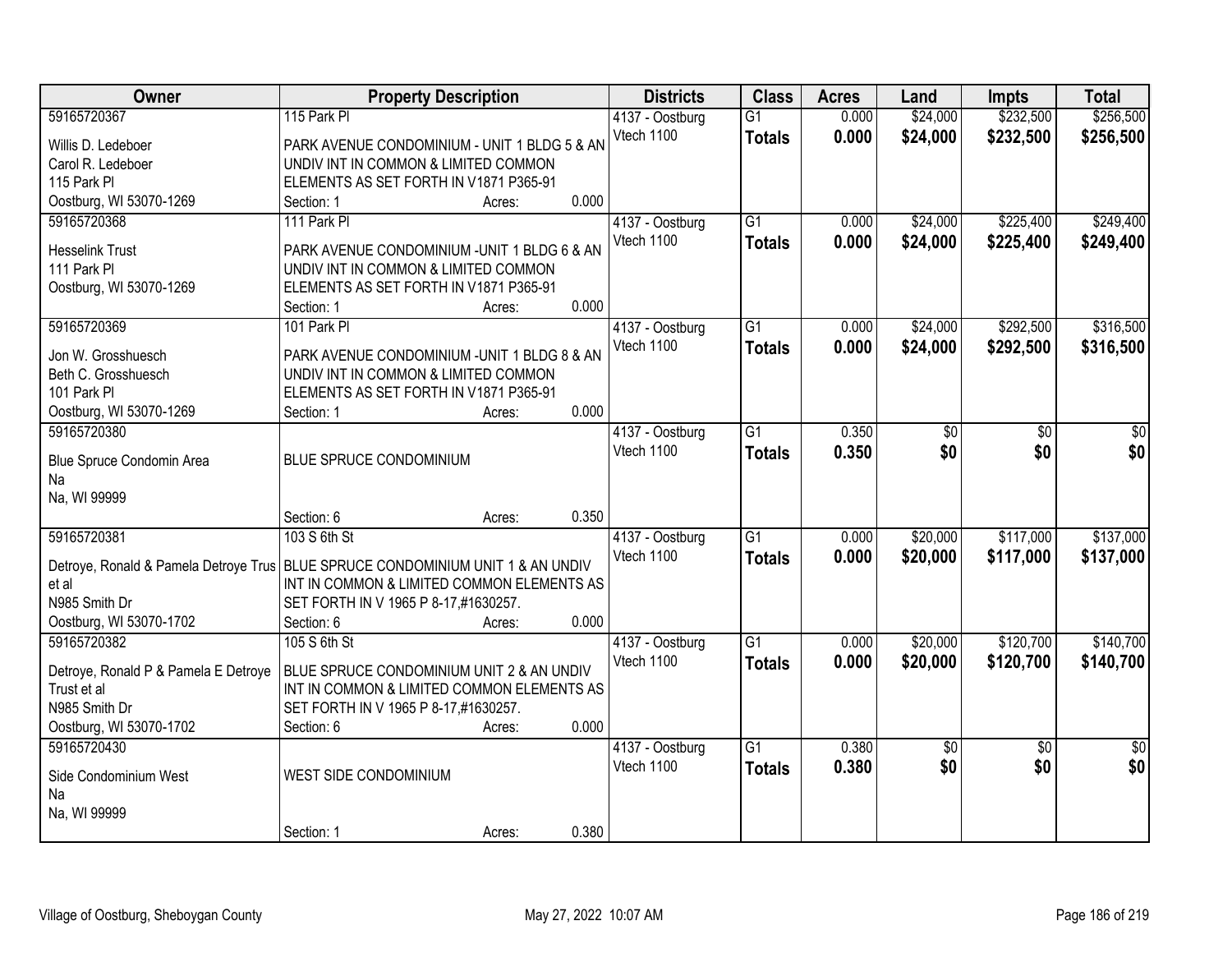| Owner                              | <b>Property Description</b>                 |        |       | <b>Districts</b>              | <b>Class</b>    | <b>Acres</b> | Land            | <b>Impts</b>    | <b>Total</b>     |
|------------------------------------|---------------------------------------------|--------|-------|-------------------------------|-----------------|--------------|-----------------|-----------------|------------------|
| 59165720431                        | 100 N 15th St                               |        |       | 4137 - Oostburg               | $\overline{G1}$ | 0.000        | \$20,000        | \$84,900        | \$104,900        |
| Dean F. Raih                       | WEST SIDE CONDOMINIUM UNIT 1 & AN UNDIV INT |        |       | Vtech 1100                    | <b>Totals</b>   | 0.000        | \$20,000        | \$84,900        | \$104,900        |
| 100 N 15th St                      | IN COMMON & LIMITED COMMON AREAS AS SET     |        |       |                               |                 |              |                 |                 |                  |
| Oostburg, WI 53070-1151            | FORTH IN #1641916.                          |        |       |                               |                 |              |                 |                 |                  |
|                                    | Section: 1                                  | Acres: | 0.000 |                               |                 |              |                 |                 |                  |
| 59165720432                        | 102 N 15th St                               |        |       | 4137 - Oostburg               | $\overline{G1}$ | 0.000        | \$20,000        | \$83,900        | \$103,900        |
|                                    | WEST SIDE CONDOMINIUM UNIT 2 & AN UNDIV INT |        |       | Vtech 1100                    | <b>Totals</b>   | 0.000        | \$20,000        | \$83,900        | \$103,900        |
| Kelsey Jo Prinsen<br>102 N 15th St | IN COMMON & LIMITED COMMON AREAS AS SET     |        |       |                               |                 |              |                 |                 |                  |
| Oostburg, WI 53070-1151            | FORTH IN #1641916.                          |        |       |                               |                 |              |                 |                 |                  |
|                                    | Section: 1                                  | Acres: | 0.000 |                               |                 |              |                 |                 |                  |
| 59165720450                        | N/a                                         |        |       | 4137 - Oostburg               |                 |              |                 |                 |                  |
|                                    |                                             |        |       | Vtech 1100                    | <b>Totals</b>   |              |                 |                 |                  |
| <b>Field Subd East</b>             | <b>EAST FIELD SUBD</b>                      |        |       |                               |                 |              |                 |                 |                  |
| Na<br>Na, WI 99999                 |                                             |        |       |                               |                 |              |                 |                 |                  |
|                                    | Section: 6                                  | Acres: | 0.000 |                               |                 |              |                 |                 |                  |
| 59165720456                        | Eastfield Dr                                |        |       | 4137 - Oostburg               | G1              | 0.310        | \$20,500        | \$0             | \$20,500         |
|                                    |                                             |        |       | Vtech 1100                    | <b>Totals</b>   | 0.310        | \$20,500        | \$0             | \$20,500         |
| Gordon J Veldboom Jr & Helen J     | EAST FIELD SUBD LOT 6.                      |        |       |                               |                 |              |                 |                 |                  |
| Veldboom Jrt of 2017               |                                             |        |       |                               |                 |              |                 |                 |                  |
| 719 S 9th PI                       |                                             |        |       |                               |                 |              |                 |                 |                  |
| Oostburg, WI 53070-1372            | Section: 6                                  | Acres: | 0.310 |                               |                 |              |                 |                 |                  |
| 59165720457                        | 308 Eastfield Dr                            |        |       | 4137 - Oostburg<br>Vtech 1100 | $\overline{G1}$ | 0.360        | \$41,600        | \$200,000       | \$241,600        |
| Betty J. Zingsheim                 | EAST FIELD SUBD LOT 7.                      |        |       |                               | <b>Totals</b>   | 0.360        | \$41,600        | \$200,000       | \$241,600        |
| Judith O. Zingsheim                |                                             |        |       |                               |                 |              |                 |                 |                  |
| 308 Eastfield Dr                   |                                             |        |       |                               |                 |              |                 |                 |                  |
| Oostburg, WI 53070-1485            | Section: 6                                  | Acres: | 0.360 |                               |                 |              |                 |                 |                  |
| 59165720458                        | Eastfield Dr                                |        |       | 4137 - Oostburg               | X4              | 0.420        | $\overline{50}$ | $\overline{50}$ | $\overline{\$0}$ |
| Village of Oostburg                | EAST FIELD SUBD LOT 8.                      |        |       | Vtech 1100                    | <b>Totals</b>   | 0.420        | \$0             | \$0             | \$0              |
| PO Box 700227                      |                                             |        |       |                               |                 |              |                 |                 |                  |
| Oostburg, WI 53070-0227            |                                             |        |       |                               |                 |              |                 |                 |                  |
|                                    | Section: 6                                  | Acres: | 0.420 |                               |                 |              |                 |                 |                  |
| 59165720466                        | N/a                                         |        |       | 4137 - Oostburg               |                 |              |                 |                 |                  |
| Memorandum East Fiel Condominium   | EAST FIELD SUBD LOT 1, HAS BEEN PLATTED AS  |        |       | Vtech 1100                    | <b>Totals</b>   |              |                 |                 |                  |
| Na                                 | EAST FIELD CONDOMINIUM AND IS ASSESSED IN   |        |       |                               |                 |              |                 |                 |                  |
| Na, WI 99999                       | THE PLATTED AREA.                           |        |       |                               |                 |              |                 |                 |                  |
|                                    | Section: 6                                  | Acres: | 0.000 |                               |                 |              |                 |                 |                  |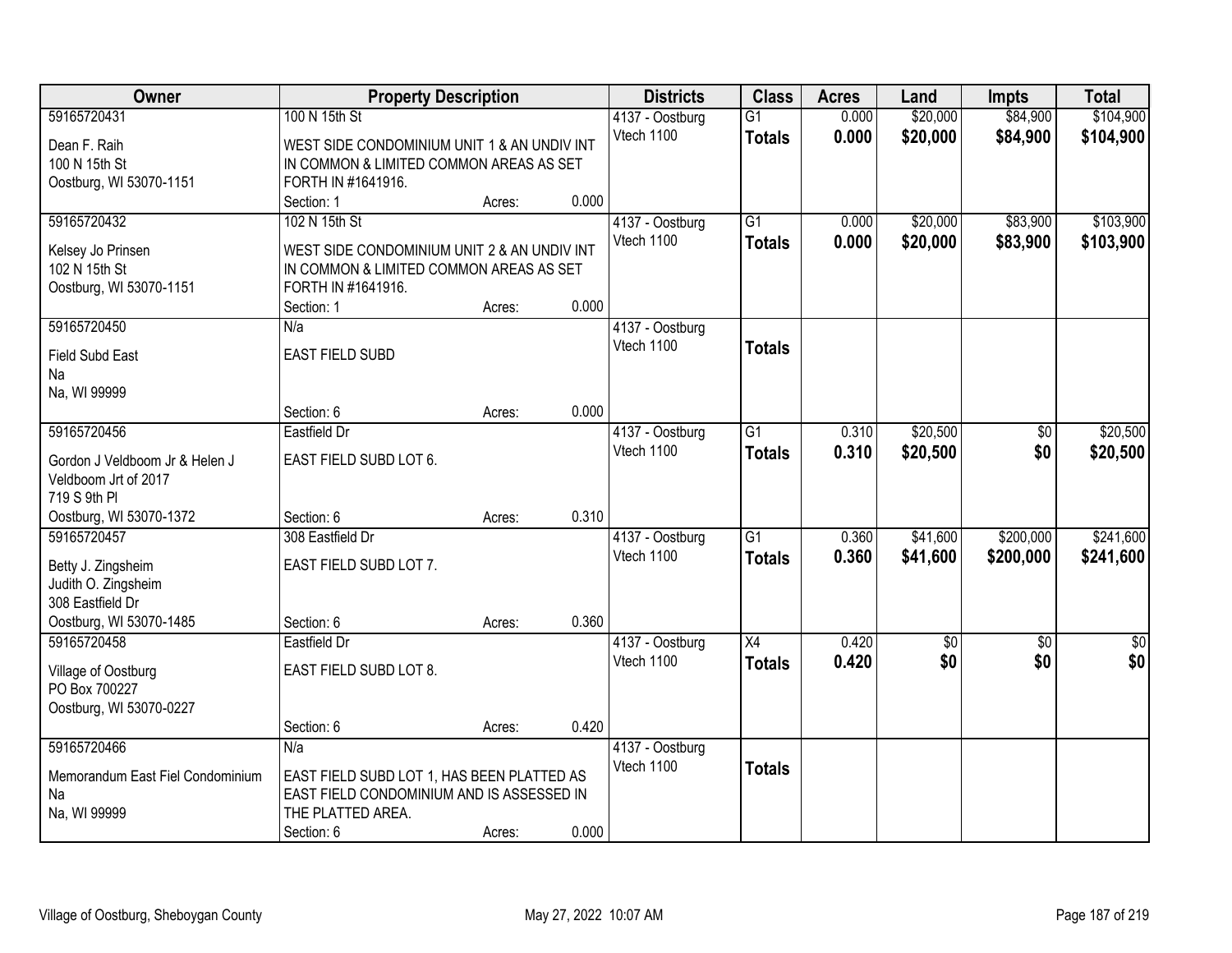| <b>Owner</b>                                | <b>Property Description</b>                                                               | <b>Districts</b>                    | <b>Class</b>    | <b>Acres</b> | Land            | <b>Impts</b>    | <b>Total</b> |
|---------------------------------------------|-------------------------------------------------------------------------------------------|-------------------------------------|-----------------|--------------|-----------------|-----------------|--------------|
| 59165720467                                 |                                                                                           | 4137 - Oostburg                     |                 |              |                 |                 |              |
| Memorandum                                  | EAST FIELD SUBD LOT 10, HAS BEEN PLATTED AS                                               | Vtech 1100                          | <b>Totals</b>   |              |                 |                 |              |
| Attn: Jp Condominium                        | JP CONDOMINIUM AND IS ASSESSED IN THAT                                                    |                                     |                 |              |                 |                 |              |
| Na                                          | PLATTED AREA.                                                                             |                                     |                 |              |                 |                 |              |
| Na, WI 99999                                | 0.300<br>Section: 6<br>Acres:                                                             |                                     |                 |              |                 |                 |              |
| 59165720468                                 |                                                                                           | 4137 - Oostburg                     |                 |              |                 |                 |              |
| Memorandum East Fiel Two                    | EAST FIELD SUBD LOTS 2,3,4 & 5, HAVE BEEN                                                 | Vtech 1100                          | <b>Totals</b>   |              |                 |                 |              |
| Na                                          | PLATTED AS EAST FIELD CONDOMINIUM TWO & IS                                                |                                     |                 |              |                 |                 |              |
| Na, WI 99999                                | ASSESSED IN THAT PLATTED AREA.                                                            |                                     |                 |              |                 |                 |              |
|                                             | 0.000<br>Section: 6<br>Acres:                                                             |                                     |                 |              |                 |                 |              |
| 59165720469                                 |                                                                                           | 4137 - Oostburg                     |                 |              |                 |                 |              |
| Memorandum East Fiel Three                  | EAST FIELD SUBD LOTS 11,12,13,14 & 15 HAVE                                                | Vtech 1100                          | <b>Totals</b>   |              |                 |                 |              |
| Na                                          | BEEN PLATTED AS PART OF EAST FIELD                                                        |                                     |                 |              |                 |                 |              |
| Na, WI 99999                                | CONDOMINIUM THREE & ARE ASSESSED IN THAT                                                  |                                     |                 |              |                 |                 |              |
|                                             | Section: 6<br>1.460<br>Acres:                                                             |                                     |                 |              |                 |                 |              |
| 59165720470                                 | 211 East Field Dr                                                                         | 4137 - Oostburg                     |                 |              |                 |                 |              |
|                                             |                                                                                           | Vtech 1100                          | <b>Totals</b>   |              |                 |                 |              |
| Memorandum Jp Third Condominium<br>Na       | EAST FIELD SUBD LOT 9, HAS BEEN PLATTED AS JP<br>THIRD STREET CONDOMINIUM AND IS ASSESSED |                                     |                 |              |                 |                 |              |
| Na, WI 99999                                | IN THAT PLATTED AREA.                                                                     |                                     |                 |              |                 |                 |              |
|                                             | 0.340<br>Section: 6<br>Acres:                                                             |                                     |                 |              |                 |                 |              |
| 59165720500                                 | N/a                                                                                       | 4137 - Oostburg                     | $\overline{G1}$ | 5.350        | $\overline{50}$ | $\overline{50}$ | \$0          |
|                                             |                                                                                           | Vtech 1100                          | <b>Totals</b>   | 5.350        | \$0             | \$0             | \$0          |
| East Field Condomini Three                  | EAST FIELD CONDOMINIUM                                                                    |                                     |                 |              |                 |                 |              |
| Na<br>Na, WI 99999                          |                                                                                           |                                     |                 |              |                 |                 |              |
|                                             | Section: 6<br>5.350<br>Acres:                                                             |                                     |                 |              |                 |                 |              |
| 59165720501                                 | 11 S 1st St                                                                               | 4137 - Oostburg                     | $\overline{G1}$ | 0.000        | \$24,000        | \$128,000       | \$152,000    |
|                                             |                                                                                           | TID <sub>1</sub>                    | <b>Totals</b>   | 0.000        | \$24,000        | \$128,000       | \$152,000    |
| Mentink Family LLC %Meinert, Carol          | EAST FIELD CONDOMINIUM UNIT 1 BLDG 1 AND AN                                               | Vtech 1100                          |                 |              |                 |                 |              |
| c/o Carol Meinert                           | UNDIV INT IN COMMON & LIMITED COMMON                                                      |                                     |                 |              |                 |                 |              |
| N7052 Meadowlark Rd                         | ELEMENTS AS SET FORTH IN #1692933.                                                        |                                     |                 |              |                 |                 |              |
| Sheboygan Fls, WI 53085-2117<br>59165720502 | 0.000<br>Section: 6<br>Acres:<br>15 S 1st St                                              |                                     | $\overline{G1}$ | 0.000        | \$24,000        | \$126,200       | \$150,200    |
|                                             |                                                                                           | 4137 - Oostburg<br>TID <sub>1</sub> |                 |              |                 |                 |              |
| Duane J. Lebreck                            | EAST FIELD CONDOMINIUM UNIT 2 BLDG 1 AND AN                                               | Vtech 1100                          | <b>Totals</b>   | 0.000        | \$24,000        | \$126,200       | \$150,200    |
| Jane B. Lebreck                             | UNDIV INT IN COMMON & LIMITED COMMON                                                      |                                     |                 |              |                 |                 |              |
| 15 S 1st St                                 | ELEMENTS AS SET FORTH IN #1692933.                                                        |                                     |                 |              |                 |                 |              |
| Oostburg, WI 53070-1467                     | 0.000<br>Section: 6<br>Acres:                                                             |                                     |                 |              |                 |                 |              |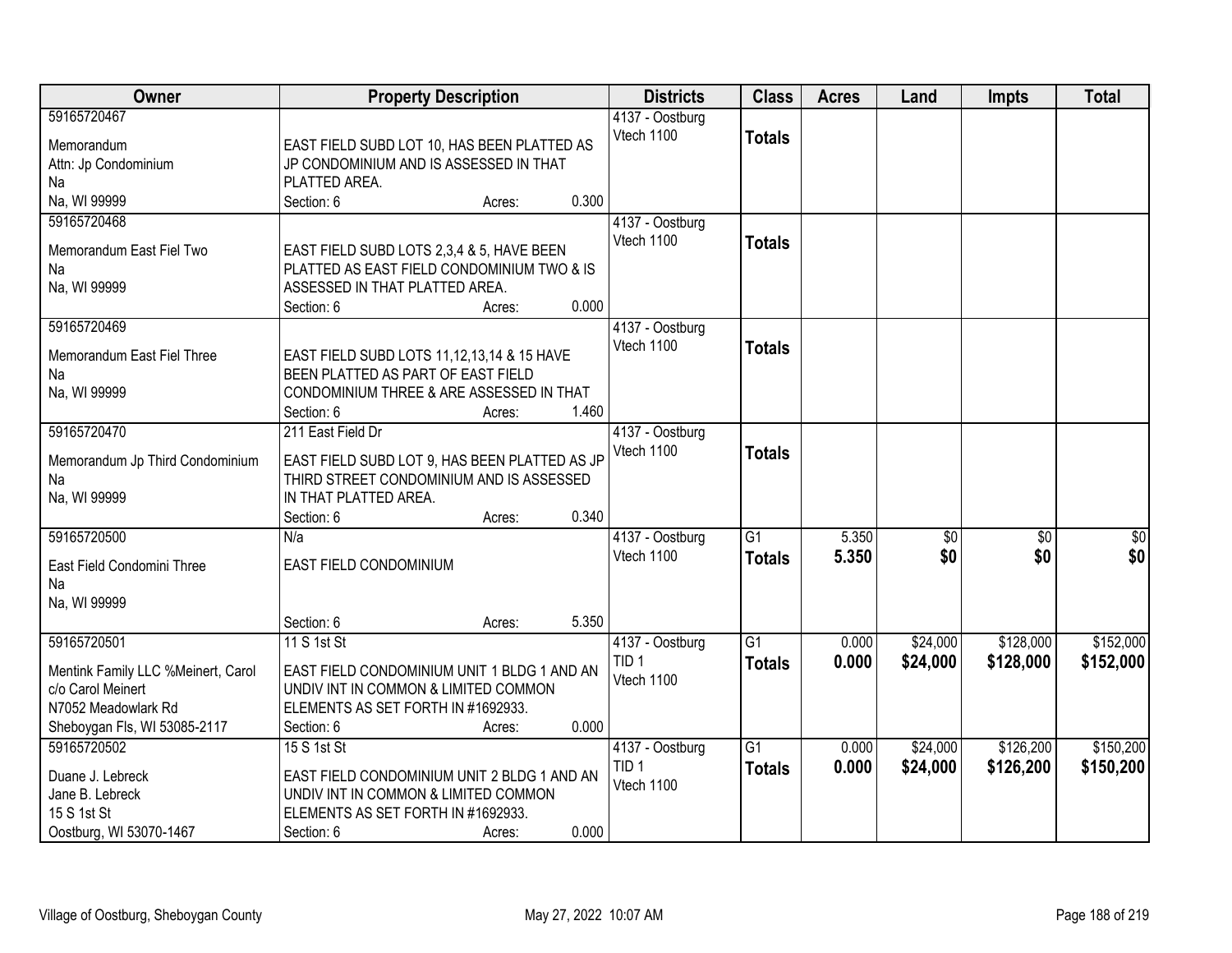| \$150,700<br>59165720503<br>19 S 1st St<br>$\overline{G1}$<br>\$24,000<br>0.000<br>4137 - Oostburg<br>TID <sub>1</sub><br>0.000<br>\$24,000<br>\$150,700<br><b>Totals</b><br>Lori R. Grether<br>EAST FIELD CONDOMINIUM UNIT 1 BLDG 2 AND AN<br>Vtech 1100<br>PO Box 700446<br>UNDIV INT IN COMMON & LIMITED COMMON<br>ELEMENTS AS SET FORTH IN #1692933.<br>Oostburg, WI 53070-0446<br>0.000<br>Section: 6<br>Acres:<br>59165720504<br>$\overline{G1}$<br>\$24,000<br>\$150,300<br>21 S 1st St<br>4137 - Oostburg<br>0.000<br>TID <sub>1</sub><br>0.000<br>\$24,000<br>\$150,300<br><b>Totals</b><br>EAST FIELD CONDOMINIUM UNIT 2 BLDG 2 AND AN<br>Denise M. Reinehr<br>Vtech 1100<br>101 Walnut Cir Apt 2210<br>UNDIV INT IN COMMON & LIMITED COMMON<br>Grafton, WI 53024-2420<br>ELEMENTS AS SET FORTH IN #1692933.<br>0.000<br>Section: 6<br>Acres:<br>\$125,900<br>59165720505<br>103 S 1st St<br>G1<br>\$24,000<br>4137 - Oostburg<br>0.000<br>TID <sub>1</sub><br>0.000<br>\$24,000<br>\$125,900<br><b>Totals</b><br>Harold G. Hendrikse<br>EAST FIELD CONDOMINIUM UNIT 1 BLDG 3 AND AN<br>Vtech 1100<br>Audrey M. Hendrikse<br>UNDIV INT IN COMMON & LIMITED COMMON<br>103 S 1st St<br>ELEMENTS AS SET FORTH IN #1692933.<br>0.000<br>Oostburg, WI 53070-1475<br>Section: 6<br>Acres:<br>$\overline{G1}$<br>\$24,000<br>\$152,700<br>59165720506<br>105 S 1st St<br>0.000<br>4137 - Oostburg<br>TID <sub>1</sub><br>0.000<br>\$24,000<br>\$152,700<br><b>Totals</b><br>EAST FIELD CONDOMINIUM UNIT 2 BLDG 3 AND AN<br>Kevin W. Veldhorst<br>Vtech 1100<br>Debra A. Veldhorst<br>UNDIV INT IN COMMON & LIMITED COMMON<br>105 S 1st St<br>ELEMENTS AS SET FORTH IN #1692933.<br>0.000<br>Oostburg, WI 53070-1475<br>Section: 6<br>Acres:<br>\$112,200<br>59165720507<br>117 S 1st St<br>$\overline{G1}$<br>0.000<br>\$24,000<br>4137 - Oostburg<br>TID <sub>1</sub><br>0.000<br>\$24,000<br>\$112,200<br><b>Totals</b><br>Beverly J. Walber<br>EAST FIELD CONDOMINIUM UNIT 1 BLDG 4 AND AN<br>Vtech 1100 | Owner        | <b>Property Description</b>          | <b>Districts</b> | <b>Class</b> | <b>Acres</b> | Land | <b>Impts</b> | <b>Total</b> |
|----------------------------------------------------------------------------------------------------------------------------------------------------------------------------------------------------------------------------------------------------------------------------------------------------------------------------------------------------------------------------------------------------------------------------------------------------------------------------------------------------------------------------------------------------------------------------------------------------------------------------------------------------------------------------------------------------------------------------------------------------------------------------------------------------------------------------------------------------------------------------------------------------------------------------------------------------------------------------------------------------------------------------------------------------------------------------------------------------------------------------------------------------------------------------------------------------------------------------------------------------------------------------------------------------------------------------------------------------------------------------------------------------------------------------------------------------------------------------------------------------------------------------------------------------------------------------------------------------------------------------------------------------------------------------------------------------------------------------------------------------------------------------------------------------------------------------------------------------------------------------------------------------------------------------------------------------------------------------------------------------------------|--------------|--------------------------------------|------------------|--------------|--------------|------|--------------|--------------|
| \$174,700                                                                                                                                                                                                                                                                                                                                                                                                                                                                                                                                                                                                                                                                                                                                                                                                                                                                                                                                                                                                                                                                                                                                                                                                                                                                                                                                                                                                                                                                                                                                                                                                                                                                                                                                                                                                                                                                                                                                                                                                      |              |                                      |                  |              |              |      |              | \$174,700    |
|                                                                                                                                                                                                                                                                                                                                                                                                                                                                                                                                                                                                                                                                                                                                                                                                                                                                                                                                                                                                                                                                                                                                                                                                                                                                                                                                                                                                                                                                                                                                                                                                                                                                                                                                                                                                                                                                                                                                                                                                                |              |                                      |                  |              |              |      |              |              |
|                                                                                                                                                                                                                                                                                                                                                                                                                                                                                                                                                                                                                                                                                                                                                                                                                                                                                                                                                                                                                                                                                                                                                                                                                                                                                                                                                                                                                                                                                                                                                                                                                                                                                                                                                                                                                                                                                                                                                                                                                |              |                                      |                  |              |              |      |              |              |
|                                                                                                                                                                                                                                                                                                                                                                                                                                                                                                                                                                                                                                                                                                                                                                                                                                                                                                                                                                                                                                                                                                                                                                                                                                                                                                                                                                                                                                                                                                                                                                                                                                                                                                                                                                                                                                                                                                                                                                                                                |              |                                      |                  |              |              |      |              |              |
| \$174,300<br>\$174,300<br>\$149,900<br>\$149,900<br>\$176,700<br>\$176,700<br>\$136,200<br>\$136,200                                                                                                                                                                                                                                                                                                                                                                                                                                                                                                                                                                                                                                                                                                                                                                                                                                                                                                                                                                                                                                                                                                                                                                                                                                                                                                                                                                                                                                                                                                                                                                                                                                                                                                                                                                                                                                                                                                           |              |                                      |                  |              |              |      |              |              |
|                                                                                                                                                                                                                                                                                                                                                                                                                                                                                                                                                                                                                                                                                                                                                                                                                                                                                                                                                                                                                                                                                                                                                                                                                                                                                                                                                                                                                                                                                                                                                                                                                                                                                                                                                                                                                                                                                                                                                                                                                |              |                                      |                  |              |              |      |              |              |
|                                                                                                                                                                                                                                                                                                                                                                                                                                                                                                                                                                                                                                                                                                                                                                                                                                                                                                                                                                                                                                                                                                                                                                                                                                                                                                                                                                                                                                                                                                                                                                                                                                                                                                                                                                                                                                                                                                                                                                                                                |              |                                      |                  |              |              |      |              |              |
|                                                                                                                                                                                                                                                                                                                                                                                                                                                                                                                                                                                                                                                                                                                                                                                                                                                                                                                                                                                                                                                                                                                                                                                                                                                                                                                                                                                                                                                                                                                                                                                                                                                                                                                                                                                                                                                                                                                                                                                                                |              |                                      |                  |              |              |      |              |              |
|                                                                                                                                                                                                                                                                                                                                                                                                                                                                                                                                                                                                                                                                                                                                                                                                                                                                                                                                                                                                                                                                                                                                                                                                                                                                                                                                                                                                                                                                                                                                                                                                                                                                                                                                                                                                                                                                                                                                                                                                                |              |                                      |                  |              |              |      |              |              |
|                                                                                                                                                                                                                                                                                                                                                                                                                                                                                                                                                                                                                                                                                                                                                                                                                                                                                                                                                                                                                                                                                                                                                                                                                                                                                                                                                                                                                                                                                                                                                                                                                                                                                                                                                                                                                                                                                                                                                                                                                |              |                                      |                  |              |              |      |              |              |
|                                                                                                                                                                                                                                                                                                                                                                                                                                                                                                                                                                                                                                                                                                                                                                                                                                                                                                                                                                                                                                                                                                                                                                                                                                                                                                                                                                                                                                                                                                                                                                                                                                                                                                                                                                                                                                                                                                                                                                                                                |              |                                      |                  |              |              |      |              |              |
|                                                                                                                                                                                                                                                                                                                                                                                                                                                                                                                                                                                                                                                                                                                                                                                                                                                                                                                                                                                                                                                                                                                                                                                                                                                                                                                                                                                                                                                                                                                                                                                                                                                                                                                                                                                                                                                                                                                                                                                                                |              |                                      |                  |              |              |      |              |              |
|                                                                                                                                                                                                                                                                                                                                                                                                                                                                                                                                                                                                                                                                                                                                                                                                                                                                                                                                                                                                                                                                                                                                                                                                                                                                                                                                                                                                                                                                                                                                                                                                                                                                                                                                                                                                                                                                                                                                                                                                                |              |                                      |                  |              |              |      |              |              |
|                                                                                                                                                                                                                                                                                                                                                                                                                                                                                                                                                                                                                                                                                                                                                                                                                                                                                                                                                                                                                                                                                                                                                                                                                                                                                                                                                                                                                                                                                                                                                                                                                                                                                                                                                                                                                                                                                                                                                                                                                |              |                                      |                  |              |              |      |              |              |
|                                                                                                                                                                                                                                                                                                                                                                                                                                                                                                                                                                                                                                                                                                                                                                                                                                                                                                                                                                                                                                                                                                                                                                                                                                                                                                                                                                                                                                                                                                                                                                                                                                                                                                                                                                                                                                                                                                                                                                                                                |              |                                      |                  |              |              |      |              |              |
|                                                                                                                                                                                                                                                                                                                                                                                                                                                                                                                                                                                                                                                                                                                                                                                                                                                                                                                                                                                                                                                                                                                                                                                                                                                                                                                                                                                                                                                                                                                                                                                                                                                                                                                                                                                                                                                                                                                                                                                                                |              |                                      |                  |              |              |      |              |              |
|                                                                                                                                                                                                                                                                                                                                                                                                                                                                                                                                                                                                                                                                                                                                                                                                                                                                                                                                                                                                                                                                                                                                                                                                                                                                                                                                                                                                                                                                                                                                                                                                                                                                                                                                                                                                                                                                                                                                                                                                                |              |                                      |                  |              |              |      |              |              |
|                                                                                                                                                                                                                                                                                                                                                                                                                                                                                                                                                                                                                                                                                                                                                                                                                                                                                                                                                                                                                                                                                                                                                                                                                                                                                                                                                                                                                                                                                                                                                                                                                                                                                                                                                                                                                                                                                                                                                                                                                |              |                                      |                  |              |              |      |              |              |
|                                                                                                                                                                                                                                                                                                                                                                                                                                                                                                                                                                                                                                                                                                                                                                                                                                                                                                                                                                                                                                                                                                                                                                                                                                                                                                                                                                                                                                                                                                                                                                                                                                                                                                                                                                                                                                                                                                                                                                                                                |              |                                      |                  |              |              |      |              |              |
|                                                                                                                                                                                                                                                                                                                                                                                                                                                                                                                                                                                                                                                                                                                                                                                                                                                                                                                                                                                                                                                                                                                                                                                                                                                                                                                                                                                                                                                                                                                                                                                                                                                                                                                                                                                                                                                                                                                                                                                                                |              |                                      |                  |              |              |      |              |              |
|                                                                                                                                                                                                                                                                                                                                                                                                                                                                                                                                                                                                                                                                                                                                                                                                                                                                                                                                                                                                                                                                                                                                                                                                                                                                                                                                                                                                                                                                                                                                                                                                                                                                                                                                                                                                                                                                                                                                                                                                                |              |                                      |                  |              |              |      |              |              |
|                                                                                                                                                                                                                                                                                                                                                                                                                                                                                                                                                                                                                                                                                                                                                                                                                                                                                                                                                                                                                                                                                                                                                                                                                                                                                                                                                                                                                                                                                                                                                                                                                                                                                                                                                                                                                                                                                                                                                                                                                |              |                                      |                  |              |              |      |              |              |
|                                                                                                                                                                                                                                                                                                                                                                                                                                                                                                                                                                                                                                                                                                                                                                                                                                                                                                                                                                                                                                                                                                                                                                                                                                                                                                                                                                                                                                                                                                                                                                                                                                                                                                                                                                                                                                                                                                                                                                                                                |              |                                      |                  |              |              |      |              |              |
|                                                                                                                                                                                                                                                                                                                                                                                                                                                                                                                                                                                                                                                                                                                                                                                                                                                                                                                                                                                                                                                                                                                                                                                                                                                                                                                                                                                                                                                                                                                                                                                                                                                                                                                                                                                                                                                                                                                                                                                                                |              |                                      |                  |              |              |      |              |              |
|                                                                                                                                                                                                                                                                                                                                                                                                                                                                                                                                                                                                                                                                                                                                                                                                                                                                                                                                                                                                                                                                                                                                                                                                                                                                                                                                                                                                                                                                                                                                                                                                                                                                                                                                                                                                                                                                                                                                                                                                                | 117 S 1st St | UNDIV INT IN COMMON & LIMITED COMMON |                  |              |              |      |              |              |
| Oostburg, WI 53070-1475<br>ELEMENTS AS SET FORTH IN #1692933.                                                                                                                                                                                                                                                                                                                                                                                                                                                                                                                                                                                                                                                                                                                                                                                                                                                                                                                                                                                                                                                                                                                                                                                                                                                                                                                                                                                                                                                                                                                                                                                                                                                                                                                                                                                                                                                                                                                                                  |              |                                      |                  |              |              |      |              |              |
| 0.000<br>Section: 6<br>Acres:                                                                                                                                                                                                                                                                                                                                                                                                                                                                                                                                                                                                                                                                                                                                                                                                                                                                                                                                                                                                                                                                                                                                                                                                                                                                                                                                                                                                                                                                                                                                                                                                                                                                                                                                                                                                                                                                                                                                                                                  |              |                                      |                  |              |              |      |              |              |
| 59165720508<br>$\overline{G1}$<br>\$128,700<br>\$152,700<br>119 S 1st St<br>0.000<br>\$24,000<br>4137 - Oostburg                                                                                                                                                                                                                                                                                                                                                                                                                                                                                                                                                                                                                                                                                                                                                                                                                                                                                                                                                                                                                                                                                                                                                                                                                                                                                                                                                                                                                                                                                                                                                                                                                                                                                                                                                                                                                                                                                               |              |                                      |                  |              |              |      |              |              |
| TID <sub>1</sub><br>0.000<br>\$24,000<br>\$128,700<br>\$152,700<br><b>Totals</b><br>Lea A. Thibodeau<br>EAST FIELD CONDOMINIUM UNIT 2 BLDG 4 AND AN                                                                                                                                                                                                                                                                                                                                                                                                                                                                                                                                                                                                                                                                                                                                                                                                                                                                                                                                                                                                                                                                                                                                                                                                                                                                                                                                                                                                                                                                                                                                                                                                                                                                                                                                                                                                                                                            |              |                                      |                  |              |              |      |              |              |
| Vtech 1100<br>119 S 1st St<br>UNDIV INT IN COMMON & LIMITED COMMON                                                                                                                                                                                                                                                                                                                                                                                                                                                                                                                                                                                                                                                                                                                                                                                                                                                                                                                                                                                                                                                                                                                                                                                                                                                                                                                                                                                                                                                                                                                                                                                                                                                                                                                                                                                                                                                                                                                                             |              |                                      |                  |              |              |      |              |              |
| Oostburg, WI 53070<br>ELEMENTS AS SET FORTH IN #1692933.                                                                                                                                                                                                                                                                                                                                                                                                                                                                                                                                                                                                                                                                                                                                                                                                                                                                                                                                                                                                                                                                                                                                                                                                                                                                                                                                                                                                                                                                                                                                                                                                                                                                                                                                                                                                                                                                                                                                                       |              |                                      |                  |              |              |      |              |              |
| 0.000<br>Section: 6<br>Acres:                                                                                                                                                                                                                                                                                                                                                                                                                                                                                                                                                                                                                                                                                                                                                                                                                                                                                                                                                                                                                                                                                                                                                                                                                                                                                                                                                                                                                                                                                                                                                                                                                                                                                                                                                                                                                                                                                                                                                                                  |              |                                      |                  |              |              |      |              |              |
| 59165720509<br>$\overline{G1}$<br>\$24,000<br>\$142,000<br>\$166,000<br>125 S 1st St<br>4137 - Oostburg<br>0.000                                                                                                                                                                                                                                                                                                                                                                                                                                                                                                                                                                                                                                                                                                                                                                                                                                                                                                                                                                                                                                                                                                                                                                                                                                                                                                                                                                                                                                                                                                                                                                                                                                                                                                                                                                                                                                                                                               |              |                                      |                  |              |              |      |              |              |
| TID <sub>1</sub><br>0.000<br>\$24,000<br>\$142,000<br>\$166,000<br><b>Totals</b><br>EAST FIELD CONDOMINIUM UNIT 1 BLDG 5 AND AN<br><b>Taylor Kildea</b>                                                                                                                                                                                                                                                                                                                                                                                                                                                                                                                                                                                                                                                                                                                                                                                                                                                                                                                                                                                                                                                                                                                                                                                                                                                                                                                                                                                                                                                                                                                                                                                                                                                                                                                                                                                                                                                        |              |                                      |                  |              |              |      |              |              |
| Vtech 1100<br>UNDIV INT IN COMMON & LIMITED COMMON<br>Morgan Beyer                                                                                                                                                                                                                                                                                                                                                                                                                                                                                                                                                                                                                                                                                                                                                                                                                                                                                                                                                                                                                                                                                                                                                                                                                                                                                                                                                                                                                                                                                                                                                                                                                                                                                                                                                                                                                                                                                                                                             |              |                                      |                  |              |              |      |              |              |
| 125 S 1st St<br>ELEMENTS AS SET FORTH IN #1692933.                                                                                                                                                                                                                                                                                                                                                                                                                                                                                                                                                                                                                                                                                                                                                                                                                                                                                                                                                                                                                                                                                                                                                                                                                                                                                                                                                                                                                                                                                                                                                                                                                                                                                                                                                                                                                                                                                                                                                             |              |                                      |                  |              |              |      |              |              |
| 0.000<br>Oostburg, WI 53070-1475<br>Section: 6<br>Acres:                                                                                                                                                                                                                                                                                                                                                                                                                                                                                                                                                                                                                                                                                                                                                                                                                                                                                                                                                                                                                                                                                                                                                                                                                                                                                                                                                                                                                                                                                                                                                                                                                                                                                                                                                                                                                                                                                                                                                       |              |                                      |                  |              |              |      |              |              |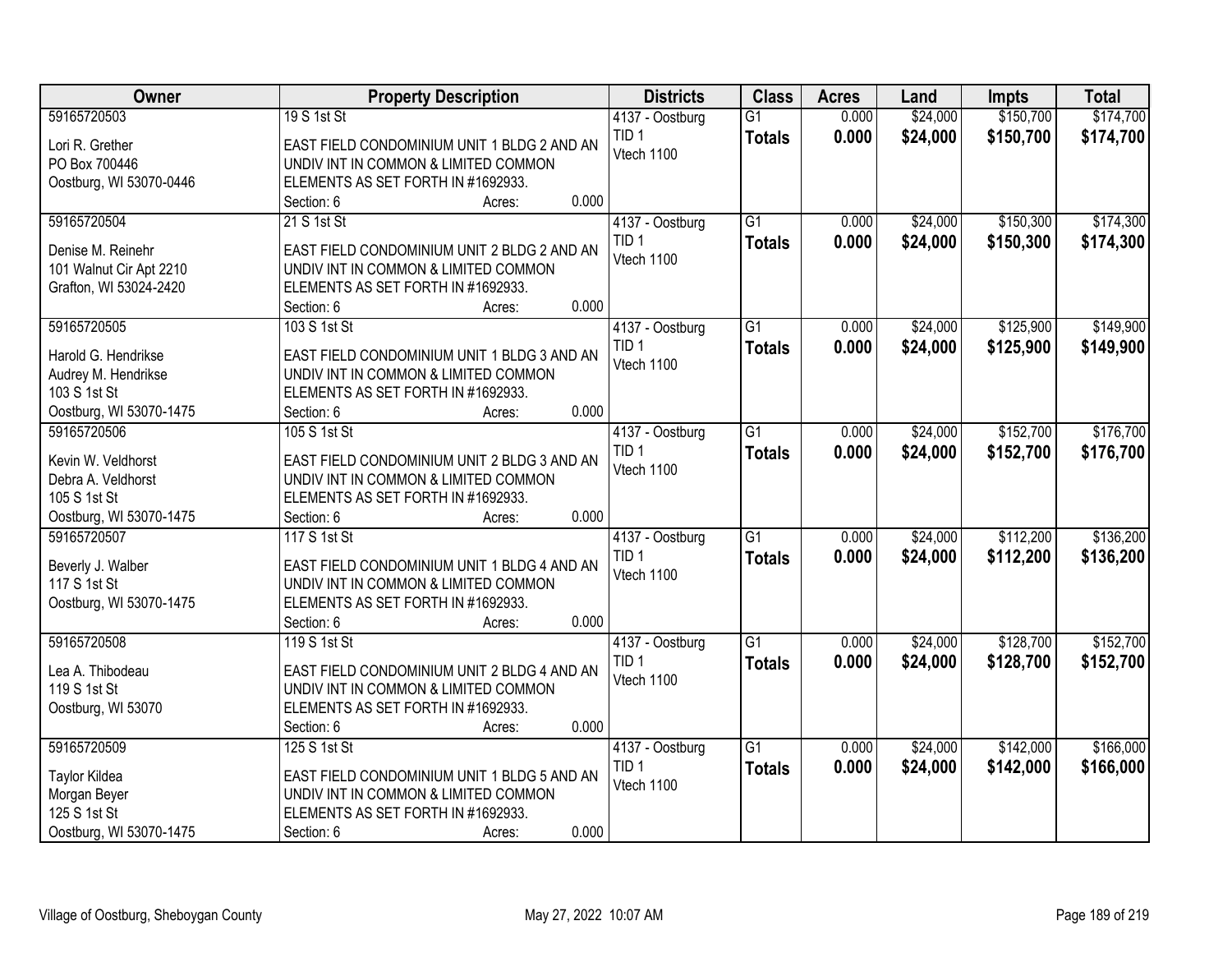| <b>Owner</b>                               | <b>Property Description</b>                                                         | <b>Districts</b>                    | <b>Class</b>    | <b>Acres</b> | Land     | <b>Impts</b> | <b>Total</b> |
|--------------------------------------------|-------------------------------------------------------------------------------------|-------------------------------------|-----------------|--------------|----------|--------------|--------------|
| 59165720510                                | 127 S 1st St                                                                        | 4137 - Oostburg                     | $\overline{G1}$ | 0.000        | \$24,000 | \$130,700    | \$154,700    |
| Anne Moore                                 | EAST FIELD CONDOMINIUM UNIT 2 BLDG 5 AND AN                                         | TID <sub>1</sub>                    | <b>Totals</b>   | 0.000        | \$24,000 | \$130,700    | \$154,700    |
| 127 S 1st St                               | UNDIV INT IN COMMON & LIMITED COMMON                                                | Vtech 1100                          |                 |              |          |              |              |
| Oostburg, WI 53070-1475                    | ELEMENTS AS SET FORTH IN #1692933.                                                  |                                     |                 |              |          |              |              |
|                                            | 0.000<br>Section: 6<br>Acres:                                                       |                                     |                 |              |          |              |              |
| 59165720511                                | 98 Michigan Ave                                                                     | 4137 - Oostburg                     | $\overline{G1}$ | 0.000        | \$24,000 | \$133,800    | \$157,800    |
| Tom L. Wensink                             | EAST FIELD CONDOMINIUM UNIT 1 BLDG 6 AND AN                                         | TID <sub>1</sub>                    | <b>Totals</b>   | 0.000        | \$24,000 | \$133,800    | \$157,800    |
| Kathleen J. Wensink                        | UNDIV INT IN COMMON & LIMITED COMMON                                                | Vtech 1100                          |                 |              |          |              |              |
| 98 Michigan Ave                            | ELEMENTS AS SET FORTH IN #1692933.                                                  |                                     |                 |              |          |              |              |
| Oostburg, WI 53070-1476                    | 0.000<br>Section: 6<br>Acres:                                                       |                                     |                 |              |          |              |              |
| 59165720512                                | 96 Michigan Ave                                                                     | 4137 - Oostburg                     | $\overline{G1}$ | 0.000        | \$24,000 | \$137,000    | \$161,000    |
|                                            |                                                                                     | TID <sub>1</sub>                    | <b>Totals</b>   | 0.000        | \$24,000 | \$137,000    | \$161,000    |
| Greif Joint Revocable Trust 3-11-15        | EAST FIELD CONDOMINIUM UNIT 2 BLDG 6 AND AN<br>UNDIV INT IN COMMON & LIMITED COMMON | Vtech 1100                          |                 |              |          |              |              |
| 96 Michigan Ave<br>Oostburg, WI 53070-1476 | ELEMENTS AS SET FORTH IN #1692933.                                                  |                                     |                 |              |          |              |              |
|                                            | 0.000<br>Section: 6<br>Acres:                                                       |                                     |                 |              |          |              |              |
| 59165720513                                | 94 Michigan Ave                                                                     | 4137 - Oostburg                     | $\overline{G1}$ | 0.000        | \$24,000 | \$128,300    | \$152,300    |
|                                            |                                                                                     | TID <sub>1</sub>                    | <b>Totals</b>   | 0.000        | \$24,000 | \$128,300    | \$152,300    |
| Harland G. Hopeman                         | EAST FIELD CONDOMINIUM UNIT 1 BLDG 7 AND AN                                         | Vtech 1100                          |                 |              |          |              |              |
| Marian E. Hopeman                          | UNDIV INT IN COMMON & LIMITED COMMON                                                |                                     |                 |              |          |              |              |
| 94 Michigan Ave                            | ELEMENTS AS SET FORTH IN #1692933.                                                  |                                     |                 |              |          |              |              |
| Oostburg, WI 53070-1476                    | 0.000<br>Section: 6<br>Acres:                                                       |                                     | $\overline{G1}$ |              |          | \$139,700    |              |
| 59165720514                                | 92 Michigan Ave                                                                     | 4137 - Oostburg<br>TID <sub>1</sub> |                 | 0.000        | \$24,000 |              | \$163,700    |
| Steven R. Schreurs                         | EAST FIELD CONDOMINIUM UNIT 2 BLDG 7 AND AN                                         | Vtech 1100                          | <b>Totals</b>   | 0.000        | \$24,000 | \$139,700    | \$163,700    |
| 92 Michigan Ave                            | UNDIV INT IN COMMON & LIMITED COMMON                                                |                                     |                 |              |          |              |              |
| Oostburg, WI 53070                         | ELEMENTS AS SET FORTH IN #1692933.                                                  |                                     |                 |              |          |              |              |
|                                            | 0.000<br>Section: 6<br>Acres:                                                       |                                     |                 |              |          |              |              |
| 59165720515                                | 130 S Heritage Dr                                                                   | 4137 - Oostburg                     | $\overline{G1}$ | 0.000        | \$24,000 | \$121,700    | \$145,700    |
| Allan L. Vervelde                          | EAST FIELD CONDOMINIUM UNIT 1 BLDG 8 AND AN                                         | TID <sub>1</sub>                    | <b>Totals</b>   | 0.000        | \$24,000 | \$121,700    | \$145,700    |
| Althea R. Vervelde                         | UNDIV INT IN COMMON & LIMITED COMMON                                                | Vtech 1100                          |                 |              |          |              |              |
| 130 S Heritage Dr                          | ELEMENTS AS SET FORTH IN #1692933.                                                  |                                     |                 |              |          |              |              |
| Oostburg, WI 53070-2200                    | 0.000<br>Section: 6<br>Acres:                                                       |                                     |                 |              |          |              |              |
| 59165720516                                | 88 Michigan Ave                                                                     | 4137 - Oostburg                     | $\overline{G1}$ | 0.000        | \$24,000 | \$117,600    | \$141,600    |
| Linda J. Daane                             | EAST FIELD CONDOMINIUM UNIT 2 BLDG 8 AND AN                                         | TID <sub>1</sub>                    | <b>Totals</b>   | 0.000        | \$24,000 | \$117,600    | \$141,600    |
| 88 Michigan Ave                            | UNDIV INT IN COMMON & LIMITED COMMON                                                | Vtech 1100                          |                 |              |          |              |              |
| Oostburg, WI 53070-1476                    | ELEMENTS AS SET FORTH IN #1692933.                                                  |                                     |                 |              |          |              |              |
|                                            | 0.000<br>Section: 6<br>Acres:                                                       |                                     |                 |              |          |              |              |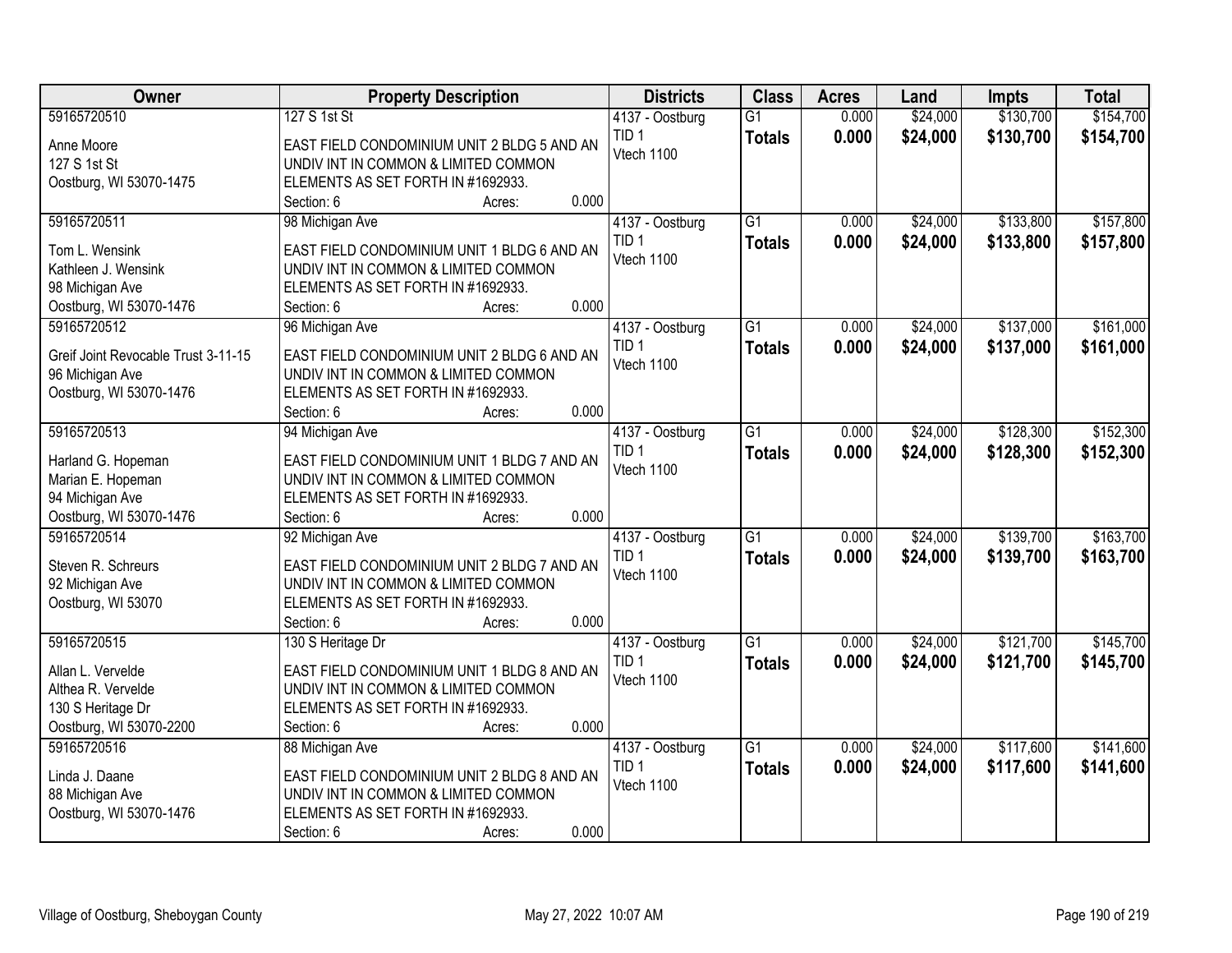| <b>Owner</b>                       | <b>Property Description</b>                                                | <b>Districts</b>                    | <b>Class</b>    | <b>Acres</b> | Land            | <b>Impts</b>    | <b>Total</b>    |
|------------------------------------|----------------------------------------------------------------------------|-------------------------------------|-----------------|--------------|-----------------|-----------------|-----------------|
| 59165720517                        | 126 S Heritage Dr                                                          | 4137 - Oostburg                     | $\overline{G1}$ | 0.000        | \$24,000        | \$127,600       | \$151,600       |
| <b>Epsf Trust</b>                  | EAST FIELD CONDOMINIUM UNIT 1 BLDG 9 AND AN                                | TID <sub>1</sub>                    | <b>Totals</b>   | 0.000        | \$24,000        | \$127,600       | \$151,600       |
| 126 S Heritage Dr                  | UNDIV INT IN COMMON & LIMITED COMMON                                       | Vtech 1100                          |                 |              |                 |                 |                 |
| Oostburg, WI 53070-2200            | ELEMENTS AS SET FORTH IN #1692933.                                         |                                     |                 |              |                 |                 |                 |
|                                    | 0.000<br>Section: 6<br>Acres:                                              |                                     |                 |              |                 |                 |                 |
| 59165720518                        | 124 S Heritage Dr                                                          | 4137 - Oostburg                     | $\overline{G1}$ | 0.000        | \$24,000        | \$135,000       | \$159,000       |
|                                    |                                                                            | TID <sub>1</sub>                    | <b>Totals</b>   | 0.000        | \$24,000        | \$135,000       | \$159,000       |
| Rick J. Lemkuil                    | EAST FIELD CONDOMINIUM UNIT 2 BLDG 9 AND AN                                | Vtech 1100                          |                 |              |                 |                 |                 |
| Dixie Lemkuil<br>124 S Heritage Dr | UNDIV INT IN COMMON & LIMITED COMMON<br>ELEMENTS AS SET FORTH IN #1692933. |                                     |                 |              |                 |                 |                 |
| Oostburg, WI 53070-2200            | 0.000<br>Section: 6<br>Acres:                                              |                                     |                 |              |                 |                 |                 |
| 59165720519                        |                                                                            |                                     | G1              | 0.000        | \$24,000        | \$121,500       | \$145,500       |
|                                    | 118 S Heritage Dr                                                          | 4137 - Oostburg<br>TID <sub>1</sub> |                 |              |                 |                 |                 |
| David W. Machowski                 | EAST FIELD CONDOMINIUM UNIT 1 BLDG 10 AND AN                               | Vtech 1100                          | <b>Totals</b>   | 0.000        | \$24,000        | \$121,500       | \$145,500       |
| Cindy A. Machowski                 | UNDIV INT IN COMMON & LIMITED COMMON                                       |                                     |                 |              |                 |                 |                 |
| 12 Atherton                        | ELEMENTS AS SET FORTH IN #1692933.                                         |                                     |                 |              |                 |                 |                 |
| Irvine, CA 92620-2501              | 0.000<br>Section: 6<br>Acres:                                              |                                     |                 |              |                 |                 |                 |
| 59165720520                        | 116 S Heritage Dr                                                          | 4137 - Oostburg                     | $\overline{G1}$ | 0.000        | \$24,000        | \$156,100       | \$180,100       |
| Ronald R. Binsfeld Sr              | EAST FIELD CONDOMINIUM UNIT 2 BLDG 10 AND AN                               | TID <sub>1</sub>                    | <b>Totals</b>   | 0.000        | \$24,000        | \$156,100       | \$180,100       |
| Kerry L. Binsfeld                  | UNDIV INT IN COMMON & LIMITED COMMON                                       | Vtech 1100                          |                 |              |                 |                 |                 |
| 116 S Heritage Dr                  | ELEMENTS AS SET FORTH IN #1692933.                                         |                                     |                 |              |                 |                 |                 |
| Oostburg, WI 53070-2200            | 0.000<br>Section: 6<br>Acres:                                              |                                     |                 |              |                 |                 |                 |
| 59165720540                        | N/a                                                                        | 4137 - Oostburg                     | $\overline{G1}$ | 0.400        | $\overline{50}$ | $\overline{50}$ | $\overline{50}$ |
|                                    |                                                                            | Vtech 1100                          | <b>Totals</b>   | 0.400        | \$0             | \$0             | \$0             |
| Farms Condominium Schreurs         | <b>SCHREURS FARMS CONDOMINIUM</b>                                          |                                     |                 |              |                 |                 |                 |
| Na                                 |                                                                            |                                     |                 |              |                 |                 |                 |
| Na, WI 99999                       |                                                                            |                                     |                 |              |                 |                 |                 |
|                                    | 0.400<br>Section: 1<br>Acres:                                              |                                     |                 |              |                 |                 |                 |
| 59165720541                        | 603 N 13th St                                                              | 4137 - Oostburg                     | $\overline{G1}$ | 0.000        | \$18,000        | \$118,900       | \$136,900       |
| Schleicher, Jerome F & Evelyn L    | SCHREURS FARMS CONDOMINIUM UNIT 1 & AN                                     | Vtech 1100                          | <b>Totals</b>   | 0.000        | \$18,000        | \$118,900       | \$136,900       |
| Schleicher Trust et al             | UNDIV INT IN COMMON & LIMITED COMMON                                       |                                     |                 |              |                 |                 |                 |
| 603 N 13th St                      | ELEMENTS AS SET FORTH IN #1736852.                                         |                                     |                 |              |                 |                 |                 |
| Oostburg, WI 53070-1194            | 0.000<br>Section: 1<br>Acres:                                              |                                     |                 |              |                 |                 |                 |
| 59165720542                        | 601 N 13th St                                                              | 4137 - Oostburg                     | $\overline{G1}$ | 0.000        | \$18,000        | \$119,400       | \$137,400       |
|                                    |                                                                            | Vtech 1100                          | <b>Totals</b>   | 0.000        | \$18,000        | \$119,400       | \$137,400       |
| Carol M. Schwartz                  | SCHREURS FARMS CONDOMINIUM UNIT 2 & AN                                     |                                     |                 |              |                 |                 |                 |
| 601 N 13th St                      | UNDIV INT IN COMMON & LIMITED COMMON                                       |                                     |                 |              |                 |                 |                 |
| Oostburg, WI 53070-1194            | ELEMENTS AS SET FORTH IN #1736852.                                         |                                     |                 |              |                 |                 |                 |
|                                    | 0.000<br>Section: 1<br>Acres:                                              |                                     |                 |              |                 |                 |                 |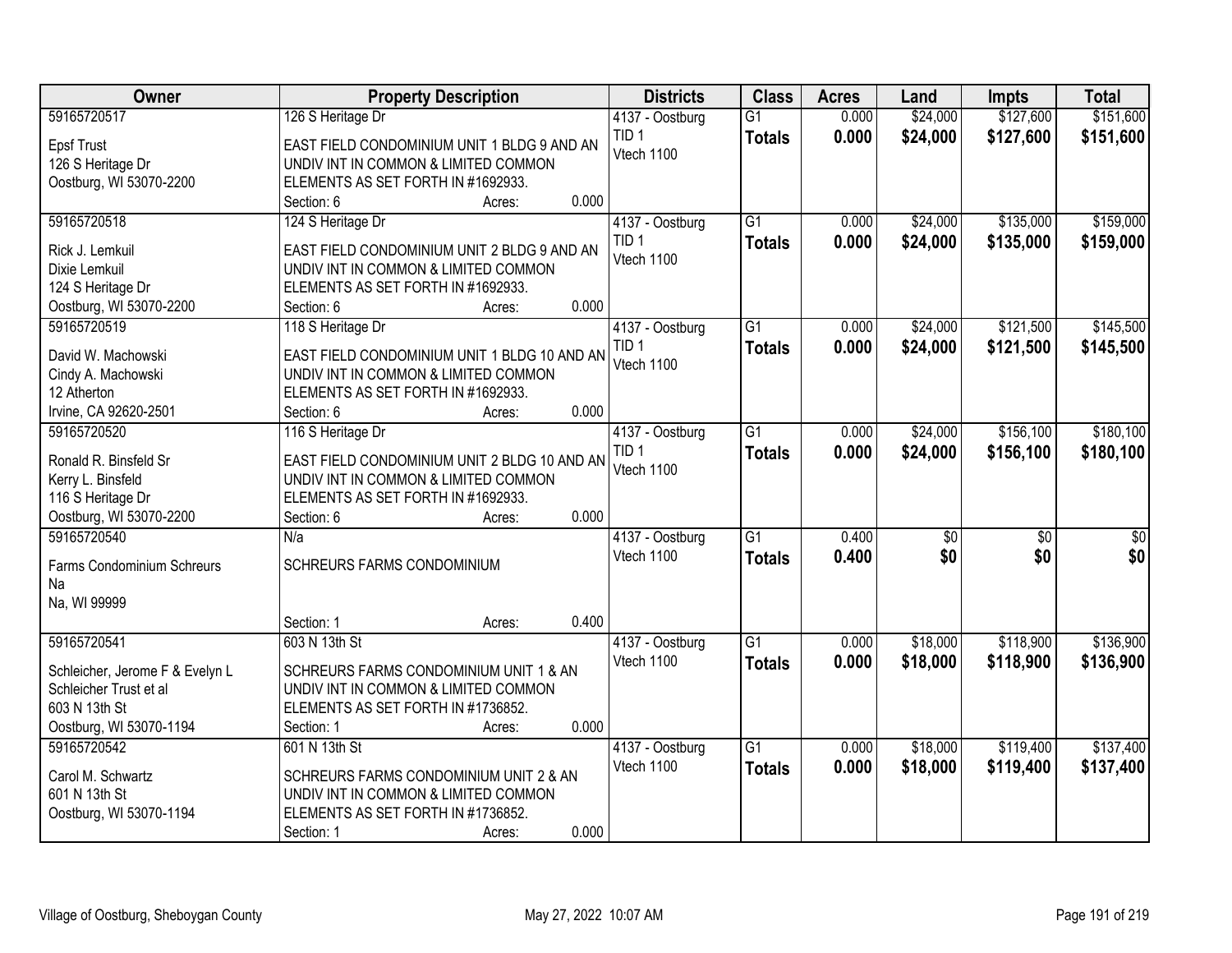| Owner                                | <b>Property Description</b>                               |        | <b>Districts</b> | <b>Class</b>    | <b>Acres</b> | Land            | Impts           | <b>Total</b>    |
|--------------------------------------|-----------------------------------------------------------|--------|------------------|-----------------|--------------|-----------------|-----------------|-----------------|
| 59165720560                          |                                                           |        | 4137 - Oostburg  | $\overline{G1}$ | 0.300        | $\overline{50}$ | $\overline{50}$ | $\overline{50}$ |
| Jp Condominium                       | JP CONDOMINIUM                                            |        | Vtech 1100       | <b>Totals</b>   | 0.300        | \$0             | \$0             | \$0             |
| Na                                   |                                                           |        |                  |                 |              |                 |                 |                 |
| Na, WI 99999                         |                                                           |        |                  |                 |              |                 |                 |                 |
|                                      | Section: 6                                                | Acres: | 0.300            |                 |              |                 |                 |                 |
| 59165720561                          | 207 Eastfield Dr                                          |        | 4137 - Oostburg  | $\overline{G1}$ | 0.000        | \$24,000        | \$137,400       | \$161,400       |
| Darrell L. Hoffmann                  | JP CONDOMINIUM - UNIT 1 & AN UNDIV INT IN                 |        | Vtech 1100       | <b>Totals</b>   | 0.000        | \$24,000        | \$137,400       | \$161,400       |
| Judith M. Hoffmann                   | COMMON ELEMENTS AS SET FORTH IN #1747529.                 |        |                  |                 |              |                 |                 |                 |
| 207 Eastfield Dr                     |                                                           |        |                  |                 |              |                 |                 |                 |
| Oostburg, WI 53070-1484              | Section: 6                                                | Acres: | 0.000            |                 |              |                 |                 |                 |
| 59165720562                          | 104 S 2nd St                                              |        | 4137 - Oostburg  | $\overline{G1}$ | 0.000        | \$24,000        | \$124,800       | \$148,800       |
|                                      | JP CONDOMINIUM - UNIT 2 & AN UNDIV INT IN                 |        | Vtech 1100       | <b>Totals</b>   | 0.000        | \$24,000        | \$124,800       | \$148,800       |
| Leroy Lockman<br>Eileen Burg         | COMMON ELEMENTS AS SET FORTH IN #1747529.                 |        |                  |                 |              |                 |                 |                 |
| 104 S 2nd St                         |                                                           |        |                  |                 |              |                 |                 |                 |
| Oostburg, WI 53070-1486              | Section: 6                                                | Acres: | 0.000            |                 |              |                 |                 |                 |
| 59165720580                          |                                                           |        | 4137 - Oostburg  | $\overline{G1}$ | 1.340        | \$0             | \$0             | \$0             |
|                                      |                                                           |        | Vtech 1100       | <b>Totals</b>   | 1.340        | \$0             | \$0             | \$0             |
| East Field Condomini Area            | EAST FIELD CONDOMINIUM TWO OWNERS                         |        |                  |                 |              |                 |                 |                 |
| Attn: Owners Common Area<br>Na       | <b>COMMON AREA</b>                                        |        |                  |                 |              |                 |                 |                 |
| Na, WI 99999                         | Section: 6                                                | Acres: | 1.340            |                 |              |                 |                 |                 |
| 59165720581                          | 106 Eastfield Dr                                          |        | 4137 - Oostburg  | $\overline{G1}$ | 0.000        | \$24,000        | \$185,500       | \$209,500       |
|                                      |                                                           |        | Vtech 1100       | <b>Totals</b>   | 0.000        | \$24,000        | \$185,500       | \$209,500       |
| Brian P. Sandona et al               | EAST FIELD CONDOMINIUM TWO - UNIT 1 BLDG 2-1              |        |                  |                 |              |                 |                 |                 |
| 1013 Lous Way                        | & AN UNDIV INT IN COMMON & LIMITED COMMON                 |        |                  |                 |              |                 |                 |                 |
| Slinger, WI 53086-9333               | ELEMENTS AS SET FORTH IN #1756262 & AMENDED<br>Section: 6 | Acres: | 0.000            |                 |              |                 |                 |                 |
| 59165720582                          | 110 Eastfield Dr                                          |        | 4137 - Oostburg  | G1              | 0.000        | \$24,000        | \$167,700       | \$191,700       |
|                                      |                                                           |        | Vtech 1100       | <b>Totals</b>   | 0.000        | \$24,000        | \$167,700       | \$191,700       |
| Daniel G & Nancy L Weavers Revocable | <b>EAST FIELD CONDOMINIUM TWO - UNIT 2 BLDG 2-1</b>       |        |                  |                 |              |                 |                 |                 |
| Trust 11-1-16                        | & AN UNDIV INT IN COMMON & LIMITED COMMON                 |        |                  |                 |              |                 |                 |                 |
| 110 Eastfield Dr                     | ELEMENTS AS SET FORTH IN #1756262 & AMENDED               |        |                  |                 |              |                 |                 |                 |
| Oostburg, WI 53070-1483              | Section: 6                                                | Acres: | 0.000            |                 |              |                 |                 |                 |
| 59165720583                          | 116 Eastfield Dr                                          |        | 4137 - Oostburg  | $\overline{G1}$ | 0.000        | \$24,000        | \$145,000       | \$169,000       |
| Lamont H. Rauwerdink                 | EAST FIELD CONDOMINIUM TWO - UNIT 1 BLDG 2-2              |        | Vtech 1100       | <b>Totals</b>   | 0.000        | \$24,000        | \$145,000       | \$169,000       |
| Nancy A. Rauwerdink                  | & AN UNDIV INT IN COMMON & LIMITED COMMON                 |        |                  |                 |              |                 |                 |                 |
| 116 Eastfield Dr                     | ELEMENTS AS SET FORTH IN #1756262 & AMENDED               |        |                  |                 |              |                 |                 |                 |
| Oostburg, WI 53070-1483              | Section: 6                                                | Acres: | 0.000            |                 |              |                 |                 |                 |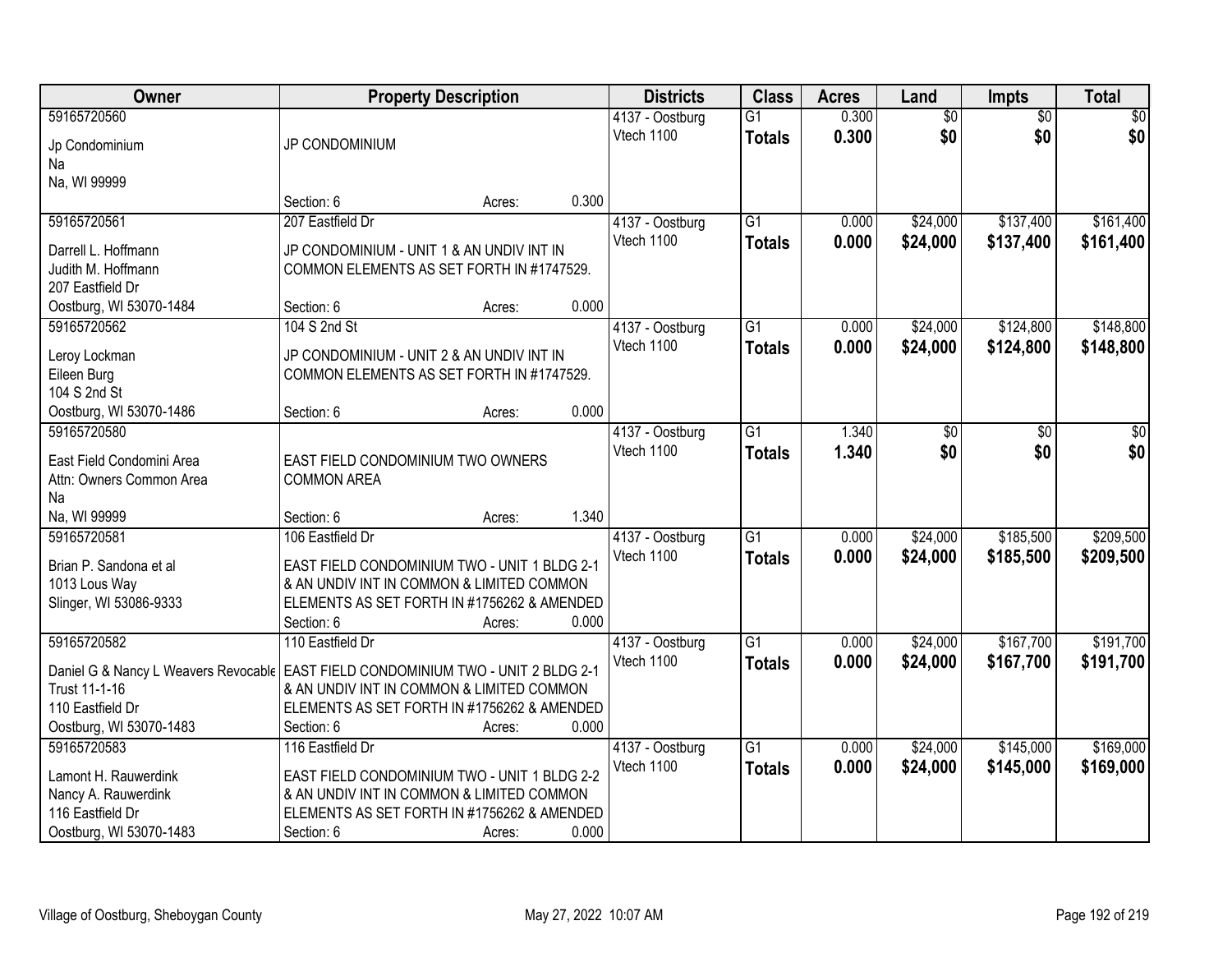| Owner                                   | <b>Property Description</b>                                                  | <b>Districts</b> | <b>Class</b>    | <b>Acres</b> | Land     | <b>Impts</b> | <b>Total</b> |
|-----------------------------------------|------------------------------------------------------------------------------|------------------|-----------------|--------------|----------|--------------|--------------|
| 59165720584                             | 118 Eastfield Dr                                                             | 4137 - Oostburg  | $\overline{G1}$ | 0.000        | \$24,000 | \$157,000    | \$181,000    |
| Hall, Hugh F & Helen J Hall Trust et al | EAST FIELD CONDOMINIUM TWO - UNIT 2 BLDG 2 -2                                | Vtech 1100       | <b>Totals</b>   | 0.000        | \$24,000 | \$157,000    | \$181,000    |
| 118 Eastfield Dr                        | & AN UNDIV INT IN COMMON & LIMITED COMMON                                    |                  |                 |              |          |              |              |
| Oostburg, WI 53070-1483                 | ELEMENTS AS SET FORTH IN #1756262 & AMENDED                                  |                  |                 |              |          |              |              |
|                                         | 0.000<br>Section: 6<br>Acres:                                                |                  |                 |              |          |              |              |
| 59165720585                             | 200 Eastfield Dr                                                             | 4137 - Oostburg  | $\overline{G1}$ | 0.000        | \$24,000 | \$227,500    | \$251,500    |
|                                         |                                                                              | Vtech 1100       | <b>Totals</b>   | 0.000        | \$24,000 | \$227,500    | \$251,500    |
| Lori A. Smith                           | EAST FIELD CONDOMINIUM TWO - UNIT 1 BLDG 2-3                                 |                  |                 |              |          |              |              |
| Anthony M. Smith                        | & AN UNDIV INT IN COMMON & LIMITED COMMON                                    |                  |                 |              |          |              |              |
| 200 Eastfield Dr                        | ELEMENTS AS SET FORTH IN #1756262 & AMENDED                                  |                  |                 |              |          |              |              |
| Oostburg, WI 53070-1484                 | 0.000<br>Section: 6<br>Acres:                                                |                  |                 |              |          |              |              |
| 59165720586                             | 204 Eastfield Dr                                                             | 4137 - Oostburg  | $\overline{G1}$ | 0.000        | \$24,000 | \$196,600    | \$220,600    |
| Gordon J Veldboom Jr & Helen J          | EAST FIELD CONDOMINIUM TWO - UNIT 2 BLDG 2-3                                 | Vtech 1100       | <b>Totals</b>   | 0.000        | \$24,000 | \$196,600    | \$220,600    |
| Veldboom Jrt of 2017                    | & AN UNDIV INT IN COMMON & LIMITED COMMON                                    |                  |                 |              |          |              |              |
| 719 S 9th PI                            | ELEMENTS AS SET FORTH IN #1756262 & AMENDED                                  |                  |                 |              |          |              |              |
| Oostburg, WI 53070-1372                 | 0.000<br>Section: 6<br>Acres:                                                |                  |                 |              |          |              |              |
| 59165720587                             |                                                                              | 4137 - Oostburg  | $\overline{G1}$ | 0.300        | \$0      | \$0          | \$0          |
|                                         |                                                                              | Vtech 1100       | <b>Totals</b>   | 0.300        | \$0      | \$0          | \$0          |
|                                         | Hawkeye Estates Condominium Owners   HAWKEYE ESTATES CONDOMINIUM COMMON AREA |                  |                 |              |          |              |              |
| in Common                               |                                                                              |                  |                 |              |          |              |              |
| Na                                      |                                                                              |                  |                 |              |          |              |              |
| Na, WI 00000                            | 0.300<br>Section: 6<br>Acres:                                                |                  |                 |              |          |              |              |
| 59165720588                             | 132 S 2nd St                                                                 | 4137 - Oostburg  | $\overline{G1}$ | 0.000        | \$24,000 | \$183,300    | \$207,300    |
| Andrew J. Schmidt                       | HAWKEYE ESTATES CONDOMINIUM UNIT 1 AND                                       | Vtech 1100       | <b>Totals</b>   | 0.000        | \$24,000 | \$183,300    | \$207,300    |
| 132 S 2nd St                            | UNDIV INT IN THE COMMON ELEMENTS SET                                         |                  |                 |              |          |              |              |
| Oostburg, WI 53070-1486                 | FOURTH IN DECO #2113671.                                                     |                  |                 |              |          |              |              |
|                                         | 0.000<br>Section: 6<br>Acres:                                                |                  |                 |              |          |              |              |
| 59165720589                             | 204 Michigan Ave                                                             | 4137 - Oostburg  | $\overline{G1}$ | 0.000        | \$24,000 | \$208,500    | \$232,500    |
|                                         |                                                                              | Vtech 1100       |                 |              |          |              |              |
| Nancy G. Zylstra                        | HAWKEYE ESTATES CONDOMINIUM UNIT 2 AND                                       |                  | <b>Totals</b>   | 0.000        | \$24,000 | \$208,500    | \$232,500    |
| Glenn H. Zylstra                        | UNDIV INT IN THE COMMON ELEMENTS SET                                         |                  |                 |              |          |              |              |
| 204 Michigan Ave                        | FOURTH IN DECO #2113671.                                                     |                  |                 |              |          |              |              |
| Oostburg, WI 53070-1372                 | 0.000<br>Section: 6<br>Acres:                                                |                  |                 |              |          |              |              |
| 59165720600                             |                                                                              | 4137 - Oostburg  |                 |              |          |              |              |
| <b>First Addition East Subdivision</b>  | FIRST ADDITION TO EAST FIELD SUBDIVISION                                     | Vtech 1100       | <b>Totals</b>   |              |          |              |              |
|                                         |                                                                              |                  |                 |              |          |              |              |
| Na                                      |                                                                              |                  |                 |              |          |              |              |
| Na, WI 99999                            |                                                                              |                  |                 |              |          |              |              |
|                                         | 0.000<br>Section: 6<br>Acres:                                                |                  |                 |              |          |              |              |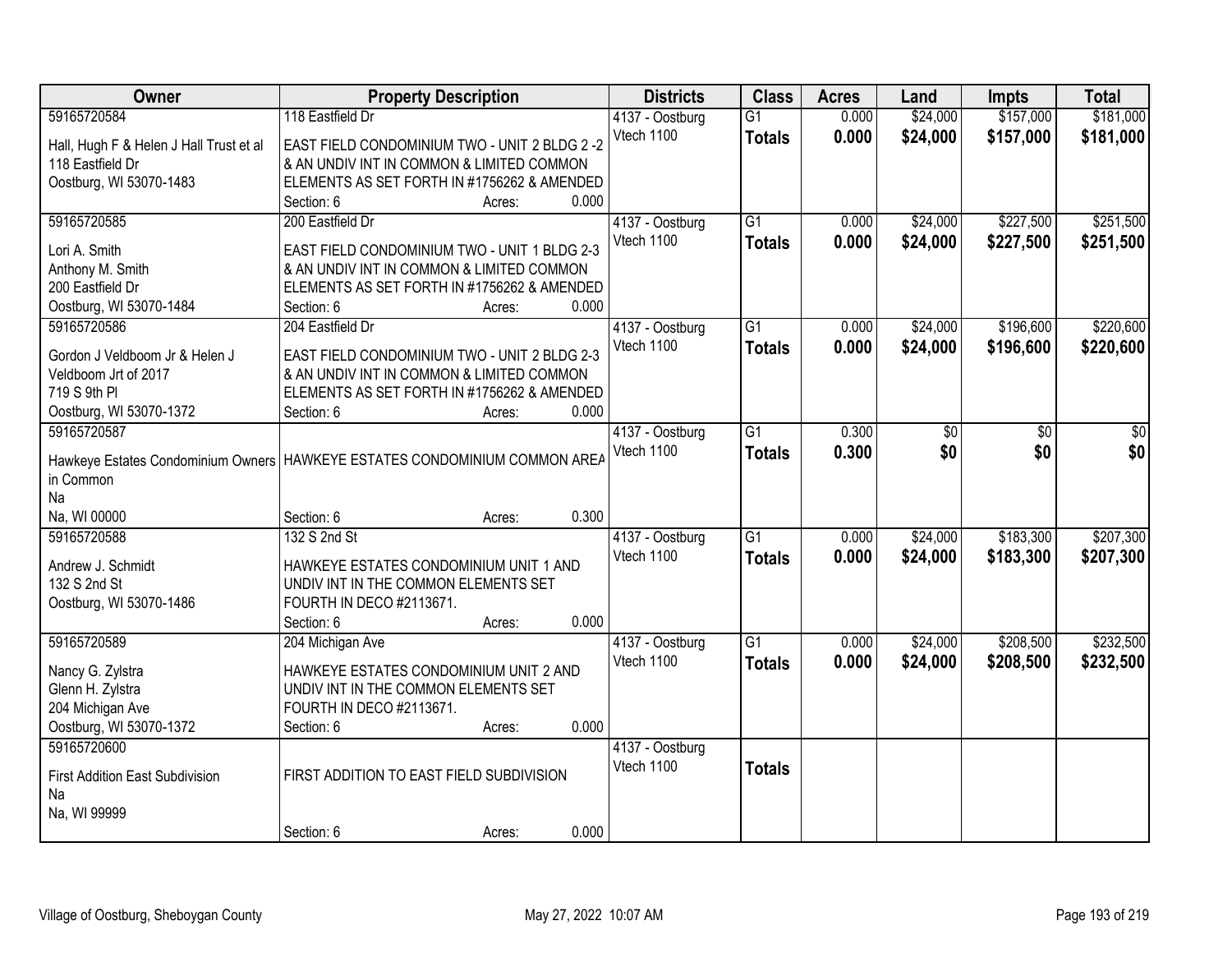| Owner                          |                                            | <b>Property Description</b> |       | <b>Districts</b> | <b>Class</b>    | <b>Acres</b> | Land     | <b>Impts</b>    | <b>Total</b> |
|--------------------------------|--------------------------------------------|-----------------------------|-------|------------------|-----------------|--------------|----------|-----------------|--------------|
| 59165720607                    | 125 S 3rd St                               |                             |       | 4137 - Oostburg  | $\overline{G1}$ | 0.280        | \$40,800 | \$233,800       | \$274,600    |
| William J. Westerbeke          | FIRST ADDITION TO EAST FIELD SUBD - LOT 22 |                             |       | Vtech 1100       | <b>Totals</b>   | 0.280        | \$40,800 | \$233,800       | \$274,600    |
| Vicki L. Westerbeke            |                                            |                             |       |                  |                 |              |          |                 |              |
| W1591 De Master Rd             |                                            |                             |       |                  |                 |              |          |                 |              |
| Oostburg, WI 53070-1509        | Section: 6                                 | Acres:                      | 0.280 |                  |                 |              |          |                 |              |
| 59165720609                    |                                            |                             |       | 4137 - Oostburg  | $\overline{G1}$ | 0.380        | \$20,900 | \$0             | \$20,900     |
| Gordon J Veldboom Jr & Helen J | FIRST ADDITION TO EAST FIELD SUBD - LOT 24 |                             |       | Vtech 1100       | <b>Totals</b>   | 0.380        | \$20,900 | \$0             | \$20,900     |
| Veldboom Jrt of 2017           |                                            |                             |       |                  |                 |              |          |                 |              |
| 719 S 9th PI                   |                                            |                             |       |                  |                 |              |          |                 |              |
| Oostburg, WI 53070-1372        | Section: 6                                 | Acres:                      | 0.380 |                  |                 |              |          |                 |              |
| 59165720610                    | 126 S 3rd St                               |                             |       | 4137 - Oostburg  | $\overline{G1}$ | 0.290        | \$40,800 | \$225,400       | \$266,200    |
| Corrina L. Torrenga            | FIRST ADDITION TO EAST FIELD SUBD - LOT 25 |                             |       | Vtech 1100       | <b>Totals</b>   | 0.290        | \$40,800 | \$225,400       | \$266,200    |
| Brent J. Torrenga              |                                            |                             |       |                  |                 |              |          |                 |              |
| 126 S 3rd St                   |                                            |                             |       |                  |                 |              |          |                 |              |
| Oostburg, WI 53070-1493        | Section: 6                                 | Acres:                      | 0.290 |                  |                 |              |          |                 |              |
| 59165720611                    | 333 Eastfield Dr                           |                             |       | 4137 - Oostburg  | $\overline{G1}$ | 0.320        | \$41,200 | \$195,400       | \$236,600    |
| Braydn B. Demaster             | FIRST ADDITION TO EAST FIELD SUBD - LOT 26 |                             |       | Vtech 1100       | <b>Totals</b>   | 0.320        | \$41,200 | \$195,400       | \$236,600    |
| Linsey D. Demaster             |                                            |                             |       |                  |                 |              |          |                 |              |
| 333 Eastfield Dr               |                                            |                             |       |                  |                 |              |          |                 |              |
| Oostburg, WI 53070-1485        | Section: 6                                 | Acres:                      | 0.320 |                  |                 |              |          |                 |              |
| 59165720612                    | East Field Dr                              |                             |       | 4137 - Oostburg  | $\overline{G1}$ | 0.280        | \$20,400 | $\overline{60}$ | \$20,400     |
| Gordon J Veldboom Jr & Helen J | FIRST ADDITION TO EAST FIELD SUBD - LOT 27 |                             |       | Vtech 1100       | <b>Totals</b>   | 0.280        | \$20,400 | \$0             | \$20,400     |
| Veldboom Jrt of 2017           |                                            |                             |       |                  |                 |              |          |                 |              |
| 719 S 9th PI                   |                                            |                             |       |                  |                 |              |          |                 |              |
| Oostburg, WI 53070-1372        | Section: 6                                 | Acres:                      | 0.280 |                  |                 |              |          |                 |              |
| 59165720613                    | 401 Eastfield Dr                           |                             |       | 4137 - Oostburg  | $\overline{G1}$ | 0.270        | \$40,700 | \$174,100       | \$214,800    |
| Erik T. Quandt                 | FIRST ADDITION TO EAST FIELD SUBD - LOT 28 |                             |       | Vtech 1100       | <b>Totals</b>   | 0.270        | \$40,700 | \$174,100       | \$214,800    |
| 401 Eastfield Dr               |                                            |                             |       |                  |                 |              |          |                 |              |
| Oostburg, WI 53070-1489        |                                            |                             |       |                  |                 |              |          |                 |              |
|                                | Section: 6                                 | Acres:                      | 0.270 |                  |                 |              |          |                 |              |
| 59165720614                    | 407 Eastfield Dr                           |                             |       | 4137 - Oostburg  | $\overline{G1}$ | 0.270        | \$40,200 | \$204,000       | \$244,200    |
| Lindsey M. Van Ess             | FIRST ADDITION TO EAST FIELD SUBD - LOT 29 |                             |       | Vtech 1100       | <b>Totals</b>   | 0.270        | \$40,200 | \$204,000       | \$244,200    |
| 407 Eastfield Dr               |                                            |                             |       |                  |                 |              |          |                 |              |
| Oostburg, WI 53070-1489        |                                            |                             |       |                  |                 |              |          |                 |              |
|                                | Section: 6                                 | Acres:                      | 0.270 |                  |                 |              |          |                 |              |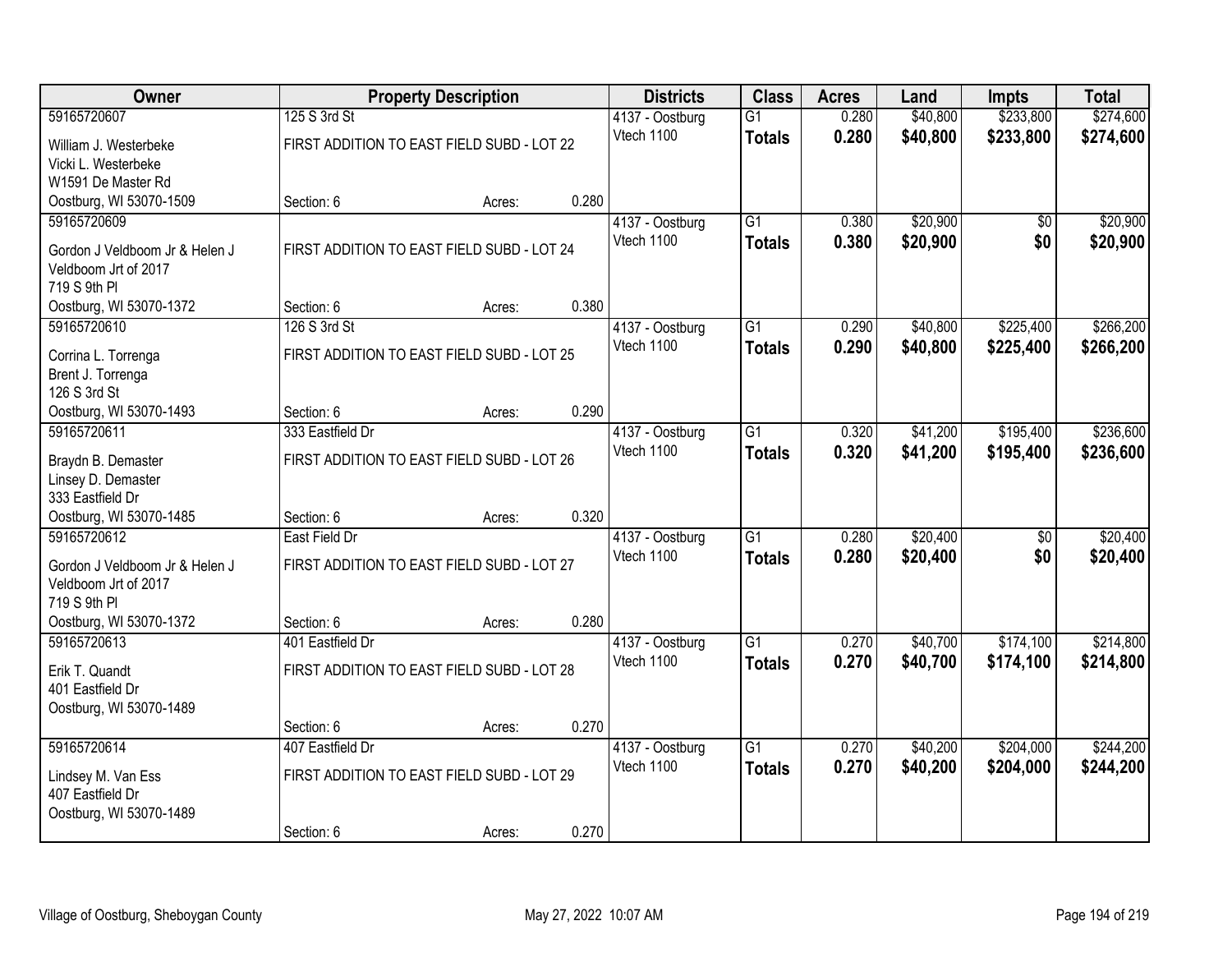| Owner                                                                                 |                                            | <b>Property Description</b> |       | <b>Districts</b>              | <b>Class</b>                     | <b>Acres</b>   | Land                 | <b>Impts</b>           | <b>Total</b>         |
|---------------------------------------------------------------------------------------|--------------------------------------------|-----------------------------|-------|-------------------------------|----------------------------------|----------------|----------------------|------------------------|----------------------|
| 59165720615                                                                           |                                            |                             |       | 4137 - Oostburg               | $\overline{G1}$                  | 0.280          | \$20,400             | $\overline{50}$        | \$20,400             |
| Gordon J Veldboom Jr & Helen J<br>Veldboom Jrt of 2017<br>719 S 9th PI                | FIRST ADDITION TO EAST FIELD SUBD - LOT 30 |                             |       | Vtech 1100                    | <b>Totals</b>                    | 0.280          | \$20,400             | \$0                    | \$20,400             |
| Oostburg, WI 53070-1372                                                               | Section: 6                                 | Acres:                      | 0.280 |                               |                                  |                |                      |                        |                      |
| 59165720616                                                                           | 426 East Field Dr                          |                             |       | 4137 - Oostburg               | $\overline{G1}$                  | 0.240          | \$39,800             | \$0                    | \$39,800             |
| <b>HLD Properties, LLC</b><br>PO Box 700188<br>Oostburg, WI 53070                     | FIRST ADDITION TO EAST FIELD SUBD - LOT 31 |                             |       | Vtech 1100                    | <b>Totals</b>                    | 0.240          | \$39,800             | \$0                    | \$39,800             |
|                                                                                       | Section: 6                                 | Acres:                      | 0.240 |                               |                                  |                |                      |                        |                      |
| 59165720617                                                                           | 422 Eastfield Dr                           |                             |       | 4137 - Oostburg               | G1                               | 0.320          | \$41,200             | \$138,400              | \$179,600            |
| Christopher L. Mckinster<br>Susan F. Mckinster<br>422 Eastfield Dr                    | FIRST ADDITION TO EAST FIELD SUBD - LOT 32 |                             |       | Vtech 1100                    | <b>Totals</b>                    | 0.320          | \$41,200             | \$138,400              | \$179,600            |
| Oostburg, WI 53070-1489                                                               | Section: 6                                 | Acres:                      | 0.320 |                               |                                  |                |                      |                        |                      |
| 59165720618                                                                           | 418 Eastfield Dr                           |                             |       | 4137 - Oostburg               | $\overline{G1}$                  | 0.510          | \$42,200             | \$246,800              | \$289,000            |
| Michael L. Depagter<br>Robyn A. Depagter<br>418 Eastfield Dr                          | FIRST ADDITION TO EAST FIELD SUBD - LOT 33 |                             |       | Vtech 1100                    | <b>Totals</b>                    | 0.510          | \$42,200             | \$246,800              | \$289,000            |
| Oostburg, WI 53070-1489                                                               | Section: 6                                 | Acres:                      | 0.510 |                               |                                  |                |                      |                        |                      |
| 59165720619<br>Gordon J Veldboom Jr & Helen J<br>Veldboom Jrt of 2017<br>719 S 9th PI | FIRST ADDITION TO EAST FIELD SUBD - LOT 34 |                             |       | 4137 - Oostburg<br>Vtech 1100 | $\overline{G1}$<br><b>Totals</b> | 0.250<br>0.250 | \$20,300<br>\$20,300 | $\overline{50}$<br>\$0 | \$20,300<br>\$20,300 |
| Oostburg, WI 53070-1372                                                               | Section: 6                                 | Acres:                      | 0.250 |                               |                                  |                |                      |                        |                      |
| 59165720620                                                                           | 408 Eastfield Dr                           |                             |       | 4137 - Oostburg               | $\overline{G1}$                  | 0.240          | \$39,800             | \$144,200              | \$184,000            |
| Gregory J. Strahl<br>Amy L. Strahl<br>408 Eastfield Dr                                | FIRST ADDITION TO EAST FIELD SUBD - LOT 35 |                             |       | Vtech 1100                    | <b>Totals</b>                    | 0.240          | \$39,800             | \$144,200              | \$184,000            |
| Oostburg, WI 53070-1489                                                               | Section: 6                                 | Acres:                      | 0.240 |                               |                                  |                |                      |                        |                      |
| 59165720621<br>Gordon J Veldboom Jr & Helen J<br>Veldboom Jrt of 2017<br>719 S 9th PI | FIRST ADDITION TO EAST FIELD SUBD - LOT 36 |                             |       | 4137 - Oostburg<br>Vtech 1100 | $\overline{G1}$<br><b>Totals</b> | 0.240<br>0.240 | \$19,900<br>\$19,900 | $\overline{50}$<br>\$0 | \$19,900<br>\$19,900 |
| Oostburg, WI 53070-1372                                                               | Section: 6                                 | Acres:                      | 0.240 |                               |                                  |                |                      |                        |                      |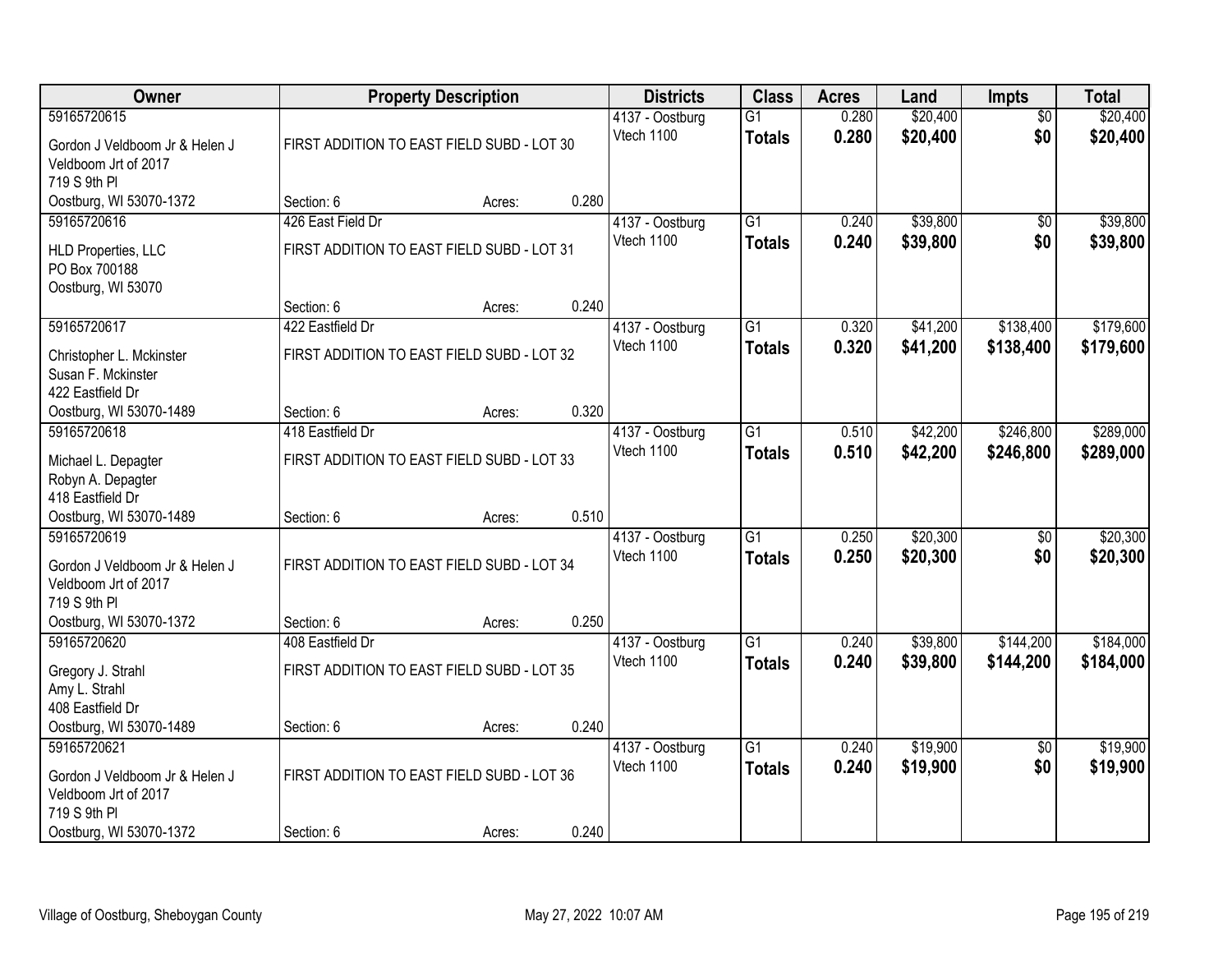| Owner                                                                             | <b>Property Description</b>                                                                                                                                      |       | <b>Districts</b>              | <b>Class</b>                     | <b>Acres</b>   | Land                   | <b>Impts</b>           | <b>Total</b>    |
|-----------------------------------------------------------------------------------|------------------------------------------------------------------------------------------------------------------------------------------------------------------|-------|-------------------------------|----------------------------------|----------------|------------------------|------------------------|-----------------|
| 59165720622                                                                       |                                                                                                                                                                  |       | 4137 - Oostburg               | $\overline{G1}$                  | 0.300          | \$20,500               | $\overline{50}$        | \$20,500        |
| Gordon J Veldboom Jr & Helen J<br>Veldboom Jrt of 2017<br>719 S 9th PI            | FIRST ADDITION TO EAST FIELD SUBD - LOT 37                                                                                                                       |       | Vtech 1100                    | <b>Totals</b>                    | 0.300          | \$20,500               | \$0                    | \$20,500        |
| Oostburg, WI 53070-1372                                                           | Section: 6<br>Acres:                                                                                                                                             | 0.300 |                               |                                  |                |                        |                        |                 |
| 59165720623<br>Village of Oostburg<br>PO Box 700227<br>Oostburg, WI 53070-0227    | FIRST ADDITION TO EAST FIELD SUBD - LOT 38<br>Section: 6<br>Acres:                                                                                               | 0.370 | 4137 - Oostburg<br>Vtech 1100 | X4<br><b>Totals</b>              | 0.370<br>0.370 | \$0<br>\$0             | $\overline{50}$<br>\$0 | \$0<br>\$0      |
| 59165720624                                                                       |                                                                                                                                                                  |       | 4137 - Oostburg               | X4                               | 0.480          | \$0                    | \$0                    | $\overline{50}$ |
| Village of Oostburg<br>PO Box 700227<br>Oostburg, WI 53070-0227                   | FIRST ADDITION TO EAST FIELD SUBD - LOT 39                                                                                                                       |       | Vtech 1100                    | <b>Totals</b>                    | 0.480          | \$0                    | \$0                    | \$0             |
|                                                                                   | Section: 6<br>Acres:                                                                                                                                             | 0.480 |                               |                                  |                |                        |                        |                 |
| 59165720625<br>Memorandum East Fiel Three<br>Na<br>Na, WI 99999                   | FIRST ADDITION TO EAST FIELD SUBD LOTS 16,17 &<br>18 HAVE BEEN PLATTED AS PART OF EAST FIELD<br>CONDOMINIUM THREE & ARE ASSESSED IN THAT<br>Section: 6<br>Acres: | 0.860 | 4137 - Oostburg<br>Vtech 1100 | <b>Totals</b>                    |                |                        |                        |                 |
| 59165720626                                                                       |                                                                                                                                                                  |       | 4137 - Oostburg<br>Vtech 1100 | <b>Totals</b>                    |                |                        |                        |                 |
| Memorandum Van Dries Condominium<br>Na<br>Na, WI 99999                            | FIRST ADDITION TO EAST FIELD SUBD - LOT 20,<br>HAS BEEN PLATTED AS VAN DRIEST CONDOMINIUM<br>AND IS ASSESSED IN THAT PLATTED AREA.<br>Section: 6<br>Acres:       | 0.280 |                               |                                  |                |                        |                        |                 |
| 59165720627<br>Memorandum Shoreast Condominium<br>Na<br>Na, WI 99999              | FIRST ADDITION TO EAST FIELD SUBD - LOT 23,<br>HAS BEEN PLATTED AS SHOREAST CONDOMINIUM<br>AND IS ASSESSED IN THAT PLATTED AREA.<br>Section: 6<br>Acres:         | 0.280 | 4137 - Oostburg<br>Vtech 1100 | <b>Totals</b>                    |                |                        |                        |                 |
| 59165720628<br>Solid Ground Condominium Owners in<br>Common<br>Na<br>Na, WI 99999 | SOLID GROUND CONDOMINIUM COMMON AREA<br>Section: 6<br>Acres:                                                                                                     | 0.280 | 4137 - Oostburg<br>Vtech 1100 | $\overline{G1}$<br><b>Totals</b> | 0.280<br>0.280 | $\overline{50}$<br>\$0 | $\overline{30}$<br>\$0 | \$0<br>\$0      |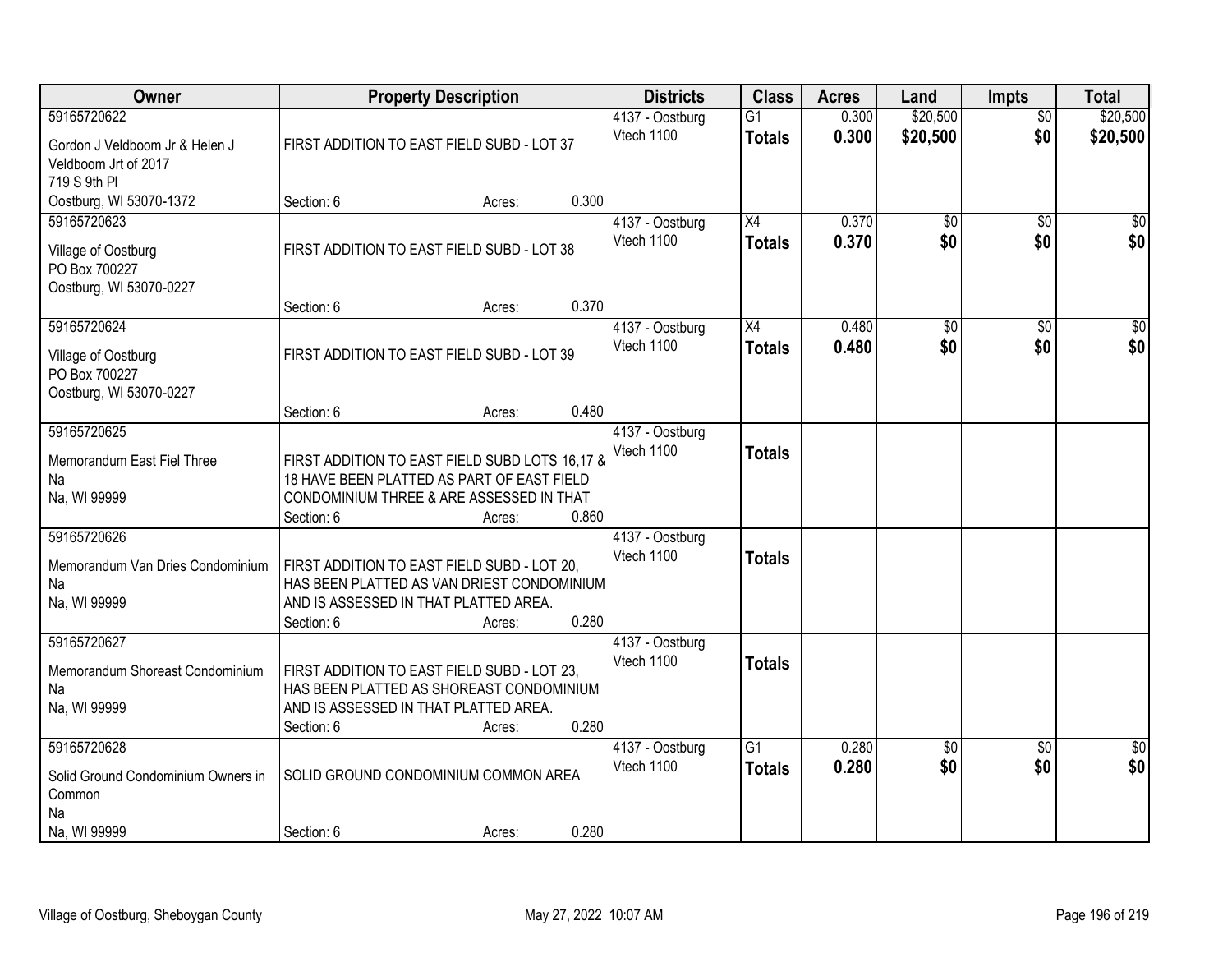| Owner                                                                               | <b>Property Description</b>                |        |       | <b>Districts</b> | <b>Class</b>    | <b>Acres</b> | Land     | <b>Impts</b>    | <b>Total</b> |
|-------------------------------------------------------------------------------------|--------------------------------------------|--------|-------|------------------|-----------------|--------------|----------|-----------------|--------------|
| 59165720629                                                                         | 116 S 2nd St                               |        |       | 4137 - Oostburg  | $\overline{G1}$ | 0.000        | \$24,000 | \$174,700       | \$198,700    |
| Roland L. Rauwerdink                                                                | SOLID GROUND CONDOMINIUM UNIT 1 & AN UNDIV |        |       | Vtech 1100       | <b>Totals</b>   | 0.000        | \$24,000 | \$174,700       | \$198,700    |
| Mary J. Rauwerdink                                                                  | INT IN THE COMMON ELEMENTS & LIMITED       |        |       |                  |                 |              |          |                 |              |
| 116 S 2nd St                                                                        | COMMON ELEMENTS AS SET FORTH IN DECL       |        |       |                  |                 |              |          |                 |              |
| Oostburg, WI 53070-1486                                                             | Section: 6                                 | Acres: | 0.000 |                  |                 |              |          |                 |              |
| 59165720630                                                                         | 118 S 2nd St                               |        |       | 4137 - Oostburg  | $\overline{G1}$ | 0.000        | \$24,000 | \$160,100       | \$184,100    |
|                                                                                     |                                            |        |       | Vtech 1100       | <b>Totals</b>   | 0.000        | \$24,000 | \$160,100       | \$184,100    |
| James E. Green Jr                                                                   | SOLID GROUND CONDOMINIUM UNIT 2 & AN UNDIV |        |       |                  |                 |              |          |                 |              |
| Denise J. Green                                                                     | INT IN THE COMMON ELEMENTS & LIMITED       |        |       |                  |                 |              |          |                 |              |
| 118 S 2nd St                                                                        | COMMON ELEMENTS AS SET FORTH IN DECL       |        |       |                  |                 |              |          |                 |              |
| Oostburg, WI 53070-1486                                                             | Section: 6                                 | Acres: | 0.000 |                  |                 |              |          |                 |              |
| 59165720650                                                                         |                                            |        |       | 4137 - Oostburg  |                 |              |          |                 |              |
| Second Addition to East Field Subd                                                  | SECOND ADDITION TO EAST FIELD SUBD         |        |       | Vtech 1100       | <b>Totals</b>   |              |          |                 |              |
| Na                                                                                  |                                            |        |       |                  |                 |              |          |                 |              |
| Na, WI 99999                                                                        |                                            |        |       |                  |                 |              |          |                 |              |
|                                                                                     | Section: 6                                 | Acres: | 0.000 |                  |                 |              |          |                 |              |
| 59165720651                                                                         | Michigan Ave                               |        |       | 4137 - Oostburg  | $\overline{G1}$ | 0.270        | \$40,600 | \$0             | \$40,600     |
|                                                                                     | SECOND ADDITION TO EAST FIELD SUBD LOT 40. |        |       | Vtech 1100       | <b>Totals</b>   | 0.270        | \$40,600 | \$0             | \$40,600     |
| Nicholas P. Detroye<br>Alison K. Detroye                                            |                                            |        |       |                  |                 |              |          |                 |              |
| 533 Center Ave                                                                      |                                            |        |       |                  |                 |              |          |                 |              |
| Oostburg, WI 53070-1429                                                             | Section: 6                                 | Acres: | 0.270 |                  |                 |              |          |                 |              |
| 59165720652                                                                         | Michigan Ave                               |        |       | 4137 - Oostburg  | $\overline{G1}$ | 0.290        | \$20,400 | $\overline{60}$ | \$20,400     |
|                                                                                     |                                            |        |       | Vtech 1100       |                 | 0.290        | \$20,400 | \$0             |              |
| Gordon J Veldboom Jr & Helen J                                                      | SECOND ADDITION TO EAST FIELD SUBD LOT 41. |        |       |                  | <b>Totals</b>   |              |          |                 | \$20,400     |
| Veldboom Jrt of 2017                                                                |                                            |        |       |                  |                 |              |          |                 |              |
| 719 S 9th PI                                                                        |                                            |        |       |                  |                 |              |          |                 |              |
| Oostburg, WI 53070-1372                                                             | Section: 6                                 | Acres: | 0.290 |                  |                 |              |          |                 |              |
| 59165720653                                                                         | 408 Michigan Ave                           |        |       | 4137 - Oostburg  | $\overline{G1}$ | 0.270        | \$40,700 | \$178,300       | \$219,000    |
| Rutz, John D & Adriana J Rutz Trust et ¿ SECOND ADDITION TO EAST FIELD SUBD LOT 42. |                                            |        |       | Vtech 1100       | <b>Totals</b>   | 0.270        | \$40,700 | \$178,300       | \$219,000    |
| 408 Michigan Ave                                                                    |                                            |        |       |                  |                 |              |          |                 |              |
| Oostburg, WI 53070-9401                                                             |                                            |        |       |                  |                 |              |          |                 |              |
|                                                                                     | Section: 6                                 | Acres: | 0.270 |                  |                 |              |          |                 |              |
| 59165720654                                                                         | Michigan Ave                               |        |       | 4137 - Oostburg  | $\overline{G1}$ | 0.270        | \$40,700 | $\overline{50}$ | \$40,700     |
|                                                                                     |                                            |        |       | Vtech 1100       | <b>Totals</b>   | 0.270        | \$40,700 | \$0             | \$40,700     |
| Wendell Hoffmann Trust                                                              | SECOND ADDITION TO EAST FIELD SUBD LOT 43. |        |       |                  |                 |              |          |                 |              |
| 338 Michigan Ave                                                                    |                                            |        |       |                  |                 |              |          |                 |              |
| Oostburg, WI 53070-1496                                                             |                                            |        |       |                  |                 |              |          |                 |              |
|                                                                                     | Section: 6                                 | Acres: | 0.270 |                  |                 |              |          |                 |              |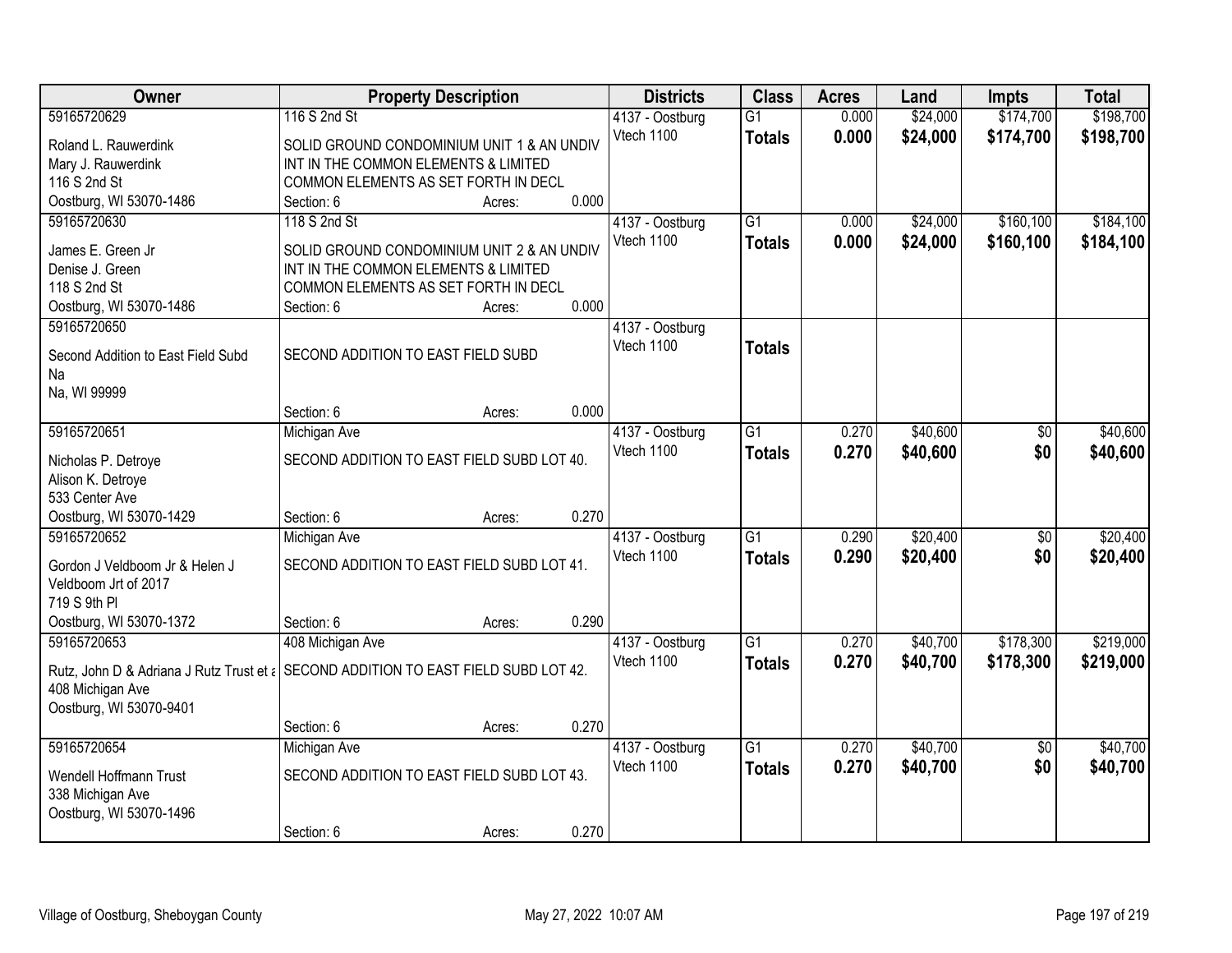| Owner                                       | <b>Property Description</b>                |        |       | <b>Districts</b>              | <b>Class</b>    | <b>Acres</b>   | Land                 | Impts                  | <b>Total</b>           |
|---------------------------------------------|--------------------------------------------|--------|-------|-------------------------------|-----------------|----------------|----------------------|------------------------|------------------------|
| 59165720655                                 | 338 Michigan Ave                           |        |       | 4137 - Oostburg               | $\overline{G1}$ | 0.270          | \$40,700             | \$207,000              | \$247,700              |
| Wendell Hoffmann Trust                      | SECOND ADDITION TO EAST FIELD SUBD LOT 44. |        |       | Vtech 1100                    | <b>Totals</b>   | 0.270          | \$40,700             | \$207,000              | \$247,700              |
| 338 Michigan Ave                            |                                            |        |       |                               |                 |                |                      |                        |                        |
| Oostburg, WI 53070-1496                     |                                            |        |       |                               |                 |                |                      |                        |                        |
| 59165720656                                 | Section: 6                                 | Acres: | 0.270 |                               | $\overline{G1}$ | 0.270          | \$40,700             | \$199,200              | \$239,900              |
|                                             | 332 Michigan Ave                           |        |       | 4137 - Oostburg<br>Vtech 1100 | <b>Totals</b>   | 0.270          | \$40,700             | \$199,200              | \$239,900              |
| Michael J. Daane                            | SECOND ADDITION TO EAST FIELD SUBD LOT 45. |        |       |                               |                 |                |                      |                        |                        |
| Jodi Daane                                  |                                            |        |       |                               |                 |                |                      |                        |                        |
| 332 Michigan Ave<br>Oostburg, WI 53070-1496 | Section: 6                                 | Acres: | 0.270 |                               |                 |                |                      |                        |                        |
| 59165720657                                 | 132 S 3rd St                               |        |       | 4137 - Oostburg               | $\overline{G1}$ | 0.310          | \$41,100             | \$211,200              | \$252,300              |
|                                             |                                            |        |       | Vtech 1100                    | <b>Totals</b>   | 0.310          | \$41,100             | \$211,200              | \$252,300              |
| Lynn E. Pfundtner<br>132 S 3rd St           | SECOND ADDITION TO EAST FIELD SUBD LOT 46. |        |       |                               |                 |                |                      |                        |                        |
| Oostburg, WI 53070                          |                                            |        |       |                               |                 |                |                      |                        |                        |
|                                             | Section: 6                                 | Acres: | 0.310 |                               |                 |                |                      |                        |                        |
| 59165720660                                 | 105 Michigan Ave                           |        |       | 4137 - Oostburg               | $\overline{G1}$ | 0.260          | \$40,600             | \$179,000              | \$219,600              |
| Jalen Tendolle                              | SECOND ADDITION TO EAST FIELD SUBD LOT 49. |        |       | Vtech 1100                    | <b>Totals</b>   | 0.260          | \$40,600             | \$179,000              | \$219,600              |
| 105 Michigan Ave                            |                                            |        |       |                               |                 |                |                      |                        |                        |
| Oostburg, WI 53070-1481                     |                                            |        |       |                               |                 |                |                      |                        |                        |
|                                             | Section: 6                                 | Acres: | 0.260 |                               |                 |                |                      |                        |                        |
| 59165720661                                 | 107 Michigan Ave                           |        |       | 4137 - Oostburg               | $\overline{G1}$ | 0.260          | \$40,600             | \$172,300              | \$212,900              |
| Joel Pence                                  | SECOND ADDITION TO EAST FIELD SUBD LOT 50. |        |       | Vtech 1100                    | <b>Totals</b>   | 0.260          | \$40,600             | \$172,300              | \$212,900              |
| <b>Brenda Pence</b>                         |                                            |        |       |                               |                 |                |                      |                        |                        |
| 107 Michigan Ave                            |                                            |        |       |                               |                 |                |                      |                        |                        |
| Oostburg, WI 53070-1481                     | Section: 6                                 | Acres: | 0.260 |                               |                 |                |                      |                        |                        |
| 59165720662                                 | 115 Michigan Ave                           |        |       | 4137 - Oostburg<br>Vtech 1100 | $\overline{G1}$ | 0.290<br>0.290 | \$40,800<br>\$40,800 | \$234,900<br>\$234,900 | \$275,700<br>\$275,700 |
| Jason R. Hug                                | SECOND ADDITION TO EAST FIELD SUBD LOT 51. |        |       |                               | <b>Totals</b>   |                |                      |                        |                        |
| Megan L. Hug                                |                                            |        |       |                               |                 |                |                      |                        |                        |
| 115 Michigan Ave<br>Oostburg, WI 53070-1481 | Section: 6                                 | Acres: | 0.290 |                               |                 |                |                      |                        |                        |
| 59165720663                                 | 207 Michigan Ave                           |        |       | 4137 - Oostburg               | $\overline{G1}$ | 0.330          | \$41,300             | \$187,600              | \$228,900              |
|                                             |                                            |        |       | Vtech 1100                    | <b>Totals</b>   | 0.330          | \$41,300             | \$187,600              | \$228,900              |
| Kevin L. Dekker                             | SECOND ADDITION TO EAST FIELD SUBD LOT 52. |        |       |                               |                 |                |                      |                        |                        |
| Jessica L. Dekker<br>207 Michigan Ave       |                                            |        |       |                               |                 |                |                      |                        |                        |
| Oostburg, WI 53070-1488                     | Section: 6                                 | Acres: | 0.330 |                               |                 |                |                      |                        |                        |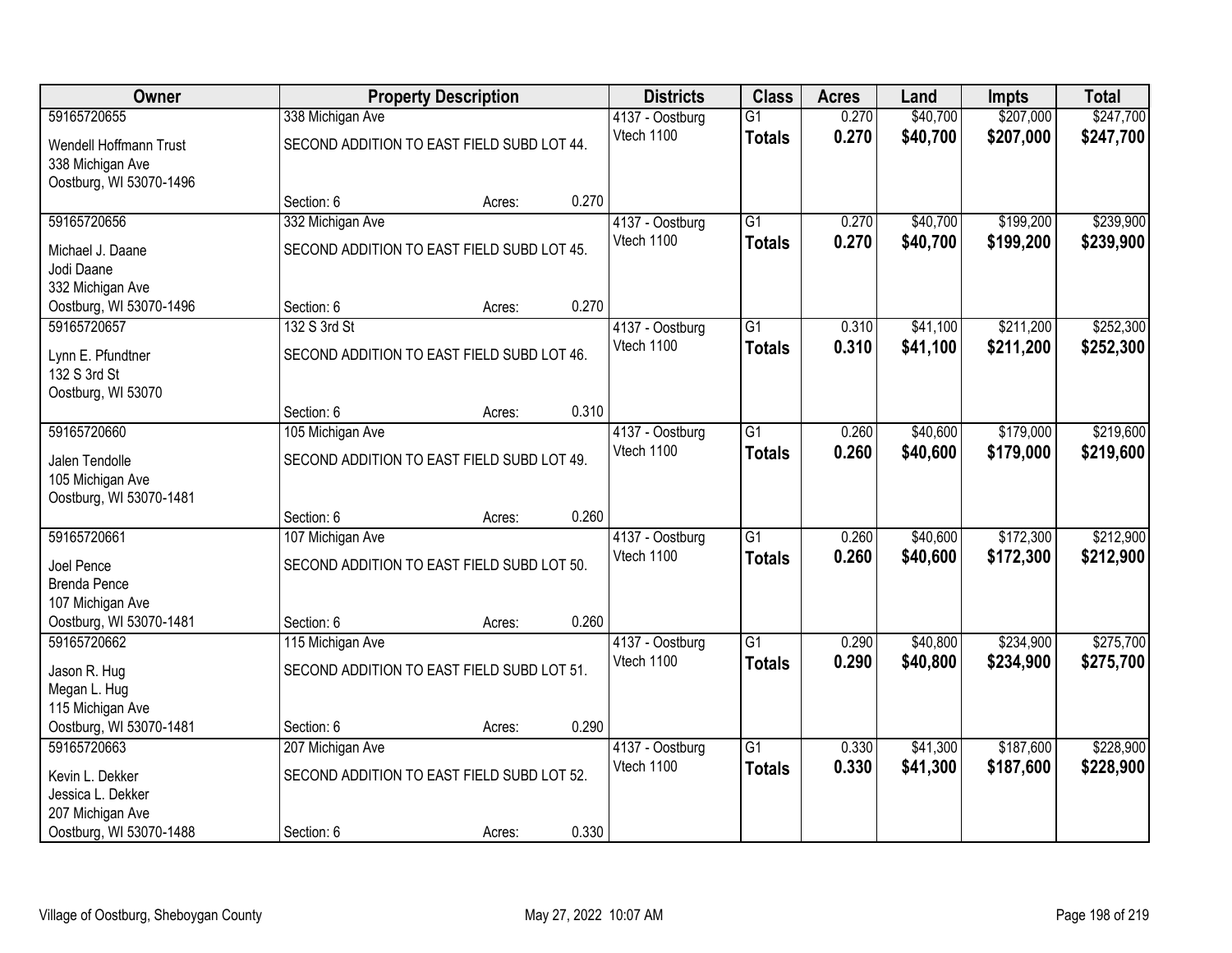| Owner                                       |                                            | <b>Property Description</b> |       | <b>Districts</b>              | <b>Class</b>    | <b>Acres</b>   | Land                 | <b>Impts</b>           | <b>Total</b> |
|---------------------------------------------|--------------------------------------------|-----------------------------|-------|-------------------------------|-----------------|----------------|----------------------|------------------------|--------------|
| 59165720664                                 | 213 Michigan Ave                           |                             |       | 4137 - Oostburg               | $\overline{G1}$ | 0.280          | \$40,800             | \$223,600              | \$264,400    |
| Michael G. Deiters                          | SECOND ADDITION TO EAST FIELD SUBD LOT 53. |                             |       | Vtech 1100                    | <b>Totals</b>   | 0.280          | \$40,800             | \$223,600              | \$264,400    |
| Deborah J. Bilzing                          |                                            |                             |       |                               |                 |                |                      |                        |              |
| 213 Michigan Ave                            |                                            |                             |       |                               |                 |                |                      |                        |              |
| Oostburg, WI 53070-1488                     | Section: 6                                 | Acres:                      | 0.280 |                               |                 |                |                      |                        |              |
| 59165720665                                 | 217 Michigan Ave                           |                             |       | 4137 - Oostburg               | $\overline{G1}$ | 0.290          | \$40,800             | \$225,000              | \$265,800    |
| Robert A. Hoogstra                          | SECOND ADDITION TO EAST FIELD SUBD LOT 54. |                             |       | Vtech 1100                    | <b>Totals</b>   | 0.290          | \$40,800             | \$225,000              | \$265,800    |
| Anita H. Hoogstra                           |                                            |                             |       |                               |                 |                |                      |                        |              |
| 217 Michigan Ave                            |                                            |                             |       |                               |                 |                |                      |                        |              |
| Oostburg, WI 53070-1488<br>59165720666      | Section: 6                                 | Acres:                      | 0.290 |                               | $\overline{G1}$ |                |                      |                        | \$218,800    |
|                                             | 325 Michigan Ave                           |                             |       | 4137 - Oostburg<br>Vtech 1100 |                 | 0.290<br>0.290 | \$40,900<br>\$40,900 | \$177,900<br>\$177,900 | \$218,800    |
| Ryan L. Bruggink                            | SECOND ADDITION TO EAST FIELD SUBD LOT 55. |                             |       |                               | <b>Totals</b>   |                |                      |                        |              |
| Julie M. Bruggink                           |                                            |                             |       |                               |                 |                |                      |                        |              |
| 325 Michigan Ave<br>Oostburg, WI 53070-1496 | Section: 6                                 |                             | 0.290 |                               |                 |                |                      |                        |              |
| 59165720667                                 | 335 Michigan Ave                           | Acres:                      |       | 4137 - Oostburg               | $\overline{G1}$ | 0.290          | \$40,900             | \$211,500              | \$252,400    |
|                                             |                                            |                             |       | Vtech 1100                    | <b>Totals</b>   | 0.290          | \$40,900             | \$211,500              | \$252,400    |
| Rick A. Ten Pas                             | SECOND ADDITION TO EAST FIELD SUBD LOT 56. |                             |       |                               |                 |                |                      |                        |              |
| Jeanene Sager Ten Pas<br>335 Michigan Ave   |                                            |                             |       |                               |                 |                |                      |                        |              |
| Oostburg, WI 53070-1496                     | Section: 6                                 | Acres:                      | 0.290 |                               |                 |                |                      |                        |              |
| 59165720668                                 | Michigan Ave                               |                             |       | 4137 - Oostburg               | $\overline{G1}$ | 0.290          | \$40,800             | \$78,500               | \$119,300    |
|                                             |                                            |                             |       | Vtech 1100                    | <b>Totals</b>   | 0.290          | \$40,800             | \$78,500               | \$119,300    |
| Rick A. Ten Pas<br>Jeanene Sager Ten Pas    | SECOND ADDITION TO EAST FIELD SUBD LOT 57. |                             |       |                               |                 |                |                      |                        |              |
| 335 Michigan Ave                            |                                            |                             |       |                               |                 |                |                      |                        |              |
| Oostburg, WI 53070-1496                     | Section: 6                                 | Acres:                      | 0.290 |                               |                 |                |                      |                        |              |
| 59165720669                                 | 401 Michigan Ave                           |                             |       | 4137 - Oostburg               | $\overline{G1}$ | 0.290          | \$40,900             | \$223,900              | \$264,800    |
| Stuart M. Brittman                          | SECOND ADDITION TO EAST FIELD SUBD LOT 58. |                             |       | Vtech 1100                    | <b>Totals</b>   | 0.290          | \$40,900             | \$223,900              | \$264,800    |
| Veronica Brittman                           |                                            |                             |       |                               |                 |                |                      |                        |              |
| 401 Michigan Ave                            |                                            |                             |       |                               |                 |                |                      |                        |              |
| Oostburg, WI 53070-9401                     | Section: 6                                 | Acres:                      | 0.290 |                               |                 |                |                      |                        |              |
| 59165720670                                 | Michigan Ave                               |                             |       | 4137 - Oostburg               | $\overline{G1}$ | 0.290          | \$40,900             | $\overline{50}$        | \$40,900     |
| <b>HLD Properties, LLC</b>                  | SECOND ADDITION TO EAST FIELD SUBD LOT 59. |                             |       | Vtech 1100                    | <b>Totals</b>   | 0.290          | \$40,900             | \$0                    | \$40,900     |
| 1218 Center Ave                             |                                            |                             |       |                               |                 |                |                      |                        |              |
| Oostburg, WI 53070                          |                                            |                             |       |                               |                 |                |                      |                        |              |
|                                             | Section: 6                                 | Acres:                      | 0.290 |                               |                 |                |                      |                        |              |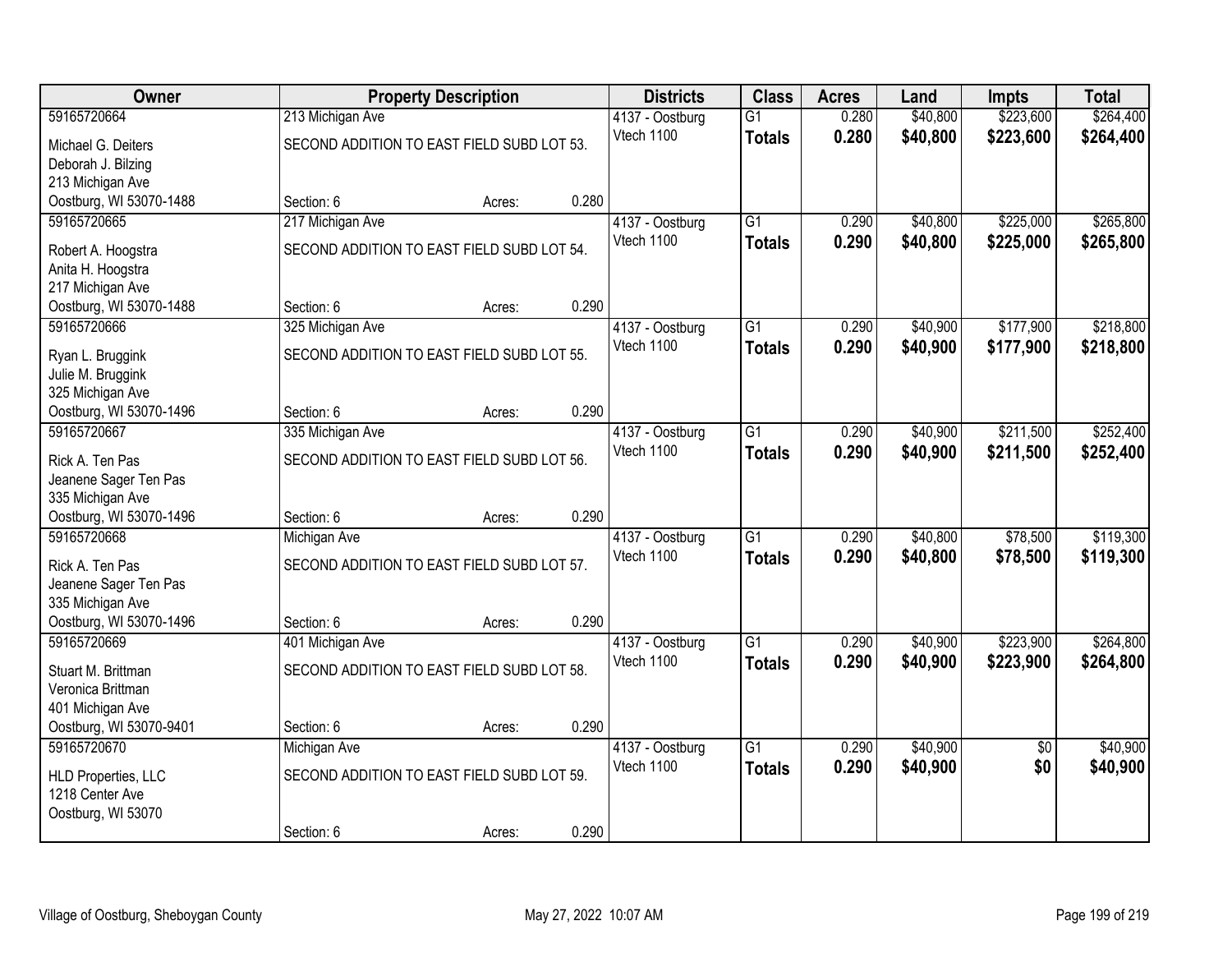| Owner                            | <b>Property Description</b>                  |                 | <b>Districts</b> | <b>Class</b>    | <b>Acres</b> | Land     | <b>Impts</b> | <b>Total</b> |
|----------------------------------|----------------------------------------------|-----------------|------------------|-----------------|--------------|----------|--------------|--------------|
| 59165720671                      | 203 S 4th PI                                 |                 | 4137 - Oostburg  | $\overline{G1}$ | 0.340        | \$41,400 | \$191,600    | \$233,000    |
| Steven P. Wisse                  | SECOND ADDITION TO EAST FIELD SUBD LOT 60.   |                 | Vtech 1100       | <b>Totals</b>   | 0.340        | \$41,400 | \$191,600    | \$233,000    |
| Melanie A. Wisse                 |                                              |                 |                  |                 |              |          |              |              |
| 203 S 4th PI                     |                                              |                 |                  |                 |              |          |              |              |
| Oostburg, WI 53070-1491          | Section: 6                                   | 0.340<br>Acres: |                  |                 |              |          |              |              |
| 59165720672                      | 419 Michigan Ave                             |                 | 4137 - Oostburg  | $\overline{G1}$ | 0.380        | \$41,800 | \$284,800    | \$326,600    |
| <b>Michael Stubler</b>           | SECOND ADDITION TO EAST FIELD SUBD LOT 61.   |                 | Vtech 1100       | <b>Totals</b>   | 0.380        | \$41,800 | \$284,800    | \$326,600    |
| Jodi A. Stubler                  |                                              |                 |                  |                 |              |          |              |              |
| 419 Michigan Ave                 |                                              |                 |                  |                 |              |          |              |              |
| Oostburg, WI 53070-9401          | Section: 6                                   | 0.380<br>Acres: |                  |                 |              |          |              |              |
| 59165720673                      |                                              |                 | 4137 - Oostburg  |                 |              |          |              |              |
|                                  |                                              |                 | Vtech 1100       | <b>Totals</b>   |              |          |              |              |
| Memorandum Wal-Dries Condominium | SECOND ADDITION TO EAST FIELD SUBD LOT 47.   |                 |                  |                 |              |          |              |              |
| Na                               | HAS BEEN PLATTED AS WAL-DRIEST               |                 |                  |                 |              |          |              |              |
| Na, WI 99999                     | CONDOMINIUM AND IS ASSESSED IN THAT          |                 |                  |                 |              |          |              |              |
|                                  | Section: 6                                   | 0.300<br>Acres: |                  |                 |              |          |              |              |
| 59165720700                      |                                              |                 | 4137 - Oostburg  | G1              | 2.320        | \$0      | \$0          | \$0          |
| Field Condominium Tw East        | EAST FIELD CONDOMINIUM TWO OWNERS            |                 | Vtech 1100       | <b>Totals</b>   | 2.320        | \$0      | \$0          | \$0          |
| Attn: Owners Common Area         | <b>COMMON AREA</b>                           |                 |                  |                 |              |          |              |              |
| Na                               |                                              |                 |                  |                 |              |          |              |              |
| Na, WI 99999                     | Section: 6                                   | 2.320<br>Acres: |                  |                 |              |          |              |              |
| 59165720701                      | 108 S 1st St                                 |                 | 4137 - Oostburg  | $\overline{G1}$ | 0.000        | \$24,000 | \$157,500    | \$181,500    |
| Richard H. Ongna                 | EAST FIELD CONDOMINIUM TWO UNIT 1 BLDG 3-1 & |                 | Vtech 1100       | <b>Totals</b>   | 0.000        | \$24,000 | \$157,500    | \$181,500    |
| Dianne M. Ongna                  | AN UNDIV INT IN COMMON & LIMITED COMMON      |                 |                  |                 |              |          |              |              |
| 108 S 1st St                     | ELEMENTS AS SET FORTH IN #1760304 & AMENDED  |                 |                  |                 |              |          |              |              |
| Oostburg, WI 53070-1475          | Section: 6                                   | 0.000<br>Acres: |                  |                 |              |          |              |              |
| 59165720702                      | 110 S 1st St                                 |                 | 4137 - Oostburg  | $\overline{G1}$ | 0.000        | \$24,000 | \$148,200    | \$172,200    |
|                                  |                                              |                 | Vtech 1100       | <b>Totals</b>   | 0.000        | \$24,000 | \$148,200    | \$172,200    |
| Marvin G. Hengst                 | EAST FIELD CONDOMINIUM TWO UNIT 2 BLDG 3-1 & |                 |                  |                 |              |          |              |              |
| Carol J. Hengst                  | AN UNDIV INT IN COMMON & LIMITED COMMON      |                 |                  |                 |              |          |              |              |
| 110 S 1st St                     | ELEMENTS AS SET FORTH IN #1760304 & AMENDED  |                 |                  |                 |              |          |              |              |
| Oostburg, WI 53070-1475          | Section: 6                                   | 0.000<br>Acres: |                  |                 |              |          |              |              |
| 59165720703                      | 120 S 1st St                                 |                 | 4137 - Oostburg  | $\overline{G1}$ | 0.000        | \$24,000 | \$165,900    | \$189,900    |
| Carol A. Smies                   | EAST FIELD CONDOMINIUM THREE UNIT 1 BLDG 3-2 |                 | Vtech 1100       | <b>Totals</b>   | 0.000        | \$24,000 | \$165,900    | \$189,900    |
| 120 S 1st St                     | & AN UNDIV INT IN COMMON & LIMITED COMMON    |                 |                  |                 |              |          |              |              |
| Oostburg, WI 53070-1475          | ELEMENTS AS SET FORTH IN #1760304 & AMENDED  |                 |                  |                 |              |          |              |              |
|                                  | Section: 6                                   | 0.000<br>Acres: |                  |                 |              |          |              |              |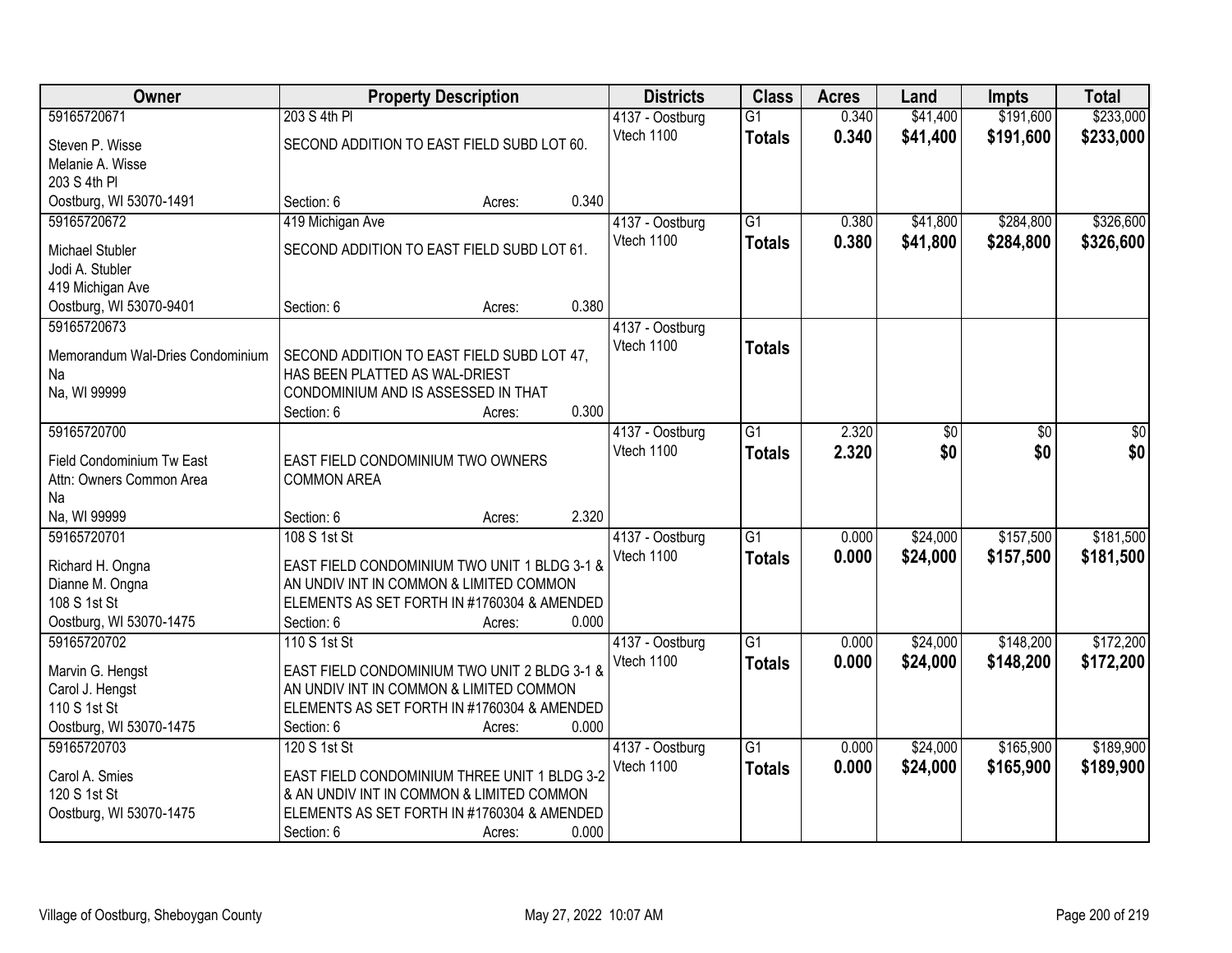| Owner                             | <b>Property Description</b>                                                             | <b>Districts</b> | <b>Class</b>    | <b>Acres</b> | Land     | <b>Impts</b> | <b>Total</b> |
|-----------------------------------|-----------------------------------------------------------------------------------------|------------------|-----------------|--------------|----------|--------------|--------------|
| 59165720704                       | 122 S 1st St                                                                            | 4137 - Oostburg  | $\overline{G1}$ | 0.000        | \$24,000 | \$154,000    | \$178,000    |
| David A. Markgraf                 | EAST FIELD CONDOMINIUM TWO UNIT 2 BLDG 3-2 &                                            | Vtech 1100       | <b>Totals</b>   | 0.000        | \$24,000 | \$154,000    | \$178,000    |
| Judith A. Markgraf                | AN UNDIV INT IN COMMON & LIMITED COMMON                                                 |                  |                 |              |          |              |              |
| 122 S 1st St                      | ELEMENTS AS SET FORTH IN #1760304 & AMENDED                                             |                  |                 |              |          |              |              |
| Oostburg, WI 53070-1475           | 0.000<br>Section: 6<br>Acres:                                                           |                  |                 |              |          |              |              |
| 59165720705                       | 130 S 1st St                                                                            | 4137 - Oostburg  | $\overline{G1}$ | 0.000        | \$24,000 | \$151,200    | \$175,200    |
|                                   |                                                                                         | Vtech 1100       | <b>Totals</b>   | 0.000        | \$24,000 | \$151,200    | \$175,200    |
| David R. Vanstelle                | EAST FIELD CONDOMINIUM TWO UNIT 1 BLDG 3-3 &                                            |                  |                 |              |          |              |              |
| 130 S 1st St                      | AN UNDIV INT IN COMMON & LIMITED COMMON                                                 |                  |                 |              |          |              |              |
| Oostburg, WI 53070-1475           | ELEMENTS AS SET FORTH IN #1760304 & AMENDED<br>0.000                                    |                  |                 |              |          |              |              |
|                                   | Section: 6<br>Acres:                                                                    |                  |                 |              |          |              |              |
| 59165720706                       | 132 S 1st St                                                                            | 4137 - Oostburg  | $\overline{G1}$ | 0.000        | \$24,000 | \$138,200    | \$162,200    |
| Terry R. Tenpas                   | EAST FIELD CONDOMINIUM TWO UNIT 2 BLDG 3-3 &                                            | Vtech 1100       | <b>Totals</b>   | 0.000        | \$24,000 | \$138,200    | \$162,200    |
| Jill M. Tenpas                    | AN UNDIV INT IN COMMON & LIMITED COMMON                                                 |                  |                 |              |          |              |              |
| 132 S 1st St                      | ELEMENTS AS SET FORTH IN #1760304 & AMENDED                                             |                  |                 |              |          |              |              |
| Oostburg, WI 53070-1475           | 0.000<br>Section: 6<br>Acres:                                                           |                  |                 |              |          |              |              |
| 59165720707                       | 131 S 2nd St                                                                            | 4137 - Oostburg  | $\overline{G1}$ | 0.000        | \$24,000 | \$129,200    | \$153,200    |
|                                   |                                                                                         | Vtech 1100       | <b>Totals</b>   | 0.000        | \$24,000 | \$129,200    | \$153,200    |
| Kimberly Senglaub<br>131 S 2nd St | EAST FIELD CONDOMINIUM TWO UNIT 1 BLDG 3-4 &<br>AN UNDIV INT IN COMMON & LIMITED COMMON |                  |                 |              |          |              |              |
| Oostburg, WI 53070                | ELEMENTS AS SET FORTH IN #1760304 & AMENDED                                             |                  |                 |              |          |              |              |
|                                   | 0.000<br>Section: 6<br>Acres:                                                           |                  |                 |              |          |              |              |
| 59165720708                       | 133 S 2nd St                                                                            | 4137 - Oostburg  | $\overline{G1}$ | 0.000        | \$24,000 | \$141,500    | \$165,500    |
|                                   |                                                                                         | Vtech 1100       |                 | 0.000        | \$24,000 | \$141,500    | \$165,500    |
| Brian J. Daane                    | EAST FIELD CONDOMINIUM TWO UNIT 2 BLDG 3-4 &                                            |                  | <b>Totals</b>   |              |          |              |              |
| Ann L. Daane                      | AN UNDIV INT IN COMMON & LIMITED COMMON                                                 |                  |                 |              |          |              |              |
| 727 Ontario Ave                   | ELEMENTS AS SET FORTH IN #1760304 & AMENDED                                             |                  |                 |              |          |              |              |
| Oostburg, WI 53070-1439           | 0.000<br>Section: 6<br>Acres:                                                           |                  |                 |              |          |              |              |
| 59165720709                       | 125 S 2nd St                                                                            | 4137 - Oostburg  | G1              | 0.000        | \$24,000 | \$133,800    | \$157,800    |
| Bulkow Revocable Trust 12-10-18   | EAST FIELD CONDOMINIUM TWO UNIT 1 BLDG 3-5 &                                            | Vtech 1100       | <b>Totals</b>   | 0.000        | \$24,000 | \$133,800    | \$157,800    |
| 125 S 2nd St                      | AN UNDIV INT IN COMMON & LIMITED COMMON                                                 |                  |                 |              |          |              |              |
| Oostburg, WI 53070-1486           | ELEMENTS AS SET FORTH IN #1760304 & AMENDED                                             |                  |                 |              |          |              |              |
|                                   | 0.000<br>Section: 6<br>Acres:                                                           |                  |                 |              |          |              |              |
| 59165720710                       | 127 S 2nd St                                                                            | 4137 - Oostburg  | $\overline{G1}$ | 0.000        | \$24,000 | \$121,500    | \$145,500    |
|                                   |                                                                                         | Vtech 1100       | <b>Totals</b>   | 0.000        | \$24,000 | \$121,500    | \$145,500    |
| Harry W. Makoutz                  | "ERROR DEED"EAST FIELD CONDOMINIUM TWO                                                  |                  |                 |              |          |              |              |
| 127 S 2nd St                      | UNIT 2 BLDG 3-5 & AN UNDIV INT IN COMMON &                                              |                  |                 |              |          |              |              |
| Oostburg, WI 53070-1486           | LIMITED COMMON ELEMENTS AS SET FORTH IN                                                 |                  |                 |              |          |              |              |
|                                   | 0.000<br>Section: 6<br>Acres:                                                           |                  |                 |              |          |              |              |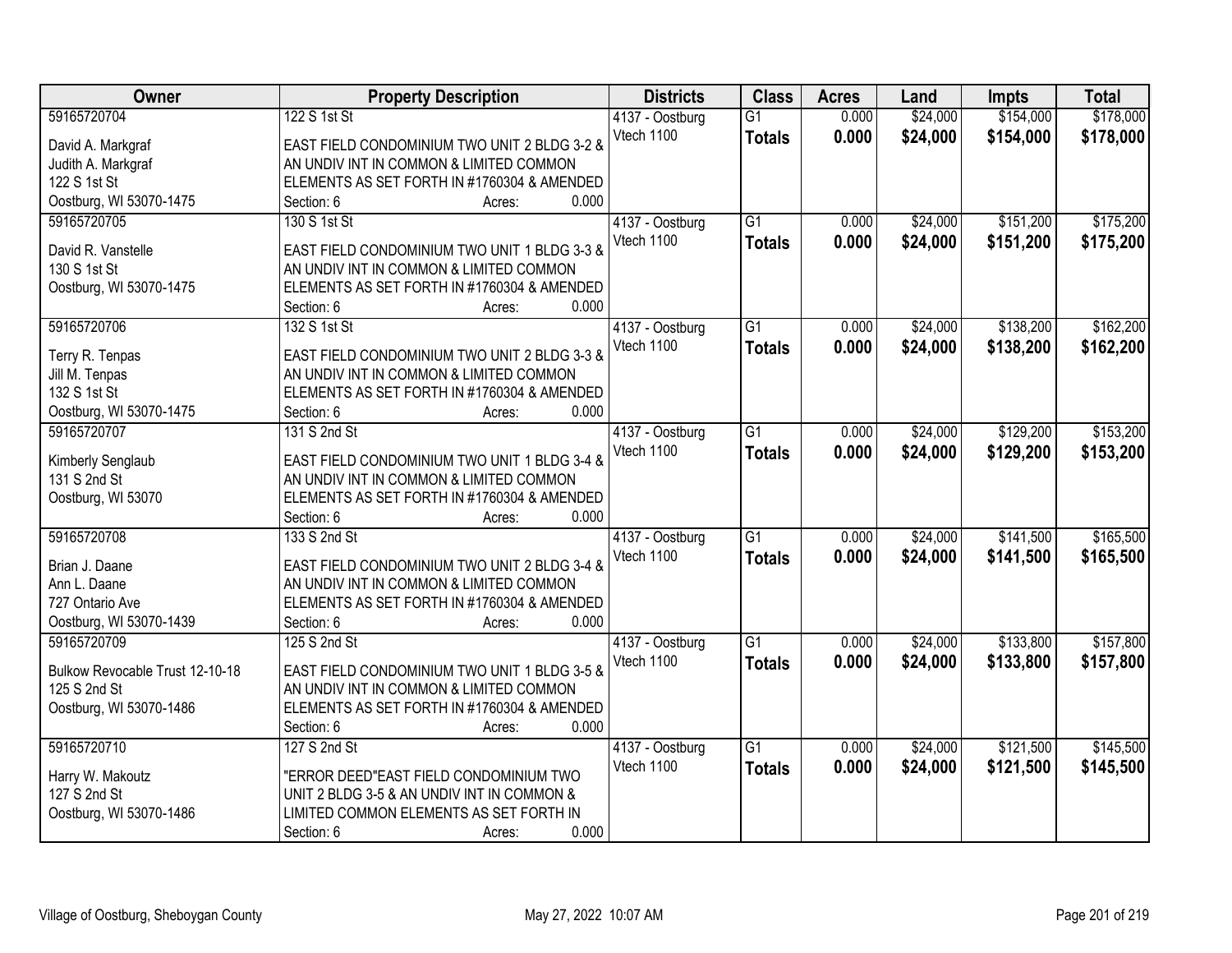| Owner                                    | <b>Property Description</b>                  | <b>Districts</b> | <b>Class</b>    | <b>Acres</b> | Land     | <b>Impts</b> | <b>Total</b> |
|------------------------------------------|----------------------------------------------|------------------|-----------------|--------------|----------|--------------|--------------|
| 59165720711                              | 117 S 2nd St                                 | 4137 - Oostburg  | $\overline{G1}$ | 0.000        | \$24,000 | \$151,600    | \$175,600    |
| Peter C. Vanwyk                          | EAST FIELD CONDOMINIUM TWO UNIT 1 BLDG 3-6 & | Vtech 1100       | <b>Totals</b>   | 0.000        | \$24,000 | \$151,600    | \$175,600    |
| Delores M. Vanwyk                        | AN UNDIV INT IN COMMON & LIMITED COMMON      |                  |                 |              |          |              |              |
| 117 S 2nd St                             | ELEMENTS AS SET FORTH IN #1760304 & AMENDED  |                  |                 |              |          |              |              |
| Oostburg, WI 53070-1486                  | 0.000<br>Section: 6<br>Acres:                |                  |                 |              |          |              |              |
| 59165720712                              | 119 S 2nd St                                 | 4137 - Oostburg  | $\overline{G1}$ | 0.000        | \$24,000 | \$157,000    | \$181,000    |
|                                          |                                              | Vtech 1100       | <b>Totals</b>   | 0.000        | \$24,000 | \$157,000    | \$181,000    |
| James R. Smith                           | EAST FIELD CONDOMINIUM TWO UNIT 2 BLDG 3-6 & |                  |                 |              |          |              |              |
| Mary F. Volk Smith                       | AN UNDIV INT IN COMMON & LIMITED COMMON      |                  |                 |              |          |              |              |
| 119 S 2nd St                             | ELEMENTS AS SET FORTH IN #1760304 & AMENDED  |                  |                 |              |          |              |              |
| Oostburg, WI 53070-1486                  | 0.000<br>Section: 6<br>Acres:                |                  |                 |              |          |              |              |
| 59165720713                              | 115 Eastfield Dr                             | 4137 - Oostburg  | G1              | 0.000        | \$24,000 | \$164,400    | \$188,400    |
| Ruth Ann Mentink                         | EAST FIELD CONDOMINIUM TWO UNIT 1 BLDG 3-7 & | Vtech 1100       | <b>Totals</b>   | 0.000        | \$24,000 | \$164,400    | \$188,400    |
| 115 Eastfield Dr                         | AN UNDIV INT IN COMMON & LIMITED COMMON      |                  |                 |              |          |              |              |
| Oostburg, WI 53070-1483                  | ELEMENTS AS SET FORTH IN #1760304 & AMENDED  |                  |                 |              |          |              |              |
|                                          | 0.000<br>Section: 6<br>Acres:                |                  |                 |              |          |              |              |
| 59165720714                              | 105 S 2nd St                                 |                  | G1              | 0.000        | \$24,000 | \$128,800    | \$152,800    |
|                                          |                                              | 4137 - Oostburg  |                 |              |          |              |              |
| Charles R. Carrier                       | EAST FIELD CONDOMINIUM TWO UNIT 2 BLDG 3-7 & | Vtech 1100       | <b>Totals</b>   | 0.000        | \$24,000 | \$128,800    | \$152,800    |
| 105 S 2nd St                             | AN UNDIV INT IN COMMON & LIMITED COMMON      |                  |                 |              |          |              |              |
| Oostburg, WI 53070-1486                  | ELEMENTS AS SET FORTH IN #1760304 & AMENDED  |                  |                 |              |          |              |              |
|                                          | 0.000<br>Section: 6<br>Acres:                |                  |                 |              |          |              |              |
| 59165720750                              | <b>Michigan Ave</b>                          | 4137 - Oostburg  |                 |              |          |              |              |
|                                          |                                              | Vtech 1100       | <b>Totals</b>   |              |          |              |              |
| Third Addition to East Field Subdivision | THIRD ADDITION TO EAST FIELD SUBDIVISION     |                  |                 |              |          |              |              |
| Na                                       |                                              |                  |                 |              |          |              |              |
| Na, WI 99999                             |                                              |                  |                 |              |          |              |              |
|                                          | 0.000<br>Section: 6<br>Acres:                |                  |                 |              |          |              |              |
| 59165720751                              | 431 Michigan Ave                             | 4137 - Oostburg  | $\overline{G1}$ | 0.340        | \$41,400 | \$163,600    | \$205,000    |
| Edward J. Waech                          | THIRD ADDITION TO EAST FIELD SUBDIVISION -   | Vtech 1100       | <b>Totals</b>   | 0.340        | \$41,400 | \$163,600    | \$205,000    |
| Kathleen S. Waech                        | LOT 62                                       |                  |                 |              |          |              |              |
| 431 Michigan Ave                         |                                              |                  |                 |              |          |              |              |
| Oostburg, WI 53070-9401                  | 0.340<br>Section: 6<br>Acres:                |                  |                 |              |          |              |              |
| 59165720752                              | 439 Michigan Ave                             | 4137 - Oostburg  | $\overline{G1}$ | 0.330        | \$41,300 | \$156,600    | \$197,900    |
|                                          |                                              | Vtech 1100       | <b>Totals</b>   | 0.330        | \$41,300 | \$156,600    | \$197,900    |
| Kris Ann Mentink                         | THIRD ADDITION TO EAST FIELD SUBDIVISION -   |                  |                 |              |          |              |              |
| 439 Michigan Ave                         | LOT 63                                       |                  |                 |              |          |              |              |
| Oostburg, WI 53070-9401                  |                                              |                  |                 |              |          |              |              |
|                                          | 0.330<br>Section: 6<br>Acres:                |                  |                 |              |          |              |              |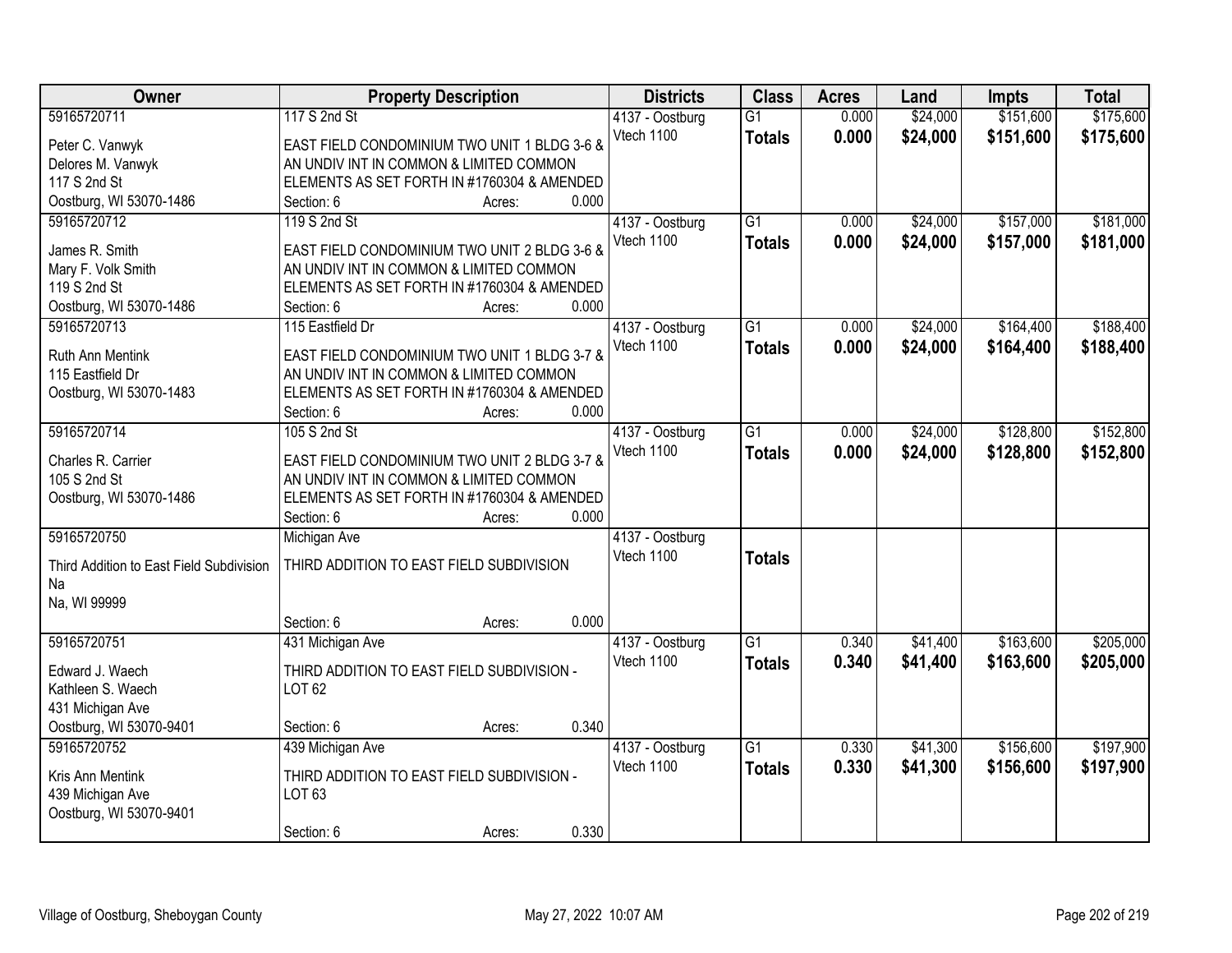| Owner                                                                                        |                                                                         | <b>Property Description</b> |       | <b>Districts</b>              | <b>Class</b>                     | <b>Acres</b>   | Land                 | <b>Impts</b>           | <b>Total</b>           |
|----------------------------------------------------------------------------------------------|-------------------------------------------------------------------------|-----------------------------|-------|-------------------------------|----------------------------------|----------------|----------------------|------------------------|------------------------|
| 59165720800<br>Fourth Addition to Lake Breeze<br>Subdivision                                 | FOURTH ADDITION TO LAKE BREEZE SUBD                                     |                             |       | 4137 - Oostburg<br>Vtech 1100 | <b>Totals</b>                    |                |                      |                        |                        |
| Na<br>Na, WI 99999                                                                           | Section: 6                                                              | Acres:                      | 0.000 |                               |                                  |                |                      |                        |                        |
| 59165720801<br>Gordon J Veldboom Jr & Helen J<br>Veldboom Jrt of 2017<br>719 S 9th PI        | FOURTH ADDITION TO LAKE BREEZE SUBD -<br><b>OUTLOT 1</b>                |                             |       | 4137 - Oostburg<br>Vtech 1100 | $\overline{G5}$<br><b>Totals</b> | 1.970<br>1.970 | \$1,200<br>\$1,200   | \$0<br>\$0             | \$1,200<br>\$1,200     |
| Oostburg, WI 53070-1372                                                                      | Section: 6                                                              | Acres:                      | 1.970 |                               |                                  |                |                      |                        |                        |
| 59165720802<br>Gordon J Veldboom Jr & Helen J<br>Veldboom Jrt of 2017<br>719 S 9th PI        | FOURTH ADDITION TO LAKE BREEZE SUBD -<br><b>OUTLOT 2</b>                |                             |       | 4137 - Oostburg<br>Vtech 1100 | G1<br><b>Totals</b>              | 0.020<br>0.020 | \$300<br>\$300       | \$0<br>\$0             | \$300<br>\$300         |
| Oostburg, WI 53070-1372                                                                      | Section: 6                                                              | Acres:                      | 0.020 |                               |                                  |                |                      |                        |                        |
| 59165720805<br>David J. Theune II<br>Julie M. Theune                                         | 816 Aspen Ave<br>FOURTH ADDITION TO LAKE BREEZE SUBD - LOT 72           |                             |       | 4137 - Oostburg<br>Vtech 1100 | $\overline{G1}$<br><b>Totals</b> | 0.320<br>0.320 | \$41,200<br>\$41,200 | \$241,500<br>\$241,500 | \$282,700<br>\$282,700 |
| 816 Aspen Ave<br>Oostburg, WI 53070-1480                                                     | Section: 6                                                              | Acres:                      | 0.320 |                               |                                  |                |                      |                        |                        |
| 59165720806<br>Jeffrey A. Oonk<br>Tricia E. Oonk<br>826 Aspen Ave<br>Oostburg, WI 53070-1480 | Aspen Ave<br>FOURTH ADDITION TO LAKE BREEZE SUBD - LOT 73<br>Section: 6 | Acres:                      | 0.320 | 4137 - Oostburg<br>Vtech 1100 | $\overline{G1}$<br><b>Totals</b> | 0.320<br>0.320 | \$41,200<br>\$41,200 | $\overline{50}$<br>\$0 | \$41,200<br>\$41,200   |
| 59165720807                                                                                  | 826 Aspen Ave                                                           |                             |       | 4137 - Oostburg               | $\overline{G1}$                  | 0.350          | \$41,500             | \$233,500              | \$275,000              |
| Jeffrey A. Oonk<br>Tricia E. Oonk<br>826 Aspen Ave                                           | FOURTH ADDITION TO LAKE BREEZE SUBD - LOT 74                            |                             |       | Vtech 1100                    | <b>Totals</b>                    | 0.350          | \$41,500             | \$233,500              | \$275,000              |
| Oostburg, WI 53070-1480                                                                      | Section: 6                                                              | Acres:                      | 0.350 |                               |                                  |                |                      |                        |                        |
| 59165720808<br>Chad C. Miller<br>Angela E. Miller<br>530 S 9th St                            | 530 S 9th St<br>FOURTH ADDITION TO LAKE BREEZE SUBD - LOT 75            |                             |       | 4137 - Oostburg<br>Vtech 1100 | $\overline{G1}$<br><b>Totals</b> | 0.390<br>0.390 | \$41,900<br>\$41,900 | \$194,000<br>\$194,000 | \$235,900<br>\$235,900 |
| Oostburg, WI 53070-1358                                                                      | Section: 6                                                              | Acres:                      | 0.390 |                               |                                  |                |                      |                        |                        |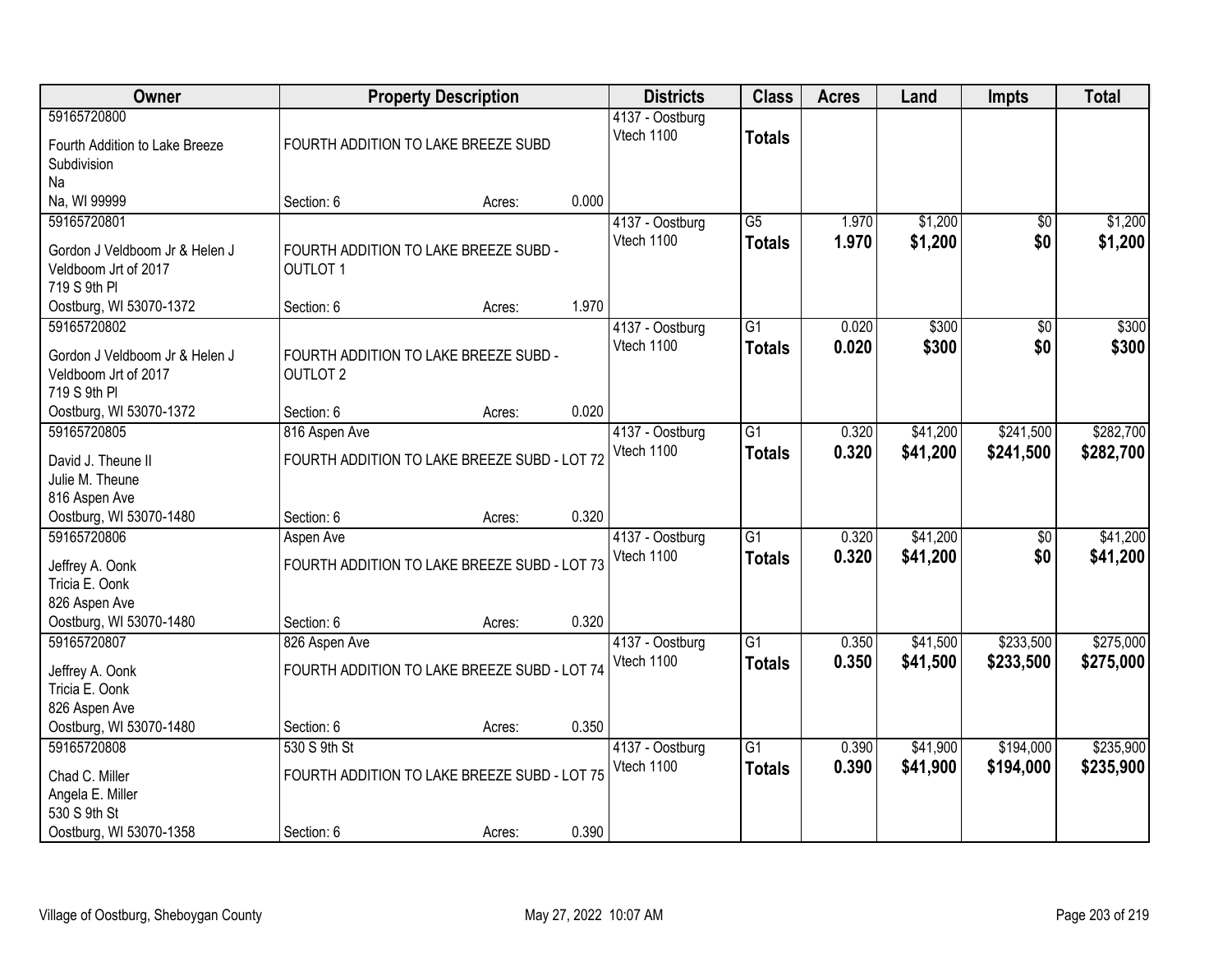| Owner                                  | <b>Property Description</b>                  |        |       | <b>Districts</b> | <b>Class</b>    | <b>Acres</b> | Land     | <b>Impts</b> | <b>Total</b> |
|----------------------------------------|----------------------------------------------|--------|-------|------------------|-----------------|--------------|----------|--------------|--------------|
| 59165720809                            | 612 S 9th PI                                 |        |       | 4137 - Oostburg  | $\overline{G1}$ | 0.510        | \$41,800 | \$226,800    | \$268,600    |
| Thomas J. Katsma                       | FOURTH ADDITION TO LAKE BREEZE SUBD - LOT 76 |        |       | Vtech 1100       | <b>Totals</b>   | 0.510        | \$41,800 | \$226,800    | \$268,600    |
| Mary E. Katsma                         |                                              |        |       |                  |                 |              |          |              |              |
| 612 S 9th PI                           |                                              |        |       |                  |                 |              |          |              |              |
| Oostburg, WI 53070-1374                | Section: 6                                   | Acres: | 0.510 |                  |                 |              |          |              |              |
| 59165720810                            | 614 S 9th PI                                 |        |       | 4137 - Oostburg  | $\overline{G1}$ | 0.440        | \$42,400 | \$316,100    | \$358,500    |
| Joel R. Van Ess                        | FOURTH ADDITION TO LAKE BREEZE SUBD - LOT 77 |        |       | Vtech 1100       | <b>Totals</b>   | 0.440        | \$42,400 | \$316,100    | \$358,500    |
| Sandra L. Van Ess                      |                                              |        |       |                  |                 |              |          |              |              |
| 614 S 9th PI                           |                                              |        |       |                  |                 |              |          |              |              |
| Oostburg, WI 53070-1374                | Section: 6                                   | Acres: | 0.440 |                  |                 |              |          |              |              |
| 59165720811                            | 620 S 9th PI                                 |        |       | 4137 - Oostburg  | G1              | 0.440        | \$42,400 | \$257,600    | \$300,000    |
|                                        |                                              |        |       | Vtech 1100       | <b>Totals</b>   | 0.440        | \$42,400 | \$257,600    | \$300,000    |
| Derrek J. Lemahieu                     | FOURTH ADDITION TO LAKE BREEZE SUBD - LOT 78 |        |       |                  |                 |              |          |              |              |
| Laura A. Lemahieu                      |                                              |        |       |                  |                 |              |          |              |              |
| 620 S 9th PI                           |                                              |        | 0.440 |                  |                 |              |          |              |              |
| Oostburg, WI 53070-1374<br>59165720812 | Section: 6<br>722 S 9th PI                   | Acres: |       | 4137 - Oostburg  | G1              | 0.440        | \$42,400 | \$238,700    | \$281,100    |
|                                        |                                              |        |       | Vtech 1100       |                 | 0.440        | \$42,400 | \$238,700    |              |
| Sara A. Ketterhagen                    | FOURTH ADDITION TO LAKE BREEZE SUBD - LOT 79 |        |       |                  | <b>Totals</b>   |              |          |              | \$281,100    |
| Isaiah D. Ketterhagen                  |                                              |        |       |                  |                 |              |          |              |              |
| 722 S 9th PI                           |                                              |        |       |                  |                 |              |          |              |              |
| Oostburg, WI 53070-1375                | Section: 6                                   | Acres: | 0.440 |                  |                 |              |          |              |              |
| 59165720813                            | 824 South Ave                                |        |       | 4137 - Oostburg  | $\overline{G1}$ | 0.330        | \$41,300 | \$164,900    | \$206,200    |
| Terrill J. Neils                       | FOURTH ADDITION TO LAKE BREEZE SUBD - LOT 80 |        |       | Vtech 1100       | <b>Totals</b>   | 0.330        | \$41,300 | \$164,900    | \$206,200    |
| Dawn A. Neils                          |                                              |        |       |                  |                 |              |          |              |              |
| 824 South Ave                          |                                              |        |       |                  |                 |              |          |              |              |
| Oostburg, WI 53070-1861                | Section: 6                                   | Acres: | 0.330 |                  |                 |              |          |              |              |
| 59165720814                            | 730 S 9th PI                                 |        |       | 4137 - Oostburg  | $\overline{G1}$ | 0.320        | \$41,200 | \$234,600    | \$275,800    |
| Kathleen M. Flad                       | FOURTH ADDITION TO LAKE BREEZE SUBD - LOT 81 |        |       | Vtech 1100       | <b>Totals</b>   | 0.320        | \$41,200 | \$234,600    | \$275,800    |
| 730 S 9th PI                           |                                              |        |       |                  |                 |              |          |              |              |
| Oostburg, WI 53070-1375                |                                              |        |       |                  |                 |              |          |              |              |
|                                        | Section: 6                                   | Acres: | 0.320 |                  |                 |              |          |              |              |
| 59165720815                            | 719 S 9th PI                                 |        |       | 4137 - Oostburg  | $\overline{G1}$ | 0.580        | \$43,400 | \$364,200    | \$407,600    |
| Gordon J Veldboom Jr & Helen J         | FOURTH ADDITION TO LAKE BREEZE SUBD - LOT 82 |        |       | Vtech 1100       | <b>Totals</b>   | 0.580        | \$43,400 | \$364,200    | \$407,600    |
| Veldboom Jrt of 2017                   |                                              |        |       |                  |                 |              |          |              |              |
| 719 S 9th PI                           |                                              |        |       |                  |                 |              |          |              |              |
| Oostburg, WI 53070-1372                | Section: 6                                   | Acres: | 0.580 |                  |                 |              |          |              |              |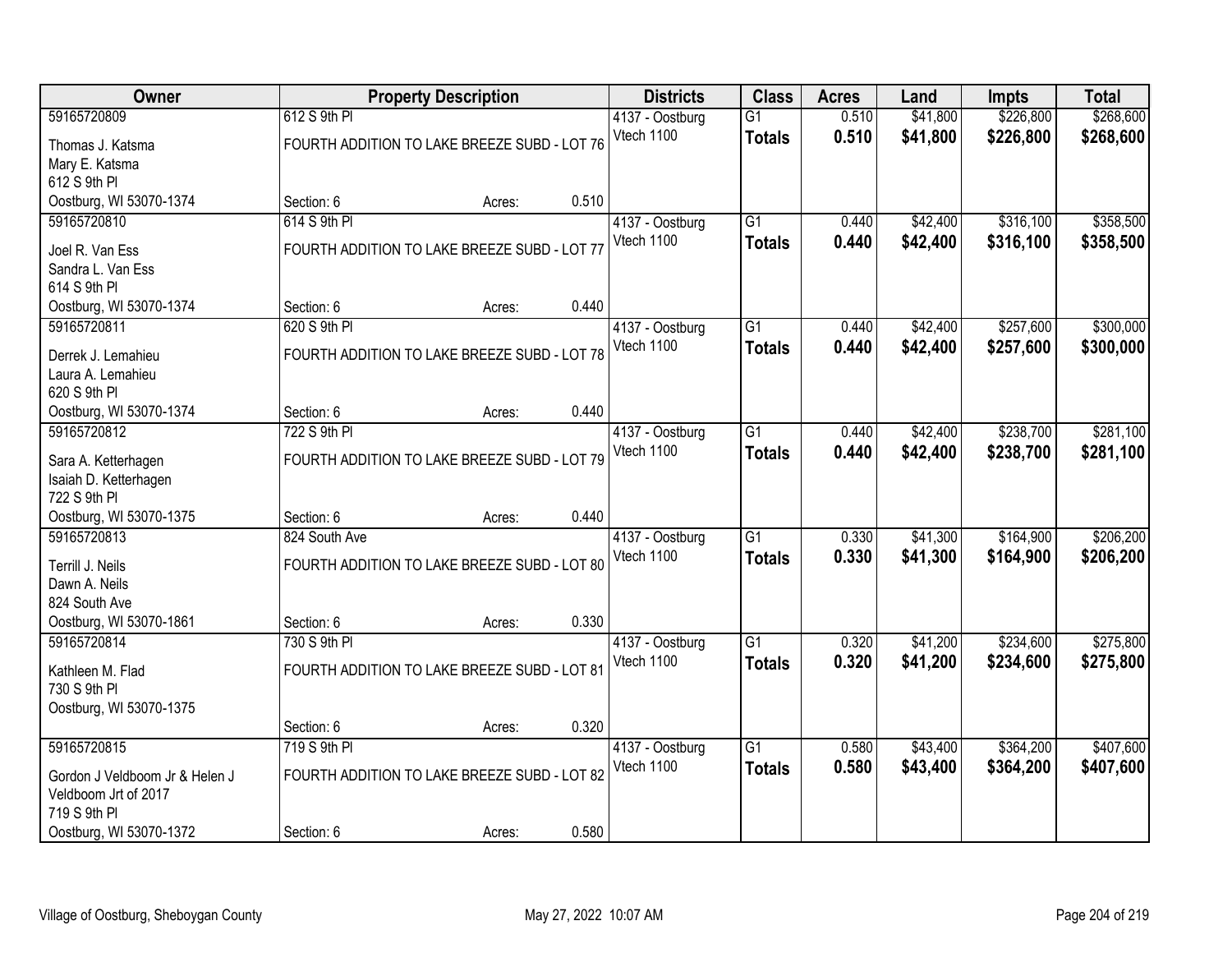| <b>Owner</b>                                |                                      | <b>Property Description</b>                    |       | <b>Districts</b> | <b>Class</b>    | <b>Acres</b> | Land       | <b>Impts</b> | <b>Total</b>  |
|---------------------------------------------|--------------------------------------|------------------------------------------------|-------|------------------|-----------------|--------------|------------|--------------|---------------|
| 59165720816                                 | 617 S 9th PI                         |                                                |       | 4137 - Oostburg  | $\overline{G1}$ | 0.430        | \$42,300   | \$232,800    | \$275,100     |
| Brad W. Bulkow                              |                                      | FOURTH ADDITION TO LAKE BREEZE SUBD - LOT 83   |       | Vtech 1100       | <b>Totals</b>   | 0.430        | \$42,300   | \$232,800    | \$275,100     |
| Julie A. Bulkow                             |                                      |                                                |       |                  |                 |              |            |              |               |
| 617 S 9th PI                                |                                      |                                                |       |                  |                 |              |            |              |               |
| Oostburg, WI 53070-1373                     | Section: 6                           | Acres:                                         | 0.430 |                  |                 |              |            |              |               |
| 59165720817                                 | 809 Aspen Ave                        |                                                |       | 4137 - Oostburg  | $\overline{G1}$ | 0.370        | \$41,700   | \$277,800    | \$319,500     |
| <b>Brent Walters</b>                        |                                      | FOURTH ADDITION TO LAKE BREEZE SUBD - LOT 84   |       | Vtech 1100       | <b>Totals</b>   | 0.370        | \$41,700   | \$277,800    | \$319,500     |
| 809 Aspen Ave                               |                                      |                                                |       |                  |                 |              |            |              |               |
| Oostburg, WI 53070-1480                     |                                      |                                                |       |                  |                 |              |            |              |               |
|                                             | Section: 6                           | Acres:                                         | 0.370 |                  |                 |              |            |              |               |
| 59165720818                                 | 807 Aspen Ave                        |                                                |       | 4137 - Oostburg  | $\overline{G1}$ | 0.320        | \$41,200   | \$181,900    | \$223,100     |
|                                             |                                      | FOURTH ADDITION TO LAKE BREEZE SUBD - LOT 85   |       | Vtech 1100       | <b>Totals</b>   | 0.320        | \$41,200   | \$181,900    | \$223,100     |
| Randall S. Huibregtse<br>Lori L. Huibregtse |                                      |                                                |       |                  |                 |              |            |              |               |
| 807 Aspen Ave                               |                                      |                                                |       |                  |                 |              |            |              |               |
| Oostburg, WI 53070-1480                     | Section: 6                           | Acres:                                         | 0.320 |                  |                 |              |            |              |               |
| 59165720819                                 | Aspen Ave                            |                                                |       | 4137 - Oostburg  | $\overline{G1}$ | 0.300        | \$41,000   | \$0          | \$41,000      |
|                                             |                                      |                                                |       | Vtech 1100       | <b>Totals</b>   | 0.300        | \$41,000   | \$0          | \$41,000      |
| John Jepson                                 | CSM V24 P324-325 #1912710.           | FOURTH ADDITION TO LAKE BREEZE SUBD - LOT 2    |       |                  |                 |              |            |              |               |
| Janelle Jepson<br>N1946 Dulmes Rd           |                                      |                                                |       |                  |                 |              |            |              |               |
| Cedar Grove, WI 53013-1113                  | Section: 6                           | Acres:                                         | 0.300 |                  |                 |              |            |              |               |
| 59165720820                                 | 810 Aspen Ave                        |                                                |       | 4137 - Oostburg  | $\overline{G1}$ | 0.300        | \$41,000   | \$348,200    | \$389,200     |
|                                             |                                      |                                                |       | Vtech 1100       | <b>Totals</b>   | 0.300        | \$41,000   | \$348,200    | \$389,200     |
| Jeffrey L. Lammers                          |                                      | FOURTH ADDITION TO LAKE BREEZE SUBD - LOT 1    |       |                  |                 |              |            |              |               |
| Brenda K. Lammers<br>810 Aspen Ave          | PRT LOT 70                           | CSM V24 P324-325 #1912710 - BEING ALL LOT 71 & |       |                  |                 |              |            |              |               |
| Oostburg, WI 53070-1480                     | Section: 6                           | Acres:                                         | 0.300 |                  |                 |              |            |              |               |
| 59165720830                                 |                                      |                                                |       | 4137 - Oostburg  | G1              | 0.340        | $\sqrt{6}$ | $\sqrt{6}$   | $\frac{6}{3}$ |
|                                             |                                      |                                                |       | Vtech 1100       | <b>Totals</b>   | 0.340        | \$0        | \$0          | \$0           |
| Jp Third Street Condominium                 | JP THIRD STREET CONDOMINIUM          |                                                |       |                  |                 |              |            |              |               |
| Na                                          |                                      |                                                |       |                  |                 |              |            |              |               |
| Na, WI 99999                                | Section: 6                           |                                                | 0.340 |                  |                 |              |            |              |               |
| 59165720831                                 | 211 Eastfield Dr                     | Acres:                                         |       | 4137 - Oostburg  | $\overline{G1}$ | 0.000        | \$24,000   | \$134,200    | \$158,200     |
|                                             |                                      |                                                |       | Vtech 1100       | <b>Totals</b>   | 0.000        | \$24,000   | \$134,200    | \$158,200     |
| <b>Mary Simmons</b>                         |                                      | JP THIRD STREET CONDOMINIUM - UNIT 1 AND AN    |       |                  |                 |              |            |              |               |
| 211 Eastfield Dr                            | UNDIV INT IN COMMON & LIMITED COMMON |                                                |       |                  |                 |              |            |              |               |
| Oostburg, WI 53070-1484                     | ELEMENTS AS SET FORTH IN #1777216    |                                                |       |                  |                 |              |            |              |               |
|                                             | Section: 6                           | Acres:                                         | 0.000 |                  |                 |              |            |              |               |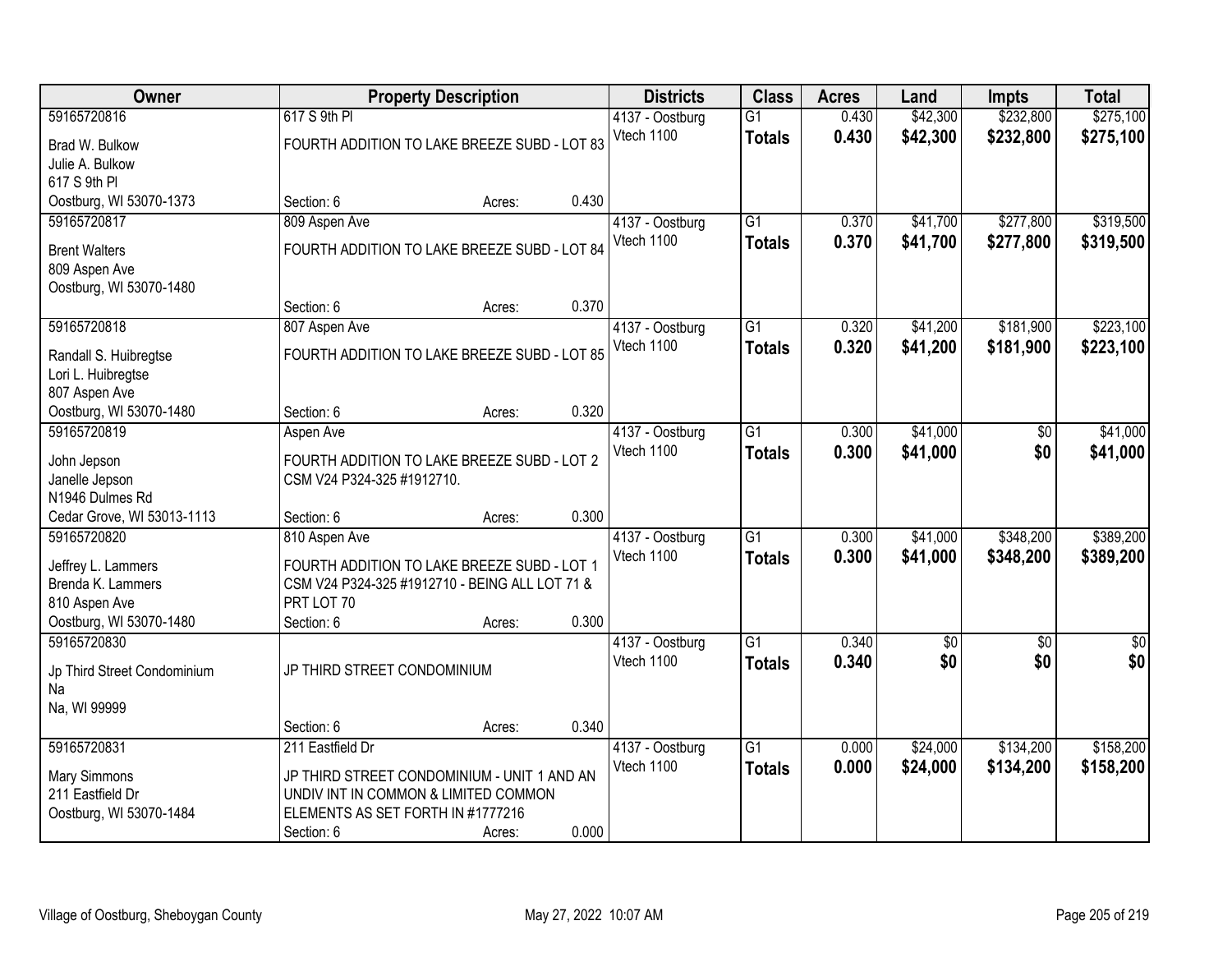| Owner                                | <b>Property Description</b>                 |                 | <b>Districts</b> | <b>Class</b>    | <b>Acres</b> | Land            | <b>Impts</b>    | <b>Total</b>    |
|--------------------------------------|---------------------------------------------|-----------------|------------------|-----------------|--------------|-----------------|-----------------|-----------------|
| 59165720832                          | 105 S 3rd St                                |                 | 4137 - Oostburg  | $\overline{G1}$ | 0.000        | \$24,000        | \$125,100       | \$149,100       |
| Andrew J. Schuessler                 | JP THIRD STREET CONDOMINIUM - UNIT 2 AND AN |                 | Vtech 1100       | <b>Totals</b>   | 0.000        | \$24,000        | \$125,100       | \$149,100       |
| Carol M. Schuessler                  | UNDIV INT IN COMMON & LIMITED COMMON        |                 |                  |                 |              |                 |                 |                 |
| 105 S 3rd St                         | ELEMENTS AS SET FORTH IN #1777216           |                 |                  |                 |              |                 |                 |                 |
| Oostburg, WI 53070-1490              | Section: 6                                  | 0.000<br>Acres: |                  |                 |              |                 |                 |                 |
| 59165720840                          |                                             |                 | 4137 - Oostburg  | $\overline{G1}$ | 0.300        | \$0             | $\overline{50}$ | $\sqrt{50}$     |
|                                      | WAL-DRIEST CONDOMINIUM                      |                 | Vtech 1100       | <b>Totals</b>   | 0.300        | \$0             | \$0             | \$0             |
| Condominium Wal-Driest<br>Na         |                                             |                 |                  |                 |              |                 |                 |                 |
| Na, WI 99999                         |                                             |                 |                  |                 |              |                 |                 |                 |
|                                      | Section: 6                                  | 0.300<br>Acres: |                  |                 |              |                 |                 |                 |
| 59165720841                          | 131 S 3rd St                                |                 | 4137 - Oostburg  | G1              | 0.000        | \$20,000        | \$146,800       | \$166,800       |
|                                      |                                             |                 | Vtech 1100       | <b>Totals</b>   | 0.000        | \$20,000        | \$146,800       | \$166,800       |
| Cynthia A. Widish                    | WAL-DRIEST CONDOMINIUM - UNIT 1 AND AN      |                 |                  |                 |              |                 |                 |                 |
| 131 S 3rd St                         | UNDIV INT IN COMMON & LIMITED COMMON        |                 |                  |                 |              |                 |                 |                 |
| Oostburg, WI 53070-1490              | ELEMENTS AS SET FORTH IN #1801280.          |                 |                  |                 |              |                 |                 |                 |
|                                      | Section: 6                                  | 0.000<br>Acres: |                  |                 |              |                 |                 |                 |
| 59165720842                          | 133 S 3rd St                                |                 | 4137 - Oostburg  | G1              | 0.000        | \$20,000        | \$123,100       | \$143,100       |
| Luke R. Menzel                       | WAL-DRIEST CONDOMINIUM - UNIT 2 AND AN      |                 | Vtech 1100       | <b>Totals</b>   | 0.000        | \$20,000        | \$123,100       | \$143,100       |
| Ann L. Menzel                        | UNDIV INT IN COMMON & LIMITED COMMON        |                 |                  |                 |              |                 |                 |                 |
| 133 S 3rd St                         | ELEMENTS AS SET FORTH IN #1801280.          |                 |                  |                 |              |                 |                 |                 |
| Oostburg, WI 53070-1490              | Section: 6                                  | 0.000<br>Acres: |                  |                 |              |                 |                 |                 |
| 59165720848                          |                                             |                 | 4137 - Oostburg  |                 |              |                 |                 |                 |
| <b>Field Meadows West</b>            | WEST FIELD MEADOWS                          |                 | Vtech 1100       | <b>Totals</b>   |              |                 |                 |                 |
| Na                                   |                                             |                 |                  |                 |              |                 |                 |                 |
| Na, WI 99999                         |                                             |                 |                  |                 |              |                 |                 |                 |
|                                      | Section: 1                                  | 0.000<br>Acres: |                  |                 |              |                 |                 |                 |
| 59165720849                          |                                             |                 | 4137 - Oostburg  | $\overline{X4}$ | 1.730        | $\overline{50}$ | $\overline{50}$ | $\overline{50}$ |
|                                      |                                             |                 | Vtech 1100       | <b>Totals</b>   | 1.730        | \$0             | \$0             | \$0             |
| Village of Oostburg<br>PO Box 700227 | WEST FIELD MEADOWS - OUTLOT 1               |                 |                  |                 |              |                 |                 |                 |
| Oostburg, WI 53070-0227              |                                             |                 |                  |                 |              |                 |                 |                 |
|                                      | Section: 1                                  | 1.730<br>Acres: |                  |                 |              |                 |                 |                 |
| 59165720850                          | Michigan Ave                                |                 | 4137 - Oostburg  | $\overline{X4}$ | 1.710        | \$0             | $\overline{50}$ | $\overline{50}$ |
|                                      |                                             |                 | Vtech 1100       | <b>Totals</b>   | 1.710        | \$0             | \$0             | \$0             |
| Village of Oostburg                  | WEST FIELD MEADOWS - OUTLOT 2               |                 |                  |                 |              |                 |                 |                 |
| PO Box 700227                        |                                             |                 |                  |                 |              |                 |                 |                 |
| Oostburg, WI 53070-0227              |                                             |                 |                  |                 |              |                 |                 |                 |
|                                      | Section: 1                                  | 1.710<br>Acres: |                  |                 |              |                 |                 |                 |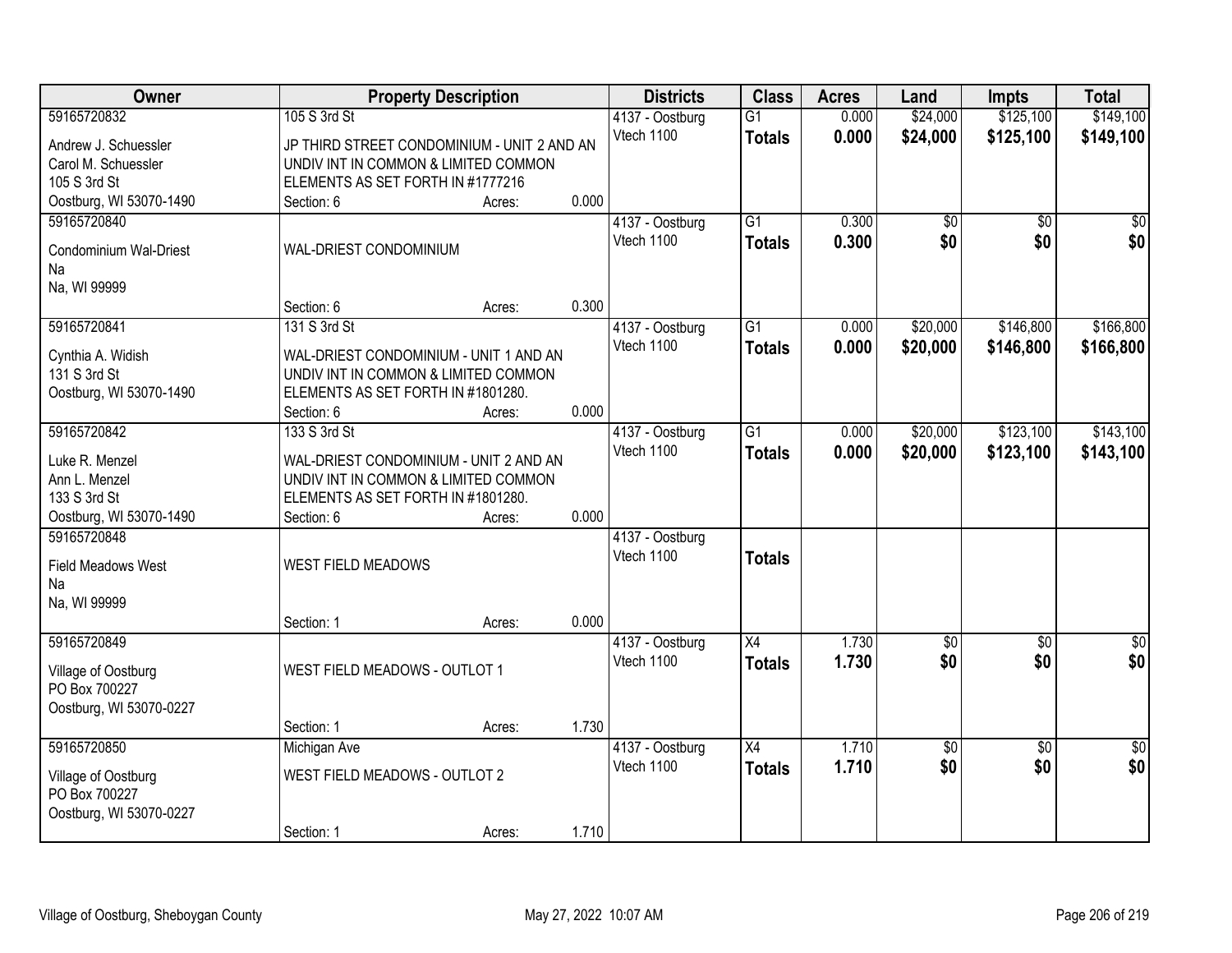| Owner                                     |                                   | <b>Property Description</b> |       | <b>Districts</b> | <b>Class</b>    | <b>Acres</b> | Land     | <b>Impts</b> | <b>Total</b> |
|-------------------------------------------|-----------------------------------|-----------------------------|-------|------------------|-----------------|--------------|----------|--------------|--------------|
| 59165720855                               | 202 S 15th St                     |                             |       | 4137 - Oostburg  | $\overline{G1}$ | 0.510        | \$43,200 | \$183,000    | \$226,200    |
| Ryan C. Dekker                            | WEST FIELD MEADOWS - LOT 5        |                             |       | Vtech 1100       | <b>Totals</b>   | 0.510        | \$43,200 | \$183,000    | \$226,200    |
| Andrea R. Dekker                          |                                   |                             |       |                  |                 |              |          |              |              |
| 202 S 15th St                             |                                   |                             |       |                  |                 |              |          |              |              |
| Oostburg, WI 53070-1279                   | Section: 1                        | Acres:                      | 0.510 |                  |                 |              |          |              |              |
| 59165720856                               | 208 S 15th St                     |                             |       | 4137 - Oostburg  | $\overline{G1}$ | 0.380        | \$42,000 | \$180,200    | \$222,200    |
| Kyle K. Veldhorst                         | WEST FIELD MEADOWS - LOT 6        |                             |       | Vtech 1100       | <b>Totals</b>   | 0.380        | \$42,000 | \$180,200    | \$222,200    |
| Cassandra K. Veldhorst                    |                                   |                             |       |                  |                 |              |          |              |              |
| 208 S 15th St                             |                                   |                             |       |                  |                 |              |          |              |              |
| Oostburg, WI 53070-1279                   | Section: 1                        | Acres:                      | 0.380 |                  |                 |              |          |              |              |
| 59165720857                               | 214 S 15th St                     |                             |       | 4137 - Oostburg  | $\overline{G1}$ | 0.380        | \$42,000 | \$183,400    | \$225,400    |
| Keith A. Deblaey                          | WEST FIELD MEADOWS - LOT 7        |                             |       | Vtech 1100       | <b>Totals</b>   | 0.380        | \$42,000 | \$183,400    | \$225,400    |
| Brenda S. Deblaey                         |                                   |                             |       |                  |                 |              |          |              |              |
| 214 S 15th St                             |                                   |                             |       |                  |                 |              |          |              |              |
| Oostburg, WI 53070-1279                   | Section: 1                        | Acres:                      | 0.380 |                  |                 |              |          |              |              |
| 59165720858                               | 302 S 15th St                     |                             |       | 4137 - Oostburg  | $\overline{G1}$ | 0.380        | \$42,000 | \$192,500    | \$234,500    |
|                                           |                                   |                             |       | Vtech 1100       | <b>Totals</b>   | 0.380        | \$42,000 | \$192,500    | \$234,500    |
| Jeffery R. Montague<br>Angela M. Montague | <b>WEST FIELD MEADOWS - LOT 8</b> |                             |       |                  |                 |              |          |              |              |
| 302 S 15th St                             |                                   |                             |       |                  |                 |              |          |              |              |
| Oostburg, WI 53070-1195                   | Section: 1                        | Acres:                      | 0.380 |                  |                 |              |          |              |              |
| 59165720859                               | S 15th St                         |                             |       | 4137 - Oostburg  | $\overline{G1}$ | 0.380        | \$42,000 | \$0          | \$42,000     |
|                                           |                                   |                             |       | Vtech 1100       | <b>Totals</b>   | 0.380        | \$42,000 | \$0          | \$42,000     |
| Todd R. Hilbelink                         | WEST FIELD MEADOWS - LOT 9        |                             |       |                  |                 |              |          |              |              |
| Kathy S. Hilbelink<br>1167 Park Ave       |                                   |                             |       |                  |                 |              |          |              |              |
| Oostburg, WI 53070                        | Section: 1                        | Acres:                      | 0.380 |                  |                 |              |          |              |              |
| 59165720860                               | S 15th St                         |                             |       | 4137 - Oostburg  | $\overline{G1}$ | 0.380        | \$42,000 | $\sqrt{6}$   | \$42,000     |
|                                           |                                   |                             |       | Vtech 1100       | <b>Totals</b>   | 0.380        | \$42,000 | \$0          | \$42,000     |
| Daane Revocable Trust                     | WEST FIELD MEADOWS - LOT 10       |                             |       |                  |                 |              |          |              |              |
| 736 Wisconsin Ave                         |                                   |                             |       |                  |                 |              |          |              |              |
| Oostburg, WI 53070-1228                   | Section: 1                        |                             | 0.380 |                  |                 |              |          |              |              |
| 59165720861                               | 320 S 15th St                     | Acres:                      |       | 4137 - Oostburg  | $\overline{G1}$ | 0.390        | \$42,000 | \$201,800    | \$243,800    |
|                                           |                                   |                             |       | Vtech 1100       | <b>Totals</b>   | 0.390        | \$42,000 | \$201,800    | \$243,800    |
| Brian K. Taylor                           | WEST FIELD MEADOWS - LOT 11       |                             |       |                  |                 |              |          |              |              |
| Lori L. Taylor                            |                                   |                             |       |                  |                 |              |          |              |              |
| 320 S 15th St                             |                                   |                             |       |                  |                 |              |          |              |              |
| Oostburg, WI 53070-1195                   | Section: 1                        | Acres:                      | 0.390 |                  |                 |              |          |              |              |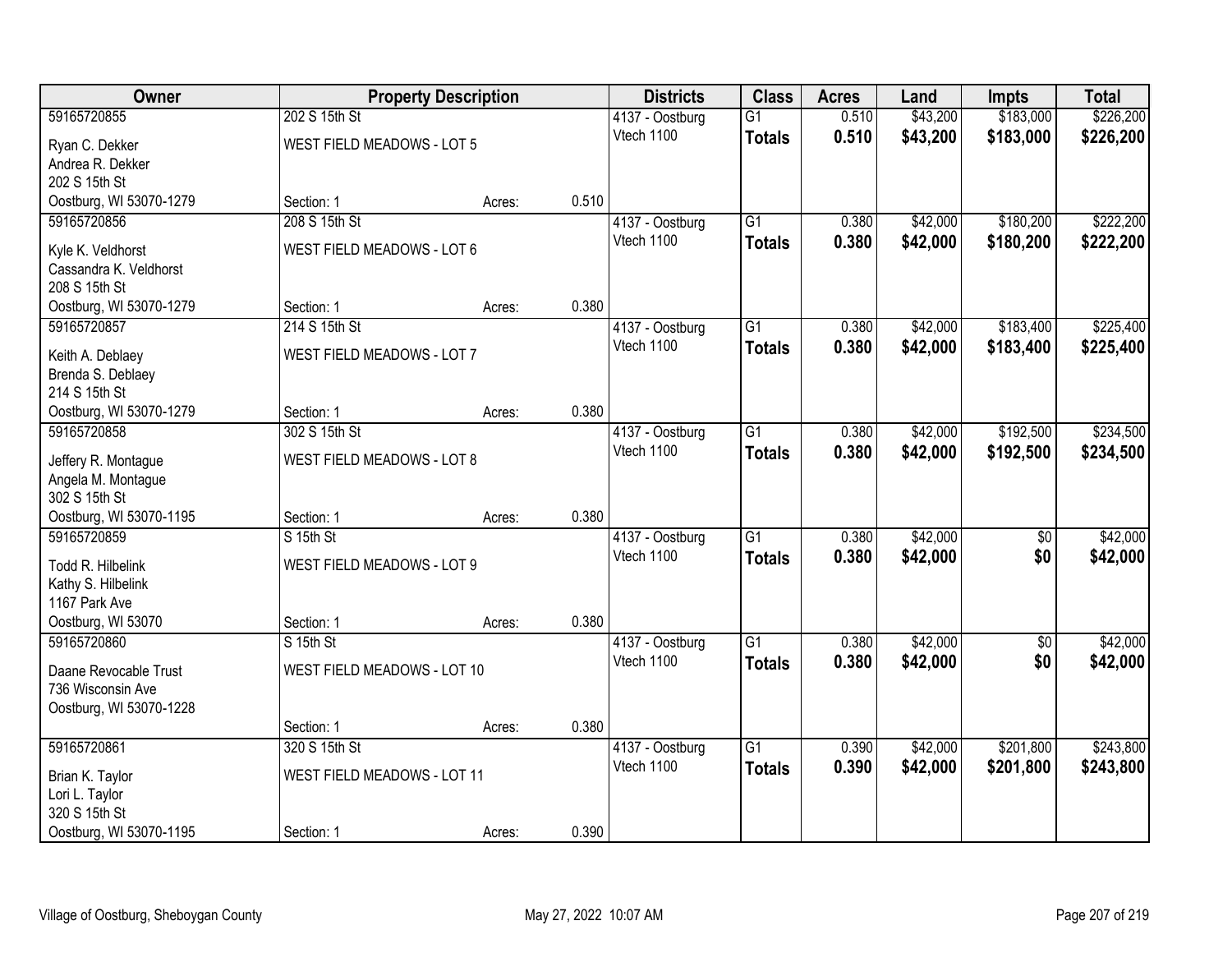| Owner                              |                                    | <b>Property Description</b> |       | <b>Districts</b>              | <b>Class</b>    | <b>Acres</b> | Land     | <b>Impts</b>    | <b>Total</b> |
|------------------------------------|------------------------------------|-----------------------------|-------|-------------------------------|-----------------|--------------|----------|-----------------|--------------|
| 59165720862                        | 319 S 15th St                      |                             |       | 4137 - Oostburg               | $\overline{G1}$ | 0.490        | \$43,900 | \$288,500       | \$332,400    |
| Carl L & Linda K Roethel Revocable | WEST FIELD MEADOWS - LOT 12        |                             |       | Vtech 1100                    | <b>Totals</b>   | 0.490        | \$43,900 | \$288,500       | \$332,400    |
| Trust of 2020                      |                                    |                             |       |                               |                 |              |          |                 |              |
| 319 S 15th St                      |                                    |                             |       |                               |                 |              |          |                 |              |
| Oostburg, WI 53070-1195            | Section: 1                         | Acres:                      | 0.490 |                               |                 |              |          |                 |              |
| 59165720863                        | 313 S 15th St                      |                             |       | 4137 - Oostburg               | $\overline{G1}$ | 0.440        | \$43,400 | \$255,200       | \$298,600    |
| <b>Behm Family Trust</b>           | WEST FIELD MEADOWS - LOT 13        |                             |       | Vtech 1100                    | <b>Totals</b>   | 0.440        | \$43,400 | \$255,200       | \$298,600    |
| 313 S 15th St                      |                                    |                             |       |                               |                 |              |          |                 |              |
| Oostburg, WI 53070-1195            |                                    |                             |       |                               |                 |              |          |                 |              |
|                                    | Section: 1                         | Acres:                      | 0.440 |                               |                 |              |          |                 |              |
| 59165720864                        | 305 S 15th St                      |                             |       | 4137 - Oostburg               | $\overline{G1}$ | 0.440        | \$43,400 | \$199,100       | \$242,500    |
| Pamela M. Schiek                   | <b>WEST FIELD MEADOWS - LOT 14</b> |                             |       | Vtech 1100                    | <b>Totals</b>   | 0.440        | \$43,400 | \$199,100       | \$242,500    |
| 305 S 15th St                      |                                    |                             |       |                               |                 |              |          |                 |              |
| Oostburg, WI 53070-1195            |                                    |                             |       |                               |                 |              |          |                 |              |
|                                    | Section: 1                         | Acres:                      | 0.440 |                               |                 |              |          |                 |              |
| 59165720865                        | 217 S 15th St                      |                             |       | 4137 - Oostburg               | $\overline{G1}$ | 0.440        | \$43,400 | \$263,200       | \$306,600    |
| Randal S. Prinsen                  | <b>WEST FIELD MEADOWS - LOT 15</b> |                             |       | Vtech 1100                    | <b>Totals</b>   | 0.440        | \$43,400 | \$263,200       | \$306,600    |
| Denise M. Prinsen                  |                                    |                             |       |                               |                 |              |          |                 |              |
| 217 S 15th St                      |                                    |                             |       |                               |                 |              |          |                 |              |
| Oostburg, WI 53070-1279            | Section: 1                         | Acres:                      | 0.440 |                               |                 |              |          |                 |              |
| 59165720866                        | 209 S 15th St                      |                             |       | 4137 - Oostburg               | $\overline{G1}$ | 0.440        | \$43,400 | \$249,700       | \$293,100    |
| Eric R. Seider                     | WEST FIELD MEADOWS - LOT 16        |                             |       | Vtech 1100                    | <b>Totals</b>   | 0.440        | \$43,400 | \$249,700       | \$293,100    |
| Lindsay M. Seider                  |                                    |                             |       |                               |                 |              |          |                 |              |
| 209 S 15th St                      |                                    |                             |       |                               |                 |              |          |                 |              |
| Oostburg, WI 53070-1279            | Section: 1                         | Acres:                      | 0.440 |                               |                 |              |          |                 |              |
| 59165720867                        | Michigan Ave                       |                             |       | 4137 - Oostburg<br>Vtech 1100 | $\overline{G1}$ | 0.430        | \$21,700 | $\overline{50}$ | \$21,700     |
| Elwood J and Kathleen M Wynveen    | WEST FIELD MEADOWS - LOT 17        |                             |       |                               | <b>Totals</b>   | 0.430        | \$21,700 | \$0             | \$21,700     |
| Revocable Trust Dtd 10-            |                                    |                             |       |                               |                 |              |          |                 |              |
| N3098 County Rd Oo                 |                                    |                             |       |                               |                 |              |          |                 |              |
| Sheboygan Falls, WI 53085-2981     | Section: 1                         | Acres:                      | 0.430 |                               |                 |              |          |                 |              |
| 59165720868                        | Michigan Ave                       |                             |       | 4137 - Oostburg<br>Vtech 1100 | $\overline{G1}$ | 0.330        | \$21,200 | $\overline{30}$ | \$21,200     |
| Gordon J Veldboom Jr & Helen J     | WEST FIELD MEADOWS - LOT 18        |                             |       |                               | <b>Totals</b>   | 0.330        | \$21,200 | \$0             | \$21,200     |
| Veldboom Jrt of 2017               |                                    |                             |       |                               |                 |              |          |                 |              |
| 719 S 9th PI                       |                                    |                             |       |                               |                 |              |          |                 |              |
| Oostburg, WI 53070-1372            | Section: 1                         | Acres:                      | 0.330 |                               |                 |              |          |                 |              |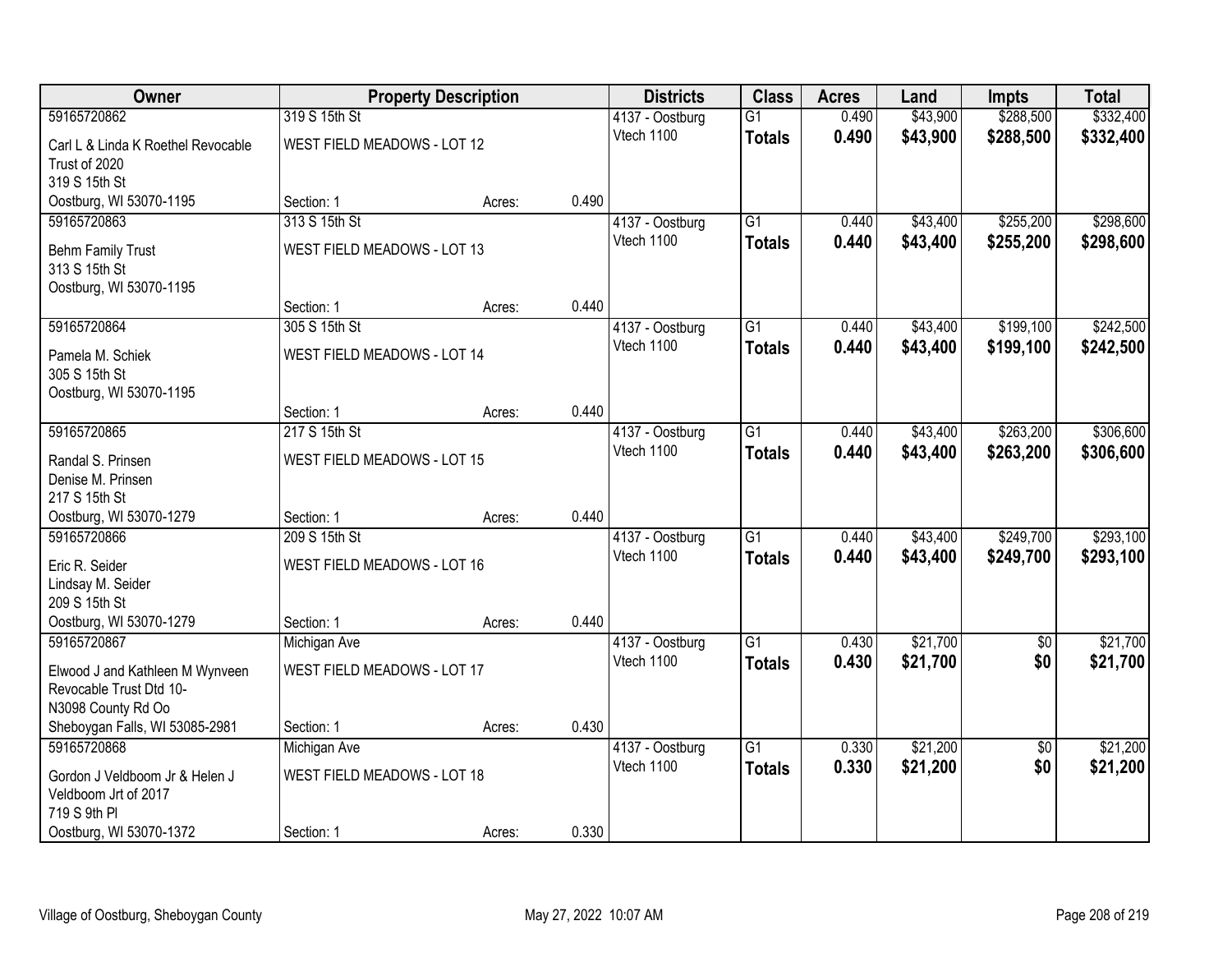| Owner                                     |                                    | <b>Property Description</b> |       | <b>Districts</b> | <b>Class</b>    | <b>Acres</b> | Land     | <b>Impts</b> | <b>Total</b> |
|-------------------------------------------|------------------------------------|-----------------------------|-------|------------------|-----------------|--------------|----------|--------------|--------------|
| 59165720869                               | 1403 Michigan Ave                  |                             |       | 4137 - Oostburg  | $\overline{G1}$ | 0.440        | \$43,400 | \$236,000    | \$279,400    |
| Rebecca L. Zylstra                        | <b>WEST FIELD MEADOWS - LOT 19</b> |                             |       | Vtech 1100       | <b>Totals</b>   | 0.440        | \$43,400 | \$236,000    | \$279,400    |
| Justin J. Zylstra                         |                                    |                             |       |                  |                 |              |          |              |              |
| 1403 Michigan Ave                         |                                    |                             |       |                  |                 |              |          |              |              |
| Oostburg, WI 53070-1380                   | Section: 1                         | Acres:                      | 0.440 |                  |                 |              |          |              |              |
| 59165720870                               | 210 S 14th St                      |                             |       | 4137 - Oostburg  | $\overline{G1}$ | 0.490        | \$43,800 | \$260,400    | \$304,200    |
| Kristen S. Hesselink                      | WEST FIELD MEADOWS - LOT 20        |                             |       | Vtech 1100       | <b>Totals</b>   | 0.490        | \$43,800 | \$260,400    | \$304,200    |
| Eric I. Hesselink                         |                                    |                             |       |                  |                 |              |          |              |              |
| 210 S 14th St                             |                                    |                             |       |                  |                 |              |          |              |              |
| Oostburg, WI 53070-1280                   | Section: 1                         | Acres:                      | 0.490 |                  |                 |              |          |              |              |
| 59165720871                               | 216 S 14th St                      |                             |       | 4137 - Oostburg  | G1              | 0.440        | \$52,500 | \$213,200    | \$265,700    |
|                                           | <b>WEST FIELD MEADOWS - LOT 21</b> |                             |       | Vtech 1100       | <b>Totals</b>   | 0.440        | \$52,500 | \$213,200    | \$265,700    |
| Brett L. Lilyquist<br>Tricia A. Lilyquist |                                    |                             |       |                  |                 |              |          |              |              |
| 216 S 14th St                             |                                    |                             |       |                  |                 |              |          |              |              |
| Oostburg, WI 53070-1280                   | Section: 1                         | Acres:                      | 0.440 |                  |                 |              |          |              |              |
| 59165720872                               | 306 S 14th St                      |                             |       | 4137 - Oostburg  | G1              | 0.440        | \$43,400 | \$118,400    | \$161,800    |
|                                           |                                    |                             |       | Vtech 1100       | <b>Totals</b>   | 0.440        | \$43,400 | \$118,400    | \$161,800    |
| Russel L. Endries                         | <b>WEST FIELD MEADOWS - LOT 22</b> |                             |       |                  |                 |              |          |              |              |
| Sarah B. Endries<br>2601 S 19th St        |                                    |                             |       |                  |                 |              |          |              |              |
| Sheboygan, WI 53081                       | Section: 1                         | Acres:                      | 0.440 |                  |                 |              |          |              |              |
| 59165720873                               | 314 S 14th St                      |                             |       | 4137 - Oostburg  | $\overline{G1}$ | 0.440        | \$43,400 | \$198,900    | \$242,300    |
|                                           |                                    |                             |       | Vtech 1100       | <b>Totals</b>   | 0.440        | \$43,400 | \$198,900    | \$242,300    |
| Scott Krabbe                              | WEST FIELD MEADOWS - LOT 23        |                             |       |                  |                 |              |          |              |              |
| Courtney Krabbe                           |                                    |                             |       |                  |                 |              |          |              |              |
| 314 S 14th St                             |                                    |                             |       |                  |                 |              |          |              |              |
| Oostburg, WI 53070-1196                   | Section: 1                         | Acres:                      | 0.440 |                  |                 |              |          |              |              |
| 59165720874                               | 318 S 14th St                      |                             |       | 4137 - Oostburg  | $\overline{G1}$ | 0.480        | \$43,800 | \$194,700    | \$238,500    |
| Gerald R. Leick                           | WEST FIELD MEADOWS - LOT 24        |                             |       | Vtech 1100       | <b>Totals</b>   | 0.480        | \$43,800 | \$194,700    | \$238,500    |
| Michele T. Leick                          |                                    |                             |       |                  |                 |              |          |              |              |
| 318 S 14th St                             |                                    |                             |       |                  |                 |              |          |              |              |
| Oostburg, WI 53070-1196                   | Section: 1                         | Acres:                      | 0.480 |                  |                 |              |          |              |              |
| 59165720875                               | 319 S 14th St                      |                             |       | 4137 - Oostburg  | $\overline{G1}$ | 0.460        | \$46,700 | \$203,400    | \$250,100    |
| Christopher L. Tenhaken                   | <b>WEST FIELD MEADOWS - LOT 25</b> |                             |       | Vtech 1100       | <b>Totals</b>   | 0.460        | \$46,700 | \$203,400    | \$250,100    |
| Jessica S. Tenhaken                       |                                    |                             |       |                  |                 |              |          |              |              |
| 319 S 14th St                             |                                    |                             |       |                  |                 |              |          |              |              |
| Oostburg, WI 53070-1196                   | Section: 1                         | Acres:                      | 0.460 |                  |                 |              |          |              |              |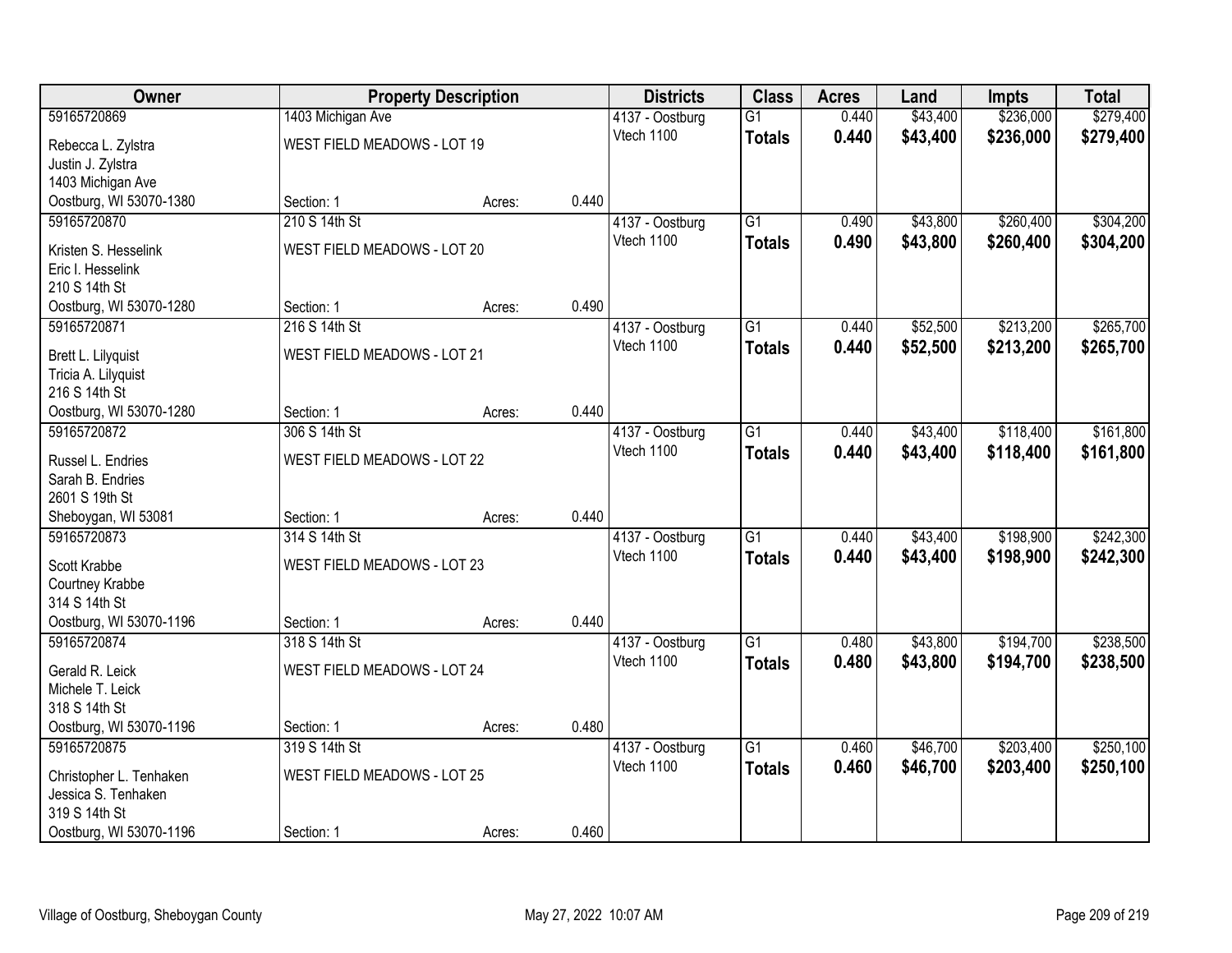| Owner                                      |                                    | <b>Property Description</b> |       | <b>Districts</b>              | <b>Class</b>    | <b>Acres</b> | Land     | <b>Impts</b> | <b>Total</b> |
|--------------------------------------------|------------------------------------|-----------------------------|-------|-------------------------------|-----------------|--------------|----------|--------------|--------------|
| 59165720876                                | 315 S 14th St                      |                             |       | 4137 - Oostburg               | $\overline{G1}$ | 0.440        | \$45,600 | \$222,800    | \$268,400    |
| Laurie L. Huibregtse                       | WEST FIELD MEADOWS - LOT 26        |                             |       | Vtech 1100                    | <b>Totals</b>   | 0.440        | \$45,600 | \$222,800    | \$268,400    |
| Jay G. Huibregtse                          |                                    |                             |       |                               |                 |              |          |              |              |
| 315 S 14th St                              |                                    |                             |       |                               |                 |              |          |              |              |
| Oostburg, WI 53070-1196                    | Section: 1                         | Acres:                      | 0.440 |                               |                 |              |          |              |              |
| 59165720877                                | 307 S 14th St                      |                             |       | 4137 - Oostburg               | $\overline{G1}$ | 0.440        | \$45,600 | \$266,100    | \$311,700    |
| Navis Living Trust                         | WEST FIELD MEADOWS - LOT 27        |                             |       | Vtech 1100                    | <b>Totals</b>   | 0.440        | \$45,600 | \$266,100    | \$311,700    |
| 307 S 14th St                              |                                    |                             |       |                               |                 |              |          |              |              |
| Oostburg, WI 53070-1196                    |                                    |                             |       |                               |                 |              |          |              |              |
|                                            | Section: 1                         | Acres:                      | 0.440 |                               |                 |              |          |              |              |
| 59165720878                                | 217 S 14th St                      |                             |       | 4137 - Oostburg               | G1              | 0.430        | \$52,500 | \$273,100    | \$325,600    |
|                                            | WEST FIELD MEADOWS - LOT 28        |                             |       | Vtech 1100                    | <b>Totals</b>   | 0.430        | \$52,500 | \$273,100    | \$325,600    |
| Brian K. Schumacher<br>Cindy A. Schumacher |                                    |                             |       |                               |                 |              |          |              |              |
| 217 S 14th St                              |                                    |                             |       |                               |                 |              |          |              |              |
| Oostburg, WI 53070-1280                    | Section: 1                         | Acres:                      | 0.430 |                               |                 |              |          |              |              |
| 59165720879                                | 209 S 14th St                      |                             |       | 4137 - Oostburg               | G1              | 0.380        | \$45,000 | \$279,100    | \$324,100    |
|                                            |                                    |                             |       | Vtech 1100                    | <b>Totals</b>   | 0.380        | \$45,000 | \$279,100    | \$324,100    |
| Benjamin L. Wynveen                        | WEST FIELD MEADOWS - LOT 29        |                             |       |                               |                 |              |          |              |              |
| Stacie A. Wynveen<br>209 S 14th St         |                                    |                             |       |                               |                 |              |          |              |              |
| Oostburg, WI 53070-1280                    | Section: 1                         | Acres:                      | 0.380 |                               |                 |              |          |              |              |
| 59165720880                                | 1321 Michigan Ave                  |                             |       | 4137 - Oostburg               | $\overline{G1}$ | 0.500        | \$44,000 | \$262,000    | \$306,000    |
|                                            |                                    |                             |       | Vtech 1100                    | <b>Totals</b>   | 0.500        | \$44,000 | \$262,000    | \$306,000    |
| Timothy J. Heinen                          | WEST FIELD MEADOWS - LOT 30        |                             |       |                               |                 |              |          |              |              |
| Hope R. Heinen                             |                                    |                             |       |                               |                 |              |          |              |              |
| 1321 Michigan Ave                          |                                    |                             |       |                               |                 |              |          |              |              |
| Oostburg, WI 53070-1382<br>59165720881     | Section: 1                         | Acres:                      | 0.500 |                               | $\overline{G1}$ | 0.380        |          | \$245,200    | \$290,200    |
|                                            | 1309 Michigan Ave                  |                             |       | 4137 - Oostburg<br>Vtech 1100 |                 | 0.380        | \$45,000 |              |              |
| Jacob T. Demaster                          | WEST FIELD MEADOWS - LOT 31        |                             |       |                               | <b>Totals</b>   |              | \$45,000 | \$245,200    | \$290,200    |
| Jodi L. Demaster                           |                                    |                             |       |                               |                 |              |          |              |              |
| 1309 Michigan Ave                          |                                    |                             |       |                               |                 |              |          |              |              |
| Oostburg, WI 53070-1382                    | Section: 1                         | Acres:                      | 0.380 |                               |                 |              |          |              |              |
| 59165720882                                | 208 Westfield Ct                   |                             |       | 4137 - Oostburg               | $\overline{G1}$ | 0.480        | \$43,800 | \$201,600    | \$245,400    |
| John R. Lindsay IV                         | <b>WEST FIELD MEADOWS - LOT 32</b> |                             |       | Vtech 1100                    | <b>Totals</b>   | 0.480        | \$43,800 | \$201,600    | \$245,400    |
| Amber L. Lindsay                           |                                    |                             |       |                               |                 |              |          |              |              |
| 208 Westfield Ct                           |                                    |                             |       |                               |                 |              |          |              |              |
| Oostburg, WI 53070-2206                    | Section: 1                         | Acres:                      | 0.480 |                               |                 |              |          |              |              |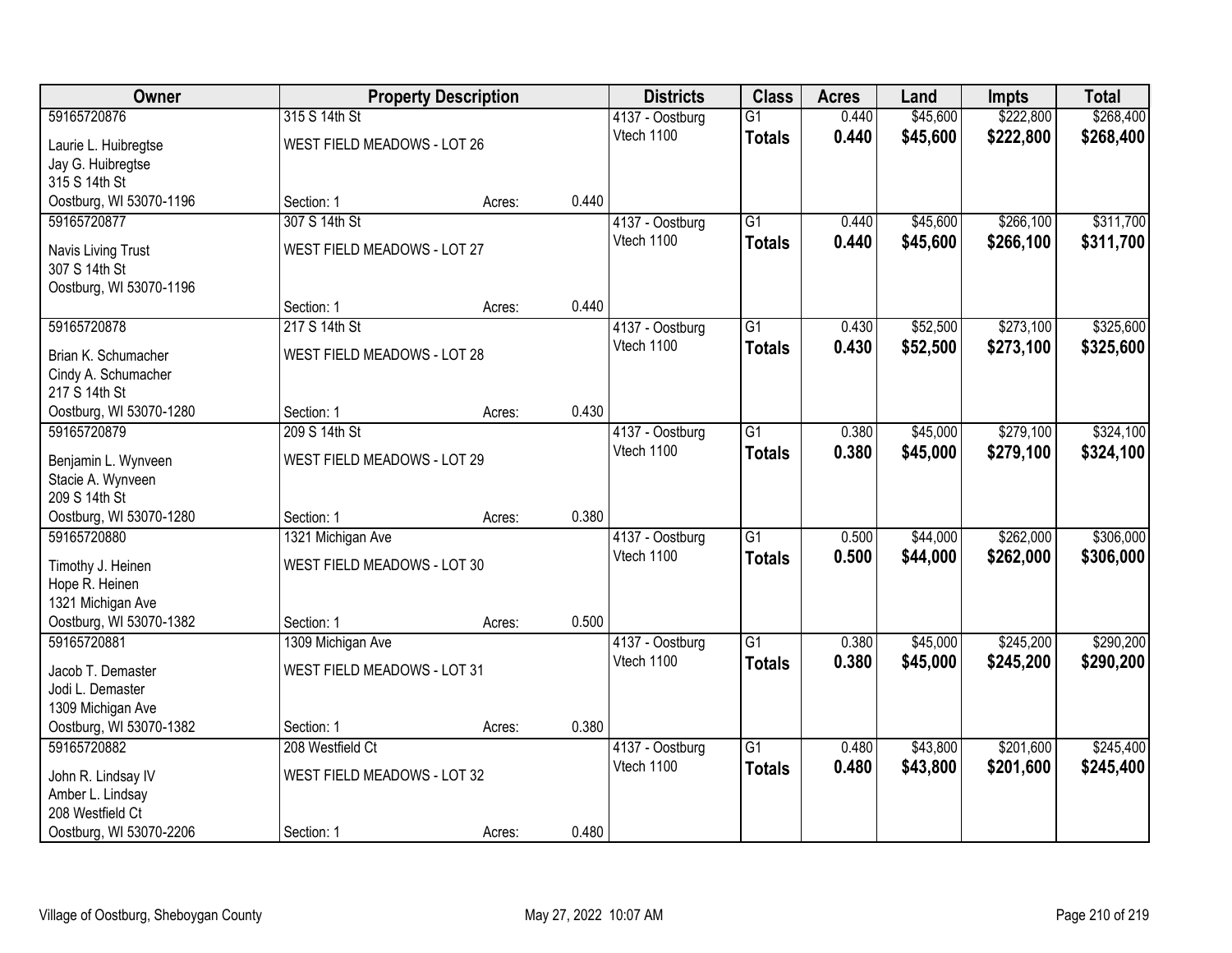| Owner                                       |                                    | <b>Property Description</b> |       | <b>Districts</b> | <b>Class</b>    | <b>Acres</b> | Land     | <b>Impts</b> | <b>Total</b> |
|---------------------------------------------|------------------------------------|-----------------------------|-------|------------------|-----------------|--------------|----------|--------------|--------------|
| 59165720883                                 | 210 Westfield Ct                   |                             |       | 4137 - Oostburg  | $\overline{G1}$ | 0.390        | \$45,000 | \$264,300    | \$309,300    |
| Daniel S. Oppeneer                          | WEST FIELD MEADOWS - LOT 33        |                             |       | Vtech 1100       | <b>Totals</b>   | 0.390        | \$45,000 | \$264,300    | \$309,300    |
| Lisa A. Oppeneer                            |                                    |                             |       |                  |                 |              |          |              |              |
| 210 Westfield Ct                            |                                    |                             |       |                  |                 |              |          |              |              |
| Oostburg, WI 53070-2206                     | Section: 1                         | Acres:                      | 0.390 |                  |                 |              |          |              |              |
| 59165720884                                 | 214 Westfield Ct                   |                             |       | 4137 - Oostburg  | $\overline{G1}$ | 0.390        | \$40,000 | \$283,600    | \$323,600    |
| Kenneth H. Beilke                           | WEST FIELD MEADOWS - LOT 34        |                             |       | Vtech 1100       | <b>Totals</b>   | 0.390        | \$40,000 | \$283,600    | \$323,600    |
| Bonnie R. Beilke                            |                                    |                             |       |                  |                 |              |          |              |              |
| 214 Westfield Ct                            |                                    |                             |       |                  |                 |              |          |              |              |
| Oostburg, WI 53070-2206                     | Section: 1                         | Acres:                      | 0.390 |                  |                 |              |          |              |              |
| 59165720885                                 | 304 Westfield Ct                   |                             |       | 4137 - Oostburg  | G1              | 0.460        | \$52,500 | \$293,700    | \$346,200    |
|                                             |                                    |                             |       | Vtech 1100       | <b>Totals</b>   | 0.460        | \$52,500 | \$293,700    | \$346,200    |
| Edwin A. Hurlbutt<br>Kathy L. Hurlbutt      | <b>WEST FIELD MEADOWS - LOT 35</b> |                             |       |                  |                 |              |          |              |              |
| 304 Westfield Ct                            |                                    |                             |       |                  |                 |              |          |              |              |
| Oostburg, WI 53070-2205                     | Section: 1                         | Acres:                      | 0.460 |                  |                 |              |          |              |              |
| 59165720886                                 | 312 Westfield Ct                   |                             |       | 4137 - Oostburg  | G1              | 1.170        | \$50,000 | \$283,000    | \$333,000    |
|                                             |                                    |                             |       | Vtech 1100       | <b>Totals</b>   | 1.170        | \$50,000 | \$283,000    | \$333,000    |
| Adam J. Dykstra                             | <b>WEST FIELD MEADOWS - LOT 36</b> |                             |       |                  |                 |              |          |              |              |
| Kari M. Dykstra                             |                                    |                             |       |                  |                 |              |          |              |              |
| 312 Westfield Ct<br>Oostburg, WI 53070-2205 | Section: 1                         | Acres:                      | 1.170 |                  |                 |              |          |              |              |
| 59165720887                                 | 309 Westfield Ct                   |                             |       | 4137 - Oostburg  | $\overline{G1}$ | 1.520        | \$54,200 | \$294,800    | \$349,000    |
|                                             |                                    |                             |       | Vtech 1100       | <b>Totals</b>   | 1.520        | \$54,200 | \$294,800    | \$349,000    |
| Steven J. Vanderploeg                       | WEST FIELD MEADOWS - LOT 37        |                             |       |                  |                 |              |          |              |              |
| Debra A. Vanderploeg                        |                                    |                             |       |                  |                 |              |          |              |              |
| 309 Westfield Ct                            |                                    |                             |       |                  |                 |              |          |              |              |
| Oostburg, WI 53070-2205                     | Section: 1                         | Acres:                      | 1.520 |                  |                 |              |          |              |              |
| 59165720888                                 | 303 Westfield Ct                   |                             |       | 4137 - Oostburg  | $\overline{G1}$ | 1.200        | \$50,400 | \$357,200    | \$407,600    |
| Kevin M. Lemahieu                           | WEST FIELD MEADOWS - LOT 38        |                             |       | Vtech 1100       | <b>Totals</b>   | 1.200        | \$50,400 | \$357,200    | \$407,600    |
| Michelle L. Lemahieu                        |                                    |                             |       |                  |                 |              |          |              |              |
| 303 Westfield Ct                            |                                    |                             |       |                  |                 |              |          |              |              |
| Oostburg, WI 53070-2205                     | Section: 1                         | Acres:                      | 1.200 |                  |                 |              |          |              |              |
| 59165720889                                 | 213 Westfield Ct                   |                             |       | 4137 - Oostburg  | $\overline{G1}$ | 0.740        | \$46,400 | \$216,300    | \$262,700    |
| Scott W & Pamela S Gartman Joint            | <b>WEST FIELD MEADOWS - LOT 39</b> |                             |       | Vtech 1100       | <b>Totals</b>   | 0.740        | \$46,400 | \$216,300    | \$262,700    |
| Revocable Trust of 202                      |                                    |                             |       |                  |                 |              |          |              |              |
| 213 Westfield Ct                            |                                    |                             |       |                  |                 |              |          |              |              |
| Oostburg, WI 53070-2206                     | Section: 1                         | Acres:                      | 0.740 |                  |                 |              |          |              |              |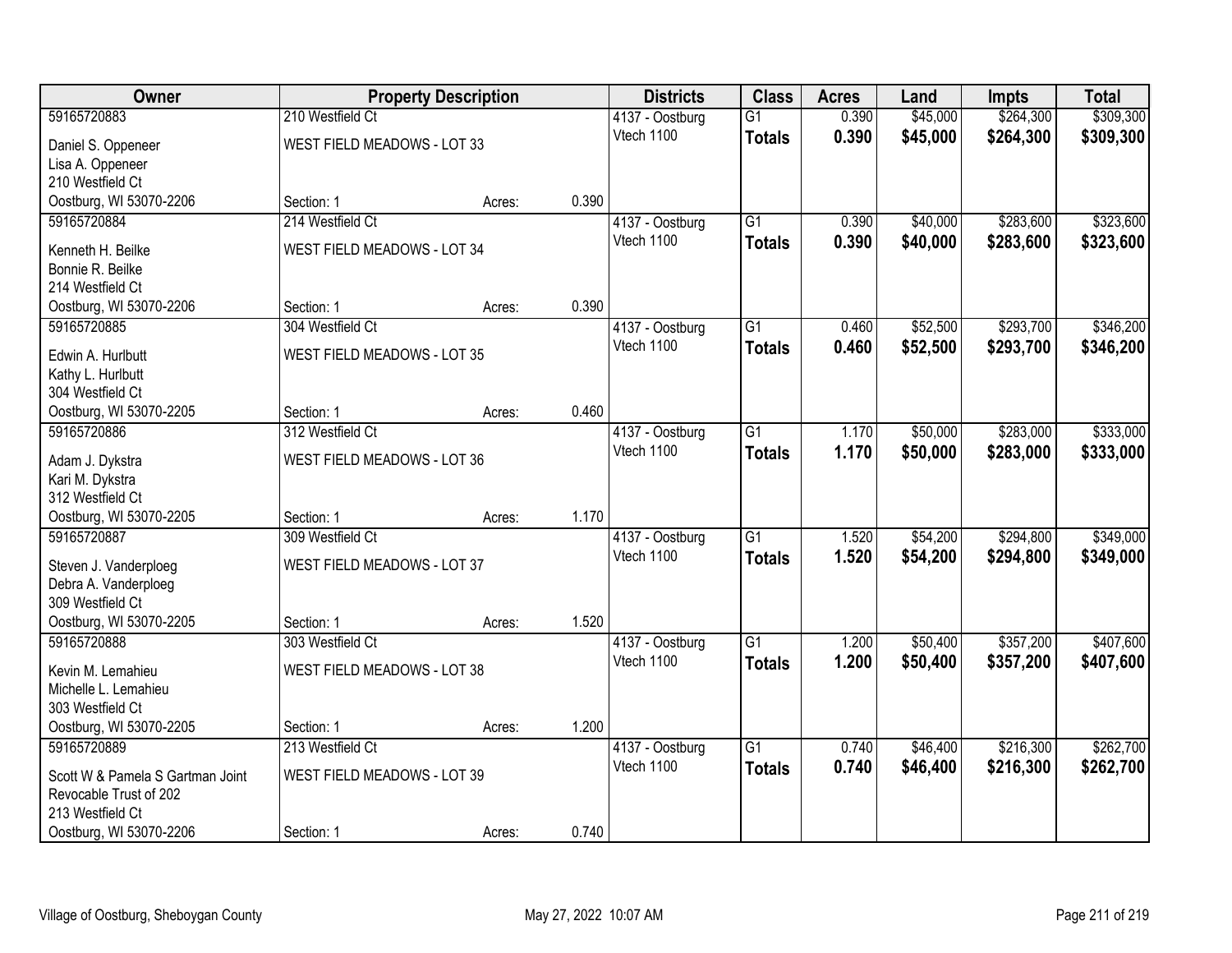| <b>Owner</b>             |                                    | <b>Property Description</b> |       | <b>Districts</b> | <b>Class</b>    | <b>Acres</b> | Land     | <b>Impts</b>    | <b>Total</b> |
|--------------------------|------------------------------------|-----------------------------|-------|------------------|-----------------|--------------|----------|-----------------|--------------|
| 59165720890              | 209 Westfield Ct                   |                             |       | 4137 - Oostburg  | $\overline{G1}$ | 0.740        | \$46,400 | \$288,600       | \$335,000    |
| Daniel D. Peterson       | WEST FIELD MEADOWS - LOT 40        |                             |       | Vtech 1100       | <b>Totals</b>   | 0.740        | \$46,400 | \$288,600       | \$335,000    |
| 209 Westfield Ct         |                                    |                             |       |                  |                 |              |          |                 |              |
| Oostburg, WI 53070-2206  |                                    |                             |       |                  |                 |              |          |                 |              |
|                          | Section: 1                         | Acres:                      | 0.740 |                  |                 |              |          |                 |              |
| 59165720891              | 205 West Field Ct                  |                             |       | 4137 - Oostburg  | $\overline{G1}$ | 0.730        | \$45,400 | \$322,300       | \$367,700    |
| Aaron J. Roethel         | <b>WEST FIELD MEADOWS - LOT 41</b> |                             |       | Vtech 1100       | <b>Totals</b>   | 0.730        | \$45,400 | \$322,300       | \$367,700    |
| Caitlin M. Roethel       |                                    |                             |       |                  |                 |              |          |                 |              |
| 205 Westfield Ct         |                                    |                             |       |                  |                 |              |          |                 |              |
| Oostburg, WI 53070-2206  | Section: 1                         | Acres:                      | 0.730 |                  |                 |              |          |                 |              |
| 59165720892              | 1218 Michigan Ave                  |                             |       | 4137 - Oostburg  | $\overline{G1}$ | 0.850        | \$44,800 | \$247,900       | \$292,700    |
| Joel A. Krier            | <b>WEST FIELD MEADOWS - LOT 42</b> |                             |       | Vtech 1100       | <b>Totals</b>   | 0.850        | \$44,800 | \$247,900       | \$292,700    |
| 1218 Michigan Ave        |                                    |                             |       |                  |                 |              |          |                 |              |
| Oostburg, WI 53070-1383  |                                    |                             |       |                  |                 |              |          |                 |              |
|                          | Section: 1                         | Acres:                      | 0.850 |                  |                 |              |          |                 |              |
| 59165720893              | 1220 Michigan Ave                  |                             |       | 4137 - Oostburg  | $\overline{G1}$ | 0.880        | \$45,000 | \$202,900       | \$247,900    |
| Justin J. Wilterdink     | <b>WEST FIELD MEADOWS - LOT 43</b> |                             |       | Vtech 1100       | <b>Totals</b>   | 0.880        | \$45,000 | \$202,900       | \$247,900    |
| Alyssa K. Wilterdink     |                                    |                             |       |                  |                 |              |          |                 |              |
| 1220 Michigan Ave        |                                    |                             |       |                  |                 |              |          |                 |              |
| Oostburg, WI 53070-1383  | Section: 1                         | Acres:                      | 0.880 |                  |                 |              |          |                 |              |
| 59165720894              | 1300 Michigan Ave                  |                             |       | 4137 - Oostburg  | $\overline{G1}$ | 0.480        | \$43,800 | \$268,300       | \$312,100    |
| David W. Rose            | WEST FIELD MEADOWS - LOT 44        |                             |       | Vtech 1100       | <b>Totals</b>   | 0.480        | \$43,800 | \$268,300       | \$312,100    |
| 1300 Michigan Ave        |                                    |                             |       |                  |                 |              |          |                 |              |
| Oostburg, WI 53070-1382  |                                    |                             |       |                  |                 |              |          |                 |              |
|                          | Section: 1                         | Acres:                      | 0.480 |                  |                 |              |          |                 |              |
| 59165720895              | 1310 Michigan Ave                  |                             |       | 4137 - Oostburg  | $\overline{G1}$ | 0.470        | \$43,600 | \$270,300       | \$313,900    |
| Joel A. Frier            | <b>WEST FIELD MEADOWS - LOT 45</b> |                             |       | Vtech 1100       | <b>Totals</b>   | 0.470        | \$43,600 | \$270,300       | \$313,900    |
| Kristen M. Frier         |                                    |                             |       |                  |                 |              |          |                 |              |
| 1310 Michigan Ave        |                                    |                             |       |                  |                 |              |          |                 |              |
| Oostburg, WI 53070-1382  | Section: 1                         | Acres:                      | 0.470 |                  |                 |              |          |                 |              |
| 59165720896              | Michigan Ave                       |                             |       | 4137 - Oostburg  | $\overline{G1}$ | 0.370        | \$41,800 | $\overline{50}$ | \$41,800     |
| Ismail Abazi             | <b>WEST FIELD MEADOWS - LOT 46</b> |                             |       | Vtech 1100       | <b>Totals</b>   | 0.370        | \$41,800 | \$0             | \$41,800     |
| Lindita Abazi            |                                    |                             |       |                  |                 |              |          |                 |              |
| 2721 Savannah Cir Apt c  |                                    |                             |       |                  |                 |              |          |                 |              |
| Sheboygan, WI 53081-1111 | Section: 1                         | Acres:                      | 0.370 |                  |                 |              |          |                 |              |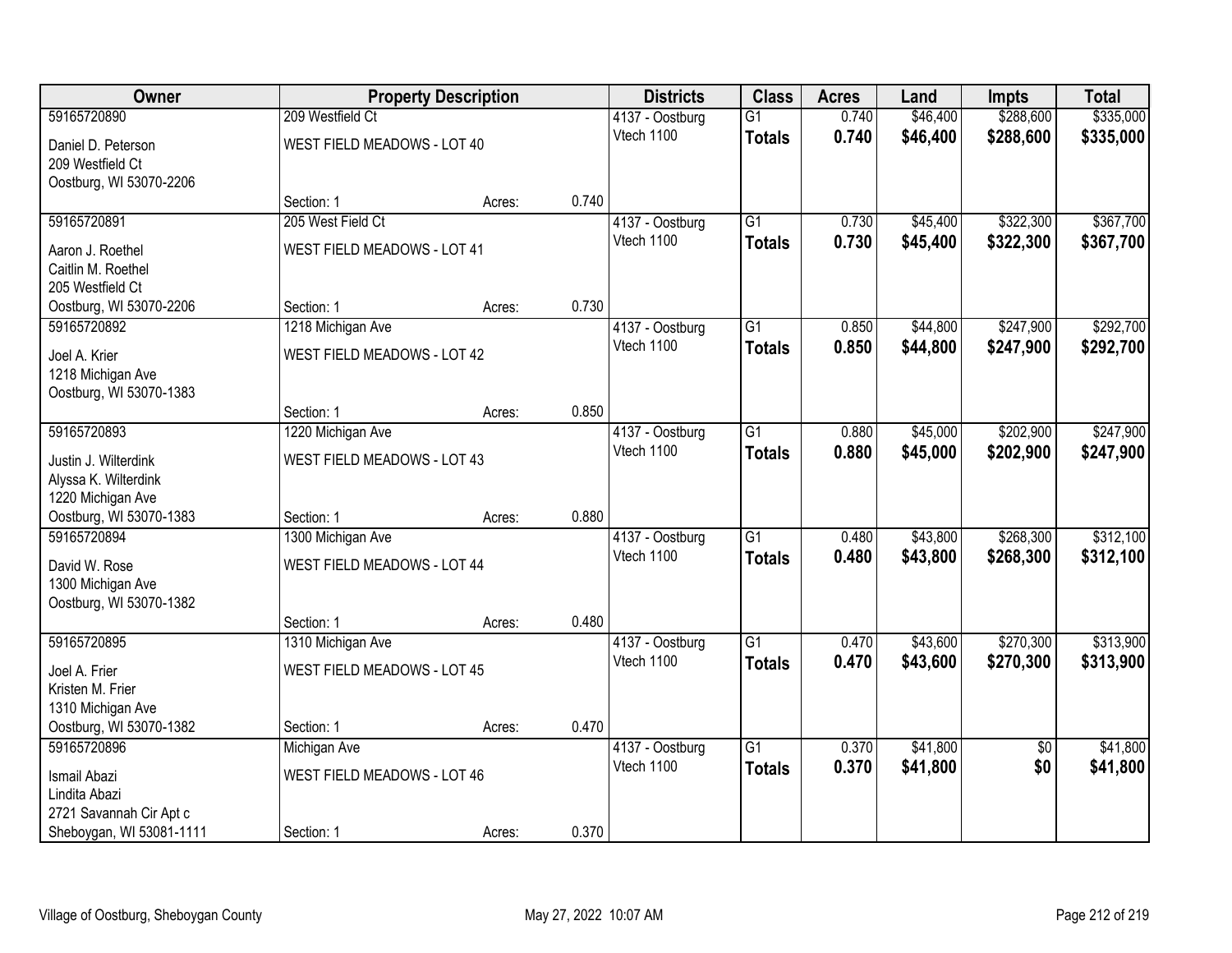| Owner                                  | <b>Property Description</b>                                                                |                 | <b>Districts</b>              | <b>Class</b>    | <b>Acres</b> | Land     | <b>Impts</b>    | <b>Total</b>    |
|----------------------------------------|--------------------------------------------------------------------------------------------|-----------------|-------------------------------|-----------------|--------------|----------|-----------------|-----------------|
| 59165720897                            | 23 S 14th St                                                                               |                 | 4137 - Oostburg               | $\overline{G1}$ | 0.340        | \$41,600 | \$223,000       | \$264,600       |
| Gerald Depagter and Janis Depagter     | WEST FIELD MEADOWS - LOT 47                                                                |                 | Vtech 1100                    | <b>Totals</b>   | 0.340        | \$41,600 | \$223,000       | \$264,600       |
| Joint Rev Trust of 2                   |                                                                                            |                 |                               |                 |              |          |                 |                 |
| 23 S 14th St                           |                                                                                            |                 |                               |                 |              |          |                 |                 |
| Oostburg, WI 53070-1278                | Section: 1                                                                                 | 0.340<br>Acres: |                               |                 |              |          |                 |                 |
| 59165720898                            | S 14th St                                                                                  |                 | 4137 - Oostburg               | $\overline{G1}$ | 0.330        | \$41,400 | $\overline{50}$ | \$41,400        |
| Kurt Eugene Wisse                      | WEST FIELD MEADOWS - LOT 48                                                                |                 | Vtech 1100                    | <b>Totals</b>   | 0.330        | \$41,400 | \$0             | \$41,400        |
| Julie Ann Wisse                        |                                                                                            |                 |                               |                 |              |          |                 |                 |
| 611 S 6th St                           |                                                                                            |                 |                               |                 |              |          |                 |                 |
| Oostburg, WI 53070-1460<br>59165720908 | Section: 1                                                                                 | 0.330<br>Acres: |                               |                 |              |          |                 |                 |
|                                        |                                                                                            |                 | 4137 - Oostburg<br>Vtech 1100 |                 |              |          |                 |                 |
| Memorandum West Fiel Condominium       | WEST FIELD MEADOWS - LOTS 1, 2, 3 & 4 HAS BEEN                                             |                 |                               | <b>Totals</b>   |              |          |                 |                 |
| Na                                     | PLATTED AS WEST FIELD MEADOWS CONDOMINIUM                                                  |                 |                               |                 |              |          |                 |                 |
| Na, WI 99999                           | AND IS ASSESSED IN THAT PLATTED AREA.<br>Section: 1                                        | 1.740           |                               |                 |              |          |                 |                 |
| 59165720910                            |                                                                                            | Acres:          | 4137 - Oostburg               | $\overline{G1}$ | 0.280        | \$0      | \$0             | \$0             |
|                                        |                                                                                            |                 | Vtech 1100                    | <b>Totals</b>   | 0.280        | \$0      | \$0             | \$0             |
| Condominium Van Driest                 | VAN DRIEST CONDOMINIUM                                                                     |                 |                               |                 |              |          |                 |                 |
| Na                                     |                                                                                            |                 |                               |                 |              |          |                 |                 |
| Na, WI 99999                           | Section: 6                                                                                 | 0.280<br>Acres: |                               |                 |              |          |                 |                 |
| 59165720911                            | 124 S 2nd St                                                                               |                 | 4137 - Oostburg               | $\overline{G1}$ | 0.140        | \$24,000 | \$96,800        | \$120,800       |
|                                        |                                                                                            |                 | Vtech 1100                    | <b>Totals</b>   | 0.140        | \$24,000 | \$96,800        | \$120,800       |
| Virginia Nyhuis<br>124 S 2nd St        | VAN DRIEST CONDOMINIUM - UNIT 1 AND AN UNDIV<br>INT IN COMMON & LIMITED COMMON ELEMENTS AS |                 |                               |                 |              |          |                 |                 |
| Oostburg, WI 53070-1486                | SET FORTH IN #1829730                                                                      |                 |                               |                 |              |          |                 |                 |
|                                        | Section: 6                                                                                 | 0.000<br>Acres: |                               |                 |              |          |                 |                 |
| 59165720912                            | 126 S 2nd St                                                                               |                 | 4137 - Oostburg               | $\overline{G1}$ | 0.140        | \$24,000 | \$121,200       | \$145,200       |
| Cherie M. Wilson                       | VAN DRIEST CONDOMINIUM - UNIT 2 AND AN UNDIV                                               |                 | Vtech 1100                    | <b>Totals</b>   | 0.140        | \$24,000 | \$121,200       | \$145,200       |
| 126 S 2nd St                           | INT IN COMMON & LIMITED COMMON ELEMENTS AS                                                 |                 |                               |                 |              |          |                 |                 |
| Oostburg, WI 53070-1486                | SET FORTH IN #1829730                                                                      |                 |                               |                 |              |          |                 |                 |
|                                        | Section: 6                                                                                 | 0.000<br>Acres: |                               |                 |              |          |                 |                 |
| 59165720930                            |                                                                                            |                 | 4137 - Oostburg               | $\overline{G1}$ | 0.280        | \$0      | $\overline{30}$ | $\overline{30}$ |
| Condominium Shoreast                   | SHOREAST CONDOMINIUM                                                                       |                 | Vtech 1100                    | <b>Totals</b>   | 0.280        | \$0      | \$0             | \$0             |
| Na                                     |                                                                                            |                 |                               |                 |              |          |                 |                 |
| Na, WI 99999                           |                                                                                            |                 |                               |                 |              |          |                 |                 |
|                                        | Section: 6                                                                                 | 0.280<br>Acres: |                               |                 |              |          |                 |                 |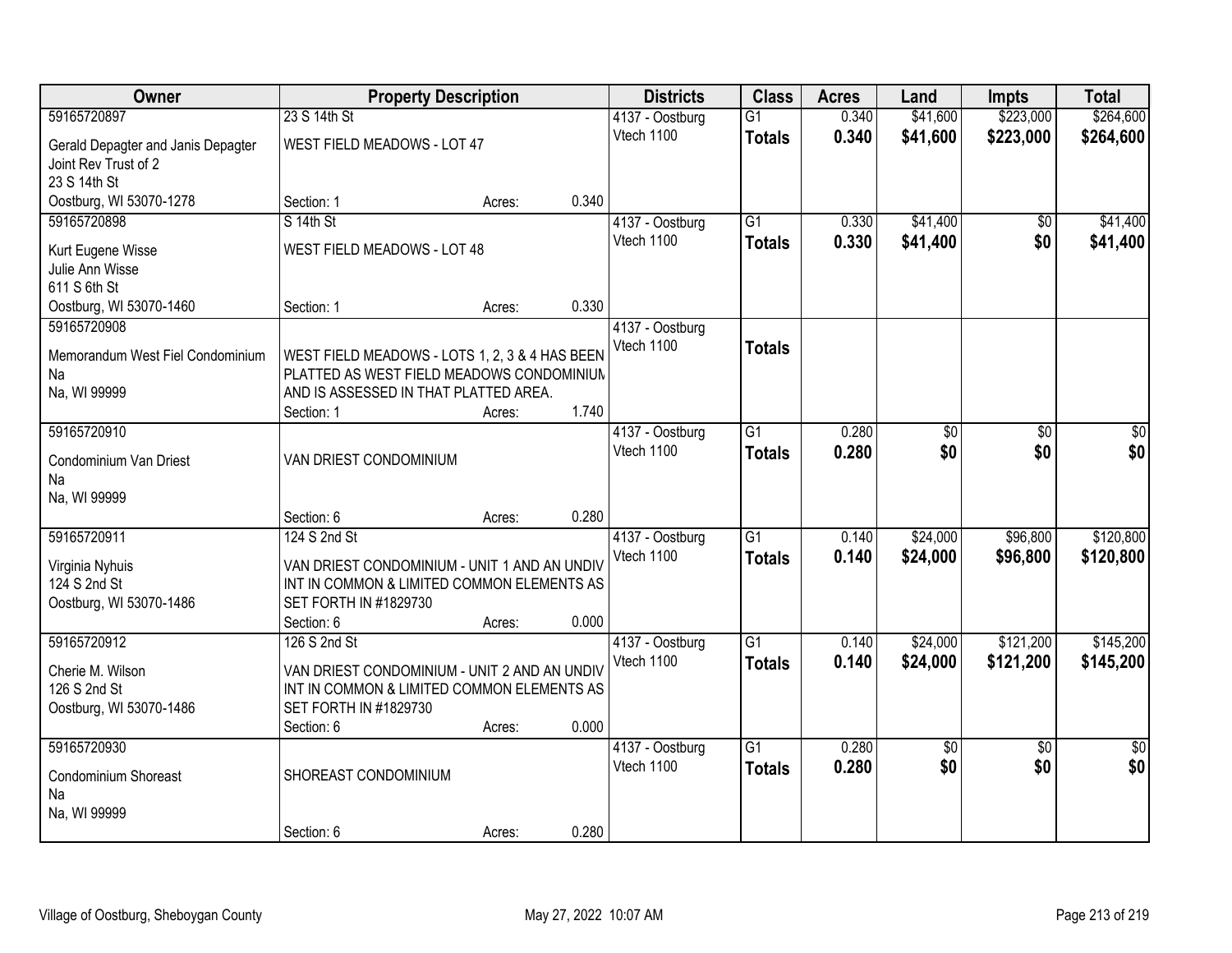| Owner                          | <b>Property Description</b>                | <b>Districts</b> | <b>Class</b>    | <b>Acres</b> | Land     | <b>Impts</b> | <b>Total</b> |
|--------------------------------|--------------------------------------------|------------------|-----------------|--------------|----------|--------------|--------------|
| 59165720931                    | 117 S 3rd St                               | 4137 - Oostburg  | $\overline{G1}$ | 0.000        | \$24,000 | \$133,500    | \$157,500    |
| Edward A. Kane                 | SHOREAST CONDOMINIUM - UNIT 1 AND AN UNDIV | Vtech 1100       | <b>Totals</b>   | 0.000        | \$24,000 | \$133,500    | \$157,500    |
| Janice M. Kane                 | INT IN COMMON & LIMITED COMMON ELEMENTS AS |                  |                 |              |          |              |              |
| 117 S 3rd St                   | SET FORTH IN #1878024.                     |                  |                 |              |          |              |              |
| Oostburg, WI 53070-1490        | 0.000<br>Section: 6<br>Acres:              |                  |                 |              |          |              |              |
| 59165720932                    | 119 S 3rd St                               | 4137 - Oostburg  | $\overline{G1}$ | 0.000        | \$24,000 | \$142,600    | \$166,600    |
|                                |                                            | Vtech 1100       | <b>Totals</b>   | 0.000        | \$24,000 | \$142,600    | \$166,600    |
| Glenn W. Wynveen               | SHOREAST CONDOMINIUM - UNIT 2 AND AN UNDIV |                  |                 |              |          |              |              |
| Beth A. Wynveen                | INT IN COMMON & LIMITED COMMON ELEMENTS AS |                  |                 |              |          |              |              |
| 119 S 3rd St                   | SET FORTH IN #1878024.                     |                  |                 |              |          |              |              |
| Oostburg, WI 53070-1490        | 0.000<br>Section: 6<br>Acres:              |                  |                 |              |          |              |              |
| 59165720950                    |                                            | 4137 - Oostburg  | G1              | 1.740        | \$0      | \$0          | \$0          |
| West Field Meadows Condominium | WEST FIELD MEADOWS CONDOMINIUM             | Vtech 1100       | <b>Totals</b>   | 1.740        | \$0      | \$0          | \$0          |
| Na                             |                                            |                  |                 |              |          |              |              |
| Na, WI 99999                   |                                            |                  |                 |              |          |              |              |
|                                | 1.740<br>Section: 1<br>Acres:              |                  |                 |              |          |              |              |
| 59165720951                    | 12 S 15th St                               | 4137 - Oostburg  | G1              | 0.000        | \$24,000 | \$201,100    | \$225,100    |
|                                |                                            | Vtech 1100       | <b>Totals</b>   | 0.000        | \$24,000 | \$201,100    | \$225,100    |
| David A. Zylstra               | WEST FIELD MEADOWS CONDOMINIUM - UNIT 1    |                  |                 |              |          |              |              |
| Claudia J. Zylstra             | BLDG 1 AND AN UNDV INT IN COMMON & LIMITED |                  |                 |              |          |              |              |
| 610 Mark Ave Rm 625            | COMMON ELEMENTS AS SET FORTH IN #1886026   |                  |                 |              |          |              |              |
| Sheboygan Falls, WI 53085-1722 | 0.000<br>Section: 1<br>Acres:              |                  |                 |              |          |              |              |
| 59165720952                    | 10 S 15th St                               | 4137 - Oostburg  | $\overline{G1}$ | 0.000        | \$24,000 | \$176,100    | \$200,100    |
| Patricia C. Scholten           | WEST FIELD MEADOWS CONDOMINIUM - UNIT 2    | Vtech 1100       | Totals          | 0.000        | \$24,000 | \$176,100    | \$200,100    |
| David J. Scholten              | BLDG 1 AND AN UNDV INT IN COMMON & LIMITED |                  |                 |              |          |              |              |
| 10 S 15th St                   | COMMON ELEMENTS AS SET FORTH IN #1886026   |                  |                 |              |          |              |              |
| Oostburg, WI 53070-1197        | 0.000<br>Section: 1<br>Acres:              |                  |                 |              |          |              |              |
| 59165720953                    | 18 S 15th St                               | 4137 - Oostburg  | $\overline{G1}$ | 0.000        | \$24,000 | \$179,600    | \$203,600    |
| Monica M. Messner              | WEST FIELD MEADOWS CONDOMINIUM - UNIT 1    | Vtech 1100       | <b>Totals</b>   | 0.000        | \$24,000 | \$179,600    | \$203,600    |
| 18 S 15th St                   | BLDG 2 AND AN UNDV INT IN COMMON & LIMITED |                  |                 |              |          |              |              |
| Oostburg, WI 53070-1197        | COMMON ELEMENTS AS SET FORTH IN #1886026   |                  |                 |              |          |              |              |
|                                | 0.000<br>Section: 1<br>Acres:              |                  |                 |              |          |              |              |
| 59165720954                    | 16 S 15th St                               | 4137 - Oostburg  | $\overline{G1}$ | 0.000        | \$24,000 | \$183,600    | \$207,600    |
|                                |                                            | Vtech 1100       |                 |              |          |              |              |
| Joyce L. Smies                 | WEST FIELD MEADOWS CONDOMINIUM - UNIT 2    |                  | <b>Totals</b>   | 0.000        | \$24,000 | \$183,600    | \$207,600    |
| 16 S 15th St                   | BLDG 2 AND AN UNDV INT IN COMMON & LIMITED |                  |                 |              |          |              |              |
| Oostburg, WI 53070-1197        | COMMON ELEMENTS AS SET FORTH IN #1886026   |                  |                 |              |          |              |              |
|                                | 0.000<br>Section: 1<br>Acres:              |                  |                 |              |          |              |              |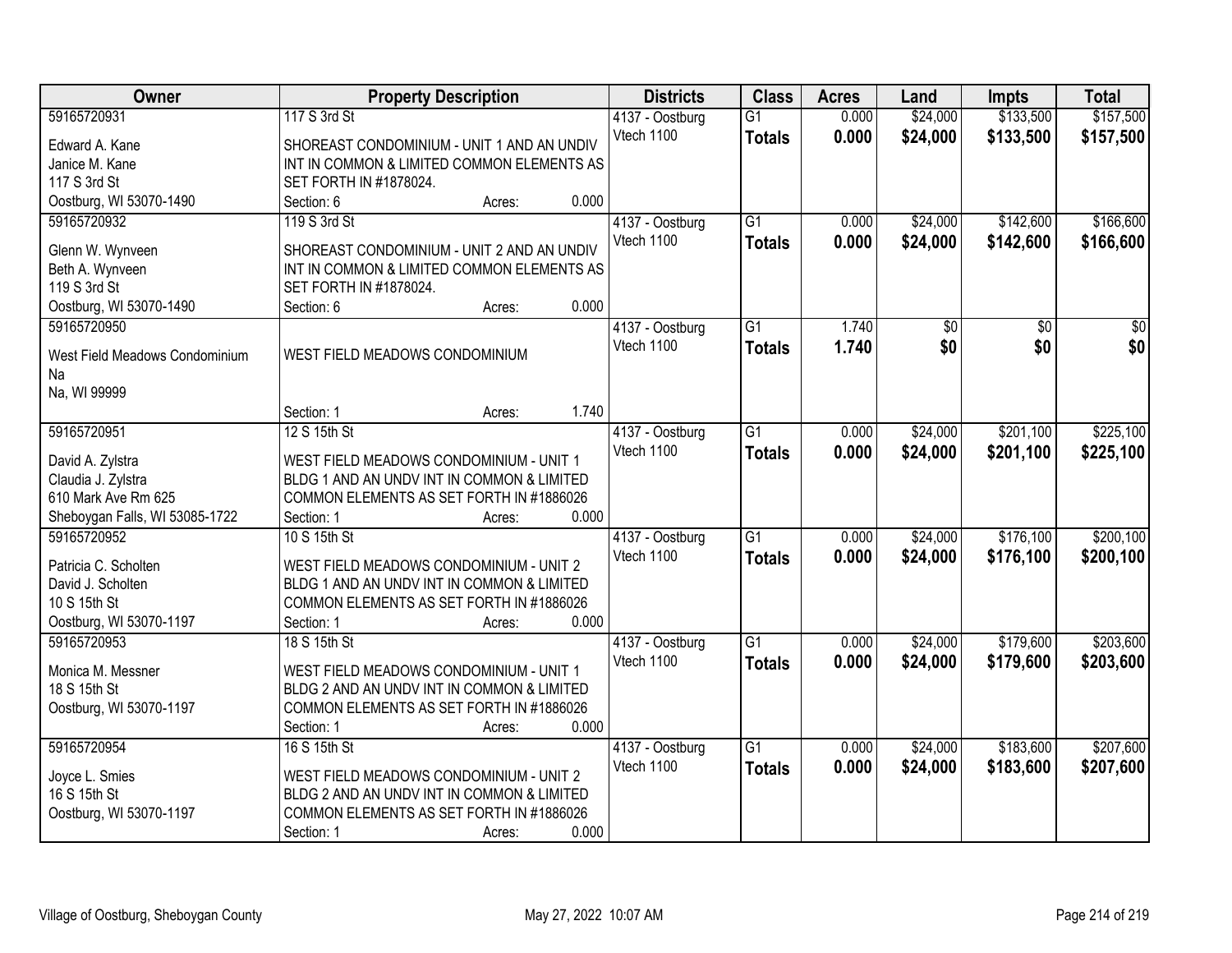| Owner                                         | <b>Property Description</b>                | <b>Districts</b> | <b>Class</b>    | <b>Acres</b> | Land     | <b>Impts</b>    | <b>Total</b>    |
|-----------------------------------------------|--------------------------------------------|------------------|-----------------|--------------|----------|-----------------|-----------------|
| 59165720955                                   | 24 S 15th St                               | 4137 - Oostburg  | $\overline{G1}$ | 0.000        | \$24,000 | \$159,900       | \$183,900       |
| Susan G. Lensink                              | WEST FIELD MEADOWS CONDOMINIUM - UNIT 1    | Vtech 1100       | <b>Totals</b>   | 0.000        | \$24,000 | \$159,900       | \$183,900       |
| 24 S 15th St                                  | BLDG 3 AND AN UNDV INT IN COMMON & LIMITED |                  |                 |              |          |                 |                 |
| Oostburg, WI 53070-1197                       | COMMON ELEMENTS AS SET FORTH IN #1886026   |                  |                 |              |          |                 |                 |
|                                               | 0.000<br>Section: 1<br>Acres:              |                  |                 |              |          |                 |                 |
| 59165720956                                   | 22 S 15th St                               | 4137 - Oostburg  | $\overline{G1}$ | 0.000        | \$24,000 | \$179,700       | \$203,700       |
|                                               |                                            | Vtech 1100       | <b>Totals</b>   | 0.000        | \$24,000 | \$179,700       | \$203,700       |
| Lori L. Ver Velde                             | WEST FIELD MEADOWS CONDOMINIUM - UNIT 2    |                  |                 |              |          |                 |                 |
| 22 S 15th St                                  | BLDG 3 AND AN UNDV INT IN COMMON & LIMITED |                  |                 |              |          |                 |                 |
| Oostburg, WI 53070-1197                       | COMMON ELEMENTS AS SET FORTH IN #1886026   |                  |                 |              |          |                 |                 |
|                                               | 0.000<br>Section: 1<br>Acres:              |                  |                 |              |          |                 |                 |
| 59165720957                                   | 1504 Michigan Ave                          | 4137 - Oostburg  | $\overline{G1}$ | 0.000        | \$24,000 | \$171,600       | \$195,600       |
| Robert A. Roethel                             | WEST FIELD MEADOWS CONDOMINIUM - UNIT 1    | Vtech 1100       | <b>Totals</b>   | 0.000        | \$24,000 | \$171,600       | \$195,600       |
| Mary B. Roethel                               | BLDG 4 AND AN UNDV INT IN COMMON & LIMITED |                  |                 |              |          |                 |                 |
| 1504 Michigan Ave                             | COMMON ELEMENTS AS SET FORTH IN #1886026   |                  |                 |              |          |                 |                 |
| Oostburg, WI 53070-1381                       | 0.000<br>Section: 1<br>Acres:              |                  |                 |              |          |                 |                 |
| 59165720958                                   | 110 S 15th St                              | 4137 - Oostburg  | $\overline{G1}$ | 0.000        | \$24,000 | \$159,100       | \$183,100       |
|                                               |                                            | Vtech 1100       |                 | 0.000        | \$24,000 | \$159,100       | \$183,100       |
| James A. Lemahieu                             | WEST FIELD MEADOWS CONDOMINIUM - UNIT 2    |                  | <b>Totals</b>   |              |          |                 |                 |
| Donna J. Lemahieu                             | BLDG 4 AND AN UNDV INT IN COMMON & LIMITED |                  |                 |              |          |                 |                 |
| 110 S 15th St                                 | COMMON ELEMENTS AS SET FORTH IN #1886026   |                  |                 |              |          |                 |                 |
| Oostburg, WI 53070-1198                       | 0.000<br>Section: 1<br>Acres:              |                  |                 |              |          |                 |                 |
| 59165720960                                   | Michigan Ave Common                        | 4137 - Oostburg  | $\overline{G1}$ | 0.880        | \$0      | $\overline{30}$ | $\overline{50}$ |
|                                               | TOWER CONDOMINIUM - OWNERS COMMON AREA     | Vtech 1100       | <b>Totals</b>   | 0.880        | \$0      | \$0             | \$0             |
| Condominium Tower<br>Attn: Owners Common Area |                                            |                  |                 |              |          |                 |                 |
| Na                                            |                                            |                  |                 |              |          |                 |                 |
| Na, WI 99999                                  | 0.880<br>Section: 6                        |                  |                 |              |          |                 |                 |
|                                               | Acres:                                     |                  |                 |              |          |                 |                 |
| 59165720961                                   | 443 Michigan Ave                           | 4137 - Oostburg  | $\overline{G1}$ | 0.000        | \$24,000 | \$156,300       | \$180,300       |
| Susan Portschy                                | TOWER CONDOMINIUM - UNIT 1 BLDG 1 AND AN   | Vtech 1100       | <b>Totals</b>   | 0.000        | \$24,000 | \$156,300       | \$180,300       |
| 443 Michigan Ave                              | UNDIV INTEREST IN COMMON & LIMITED COMMON  |                  |                 |              |          |                 |                 |
| Oostburg, WI 53070-9401                       | ELEMENTS AS SET FORTH IN #1965086.         |                  |                 |              |          |                 |                 |
|                                               | 0.000<br>Section: 6<br>Acres:              |                  |                 |              |          |                 |                 |
| 59165720962                                   | 445 Michigan Ave                           | 4137 - Oostburg  | $\overline{G1}$ | 0.000        | \$24,000 | \$155,900       | \$179,900       |
|                                               |                                            | Vtech 1100       | <b>Totals</b>   | 0.000        | \$24,000 | \$155,900       | \$179,900       |
| Gary J & Sharon K Mentink Family Trust        | TOWER CONDOMINIUM - UNIT 2 BLDG 1 AND AN   |                  |                 |              |          |                 |                 |
| 445 Michigan Ave Unit 2                       | UNDIV INTEREST IN COMMON & LIMITED COMMON  |                  |                 |              |          |                 |                 |
| Oostburg, WI 53070-9401                       | ELEMENTS AS SET FORTH IN #1965086.         |                  |                 |              |          |                 |                 |
|                                               | 0.000<br>Section: 6<br>Acres:              |                  |                 |              |          |                 |                 |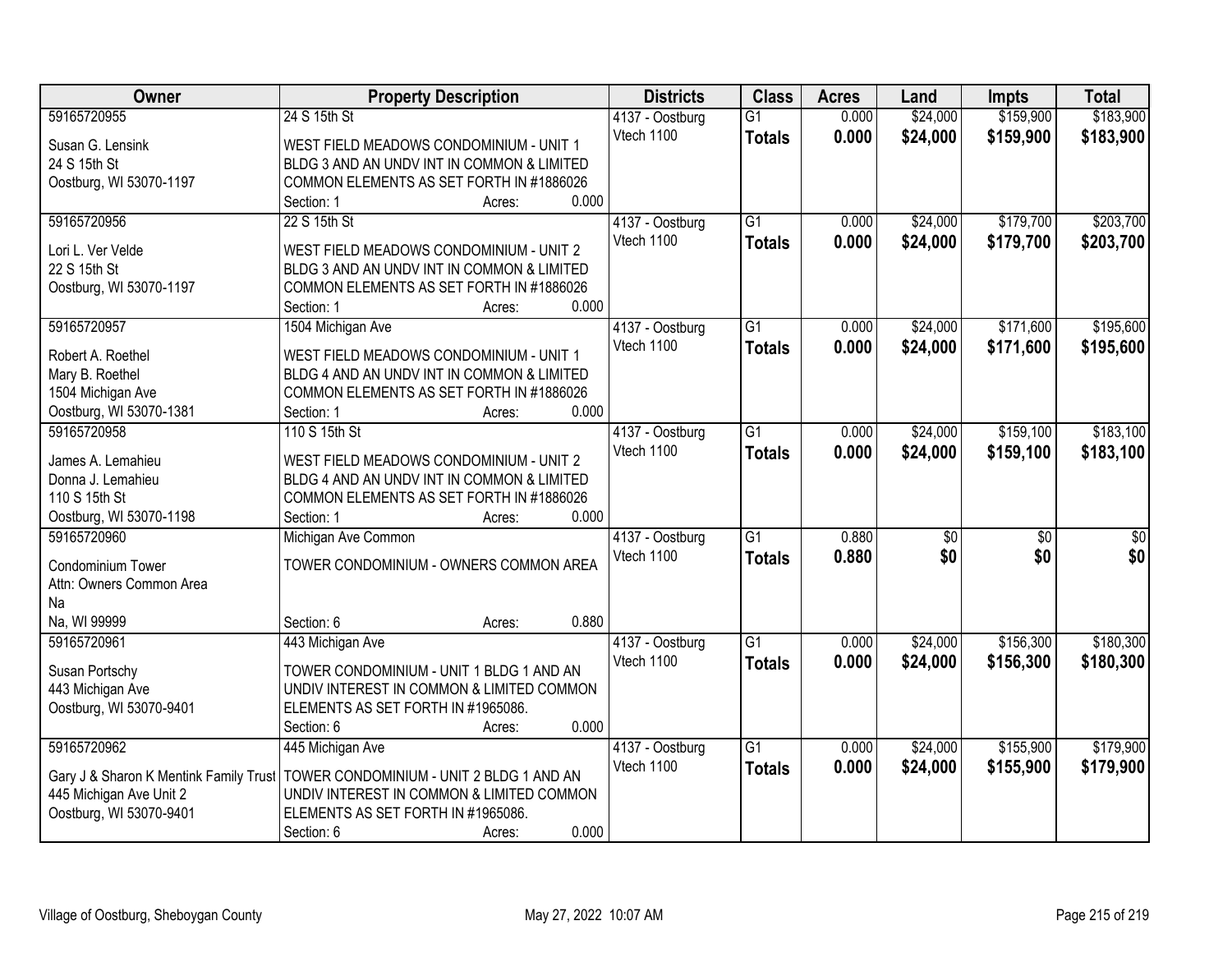| <b>Owner</b>                           | <b>Property Description</b>                | <b>Districts</b> | <b>Class</b>    | <b>Acres</b> | Land     | <b>Impts</b>    | <b>Total</b> |
|----------------------------------------|--------------------------------------------|------------------|-----------------|--------------|----------|-----------------|--------------|
| 59165720963                            | 525 Michigan Ave                           | 4137 - Oostburg  | $\overline{G1}$ | 0.000        | \$24,000 | \$162,500       | \$186,500    |
| Kevin J. Lammers                       | TOWER CONDOMINIUM - UNIT 1 BLDG 2 AND AN   | Vtech 1100       | <b>Totals</b>   | 0.000        | \$24,000 | \$162,500       | \$186,500    |
| Margie S. Reiter                       | UNDIV INTEREST IN COMMON & LIMITED COMMON  |                  |                 |              |          |                 |              |
| 525 Michigan Ave                       | ELEMENTS AS SET FORTH IN #1965086.         |                  |                 |              |          |                 |              |
| Oostburg, WI 53070-1418                | 0.000<br>Section: 6<br>Acres:              |                  |                 |              |          |                 |              |
| 59165720964                            | 527 Michigan Ave                           | 4137 - Oostburg  | $\overline{G1}$ | 0.000        | \$24,000 | \$154,300       | \$178,300    |
|                                        |                                            | Vtech 1100       | <b>Totals</b>   | 0.000        | \$24,000 | \$154,300       | \$178,300    |
| Gregg R. Hendrickson                   | TOWER CONDOMINIUM - UNIT 2 BLDG 2 AND AN   |                  |                 |              |          |                 |              |
| Jeanine C. Hendrickson                 | UNDIV INTEREST IN COMMON & LIMITED COMMON  |                  |                 |              |          |                 |              |
| 527 Michigan Ave                       | ELEMENTS AS SET FORTH IN #1965086.         |                  |                 |              |          |                 |              |
| Oostburg, WI 53070-1418                | 0.000<br>Section: 6<br>Acres:              |                  |                 |              |          |                 |              |
| 59165720965                            | 529 Michigan Ave                           | 4137 - Oostburg  | $\overline{G1}$ | 0.000        | \$24,000 | \$163,000       | \$187,000    |
| Glenn W. Harmelink                     | TOWER CONDOMINIUM - UNIT 1 BLDG 3 AND AN   | Vtech 1100       | <b>Totals</b>   | 0.000        | \$24,000 | \$163,000       | \$187,000    |
| Luann D. Harmelink                     | UNDIV INTEREST IN COMMON & LIMITED COMMON  |                  |                 |              |          |                 |              |
| 529 Michigan Ave                       | ELEMENTS AS SET FORTH IN #1965086.         |                  |                 |              |          |                 |              |
|                                        | 0.000                                      |                  |                 |              |          |                 |              |
| Oostburg, WI 53070-1418<br>59165720966 | Section: 6<br>Acres:                       |                  |                 |              |          |                 |              |
|                                        | 531 Michigan Ave                           | 4137 - Oostburg  | $\overline{G1}$ | 0.000        | \$24,000 | \$158,300       | \$182,300    |
| Dennis D. Wiebe                        | TOWER CONDOMINIUM - UNIT 2 BLDG 3 AND AN   | Vtech 1100       | <b>Totals</b>   | 0.000        | \$24,000 | \$158,300       | \$182,300    |
| Sharon P. Wiebe                        | UNDIV INTEREST IN COMMON & LIMITED COMMON  |                  |                 |              |          |                 |              |
| 531 Michigan Ave                       | ELEMENTS AS SET FORTH IN #1965086.         |                  |                 |              |          |                 |              |
| Oostburg, WI 53070-1418                | 0.000<br>Section: 6<br>Acres:              |                  |                 |              |          |                 |              |
| 59165720967                            |                                            | 4137 - Oostburg  | $\overline{G1}$ | 2.710        | \$0      | $\overline{50}$ | \$0          |
|                                        |                                            | Vtech 1100       | <b>Totals</b>   | 2.710        | \$0      | \$0             | \$0          |
| Field Condominium Tw West              | WEST FIELD MEADOWS CONDOMINIUM TWO -       |                  |                 |              |          |                 |              |
| Attn: Owners Common Area               | OWNERS COMMON AREA                         |                  |                 |              |          |                 |              |
| Na                                     |                                            |                  |                 |              |          |                 |              |
| Na, WI 99999                           | 2.710<br>Section: 1<br>Acres:              |                  |                 |              |          |                 |              |
| 59165720968                            | 1407 Center Ave                            | 4137 - Oostburg  | $\overline{G1}$ | 0.000        | \$24,000 | \$149,900       | \$173,900    |
| Gordon J Veldboom Jr & Helen J         | WEST FIELD MEADOWS CONDOMINIUM TWO - UNIT  | Vtech 1100       | <b>Totals</b>   | 0.000        | \$24,000 | \$149,900       | \$173,900    |
| Veldboom Jrt of 2017                   | 1 BLDG 1 AND AN UNDIV INTEREST IN COMMON & |                  |                 |              |          |                 |              |
| 719 S 9th PI                           | LIMITED COMMON ELEMENTS AS SET FORTH IN    |                  |                 |              |          |                 |              |
| Oostburg, WI 53070-1372                | 0.000<br>Section: 1<br>Acres:              |                  |                 |              |          |                 |              |
| 59165720969                            | 1409 Center Ave                            | 4137 - Oostburg  | $\overline{G1}$ | 0.000        | \$24,000 | \$150,400       | \$174,400    |
|                                        |                                            |                  |                 |              |          |                 |              |
| Gordon J Veldboom Jr & Helen J         | WEST FIELD MEADOWS CONDOMINIUM TWO - UNIT  | Vtech 1100       | <b>Totals</b>   | 0.000        | \$24,000 | \$150,400       | \$174,400    |
| Veldboom Jrt of 2017                   | 2 BLDG 1 AND AN UNDIV INTEREST IN COMMON & |                  |                 |              |          |                 |              |
| 719 S 9th PI                           | LIMITED COMMON ELEMENTS AS SET FORTH IN    |                  |                 |              |          |                 |              |
| Oostburg, WI 53070-1372                | 0.000<br>Section: 1<br>Acres:              |                  |                 |              |          |                 |              |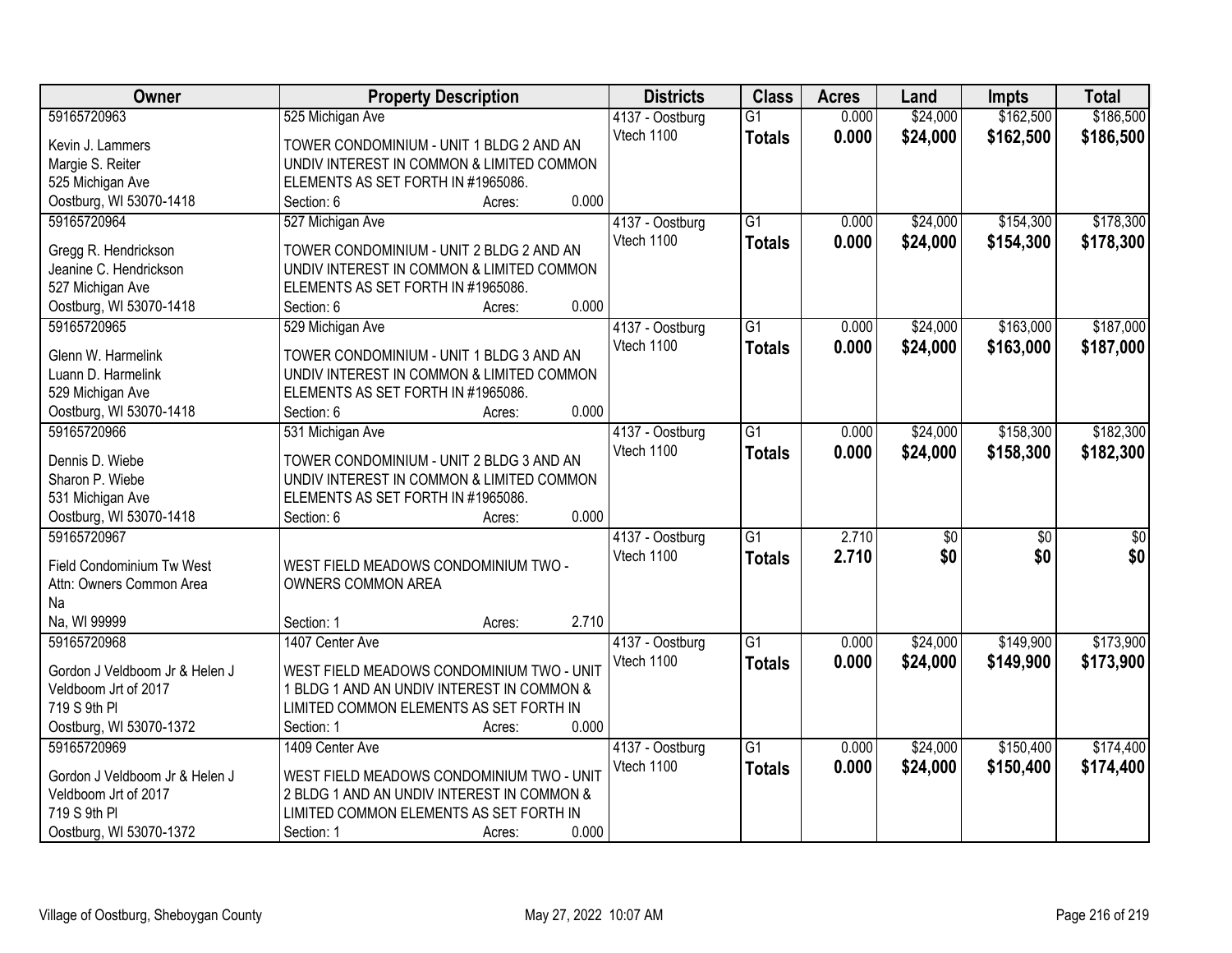| Owner                               | <b>Property Description</b>                                                           | <b>Districts</b> | <b>Class</b>    | <b>Acres</b> | Land     | <b>Impts</b> | <b>Total</b> |
|-------------------------------------|---------------------------------------------------------------------------------------|------------------|-----------------|--------------|----------|--------------|--------------|
| 59165720970                         | 11 S 15th St                                                                          | 4137 - Oostburg  | $\overline{G1}$ | 0.000        | \$24,000 | \$255,300    | \$279,300    |
| Robert A. Rohde                     | WEST FIELD MEADOWS CONDOMINIUM TWO - UNIT                                             | Vtech 1100       | <b>Totals</b>   | 0.000        | \$24,000 | \$255,300    | \$279,300    |
| Nancy A. Rohde                      | 1 BLDG 2 AND AN UNDIV INTEREST IN COMMON &                                            |                  |                 |              |          |              |              |
| 11 S 15th St                        | LIMITED COMMON ELEMENTS AS SET FORTH IN                                               |                  |                 |              |          |              |              |
| Oostburg, WI 53070-1197             | 0.000<br>Section: 1<br>Acres:                                                         |                  |                 |              |          |              |              |
| 59165720971                         | 13 S 15th St                                                                          | 4137 - Oostburg  | $\overline{G1}$ | 0.000        | \$24,000 | \$207,400    | \$231,400    |
|                                     |                                                                                       | Vtech 1100       | <b>Totals</b>   | 0.000        | \$24,000 | \$207,400    | \$231,400    |
| James A. Demaster                   | WEST FIELD MEADOWS CONDOMINIUM TWO - UNIT                                             |                  |                 |              |          |              |              |
| Sandra L. Demaster                  | 2 BLDG 2 AND AN UNDIV INTEREST IN COMMON &                                            |                  |                 |              |          |              |              |
| 13 S 15th St                        | LIMITED COMMON ELEMENTS AS SET FORTH IN                                               |                  |                 |              |          |              |              |
| Oostburg, WI 53070                  | 0.000<br>Section: 1<br>Acres:                                                         |                  |                 |              |          |              |              |
| 59165720972                         | 17 S 15th St                                                                          | 4137 - Oostburg  | $\overline{G1}$ | 0.000        | \$24,000 | \$178,800    | \$202,800    |
| Ronald J. Wensink                   | WEST FIELD MEADOWS CONDOMINIUM TWO - UNIT                                             | Vtech 1100       | <b>Totals</b>   | 0.000        | \$24,000 | \$178,800    | \$202,800    |
| Shirley Wensink                     | 1 BLDG 3 AND AN UNDIV INTEREST IN COMMON &                                            |                  |                 |              |          |              |              |
| PO Box 700133                       | LIMITED COMMON ELEMENTS AS SET FORTH IN                                               |                  |                 |              |          |              |              |
| Oostburg, WI 53070-0133             | 0.000<br>Section: 1<br>Acres:                                                         |                  |                 |              |          |              |              |
| 59165720973                         | 19 S 15th St                                                                          | 4137 - Oostburg  | $\overline{G1}$ | 0.000        | \$24,000 | \$205,000    | \$229,000    |
|                                     |                                                                                       | Vtech 1100       |                 | 0.000        | \$24,000 | \$205,000    |              |
| Roy E. Ten Pas                      | WEST FIELD MEADOWS CONDOMINIUM TWO - UNIT                                             |                  | <b>Totals</b>   |              |          |              | \$229,000    |
| Ruth J. Ten Pas                     | 2 BLDG 3 AND AN UNDIV INTEREST IN COMMON &                                            |                  |                 |              |          |              |              |
| 19 S 15th St                        | LIMITED COMMON ELEMENTS AS SET FORTH IN                                               |                  |                 |              |          |              |              |
| Oostburg, WI 53070-1197             | 0.000<br>Section: 1<br>Acres:                                                         |                  |                 |              |          |              |              |
| 59165720974                         | 23 S 15th St                                                                          | 4137 - Oostburg  | $\overline{G1}$ | 0.000        | \$24,000 | \$243,700    | \$267,700    |
| John A. Scholten                    | WEST FIELD MEADOWS CONDOMINIUM TWO - UNIT                                             | Vtech 1100       | <b>Totals</b>   | 0.000        | \$24,000 | \$243,700    | \$267,700    |
|                                     |                                                                                       |                  |                 |              |          |              |              |
| Beverly M. Scholten<br>23 S 15th St | 1 BLDG 4 AND AN UNDIV INTEREST IN COMMON &<br>LIMITED COMMON ELEMENTS AS SET FORTH IN |                  |                 |              |          |              |              |
|                                     | 0.000                                                                                 |                  |                 |              |          |              |              |
| Oostburg, WI 53070-1197             | Section: 1<br>Acres:                                                                  |                  |                 |              |          |              |              |
| 59165720975                         | 25 S 15th St                                                                          | 4137 - Oostburg  | $\overline{G1}$ | 0.000        | \$24,000 | \$214,300    | \$238,300    |
| Judith A. Bruggink                  | WEST FIELD MEADOWS CONDOMINIUM TWO - UNIT                                             | Vtech 1100       | <b>Totals</b>   | 0.000        | \$24,000 | \$214,300    | \$238,300    |
| 25 S 15th St                        | 2 BLDG 4 AND AN UNDIV INTEREST IN COMMON &                                            |                  |                 |              |          |              |              |
| Oostburg, WI 53070-1197             | LIMITED COMMON ELEMENTS AS SET FORTH IN                                               |                  |                 |              |          |              |              |
|                                     | 0.000<br>Section: 1<br>Acres:                                                         |                  |                 |              |          |              |              |
| 59165720976                         | 111 S 15th St                                                                         | 4137 - Oostburg  | $\overline{G1}$ | 0.000        | \$24,000 | \$225,700    | \$249,700    |
|                                     |                                                                                       | Vtech 1100       | <b>Totals</b>   | 0.000        | \$24,000 | \$225,700    | \$249,700    |
| Peter P. Panasiuk                   | WEST FIELD MEADOWS CONDOMINIUM TWO - UNIT                                             |                  |                 |              |          |              |              |
| Julia L. Panasiuk                   | 1 BLDG 5 AND AN UNDIV INTEREST IN COMMON &                                            |                  |                 |              |          |              |              |
| 111 S 15th St                       | LIMITED COMMON ELEMENTS AS SET FORTH IN                                               |                  |                 |              |          |              |              |
| Oostburg, WI 53070-1198             | 0.000<br>Section: 1<br>Acres:                                                         |                  |                 |              |          |              |              |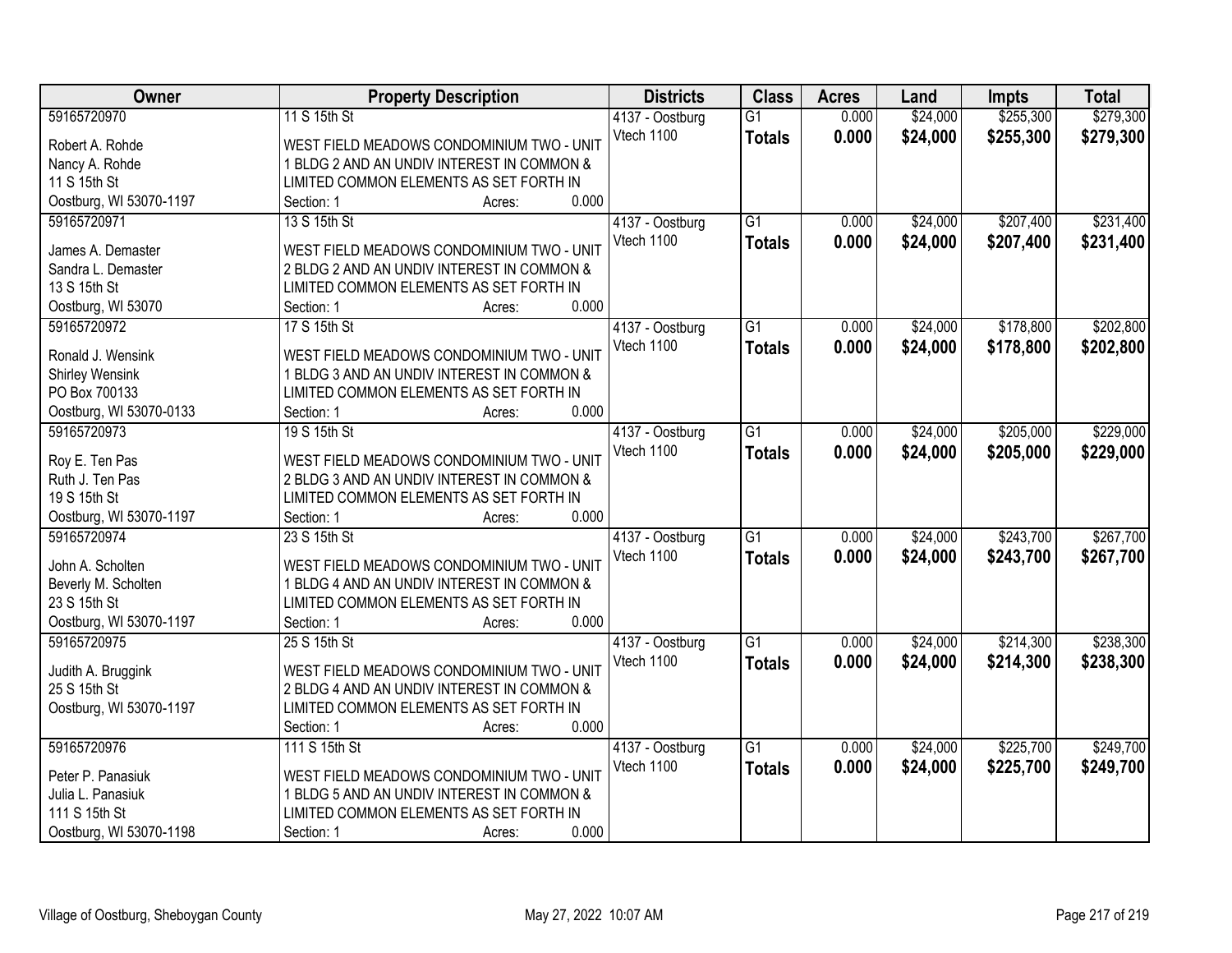| Owner                                 | <b>Property Description</b>                                                          | <b>Districts</b> | <b>Class</b>    | <b>Acres</b> | Land     | <b>Impts</b> | <b>Total</b> |
|---------------------------------------|--------------------------------------------------------------------------------------|------------------|-----------------|--------------|----------|--------------|--------------|
| 59165720977                           | 113 S 15th St                                                                        | 4137 - Oostburg  | $\overline{G1}$ | 0.000        | \$24,000 | \$202,500    | \$226,500    |
| Richard W. Daane                      | WEST FIELD MEADOWS CONDOMINIUM TWO - UNIT                                            | Vtech 1100       | <b>Totals</b>   | 0.000        | \$24,000 | \$202,500    | \$226,500    |
| Judy Daane                            | 2 BLDG 5 AND AN UNDIV INTEREST IN COMMON &                                           |                  |                 |              |          |              |              |
| 113 S 15th St                         | LIMITED COMMON ELEMENTS AS SET FORTH IN                                              |                  |                 |              |          |              |              |
| Oostburg, WI 53070-1198               | 0.000<br>Section: 1<br>Acres:                                                        |                  |                 |              |          |              |              |
| 59165720978                           | 1408 Michigan Ave                                                                    | 4137 - Oostburg  | $\overline{G1}$ | 0.000        | \$24,000 | \$173,100    | \$197,100    |
|                                       |                                                                                      | Vtech 1100       | <b>Totals</b>   | 0.000        | \$24,000 | \$173,100    | \$197,100    |
| Vicki L. Deruyter                     | WEST FIELD MEADOWS CONDOMINIUM TWO - UNIT                                            |                  |                 |              |          |              |              |
| 1408 Michigan Ave                     | 1 BLDG 6 AND AN UNDIV INTEREST IN COMMON &                                           |                  |                 |              |          |              |              |
| Oostburg, WI 53070-1380               | LIMITED COMMON ELEMENTS AS SET FORTH IN                                              |                  |                 |              |          |              |              |
|                                       | 0.000<br>Section: 1<br>Acres:                                                        |                  |                 |              |          |              |              |
| 59165720979                           | 1406 Michigan Ave                                                                    | 4137 - Oostburg  | $\overline{G1}$ | 0.000        | \$24,000 | \$173,800    | \$197,800    |
| Mary R. Vertacic                      | WEST FIELD MEADOWS CONDOMINIUM TWO - UNIT                                            | Vtech 1100       | <b>Totals</b>   | 0.000        | \$24,000 | \$173,800    | \$197,800    |
| 1406 Michigan Ave                     | 2 BLDG 6 AND AN UNDIV INTEREST IN COMMON &                                           |                  |                 |              |          |              |              |
| Oostburg, WI 53070-1380               | LIMITED COMMON ELEMENTS AS SET FORTH IN                                              |                  |                 |              |          |              |              |
|                                       | 0.000<br>Section: 1<br>Acres:                                                        |                  |                 |              |          |              |              |
| 59165721000                           |                                                                                      | 4137 - Oostburg  | $\overline{G1}$ | 1.190        | \$0      | \$0          | \$0          |
|                                       |                                                                                      | Vtech 1100       | <b>Totals</b>   | 1.190        | \$0      | \$0          | \$0          |
| Vintage Village Condominium Owners in | VINTAGE VILLAGE CONOMINIUM OWNERS COMMON                                             |                  |                 |              |          |              |              |
| Common                                | <b>AREA</b>                                                                          |                  |                 |              |          |              |              |
| Na                                    |                                                                                      |                  |                 |              |          |              |              |
| Na, WI 99999                          | 1.190<br>Section: 1<br>Acres:                                                        |                  |                 |              |          |              |              |
| 59165721001                           | 18 S 14th St                                                                         | 4137 - Oostburg  | $\overline{G1}$ | 0.000        | \$30,000 | \$201,500    | \$231,500    |
| Gordon J Veldboom Jr & Helen J        | UNIT 1 VINTAGE VILLAGE CONDOMINIUM AND AN                                            | Vtech 1100       | <b>Totals</b>   | 0.000        | \$30,000 | \$201,500    | \$231,500    |
| Veldboom Jrt of 2017                  | INDIVIDED INTEREST IN COMMON ELEMENTS AND                                            |                  |                 |              |          |              |              |
| 719 S 9th PI                          | LIMITED COMMON ELEMENTS AS SET FORTH IN                                              |                  |                 |              |          |              |              |
| Oostburg, WI 53070-1372               | 0.000<br>Section: 1<br>Acres:                                                        |                  |                 |              |          |              |              |
| 59165721002                           | 22 S 14th St                                                                         | 4137 - Oostburg  | $\overline{G1}$ | 0.000        | \$30,000 | \$40,900     | \$70,900     |
|                                       |                                                                                      | Vtech 1100       |                 |              |          |              |              |
| Gordon J Veldboom Jr & Helen J        | UNIT 2 VINTAGE VILLAGE CONDOMINIUM AND AN                                            |                  | <b>Totals</b>   | 0.000        | \$30,000 | \$40,900     | \$70,900     |
| Veldboom Jrt of 2017                  | INDIVIDED INTEREST IN COMMON ELEMENTS AND                                            |                  |                 |              |          |              |              |
| 719 S 9th PI                          | LIMITED COMMON ELEMENTS AS SET FORTH IN                                              |                  |                 |              |          |              |              |
| Oostburg, WI 53070-1372               | 0.000<br>Section: 1<br>Acres:                                                        |                  |                 |              |          |              |              |
| 59165721003                           | 100 S 14th St                                                                        | 4137 - Oostburg  | $\overline{G1}$ | 0.000        | \$30,000 | \$201,500    | \$231,500    |
| Gordon J Veldboom Jr & Helen J        |                                                                                      | Vtech 1100       | <b>Totals</b>   | 0.000        | \$30,000 | \$201,500    | \$231,500    |
|                                       | UNIT 3 VINTAGE VILLAGE CONDOMINIUM AND AN                                            |                  |                 |              |          |              |              |
| Veldboom Jrt of 2017<br>719 S 9th PI  | INDIVIDED INTEREST IN COMMON ELEMENTS AND<br>LIMITED COMMON ELEMENTS AS SET FORTH IN |                  |                 |              |          |              |              |
|                                       | 0.000                                                                                |                  |                 |              |          |              |              |
| Oostburg, WI 53070-1372               | Section: 1<br>Acres:                                                                 |                  |                 |              |          |              |              |